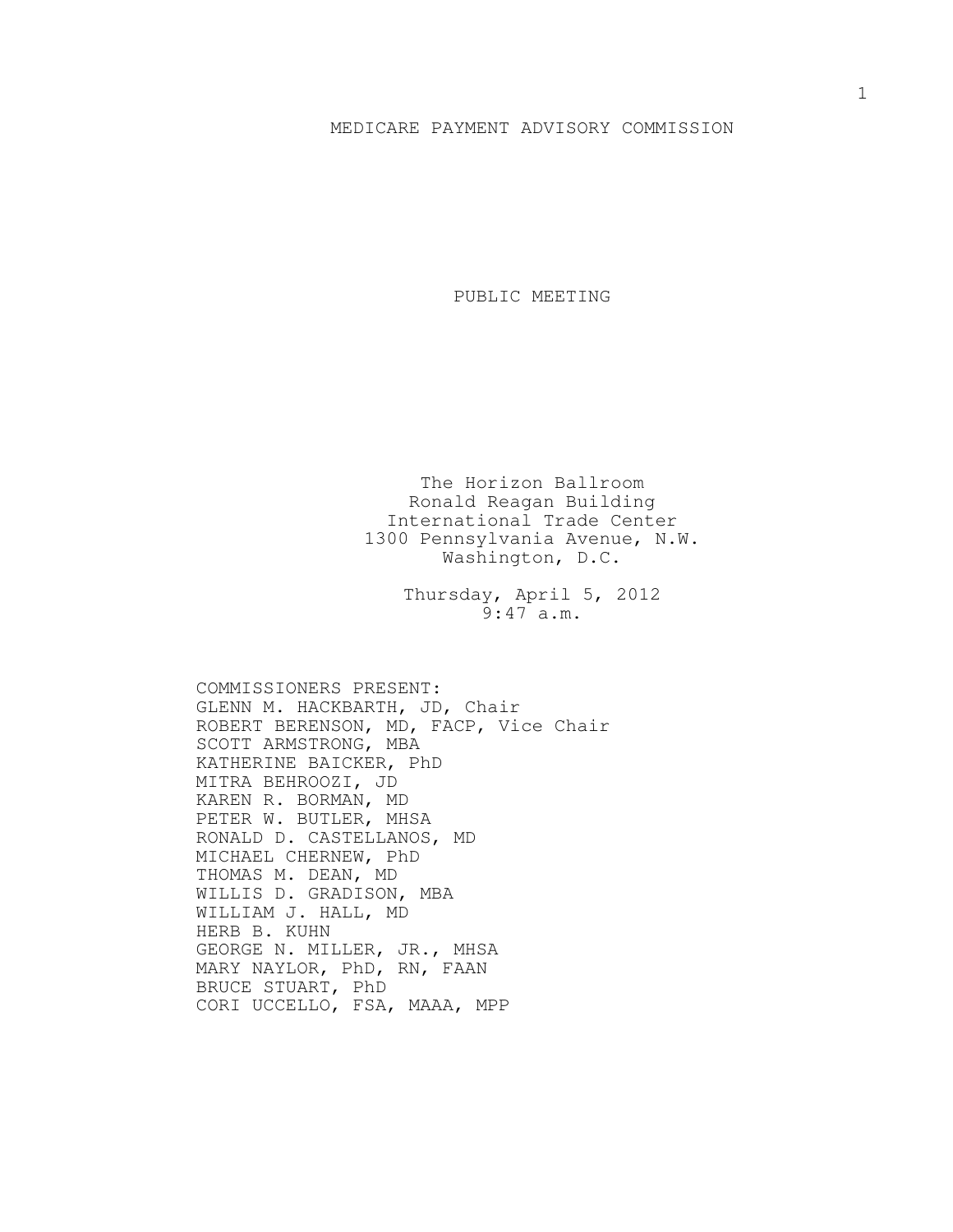|                                                                                                             | $\overline{2}$ |
|-------------------------------------------------------------------------------------------------------------|----------------|
| AGENDA                                                                                                      | PAGE           |
| CMS demonstrations for dual-eligible beneficiaries<br>- Christine Aquiar, Carlos Zarabozo                   | 3              |
| Update on Medicare electronic health records<br>incentive payment program<br>- Zach Gaumer, John Richardson | 79             |
| Public Comment                                                                                              | 134            |
| Reforming Medicare's benefit design<br>- Julie Lee, Scott Harrison, Joan Sokolovsky                         | 137            |
| Mandated report: Medicare payment for ambulance<br>services<br>- John Richardson, Zach Gaumer               | 189            |
| Collecting data to improve the accuracy of<br>payments under the physician fee schedule<br>- Kevin Hayes    | 243            |
| Public comment                                                                                              | 300            |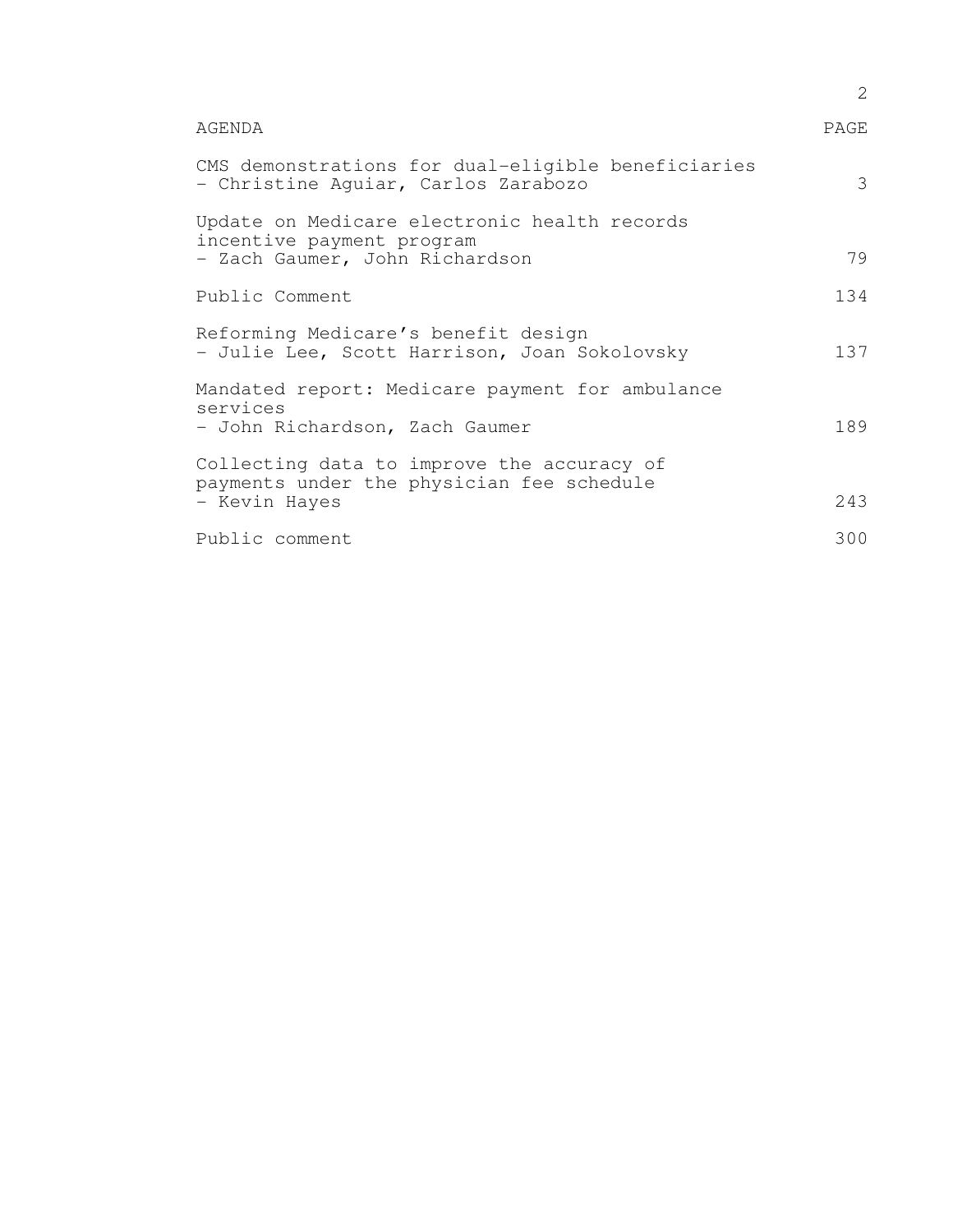| $\mathbf 1$  | PROCEEDINGS [9:47 a.m.]                                     |
|--------------|-------------------------------------------------------------|
| $\mathbf{2}$ | MR. HACKBARTH: Okay. Good morning. This being               |
| 3            | April, this is the last meeting in our cycle and the last   |
| 4            | meeting leading up to our June report. In our June report,  |
| 5            | we will have chapters on a number of different important    |
| 6            | issues: rural issues in response to a congressional         |
| 7            | request; a chapter on redesigning the Medicare benefit      |
| 8            | package; a chapter on dually eligible Medicare and Medicaid |
| 9            | beneficiaries; one on care coordination; and one on home    |
| 10           | infusion, another congressionally requested report.         |
| 11           | We will at this meeting after lunch take up the             |
| 12           | redesign, benefit redesign issue, and have a vote on a      |
| 13           | recommendation. That will be the only formal recommendation |
| 14           | with a vote at this meeting.                                |
| 15           | First up today is a session on the planned CMS              |
| 16           | demonstrations for dual-eligible beneficiaries. Christine?  |
| 17           | MS. AGUIAR: Thank you.                                      |
| 18           | To give you a context for today's discussion on             |
| 19           | dual-eligible beneficiaries, the Commission began its work  |
| 20           | on dual eligibles a few years ago with a data analysis of   |
| 21           | Medicare and Medicaid spending. We then visited programs    |
| 22           | that integrate all Medicare and Medicaid services for dual  |
|              |                                                             |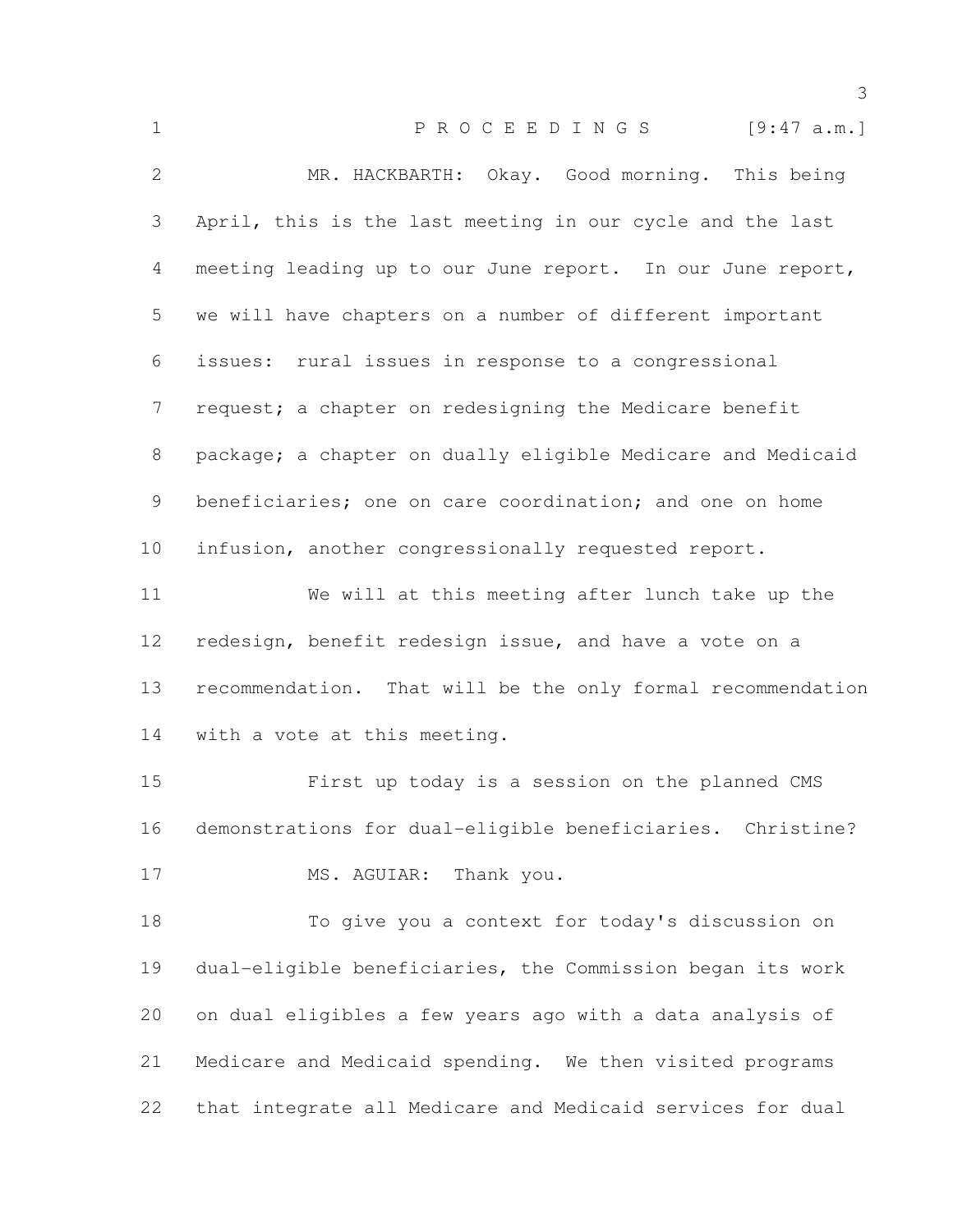eligibles to understand their care management components.

| 2              | In the fall of this cycle, we discussed an                  |
|----------------|-------------------------------------------------------------|
| 3              | analysis of the PACE program, and the Commission voted on   |
| $\overline{4}$ | recommendations to improve PACE. During last month's        |
| 5              | meeting, we discussed an analysis of dual-eligible special  |
| 6              | needs plans, or D-SNPs, and we gave an overview of CMS      |
| $7\phantom{.}$ | demonstrations on dual eligibles. These analyses are        |
| 8              | included in your mailing materials.                         |
| 9              | During today's session, we will focus on                    |
| 10             | outstanding issues with the CMS demonstrations. Please note |
| 11             | that most of the information we will discuss today was not  |
| 12             | included in your mailing materials. Before I begin, I would |

 like to thank Carlos and Scott Harrison for their work on this project.

 First I'll go over some background information on the demonstrations. CMS offered states two types of models to implement. Under the capitated model, CMS will sign a three-way contract with a state and a health plan, and the health plan will receive Medicare and Medicaid capitation payments. CMS and the states will reduce the capitation payments to account for up-front savings. The second model is managed fee-for-service. Under this model, states will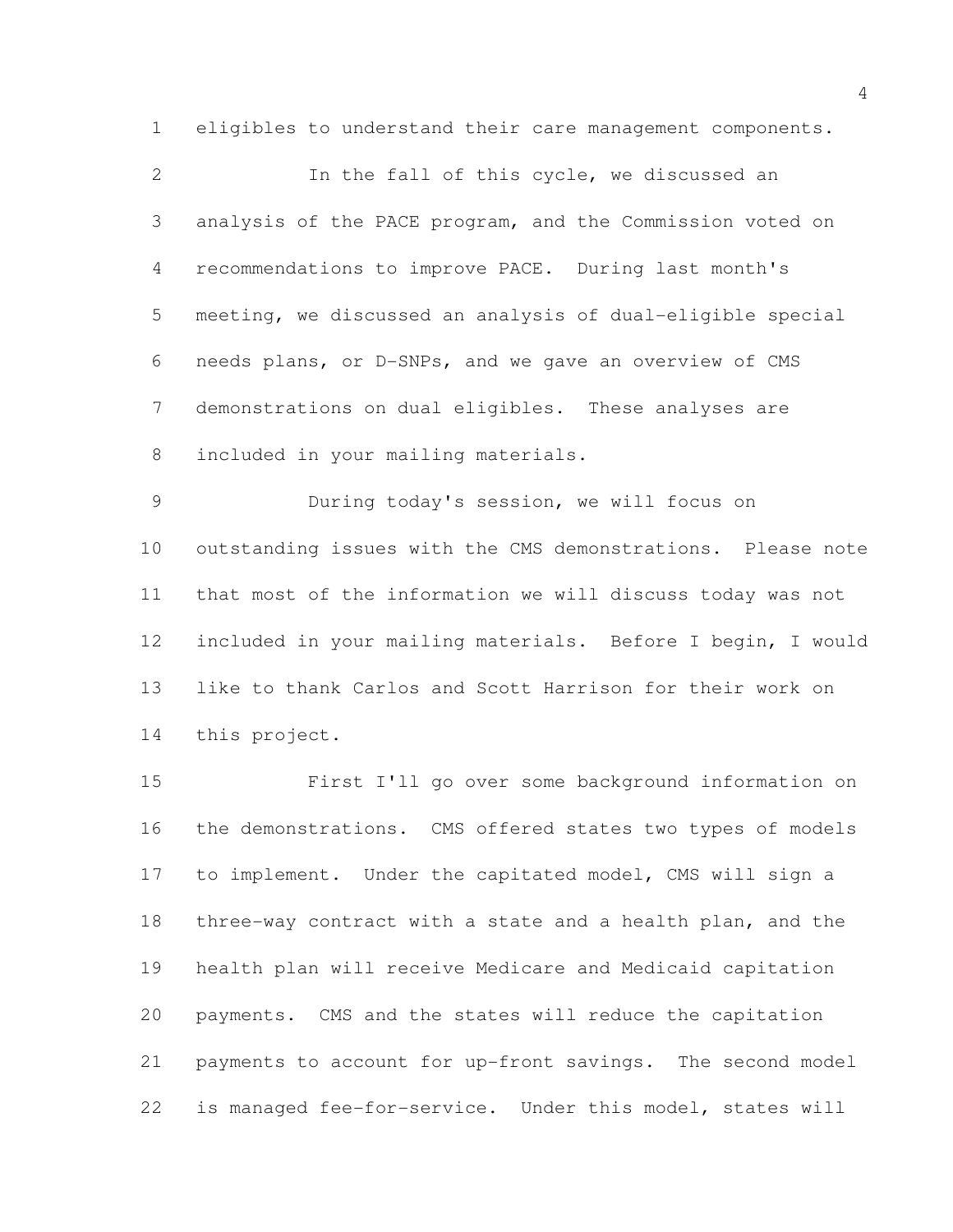finance care coordination programs for dual eligibles within fee-for-service. States would receive a retrospective performance payment if their programs meet certain quality thresholds and result in Medicare savings.

 The demonstration process is moving quickly for states that want to begin their demonstrations on January 1, 2013. States must first post their proposals for public comment on their websites, and about 12 states have already done so. States must then submit their proposals to CMS, and CMS will post the proposals for a 30-day public comment period. To date, CMS has posted one state proposal for comment. Health plans that are interested in participating in the demonstration must submit their combined Medicare and Medicaid benefit packages in June. CMS intends to select plans by the end of July and to sign the three-way contracts by September 20th.

 Bob, in response to your question from the March meeting, the Medicare authority for these demonstrations is through the CMS Innovation Center. However, states may need to apply for Medicaid waivers or state plan amendments if they are proposing changes to their Medicaid programs. This slide lists some of the unresolved issues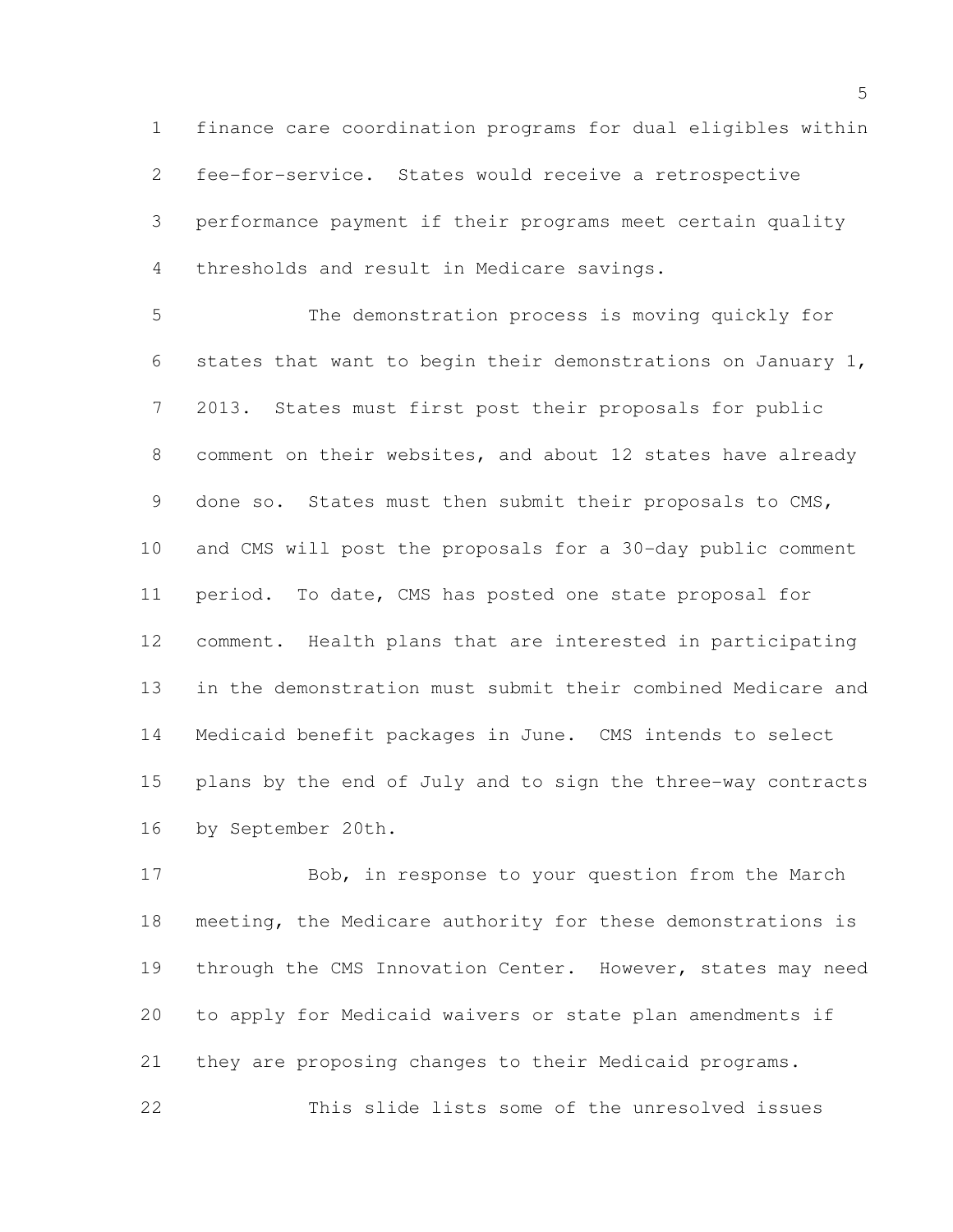with the demonstrations. In the interest of time, we will focus on the issues on the right side; however, Carlos and I can answer any questions you have about the issues on the left. The issues that we will not discuss today include how CMS should set the capitation rates under the capitated model, which risk adjustment methodology should be used, and whether the plans participating in the capitated model should have flexibility to use Medicare funds to cover non- clinical services. The issues on the evaluation methodology -- again, that we will not discuss today -- include which quality measures will be used and how the demonstrations will be compared to fee-for-service. Finally, the last issue we will not discuss today in detail is the fast time frame for the demonstrations which leaves a short time period for CMS to resolve the outstanding issues. The first issue to discuss is the scope of the

 demonstrations. Most states are proposing to enroll all or the major of dual eligibles in their state into the demonstration. For example, Massachusetts has proposed to enroll all disabled dual eligibles under the age of 65, and California proposes to enroll about 700,000 dual eligibles in 10 counties during the first year of the program.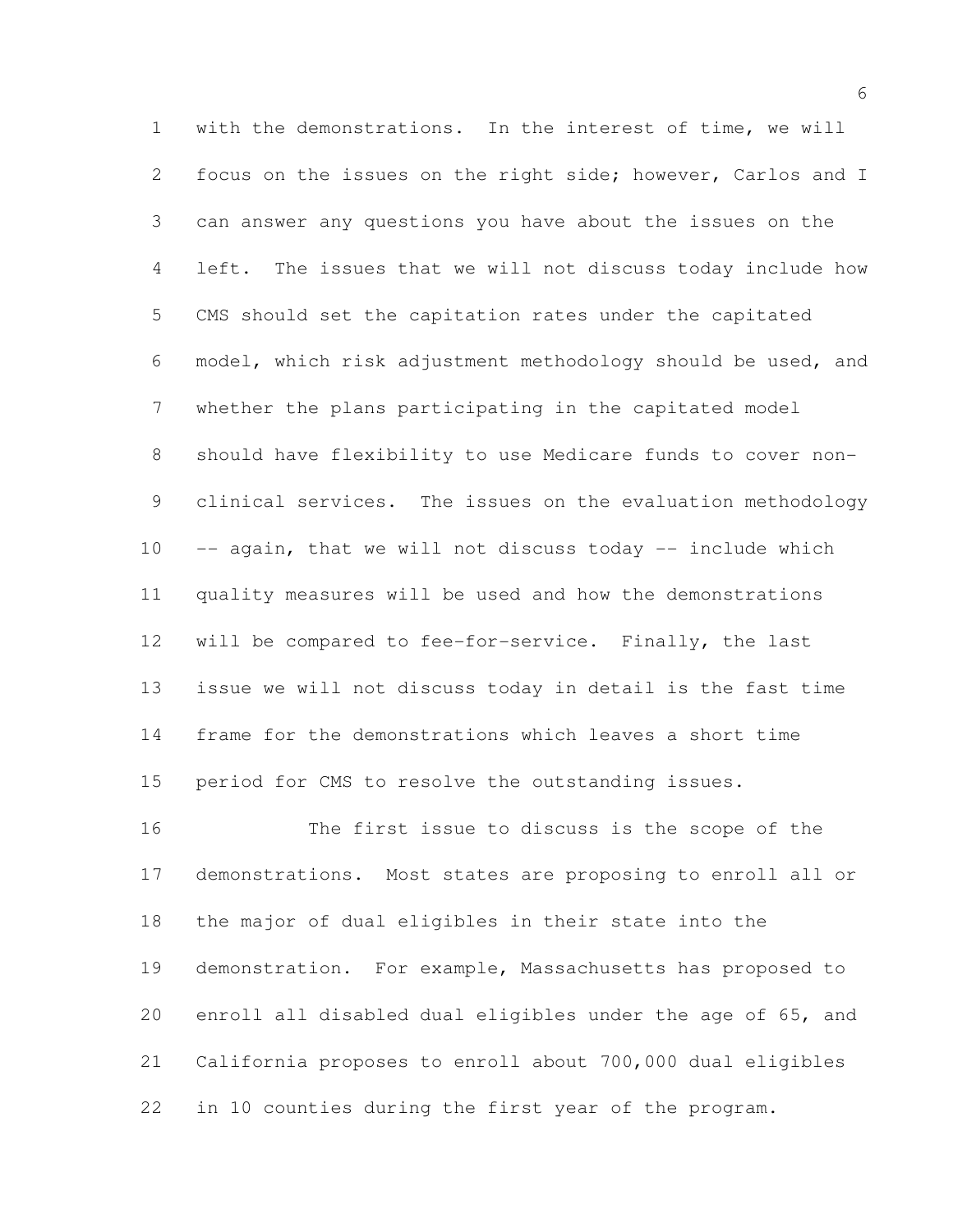One question is whether these programs are functioning as demonstrations if most or all dual eligibles in a state are enrolled. Another question is whether all plans participating in the demonstration have the capacity and experience to provide both Medicare and Medicaid benefits to large numbers of dual eligibles. The concerns about the scope of the demonstrations become greater if dual eligibles will be passively enrolled into these programs or if the Medicare benefit package and other requirements deviate significantly from standard Medicare requirements. I'll discuss these issues over the next few slides, but keep in mind that the level of concern with the remaining issues are related to the scope of the demonstrations. Many states are proposing passive enrollment with opt-out. Under this policy, dual eligibles are automatically enrolled in the demonstration unless they opt out. The beneficiaries can opt to rejoin Medicare fee-for-service or to enroll in an MA plan. There are a number of

 to opt out before they are passively enrolled. CMS plans to notify beneficiaries 90 days before enrollment that they will be enrolled into a plan unless they opt out. However,

issues here. One is the amount of time beneficiaries have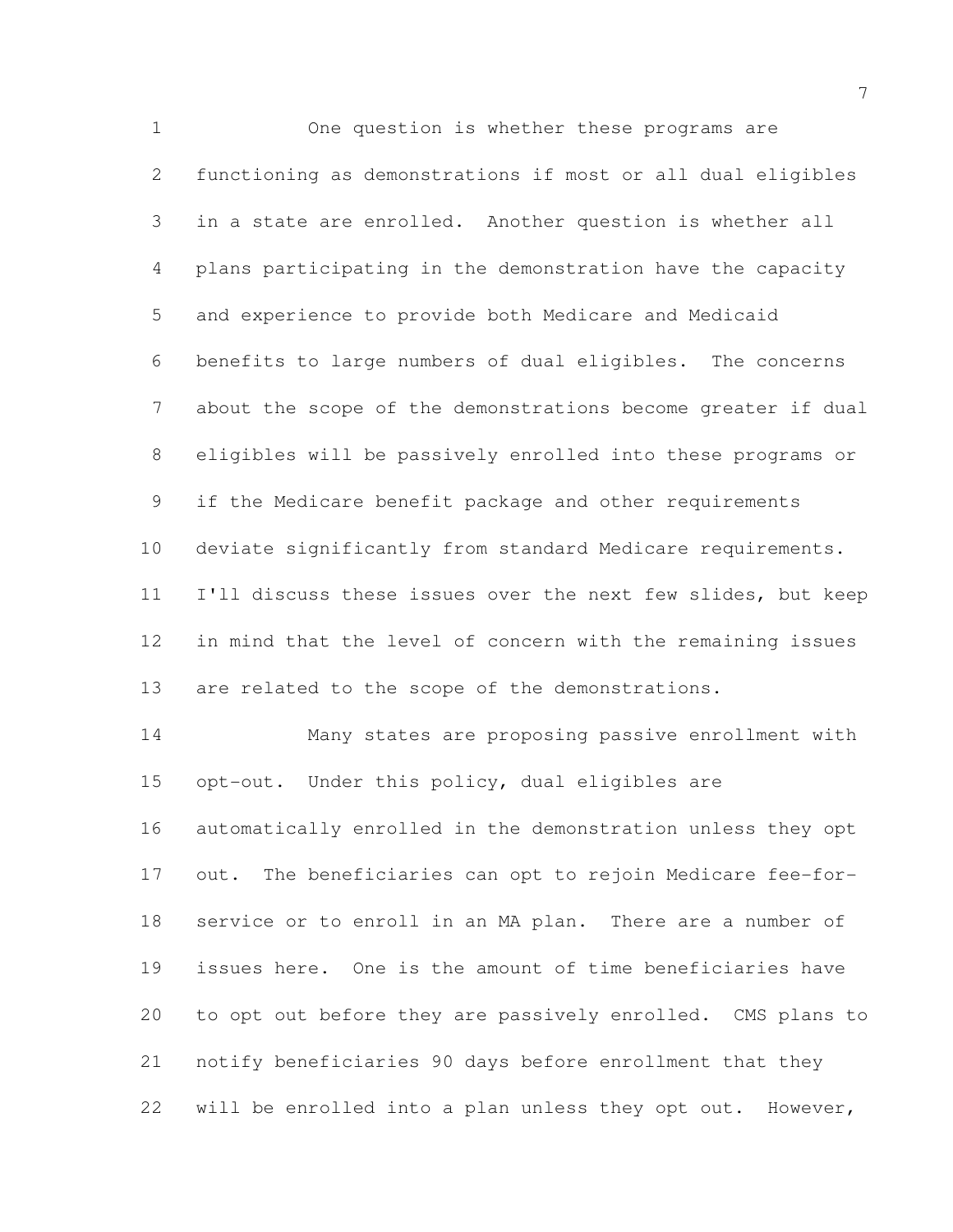some state proposals suggest that the beneficiary will first be enrolled in the demonstration and then given the opportunity to opt out. A related issue is whether there is a lock-in period after enrollment. CMS has stated that beneficiaries will be allowed to opt out on a month-to-month basis; however, some states have proposed a lock-in period. Another issue is which entity will make the plan assignments and how beneficiaries' needs will be matched to the appropriate plan. Finally, it will be important for plans to locate and comprehensively assess beneficiaries soon after they are passively enrolled into the

organization.

 The next issue is plan requirements under the capitated model. A number of CMS' requirements for demonstration plans are preferred requirement standards. These are CMS' starting points for negotiations with states. However, it is unknown how much these standards will change during negotiations. In addition, the potentially large scope of the demonstrations causes concern that many dual eligibles will be enrolled into programs with benefit packages or plan standards than are less robust than traditional Medicare or the MA program. Further, state-to-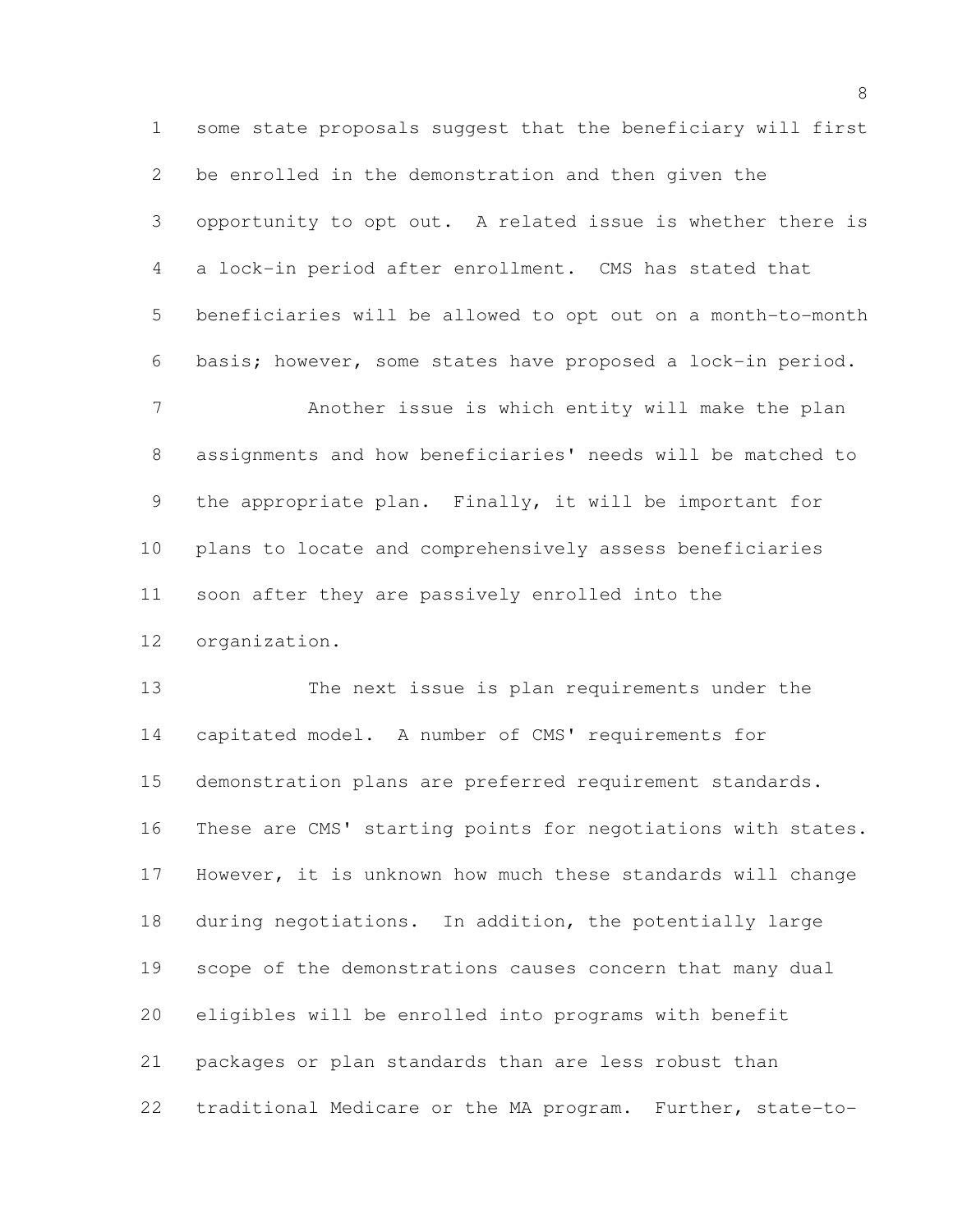state differences in the Medicare standards for the demonstration plans could result in the Medicare program operating differently under each state demonstration, similar to how the Medicaid system currently operates. A related issue is the plan selection process. Plans have to meet both CMS and state requirements. It is unclear whether the plans that meet both sets of requirements will have experience providing all Medicare and Medicaid benefits. As such, one issue is whether plans should meet quality or experience criteria in order to be eligible for passive enrollment. It is also not clear whether SNPs will qualify for participation in every state. This raises the question of whether beneficiaries enrolled in these SNPs will be disenrolled from those plans and passively enrolled into the demonstration.

 Vermont's proposal is an example of how the concerns we have just discussed are interrelated. Vermont proposes a capitated model, where the state's public managed care entity will operate the demonstration rather than private health plans. Because the state will serve as the managed care entity, beneficiaries will not have a choice of plans to enroll in. In addition, Vermont proposes to use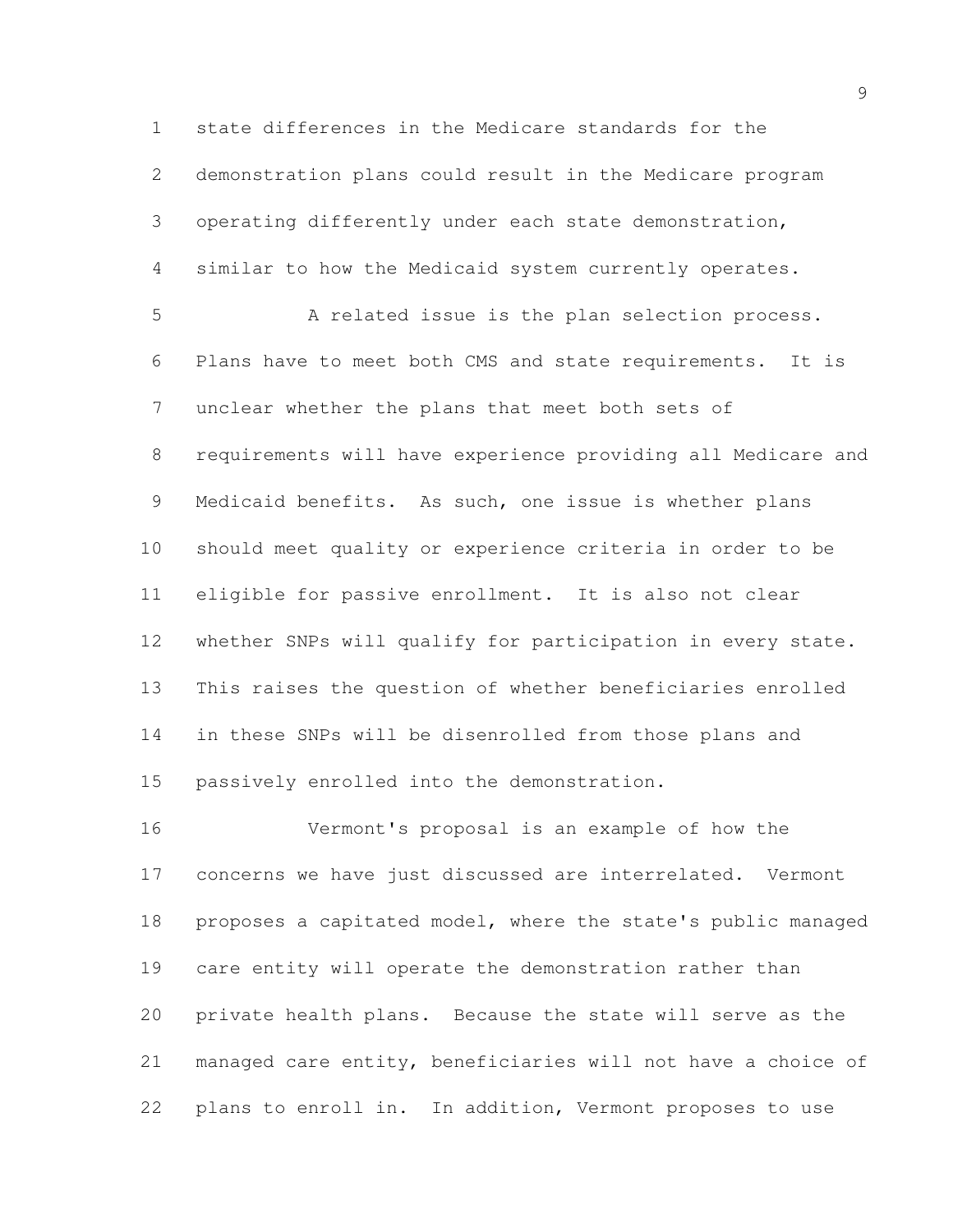the state's Medicaid pharmacy benefit and preferred drug list rather than Part D plan options. It is not clear from the proposal whether Vermont will serve as a statewide Part D plan or whether the dual eligibles' drug benefit will return to Medicaid. The concerns about the proposal are increased because the state proposes to passively enroll almost every dual eligible in the state into the program. The final issue we'll discuss is how Medicare savings produced from the demonstrations should be allocated. CMS intends to achieve savings under the capitated model by reducing the Medicare and Medicaid capitation payments to achieve savings. CMS will estimate a savings percentage off a combined Medicare and Medicaid baseline spending on dual eligibles in a given state. However, rather than Medicare and the state keeping the 16 savings that come from their respective services, CMS will allocate the savings to Medicare and the state based on the proportion that each program contributes to baseline spending.

 One question is whether the savings should be allocated this way or whether Medicare and Medicaid should only receive the savings that are generated from their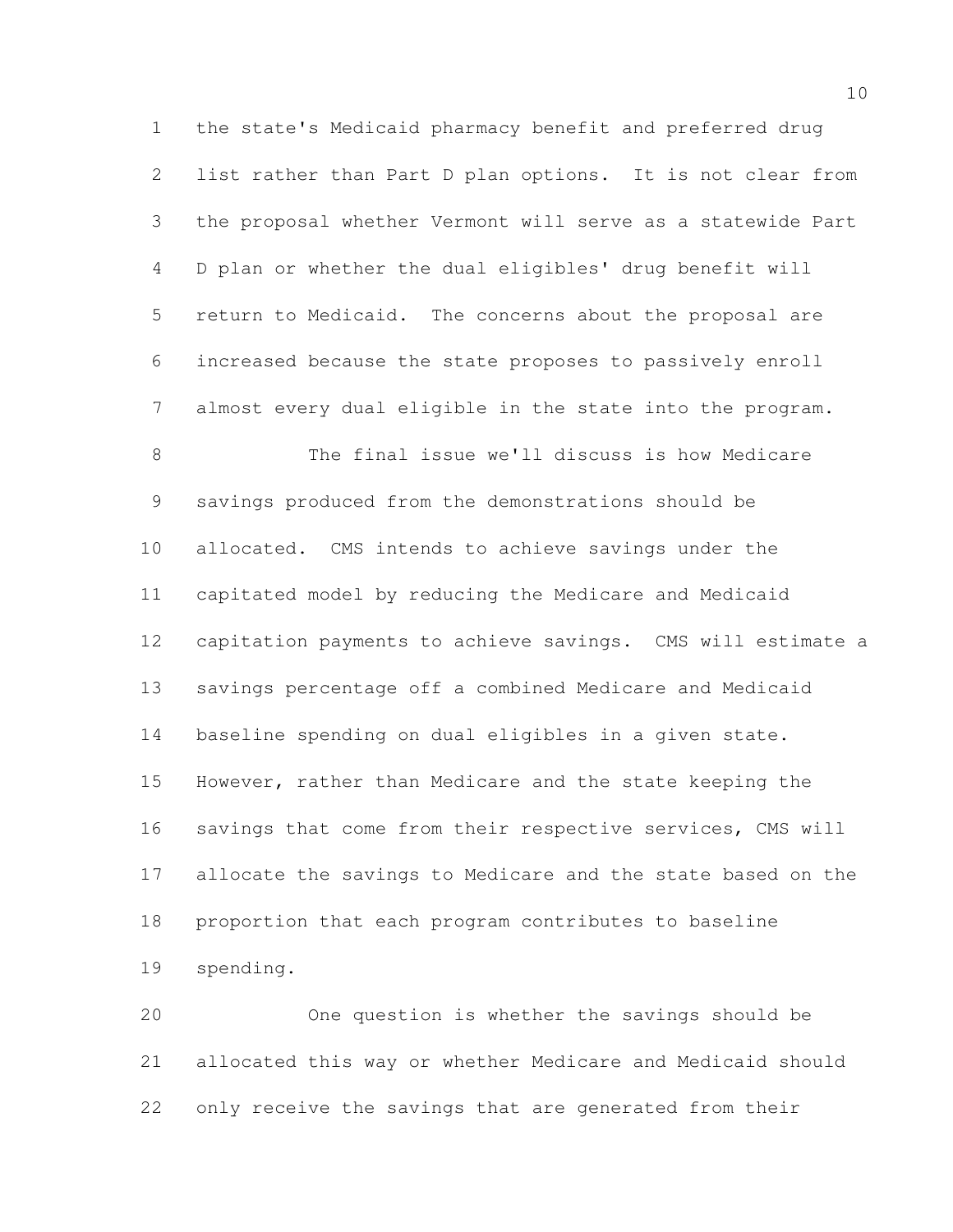respective services. In addition, it is not clear whether CMS intends to publish the methodology for estimating the savings or how much of the savings are derived from Medicare or Medicaid services. Another question is whether the plans will be able to provide Medicare and Medicaid services under the capitation rates. As we discussed in the March presentation, we are looking into whether integrated plans can provide Medicare services for equal to or less than the cost of fee-for-service. A final question is whether the beneficiary should benefit from the savings. Beneficiaries could benefit monetarily or in the form on extra benefits.

 This slide summarizes the issues we have discussed today, and for today's discussion we would like to elicit your opinions on how to address those outstanding issues. This concludes the presentation, and Carlos and I are happy to answer your questions.

 MR. HACKBARTH: Okay, thank you. So let's do our usual two-round process. Round one, clarifying questions. Herb, do you want to lead off?

 MR. KUHN: Christine, thanks. Do we have a sense of how many -- you talked about a dozen states have already posted to their websites their intent to move forward here.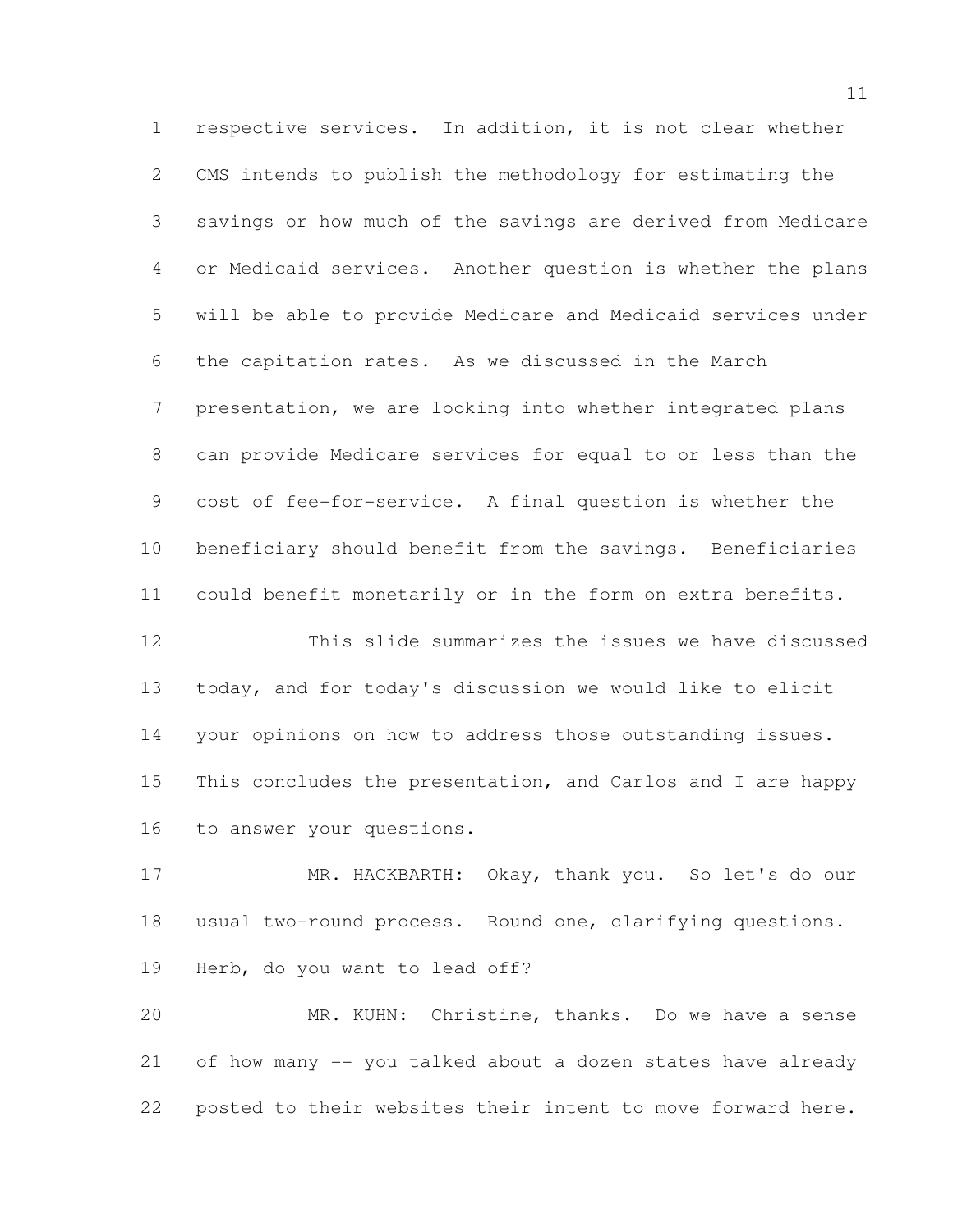Do we have a sense of what percent of the dual-eligible population might ultimately be enrolled in here? I've heard or I've read where some at CMS have speculated that there might be up to 2 million, which would be -- out of the 10 million that are currently dual eligibles, that's 20 percent of the population. But is that kind of what we think they're looking at, the order of magnitude here, or do we have any sense of that yet?

 MS. AGUIAR: So, yes, you're correct in that. In CMS guidance, they had said that they were anticipating to enroll between 1 to 2 million beneficiaries into one of these demonstrations. So far we've looked at proposals from 12 states, and California hasn't yet submitted their proposal, but they've given out a lot of information on where they're going. California alone will be about 700,000, and I have here in front of me just the numbers, you know, of the other states and their proposals, and I could see it going around a million now. I could easily do the calculation and come back to you with the exact number. MR. KUHN: And of the states that are currently interested right now, I assume that those states are all in, that is, all the dual eligibles in the state are in, or are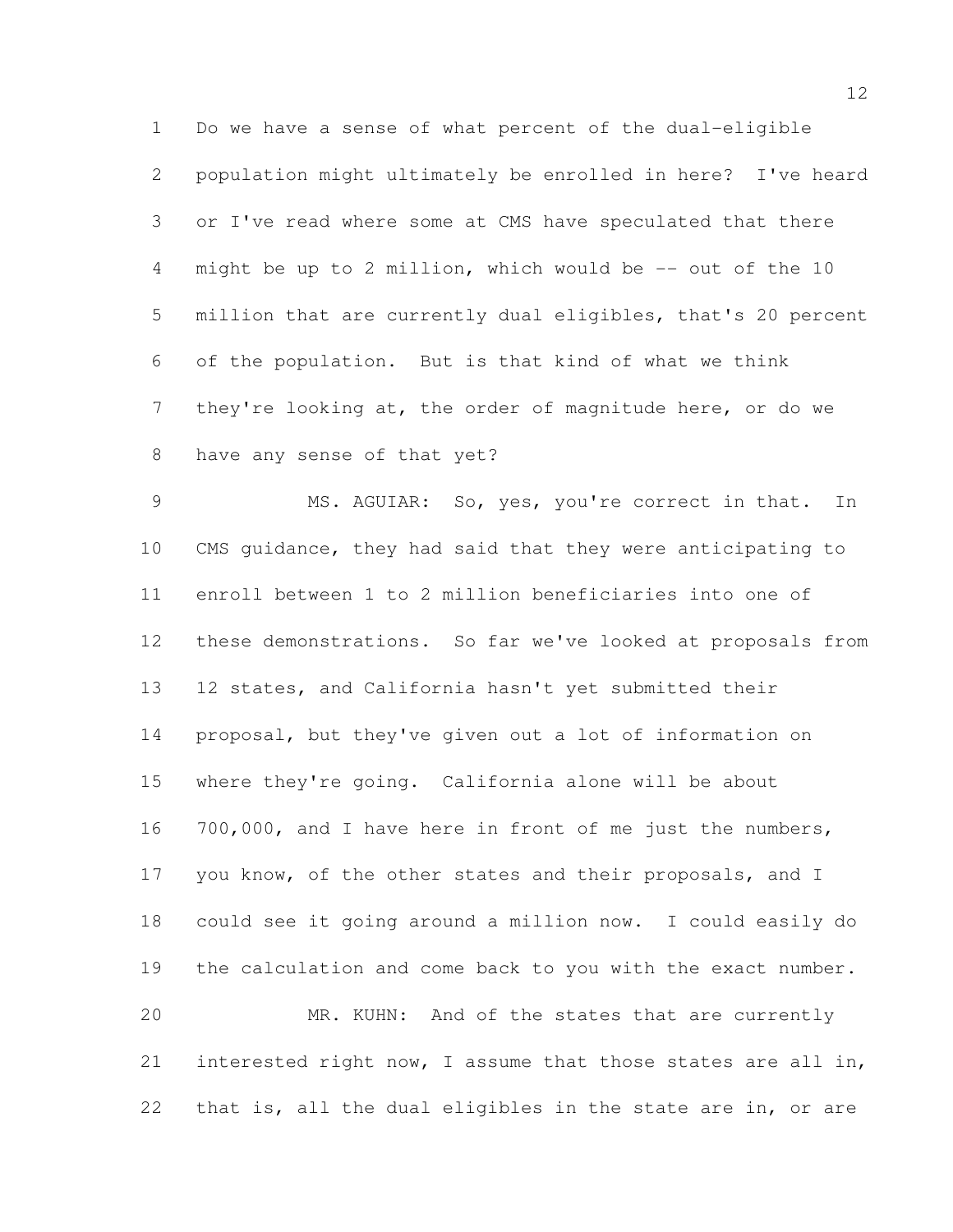they just taking a proportion of those folks?

 MS. AGUIAR: So the states that have, again, proposed so far, most have opened the demonstration to all dual eligibles. Sometimes they'll say 21 and over, 18 and over in the state. Massachusetts is focusing on a subset, so it's disabled dual eligibles that are between the ages of 7 -- under the age of 64, I think between 21 and 64. Most 8 states either will enroll -- are proposing to enroll all of the dual-eligible beneficiaries in their program -- some 10 exclude PACE from that -- or the majority. And so sort of when I was reviewing the proposals, I was trying to calculate what percent of total duals, and it's either all of them or 80 percent or 60 percent. So if they're not looking to enroll statewide everybody, it'll be the majority of it.

 There's one state, Wisconsin, that is really focusing now -- for the first part of the demonstration, really looking at the institutionalized population, focusing exclusively on that. So that is not statewide. That's a much smaller segment of the population, and their intention is really to try to see if they could bring those individuals back into the community. So they may be able to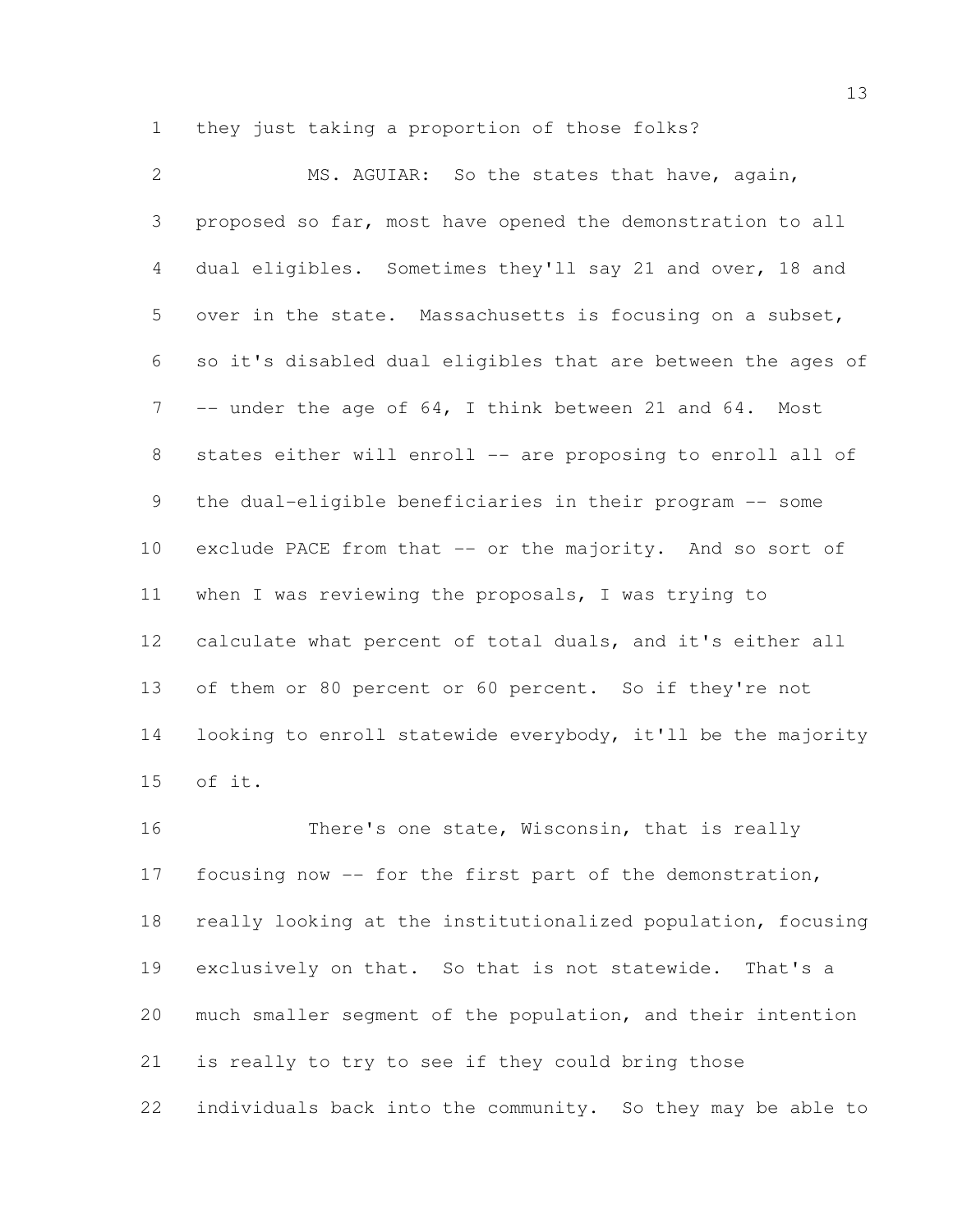expand the population there, but that's the only state that I've seen so far that hasn't proposed all or most.

 MS. BEHROOZI: I'm all for sharing savings with beneficiaries whenever possible, but I'm not quite sure I understand in this context. I just want to know a little bit more about what you're thinking about when you offer that as an item for consideration, given that, you know, duals have very little cost sharing. Would it be a matter of eliminating cost sharing or adding extra benefits, like in the MA plan or PACE? And have any of the proposals so far from the states identified beneficiary benefits? MS. AGUIAR: The proposals, no, have not addressed

that yet.

14 MR. HACKBARTH: This is a point that I have 15 raised, not with any particular approach in mind but, rather, as an observation that we're talking about this significant change which could limit choices available to dually eligible beneficiaries, and there's lots of talk about how to share savings between the federal and state governments, how to structure this so that private health plans or providers can share in savings. But what about the beneficiaries? People around this table will remember that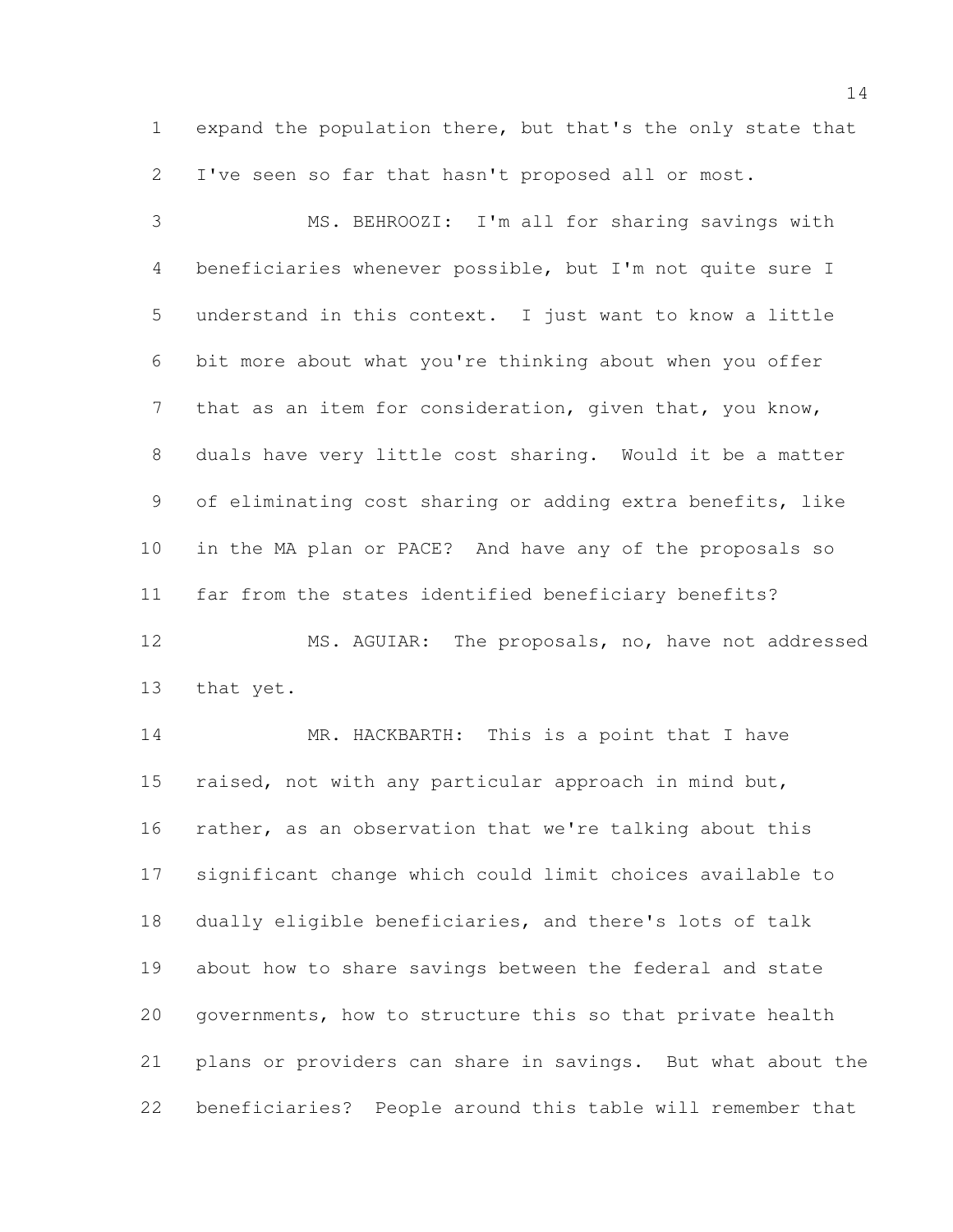this was one of the issues that I also rode hard on the ACO rule. It just seems to me that it's untoward to focus on how everybody else is going to benefit financially from changes in care other than the patient, and so I regularly inject this point into the conversation, but not with a particular idea about how it would work in this context. Clarifying questions? 8 DR. CASTELLANOS: I think it's a great idea, what you're talking about. One of the things that really bothers me is this passive enrollment. You know, we've looked at the state issues, we've looked at the plans' issues. Have we looked at this very vulnerable population that are high risk, very fragile, with increased co-morbidities? Have we

 looked at any of the patient advocacy groups to see concerns that the beneficiary is being -- I hate to use the word "pushed" or "encouraged" or whatever adjective you want to use -- into a plan that they really don't know and really hasn't been worked out? Have we talked to or had any comments from the beneficiary population?

 MS. AGUIAR: So when the demonstrations were first announced, before we got the specifics of what was in the proposals, I do believe there were beneficiary advocacy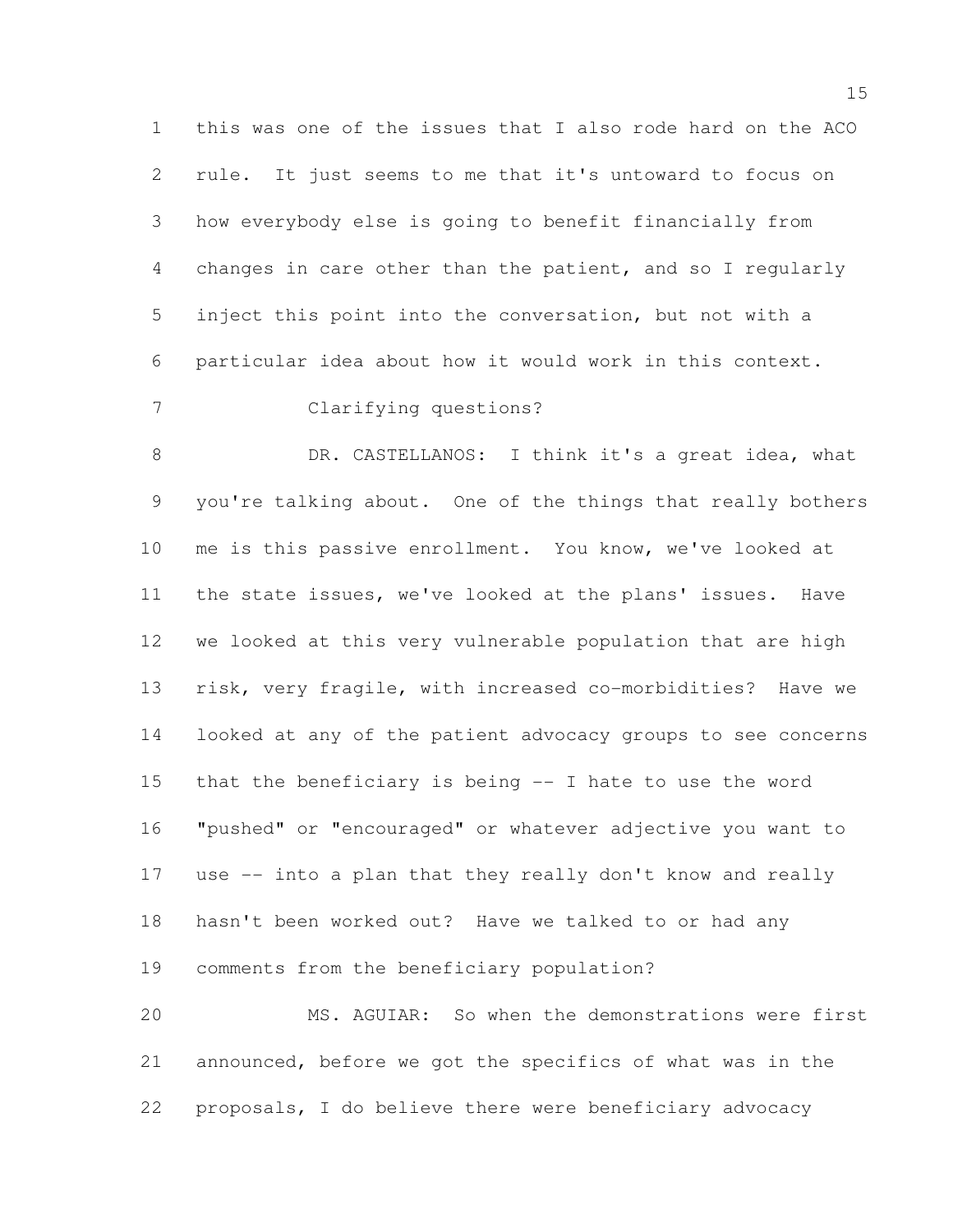groups that had sent comment letters, and we did look at them at the time, and you raise a good point that perhaps we should be talking to them more about this.

 The way that the process was intended to work for these demonstrations was that the states are supposed to have a lot of stakeholder involvement and justify that they actually have met with multiple stakeholder groups and that they've informed -- had input, again, into the proposal. At least one state I could say did put in their proposal what the comments from -- what the stakeholder comments were on this issue of opt-out and passive enrollment, and said that because of that they did try to make a change to the opt-out process because of that.

14 Now, whether or not that's happening in all state, I don't know, but I think you raise a good issue that it would be worth it for us to go back and talk more with those organizations.

18 DR. CASTELLANOS: Thank you.

 MR. HACKBARTH: And I'm sure, Ron, we'll come back to that on round two.

 DR. NAYLOR: Can I pick up a little on the opt-out? In states where the states say all duals are in and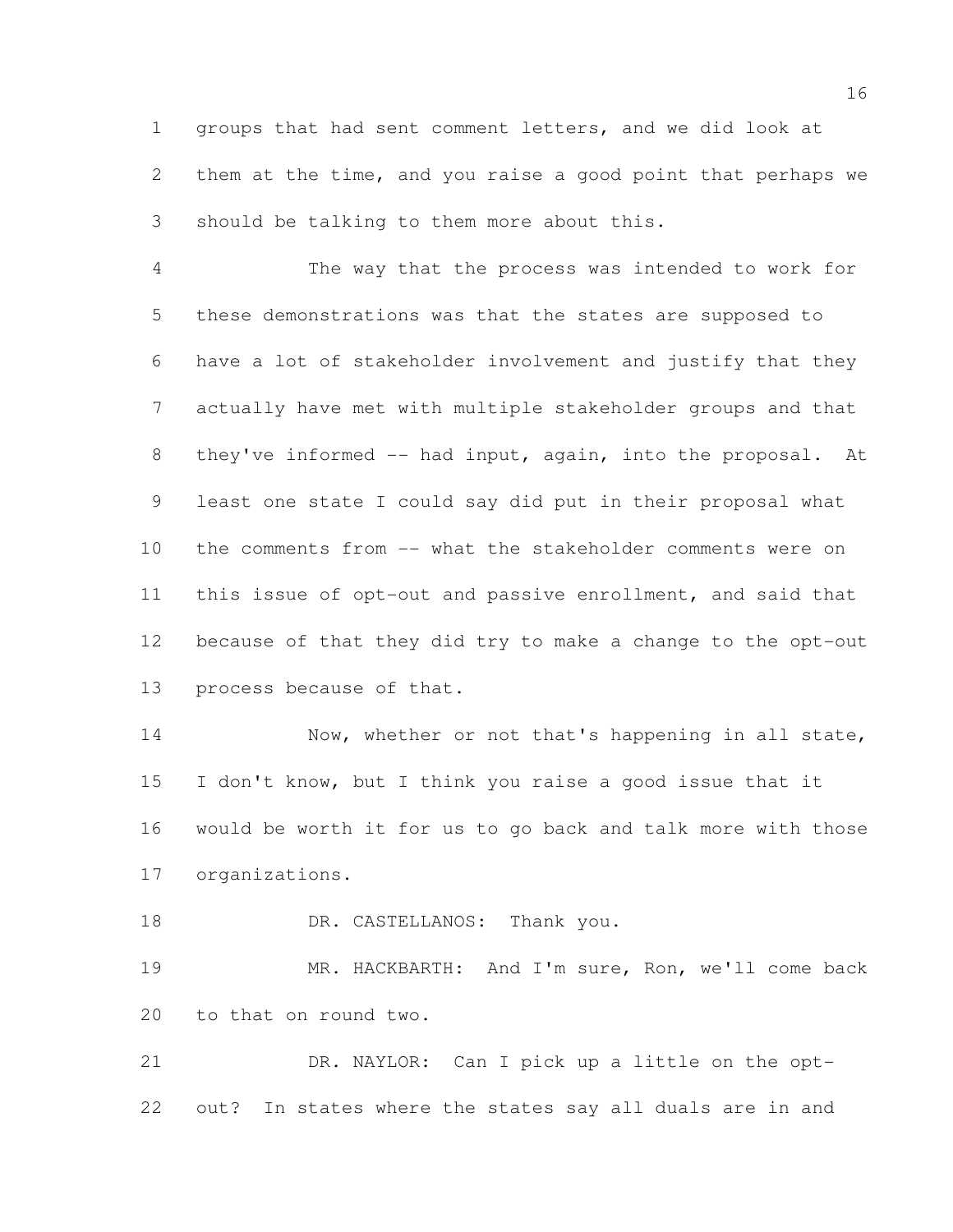someone opts out, what are they opting out for?

| 2              | MS. AGUIAR: So in states where they have -- so               |
|----------------|--------------------------------------------------------------|
| 3 <sup>7</sup> | they could opt out on the Medicare side for Medicare fee-    |
| 4              | for-service. That's what they would be opting out into. In   |
| 5 <sup>5</sup> | states where there are MA plans available, they can opt out  |
| 6              | into an MA plan. If there's still a SNP in that state, they  |
| 7 <sup>7</sup> | could opt out into a SNP. But beneficiaries now under the    |
| 8              | current Medicaid system, Medicaid is permitted to            |
| 9              | mandatorily enroll beneficiaries into managed care plans, so |
| 10             | there's no opt-out on the Medicaid side. It would just be    |
| 11             | on the Medicare side.                                        |

12 DR. NAYLOR: And demos are intended to test ideas, some of which will do well and some which will not do well. In states that are bringing everyone in, what are they comparing their success or failure to?

 MS. AGUIAR: So that detail we haven't seen in the 17 proposals that have come out so far, and that's why that is one of the concerns. So one of the issues that we were not able to talk about today on the left side was the evaluation process, and our concern there is if you do have the majority or all beneficiaries in a state in this program, who's the comparison group, essentially, for that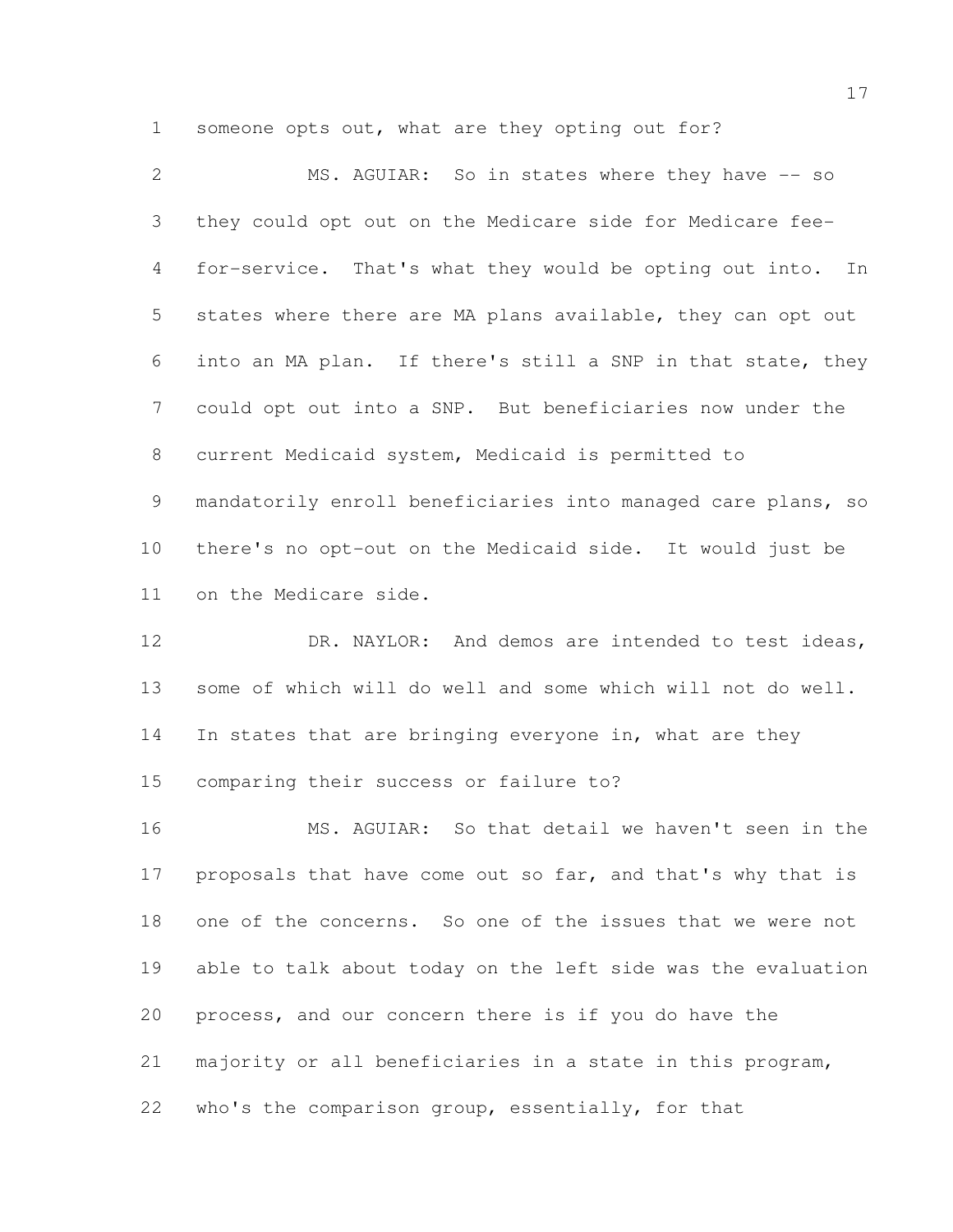evaluation? And so we feel like that's still an issue that's unknown and uncertain.

 MR. HACKBARTH: So I just want to pick up, Christine, on your initial response to Mary's question about opt-out. You said when you were going through the options for a beneficiary who wishes to opt out, you said Medicare fee-for-service, Medicare Advantage plans, including SNPs, and implied there is that the dually eligible SNPs, of which there are a fairly significant number right now, will not necessarily be included as options under one of these state demonstration programs. Am I hearing you correctly? MS. AGUIAR: Right. And the reason for that is that D-SNPs now have to have a contract with a state in order to continue as a D-SNP, and not all D-SNPS -- not all states are contracting with the D-SNP. 16 So in the case of Vermont, for example, they don't have -- I believe that they do not have any D-SNPs in that state, and so that's not an option for a beneficiary to

enroll out of the demonstration and into their...

 MR. HACKBARTH: So this, some would think, anomalous situation where under Medicare we had established the SNP program, including the particular category of SNPs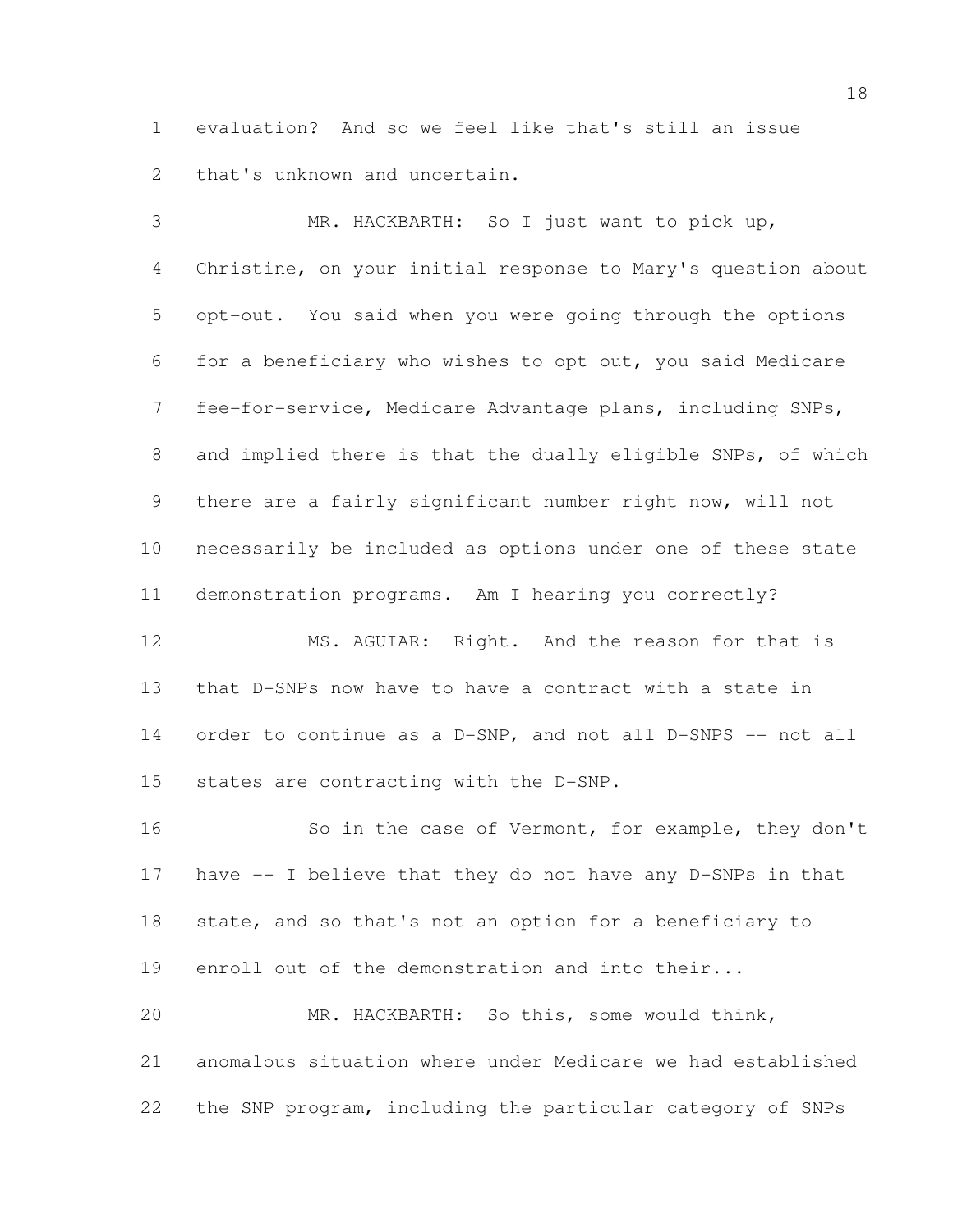for dually eligible beneficiaries that may not, in fact, be included as options under this because, as you say, they don't have contracts with the state to fully integrate benefits. MS. AGUIAR: Yes, that's right. MR. HACKBARTH: Okay. 7 DR. STUART: On Slide 7, please, can you give us just a little bit more background about how much give you think CMS is going to be prepared to give here? Because this seems just totally wide open in terms of -- 11 MS. AGUIAR: Right. 12 DR. STUART: -- what the stance of the Medicare program is going to be toward this. MS. AGUIAR: So we're unclear on that issue. The guidance that has come out from CMS, it's been very specific to the financial alignment models, so to the capitated model and then the managed fee-for-service model that we discussed today. And that's where this language of these preferred requirement standards come in. We've heard at times -- I guess what I want to say is that we've heard a little bit of differing answers. 22 We've heard at times that those represent a floor, and then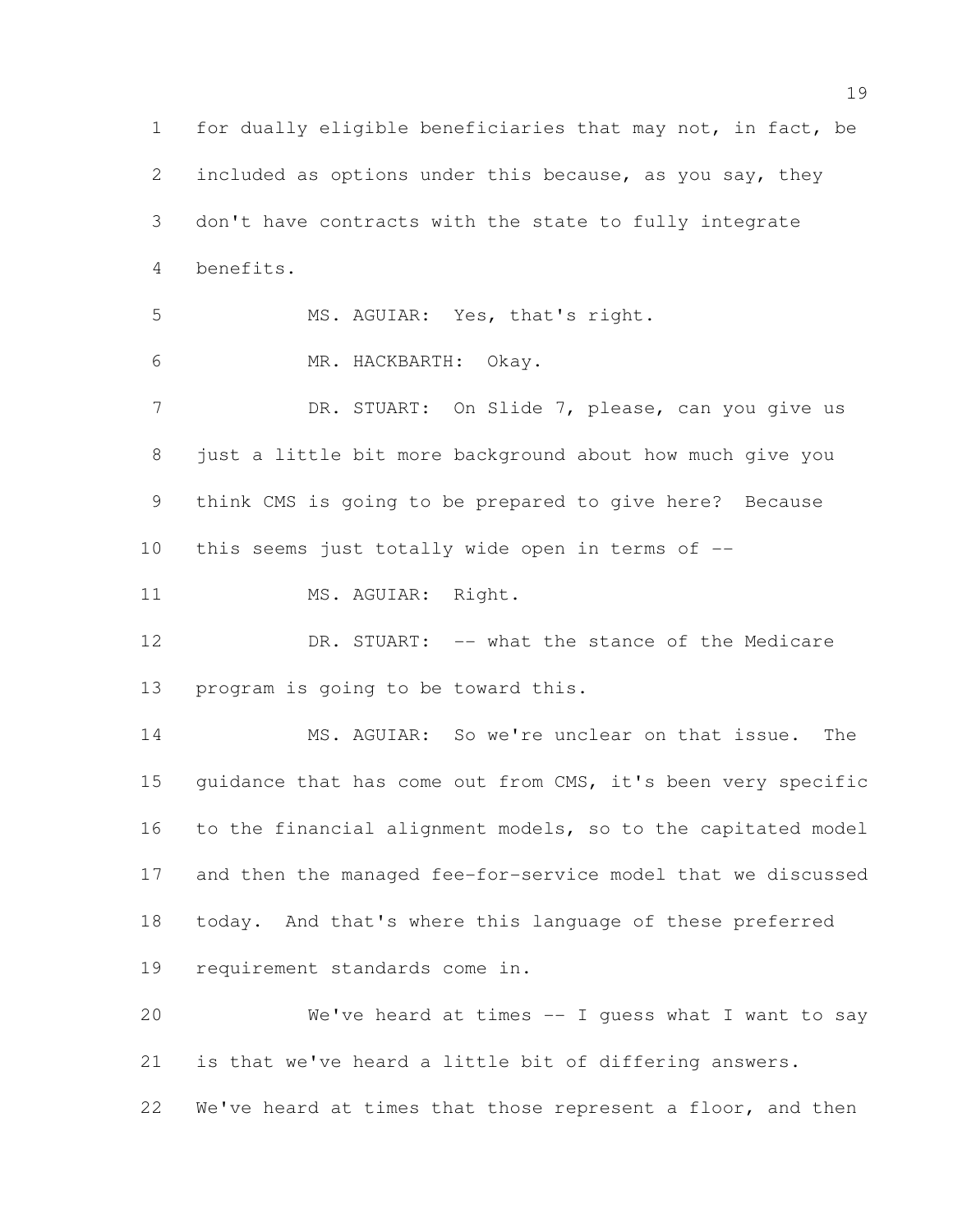the final decision could be beyond what Medicare is in traditional Medicare MA plans. We've also heard that there could be some negotiations that make it different than what's in sort of perhaps a little bit less robust.

 What I want to emphasize here is that there's just quite a bit of uncertainty around that, and so, you know, 7 for example, the Vermont proposal, which is - it could be read as one of two ways. It could be read as they're going to be the statewide Part D plan, or it could be as that they are going to bring the drugs back into Medicaid. And we don't know how -- whether or not CMS will allow that to happen moving forward.

 The other issue is that the tension here is that the financial alignment models, you know, again, that proposed the capitated model and the managed fee-for-service model, but there are also 15 states that got design contracts. That happened before the financial alignment models. And we're unclear, but it seems that those 15 states, even if they are proposing one of the capitated or managed fee-for-service models, they might not be held to 21 the same requirements. So, again, we're really uncertain as to where in the negotiations -- how much these things would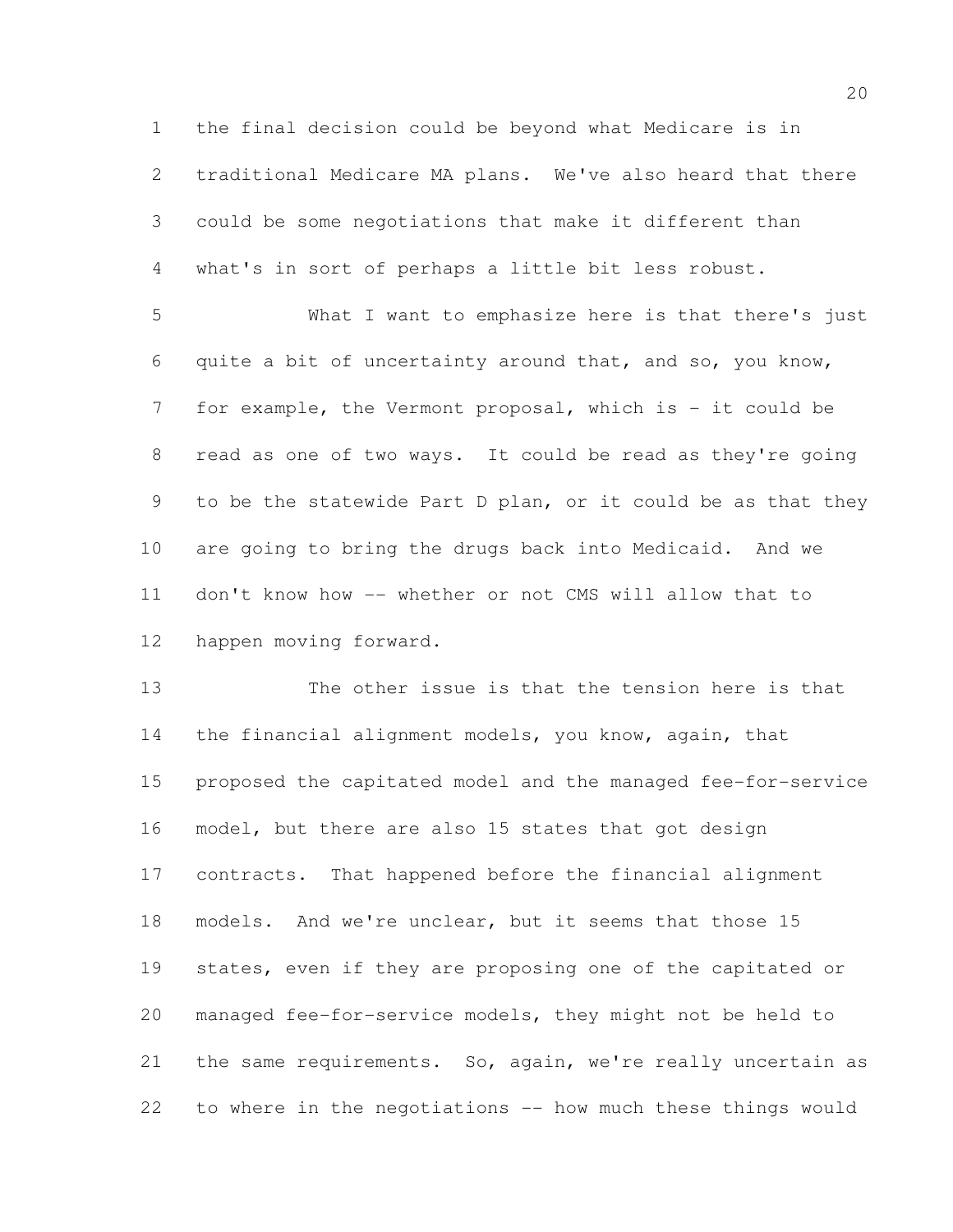change, if they would change at all.

| 2               | DR. STUART: Just a very quick follow-up. In                  |
|-----------------|--------------------------------------------------------------|
| 3               | terms of -- you used the term you hear, you hear. Is this    |
| 4               | ongoing communication with CMS and is there a point at which |
| 5               | you think most of these are going to be resolved?            |
| 6               | MS. AGUIAR: We have been having ongoing                      |
| $7\phantom{.0}$ | communication with CMS. I don't know. My understanding is    |
| 8               | that the state negotiations are happening on a state-by-     |
| 9               | state basis, and so I think that -- one of the issues that   |
| 10              | we've raised is that when the contracts want to be signed,   |
| 11              | the three-way contracts want to be signed by September 20th, |
| 12              | we're not sure exactly when all of these decisions will be   |
| 13              | made public or if they will be made public. So again,        |
| 14              | another uncertainty.                                         |
| 15              | We have continuing conversations<br>DR. MARK MILLER:         |

 going with CMS and I want to be really clear with both the Commissioners and the public. We're not trying to represent CMS's position here, just our understanding of the process at this point in time. CMS might have different statements and views about some of these things. This is what we've been able to elicit.

22 We are talking, Ron, you know, to -- we haven't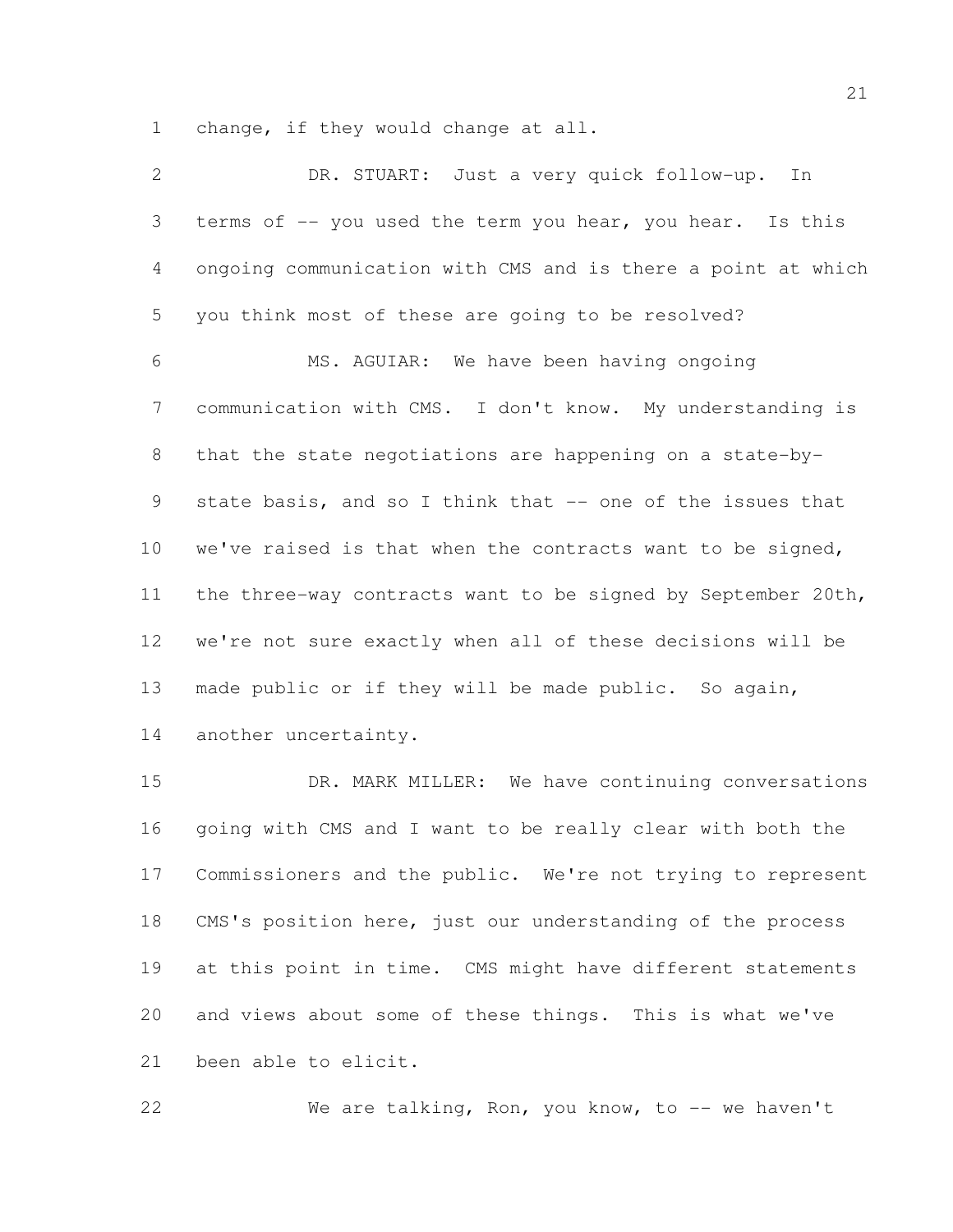talked to the beneficiary groups as recently, but we're talking to all different types of groups, and also trying to get input from them as their inquiries have come about. It is still fluid and one of the ways to think about this process, what's so difficult about this, is in a sense, what you want is just to say, Where does it stand so I can decide whether I'm okay with it or not?

 And the bad news might be that we won't necessarily be able to give you firm statements about this is where it stands, and the Commission may have to think about it this way. There may be things that you feel represent kind of boundaries in your thinking, and if the Commission were to make statements about the direction, 14 maybe that's how it's structured, since absolute certainty on what the agency will do there, I think, is going to be fluid for a while.

 MR. HACKBARTH: And in this context, that's not necessarily an inappropriate approach for CMS to take. This is a joint endeavor between the Federal Government and the states, both the basic design of the program by statute, the coverage for dually-eligible beneficiaries, but also trying to innovate and find new ways of doing it.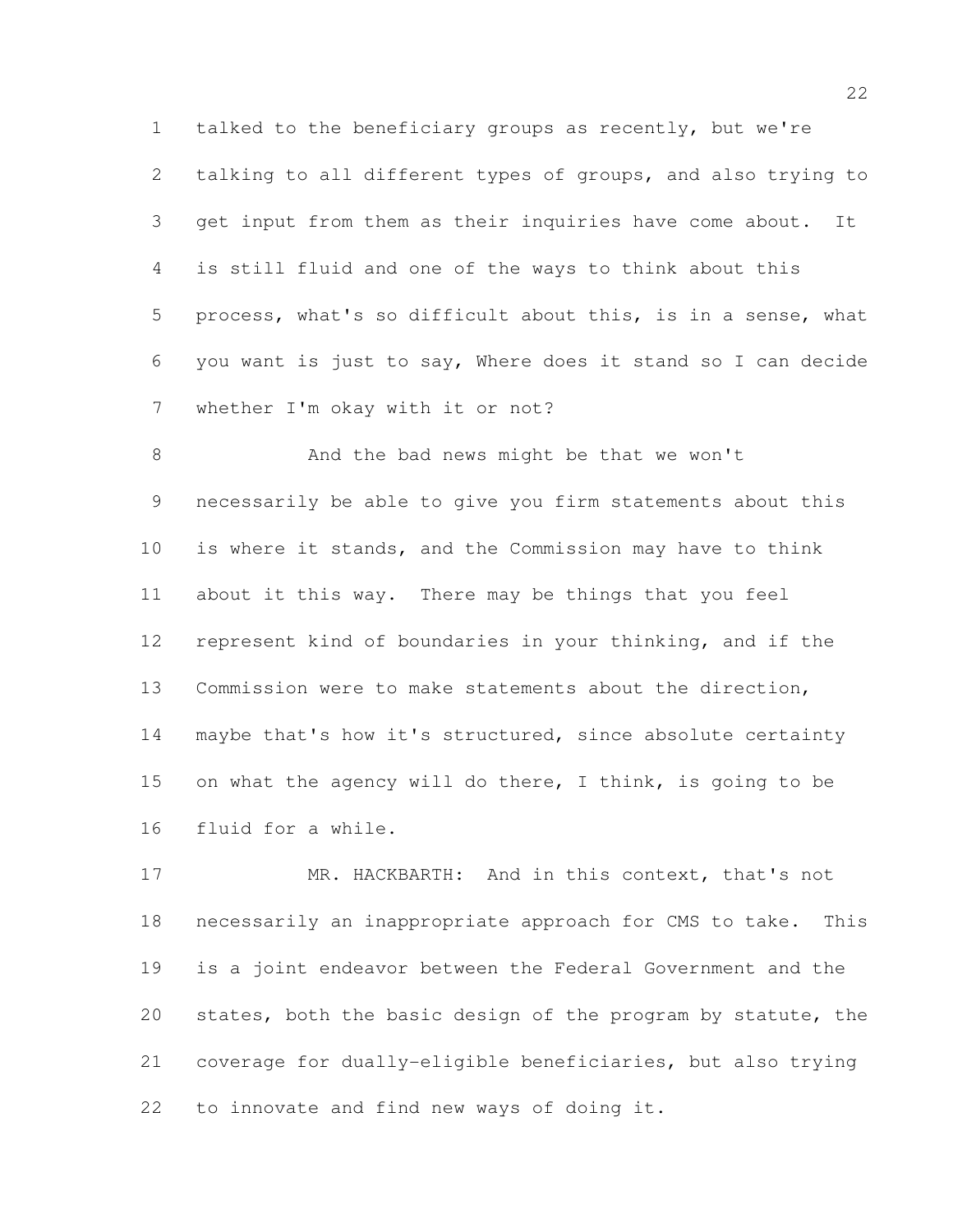1 And so, if CMS were to say, Everything is this way, black and white, even before we enter into discussions with states about their ideas and their approaches, it's sort of counter to trying to develop an innovate joint Federal/state effort. So they're in a challenging position to try to move forward and be transparent and elicit comments from people, while also not making commitments that may not be consistent with a joint Federal/state partnership. I think we have to sympathize with that. Bill. MR. GRADISON: It seems to me I recall years ago talking to somebody with a health plan that covered a number 13 of Medicaid beneficiaries and we were talking about opt out, 14 and if my memory serves me correctly, I was told that people could opt out if they didn't like the plan for some reason or other, opt out from Medicaid and go back to a more fee-for-service-oriented Medicaid every 30 days.

**I'm** just curious whether people are enrolled, either passively or actively. Do you have any idea, under these proposals, of once they're in, however they get in, how often they can get out?

MS. AGUIAR: So that differs by state. Some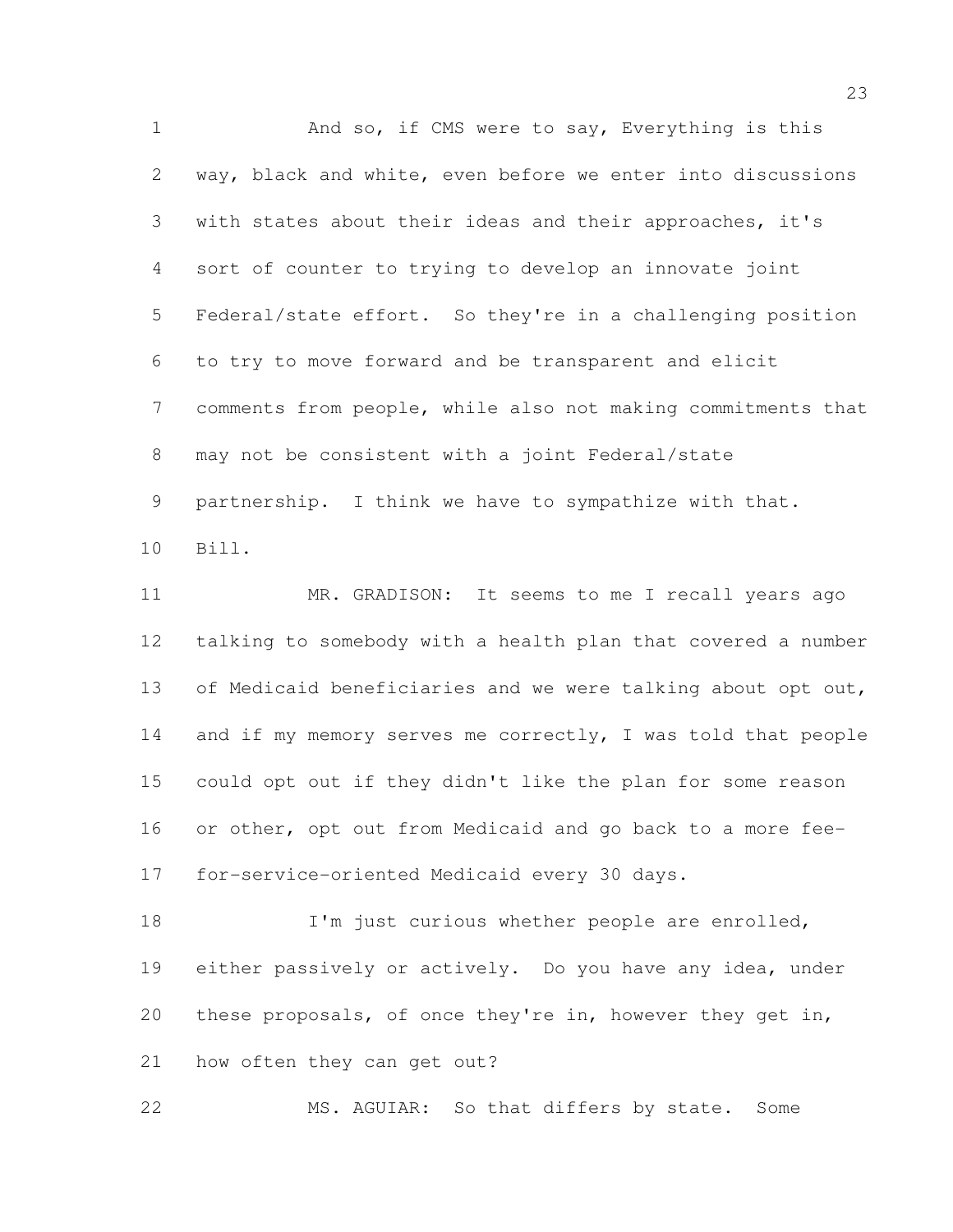states say that they could disenroll, either change plans within the demonstration or disenroll monthly. Other states have proposed a six-month or a 90-day lock-in period. So it really depends by state. MR. GRADISON: So some do have the 30-day approach, okay. That's interesting. MS. AGUIAR: Yes. 8 MR. GRADISON: Thank you. DR. MARK MILLER: But in giving that answer, you were referring to Medicare? 11 MS. AGUIAR: Oh, yes. I'm sorry. That's right. I was referring to Medicare, yeah. DR. MARK MILLER: And I think, Bill, was your question about Medicaid, their ability to disenroll out of a Medicaid plan or a Medicare? MR. GRADISON: I was thinking of the Medicare beneficiaries. **DR. MARK MILLER:** Okay. Then we're squared away. MR. GRADISON: Yeah, okay. MR. HACKBARTH: And just to pick up on Bill's point, it seems to me that some of these elements need to be looked at not individually, but as a whole. So if there's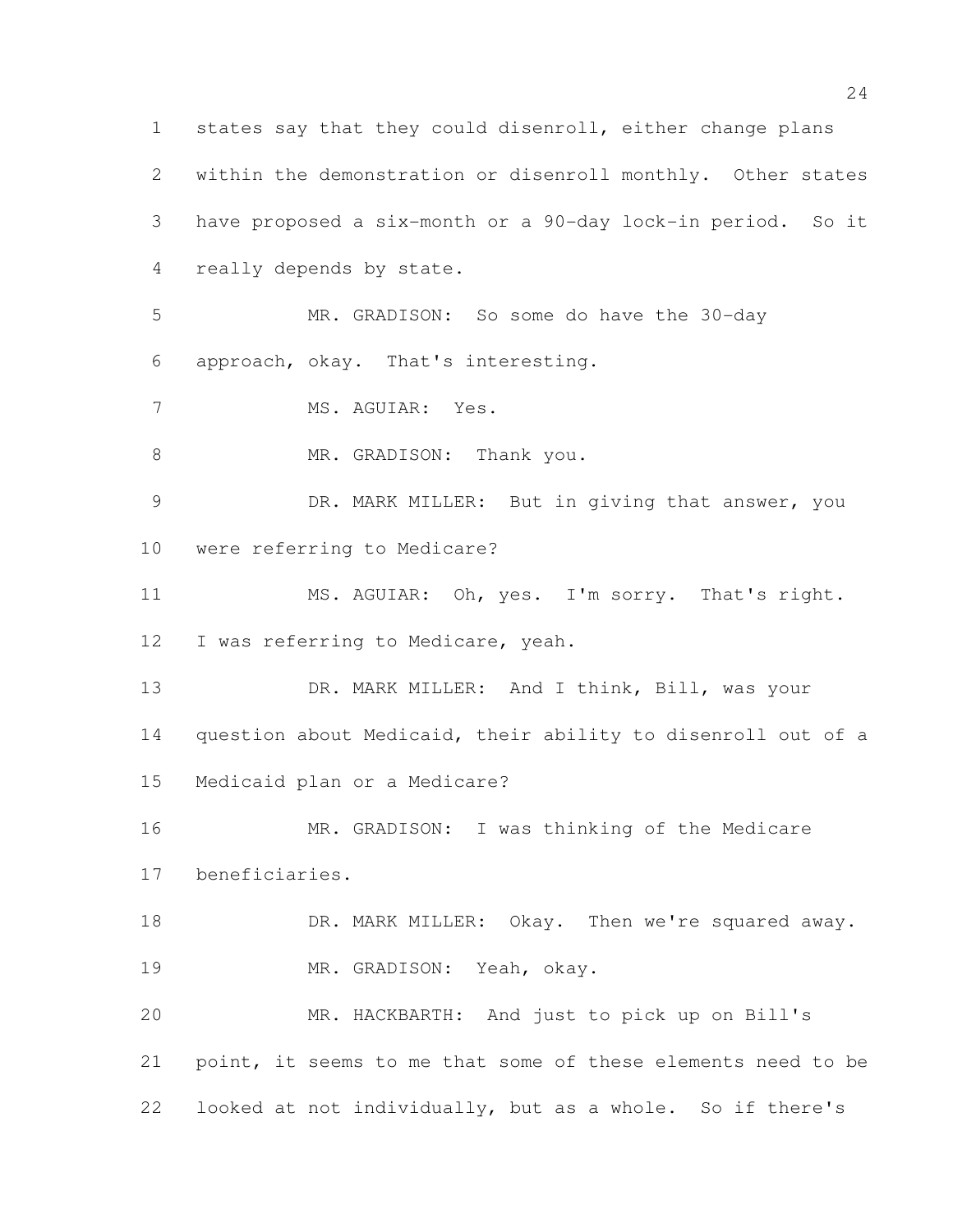going to be passive enrollment, then there's a real premium on getting a good match between the particular clinical needs of a beneficiary and the plan that that individual is passively enrolled in.

 The stronger that match is, the higher the confidence one has in the quality of that match, the more comfortable you would feel with restrictions on immediate disenrollment. But if the matching process is weak and it's coupled with some sort of extended lock-in, that's when you've got potentially the riskiest situation for the beneficiaries. So I think you need to look at several elements as a whole as opposed to individually. George.

13 MR. GEORGE MILLER: Yes, thank you. On Slide 8, I 14 just want to refocus my mind on the comment, question that you made, the state versus private. Those states who decide to take on this responsibility, is there still going to be a private possibility or will the state take over all of the dual eligibles in that particular state, as you described that process?

 And then, if there are savings, wherever that savings goes, to those states who take on that responsibility?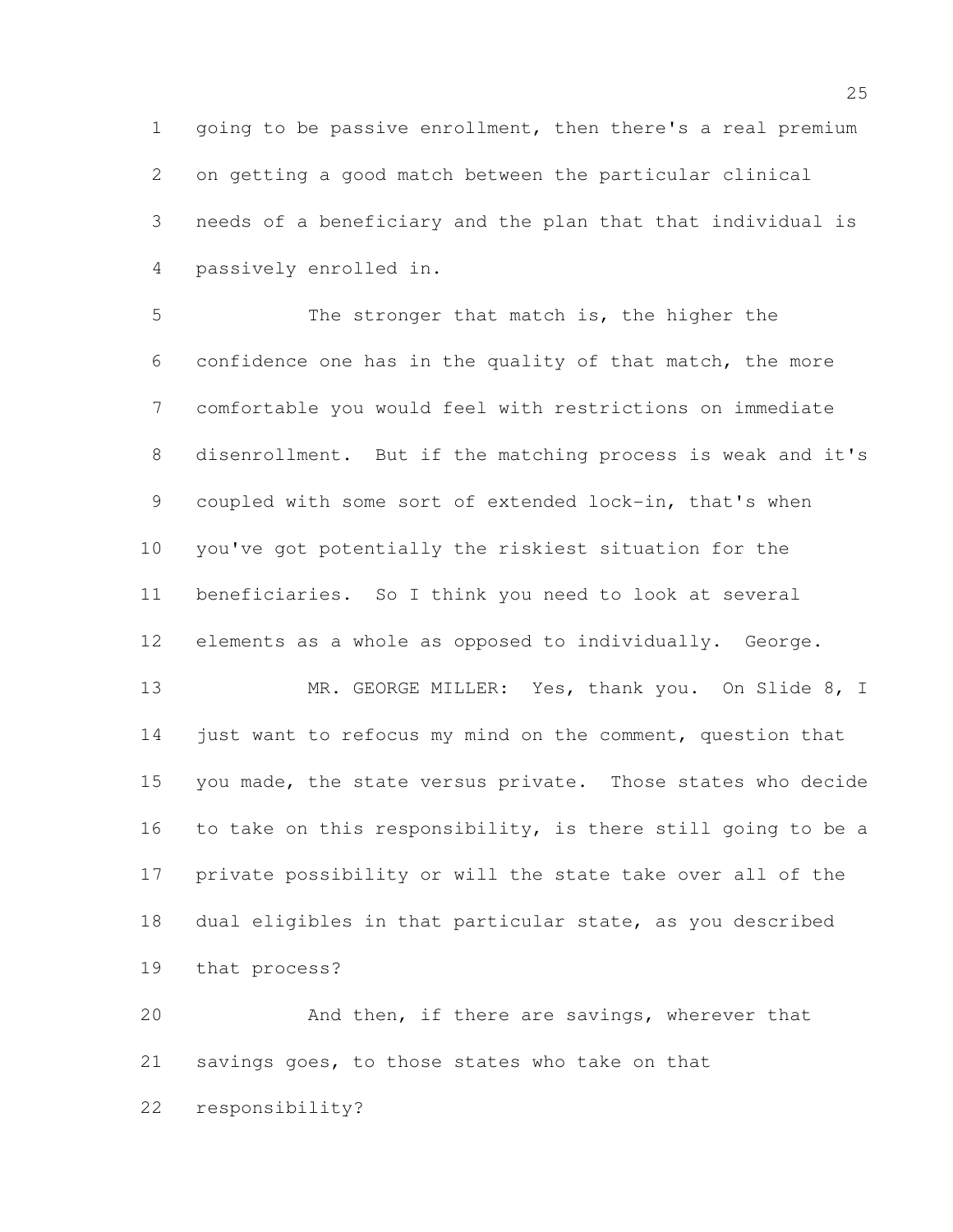MS. AGUIAR: So I'll answer based on the information that we have now. The one state that has proposed that is Vermont and we haven't seen that proposed from any of the other states that have yet submitted proposals. And what they propose to do is to have the -- so they're proposing the capitated model which has a three-way contract between the state, the Medicare, and then the health plan, but the health plan in that equation will be the state's public managed care plan.

 They already have a global commitment waiver on their Medicaid side, which is run through this -- I believe it's run through this state public managed care plan. And so, they see -- it's not a private plan that would be the third entity at that table getting that contract. It would be the state.

 And so, my understanding is that it would still follow -- the way that the capitated model will still follow in terms of the financing, that both the Medicare would give its capitated rate of payment and the state would give its capitated payment.

 But rather than going to one or more private health plans, you know, for example, some other states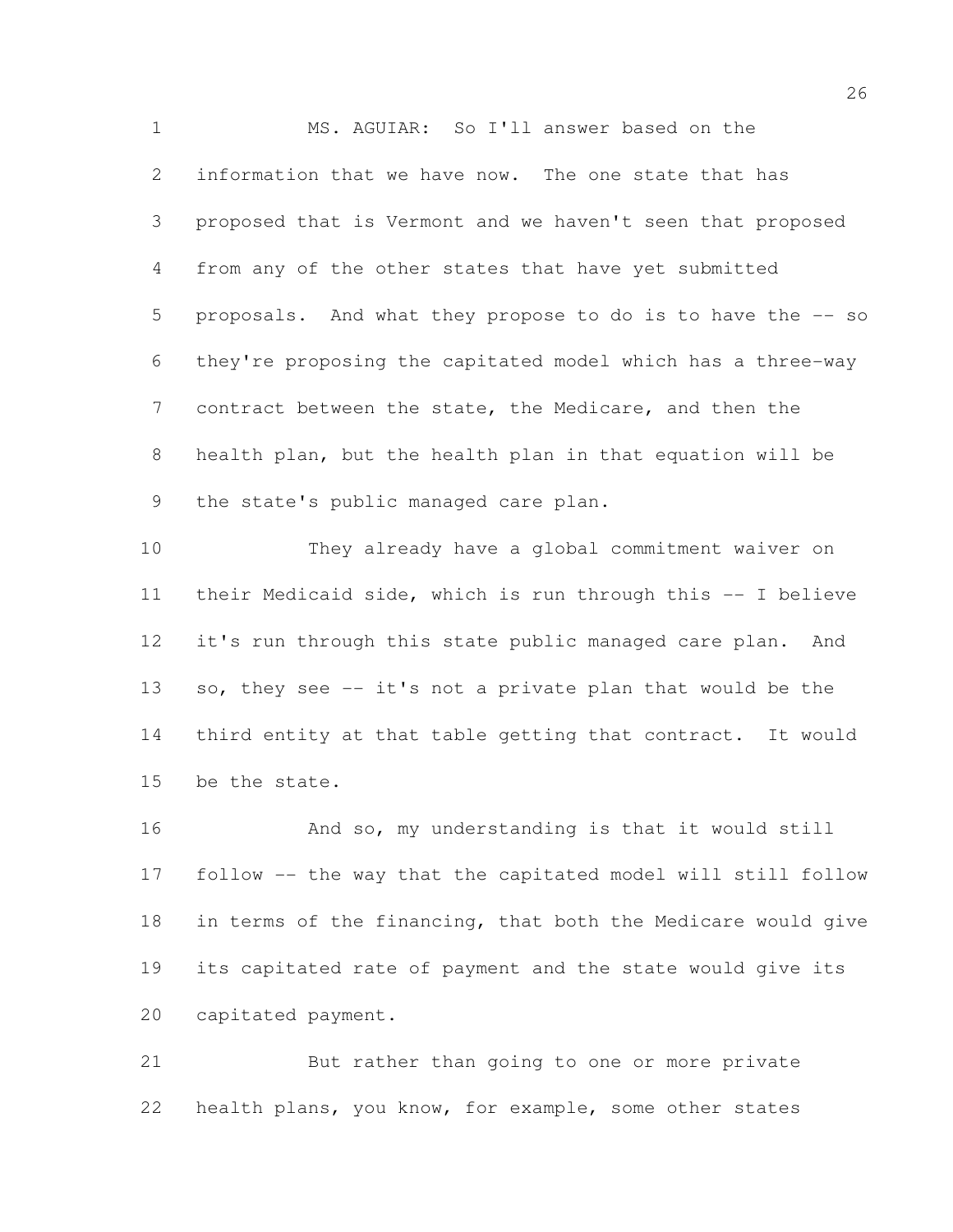propose to have at least two plans available in each region so beneficiaries have a choice, it would go to this -- to Vermont's public managed care entity.

MR. GEORGE MILLER: Savings?

 MS. AGUIAR: So under the capitated model, the way that the savings are supposed to work -- basically I should 7 say, from what I've read, I believe that under the Vermont proposal, the savings would follow the same way that it should for the other capitated models, which is in the sense that the savings will be taken up front out of the capitation rates by both Medicare and also by the state. 12 And so, I haven't read anything in the Vermont

 proposal that would suggest that that process will change. But again, we don't know because we just don't have a lot of details.

16 MR. HACKBARTH: Cori?

 MS. UCCELLO: Yeah, I have a question regarding something that we didn't really talk about, the capitation payment methodology. And in the text, you note that Medicare's spending baseline is going to reflect kind of fee-for-service when MA spending is low and MA spending when MA spending is high.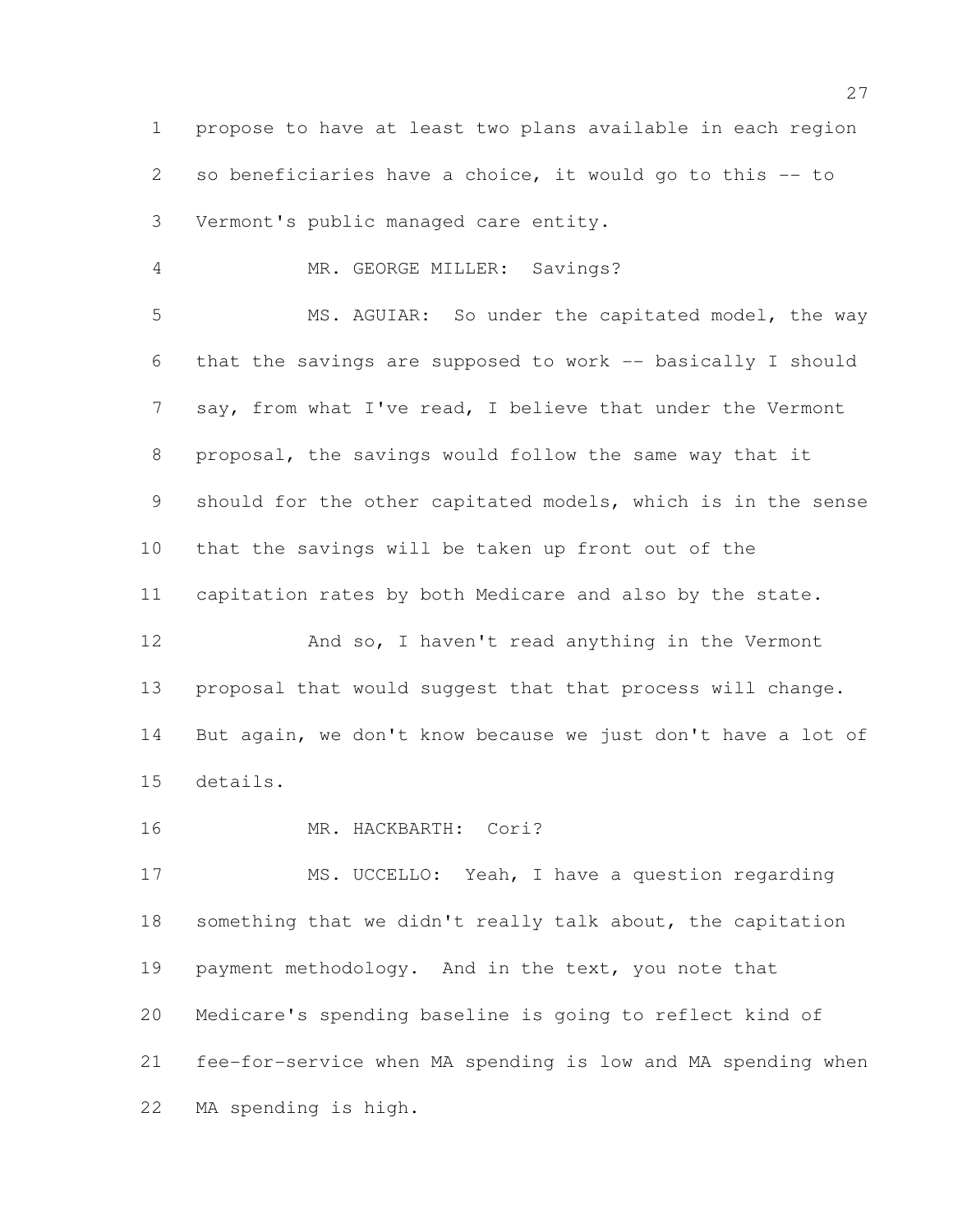1 And I'm just trying to understand better, does that baseline mean that's what's going to be used then to determine the negotiated rates, or is that used to determine the savings? I guess maybe they're the same thing. MS. AGUIAR: Just in case any of you asked about this, we did have a slide just up there ready just in case, so if you want to just refer to that if you could. 8 DR. MARK MILLER: We also run a pool. MR. ZARABOZO: Are you an actuary, by the way? 10 [Laughter.] MS. AGUIAR: But again, so the way that the capitated rates will be developed is, again, they will be 13 looking at -- for the Medicare side, they will be looking at a baseline that includes fee-for-service and MA spending. And my understanding is that within a state, they will be looking at the MA spending within a particular region. 17 So for example, if you have one area that is high MA penetration, that will be included into that baseline. What we're -- MS. UCCELLO: Let me just interrupt. So it's based on MA penetration, not MA spending? MS. AGUIAR: I believe it's based on MA per capita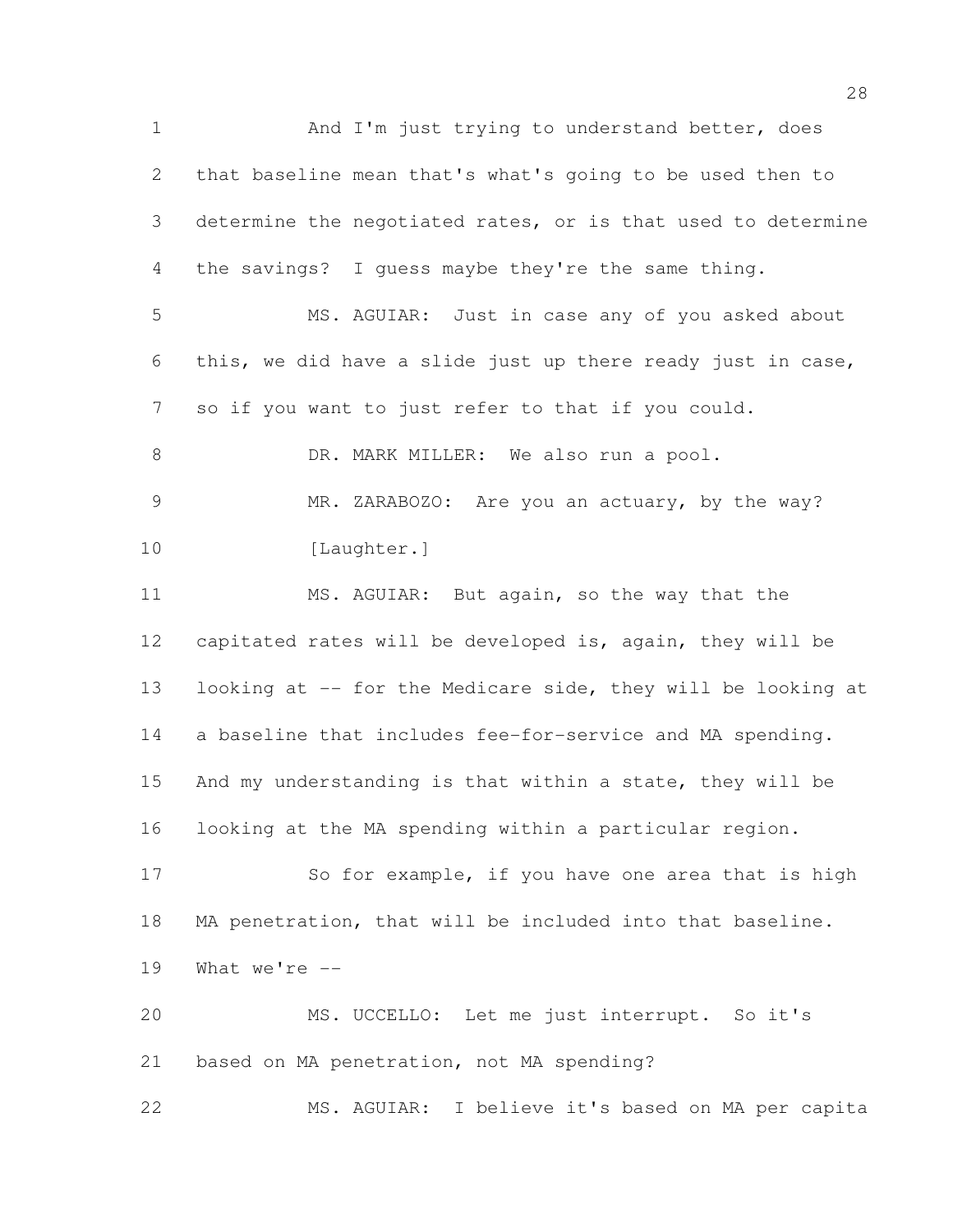spending.

2 MS. UCCELLO: Okay. MS. AGUIAR: I think so, but we're not completely sure if that's yet how it will work. So again, the Medicare -- our understanding -- again, I keep caveating with our understanding because it could change, so what we know so far, this is how we think it will work, is that they will look for the Medicare side to the baseline of fee-for- service and MA spending, and then set the Medicare capitation rate based on that. And they will do the same for Medicaid. They will look at the Medicaid spending baseline in that particular area and figure out what the Medicaid capitation rate should be. Now, where I think -- I think how it's going to differ from the savings calculation is that when they look at the savings calculation, they'll look at a combined Medicare, so Medicare fee-for-service plus MA, and Medicaid spending in that given state. And they'll say -- they'll come up with a savings estimate.

 Let's say they'll assume 5 percent reductions in hospitalizations, 3 percent reductions in nursing homes.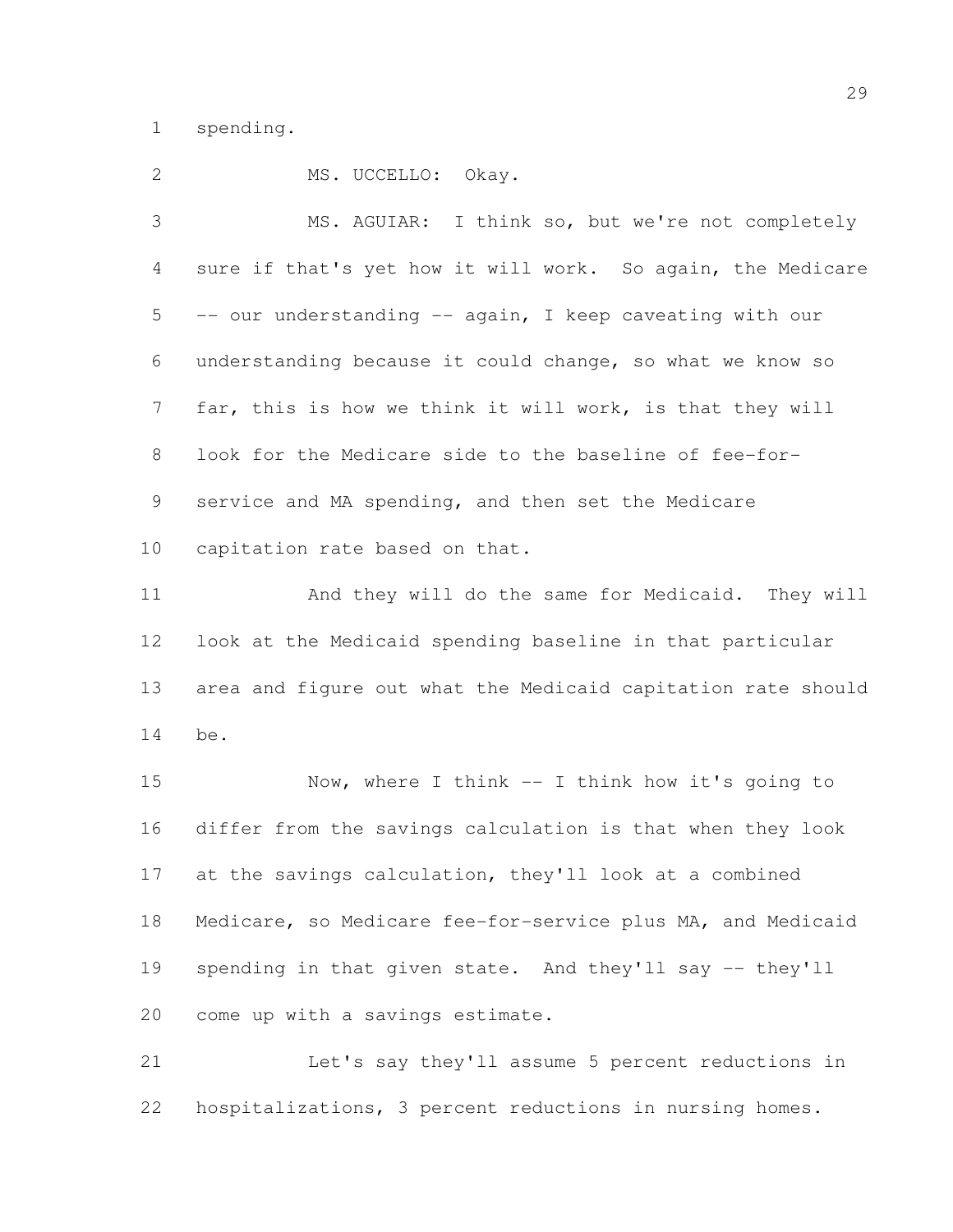I'm making those numbers up, but let's say like that's what they come up. And let's say they say, Okay, off that baseline, that combined spending baseline, that means total will get 3 percent savings.

 They'll split, if you will, those savings between Medicare and Medicaid depending on the proportion or the amount that each of those programs contributes to the baseline spending. So if Medicare contributes 60 percent and Medicaid 40 percent, the Medicare would get 60 percent 10 of that 3 percent savings estimate, Medicaid 40 percent of that 3 percent savings estimate.

 And those percentages will somehow be taken out of the capitation rates up front.

 MS. UCCELLO: So it just seems like that baseline could be set artificially high. If you're incorporating like the greater of a fee-for-service or an MA and if most 17 of these people are really coming from fee-for-service, is that real savings or not?

 MS. AGUIAR: Again, I'm not sure exactly how that would score, and that is something that we did touch a little bit upon more in the paper that you've seen, because we were sort of saying how you set -- how you achieve those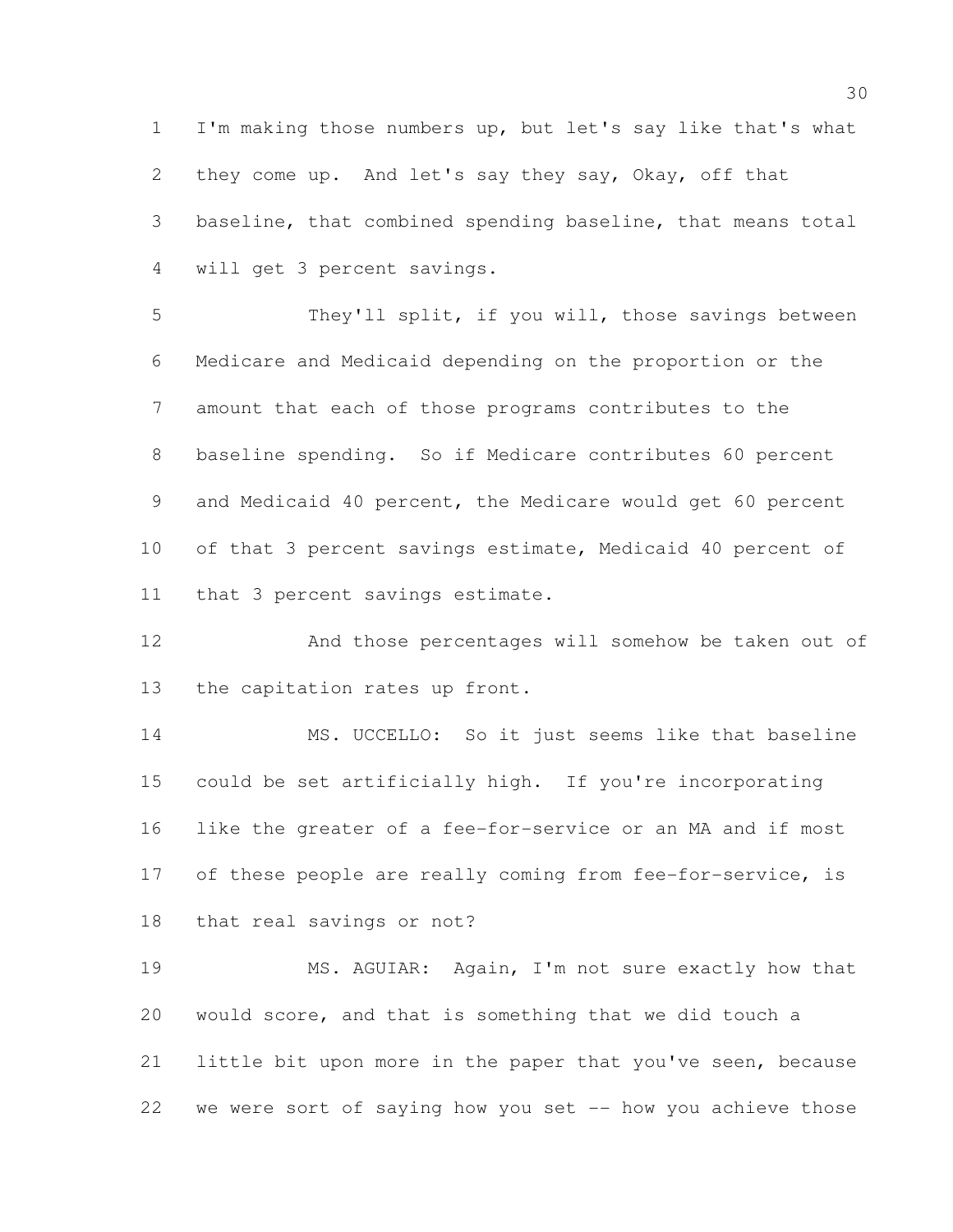savings really depends on how much MA and fee-for-service mix you have.

 So if you have a population with low MA and just most fee-for-service, then you would have to set those rates at or below fee-for-service in order to get savings. And again, if you have a population with high MA and you're including not just MA A and B spending, but you're also including the rebates and these sort of quality bonus of total MA spending, then yes, it would be easy.

 And if you're assuming that your population is coming mostly from the SNPs or the MA plans, then I do think it would be easier to set the cap rate at a level where you would be able to get savings. But again, I again just want to sort of say, this is what we think is going on, but we're still uncertain if this is the process.

 MR. HACKBARTH: Clearly this is a vital issue (a) 17 in determining whether they're real savings at all, and then (b) the allocation of those savings among the participating parties. And part of what I'm struggling with is on the one 20 hand, these rules are very important; on the other hand, part of the construct that CMS has described, as I understand it at least, is, Well, there is a three-way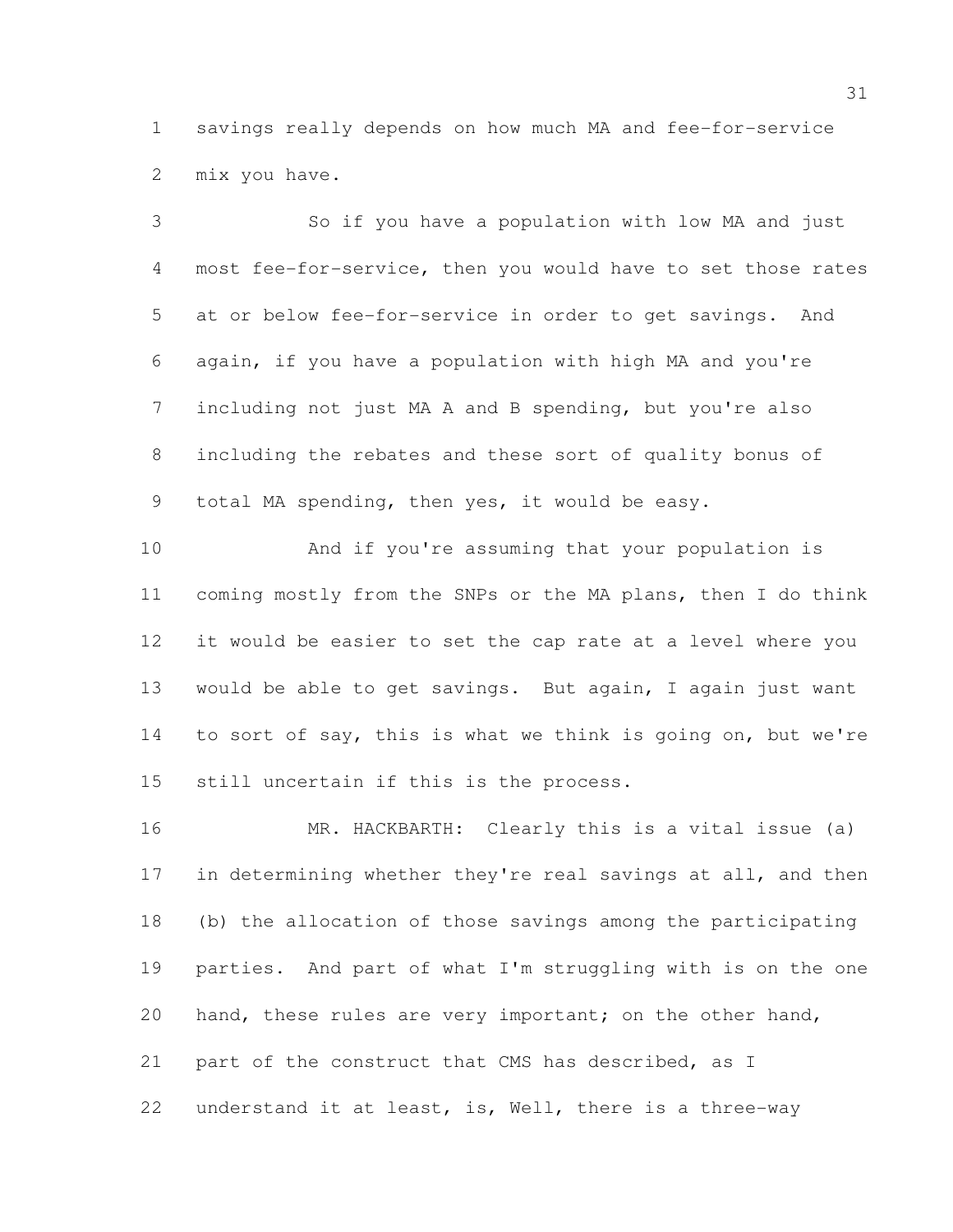contract to be agreed upon between the Federal Government, the state, and the plan participating in a particular state.

 Being a lawyer, the use of the term contract has a particular meaning to me, which is that those three parties have a joint meeting of the minds about the terms, which requires a negotiation as opposed to an establishment of these rules up front.

8 And so, there's this tension between, you know, we need to get everybody's buy-in and share fairly and appropriately in real savings. On the other hand, how these rules are set really is very important for the program spending implications for both the Federal and state governments.

 And I just can't quite get my mind around how this is all going to work in practice. Herb.

 MR. KUHN: Just one other quick kind of thought about this savings component here, is a bit of a bank shot here, because won't this also impact the Medicare Part B program and the bidding process for the dual eligibles in Part D and how would they remove them out of the Part D process?

So if you've got this large cohort of people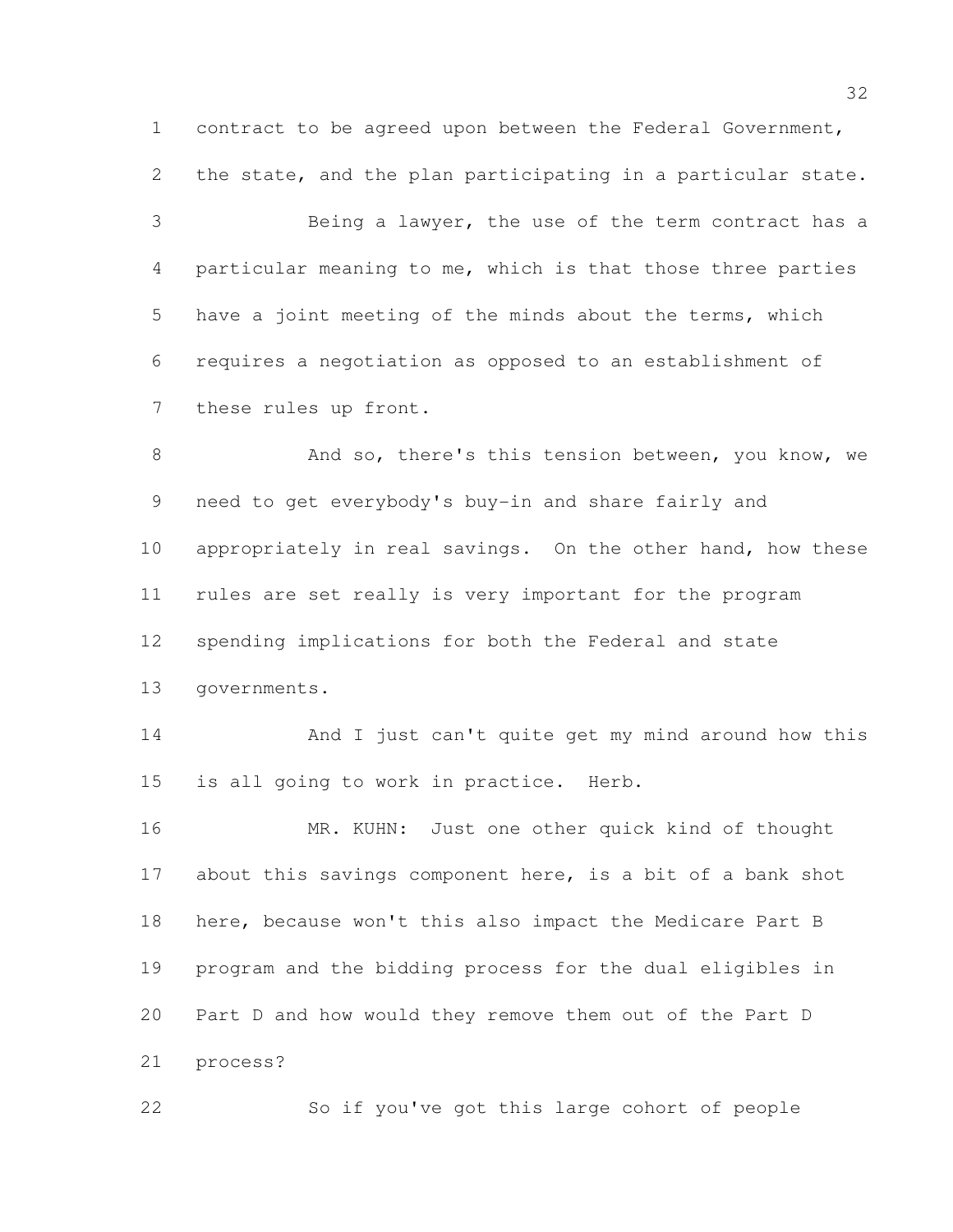moving into these, quote-unquote, demos, won't this also impact Part D on a go forward basis? And would there be savings and would that begin to change the baseline in that program, too?

 MS. AGUIAR: So, what I could say to that is, again, one of CMS's preferred requirement standards, which 7 is subject to -- possibly subject to change the negotiation, is that the demonstration plans follow Part D. They follow the Part D rules and are paid as Part D plans with the exception that they wouldn't submit bids. They would receive the national average risk-adjusted.

 And in the 12 or so proposals that we looked at so 13 far, they do appear -- they do say that they expect that those plans, demonstration plans, will also be participating in the Part D process.

 Now, one issue was raised and I have to say I'm not the Part D person, so we've been working with Shinobu and Joan on this, is whether or not the fact that the demo plans won't be participating in the Part D bid is whether or not that will have an impact on the LIS calculation. But again, so far it's only one state that we've seen so far that has proposed a drug -- a change to the drug benefit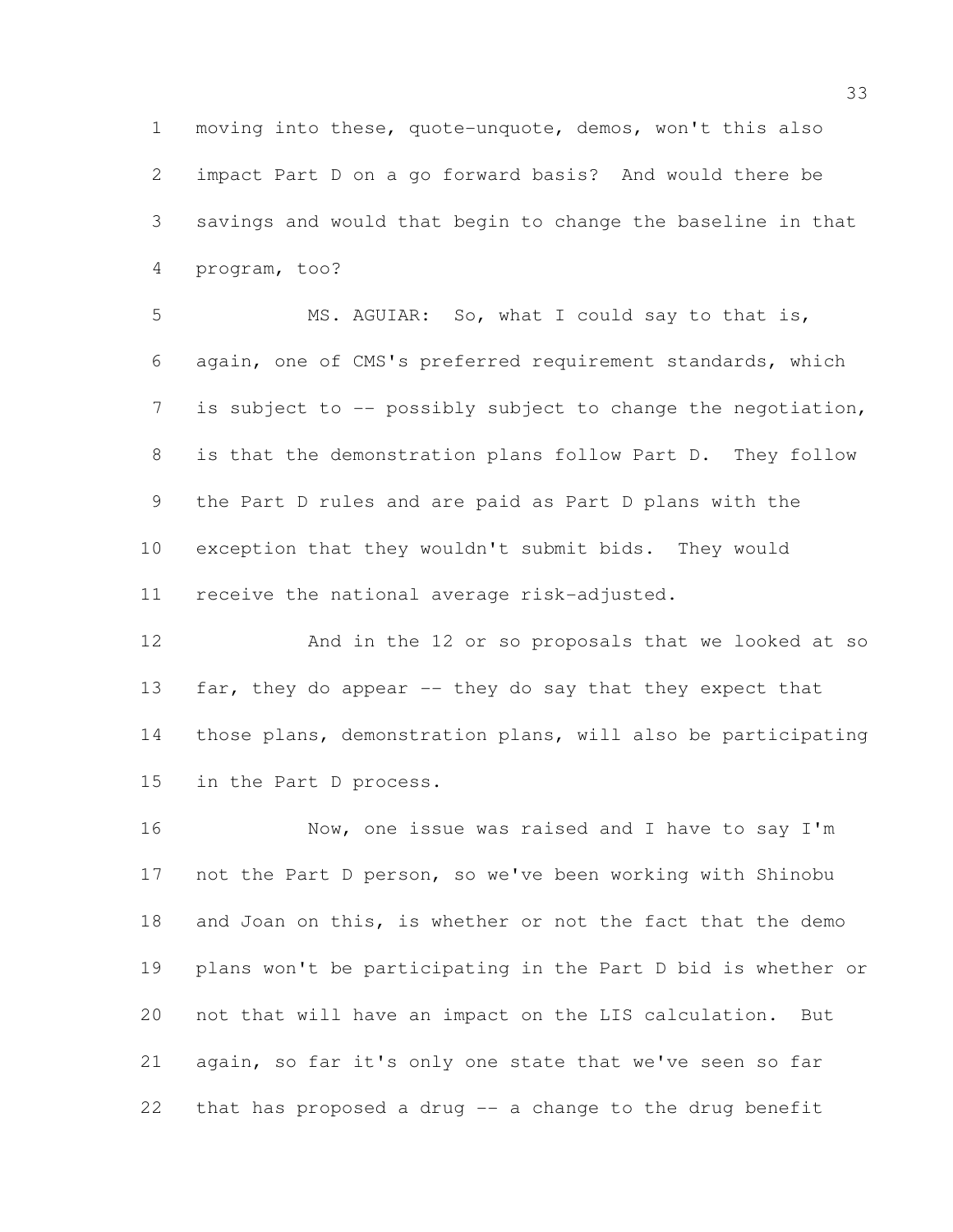that could be interpreted as not participating in Part D.

Again, we're not certain about that.

 And again, if that doesn't happen, if those drugs are taken back to the state under Medicaid, where we'd have to really think through the implications of that both to the beneficiary.

7 MR. HACKBARTH: Scott?

 MR. ZARABOZO: Before you go on, sorry, on Cori's question, there is a provision that says that the Office of the -- the CMS Office of the Actuary has to certify that the methodology achieved savings, the up-front savings.

12 MS. UCCELLO: Right. And the issue is there, what is savings? What's the baseline you're comparing this to in the first place?

 MR. ARMSTRONG: I want to go back just for another minute or two to a couple of questions that have been raised 17 about our concern about passive enrollment. If you opt out, what do you actually opt out into? And in particular, what I don't understand is that there are some states, or at least I know that there's at least one state, where Medicaid is all managed care plans.

And so, there's actually nothing as an alternative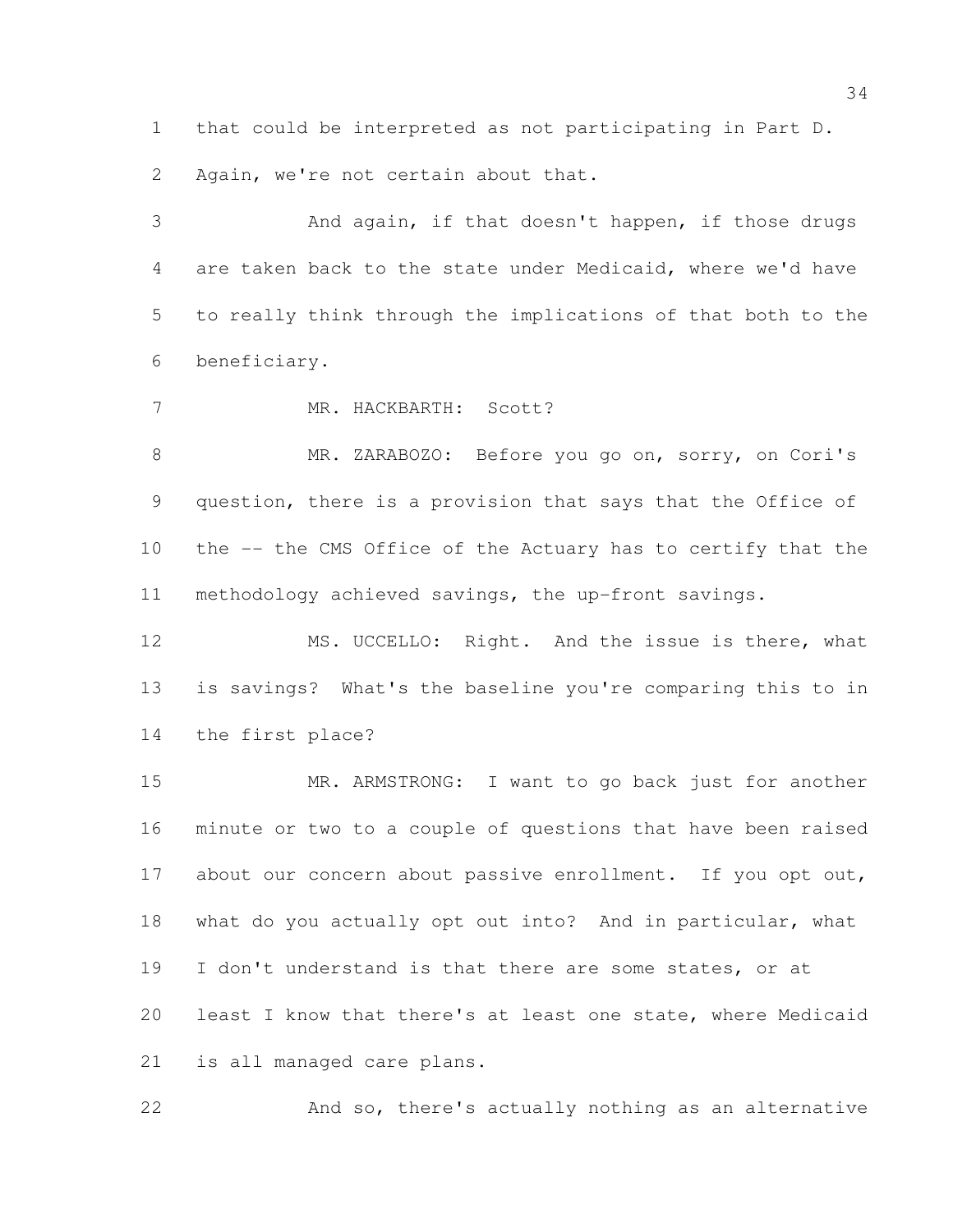to a managed care plan to opt out of for the Medicaid program. So how does that work for this population of patients if they're opting out of what would be a managed care plan?

 MS. AGUIAR: So it's my understanding, again from the demonstrations that we've read, that when they're talking about opt out, that that's on the Medicare side for the Medicare benefits. There are some states, New York, I believe is one, for example, that has moved to mandatorily enrolling the dual eligibles and the long-term care population into Medicaid managed care.

 Some states are able to get waiver authorities that permit them to mandatorily enroll. So that's different than passive enrollment with opt out. There's no opt out there. They are mandatorily enrolled into one of these plans.

 And so, reading some of the proposals, and I don't want to generalize across all of them, it is my understanding now that when they're referring to the opt out, it's really for the Medicare benefits. I'm not completely sure whether or not there's an opportunity for the beneficiaries to enroll out of the demonstration plans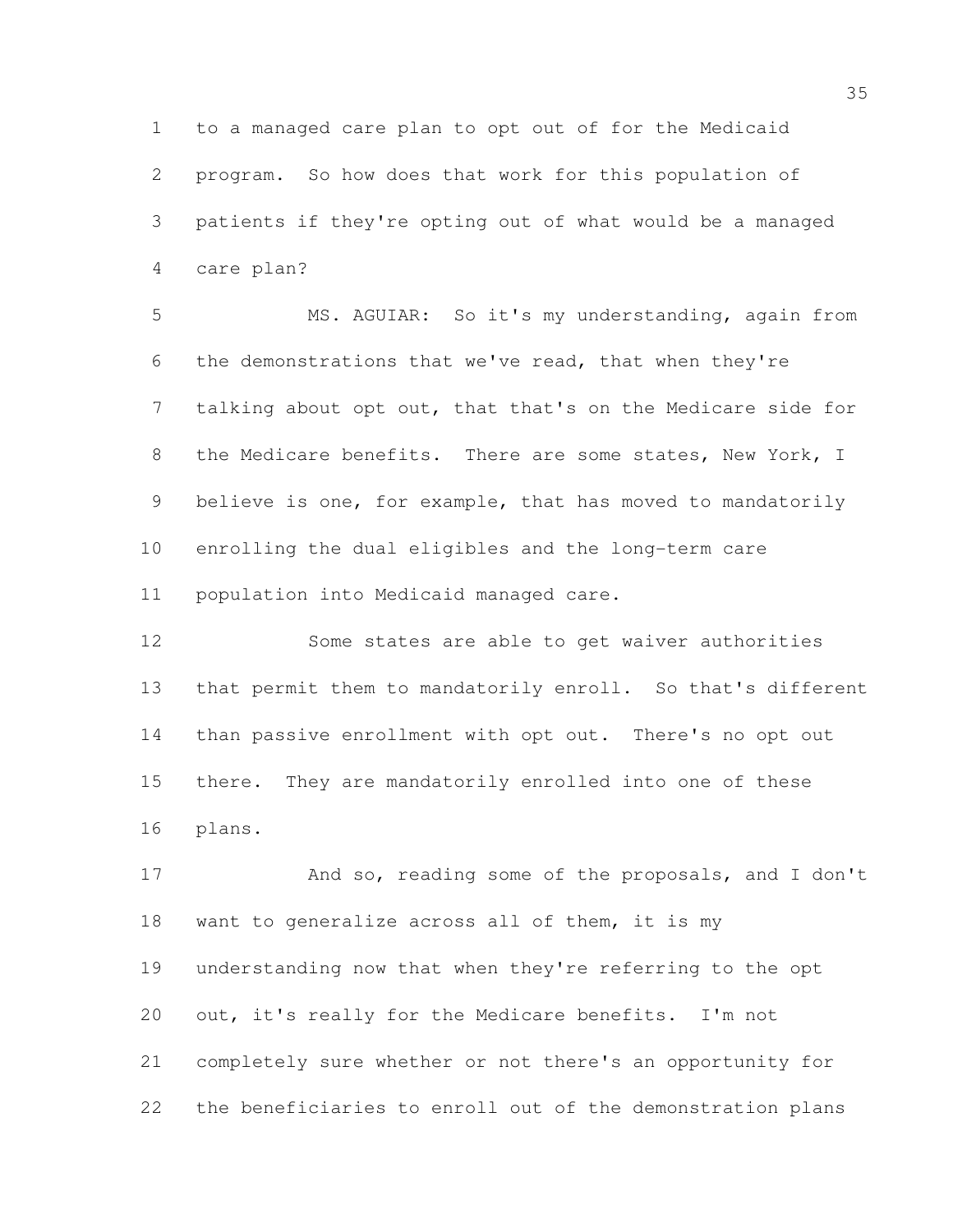for their Medicaid benefits, and if they did, really where basically they would be able to opt out to.

 MR. HACKBARTH: Clarifying questions. Mike? DR. CHERNEW: If I understand, a lot of the duals might not be residing in the community, and so there's some -- if you -- I'm still hung up by Scott's question and your answer to Scott's question, because my sense of like you're enrolling or not enrolling has a lot to do with where you live and what's going on and where you're getting care. But if the Medicaid program in a state puts you into a managed care plan for whatever it is, it's hard for me to understand how these benefits are being separated in quite the same way. Maybe it's not just a clarifying question, a clarifying lecture of how this would all play out. But I'm concerned about how the authority of how it all works between what the state has the authority to mandatorily enroll you -- 18 MS. AGUIAR: Right.

19 DR. CHERNEW: -- even if CMS isn't involved. And I understand, we make it sound like you could just enroll for the Medicare beneficiaries here and then you're enrolled in the managed care just for Medicaid beneficiaries. But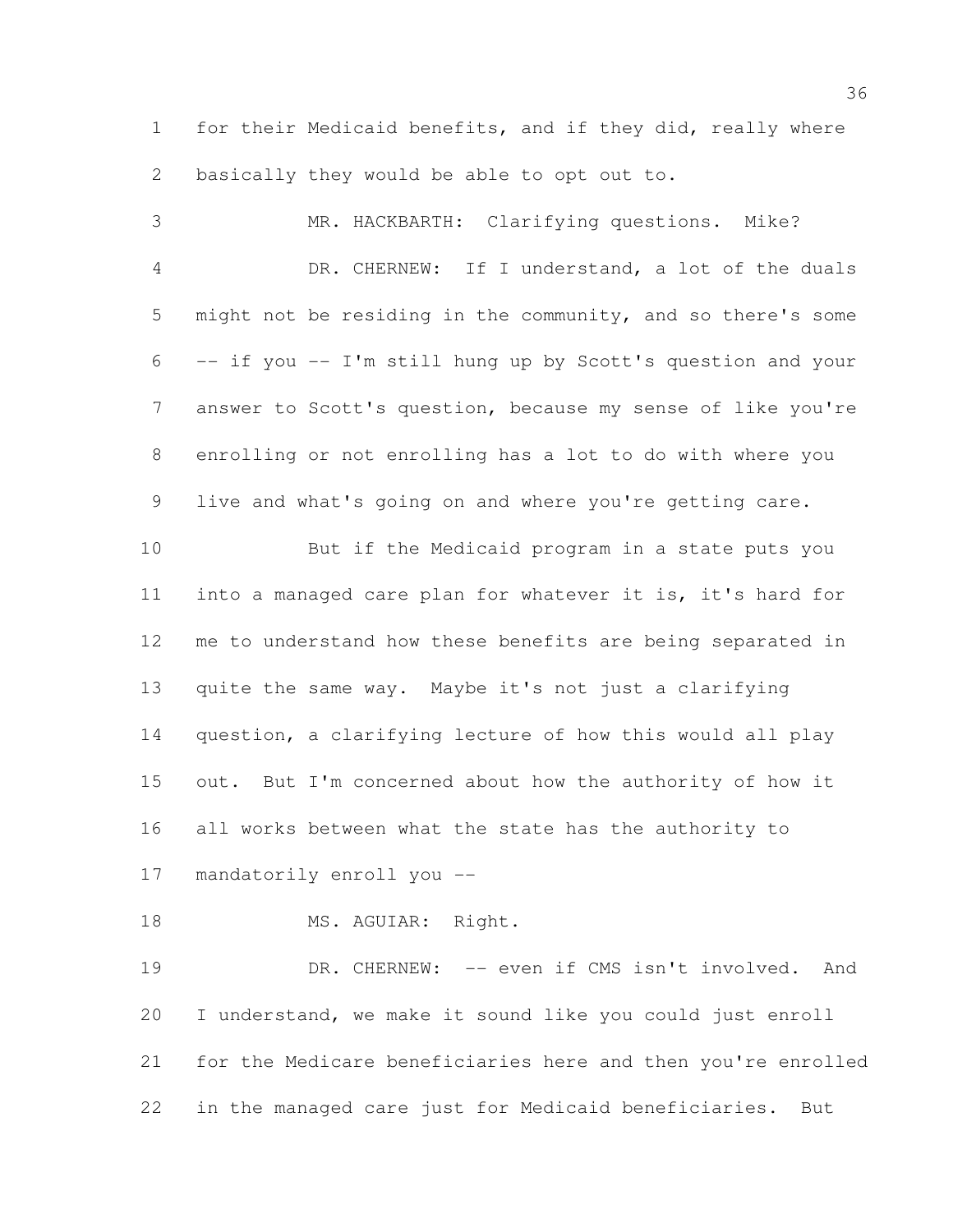that makes it sound like these things are much more separate 2 than I actually think they are.

 MS. AGUIAR: Right. So I'll try to answer that. I just want to caveat at first. We've really been focusing on how this impacts the Medicare side and not too much -- so we may look -- I'll give you my first impression, but I want to go back and think about it more before I give you a final answer.

 Basically, I think it's sort of, some of the state 10 proposals that we have looked at, the states that have their 11 -- New York, for example, that they have their Medicaid managed care and Medicaid managed long-term care already in place. California, I think, is another example. There's 14 actually quite a few states that have really done that work. They're really trying to build this demonstration 16 off of those plans and those programs that already exist.

 And so, I believe, ideally, the way it would sort of work out is that those plans that are operating in the mandatory Medicaid enrollment would also have -- you know, be able to participate in the demonstration, some of them actually very well, maybe MA plans or maybe SNPs.

22 Some of what we've read -- in New York, for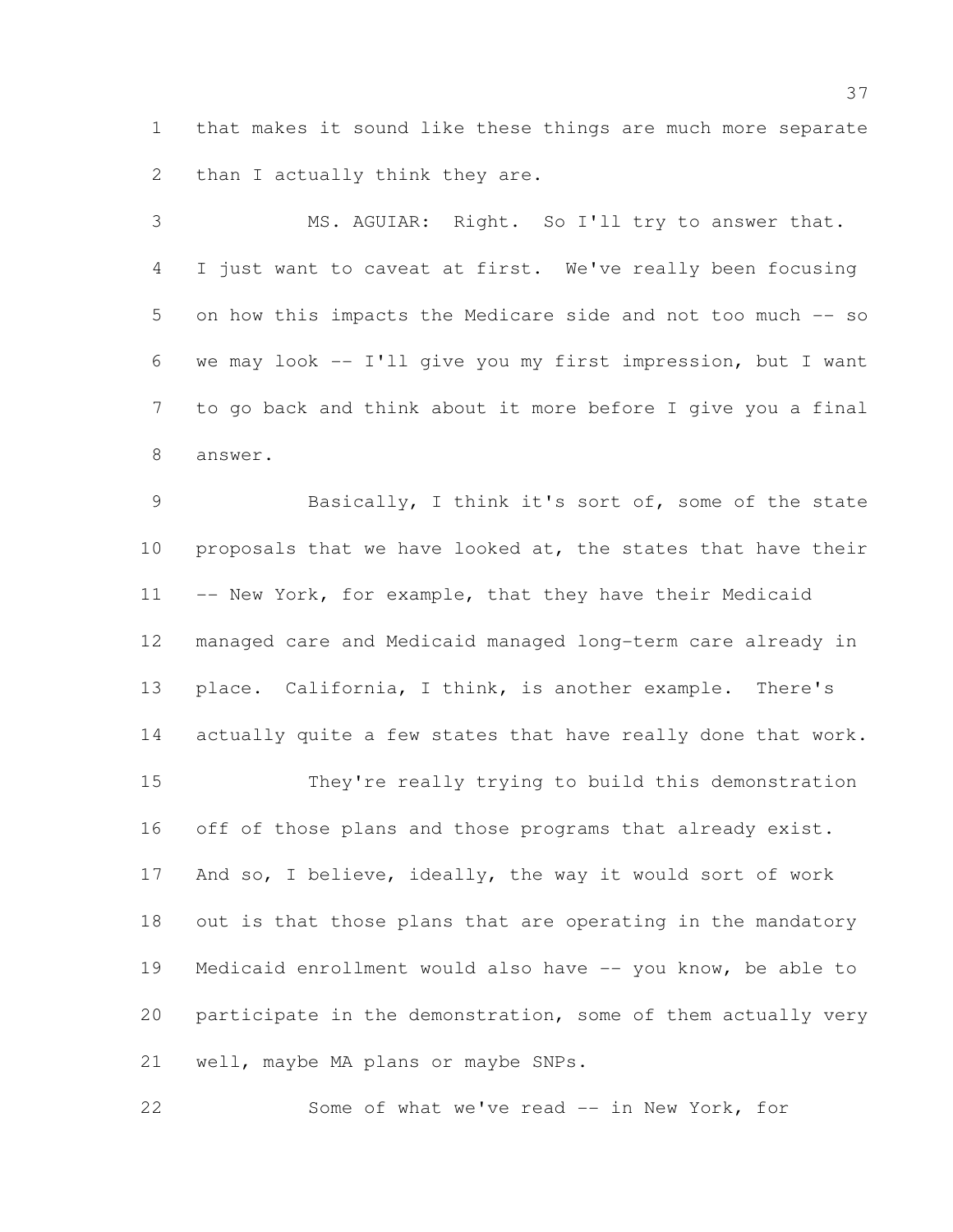example, I think that they said that moving towards their Medicaid managed care program, but they had the opportunity for some SNPs to participate in that, or even if it's the same company that will own the Medicaid managed care company maybe also could own an MA plan and SNPs. So I think that's how they're trying to see these plans become an integrated product.

 DR. HALL: I guess we're into passive enrollment on this side of the table. I haven't read any of the state demonstrations, but is there a requirement for the states to actually follow up on people who opt out, what happens to 12 them, what happens to the beneficiaries?

MS. AGUIAR: Not to my knowledge, no.

14 DR. HALL: This is a population, if we just 15 concentrate on the beneficiary, that has at best a very difficult time to find medical care, and it's sort of like reading Miranda rights. You have the right to remain silent, everything will be held against you. The choices are pretty bleak, and one of the choices is that you go back to the standard of care, which is to use the emergency room for all minor complaints, or you just don't get medical care.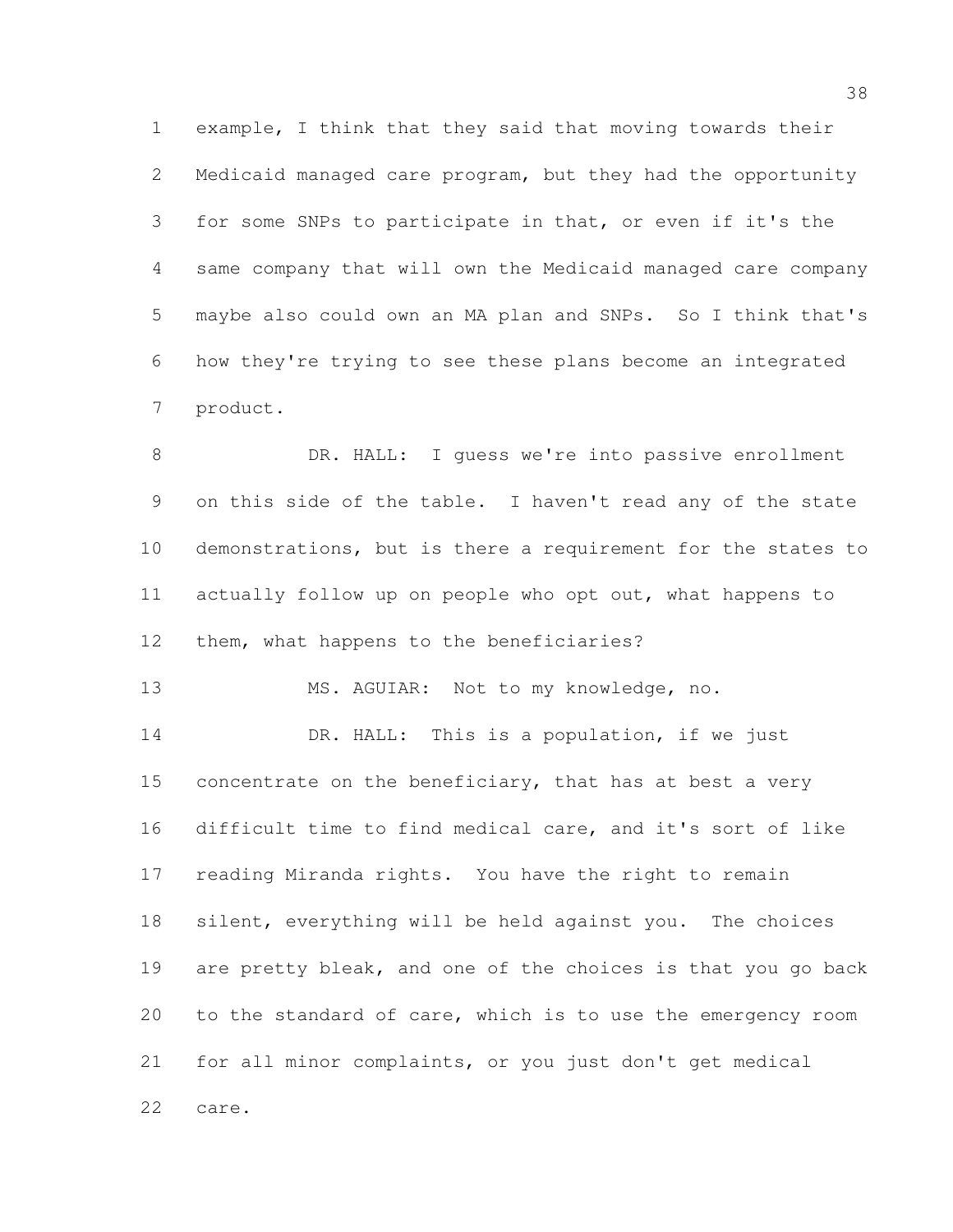1 It seems to me that some of these state demonstrations really ought to look at the unintended consequences of this approach, Well, you can always opt out if you don't like it. I think that's kind of a Hobson's choice for a lot of people. MR. HACKBARTH: Can I ask a related question to that? So states have the authority for dually eligibles not to pay co-pays if the rate exceeds the Medicaid payment rate  $9 - -$ 10 MS. AGUIAR: That's right. 11 MR. HACKBARTH: -- the provider would receive without the additional co-pay exceeds Medicaid rate. So in 13 a very real sense for duals in those states, they could have restrictions on access, limitations of participating providers who are willing to see them that are much more like Medicaid recipients in those states than Medicare beneficiaries in those states. 18 Am I right on that? And if so, has there been any systematic study of the differences between access to services, number of available providers for duals in states that have such restrictions under Medicaid versus those that

do not?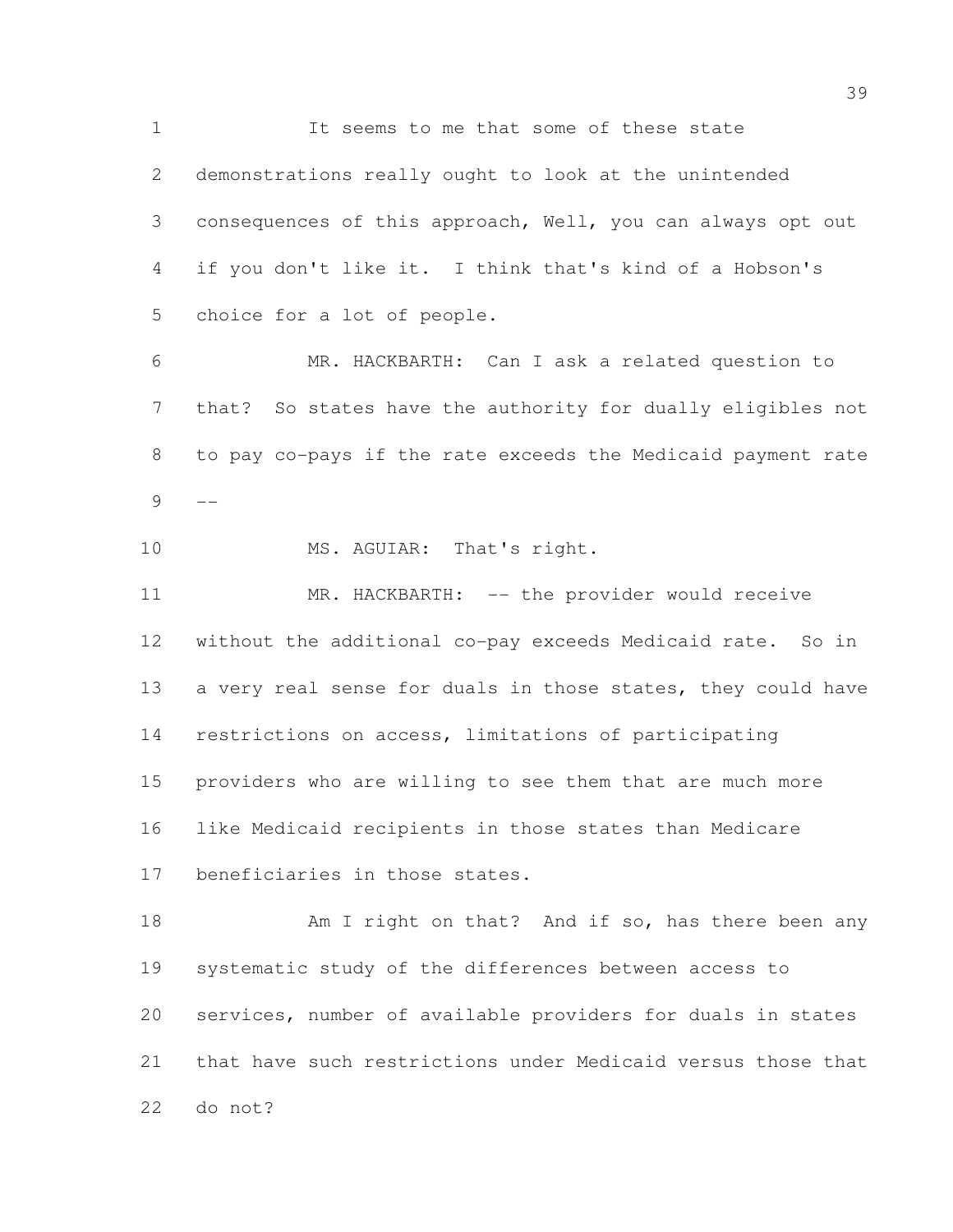MS. AGUIAR: There may be those studies. I'm not familiar with them and I could look up to see if there are. 3 There have been press articles -- and again, we've heard anecdotally, I believe Texas is making this change now, and so there's been some action around that where there is concern, where I think provider groups have come out and said, This is going to impact their access if we're not receiving the co-insurance from Medicaid.

9 How that -- if that's related to these demos, I would have to go back and think about it a little bit more, because my understanding is that some of the demonstration plans will be held to some of the Medicare network adequacy. And so, I have to think sort of more about how those two will interact.

15 MR. HACKBARTH: Well, the relationship that I see, and I think this may be somewhere to what Bill was saying, if you think about are the duals in State X going to be better or worse off after this change? To make that assessment, you have to understand what their access to care is in the current situation.

21 And if, in fact, it's greatly impaired because of this policy and there aren't a lot of providers willing to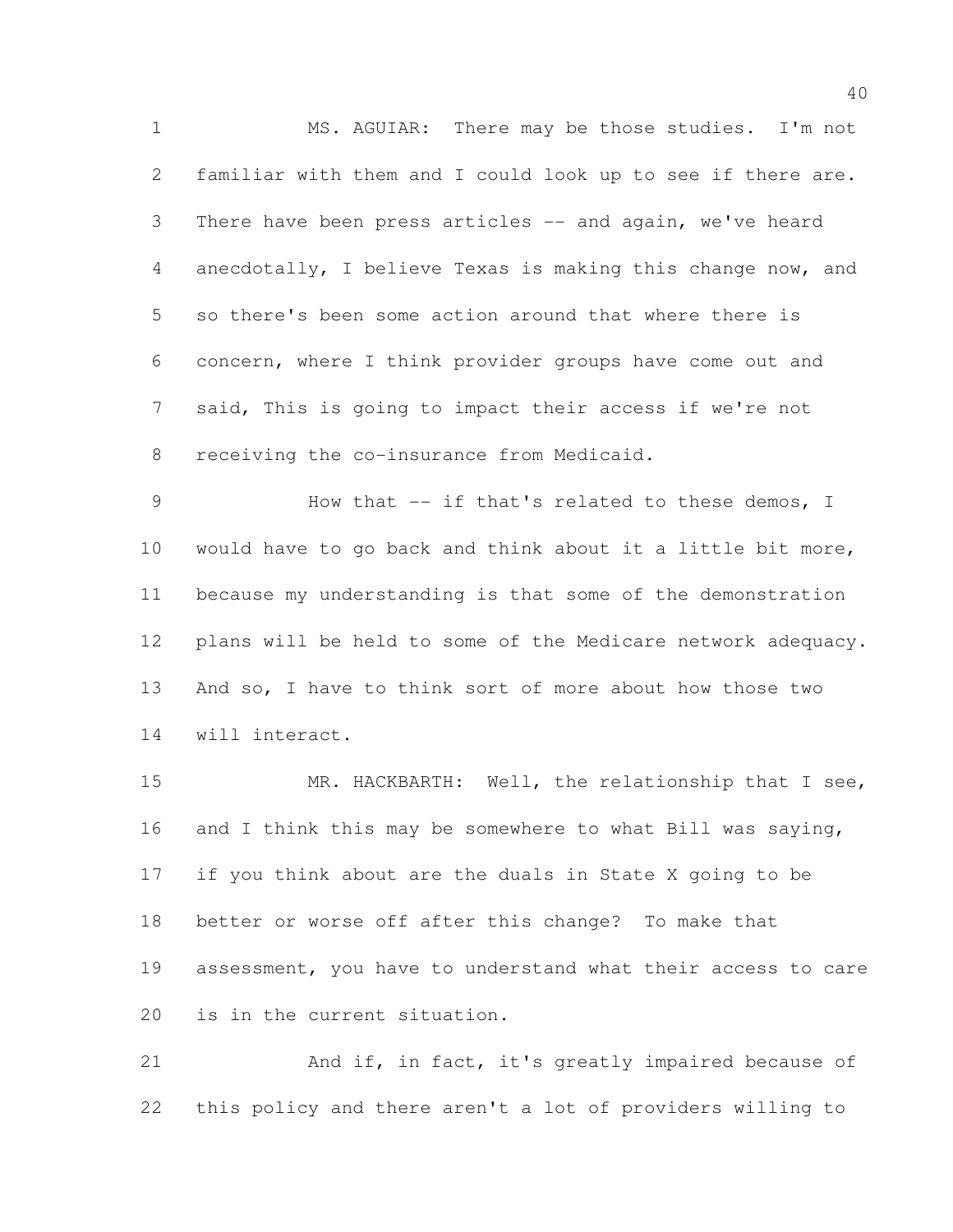serve them because they're seen basically as Medicaid patients, or at least Medicaid pay level patients, and they have impaired access, then you may be more open to changes that could make them better off.

 Whereas if in another state they have access more similar to Medicare beneficiaries as opposed to Medicaid, then you might do a different calculus about whether they'd be better off after that. Is that part of what you were getting at?

 DR. HALL: I think so. And also, I think it's sort of a bland statement, well, you know, they can find another form of medical care. That form of medical care may not exist. And also, this is not a population that necessarily has all of the facilities or faculties in order to be able to even make some of these decisions. This wouldn't be such an important point if the

 states weren't -- if these were really true small demonstrations. But if California puts almost a million people into this, they actually could answer that question. DR. MARK MILLER: Can I just say something? Because in some of our conversations with beneficiary groups, there -- and it also depends on sort of whether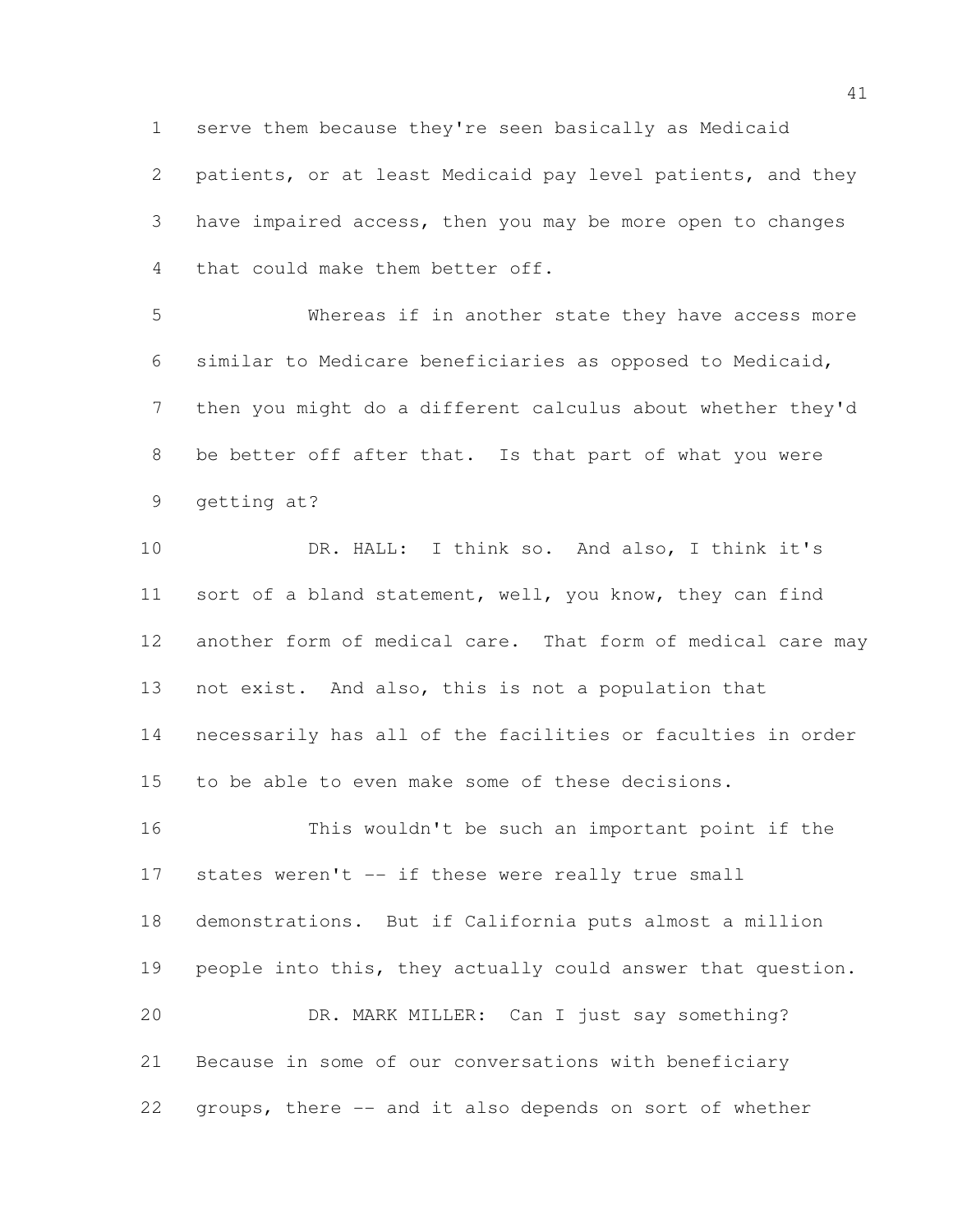you're looking at it from a Medicare or Medicaid side. I've spent years and years assembling a network of providers in this complicated fee-for-service world. It may not have been easy, but I've got it.

 And then I'm going to be passively enrolled into a different network and how am I certain I'm going to have, 7 you know, the -- and so, I think when this opt out conversation occurs, there's also that scenario where somebody says, Well, wait a minute. I want to opt out back into what I had because what I was put in didn't have it. And so, we definitely hear -- I just wanted to be sure that people understand. We also hear that side of the story very strongly. And I know you know that. I just want to make sure it's all there.

 MR. ZARABOZO: Just to add, sorry, this serves to emphasize the importance of the network adequacy requirement, which is that -- I mean, one of the selling points, if you want to call it that, of the plans for Medicaid beneficiaries and for duals is they must guarantee access, which is the difference that you're pointing out between being in a plan -- the plan meeting the network adequacy requirements says, yes, we have adequate access to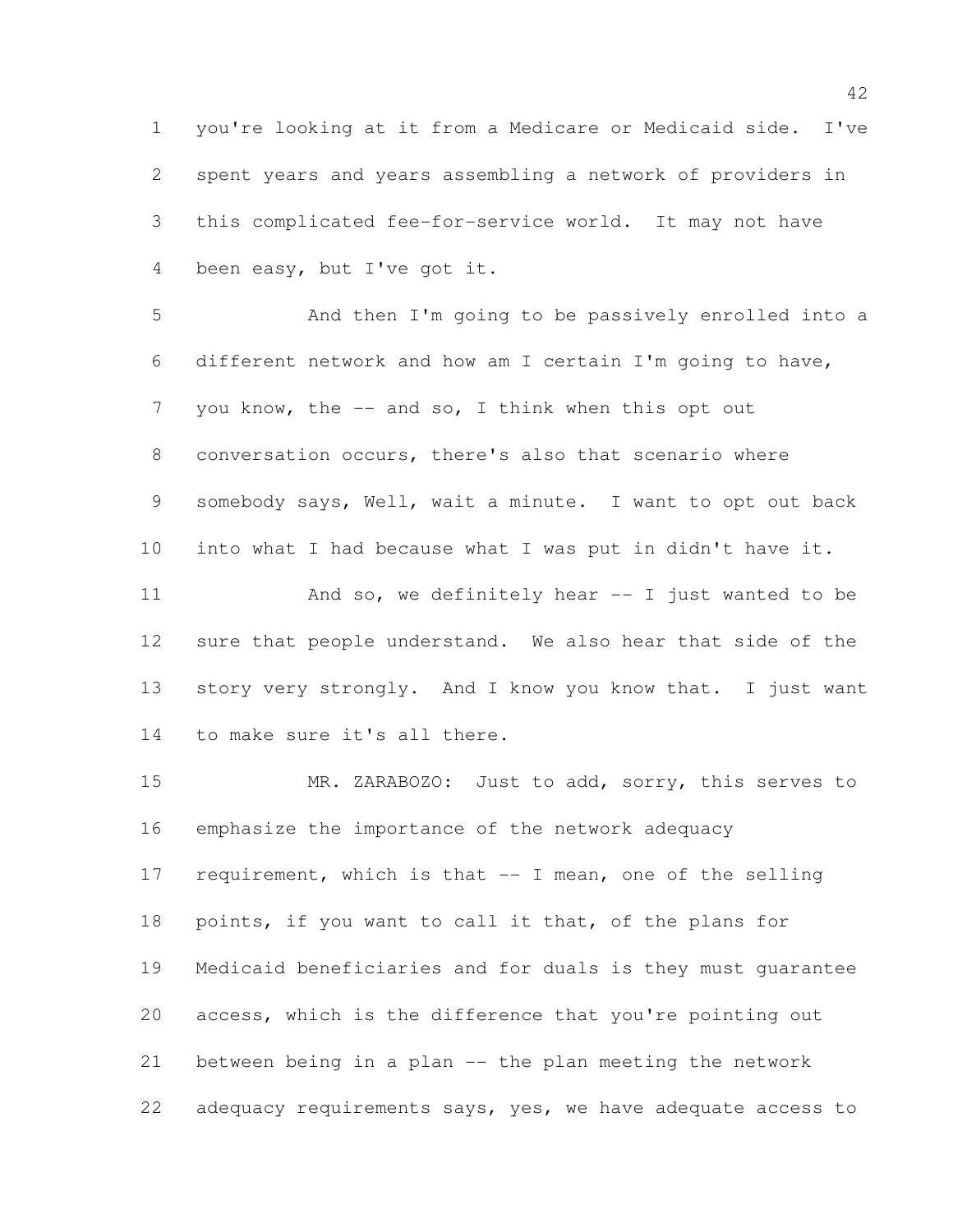the Medicare-covered benefits, which may be possibly

 different from what happens in fee-for-service because of 3 the very issue that you raise, that the cost sharing is not picked up.

 MR. BUTLER: I want to understand the very big picture. You have added some data in the chapter this round that kind of looks at the aggregate spending for duals. And it says that 18 percent of the enrollees in fee-for-service are duals on the Medicare side and 31 percent of the expenditures, and on the Medicaid side 15 percent are duals and it's 40 percent of the spending, right? I think I've got that  $-$ 

 MS. AGUIAR: Yes, I think you've got that right. 14 MR. BUTLER: So is the overall effort here trying to get at in particular the states' desire to control their expenditures and assume in exchange for passing along risk they can get at that 40 percent spending level. Is that kind of the major thrust of what the pilots are trying to get at? I know they will say they want to coordinate care better and provide a better service, et cetera, but that's the kind of flexibility the states are looking for to kind of get at that spend.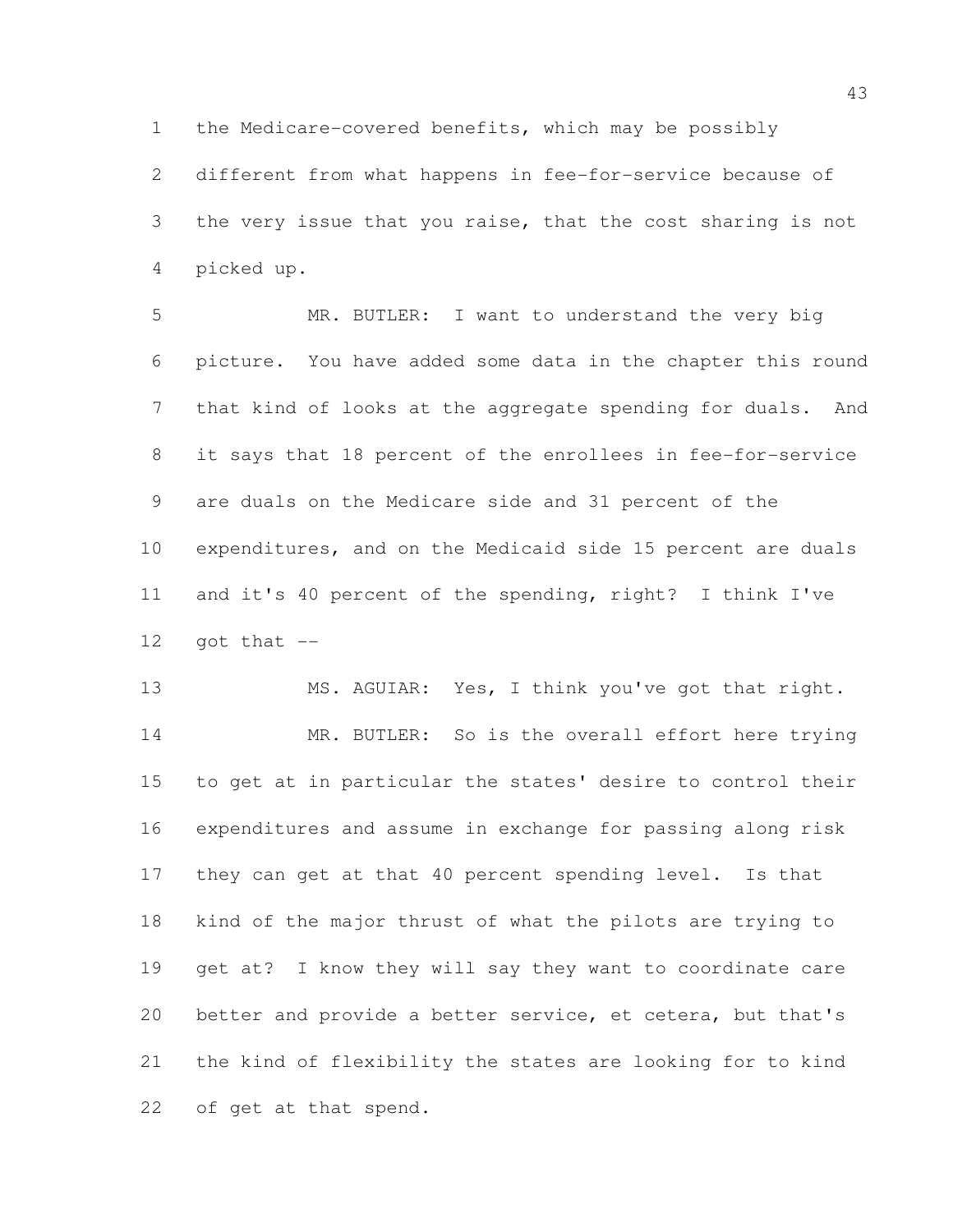MS. AGUIAR: Right. I think there are a few goals of the demonstration. I think it is both in the interest of the Medicare and the Medicaid program to have a program that is -- to have an integrated care program that has responsibility for both sets of those benefits. Again, part of that is because these are both really high-cost populations that have to stratify two different payment systems.

9 1 I think that, you know, we had reported -- and I believe this was the June 2010 chapter, report to Congress, that we reported that one of the barriers to development of these integrated care programs is that there is a lot of up- front costs to the states to finance care coordination, to 14 sort of put these systems in place, and they sort of see it as those immediate savings that come from that go into Medicare. And so I think another one of the goals of the demonstration, particularly of the financial alignment demonstration -- and, again, also the managed fee-for- service -- is to sort of get at this issue of shared savings. So, again, I think that was sort of another incentive to look at these demonstrations.

Another goal of the demonstrations was really to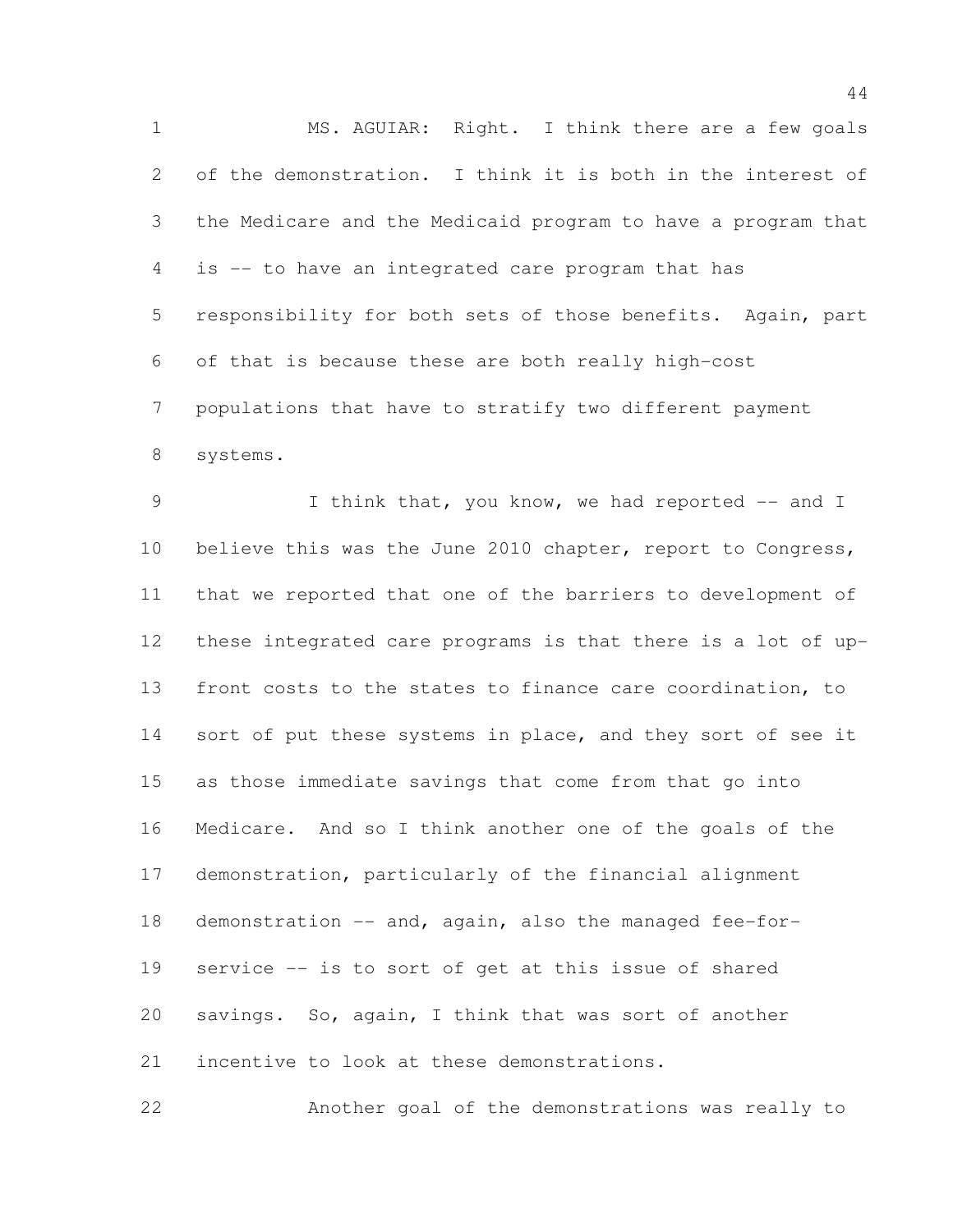sort of see can you be able to combine the financing streams and can basically spending for both Medicare and Medicaid be reduced by these programs.

 Now, the way that CMS has approached it so far is really to look at that through a reduction in the capitation payments up front. There are other models, for example, that could be tested that don't include trying to get the savings up front out of the capitation rates, but the one that CMS has started with, at least under a capitated model, is looking at that one. Under the managed fee-for-service model, that one the state would finance the care coordination. If there are Medicare savings, they would be able to receive some of those if they met certain quality thresholds. So I think there's sort of multiple objectives that they're trying to achieve.

 MR. BUTLER: Okay. But if I continue to look at it through the states' lens and many states have more challenging fiscal situations and more immediate than even the federal government, that 40 percent of their budget going to -- well, actually 40 percent of the Medicaid and it varies by state and what the state is looking at. But the coordination, a lot of those dollars are, what, the --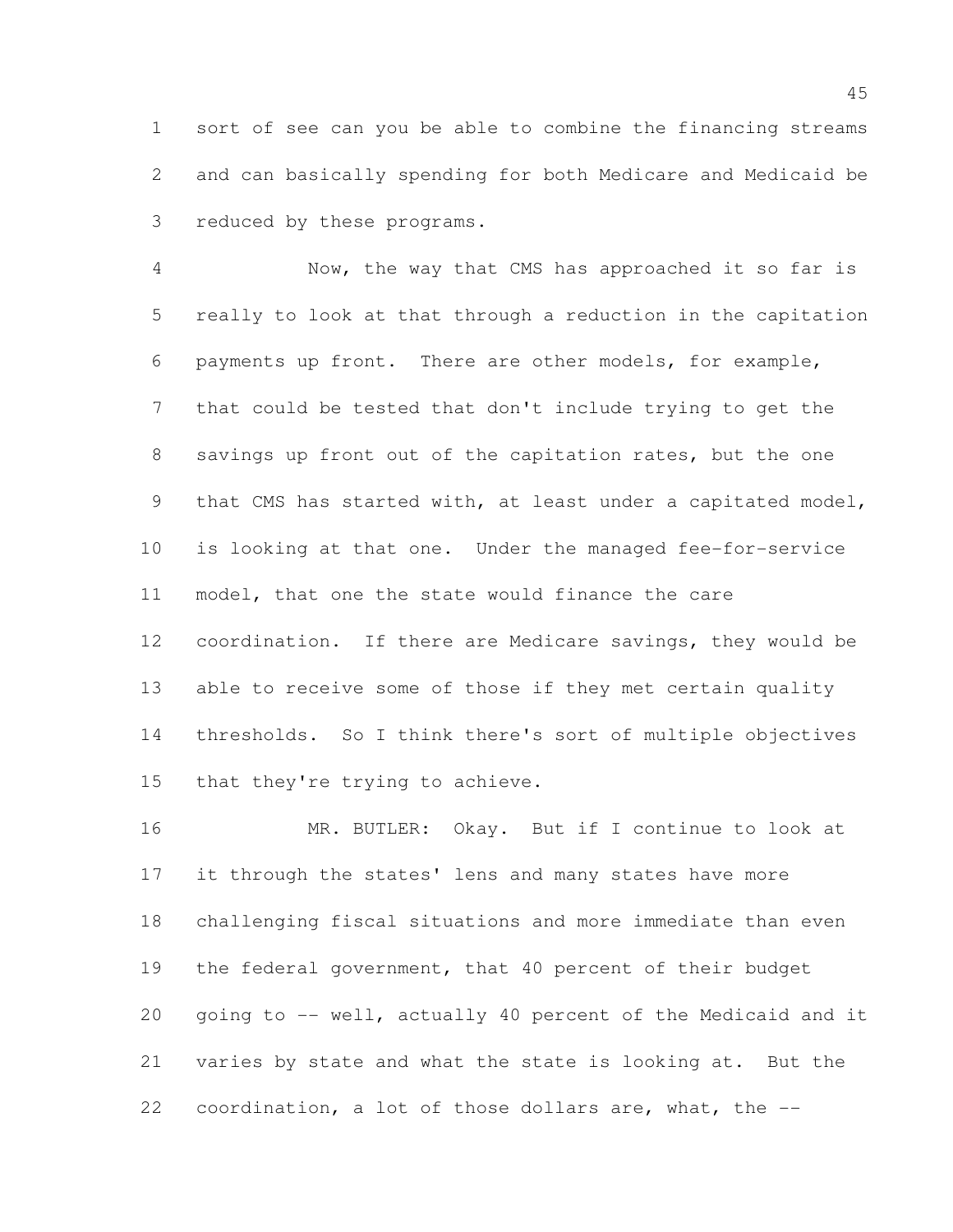they're not, obviously, hospital dollars. That's the Medicare side. Are they mostly SNF institutional dollars that would, in effect, be coordinated and managed and reduced in some way as -- MS. AGUIAR: Right. MR. BUTLER: -- you know, if you look at where the shared savings are likely to be? I'm trying to get a sense of what components of this are going to be coordinated and managed better through the shared savings kind of models that are put in place. MS. AGUIAR: Sure. So on the Medicaid side, the higher expenditures come from what they refer to as long- term care services and supports, so that includes not SNF stay because -- like the nurse -- not the SNF stay that Carol covers that Medicare pays for, but the nursing home stay, the nursing home custodial stay, which is very expensive. 18 MR. BUTLER: Right. MS. AGUIAR: And they also have home and community-based service, you know, that is also costly to them. Some states have personal care services, so all those sort of long-term care supports. And so I think what the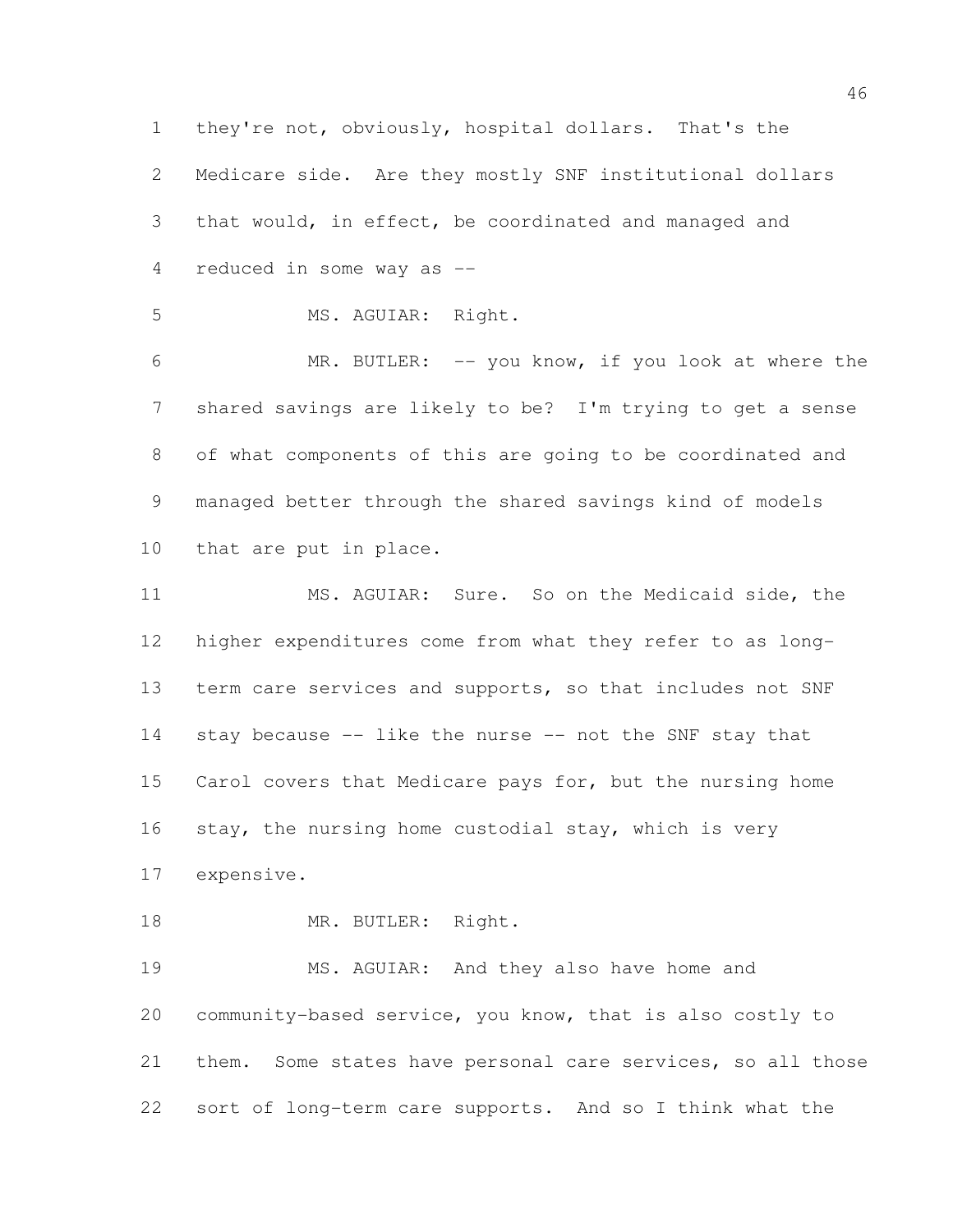hope from the demonstration is that once the capitation rates, payment rates, are given to the health plans that are doing this management, they will be able to -- they call it long-term care rebalancing, so it's taking the population -- sort of reducing the number of people that are in the nursing homes and really moving them to community-based settings where they could be cared for hopefully in a less expensive way. So I think that's on the long-term care side where you could sort of begin to see some of the savings. And, again, some of the evidence that we looked at on the PACE program during the fall was able to show reductions in 12 nursing home placements. So I think that's sort of --13 MR. BUTLER: But the SNP experience has not really

14 -- it's been higher levels than the fee-for-service spending so far, right?

16 MS. AGUIAR: Exactly. And, again, that was based on a comparison of their bids and their total payments relative to fee-for-service. So there we were not looking 19 at whether or not they were able to reduce hospitalizations. MR. BUTLER: So there are probably a handful of people in the country that can know what I-SNP, D-SNP, FI-SNP -- it's amazing, the -- but it does say something about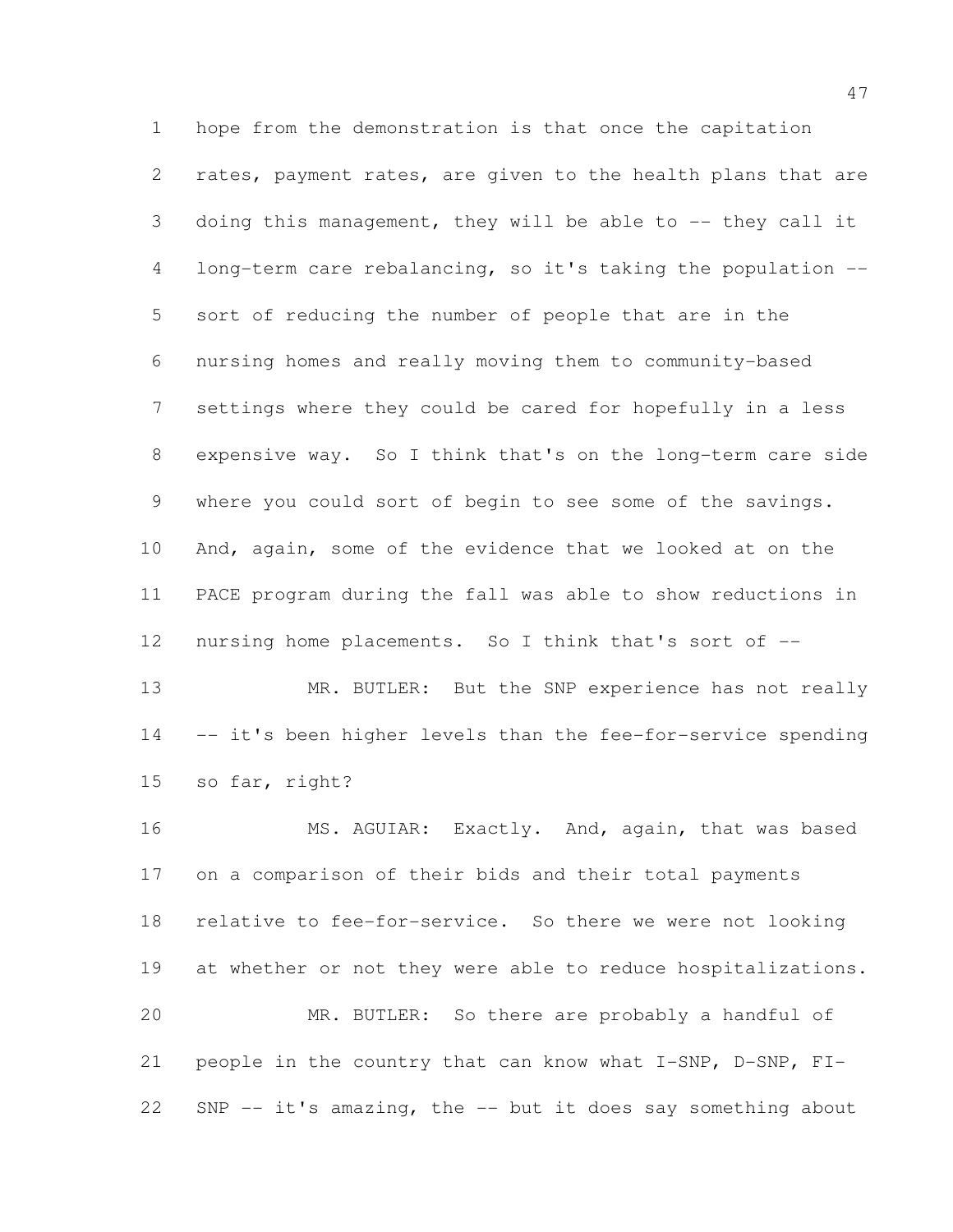the complexity of not only the dual eligibles but all of these pathways that you may take to become a dual eligible. So I have one last question then because I'm interested particularly in the disabilities, because obviously that's a -- you can qualify for Medicare by being disabled. There's a waiting period and so forth.

7 Can you say anything about the -- I know within the D-SNP, you know, something like 35 percent are under 65, so they're probably mostly disabled. But the overall dual- eligible population, how much are kind of the disabled and qualifying through that? And I realize you could start as 12 Medicare and then qualify for Medicare and become a -- there's a lot of ways you can get to a dual eligible if you're disabled, but in terms of the 18 percent of the fee- for-service enrollees that are dual eligible, how many of those are through the disability route versus over 65? MS. AGUIAR: So I believe that it's about one-third of the dual-eligible population that are under 65 that

are disabled.

MR. BUTLER: Okay.

 MS. AGUIAR: And keep in mind, we group them as disabled. What we really mean are developmentally disabled,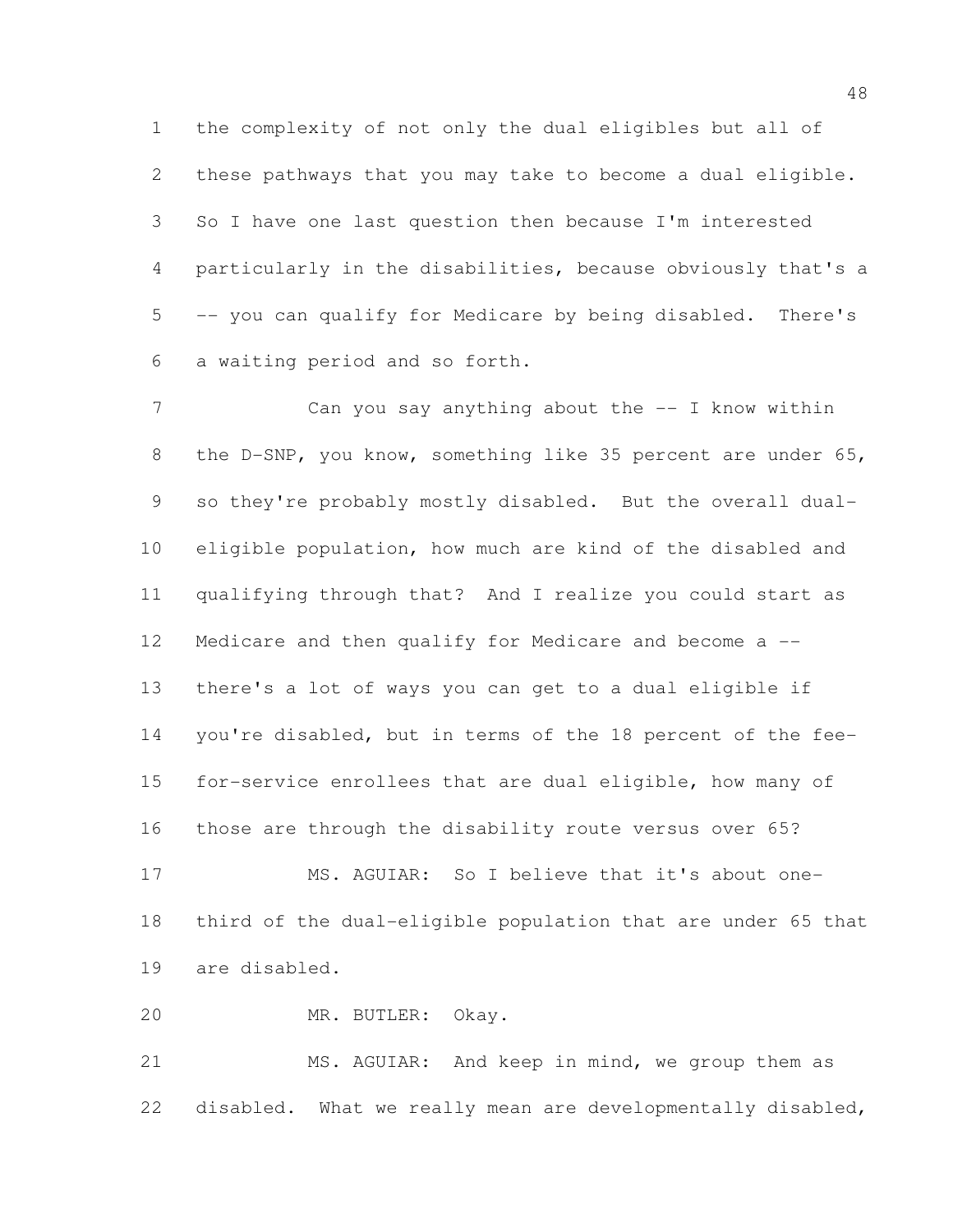so really mentally ill, as well as physically disabled.

 DR. MARK MILLER: I think we have some of this in the more data-oriented chapter that we did. We can come back and nail this number, and sometimes there's a hierarchy thing, whether you classify the person first as this or that. But we can nail this number down for you. I did want to follow up a little bit. I do want to be very clear and agree that I think there are motivations about coordinating and, you know, to some of Bill's comments, you know, if there's a population where coordination could help in theory, this is it, and assuring access. But I do think some of the shared savings conversations started where you were saying and where people would say, well, you know, if we manage, the first place where money's going to be saved is avoided hospitalizations and unnecessary readmissions and ER use, and that's going to 17 all be on the Medicare side and so that's not fair, or, you know, some of the conversations. But I think what Christine is also pointing out, and I think as the debate is involved, people should pause and think about this, and Mary I think was making some of these points earlier. Some of these things are really designed about avoiding the nursing home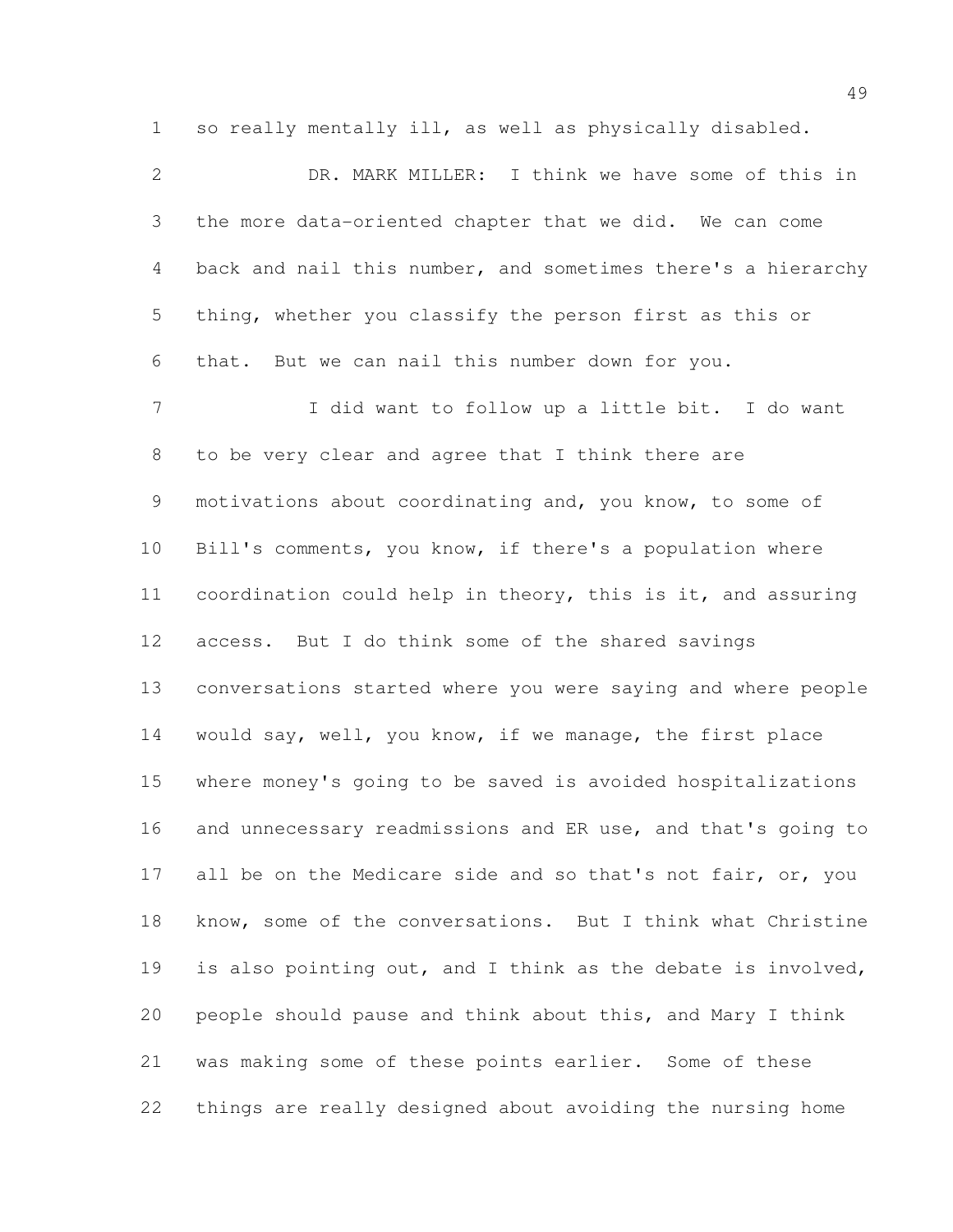stay, which would be a first savings on the Medicaid side. And so exactly when this management, if it occurs and how it occurs, where it goes, exactly how that's going to shake out could work on both sides of the aisle. But I think you were zeroing in on -- at least one of the initial perceptions was it's all going to occur on that side, the state wants to share in it. I think it's a little less clear than that. 8 DR. BERENSON: Yeah, two kinds of questions. First, I'm trying to get a better sense of what the managed care infrastructure is for caring for duals. Traditionally, Medicaid managed care has focused on parents and children. In recent years I know states have been much -- have moved into arrangements for the duals. Do you sort of know how many of the states see SNPs as the primary vehicle and contract with SNPs and how many are actually trying to expand state-based managed care and what sort of the size of 17 the population is that state managed care -- of the duals, how many do they take care of?

 MS. AGUIAR: From the states that we've reviewed that have put something out there publicly for us to look at, it does seem that they are looking for managed care organizations to have experience both with the Medicaid side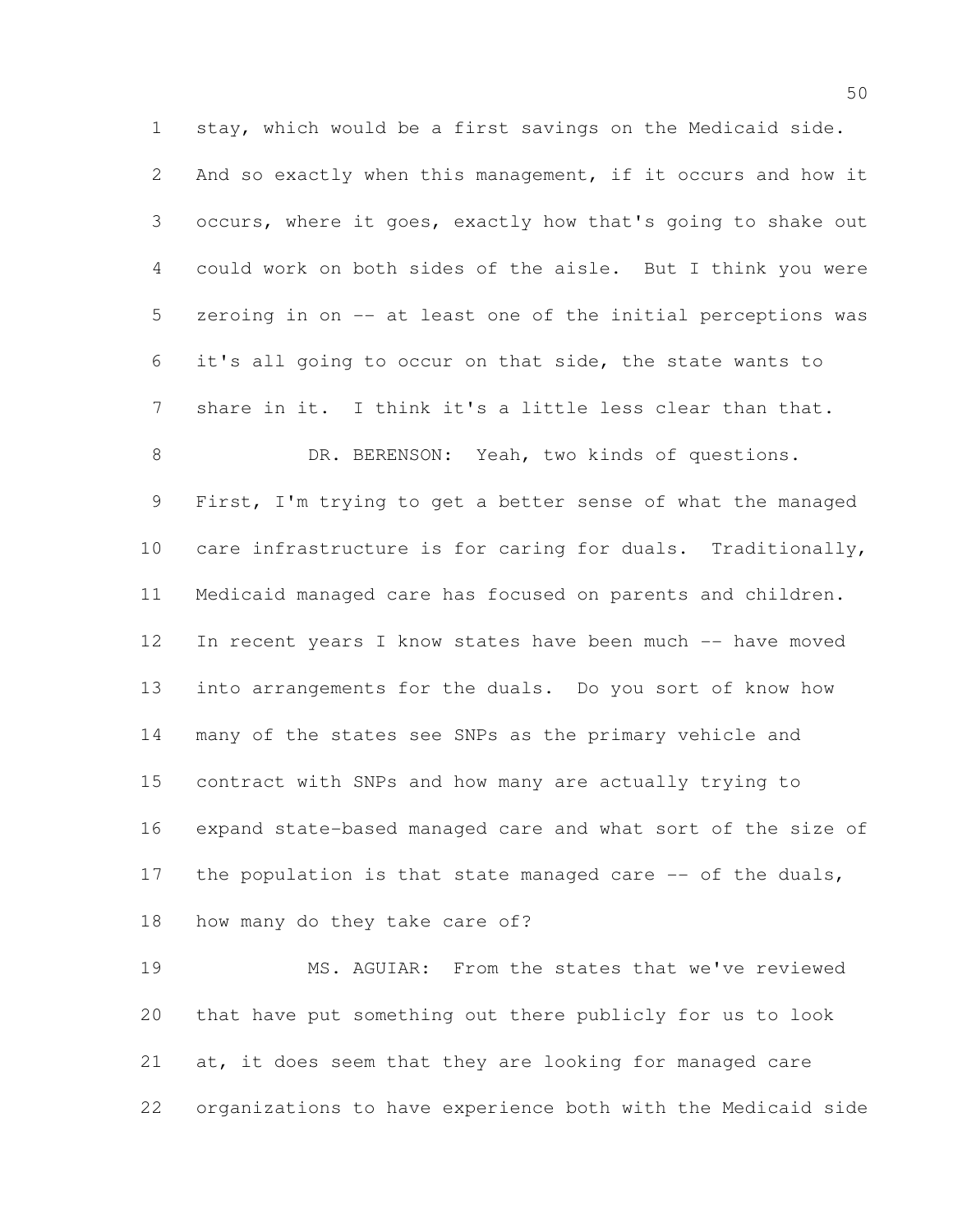and both with the Medicare side. Some of those states, like Massachusetts, for example, you know, some of those states already have integrated care programs in place. And so you 4 could sort of see how they already have health -- Minnesota is another one. They have health plans in place that are both Medicaid managed care and SNPs. So some of them have been very clear that they're trying to leverage that.

 There has been, I believe in the press, some concern, and also among stakeholders, that some states are preferencing the Medicaid managed care plans rather than the MA plans and the SNPs. And we don't yet -- we haven't seen 12 anything written that we could refer to and say, okay, we've seen it here and so, yes, we know this is a problem. That has just been something more that we've heard about that are concerns among the stakeholder population.

16 But what I can say is from what we have seen so 17 far, there are proposals -- and even if they already have sort of a Medicaid managed care infrastructure in place, that they are saying, you know, SNPs do have another particular to participate in this, or that they had an opportunity to participate in the procurement of the Medicaid managed care plans. So we don't really completely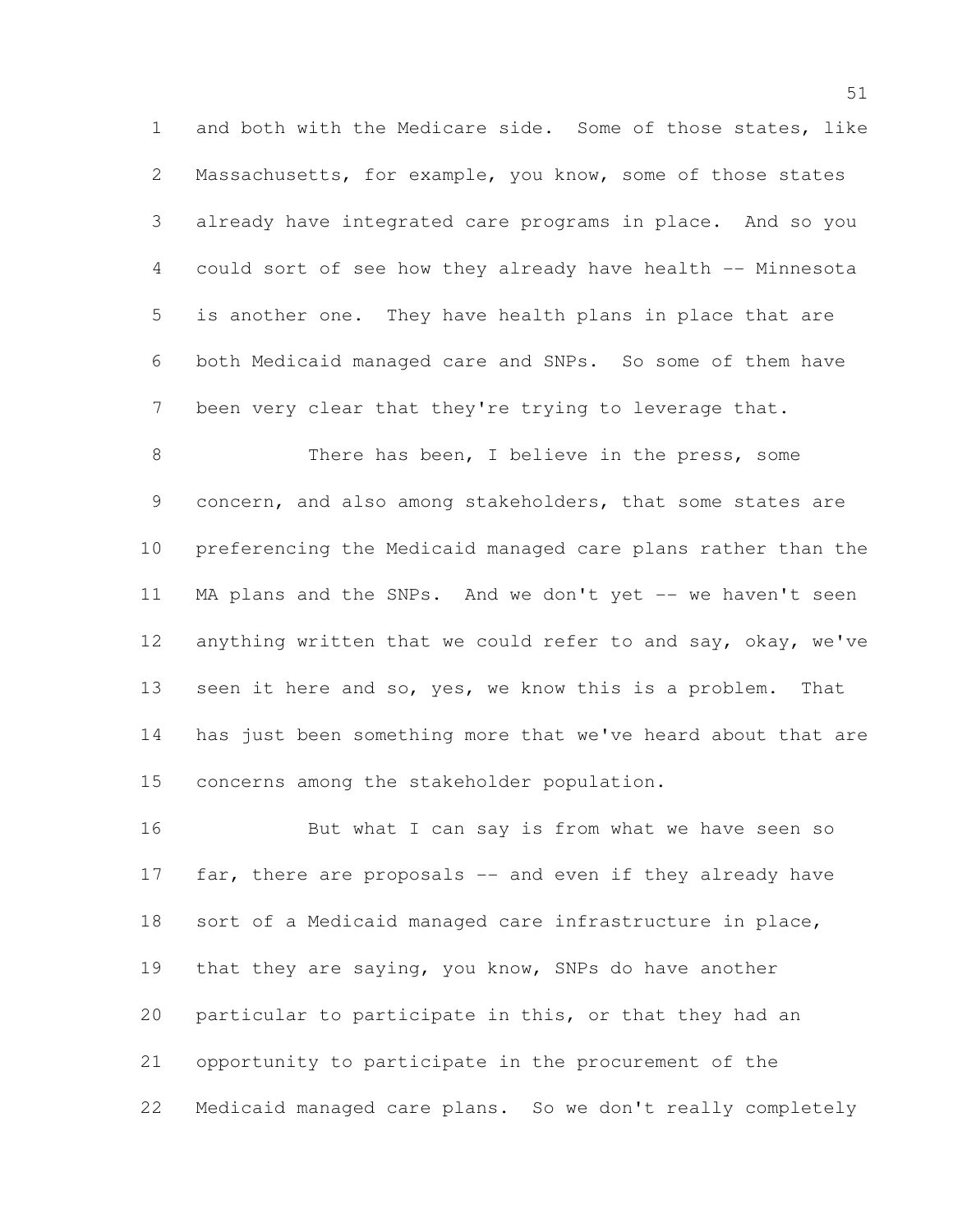have a sense of that. That is why in the presentation, you know, we wanted to raise the issue of we're not sure who the plans are going to end up being, and if you have plans that are more Medicaid managed care plans that don't have experience with Medicare -- and keep in mind that you have many Medicaid managed care plans that don't have experience managing long-term care. I believe California is one of the states that has carved out some of their long-term care 9 services. So we raised the issue of, you know, should this be a concern then with passive enrollment? Should these beneficiaries be enrolled into those plans if they have -- should there be an experience requirement before passive enrollment is raised? Then, again, that's why we raised the other issue of to the extent a beneficiary has chosen to be 15 in a D-SNP, will they be auto-enrolled -- I'm sorry, disenrolled by the state from that D-SNP to be then passively enrolled into another plan? 18 So, again, we're not really sure. There is a lot

19 of talk about that, but we haven't seen anything concrete that would say that any state is going to preference the Medicaid managed care plans.

22 DR. BERENSON: The other question relates to any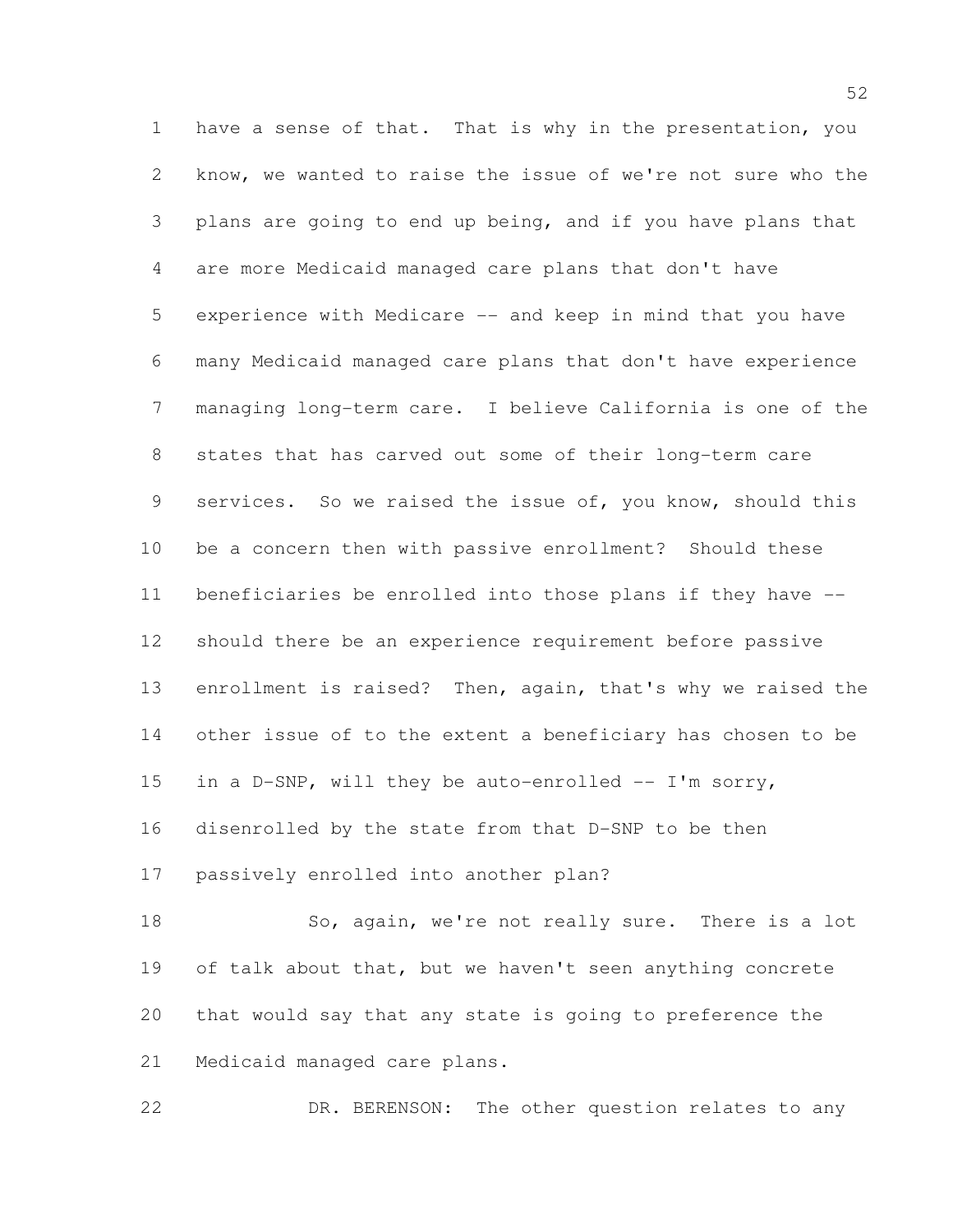experience in Medicare with passive enrollment. My

understanding is that in Medicare Advantage for

 beneficiaries who age in, who are in a plan when they're 64 and age into a plan that's in Medicare Advantage, there's a passive enrollment option of some kind with an opt-out. Is that correct? And are there any other examples in Medicare of passive enrollment?

8 MR. ZARABOZO: That is correct. If you're a current member of a commercial plan and you age into Medicare, you can age into that Medicare Advantage plan. But there was also passive enrollment in the Medicare Advantage program when it began. For example, in California, CalOptima in Orange County passively enrolled people, a number of plans enrolled their current enrollees into the Medicare Advantage dual SNPs. So that was permitted initially, and then there was a court case in Pennsylvania that -- I'm not sure whether that specific court case caused the discontinuation of that passive enrollment or not.

 DR. BERENSON: So there's at least some experience with communication to beneficiaries --

MR. ZARABOZO: Yes.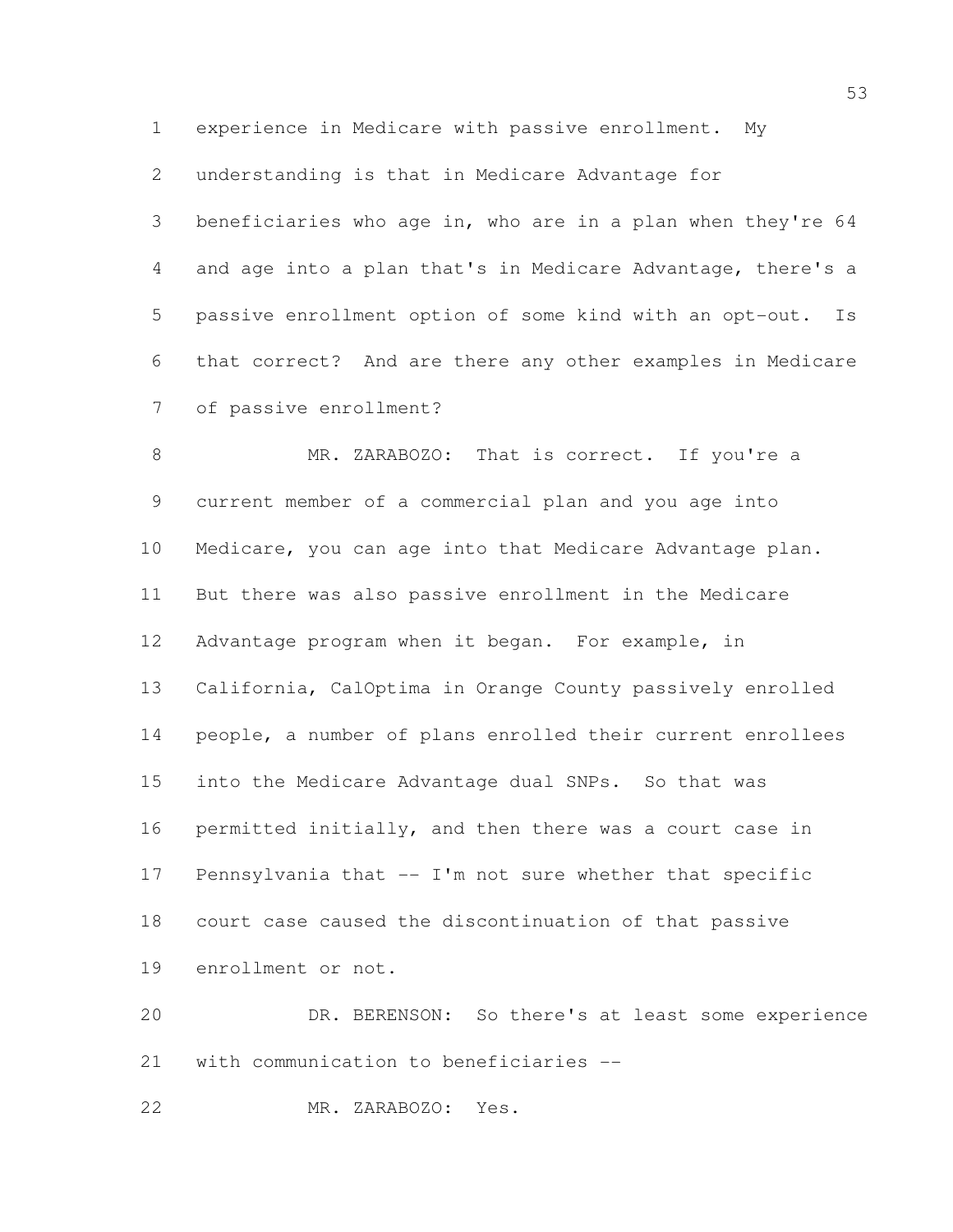1 DR. BERENSON: -- and actually administering an opt-out --that seems to be where that is? Okay. Thank you. MR. HACKBARTH: Carlos, I'm not sure that I understood what you were saying there. You said there has been litigation about the legality of passive enrollment? MR. ZARABOZO: There was a Pennsylvania court case regarding -- I don't know whether it was the very fact of passive enrollment or the manner that it was undertaken in Pennsylvania. But that was where the court case was, and 10 whether it applied to the rest of the nation, I'm not sure of the details. But we did have passive -- 12 MR. HACKBARTH: And how long ago was that? MR. ZARABOZO: This was, I think, 2005 or 2006. 14 MR. HACKBARTH: Okay. We should be really clear because our clarifying questions used up all of the allotted time for this. But I still have one more clarifying question, which is about the statutory authority for this. My understanding is that these demos are being done under the Innovation Center Authority. Is that correct? 20 MS. AGUIAR: That's correct. MR. HACKBARTH: And one of the new features of the Innovation Center Authority is the notion that if a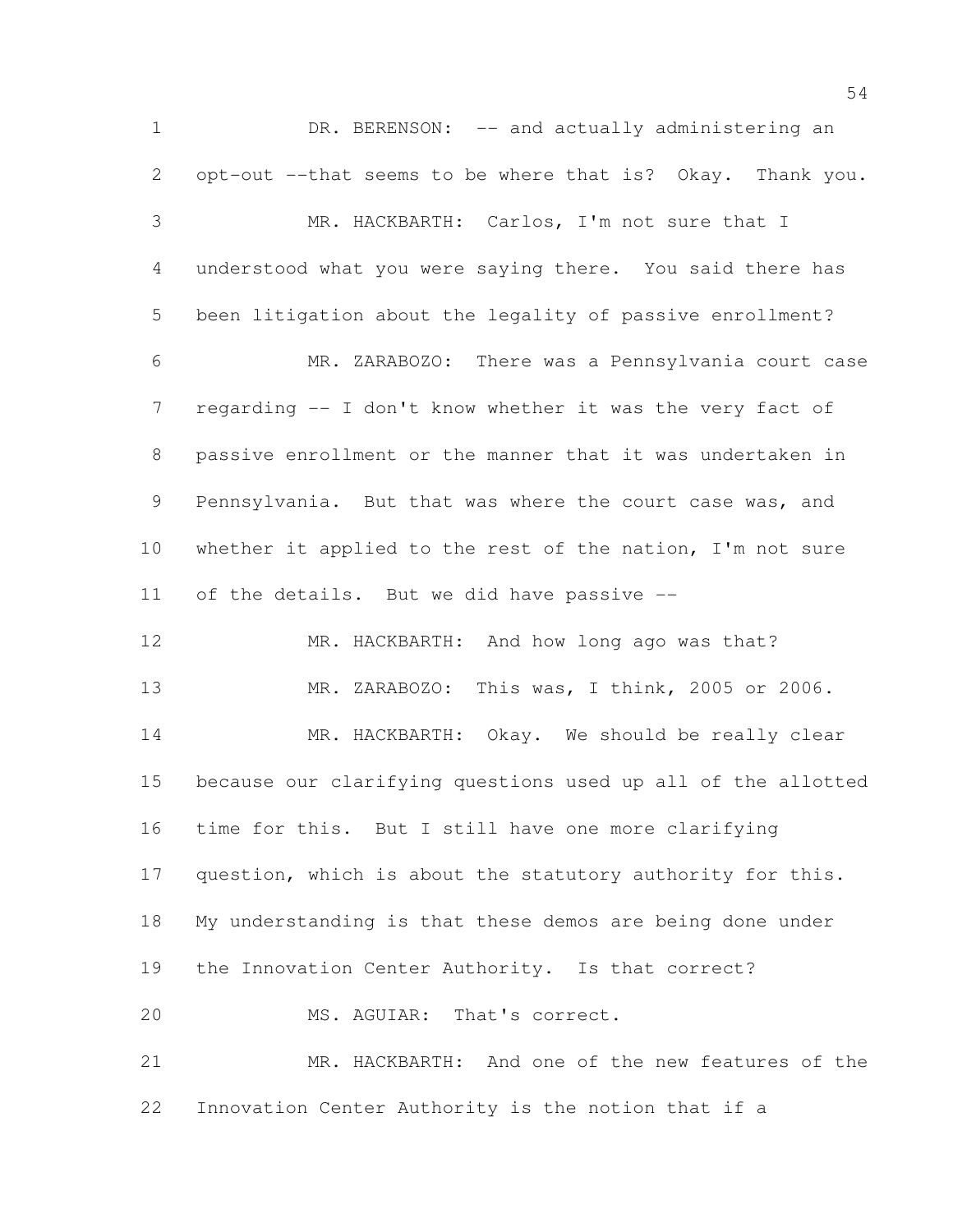demonstration is proven to save money without hurting quality or improve quality without increasing cost, the Secretary has authority to extend the approach in the demonstration, even nationally.

 I've always been a little bit murky about exactly what that authority is and how broad it goes. First of all, I guess my question is: Does that apply to this case? Or is that just limited to certain types of demonstrations under the Innovation Center?

 MS. AGUIAR: No, it is -- it does apply to this demonstration. It's all of the demonstrations run through the Innovation Center have that requirement.

 MR. HACKBARTH: And the Secretary's authority includes the authority evidently then to waive the Medicare 15 beneficiary's free choice of provider, which has always been one of the keystone provisions of the Medicare law?

 MS. AGUIAR: Right. I want to go back and check on that because it is my understanding -- I know that under the demonstration the Secretary has the authority to waive any Title 18 requirements, not any Medicaid requirements but any Medicare requirements during testing. And as I've read the language -- and I've read it more than once to try to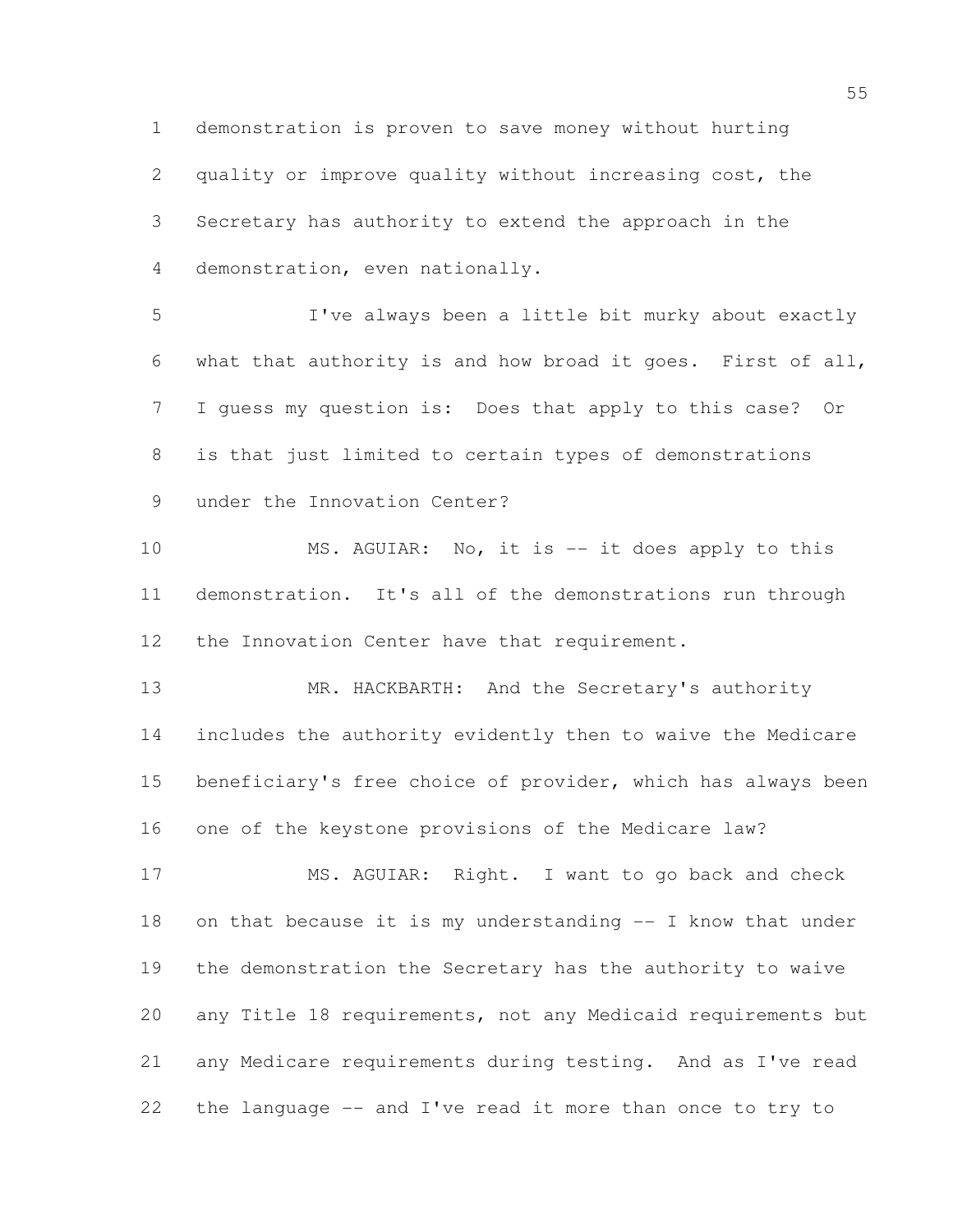actually understand this exact issue -- it seems to me that the restrictions around when the Secretary cannot expand a program through rulemaking really is based on whether or not it doesn't improve quality of care or it improves quality of care but, you know, it increases cost. So it sort of is about that. I'll check once again, but it is -- I do 7 understand -- it is my understanding that I think that they are able to -- would be able to expand the programs as they are now.

 MR. HACKBARTH: Okay. Despite the late time, I would like to give people another opportunity to make comments, but in the interest of time, I'll ask people to be really efficient in doing so, and if somebody else has made your point already, just say, "I agree with Cori," for example. So round two comments.

 MR. KUHN: Thank you. As I listen to this conversation, it seems to me that what we have here is more than a demo, but I think what we're really looking at here is a Medicaid waiver program wrapped up in a Medicare demo. And I think we need to be -- the scope of this thing is well beyond demonstration, but I think truly is a Medicaid waiver. So having said, just three general observations.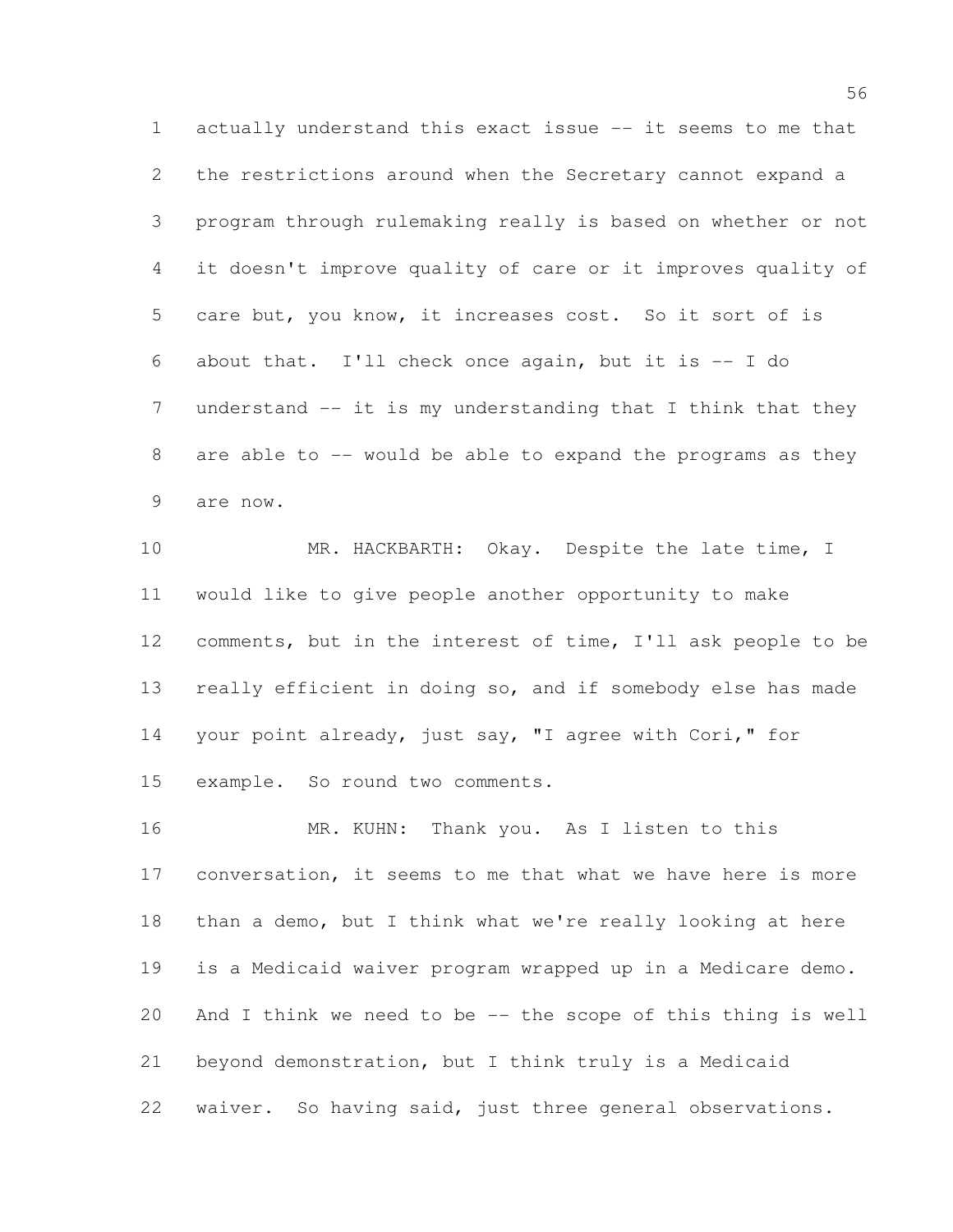Number one, kind of something Glenn was talking a little bit about here, and others as well, is the rights of Medicare beneficiaries. Are they fully protected in this process as we continue to go forward? We've looked at passive enrollment. Bob asked a very good question about prior experience with CMS in this area. One thing I was just curious about is how CMS deals with the LIS in the Part D. Is that a model that we might want to look at in the future? Or is that not a model -- because that's only the Part D benefit versus the entire range of services out there. So that would be something I would be interested in. 12 The second issue is something Mary raised, and that's kind of the evaluation. You know, if everybody is in this program, the evaluation, what are you evaluating it against? But, furthermore, if you have a problem, how do you unwind a program when everybody in the state that's in this class, these dual eligibles, how do you kind of extract yourself from that? I think that's a serious issue. Again, thinking about the rights of Medicare beneficiaries. And the third issue really has to do with, I think, all the things that were projected up here on the screen on Slide 7, and that deals with kind of the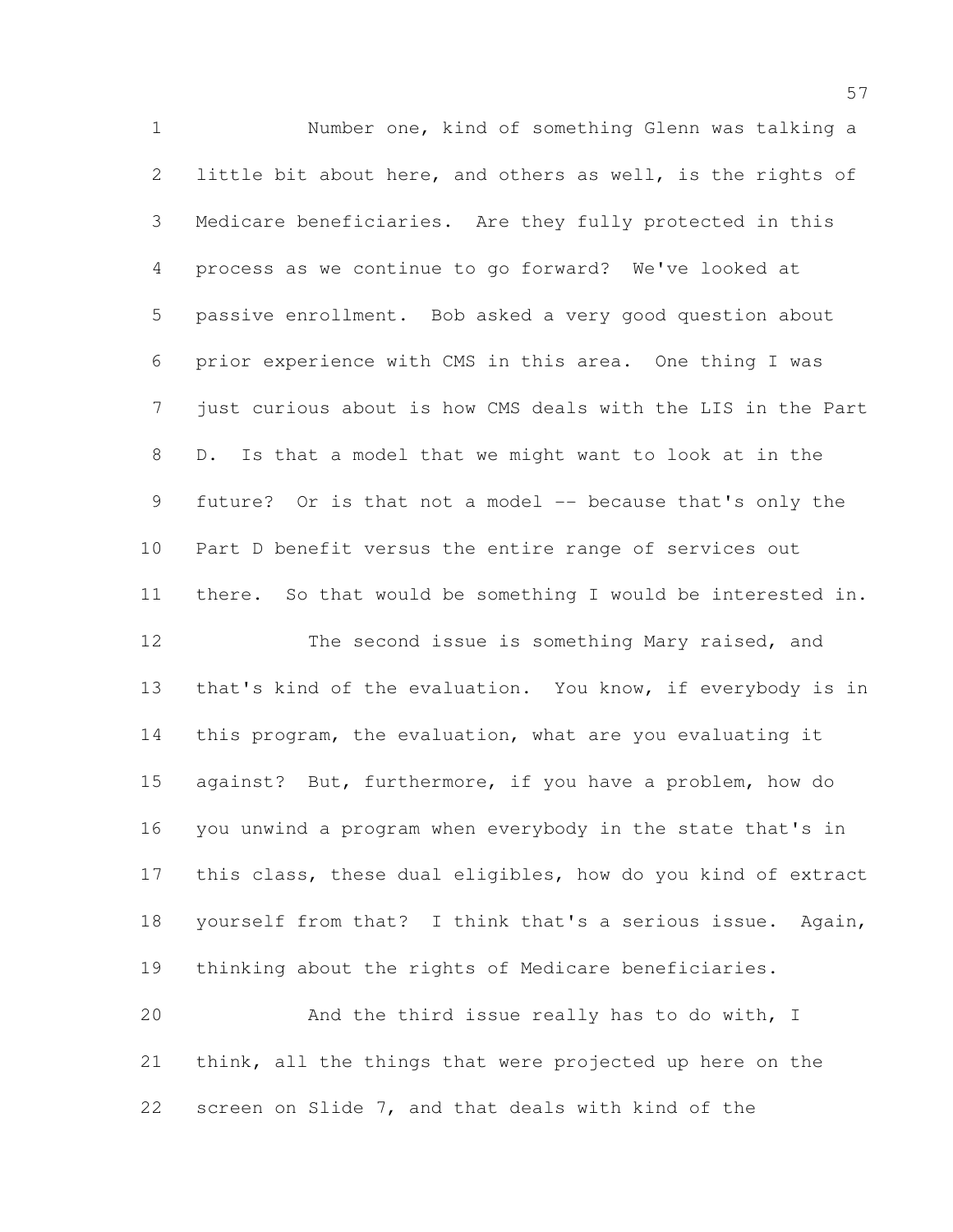requirements that are out there. You know, as I've listened to this conversation, it really does seem like this is more of a financially oriented endeavor, and we're talking about a very fragile population here. And if that's indeed the case, then I think all those issues in terms of networks' efficiency and everything else has to really be quite clear as we move forward.

8 MS. BEHROOZI: Yes, there are a lot of important issues, and I'll leave most of them to everybody else. I'll focus narrowly on the issue of sharing savings with beneficiaries. I wouldn't want you to be out there on your own on it, Glenn. And besides a lot of the things that you 13 said about it, I think it's the kind of thing that can help support the success of this kind of program, right? I mean, to the extent that there's any -- whether it's a choice to opt in or a choice of opting out, if beneficiaries feel like 17 there is something more for them in it, they are more likely to stay in it. So it just seems like a good design feature. And certainly it would increase our confidence -- as you referred to the confidence about the match being good in the first place, it would increase our confidence that the providers, the entities that were managing these programs,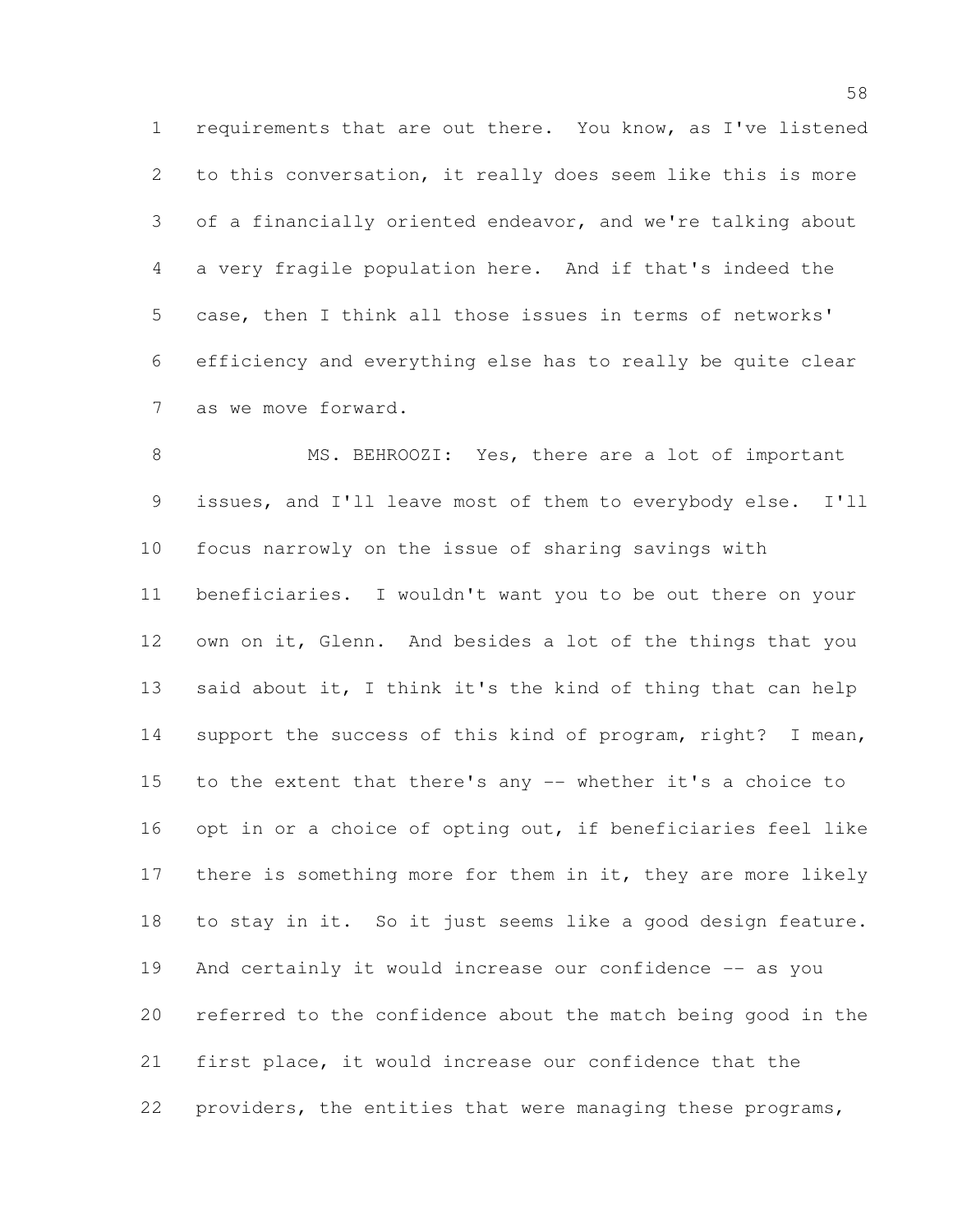had to focus on ways to deliver more value, more benefits to beneficiaries in the form of savings or additional benefits.

 Actually, another question occurred to me, and it kind of came out of what Cori was asking -- see, I found a way to cite Cori -- about how the rates are set to the extent that they blend fee-for-service and MA spending.

 Did I understand you to say that some of these programs, depending on how they're designed, could be taken out of an MA plan and put into, you know, the demonstration programs?

 MS. AGUIAR: Yes, I believe that in some states that can happen.

 MS. BEHROOZI: So that seems like someone could be taken out of MA where they could have extra benefits, like dental or something like that, and put into this demonstration program where they don't have extra benefits, yet the savings that the providers and the Medicaid and Medicare programs are going to get are going to be based off 19 of the fact that there's MA spending, you know, where they are. So I think it really does -- it really goes to fairness. It goes back to what you said, Glenn, that if you're taking spending that's based on the fact that the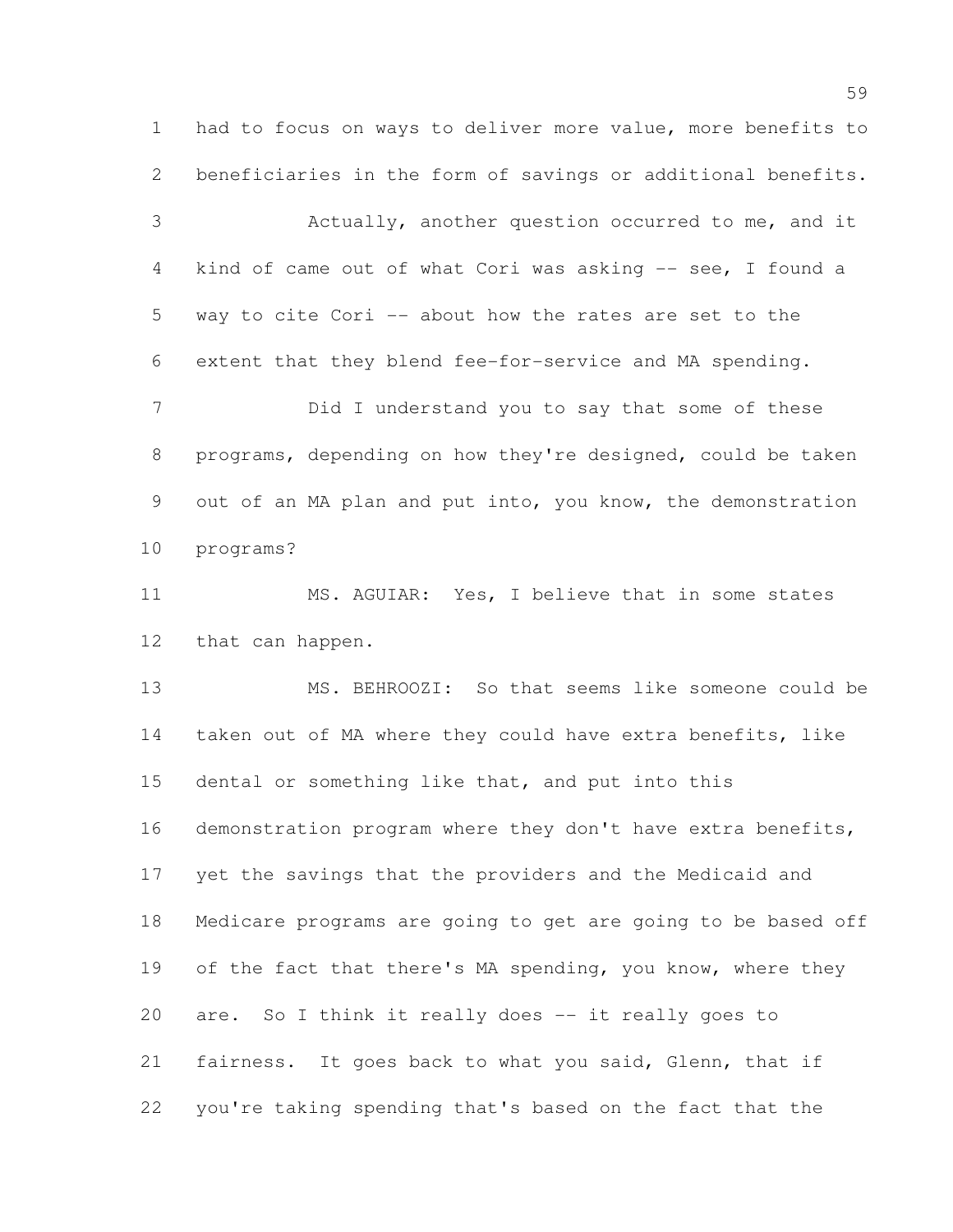beneficiaries could get extra benefits, you know, in that way that it happens through MA, but then you're only sharing the savings off of that baseline among the programs and provider and not the beneficiaries, it doesn't seem fair. So that's my...

 DR. DEAN: I would certainly share all of the concerns that Herb raised. It really makes me uncomfortable that if this is theoretically a demo, we are supposedly asking a question, is this going to work and is this going to be a preferable approach? And it doesn't seem to me that we have a very good structure to evaluate that.

12 I would be concerned, I think, with some of the concerns that were raised earlier about matching the 14 beneficiary with the range of services because, as has been 15 mentioned many times, these are complicated -- some of them are very complex patients, and the relationships that they've developed, you can't just move them. Even if ideally you've got a list of providers that have those capabilities, it isn't so simple as just moving them over. There are usually lots of experience and relationships and understanding of what's happened in the past that are really 22 going to reflect on both the costs and, more importantly,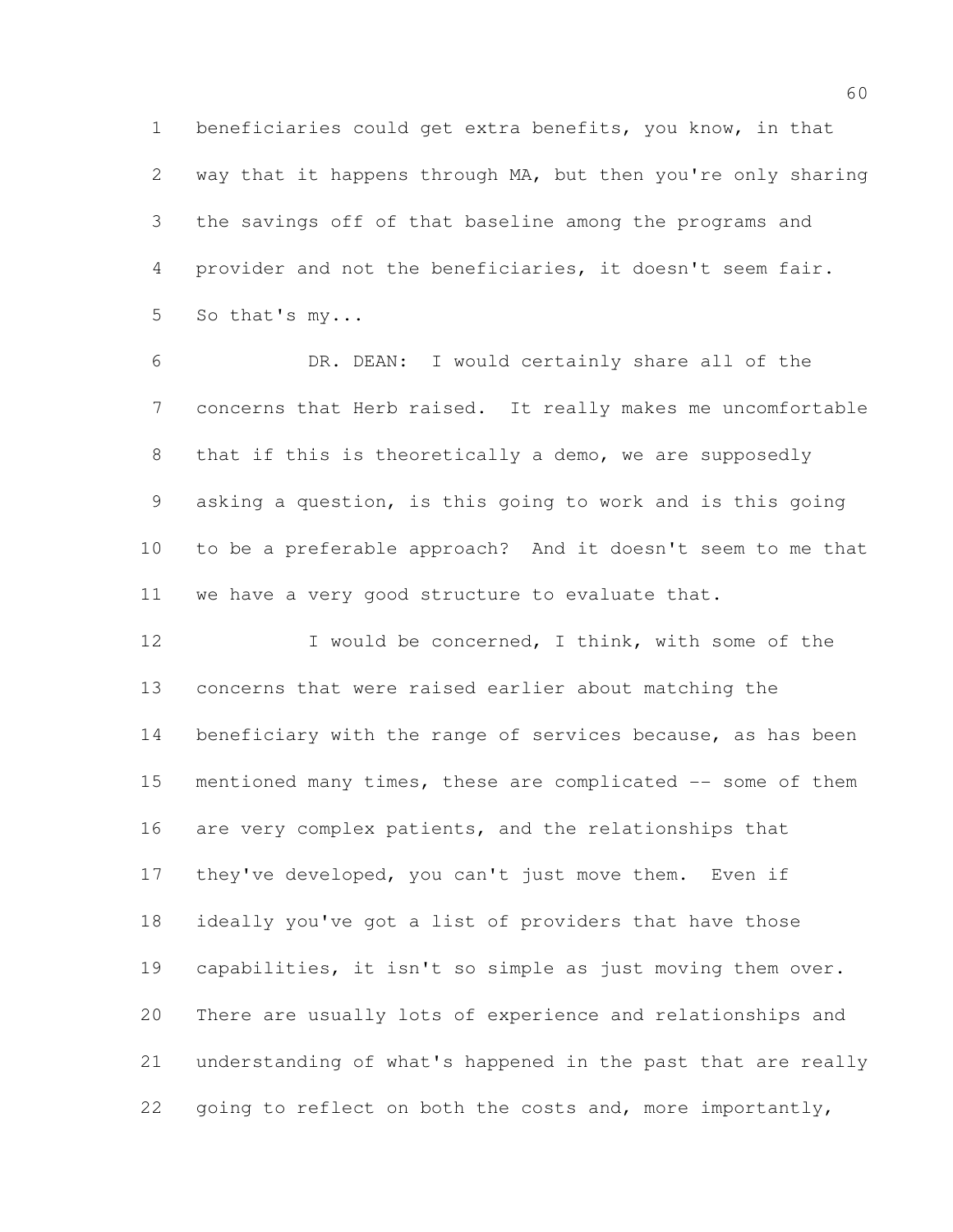the quality of what's done. And I would be really concerned about the passive enrollment part to the extent that, I think as Ron raised, is there adequate counseling, education, whatever the right word is, to make sure that beneficiaries understand really what's happening? Because in some cases this is not a terribly sophisticated population, and these things are frightening. So, I don't know, there are a number of things that make me uneasy. I guess I would take a little bit -- I'm not as enthusiastic about sharing benefits with beneficiaries, but that's a whole other issue. I won't even get into that. But I think the most important thing is to be sure we get appropriate, well-delivered, well-designed care to these people and not -- to me the shared benefits could be a distraction.

 DR. CASTELLANOS: I would kind of echo the same comments. I'm really concerned about the beneficiary in this area, and I'd like to focus just on the beneficiary. I'm concerned over the passive enrollment, and I think this has been brought out a number of times. What we're doing here is we're trying to control expenditures for the savings. I want to make sure these people still have the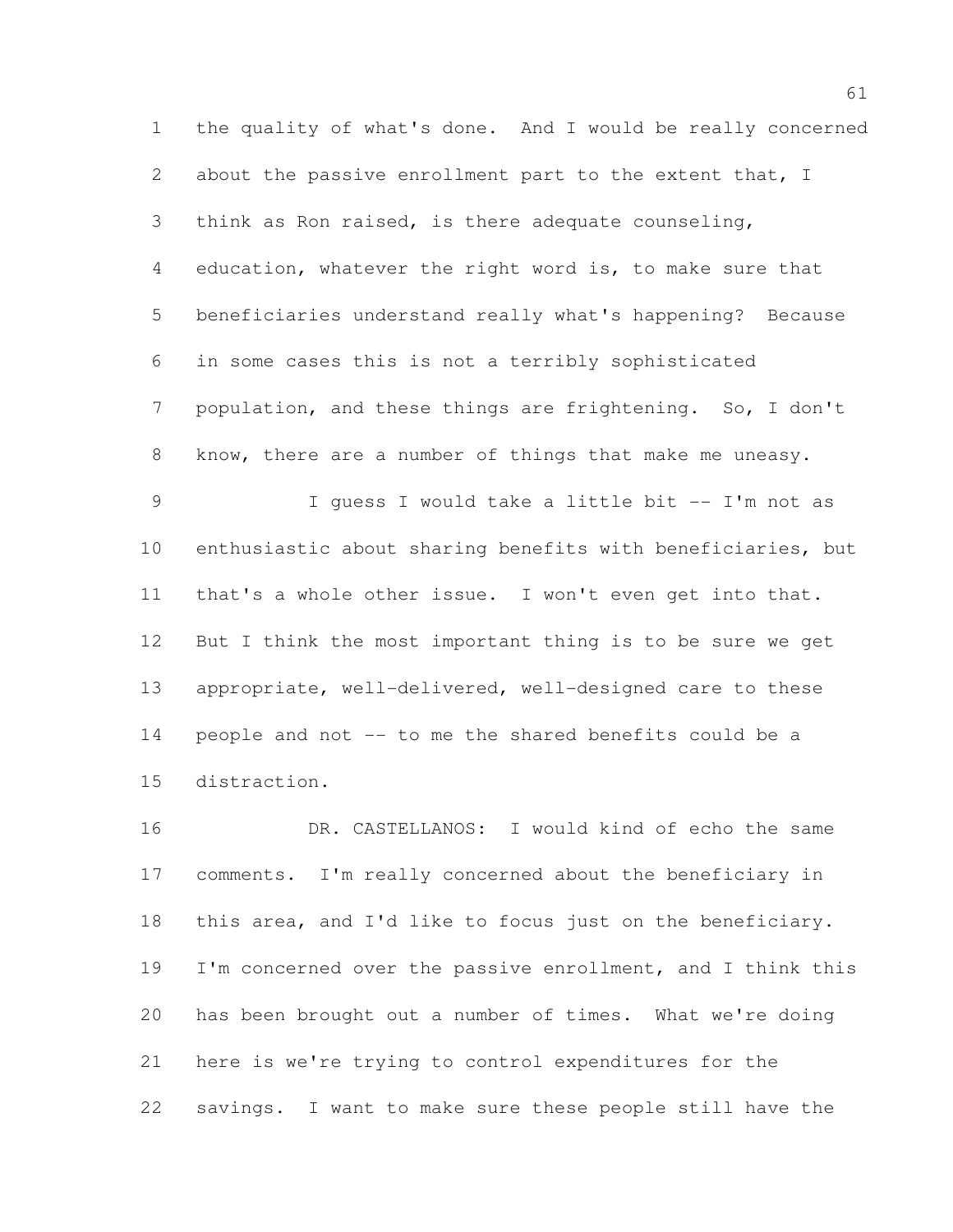same access to care as Bill brought up and quality of care. People can opt out, but they have to have something to opt to. And as Bill said, this population does not have access to care in the general delivery care in the United States.

 You know, we can say they can opt out, but -- excuse me language -- where the hell are they going to go? And I think it's important that this be in part of the discussion with the demonstration, and as Tom said, and I agree, I think we need to make sure we really listen to the beneficiaries and their adversary groups.

 DR. NAYLOR: So I really believe this population is a very, very important one for our society, meaning it represents in so many ways the complexity-of-care challenges that both delivery and payment system reform are going to have to work together, and so alignment of eligibility and benefits and services is going to be really important.

17 10 I echo all the comments so far, especially around the evaluation plan. The timing and scope of this and all of the uncertainty begs the need for a really strong a priori plan, especially when you have states that will be testing out different kinds of innovations, how will you build the right comparison groups, the right benchmarks.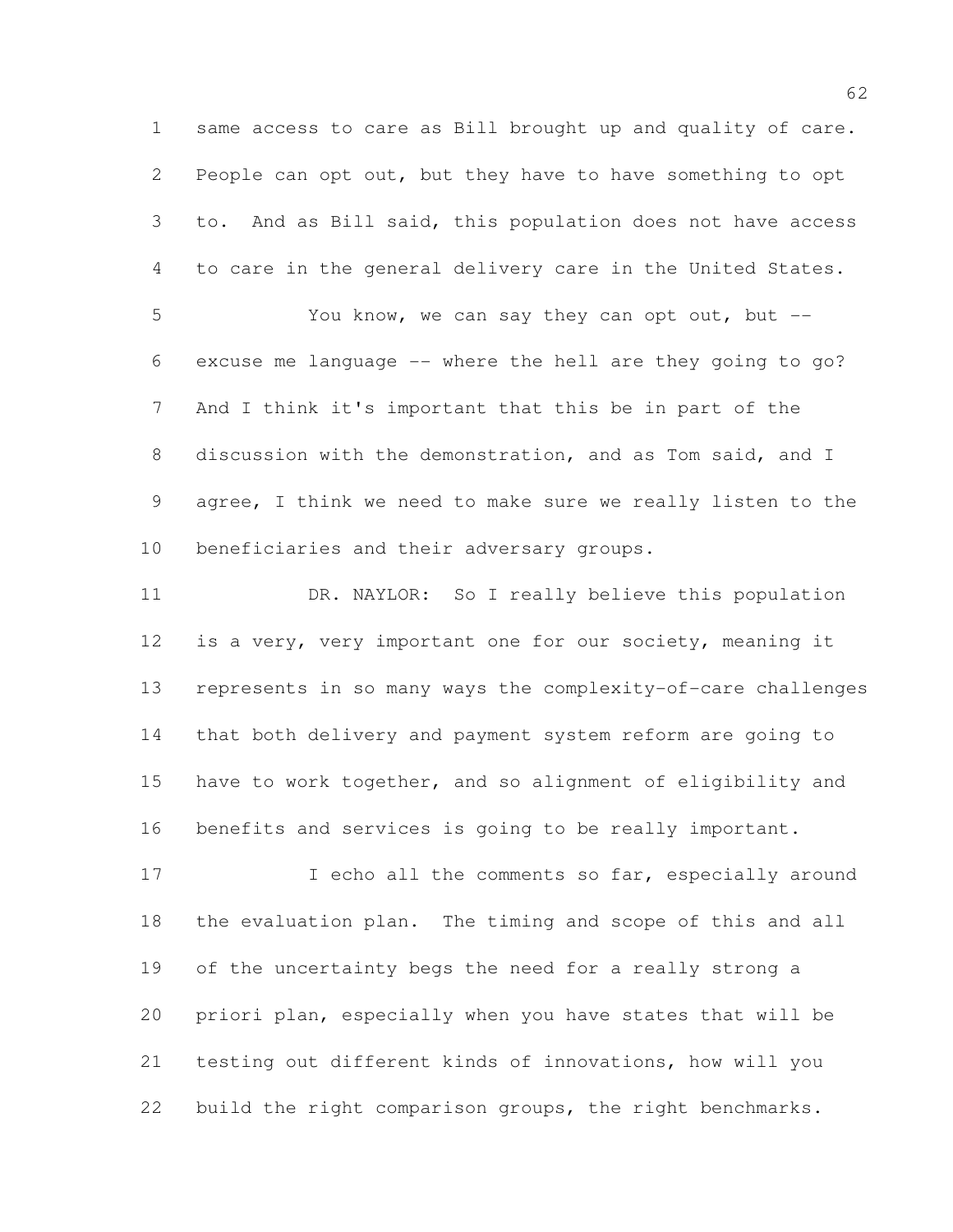I also think that even in the efforts to promote innovation we should really assure that this program capitalizes on lessons learned from other federal, state, and private initiatives. We have a lot of lessons learned both in terms of what to do and what not to do in promoting high-quality access care for this population while reducing costs.

 One thing I think we should be recommending is really careful independent monitoring. The National Quality Forum has a special group in its Measures Application Partnership that's focusing on the dual eligibles. The Long-Term Quality Alliance has identified several quality measures that are really important for this group that we should begin to think about.

15 I worry about an appeals process that goes beyond -- and I have all of the questions around -- concerns around choice, but what will be the appeals process? Will we be using Medicare's appeals process? How will this apply? And I think a standard floor of benefits, a defined benefit package, and assuring adequate access to a Medicare network is critical.

DR. STUART: There have been a number of questions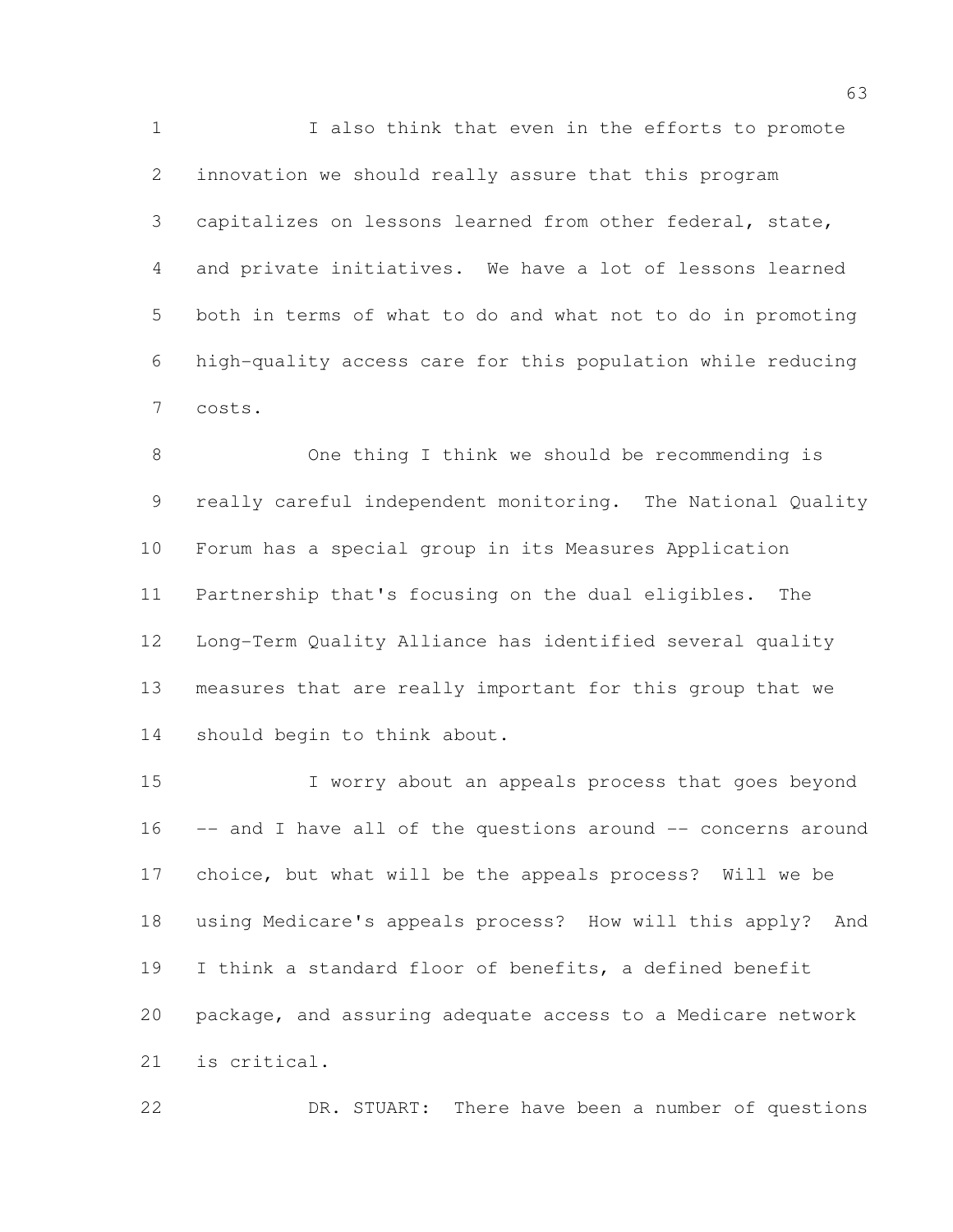raised about evaluation, and I just want to go back to other conversation we've had in the past about the slow pace of evaluations in Medicare in the past and to make sure that we're not flipping the page here and trying to go back to something that we know is problematic.

 The Innovation Center does have the authority for something called expedited evaluation, and I think it might be useful to bring that into this chapter so that we have some better sense of what are the evaluation options that CMS has.

 Then I have a specific question about shared 12 benefits and relating to Vermont, which is obviously a very special program, and it's whether the state really is planning to give every enrollee three pints of Ben and Jerry's.

16 [Laughter.]

 MR. GRADISON: I would hope that the evaluators are involved, the potential evaluators, in the design of the program. So often the evaluators say, well, if we only had done it this way or that way or had collected this new information, we could better perform our evaluation. Other than that brief comment, I yield my remaining 20 seconds to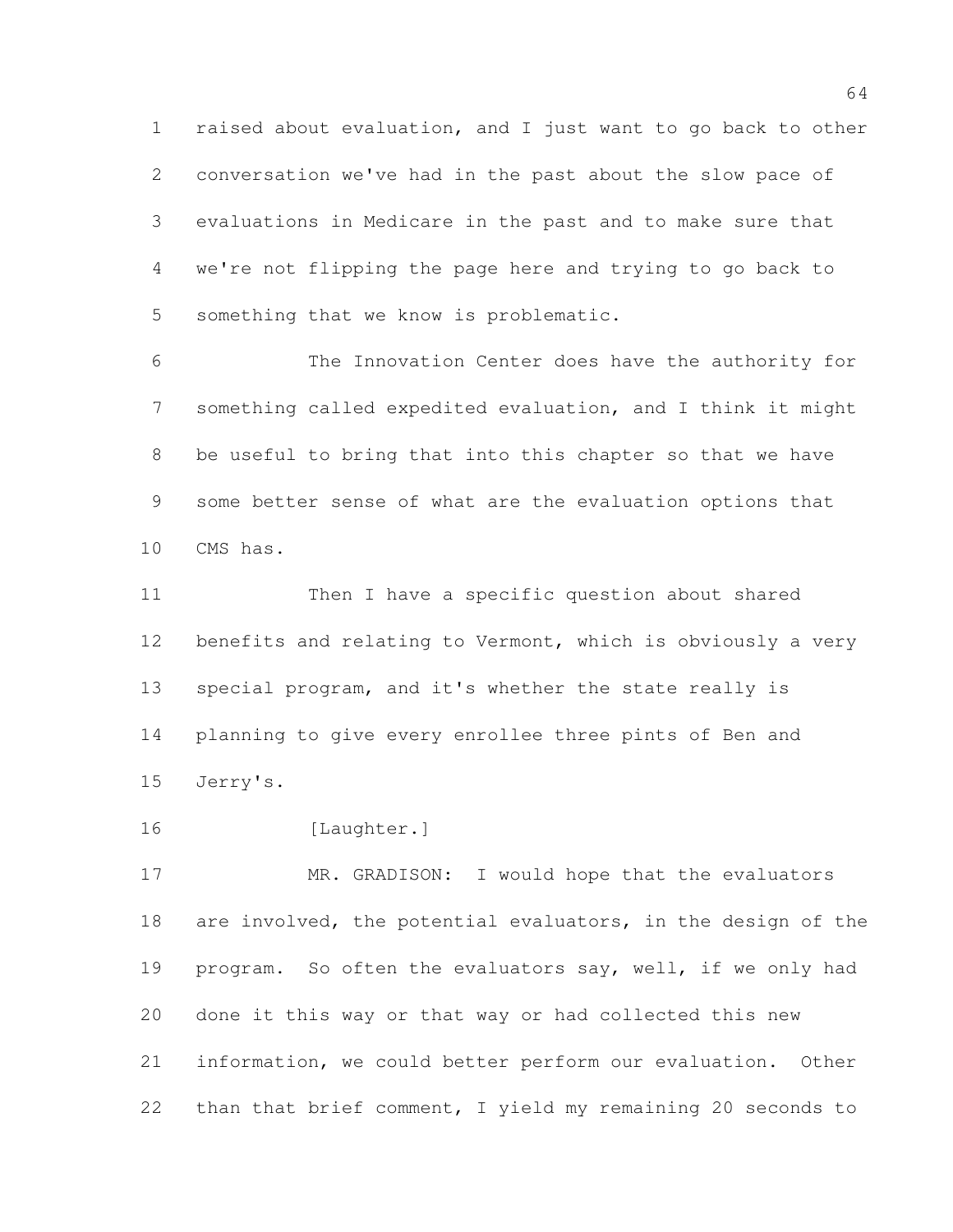Cori.

| $\mathbf{2}$   | MR. GEORGE MILLER: Yes. Obviously, this is very              |
|----------------|--------------------------------------------------------------|
| $\mathfrak{Z}$ | complicated, but the goal is for better quality, lower cost. |
| 4              | But as other Commissioners have indicated, getting it right  |
| 5              | and using the lessons learned will be very, very critical.   |
| 6              | Weighing in on the beneficiary side, I use the acronym WIIFM |
| $\overline{7}$ | [phonetic], what's in it for me, and if we can drive a       |
| 8              | process that both the beneficiary and the system benefits, I |
| 9              | think that has better traction, at least in my mind.         |
| 10             | But I particularly want to make sure that we                 |
| 11             | discuss the educational component so those beneficiaries are |
| 12             | better educated, because as Bill indicated, unfortunately    |
| 13             | for many of the population, their provider is the ER, and if |
| 14             | we can improve a system so they don't opt out to the ER, I   |
| 15             | think that would be very, very helpful. Then, obviously,     |
| 16             | communication is going to be critically important and that   |
| 17             | should be part of the demonstration, in my mind, both        |
| 18             | education and appropriate communication so we can assure     |
| 19             | that that population would not be opting out to something    |
| 20             | unknown, like the ED.                                        |
|                |                                                              |

 DR. BORMAN: I would support Mary's comments about monitoring, particularly, and many of the comments that have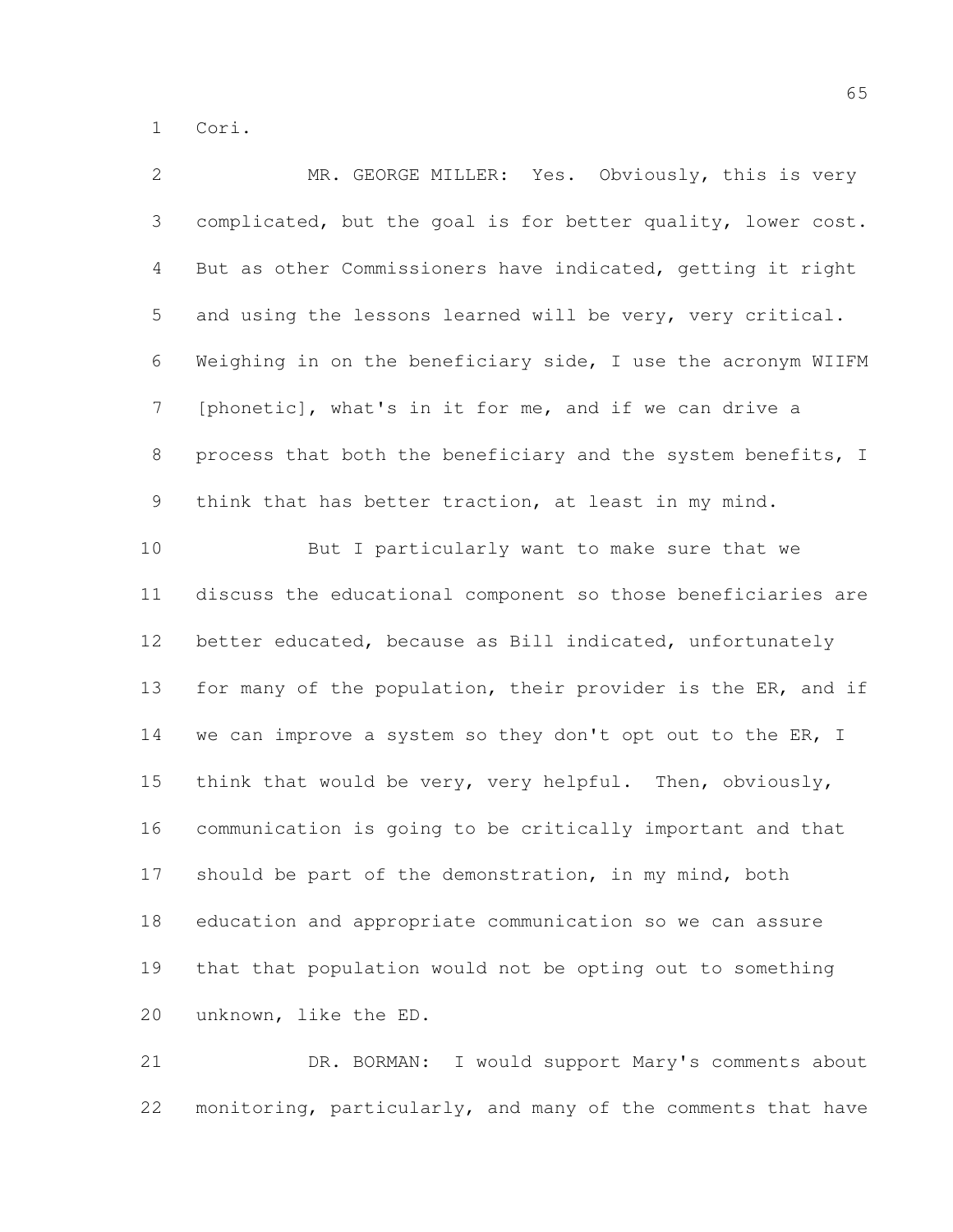been made about the transferability of people who already have wound their way to establishing a network and now how do they transfer this. They're sort of moved into one of these systems.

 On the other hand, I do think we have to be careful about letting our concerns make us stifle innovation, and I think what we're trying to do here is strike a balance. Is this too much, too quickly? What are the nuggets in here that have value and what can we support about that? Because I am just a little bit concerned that we may go overboard into the point of limiting potential advances that we know have to be made and that there are 13 some rationale, too. So I think as long as we can make sure 14 that we projected balance, that while we have these very genuine concerns that we want to raise, that we also support philosophically some of the things there.

17 MS. UCCELLO: Well, I agree with the comments I made earlier.

22 really important. This issue of, you know, if we think of

19 [Laughter.] MS. UCCELLO: And I just -- I actually want to highlight something that Christine said because I think it's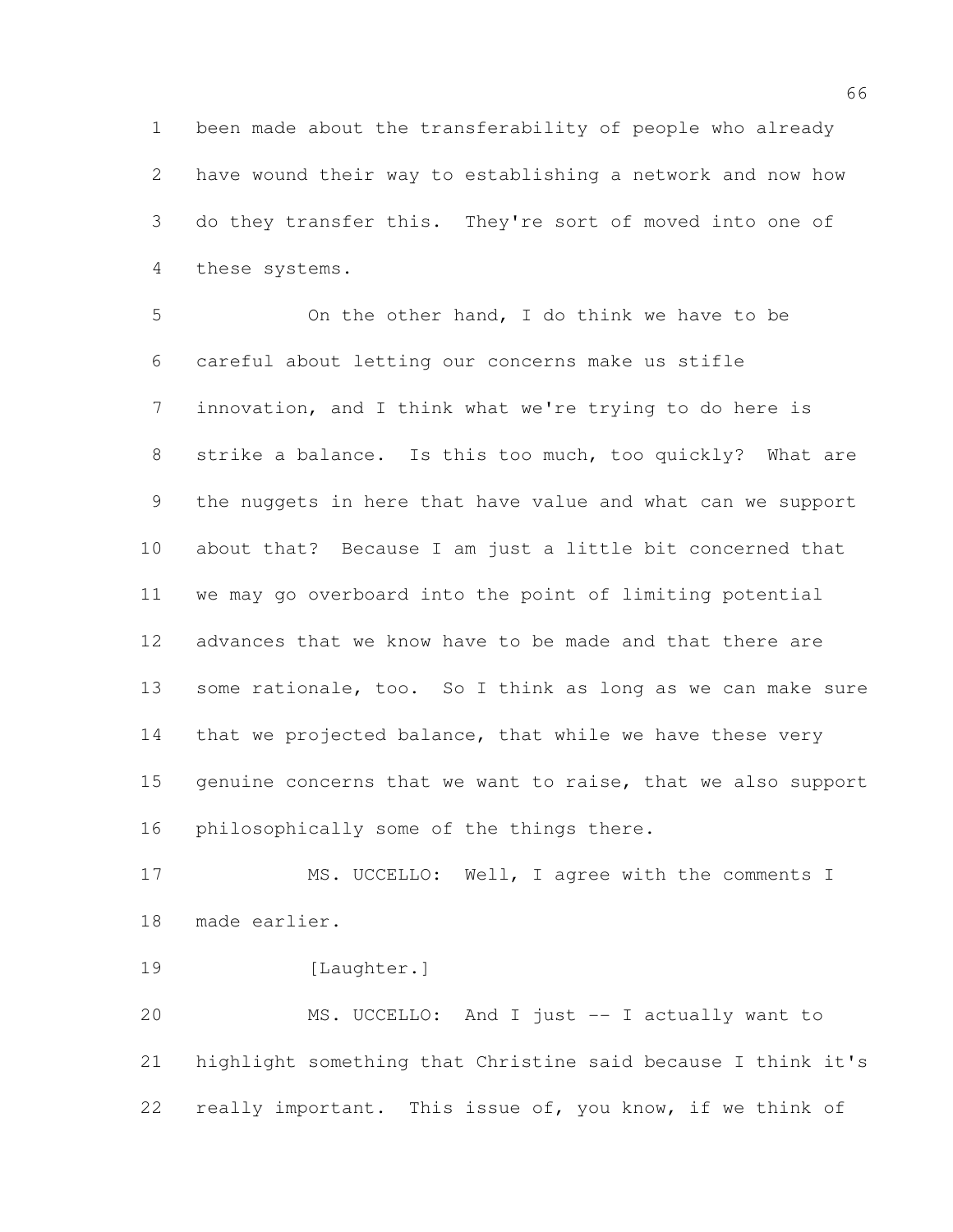enrollment on the continuum of choice and passivity and also think of a continuum of plan requirements as loose and more 3 strict, the further we move down toward the passive enrollment and lock-in kinds of things, the more we need to be strict on the plan requirements. I think we should do so, like Karen said, in a way that -- I mean, there is a reason why we're looking at this population. This is a very challenging population. We need to look to see what kinds of things can work better for this population and have more coordination in general and between Medicaid and Medicare. So we want to make sure we look at these kinds of things, but we need to do so in a way that makes sense.

13 MR. ARMSTRONG: Yes. I, too. I would just point out that, as a group, I think we've done our usual excellent job of identifying all sorts of concerns that we may have 16 with this, but I think we need to -- and so I won't pile or add or reiterate any of those. But I think we do need to balance that with an acknowledgment that this is, what, 18 percent of our beneficiaries who consume more than 30 percent of our overall resources. This is a program that needs to be changed and that I applaud the fact that we're moving forward fairly assertively with a whole series of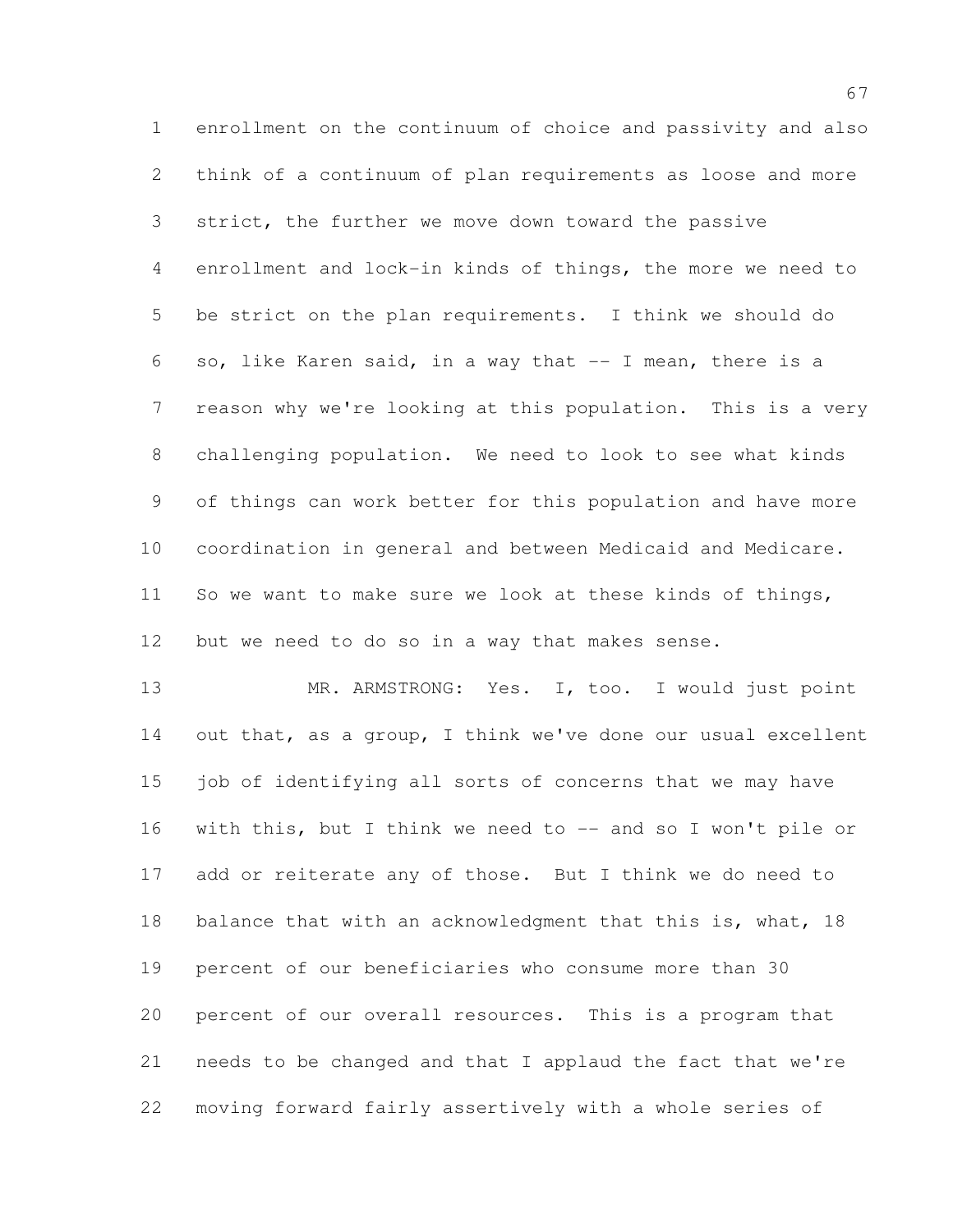initiatives in the States to try to learn how this can be changed because the status quo is really not adequate. And so we really need to make sure we're balanced in our point of view on that and cautious but willing to really try some new things.

 DR. CHERNEW: Picking up on Scott, I think we need to remember that we've had a lot of presentations here. The bar for doing better may not be all that high for a lot of these folks. And I understand that because of the nature of this population, the potential for harm is great, but understanding where we are and the problems, I think, are important. And a lot of it has to do with we go into this thinking about the plans you're contracting with as being 14 good actors or bad actors, and frankly, if all the plans were -- I know some really good providers that have said this separation in the funding is a huge impediment for doing anything good. And to have a system that doesn't allow them to do some of those things strikes me as crazy. So what really matters is the selectivity and what organizations are running this. And I think that there's a number -- that that's the way you deal with this, because you can't micromanage. I think micromanaging will kill this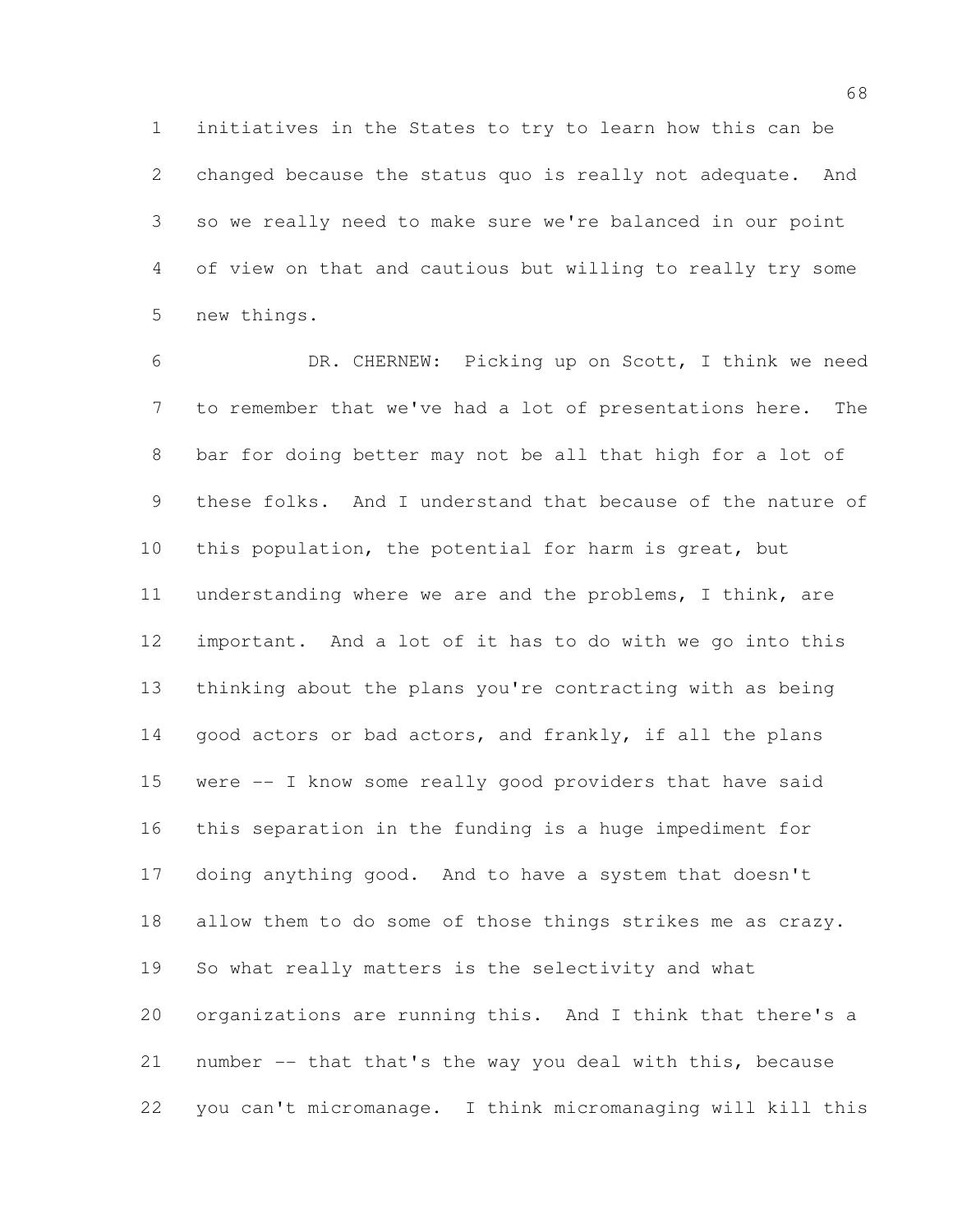in a number of ways.

| $\mathbf{2}$   | So just to answer the questions that we were                 |
|----------------|--------------------------------------------------------------|
| 3              | asked, I really think it's important to combine our -- to    |
| 4              | get away from this thinking that these are Medicare services |
| 5              | and these are Medicaid services. We've got to make sure      |
| 6              | that the dollars for the Medicaid portion went to the        |
| $\overline{7}$ | Medicaid ones and the dollars for the Medicare ones went to  |
| 8              | the Medicare ones or whatever, that no one gives anyone else |
| 9              | a nickel, because that's just a recipe for regulatory and    |
| 10             | administrative disaster and incredible efficiencies.         |
| 11             | So I think that there was a question Christine               |
| 12             | asked earlier about should we make sure that this portion of |
| 13             | the money only goes for Medicare services and this portion   |
| 14             | only goes -- this should not be thought of as separate       |
| 15             | streams of money that have to be spent on separate things.   |
| 16             | In that spirit, I feel strongly that we should               |
| 17             | allow these organizations to use the money for non-covered   |
| 18             | services in various ways. The whole point is that the        |
| 19             | benefit package isn't always right because people have a lot |
| 20             | of different needs. The PACE program, I think,               |
| 21             | demonstrates. I believe we must give them that flexibility   |
| 22             | to use the money that way.                                   |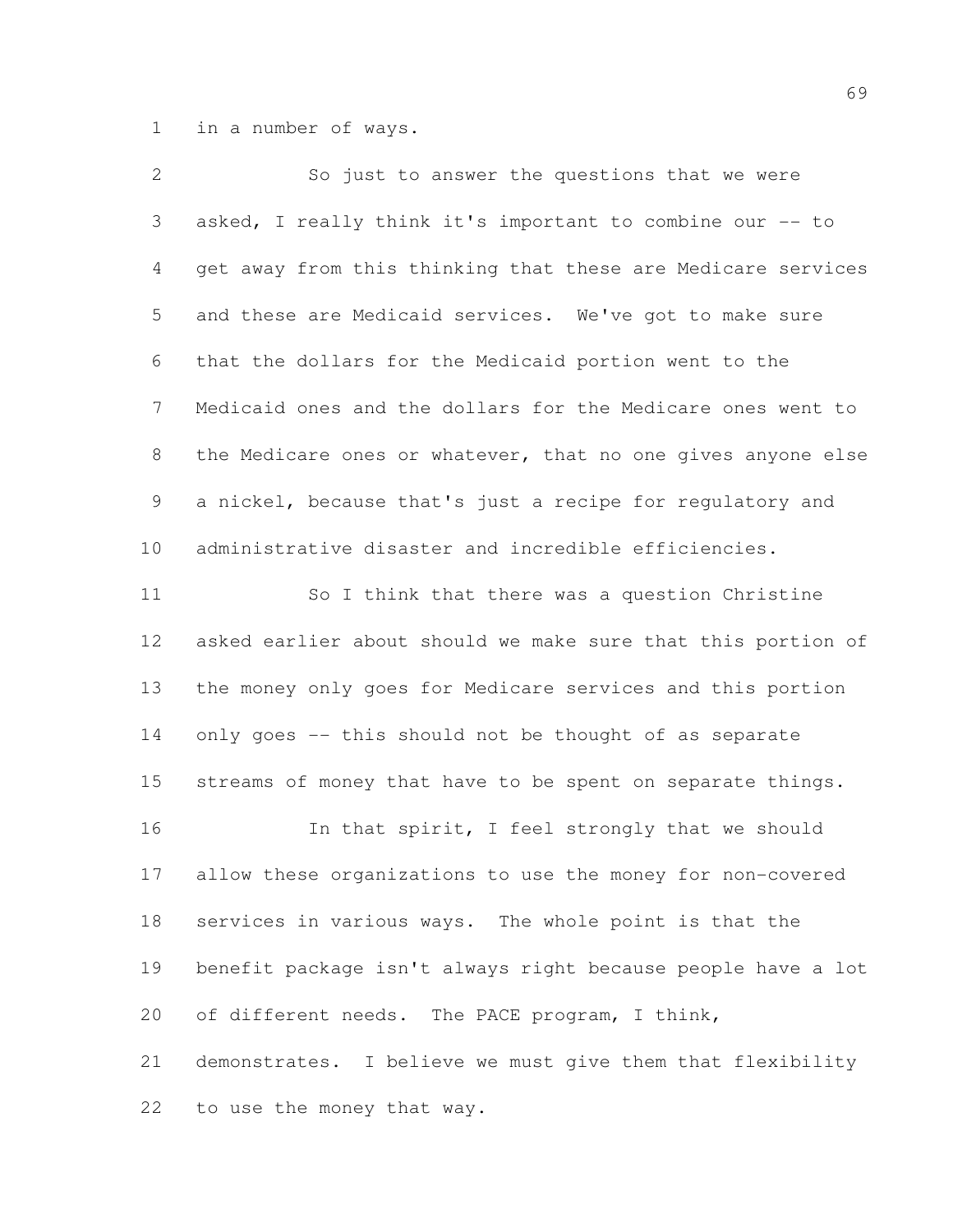1 And in that spirit, and to almost finish my rant, there's -- the main savings from efficiencies, of which we believe there can be many, actually accrue to the organization, either the plan itself or the providers with whom they contract, and that's, I think, exactly the way we want it. That gives them an incentive to do a good job as long as we can monitor the quality one way or another. I think that's really the key point.

 I believe we want that portion of efficiency to be able to go to the providers in a way to give them an incentive to do all the things that we want them to do. I 12 think that the way the programs, State or Federal, capture the savings is how you set the capitation rates and not necessarily so much in the first place but how you set the way that they rise over time.

 And I am completely amenable to the things going back to beneficiaries, but I wouldn't want it to be done in 18 a sort of -- apologies to Cori -- an actuarially managed, you know, you've got this much or that much. You have to give six cents back. But through maybe a break in the co- premiums -- but these people get breaks already. So 22 thinking about that sort of broader way of doing it is, I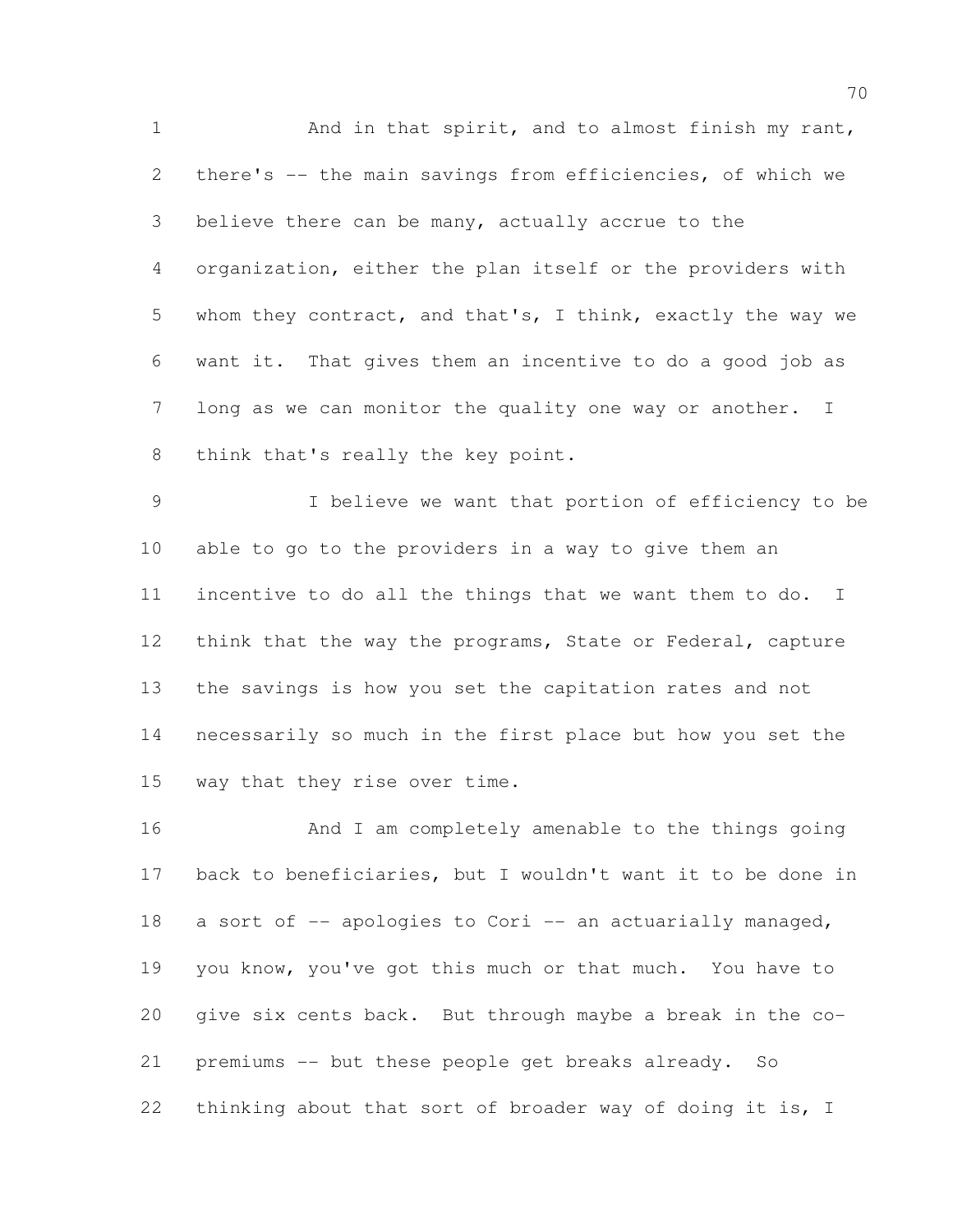think, how the beneficiaries should benefit, and we should be under no illusions that when they opt out to something, that the current system they are in is at all able to manage the complicated problems these have. And I think the financial system we have for these individuals now is more often than not an impediment to good care than a guarantee of it.

 DR. HALL: Well, I think this has been a fantastically good discussion, and I think what I take away from this is that we are saying that we encourage demonstrations that look for innovations of care and that we 12 are not in any way saying that that shouldn't be done. But, as always, we're trying to put the beneficiaries' point of view in the forefront here. So I think we have a lot of agreement here.

 DR. BAICKER: Just to follow up on the spirit of Scott and Mike, that the caveats that we've all expressed are important and well taken, but I want to be sure we add weight to the other side on two points.

 One, the opt in/opt out. Clearly, there need to be safeguards in place so that any beneficiary who wants to retain the package that he or she has carefully developed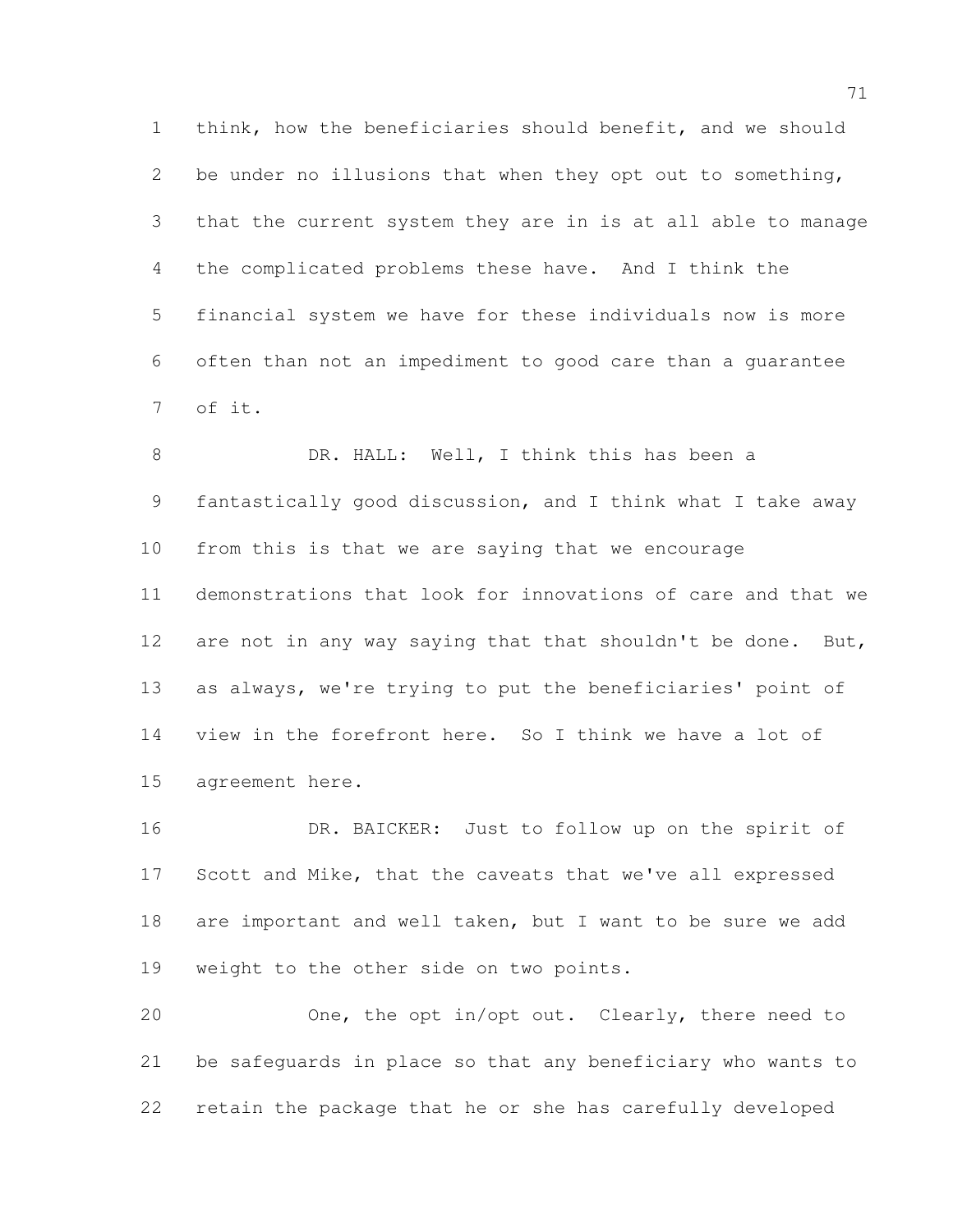should be able to do so and that we are not defaulting people into a plan that is not good for them. But along the lines that Mike was saying, people are defaulted now into a plan that we are trying to fix, and so we shouldn't start with the baseline assumption that defaulting people into the alternative is making them worse unless they opt out of it. 7 This could very well be making everybody better off, and if that is the spirit of providing more coordinated care, we want all the safeguards in place but we shouldn't think of it as a bad thing if the new default option is different from the old default options. We're trying to improve on the old default option.

 The second place that I want to interject that framework is in thinking about the demonstration aspect of the demonstration, and we are all suitably wary of a demonstration that is everyone, or close to everyone, so that it doesn't seem like an experiment, it seems like a plan change. But on the other side of that argument is the idea that we're trying to change norms of care and that coordination requires a critical mass. And I'm sympathetic to the idea that if you were to do this on a very small scale, it might not work at all. And that suggests that we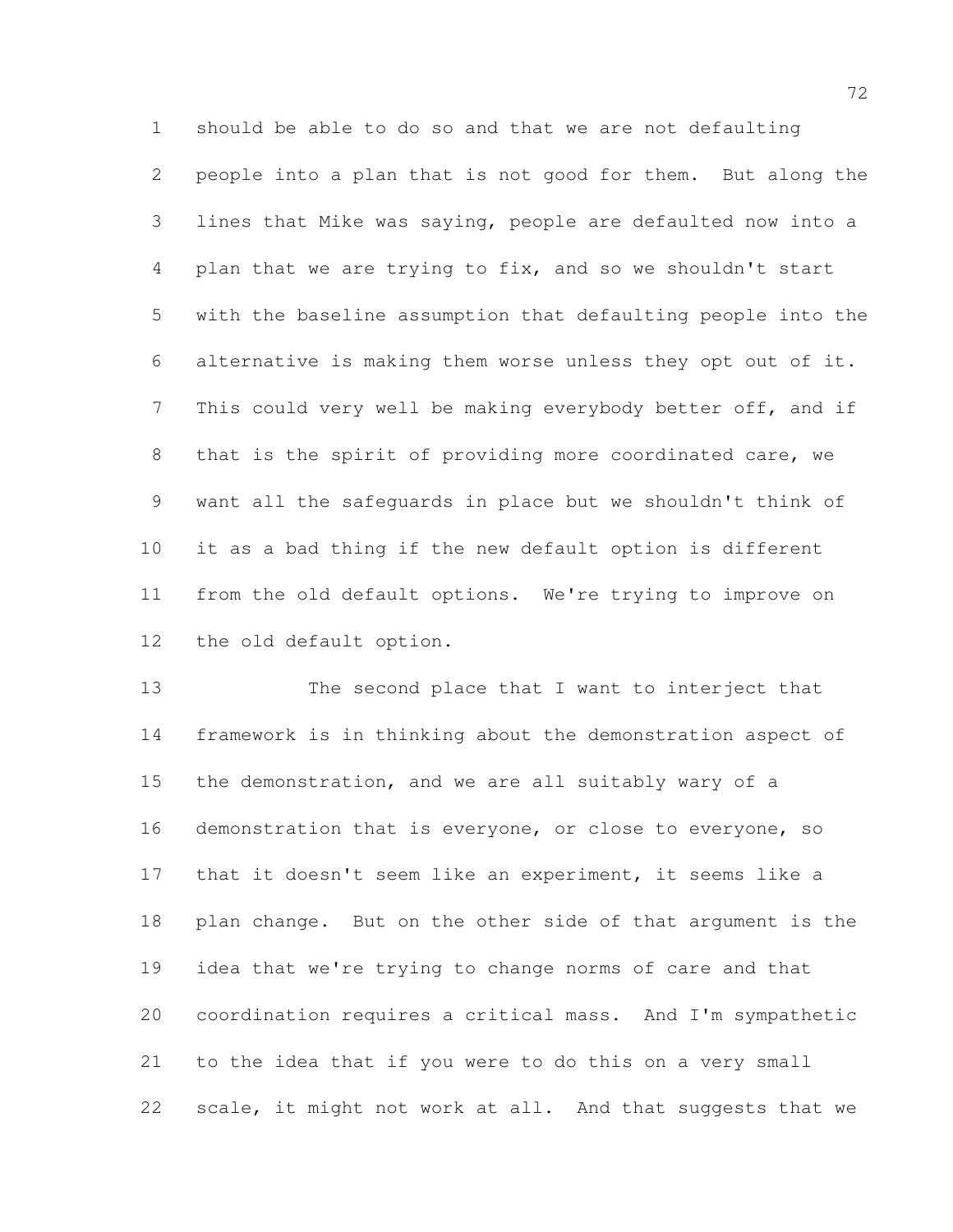want to be sure we have really good monitoring processes in place. Other people have said that we push towards better data collection, better data availability so you can at least compare across States or within States when you can. But with that in mind, I think it's not unreasonable to think that you need a fairly large-scale change to get better coordination in place systemwide. This is a system-8 level change we're trying to effect.

 MR. BUTLER: So, specifically, I think that the criteria used to establish who you're going to give the keys to and the authority and the accountability to is the key in my mind, not whether or not we should do it. So Mark articulated kind of the "it takes a village" kind of concept to put together a system to support those that have chronic kinds of problems, and sometimes it works sometimes it doesn't, but it's what they've got. And it's usually a combination of agencies and volunteerisms and families and all kinds of things to make that happen.

19 And so if you say, now I've got a private health plan -- not to pick on private health plans -- that are in the business of kind of avoiding risk or at least focusing on a little different agenda, and certainly not typically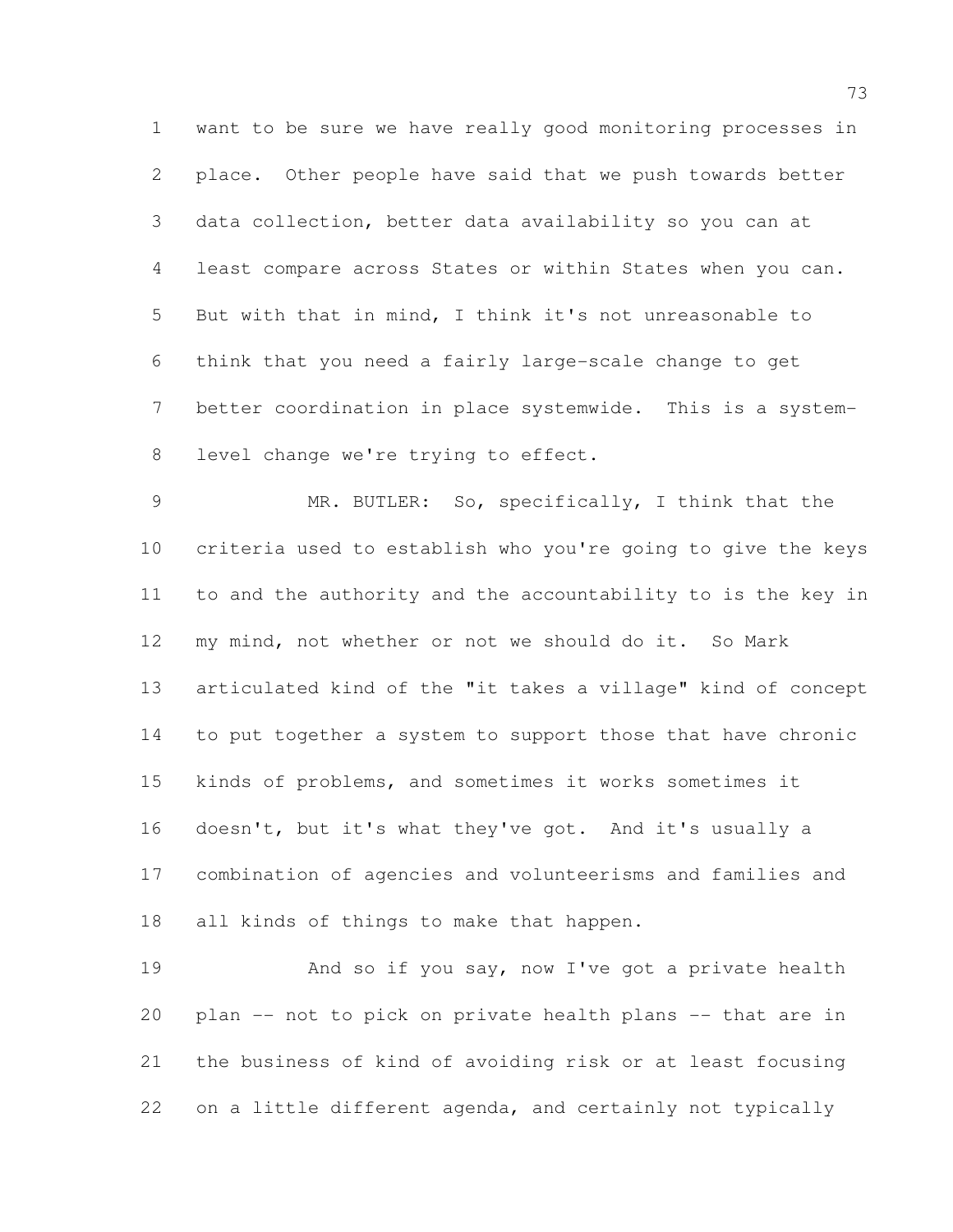partnering with these, it's just a whole different venue and it gets at the competencies that Bob was articulating that really just are not sitting -- the competencies nor the culture that are sitting in some of these entities, it's just not what they do day to day and not what they're incented to do. I guess the day that one of them stands up and markets this on TV or something to this population, I would feel a little bit different, but I think there's more of a -- maybe if they're passively assigned and, you know, hand them over to me, I think I can do better, kind of attitude. But it's not the kind of engagement that I think you'd need. And again, I'm not picking on private health plans, but it's an example of something that would have to be looked at carefully if that's where you're going to assign the accountability and authority.

16 DR. BERENSON: First, I just wanted to also echo the comments that Scott started with, that with all of our caveats, this population is not well served today, either in fee-for-service Medicare or in a system where States and the Federal Government have conflicting financial incentives. And so I applaud CMS for pushing pretty aggressively in this area. I think, in a sense, we're asking them to slow down a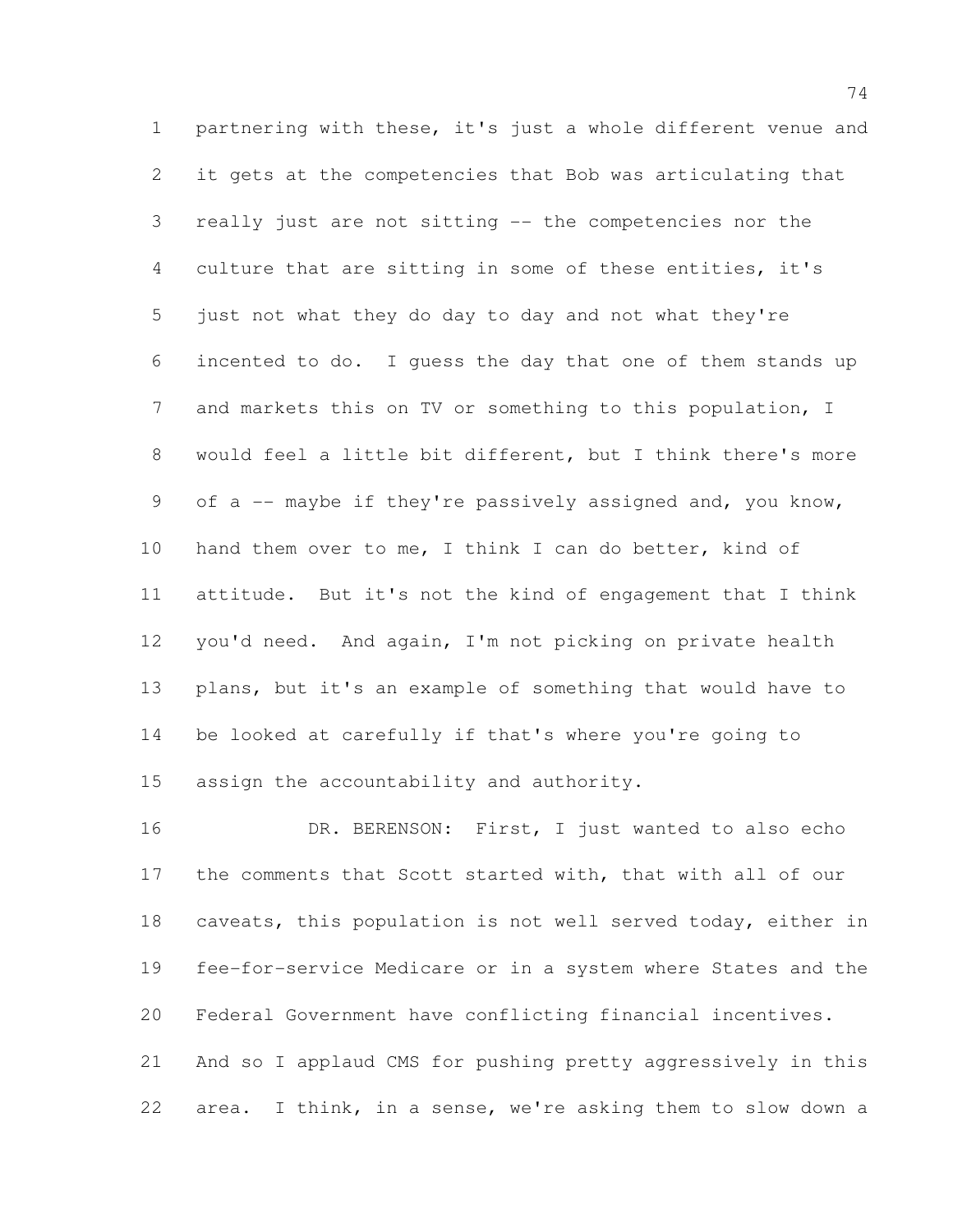little bit, but I think their impulse is correct. And I have no principled objections to passive enrollment into an excellent health plan with the protections about opt out, et cetera.

 One of the purposes of demos is to test a lot of operational issues. So even so-called "failed" demos, like the physician group practice demo, which wasn't a success in and of itself, we learned an awful lot that wound up being a basis for the shared savings program. There are many other examples. In this area, it strikes me there are a lot of operational issues to deal with and it's the reason to have real demos rather than sort of a waiver program. I mean, just the issues around passive enrollment and what that involves, I can list six or eight or ten design issues that need to be tested. And so multiply that. And so I think this is an area that actually needs good demos.

 And in addition to Kate's point about you need a certain threshold, I'd add one other thing is we're also testing States and Federal Government working together in a whole new way, a partnership, and you don't do that with 2,000 patients and one good health plan somewhere. Yet it has to be of a sufficient size to get everybody's attention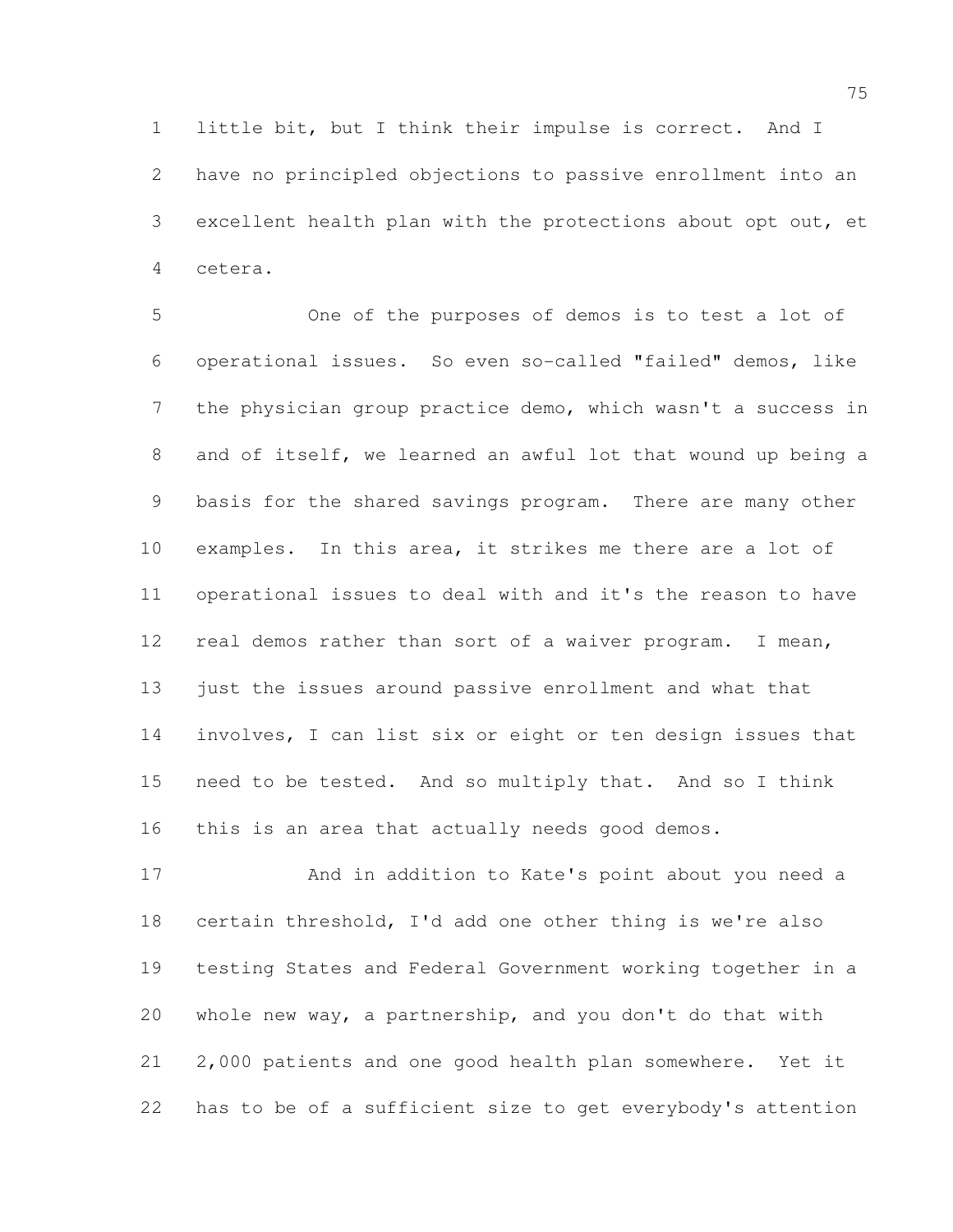and interest to try to make this work.

 So in the spirit of the Supreme Court's concept of limiting principles, which I learned, I would suggest two limiting principles here to the demo. One is that they can't be large enough so you can't do a robust evaluation. You need to be able to support a good evaluation. That's the requirement that CMS has in assessing whether a demo was successful and should be expanded. So I defer to the people who know how to do evaluations. It strikes me that the whole State is too large. It also strikes me that a few hundred people is too small. And so I think you want to have that be one of the principles.

 And the other one would be it can't be so large that if it fails, you can't shut it down. I don't know how you would tell California, if they're going to have 700,000 people in a demo, oh, never mind, we're going to stop that because it hasn't worked or something. I think for practical political reasons, everybody needs to understand that these are demos and aren't waivers, because I don't think you do shut down an entire State's transformation of their health delivery for duals.

So there's somewhere -- there's a balance, I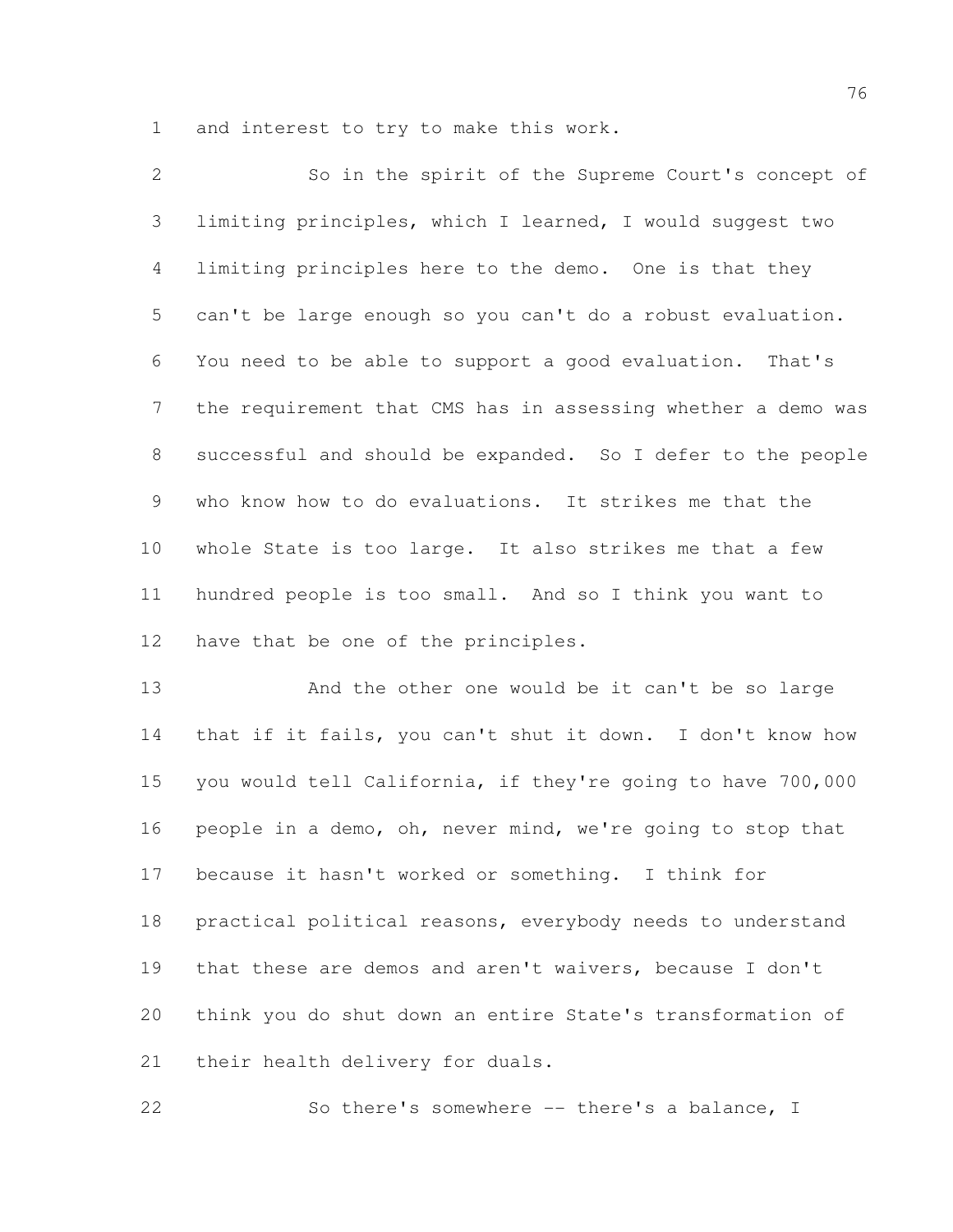1 think, between too small and too large, but the -- and I think we could articulate some principles around that.

 MR. HACKBARTH: I find myself agreeing with a number of the recent comments. The status quo is not good for many of these patients and my own notion, which I've restated many times here, is that fee-for-service payment systems are especially problematic when you're talking about complicated patients that require sophisticated care coordination and the like. And so in that sense, this seems like a very appropriate population to focus on.

 But I find myself torn between that observation and another which I've often made is that not all managed 13 care plans are created equally, and we've got abundant evidence of that from the Medicare Advantage program. And I think that the problem is compounded greatly when you're talking about a really complicated population. There can be very good managed care plans who will not necessarily be very good for patients with severe physical disabilities or cognitive disabilities. And so I think it is not enough to say, well, fee-for-service is broken and they have really bad care now. Anything will be better than that. I don't quite get to that second point that anything will be better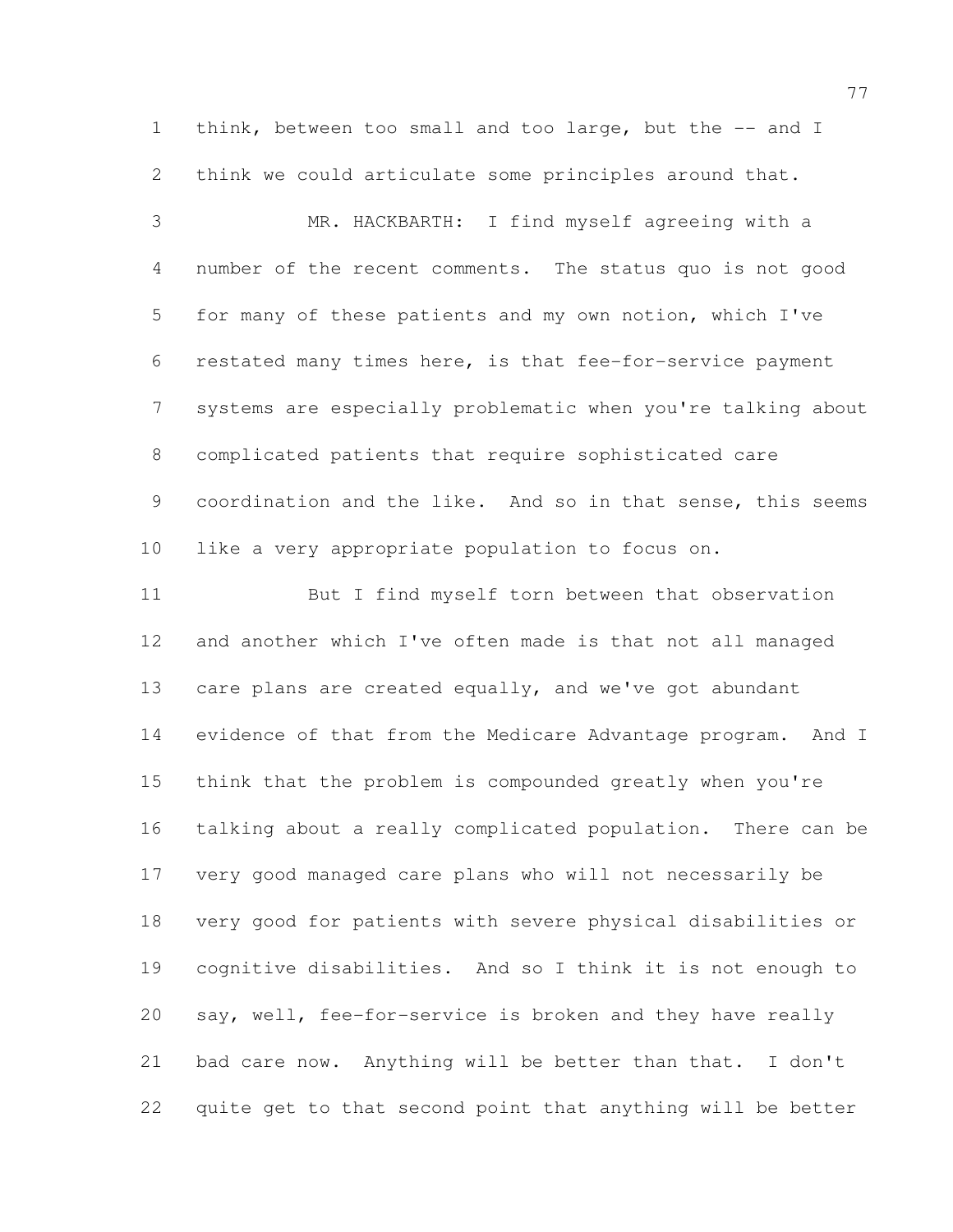than that. So I think it's really important to move with care.

 I have been focused and will continue to focus on this issue of passive enrollment because I think that matching the patients, not just with plans but with care delivery systems, is what will make or break this. And if that is not done well, I think there's a great risk that rather than being a bold step forward, this could lead to wide-scale problems and it will end up being a step backward because people will draw the wrong inferences from the inevitable problems that will crop up.

12 So, like Bob, I applaud CMS for moving forward on what is a really important issue, both fiscally and clinically for the patients. But I think doing it right is 15 just really important, and especially around this issue of passive enrollment.

 So, thank you all for your comments and at some point in the future we will look to fold these into some sort of comment that we might provide for CMS.

 We are, as I noted earlier, well behind schedule here. In fact, we are supposed to be finished with the next session. We are one session behind. Our next session is on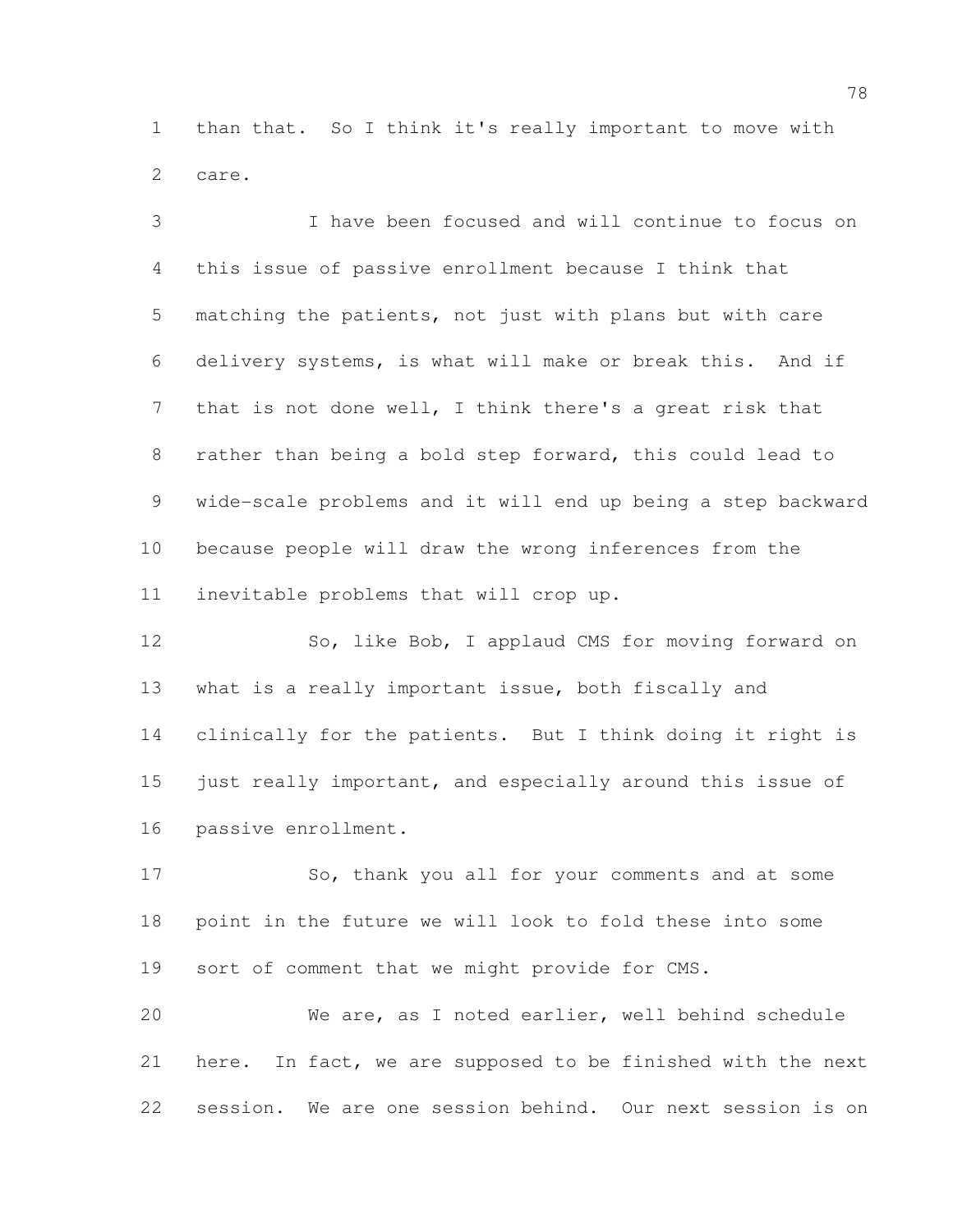electronic health records and that will be followed by a public comment period and then lunch. So those of you who wish in the audience to make comments on the issue we just discussed, that will be forthcoming, but only after we have talked about electronic health records.

[Pause.]

7 MR. HACKBARTH: So, John, are you leading the way on this one?

MR. RICHARDSON: Yes. Good morning, everybody.

 In this session, we will give you an update on the program of Medicare payment incentives for certain types of health care providers to implement electronic health record, or HER, technology.

 CMS began distributing Medicare EHR incentive payments about one year ago, and the Agency recently issued a Notice of Proposed Rulemaking to define the second stage of performance criteria for EHRs under the program, making this an opportune time for an update.

 To frame the discussion, we would note that the Commission has supported, for several years, the use of Medicare payment incentives to increase providers' adoption and use of EHRs and other types of health information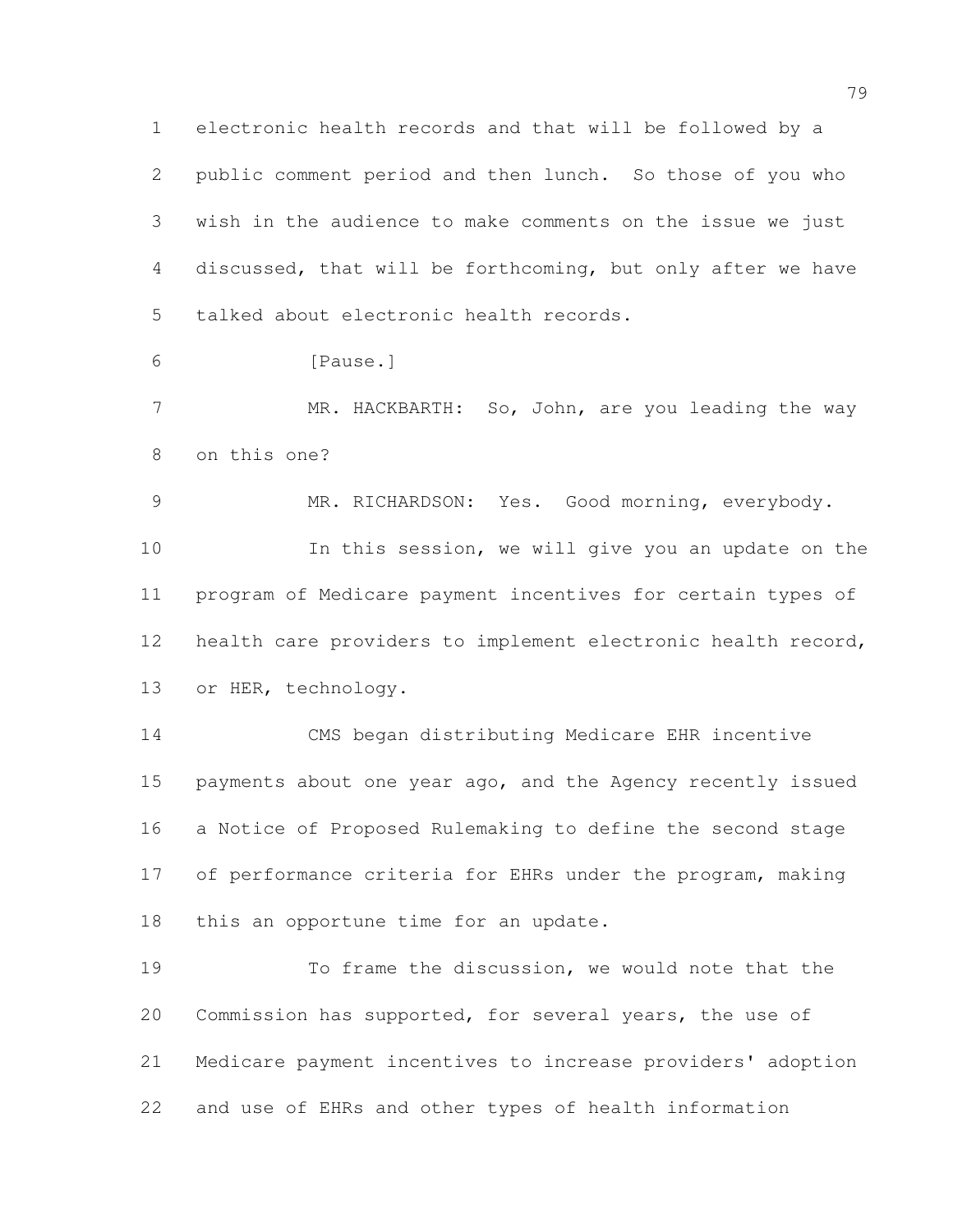technology to improve the quality and efficiency of care for Medicare beneficiaries.

 In our March 2005 report to the Congress, the Commission recommended that Medicare pay-for-performance programs should include measures of quality for activities that directly rely on the use of Health IT, such as tracking care over time for patients with certain chronic conditions, using clinical decision support tools during patient encounters, and securely transmitting patient care information between providers across care settings. Then, in your March 2010 report, the Commission made a set of recommendations to improve Medicare's ability to compare the quality of care between Medicare Advantage and fee-for-service Medicare and among MA plans.

 The first of these recommendations was that the Secretary should define EHR meaningful use criteria such that all qualifying EHRs can collect and report the data needed to compute a comprehensive set of process and outcome measures, and also that qualifying EHRs should have the capacity to include and report patient demographic data such as race, ethnicity, and language preference.

Also, in March 2010, the Commission submitted a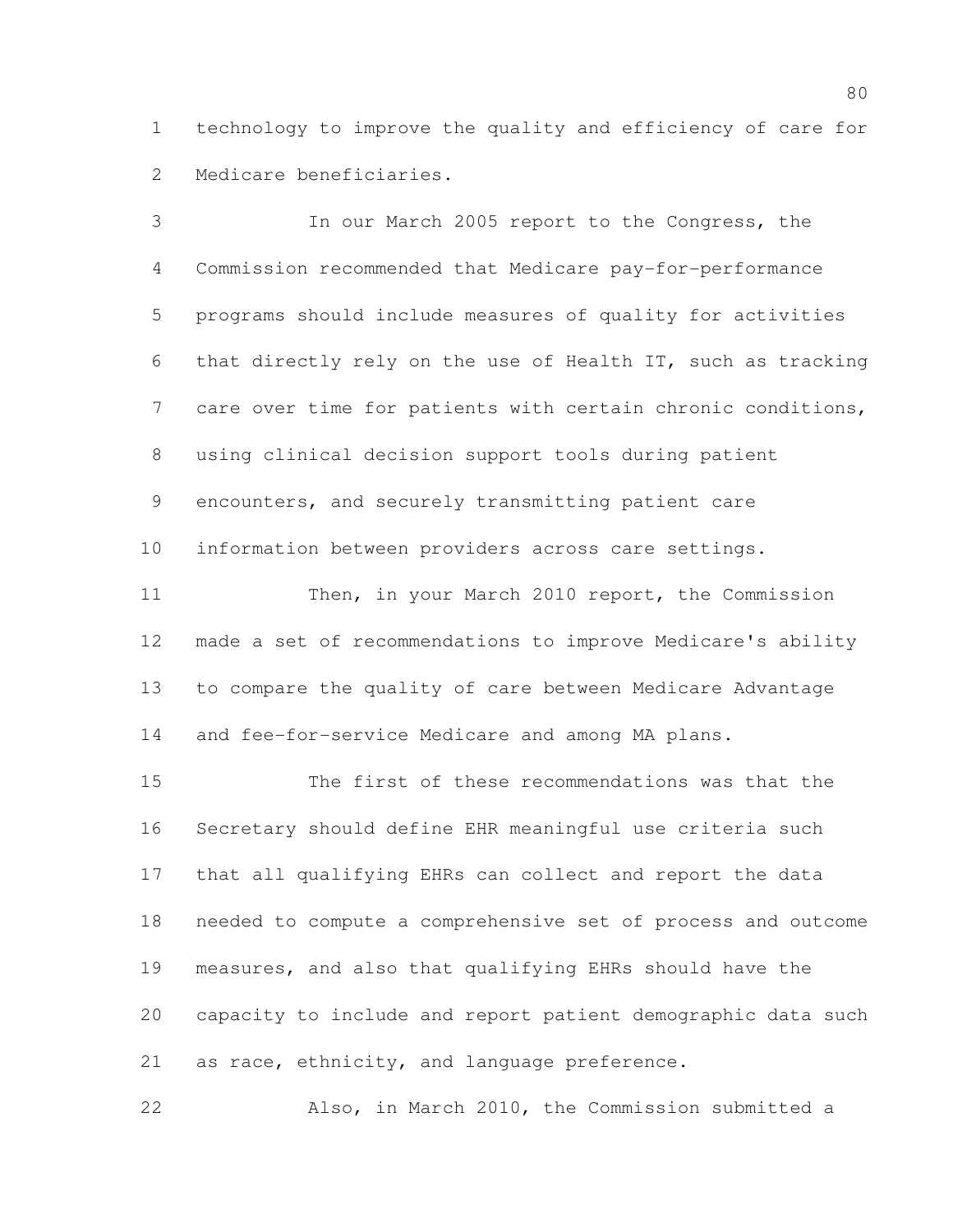comment letter to CMS largely supporting the Agency's proposed rule on the first stage of EHR meaningful use criteria. I will come back to that in a minute.

 I would also note in the research literature there is a vigorous ongoing discussion of the degree to which implementation of EHRs and other forms of health IT in care delivery settings actually increases or decreases quality 8 and safety and service volume and cost.

 For example, you may be aware of a study that appeared in the Journal of Health Affairs last month examining the impact of one type of health IT, electronic access to diagnostic imaging and lab test results, the impact of that health IT on the volume of those services in physician practices.

 The paper prompted an interesting discussion between the authors and the national coordinator of health IT about the study's findings and limitations and we can talk about that on Q&A, if you like.

 So, the Medicare EHR Incentive Program was enacted in the Health Information Technology for Economic and Clinical Health, or HITECH Act, which was incorporated into the American Recovery and Reinvestment Act of 2009.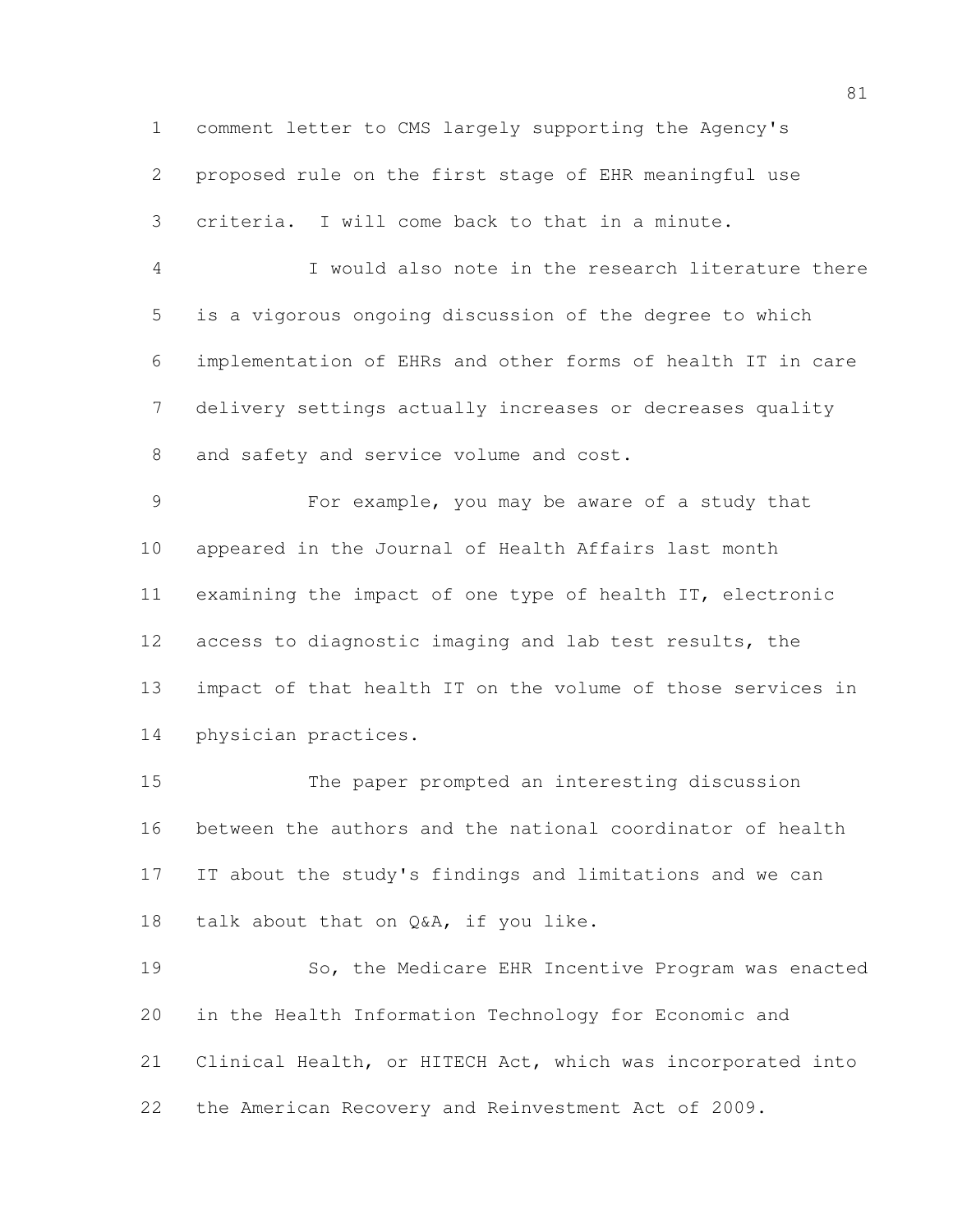The Act also included a Medicaid EHR Incentive Program with its own set of provider eligibility criteria and incentive payment amounts.

 The Medicare EHR incentive program initially offers incentive payments to eligible hospitals, critical access hospitals, and physicians and other types of eligible professionals specified in the law, if those providers demonstrate the meaningful use of certified EHR technology. Starting in 2015, these incentives will turn into payment penalties for otherwise eligible providers who do not demonstrate meaningful use of certified EHR technology. Zach will go over how these incentives work in a minute.

14 Before that, though, I will take a couple of minutes to walk you through the definition of the meaningful use criteria, which is the lynchpin of the program.

 CMS's current plan is to increase the stringency of these criteria in three stages between 2011 and 2016. CMS defines the criteria through the notice and comment rulemaking process with a significant amount of technical input from experts on the HHS Health IT Policy Committee.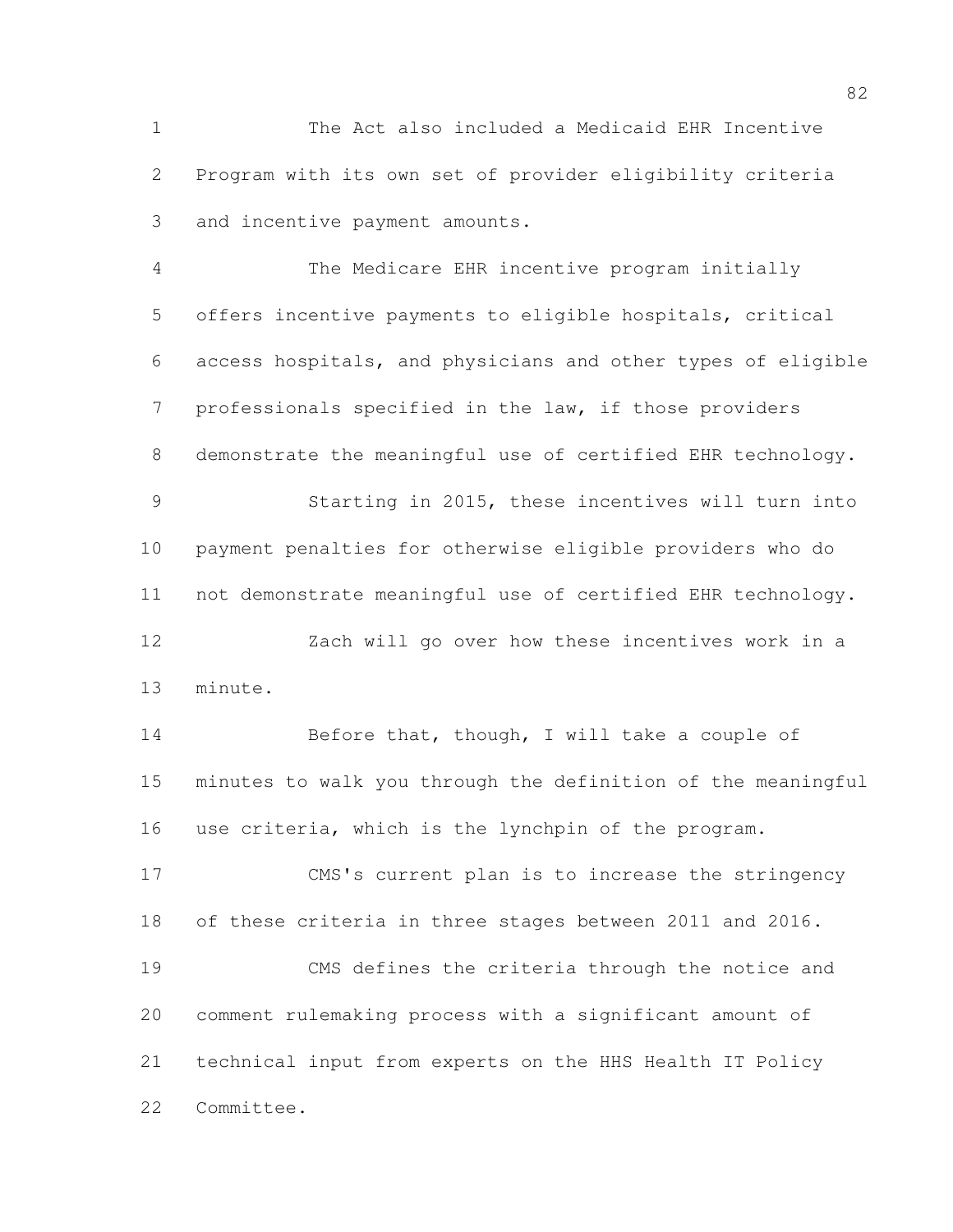CMS announced the Stage 1 meaningful use criteria in a final rule published in July 2010. The criteria are defined as certain objectives or functions that a provider must demonstrate that they can perform using certified EHR technology. Each objective has a related performance measure.

 In stage one, eligible professionals must meet 20 8 objectives, and hospitals must meet 19. In both cases, certain objectives are mandatory or in the core set of objectives, and others are selected by the provider from a menu set.

 This slide gives examples of the kinds of objectives embodied in the Stage 1 meaningful use criteria. I will not go into details on the slide, because a complete list of the Stage 1 and proposed Stage 2 criteria were included in your meeting materials, but I can field questions about this as needed.

 In the proposed Stage 2 criteria, CMS considers using about the same number of criteria as in Stage 1, but many of the objectives that are in the "optional" or "menu" set in Stage 1 would move to the core set of objectives that all meaningful users must meet.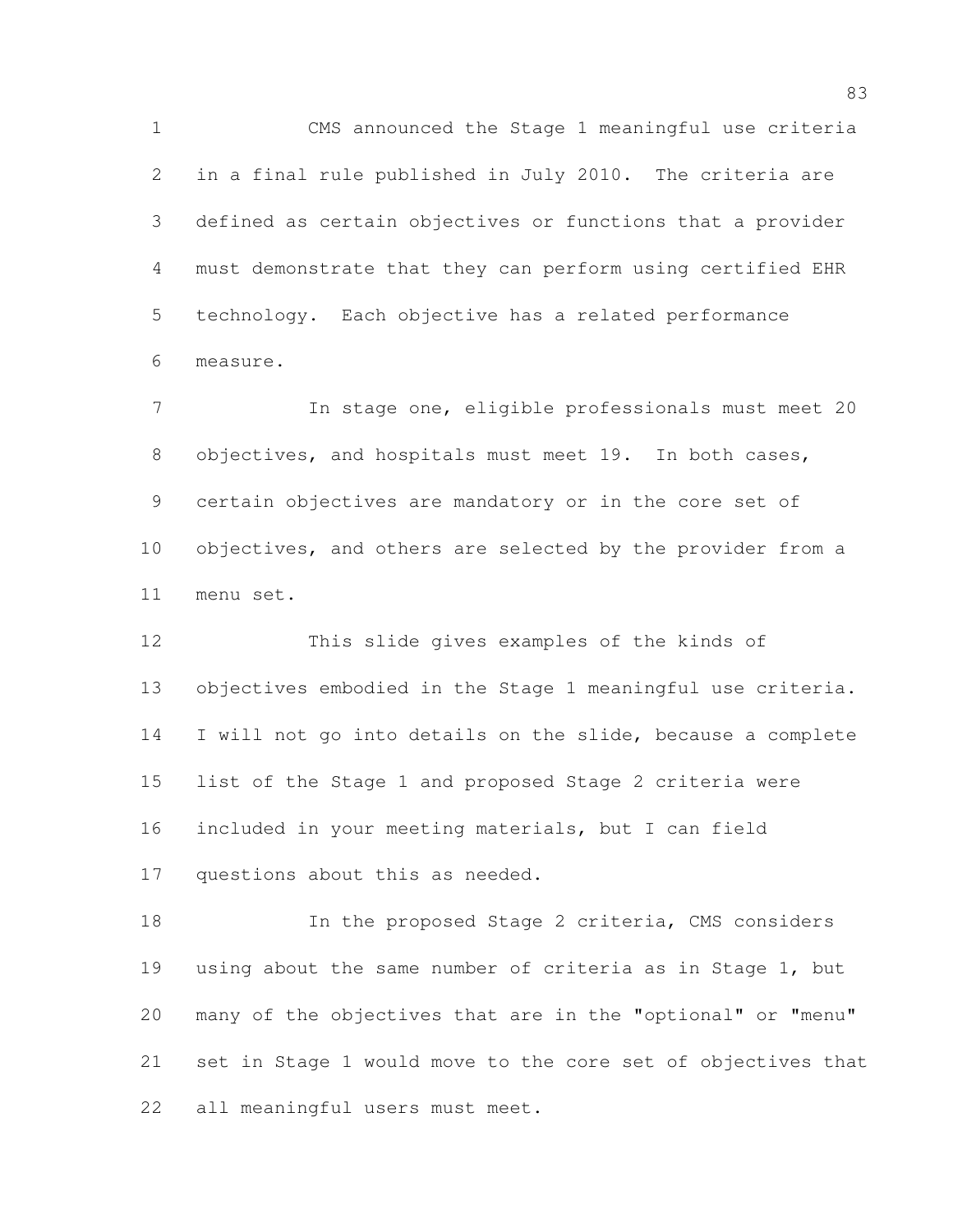CMS also proposes to raise the bar on the performance measures for almost all the criteria.

 For example, a provider would have to record specific demographic information or use clinical decision support tools or exchange information electronically with another provider for a greater percentage of her, his, or its patients than in Stage 1.

 This table depicts the phase-in schedule for the meaningful use criteria. For a particular provider, the stage that would apply -- that is, the criteria they must meet to qualify as a meaningful user -- depends on the year they begin participating in the program.

 In the example highlighted in yellow, a provider who first achieves Stage 1 of use in 2012, must ramp up to meet Stage 2 in 2014 in order to continue as a meaningful user, and that provider must achieve Stage 3 in 2016 to continue as a meaningful user.

18 And the example highlighted in green, a provider who first achieves meaningful use in 2014 will have two years at Stage 1 before having to increase to Stage 2 in 2016 and Stage 3 in 2018.

22 Now, it may appear from this schedule that there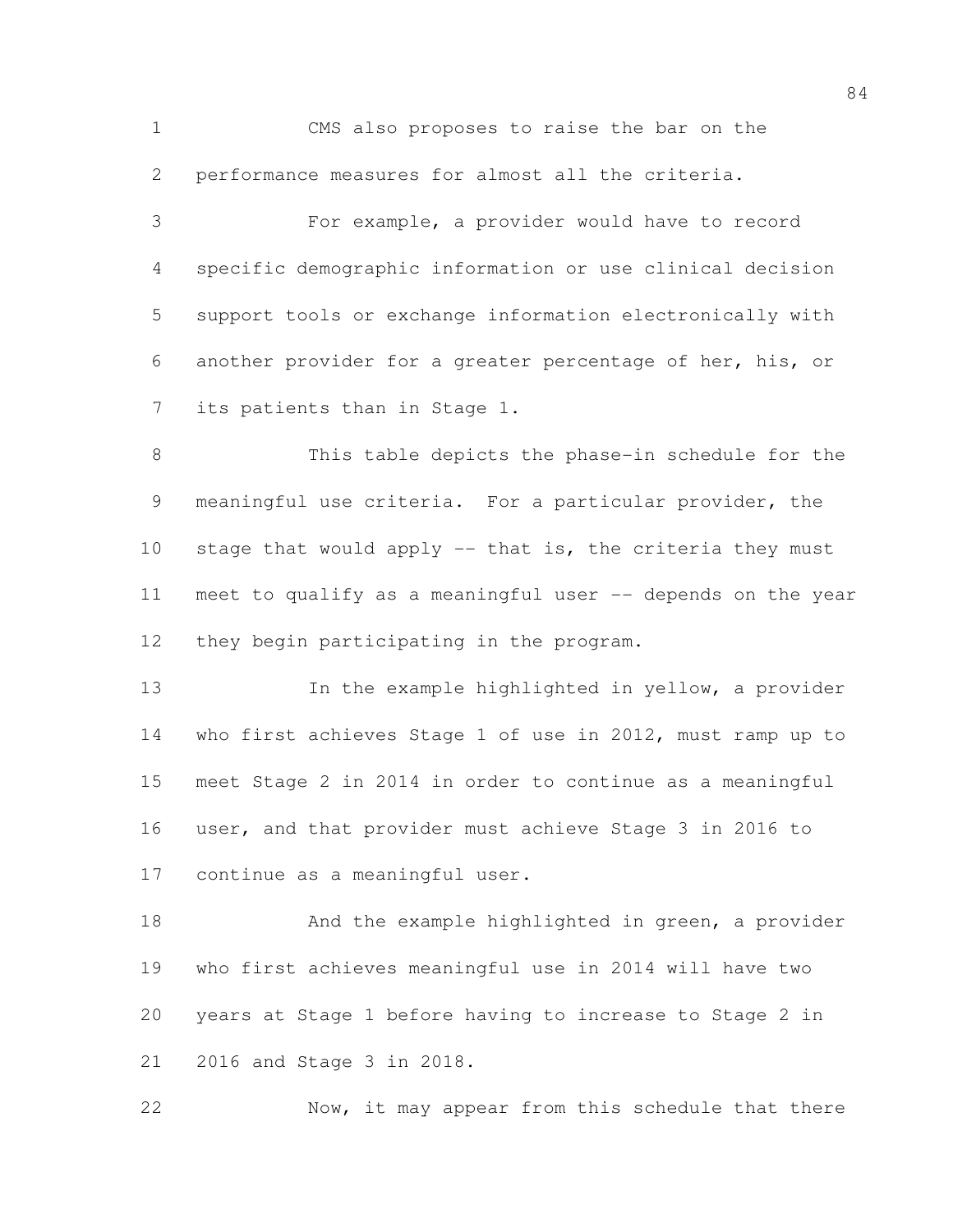is a disadvantage to providers who choose to participate sooner rather than later, because they must meet more stringent criteria sooner, but the program's incentive structure is designed to financially reward providers who are early adopters by giving them larger incentive payments over the course of the program.

 One last point from me before we move on to the payment incentives is to look at the timeline and milestones of the program over all. I just want to call your attention to three points on this timeline.

 First, providers who wish to get the maximum amount of incentive payments under the program must start participating in 2012 if they are a physician or other eligible professional, or in 2013 for eligible hospitals. Second, the Stage 2 meaningful use criteria are slated to go into effect in 2014.

17 And third, the payment penalties will begin in 2015 for providers who are eligible to be meaningful users, 19 but who do not demonstrate that they are.

 Now, Zach will describe how the incentives work. MR. GAUMER: The specific incentive payments that providers receive once they have demonstrated meaningful use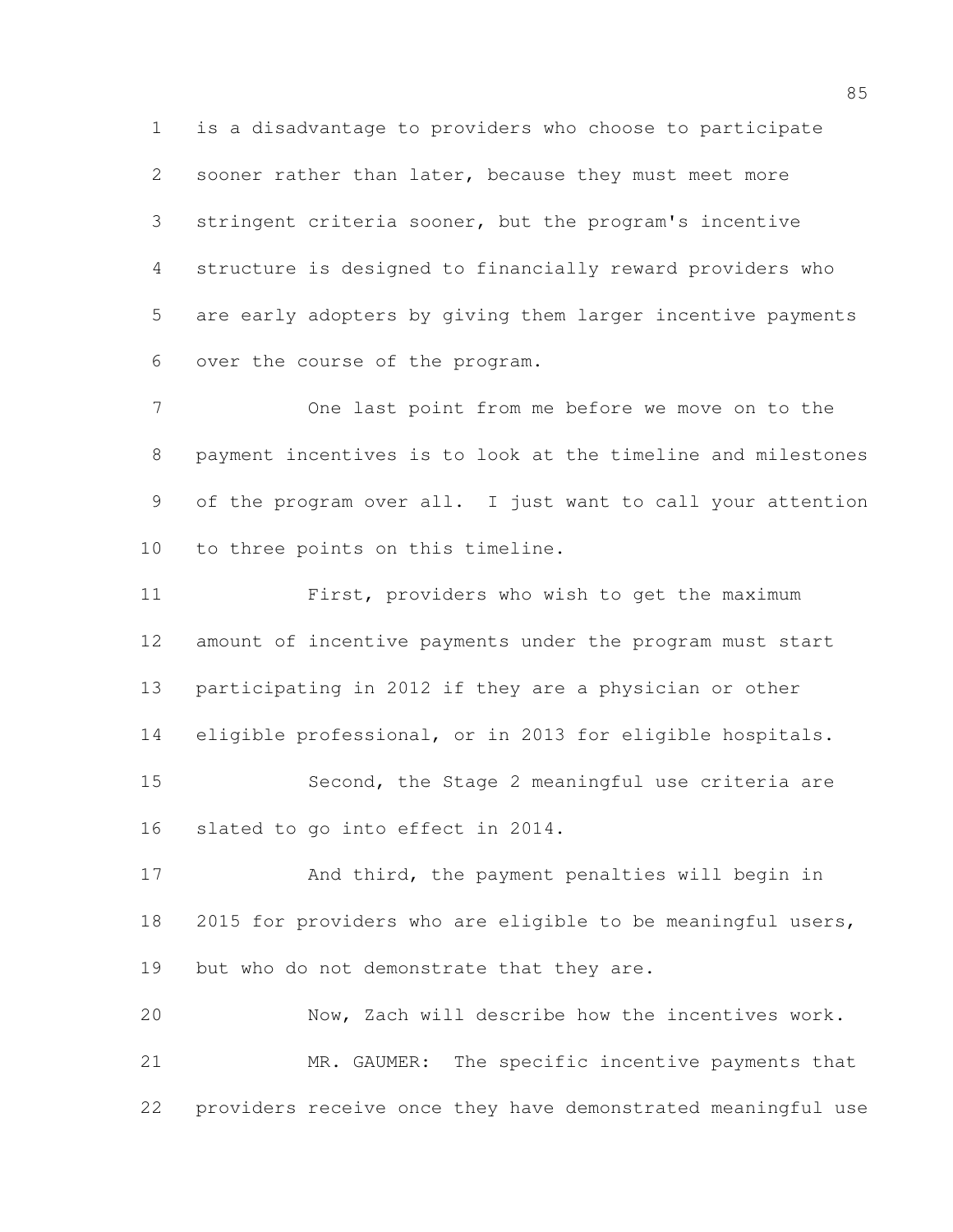are based on three specific formulas, depending upon the type of provider that they are. Eligible professionals receive an amount equal to 75 percent of their allowable Medicare charges, up to an annual maximum. For 2011, that maximum is \$18,000. And the maximum is reduced in each of the five years that the eligible professional is eligible. Across the five years that the eligible professional is able to receive payment, they can receive no more than \$44,000. Hospitals receive an amount equal to a base payment of about \$2 million that is adjusted by the hospital's Medicare discharge volume as well as their Medicare share. The hospital incentive payments are also designed to shrink in each of the four years that the hospital is eligible for that incentive payment. Critical access hospitals receive an amount equal to their reasonable costs incurred for purchasing a certified EHR technology, which is adjusted by their Medicare share. CAHS incentive payments do not shrink over the four-year eligibility period.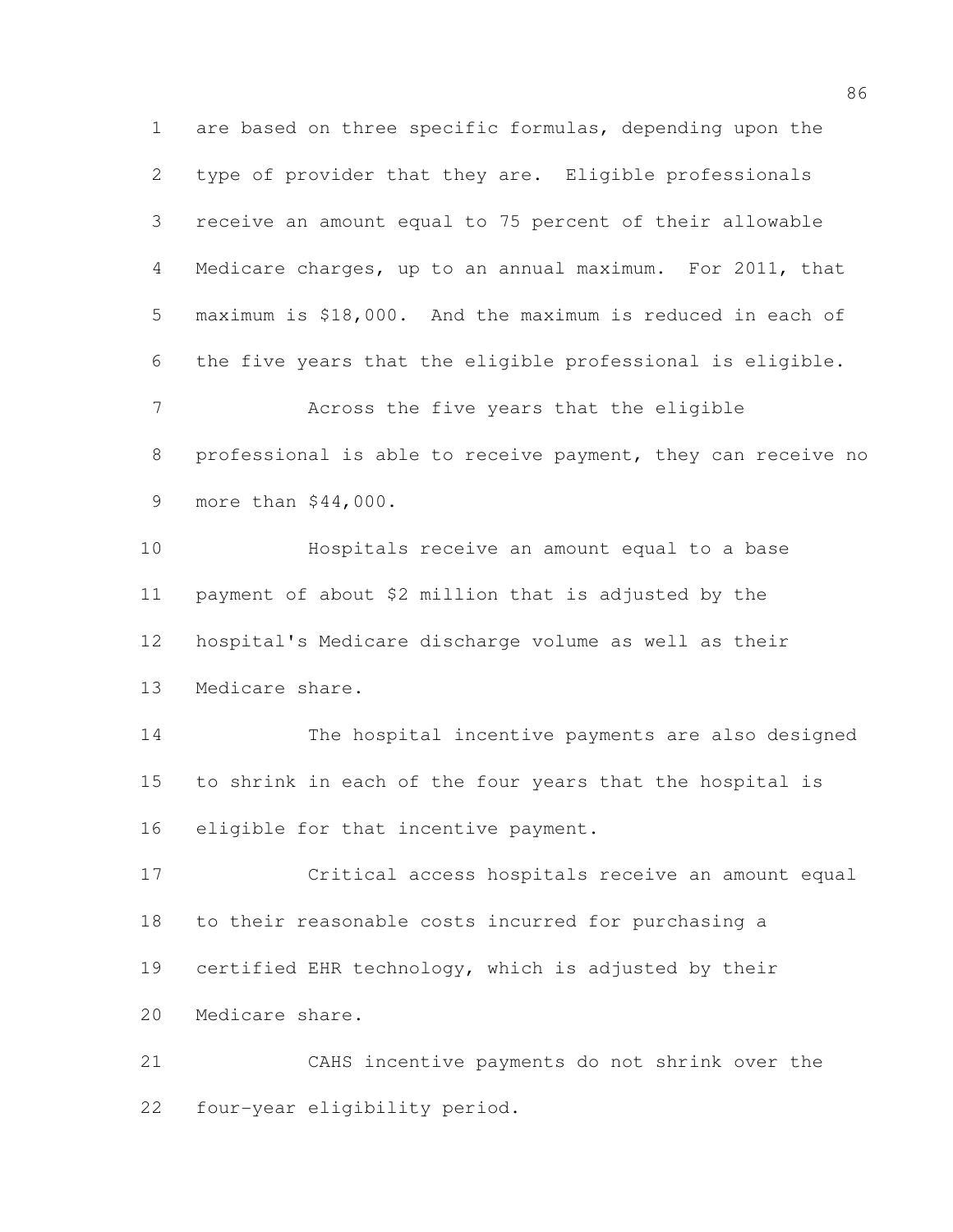1 Now, as John said earlier, the payment penalties begin in 2015 for all the different provider types if they do not demonstrate that they are meaningful users of EHR technology, but it varies. The formula for the penalties varies for each type of provider.

 For eligible professionals, the fee schedule payments will be reduced by 1 percent in 2015, and then reduced an additional percentage point for each subsequent year that they do not qualify as meaningful users, reaching a maximum of 5 percent in 2019.

 For hospitals, the market basket update will be reduced 25 percent in 2015 and then 50 percent in 2016, and then 75 percent of the market basket in 2917 and beyond.

 For critical access hospitals, Medicare payments are reduced from the 101 percent of reasonable costs that they normally receive down to 100.66 percent of their costs in 2015, and then reduced another third of a percentage point each year until they reach a maximum of a total 1 percent reduction in 2017. Said another way, their payments will go no lower than 100 percent of reasonable costs. In addition, any of these three types of providers

may be eligible for a temporary hardship exemption to the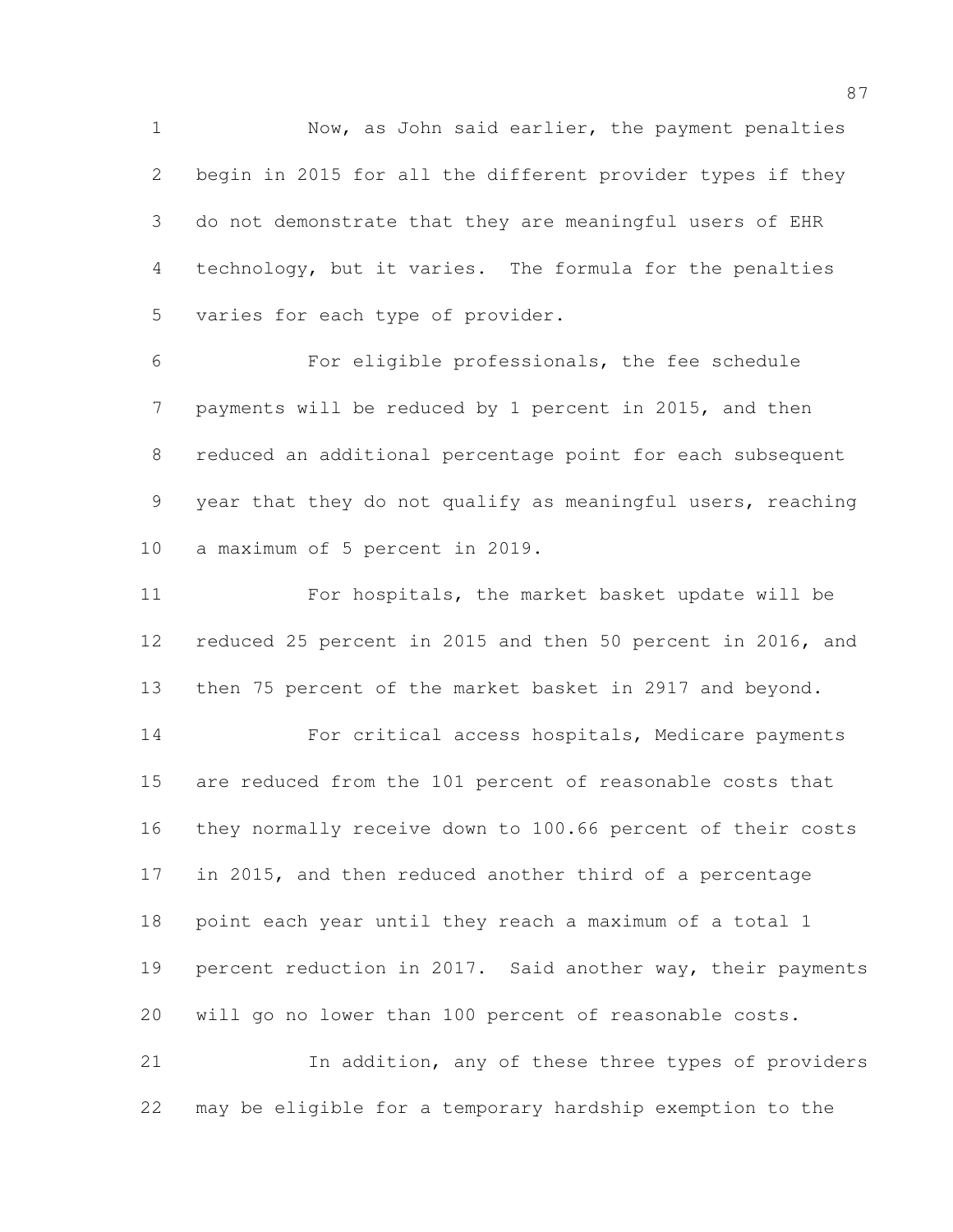payment adjustments and this might be something like proving they are newly opened or do not have sufficient access to Internet service.

 The first year of the incentive payment program is now over, and CMS has released data on program participation and payments through February 2012, which is just about the first full year of payments.

 Overall, Medicare paid out about \$2.1 billion in incentive payments to hospitals and eligible professionals combined through February 2012, and about 70 percent of those payments have gone to hospitals.

 Hospitals and eligible professionals are both 13 registering to participate in the program, but many have not yet demonstrated meaningful use of EHR technology. 15 Therefore, many have not yet received incentive payments. To date, hospitals have been more active participants in the program, and approximately 66 percent of hospitals have registered overall versus 25 percent of physicians that have registered. In terms of payments, about 16 percent of hospitals have demonstrated meaningful use and received a

payment in the first year of the program compared to 6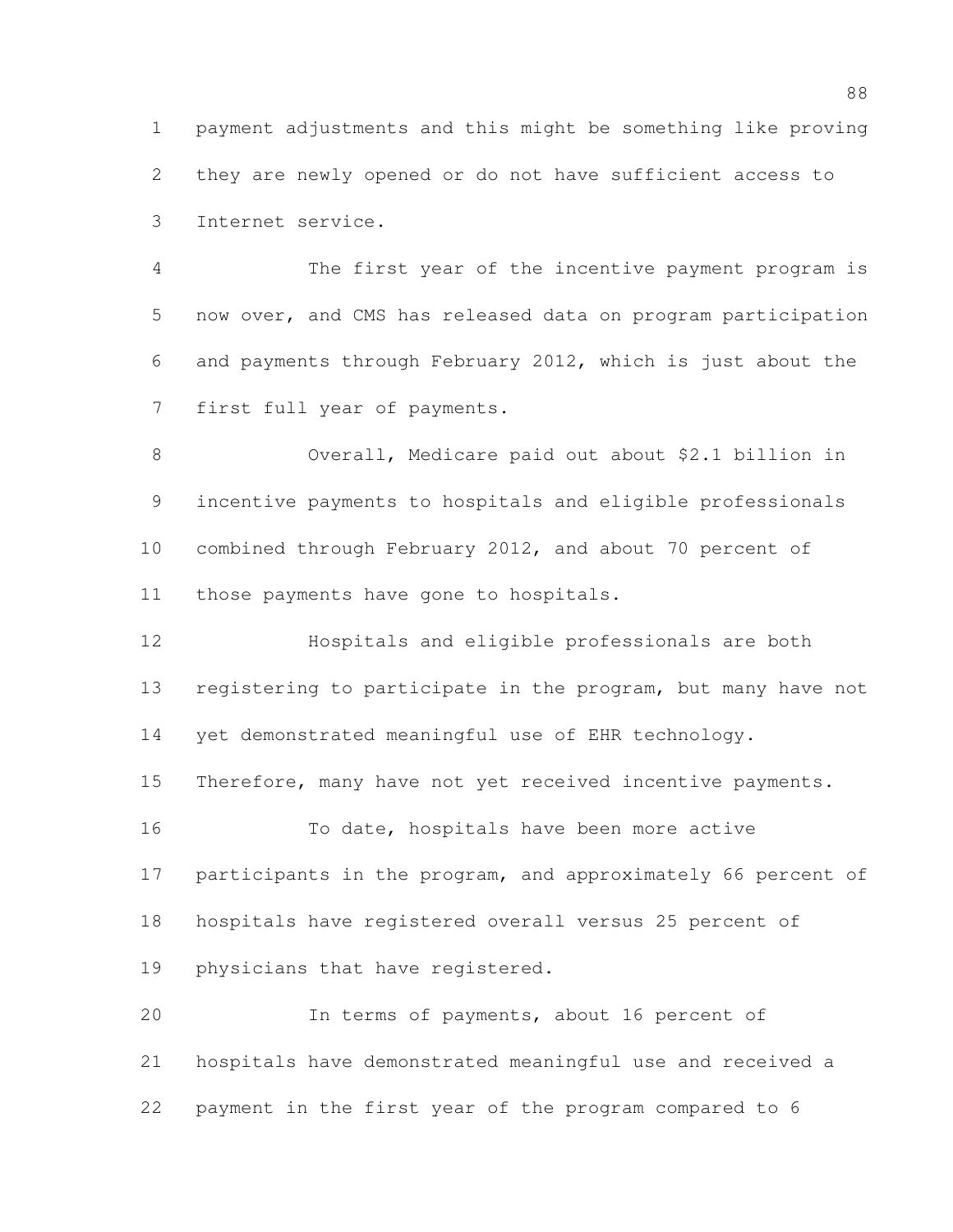percent of physicians.

| $\overline{2}$ | The first year of the EHR program began slower               |
|----------------|--------------------------------------------------------------|
| 3              | than some assumed it would. Hospital participation           |
| 4              | increased in September of 2011, and continued to increase    |
| 5              | through the end of 2011.                                     |
| 6              | In the early part of 2012, hospital participation            |
| 7              | slowed again; however, starting in about December of 2011,   |
| 8              | physician participation increased considerably, and in       |
| 9              | January and February of 2012, more payments went out to      |
| 10             | physicians than hospitals.                                   |
| 11             | Now, Matlin and John will provide more insight               |
| 12             | about the characteristics of the providers that did          |
| 13             | participate in the program.                                  |
| 14             | MR. GILMAN: This slide shows characteristics of              |
| 15             | hospitals and physicians receiving EHR incentive payments.   |
| 16             | As Zach mentioned, 16 percent of hospitals have              |
| 17             | received incentive payments through February. Using data     |
| 18             | through December, which is the last month for which we have  |
| 19             | provider-specific information, we find that hospitals        |
| 20             | receiving incentive payments are more likely to be members   |
| 21             | of a large hospital system, which we defined as systems with |
| 22             | 35 or more hospital members as opposed to members of a       |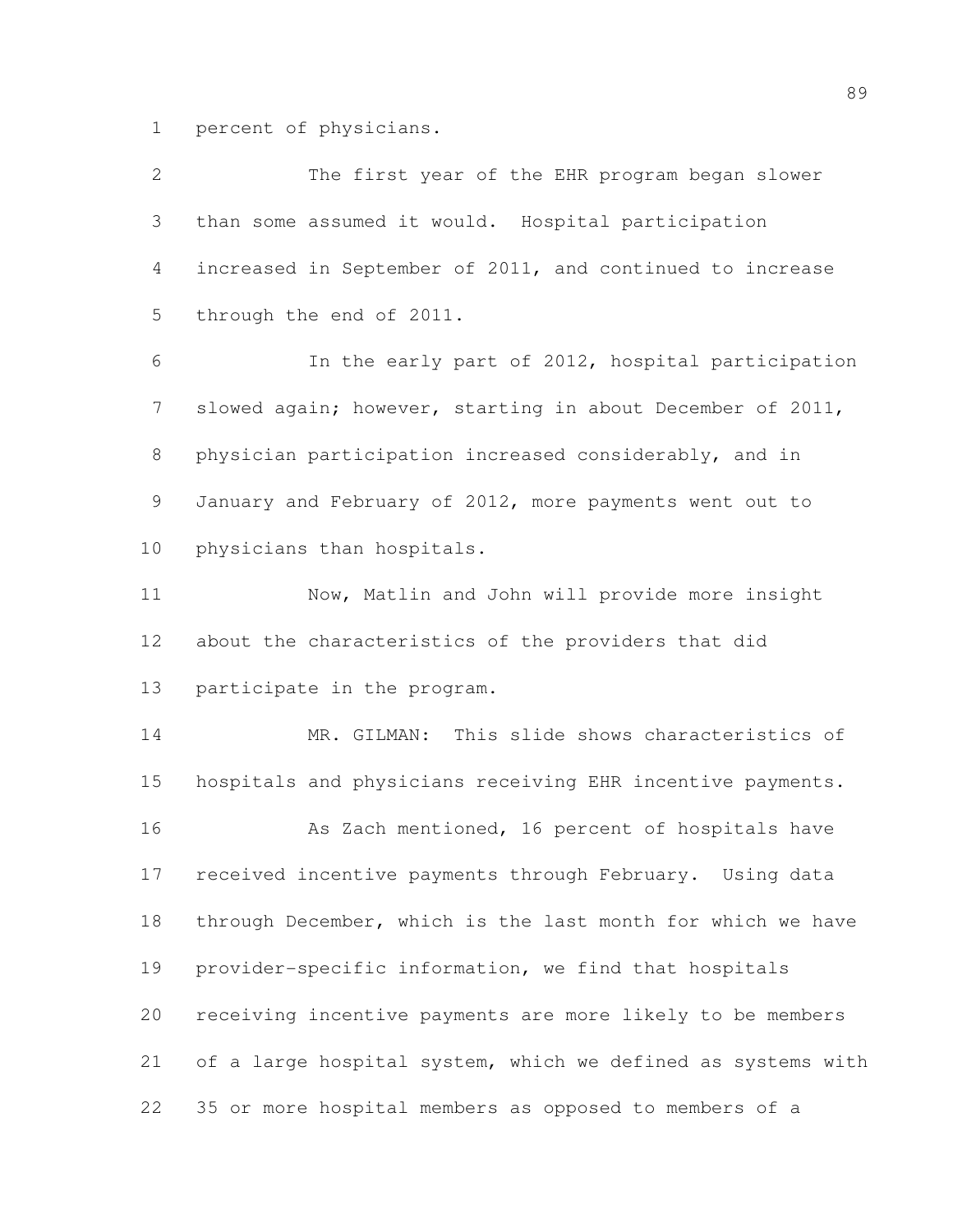smaller hospital system and hospitals that are not in any system.

 We also find that hospitals receiving incentive payments are more likely to be paid under PPS and therefore less likely to be critical access hospitals, and are more likely to be large, which we defined as having 200 or more beds, and located in urban areas as opposed to rural areas. John will now tell you about details of physician participation. MR. RICHARDSON: We estimated the percentages of physicians in different specialties who have received EHR incentive payments through February 2012. We calculated these estimates by combining the monthly reports from CMS on physicians who have received incentive payments with an account of unique physicians represented in 2010 Medicare paid claims data.

 The specialist counts were adjusted to exclude typically hospital-based specialties, such as anesthesiology 19 and pathology, which are not -- providers in those specialties typically are not eligible for these incentive payments.

Overall, the percentages are quite low, in the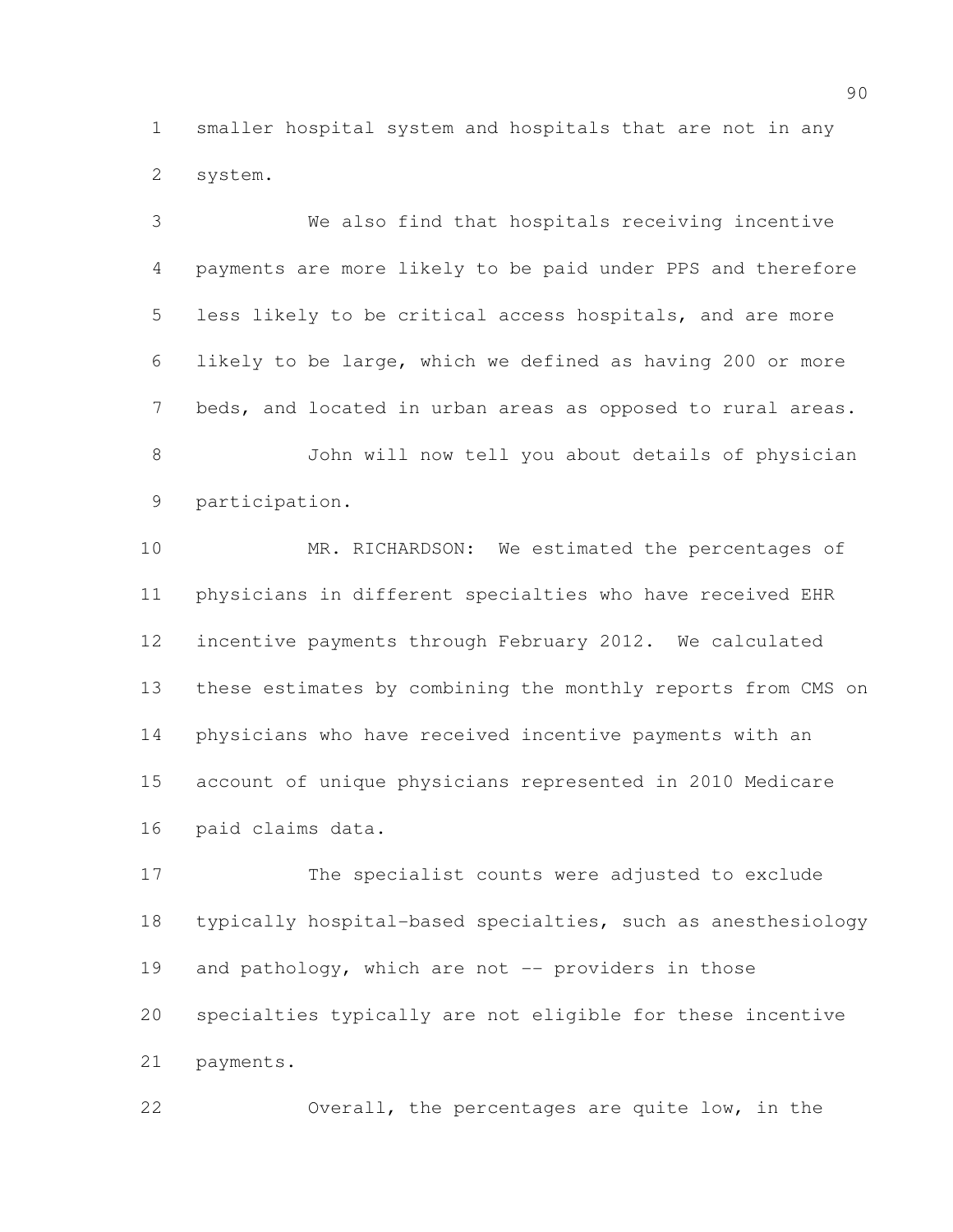range of 5 to 8 percent for the non-primary care specialties and primary care, respectively, but they have been accelerating over the past few months from CMS's published data.

 Also recall, as Zach said earlier, that about 25 percent of physicians registered for the program through February, which is the necessary precursor to demonstrating meaningful use and getting a payment. So, we would expect to see these paid percentages continue to climb in the months ahead.

 Physicians in a few specialties appear to be taking advantage of the incentive program at higher rates than others. While we have not specifically looked into why this may be the case, one possible explanation is that these specialties may be organized in larger group practices that have been earlier adopters of EHRs and other kinds of Health IT, such as clinical registries.

 That concludes our update on the Incentive Program, and we have touched on the meaningful use criteria and the incentive payments through February, and we look forward to your discussion of future possible policy directions, and happy to take questions.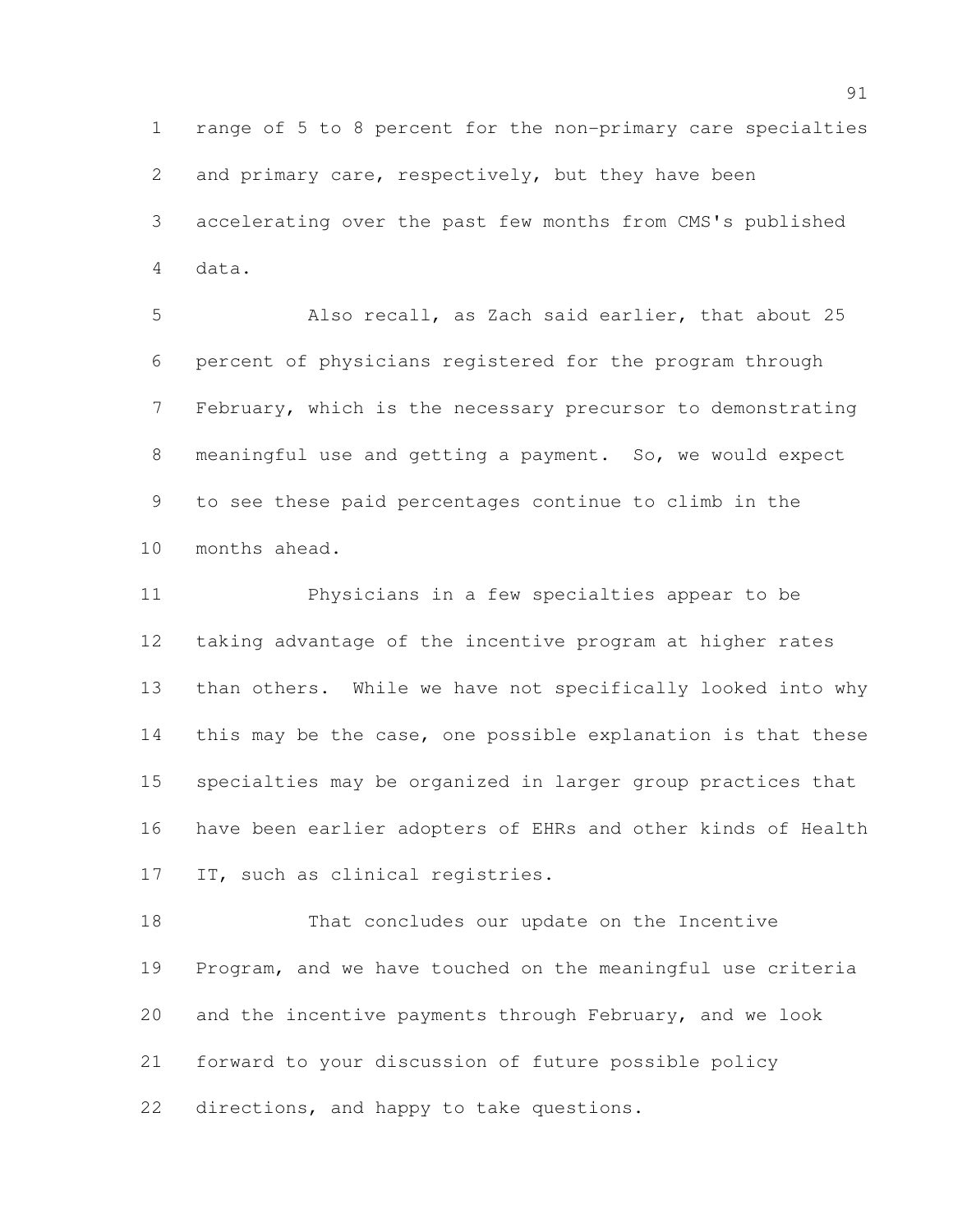Thanks.

 MR. HACKBARTH: Okay. Thank you very much. Well done.

 Let me just start with a historical observations here. John recounted some of MedPAC's history with the issue, but I would emphasize that, for better or for worse, MedPAC did not endorse the subsidy approach to adoption of EHR that was ultimately included in the Recovery Act. When we looked at this issue several years before that time, we talked about whether there should be significant subsidies offered and concluded that -- members 12 of the Commission at that point concluded that, in fact, 13 that was not the best approach, the best way to encourage adoption of EHR is to change the payment system and to reward the things that EHRs can help produce, better quality, more efficient care, as opposed to subsidies for the purchase of a particular piece of equipment and software.

 Now, in fairness, the approach in current law tries to bring those ways of thinking about this together with the idea of meaningful use and say, we will not just subsidize people to go out and buy software and computer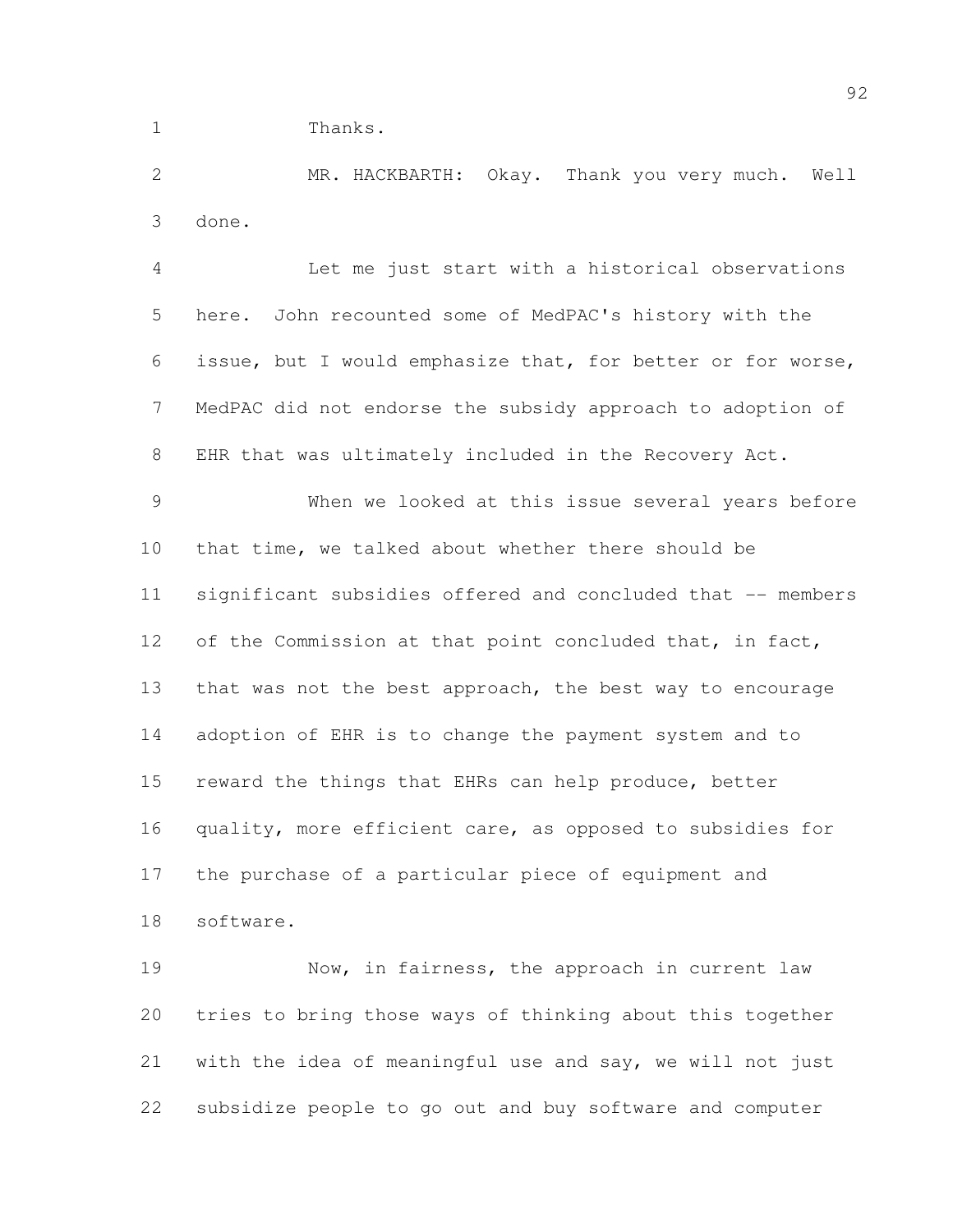terminals and all that. You only qualify for the subsidies if you engage in meaningful use and produce certain things. 3 And so, it sort of brought together in that sense, but I did want to be clear that our historical idea was to reward improvements in efficiency and quality much more aggressively than they are done under fee-for-service, and through that encourages investment in tools to achieve those goals. So, let's start with clarifying questions. 10 Peter, do you want to leave off? 11 MR. BUTLER: So, I am glad we have this topic. I have encouraged us to put this on the table. 13 So, I might have this wrong, and that is why I am asking the question: The law itself provided something like \$34 billion of potential payouts, and then the scoring of it which said you are really going to save 15 billion or 17 something, so the net is 19 billion; is that right? 18 MR. RICHARDSON: That is roughly right, yes. 19 MR. BUTLER: Yes. And so, the major assumptions around what that 15 million in savings are all about, can you just articulate -- I think I know the answer, but I will let you.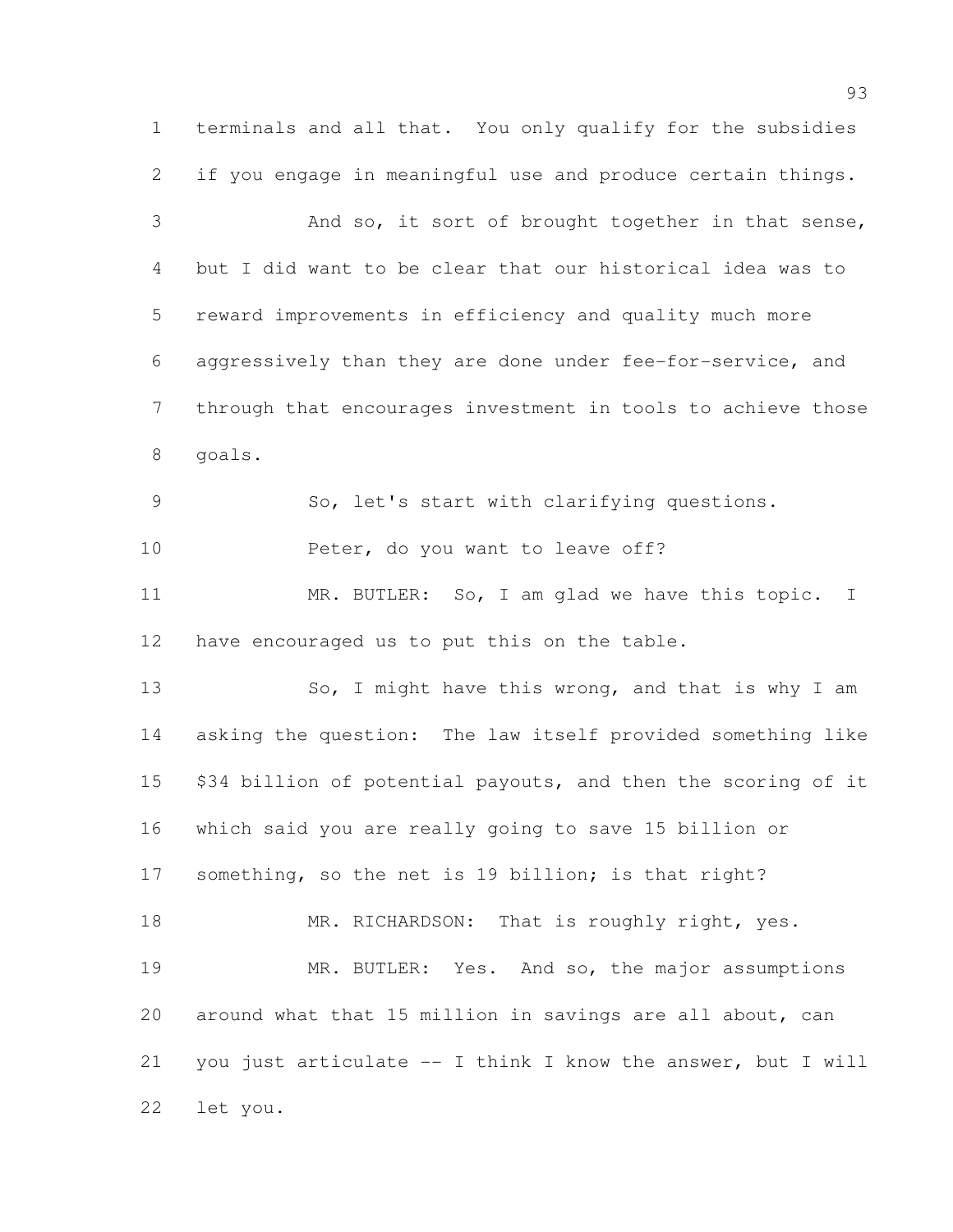MR. RICHARDSON: A large part of it was an assumption that some providers would not become meaningful users, and so the payment penalties would start to reduce payments over time. MR. BUTLER: Yes. MR. RICHARDSON: I do not remember CBO's making an explicit assumption about changes in utilization as a result 8 of the use of the technology. 9 MR. BUTLER: So, the 5 percent -- ultimate, maximum 5 percent penalty on the non-critical access hospitals would be one of the major sources of that savings? MR. RICHARDSON: The 5 percent payment adjustment is for eligible professionals. So, that would be mostly the physicians in that bucket. The market basket reduction is reduction in the otherwise applicable market basket. 16 MR. BUTLER: You are correct. I stand corrected. Okay. So, that is one question I had. The total dollars is important because when you look at some of these 19 -- the reason I think this is important, you look at some of the silo payments that we look at, this is many multiples of a one-year spending on the entire silo. So, this is a lot of money that is going out.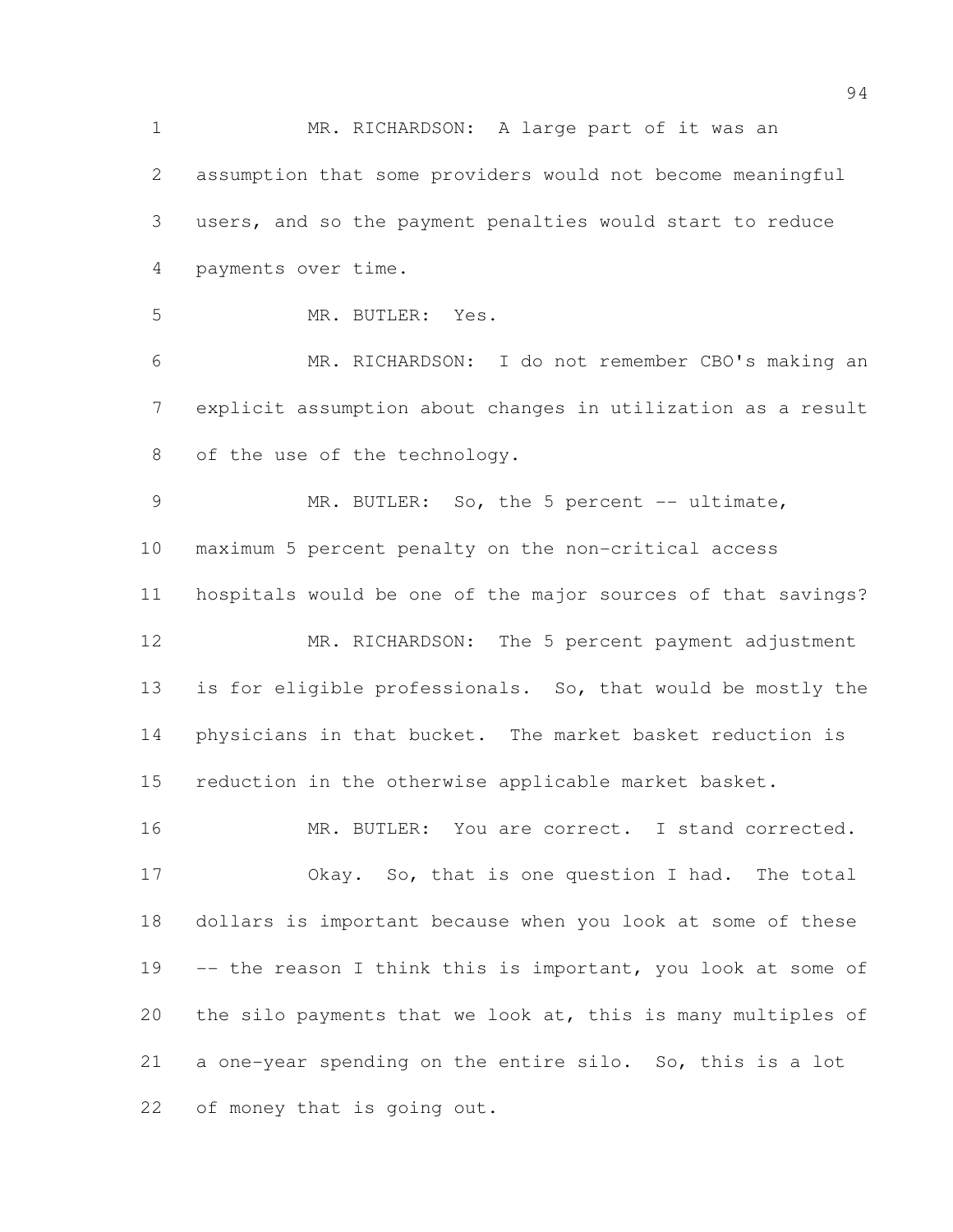1 So, on Slide 9, you have a comment on critical access hospitals. I am just trying to understand, because some of the data I have seen in surveys kind of show quickly emerging trends about who is adopting and who is not and so forth and these are ones that are not necessarily adopting quickly.

7 And my understanding is they have a little -- not just a different payment penalty, obviously, if they do not 9 adopt, but a little bit different time schedule for -- they have to have four consecutive years of adoption and it 11 begins this year and it is a little different timeframe; is that right?

13 MR. GAUMER: I think it is different in that they do not get the reductions from year to year that normally accrued to a hospital or to the EPs that have declining payments.

17 When it begins for CAHS, I am not exactly clear, actually, if they have to come in at 2011. I can check that for you.

 MR. BUTLER: I think they do have a sooner 21 timeframe, and then they need four consecutive years, and it is a little different set of rules.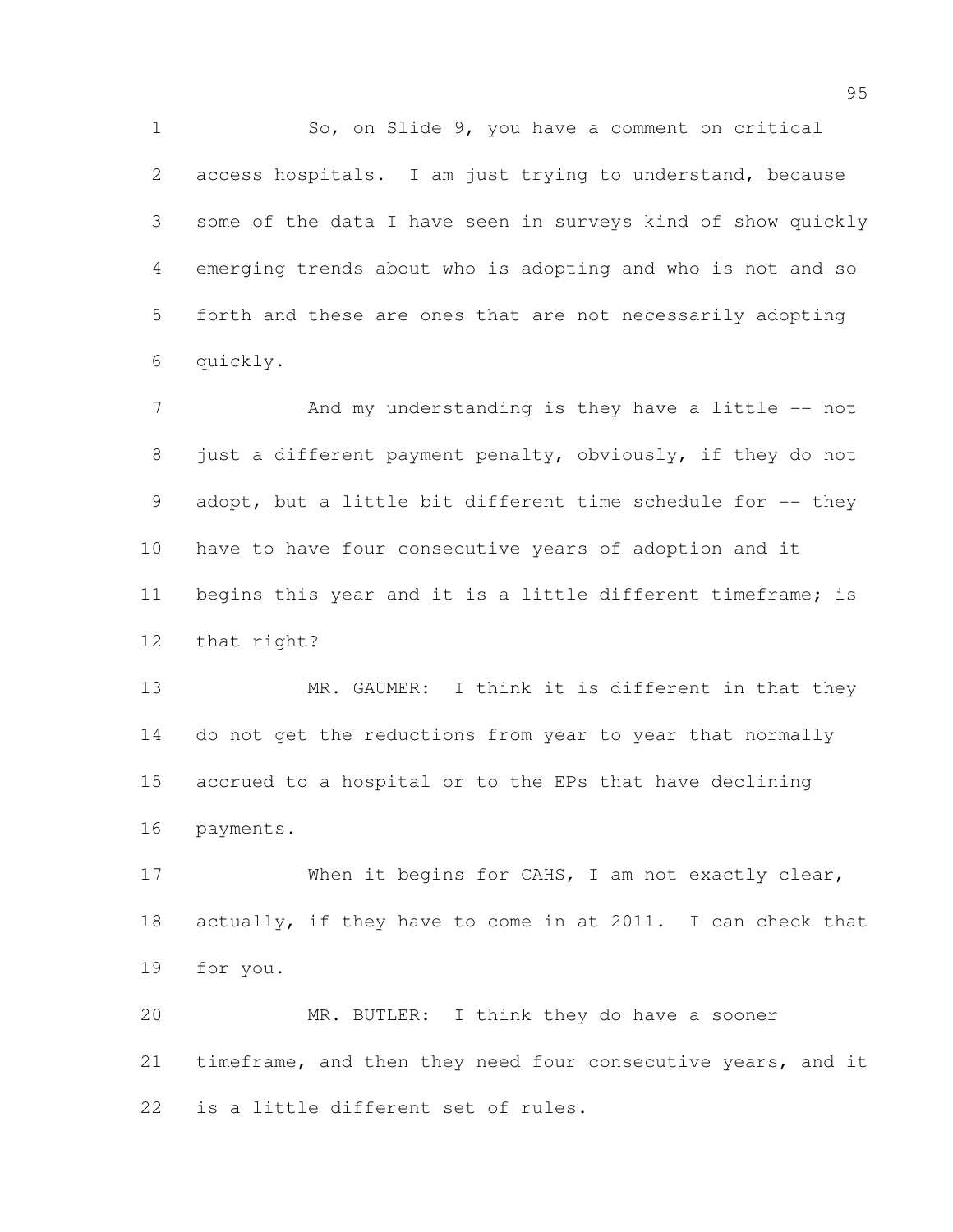1 And I bring this up because part of -- what I think we do not want to wake up is, in 2015, suddenly all 3 these penalties and we have all these haves and have-nots, and suddenly, now what do we got? And so, the more we identify these patterns earlier on, the better off we are going to be in either making adjustments or whatever is needed. 8 So, my last clarifying question relates to the rollout, and that is, my understanding, also, the best I know, is that while the rollup is ramping up, it is far less than what was scored in terms of the CBO in terms of where they thought things would be at this point in time. So, there has been about maybe three billion or 14 something in payouts, and they had more than that expected in the last fiscal year alone. So, we are behind. MR. GAUMER: I think the trend here is that it started later than they thought it would. I think providers starting getting more active, specifically the hospitals in the fall of 2011, and when all of the CBO projections and CMS's impact analyses were done, they started those assumptions at Day 1. And so, we have seen kind of a -- I will call it a six-month delay of the whole trend in dollars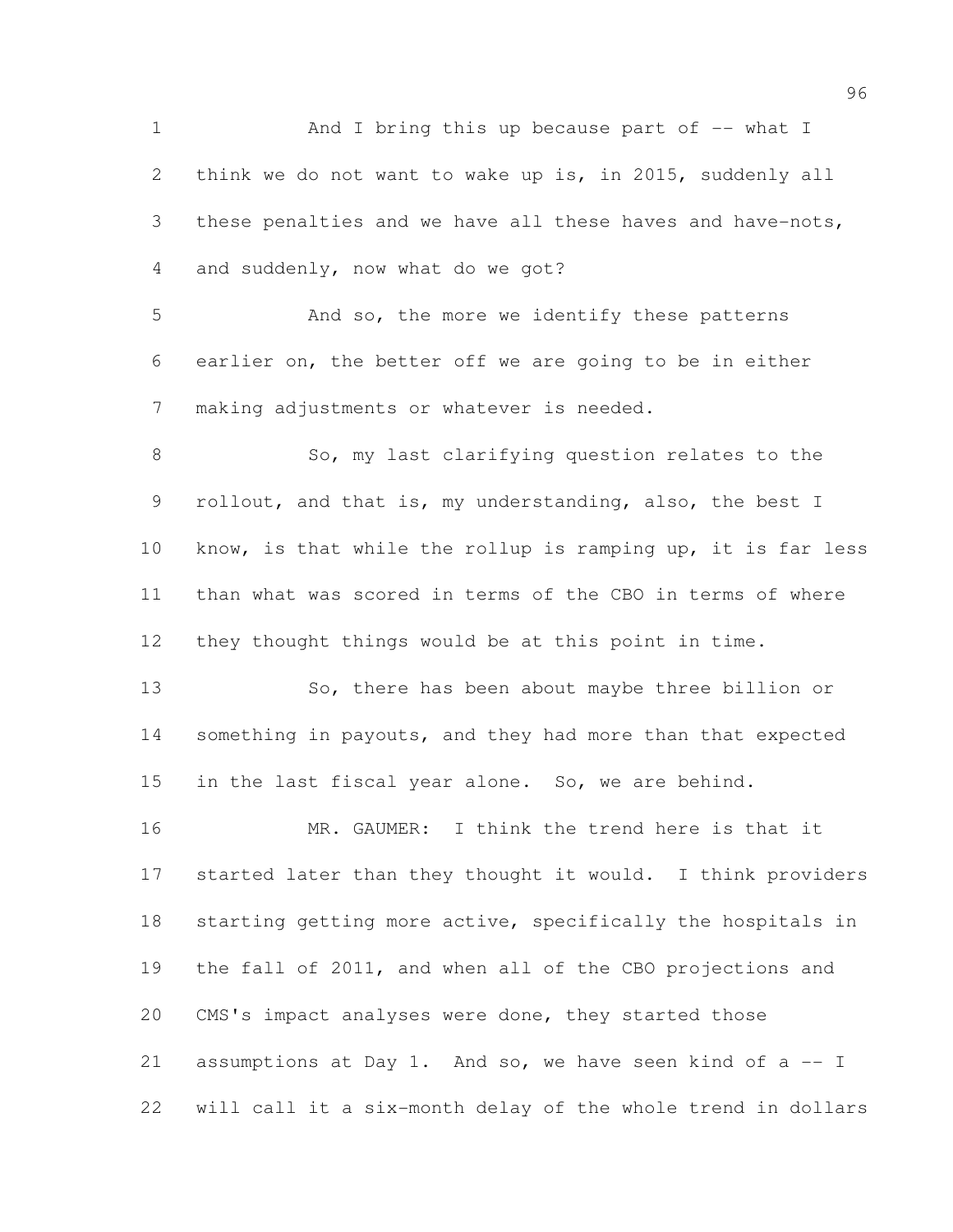going out the door.

| $\mathbf{2}$   | MR. BUTLER: I always like the saying, "It took               |
|----------------|--------------------------------------------------------------|
| 3              | longer than we thought, but we knew that it would."          |
| $\overline{4}$ | [Laughter.]                                                  |
| 5              | MR. BUTLER: Okay. So, that's it.                             |
| 6              | DR. BAICKER: Along with my second-favorite                   |
| $\overline{7}$ | saying, "I like to get behind earlier, it gives me more time |
| 8              | to catch up."                                                |
| $\mathcal{G}$  | [Laughter.]                                                  |
| 10             | DR. BAICKER: So, along the lines of Glenn's                  |
| 11             | initial motivation that part of the reason we are interested |
| 12             | in the development of meaningful use is that we think it     |
| 13             | affects quality outcomes, I would imagine that it is too     |
| 14             | early to be able to measure any effect on quality, but part  |
| 15             | of that would be knowing who is actually adopting it, and    |
| 16             | can you isolate the cause of quality as this versus          |
| 17             | something else that is going on.                             |
| 18             | Are able to map the adopters to baseline quality,            |
| 19             | either measured at the hospital level through some of the    |
| 20             | existing measures or at the beneficiary level in terms of    |
| 21             | the incidents of contraindicated prescriptions or avoidable  |
| 22             | hospitalizations or the like and to see who is actually      |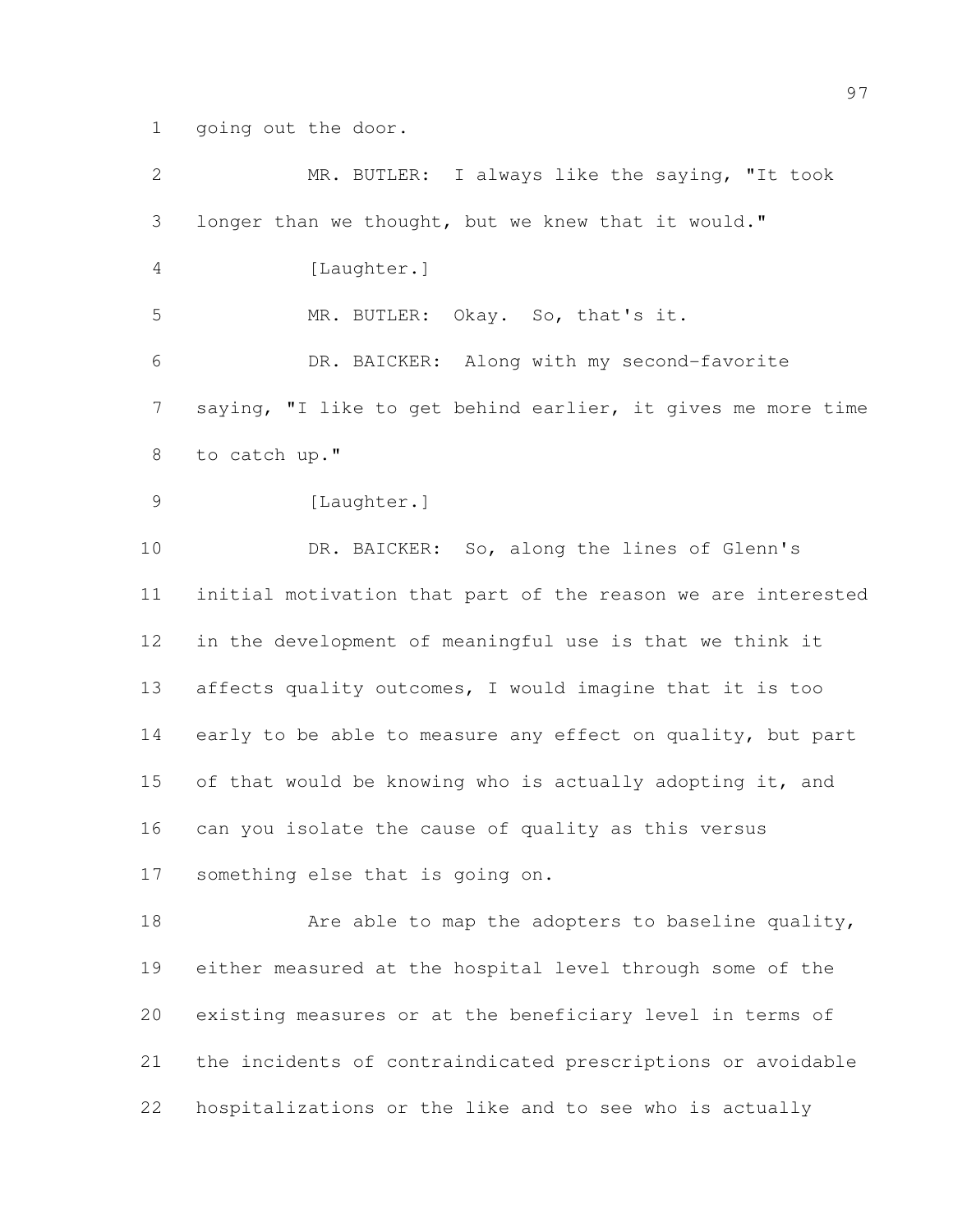adopting this? Are they doing other stuff? And provide a baseline for looking forward for the correlation between adoption and changes in quality.

 MR. GAUMER: We have just now started getting some data on which hospitals and EPs specifically are getting paid, and the information that Matlin and John presented on the characteristics, the different specialties and the different types of hospitals, comes from our first wave of that information.

 I imagine we will go back to the trough and ask for more information as it comes in. It looks like there is about a two- or three-month delay. So, that is something we could look at.

 DR. HALL: It is along the lines of one of the great fathers of medicine, that was a guy named William Osler who was very popular around 1900 and he had a lot of aphorisms, and one of them about innovation. Innovation in those days was adding a new drug -- there were only three drugs that worked in medicine at the time. And he said to his young doctors, he said, "Always use a new drug when it is first introduced, before we understand the side effects." And that is something that has always made a great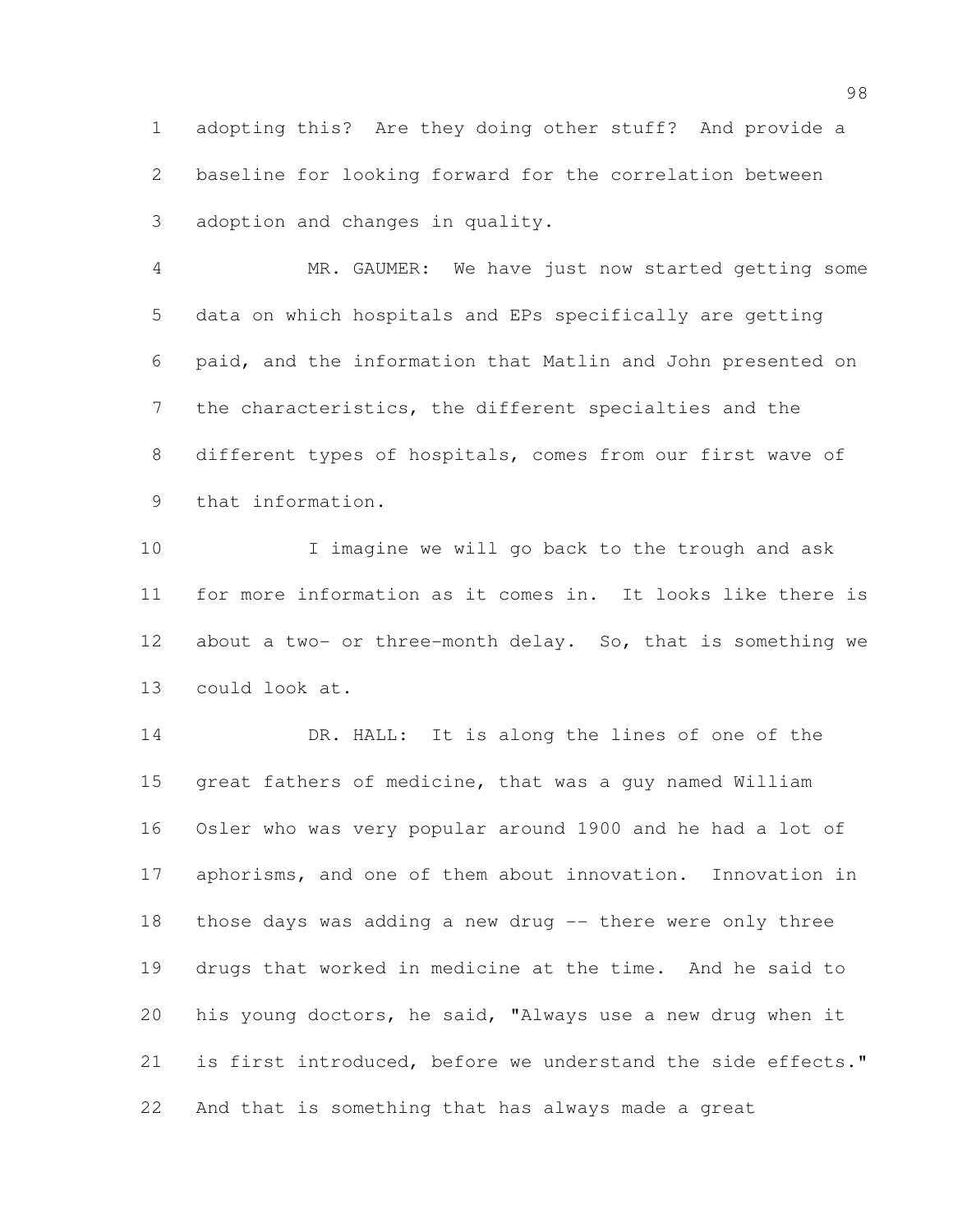impression on me because it remains true 150 years later.

 What we are seeing, I think, with the introduction of the electronic medical record is that life is hard. I guess Buddha said that a long time ago, but it is hard for us to accept that. And I think that is a natural history of innovation.

7 So, we should not be too discouraged that there are some lags here or too quick to point figures, but along the lines that there are -- there do seem to be emerging some studies that are showing a very objective evidence of enhanced quality even now in systems that have been successful with implementation of electronic health records.

 Are we keeping track of that? Are we keeping a running tally of those?

 MR. RICHARDSON: Yes, we are keeping an eye on that research, and that was part of what I was alluding to when I touched on the Health Affairs paper that came out, because -- and the author has acknowledged that one of the limitations of that was what they looked at and tried to differentiate was changes in volume when the practice had access to test results or the images or lab test results electronically as opposed to not, and they fully admit that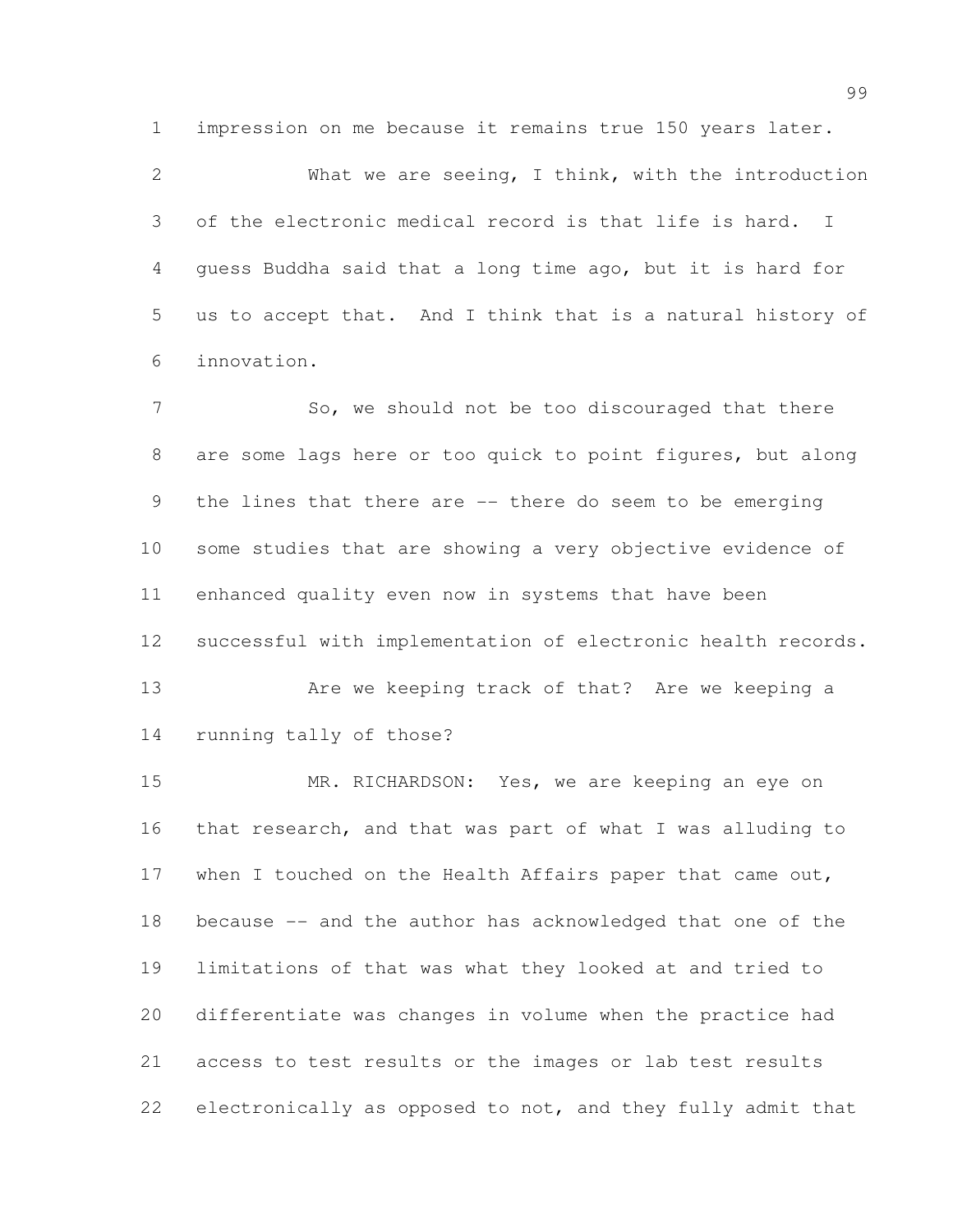that did not involve computerized provider order entry or any other kind of clinical decision support system, and what they found was that providers that had a system that had electronic access to the imaging and test results tended to order more imaging and tests.

 And one of the rebuttals to that from the National Coordinator was that if they actually had some of the other functionalities that you have with an EHR to advise on the appropriateness on the various tests, that that would have changed the findings, and there have been some studies -- more of one, at least, that was done in Australia that did find that CPOE made a statistically significant difference in both the quality and the volume of services.

 So, yes, we are keeping track of both sides of that discussion.

16 DR. CHERNEW: I have no quips. No, really, I just have a question about this slide.

18 So, when it says eligible professionals can get this amount of money, if you are in a medical group of five people, you are sharing the same basic system. You get five times it, is that --

MR. RICHARDSON: Correct. Yes, it is based on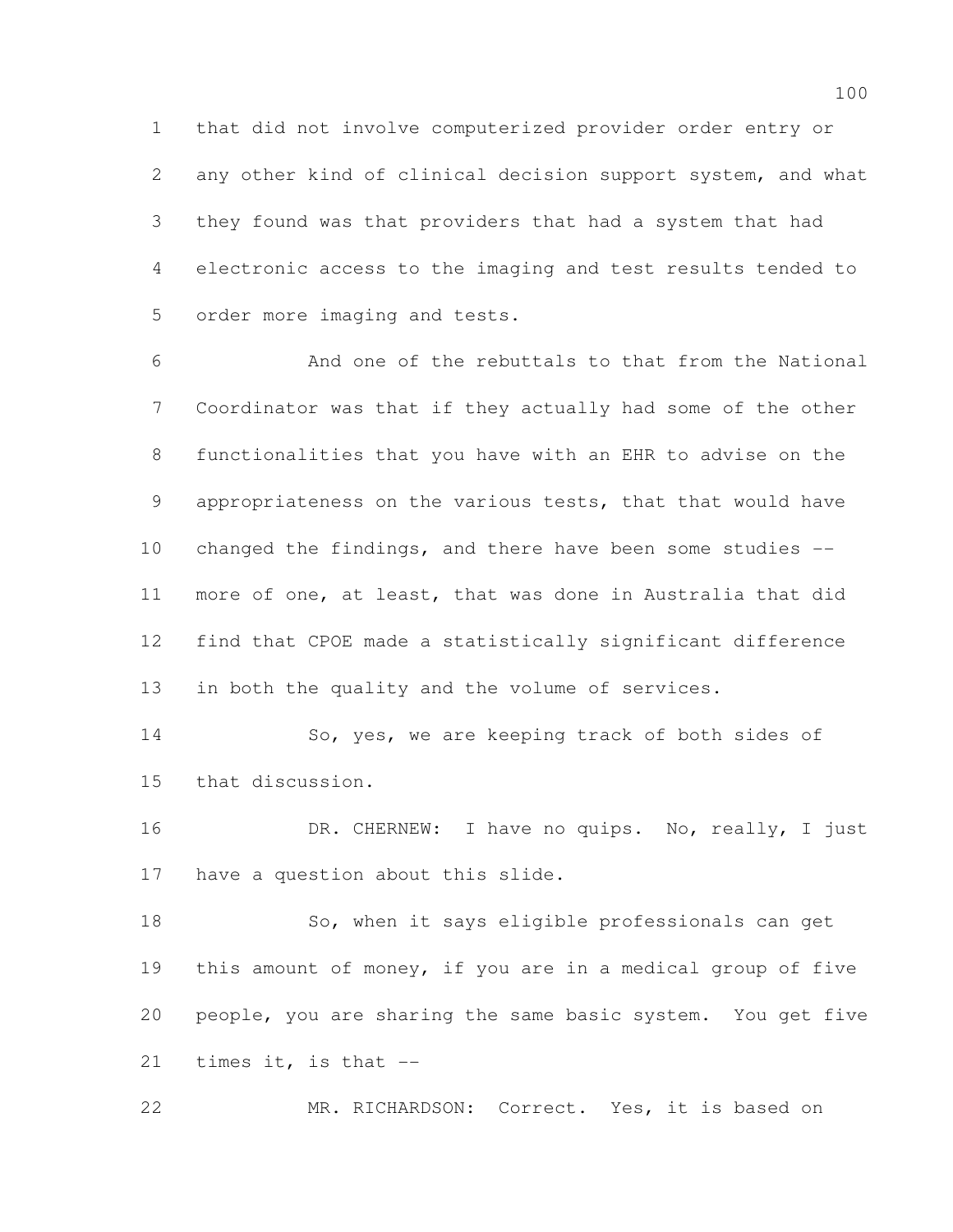individual condition.

| 2               | DR. CHERNEW: And if you are a hospital that                  |
|-----------------|--------------------------------------------------------------|
| 3               | employs a bunch of physicians and puts this across their     |
| 4               | entire system, do you get this for all of the physicians     |
| 5               | that are using it?                                           |
| 6               | MR. RICHARDSON: Well, except for the                         |
| $\overline{7}$  | predominantly hospital-based physicians, there is a shimmy   |
| 8               | in the proposal, and so I tend to think of those as the      |
| 9               | RAPs, the radiologists, anesthesiologists, and pathologists. |
| 10              | If they are primarily hospital based as employees, you       |
| 11              | cannot count them, but say you had a practice that is owned  |
| 12 <sup>°</sup> | by the hospital, they could get the reimbursements.          |
| 13              | DR. CHERNEW: And the requirements are things that            |
| 14              | you put up at least one X, you have done this at least one   |
| 15              | time, is that per physician or per physician that is using   |
| 16              | the system?                                                  |
| 17              | So, if you have four physicians using the same               |
| 18              | system and one physician never uses one electronic           |
| 19              | prescription or whatever it is, you just do not get the      |
| 20              | money for that physician, even the system could have been    |
| 21              | used by the other physicians a dozen times?                  |
| 22              | MR. RICHARDSON: Good question. I am not exactly              |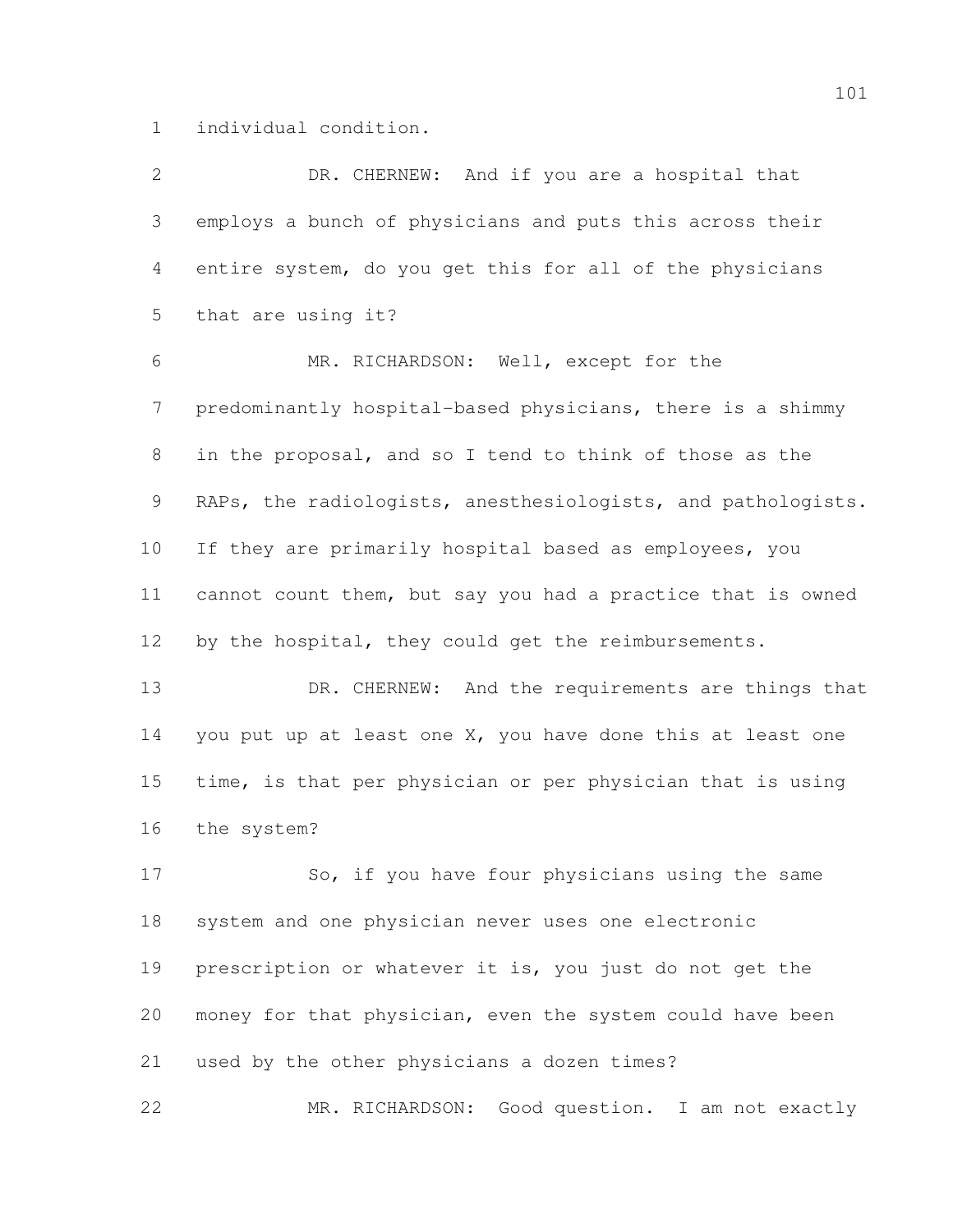sure.

| 2              | I think you could -- most of the performance                 |
|----------------|--------------------------------------------------------------|
| 3              | measures are 65 percent of your patients. So, I suppose you  |
| 4              | could have a situation where somebody could count -- if the  |
| 5              | physician belongs with the practice you could count them     |
| 6              | multiple times, I am not sure.                               |
| $\overline{7}$ | DR. CHERNEW: Which just shows why the                        |
| 8              | administration of these types of things would drive anybody  |
| 9              | crazy, but okay.                                             |
| 10             | MR. HACKBARTH: Peter, did you want to                        |
| 11             | MR. BUTLER: So, every individual physician has to            |
| 12             | individually attest, and one at a time. So, if you are in a  |
| 13             | group or a practice in the office, it is not sufficient to   |
| 14             | say this practice is a meaningful user. Every individual     |
| 15             | physician has to demonstrate that they are meaningful users. |
| 16             | MR. HACKBARTH: So just to make sure I understand             |
| 17             | your responses to Mike, so Mike is making an interesting     |
| 18             | point that I really hadn't focused on. So there are clearly  |
| 19             | economies of scale in the adoption of IT. What I hear you    |
| 20             | saying is that the subsidies in no way are adjusted to       |
| 21             | reflect those economies of scale?                            |
| 22             | MR. RICHARDSON: Essentially, yes.                            |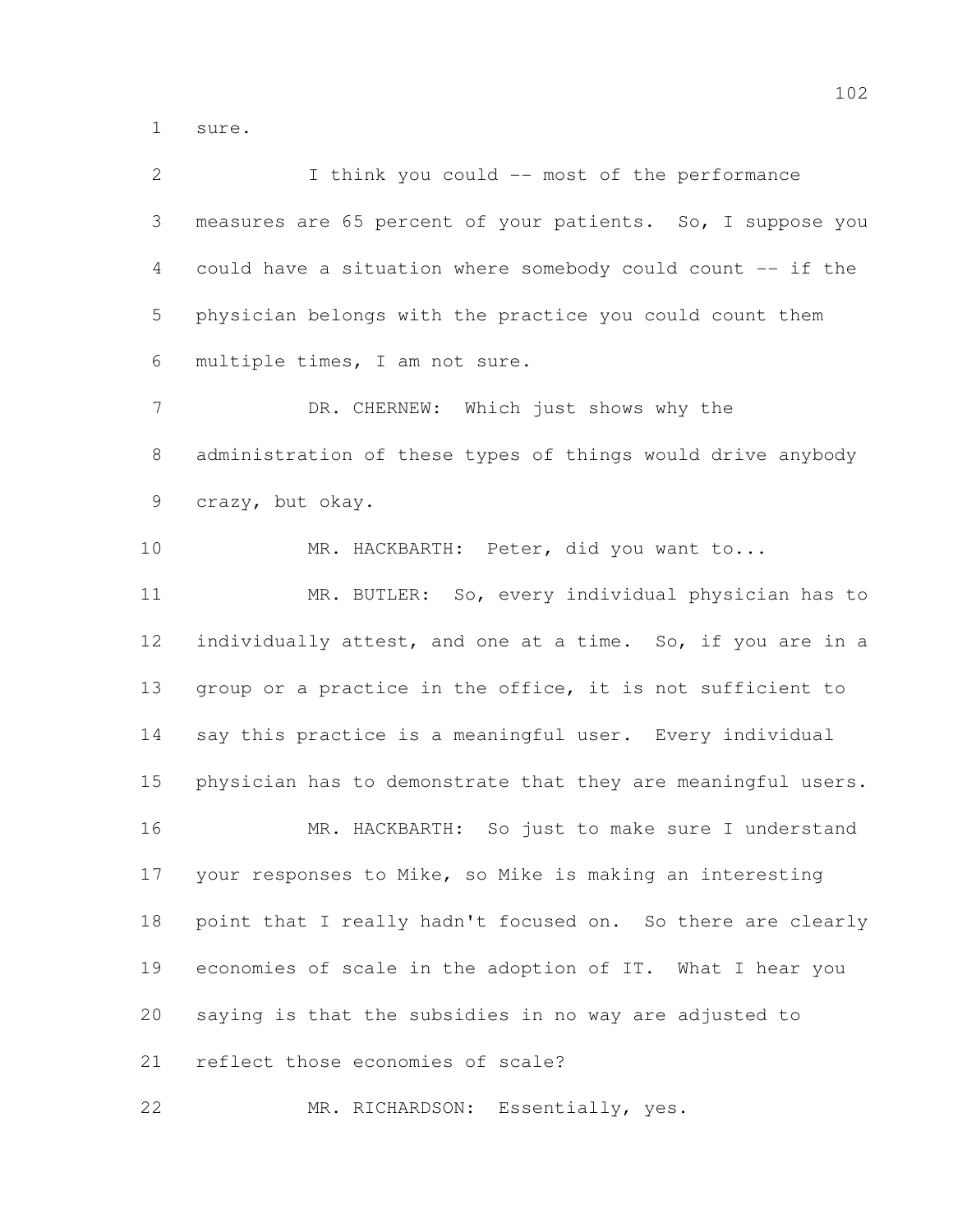| $\mathbf 1$    | MR. HACKBARTH: Okay. Scott? Cori?                            |
|----------------|--------------------------------------------------------------|
| $\mathbf{2}$   | MS. UCCELLO: I don't have a question, but I do               |
| 3              | have a Yogi Bear quote. It always gets late early here.      |
| 4              | [Laughter.]                                                  |
| 5              | DR. BORMAN: Followed by, if you come to a fork in            |
| 6              | the road, take it? But just the question being, do we have   |
| $\overline{7}$ | any clear point in law where there is any criterion by which |
| 8              | there's 100 percent expectation and penalty will follow for  |
| 9              | less than 100 percent?                                       |
| 10             | MR. RICHARDSON: Do you mean in the performance               |
| 11             | criteria?                                                    |
| 12             | DR. BORMAN: Is there anything currently that will            |
| 13             | result in losing money if you don't do it 100 percent of the |
| 14             | time or by 100 percent of providers?                         |
| 15             | MR. RICHARDSON: No. Most of the performance                  |
| 16             | measures for the criteria are things like 65 percent.        |
| 17             | DR. BORMAN: I suppose there's some 80s and 60s --            |
| 18             | MR. RICHARDSON: These are the proposed. Yeah,                |
| 19             | some 80s and 65s, and then some of them -- well, at Stage 1, |
| 20             | it's attesting, as Peter correctly said, without actually    |
| 21             | having to prove that you do it. You basically attest that    |
| 22             | my system can do certain things like exchange information.   |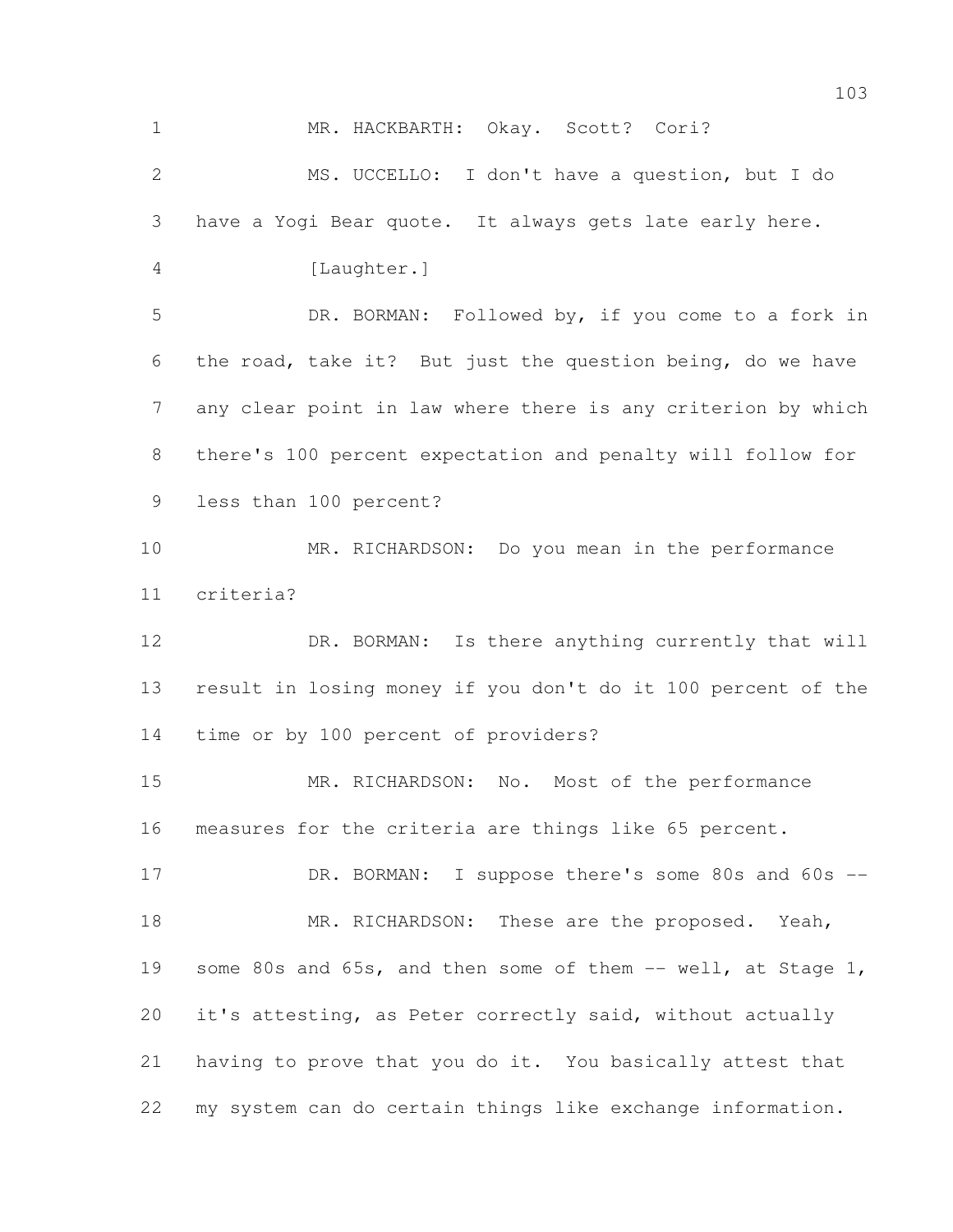1 The proposal also states, too, is that you actually use it once and you exchange information with another provider who's using a different system than you are. So there are a couple of other hoops there, but it's still pretty low in terms of functionality for that particular objective.

7 DR. BORMAN: And the reason for asking the question a little bit is that in the world of clinical practice and reality check, I think probably 100 percent of anything almost is going to be unrealistic, and particularly when you -- until we better understand what some of the trade-offs of EHR may, in fact, be, which I think we're just starting to really learn some of the side effects, if you 14 will, and there are unexpected bonuses.

 But perhaps also some things that we'll want to make that we understand before we reach that point in law. So I'm heartened to hear that we don't have that yet.

 MR. GEORGE MILLER: Yes, please. A couple of quick comments. First of all, I believe critical access hospitals had to have meaningful use in 2012, not 2013. And my information suggests that only 40 critical access hospitals have met that criteria, which is only 3 percent.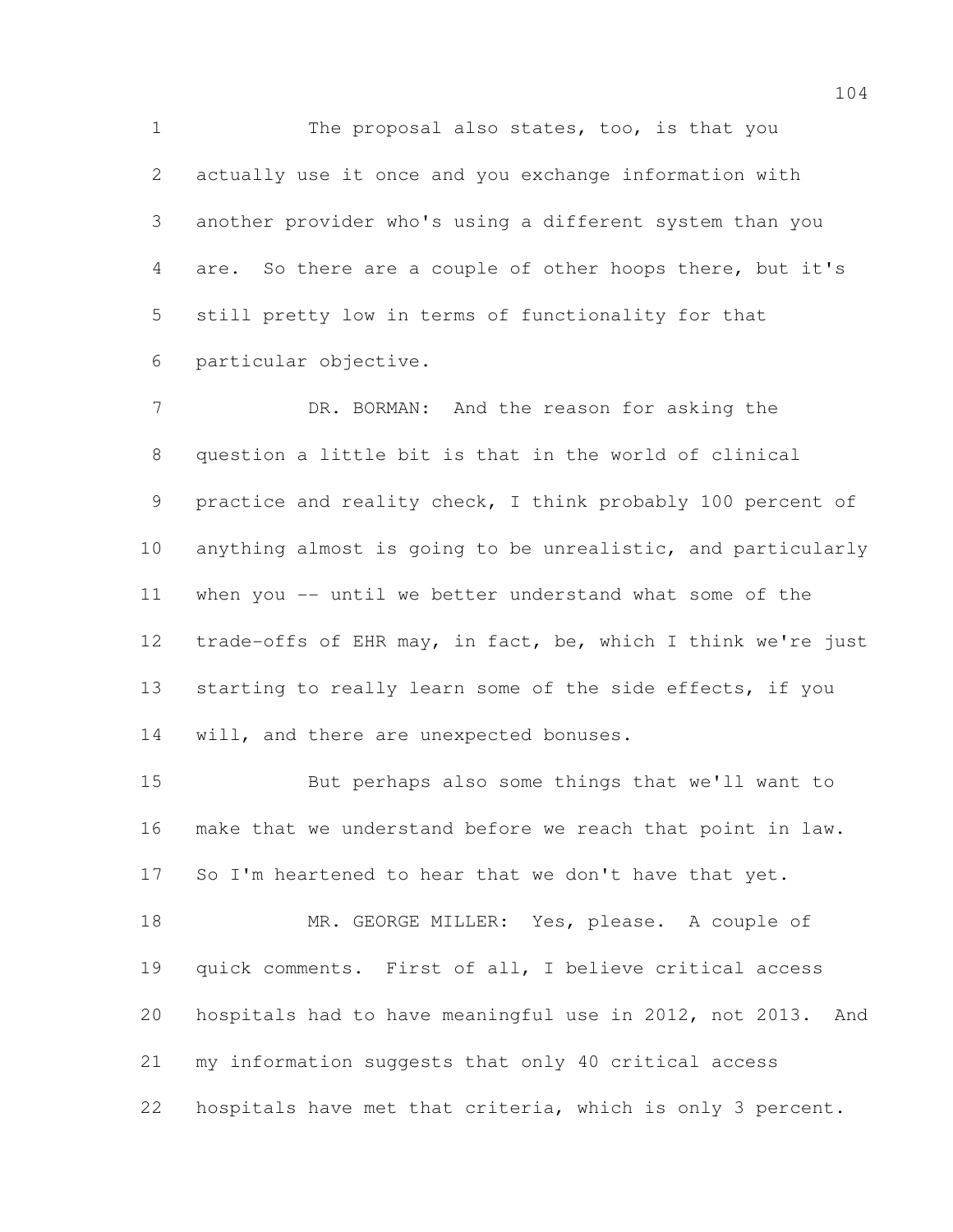1 And so, my comment with that as a background, my comment also raises the question, when do we come to that fork in the road, as Karen says, and when do we take it as far as -- if we see, in the example, hospitals are only 3 percent of meaningful use as we move forward, do we intervene -- not we, but should there be intervention? Should there be a policy to deal with that issue? Another statistic I've read, only 12 to 14 percent of all the hospitals in America have met meaningful use, and again, are we going to come to a fork in the road that we need to deal with that issue from a policy standpoint at some point in time? My small hospital, we've met meaningful use. I was, quite frankly, a little bit surprised that we had, but we did. And if compare us, we're an independent small hospital compared to very large hospitals that have economies of scale. We have a lot of up-front dollars and it's going to take us almost the entire four years to recoup

our investment.

 We made that investment because it was the right thing to do and we hope we will see the improvement in quality, as talked about. But as you compare the dollars,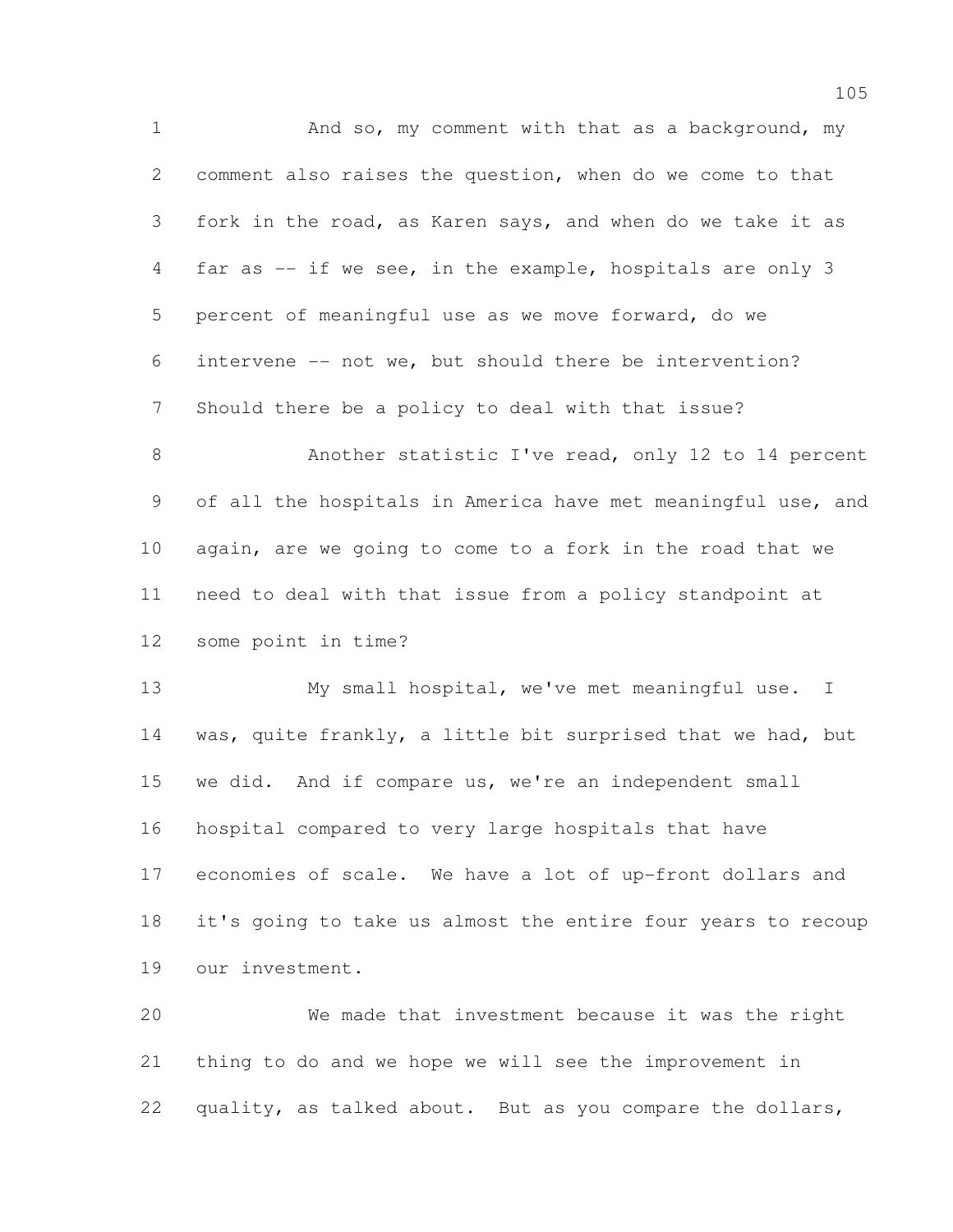we had to make that investment to get that meaningful use over time. We're front loading that investment. So again, I want to just raise the issue of, when do we intervene? When do we come to that fork in the road? Or will it be like deja vu all over again?

 MR. GRADISON: I'm not sure I can improve on the effort as we have heard so far, and the one I have in mind is probably not relevant to the discussion, but it's, you never get poor by receiving. However, with regard to this program, my understanding is that basically it's a self- assessment, this attestation. I presume it has to be with so many -- money going to so many different entities.

 MR. RICHARDSON: Yeah. It's an attestation process. The certain types of data, the way it's set up, the presumption is that certain types of the data, like the numerators and denominators for some of the measures could 17 only be -- most efficiently would be supplied by using EHR, but at the end, it's the physician attesting that he or she is a meaningful user.

 MR. GRADISON: I have a very specific question. How does this interact with HIPAA? My recollection, which isn't always accurate anymore, is that there's a provision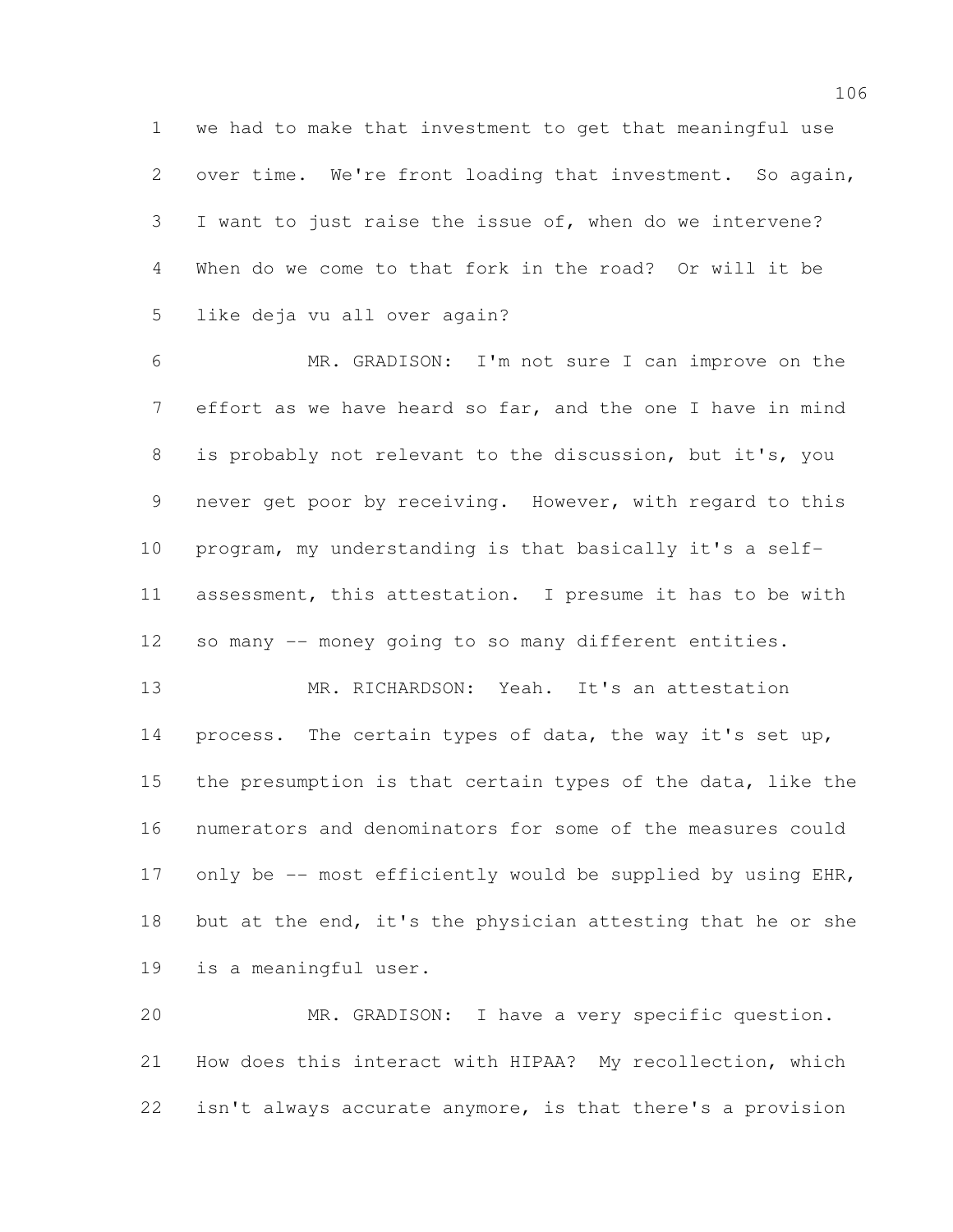in HIPAA which would permit the patient to prevent the inclusion of certain medical records in the permanent records that are kept by the providers. MR. RICHARDSON: Right. MR. GRADISON: If somebody has an AIDS test, they may just not want that floating around. MR. RICHARDSON: That's correct and I was just trying to see. There's language in the measures for some of the objectives in Stage 2 that makes reference to -- actually it says, subject to the eligible professional's discretion to withhold certain information. But presumably that would be in discussion with the patient. 13 MR. GRADISON: The patient. 14 MR. RICHARDSON: And it's specifically referring to some of the objectives that involve the patient's access to their own information as in more than 50 percent of the patients seen by the EP need to be provided timely access to their own information and those kinds of requirements. But there is definitely some language intimating that there are -- it's not automatically all of the information. And there's some discretion about that. But that's certainly something we could look at.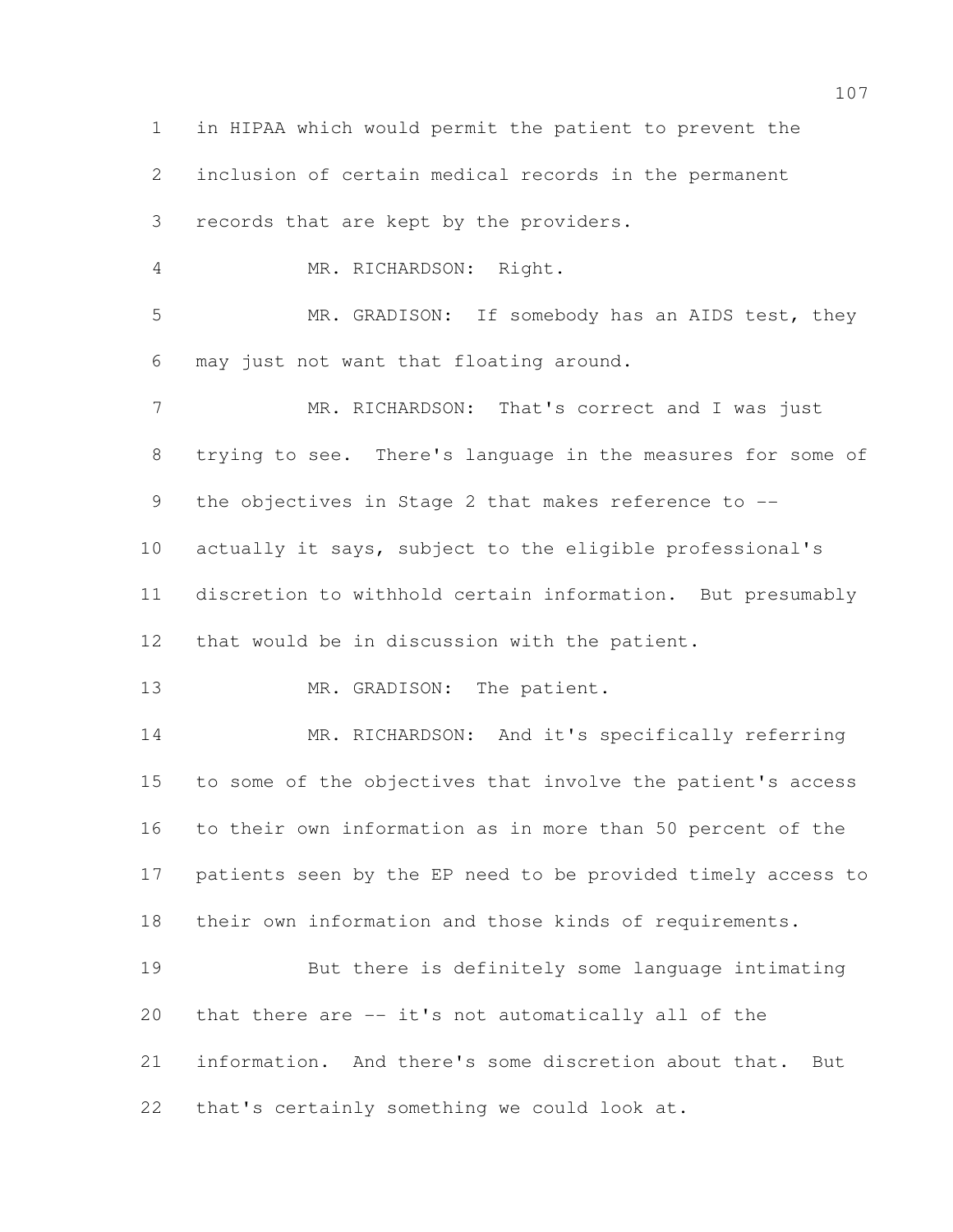MR. GRADISON: I'm particularly interested in how this looks from the point of view of the beneficiary and maybe you could take another look at it. MR. RICHARDSON: Sure, sure. MR. GRADISON: And get back at another time. MR. RICHARDSON: I'll just really quickly say that this has been a major concern, the whole privacy issue of 8 the policy committee and trying to balance -- you know, making the information flow more freely so that clinical 10 quality can improve and become more efficient, against the privacy issues and very sensitive medical information, as we see with financial information which sometimes is compromised. So I think that weighs very heavily on these discussions and trying to find the right balance between privacy, security, and making the information available as needed. Thank you. 18 DR. CASTELLANOS: Can you turn to Slide 13, please? You know, I don't know about you all, but I'm somewhat disappointed both by the participation both by the hospitals and the physicians, especially when we have the carrot and the stick approach. I noticed this picture that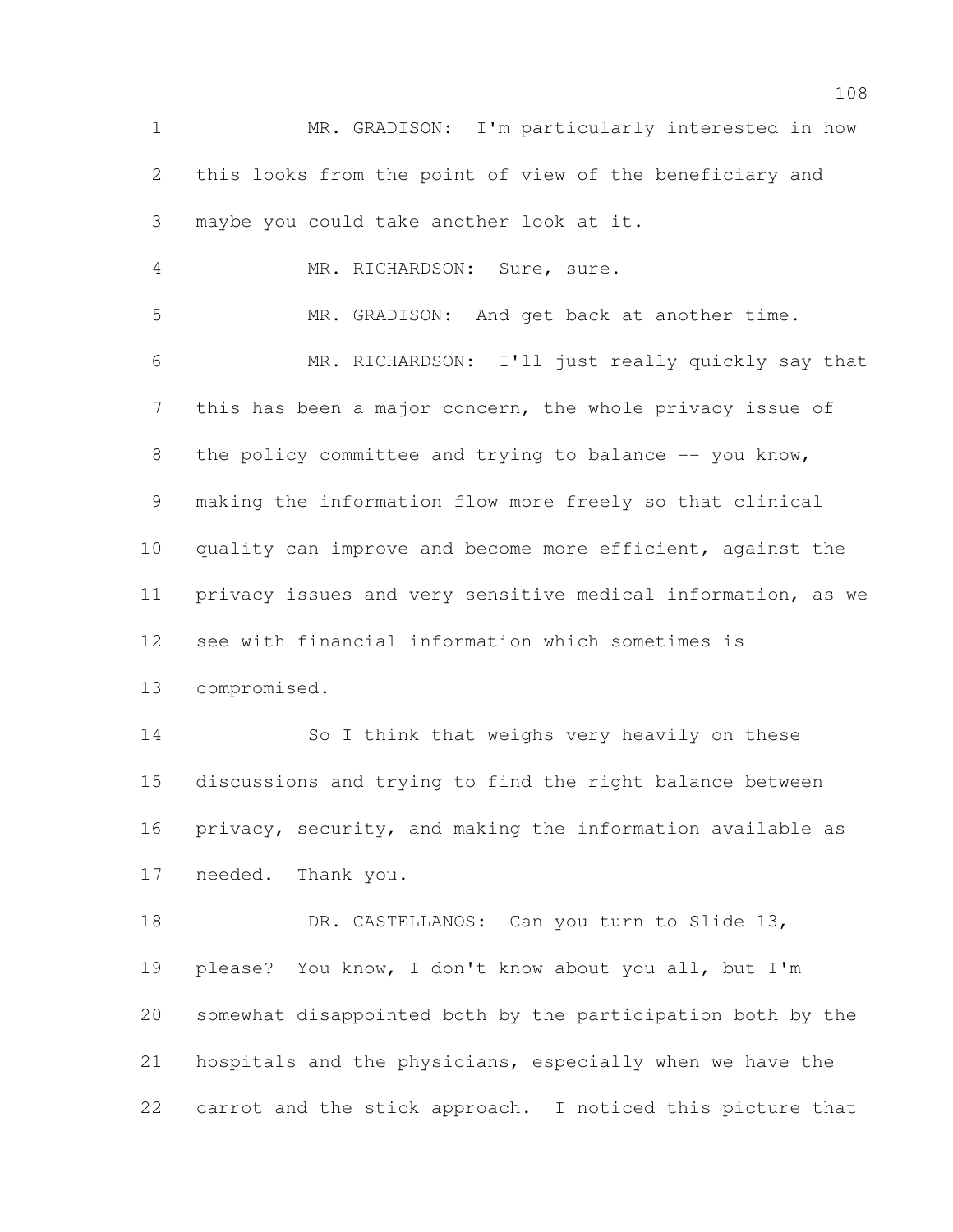you showed out in a handout where a good part of the United States, by the hospitals, really don't have much

participation.

 I know there are penalties, the stick. Is there any good answer why we're having such a slow start in this process?

 MR. RICHARDSON: Somebody over here said that life is hard. I think that might be one answer. I mean, this is a complicated program and I think that there -- CMS has done a lot of communication about it, but I don't know the extent to which that's penetrated on top of all of the other issues that providers are dealing with.

 The penalty phase doesn't start until 2015, and that might sound pretty far off. It's not, I don't think, but it may sound rather far off. And I think that if providers are making the decision to do something, as George said, that's going to cost them a lot of up-front money on the subsidy payments, may or may not, depending on the system you buy, cover your costs.

 And so, you have to ask yourself, am I going to go through all of this trouble. It was interesting that we noticed when looking at the different kinds of specialties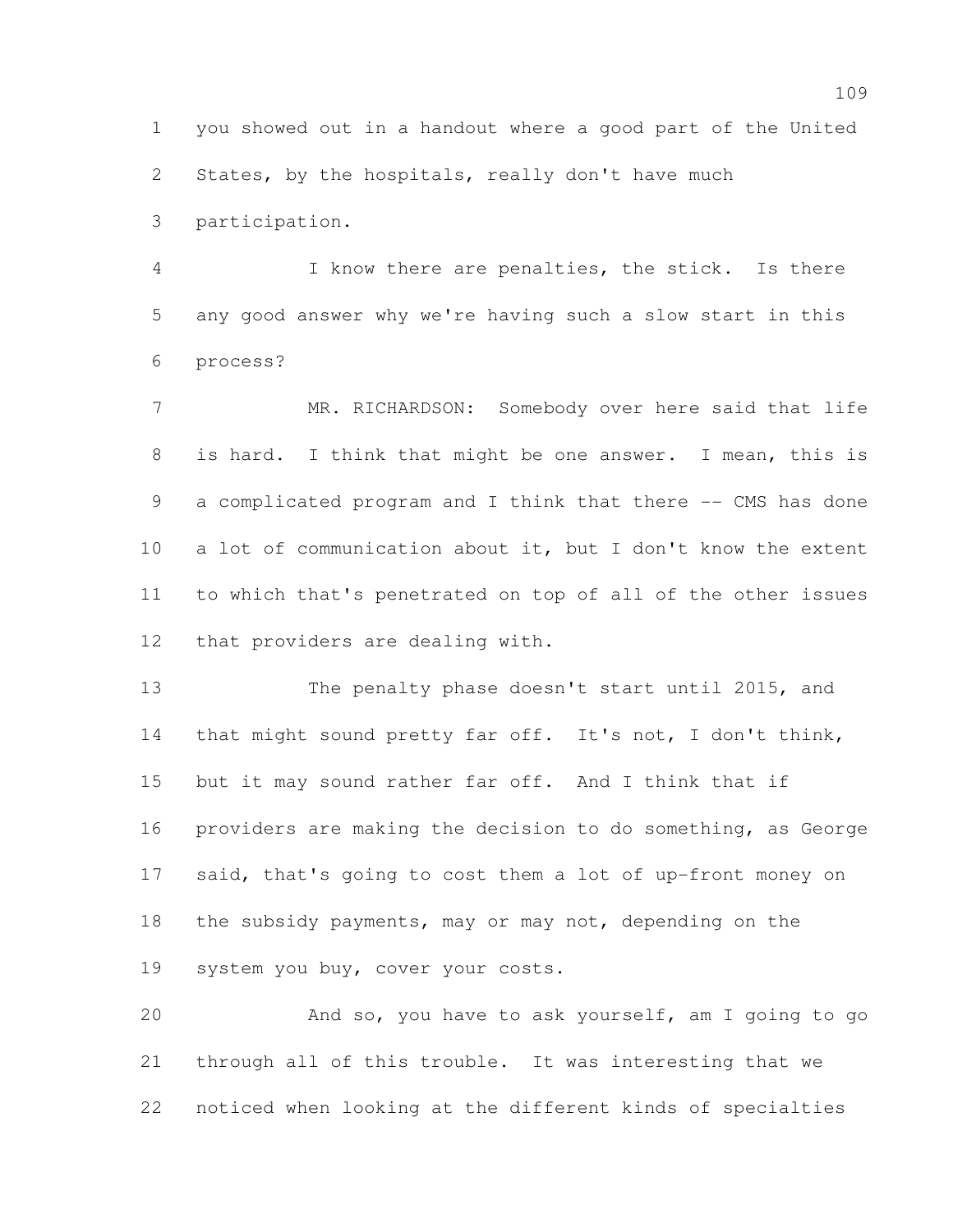that have adopted somewhat faster, cardiology, urology, and nephrology, just speculation not research, that those may be groups where if they're organized into a larger group and the costs are spread across more physicians, those would tend to be your earlier adopters of this technology, again because you have these huge up-front costs and you can spread it over more revenue coming in.

 MR. GEORGE MILLER: If I could just weigh in and go into a recent rural conference, that is the issue. It is the up-front costs, particularly with critical access hospitals who, while they may get appropriate reimbursement, they just didn't have the funds for the up-front investment.

 In our particular case, that was the issue. We started early, and so we believe we can spread it over a longer period of time. But that is the major issue. The physicians, what I'm hearing even in my community and around 17 the country, is the cost, the up-front cost. Not a problem 18 about the reimbursement, but the investment of cost up front.

 So if you've got a larger group, you can spread that cost over time. And even looking at my small hospital compared to larger systems, they can spread that cost over a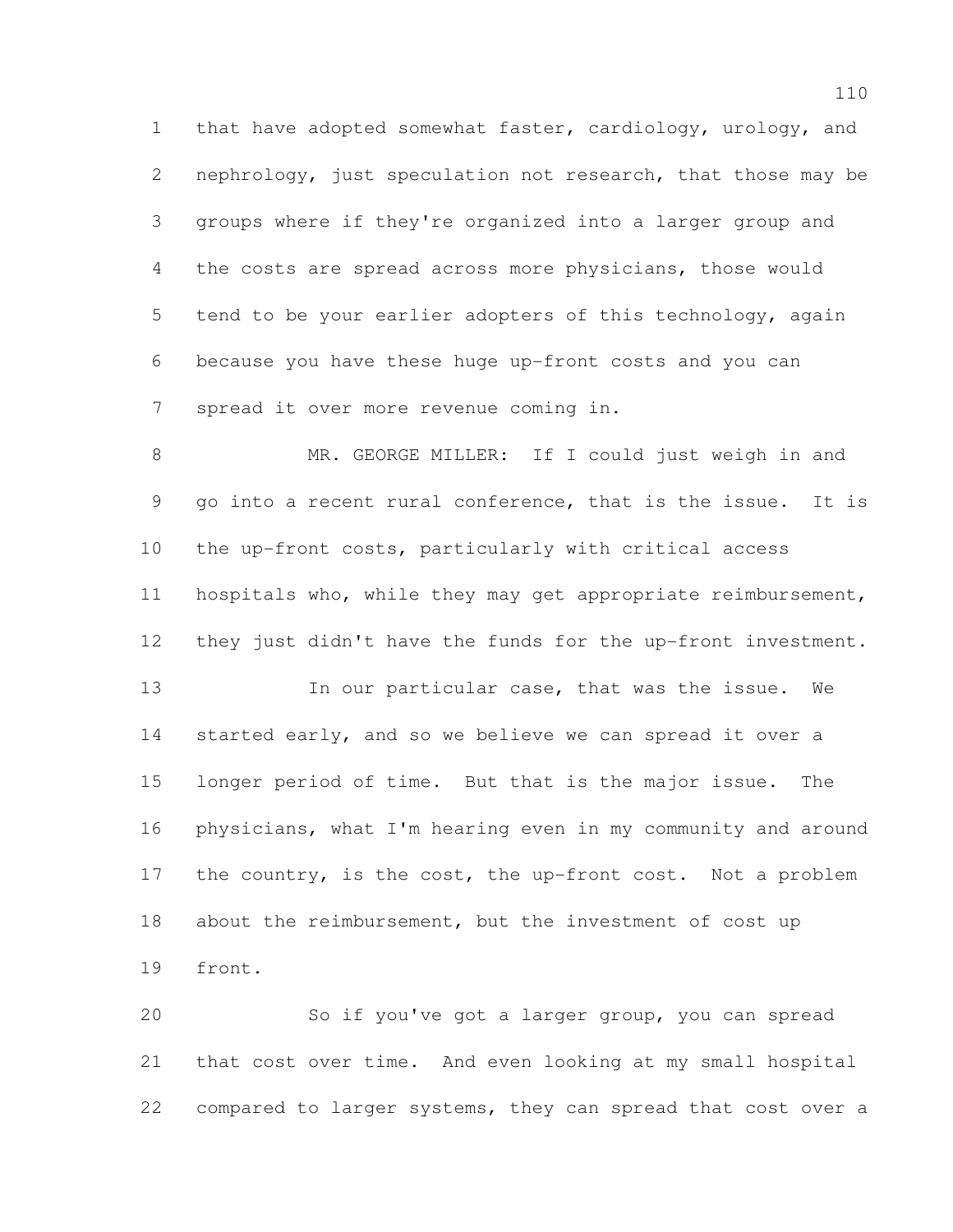larger number. If the average is 30 hospitals, I'm competing with someone with one hospital, they can spread their costs over 30 hospitals.

 So I think that is part of the answer. But if you've got to do it, you've got to do it. The sooner the better and the longer you have to do it over time, then you lower your costs, from our perspective.

 MR. GAUMER: The one thing I'll add, I guess, Ron, is that we also look at the registrants of the program to get a sense for who's coming and who's going to get paid and how many dollars are going to go out. You know, about 66 percent, that's a rough estimate, of hospitals are getting involved. We've got about 25 percent of physicians getting involved in the Medicare program. So we expect more money 15 to be going out, it seems, anyway.

16 DR. CASTELLANOS: Thank you.

 DR. DEAN: One of the frustrations that I've had for several years is the whole issue of interoperability, and I wonder if there's any movement or development or pressure to do that? I mean, you mentioned the requirement that we have to exchange information. And yet, I'm in a situation in a clinic that has one system dealing with two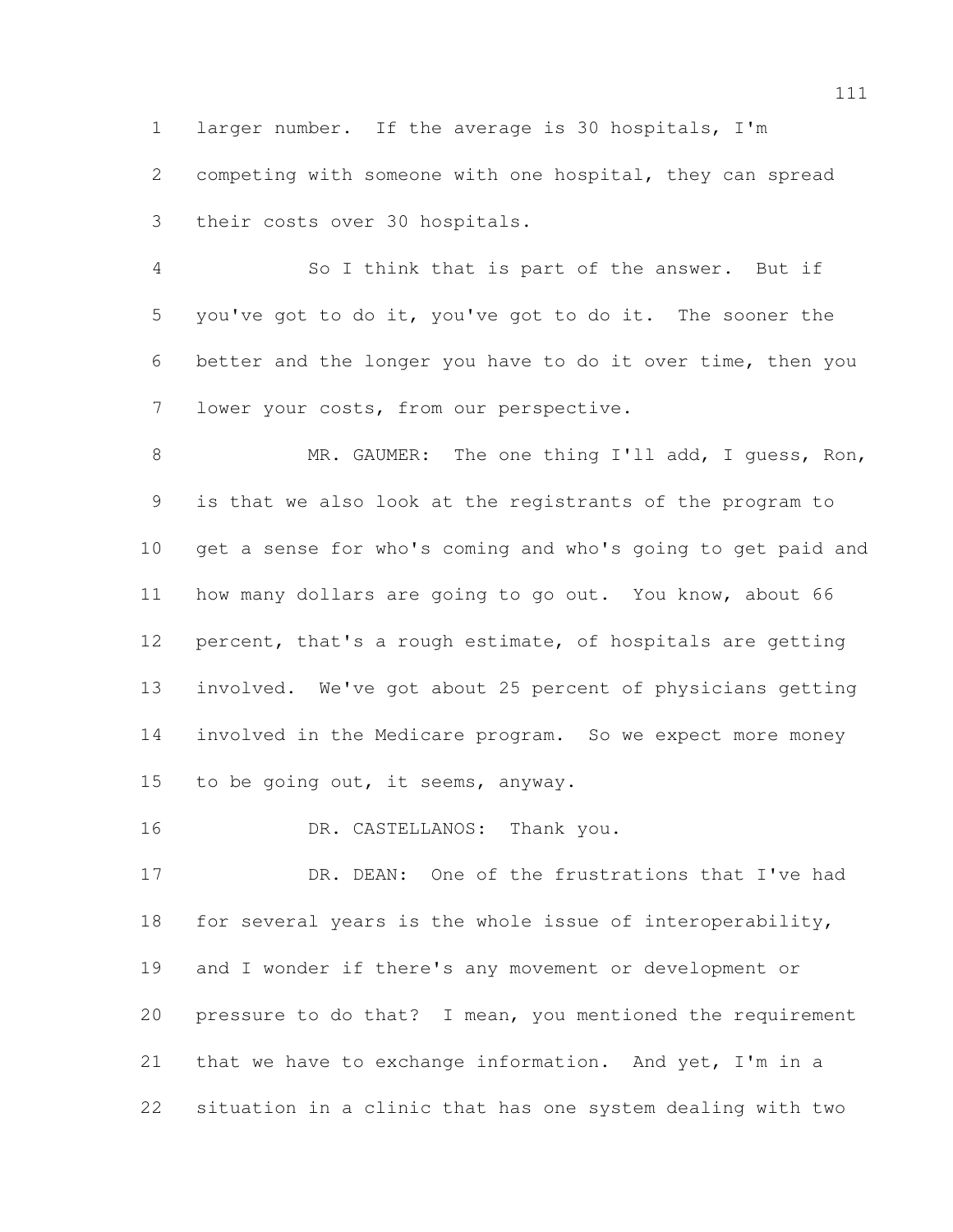hospital systems that have different systems. So we've got three different systems, none of which communicate with each other.

 So in my mind, one of the major mistakes that was made a long time ago was not putting in some kind of requirements for communication protocols that would demand that the vendors produce that option. But it's going to be very difficult. I mean, I guess this is beyond the question. But it would be very difficult to meet those requirements when technically it's not there.

11 MR. RICHARDSON: Just really quickly, there is an HIT standards committee that is also contributing to this. I think it -- as if this weren't complex enough -- that's a very thorny issue to try and get the machines to talk to one another. And to be glib, it's because the type of information that's being exchanged between the different systems is very complex.

 And so, especially if you've got notes or other kinds of so-called free text where you're trying to -- you almost have to change the way that the information is put into the system to get it back out in a consistent way, because the other thing is you don't want to have a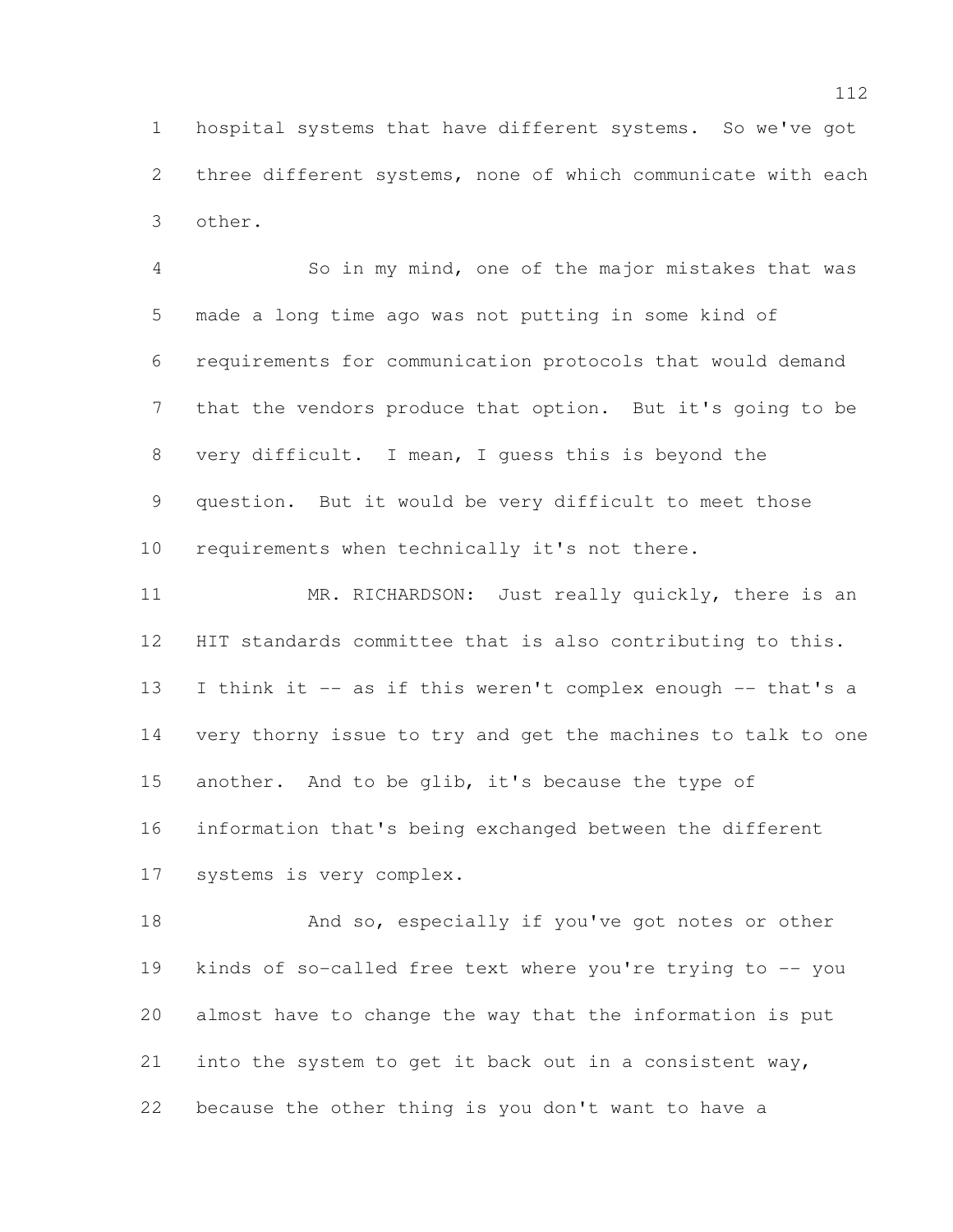miscommunication between two providers about a drug or a condition or a treatment.

 So the stakes are very high and the types of information being exchanged are very complex. So this is a difficult area. I know that the Department, at least, is working very hard on it, and part of the requirement to be a 7 certified EHR technology -- I kept using that phrase -- over 8 time will incorporate -- the certification process will incorporate being compliant with these standards. But it's going to take longer than some of the other parts of the program.

12 DR. DEAN: I think this may explain some of the reason for -- big integrated systems don't have this problem because they don't have to exchange information between different systems. Those of us that are out in isolated settings, it's an absolute requirement and there's nothing 17 in the current structure, I see, that demands that they produce systems that are capable of doing the things that we need to do.

 MS. BEHROOZI: Tom raised the issue that I was going to ask something about as a clarifying question, which was, is there anything in here that would require connection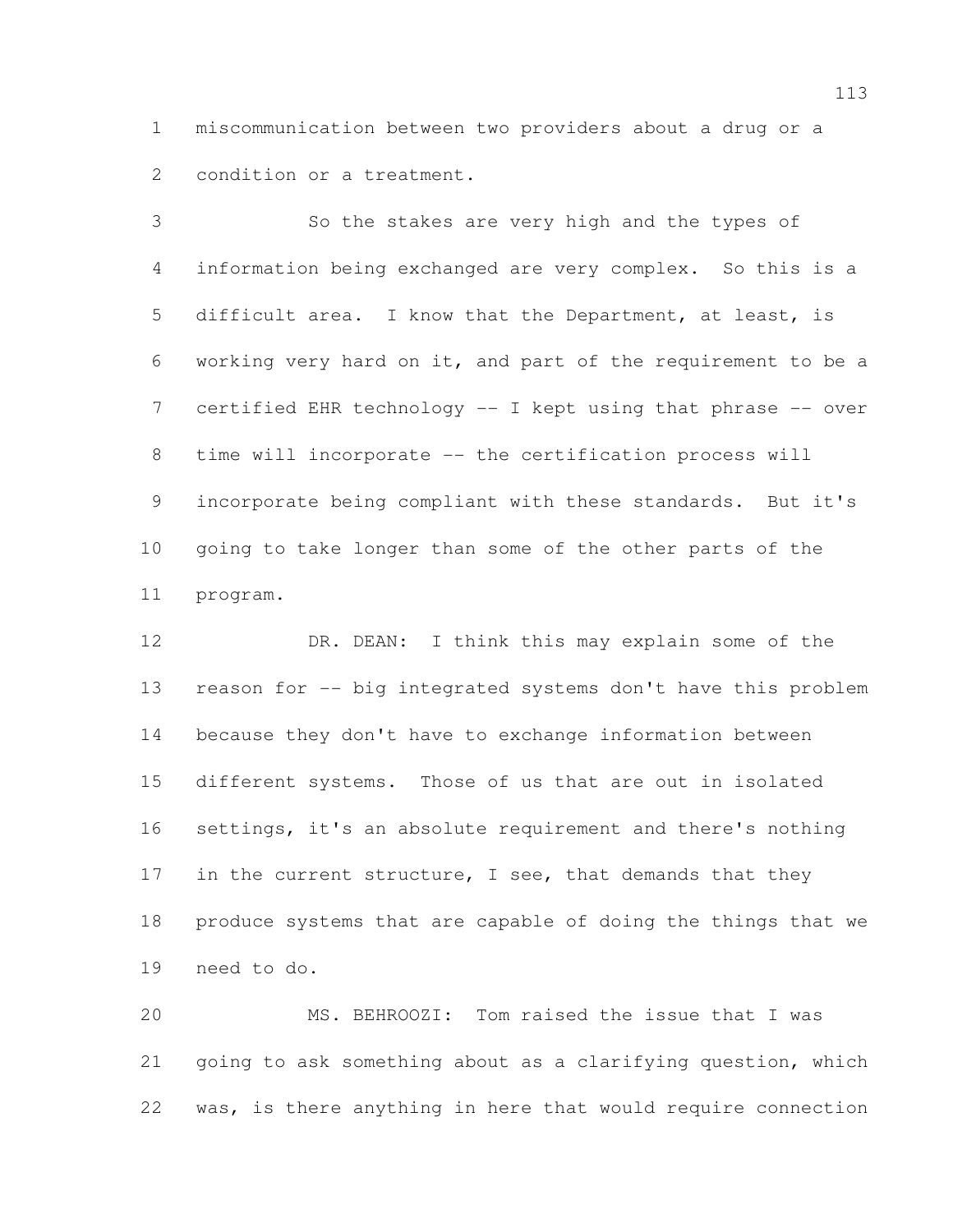to a health information exchange should it exist? But I'm kind of taking your answer as not really. It's sort of a more muted requirement to be able to exchange data with one other provider or something like that. MR. RICHARDSON: That's right. MS. BEHROOZI: Okay. MR. BUTLER: Don't let that slip by, too. For Phase 1, yeah, you just have to demonstrate you've talked to one other -- by the time you get to Phase 3, there's all kinds of requirements to be able to relate to other organizations extensively and it requires that the patients do have access to your records directly. There are some fairly steep requirements by the time you get to Phase 3. Phase 1, you're right. You just have to attest and say yeah, you can talk to one other person. MS. BEHROOZI: I just wanted to combine this with Round 2 and then I won't make a Round 2 comment, just that I haven't really been following this side of it too much, but

 exchanges, regional health information organizations and I don't know to what extent that's going on in the rest of the country.

in New York, there's a lot of work around health information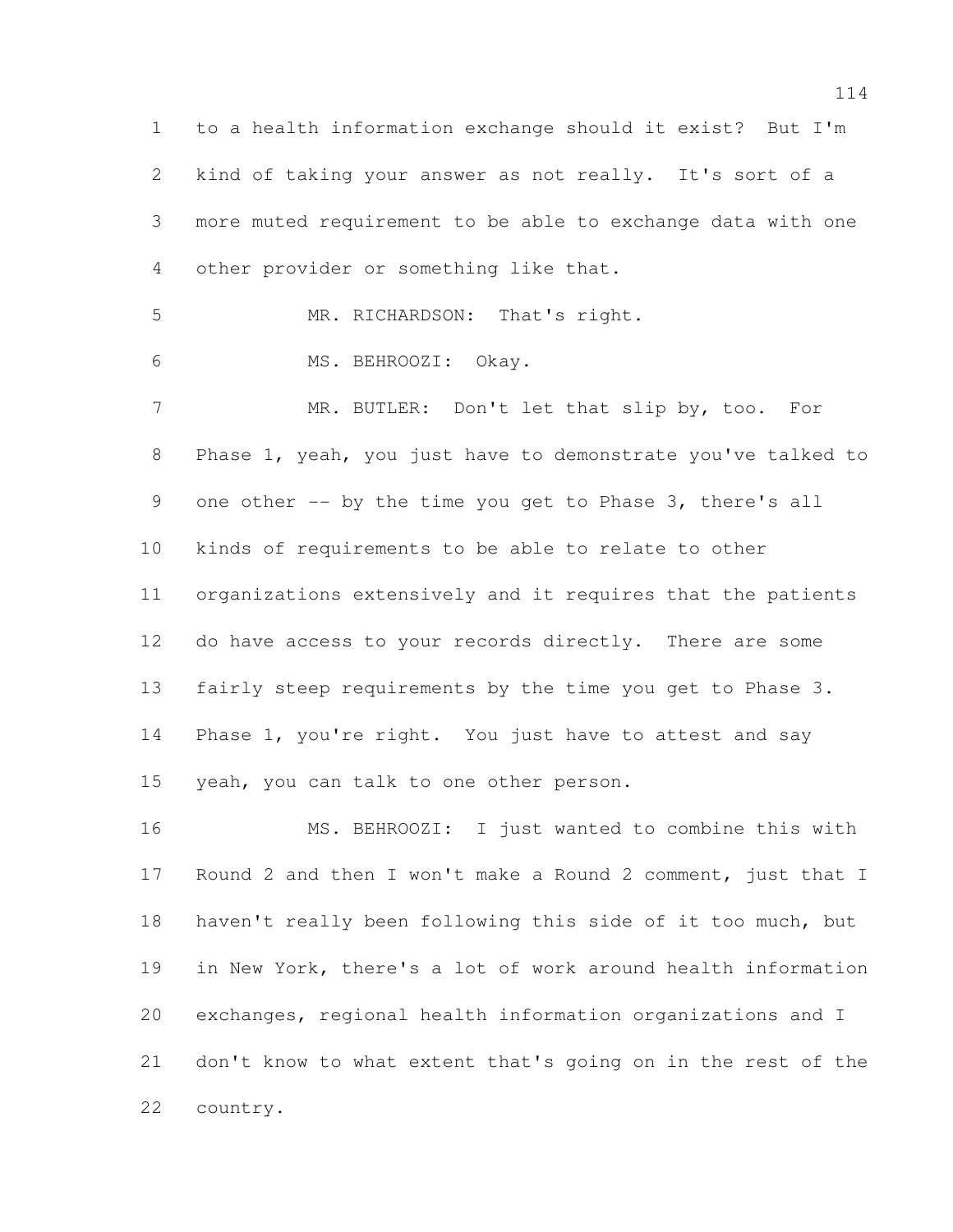But in terms of the third question for the future focus, rather than having every provider kind of figure out how they're going to connect with every other provider, the ability to support, whether financially or payment policy or in terms of other policies, the development of external infrastructures into which the isolated providers, the onsies, twosies in inner cities, whatever, can connect, just seems like the really -- the next qualitative leap. I'm done.

 MR. KUHN: I'm interested a little bit in the notion of patient activation, and in that regard, thank you for including that comparison or that side-by-side in the final Stage 1 and the proposed Stage 2 criteria. So one of the criteria here of Stage 2 measures is that more than 10 percent of all unique patients who are discharged view, download, or transmit to a third party their information.

 A 10 percent threshold. I'm just curious. Do the community at large think that's an achievable goal? I mean, where's kind of the general thinking of that? Is that too low? Is that too high? What's the expectation of patient? Because we've been talking about providers just sharing information with one another. What's the expectation on the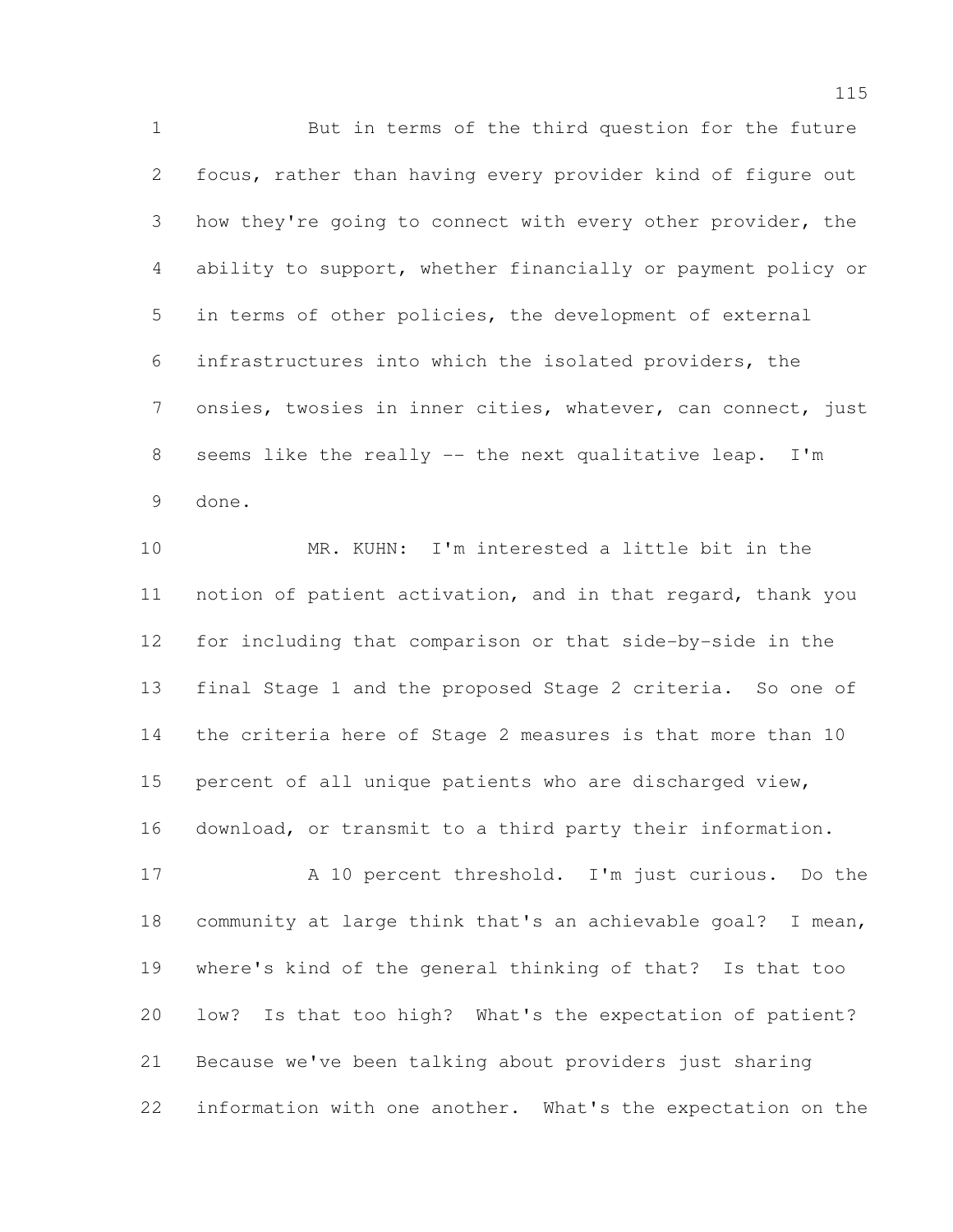patient side?

| $\mathcal{L}$   | MR. RICHARDSON: I've heard some discussion on one            |
|-----------------|--------------------------------------------------------------|
| 3 <sup>7</sup>  | of the CMS-sponsored calls where they've described a         |
| $4\overline{ }$ | proposal, and most of the respondents on this one call       |
| 5 <sup>5</sup>  | seemed to be providers and there was some question about     |
| 6               | this because they weren't sure how -- whether 10 percent was |
| 7               | too high because they weren't sure how they would get their  |
| 8               | patients, I should say, or encourage them to do this if they |
| 9               | didn't want to or didn't have access to the Internet or, you |
| 10              | know, in situations like that.                               |

 So most of the questions seemed to support the 12 idea, but they weren't sure how to actually do it, and there being some locus of control, you know, and this is the patients having to do something and then the provider being held responsible for it. I think that the CMS response was that as part of your interaction with your patients, you should be encouraging them to do this, and that was where the requirement came from. But whether 10 percent is the right amount or not didn't seem to enter into it as much as should it be more than zero.

 DR. BERENSON: I'll just contribute two cents to 22 that discussion about who is or who isn't sort of -- the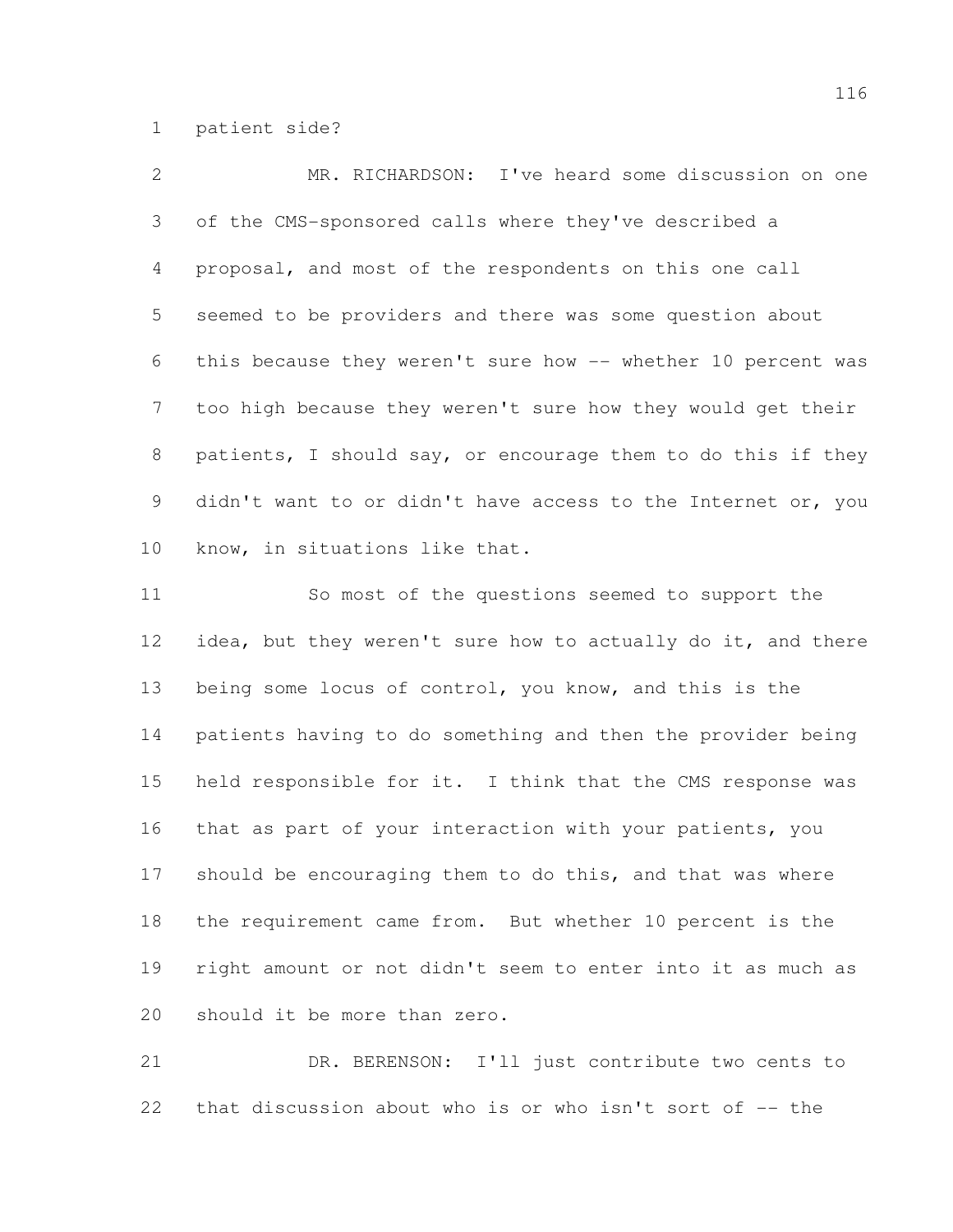question that Ron brought up. And I think I agree with those -- including George -- who said it's the ability to have the capital up front to make the investment even though it's going to be worthwhile in the long run. The other point about why it's worthwhile in the long run is having an EHR supports a higher level of coding, and at least the studies I've seen and some reasonable speculation, I think, is that that amount of higher coding actually is more money than the meaningful use incentives. So if you are able to do it and are willing to go through what's a painful transition process, it pays for itself. So in addition to being larger, I think the

 cardiologist, urologists, and nephrologists and perhaps some others are in a better financial position to be able to have that capital investment in the first place.

16 I mean, if you can do it, even a small practice is going to benefit financially from it under the current rules of coding the documentation, I think.

 MR. HACKBARTH: This conversation sent me to wondering whether in an unexpected way, or at least unexpected for me, this could not -- may not contribute to accelerated consolidation within the health care world. My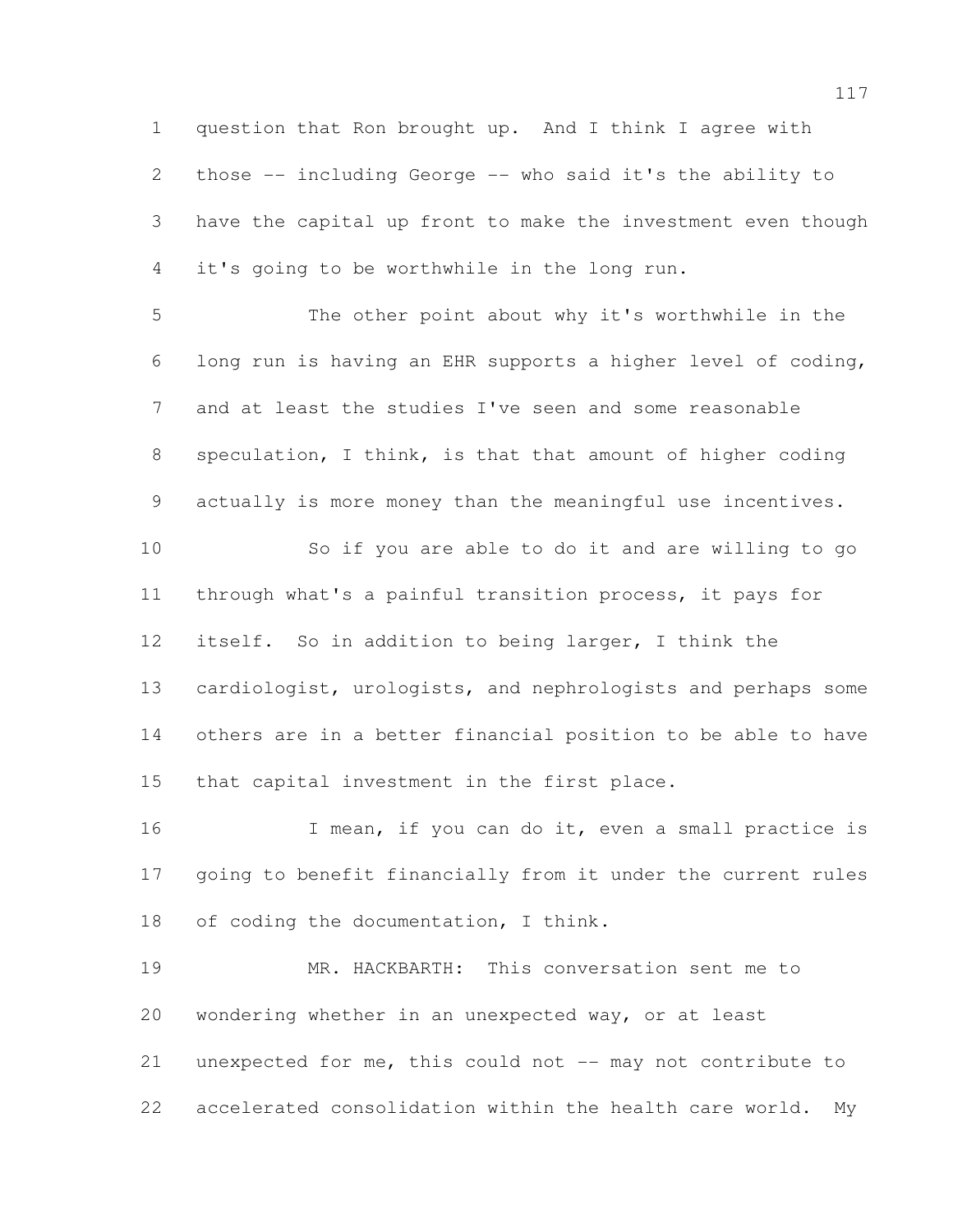first take on this would be, well, by providing subsidies for individual practices and making it more feasible, all other things being equal, that may be a reason not to join a hospital-based practice or a big group to get access to information technology. It makes it more feasible to afford it while practicing in a small group.

 On the other hand, given Mike's observation about these being fixed payments, if a hospital takes over a practice, their cost of adding people to their system are going to be substantially below the payments that the individual will bring with them.

12 And then as -- to pick up on Ron's observation, there are the penalties out there. As the penalties get closer, maybe the combination of the dollars that the physician can bring with them in meaningful use payments, coupled with the threat to the physician of, oh, penalties 17 are now just a year away, that we could see this whole set of incentives work to give a real boost to consolidation. Whether you think that's a good thing or a bad thing, I just wonder whether the dynamics may not be pretty powerful.

 I would like to give people another opportunity to make comments, but rather than just go one by one, let me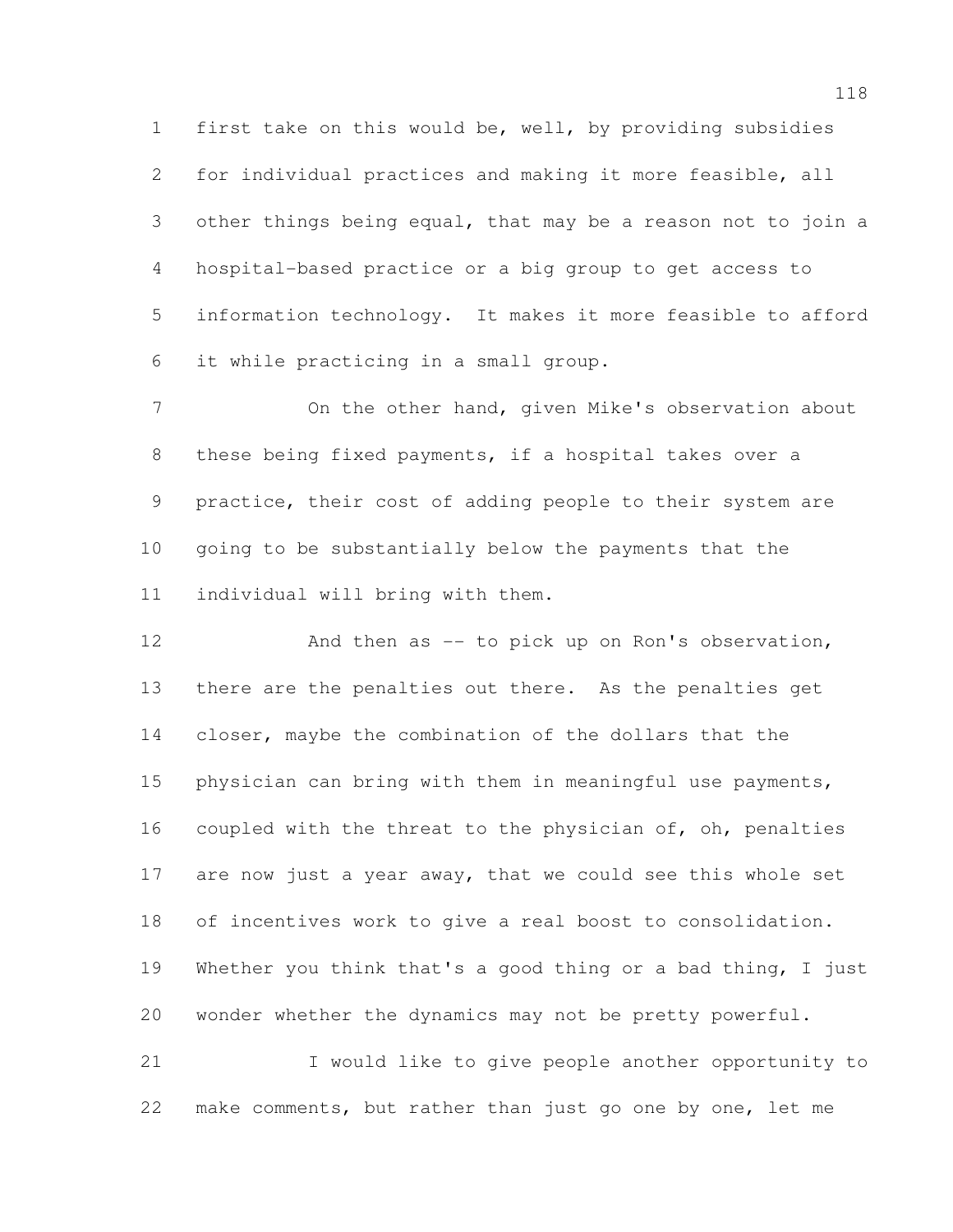see hands of people who have something else that they want to add to this conversation. Okay. So we've got five, six. So we'll just go to those people beginning with Peter.

 MR. BUTLER: Two quick follow-ups to comments made. Glenn, yours, yes, I think it is a further consolidation, further employment. Our own experience in rolling out to over 400 employed physicians as well as some private is that smaller offices, even within the group practice, are more expensive and harder to do than the bigger groups. But there are other economies beyond IT that also make those small groups more expensive. So it's not just the IT component that is part of the consolidation that is occurring.

 With respect to the cost issue, the front-end cost that George highlighted, I think the AHA survey, the one I've seen, also says just being able to meet the meaningful use criteria in the time frame needed to get the payment right out of the gate is equally a challenge. And part of it was you have until like October of this year before you start not getting the maximum amount of payments. So some people are just waiting for the meter to get rolling and said, "I want to make sure I can hit the meaningful use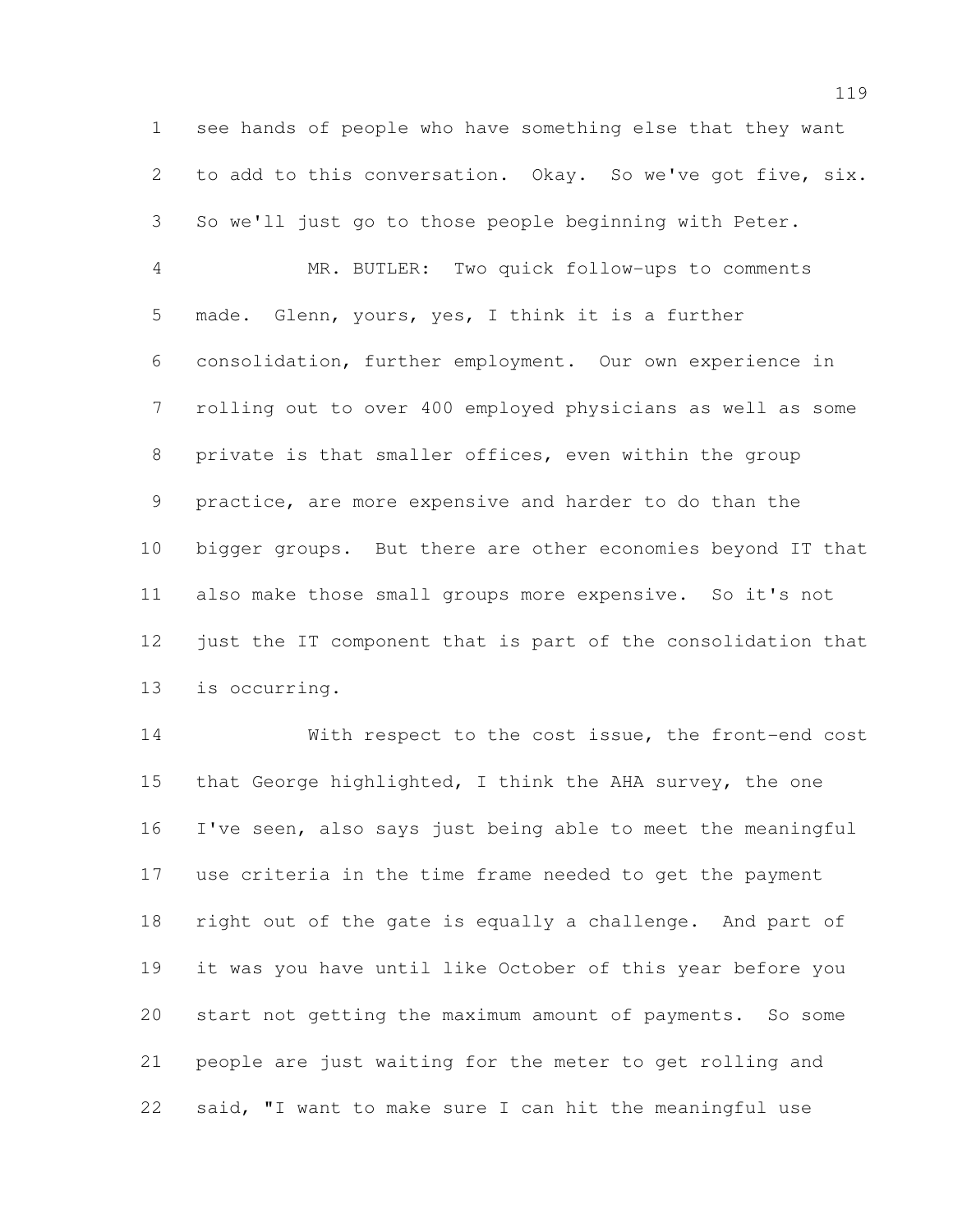coming out of the gate." So it's not that they're not working on it. They have haven't attested yet.

 Now, one could say, What is MedPAC's role in this? And that's what we're trying to define. And you could say if you're going to hand out whether it's \$34 or \$19 billion and we're thinking about Medicare money, if that ought to be smaller or bigger or directed differently to achieve, you know, the goals of the Medicare program, then I think we have a roll. And I'm not positive we do, but that's how I think I would look at it. That's how I look at it. 11 I would say, interestingly, in our own institution we have a graduate student who has looked already at kind of the meaningful use adapters and correlated that with performance of those same institutions on the value-based purchasing Medicare measures. So you'd think if you're incentivizing investment over here and these are the metrics 17 you're using to -- you know, from a policy, you ought to be 18 able to begin to -- is it making a difference, at least in the system. So to the extent we understand that better and then can find, you know, provide further guidance I think would be useful.

I think one more immediate thing that I'd like to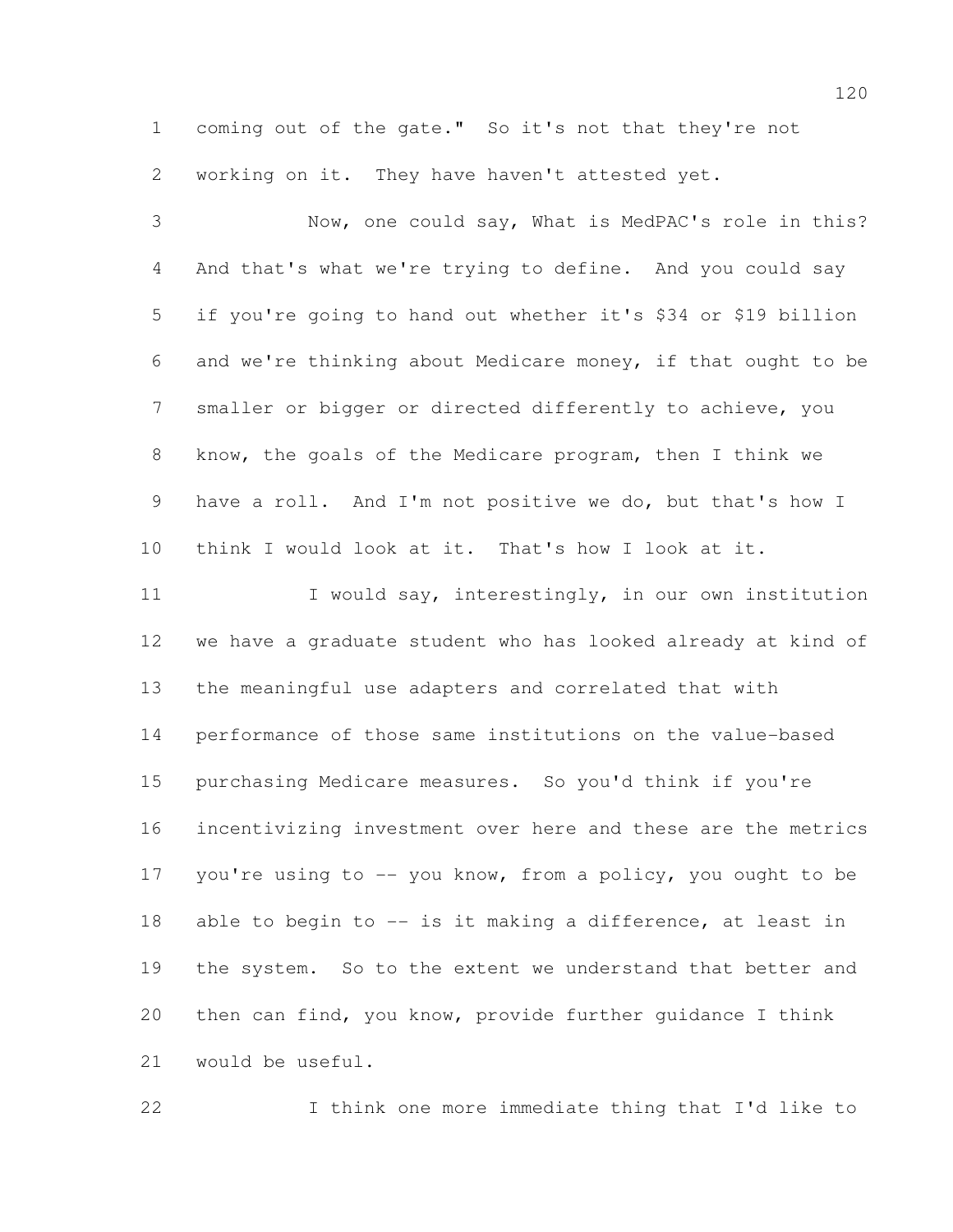see as we look at efficient providers, for example, next year and we line up that column and say, okay, if you're financially stressed, whatever, we can -- those efficient providers also -- are they adapting IT or not? It would be interesting to see whether or not, you know, that is contributing to efficiency and measures are not.

7 So I think at a minimum, just having the relationship between those that are putting it in and those that aren't and how it's impacting the system could provide us guidance.

11 The last point I'd make is that all of this money 12 -- it does address beyond just having an electronic record. It does address the interoperability. What it does not do is provide dollars for decision support or data repositories 15 or data warehouses, which are really the heart of managing in an ACO capitated world. And so it kind of ignores some of the real tools that ultimately you need to kind of make a difference. And so you could argue and say, well, at least take some of the money and maybe pay for some of that instead of just having a record in the office. I'm making stuff up here, but I think if we truly want to have the competencies required to go where the system is headed, I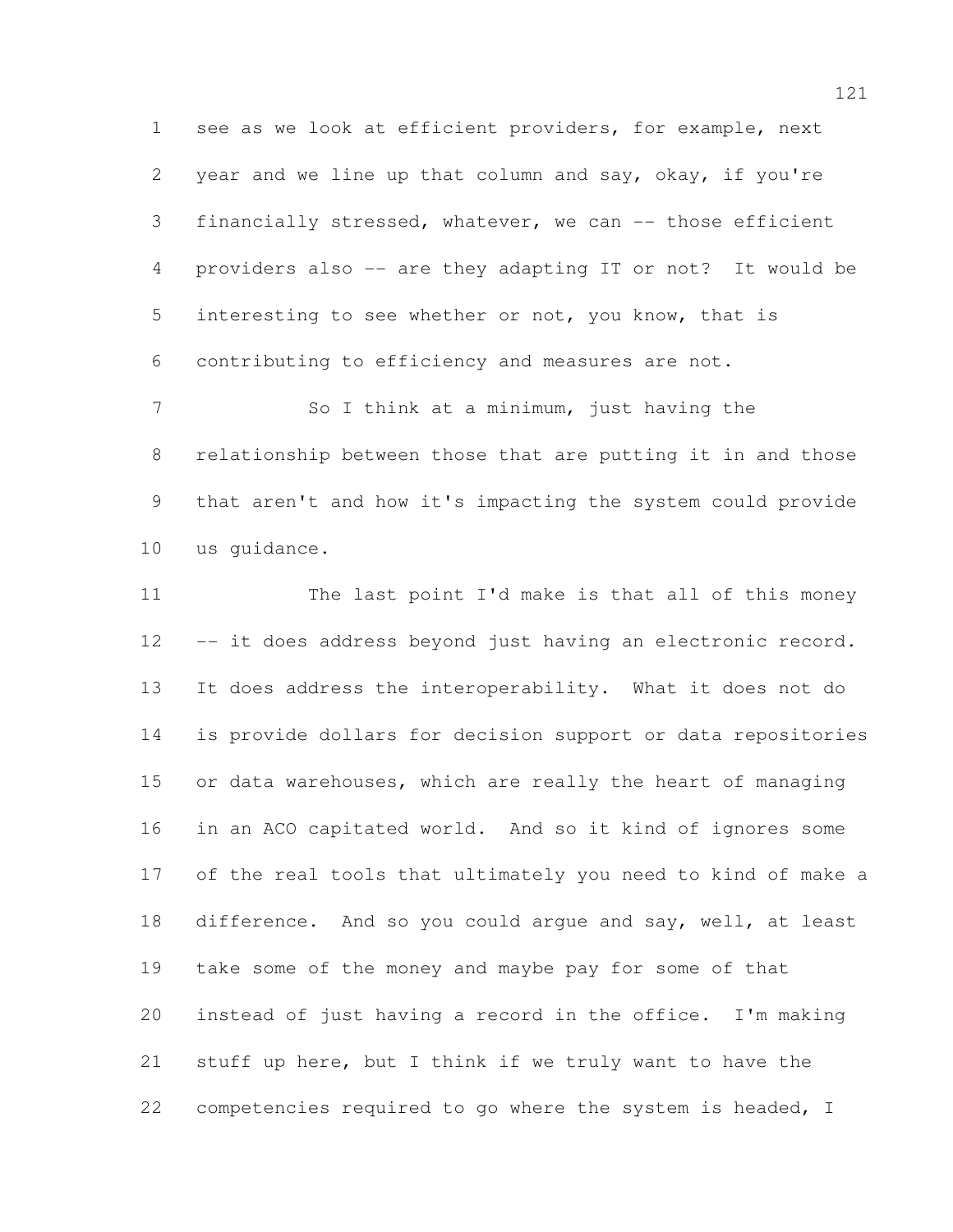don't think these dollars are quite aligned with how they might be better used if we're going to spend all of that money.

 MR. ARMSTRONG: Just a couple of comments. First, I should disclose I do work for an organization that received the Stage 1 payments for this, and we have a strange model, but I think a couple comments about how we as MedPAC think about what we've learned here for future policy questions. Peter, I thought it was a great point, so what's the value in this kind of investment through the overall Medicare program as a point of view on this.

13 I would just say my point of view is that this kind of investment in system-ness is good in many different respects, and I think that this meaningful use application - - it's not just did you buy the companies, but are you using them in ways that are meaningful is kind of an interesting approach that we should think about its application to other potential, narrowly focused but overall high-leveraged investments that we might want health care systems to be making. This does improve the quality of our clinical decisionmaking. This does reduce overall expense trends.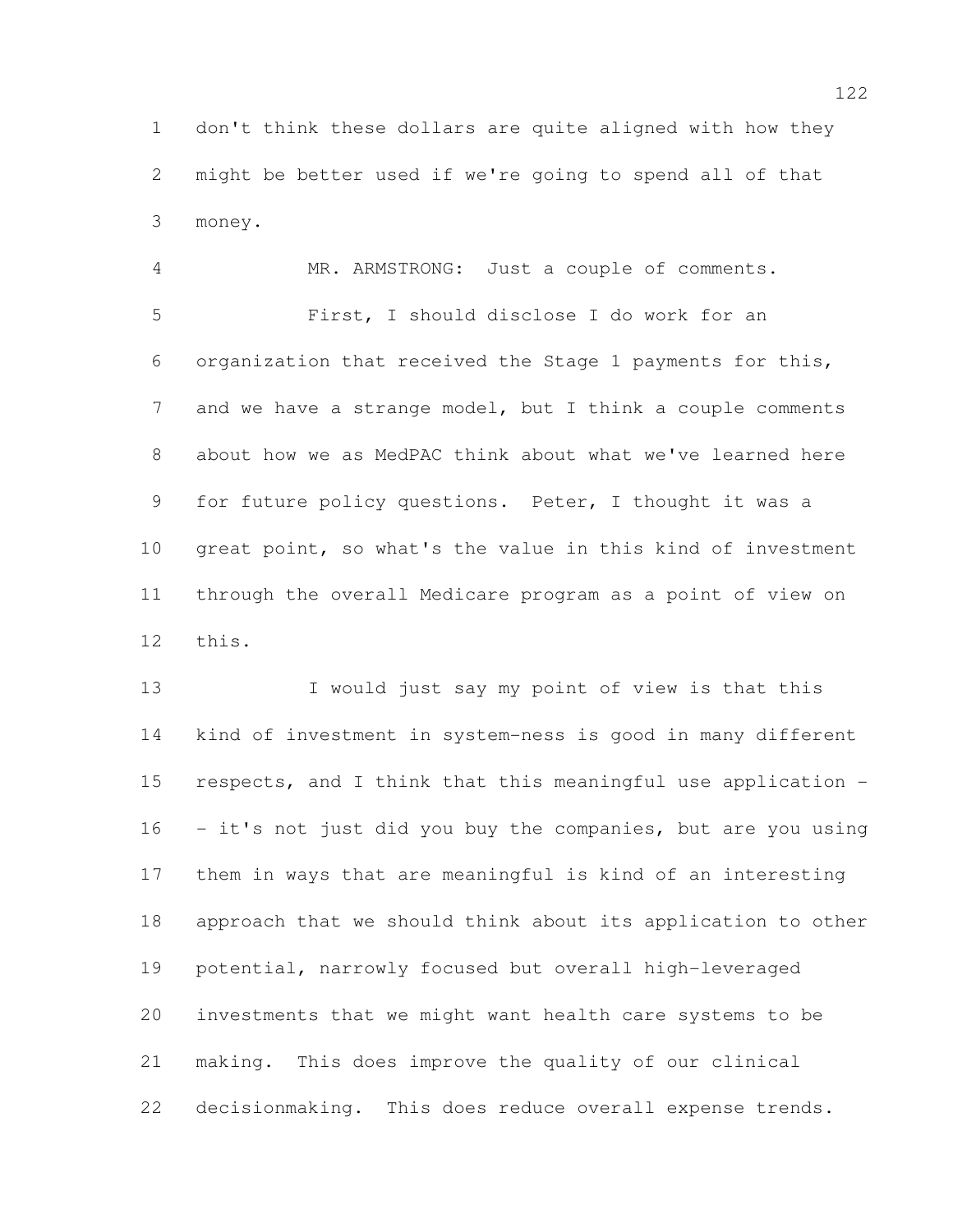In our practices now, 25 percent of our patient-physician encounters are done electronically, for example, and we know that that's not just convenient, but it's a lower-cost method.

 MR. HACKBARTH: Do you use Epic? MR. ARMSTRONG: We do.

 One question for consideration is this is built around a very physician-centric kind of unit of service, and, in fact, we know and we talk here all the time about the value of integration and system-ness goes way beyond physician providers. And, you know, how can meaningful use of information technology extend to home health workers or extend to nurse practitioners and others who practice and care for Medicare beneficiaries in all sorts of settings? I think that's, you know, an interesting and important question for us to be asking.

 Also, these Stage 2 and Stage 3 requirements are going to intersect with ICD-10 requirements or intersect with all sorts of other high demand on your information technology kind of changes. And I think we ought to just be thinking about where there is that potential intersection and ask how can we be paying attention overall to how this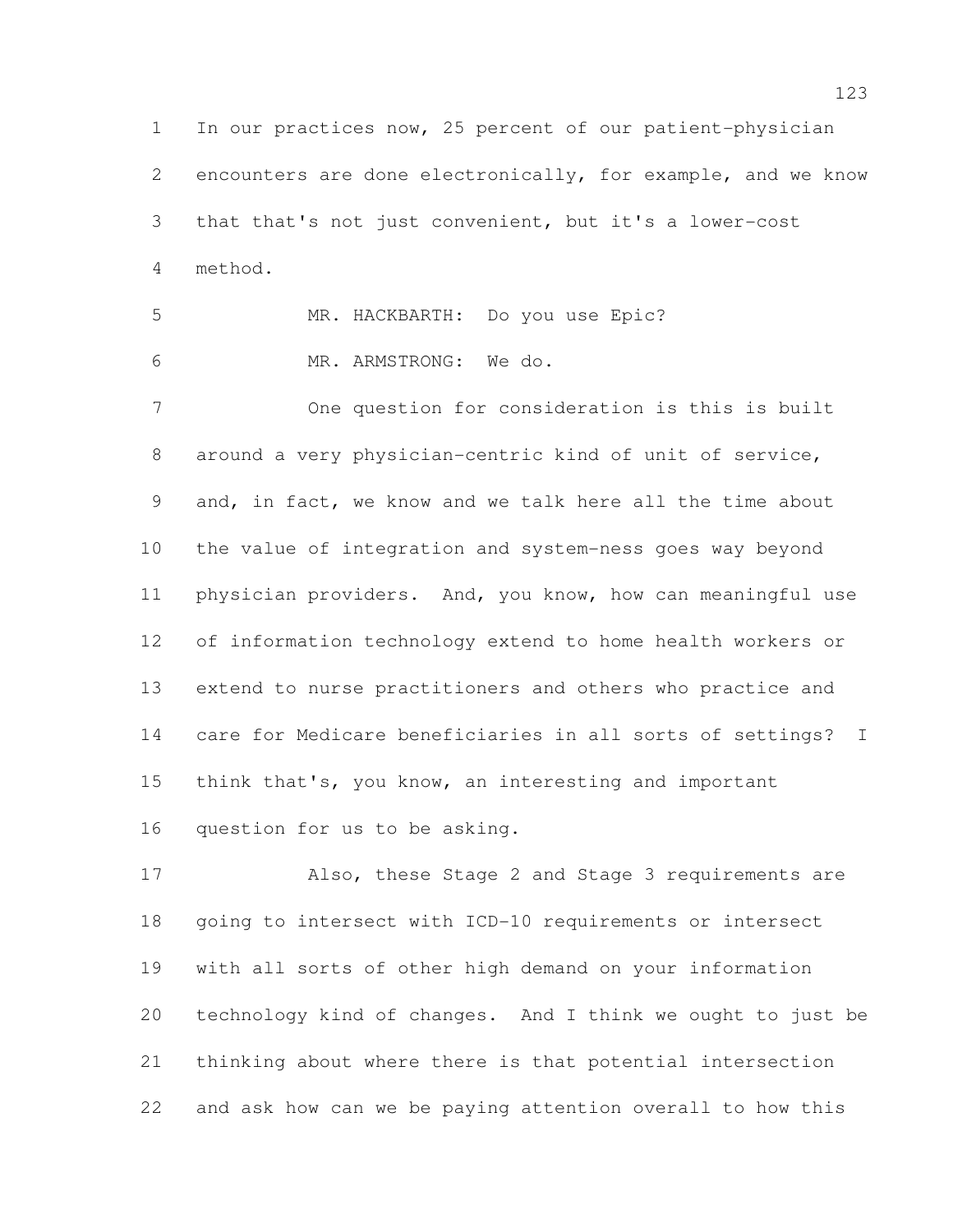affects the care system.

 I think I'll leave it at that and stop there. DR. BORMAN: I think there's some wonderful things that can happen as a result of good data sharing, and I, too, share Tom's concerns about interoperability and think that needs to continue to be monitored and will be a key thing to really getting people to use this in the maximum possible way to advance care. I think that the requirements regarding patient accessibility of records and downloading, I think it sounds great. I hope it's driven by some background information that there are a body of patients who, in fact, will do this because it does present some additional requirements, I think, particularly to the eligible physicians and other health care professionals that are maybe a little more difficult for them to absorb than perhaps a health system or hospital entity. So, for example, the kind of privacy and security things that may need to be in a system to allow patients to do that, because you don't know what kind of computer each of your patients has out there, and if you think interoperability is an issue just in transferring to facilities, transferring to patients who have everything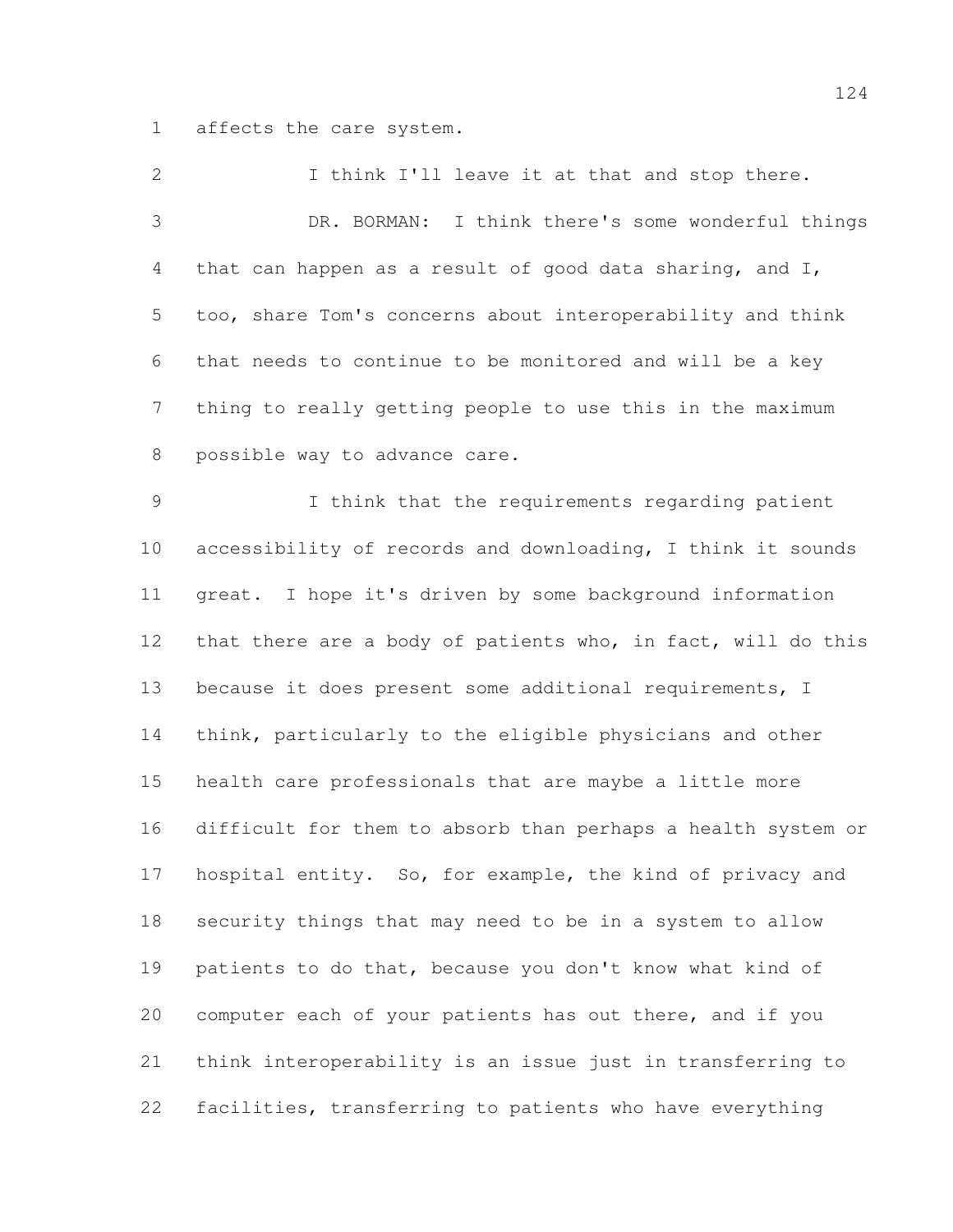from build-their-own to, you know, some high-end thing is going to be a huge issue. So I have some concerns about that particular chunk of this process.

 In terms of thinking this through about -- you know, we talk in a lot of spheres of our work about unintended consequences. I think we have to be just at least attuned to where a couple of those appear to be emerging in the EHR world. And, again, in general, there's lots of things about EHR of which I'm a fan, but there are, I think, some things that we at least need to monitor and think about ways that we can put brakes or other -- not to create end-arounds, but to do things that perhaps mitigate those effects. And certainly I think one of those is -- and I hear it from patients a fair amount increasingly -- "My doctor spends all the time at the computer during the visit with me." You know, and I think that's -- I hear it just more and more, and I think that for efficiency for the doctor, advanced nurse practice, or whoever, that's exactly right. You want to do it in the same scheme of things. Is that the kind of visit dynamic that, in fact, we wish to foster? And if it's not, then how do we account for that time?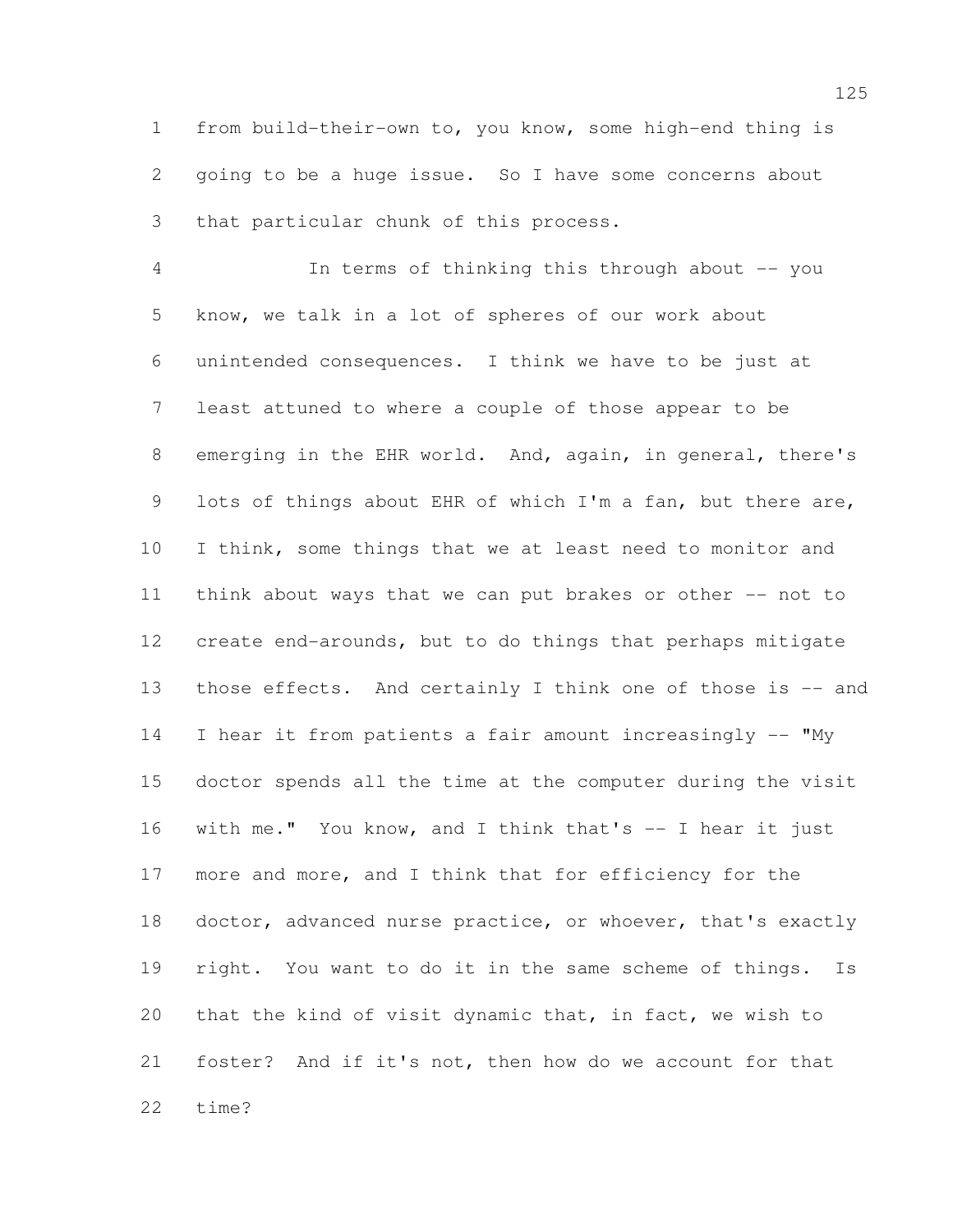1 At the end of the day, there's still 24 hours in the day. At the end of the day, you know, we have people that are increasingly -- practitioners at all levels that are increasingly asking about work-lifestyle balance, and so how is that going to interact with it? And yet we have a burgeoning population of complex patients to manage who will 7 require more clinical time. So I think that piece of, you know -- for example, how does that link across the patient satisfaction? Are there some ways that we can start to tap into that particular complaint, or concern at least, as a way that we look at patient satisfaction.

 Another is that we've enabled the transfer of work that is not at the top of that practitioner's license to that practice, and so said another way, in my world, non- physician or to physician. So that while there's lots of potential safety implications to computerized patient order entry, it now shifts work to doctors that they did more quickly certainly in an environment of creating an order set that is unique to the patient and me but is exactly what I want that a clerk now deals with, that used to deal with, and yes, with all the handwriting interpretation and whatever quality and safety concerns. But now, no matter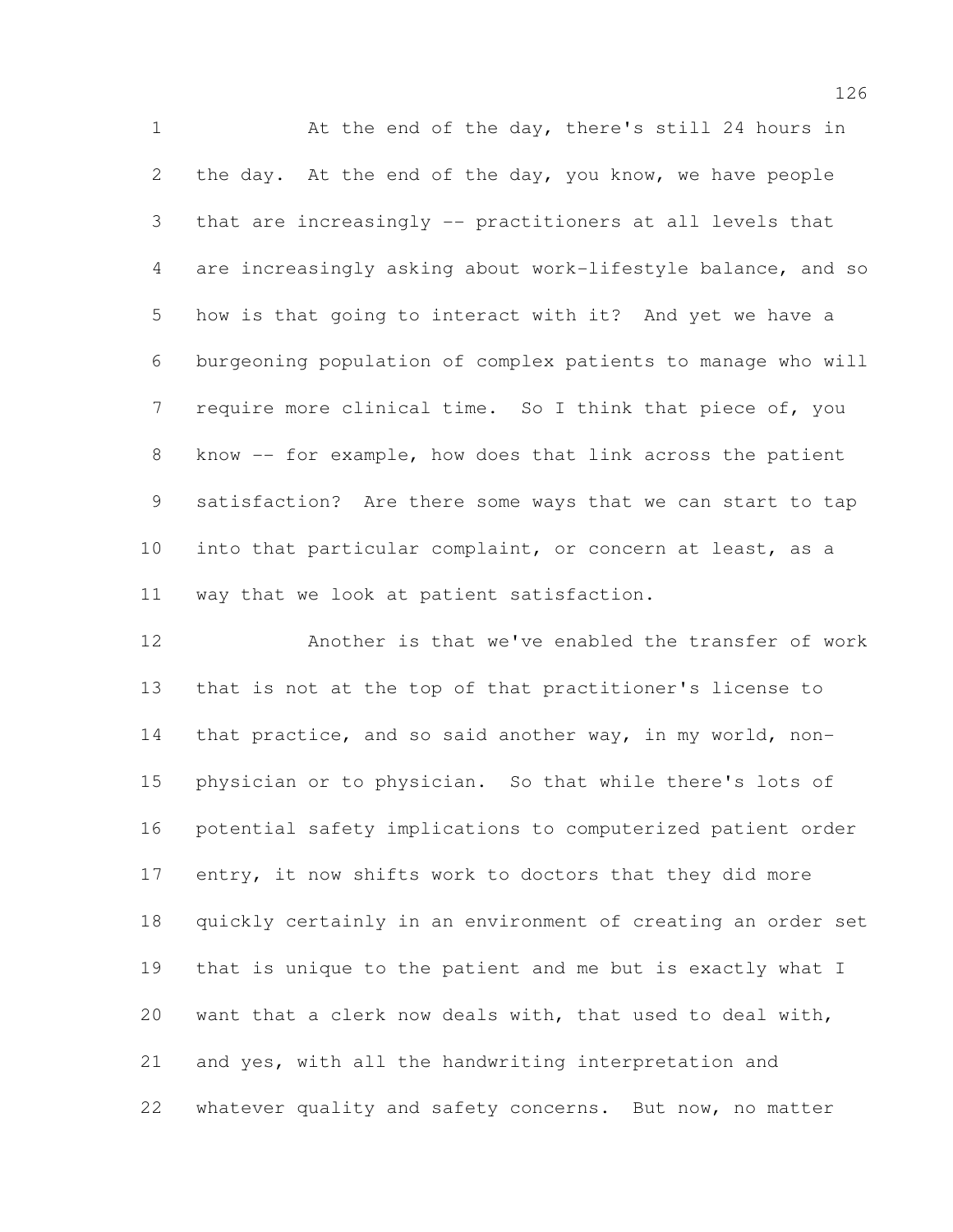how many specialized order sets I have, I've got to modify each one for each patient, and that takes me through pick menus and, again, slows me down.

 So I think that we have to be just very careful about what kinds of work we transfer to whom and how we enable that to be the least painful if not, in fact, a positive.

8 And then another one that Bob alluded to, you know, there's gains in documentation and thereby coding and potentially revenue. One of the things that I think is very frustrating is that, whereas we'd like to all hope the 12 record becomes more cogent and more useful, there's that little carry-forward function where I can take big chunks of everything I said yesterday and with great ease transfer them to today and ramp up my visit for each day to be a very high level visit, and Grandma still died of breast cancer, you know, no matter how many times I say it.

 So I think there is a risk particularly in certain kinds of activities for there to be a ramp-up that's just a function of better coding and better capture, but that, in fact, is almost counterproductive to the patient care. How we get the medical record back to saying what needs to be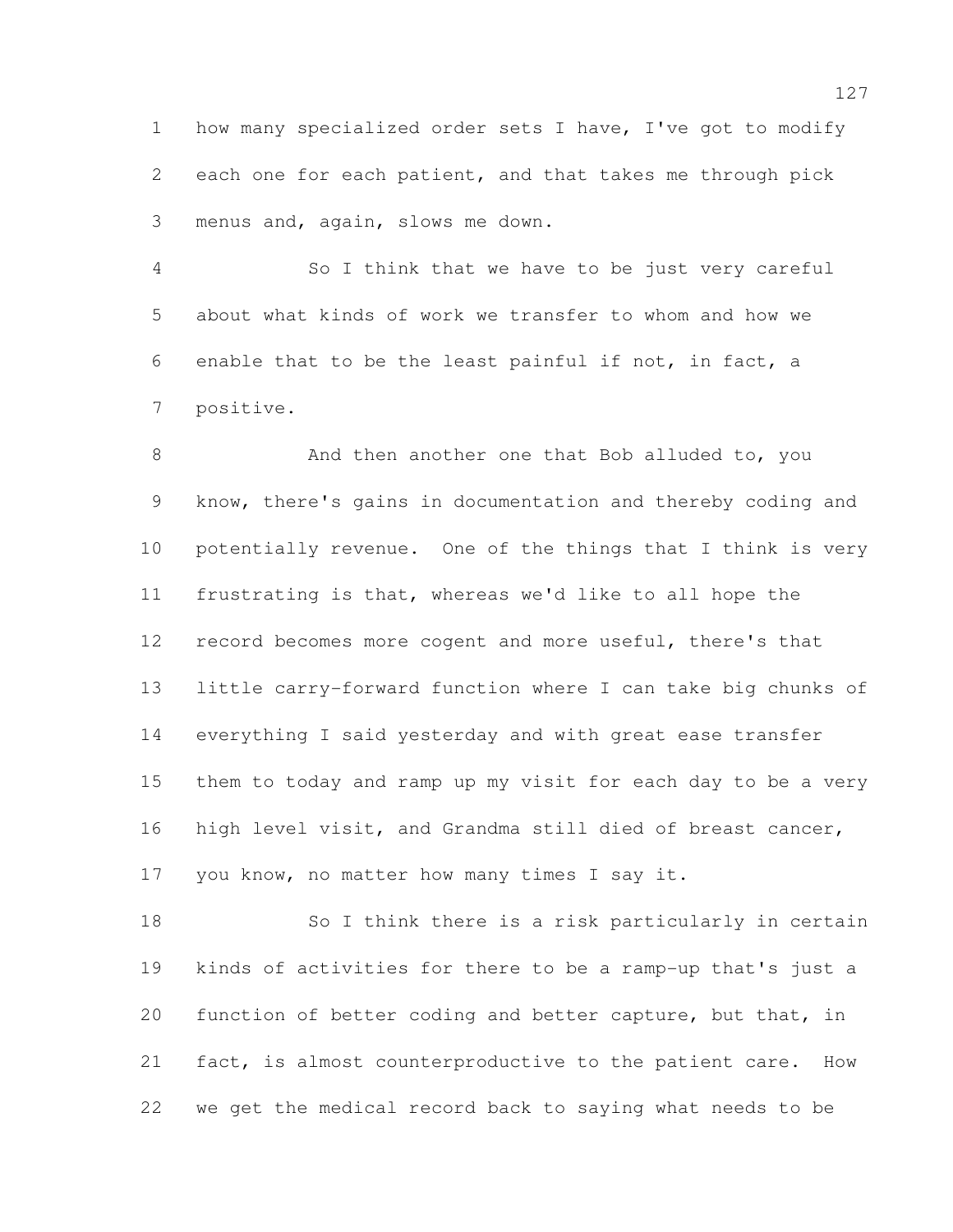said for optimal patient care, you know, it may be a train that's left the station and we'll never get there. But I'm afraid that there are some elements here that will allow us to go further down the incorrect fork in the road on this particular piece.

 So I would just say as MedPAC looks at, you know, what is good for the system and what we want in terms of quality outcomes, let's be careful that we don't disable some things to happen by virtue of enthusiasm for a technology that has so much potential to drive toward places we'd like to be.

12 MR. GEORGE MILLER: Yes, as we go through this process, you know, looking at the goal for Stage 3, I think one of the things I've heard discussed -- and I think it was Tom -- is the issue about interoperability, and I don't know from a policy standpoint if it's too late not to address the interoperability issue. And Karen just mentioned it also from the standpoint as we push information out to patients, the difficulties: Would they have the system to get that information?

 But particularly going back to Tom's point about three different systems and they don't talk to each other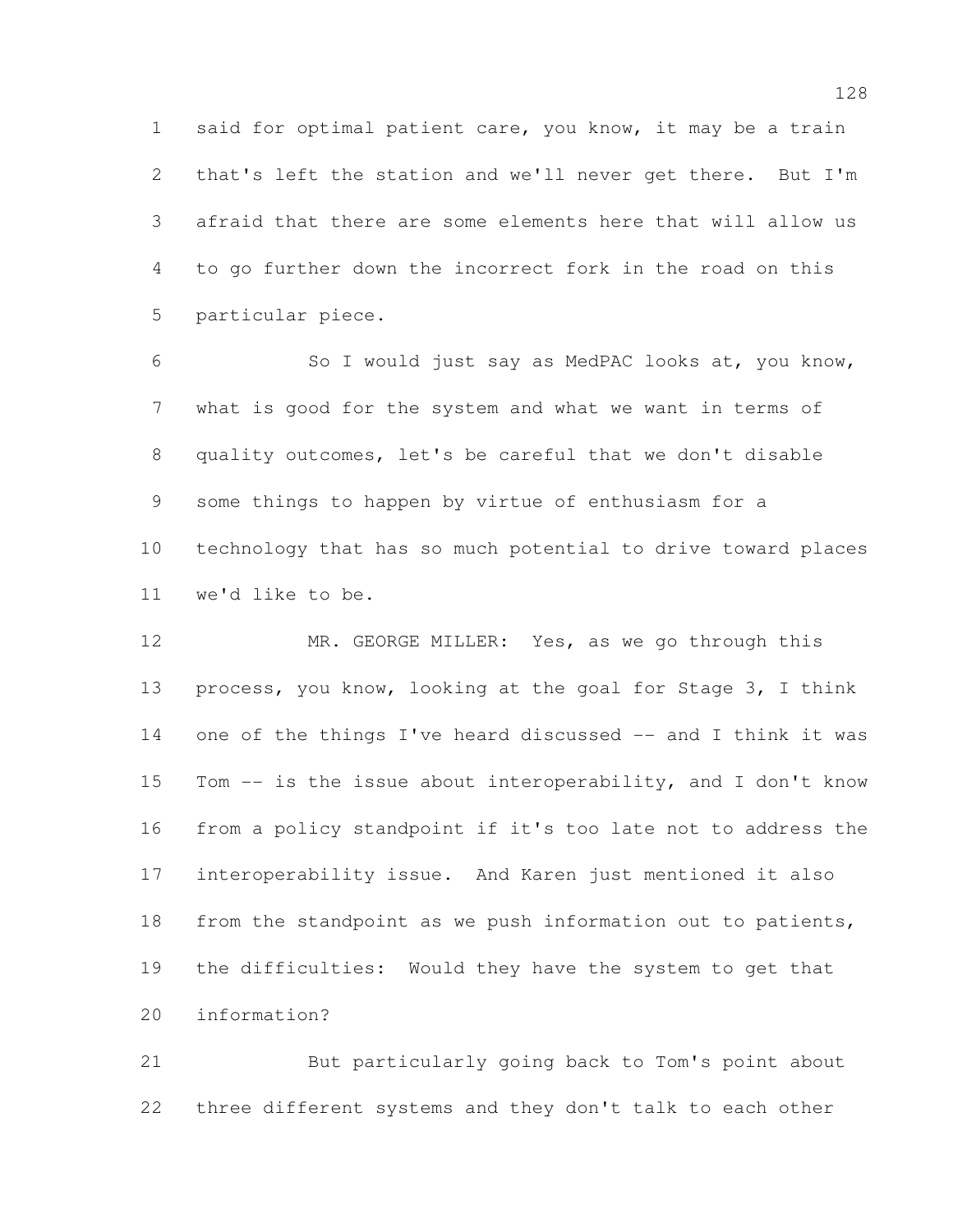and the frustration that that creates, from a policy standpoint it seems to me that the federal government could put in place at least partial interoperability so that there's a standard. I liken that to in my pocket and in every one of your pockets we all have a cash flow card, although we all come from different points in the country, 7 we can go to that ATM, no matter where your bank is, and get money out today and right now. And it would seem to me that that ought to be the same standard we should have for the medical records. No matter where we are in the country, who we talk to, we ought to be able to get that same information -- notwithstanding some of the complications of getting 13 some of those things, like a physician -- how we put data in, as we discussed earlier, or that even within the same hospital there's different methodology of documenting the same information.

17 But even with that said, we still should try to have some mechanism where it is required that at least at some threshold there's interoperability so that that system -- so Tom's not frustrated, that no matter which system where he is could be able to transmit that information. And the second part that Karen said so eloquently,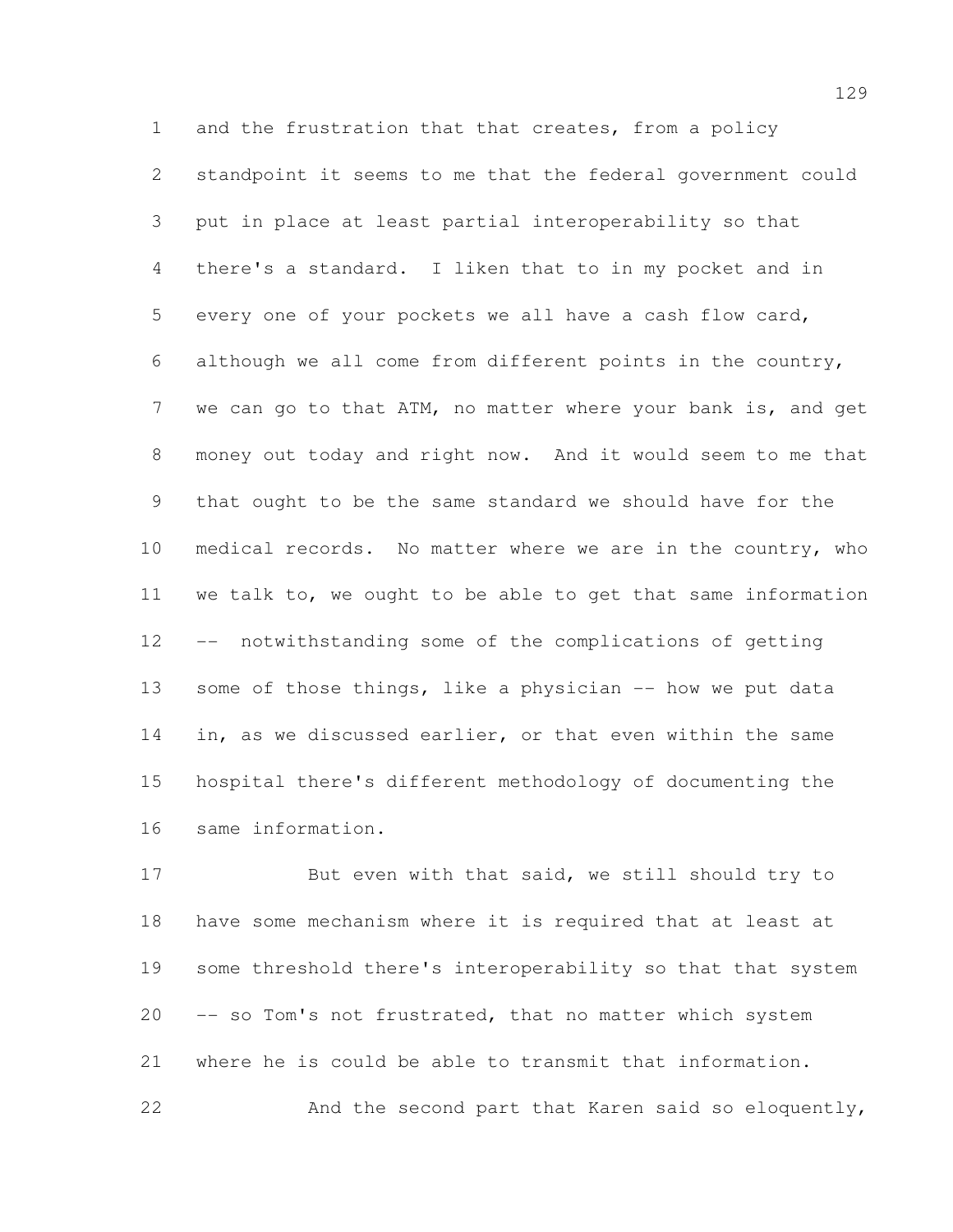as a CEO the number one complaint I get from patients is that physician or whoever comes in my room spends more time 3 on the computer than they do dealing with me. Now, I understand why. We certainly have to apologize and try to explain that, but it's an emerging issue that we certainly will have to address as more data is required and more information, we've got to certainly deal with that issue. And my scores reflect that also, that the patients are saying that the physician, the caregiver, spends more time on a computer. So your point is very well taken, and somehow in this we need to address that issue at some point in time.

 DR. CASTELLANOS: What we're seeing here is just a 14 significant learning curve, and we see that in everything, 15 and I hope 10 to 15 years from now we'll look back and say, geez, it was really worth it. And it is going to be worth it. It is a learning curve. It's hard to go through this. Technology is changing, and, you know, we're just really catching up with the rest of the economy. A lot of the things that we're trying to do the economy has already done. The second point I wanted to bring up is the subsidy. It looks like a lot of money, but really it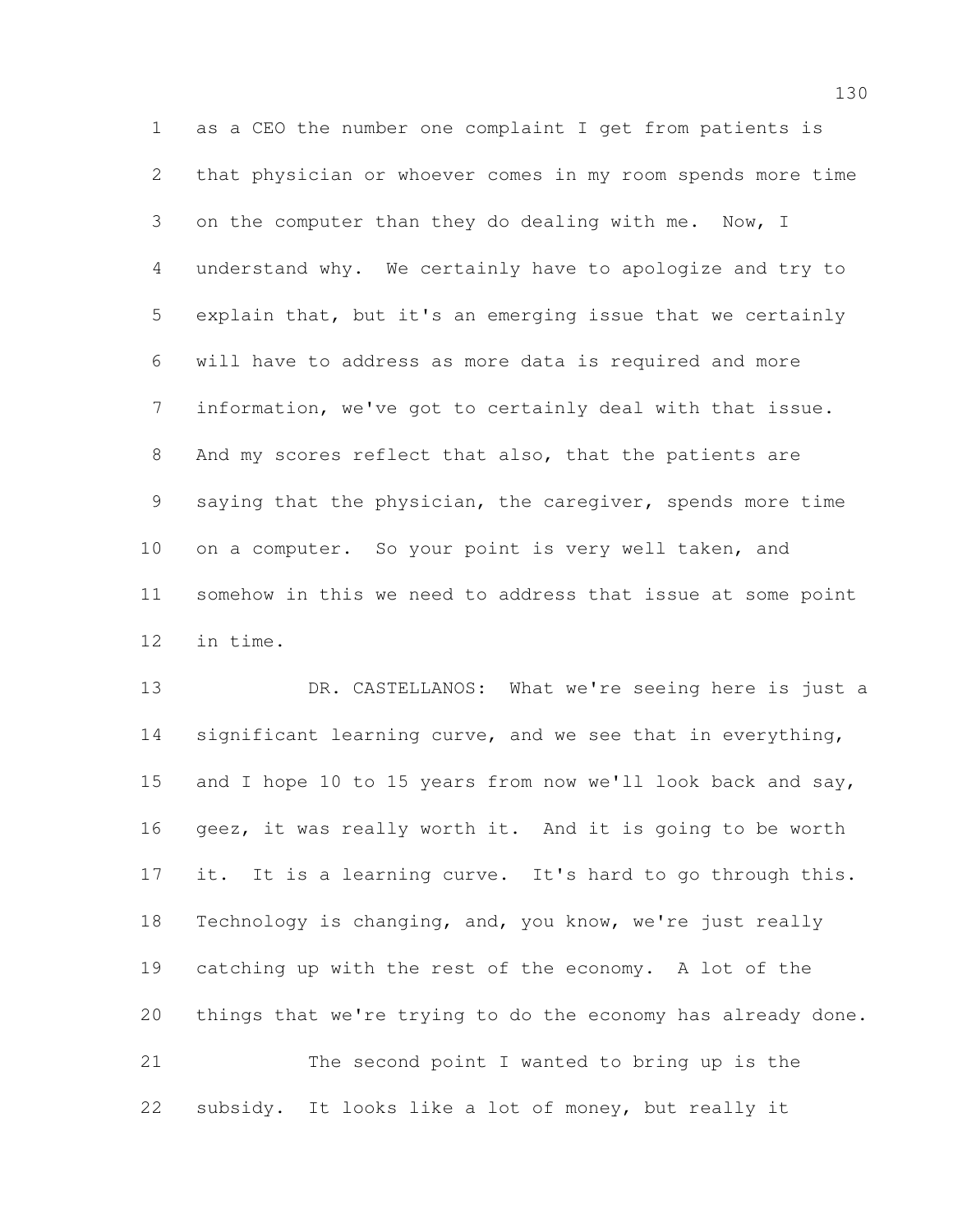doesn't cover the costs, and I can tell you because I've gone through this process. It does not cover the basic costs. Yes, there are a lot of up-front costs, and I think that's the biggest hurdle why physicians are not going in, and the hospitals.

 And, Bob, you're right, there are some advantages to the upcoding. Is it upcoding or is it appropriate coding? I don't know. I mean, that's an argument we're going to have for a long, long, long time.

10 The real question I have -- and, Glenn, you brought it up and, Peter, you commented on it. I want to preserve the private practice of medicine, and by that I mean I think there is a role for the private practice of medicine, outside of a clinic, outside of a hospital, perhaps in a small town where you only have one or two doctors and you're not part of a large group.

 We talked a little bit on Slide 10 about hardship exemptions, and, you know, that's going to exist until 2020, 2025. Well, what's going to happen -- I know there's probably no discussion on it, and there was nothing in the paper. The physician that's in training now who's already up -- will be up on this curve of learning, when he or she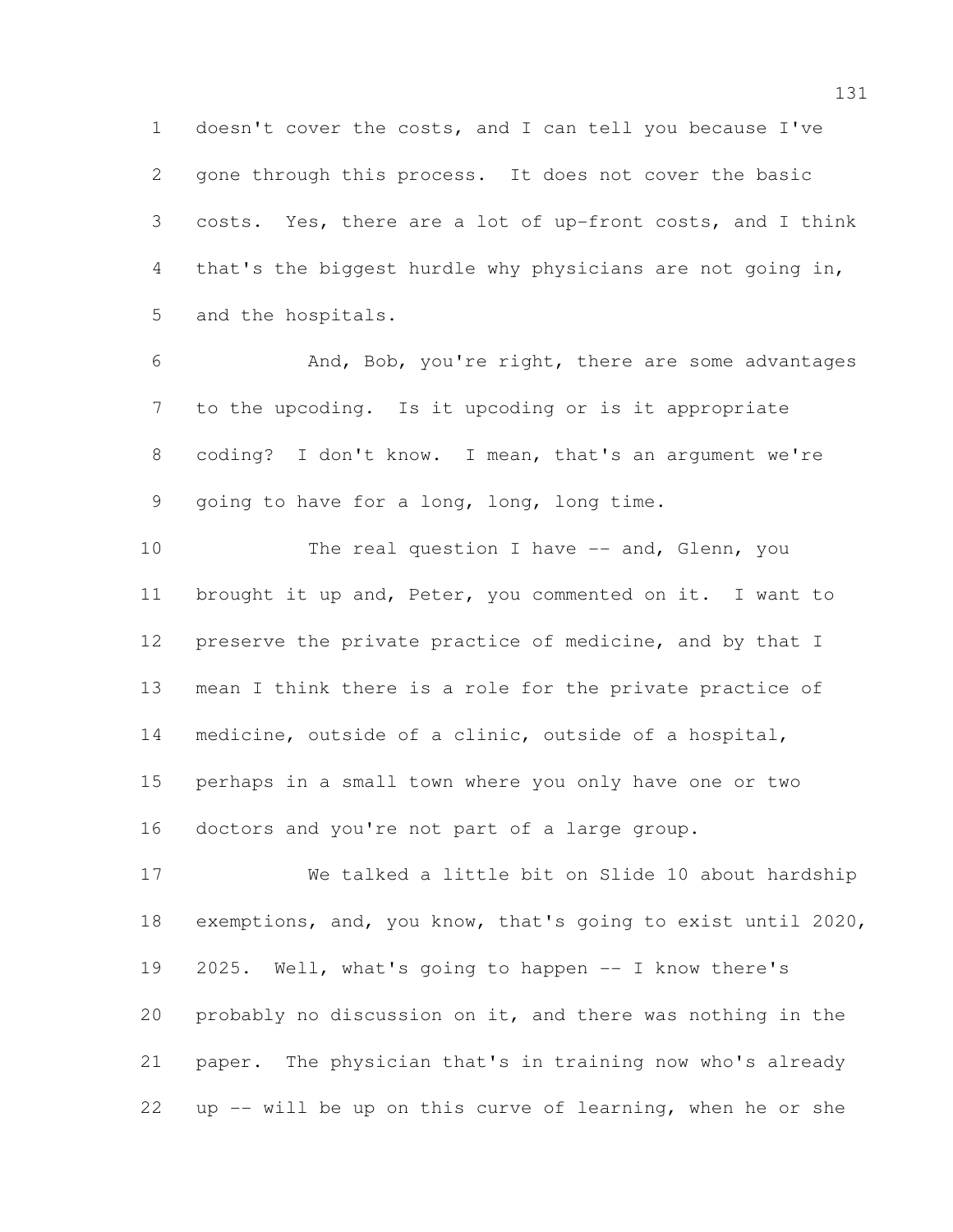goes back into practice, is she going to have or is he going to have these subsidies available to him? Is it going to force him to go into a hospital setting? Is it going to force him to be an employed physician? Because that's what's happening in today's market, in my community. People are going into the hospital or an employed market because of the hassle factor, and it's a hassle going through this learning curve. And it's a cost.

 So, you know, I would like to make sure that as we go down this path that we do not exclude people going into the private practice of medicine.

12 DR. DEAN: I guess I would, first of all, just like to second everything that Karen said because I think she said it very well, and it is frustrating from a number 15 of issues. You know, I wholeheartedly believe that this is 16 the direction we need to go, and it just occurs to me that, as I think I've said in other meetings, people have been saying that telemedicine and telehealth was the answer to rural health problems for probably 20 years, and we are just now getting to the point where that is really taking place and really available and really beginning to work.

I suspect that this is a similar bit of evolution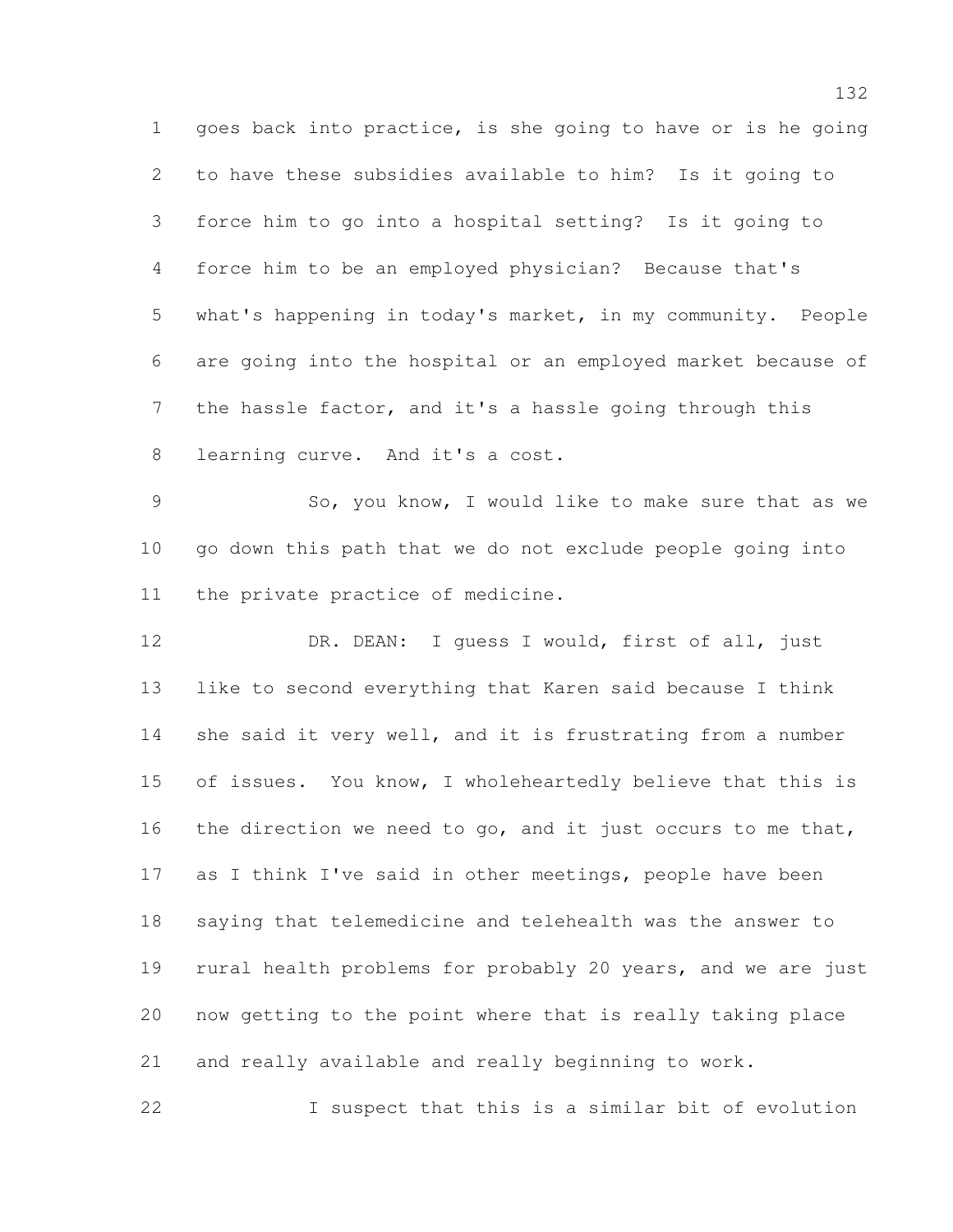1 although -- and I think it's probably, as opposed to systems like Scott's where they were obviously progressive, it's a big system with the sort of resources to apply this, and obviously the leadership to do it. For the small systems, whether they be in the middle of New York City or where I'm at, I think it is a tougher challenge.

 And so I guess I would just say that we have a lot of things that are big challenges. As we're doing it, there are some things that are better although there are some things that are clearly worse. We're doing some things more poorly than we did with a paper chart.

12 Now, I hope we can move beyond that, but we're not there yet. And so, you know, without getting into a lot of detail, it's a real challenge. But, you know, we need to keep moving forward. Bill and I were talking about one of the things that I think gets lost in this, those of us that really believe that we need to be able to acknowledge and record and recognize patient uniqueness, patient idiosyncrasies, patient stories, that gets lost in these systems. We record little bits of mechanical bits of data, and a lot of patient uniqueness gets lost, which I think is unfortunate. It sort of relates to some of the issues that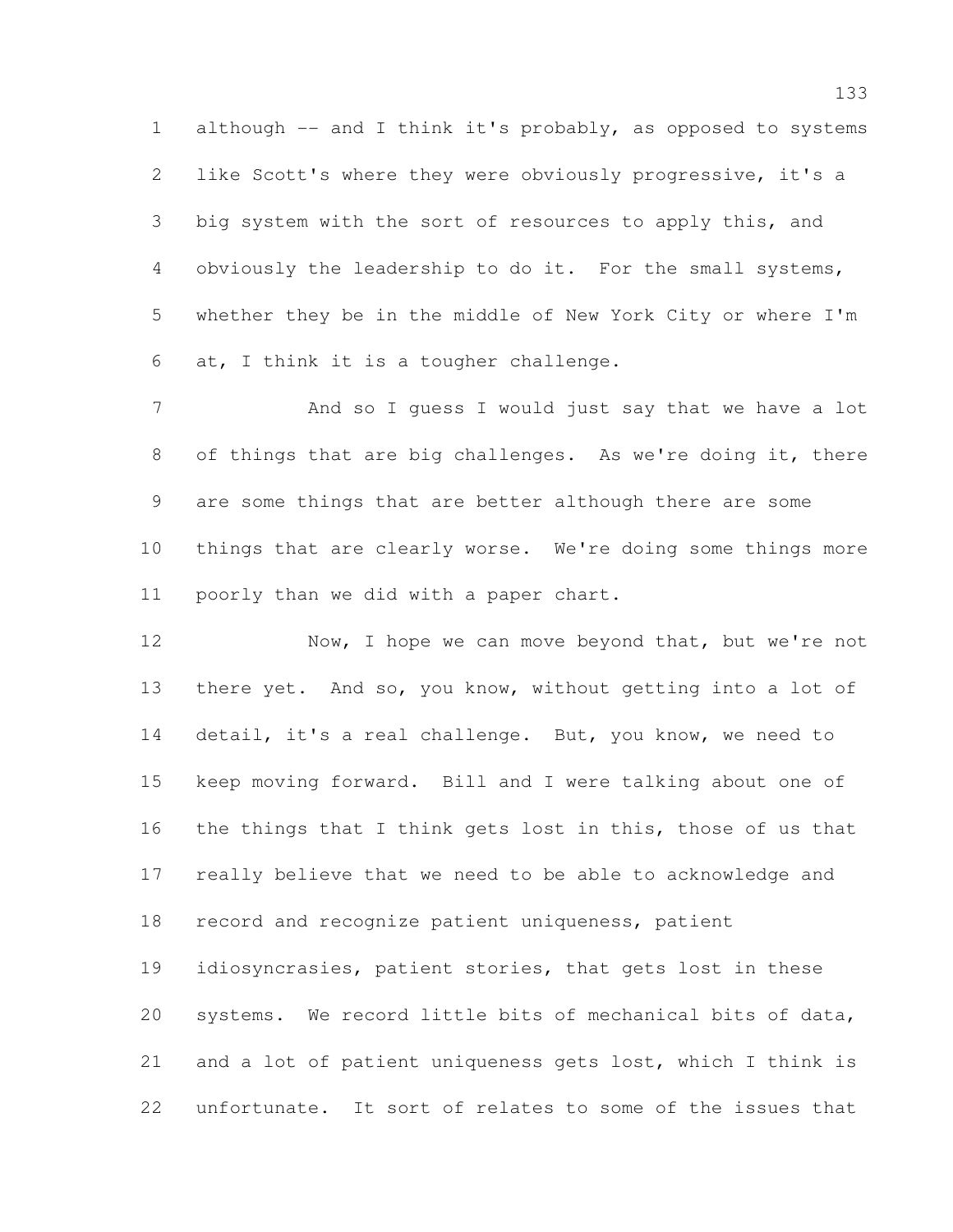the doctor spends -- or it's a little different than the doctor spends all the time with the computer, but there is a downside, and it's frustrating, but I'll stop.

 MR. HACKBARTH: Okay. Thank you very much. Well done.

 We'll now have our public comment period before breaking for lunch.

8 [Pause.]

 MR. HACKBARTH: Please begin by identifying yourself and your organization. When the red light comes back on, that signifies the end of your two minutes.

 MS. KIM: Hi. I'm Joanna Kim from the American Hospital Association.

 We're very concerned about the requirements set out in the Stage 2 proposed rule that was recently released by CMS. Right now, only about \$1.3 billion have been paid out through Medicare and Medicaid for the EHR incentive program, and that's through the end of January. But CBO had estimated that about \$6 billion would be paid out by that time. And almost half of that, \$3.1 billion, was for Medicaid for which you don't actually have to be a meaningful user to get your first year of payment.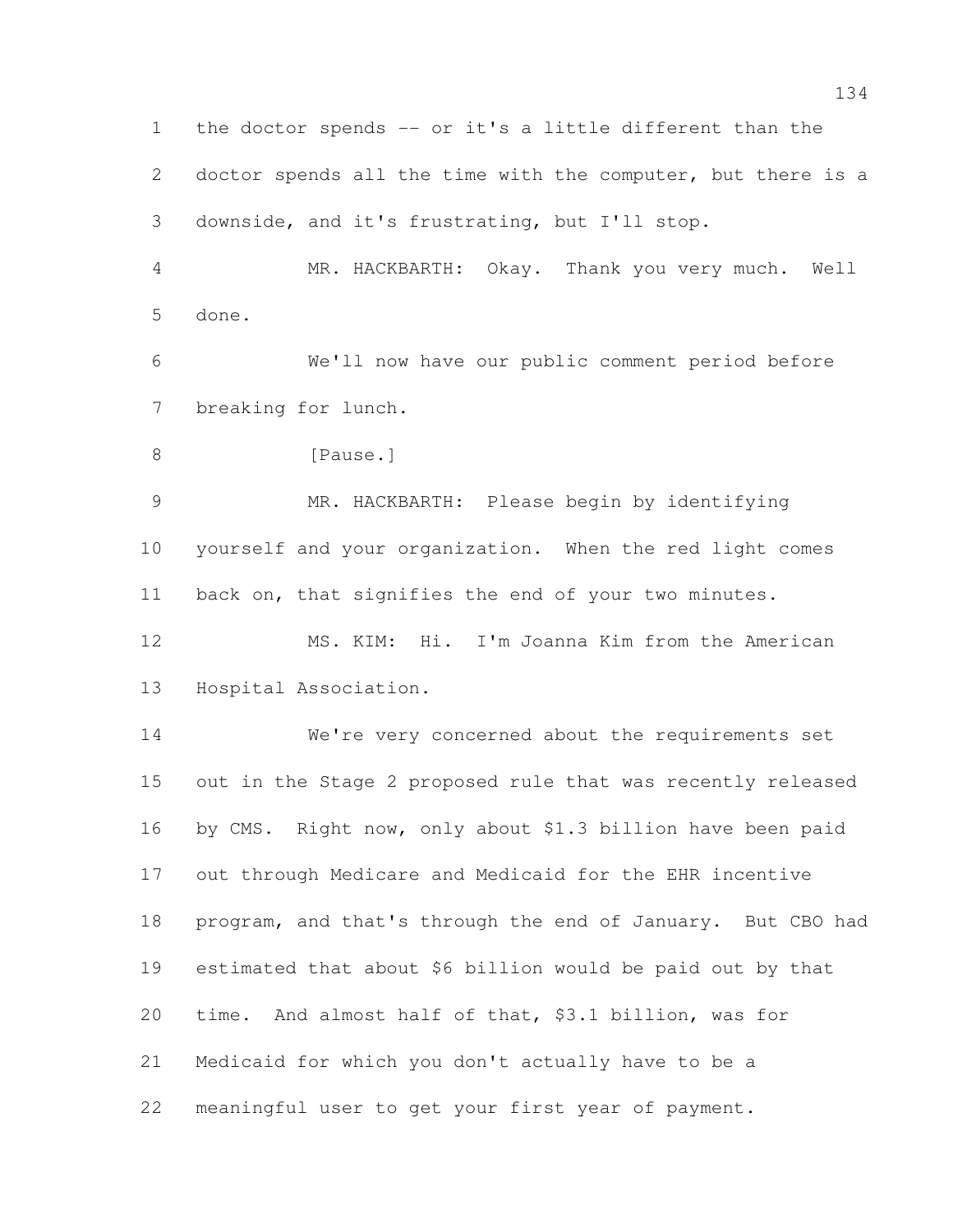So I think the money is slow to come because the Stage 1 requirements were set entirely too high from the get go. And now we've seen more overly aggressive requirements set forth in the Stage 2 proposed rule.

 For example, the patient portal and summary of care record objectives actually make provider success 7 contingent upon the action of others, such as patients, and that's just not appropriate. In addition, the patient portal requirement is very expensive. It's difficult to implement. It has uncertain benefits and poses major data security concerns if it's deployed by all providers. And 12 taken all together, that raises very serious HIPPA concerns.

 All the objectives taken together represent an 14 extremely large increase in the meaningful use requirements, and in a world where payments are less than expected and only about three percent of the very smallest hospitals, Critical Access Hospitals have been able to successfully 18 attest, we think that CMS's proposals are overly aggressive. Further, CMS is accelerating the time frame for HIT penalties beyond what is set out in the law. Specifically, it's proposing to begin penalties in 2015, as required, but to base your 2015 penalty on your 2013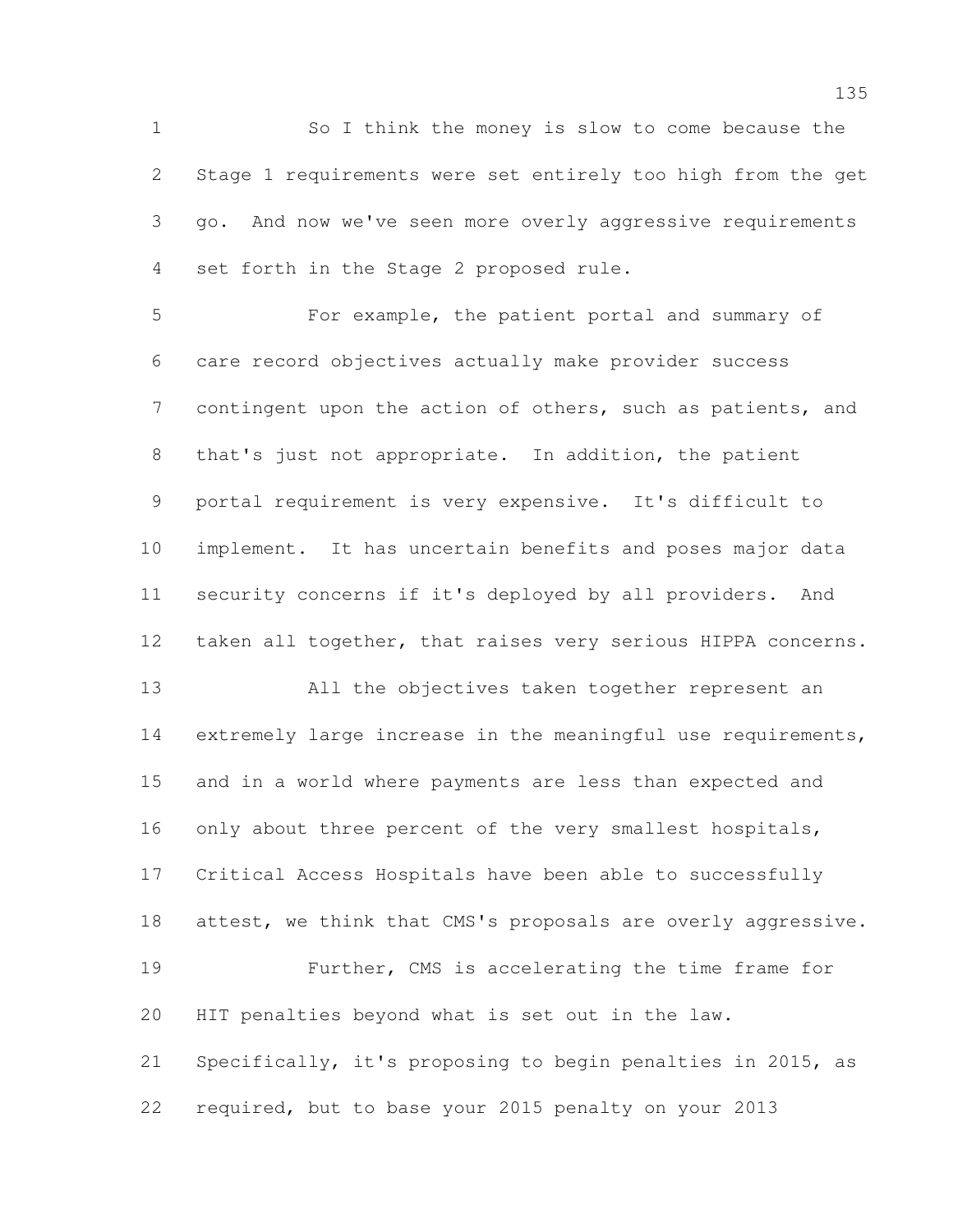performance. So this essentially takes away two of the years that Congress intended to give providers to meet the meaningful use requirements because hospitals would now have to meet them by 2013 instead of by 2015 to avoid the penalties.

 In addition, it allows for the possibility that you could receive both an incentive and a penalty in the same year, which is quite odd. Congress clearly intended to provide a carrot followed by a stick, and CMS's penalty proposals for that reason are inappropriate, as well.

 Finally, just as a point of clarification to one of the slides in the presentation, Critical Access Hospitals actually need to achieve meaningful use in 2012, not in 2013, as is the case for PPS hospitals, in order to get their maximum incentive payments.

Thanks.

 MR. HACKBARTH: Okay. We'll adjourn for lunch and reconvene at 1:45.

19 [Whereupon, at 12:43 a.m., the meeting was recessed, to reconvene at 1:45 p.m., this same day.]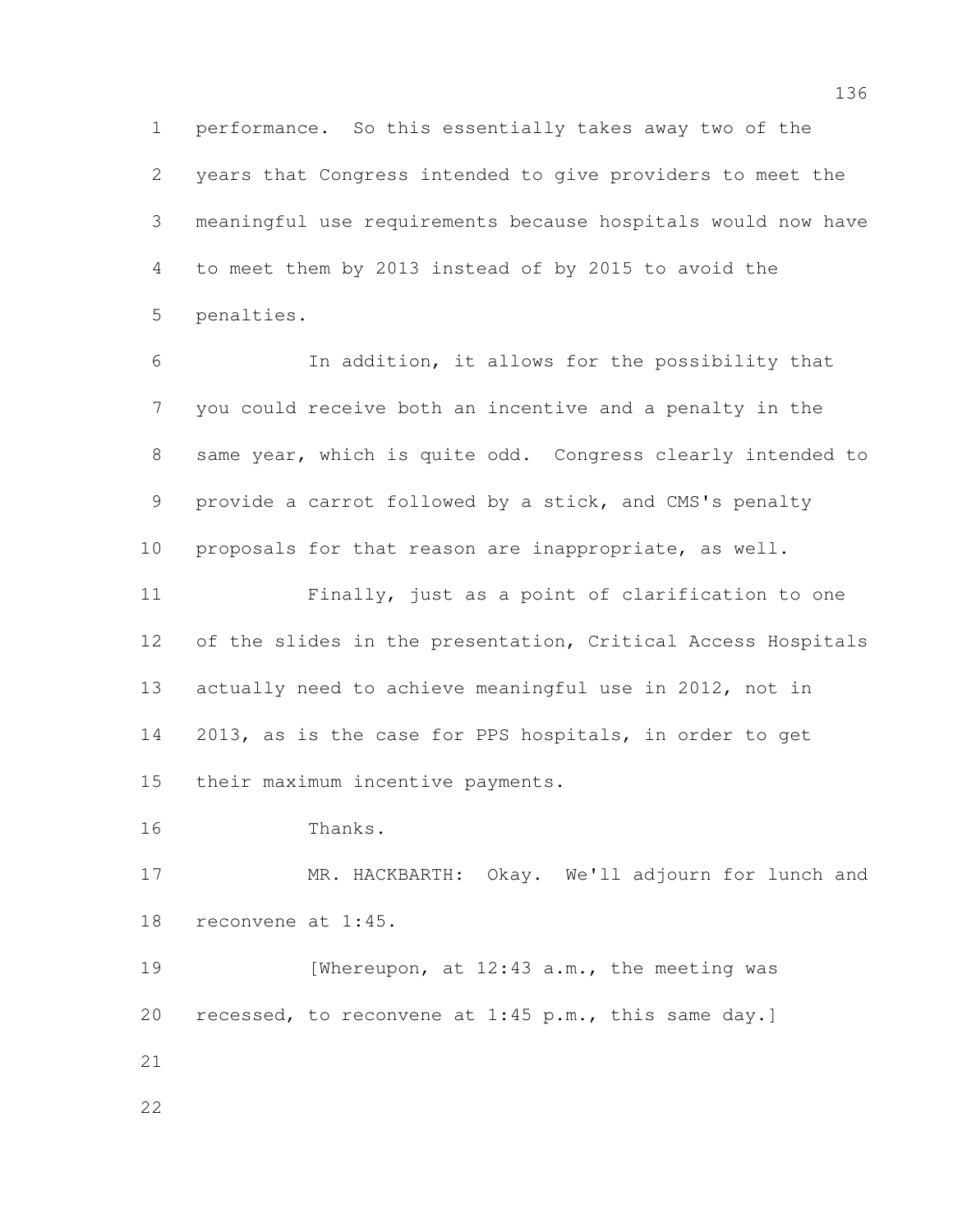| $\mathbf 1$   | [1:44 p.m.]<br>AFTERNOON SESSION                             |
|---------------|--------------------------------------------------------------|
| $\mathbf{2}$  | MR. HACKBARTH: Okay. It is time for us to begin              |
| 3             | the afternoon session.                                       |
| 4             | First up this afternoon is reforming Medicare's              |
| 5             | benefit package, a topic that we have spent a considerable   |
| 6             | amount of time on and we will have a vote on a formal        |
| 7             | recommendation at the end.                                   |
| 8             | Julie.                                                       |
| $\mathcal{G}$ | DR. LEE: Good afternoon.                                     |
| 10            | The Commission has been considering ways to reform           |
| 11            | the traditional Medicare benefit for several years.          |
| 12            | For the past several meetings, you have discussed            |
| 13            | various aspects of the benefit design and in the last        |
| 14            | meeting the draft chapter recommendation.                    |
| 15            | Today, we will conclude our discussion on the                |
| 16            | topic with a vote and a draft recommendation, and you have a |
| 17            | draft chapter for the June report.                           |
| 18            | Today's presentation has four parts: First, we               |
| 19            | begin with the policy goals, then we view and summarize the  |
| 20            | key design issues in changing the fee-for-service benefit    |
| 21            | and go over the budgetary and distributional analysis of an  |
| 22            | illustrative benefit package. Finally, we conclude with a    |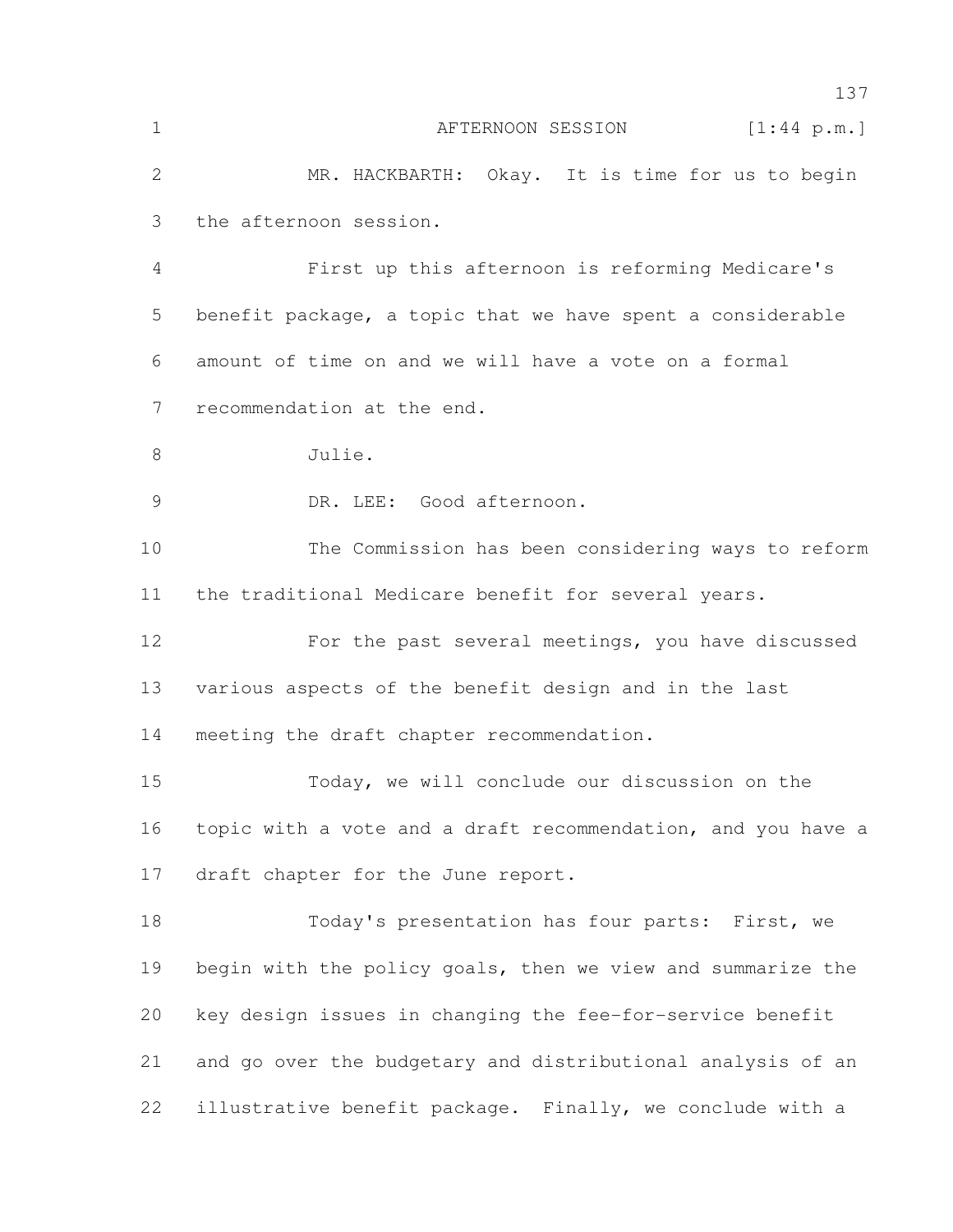draft recommendation.

| $\overline{2}$ | The commission had two main goals in reforming the           |
|----------------|--------------------------------------------------------------|
| 3              | traditional Medicare benefit to give beneficiaries the       |
| 4              | better protection against the high out-of-pocket spending    |
| 5              | and to create incentives for beneficiaries to make informed  |
| 6              | decisions about their use of care.                           |
| $7\phantom{.}$ | The Commission has been also particularly                    |
| 8              | concerned about the potential impact of such changes on low- |
| 9              | income beneficiaries and those in poor health.               |
| 10             | Based on your discussions and at your request, we            |
| 11             | reorganized the draft chapter around the design issues,      |
| 12             | focusing on the pros and cons of each principle. Your        |
| 13             | discussions and potential changes in the fee-for-service     |
| 14             | benefit to have focus on three key design elements: First,   |
| 15             | an out-of-pocket maximum to protect beneficiaries from the   |
| 16             | financial risk of very high Medicare costs; second,          |
| 17             | deductibles for Part A and Part B services, you discussed    |
| 18             | the combined deductible in the past meetings, but some of    |
| 19             | you raised the concerns and expressed the interest in        |
| 20             | keeping separate deductibles for Part A and Part B.<br>You   |
| 21             | have decided not to take a definitive decision on the        |
| 22             | combined deductible.                                         |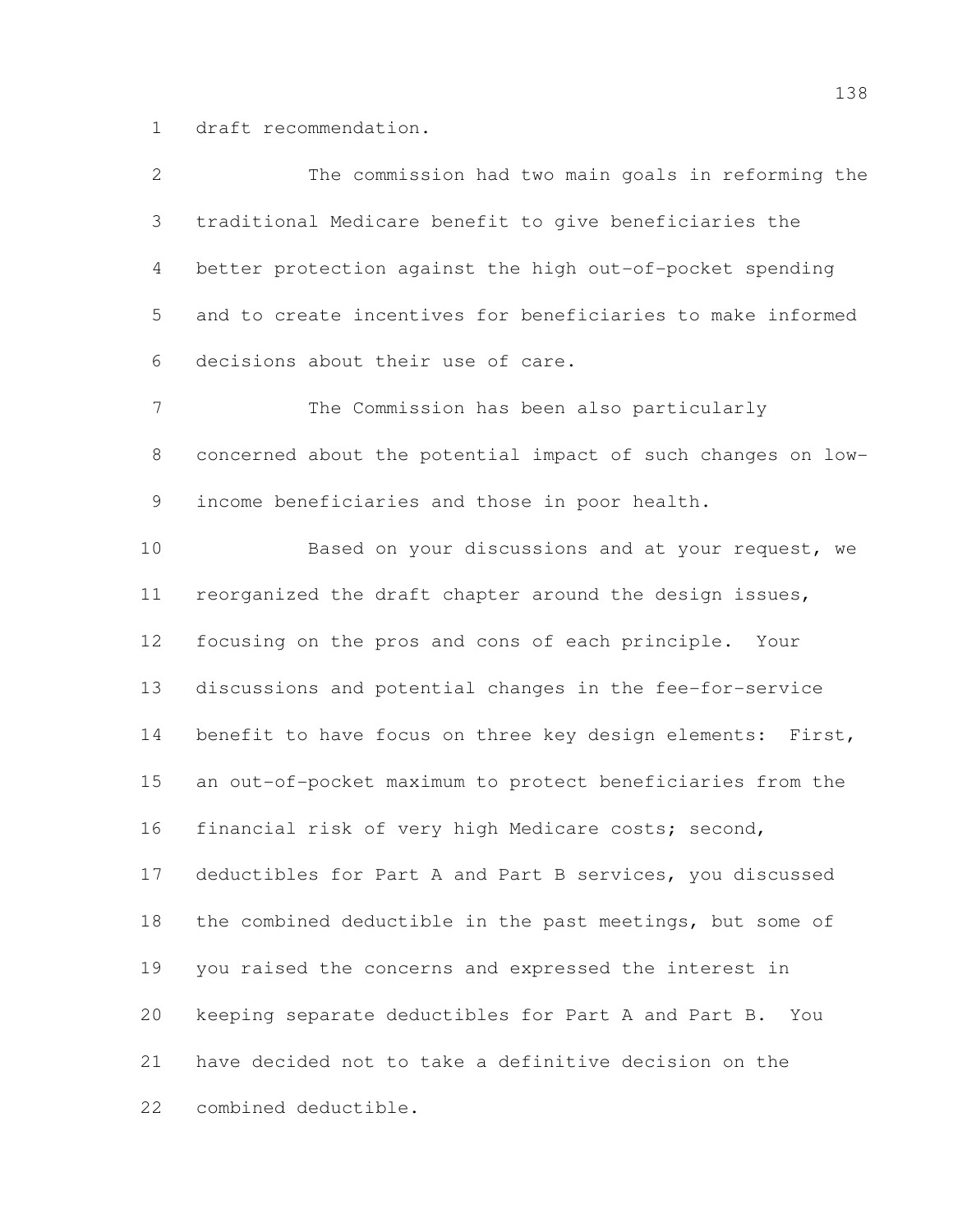Third, copayments rather than co-insurance that are easier to understand and more predictable for beneficiaries. Definitive copayments can be used more effectively in creating incentives for beneficiaries, and their predictability could help with the beneficiaries' need to budget their expenses and to buy supplemental coverage. There are many different ways to combine these elements within the basic structure. Your discussions emphasized the importance of allowing for flexibility in design, especially over time. We tried to capture your thoughts on the secretarial authority to adjust and refine cost-sharing based on the evidence of the value of services, including,

 for example, eliminating cost-sharing onto preventive services and imposing cost-sharing on low-value services above the out-of-pocket maximum.

 The Commission has discussed the overall cost of the benefit design with respect to the beneficiary and the Medicare Program. You have decided to hold the average cost-sharing liability of the beneficiary about the same as under current law. The idea was not to shift the cost of improving the benefit package to the beneficiary.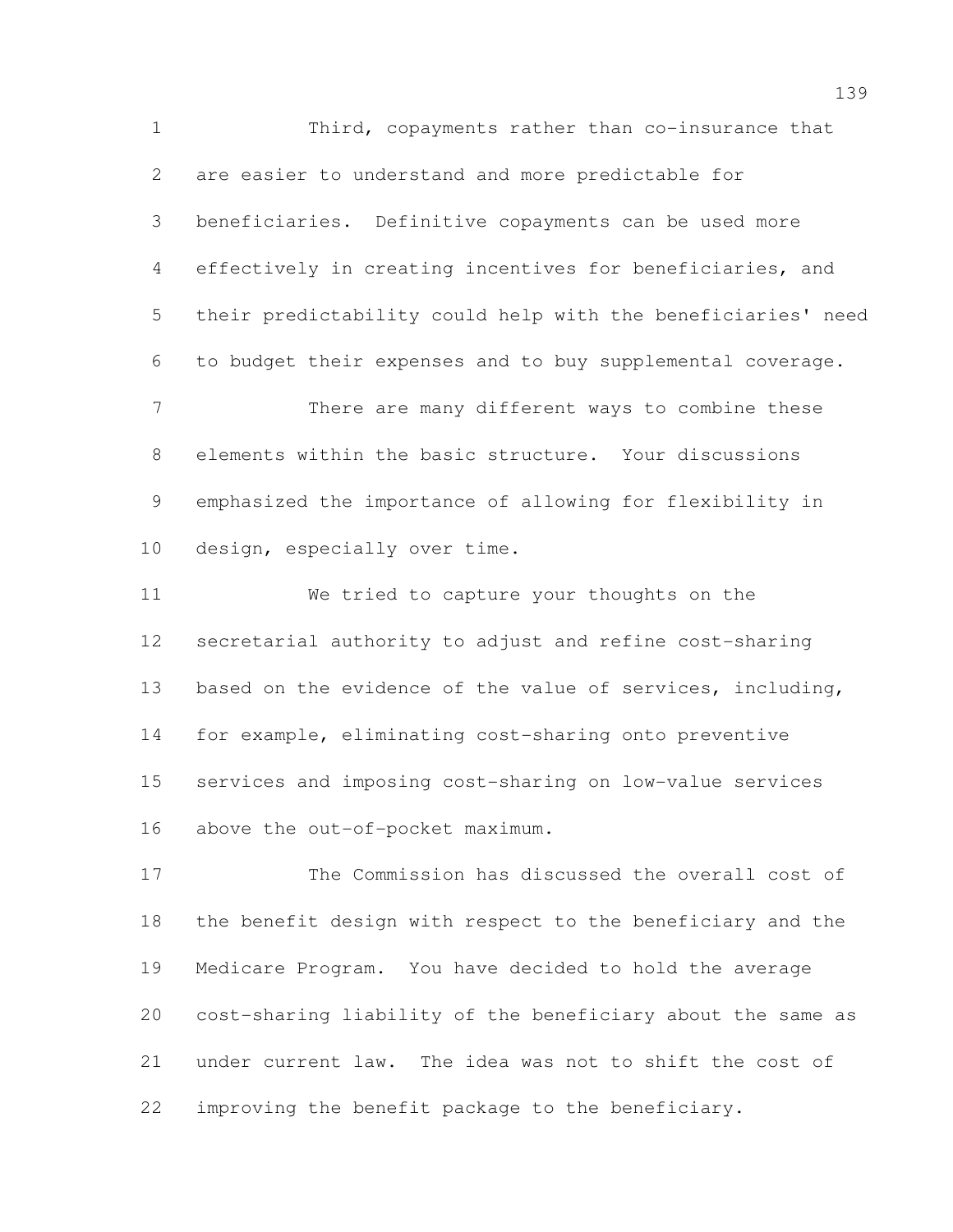And finally, there were two approaches that you considered in mitigating the effects of first-dollar coverage, the regulatory approach restricting the supplemental benefit, versus an additional charge on supplemental insurance. You expressed a strong preference for imposing an additional charge on supplemental insurance to recoup at least some of the added costs imposed on Medicare of having such comprehensive coverage. You raised many important design issues in your discussions. They have been incorporated and addressed in the draft chapter, but we want to highlight some here before we turn to the illustrative benefit package. In the previous meeting, Mitra was especially concerned about the level of the deductible. In general, a deductible is used to reduce the cost of other aspects of the benefit package, such as premiums, copayments, and co- insurance. Therefore, a lower deductible would mean higher premiums or cost-sharing because the money has to come from somewhere. There are different ways of financing a lower

 deductible, but ultimately the costs will be paid for by someone; the question is who.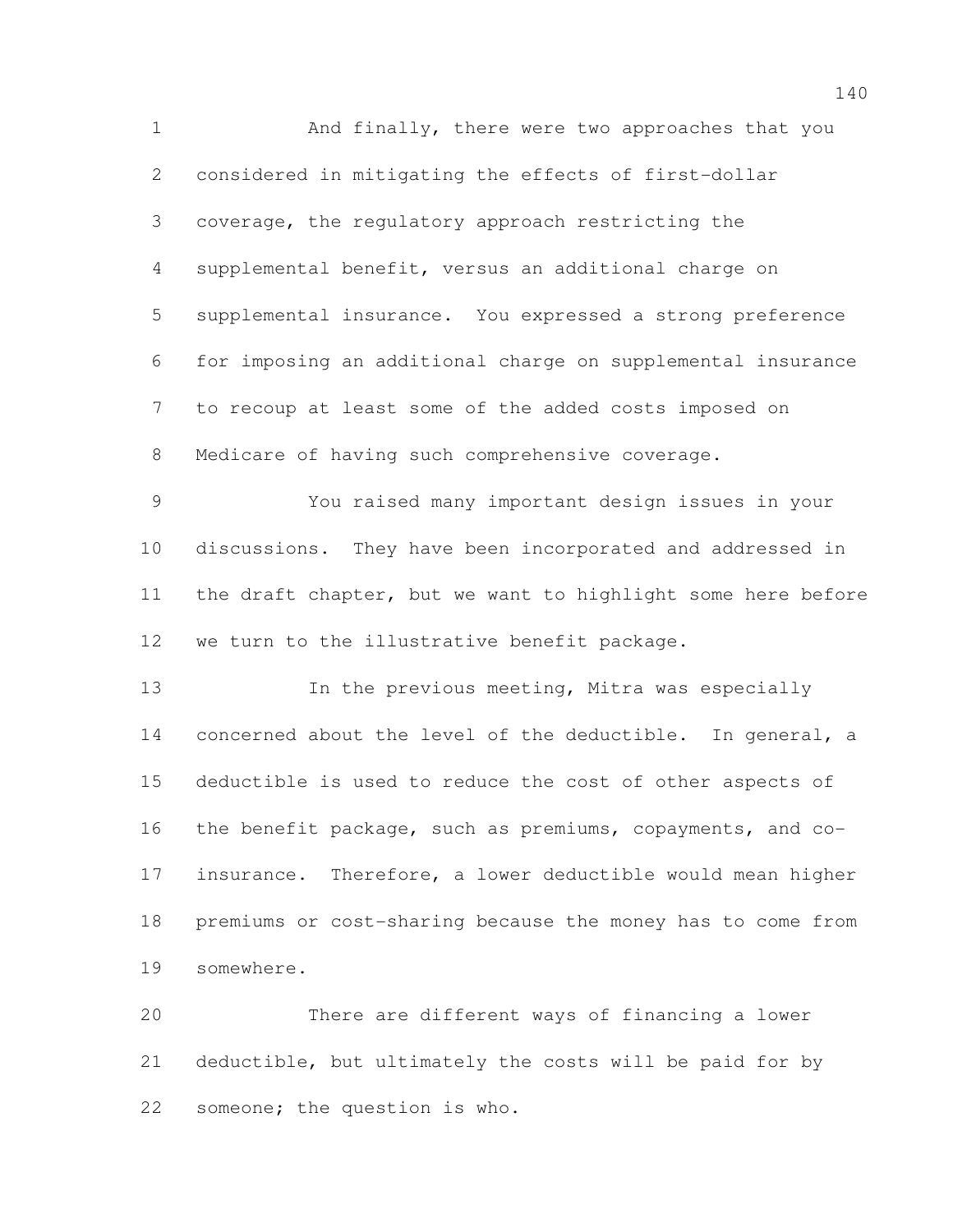One thing we would like to clarify here that came up in the last meeting, under the deductible, the beneficiary cost-sharing equals the allowed charge for the service, not just the copayment. That means the \$500 deductible in the illustrative package, for example, would be equal to about six primary care office visits using 2009 data. Over the past meetings, Kate has pointed out the importance of the value of insurance provided by the out-of- pocket maximum. In general, an out-of-pocket maximum would be valuable to the beneficiary in two ways: First, it would protect those who actually reach catastrophic levels of Medicare costs. Second, even though the beneficiaries who do not reach the maximum level still would lower the risk of paying for very high cost-sharing liability and for risk-averse

 beneficiaries, the lower risk and uncertainty would be valuable.

 And we want to point out here that although a small group of beneficiaries would reach the out-of-pocket cap in any given year, many more would benefit from this protection over time.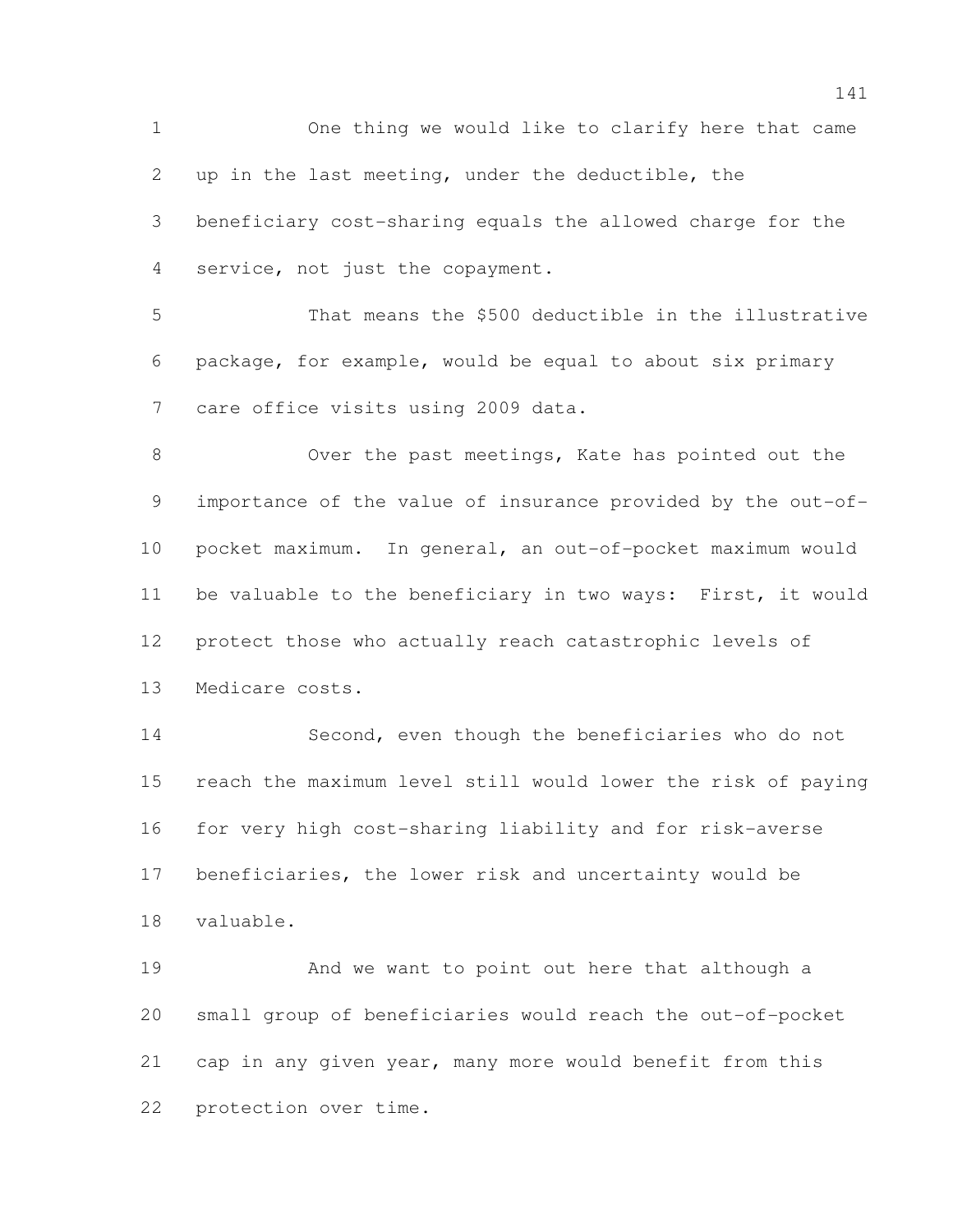We saw that a much higher percentage of beneficiaries have a hospitalization and catastrophic levels of spending over four years compared to one year. For example, in 2009, 19 percent of full-year fee- for-service beneficiaries had at least one hospitalization, whereas 46 percent did from 2006 to 2009. Given the extra protection that an out-of-pocket maximum would provide, beneficiaries' assessment of how much additional insurance protection they want would also change. Consequently, our previous assumption of no change in beneficiaries' take-up of supplemental insurance might not be realistic, especially over time. Our findings from focus groups suggest that future beneficiaries are used to the benefit design that consists of deductibles and copayments and might not get supplemental coverage if there is an out-of-pocket maximum in the Medicare benefit. Moreover, they made explicit tradeoffs between paying for Medigap premiums and saving that amount for paying copayments. Recent data on Medigap Plan N also suggests that beneficiaries are comfortable with maintaining some cost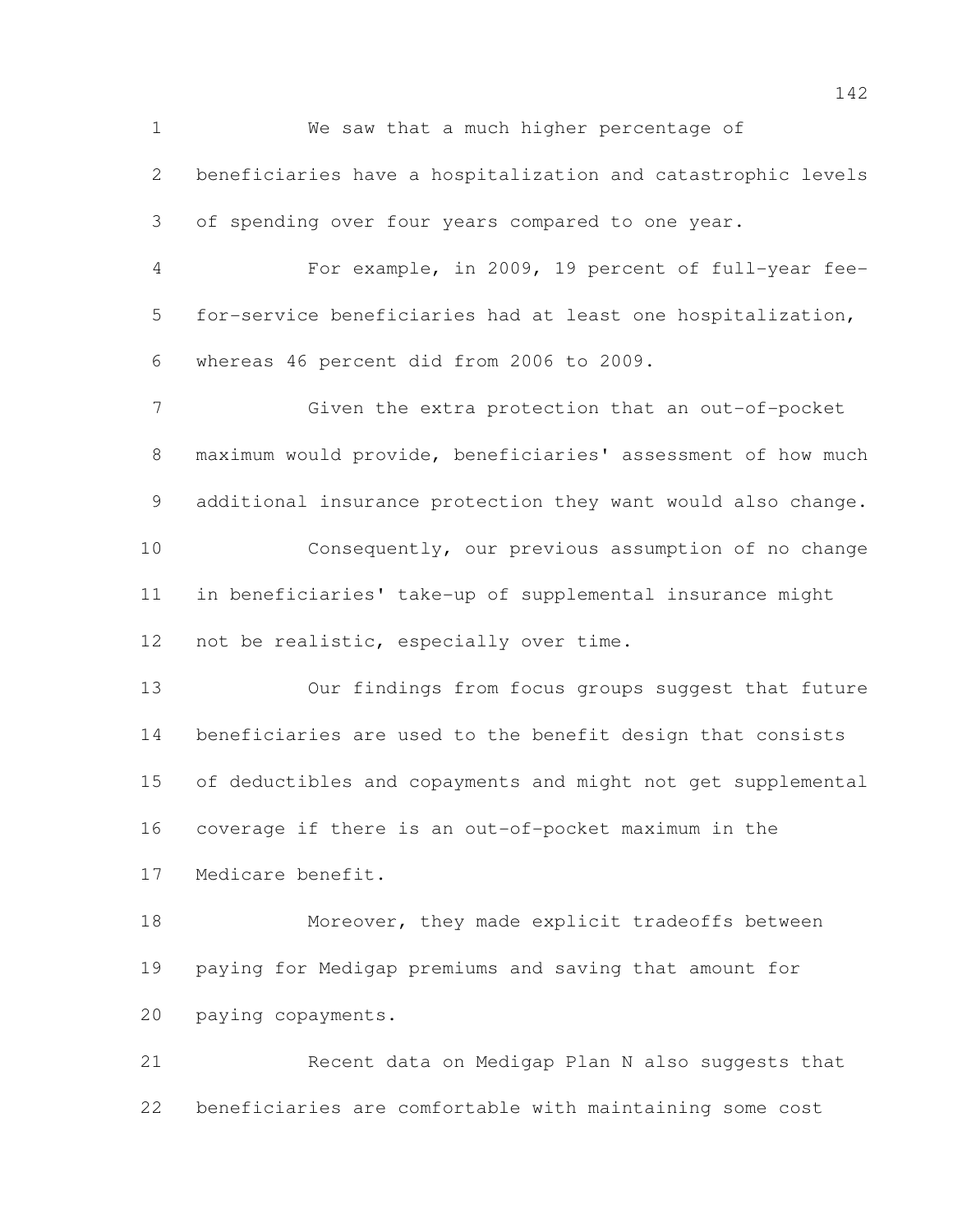sharing compared to first-dollar coverage. We will come back to this issue in our analysis of the illustrative package.

 Over the past several meetings, Cori raised additional issues, including using higher Part B premiums to finance the out-of-pocket maximum, using the true out-of- pocket approach in calculating the maximum, implications of a combined deductible for Part A and Part B participation and trust funds, and applying the additional charge on supplemental insurance to those offering first-dollar coverage only.

 We try to incorporate all these changes in the draft chapter and we look forward to your feedback on those changes.

15 And finally, Cori, we want to make it clear that we like actuaries and much appreciate their expertise in our analysis.

18 [Laughter.]

MS. UCCELLO: I feel like it is my birthday.

[Laughter.]

 DR. LEE: Here is the illustrative benefit package we used to analyze the tradeoffs between design elements.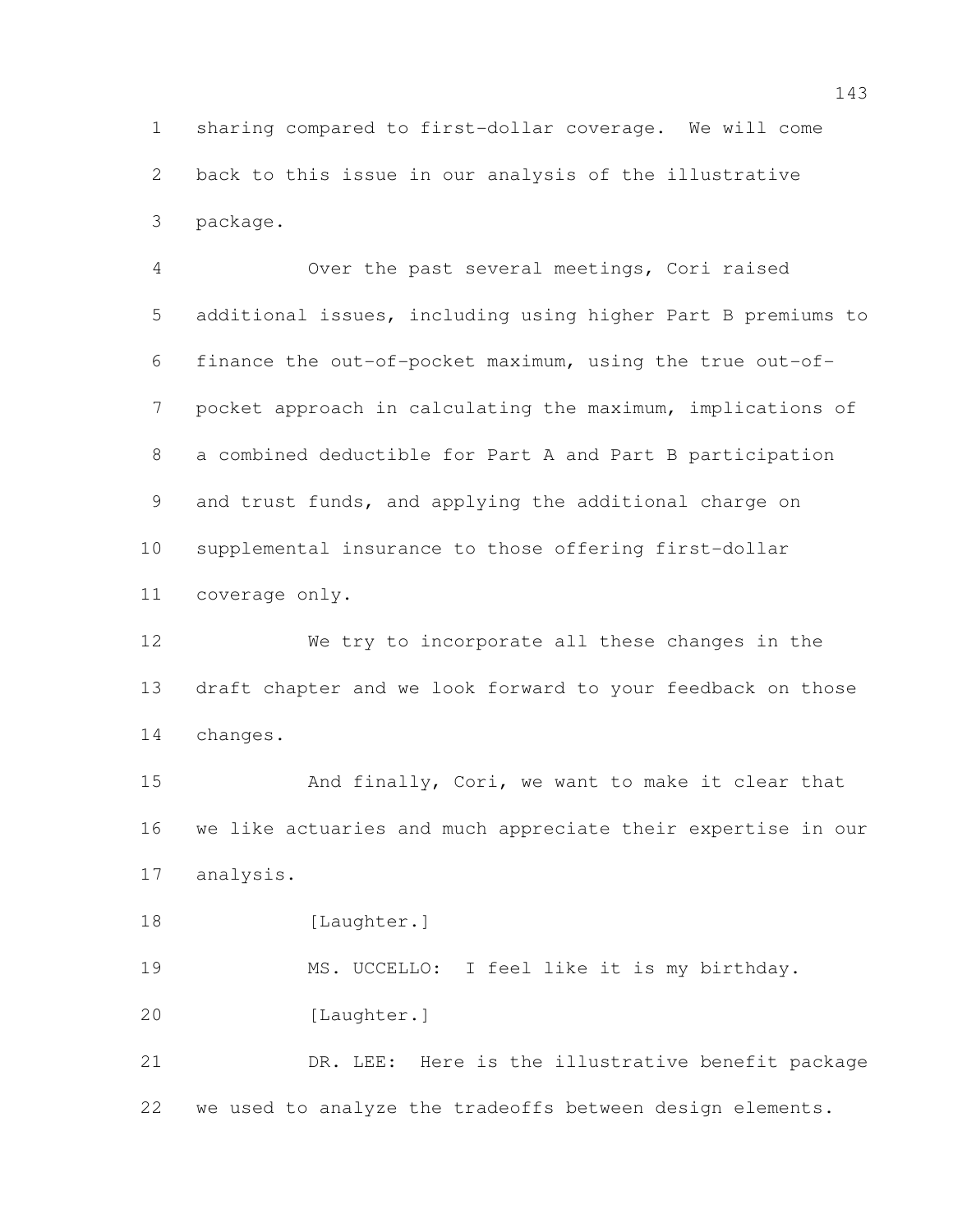We want to emphasize that this is only an illustrative package and there is nothing sacred about the specific levels.

 Our approach for creating this package was simple: Given the \$5,000 out-of-pocket maximum and a set of copayments that are comparable to those that we see in private plans, we sought for a deductible that would keep the overall budget constraint of keeping beneficiaries' cost-sharing liability equal to current law.

 In this particular example, we used a combined deductible of \$500 for illustration only. The Commission has not taken a position on combined or separate deductibles.

 So, let's turn to the distributional effect of the illustrative package. This chart you have seen many times before. It shows the results of simulating changes in out- of-pocket spending if the illustrative package had been in place.

 This shows the effects of the illustrative package without the additional charge and supplemental insurance, assuming that beneficiaries keep their current supplemental coverage.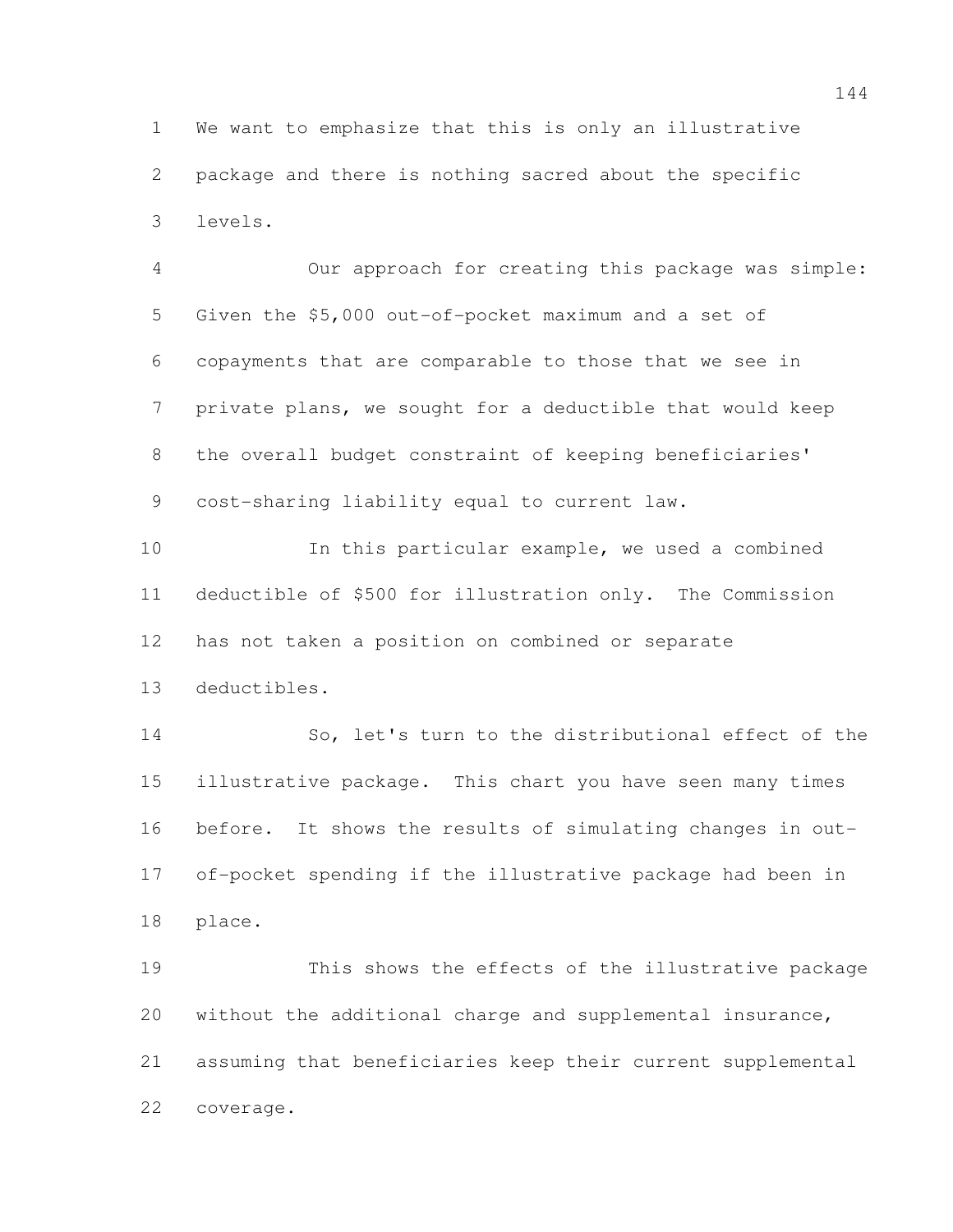At the top of the bar, a little over 20 percent of beneficiaries had their out-of-pocket spending go up by \$250 or more. Those are the two top segments of the bar. Mostly, these are the beneficiaries who are spending more out-of-pocket due to the deductible, but because of the assumption that beneficiaries keep their current supplemental coverage that wraps around the illustrative benefit, for 70 percent of beneficiaries, their out-of- pocket spending remained unchanged. In this chart, we look at changes in out-of-pocket spending, supplemental premiums, and additional charge on supplemental insurance for 2009, if the illustrative package

had been in place.

 There are four stacked bars on this slide, each corresponds to a different assumption, and the percent of beneficiaries with Medigap and employer-sponsored retiree plans keeping their current supplemental coverage.

18 As we discussed a few slides ago, it is unlikely that some beneficiaries are going to either not get supplementary insurance or drop their current supplemental coverage in response to changes in the fee-for-service benefit. Their decisions would depend on their risk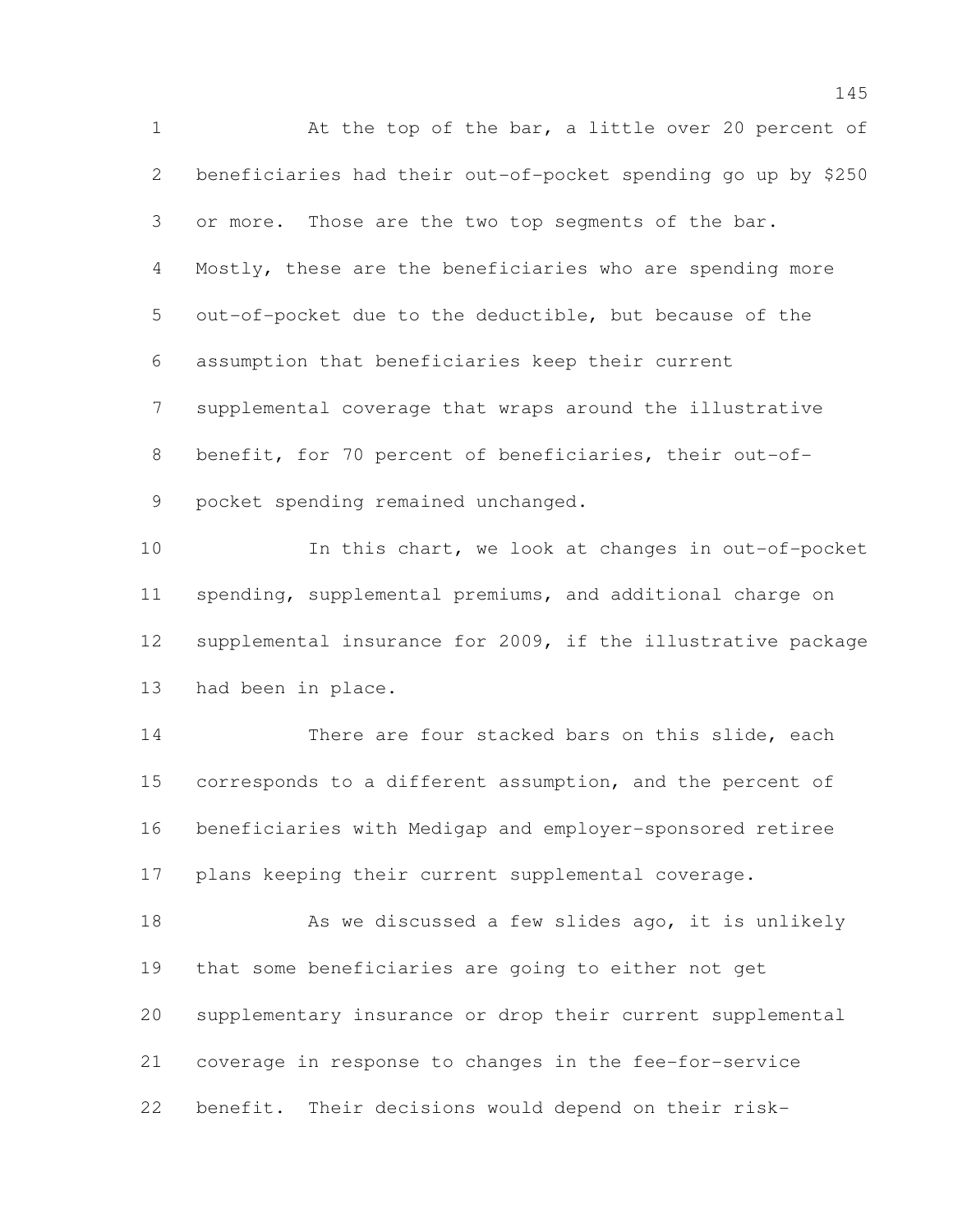averseness, health status, income, and other

 characteristics, but because we do not know exactly how they would decide, we modeled their decision as random.

 This assumption is not as realistic as we would like but a little more realistic than assuming no change at all.

 So, let us start with the first stacked bar on the left, which is what we presented in the last meeting: If a current beneficiary with Medigap and employer-sponsored retiree plans keep their supplemental coverage.

 We saw that at 20 percent additional charge on their supplementary insurance would mean that 70 percent of beneficiaries had their out of pocket spending go up by \$250 or more, whereas about 30 percent of beneficiaries had little change in their out-of-pocket cost or a decrease of 250 or more.

 Now, let's look at the third bar on the right that corresponds to the assumption that half of current beneficiaries with supplementary insurance would keep their coverage.

 As we can see the distribution shifts noticeably, consultant the savings on supplemental premiums would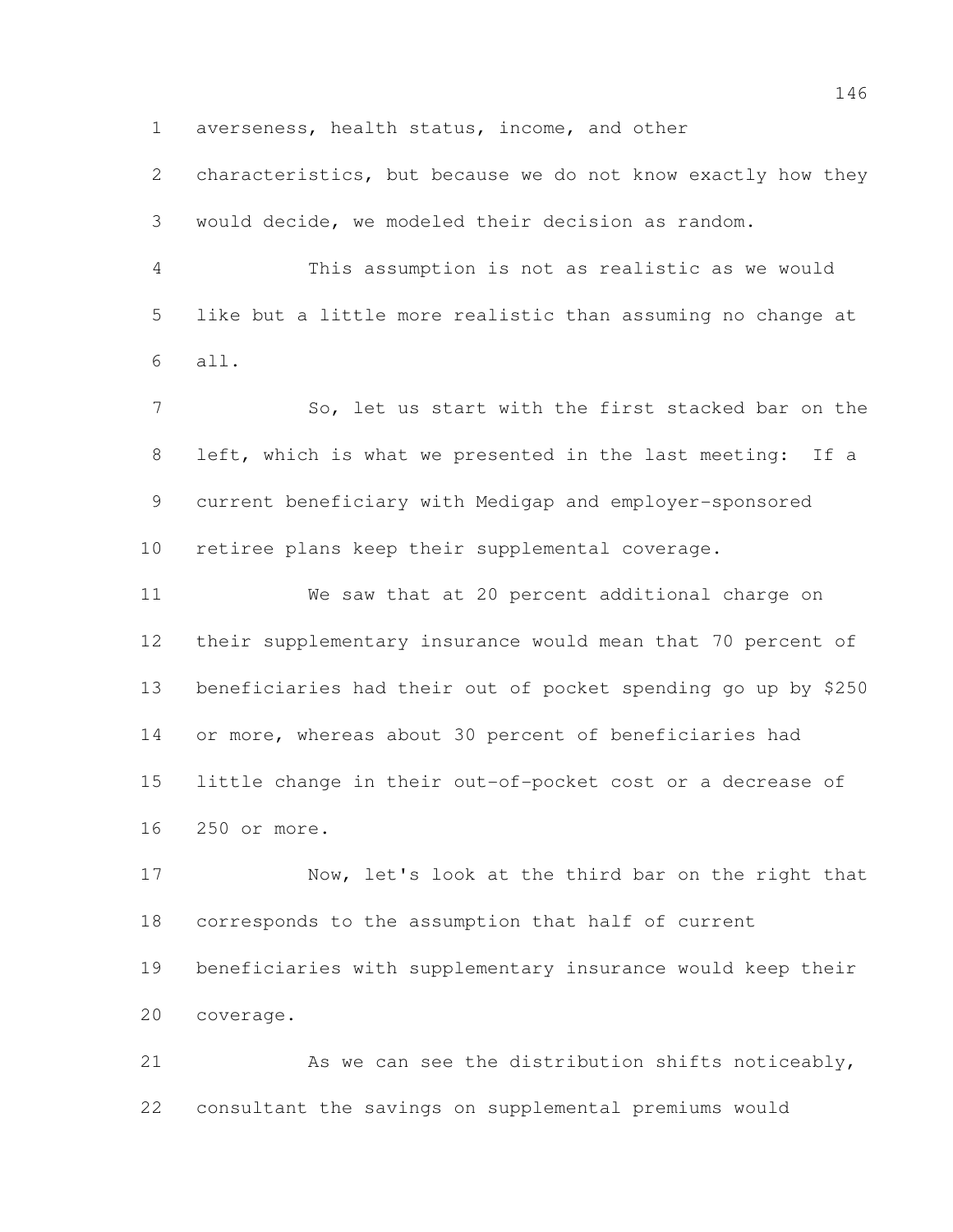decrease beneficiaries' total out-of-pocket costs.

 49 percent of beneficiaries would experience an increase of \$250 or more, compared to 70 percent in the first bar, where everyone had kept their supplemental coverage. And little over 50 percent of beneficiaries would have little change in their total out-of-pocket cost or a decrease of \$250 or more. This slide summarizes the relative change in annual Medicare Program spending under the illustrative benefit package, combined with a 20 percent additional charge and supplementary insurance. 13 Before we look at the numbers, we want to repeat that this is only a one-year snapshot of relative changes and it is not a score which will take into account additional factors. The table also lists our modeling assumptions which are also discussed in your draft chapter. So, looking at the first row, if we assume that beneficiaries who currently have supplementary insurance keep their coverage, program spending would increase by about 1 percent, and the 20 percent additional charge would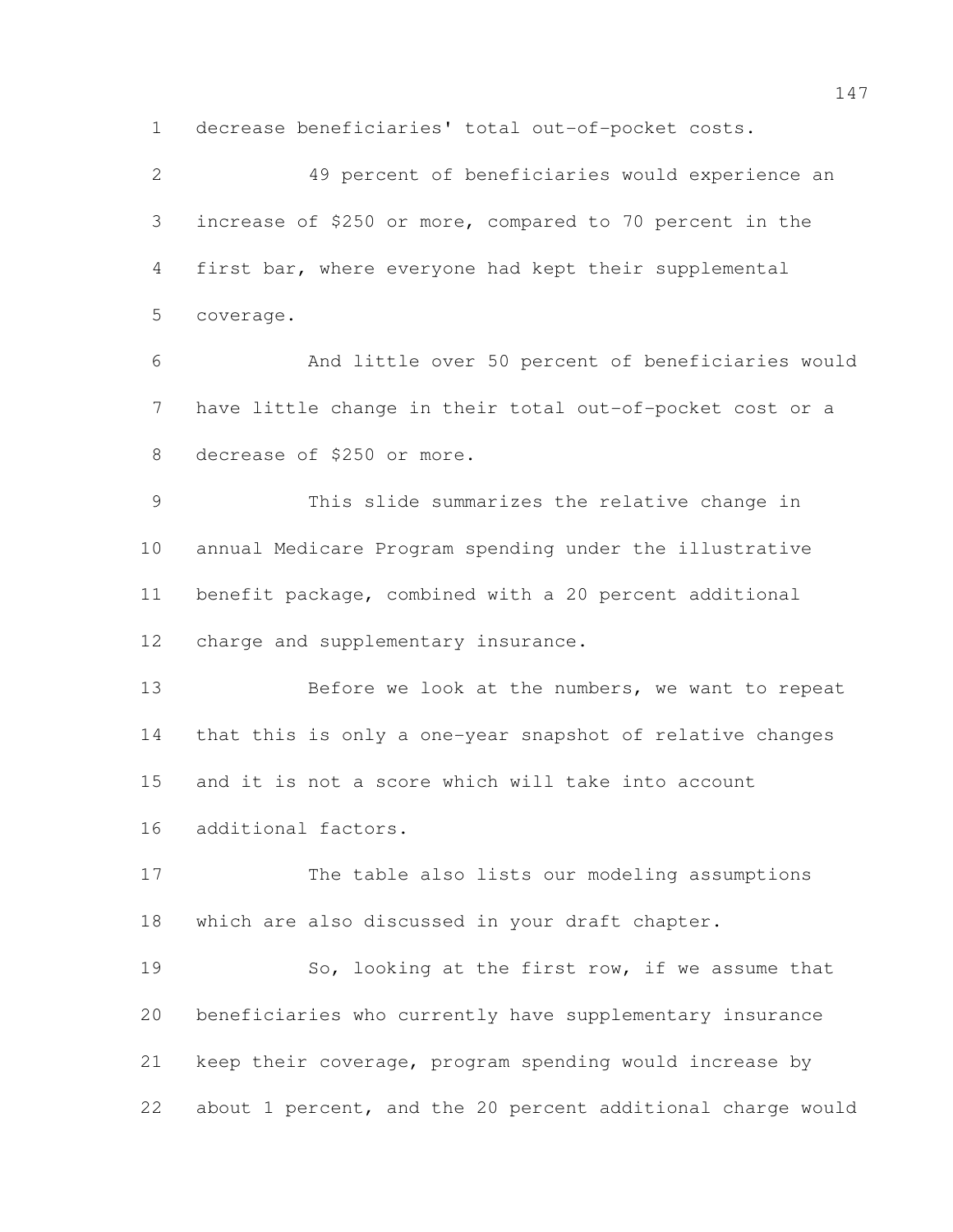raise revenues by about 1.5 percent, resulting in a net change in direct spending of about .5 percent in savings. On the other hand, if some beneficiaries drop their supplemental coverage, program spending would decrease and revenues would also decrease. For example, if half of the beneficiaries kept their supplemental coverage, that is the third row in the table, then spending -- program spending would decrease by 9 about 1.5 percent with about .5 percent in revenues, resulting in net savings of about 2 percent. **11** Here is the draft recommendation: It reads, "The Congress should direct the Secretary to develop and implement a fee-for-service benefit design that would replace the current design and would include: an out-of-15 pocket maximum; deductibles for Part A and Part B services; replacing co-insurance with copayments that may vary by type 17 of service and provider; secretarial authority to alter or eliminate cost-sharing based on the evidence of the value of services; including cost-sharing after the beneficiary has reached the out-of-pocket maximum; no change in beneficiaries' aggregate cost-sharing liability and

additional charge on supplemental insurance."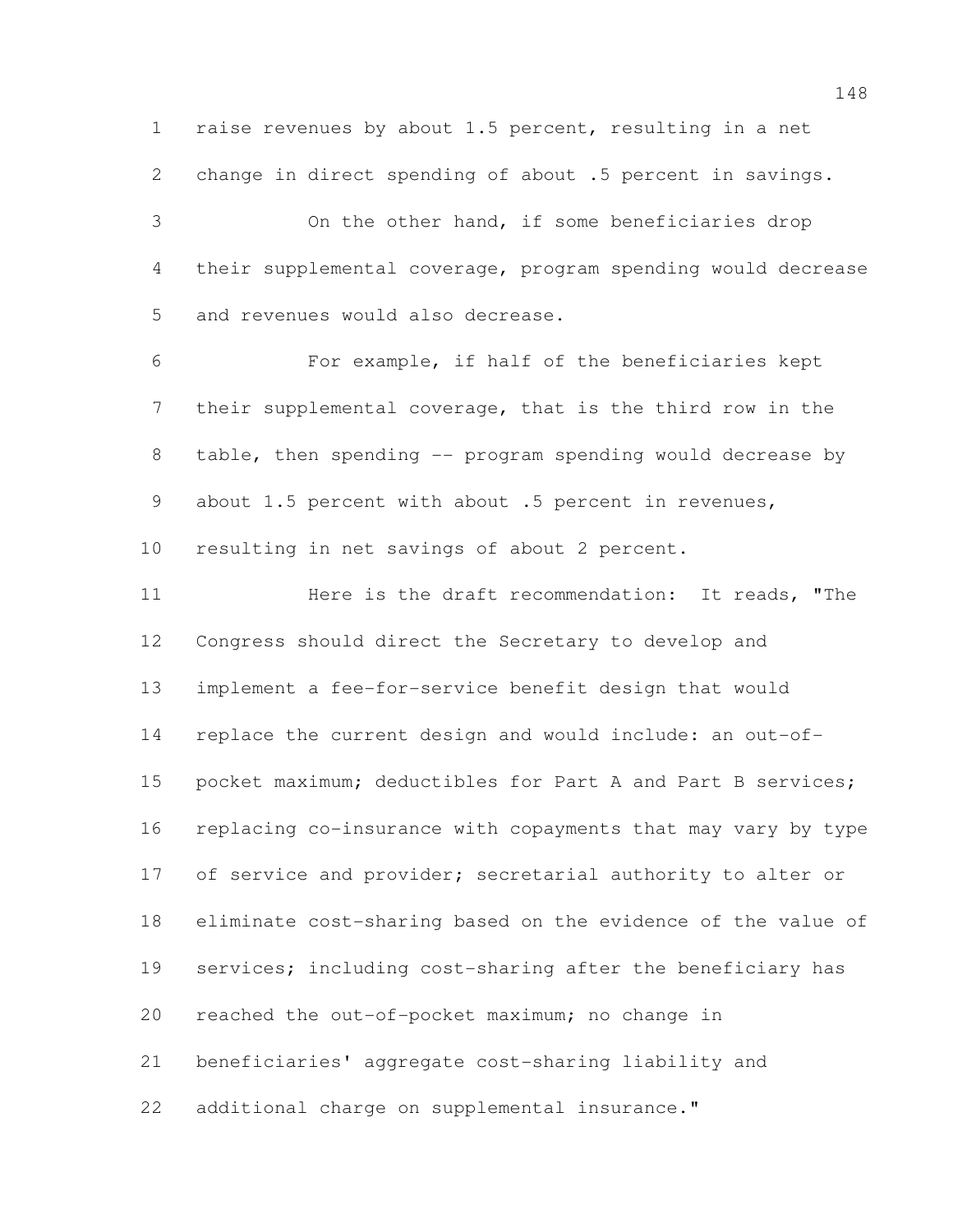The draft recommendation may have the following effects: For the Medicare Program, spending would depend on the levels of cost-sharing and an additional charge on supplemental insurance, specified in the ultimate benefit design. Under the new benefit and additional charge, the change in beneficiaries' total out-of-pocket cost would depend on whether they keep their supplemental coverage, but an out-of-pocket maximum would protect them against the very high spending and also reduce the risk and uncertainty of potentially very high spending.

11 11 If the individual's cost-sharing were to go up, he or she is likely to reduce both the effective and ineffective care, and some beneficiaries may experience worse health because of it.

 Finally, those beneficiaries with supplementary insurance would pay the additional charge if they decide to keep their coverage.

18 For Medigap plans, the additional charge would increase their premiums, and some beneficiaries might drop their Medigap or move to Medicare Advantage in response to the Medicare benefit change and higher Medigap premiums. The effects on employers offering retiree benefits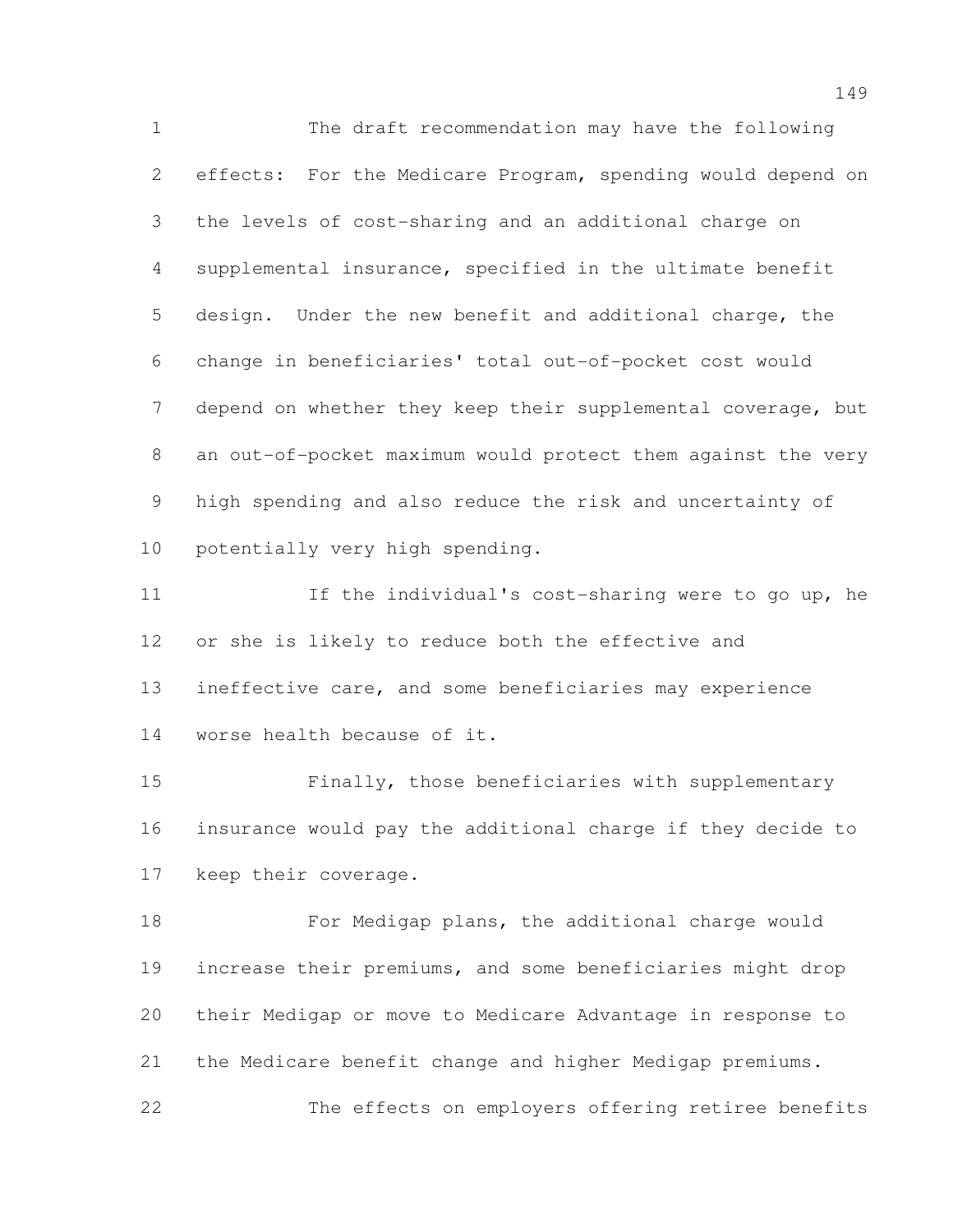are quite uncertain and will depend on various factors.

 That concludes our presentation, and we look forward to your discussion.

 MR. HACKBARTH: Thank you, Julie. Well done, not just this presentation but throughout this effort.

 At the risk of being repetitive, I want to go back over some of the points that Julie just made to highlight them, and obviously I'm going to choose things that strike me as particularly important in this.

 Let me begin by asking you, Julie, to put up Slide 8. I just want to emphasize again for people in the audience that this is an illustrative benefit package, not the benefit package being recommended by the Commission, and I'll go into that in a little bit more detail in just a minute, but please flag that.

 Then also put up Slide 10, and what we're trying to do here is present a sensitivity analysis of how things would look under different assumptions as opposed to making a particular prediction about how this will unfold. As Julie has discussed both today and previously, predicting 21 how beneficiaries will respond to, say, a charge on supplemental insurance is challenging, and that's not really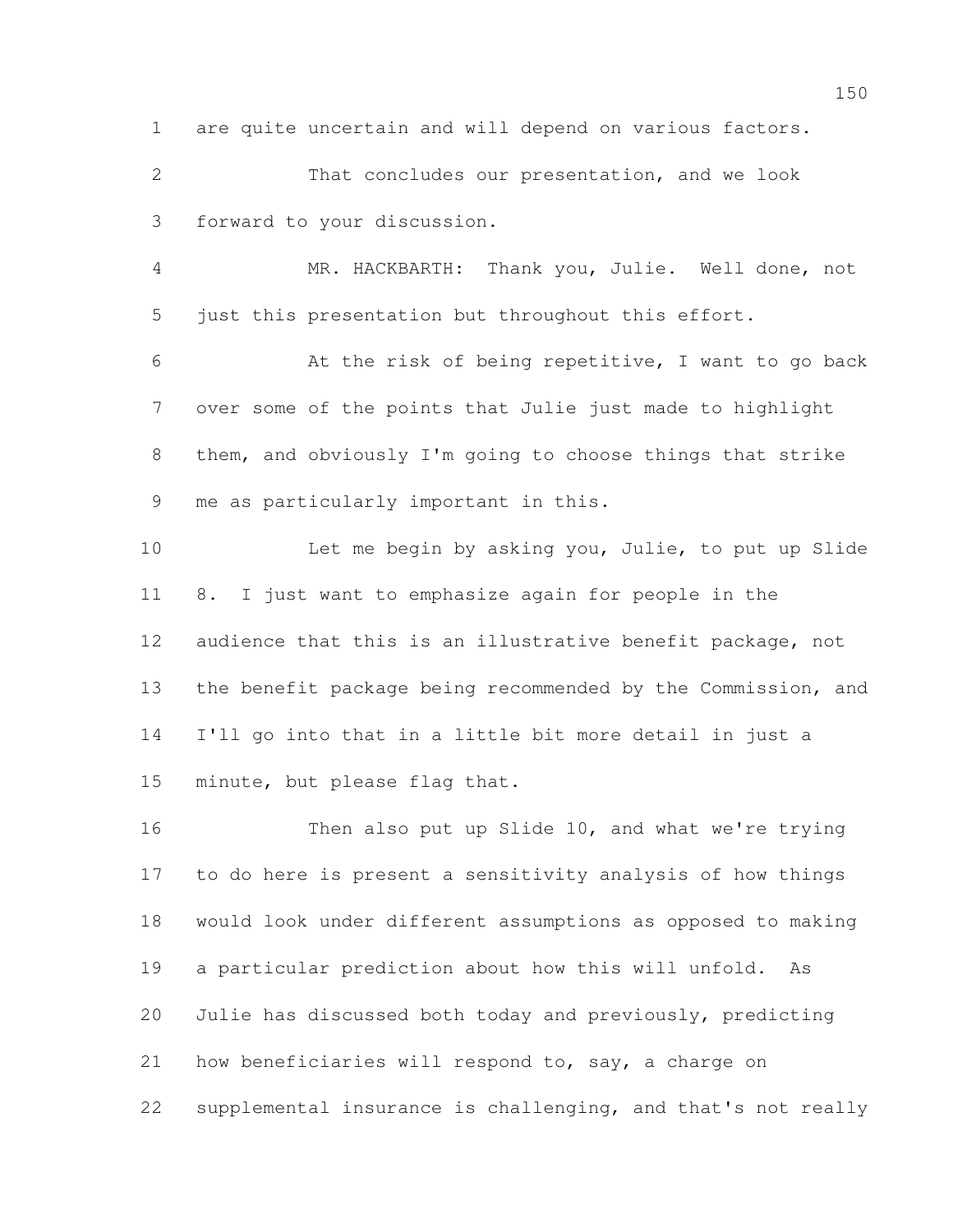the business that we're in. And so what we've tried to do is illustrate what the impacts might be in different scenarios, and likewise with Slide 11, if you'd put that up. So I just wanted to highlight those elements of the presentation.

 As for the underlying themes or principles in the recommendation itself, I want to highlight a few things. First is that we are recommending that the Congress grant the Secretary the discretion to establish a new Medicare benefit package and change that package over time within boundaries created by the Congress. One of those boundaries and a very important boundary from our perspective is that in the aggregate expected beneficiary out-of-pocket costs should not increase, and we've referred to that idea as a beneficiary-neutral redesign of the Medicare benefit package. So that's sort of establishes a 17 floor for the Medicare benefit package.

18 My own thinking about that, as I've said in previous discussions, is that, if anything, I think that the existing Medicare benefit package is too lean, not too rich, particularly given the population that's covered by the program. We recognize, however, that there are fiscal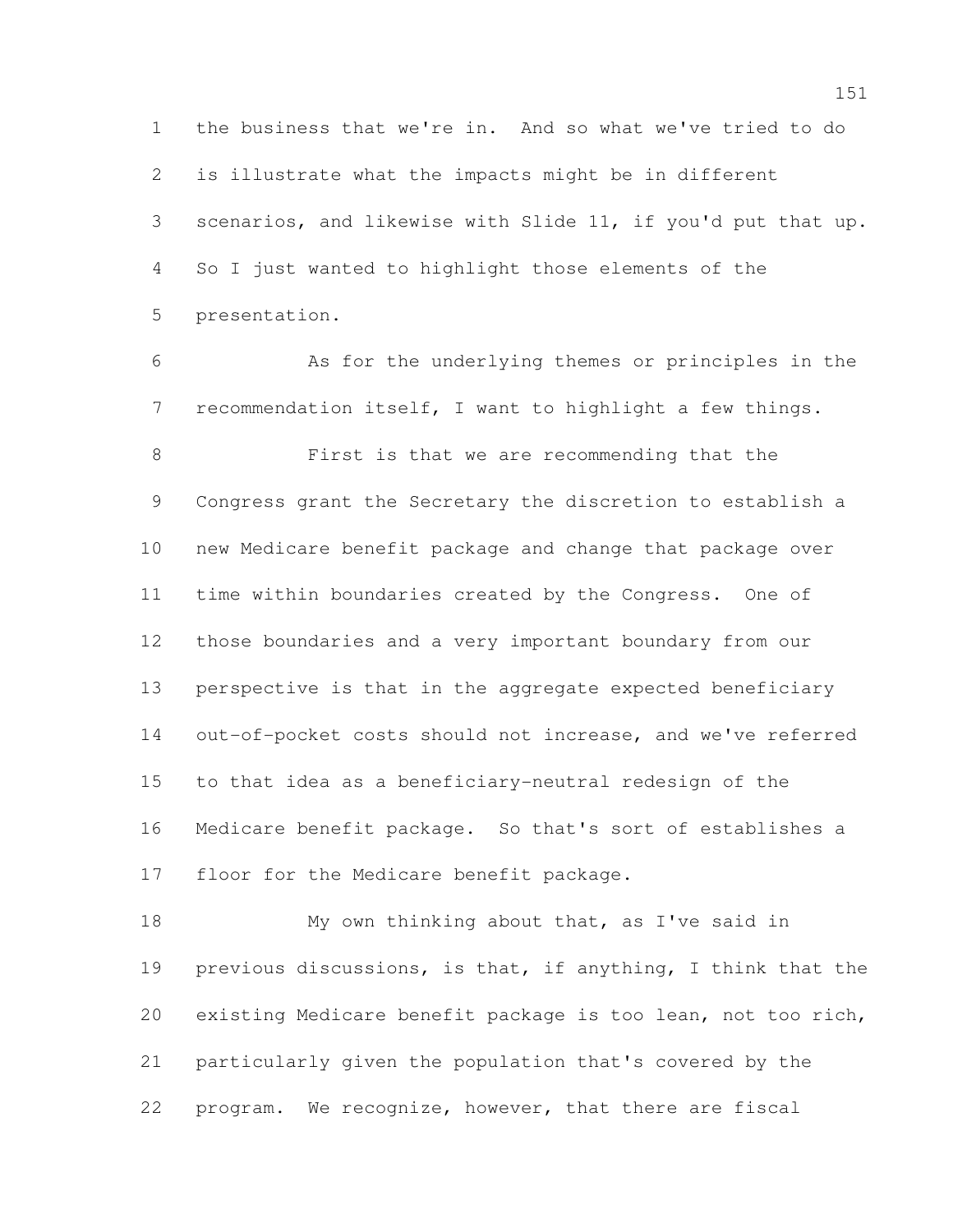constraints, and so what we've opted for here is to say that the actuarial value, Cori, if I can use that term, of the benefit package should not be reduced relative to current law. It ought to be restructured, made more rational, made more understandable, and in important ways made more flexible, but it ought not be reduced in value.

 An important part of the discretion or important reason for wanting to give the Secretary discretion in this is that we would like to see over time the principles of value-based insurance brought into the Medicare program, and that's not a one-time event but an ongoing process and one that entails modification in Medicare coverage as more information becomes known about the value of particular services.

 We would emphasize that under the concept of value-based insurance we would envision both reductions or even elimination of cost sharing for certain services based on evidence that they are very high value services and very important for Medicare beneficiaries to receive. An illustration of that is the treatment of some services under the existing Medicare benefit package where cost sharing is reduced or eliminated. The Secretary would not be limited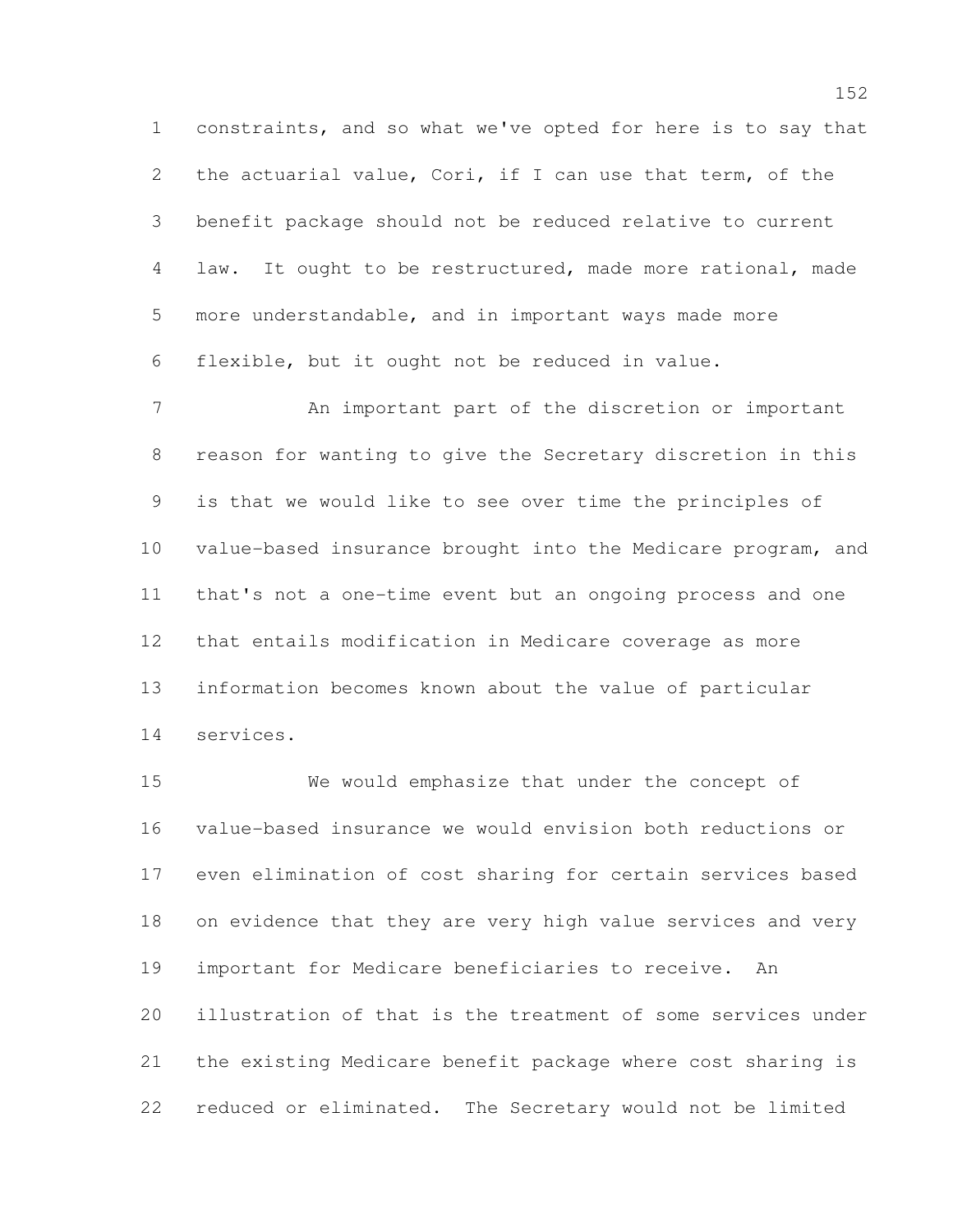to those services, could do those services and additional ones where evidence warrants.

 By the same token, we believe the Secretary should have the discretion to be able to impose higher cost sharing on some services that are considered to be of low or undocumented value for Medicare beneficiaries. And we would see these ideas potentially operating at both ends of the cost continuum, if you will, so that the Secretary could conceivably exempt some high-value services from cost sharing, even exempt them from the initial deductible if one exists, but also impose cost sharing on services of low value or undocumented value even after a catastrophic limit is hit, so that would operate at both ends of the cost continuum.

 Finally, I want to highlight the thinking behind the charge on supplemental insurance. Going back to the beginning of this process, we considered whether there should be regulatory limits on the type of supplemental insurance that people can buy, and we decided not to do that, to respect the beneficiaries' choices and decisions about the sort of private insurance they wish to buy. However, there needs to be a recognition that those private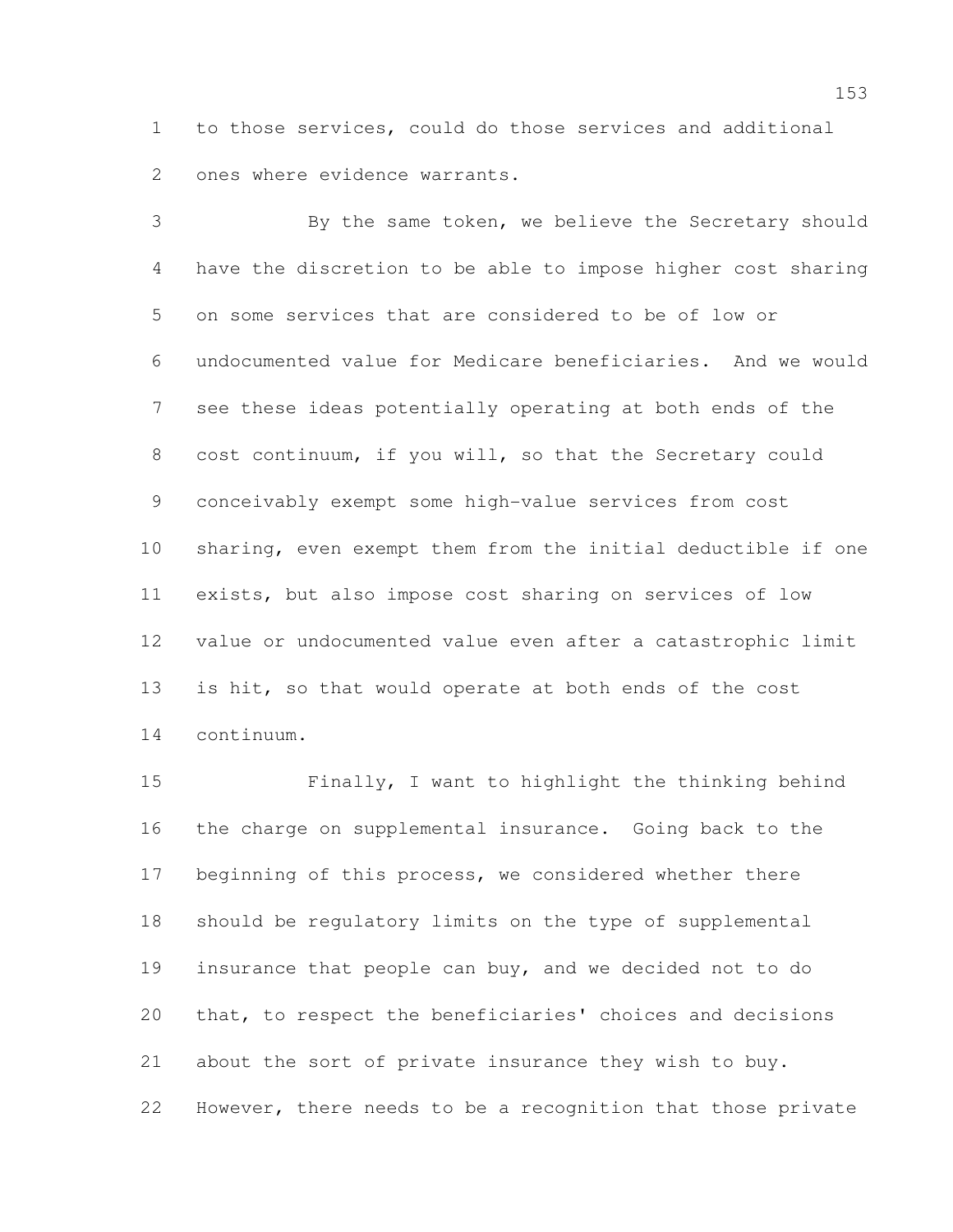decisions have implications for the Medicare program and for the taxpayers.

 Right now the way the system works, a beneficiary makes a private decision to buy supplemental coverage. The premium paid by the beneficiary only reflects a small portion of the cost of that decision. The vast majority of the cost of the beneficiary's decision to buy supplemental coverage is, in fact, borne by the Medicare program and the taxpayers who finance it. And we think that at least there should be a supplemental charge -- a charge on supplemental insurance, that is, that reflects at least a portion of that additional cost incurred by Medicare as a result of the private decision to buy more insurance. We have not specified exactly what the level of that supplemental charge should be. We've used the illustration of a 20 percent charge. I think, Julie, we said at the last public meeting that if you were to fully offset the added cost from supplemental coverage, we would be talking about a much larger percentage than 20 percent, perhaps 70 percent or something, in that order of magnitude. So the illustration that we've used is only a fraction of the cost, additional cost incurred by Medicare.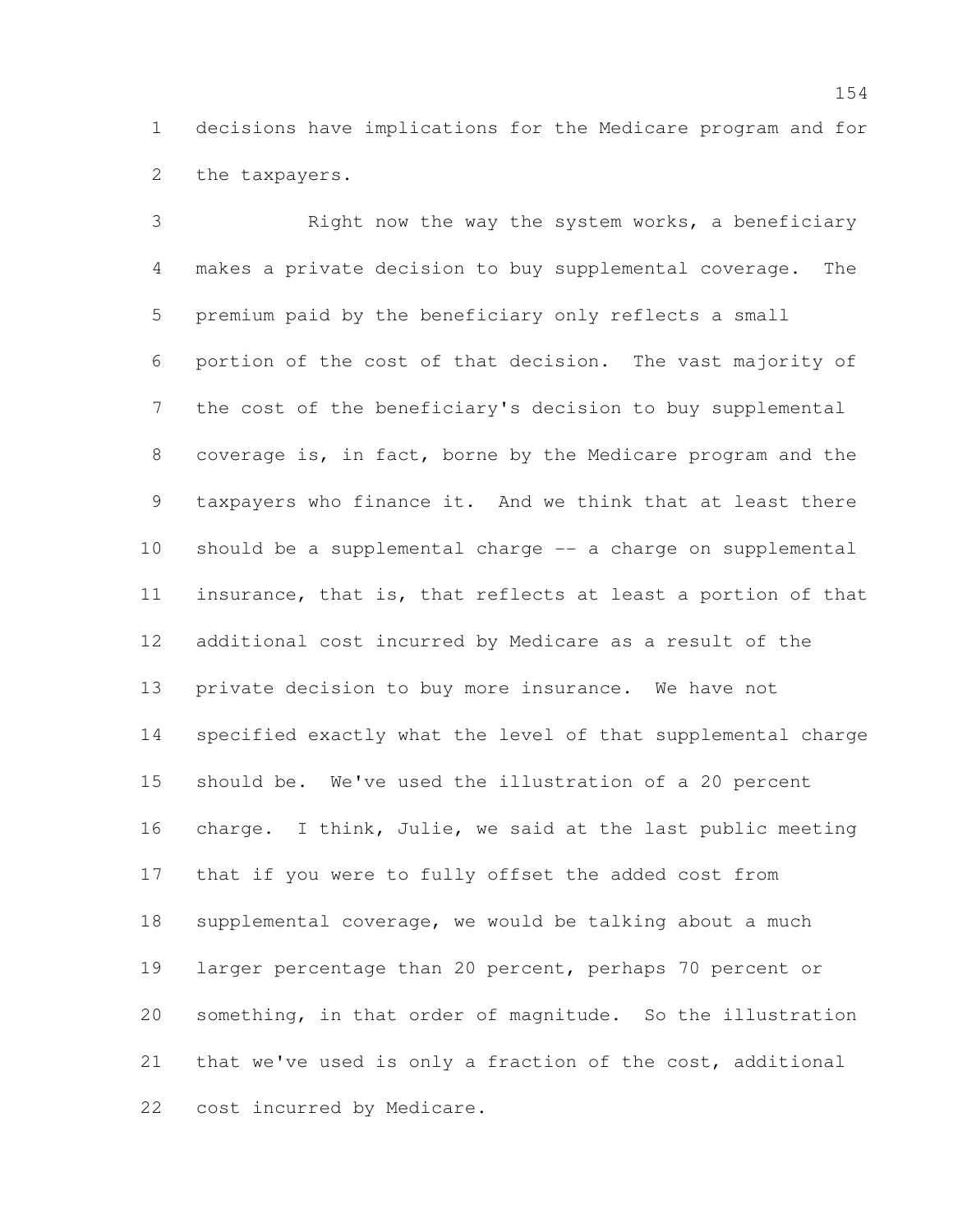I do believe that the combination of the beneficiary-neutral redesign, which actually increases Medicare projected expenditures modestly, the combination of that coupled with the charge on supplemental insurance should result in at least a modest net savings for the Medicare program.

 Now, we fully recognize that there are a lot of other ideas under discussion in the Congress and in the various policy fora about ways that Medicare beneficiaries might contribute to meeting the fiscal challenges of the Medicare program. People talk about increases in the Part B premium or income-related, even more steeply income-related premiums, delaying age of eligibility, premium support. There are a lot of different ideas out on the table. We're not saying that the supplemental insurance charge should be the only mechanism used by the Congress, but we think that 17 it should be part of the mix, again, in recognition of the implications for the Medicare program when people buy supplemental coverage.

 So those are the points that I wanted to highlight. Given how many times we've discussed this issue, I don't think we need to go through two rounds of questions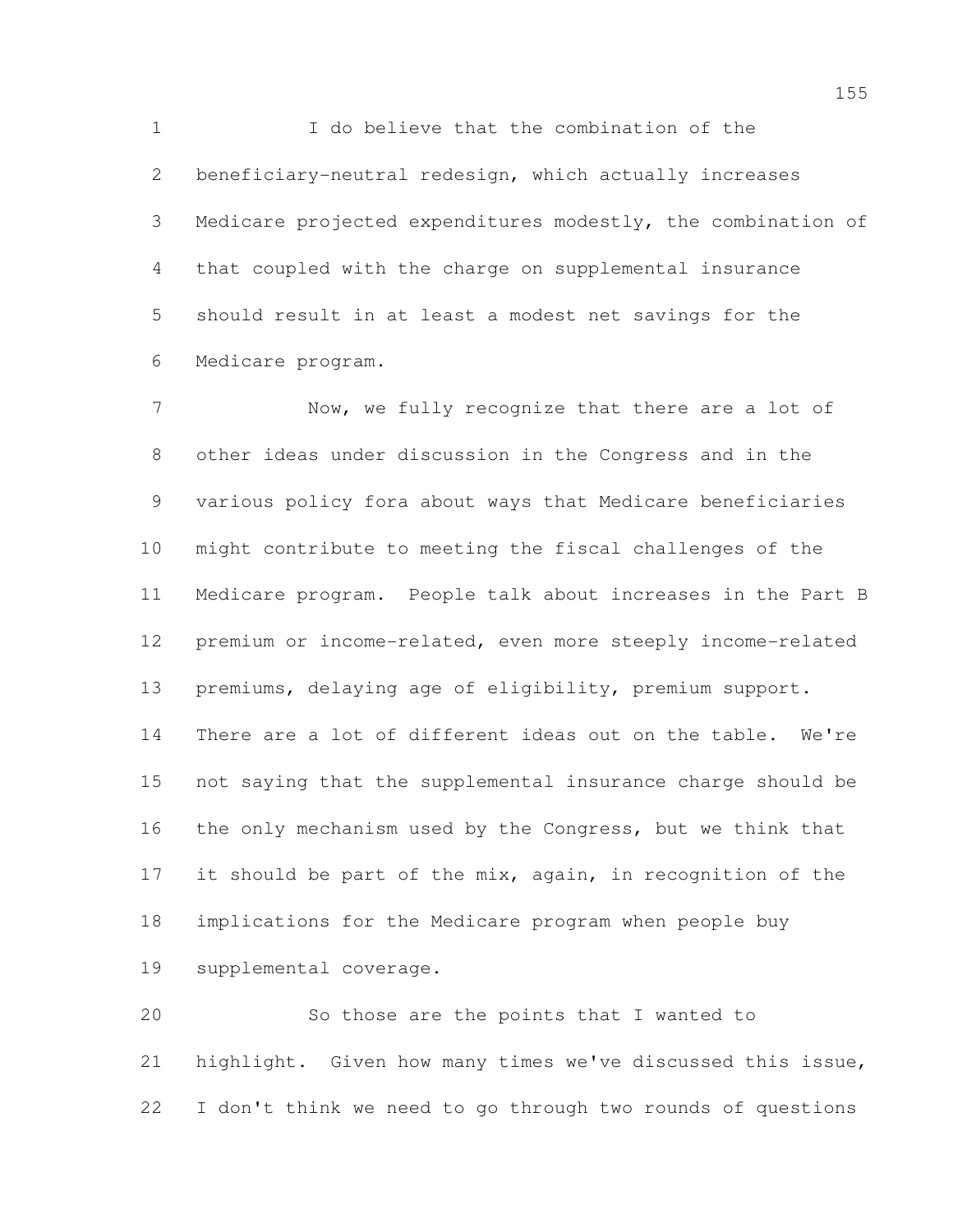and comments, and so we'll have just one instead, and then proceed to a vote. Bob, do you want to lead?

 DR. BERENSON: I think we are closing in on it, and I also want to thank you for all the terrific work over many sessions. I'd like to go to Slide 10 and just clarify. There it is.

 I'd just note that going from all patients keep their supplemental to none, it moves in what I'd consider the right direction except for that top box where we go from 2 percent to 8 percent of people who have now higher than \$1,000. And I'm assuming that's because although there's now an out-of-pocket cap for all those services up to there, they don't have any supplemental, and so I guess my question would be, in doing this, you've assumed that people keep the same Medigap policy they currently have, no shift into a different kind of a Medigap policy?

 DR. LEE: That's correct. That decision was 18 whether to keep the same coverage they have or not have it. Those were the binary decisions.

 DR. BERENSON: Okay. So there could be an analysis that, let's say, people move to N, which people are beginning to pick in the market today, which has a co-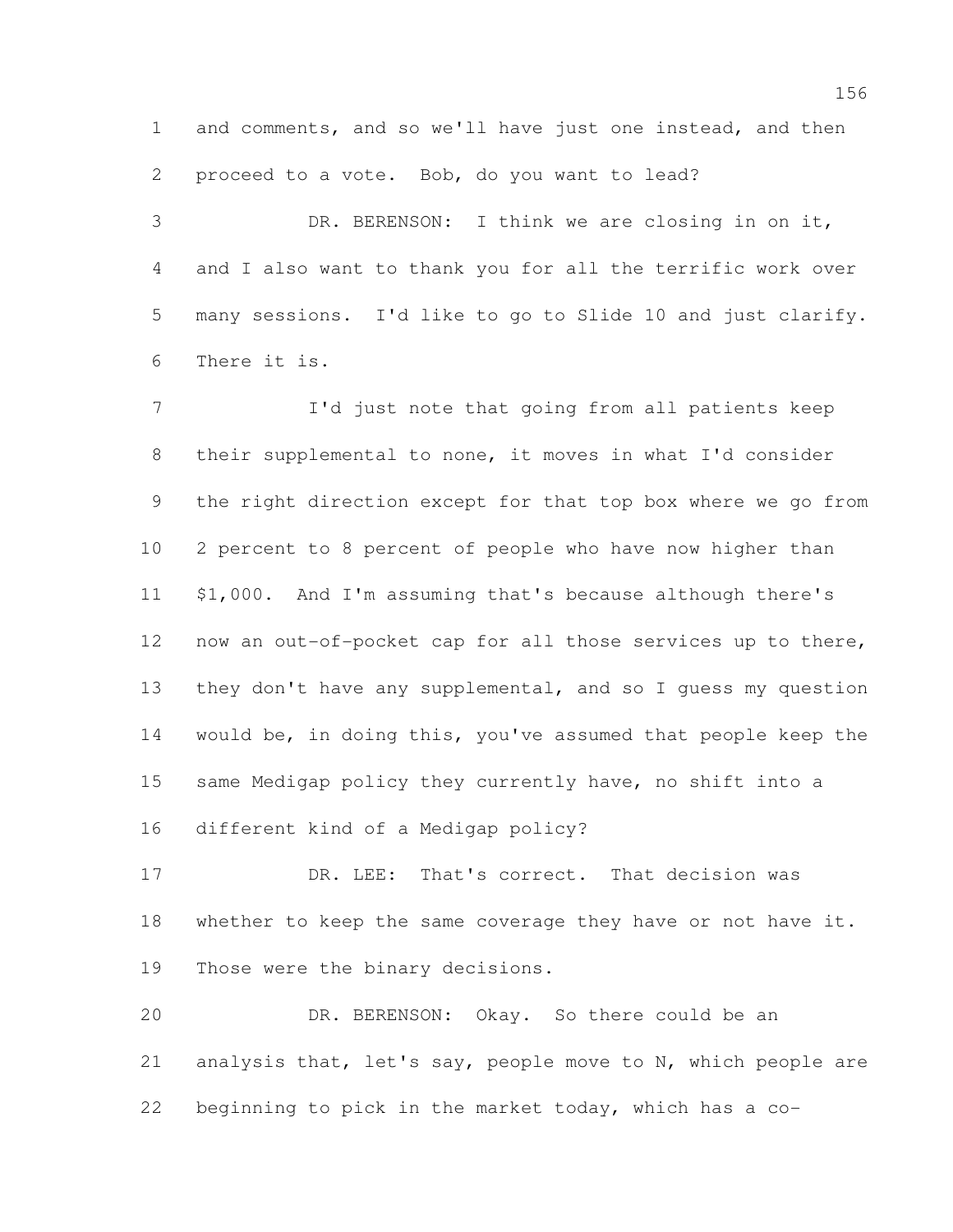payment for doctor services and ER services, but have coverage for hospice co-pays and a number of SNF co-pays, et cetera. If people made that kind of a move, then it could well be that we wouldn't see -- we'd have some protection on the high side for -- I mean, some people would not be as bad off as this slide would show, right? 7 DR. LEE: That is correct. DR. BERENSON: Is that an analysis that you could do? Would that be helpful? Forget it. I didn't go there. 10 [Laughter.]

 DR. MARK MILLER: It is an analysis that we cannot 12 do. I'm pretty sure, right? And it --

13 DR. BERENSON: I dropped it.

14 DR. MARK MILLER: But you make a very good policy point that I don't want to lose in this because you do -- you know, there's the technical point, and we've had to go at this simply. But remember how people can change their behaviors. We're doing very binary -- keep it/drop it. They could scale down in order to take -- DR. BERENSON: Yeah, I don't need quantitative

 precision. I think we might want to just point out that this analysis assumed a yes or no on their current Medigap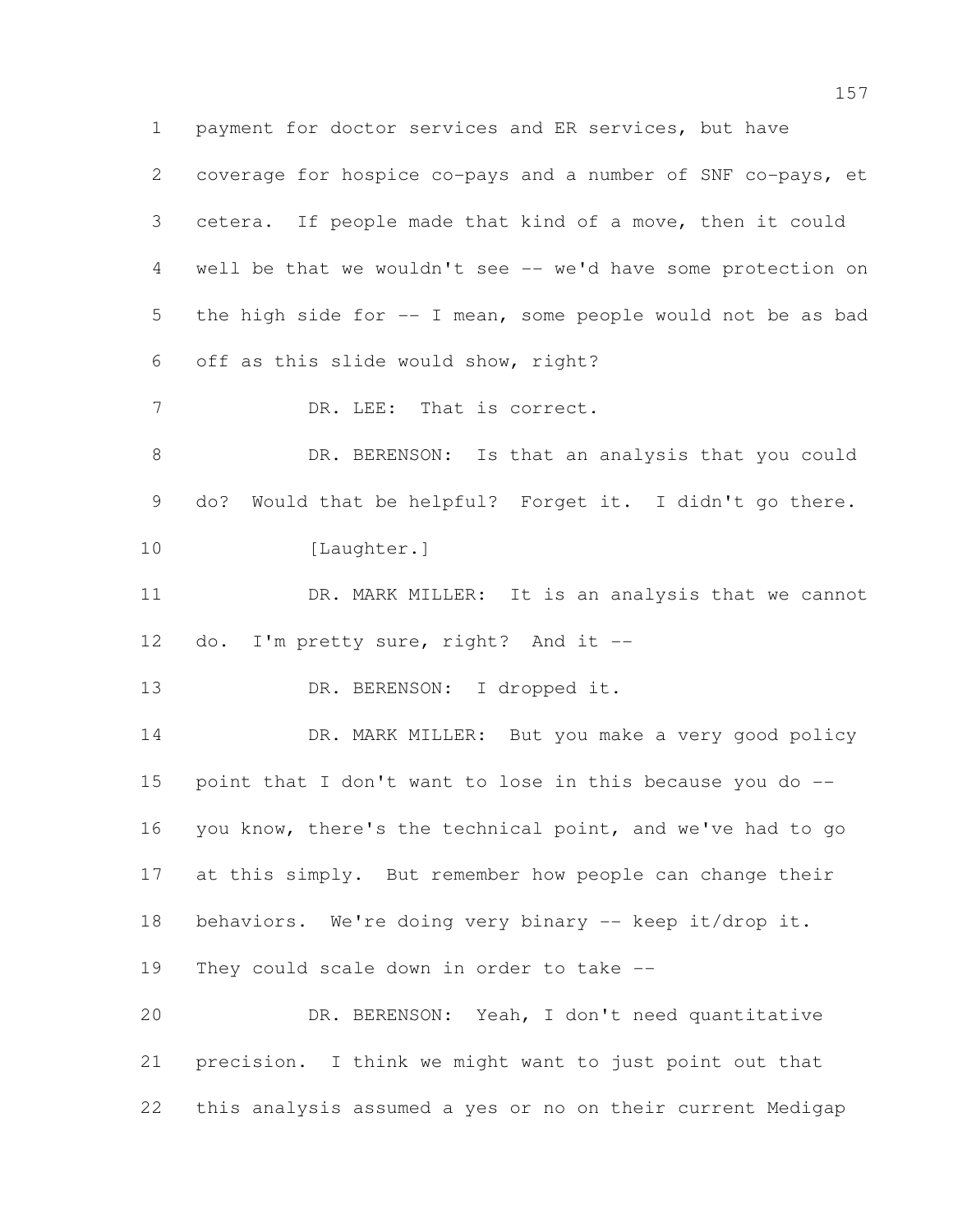plan. I assume that Plan N makes a lot more sense for a lot of individuals, and maybe there would be more of a move there. And so that this is illustrative, but under other assumptions it would come out somewhat different in terms of people's choice of supplemental plans. That's all. Thanks. MR. BUTLER: So Glenn cited the 20 percent is illustrative, even kind of like our offset list on SGR is suggestive but not a recommendation. But this is even probably less so. It's just a place holder. But you said it doesn't capture the full cost. That could be as high as 70 percent, but we really don't -- we really can't estimate 12 that correctly. But you do have in the chapter -- and I want to make sure I understand this for messaging purposes. You cite that the -- under the 20 percent you cite the premiums for Medigap being \$2,100 and employer-based being \$1,000 on argument. So it's 20 percent of that number? Is that what we're talking about? 18 DR. LEE: That's correct. MR. BUTLER: So it's really about 400 bucks or -- DR. LEE: \$420 and \$200.

 MR. BUTLER: Right. Okay. It's interesting. My only other thought is, you know, Medicare Advantage plans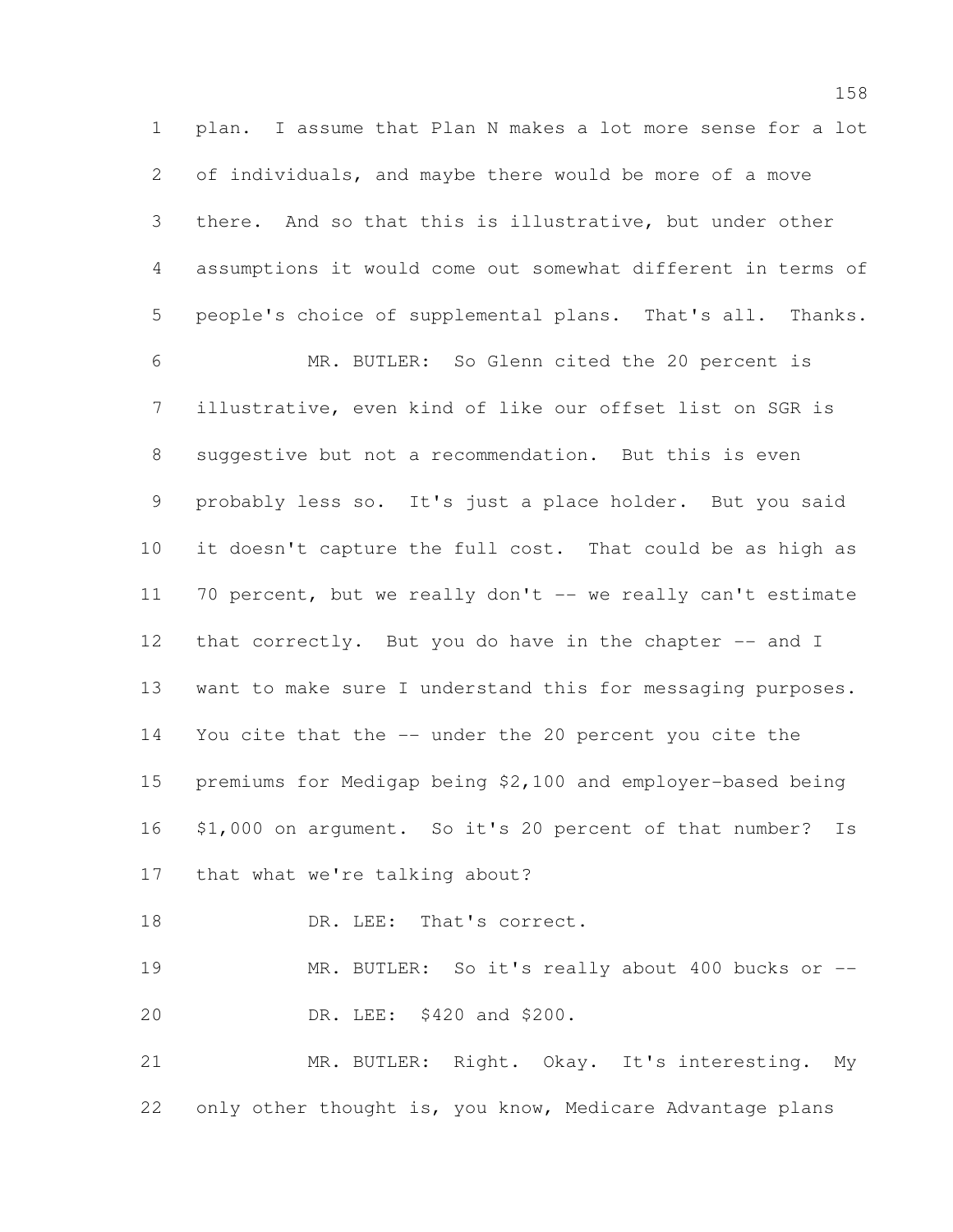have some of the same problems with their incentives when all is said and done, and I realize it's a different route, but embedded in that is all the fee-for-service benchmarking and so forth that goes on, and one could argue what about those plans and how does this fit into it over time.

 DR. HACKBARTH: The distinction that I see at this point is that the Medicare Advantage plan is fully at risk under the capitation amount for their own structure of benefits. So they have an incentive to choose a structure of co-payments and other benefits that helps them stay within the fixed amount that they achieve from the Medicare program.

13 So remember, Peter, this is the only time through, so anything else you --

 MR. BUTLER: I'm done, and I'm going to support the recommendation.

 DR. BAICKER: So I really like the text box on the value of insurance. That's one of my favorite things. Another one of my favorite things --

 DR. MARK MILLER: [Off microphone.] DR. BAICKER: Thanks, it's my birthday, too. 22 I also really like the figure shown on Slide 6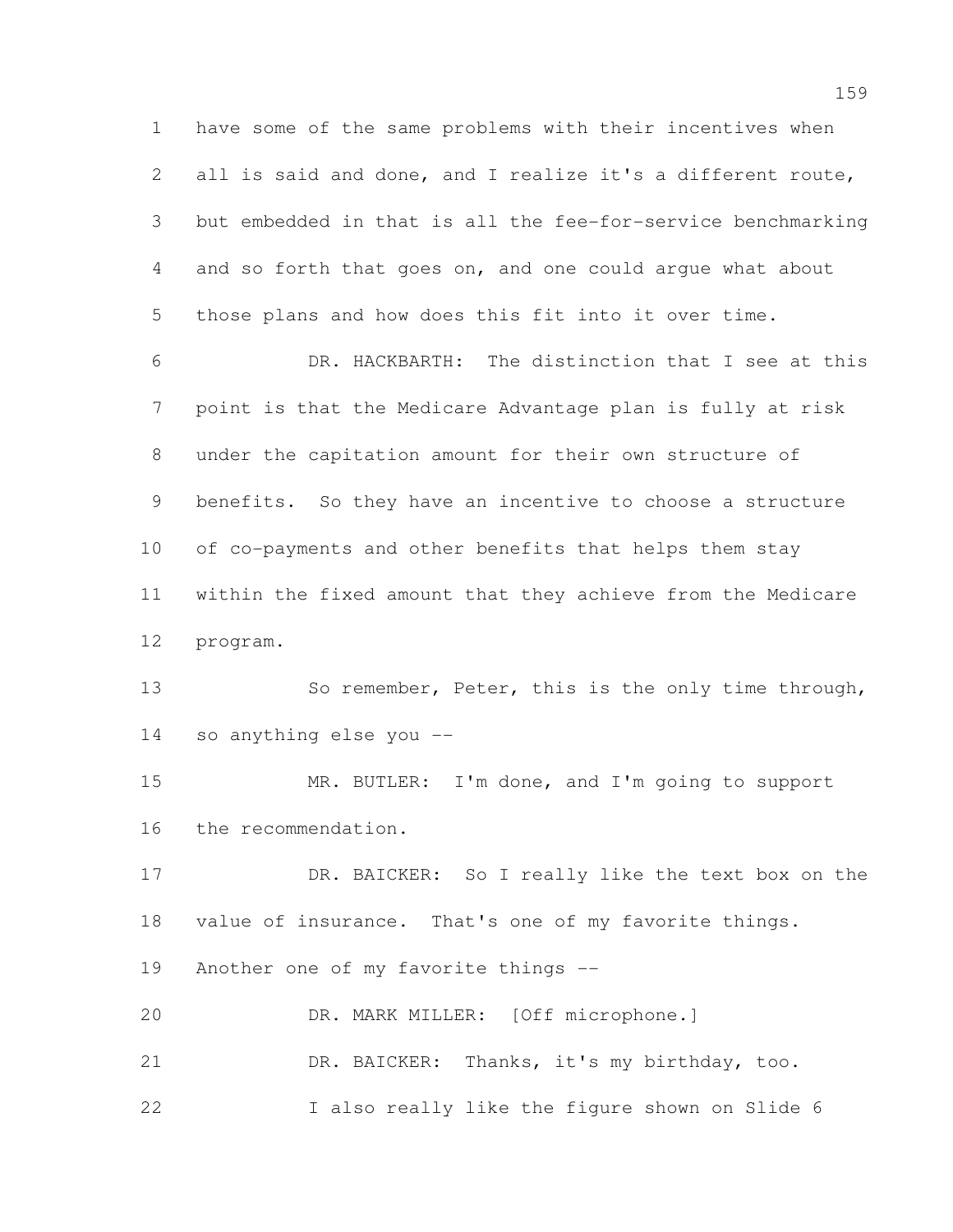looking at the probability of hospitalization over time, not just in one year, to highlight that this is something that provides more protection than you might realize in any given year. And I recall that there are some data limitations that prevent us from applying what we saw in Slide 6 to Slide 9, where in Slide 9 we have the one bar showing the distribution over time, and here I'm going to get just technical enough to confuse myself and everyone else. I understand that because this is beneficiary neutral, the mean change must be zero. I also think that the distribution is likely fairly skewed so that even though 12 this bar chart is probably the easiest way to convey this, the winners -- the people who are spending \$1,000 or more and the people who are saving \$1,000 or more probably have very different numbers on average and numbers of people. I'm guessing this isn't very symmetric. And so I'm wondering if there's a way to take the overtime figures and 18 make a bar that shows -- with some extra assumptions, because I recall there's some data limitations that make you not able to produce this for 2006 to 2009 together. But it would be nice to see a bar next to this, if possible, that showed some of that -- showed how that was different looking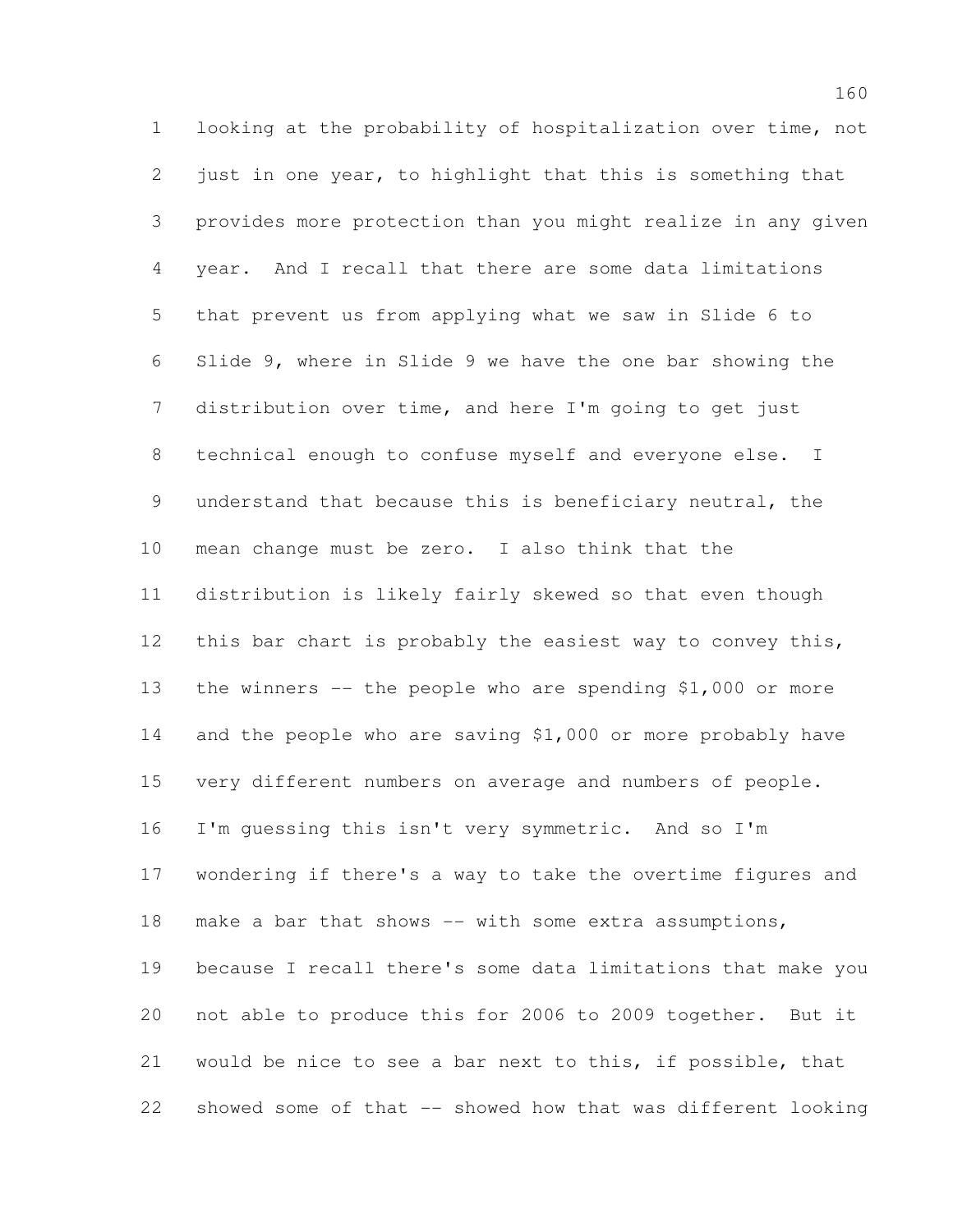at a longer time horizon. But if that's not possible, then I wonder if there's just a summary number we could provide about the reduction in variance -- you better not be snapping at me like that. [Laughter.] DR. MARK MILLER: [Off microphone.] 7 DR. BAICKER: That's right. Get back to business. **Is there a summary statistic about the reduction**  in variance that we could put in a reasonable frame to say 10 something about the benefit that people are capturing, even though it's not -- even though this looks like sort of a symmetric lump of bars, it does represent a real reduction in variance? 14 DR. MARK MILLER: We're very -- DR. HACKBARTH: Did I mention that this was our last discussion of this? 17 DR. BAICKER: Just for a number, a sentence. I like the recommendation. I think we're all in the right direction. I'm just wondering about a way to capture it. DR. MARK MILLER: All right. We're very stuck 21 because it's  $-$  the data, in order to get the actual insurance coverage linked with the claims experience, that's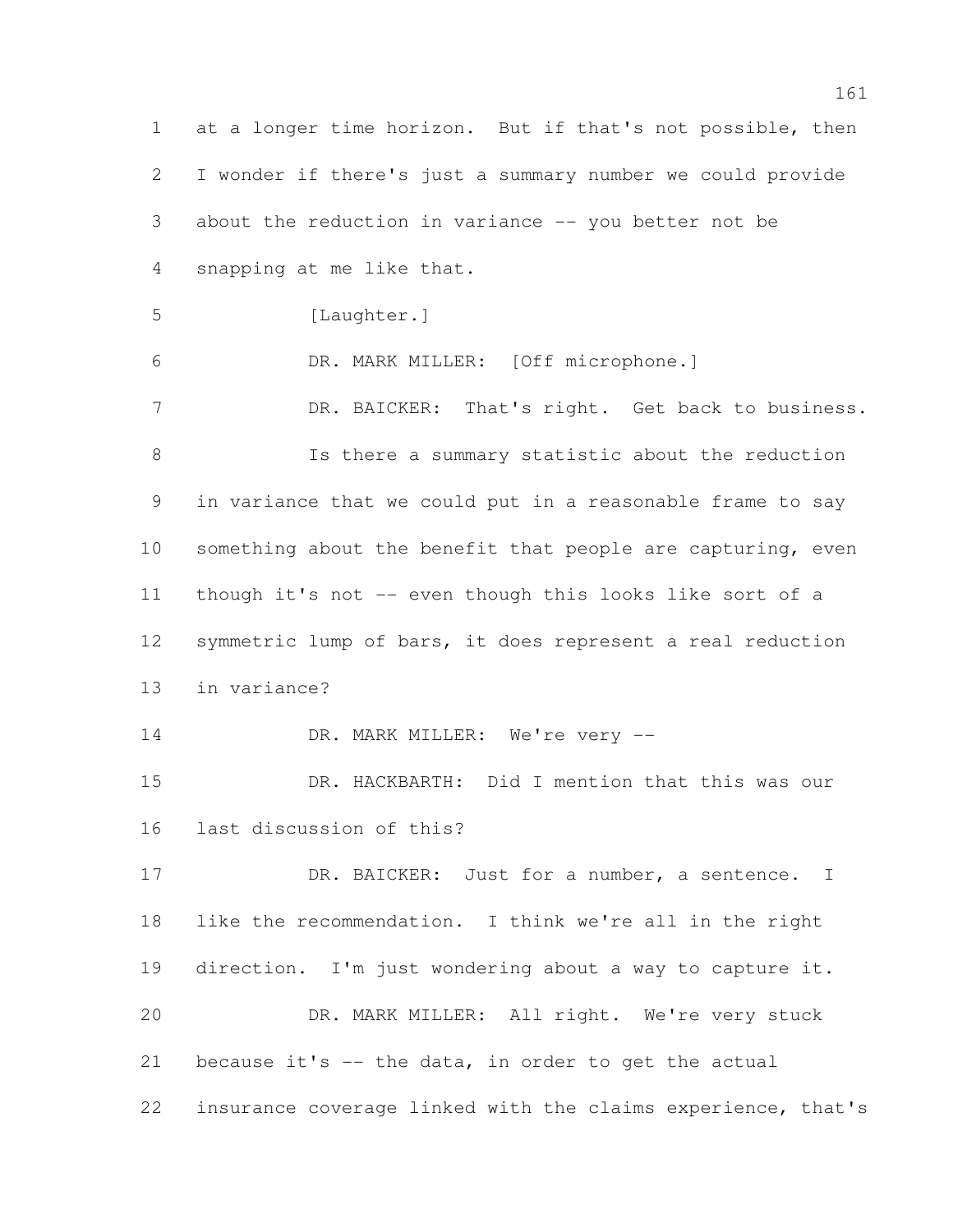the uniqueness of the data set that we're working with here. And if this were years later, we might be able to do what you're suggesting even just from the data. But she's asked a more complex question, which is: Could you make some assumptions about those bar -- the stacks of the bar and make some distribution based on -- and what she's referring to is the Table 6, like what we know about hospitalizations, what we know about hitting the \$1,000 cap, and just sort of say, okay, I'm going to sort of draw this out over time using that assumption. I'm not equipped to answer that. 11 [Laughter.]

12 DR. LEE: So the analysis over four years, we can look at that distribution of their cost-sharing liability on their Medicare. What we cannot look at is their out-of- pocket spending because we don't have information on their supplemental coverage. So that's the limitation.

 So the question is whether -- could we make assumptions on the relationship between cost-sharing liability to out-of-pocket spending over four years and somehow that can give us that stacked bar? I am not sure about that.

DR. BAICKER: This may not be useful -- if the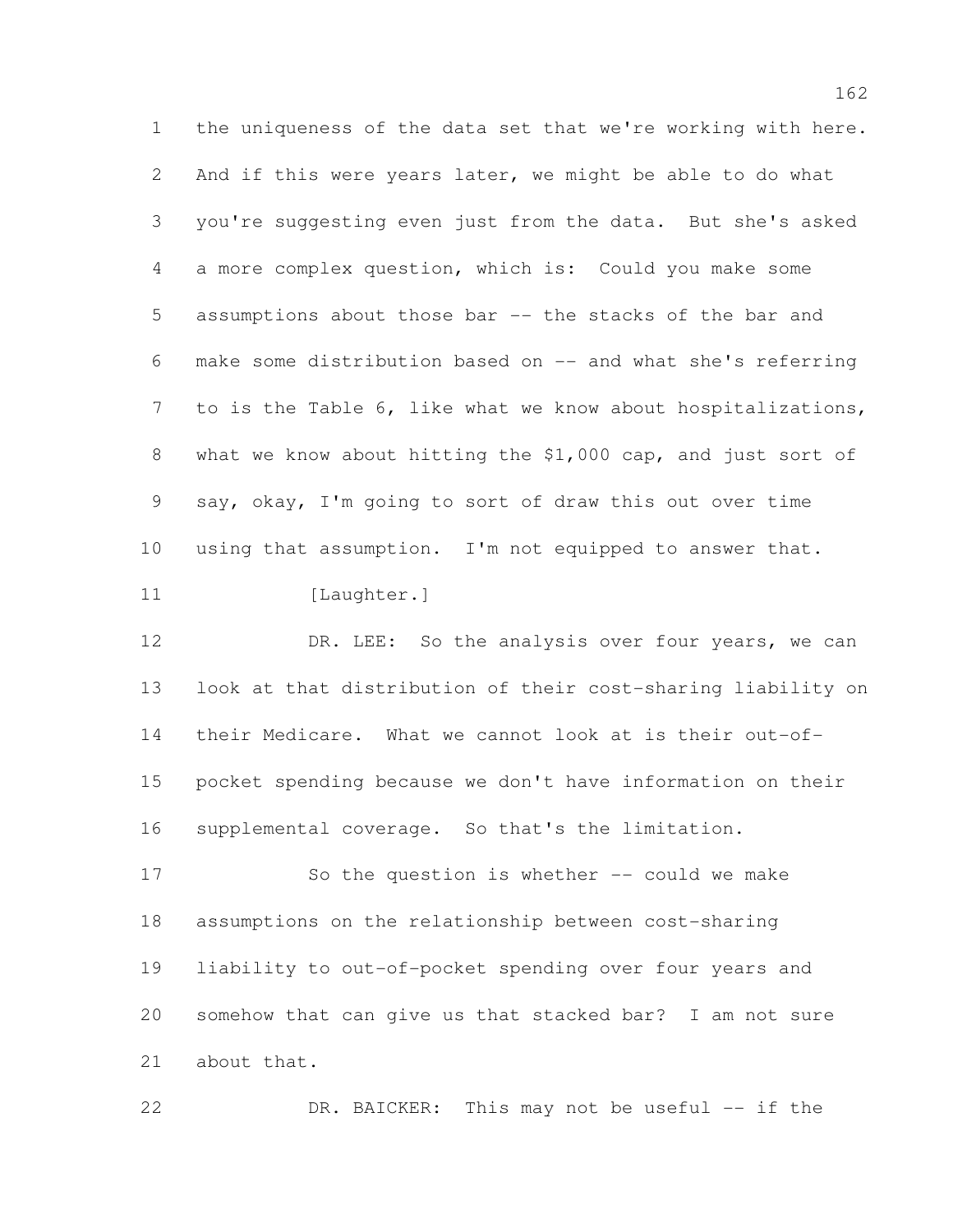assumptions are really big and not helpful, then it's not a good idea to do it, obviously. But I wondered if just the simple assumption of take the distribution of cost-sharing exposure we have in one year and assume that each person had the average four-year lookback, what would that look like? That might be one way to capture -- I really like this chart and would love to bring that flavor in wherever we can, and that could be one way to do it, or even just talking about reductions in variability or out-of-pocket risk exposure as one summary statistic number, even if you can't do the whole distribution. I just think this bears highlighting a couple of times.

13 DR. MARK MILLER: And you have been very 14 consistent on this point, and we've been trying to keep up with everybody's interests here. But she has articulated a relatively simple framework. I don't know how executable it is, but we follow the framework. And so let us take this offline and see if we can do something like that. 19 Sorry, Scott. I thought that you -- DR. HARRISON: Glad I could help 21 [Laughter.]

DR. HACKBARTH: Mark says that Kate has been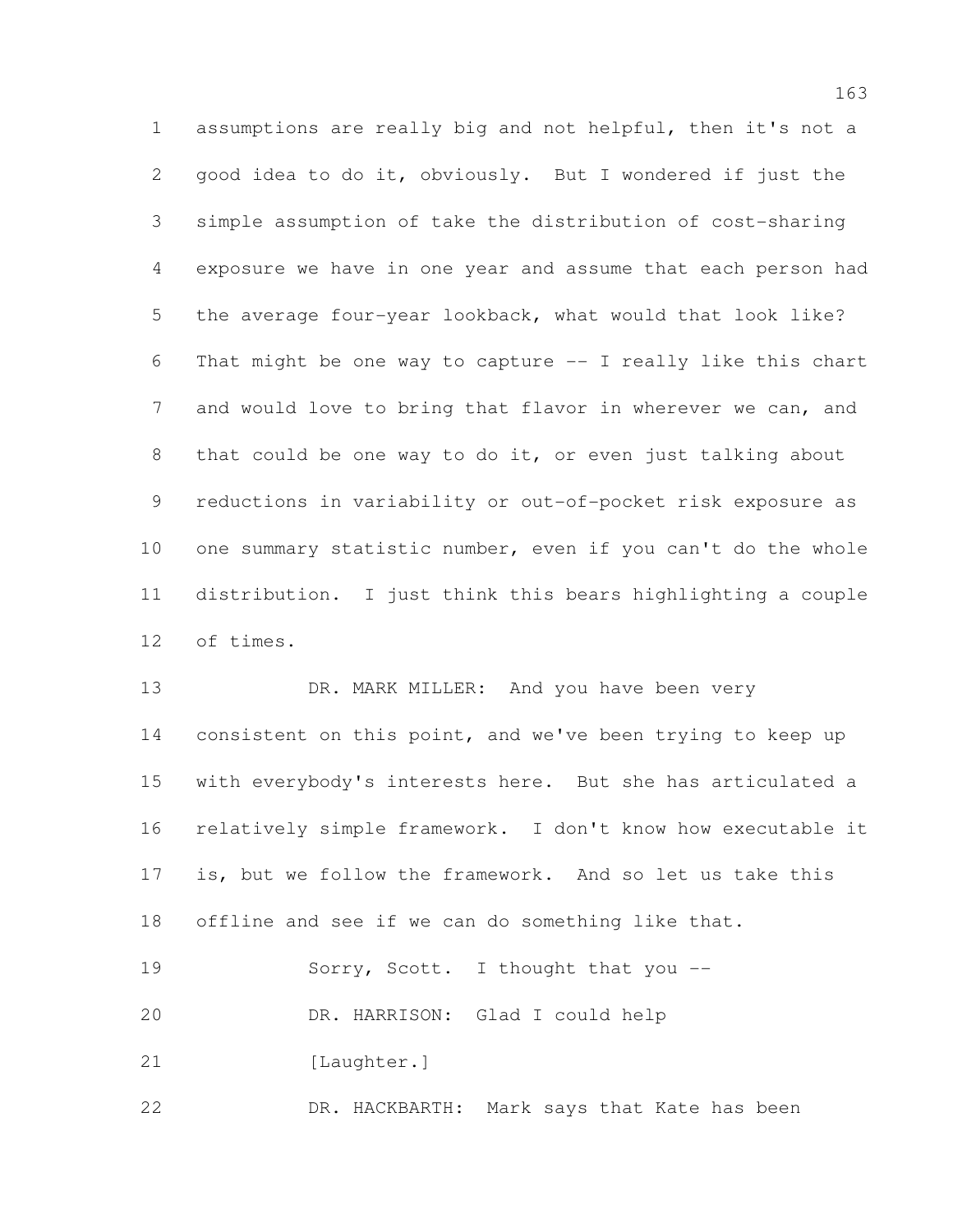consistent on this. I was actually thinking more like relentless.

 [Laughter.] DR. BAICKER: I'm so friendly about it. DR. HACKBARTH: You are. And you're right. DR. HALL: Julie, thank you for being so patient at getting us through this. I think I do understand what it is we're voting on. Thank you, and I'm very much in favor of this. In terms of Kate's question, Kate, would it help you if we broke this down by age of recipient, beneficiary, if we, say, took everybody over age 75 versus those 65 to 75 in terms of --

14 DR. BAICKER: That seems interesting, but it doesn't necessarily speak to the particular point that I was worried about, but it would be interesting.

17 DR. CHERNEW: So I'm obviously thrilled by this, and I think it does exemplify, as you said in your comments, the principles of value-based insurance design, which I think are important. I just wanted to make three quick points.

The first one is -- and I think we can work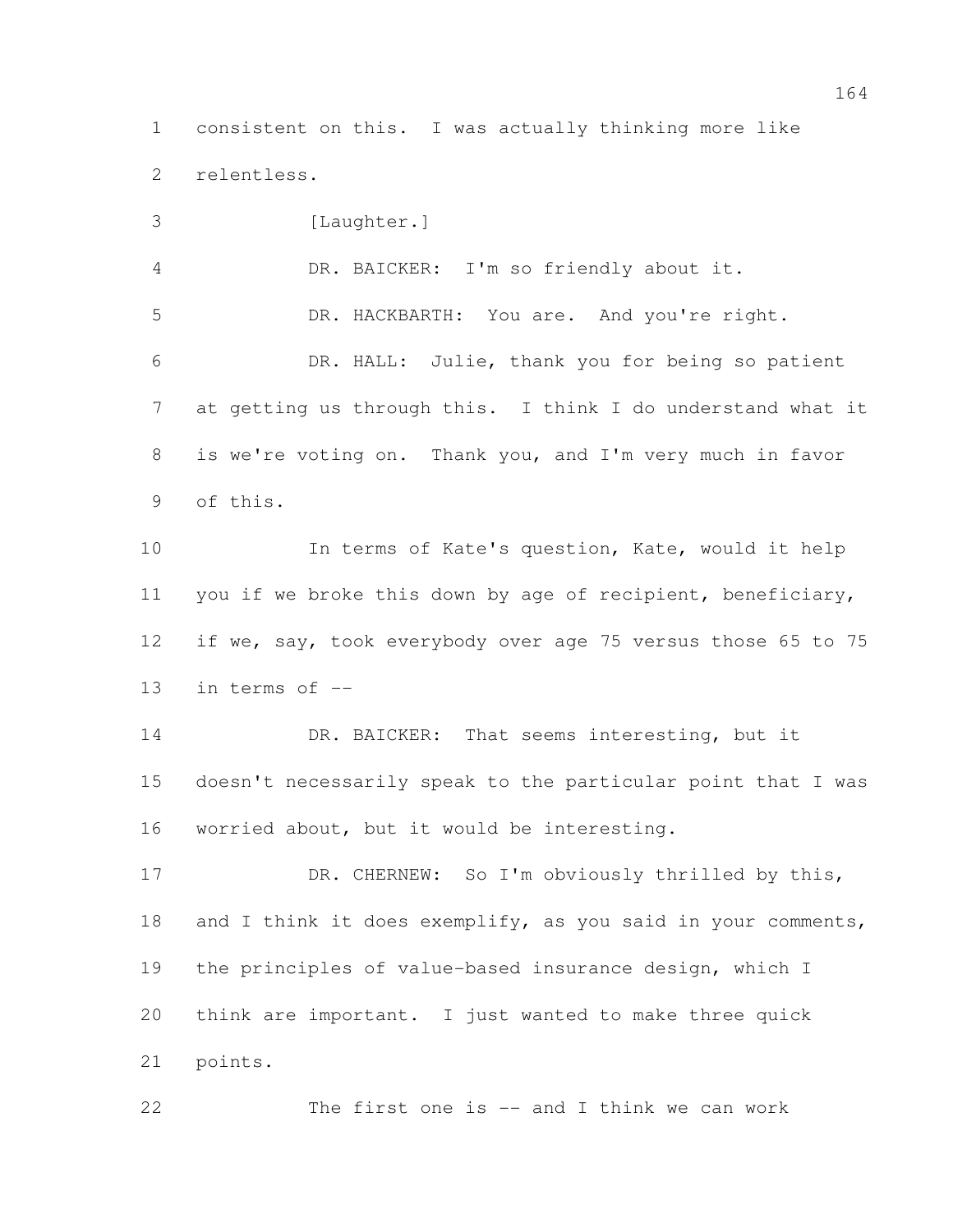through the chapter. I want to emphasize this whole endeavor is not motivated by a desire to save money, although it's important. It's really motivated by a desire to have a benefit package that works for beneficiaries, and I don't think it takes much time to look at the current benefit package and say that it really doesn't. In fact, the only reason why the current benefit package is even 8 remotely tolerable -- maybe that's too strong -- mildly remotely tolerable is because people supplement it with a 10 whole bunch of other things. And I think going forward, as retiree benefits become less and less generous, the current benefit package is just not going to work at all and all those flaws will be recognized which requires there to be a change. And so even in the picture that you had up on the board when Bob was talking, that's relative to now. But if you look at that 8 percent number and say, well, what happens if retirees stop having access to coverage and supplemental premiums rise, you're not going to get 8 19 percent people having more than a higher -- you know, you're going to have a lot worse. And if you looked at what the future might be for the Medicare program five or ten years from now and asked yourself now with no catastrophic cap and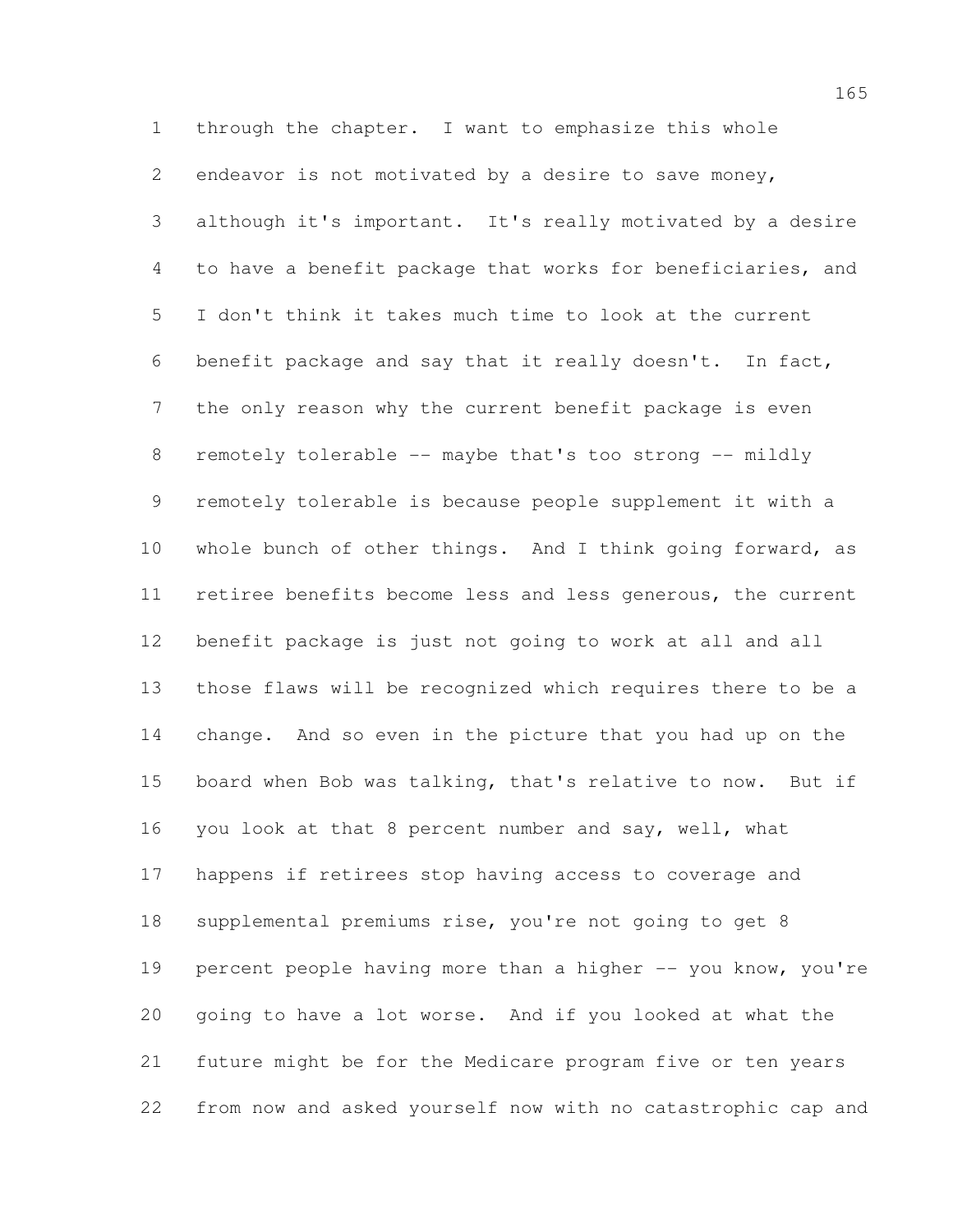people having a harder time getting access to coverage, you could have real risk that is now masked because of a whole bunch of other institutional things.

 And so the type of benefit package you outline -- and, you know, again I agree. We could go back and forth about a whole bunch of things, but I think it's indisputable that the type of benefit package we have now simply won't work in a world going forward. And we could probably find a bazillion ways to do it better, but this is clearly a big improvement, conceptually and I think otherwise, over that.

 So the last comment I'd like to say is there's this issue about who gets the authority to do the benefit design, and I just want to go on record as saying I'm very much supportive of the tone of Glenn's comments. In particular, I want to say that because of the need to incorporate evidence and the evidence changes and things happen, you need some central place, and I think the Secretary is probably the best place, and I haven't heard 19 any other preferable alternative, and many of the ones you could think of, like another board or commission, I think is just not worth that. And the recommendation has in it this 22 don't change the overall actuarial value safeguard, and I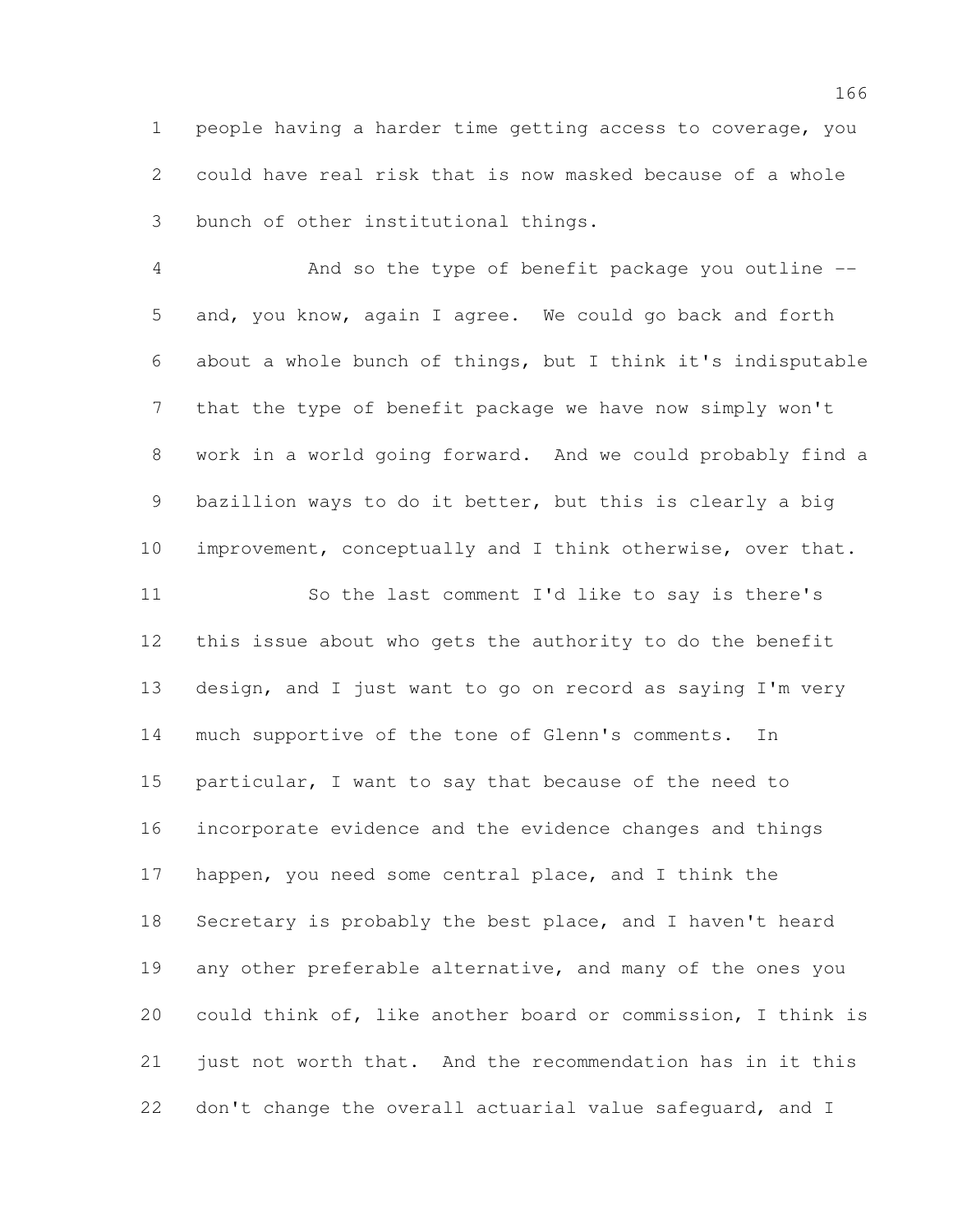think regardless of what you think of the ability of HHS or anyone to manage a whole bunch of things, I think in this case the downside risk is really quite low and the potential for benefit is really quite high. And so, you know, I think there's -- generically you could make a lot of complaints about who has authority to do a whole lot of different things. But in this case, knowing the particulars, I think that's absolutely the -- not only is it, I think, a sensible place in an absolute sense, but I think relative to whatever you think the alternative is, it's a much better place for it.

12 So, anyway, I support it.

 MR. ARMSTRONG: So I also support this. Mike actually just made several points I would have made about how this is solving a deficiency in a benefit package that the supplemental plans really are symptoms of those problems, frankly. So I won't make those points.

 But I particularly like what we are able to do through strengthening the value of this set of benefits, the out-of-pocket maximum, the value-based features in some of the design. Let's not forget, too, how this is a step into complementing the focus that we have given to payment policy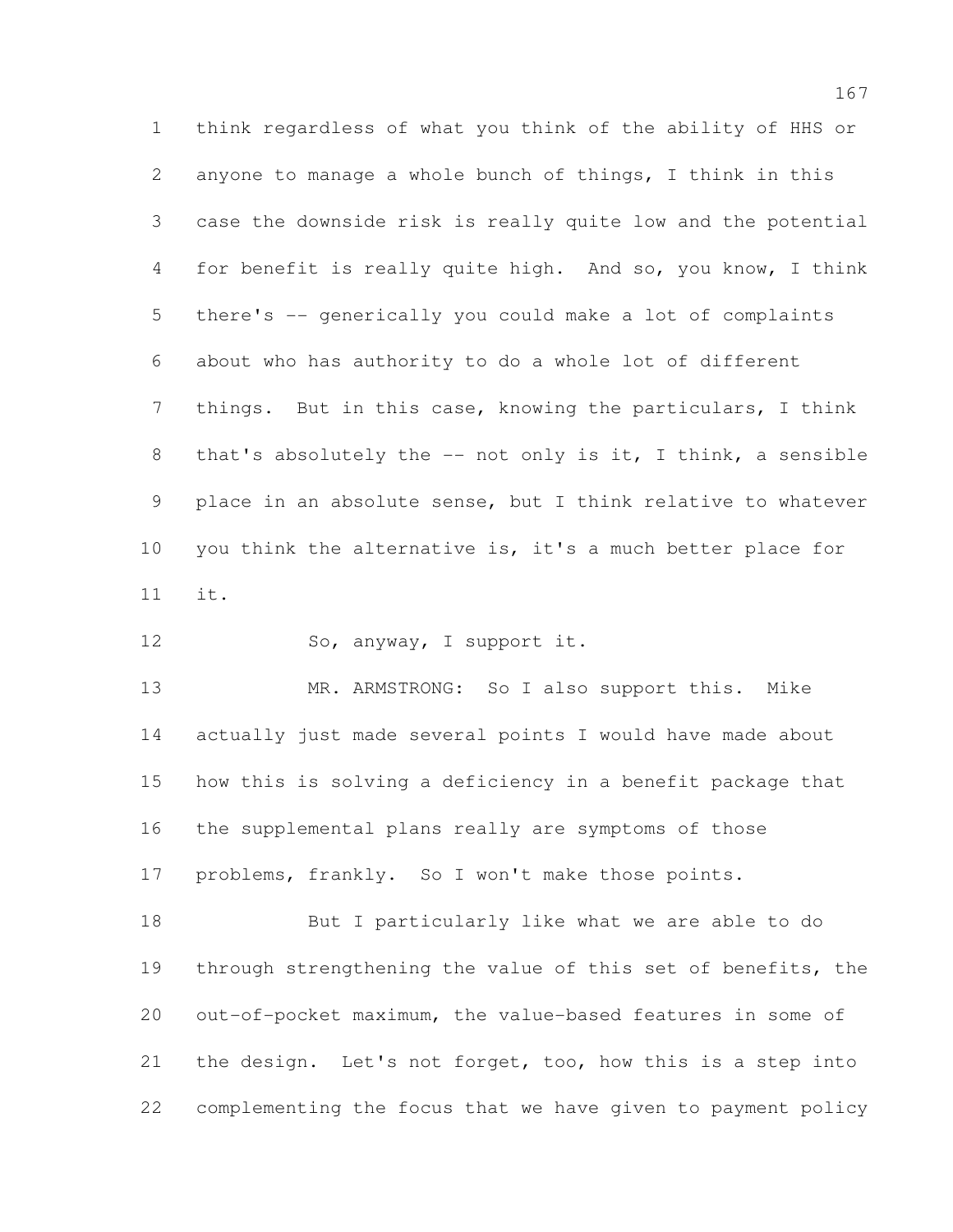to providers with incentives directly to the beneficiaries, which is a really important complement and defining policy work that I am sure we will be doing for years to come.

 I just would add that despite supporting this, I do think that this work is long overdue. I think that this is a fairly small, incremental, conservative step in a direction that MA plans and other private insurance plans have been taking for years. I do think that, finally, too, we are only tangentially dealing with the way in which these Medigap or supplemental plans mess up some of the dynamic in our fee-for-service benefits that we're trying to fix, but I think it's a step in the right direction.

 MS. UCCELLO: Okay. I think this chapter is great and I really thank staff a lot for incorporating all the crazy and reasonable ideas that I've had over, like, the past two years. I think you asked for feedback on what I think about if you appropriately incorporated my thoughts in the chapter, and yes, you have, and thank you very much for that, and I'll turn to one of those in a minute.

 But I think, just in general, when we think about these recommendations, I think it's -- it just needs to explicitly say that we've done, I think, a really good job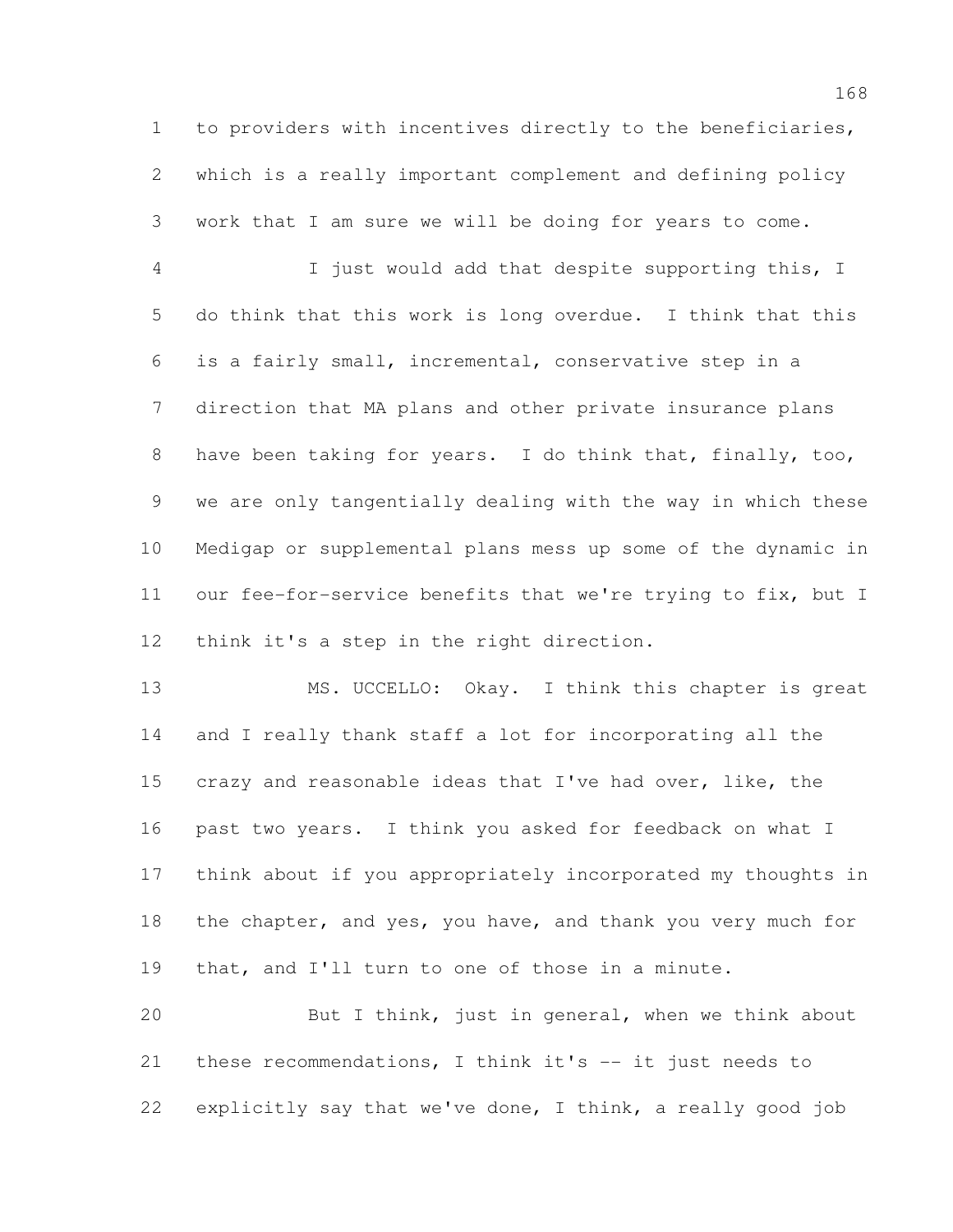targeting solutions to what we think the problems are. The one kind of point I'll add to that is what Julie was saying in terms of the extra charge for the Medigap or the supplemental insurance.

 The point that I made recently, but not in a public meeting, was that if we are concerned that supplemental coverage is increasing Medicare spending, and in particular it's the plans with low cost sharing that are primarily the ones who are driving this, then it may be appropriate to target those extra additional charges on those plans that have the low cost sharing. But I think the way that's done in the chapter is appropriate. It doesn't need to be explicitly part of the recommendation. It's talked about in the chapter and I think that's right.

 So that's kind of my general comments. Can we go to Slide -- oh, this slide. We're really pretty careful in the chapter of distinguishing between cost sharing liability and out-of-pocket costs, and I'm wondering if this recommendation, when it talks about an out-of-pocket max, needs to say "cost sharing" max.

 DR. MARK MILLER: [Off microphone.] Any ideas, Julie, or are you looking at me?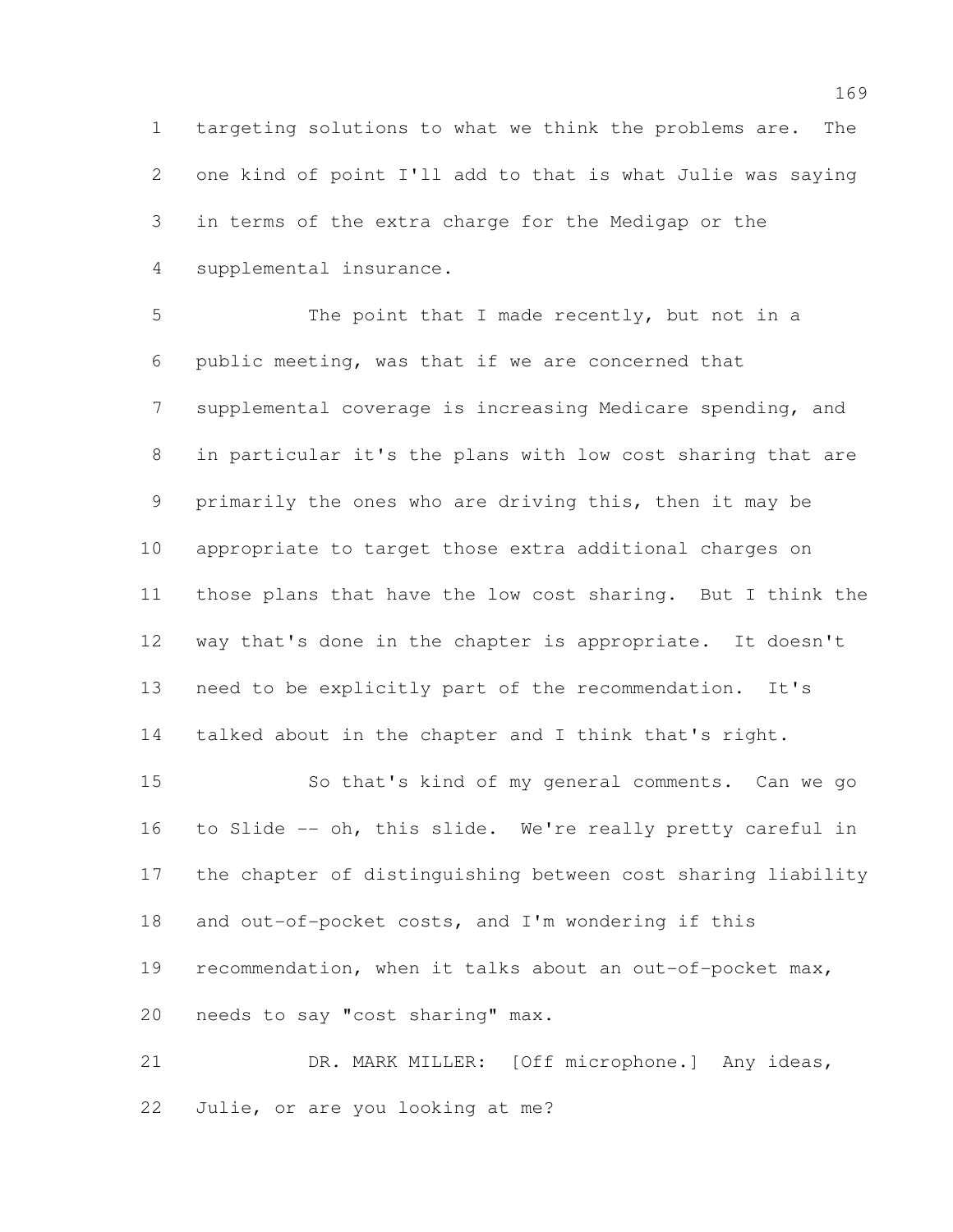MR. HACKBARTH: So what I hear you raising is that there's a passage, or more than one passage in the chapter itself that talks about out-of-pocket costs being what the beneficiary has after the supplemental coverage and the idea of a true out-of-pocket cost is discussed, and so you're associating out-of-pocket cost with that as opposed to with cost sharing under the Medicare statutory structure. 8 MS. UCCELLO: Yes. DR. MARK MILLER: I mean, we can always proceed a couple of ways here. And I also want to make sure I'm understanding what you're saying, so -- MS. UCCELLO: I mean, I'm not recommending a true out-of-pocket -- 14 DR. MARK MILLER: No, I didn't think you were. 15 MS. UCCELLO: Okay. 16 DR. MARK MILLER: Okay. Right. And -- MR. HACKBARTH: Consistency in the work. 18 MS. UCCELLO: Right. 19 MR. HACKBARTH: Consistency in the terms. DR. MARK MILLER: Right. So we could either make it clear in the text that supports the recommendation that when we refer to this, this is what we are referring to.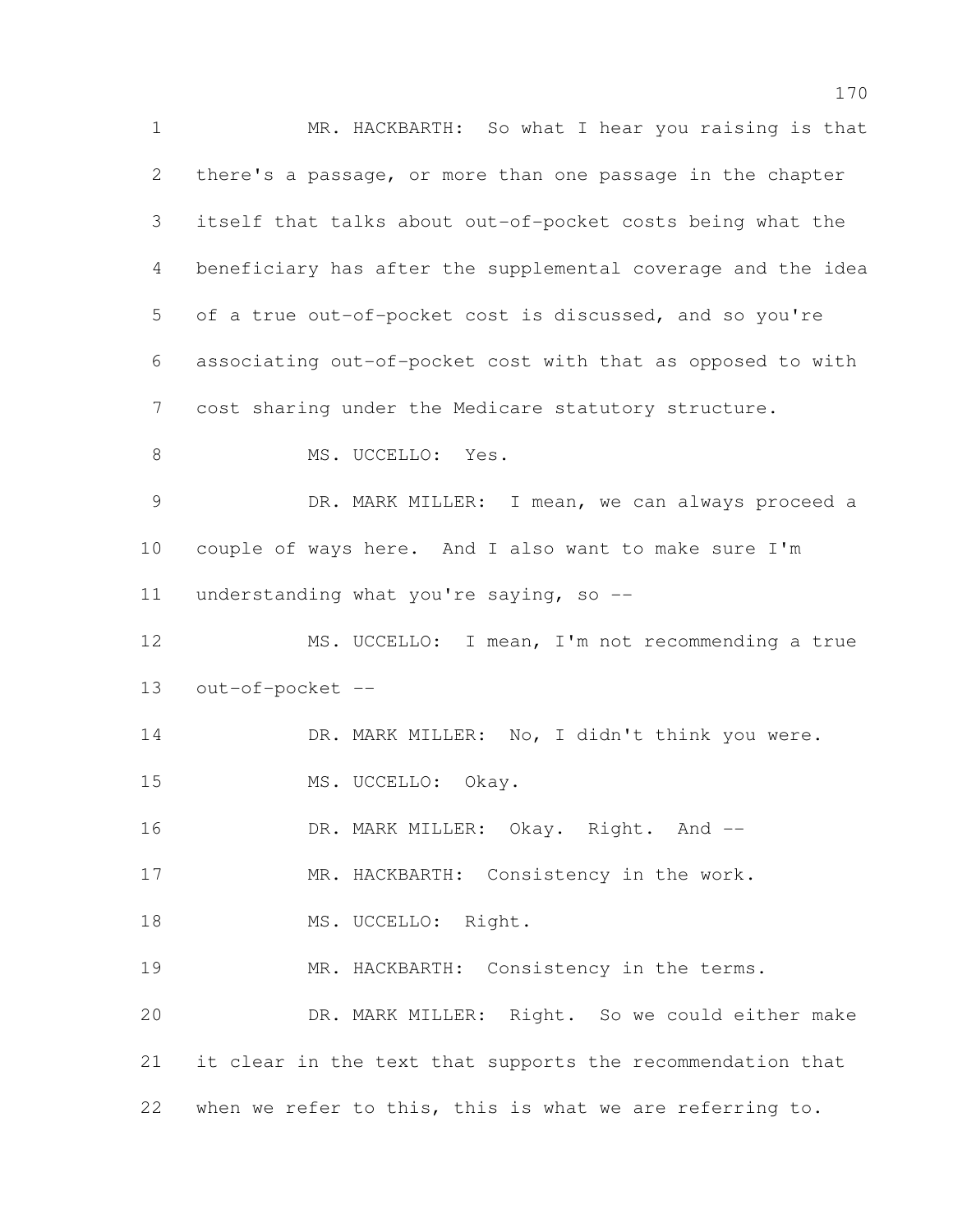That would be the simplest way to solve the problem, as opposed to beginning to line it at the recommendation. But people would have to be comfortable with that. I don't think there's any disagreement with what you said. Julie, are we squared away there? DR. LEE: Yes. We meant in the out-of-pocket maximum, that was referring to the cost sharing liability under Medicare. MS. UCCELLO: Right. So whatever way -- I mean, just to make that clear. I don't think it necessarily has to be in the recommendation wording, but it needs to be in the text around it. MR. HACKBARTH: So I'll propose that we do it in the text and make it very clear. Good catch. 15 MS. UCCELLO: That's all. MR. HACKBARTH: Karen. 17 DR. BORMAN: Could you go to Slide 8, please, Julie. I just want to ask one thing for my own clarity of 19 thinking. When we say outpatient, I know that at one point we specifically talked about ER, and I understand that we're trying to incentivize appropriate services. By this, however, do we now mean everything that, for example, would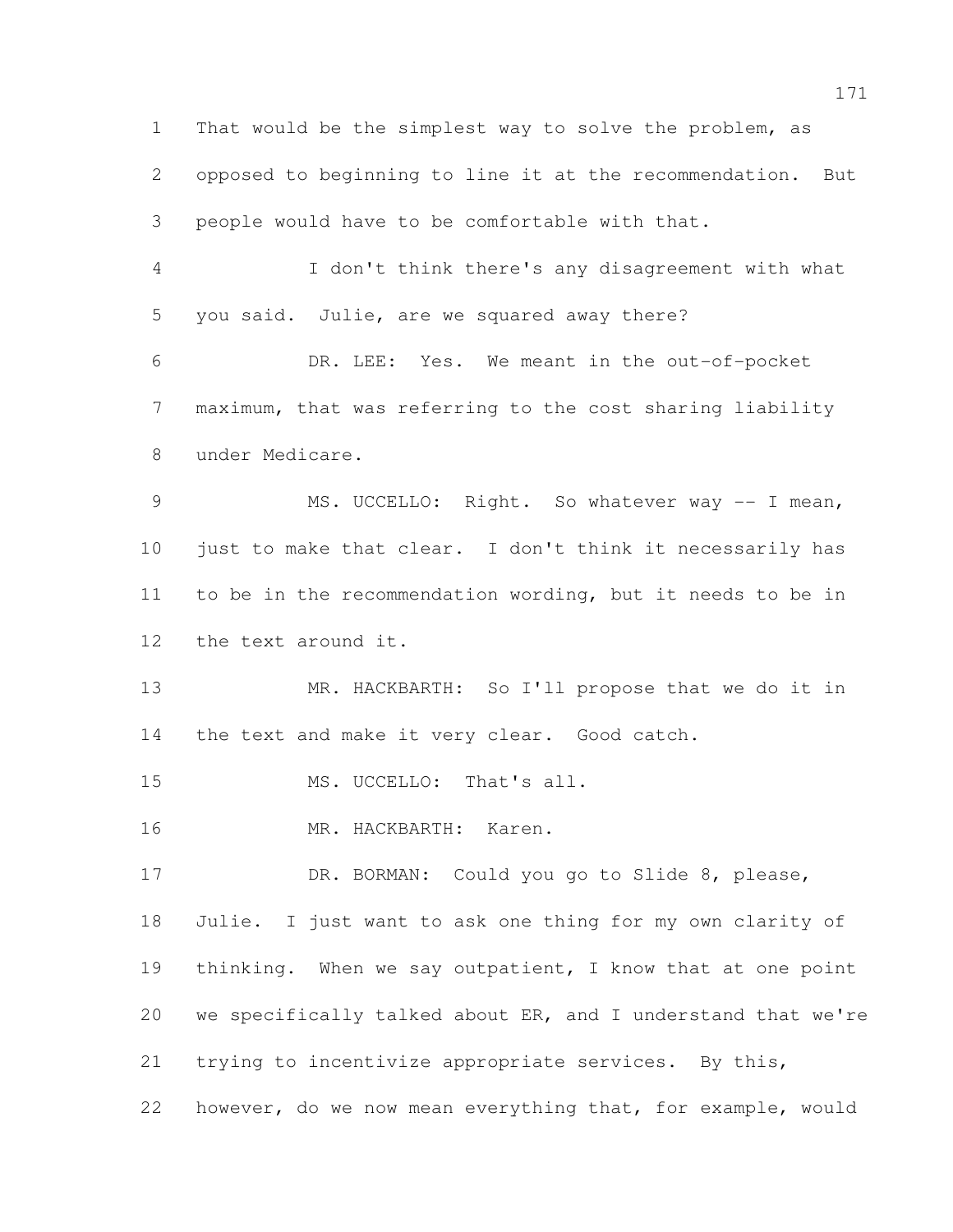fall under the hospital outpatient payment system, any service that could be delivered through that, is that what we mean would now fall under this? We're not specifically targeting ER visits?

MR. HACKBARTH: Good.

 DR. LEE: Actually, the policy of which outpatient services to put which copays on, that is at the Secretary's -- what would be the right way to do it. For modeling purposes, we just counted the outpatient visits. But for actual implementation, depending on how you value the services, that you can distinguish and define the services. DR. BORMAN: You modeled it just using a generic things that were covered under hospital outpatient payment. 14 DR. LEE: That's correct. It includes a whole bunch of  $-$ 16 DR. BORMAN: Right, a huge -- a very broad spectrum of things. 18 DR. LEE: Yes. DR. BORMAN: Okay. Just in terms of general

 comments -- and I'm pleased to have the quantitative expert sitting next to me because I'll be more qualitative -- life really needs to be about options, and I'm very pleased with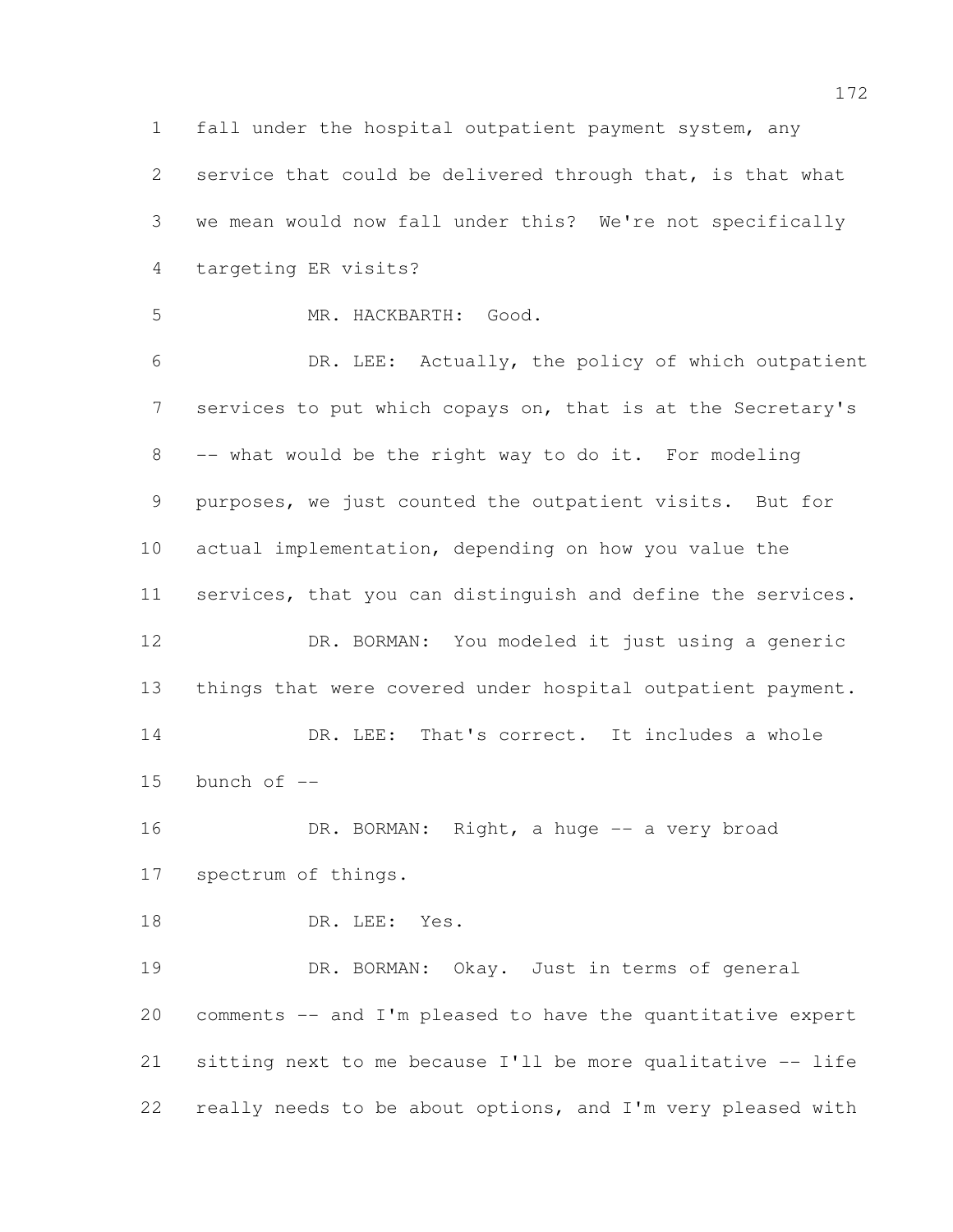this recommendation in the sense of the introduction of options. We're preserving options for the beneficiary in terms of choosing where their comfort zone is, allowing them to change their comfort zone over time, which at least the available research would suggest happens. And at the same time, welcoming them as a participant in the fiduciary stewardship that we all bear for the program and starting to involve them appropriately in that, I think. So I think that's a really good thing about this.

 I also like that on the administrative or execution side or whatever you want to call it that we also are allowing the Secretary to have options because the world is changing so quickly, the information is changing so quickly. We are having a major shift in the demographics and size of the Medicare population, that in order to be able to respond appropriately without having to totally occupy the time of the Congress in only this when we have so many other major issues that they must deal with on behalf of all of us, that I think this is a fabulous way to continue to move forward the program and not introduce great lags or stall it because of having to fit it into other legislative priorities. So I think it's a great step in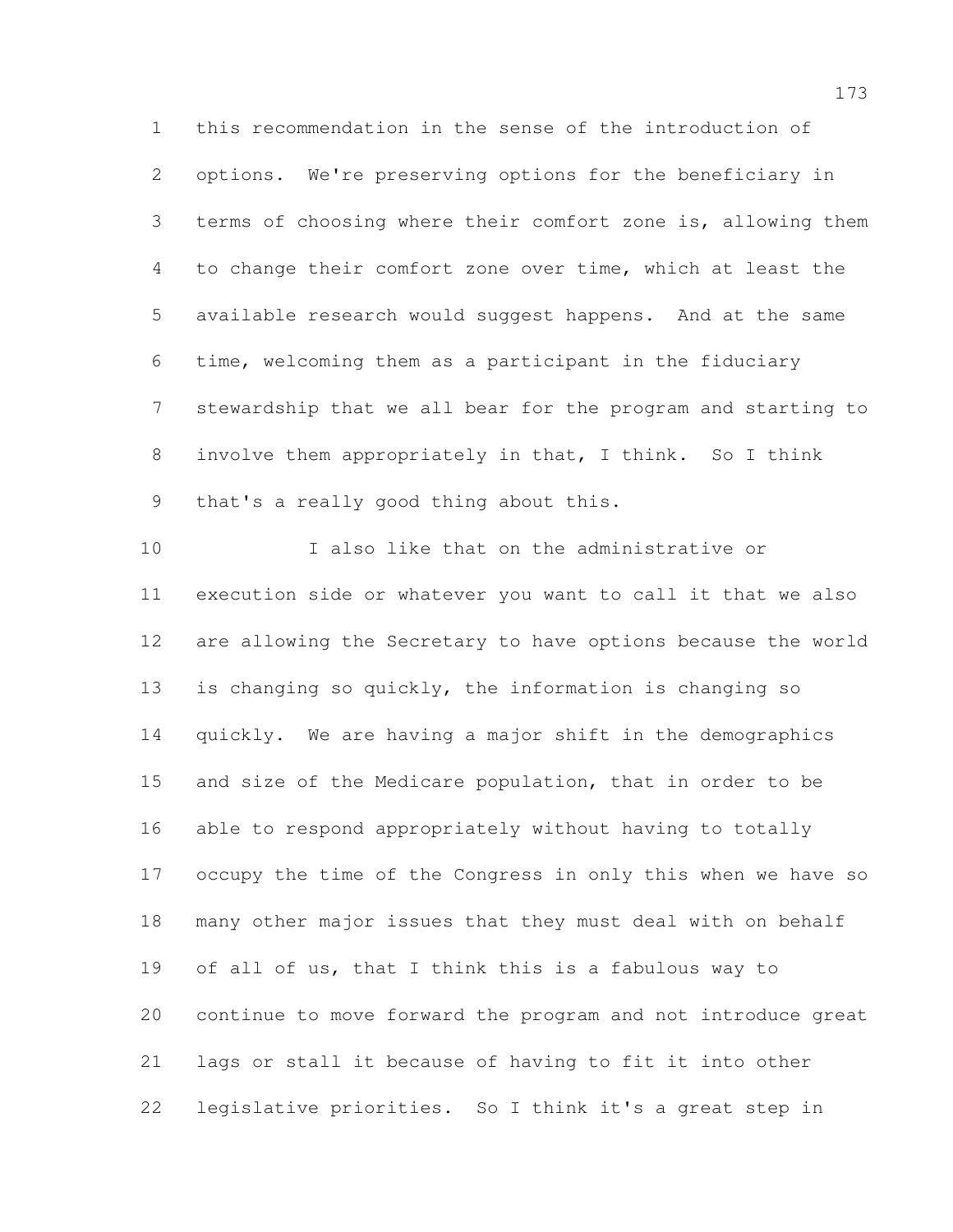that direction. It puts a burden on the Secretary to have a process to do it well in a transparent way and I think, hopefully, we can make sure that we sort of suggested -- inferred that at least in the chapter.

 And I guess one question -- one natural thing that comes to mind is at the time, potentially, of making coverage decisions, there may be an initial cost sharing decision that goes with that. So there are many ways to get to this. The Secretary may choose to use a variety of ways. But I also really like that it leaves the Secretary to be nimble in a rapidly changing world, so I think -- I support the recommendation and I really think it really does that nicely.

14 And I really liked the sensitivity analysis, and even at my qualitative level, I could understand that. 16 MR. GEORGE MILLER: Yes. I also support the recommendation, and just -- instead of recanting everything that has been said -- my colleagues have done an excellent job of that -- but I like the fact that as beneficiaries change over time, they may choose different options that are appropriate for them, very similar to what Karen said. But 22 the fact that they would have that option, I think, is very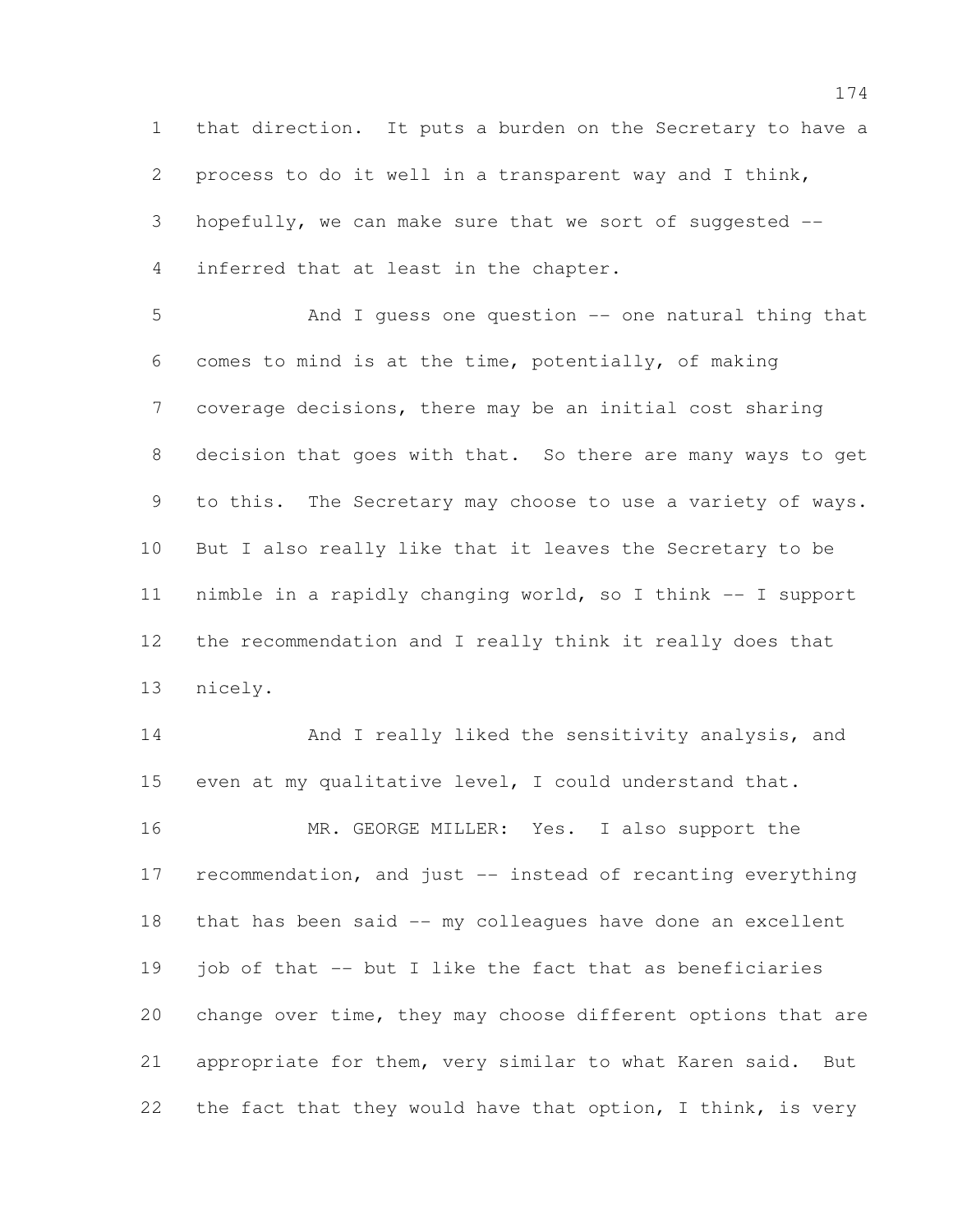positive. And also echo that the Secretary would be free to make the best evidence-based decision for the program is also, I think, appropriate and very well done. So I support the recommendation.

 MR. GRADISON: I support it, as well. Unfortunately, I think that to too great an extent, the current Medicare benefit still looks like a state-of-the-art 1965 health insurance program and hardly exists in nature anymore except in Medicare itself. To me, the significance of that isn't just a wisecrack but that people who are aging into Medicare are accustomed to a very different approach and one which is much more reflected in our recommendation than in the current benefit design. To be specific, catastrophic limits are kind of ordinary. That is not unusual. Combining what we call Part A and Part B is also rather commonplace, far more commonplace, actually, than separating them in today's world.

18 Now, the last time there was an effort to deal with this catastrophic limit, it kind of went down in flames, and that was about 25 years ago. So maybe it's time to try again. I think part of what happened then -- there are a lot of reasons, but I think part of it was that there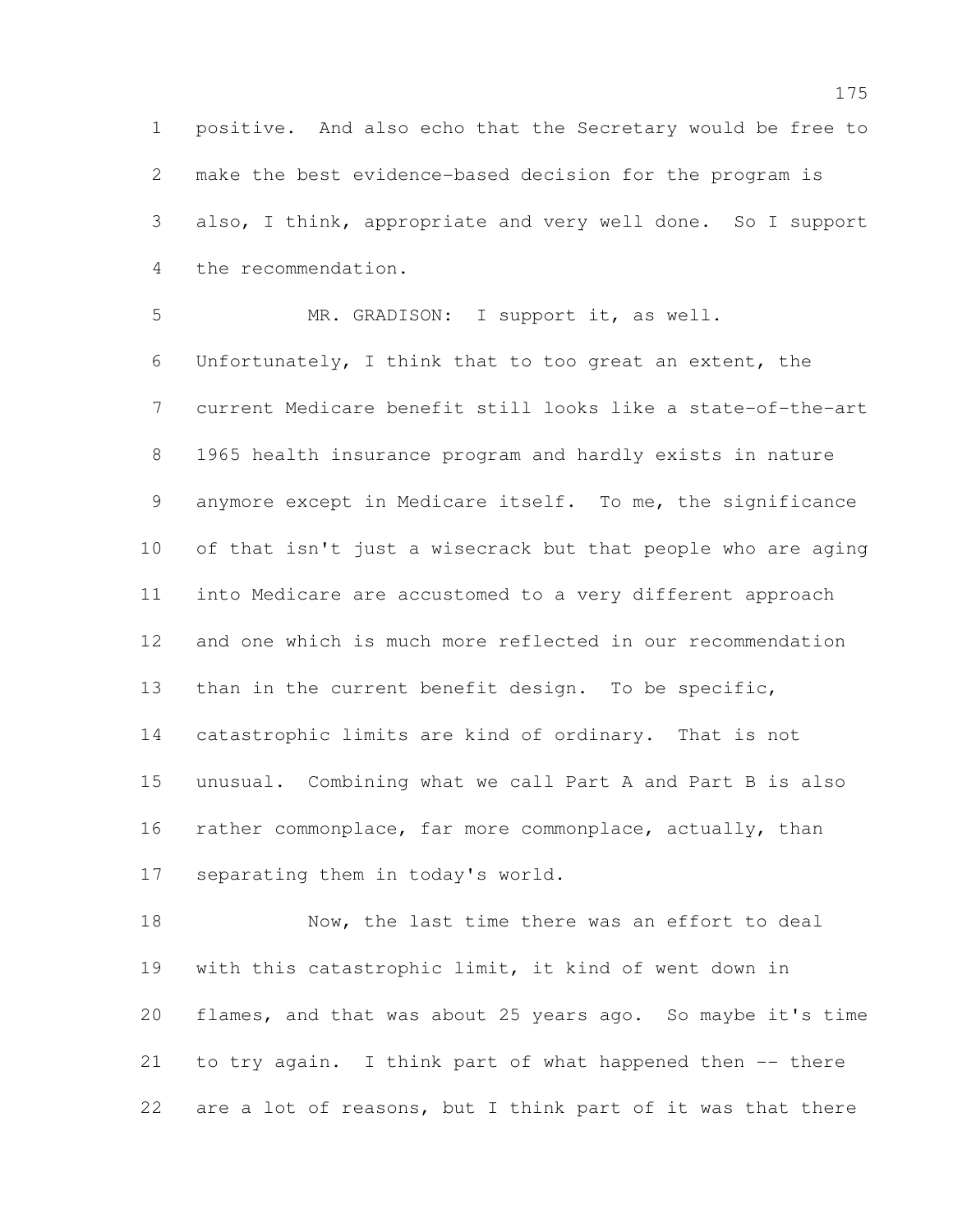was an earmarked income-related premium increase that was going to help pay for it. In this instance, we are still, as in the case 25 or so years ago, recommending something that is budget neutral, but it is neutral within the program rather than having some additional add-on. I don't know if that helps it or hurts it in terms of selling it, but I just want to make that point because, having been somewhat involved in it at that earlier stage, my sense was that there wasn't particular objection to the benefit but rather to the financing of the benefit. Count me in. MR. HACKBARTH: And as we have discussed, Bill, it may be back in the mid-1980s you and your colleagues were leaders, taking a lot of heat on this issue of an income-14 related charge within the Medicare construct. Now, that actually has happened and in a relatively non-controversial way. It has become a regular feature of the program. So maybe it wasn't all for naught. 18 MR. GRADISON: We were ahead of our time. 19 MR. HACKBARTH: Right. Bruce. DR. STUART: I support the proposal. There are parts of it that I'm more enthusiastic than other parts, and the part that I'm enthusiastic about is clearly giving the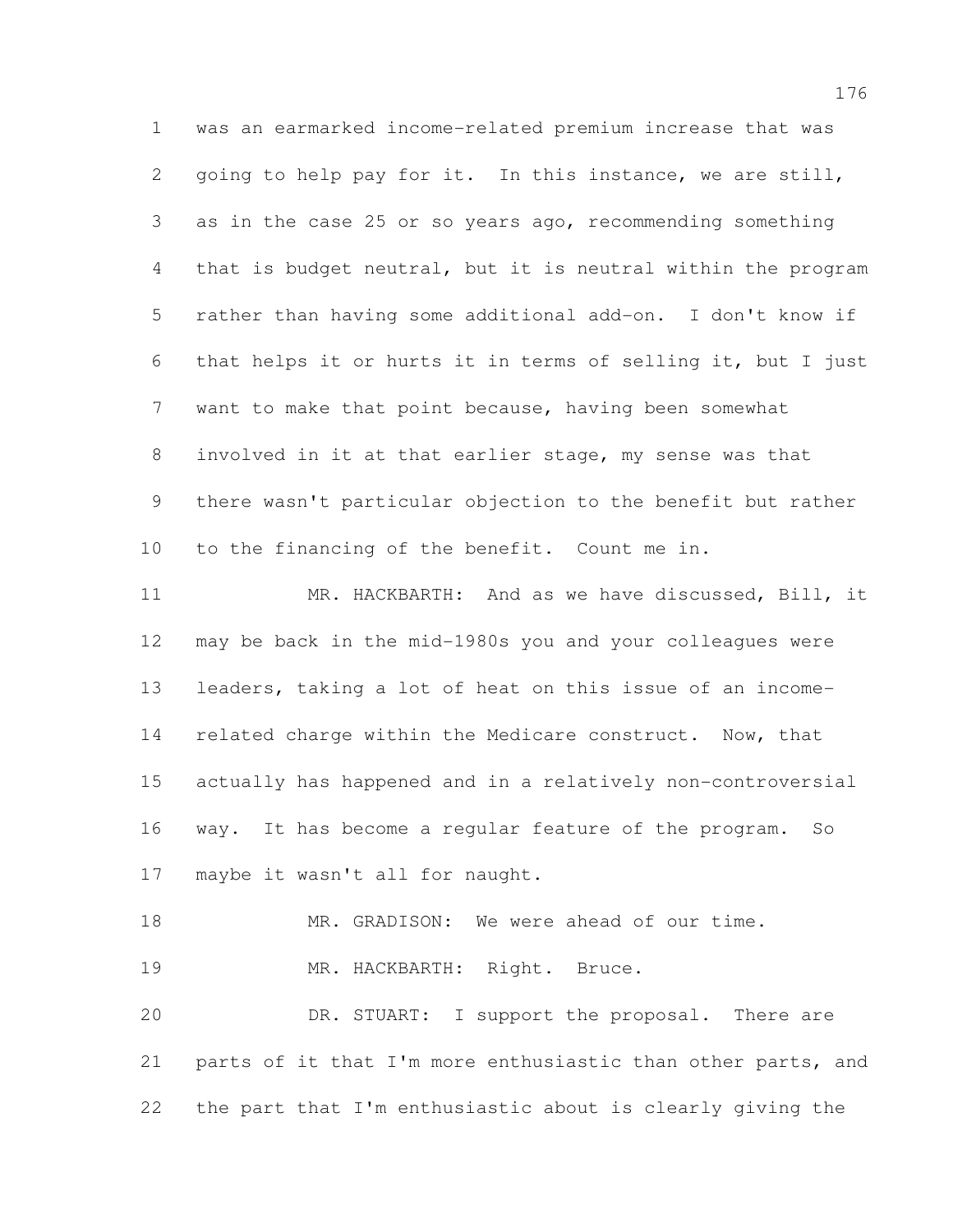Secretary the authority to make these changes, not just these changes -- obviously, I understand that these are illustrative -- but rather the process by which, as times change, then obviously we need to make these changes to go along with that.

 But I have two questions that relate to that. The first question is essentially a procedural question, and that is what authority does CMS currently have under the Innovation Center to do these kinds of things on a pilot or demo basis?

 DR. MARK MILLER: I am not sure I could answer that.

13 MR. HACKBARTH: When you say "these things" -- well, actually, I need a clarification. When you say "these things," do you mean changing the Medicare benefit package  $16 - -$ 

 DR. STUART: Well, I'm thinking of making changes in terms of the benefit package. Does the Secretary have the authority through the demonstration authority that is granted under the Innovation Center to make changes in benefit design.

DR. MARK MILLER: And what I would want to say is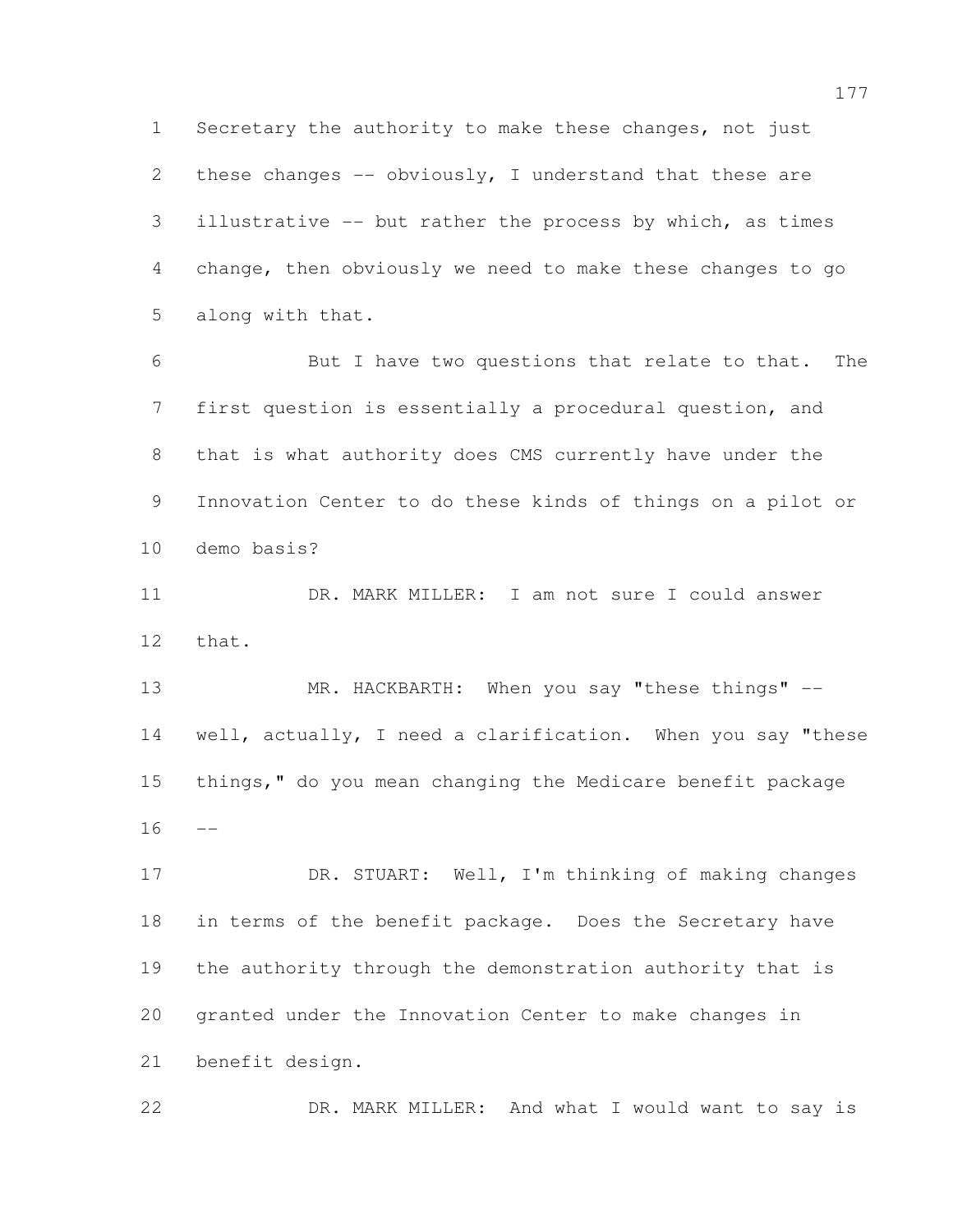I know that that authority is fairly broad and did go through it, you know, a year or more ago when things were in play and shortly after the legislation. But unless somebody is feeling pretty firm on this, I would rather come back and answer that question for you because I don't know.

 DR. STUART: I'm speaking not to the recommendation as much as the chapter, because I think the way the chapter reads in June is going to be important, and to the extent that some of that authority is already there and we, I think, would want to make the point, let's make it so that you don't actually have to go through a pilot in order to do these things. We want to have you do it more directly.

14 The element about this that I have been uncomfortable with relates to the 20 percent surcharge on private supplemental insurance. Two points. First of all, I fully recognize that supplemental coverage increases the cost of Medicare, not just the supplement but Medicare itself.

 Secondly, I'm not opposed to trying to recoup that cost. I'm not sure that -- I'd like to get some kind of a pay-back from that, I guess is what I was thinking, in terms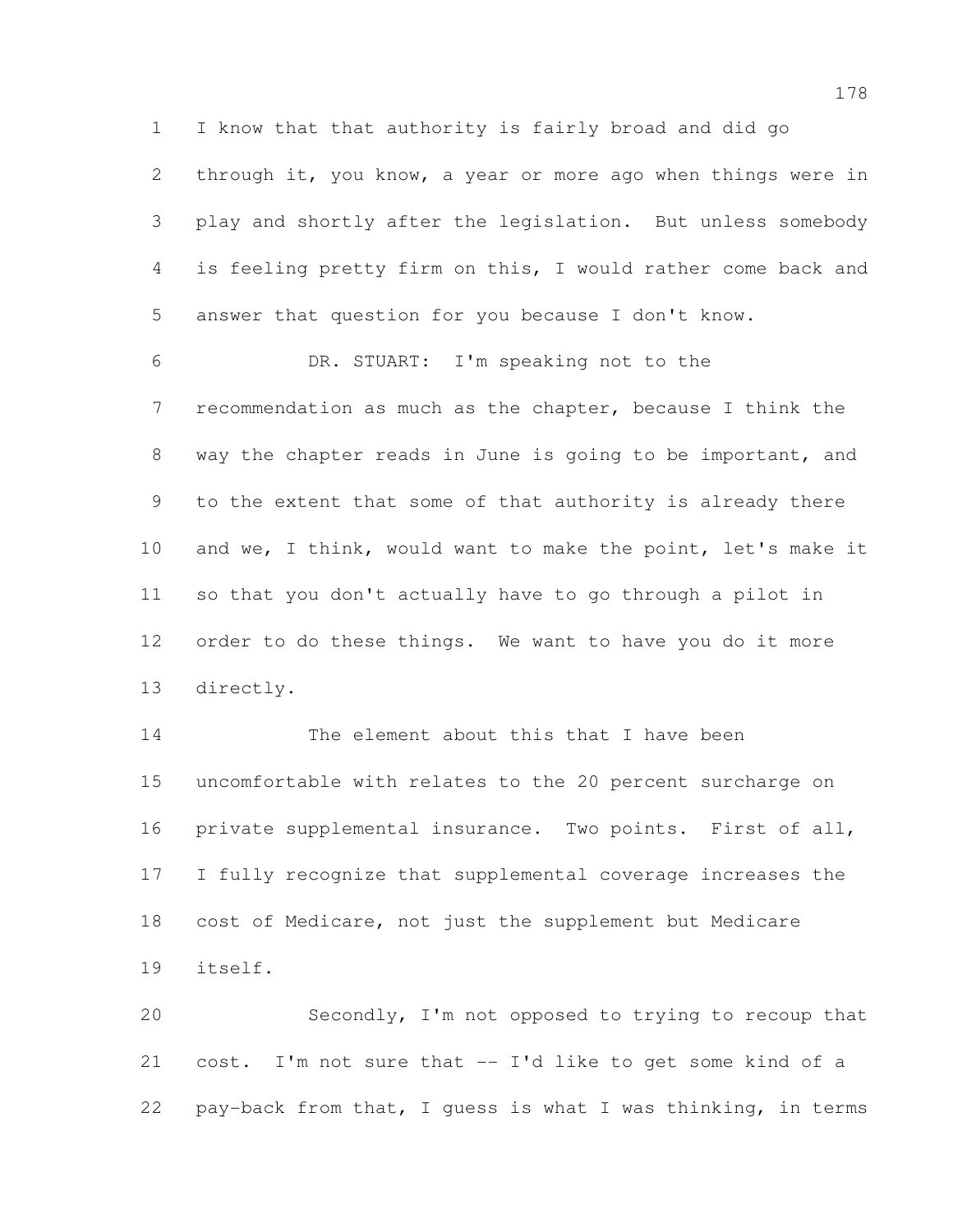of other ways of using that as a way of leveraging other changes in the program.

 But the one point that has kind of stuck in my craw is we apparently don't seem to know how much extra cost the supplementation adds to the present Medicare program. But when I look at your Slide 10 -- 11, excuse me. If you go to Slide 11, it seems to me that implicitly, you've got the answer to that question, and it's in the left-hand column. So if I follow the logic here, we take the sample benefit design. We put that into place. And if nothing else changes, then the cost of the Medicare program goes up 12 by one percent, okay. Then -- and I'll just go to the bottom of that -- then we take away all supplemental insurance altogether and the cost to the Medicare program declines by four percent.

 So it seems to me that if I add one percent to four percent so that the total is minus-five percent, it sounds to me like you do have an estimate that the current supplemental insurance that beneficiaries purchase adds five percent to the overall cost of the program. Do you follow my logic on that?

DR. LEE: Yes.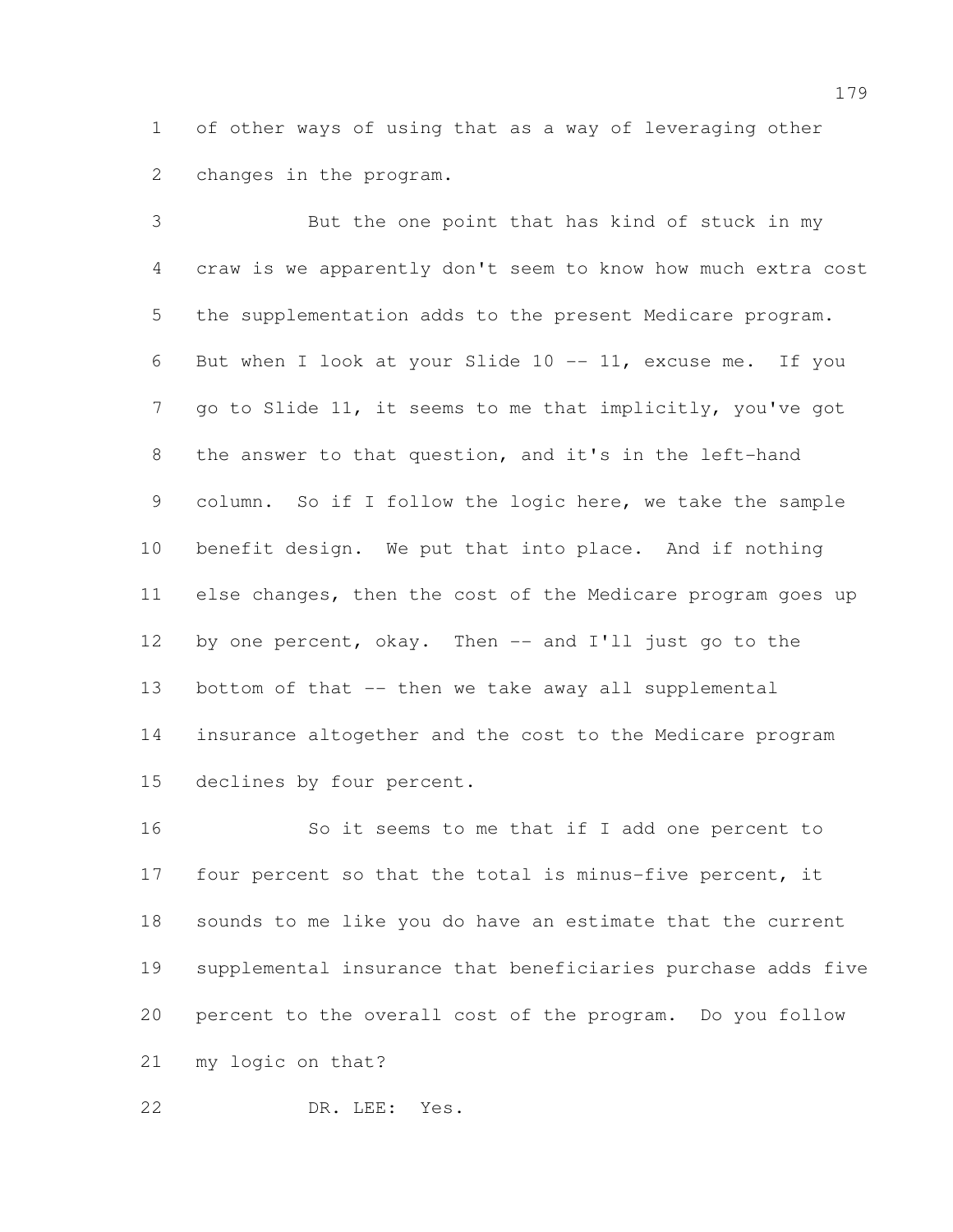1 DR. STUART: And if so, do you accept it? DR. LEE: But the inference -- I'm not sure if we can make that inference. What we have in the question of how much does people with supplemental coverage, to add to have additional spending, but I think the question is how much of that additional spending is due to their selection, so that people who get supplemental coverage is different, versus how much of that is moral hazard, so because they have supplemental coverage, additional services that they use. So it's a parsing out the spending differences that we observed in two groups, one with supplemental coverage and one without, and reasonably dividing that difference into what is due to adverse selection and what is due to moral hazard.

 DR. STUART: Ninety percent of the population has supplemental coverage, and you're assuming, at least as I read this, that that coverage doesn't change. I think that gets the adverse selection issue out, and it seems to me that -- this looks to me like that this is your best estimate of moral hazard. Now, if that's the case, then I would argue that the extra cost associated with supplementation is not as huge as we may have all around the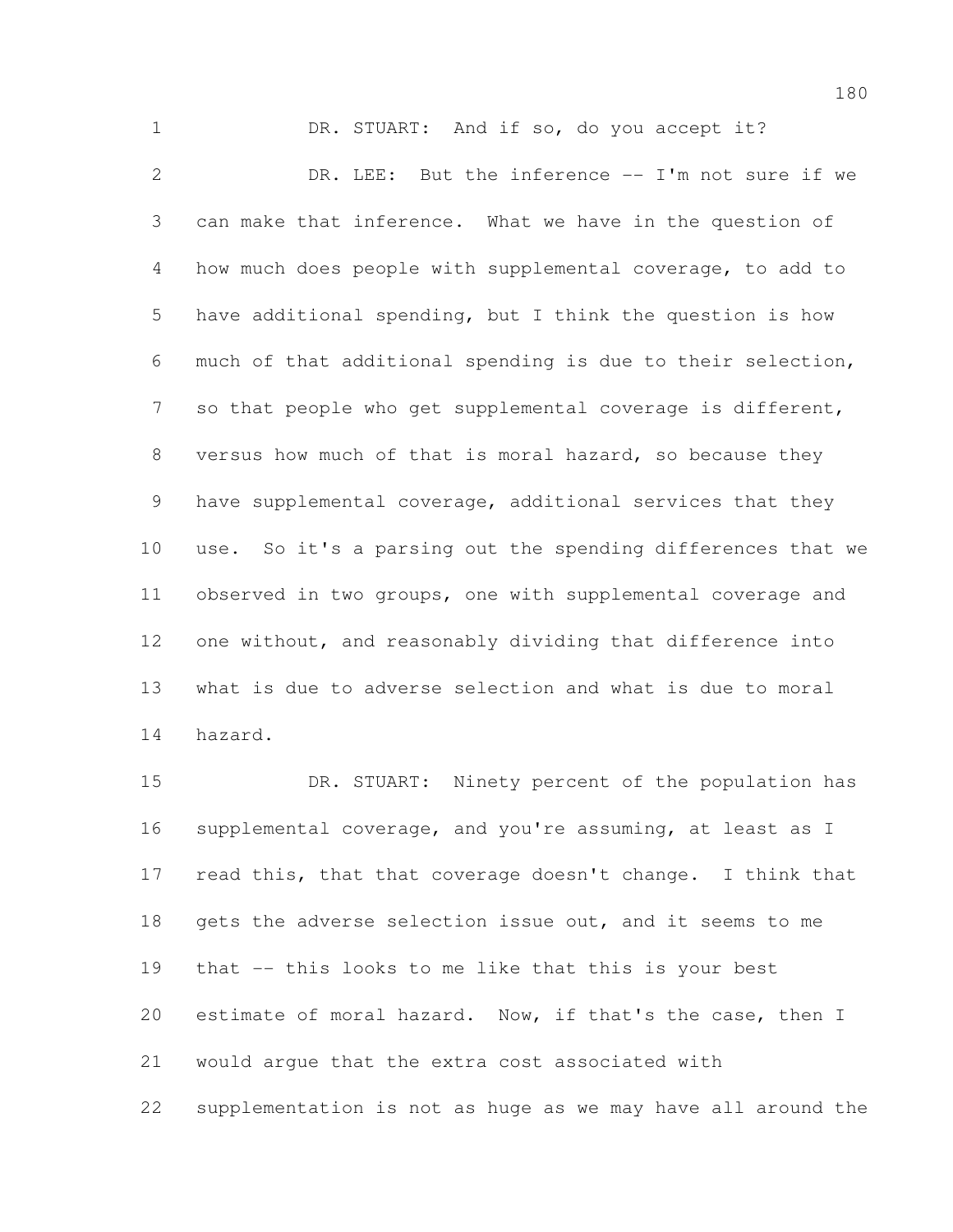table been assuming that it is.

| $\mathbf{2}$   | So that would be one of my concerns, is that when            |
|----------------|--------------------------------------------------------------|
| 3              | we go through the writing of this thing, the final writing,  |
| $\overline{4}$ | is that we do try to separate out adverse selection from     |
| 5              | moral hazard so that we have some sense about the importance |
| 6              | of the extra charge that we're recommending.                 |
| $\overline{7}$ | MR. HACKBARTH: So my recollection of the chapter             |
| 8              | is that there's a passage that's several paragraphs long     |
| 9              | that talks about the existing analysis relative to this      |
| 10             | question, including how much of the apparent increase in     |
| 11             | utilization is due to moral hazard as opposed to selection   |
| 12             | differences in the population. And there's -- my             |
| 13             | recollection, and correct me if I'm wrong, Julie -- is that  |
| 14             | there are an array of estimates talked about there. Now, in  |
| 15             | doing the modeling that Julie has done, she makes some       |
| 16             | assumptions to come up with the numbers in Slide 11.         |
| 17             | At the end of the day, what we think, what                   |
| 18             | assumptions we make on this, really doesn't matter much      |
| 19             | because we won't be the authoritative source on what is the  |
| 20             | inducement for moral hazard versus selection, what is the    |
| 21             | appropriate supplemental premium. It will be either CBO or   |
| 22             | the CMS Office of the Actuary who goes through these         |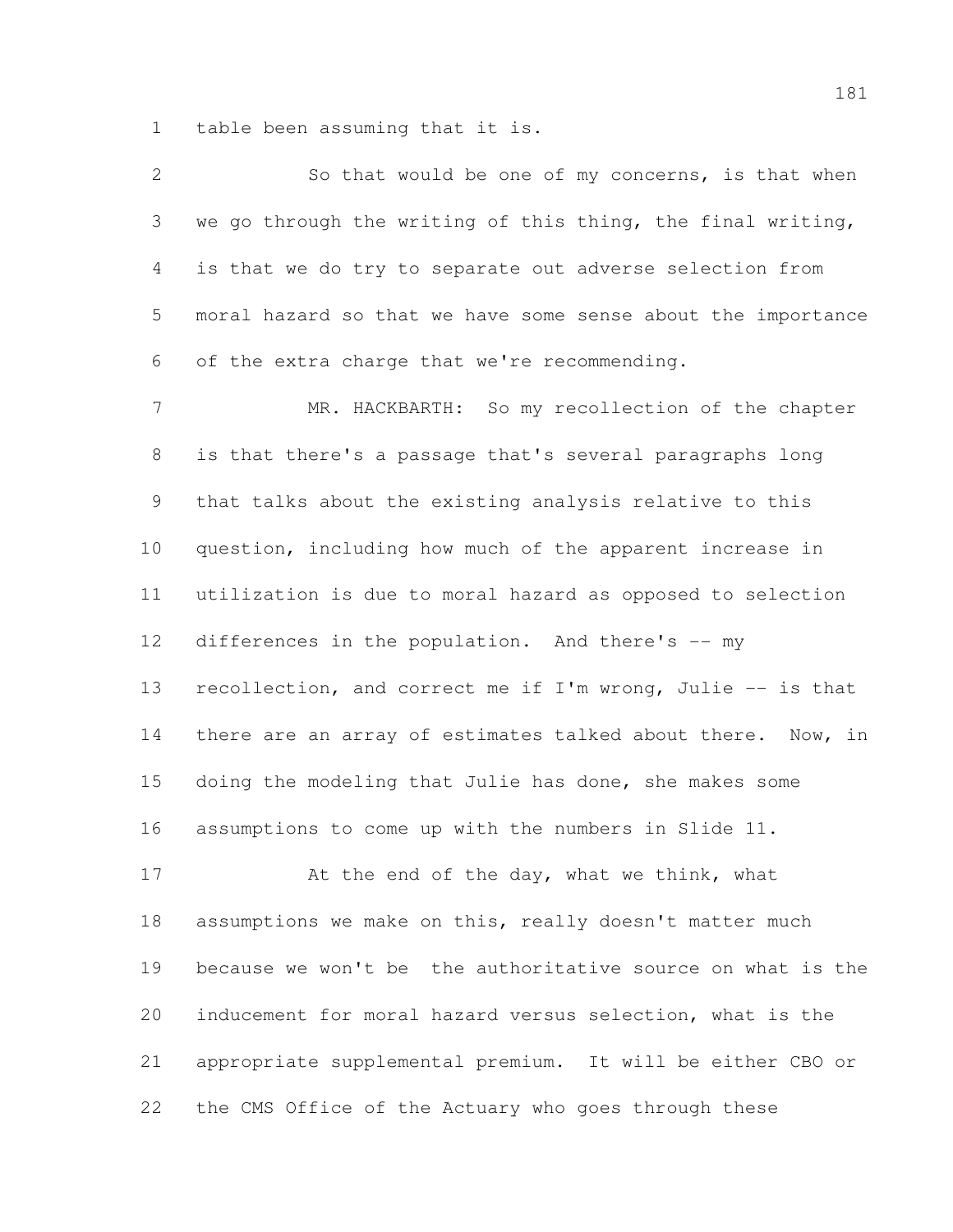different studies and different estimates and says, this is the one that matters.

 And so for us to try to resolve an issue around which there are a lot of different estimates really isn't probably time well spent.

 DR. STUART: I won't argue the point. I think the range is actually narrower than we would argue. So I do agree with that, and I would add one final point here, which, in fact, is an argument for a supplemental charge on 10 the standard supplements and employer coverage, and that is that this is very likely to push the market toward MA plans. So to the extent that several of us around the table have argued that the MA plans provide a much more modern version of what health insurance should look like, then that should be considered a positive step. And so to the extent that this proposal would have that effect, then I think that it should at least be recognized in the text. It doesn't have to be recognized in the draft recommendation, but at least recognized in the text.

 DR. NAYLOR: So, first, let me tell you that I was reorganizing my study at home and have all of these tomes there, and I wanted to acknowledge the work of Julie and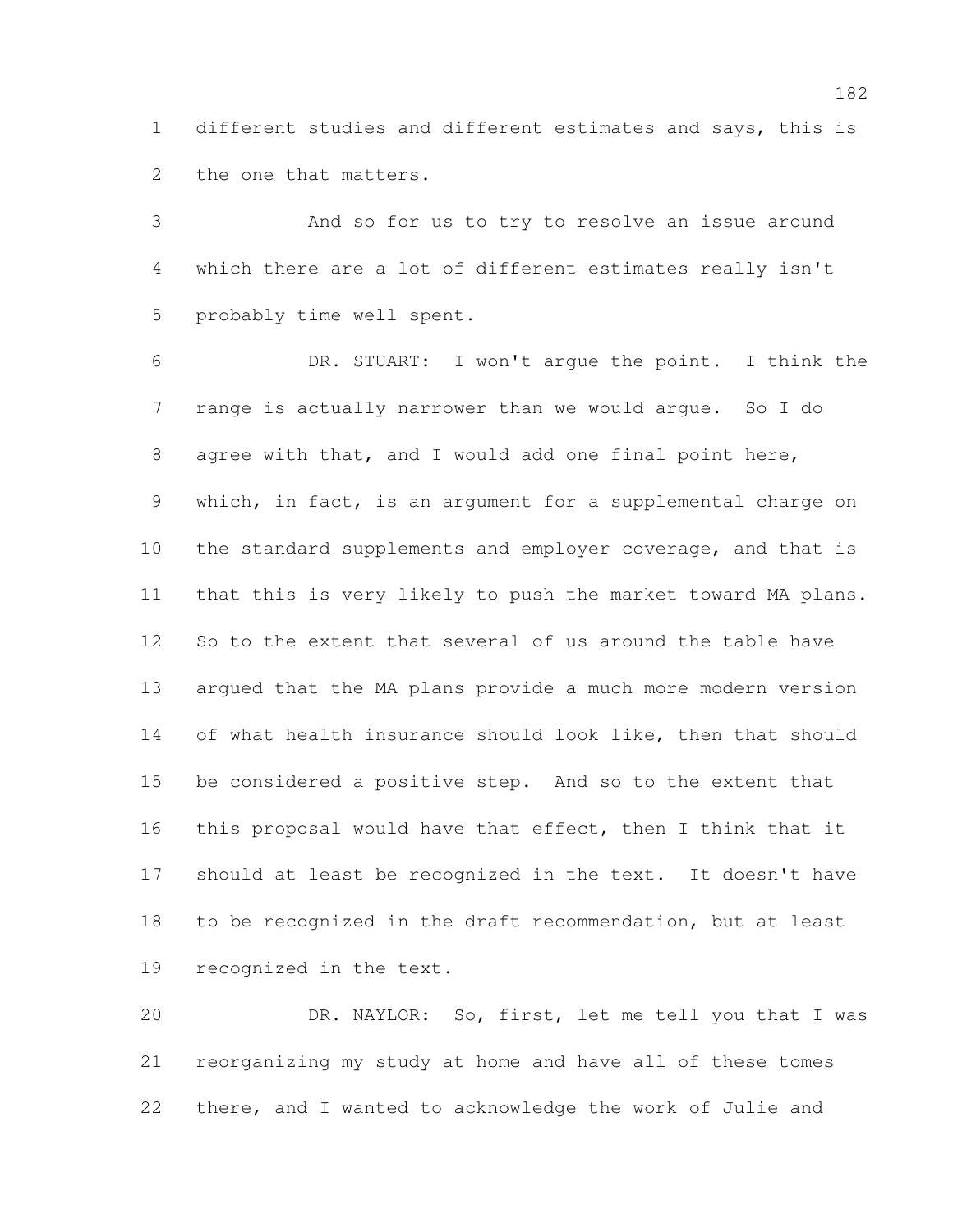Scott and Joan and everyone, because I think it was 2010 when I first arrived, we had a chapter on how it is that we're going to redesign the benefit system. So it's been a long journey and I want to congratulate you. Also, the work that you've done to help refine and respond to all of our recommendations has been phenomenal.

 I support this recommendation. I think it meets the policy objectives. I think it meets key principles. Let me just highlight a few, at the risk of repeating.

 One, the out-of-pocket maximum or cost sharing liability. I think this is really important in terms of the statement it makes about how we pay attention to our sickest beneficiaries at their most vulnerable times, and that 2006 to 2009, 13 percent, while I may not appreciate all that you recommended, I do know that all of us, or the majority of beneficiaries, at some point in time are going to be in this spot. And so 13 percent probably significantly under- represents, over time, the really critical need to protect people at that point in time.

 I think the copayments that align with and promote where the health system is really trying to place our 22 attention around prevention, around primary care, is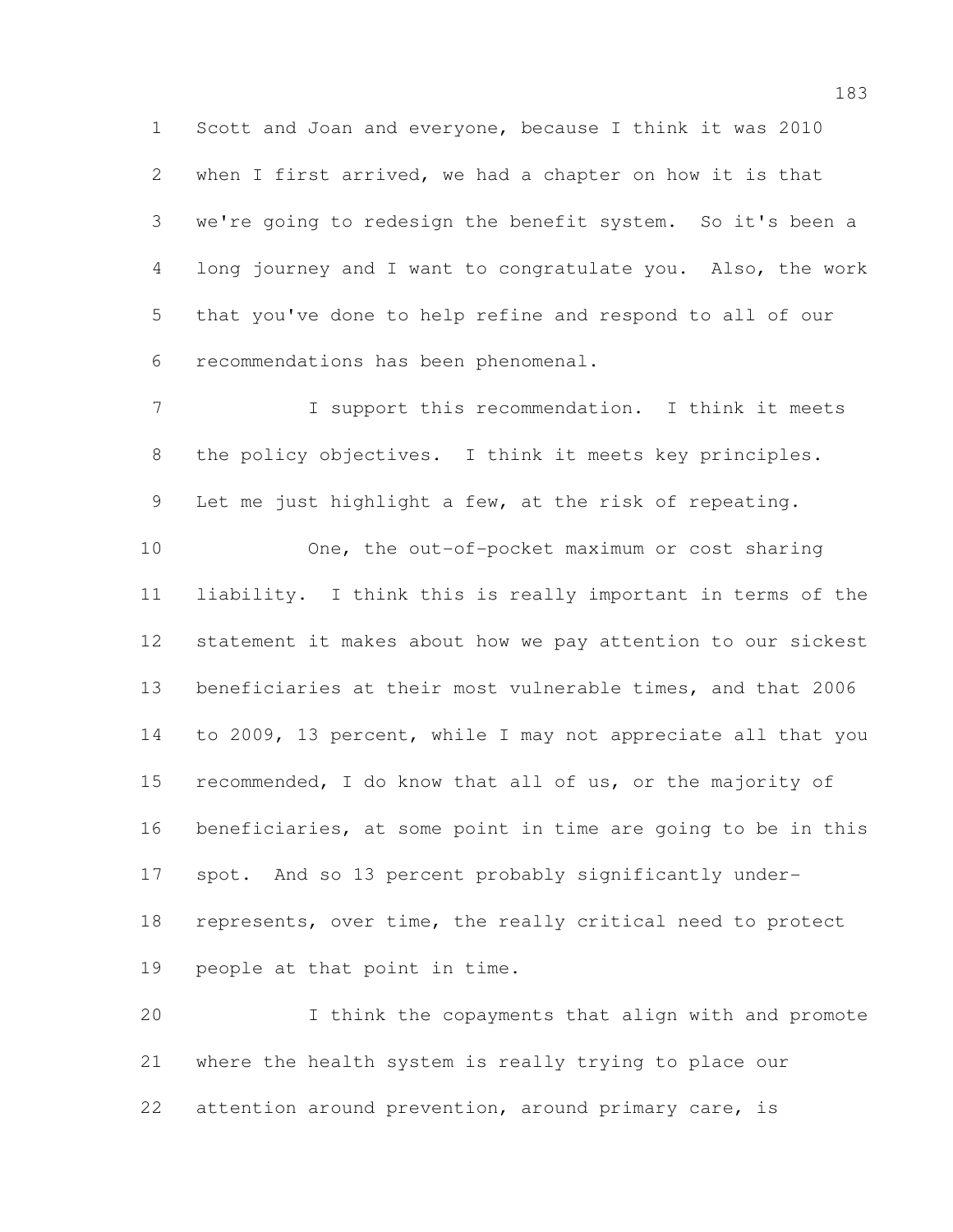critically important. The emphasis on value, and as Scott suggested, where everybody else is and now we need to be, and particularly the notion of enabling the Secretary. I sit on the IOM Learning Health System Committee and I really have just come to appreciate how much science is advancing and how somebody has to be enabled and positioned, whatever mechanism the Secretary chooses, to be able to stay on top of that and to actually continue to focus on what evidence is telling us are the highest-value services. And so all of these principles, I think, are really where we need to be and applaud this recommendation.

 DR. CASTELLANOS: I also support this recommendation, and I want to also say, Julie and Scott and Joan, you have done a great job, and it's been fun watching you and myself walking down this path.

16 Scott, I totally agree with you. We should have done it a long time ago. We're finally keeping up with -- I 18 hate to use that word -- what's happening in the real world, and that's good.

 The beneficiaries are where we are stressing, and the stress here is a beneficiary has value, choices, appropriateness, and was able to keep up with change, and I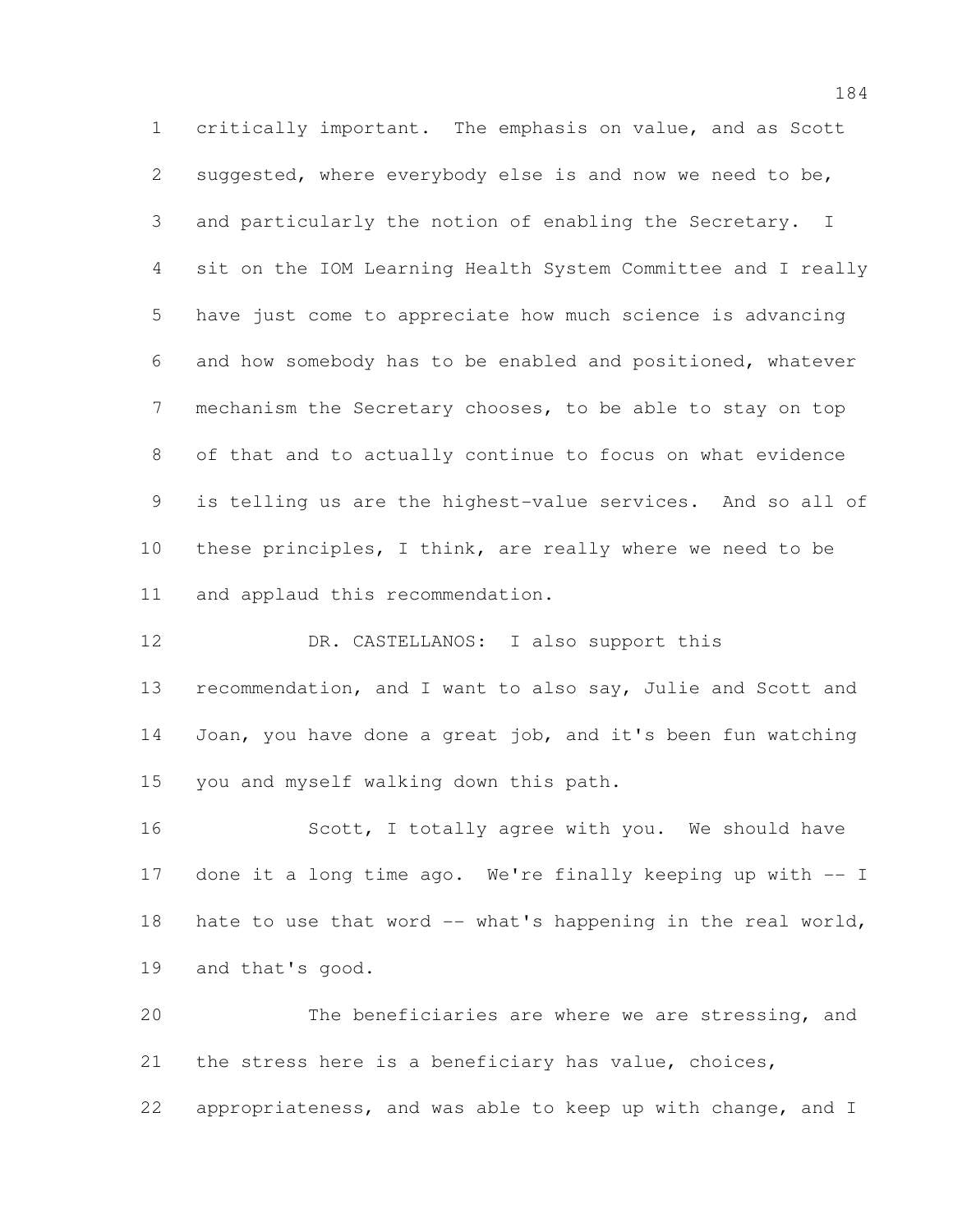really like the idea we're focusing on the beneficiary choices.

 DR. DEAN: I, too, support what's been done. I appreciate the efforts and I think this clearly moves us in the right direction, maybe not fast enough or far enough, but it's clearly in the right direction.

 MS. BEHROOZI: Thanks. In addition to thanking Julie and Joan and Scott, I want to give a shout out in Namibia to Rachel, because I think I remember when I first got here, Rachel was working on this. And forgive me if I've left anybody else out.

 Yes, it's been a journey and I really appreciate 13 all of the effort to accommodate all of our concerns, especially the little red wagon that I keep relentlessly trotting out. And thank you, Glenn, for herding all your cats here so effectively.

17 I do just want to make clear, just maybe to put in a pitch for the tone with which we describe some of the things in the chapter. Just a little bit to Bruce's point - - it's in addition to Bruce's point about the surcharge on the supplemental coverage, which is not my favorite part of the recommendation but I support the recommendation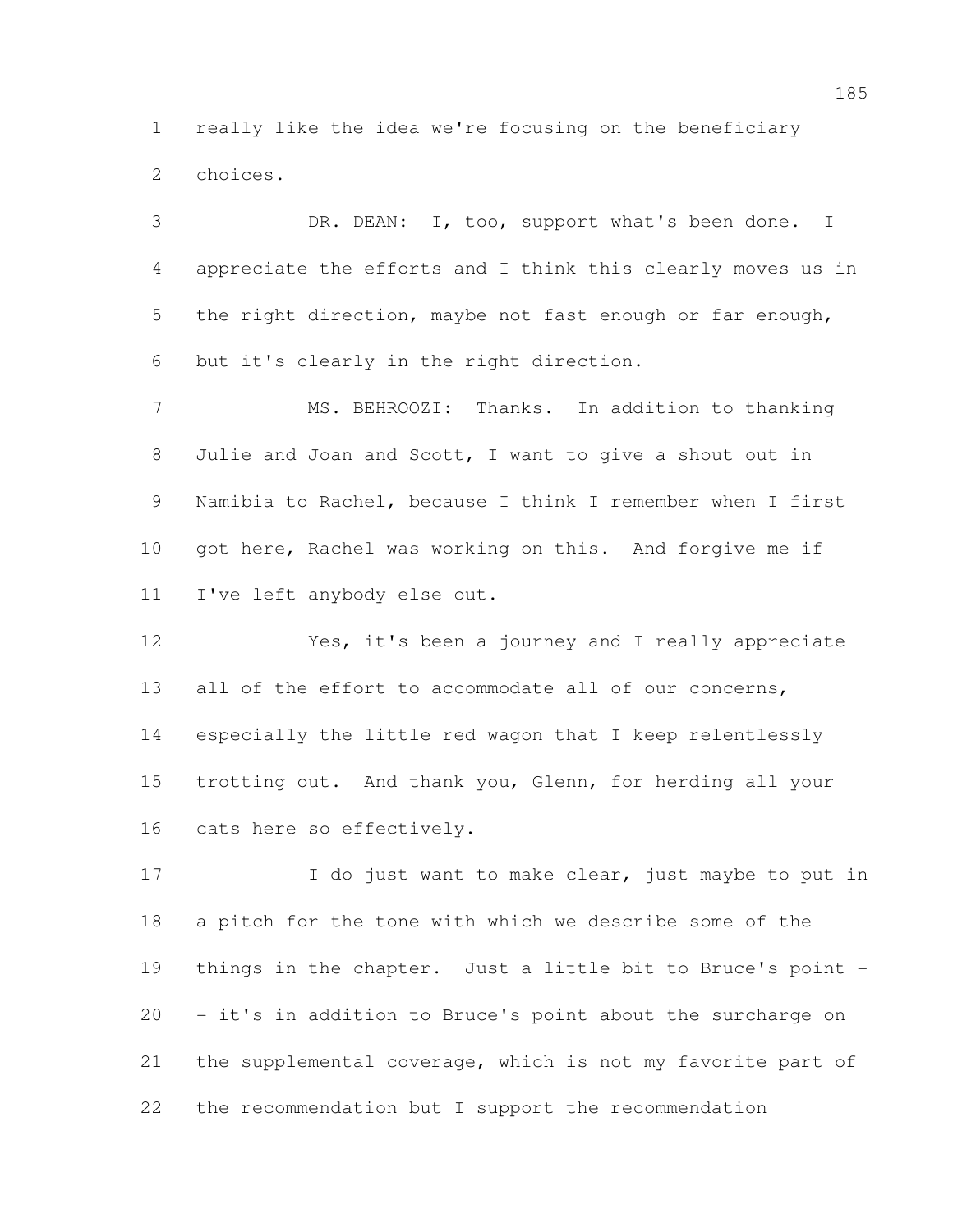wholeheartedly as a total package. Not all of the extra spending is necessarily bad, right. Some of it is because people have eliminated those point-of-service barriers because of their supplemental coverage that they've either purchased or qualified for in whatever way.

 And I do think that the chapter has just gone -- it's dramatically comprehensive in discussing the whole -- a 8 lot of the issues around first-dollar care -- coverage, rather -- and I feel like that's really evolved over time and there's a lot of recognition of the up-sides of first- dollar care in terms of eliminating barriers. So I think it would be consistent to sort of recognize that not all of the extra spending in Medicare -- maybe some of it is because the benefit is not good enough by itself, and so people really do need a little extra coverage or a little extra payment. I do not know whether that is a majority or the minority of the extra spending, but I think it is worth noting that.

 And just in terms of my concerns about the combined deductible, which were taken into account and I don't mean to be more relentless, I do just want to say, though, that it's not because I think they're great and that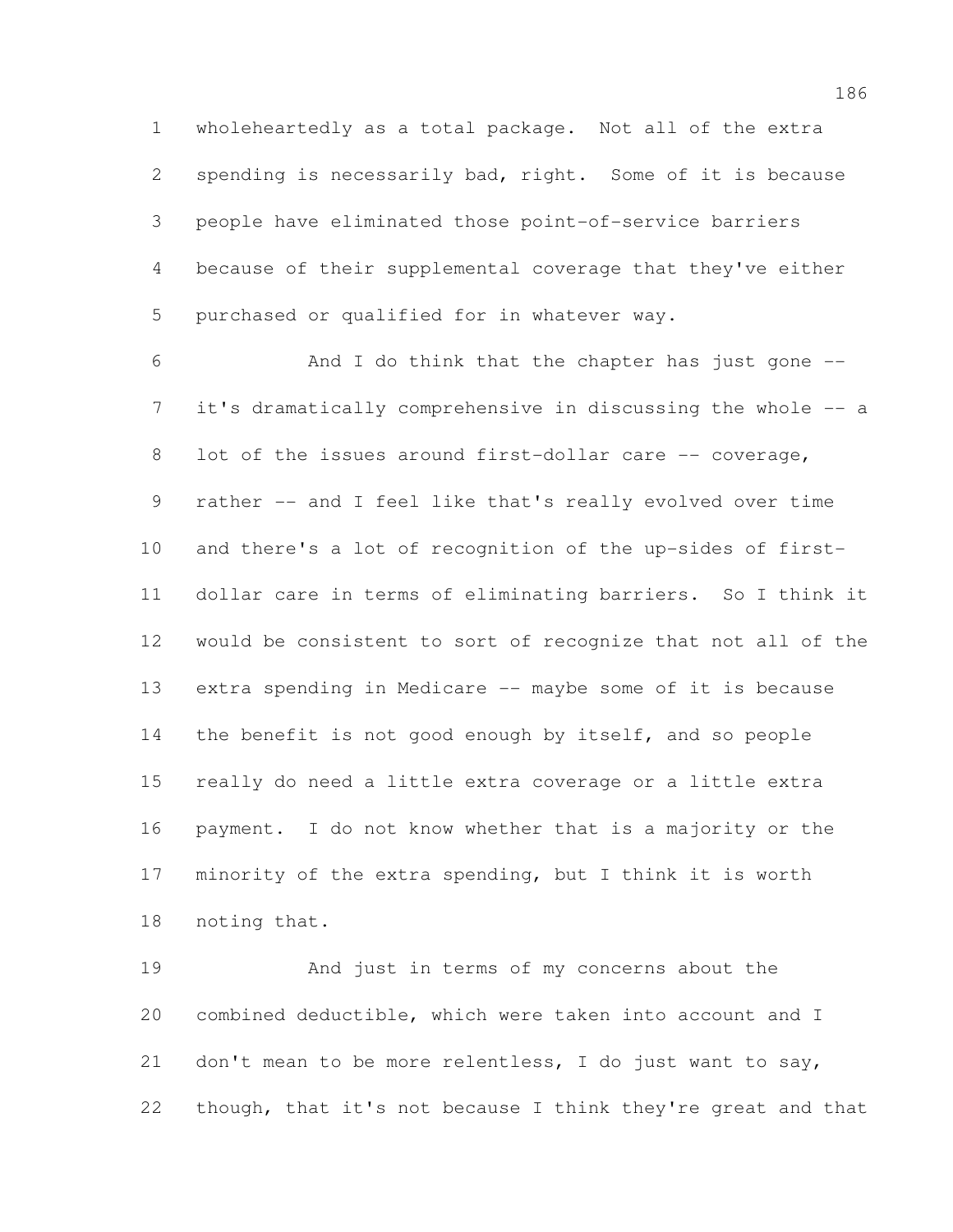it's important to keep them separate. Really, my concerns come from what combining necessarily means to the Part B side.

 Combining necessarily means that the Part B deductible will go up, and the \$500 that's worth, as you noted, Julie, about six primary care visits if the beneficiary has to pay for all of them, means that for six visits, the beneficiary has no coverage at all and has to pay it all up front, maybe in the first month or two months 10 or whatever of the year, where if they were going to spend that same \$500 with a \$140 deductible, they would get 20 visits out of the deal. So the value of \$500 to the beneficiary when it's distributed, by way of copayments or 14 coinsurance or whatever, means that they have access to more visits, and maybe in a way that they can afford better because it's spread over more time.

 So I just want to make clear that it's not because I think the deductibles the way they are are so fabulous. It's because of the evidence that you cite in the chapter that when point-of-service costs -- and that's what a deductible is -- point-of-service costs, are increased, that there does seem to be more support for the notion that there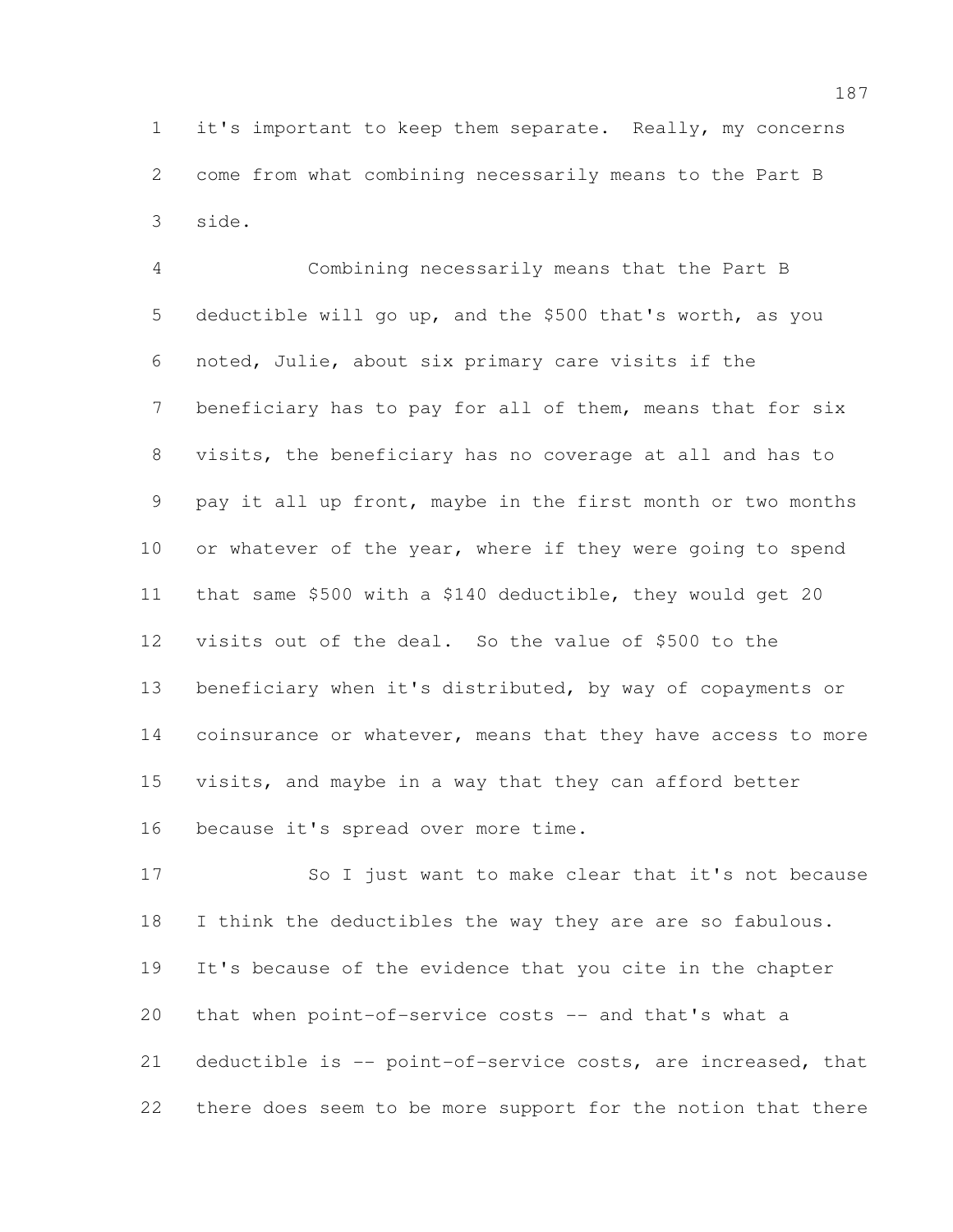are worsening health outcomes for Medicare beneficiaries. Whether that's associated with an overall higher cost or not, whether the hospital offset is not expensive enough to make up for the imposition of front-end physician and drug costs, that's not so much the issue. It's that more people end up in the hospital because they haven't been able to go to the doctor because they've had to pay all that money out up front instead of being able to get coverage for doctor visits more quickly by passing that deductible point. So, like I said, just about tone. Otherwise, I love it. Thank you very much. 12 MR. KUHN: I, too, would like to thank Julie and Joan and Scott for a job well done. These recommendations are long overdue and I fully support the recommendations. MR. HACKBARTH: Okay. Would you put up the recommendation, Julie. So all in favor of the recommendation, please raise your hand. 18 [Show of hands.] 19 MR. HACKBARTH: Opposed. [No response.] MR. HACKBARTH: Abstentions. [No response.]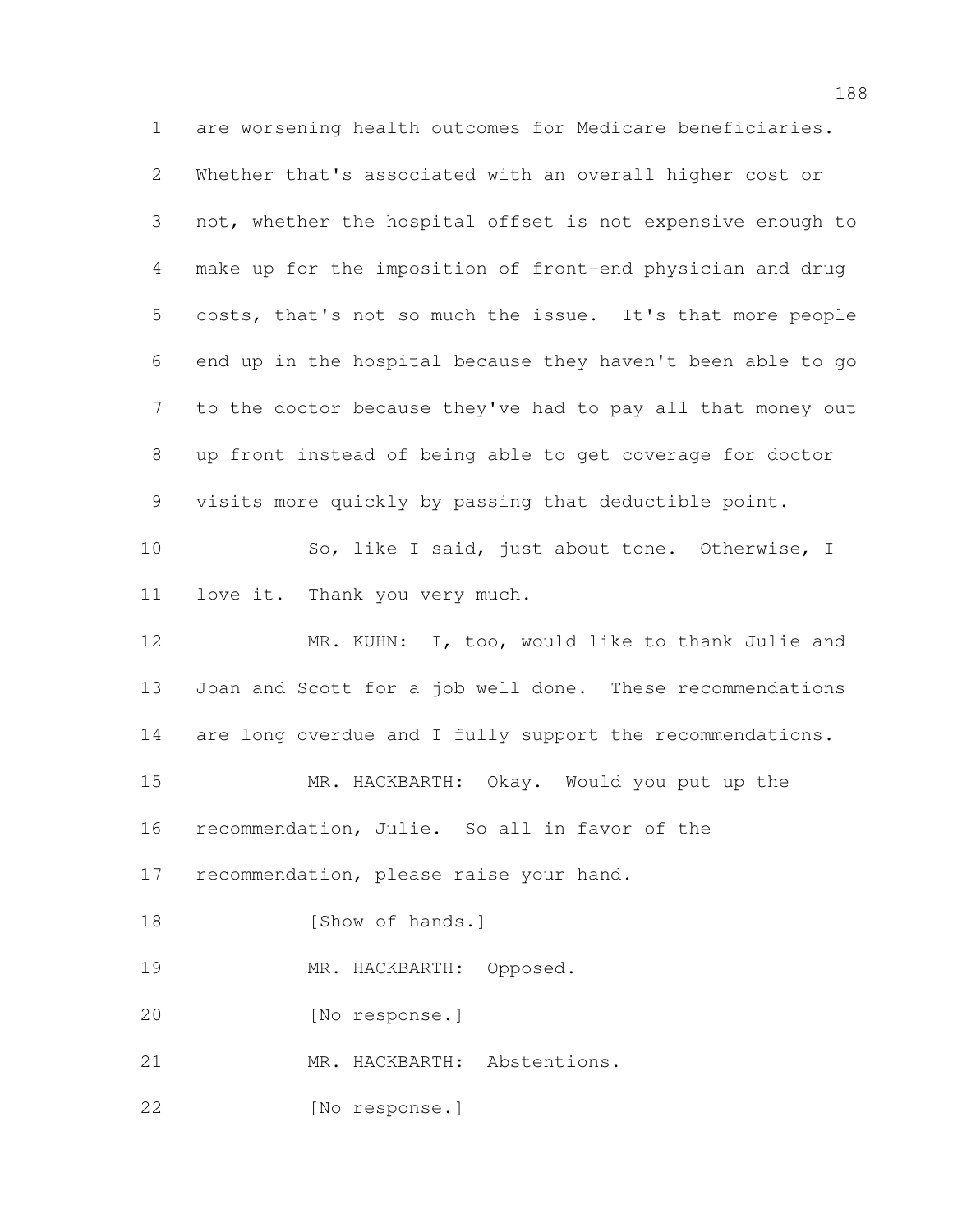MR. HACKBARTH: Okay. Thank you. Well done. We appreciate your work, Julie.

 Next up is work on a Congressionally requested report on Medicare payment for ambulance services. MR. RICHARDSON: Good afternoon. I feel like I've been here recently. So in this session, Zach and I are going to make an initial presentation on a new report mandated by the Congress to the Commission in February to study and make recommendations as appropriate on payment policy under the Medicare ambulance fee schedule. 11 In this presentation, we will summarize the mandate that the Congress has given the Commission and outline our work plan for completing the report re the basic elements of the current ambulance payment system and present key findings from our initial research on recent trends in utilization and spending for ambulance services in Medicare. Section 3007(e) of the Middle Class Tax Relief and Job Creation Act of 2012 directs the Commission to conduct a study of the Medicare ambulance fee schedule and submit a report to the Congress by June 15, 2013. The Commission is specifically directed to examine the impact on ambulance

providers Medicare margins of three temporary add-on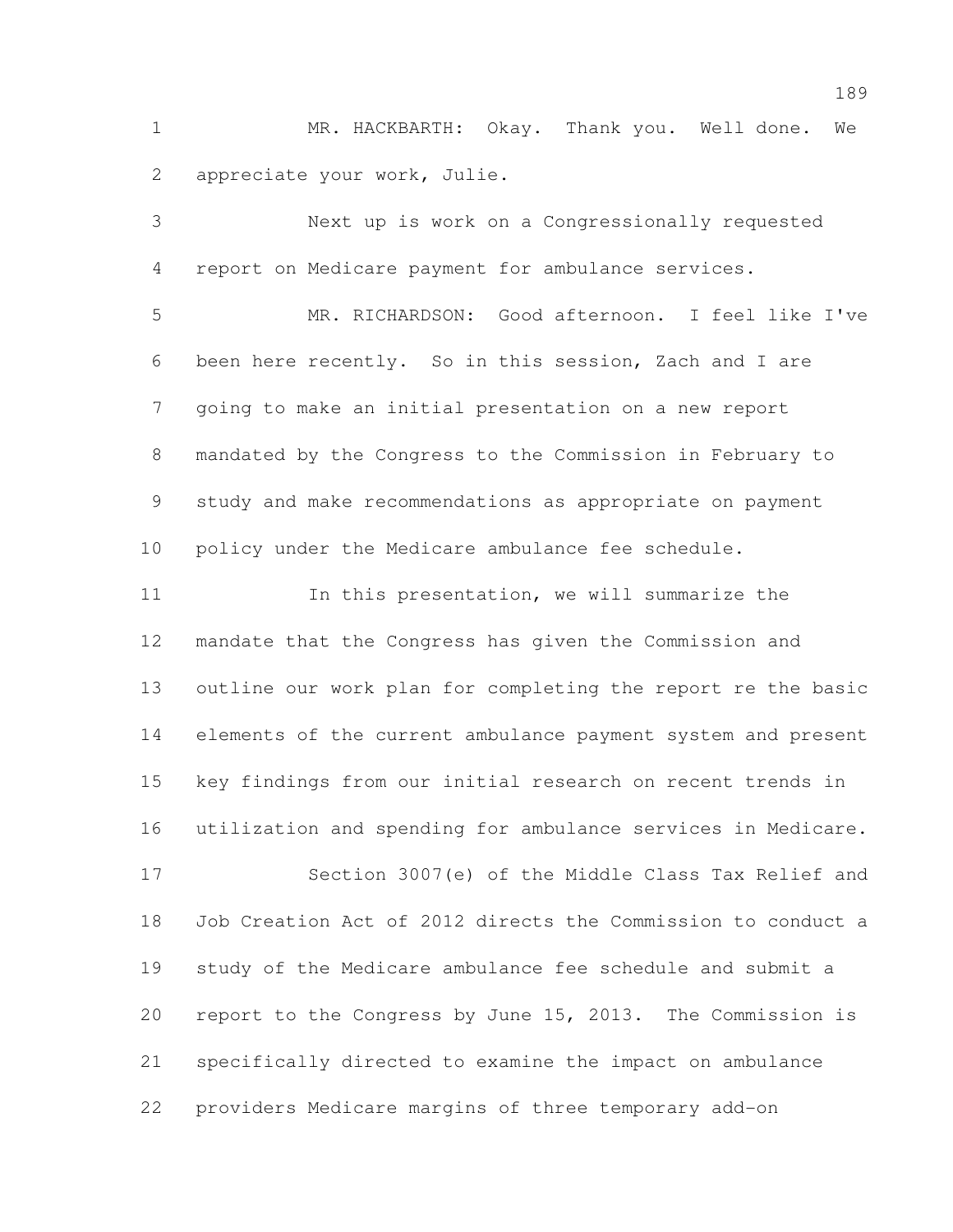payments which are listed on the slide. Zach will go over each of them in detail in a few minutes.

 The law also directs the Commission to consider more broadly whether there is a need to reform the Medicare ambulance fee schedule, and if so, what those reforms should be, including whether the add-on payments should be included in the fee schedules' base rates.

 While the formal due date for the Commission's report to the Congress under the mandate is June 15th, 2013, more relevant to the timeline is that all three of these add-on payment policies are scheduled to expire under current law at the end of December, 2012. Thus, in developing our work plan and getting our analysis underway, we have been very conscious of the fact that the Congress will need to make a decision about whether to extend and/or amend these policies no later than the end of this year.

 The work plan we've designed is summarized on this slide and it includes ambulance coverage and payment basics, the claims data analysis of trends in the number and types of ambulance providers and suppliers billing Medicare, claims volume and program spending, a review of program integrity issues raised in recent reports from the HHS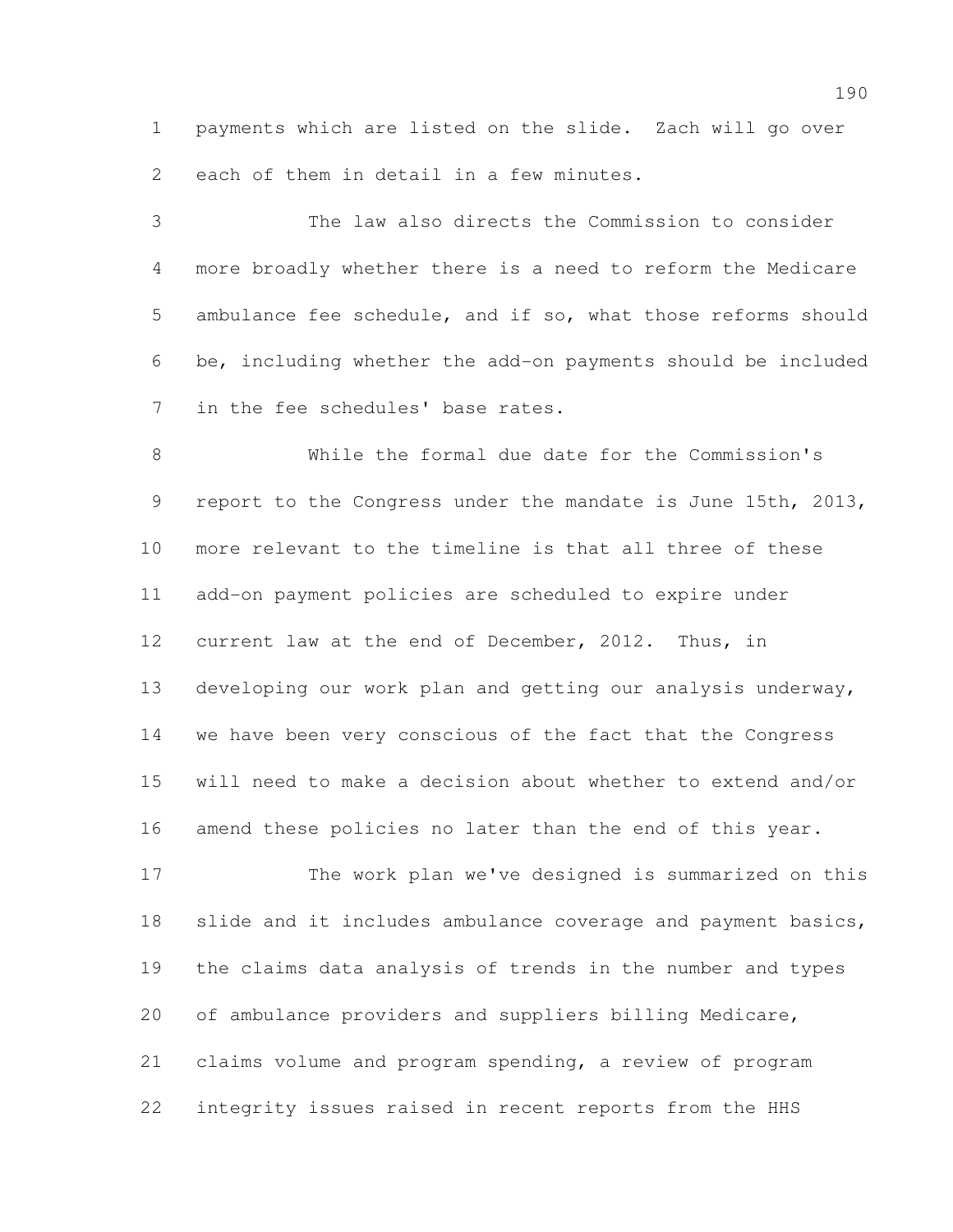Office of Inspector General, assessment of what data are available to allow analysis of the costs and Medicare margins of ambulance providers and suppliers, and drafting possible recommendations, as appropriate.

 This presentation and your mailing materials present the initial results of the first three elements of the work plan. In addition to our literature research and claims data analysis over the past six weeks, we have met with about a half-dozen ambulance services stakeholder groups, including representatives of ground and air ambulance providers, EMTs and paramedics, and state emergency medical services agencies.

**In addition to getting your guidance today, we**  will, of course, continue to gather information and refine our analysis over the coming summer and fall.

 Turning now to the payment basics portion of our presentation, I'll briefly summarize Medicare ambulance coverage policy and then Zach will walk you through how the fee schedule works and the results of our initial foray into utilization and spending trends.

 Ambulance services for both emergency and non-emergency transports are covered under Medicare Part B,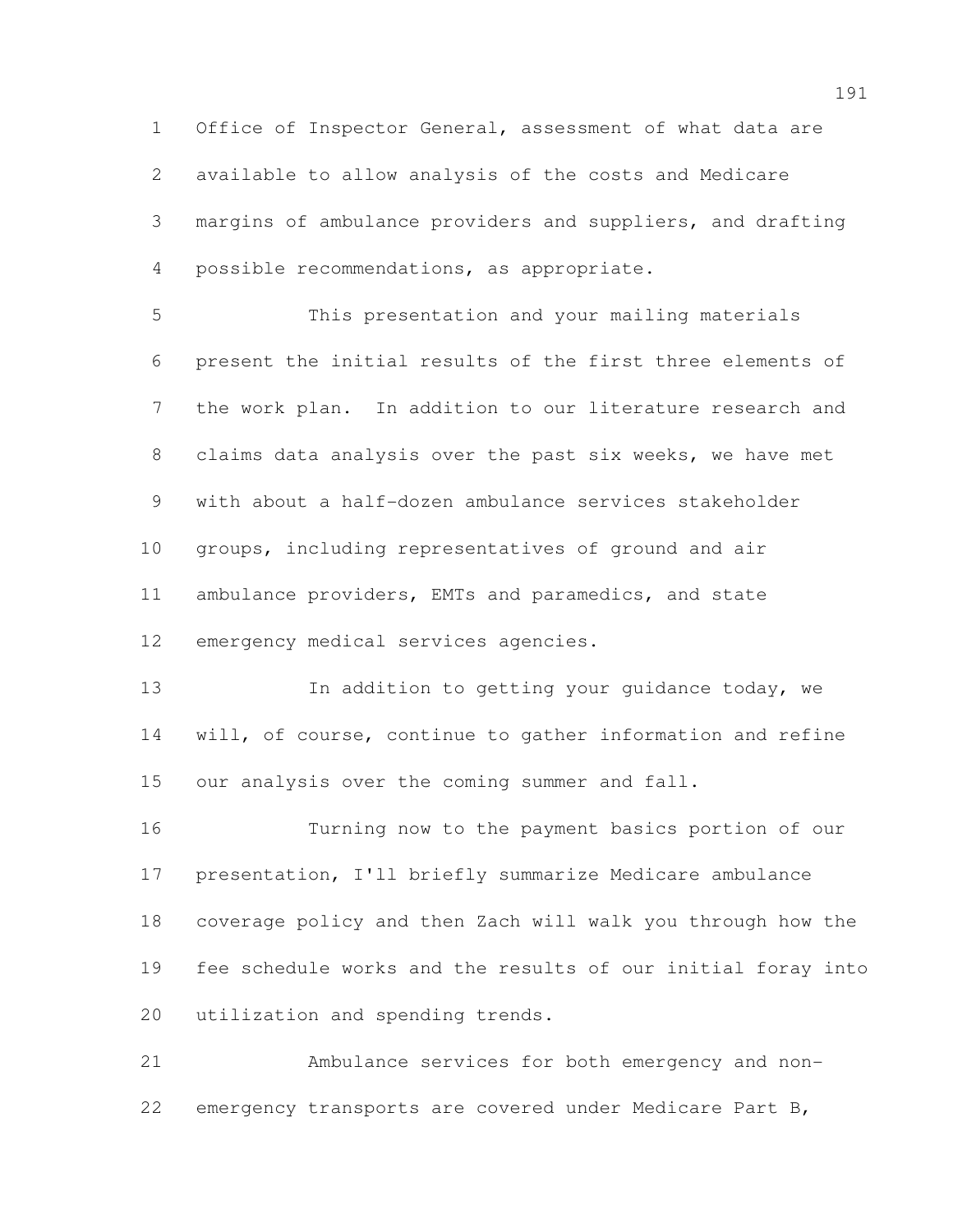subject to certain conditions of coverage. Like almost all other Part B services, Medicare reimburses the provider for 80 percent of the Medicare allowed amount for the covered service, and the beneficiary is liable for the remaining 20 percent.

 In general, Part B covers ambulance services in cases where there is a physician certification of medical necessity. That is, when the patient's condition is such that the use of any other method of transportation is contraindicated. Other specific conditions for coverage are listed on the slide. In the interest of time, I won't go through them all, but we can discuss them later if needed. Non-emergency ambulance transports that occur during a Part A covered hospital or SNF stay generally are not separately payable under Part B, but there are a few exceptions to this such as scheduled transports for a SNF inpatient with ESRD to and from a dialysis facility. Zach will now go over how the ambulance fee schedule works and the key results of our initial claims data analysis.

 MR. GAUMER: In 2010, nearly 12,000 entities billed Medicare for ambulance services. 93 percent of these were non-institutional suppliers. This includes government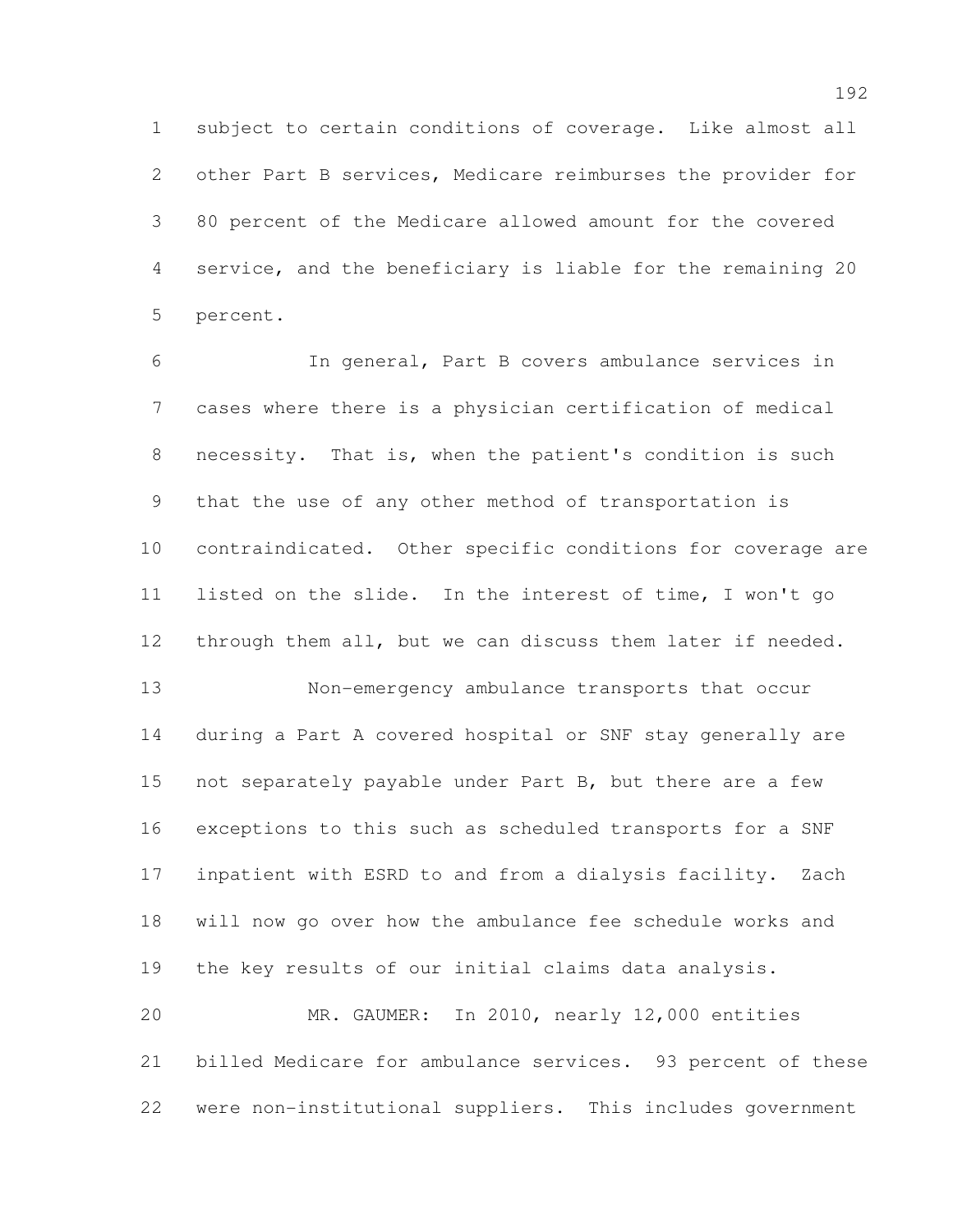entities such as fire and police departments, county EMS agencies, and private commercial ambulance companies. The remaining 7 percent of entities that billed Medicare were institution-based providers. This group includes entities such as hospitals, critical access hospitals, skilled nursing facilities, and rehab facilities.

7 The number of non-institutional suppliers grew 4.3 percent from 2008 to 2010, while the number of institution- based providers declined approximately 9 percent. Now, starting with the smaller of these two groups, institution- based providers make up 7 percent of all entities and they account for a proportional share of overall Medicare ambulance spending.

 Hospitals account for the majority of all institution-based providers. However, in 2010, just 18 percent of all hospitals offered ambulance services. Large urban hospitals, critical access hospitals, and government hospitals were more likely than other types of hospitals to offer ambulance services. And also, hospitals in Iowa, Wyoming, and Minnesota were more likely to offer these ambulance services than the national average of 18 percent. Now, shifting to the larger of the two groups,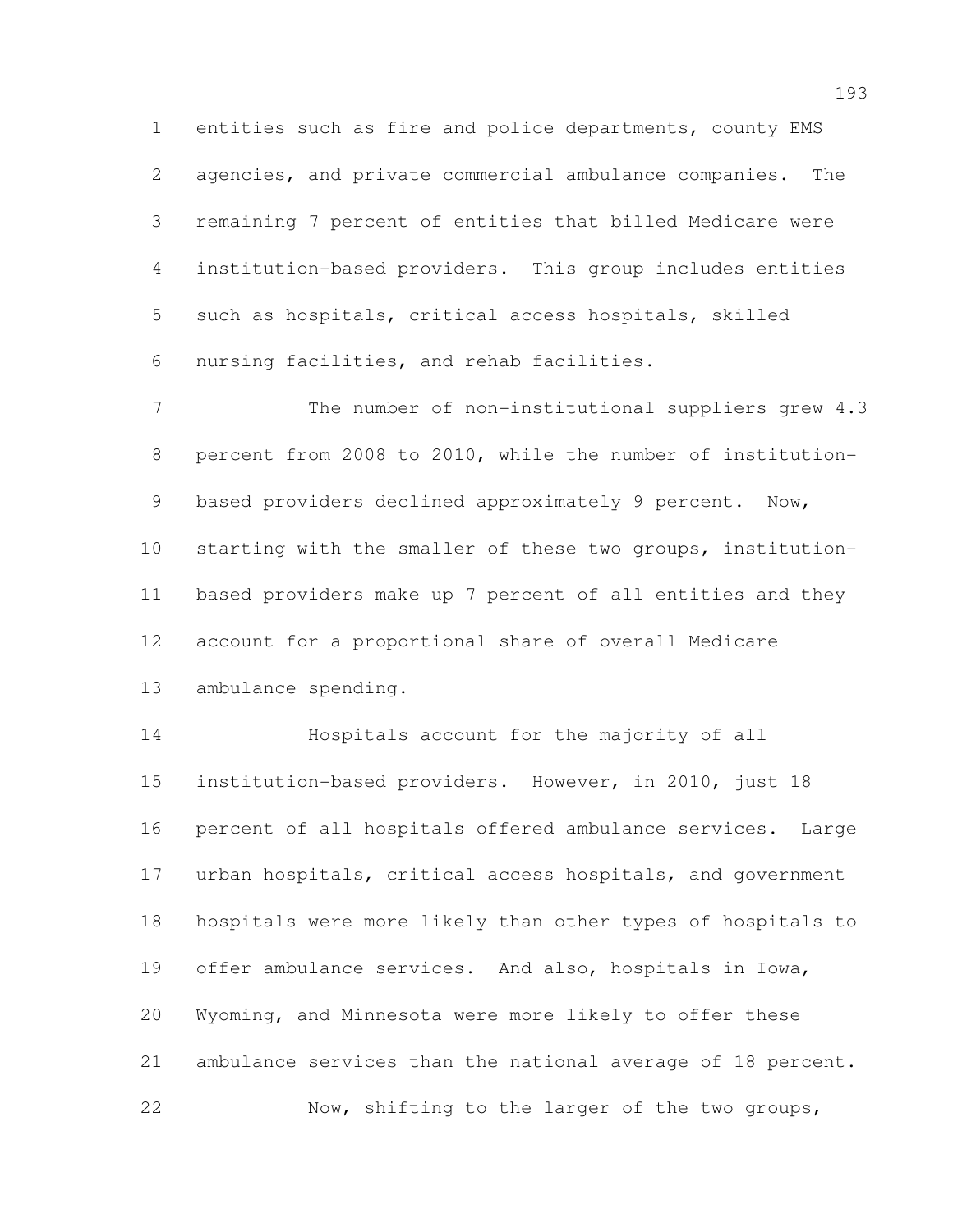non-institutional suppliers are a large and diverse group. There are slightly more than 10,000 suppliers and they range in organizational structure from purely government, such as fire departments, to public/private partnerships such as counties that out-source their emergency medical service staff to a private entities alone such as two of the largest, which are American Medical Response and Rural/Metro Corporation. Collectively, these two maintain about 20 percent of the marketplace.

 Data stratifying suppliers by organization type are extremely limited, however. Census data offers a little bit of insight, and we've learned from census data that slightly more than half of suppliers are government entities, slightly less than half are non-government entities, and among the non-government suppliers, 65 percent were for-profit. And it's this group, the for-profit, non- government suppliers that grew faster than other types of suppliers from 2008 to 2009, at about 2.4 percent. Now we'll switch from supply to defining the ambulance payment system and how it works. The structure of

 the ambulance fee schedule system is similar to other fee schedules that you've seen within the Medicare program. The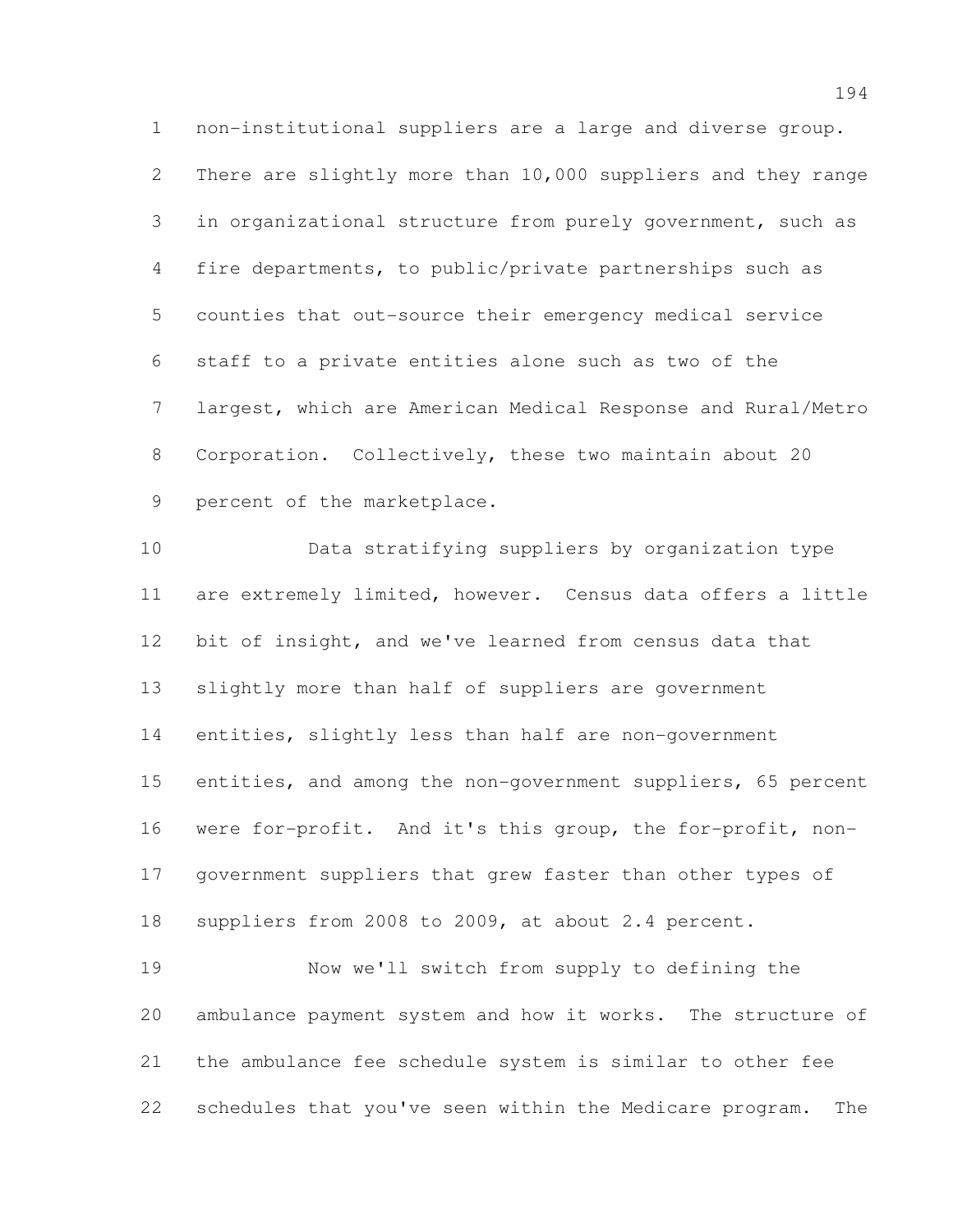ambulance fee schedule has two basic components, a base rate payment and a mileage payment.

 The base rate payment consists of three distinct pieces, relative value units, weight -- the relative value unit weights are used to determine the relative severity of ambulance transports based on whether the transport is basic life support care or advanced life support care, and then 8 emergency versus non-emergency.

 A national standardized conversion factor is then used to convert the RVUs into monetary terms, and there are three conversion factors, one for ground and two for air. And the conversion factor is updated annually using the CPIU reduced by productivity.

 The practice expense GPCI is the geographic adjustment factor that's used to adjust payment for geographic differences under the ambulance fee schedule. The mileage payment consists of the provider-reported mileage of the transport and the national standardized mileage rates for ground and air transports. On the next slide, I'll show you how the fee

 schedule formula actually works. This is an example for a Level 1 advanced life support in Raleigh, North Carolina.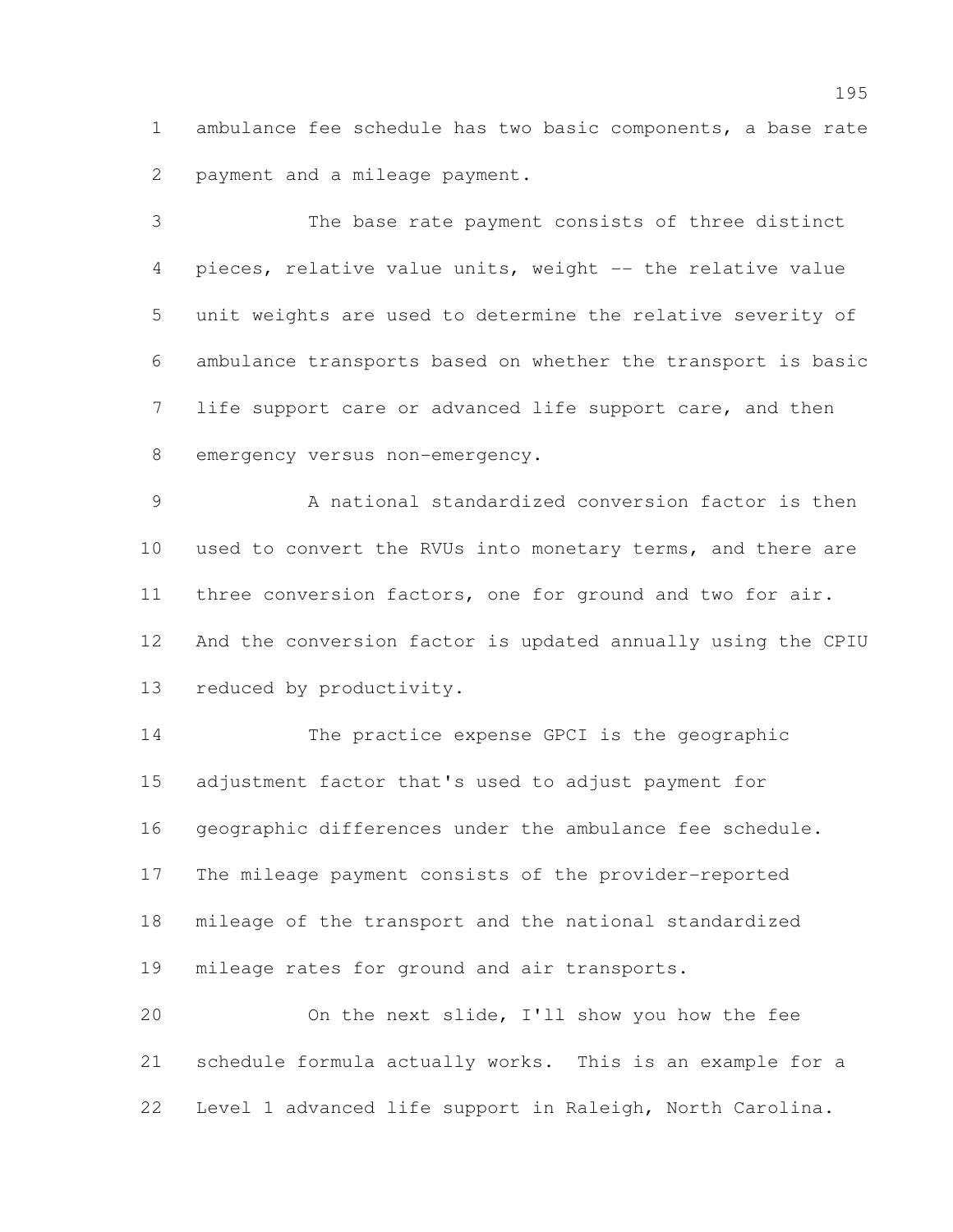And keep in mind that this example does not include the add- on payments which might come to bear in the case in reality. The RVU for a ground ALS, advanced life support, emergency transport is 1.9. You can see that on the far left in the blue box. And it is multiplied by the 2012 national conversion factor of \$214, and the GPCI from Raleigh is multiplied in there as well.

 However, the complexity here is that only 70 percent of the base payment rate is adjusted by the GPCI 10 amount. And altogether, this yields a base payment rate of about \$386. That's also in the blue box there. The base payment is then added to the mileage payment, which is the product of a five-mile transport, in this case anyway, and the standard ground mileage rate of \$6.89 per mile.

 In this particular case, the fee schedule formula yields a total payment of \$421, and again, this example does not include the add-on payments that are likely to apply.

 Okay, add-on payments. There are five ambulance add-on payments active in current law. These add-ons are supplemental to the ambulance fee schedule formula. They increase the amount of total payments and are additive of one another where appropriate. Three of these policies are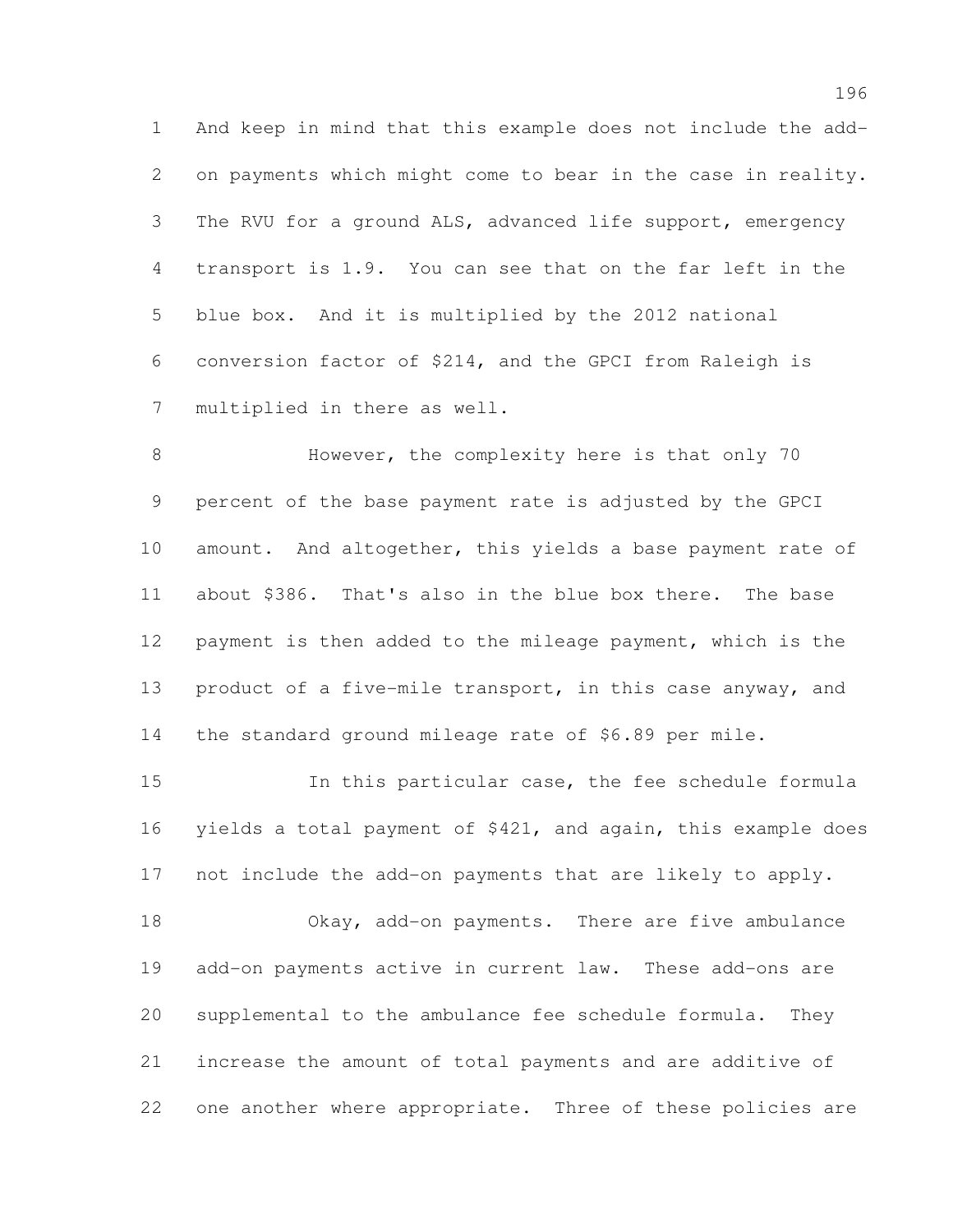specific to ground ambulance transports and two others are specific to air ambulance transports.

 In addition, these policies are either temporary or permanent. The temporary add-ons are highlighted above in orange. These expire at the end of 2012 and it is these that Congress has asked MedPAC to examine more specifically. The permanent add-ons are in green and were implemented along with the ambulance fee schedule back in 2002.

 The first ground add-on policy is permanent and referred to as a rural short-mile add-on policy. This add- on increases mileage rates by 50 percent if the distance of the rural transport is between one and 17 miles. The second ground add-on policy is temporary and it's referred to as the ground ambulance add-on. This add-on increases the base payment rate and the mileage rate by 3 percent for rural transports and by 2 percent for all urban transports.

 The third ground add-on policy is also temporary and it's referred to as the super-rural add-on. The super- rural add-on increases the base rate payment by 22.6 percent for ground transports which originate in ZIP codes classified as super-rural. Now, super-rural ZIP codes are a measure of isolated areas and it's unique to the ambulance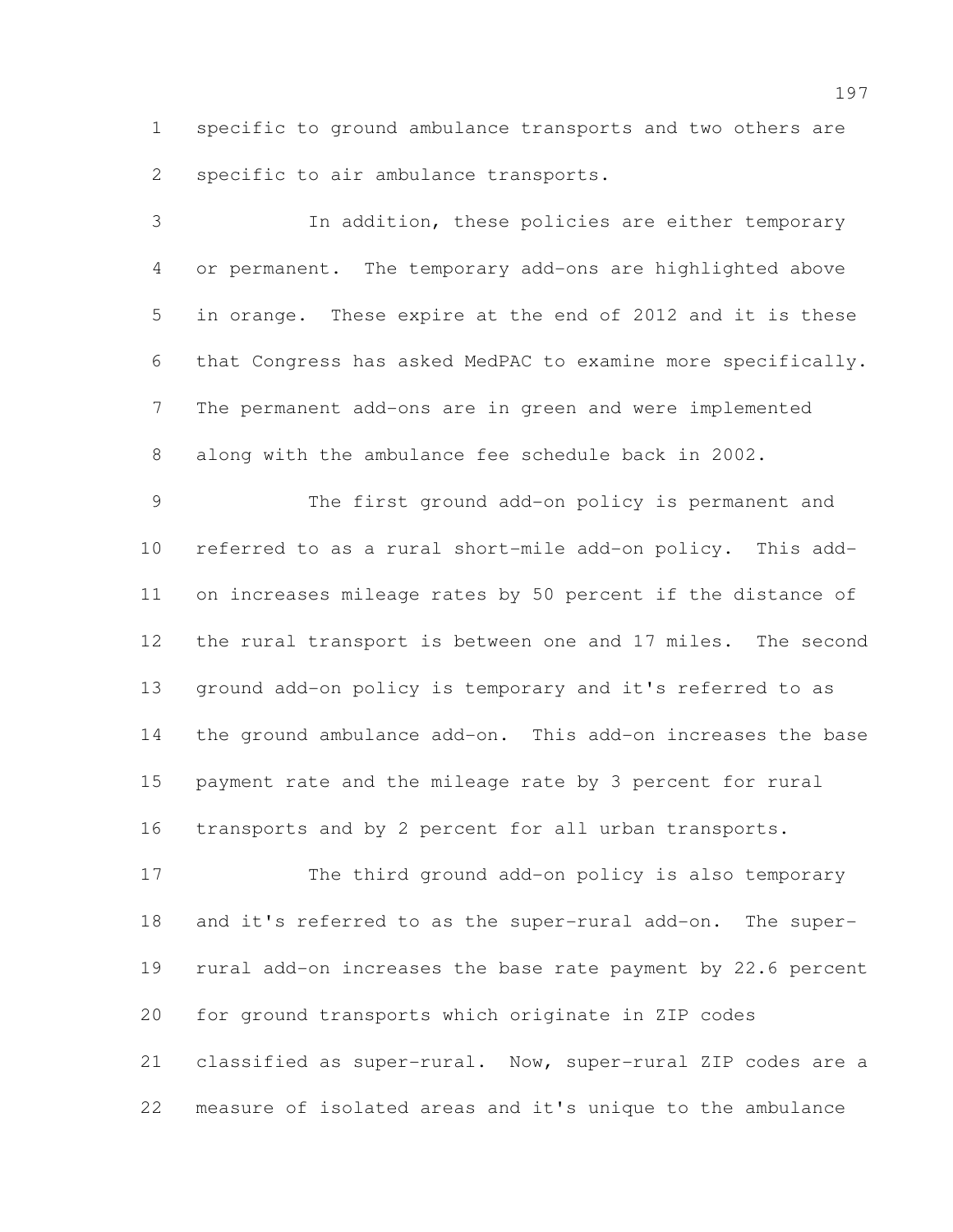fee schedule. They are defined as the lowest quartile of 2 all rural ZIP codes by population density.

 Now, the two air add-on policies are linked somewhat. The first, called the rural air add-on, is permanent and increases base rates and the mileage rate by 50 percent if the transport originates in a rural ZIP code. The second air add-on policy is temporary and extends the rural air add-on policy to a group of over 3,400 ZIP codes that were reclassified from rural to urban in 2006 when the Office of Management and Budget revised the definition of urban and rural.

 As the result of this revision, these ZIP codes lost their rural status and were excluded from the rural air ambulance add-on policy. Through MIPPA of 2008, Congress essentially grandfathered rural status to these areas specifically for the air ambulance reimbursement policy.

 One other key point about the add-on policies in general is that they are additive to one another. For example, using the same advance life support emergency case that we saw on the slide before, if the case had occurred in one of the super-rural ZIP codes outside of Raleigh, this case would have received the 3 percent add-on for ground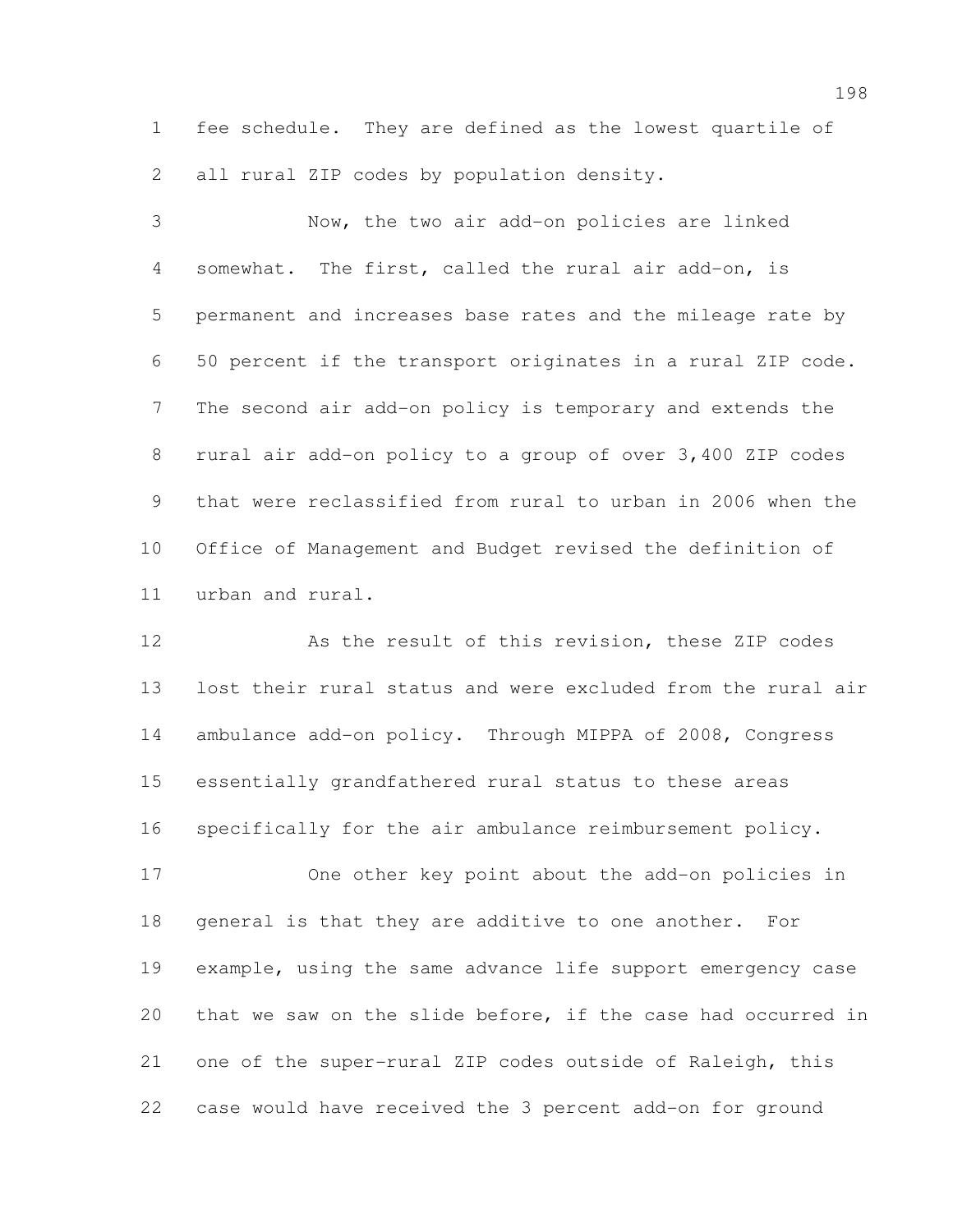rural transports, the 22.6 percent add-on for being in a super-rural ZIP code, and the 50 percent add-on for having a travel distance of between 1 and 17 miles. Therefore, this would bring the total payment to approximately \$542, which is a 29 percent increase over the version that we saw in the example on the slide before.

 Now that we've covered the fee schedule and the add-on payments, I want to give you a sense for the average payment per claim for the various types of services here. The average payment per claim in 2010 was \$314. Institution-based providers had higher average payments per claim than non-institutional providers. Air transports had significantly higher average payments than ground transports. Emergency transports had higher average payments than non-emergency transports. And finally, rural transports had higher average payments than urban transports.

 In 2010, the Medicare program made \$5.2 billion in payments to providers of ambulance services for about 16.6 million claims. This is a little over a third of the 13.9 billion in industry-wide ambulance revenue. On a per capita basis, ambulance payments per fee-for-service beneficiary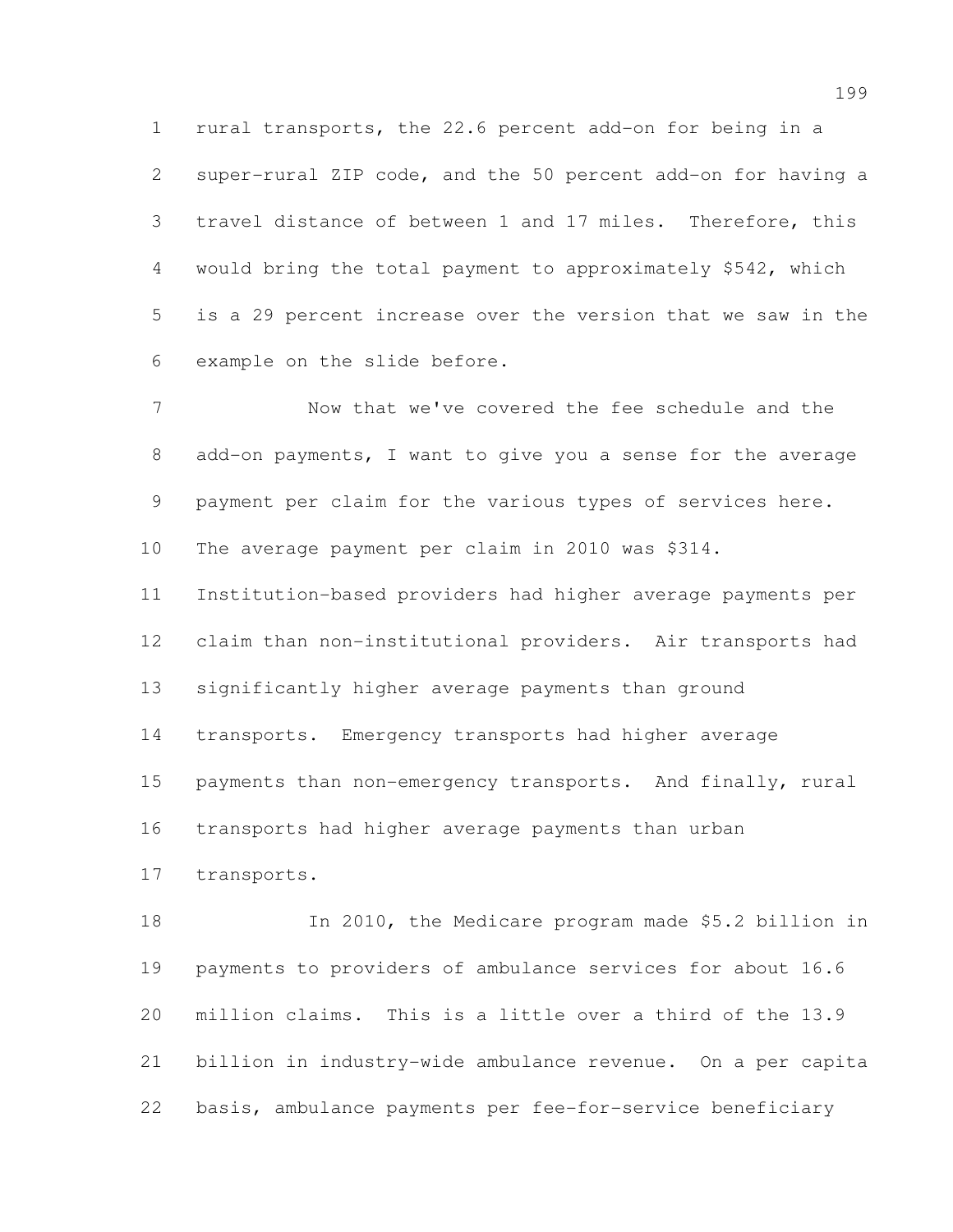increased 19.1 percent from 2007 to 2010, and this was driven by three factors, a 10 percent increase in payments, a 4.5 percent increase in the number of ambulance users, and a 5 percent increase in claims.

 In general, payments grew faster than claims from 2007 to 2010 due to a 3 to 5 percent increase in the ambulance inflation factor in 2008 and 2009, as well as the add-on policies which were implemented midway through 2008. Payments slowed from 2009 to 2010, increasing at less than half the annual rate in the previous two years. This was expected due to the ambulance inflation factor update of 0 percent in 2010.

 Despite slowed spending growth, the number of users of ambulance services and claims per user continued to increase in 2010. In that year, 2010, 5.2 million individual beneficiaries, or 15 percent of all beneficiaries, used at least one ambulance transport. Individually, these users had used, on average, about three transports each in that year.

 Three trends emerged from our analysis of ambulance claims data. First, non-emergency transports were more common among all urban transports than rural and super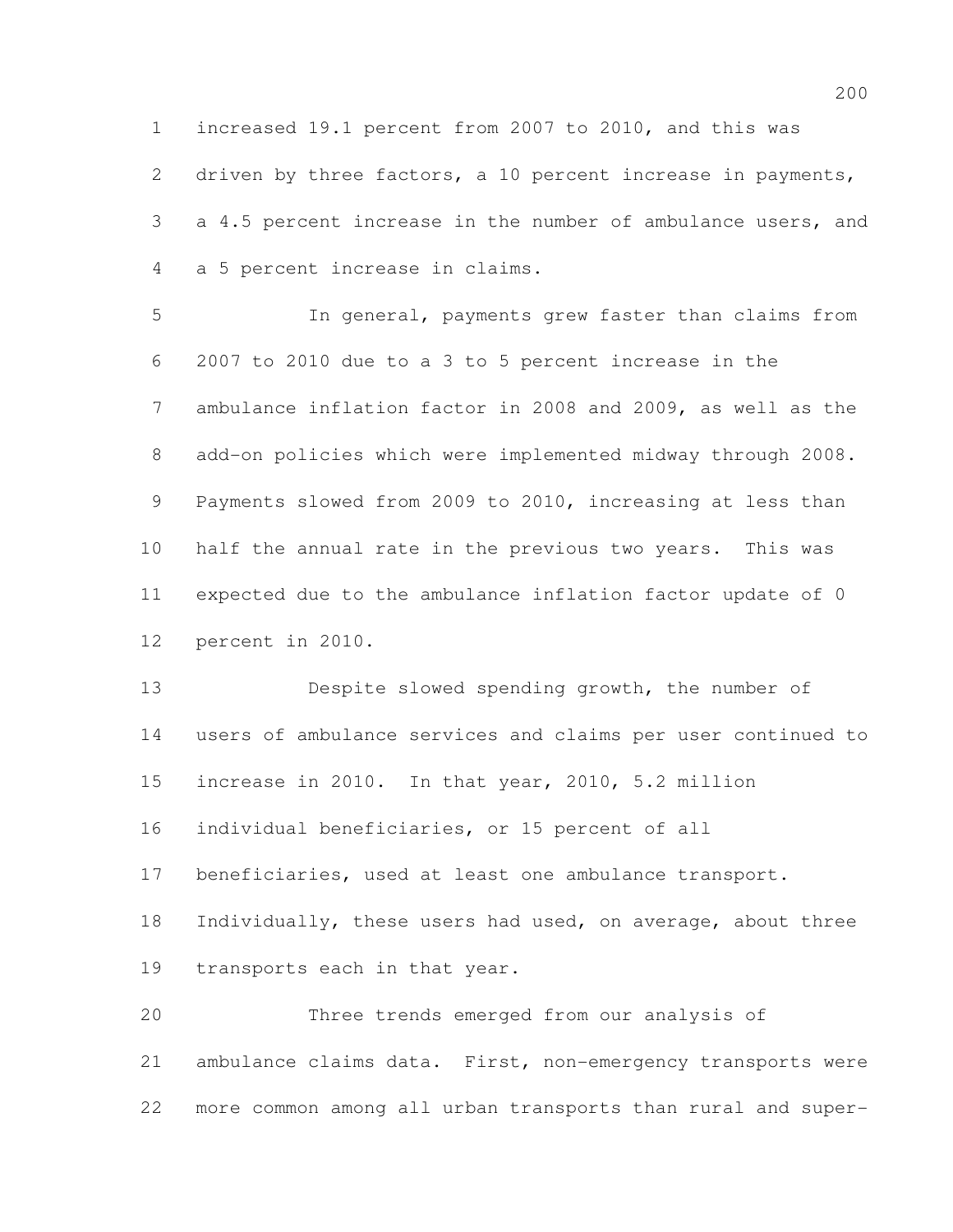rural transports. Second, non-emergency transports were the fastest growing service type for urban transports, growing faster than rural and super-rural. Third, non-emergency transports were more commonly provided by non-institutional suppliers than institution-based providers.

 Okay. And now John is going to walk you through a summary of our preliminary findings and next steps.

 MR. RICHARDSON: All right. So there is a lot in here, but just to start the discussion, we've identified these four key take-away points from our initial analysis. First, as Zach mentioned, we've observed continued growth in total claims volume and the number of fee-for-service users per claim between 2009 and 2010, even as total and per-beneficiary spending growth slowed somewhat.

 Second, the number of for-profit ambulance suppliers appears to be growing faster than the number of not-for-profit and public providers and suppliers over the period that we analyzed. Third, claims volume is growing the most rapidly for urban non-emergency transports. Fourth, we are concerned that there will be limited availability of provider cost data, which are essential to analyzing Medicare margins.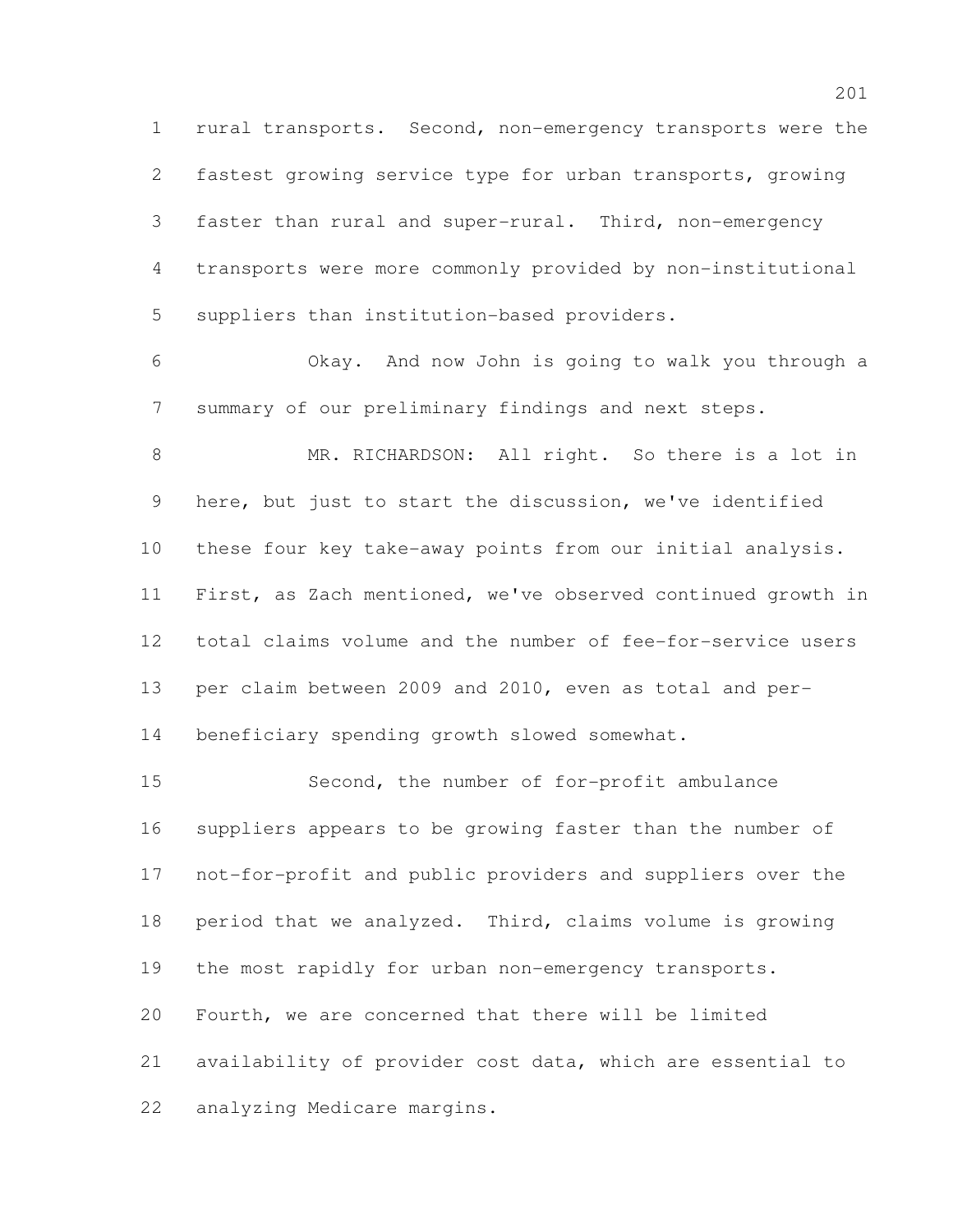Medicare currently does not collect cost data from non-institutional ambulance suppliers, which as Zach said, comprise about 93 percent of the current Medicare volume. We have begun analyzing reports that the Government Accountability Office, or GAO, published in 2003 and 2007 on ground ambulance providers' costs and plan to report on those findings later this fall. The GAO also has been mandated by the Congress to update its 2007 report no later than October 1 of this year. And obviously the results of that study would be useful in our analysis.

 We will continue to evaluate all available ambulance provider cost data as our work on this mandated report progresses. So I'll put back up the slide summarizing the mandate and look forward to your questions, discussion, guidance on how to proceed with this. Thank you.

 MR. HACKBARTH: Thanks, John and Zach. I, before reading the chapter, didn't know much about the ambulance payment system. It's complicated. But you laid it out in a very clear fashion, so thanks for that. I have a question about the involvement of the private equity firms in the 22 business. If I understood you correctly, the two firms now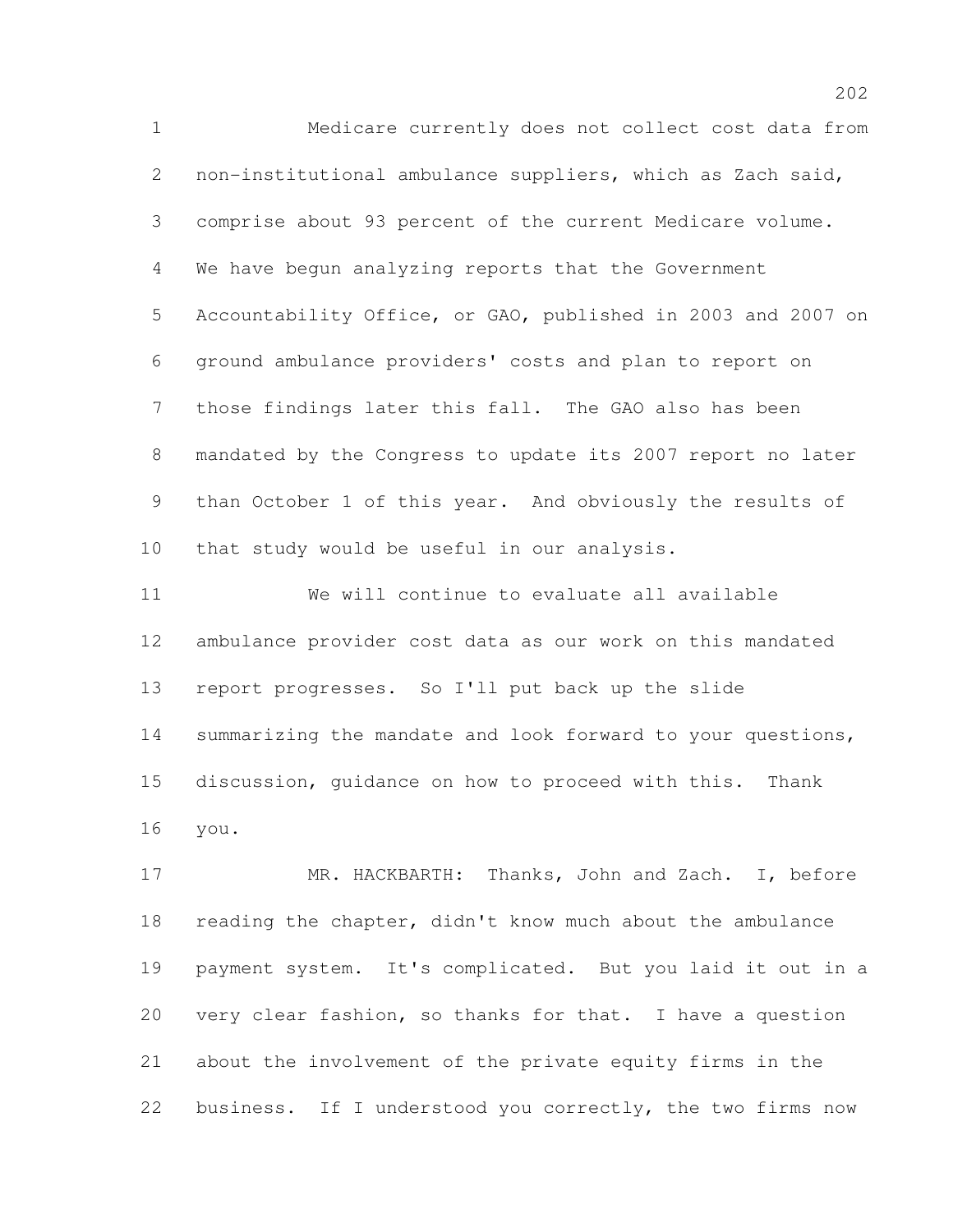owned by private equity represent about 20 percent of the total volume. Is that right?

 MR. GAUMER: Yeah. AMR and Rural/Metro were both bought by private equity in 2011, two different private equity firms. There's another private equity transaction that I think is relevant. A company from -- a private equity firm from Europe who's the biggest supplier of ambulance in Europe came over and purchased two smaller regional ambulance companies and both of those are large for regional providers of ambulance services. So I think this all happened in 2011 and it's noticeable.

 MR. HACKBARTH: So when I think of firms like 13 these moving into a new industry, they usually have very specific reasons for doing it. This is smart money usually. So sometimes it will be that they will look at an industry and say, It's really inefficiently organized as it is, too many small firms, or something, and there might be economies of scale and if we move in and reorganize it in some fashion, there could be significant rewards, financial rewards.

 In other cases, it may be because they envision that there's going to be significant sector growth, either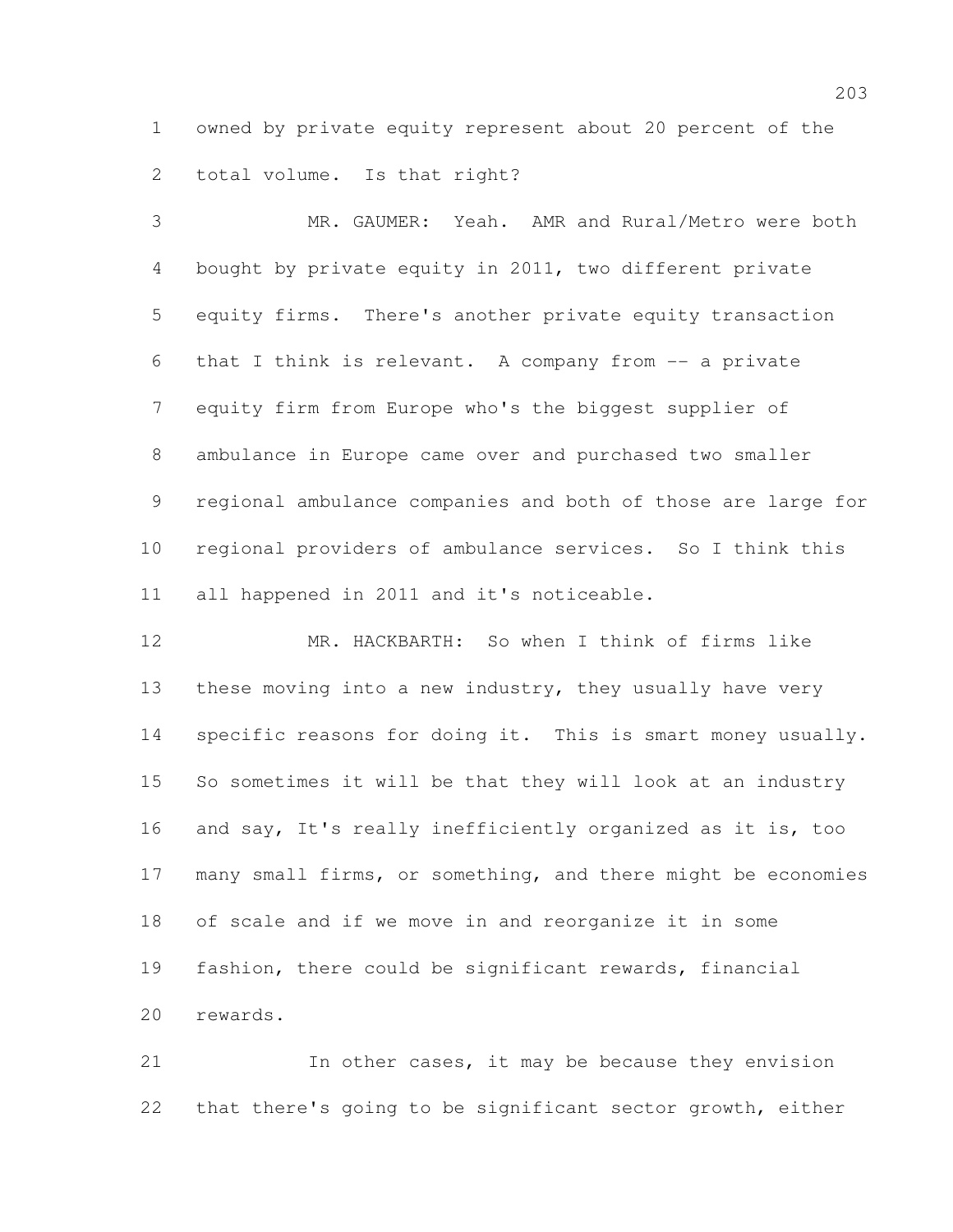in price or volume or both and it's a good growing,

 expanding business to get into. A third, and this isn't a comprehensive list by any stretch, but third is they may see some sort of technology disruption on the horizon, you know, a real discontinuity that might create an opportunity for somebody that has some vision and some capital.

 I think about all of the explanations that I can come up with and none of them quite seem to fit my limited understanding of the ambulance marketplace, and I'm really curious as to why these firms are moving into this business. Is there any way of learning more about that? I know that they are private firms, and so they're not necessarily doing the sort of statements that publicly-owned companies do.

14 MR. GAUMER: I think at this point, we've really just scraped the surface of that issue and we can look into doing some more. I'm not exactly sure what direction it will go, but  $-$ 

 MR. HACKBARTH: To the extent that we can sort of get a glimpse of how the ambulance world looks through their eyes, that might be interesting and informative.

 MR. RICHARDSON: Yeah. I'll just add one point which has struck us as we've, as Zach said, just scraped the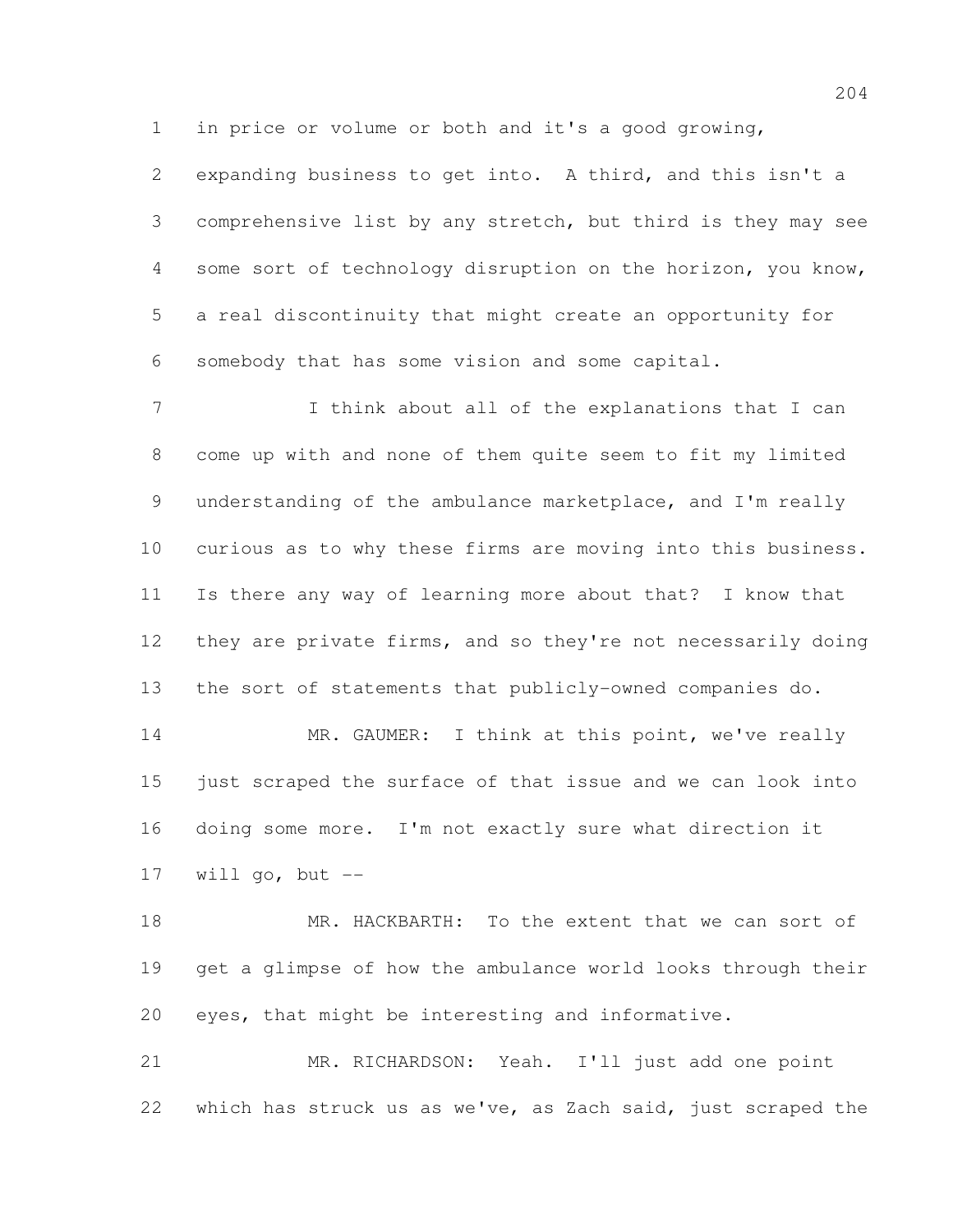surface which is this dichotomy between emergency and non- emergency transports. So I'm curious to look into that a little more deeply and see if there's a real difference in the way -- I mean, emergency is kind of what you think of when you think of ambulance services, but a lot of the growth seems to be in the scheduled non-emergency transports using basic life support as opposed to the more expensive advance life support.

 So depending on how the provider costs, as you said, if there's a technology play or operational efficiencies that they can gain relative to what the payment 12 rates are, they might be able to be looking at that. And 13 then as far as the population growth, I would just -- we're all well-aware the Medicare population is going to get significantly larger over the next 10 to 15 years. So that could be a piece of it, too.

17 And I don't know if we said this, but Medicare currently is about one-third of the industry's revenue right now, so just another good framing point to have in mind. Private is about 40 percent, I think?

 MR. GAUMER: Yeah, that's right, 40 percent. MR. RICHARDSON: Privately-insured patients are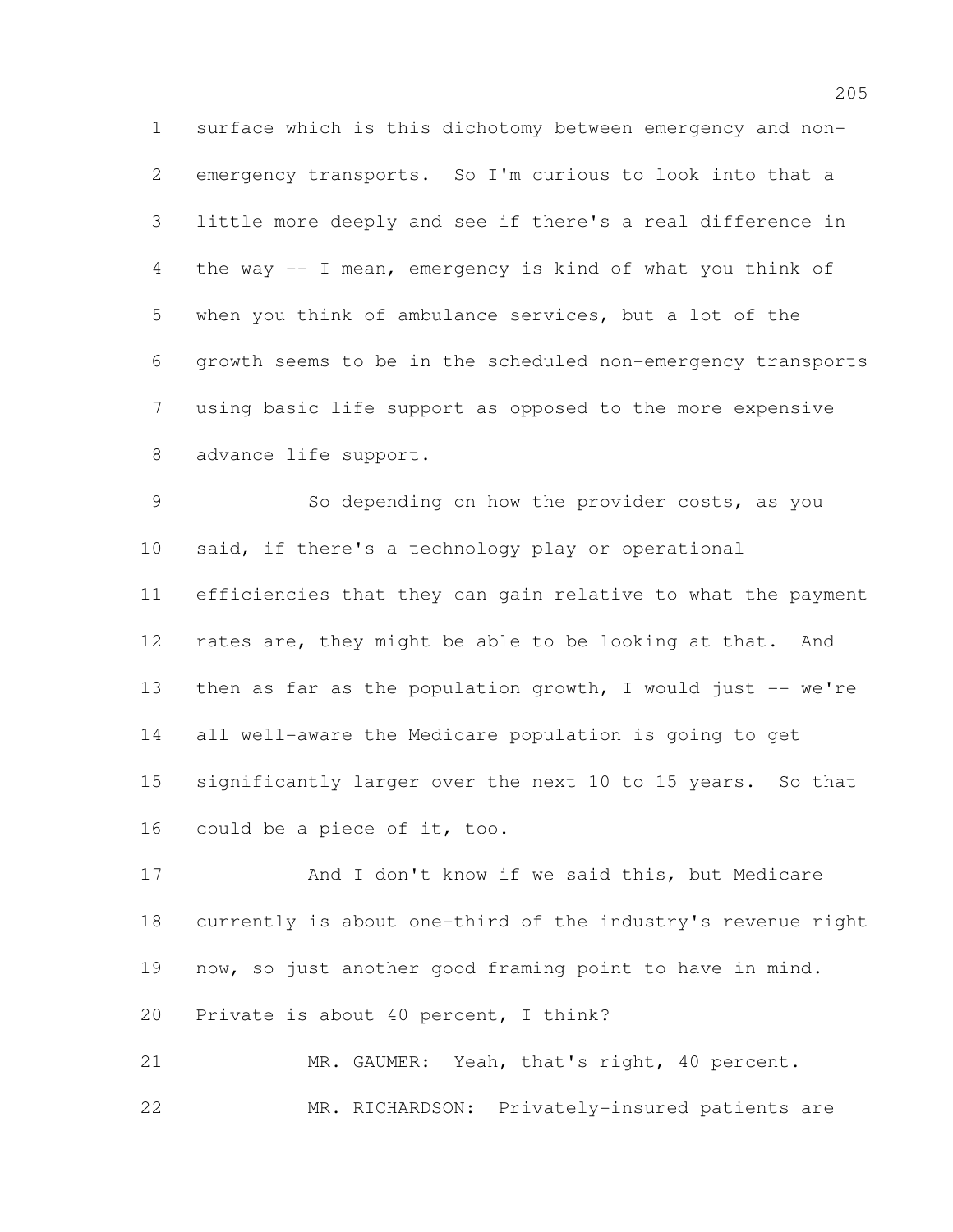about 40 percent of the market. So that's another big area that these firms could be looking at.

 MR. HACKBARTH: If one-third is Medicare and 40 percent is privately-insured, that means that the residual is paying out of pocket? MR. RICHARDSON: Medicaid is -- 7 MR. HACKBARTH: Oh, Medicaid, sure. 8 MR. RICHARDSON: -- a good bit of it. MR. GAUMER: Yeah. Medicaid is about ten, then you've got tax subsidies, grants, that type of thing that are coming from local areas. MR. RICHARDSON: Public agencies are supported by that, yes. MR. GAUMER: Yeah. And then you've got out-of- pocket costs which are a small part. MR. HACKBARTH: Okay. Let's see. Karen, do you want to lead off the questioning? DR. BORMAN: I just wanted to commend you on Slide 10. The way you present the add-ons in this chart I found particularly helpful. And I would say that that kind of reproduction in the chapter would be very helpful. It was just a great, on-point go-to-it, and maybe I'm a visual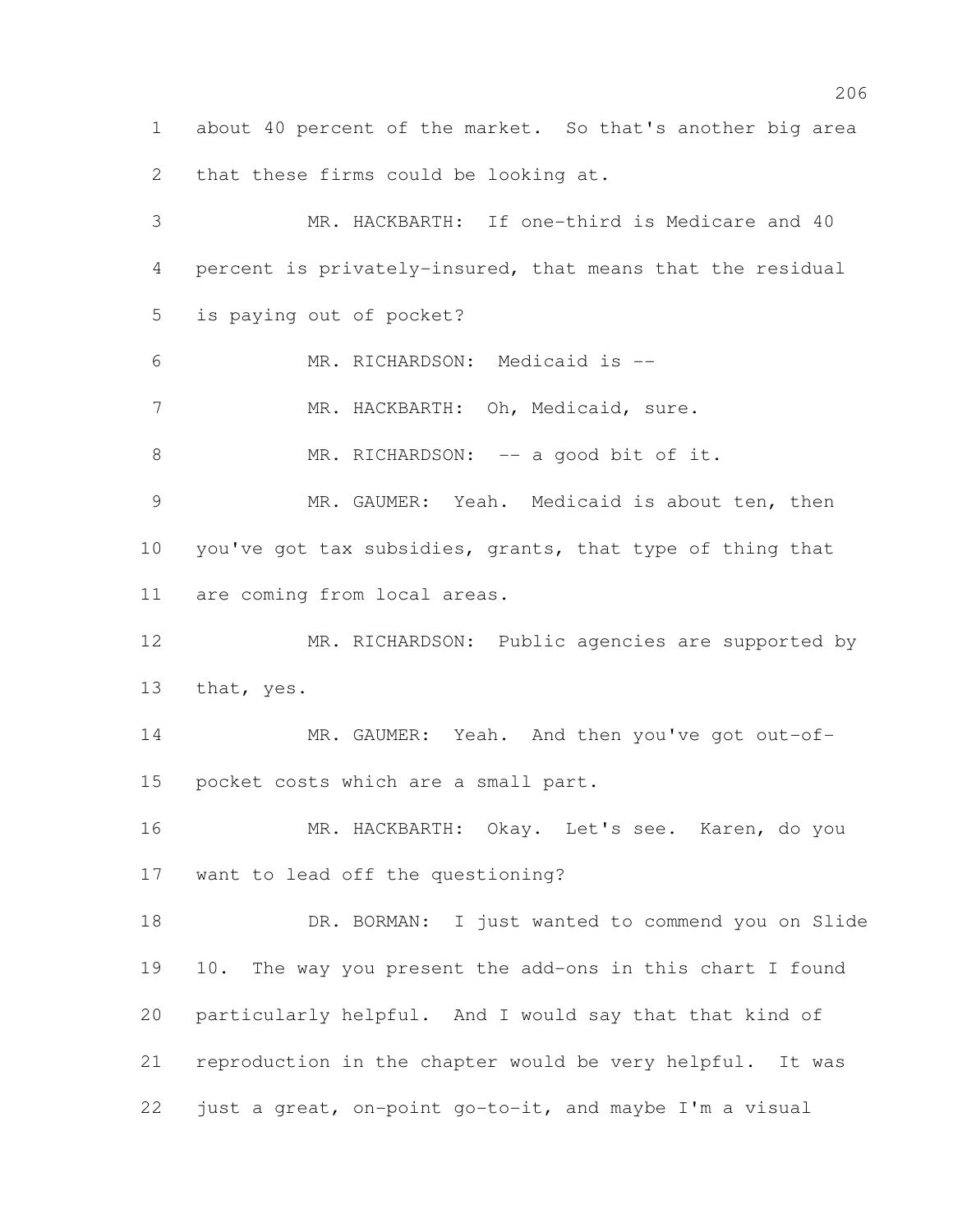learner or something, but that was very helpful.

 Also, I feel like I know tons more about this. Of course, that wouldn't be hard, but I found it a very nice rollout of that. And I'm still not smart enough to ask you any cogent questions. MS. UCCELLO: I joined this session late, so if you talked about this in the beginning, just tell me and I'll look it up in the transcript. [Laughter.] MS. UCCELLO: And I didn't really mean that to be funny. I'm just trying to step back and understand better the rationale for these add-ons in the first place. It just 13 seems like, you know, the super rural and the rural, there may be low volume concerns, but I don't know the urban and rural ground add-on, I don't know, you know, what prompted that. MR. RICHARDSON: Good question. I think that the -- let me see if I can come up with a good answer. A couple of things. As I mentioned earlier, the GAO has done a couple 21 of studies of the industry's cost structure, and one of the

challenges there that I alluded to is the industry is so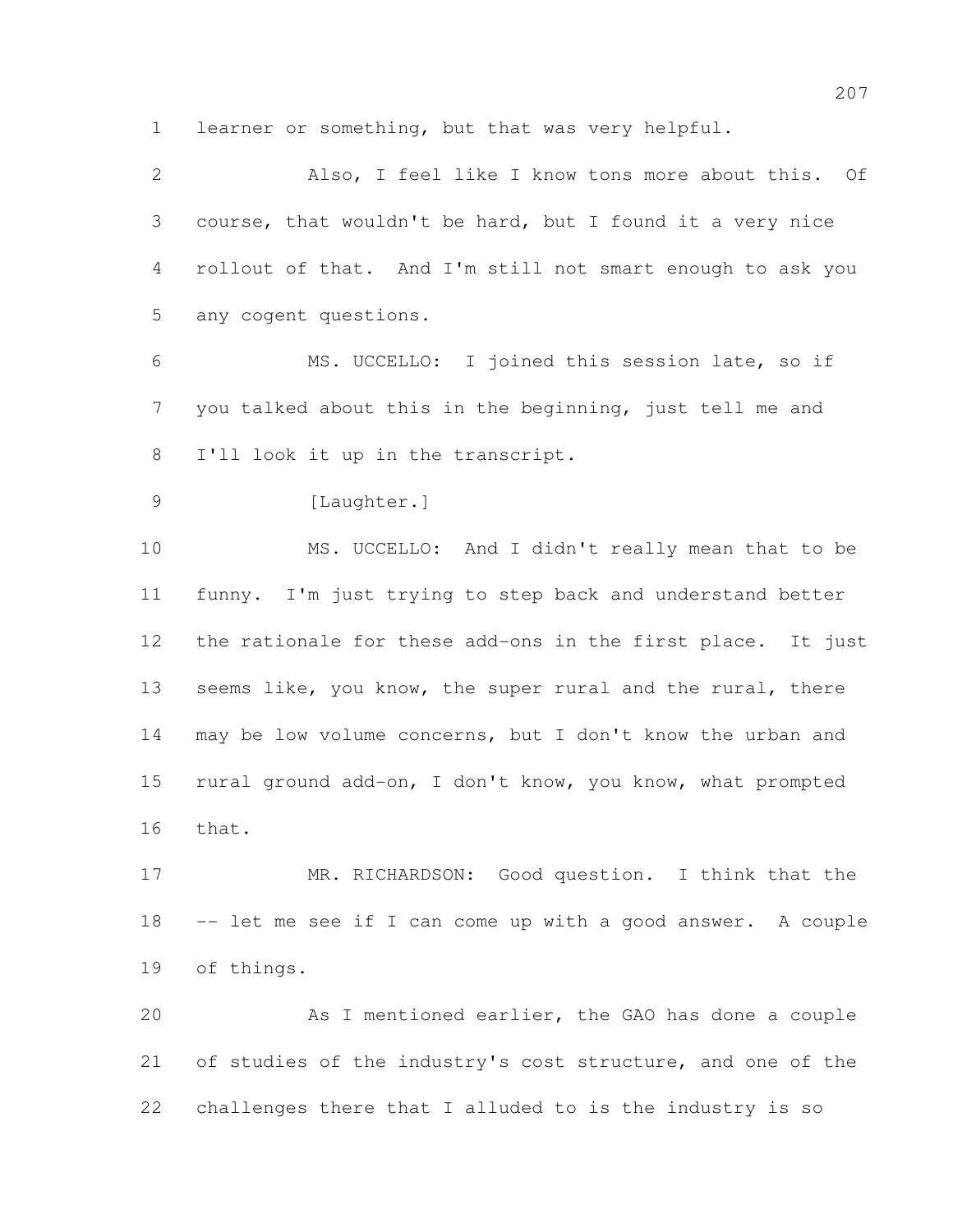diverse that it's hard to get a handle on, you know, what is the average cost for a different kind of transport.

 But based on what we know, at least at this point, about some of the GAO's work, I think there was some concern that as the ambulance fee schedule was put together through a negotiated rulemaking process and there was a budget neutrality requirement, that as it was fully implemented, payments were still falling a little bit short, and so the origin of the rural 3 percent and urban 2 percent came out 10 of that sort of aggregate sense, that the payments needed to be bumped up.

 MS. UCCELLO: So it was almost like a rebasing in a sense?

14 MR. RICHARDSON: A what?

15 MS. UCCELLO: Like a rebasing?

 MR. RICHARDSON: More of a Band-aid, I think would 17 be -- I guess you could call it a rebasing, give it more of a gloss, a sheen or something. So that's the urban and rural, the 2 and the 3 percent.

 The other one, the super-rural pick-up, you'll notice is 22.6, which is a very specific number. CMS actually promulgated that through a rulemaking through a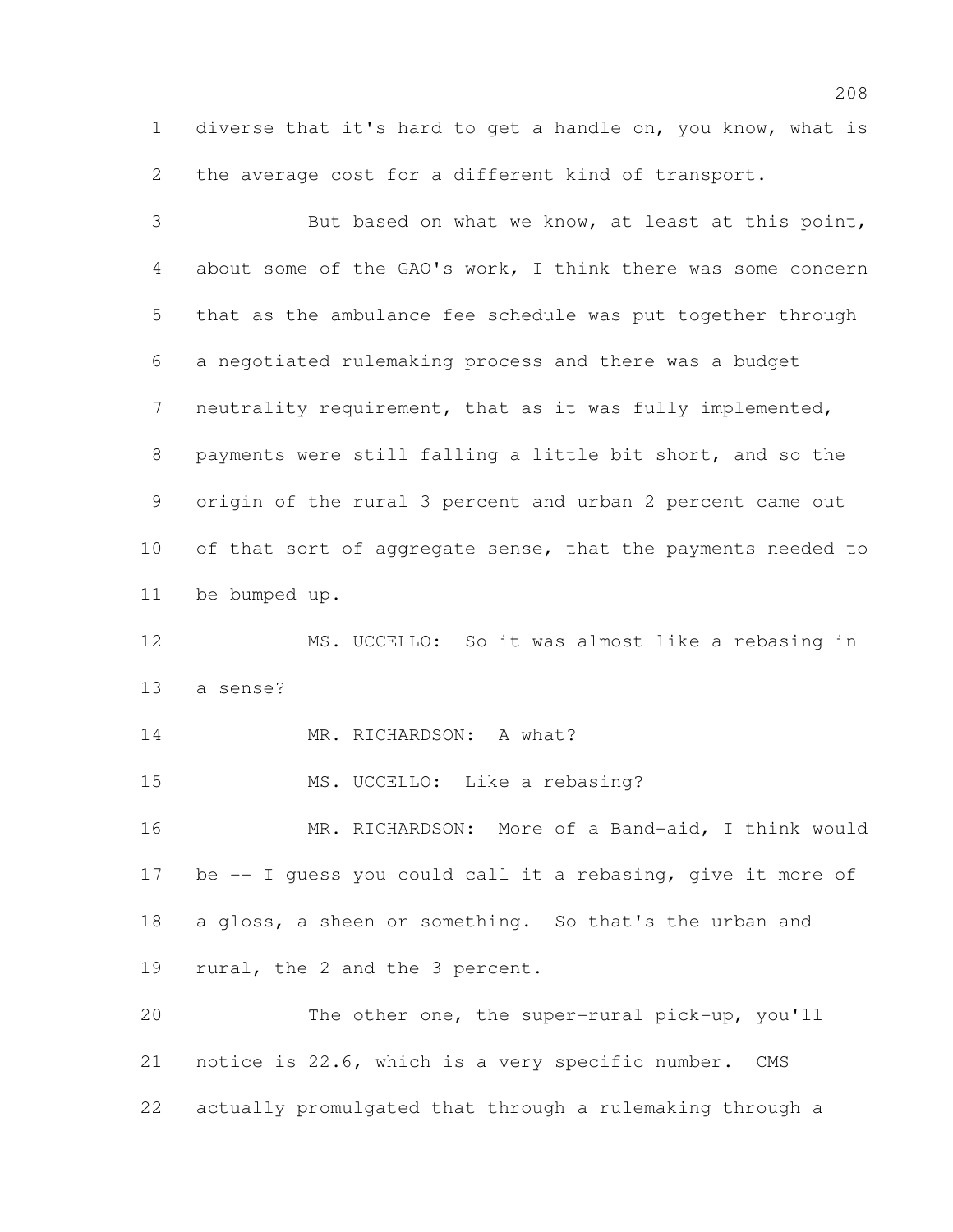process of looking at the cost structure of providers serving very rural areas, and so I think that they calibrated it a little more carefully -- or precisely, I should say, through the rulemaking process. Again, you also see reflected in the difference between, say, the rural 3 percent and the super rural 22.6, a recognition that if you have very low volume, you have such high fixed costs, per trip it's very difficult to cover those fixed costs. So super-rural area, very few trips, high fixed costs, you need to bump up the base payment considerably more than you would in the average rural area, so to speak. So we're definitely 12 trying to work through these and see if -- part of the mandate is are these the right numbers, is this the right way to organize these, and, you know, we'll be certainly looking at that.

 DR. MARK MILLER: Can I say -- because we were talking about this internally, too, and we're learning our way into this. It's not like we had this vast reservoir of ambulance knowledge prior to this. My sense of it is that it's a low volume that drives the argument, the point you were making there towards the end. It's kind of low volume that drives the argument. But my sense of how quantified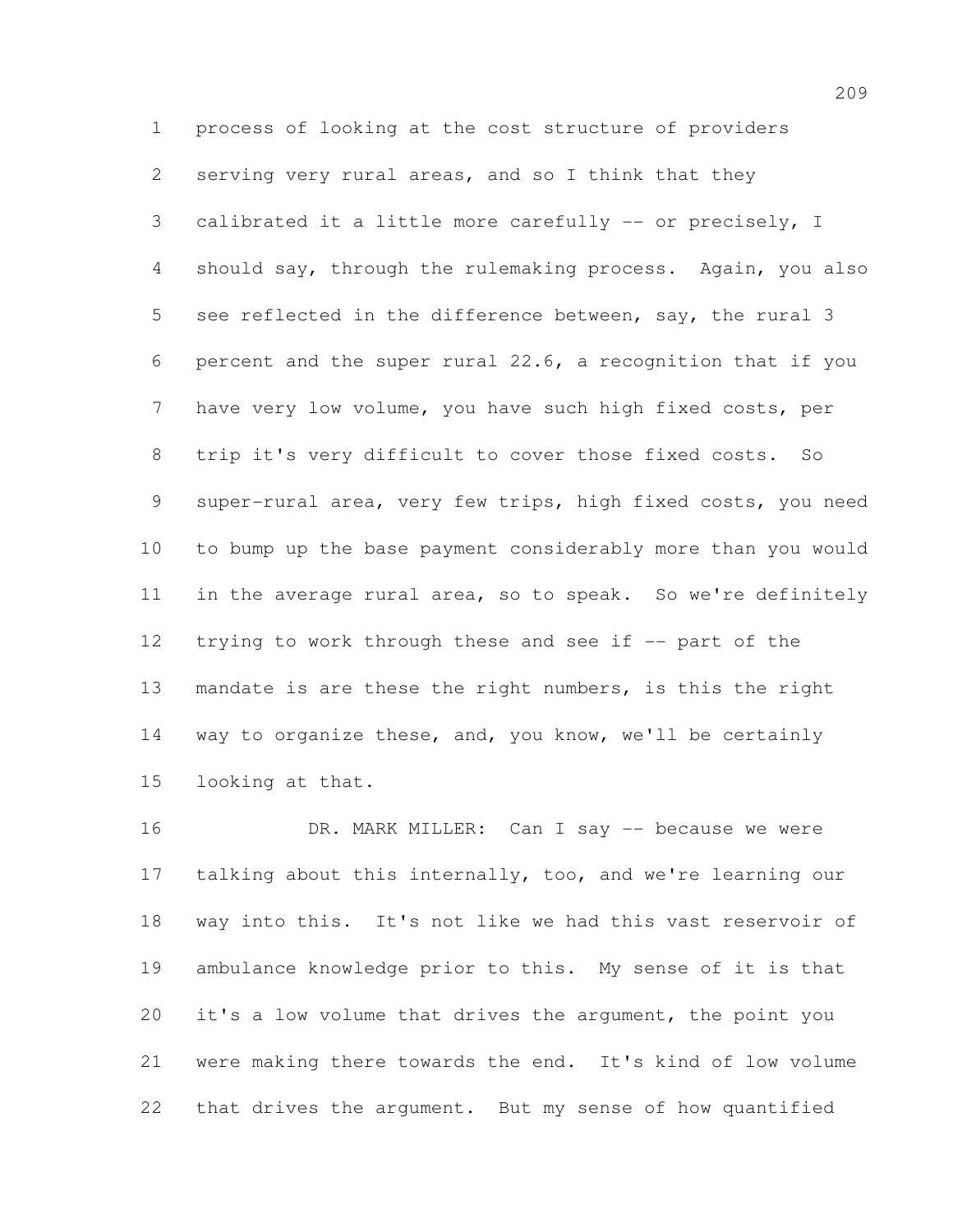these numbers are is much more fluid, the 2 and 3 percent for sure; and even though the 22.6 kind of came out of a process, were we able to discover the estimated -- no. It was more -- yeah. And so what I don't want you left with is, for example, oh, so the 22.6 was estimated and here's the point estimate and here's the analysis. My sense is that it's driven by this concern of low volume and that there is some argument of fixed cost and that type of thing. And then you kind of find your way to the numbers, and that's what we're not able to answer very clearly, like how those come about. Is that fair? And maybe there is -- I don't want to rule out that there is actually some magic formula that brought all of this up, but to date we haven't run across it.

 MS. UCCELLO: And just remind me, these are legislative add-ons and not regulatory add-ons.

 MR. RICHARDSON: That's right. The 2 and the 3 percent are written into the statute. The 22.6 was developed by CMS through regulation, but with a congressional requirement to come up with an add-on payment for areas that met certain designations, that sort of language in the statute.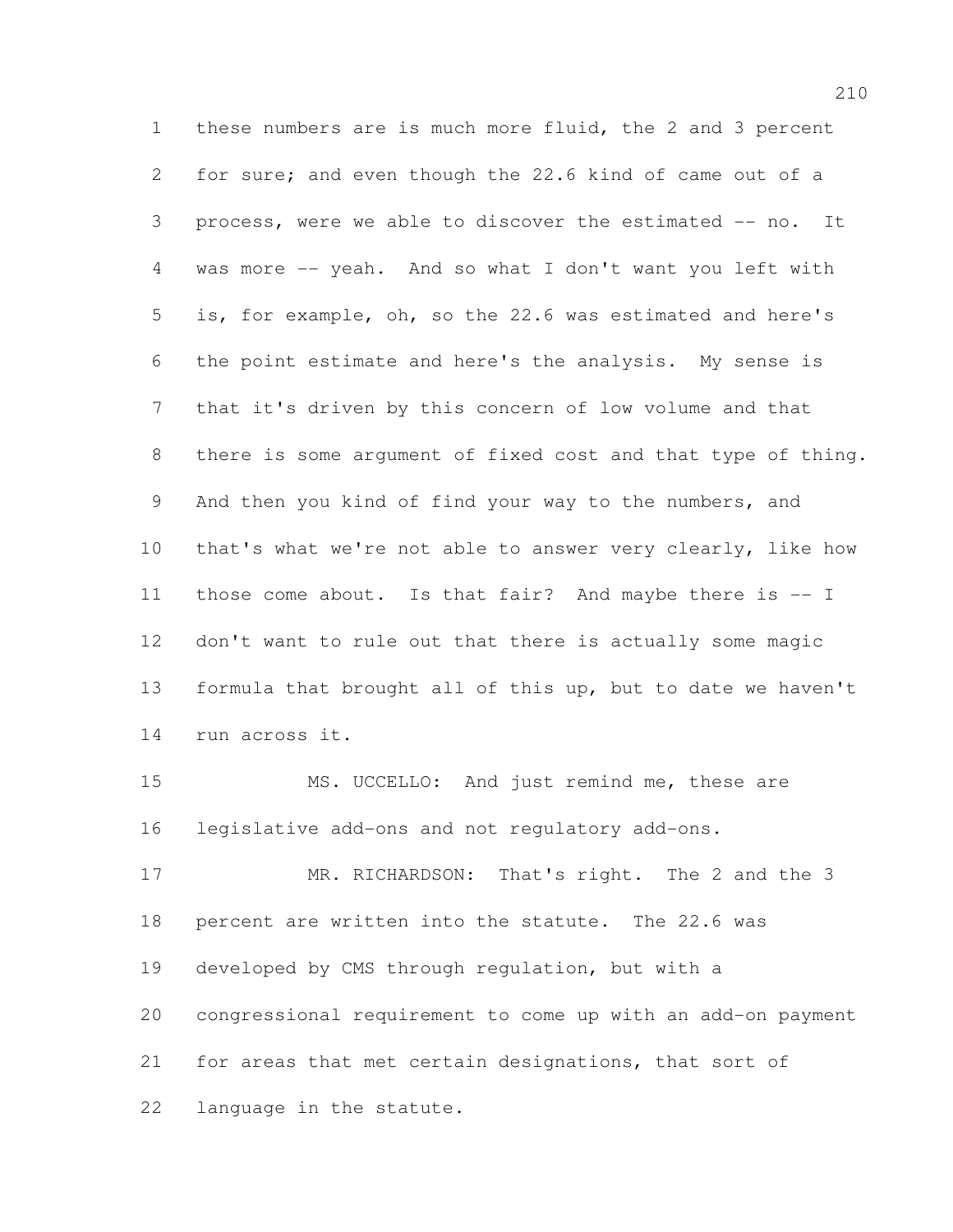MR. ARMSTRONG: I'm just left wondering if there's any way of comparing this payment structure and these rates to the 40 percent of the private insurance market that's buying the same services and/or Medicare Advantage plans. MR. GAUMER: That's something that we also scraped the surface of. A report recently came out in New Hampshire, the State of New Hampshire, looking at the variability of private rates, and it was wildly variable by municipality or county, and that's something we're also interested in. **DR. CHERNEW:** So from what I know about the commercial sector, I think it's much higher than at least 13 some of these rates, because I've been billed more than the rate. But in any case, I had a few just basic questions. The first one is: So there's this discussion in there about how this relates to an inpatient stay and what happens if it precedes an inpatient stay and when it gets bundled into the DRG. In those cases when it's bundled into the DRG, does that mean the hospitals have somehow negotiated with these companies for what the rate is, or do the companies still

get paid this amount?

MR. GAUMER: So if the ambulance ride occurs in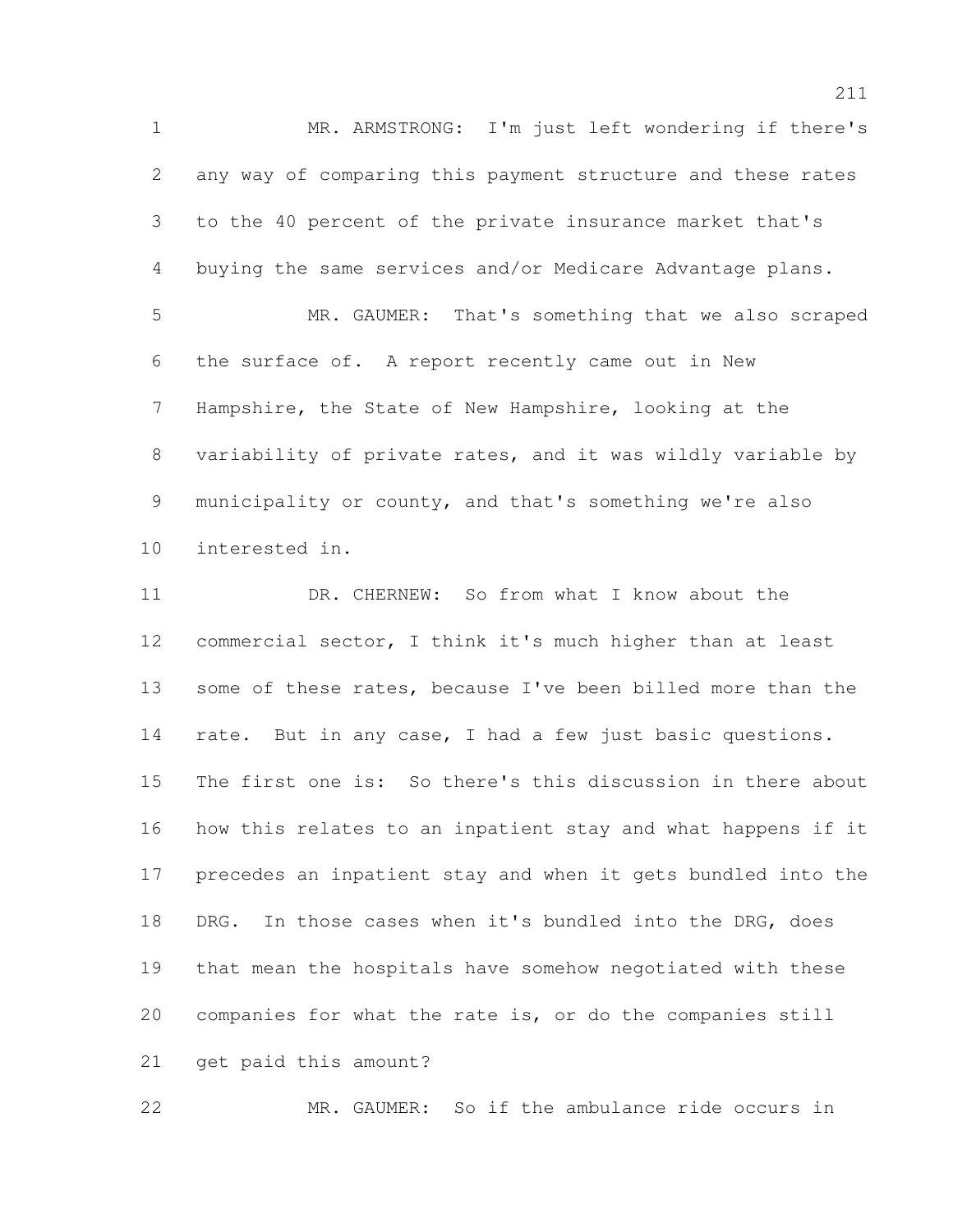the middle of a Part A stay, whether it's a hospital or a SNF --

 DR. CHERNEW: In the middle? But what about the beginning of? MR. GAUMER: No. So if an ambulance pulls up to an emergency department and brings with it a patient -- 7 DR. MARK MILLER: Let's assume [off microphone]. 8 [Laughter.] MR. GAUMER: I'll assume that. I'm not going to leave anything on the table here. And it precedes a stay, prior to the stay that is a Part B billable service, that ambulance transport. It does not get lumped into the DRG payment, is my understanding. So if an ambulance transport occurs while that person is admitted to the hospital or SNF, it is generally lumped -- and I'm not going to use the right terminology. It's generally lumped in or bundled into the DRG payment unless there are a number of exceptions that are triggered.

 DR. CHERNEW: And that could include a transfer or something like that.

MR. GAUMER: Correct.

22 DR. CHERNEW: I was looking at the nine -- you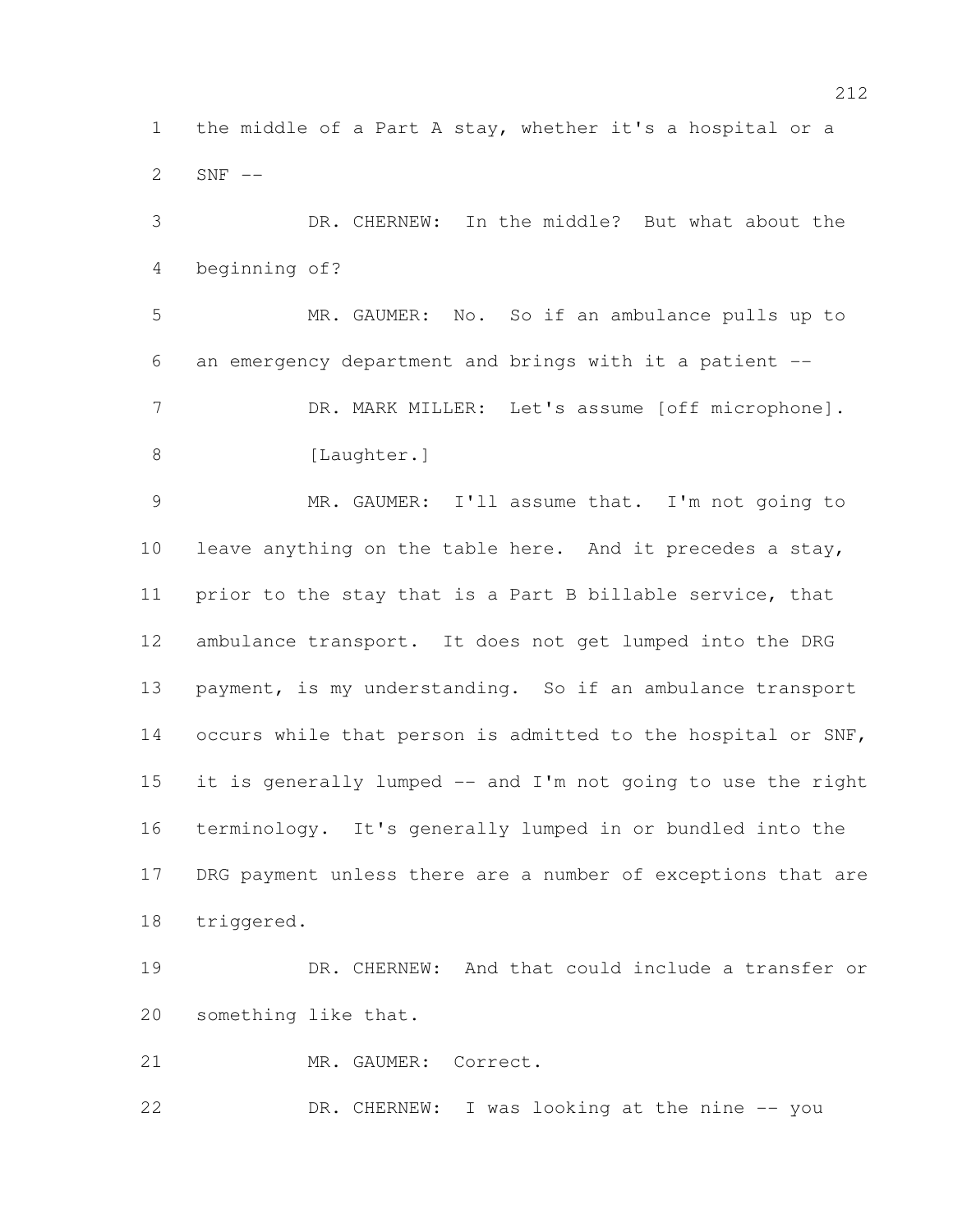list the nine categories there, and they sort of start with like basic you have diabetes and you need glucose to like something really bad happened to you and there's all kinds of bad things that they had to do for you. Are there other services that the ambulance company could bill that might not be actually in the ambulance fee schedule? Because they do a lot of -- they can do a lot of things in those ambulances now. So is everything captured in one -- everything the ambulance company gets is captured in one of those things and it's not like, oh, we also did the following lab work and you're billing that?

12 MR. GAUMER: No, it's all bundled together, and it's my understanding that the reason the fee schedule was put into place, partially the reason it was put into place in '02 was because of this problem, that there were a lot of different services and it was very complicated.

 DR. HALL: If you go into any older hospital in the country, one that's been around for a century or so, invariably in the lobby there will be some old pictures or daguerreotypes, and one of them will always be a horse and buggy and a livery agent and a nurse or a doctor, and it became kind of the symbol of what the hospital would do for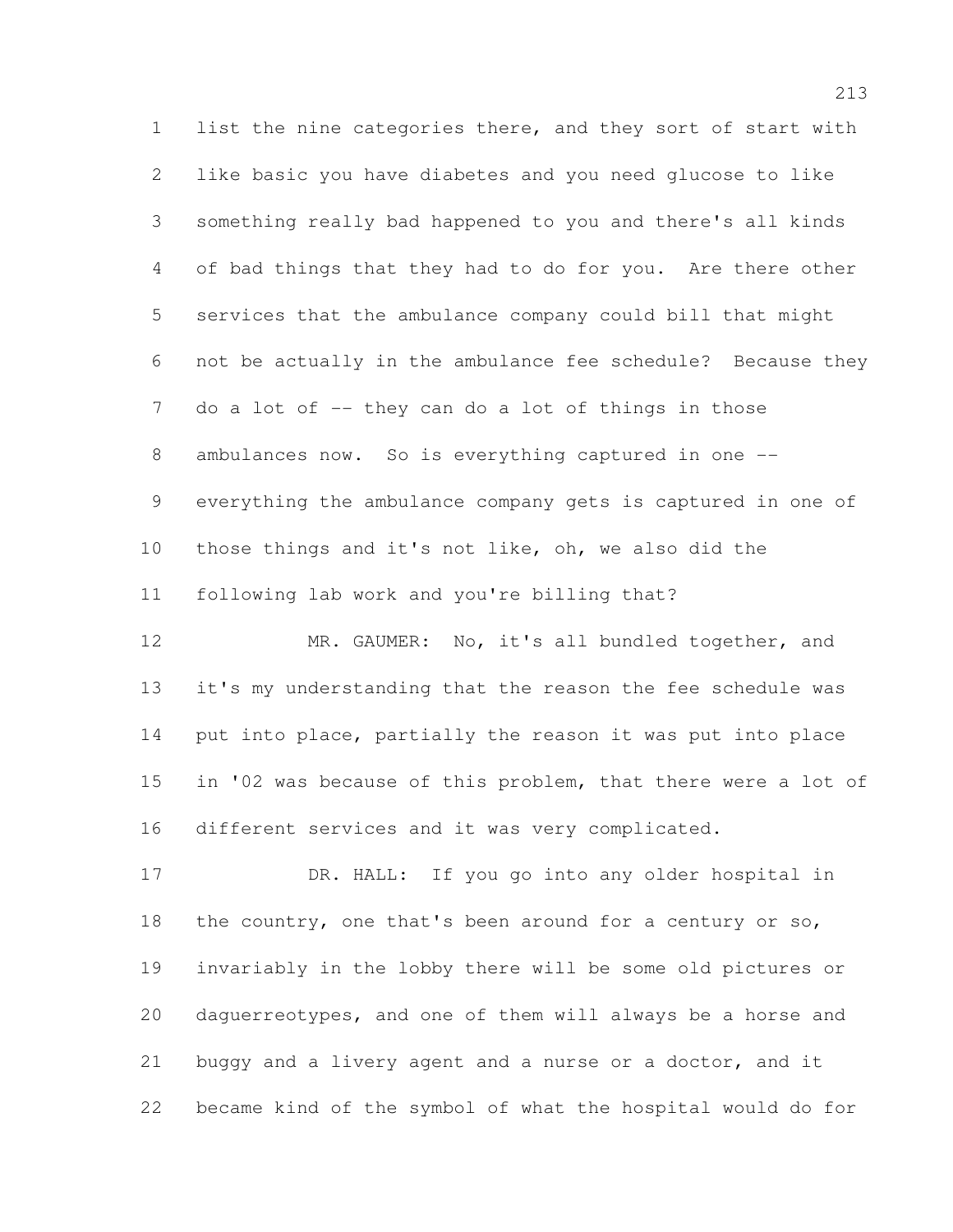the community. So that's where institutionalized ambulances came from, I think.

 And then gradually they became sort of a public utility. The fire department took it over not because there were fires but because they were the kinds of people who were giving public services. You know, even Hemingway made a reputation for that in World War I working for one of these companies.

 Then gradually the private sector took over, so now we have a very important and somewhat inexplicable part of this whole picture would be the non-emergent transfers. 12 And you mentioned this, I think, in detail, that I had never known before, on page 6, where the exceptions are for a Part A Medicare stay when Part B does kick in. And a lot of this has to do in transport to and from SNFs, for example, for what are considered kind of specialized ambulatory services, which would be any large university hospital. Anytime an ambulance pulls up, that's certainly what it's going to be. So I guess my question there is: Is there any way to look at whether there are any incentives at all for health systems to have some control over this? Does everybody who was delivered non-emergently to and from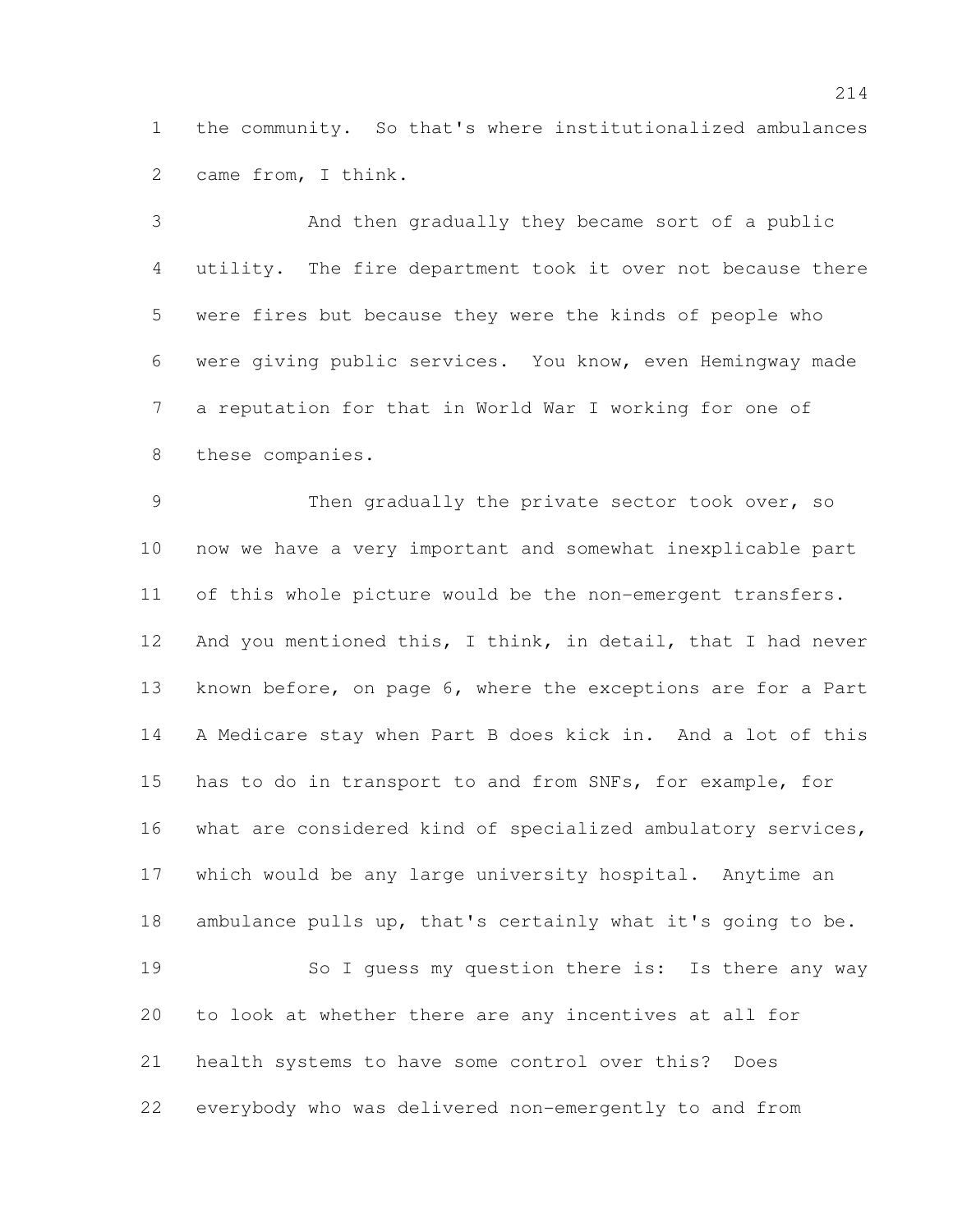hospitals or an SNF really need that level of intensity? Because you kind of get -- it's kind of a package deal. I mean, the ambulance pulls up, and they are equipped to do anything almost short of cardiac transplant right in the ambulance. It's like the inside of a nuclear submarine in terms of electronics.

 One might think that some people who are just coming in for a look at a cough or a cold in the emergency room probably don't really need that level of service. But I don't think that that's ever parsed out.

 I don't think there's much virtue in drilling down 12 on the emergent services. I mean, I hope there are going to be ambulances around when I need one of those and that it has all that gear. But I'm not aware that anybody has any incentive whatsoever to look at alternative forms of transportation in a meaningful way. There are other ways to transfer. So that would be one kind of suggestion if we're going to look at these things.

 MR. BUTLER: So having been involved with a private company, some of my speculation, in addition to the revenue opportunities that have been cited, is that the cost structure, not dissimilar from hospital-based versus non-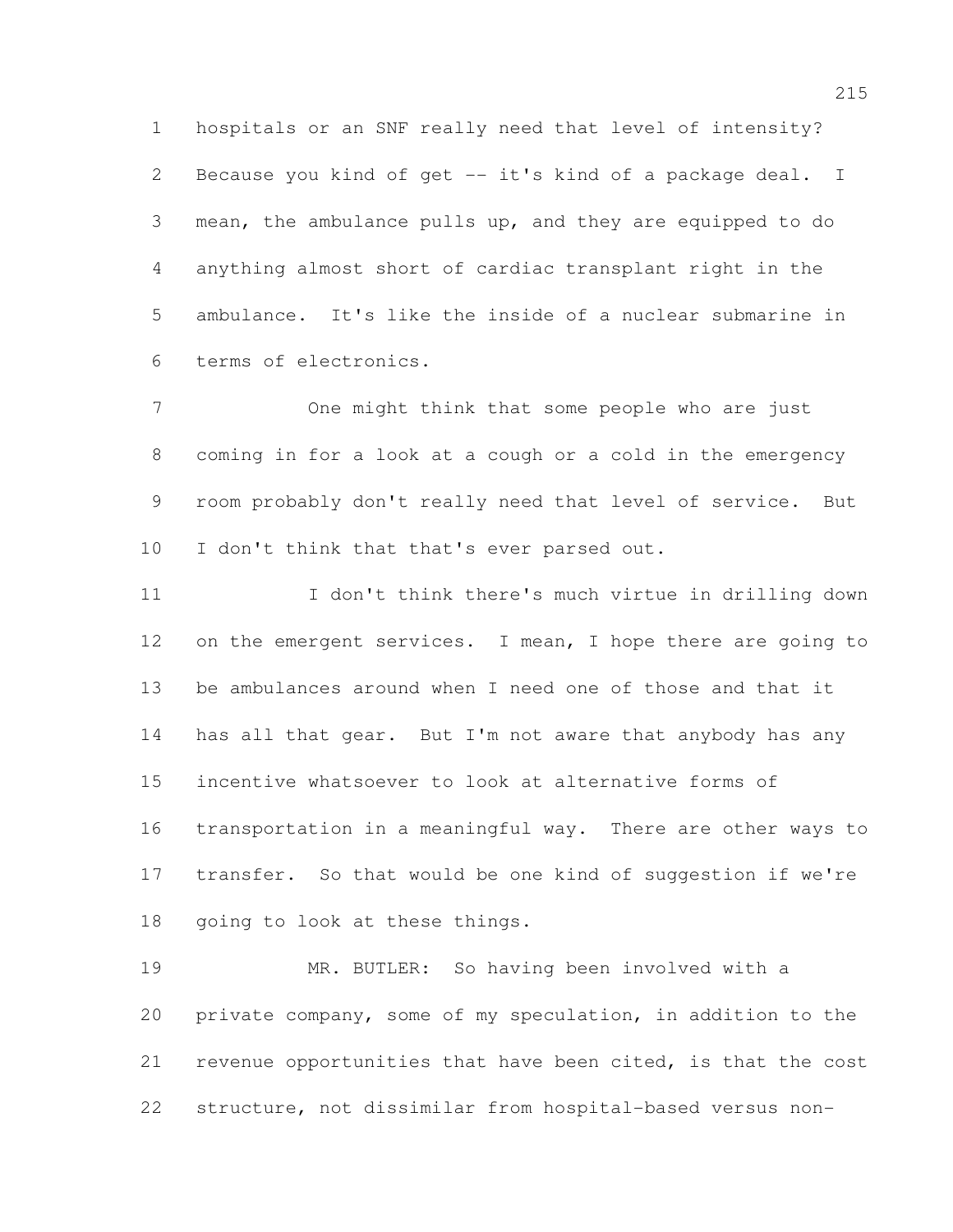hospital-based or in some cases municipalities versus non, you've got costs and benefits and things in a hospital or a municipality that are probably higher than the cost structure in these private companies. And so they're living both with scale because they can cover multiple places and bring their technologies and systems. So some of these, you know, I think deliver at a cost that is lower than what a lot of the alternatives are and often do it pretty well. That would be a speculation.

 On questions, the \$5.2 billion, do we have any sense of how much of that total is wrapped into these add- ons? They're big percentages in some cases. I just don't know if this is like 10 percent of the total payments or we're only talking about a couple hundred million or something like that.

16 MR. GAUMER: I don't have an answer for that yet, but that's kind of on our list as well for something to put a number to.

MR. BUTLER: Okay,

MR. GAUMER: So we will have that.

 MR. BUTLER: So I would think in our case, this is principally -- if we treat it like other issues, it's about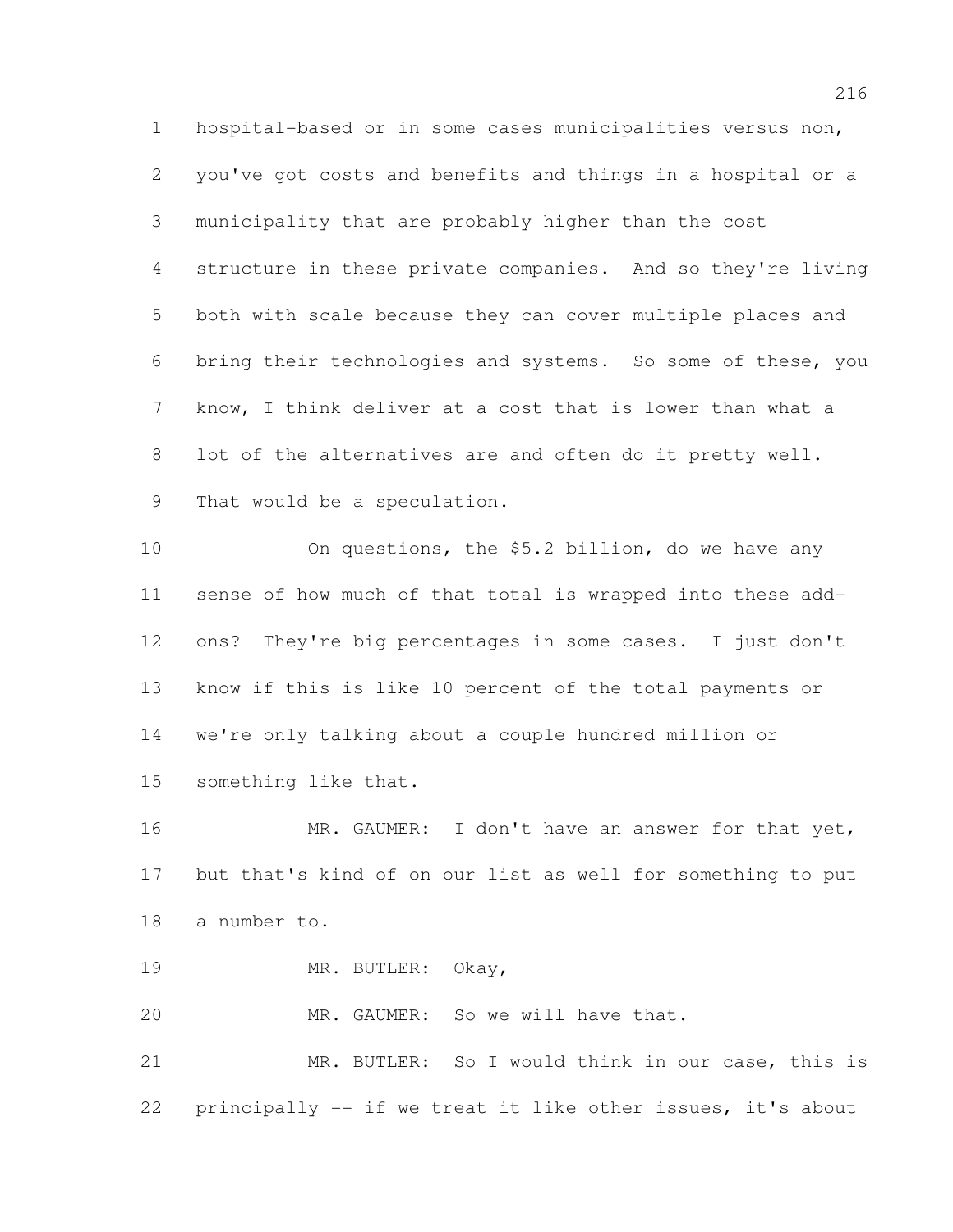an access versus price issue, isn't it? I feel like, by the way, we're revisiting -- we're just putting rural health care to bed. Now we've brought a new issue back in, and we've got new words like "super rural." [Laughter.]

 MR. BUTLER: So I feel like, oh, my God, now we go 7 all the way -- don't close up that chapter yet.

 So I would think that our decision around the add- ons would have to be related to some expectation -- I'll used your earlier words, expectations not around quality but around an access standard that we're trying to serve, right, not a margin based on cost, but in the end what access is it that we're trying to make sure that is occurring and what is the price point that is the best guess at what that ought to be to make sure that that takes place? I don't know how else to really evaluate what the right payment level is in the end. That was my round two, so I won't comment on round two.

 MR. HACKBARTH: Can I ask you about the first part where you were talking about institutional providers of the ambulance services? Were you saying that they may have high costs? They don't look at this as a broad business, but,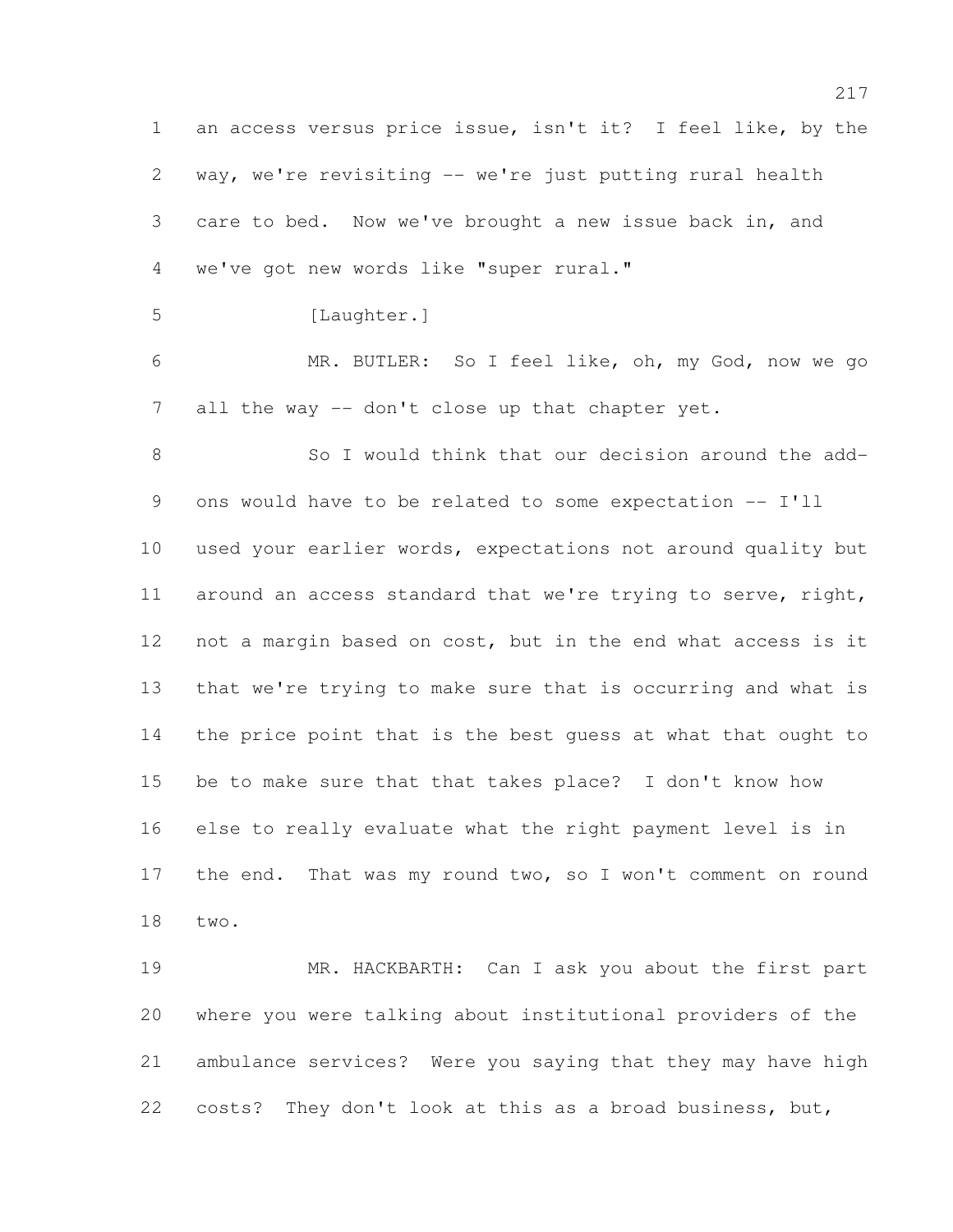you know, filling a particular need of the institution, and so they're not looking for economies of scale necessarily, and they may have higher costs than one of these private firms would if they look at it from a different perspective? Is that what you were saying?

 MR. BUTLER: I think so. The company that we use and that I'm involved with is at multiple sites. When we think could we do this, should we do this, would we want another municipality to do it on our behalf, we look to them and say, My God, they're at a lot of sites, I bet you they got a good, consistent product with a cost structure my guess is less than what the alternatives are that are out there, partly because they might pay benefits and things like that differently, but partly because they know how to consistently staff these things, and they've got a database 16 and some scale to kind of say, okay, I think I can do this cheaper and better than others, and they look at the revenue 18 size and know how to play that game to get the non-emergent, non-Medicare business to really make it lucrative.

 DR. BERENSON: First, I want to just clarify, follow up on Scott and Mike's questioning about trying to get market prices as a comparison. Zach, your answer to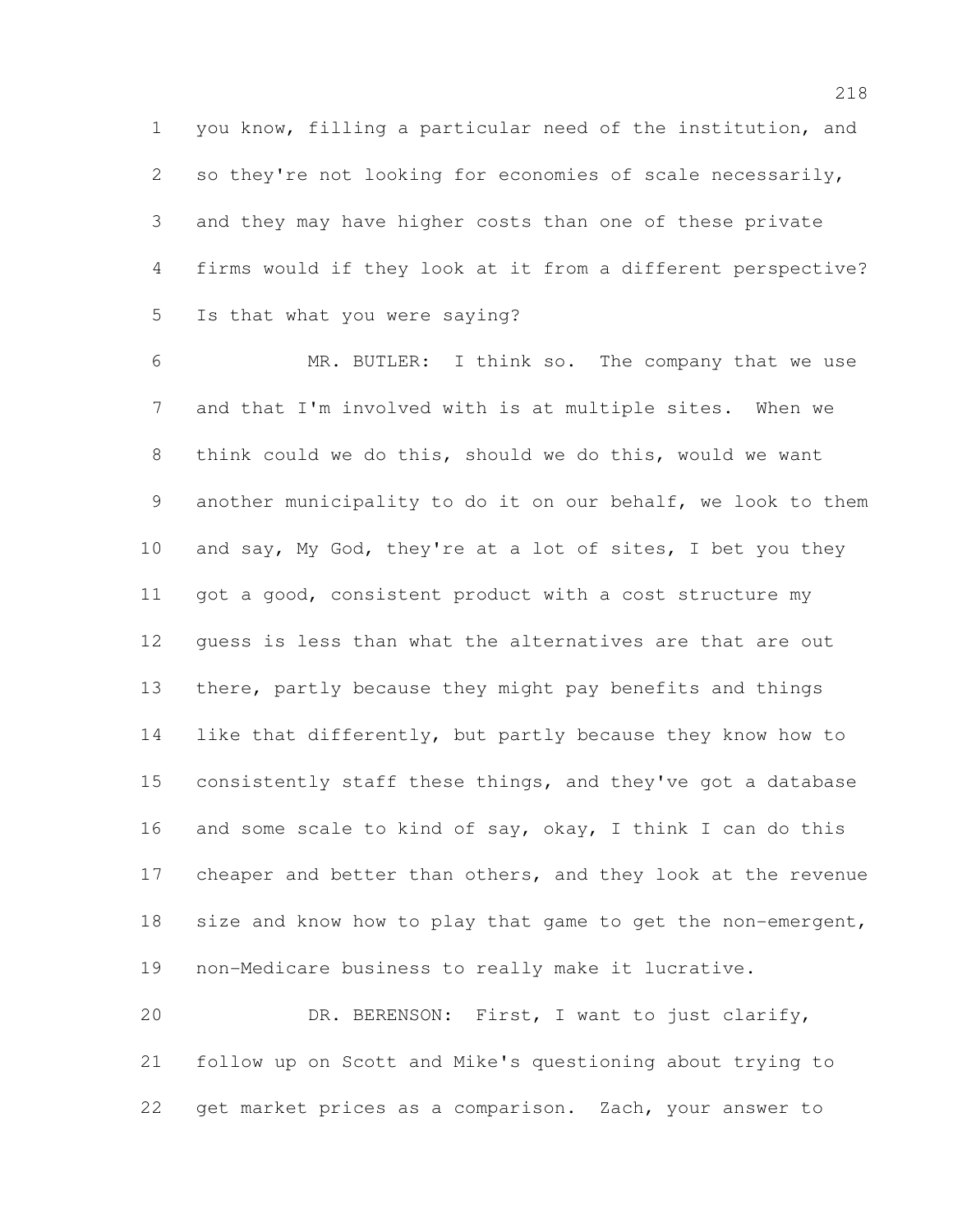Mike about a Part A stay transfer, basically the hospital pays the transport, right? Is that basically what we're saying?

 MR. GAUMER: Essentially, yeah, they eat the cost of the transport. If they have their own ambulances, it's an easy calculation. If they have to get a service, they 7 probably contract with a service for --

8 DR. BERENSON: So basically we could look at both health plans and hospitals, the kinds of rates that they're negotiating as some guidance about what sort of market prices are looking like.

12 MR. GAUMER: Yeah.

13 DR. BERENSON: Okay. The other one, I think I'm following up on Bill's point. In the chapter you have a little part on some areas that the inspector general has expressed concerns about, and they go to non-emergency 17 ambulances and apparently, in particular, around dialysis. Are you planning to do what we often do to find that there's a problem, which is a geographic variation analysis -- call it the "Miami-Dade test" -- to see if there's some consistency or whether -- I mean, that to me would be one of the kinds of ways we would look to see if there's at least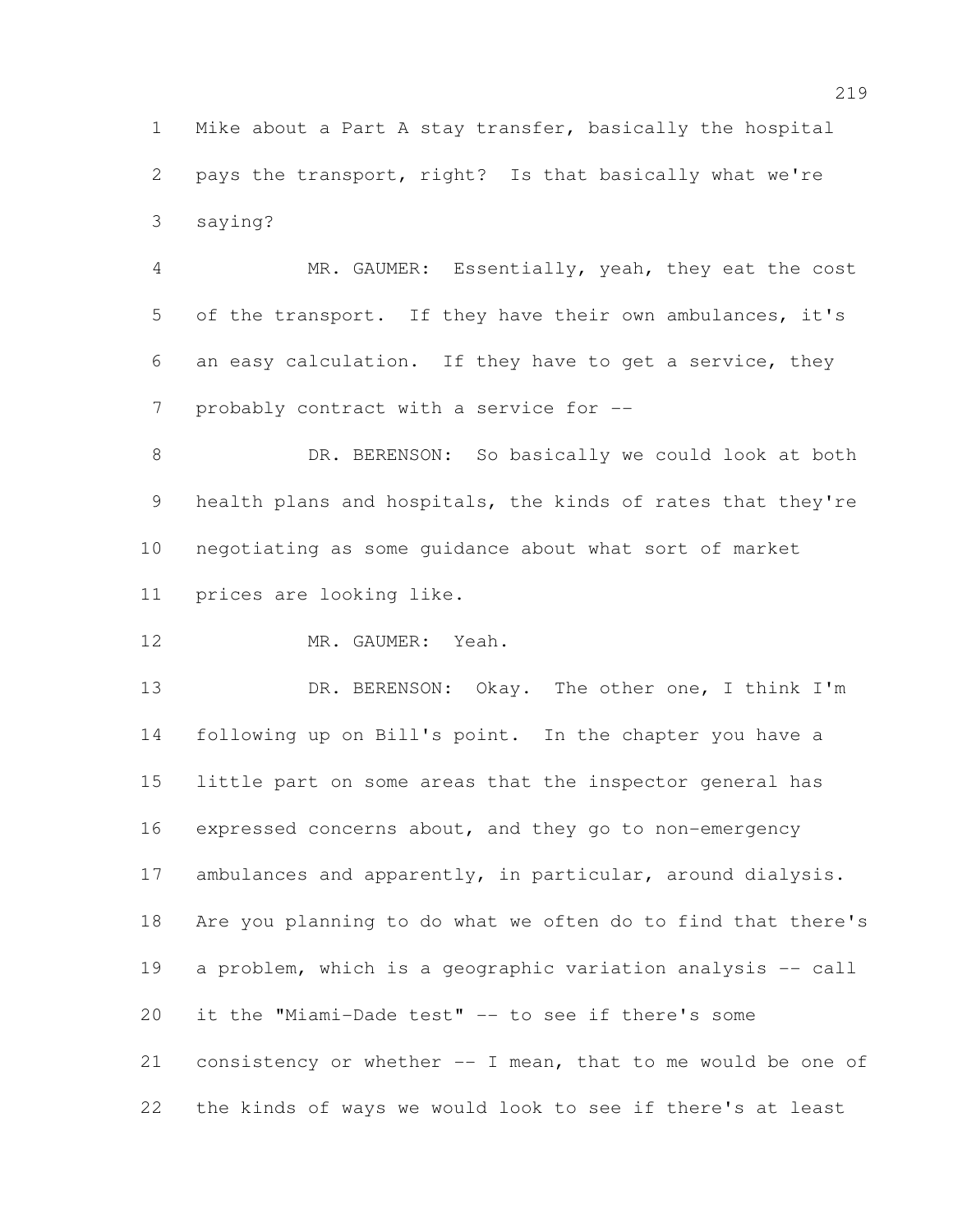different behavior without explaining what's causing the different behavior.

 MR. RICHARDSON: Yeah, we're going to look at the claims data like that and then also identify some Medicare administrative contractor, medical directors, that it would be worth talking to, more anecdotal but just to get a sense from them. Just looking at the IG's reports, there seemed to be certain areas that have attracted their attention at least, Houston and Dallas and places like that. So it's probably worth talking to the medical director of the MAC that covers that area and a couple other ones just to see if in their experience there's some variation across the different areas.

14 DR. BERENSON: Thanks.

 MR. KUHN: A quick question about bad debt. Do we have a good sense or any kind of sense of how much bad debt ambulance companies are carrying?

18 MR. GAUMER: We can get back to you on that. We have some work on it. It's an issue. I know in our meetings with the ambulance community they've mentioned bad debt a couple different times as an issue. We should look deeper into that.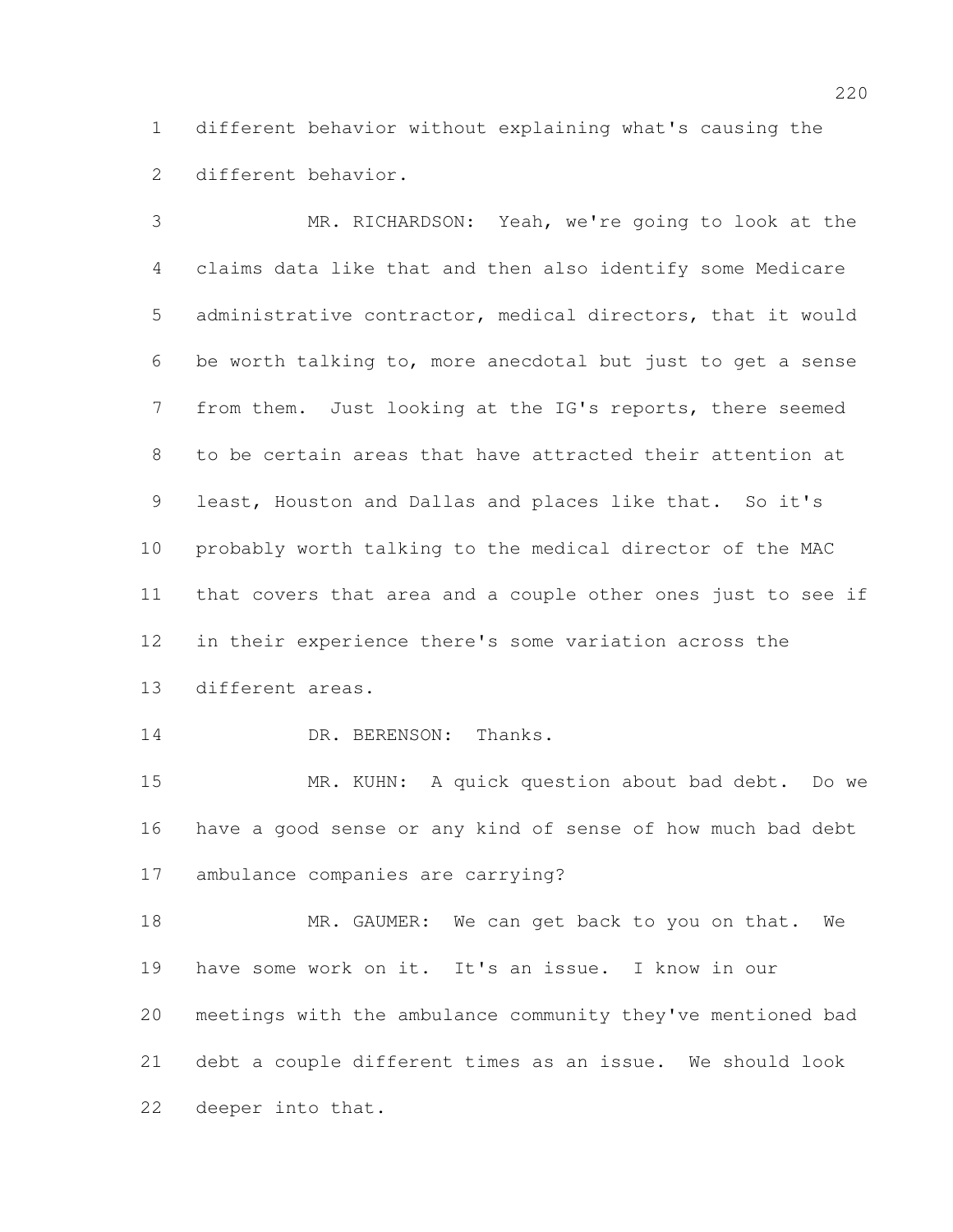MR. RICHARDSON: Just one follow-up. I think, though, that that is more of an issue with private payers than Medicare. Is that right? MR. GAUMER: Yeah.

 MR. RICHARDSON: That's what I remember. We'll follow up on that specifically.

 MR. KUHN: Okay. And I'm curious also with the super-rural payment and the dollar amounts you were giving, 9 does the beneficiary co-payment -- is it off the base rate, or is it the base rate plus all the add-ons? Is the co-payment based on the maximum payment?

 MR. GAUMER: I believe it's the whole thing. 13 MR. KUHN: Okay. Another question. I'm just curious if we could find out any information in this area, kind of a little bit what Peter was talking about, the institutional versus non-institutional providers of 17 ambulance services. I know in some cases that I've seen -- and, again, I don't know how widespread this is, but where a lot of hospitals perhaps used to run the ambulance service, they don't know. It's either with a government entity or private entity. But in order to support that in the community, they make a payment to that entity to support it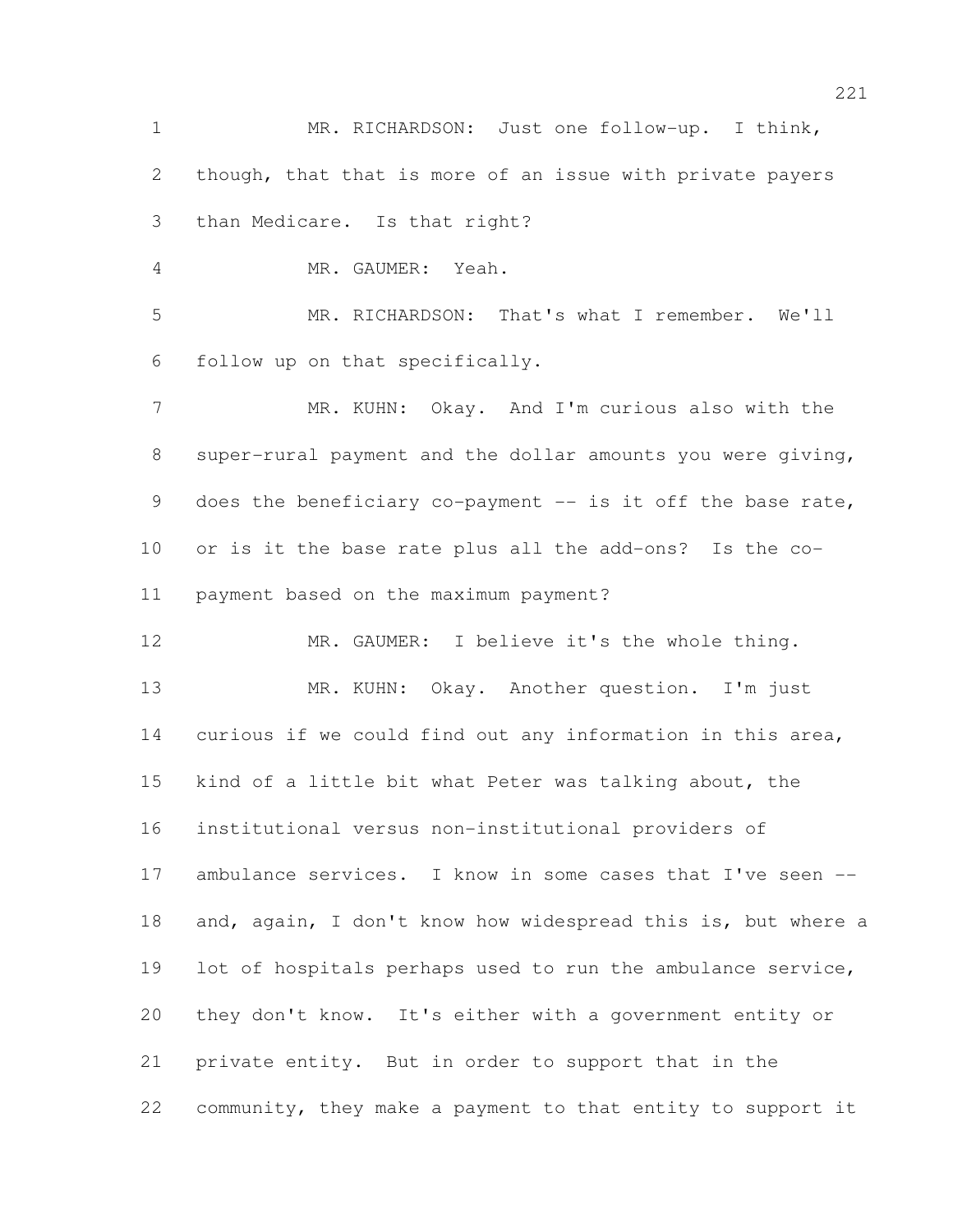beyond just the payment for the transport services, but, you know, I see this more predominantly in rural areas, but I suspect it goes on in urban areas.

 Do we have a sense of how widespread that practice is across the country? I imagine it's probably more for the governmental entities, but do we have any kind of sense on that?

8 MR. RICHARDSON: No, not right now. We can certainly look into that and also see if the GAO did when they were trying to get a sense, because at least some of the -- we'll just have to see what they came up with to see 12 if it made any difference in the cost structures because, you know, if there's that subsidy available, it may influence the providers' cost as well.

15 MR. KUHN: Thanks.

16 DR. DEAN: Like Peter, I was intrigued by this term "super rural." I've been involved in rural health issues for a long time, and this is the first time I've ever heard that term. So it would seem that we need some -- and I think you said in the chapter, we need to somehow standardize. I was particularly -- I couldn't understand -- you say that some of these are actually -- at least by the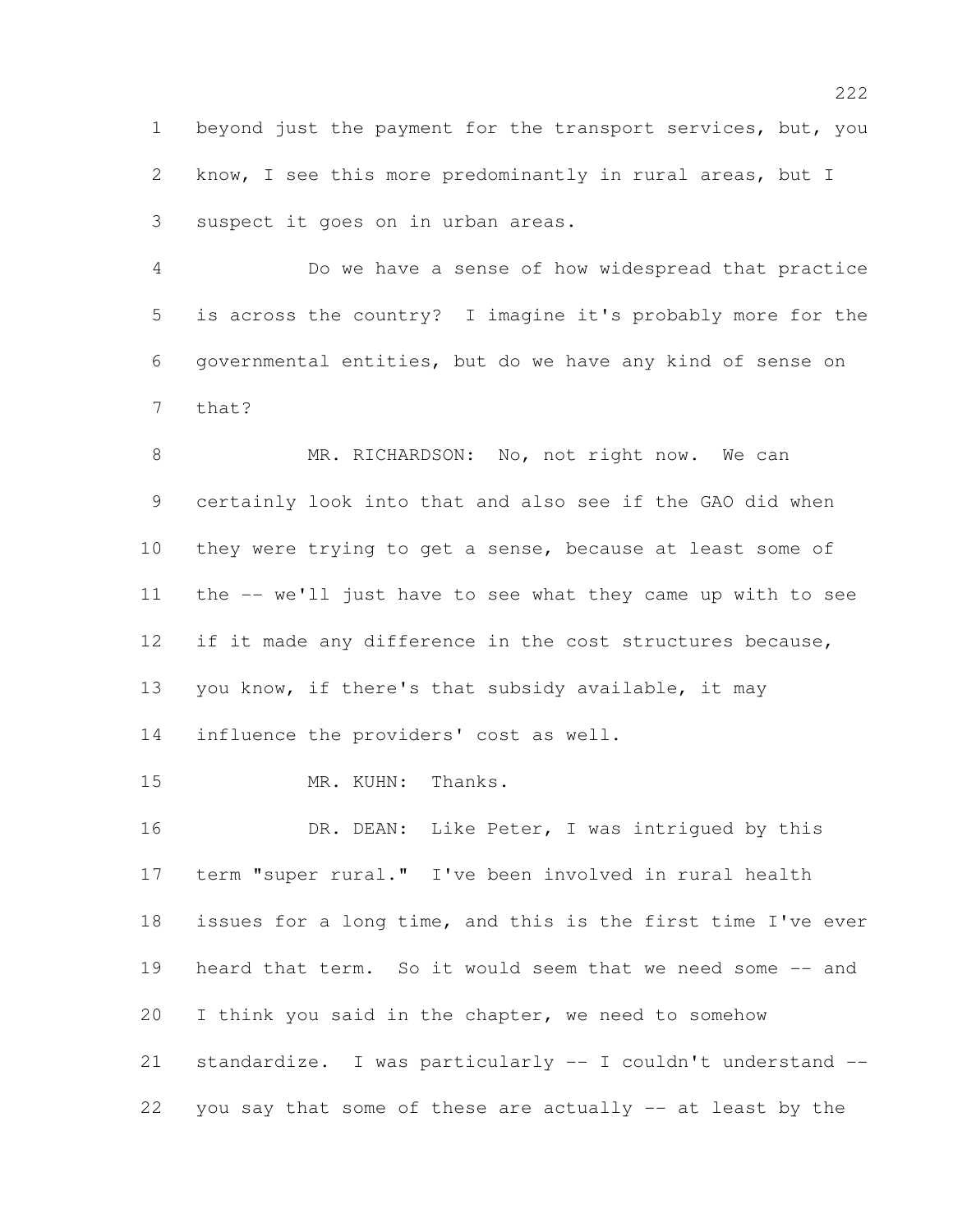urban influence codes, are actually metropolitan? That was a little hard to swallow.

 MR. GAUMER: Yeah, we did find that, you know, comparing the super-rural classification to the UIC classification, which we've talked a bunch about, there are some cases. I think it was 27 percent of the super rurals were located in -- excuse me. It was 27 percent of the super rurals were located in frontier counties, and we expected the number to be significantly higher. And 10 percent were located in metro areas.

 Part of that is because of the exception that's built into the system -- the Goldschmidt Rule it's called. This was also a new thing to me. So we would expect to see super-rural zip codes located in places within San Bernardino County, which had been, you know, exempted kind of or included specifically. But there's more there to look at, yeah.

18 DR. DEAN: And I guess the other issue is -- I mean, I think the issue probably is more related to volume than it is to location in terms of being able to run an efficient system. It would probably be useful to look at are there competing systems -- I mean, some of the same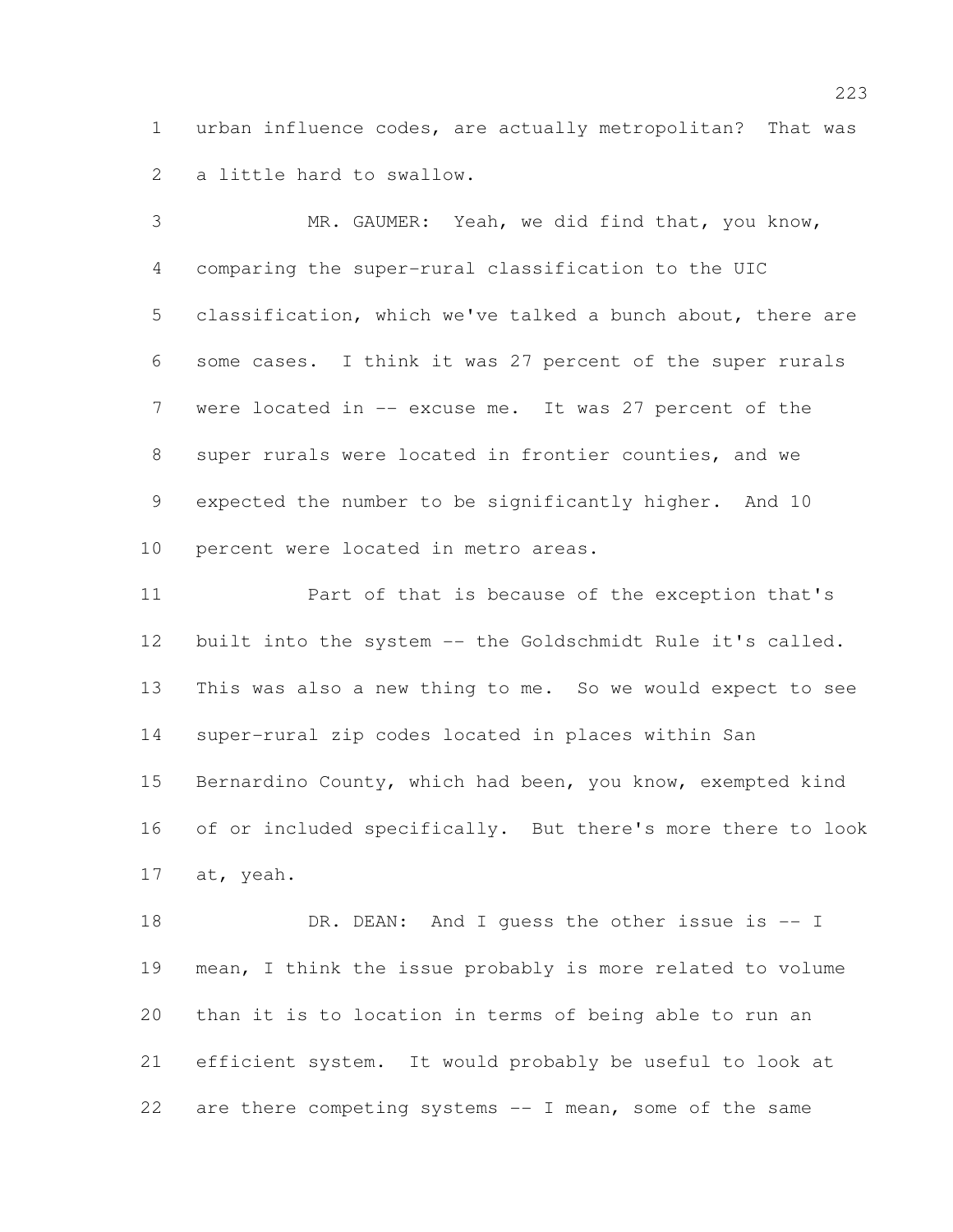issues that came up in the rural report about CAHs and so forth. At least in our area, we have two competing helicopter services, and I don't know their numbers, but my sense is that neither one of them are at a rate that fully utilizes the equipment. So I think the volume probably is the key issue in terms of maintaining really a viable and effective service, but I'm sure you'll look --

8 MR. RICHARDSON: Just a quick comment on that. It has been -- some of the folks we've met with have specifically mentioned this in regard to air ambulance services, that there's been rapid growth in the number of providers and overlap in their service areas, if you want to refer to it that way, and concerns about both the quality of the services being delivered and even just the safety of having multiple helicopters trying to -- and there were some accidents a few years ago which got some play in the media. So that's certainly one of the things we want to look at with regard to air ambulance.

19 DR. MARK MILLER: If this is any help -- and I'm trying to pull together what Peter, Bob, and you just said - 21 - the way I'm trying  $-$  I didn't quite have the elegant way you were talking about it, but I think the last thing I'm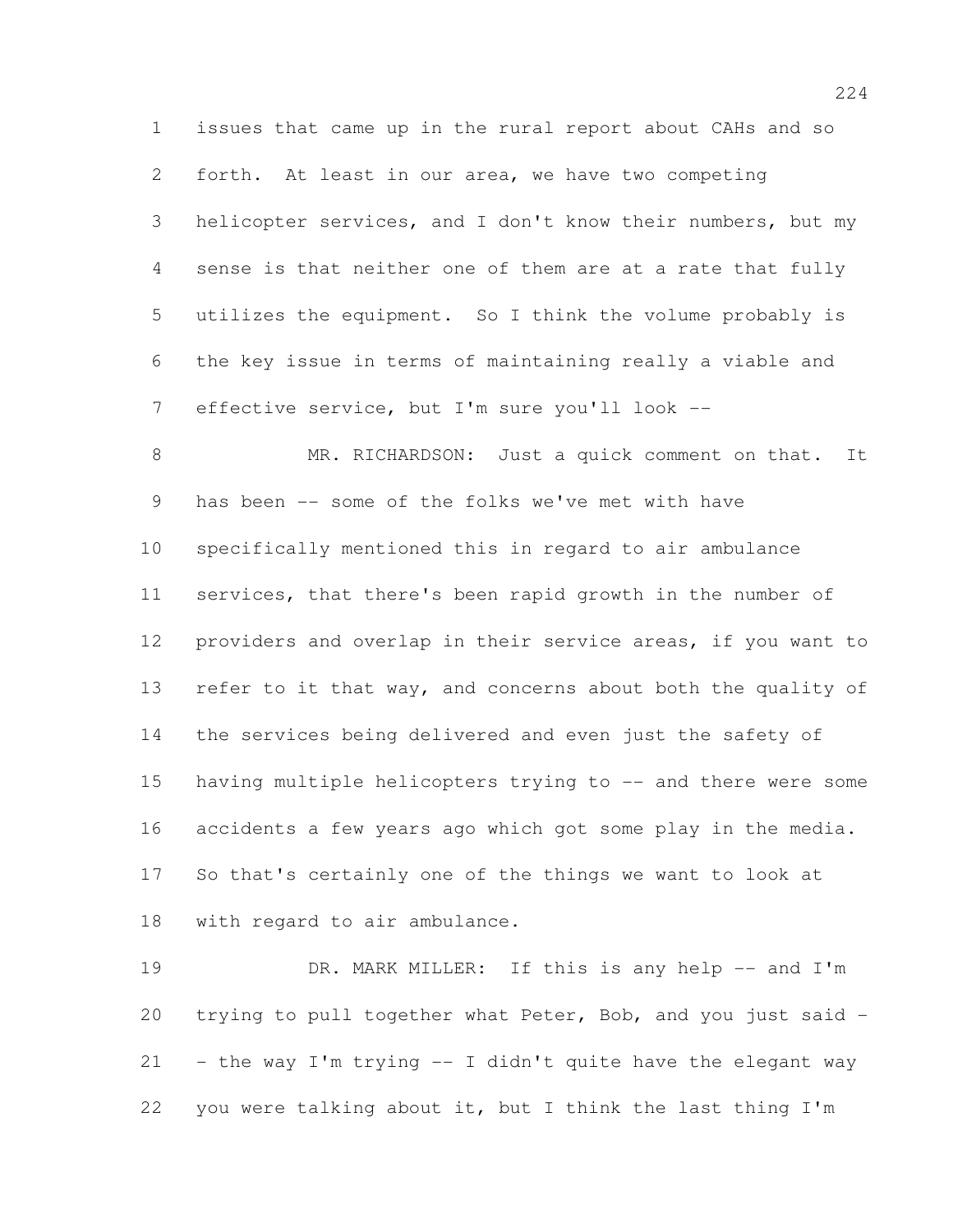going to say is what you're saying. The way I'm trying to organize this in my mind -- and I'm just kind of moving 3 along here; I don't have it wired out -- is thinking about it, this issue is going to repeatedly come up and kind of vex the Congress, which is why it's in our lap, incidentally.

 You know, one set of recommendations and thinking that we may want to do is about what data we want over time, because there is going to be a decided lack of information here.

11 A second box is sort of program integrity. Can you look at the claims data, whether geographically or otherwise, and identify patterns that look -- that may be -- in discussion with the industry or with medical directors, these are indications of aberrant behavior and could you begin to identify those types of things?

 Then the third thing is really the most difficult and the real thing we really need to do, which is how should we be paying here, and I think you've hit on the points and you've hit on the points, Peter, of kind of low volume is decidedly an issue, but how do you work the isolation issue, particularly when we're talking about air flight, that type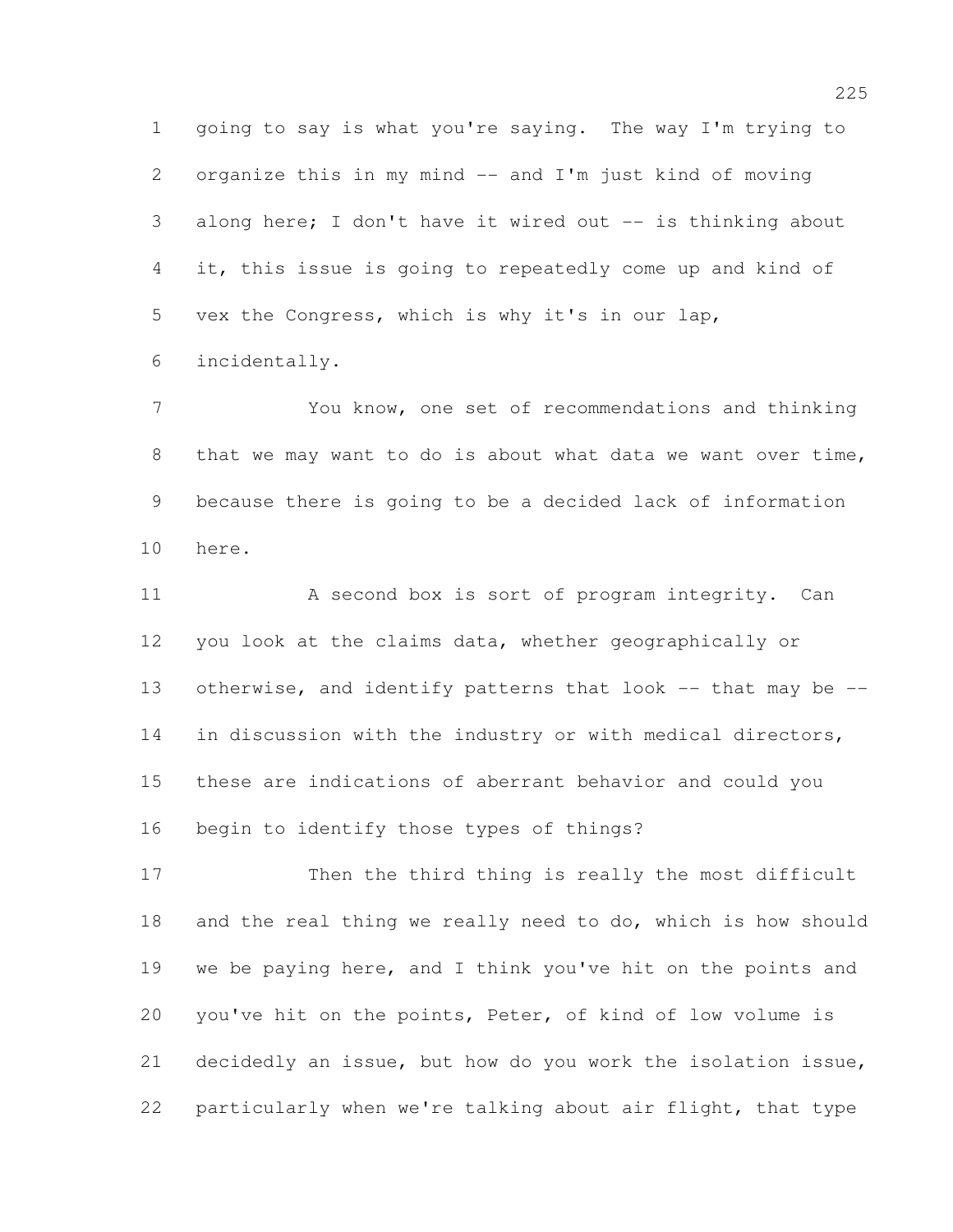of thing?

| $\overline{2}$ | And so that's the kind of nut we're going to have            |
|----------------|--------------------------------------------------------------|
| 3              | to really think about how to crack, but you've indirectly    |
| 4              | touched on a lot of the different things we're going to have |
| 5              | to pursue here.                                              |
| 6              | MR. HACKBARTH: Ron.                                          |
| $\overline{7}$ | DR. CASTELLANOS: I'm just curious, I looked at               |
| 8              | the critical dates. You are really going to have a tsunami   |
| 9              | effect December 31st, basically of, your report is due in    |
| 10             | June, but everything goes away December 31st, to include --  |
| 11             | all of you should be aware the SGR will come up again.       |
| 12             | Is there going to be any pressure to get this done           |
| 13             | before June?                                                 |
| 14             | MR. RICHARDSON: Yes, yes there will.                         |
| 15             | [Laughter.]                                                  |
| 16             | DR. CASTELLANOS: Okay, good.                                 |
| 17             | MR. RICHARDSON: Yes. I mean, the point we were               |
| 18             | making is that the policies, the three add-on policies --    |
| 19             | the mandate is very specific we need to look at and evaluate |
| 20             | their current expiration is December 31st. Some of the       |
| 21             | language says they are no longer in effect as of January     |
| 22             | 1st, 2013. It means the same thing.                          |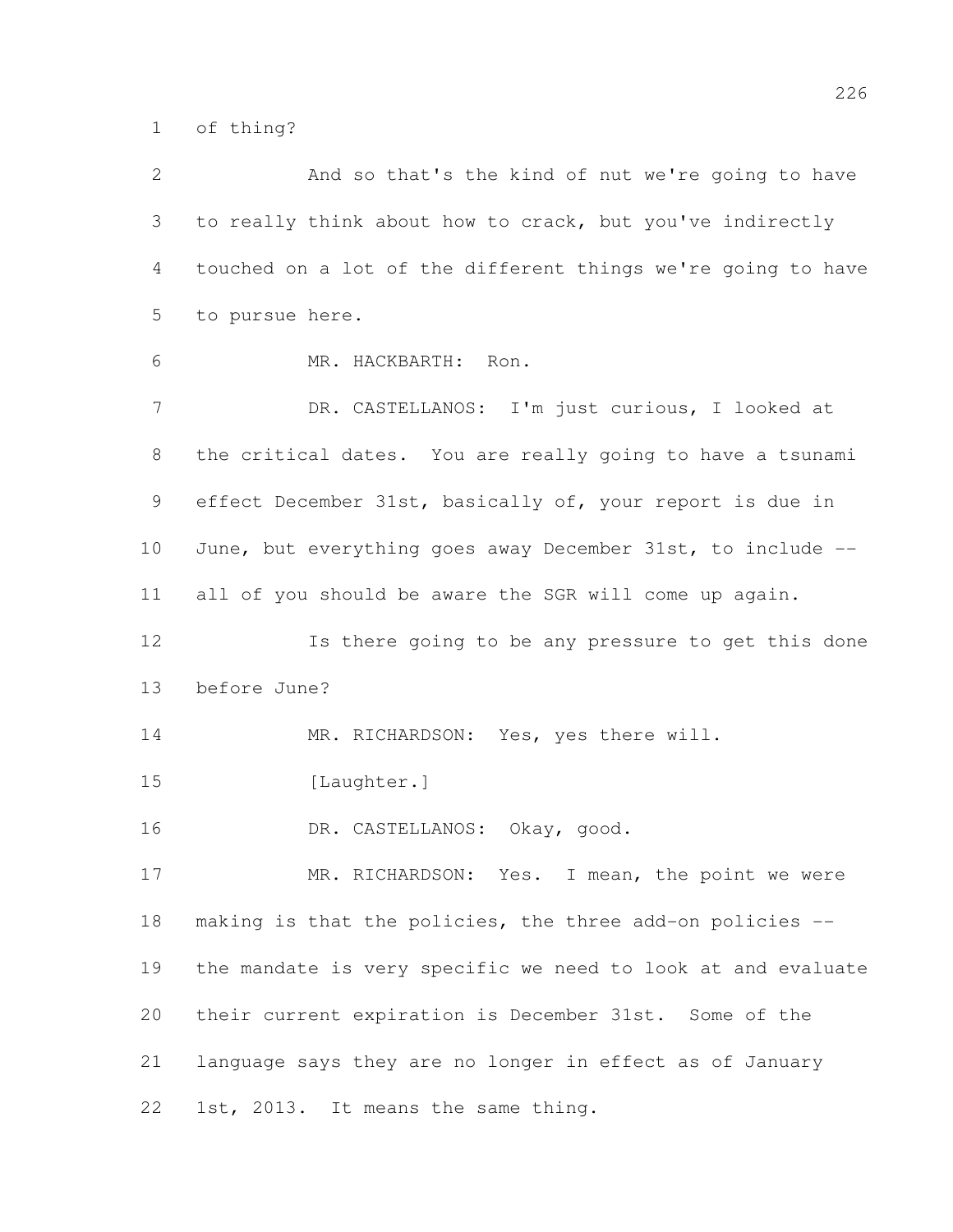1 So, that is -- I should say, before that, the Congress is going to need to make a decision about -- as I 3 put it, end, amend, or simply extend them again. So, that is what they are looking for us to help them make a decision 5 there, by the end of the calendar year.

 MR. HACKBARTH: So, even though the official report date is in 2013, what we would be looking at is trying to reach a conclusion in terms of recommendations by November. And so, that probably means in September certainly another discussion of this, October draft recommendations, November vote on a final, so that when they 12 take up all of these issues at year end, they have got our input.

14 DR. CASTELLANOS: Second question is -- and I was 15 asked to ask you this -- in the area I live, we have a lot of bridgeless islands, people that live on islands without bridges. And the only way you can get these people off on an acute basis is by helicopter.

 On this super-rural, is there any exception for something like this? Most of these people that live on these islands are retired and in the Medicare age group. 22 MR. GAUMER: There are some super-rurals that are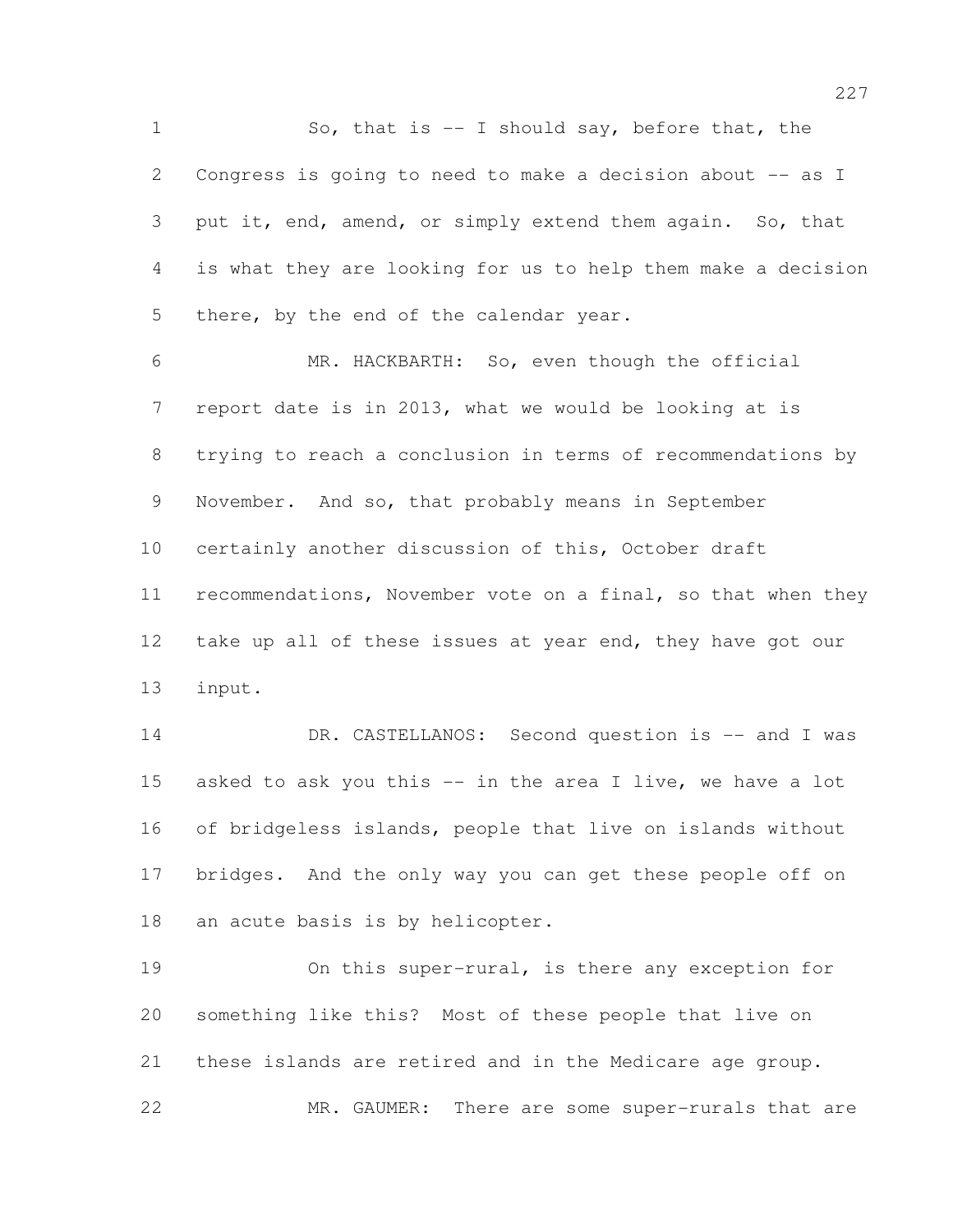classified through this add-on people that we are going to be discussing which essentially grandfathers in a bunch of places as rural.

 I am not sure about Florida specifically, but it seems like they are in most states. So, yes.

 MR. GRADISON: Most of my questions have been raised already. A couple of thoughts:

 First of all, I seem to recall the National Transportation Safety Board did a study of helicopter accidents involving medical -- it might be interesting -- my recollection which, again, as I often say, I do not totally trust was that part of it was related to the frequency at which they actually flew and that the less frequent, the 14 greater risk of accident, but that is -- well, the study will say, but it might be interesting to take a look at that.

17 I kind of wonder, listening to this discussion, whether there may be some major change around the corner that could substantially increase the use of these facilities in emergency, non-emergency situations where it is simply vital to provide certain treatments very, very quickly, more quickly than just driving them to the hospital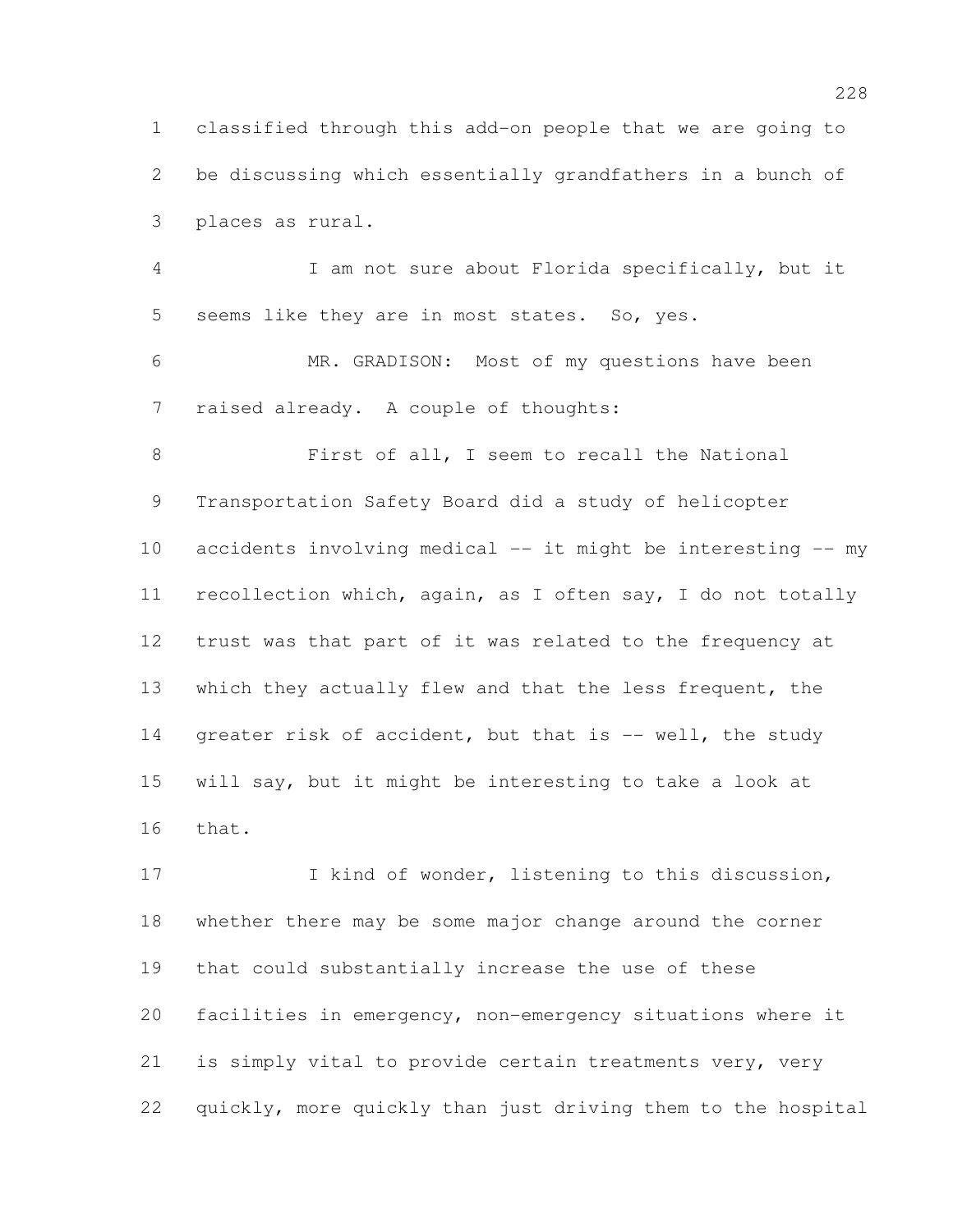and letting them start to do the injections of whatever they are supposed to do. And we already have some information about that, I appreciate that, but maybe that is part of what is going on here, is an anticipation of newer medical treatments could greatly expand the market for this type of a service in the emergency field.

7 As far as the non-emergency, I would really like to better understand what is going on there and I know you are working on it.

10 1 I do have one question. This is actually a question asked me by one of the students I work with at Duke, and I was not able to, even with a lit search, to come up with an answer. I was asked, what is a mobile ICU? Have you run into that term at all?

15 MR. GEORGE MILLER: Oh, yes.

16 MR. GRADISON: Well, I will talk to you separately because I want to make sure -- well, I just want to make 18 sure that I understand what is going on there. No point in taking more time now, but I am going to take advantage of -- later in the evening so that I can answer the student properly.

Thank you.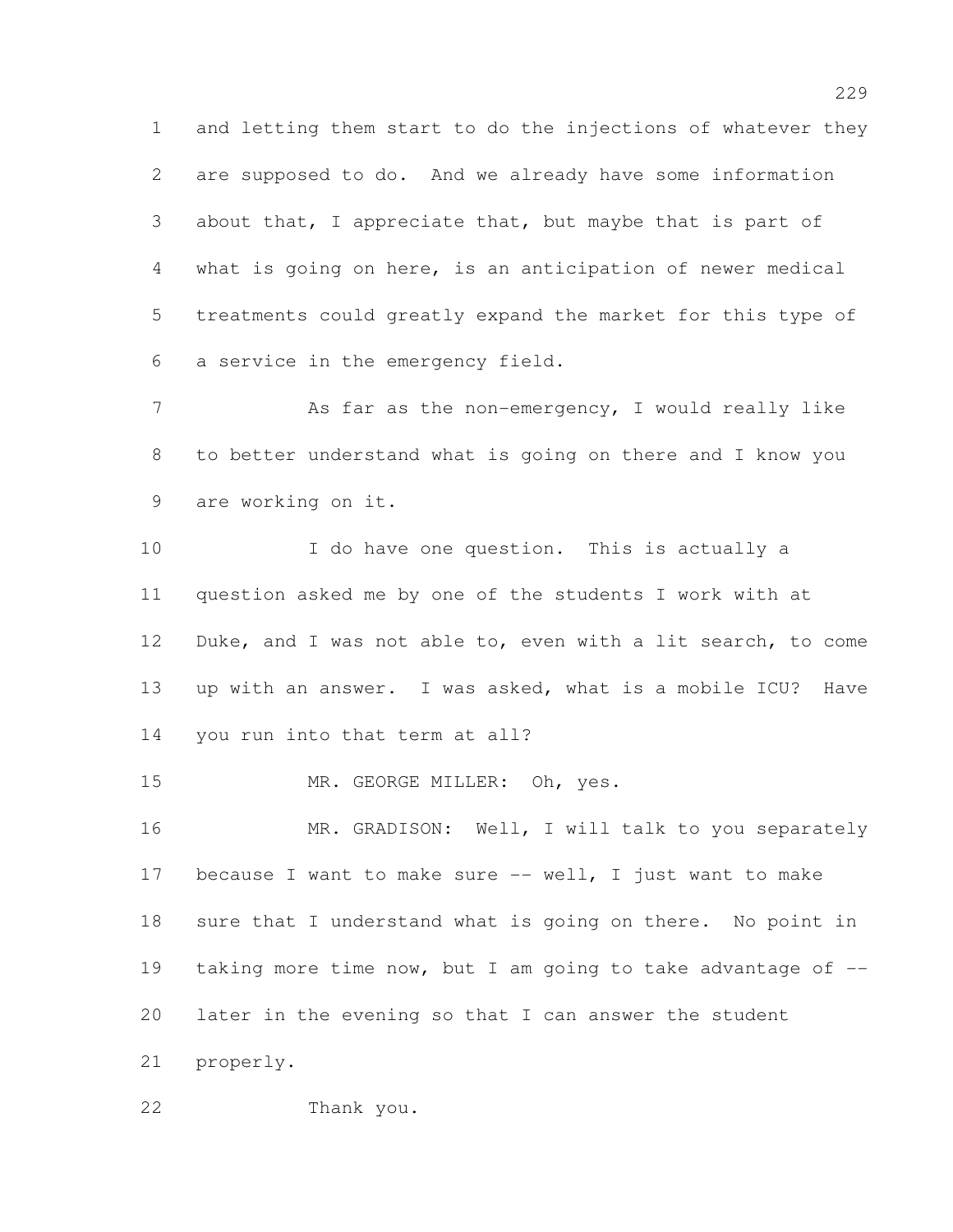MR. GEORGE MILLER: Yes. I want to echo -- first of all, I just thought this is a fantastic and fascinating chapter to read.

 Like the Chairman, I knew little about it before I read the chapter, and now I understand less, but it is just 

7 [Laughter.]

 MR. GEORGE MILLER: It is still fascinating. But one thing in the chapter -- I wanted to raise a question, and that deals with the rural area. You mentioned that the methodology to define remote areas and 12 relate that to payments, there was a poor correlation between that. Do you have any recommendations on that issue or is that just an observations in general?

 And then, the second part of my question -- I do not believe I read anything in the chapter about quality issues. Are quality issues and concerns going to be 18 something that we are going to address? And over my career, we have had different levels of quality, including the -- depending on the patients and the critical necessity, we would call for a mobile ICU to transport a patient upstream to -- who is critical ill versus being in a very, very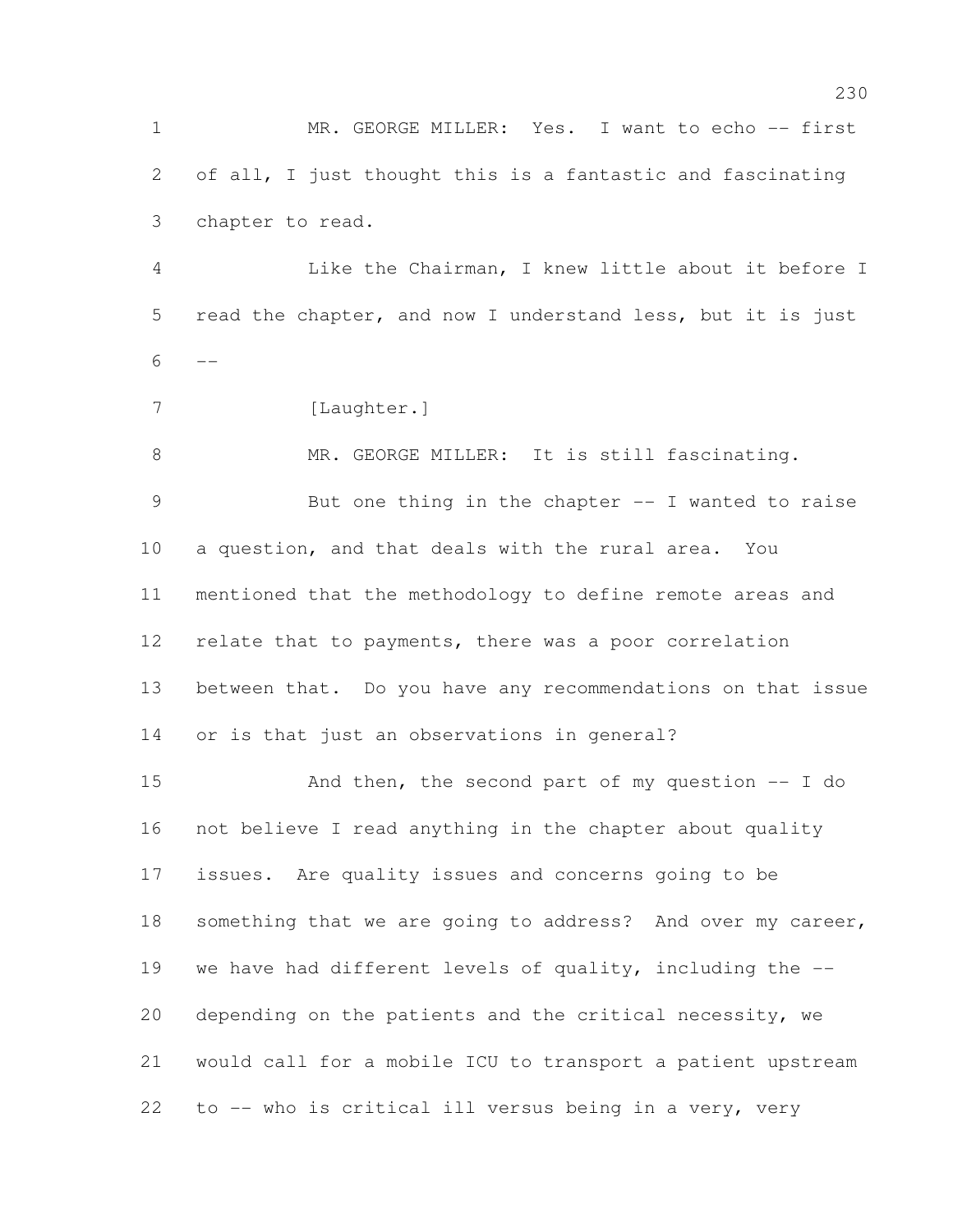remote area that was 70 miles from the nearest tertiary care facility, and all voluntary EMS -- all voluntary. So, the 3 gamut runs the rapid -- so, is there a way for us to assess and measure the quality of EMS and are there going to be any recommendations or are we going to address the financial aspects, as this chapter so eloquently does? MR. GAUMER: I will tackle the geographic question first.

 MR. GEORGE MILLER: Yes, and you will let him take the hard question.

11 [Laughter.]

12 MR. GAUMER: He can have the tough one. He is our quality guy.

14 So, we, in learning about the ambulance fee schedule system, John and I were as surprised by the super- rural definition, as most of you were. It was new to us and felt that it was important to include an explanation of that in the mailing materials for all of you.

 We just wanted to lay it out there and get your reaction to it. So, there was nothing implied or assumed. MR. RICHARDSON: Quality, my favorite topic. Yes, I think we will at least look at it. I think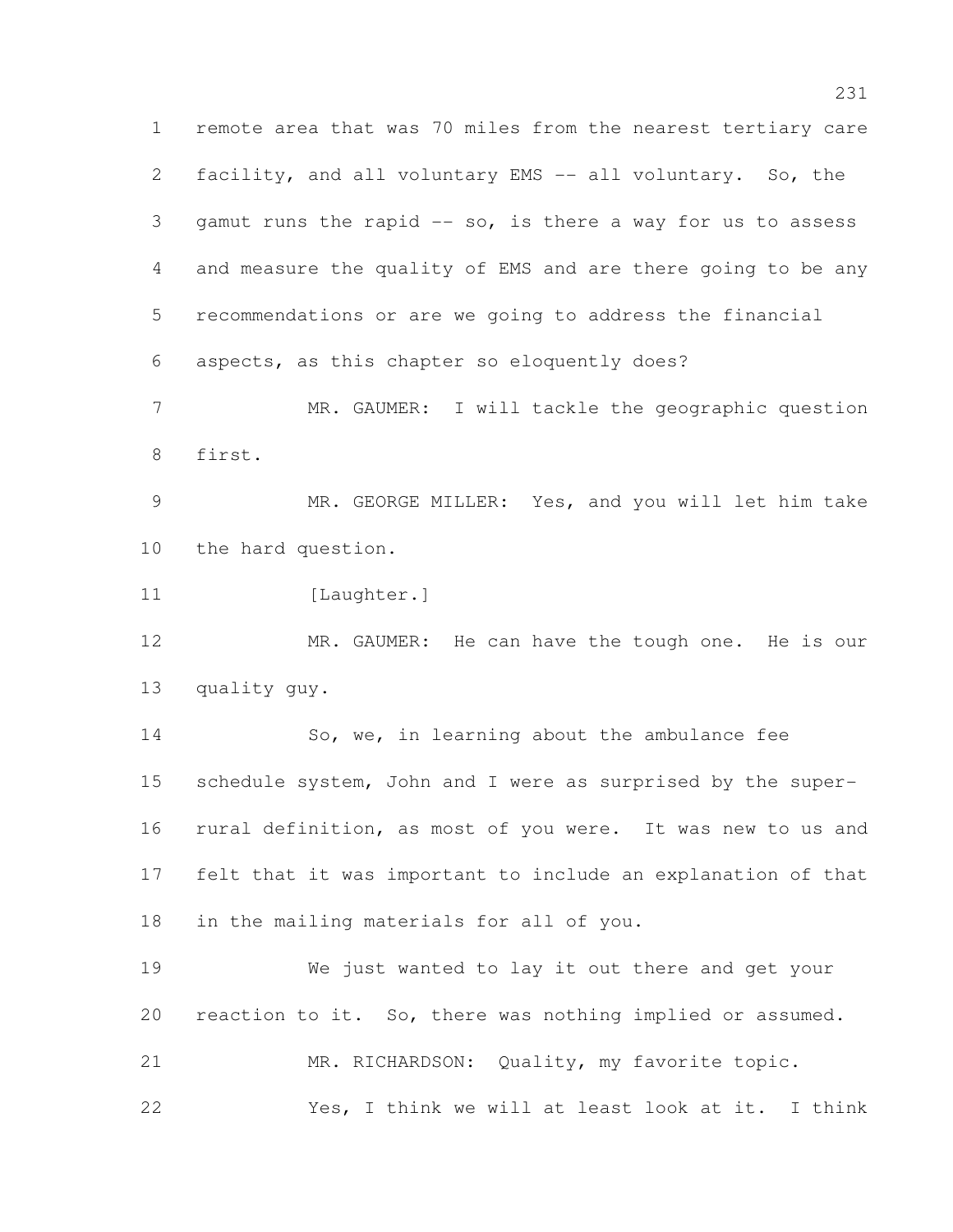in terms of other areas, this one is probably somewhat further behind than, say, hospital quality measurement or even physician quality.

 There is one interesting thing which we started to look at, which is the quality of stroke care, which can be greatly affected by how rapidly the -- yes, cardiac, but also just the anti-thrombolytic, how quickly they are administered after the onset of symptoms and the ambulance can play a large role in that. And so, that is one -- there has been a very small study that I have learned about that was done in Chicago that looked at this and tried to compare between different ambulance services how -- looking at the outcomes from the stroke patients that were delivered to emergency departments.

15 So, there might be something there, a long way from something like value-based purchased, but consistent with how we have addressed other payment systems when we are trying to bring quality and value in it. I am certainly interested in looking at that.

 MR. HACKBARTH: Okay. Rather than go around one by one, anybody have a second comment?

DR. BORMAN: In terms of looking at future data, I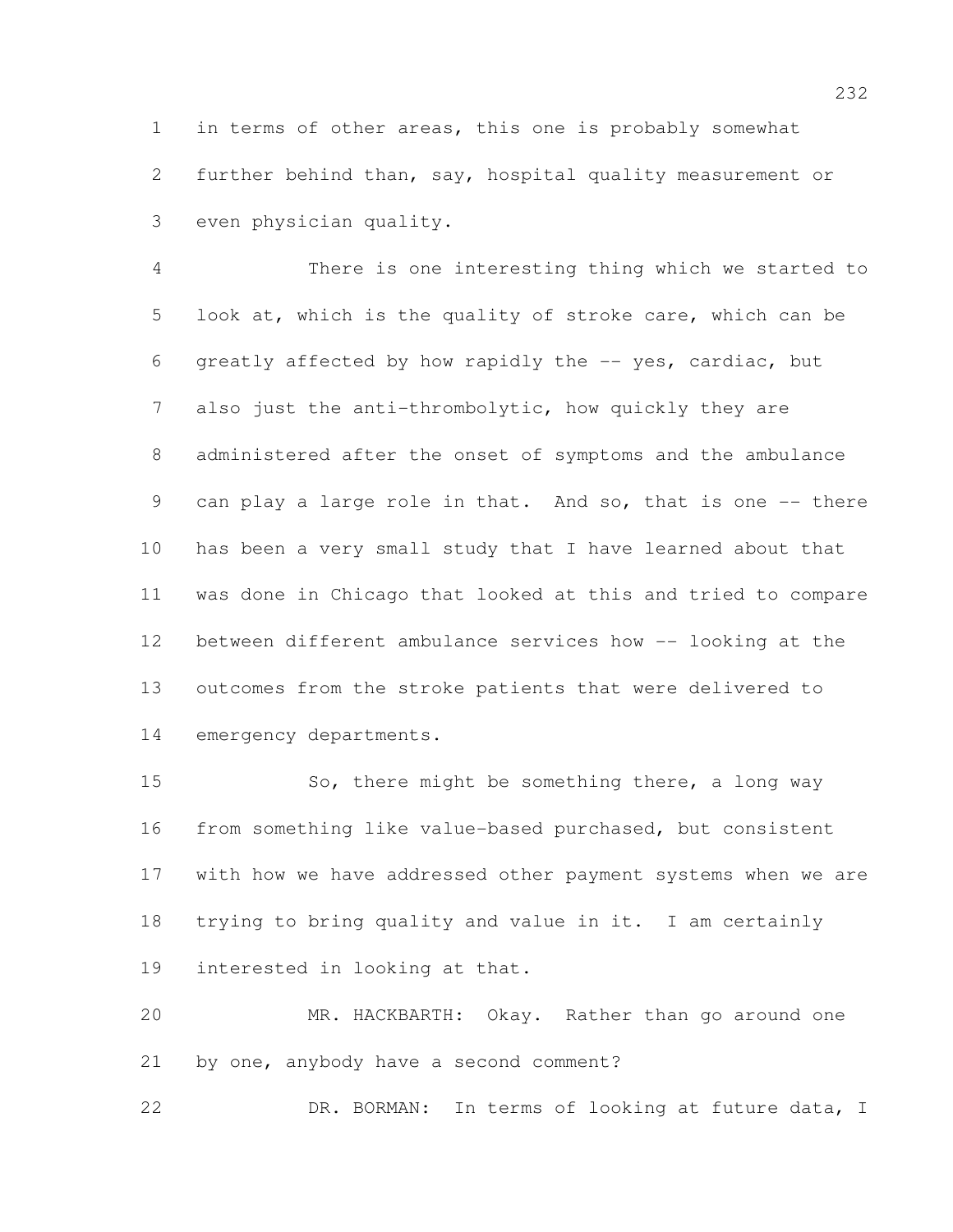would wonder if you could maybe give us top ten diagnoses perhaps -- for overall or perhaps by air versus ground or some other classification, because that might help us hone in a little bit on what is going on and where things might need to go in terms of where add-on payments are appropriate.

 Second thing is I am struck in looking at this formula by its similarities in some way to the Medicare fee schedule for physicians and other eligible providers. It is a multipart formula, multipliers of multipliers of multipliers, and I think that one of the things that I know you will do a fabulous job of dissecting all the components, and I would just say let's also not lose sight of the whole, what the endgame is, as you have shown nicely here by your illustrative example of comparing the entire payment in the end that, while you do the analysis on the individual pieces and their propriety that we not lose sight of also the endgame payout there.

 I was struck by what seemed to be a relatively small percentage of air transports compared to my own experience, but it may be different in the Medicare age group compared to an undifferentiated age group. But I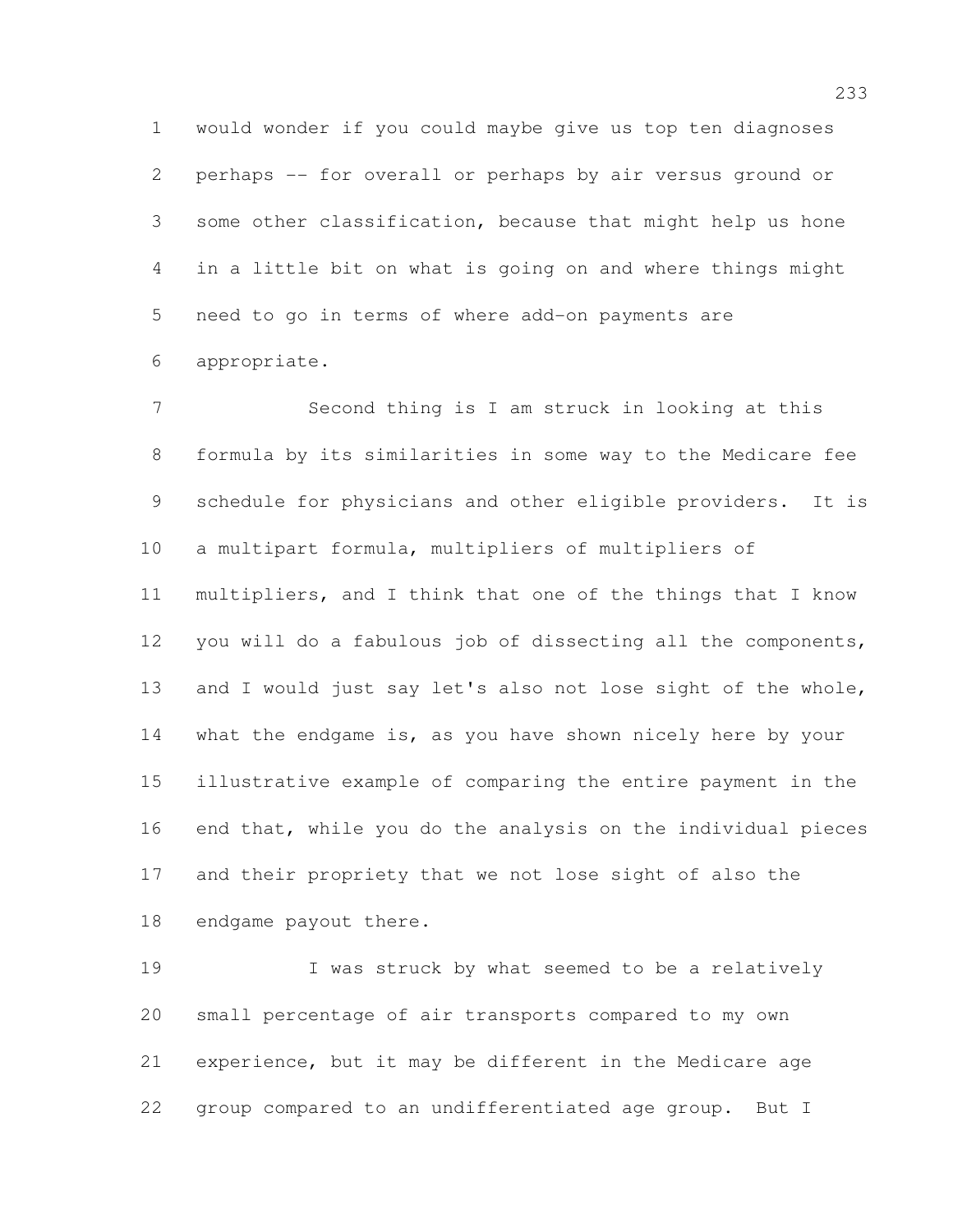guess I would wonder about the contribution, particularly since air is growing and air rural is growing -- about the dollar percentages. Is there a trend that that dollar percentage could grow, because if you look at Page 11 at your table, the average payment per claim for an air transport is logarithmically greater -- or exponentially 7 greater, and if that were to continue -- if that is what the trend is, then that could be a substantial expense issue that I think bears keeping in mind, looking into. 10 And then, finally, I think, given -- and you cannot do everything in terms of the time constraints, but the idea of extracting in a multipart -- extracting some principles as we did for so many things in the rural report to me may be something very important to be able to say here

 that -- particularly in the short timeframe. We may be able to come to principles more quickly than we may be able to 17 come to something that, at the end of the day, might be

micro management.

19 DR. CHERNEW: I think one of the challenges here is this is a high fixed-cost industry where you need to have some slack when people are waiting for something to happen, and that makes the economics of it particularly challenging,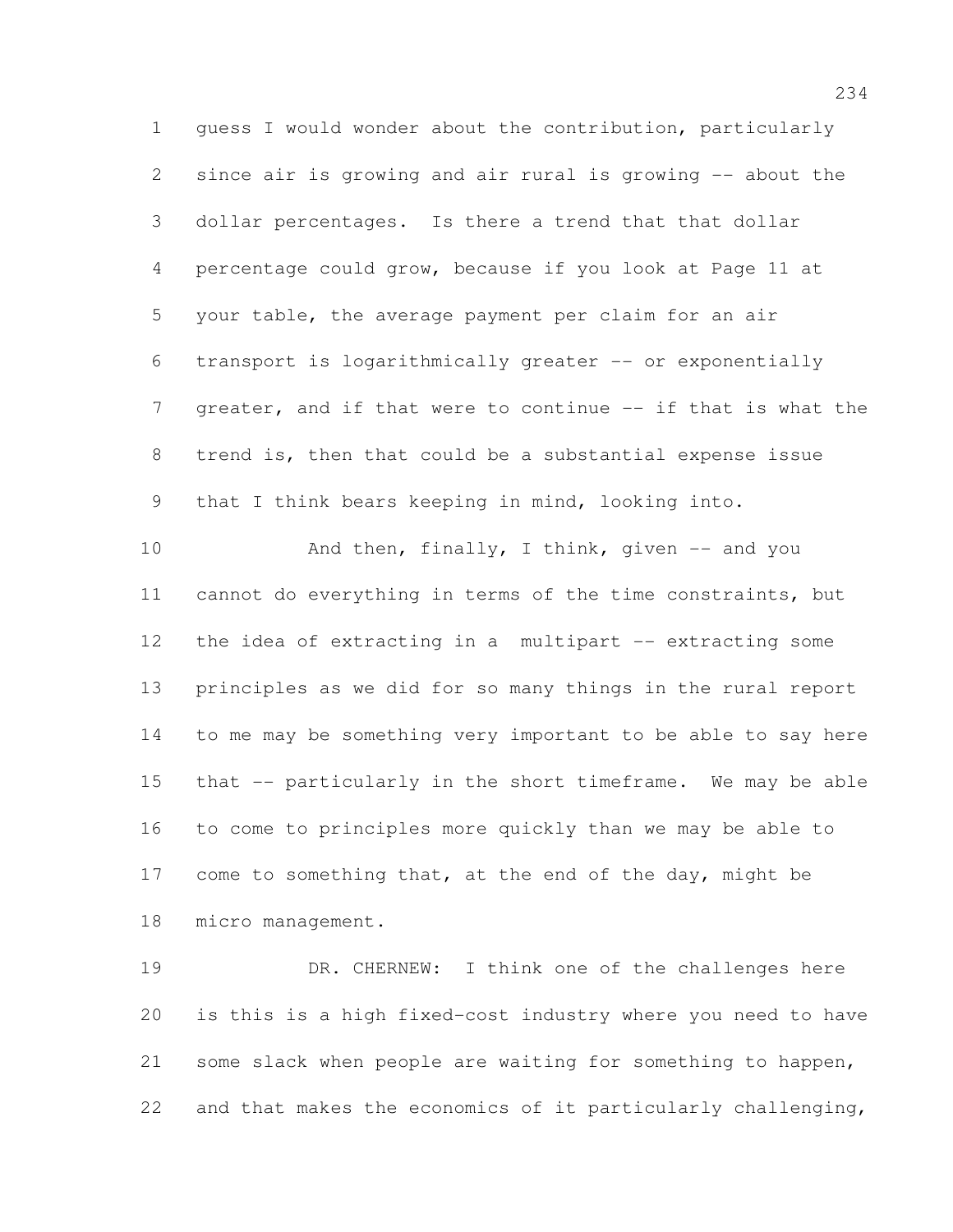because it is very hard to allocate the cost of various things.

 So, I think the biggest challenge here is that, in other situations, I think our price the Medicare reimbursement could be higher and other payers might be taking advantage of that, and we have had some discussion about that with regards to Medicaid. This conceivably could be the opposite.

 And so, I think, as we go through and think about what to do, the measures of entry by different types of firms, for example -- what you said in your very beginning remarks, Glenn, I think are going to be really important, at least to understand the overall profitability. And then, we are going to have to think a little bit about how we want to think about where Medicare payment rates should be relative to -- if others are paying a lot, do we want to take advantage of that and maybe pay a little and pay less of the fixed costs, and that is going to require some thought, because that is challenging in general.

 MR. BUTLER: Okay. I guess I do have one more comment.

We really have not talked about the -- I think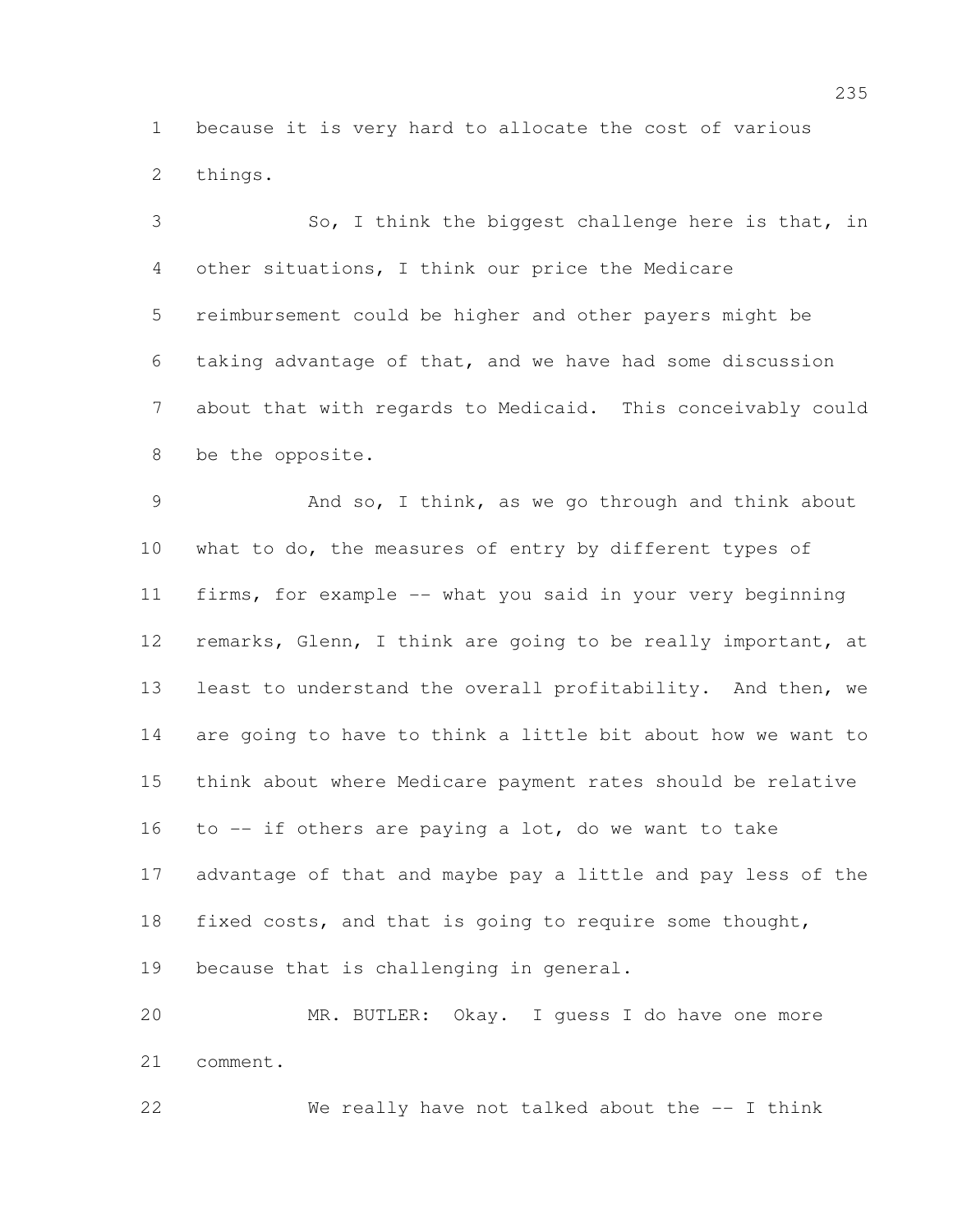drawing a little brighter line between true emergencies and non-emergencies is going to be important, because I think it is very different to make sure we can get people -- either individuals or communities that are under emergency situation requires a different kind of approach in thinking than the -- I would not call it "discretionary," but I would call it non-emergency, because a lot of these ambulances sit within EMS, for example, and I think it is a different kind of exercise.

 And I cannot resist, then, one other comment on the trend towards privatization and outsourcing is that you can teach a turkey to climb a tree or you can hire a squirrel.

14 [Laughter.]

 MR. BUTLER: So, there's some institutions where that is all they do, and that one thing is just kind of a big deal and I know it is a trend today in this.

18 MR. KUHN: Just two additional comments from me. One is, on the quality issue that was raised earlier, I do think that is a good one, if we can pursue that. One opportunity to look at that is, I think, some ambulance services and states are working with patient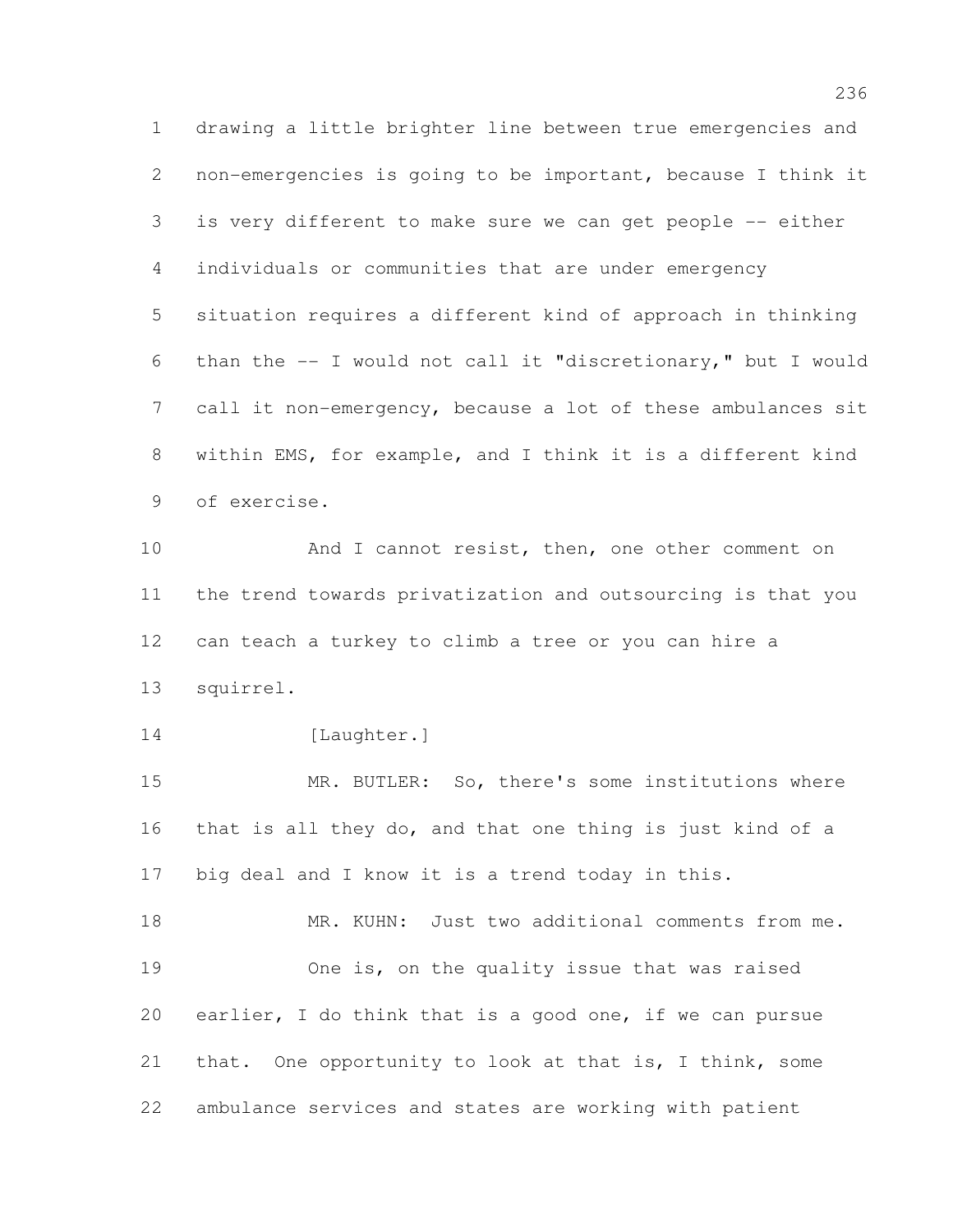safety organizations in those states. So, that might be a good place to look for information in activities there.

 And then, finally, picking up a little bit more where Bob left off on program integrity, it is kind of troubling that I think under the SNF PPS system, this kind of bundled payment has been in place for a decade now, and the fact that we are still having some difficulty ascertaining which one is Part B billable, which one is the bundle seems to be very problematic. So, any kind of further looking at that we can do I think would be useful. MS. BEHROOZI: My concern is also on the program integrity side and separating the emergency from non- emergency and the fact that more of the inappropriate billing seems to be on the non-emergency side. But I just want to note for other work that the Commission will be continuing over the next few years that, on Slide 4, you note that non-emergency transports require physician certification of medical necessity which is, as I recall, something that we recommended be imported into some other payment system to avoid fraud and abuse. So, we probably need to look at some other ways to get a handle on that, at least in this program, and maybe some of it is education.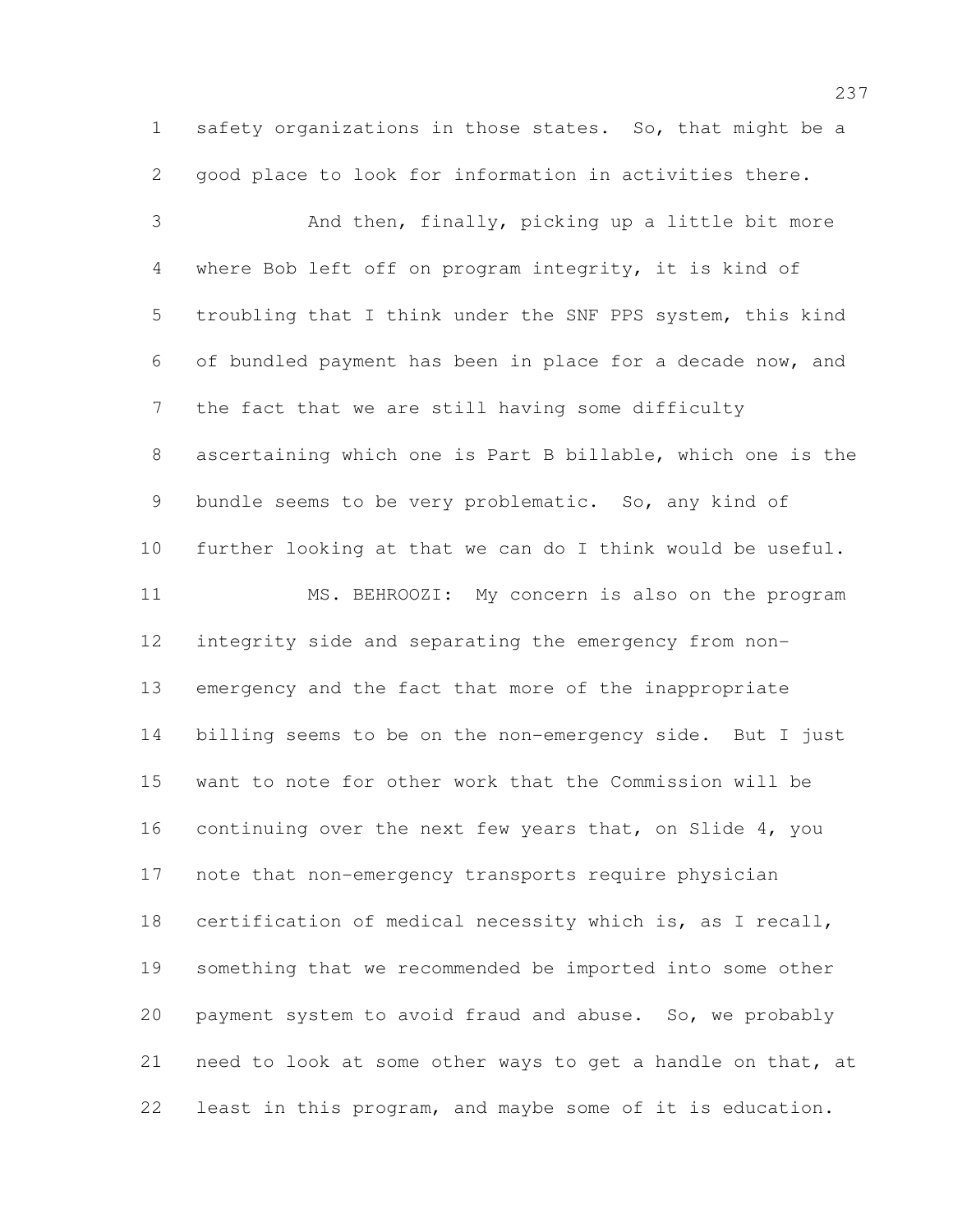Maybe some of it is both provider and beneficiary education about what ambulances are really for.

 DR. DEAN: Just maybe some context for all of this, and it relates to Bill's question about mobile ICU. Our reason, where I am at for using air transport has nothing to do with the speed. We can get somebody to our tertiary center faster if we just put them in an ambulance 8 and send them down the road.

 The difference is because our problem is the helicopter has to come an hour to get to our place and then 11 another hour to go back, but the advantage -- the reason why that is worthwhile is that they are essentially a traveling ICU. And the safety -- our concern is putting that patient in a standard ambulance with a basically BLS crew who are very committed but do not really have the capabilities to handle big-time emergencies.

 It has always been our judgment that it is better to keep the patient at our hospital until we can get the sophisticated team with all the monitoring equipment to come, and then use that equipment or that capability to make the transfer.

22 But like I say, in terms of speed, which is what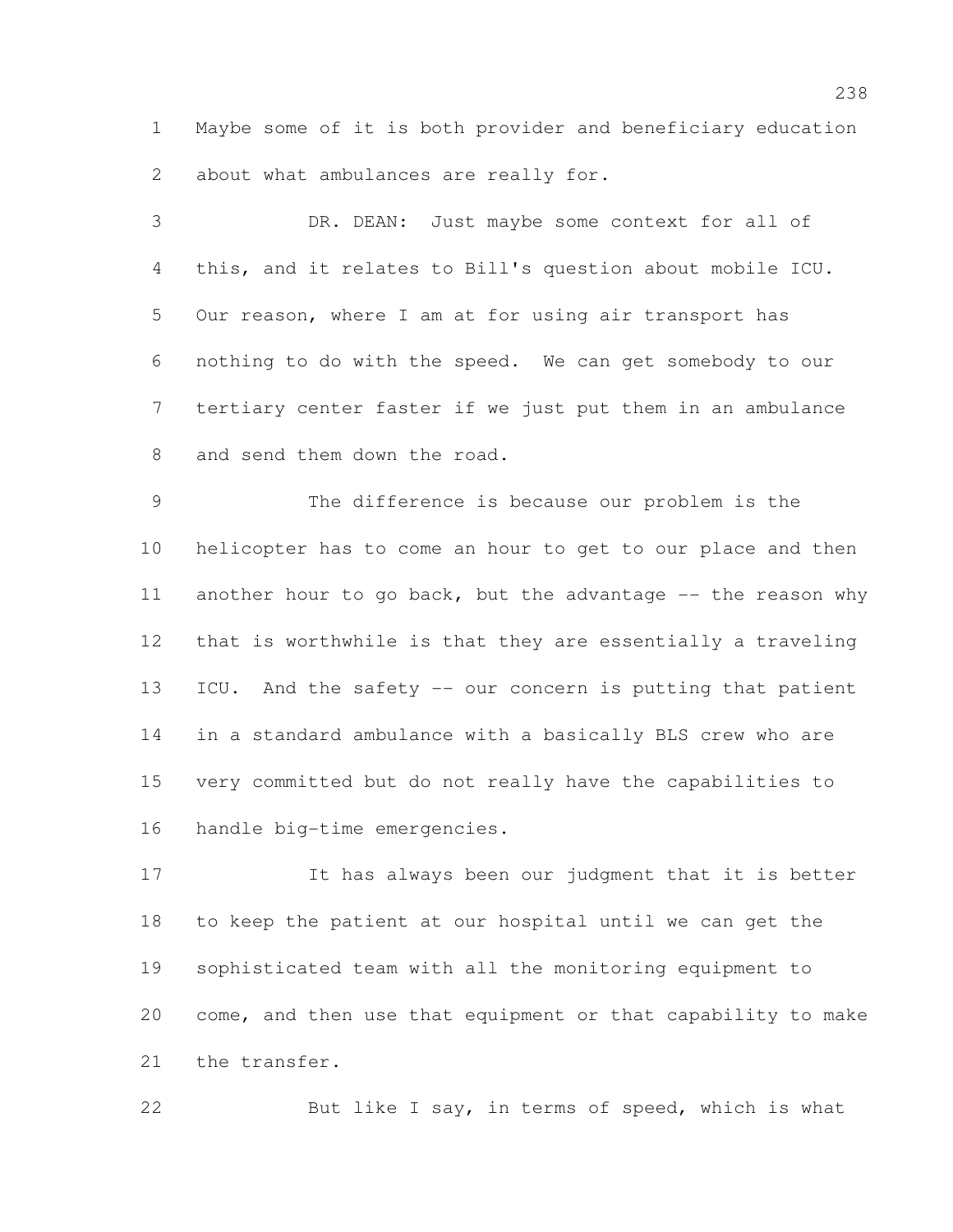most people assume when you use air transport as an issue of time, it is not, at least in our case. So, it is another -- just for whatever that is worth.

4 The issue of -- there have been some nasty accidents and some very disturbing accidents. My understanding is that many of those had to do with weather issues rather than anything else, and attempts by helicopter crews to get to a place where they were clearly needed but were asked to fly in situations where it really was not safe, and they have really cut back on that enough so that it really creates a burden for us sometimes, because even 12 though we need the service, they cannot fly. And so, we are 13 stuck. But I understand it, that it is a safety issue that we cannot ignore.

 Finally, at least in the area where I am at, the threat to our ambulance service is -- and I probably should not say this -- is not so much the payment but the ability of maintaining our volunteer EMT crews, which we are totally dependent on because it is a low-volume service in a small town.

 We have a marvelous crew that really delivers a great service, but they constantly struggle with recruiting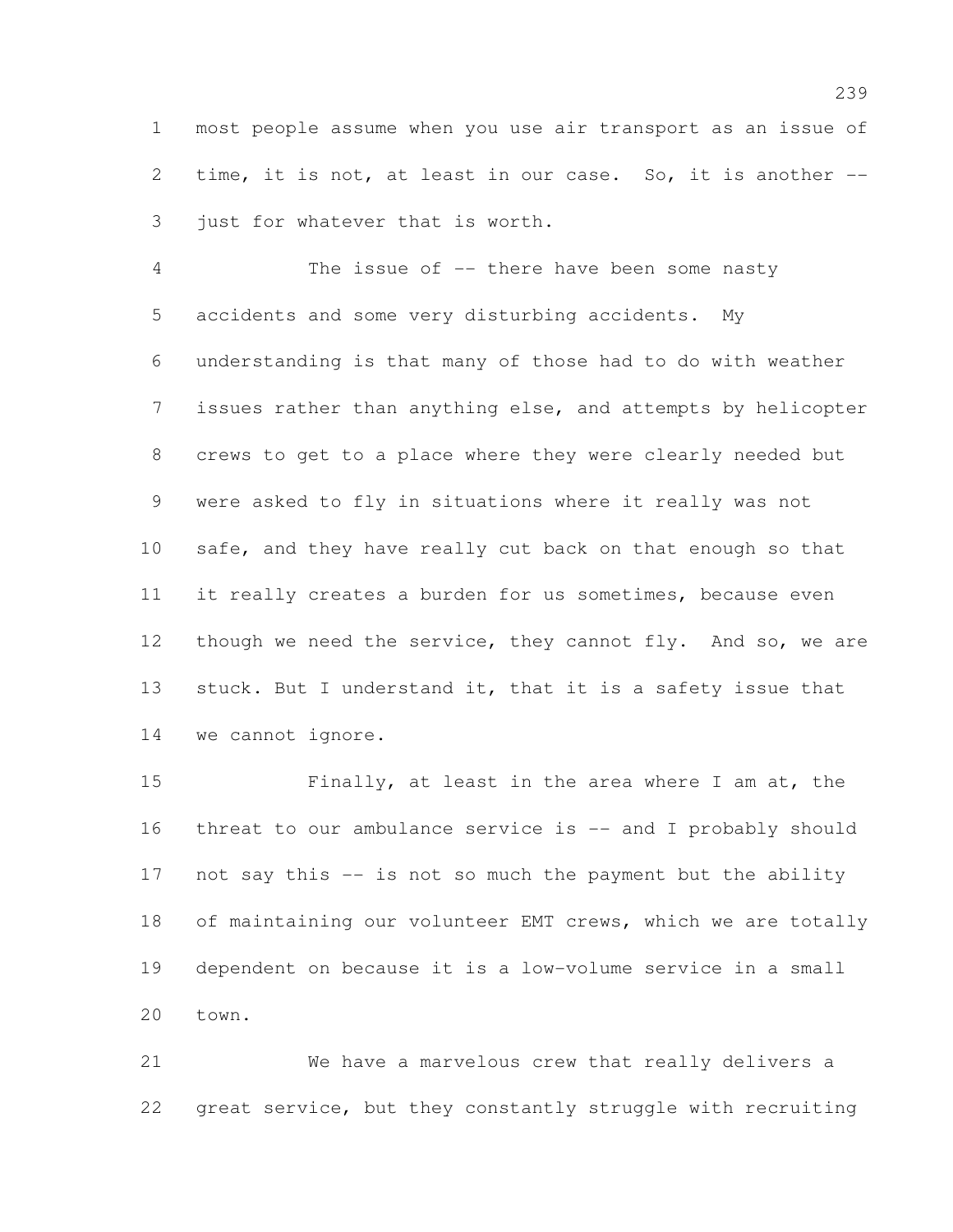and maintaining things because in our attempts to increase quality, we keep adding on more requirements and more additional training and so forth that they are supposed to have. And either they say, "I just cannot keep up with this," or their employer says, "I cannot keep up with this." And so, it is a threat, but we have been very fortunate. And even in times when we have had to face major emergencies with multiple injured people, it is our EMTs that have saved the day because they brought in extra people that could help to monitor these people when we only had a couple of nurses and one doc. And so, I have nothing but positive things to 12 say about it, but I really am concerned with the additional burdens that we continue to lay on them in terms of raising quality, we cannot ignore. I mean, we do need to do that, but it is a question of the perfect driving out the good. So, whatever that is worth.

17 MR. HACKBARTH: Any comments on this side? DR. NAYLOR: Briefly, I really like any focus on outcomes, here.

 I am wondering, on the issue of physician certification, if there are issues that might be uncovered in terms of understanding of who does or does not meet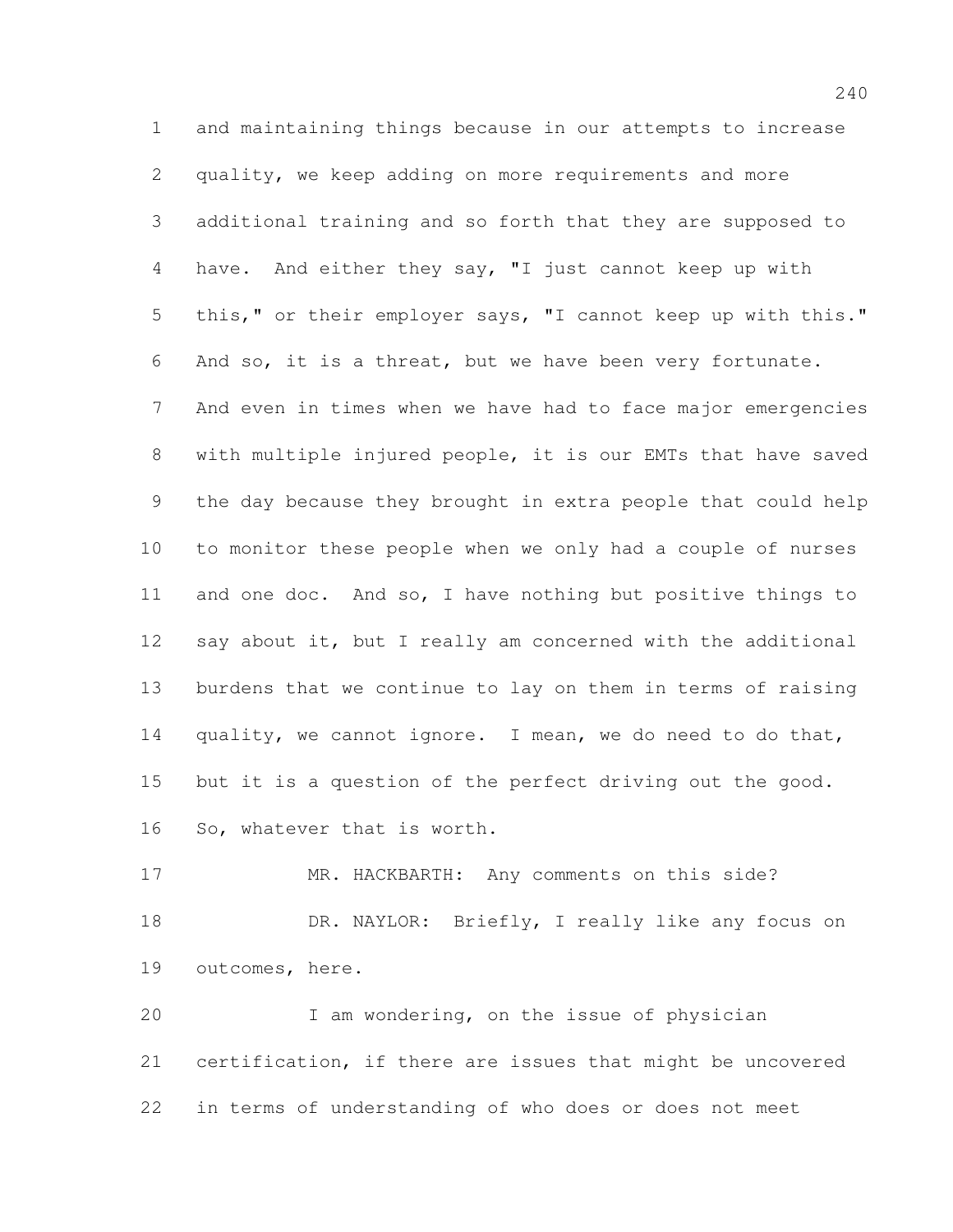eligibility requirements, so, as you are pursuing that with medical directors.

3 And my third point -- oh, yes -- and I do not know if this is worth at all, but if you were to take the Goldsmith modification out, if you were to do an analysis of use of ambulance services based on how we have defined rural or uber-rural or super-rural and others. Would it look different? I don't know if that is worth pursuing, but I am wondering if it has implications for continued payment. MR. GEORGE MILLER: Yes, just briefly. I want to echo what Tom said, especially in rural areas. There are three critical issues that I think, as we look at this information, particularly in those rural areas or remote

 different animal, and again, I want to highlight what Tom said.

areas where there are volunteers, and that is a whole

17 There are three critical issues: You have a volunteer service, so there is recruitment, there is retention, and a continuing education, and these folks -- employers -- it is like the National Guard, the employers have to let them off for their recertification, their education, and then, when there is a multiple accident or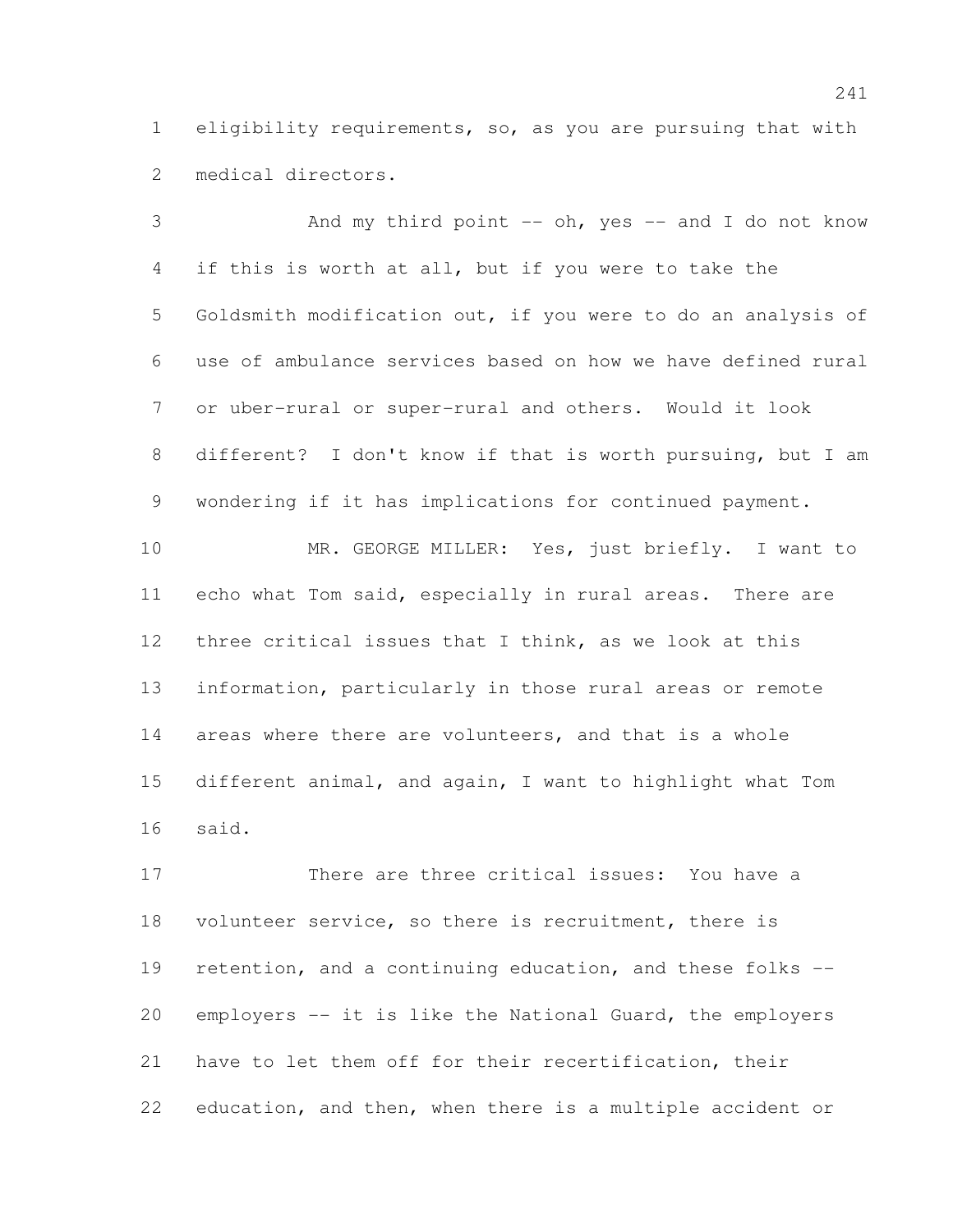some major catastrophe, they supplement the rural hospitals and bring in extra hands. I do not know how the reimbursement deals with those issues, but they become a major impediment to keep a qualified, well-trained staff. And in this, the burnout -- because if you do not have a large population, the turnover becomes very tremendous as Tom indicated.

8 So, I think as we deal with outcomes and quality, we need to take a look at that and at least be cognizant of that issue.

 And then, finally, on the issue Tom mentioned about using air versus ground and I want to echo that.

 There are often times in rural areas where the quickest way is ground, but because of the medical ICU and the capabilities that that helicopter or fixed-wing provides is much more preferable over ground transportation, for the reasons I just illuminated about the volunteer services. I 18 just wanted to echo that, as well.

 MR. HACKBARTH: Okay. Thank you, John and Zach. And our last session for today is on collecting data to improve relative values in the physician fee schedule.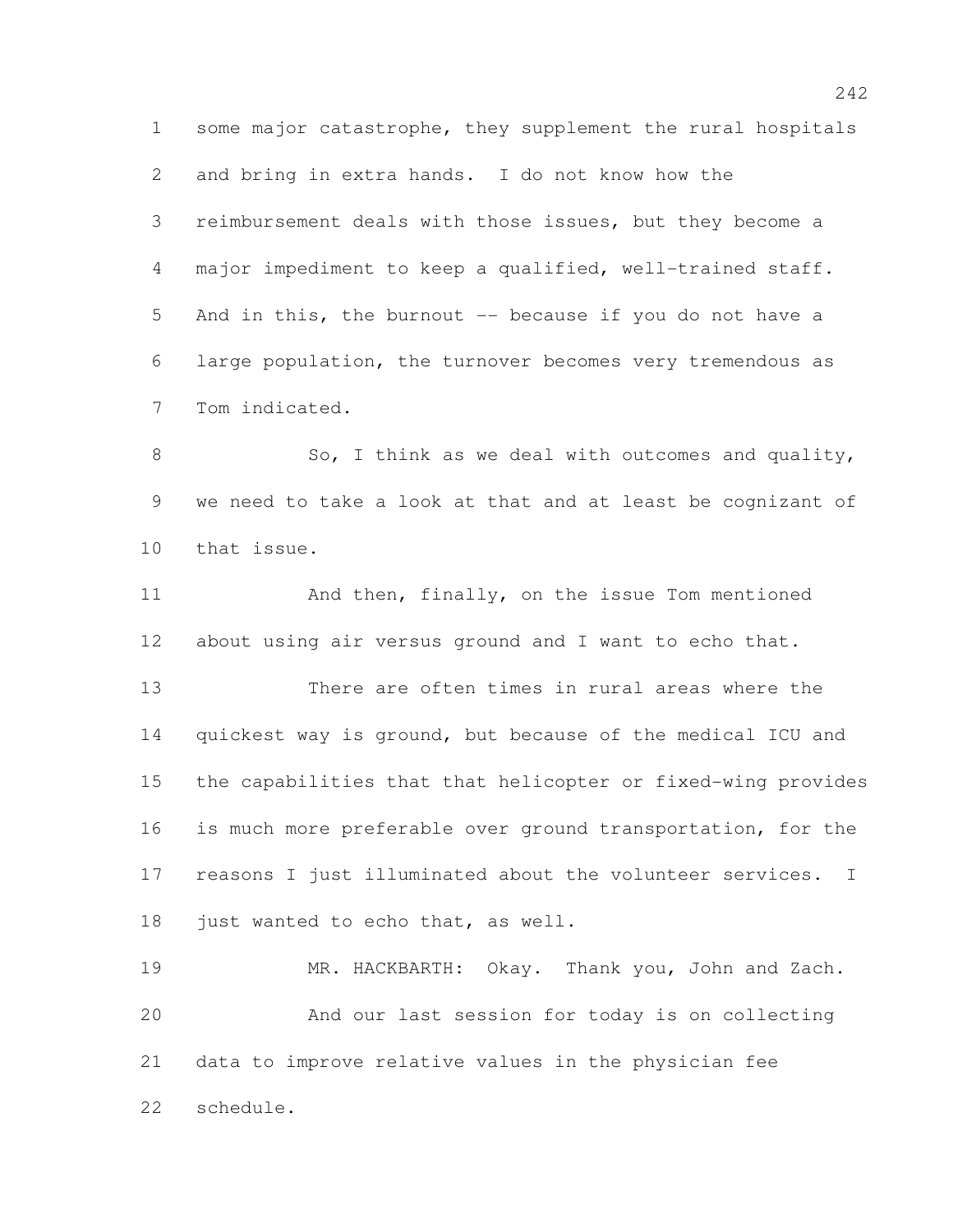1 DR. HAYES: Good afternoon. The specific type of data we want to talk about today is what's known as time data. These would be data that would be used to validated or even replace perhaps the estimates for the fee schedule on how long it takes for physicians and other professionals to furnish specific services.

7 For the Commission, issues of equity and accuracy of fee schedule payments have been longstanding concerns, as you know. Most recently, you made recommendations on improving payment accuracy in the Commission's October 2011 SGR letter.

 What we can begin to talk about now is how CMS might implement one of those recommendations, a recommendation concerning collection of data on time. The fee schedule relies on time estimates heavily. In the case of the relative value units for work, the statute defines work as time and intensity. But as you know from Commission analyses, for the most part the work RVUs are a function of time. The time estimate explain most of the variation in the work RVUs.

 Karen has reminded us from time to time that time also is a factor in determining the fee schedule's practice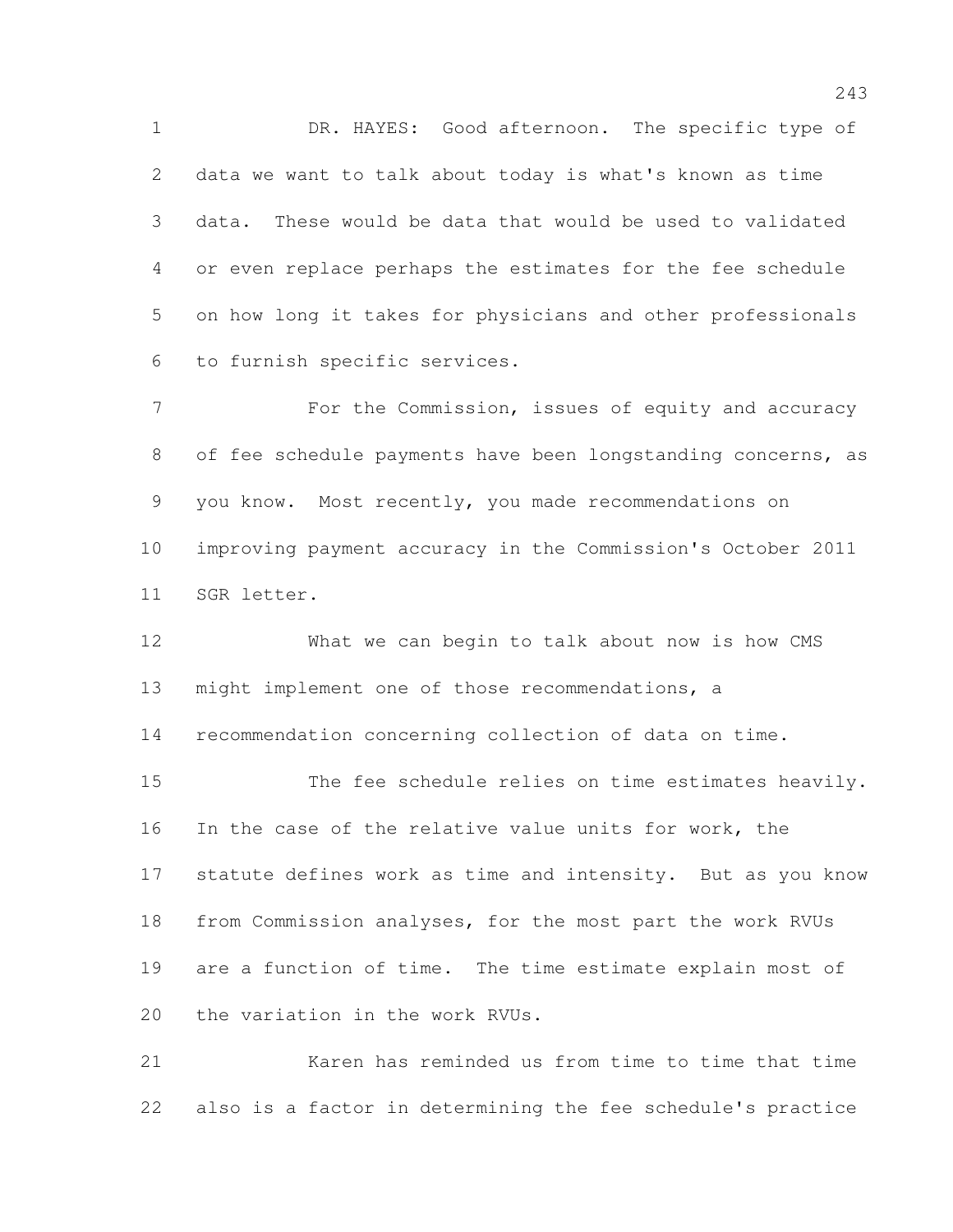expense RVUs. So we have in certain cases what are known as the direct costs, some of which are a function of the time estimates. These are direct costs being costs attributable -- identifiable for specific services. But the time estimates also go into the formula in the practice expense methodology to allocate so-called indirect costs to services. These would be what you might think of as shared costs, items like administration and rent, things that are not readily identifiable as related to specific services.

 There are any number of reasons why the time estimates might be inaccurate. Services can change. Factors such as technological advances, substitution of one type of input for another in the delivery of services, changes in patient severity -- there's all kinds of things, as you can imagine, that could go into changing the nature of a service and rendering its time estimate inaccurate.

 The other thing that has come up has to do with 18 the estimates themselves, their origins, and surveys conducted by specialty societies, and recognition that those societies in turn have a financial stake in the results, and does this introduce some potential for bias in the estimates.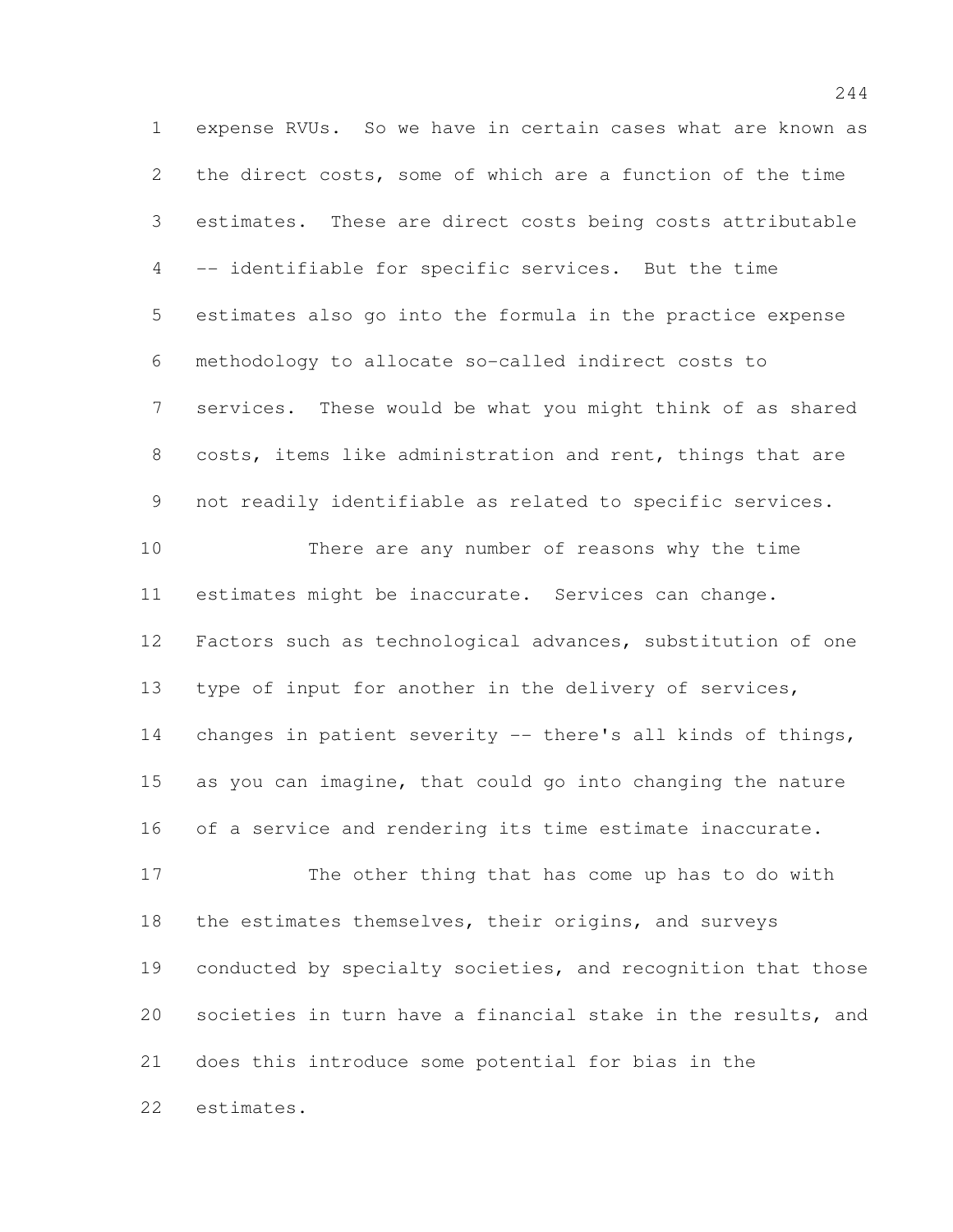Research has shown that there are -- has provided some evidence that there are errors in the time estimates. Research for CMS and for the HHS Assistant Secretary for Planning and Evaluation has shown this to be the case for some services that the estimates are too high.

 Then the potentially misvalued services initiative that CMS has undertaken, that, too, has in a lot of cases shown that the RVUs and the time estimates for services need to be revised downward.

 But just thinking about why all of this is important, we can recall that the inaccurate time estimates would have some implications. Obviously for the RVUs, if we think about the work RVUs accounting for close to half of fee schedule payments, the practice expense RVUs accounting for half of fee schedule payments, and two-thirds of that being indirects, we could stop right there and say that, you know, about 80 percent or more of fee schedule payments are either directly or indirectly influenced by the time estimates.

 But it's not the case that this is just a fee schedule issue, of course. We know that private payers often use the fee schedule's RVUs in their payment systems.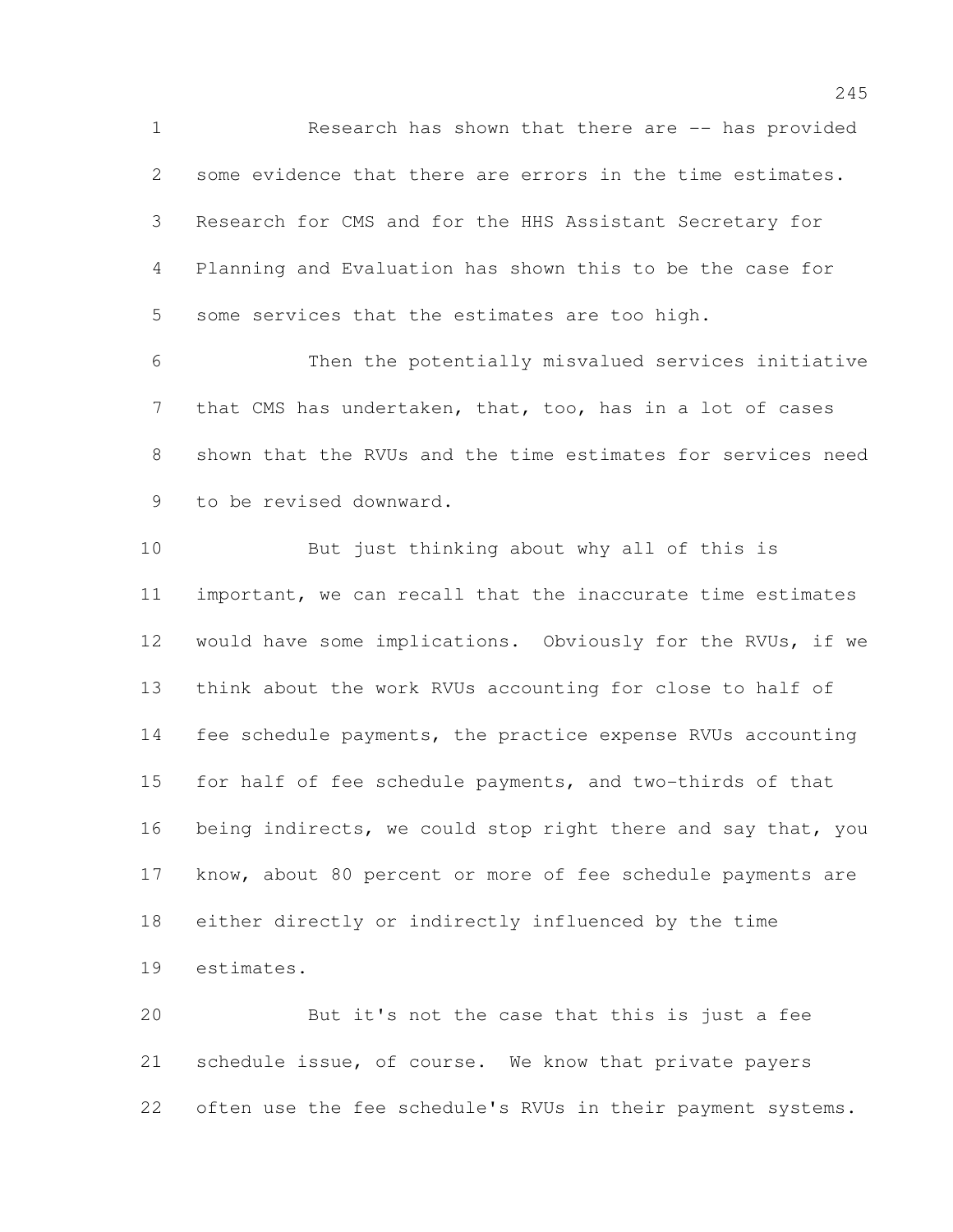They might have their own conversion factors, but in terms of just comparing their payments, one service relative to another, the extent to which they use the RVUs becomes important there as well.

 And then there's the matter of physician compensation. You'll recall that we had work done by a contractor last year which shows that, for the most part, physician compensation is usually based on the work RVUs. We had another contractor report which compared compensation by specialty and found wide disparities. And so for the Commission this kind of thing, such disparities are where the concerns about equity come in.

13 And then just looking toward the future, you know, 14 if that's not enough, we do know that as plans for new 15 payment systems have emerged, they often retain some element of fee-for-service and may in some cases even be built off of fee-for-service. And so it appears that these kinds of issues will be -- issues having to do with the time estimates will remain salient for some time. Just a quick reminder about the recommendations

 that you made on these matters. You've done so on a few occasions. If we think about going back to the March 2006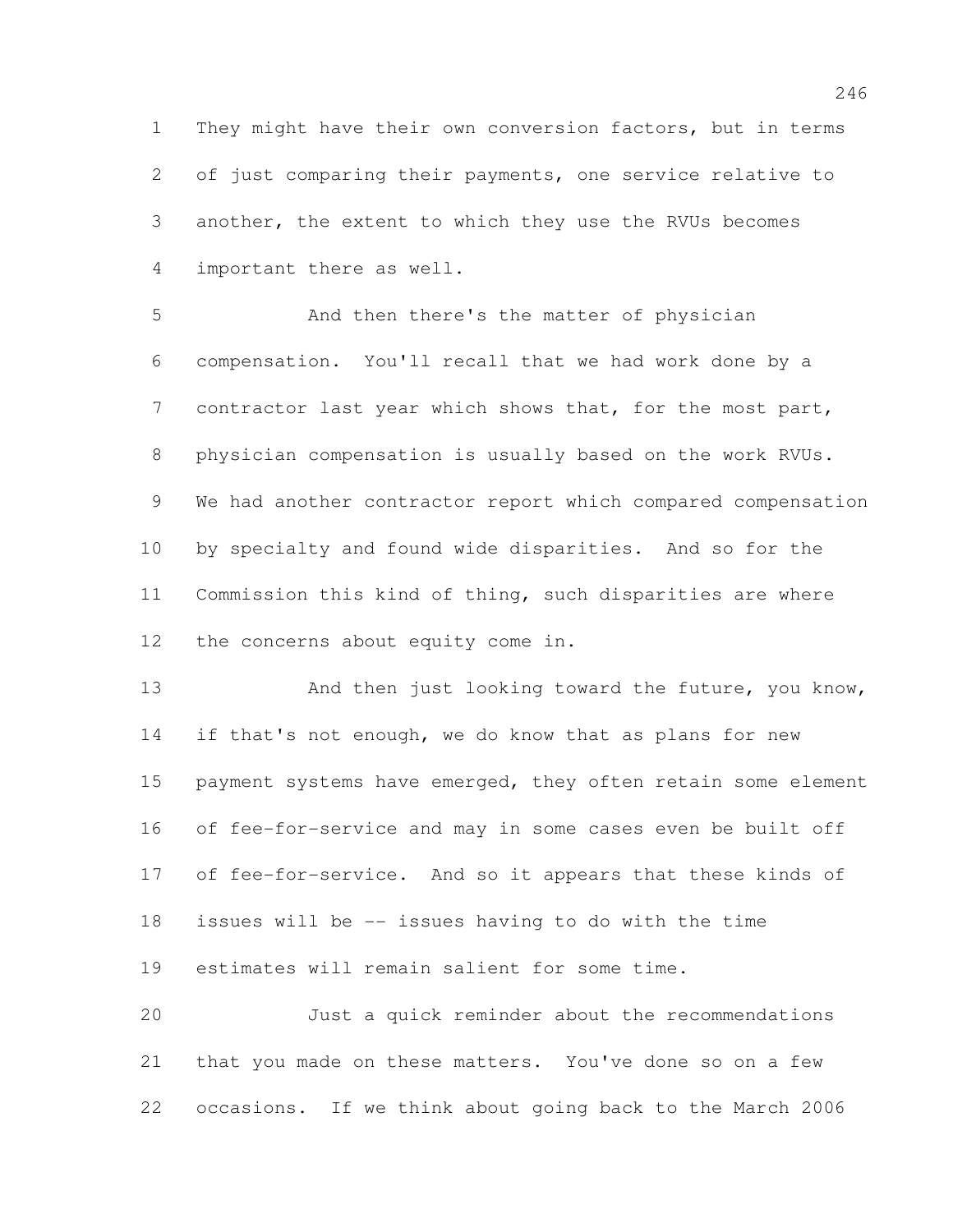report, there were recommendations there just about the process for identifying overvalued services. But then more recently we've had the SGR letter, and there you had two recommendations. One I recall was collecting the data and doing so in a kind of targeted way, focusing on a cohort of efficient practices, remember all that. And then there was a second recommendation related to this having to do with the Secretary identifying overpriced services, reducing the RVUs, and in so doing achieving an annual numeric target for reductions equal to 1 percent of spending. That recommendation was -- the proposal there was that that activity would start in 2015 and kind of build off of the collection of the data that was in the preceding recommendation.

 So that's where we've been on this, and now I want to shift gears a little bit and think about, you know, well, okay, the Commission has made recommendations in this area. What about, you know, ways to go about recommending -- or about actually collecting the data. And so we've given some thought to that, and we wanted to just kind of develop that idea a little bit here for the next few slides.

First of all, one way to think about collecting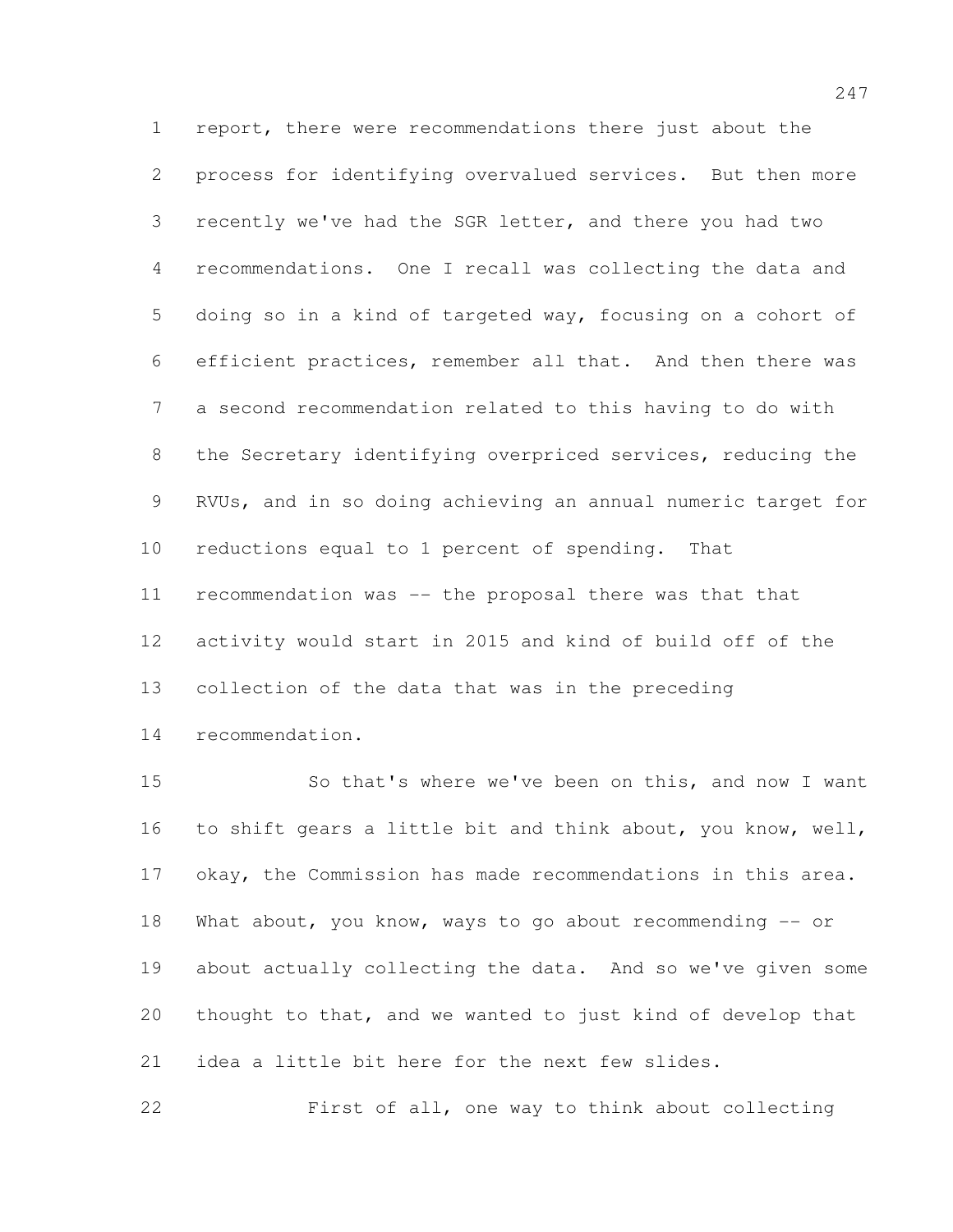the data would be kind of service by service, you know, sort of a bottom-up approach, if you will, and there are different ways to go about doing this. A good example would be direct observation or what some would call time and motion studies where you would actually go out and just try to figure out how long it takes to do a specific service. And then I'll have more to say in a minute about this idea of electronic systems, but that may have some potential, too.

 But then the other approach is a more kind of top- down approach where you have the physician or other health professional as the unit of analysis, and there what you're trying to do is to take the actual hours worked for the professional and compare that to hours worked that would be derived from the fee schedule's estimates of time and just kind of compare the two and do a validation check that way.

17 So that's what we could think about in terms of a structure for this. We have since gone out and worked with a couple of contractors to try and learn more about these different approaches to collecting time data, and so in one case we worked with RTI on the service-by-service approach. And, you know, the key things that came out of that work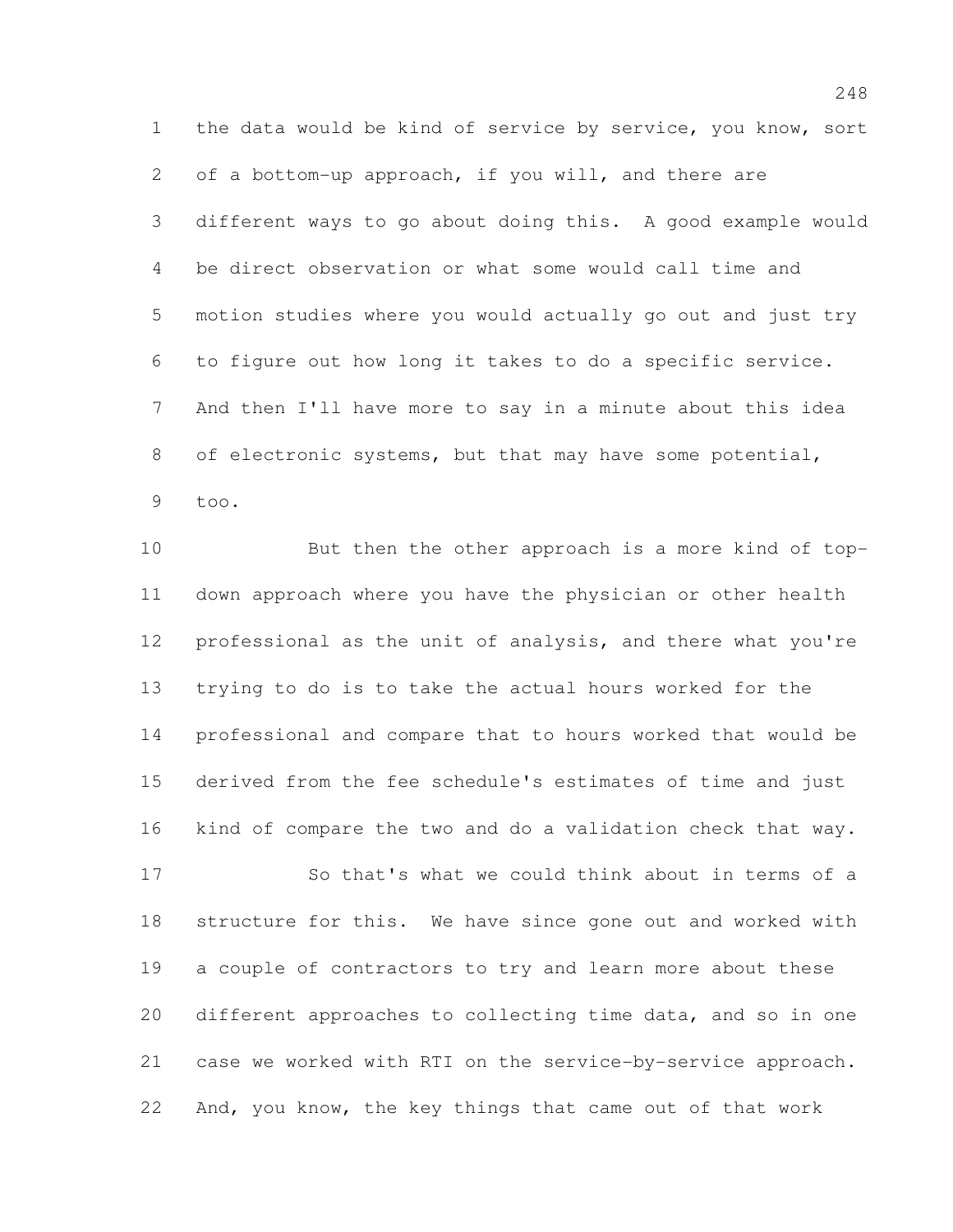1 were, first, that it looks like some kind of -- you know, if you're going to go at this in a kind of service-by-service sort of way, that you're going to most likely have to do some kind of primary data collection. They looked at existing data sources, and with the possible exception of a database on surgical procedures, it doesn't seem that there are any existing data sources that would lend themselves to this purpose.

 They then had phone interviews with representatives of multi-specialty group practices, integrated delivery systems, and such. These were places where the organizations had some reputation for having collected time data, say for efficiency studies or something, but the question was: Well, okay, do you have data, you know, at the CPT code level of a sort that could be used for the purposes that we have in mind here? And it just doesn't look like that such databases are out there, that the organizations don't have a reason for collecting such data, and they don't keep these kinds of data around. So then the question was: Well, okay, if we're going to have to do some kind of primary data collection, what are the options here? And one idea explored was to use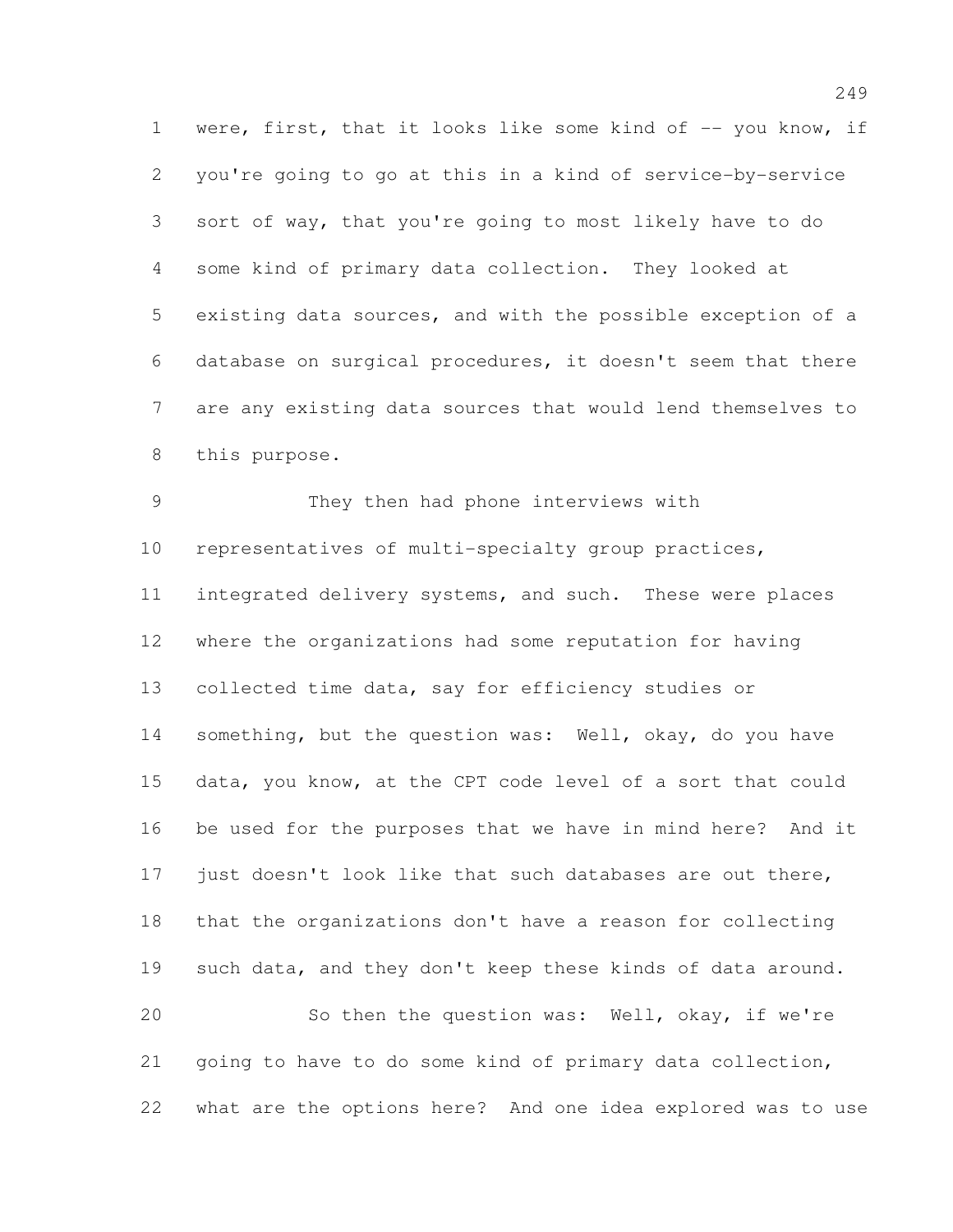electronic health record or other electronic systems. And I can talk in some detail if you want about how that would actually work, but the bottom line is that these systems may have some potential, but it would take some doing to actually get time data out of them. The thing is that those who have developed these systems just didn't design them with generating time data in mind, so it would just take some programming and perhaps some other kind of work to actually do that.

 The other option that RTI explored was direct observation and here the finding was that, you know, this can be done, it is done in some places, but it's labor intensive, it is costly. And then there's the kind of overshadowing question about the old Hawthorne effect, that those who are observed may change their behavior and would that in turn affect the results. So, you know, a service- by-service approach seems like it's doable, but there's some challenges that would go with it.

 Separately, we had a contract with the University of Minnesota -- this is still ongoing -- having to do with the more top-down approach to things, and here, you know, the project includes actual development of methods for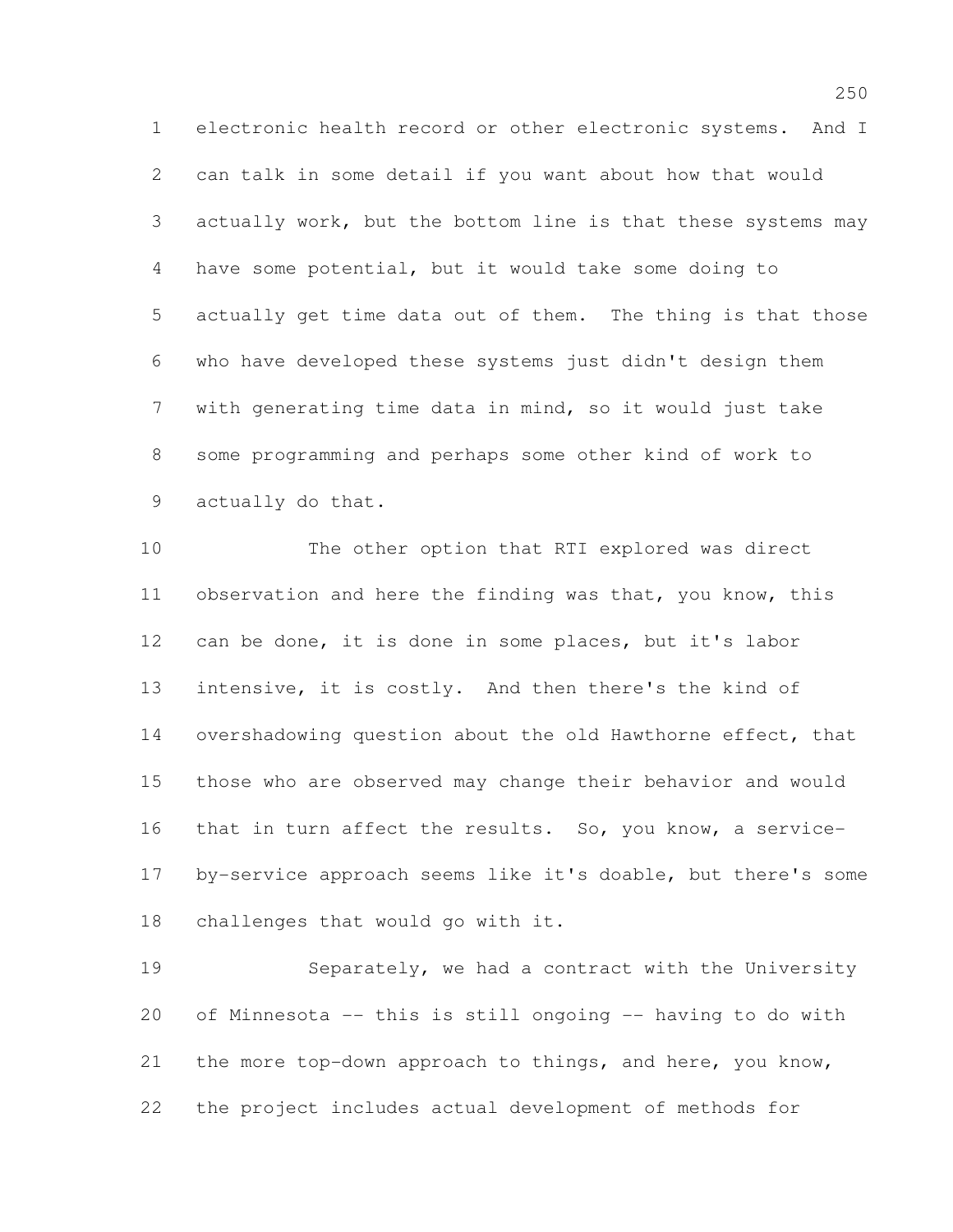implementing such an approach and doing a field test. And I'll get to an example of this in just a second, but the key points here would be that, you know, the contractor has developed an instrument for collecting data on two things, essentially. One is number of units of service by billing code and, second, actual hours worked.

7 So they've got the instrument. They are doing field testing of this now with four practices in different specialties, and a follow-on project with this would involve doing the same kind of thing, use the lessons learned from this initial field test, but expand to more practices.

 So now we just come to our example of how this top-down would work, and here the unit, you'll recall, is -- the unit of analysis is the physician, and so we would have here on the left side of this table the data that would come from the practice or integrated delivery system. So you know, for each billing code it would be number of units of service furnished during a specified period of time. In this case, we're looking at an example that involves just a work day, just to simplify things, but it could be, you know, a longer span of time of a week or month or whatever it would need to be.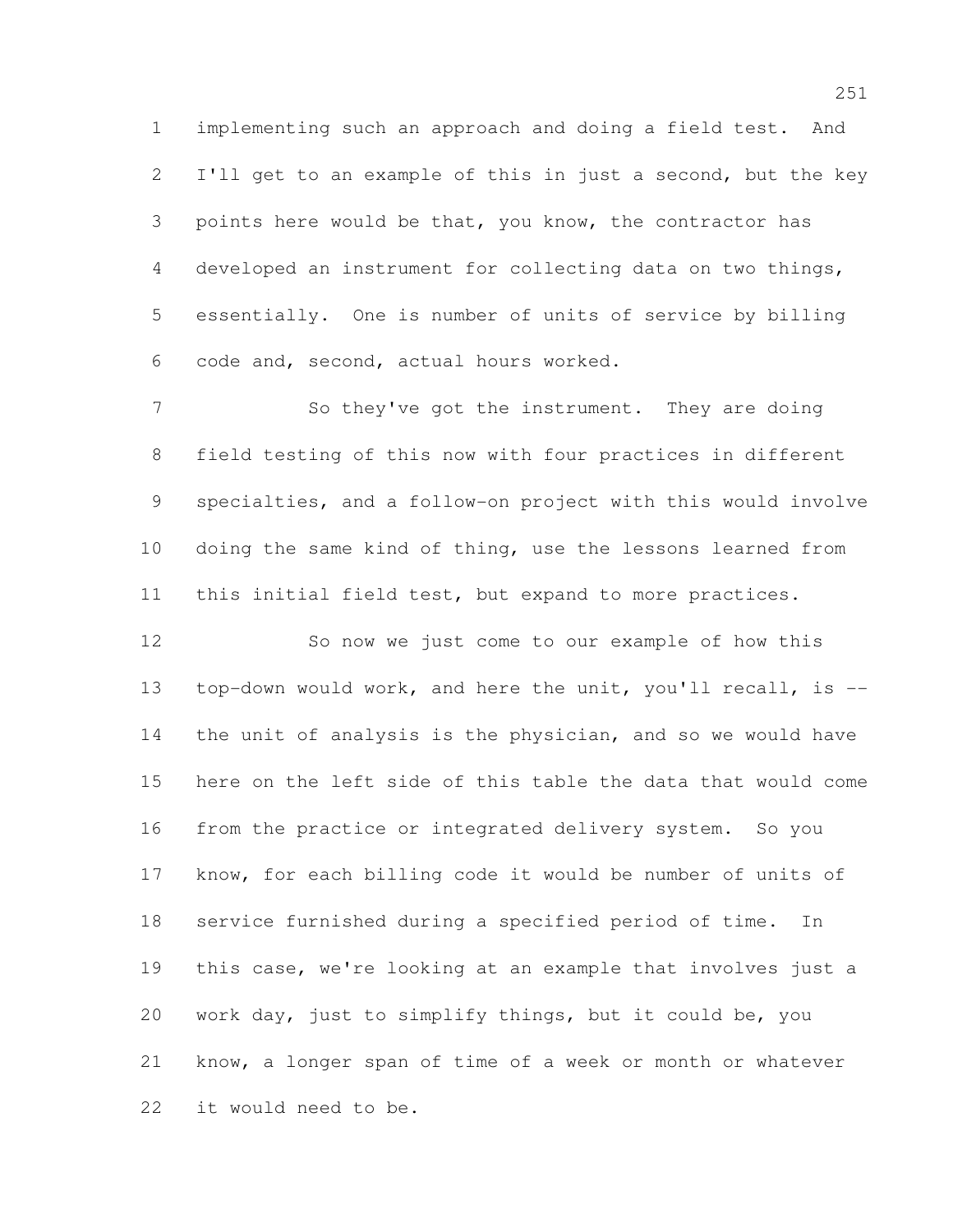So we have the data coming from the practice on the left side, and then on the right side would be the use of those data to do some calculations with the fee schedule's time estimates. And so you see there, you know, a column with time per service. Those are the fee schedule time estimates that I've been talking about, the kinds of numbers that the attempt would be made here to try to validate, and those numbers exist for, you know, all the services -- all the services in the fee schedule that involve some element of work by physicians or other health professionals.

 So just to work through the example, the first step here would be to try to come up with an estimate of how much time was spent on a service. We'll take the first row here. We've got five units of service number 1, 20 minutes 16 of  $-$  a time estimate for that, 100 minutes total, or 1.7 hours.

 The second step would be to just add up the hours in that far right column to get a total estimated hours worked based on actual units of service but using the fee schedule's time estimates to come up with the time. And then you've got, you know, in italics there, ten hours would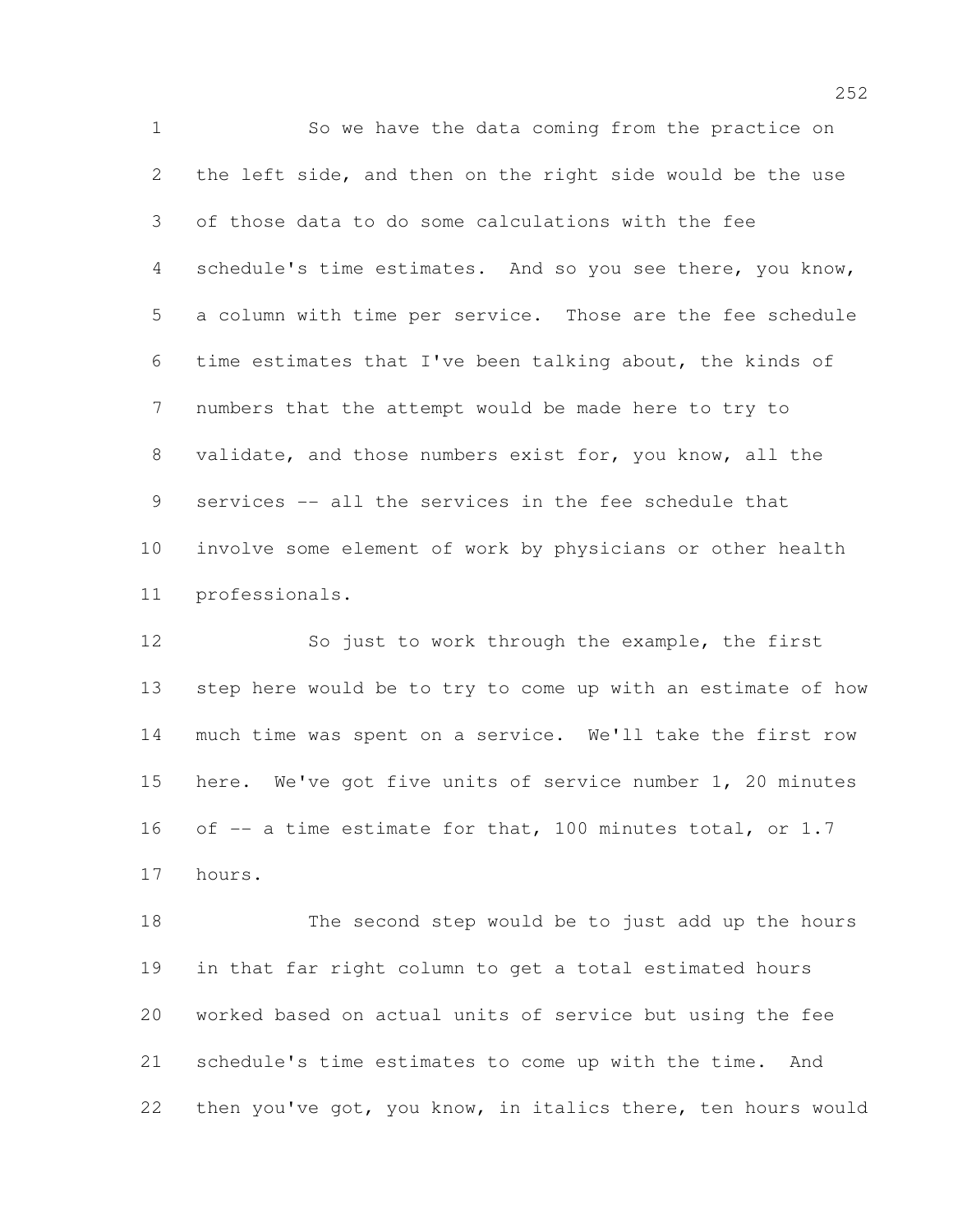be compared to the actual hours of eight, and you can see all this. So, you know, we've got a difference of two hours.

 Now, you know, just looking at this example, that kind of thing is what you'd want to go through to kind of -- procedures that you want to go through to validate time estimates. Just based on this one example, it suggests that maybe one or all of the time estimates here is off. But, you know, to really draw some kind of conclusions, you'd want to have this kind of data in sufficient quantity to do a statistical analysis and to essentially look for patterns. 12 So do we see, you know, differences between actual hours worked and estimated hours worked? Do we see those kinds of differences appearing for some services but not others? Or is it the case that, well, all of the estimates seem to be off? So that's what, with a sufficient quantity of data, you could do a statistical analysis and try and reach conclusions like that.

19 Then the procedure from there would be to say, well, okay, it looks like we got a problem with some of these time estimates. We now want to go through a process, a more detailed review of them specifically, and see what we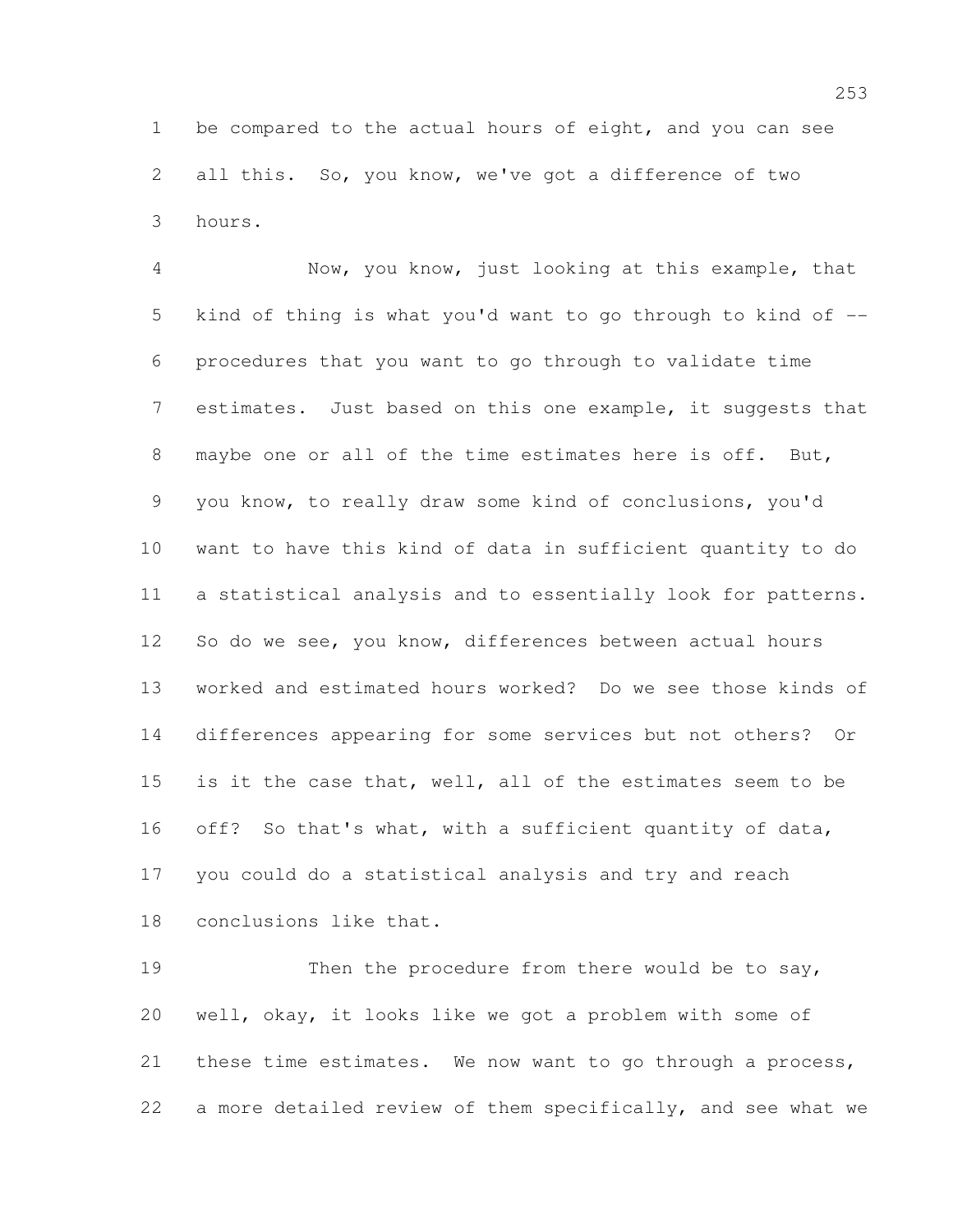can find there.

| $\overline{2}$ | So that's kind of in a nutshell what all of this             |
|----------------|--------------------------------------------------------------|
| 3              | is about, and so it's a case where we've had some -- you     |
| 4              | know, the Commission has made some recommendations. We've    |
| 5              | now tried to go another step and see how the recommendations |
| 6              | might actually be implemented, and the hope here today is    |
| 7              | that you would have a discussion of advantages and           |
| 8              | disadvantages of these different alternatives so that that   |
| 9              | could inform our work, staff work from here and further for  |
| 10             | the Commission itself, and then your discussion might also   |
| 11             | inform CMS decisions about how to collect the time data.     |
| 12             | That's it.                                                   |
| 13             | MR. HACKBARTH: Thanks, Kevin. Could you put up               |
| 14             | the example for a second?                                    |
| 15             | DR. HAYES:<br>Yes.                                           |
| 16             | MR. HACKBARTH: So in the example, you have                   |
| 17             | actually hours working, eight.                               |
| 18             | DR. HAYES:<br>Yes.                                           |
| 19             | MR. HACKBARTH: It seems to that this mode of                 |
| 20             | analysis is sensitive to the accuracy of the actual hours    |
| 21             | worked. The last I checked, most physicians aren't punching  |
| 22             | in and out of time clocks. Where does that kind of data      |
|                |                                                              |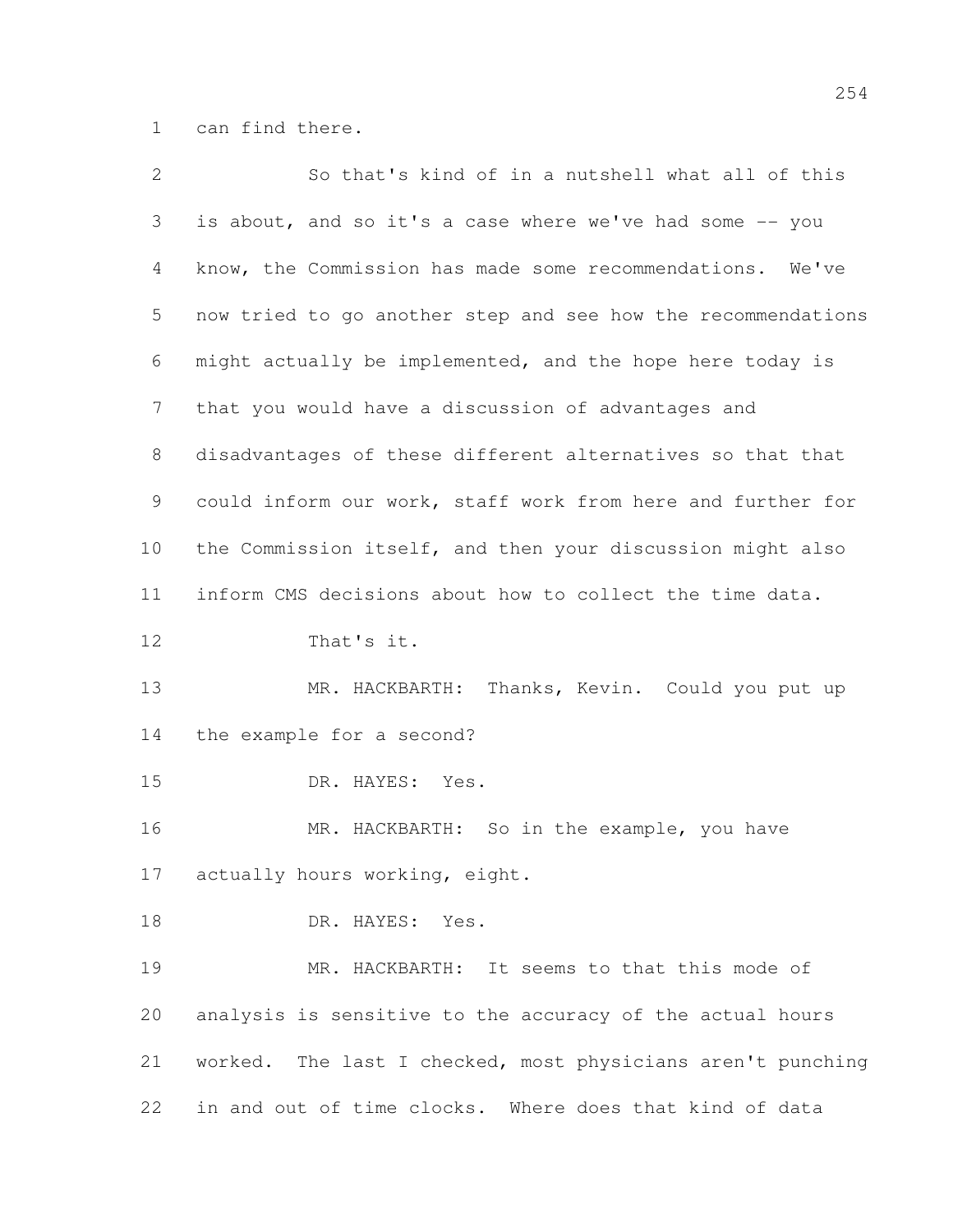come from?

 DR. HAYES: In the field test, it's coming in different forms. This is a matter of working with the practice to try to get the best available data that they have. The experience so far with the field tests that we've done is that in some cases you've got pretty well established schedules for when physicians are working. You know, in some part of the day they're in the office, and in some part of the day they're over at the hospital doing 10 caths, or whatever it is. So there's a pretty -- but, yes, it's still going to be -- there's going to be potential for some noise to creep into the process at that stage, but that's the way -- that's a way -- from our experience so far, that's a way that this kind of information is generated. But it could be -- you could imagine other mechanisms, too, queries of physicians themselves and asking them, okay, well, you know, during this observation week, 18 how many hours did you work? And it would be -- and the expectation here is that this would be a definition of hours worked that is consistent with how the fee schedule times are collected. So this is meant to capture not just the time spent with the patient but also the time spent on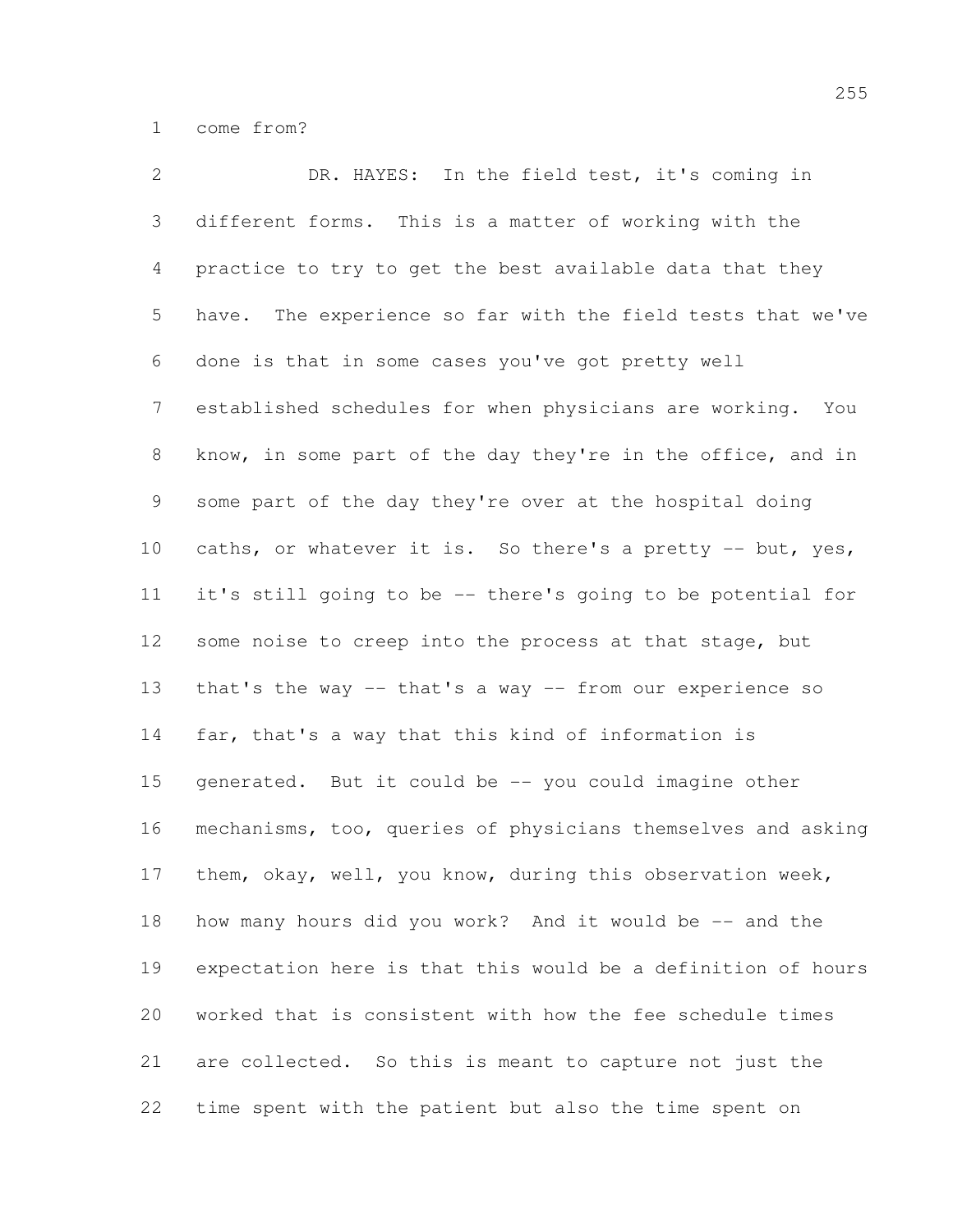activities like documenting services on the phone,

 communicating with other professionals. So there would be a need to specify with the practices, this is the kind of time that we're talking about here.

 MR. HACKBARTH: Okay. George, do you want to start with questions?

 MR. GEORGE MILLER: Again, I found this chapter interesting. I'll yield to my colleagues and say that I agree with Cori.

```
10 [Laughter.]
```
MR. GRADISON: It's hard to beat that

 recommendation. It would seem to me that you need to do, even if it's limited to one specialty or even one procedure, that you need to do both the bottom-up and top-down lest you miss significant variations that both methods would give you. Personally, I'd rather see you select a relatively limited number of studies but do it in both ways than to broaden it at the initial stage to more procedures and specialties. And maybe there are some which anecdotally seem to be way of out of line. There's nothing wrong with taking a look at those first, but being just informed by impressions. But I don't think that's mandatory.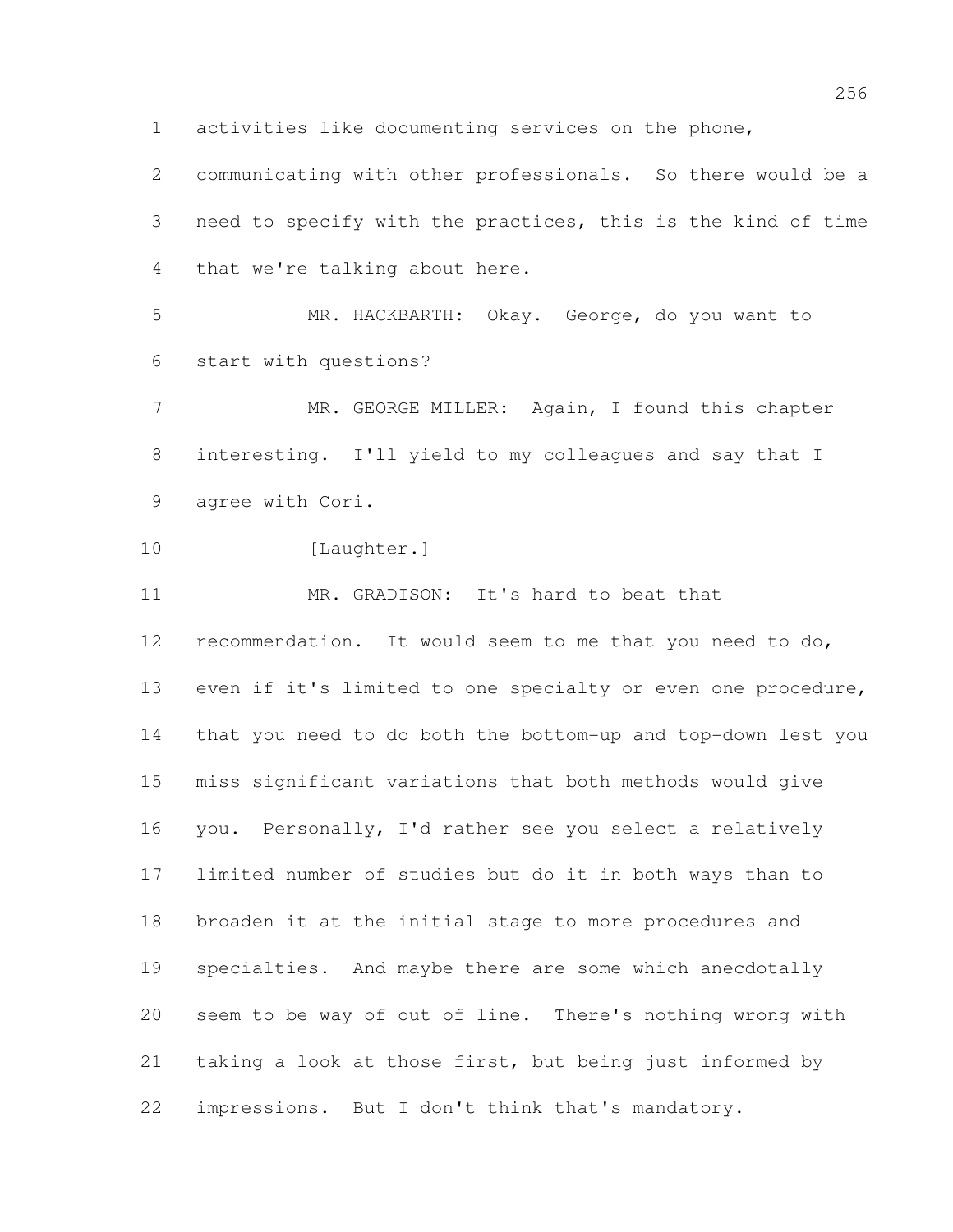1 DR. NAYLOR: We're just doing questions now? MR. HACKBARTH: Yes.

 DR. CASTELLANOS: Just clarifying questions? MR. HACKBARTH: Yes. Clarifying questions? DR. BERENSON: So on that same slide, I guess here's what I don't understand. By doing this analysis in your example, you can document that the time estimates are inflated by 25 percent, by two hours, but you don't know how to establish the correct times, I mean how to allocate into those three HCPCS codes. So I guess I don't see how you can avoid at least for one of those codes getting some actual time data, and then you have an anchor and you could use 13 relativity, say, from the RUC estimates or not their 14 absolutes, but, I mean, I guess I don't understand how you get to making an assignment of a new time when you've documented that in aggregate you've got 25 percent error. How do you actually get to assigning time to the individual codes?

 DR. HAYES: There's a couple of options here, meant to be, you know, kind of a flexible way to go about this.

22 One would be to -- you know, if you have enough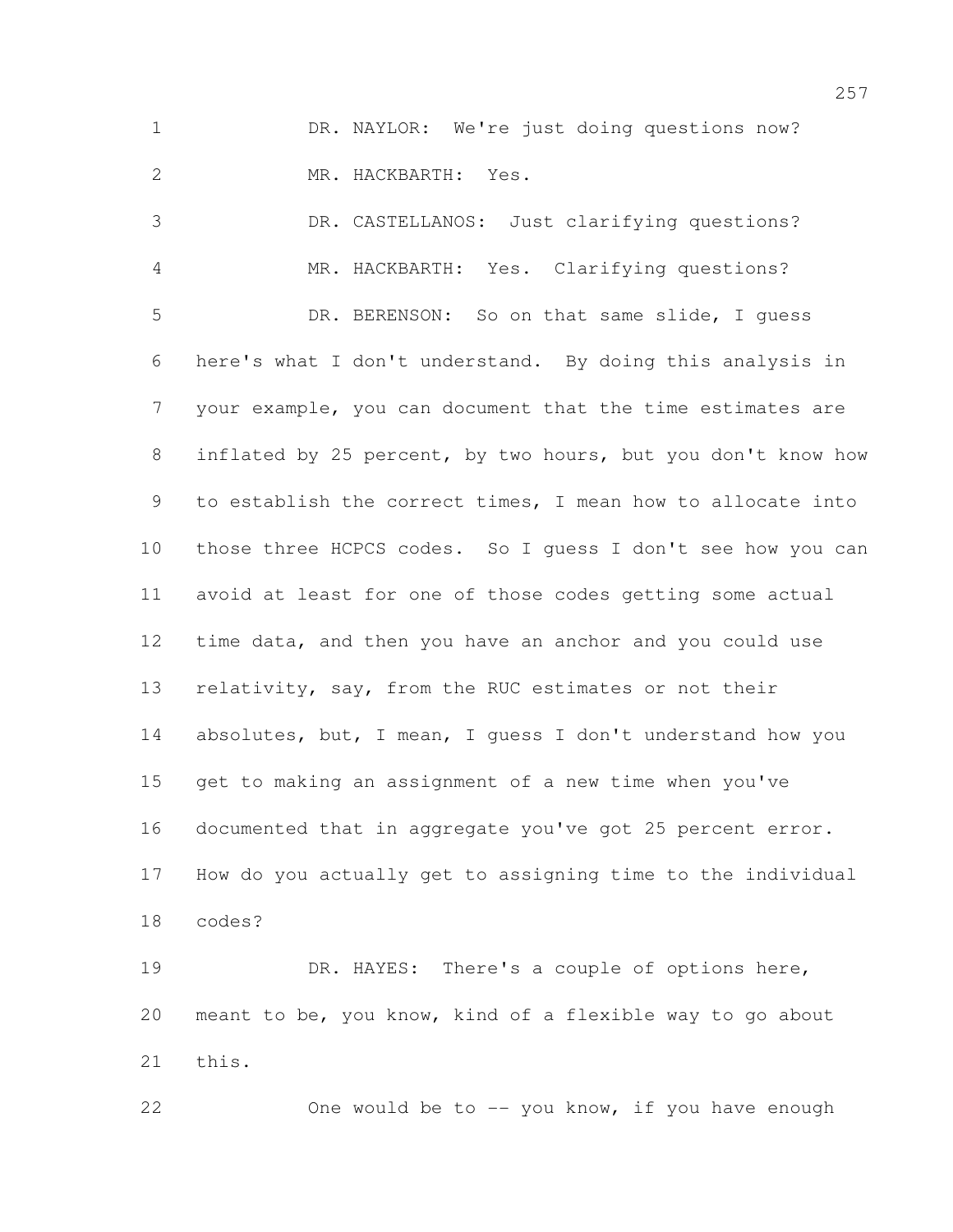data, you could do a statistical analysis of a type that would have as a dependent variable, if you will, hours worked, and then, you know, what the econometricians would call explanatory variables would be the codes, the various codes, say, that if a specialty typically, you know, bills for and the number of units for each, and all of that kind of stacked up one physician after the other. So you could then estimate -- in theory, you could then estimate the incremental effect on time, on hours worked, of a one-unit change in units of service. And so that could give you some kind of -- now, some people would say, well, no, you're going to take -- that's going to take a lot of data, maybe 13 that won't work. Then the alternative is to say, well, this kind of an approach to things is a mechanism to complement what's already underway in terms of identifying misvalued services, where you would say, well, okay, it looks like when services A, B, and C are in the mix, that we tend to see more errors -- more differences between actual hours worked and estimated hours worked, and so those would be the kinds of services that you want to subject to a more detailed review of the type that's been occurring over the past few years.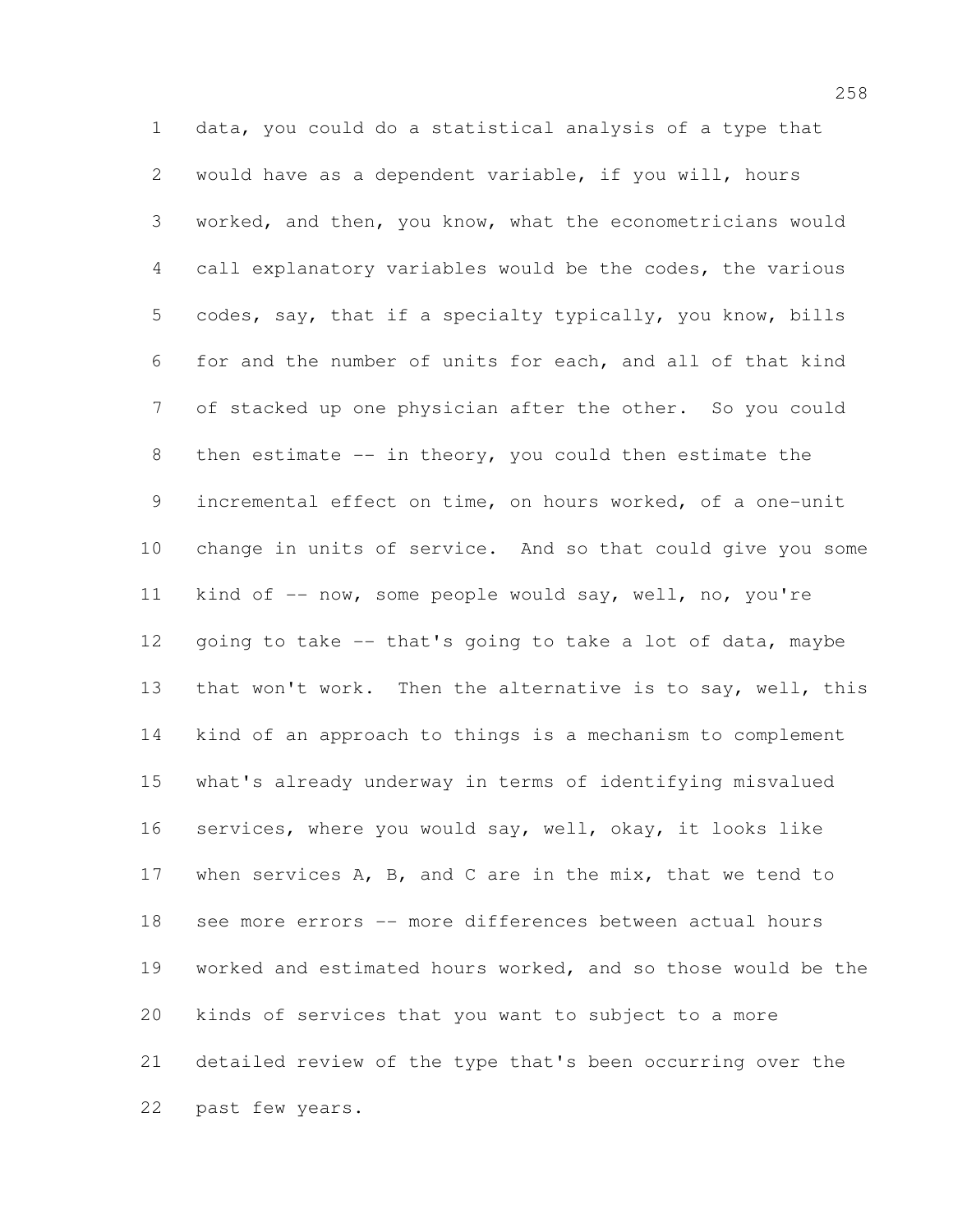DR. BERENSON: A more detailed review meaning? DR. HAYES: Meaning what CMS has been doing in conjunction with the RUC over the past few years where you would say, okay, here's a set of codes where we have some concerns, where, you know, up until now the approach has been, well, there's rapid volume -- you know all this. There's been rapid volume growth. There's been shifts of the service from one setting to another. Well, this would be another way to identify the kinds of services that might be reviewed. DR. BERENSON: Here's my problem then. My problem is the following, where they have been identifying services with revised definitions or where there's some suspicion that maybe there's time errors, and we're still dependent on the specialty societies' surveys, which then get massaged by

 the RUC and CMS. We don't have an independent source of 17 objective data in that review, as I understand it, right?

We're still sort of dependent on those surveys.

19 DR. HAYES: But with one --

 MR. HACKBARTH: It's still the gold standard [off microphone].

DR. HAYES: Well, but with one additional sort of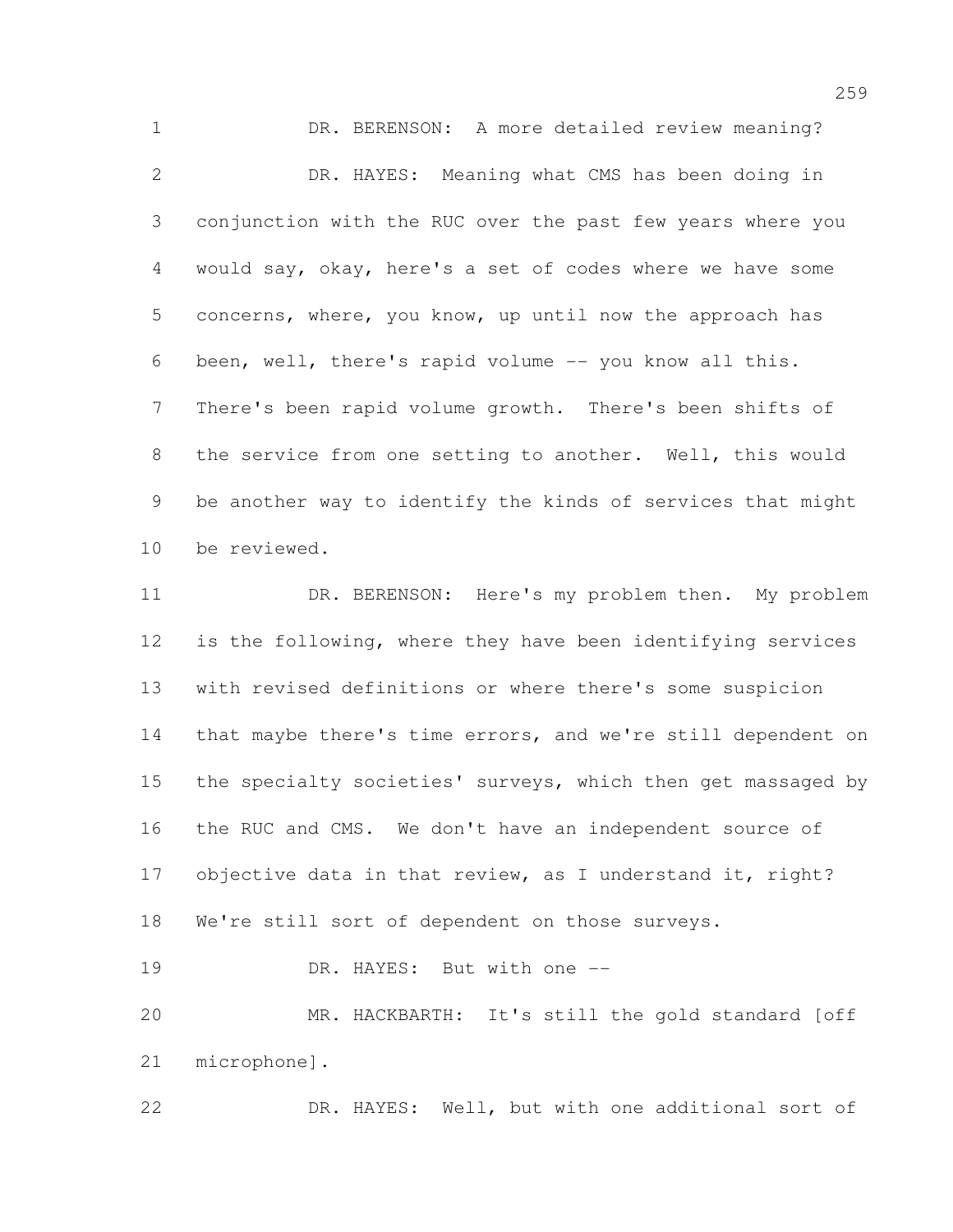accountability mechanism here, which is this: I mean, so the estimates are revised --

 DR. BERENSON: I see. So you've now bounded those revised estimates -- I see. Okay. That helps me. Thank you.

 MR. HACKBARTH: Can I go back to the first part. We've long since established that statistics is not a personal strength of mine. Is what I hear you saying, Kevin, is if we had enough data with different patterns, different combinations of services and the like, that through the magic of statistics --

12 DR. BAICKER: Multi --

13 MR. HACKBARTH: -- you could identify which services are most identified with errors in the time and how much they contribute? Help me out here, people that are -- Kate, Mike.

 DR. CHERNEW: I don't think you need to know the adeptness of the estimated -- the ten. You just need to know basically the eight and then what was done and then you could figure out -- there's some other assumptions that have to go in and we won't have a fiscal discussion, but how you specify the model, and there are seven bazillion CPTs and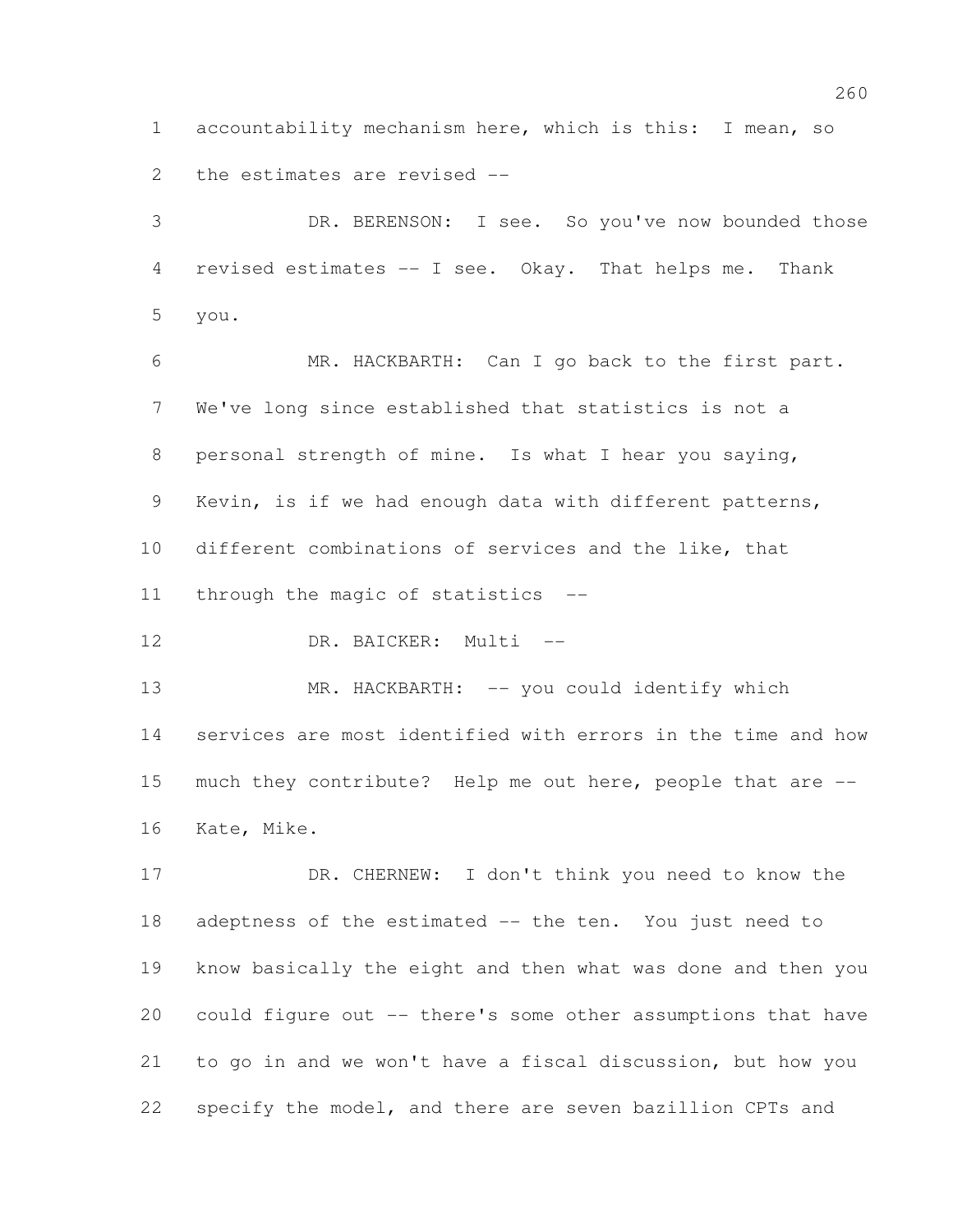there's -- but in theory, you could, with a big regression, see if you knew the amount a person worked and the set of 3 things that were done, you could figure out, on average, how much time something took under simple assumptions.

 DR. BAICKER: So just to be clear, what you would need to know is the total hours worked, so you'd have to have that eight for everyone and you'd have to have the units of service in the codes, and as long as there was a mixture, as long as they weren't perfectly coded and every physician was doing the same bundle, as long as there's variety in the bundles, you could then attribute the minutes, on average, to each thing with no information from the bottom up if you didn't want it. There's obviously some value in supplementing that and you have to rely on people's report of the total time. But that alone is enough.

 DR. MARK MILLER: And I think some of the thinking here is if you can't field or if the history of sort of fielding surveys, getting incomplete results or low response rates and then trying to build up and extrapolate missing cells, and then also time and motion, which is extremely expensive and kind of fraught, this strategy, if you pursued it alone, and I'm not saying that you pursue it alone, would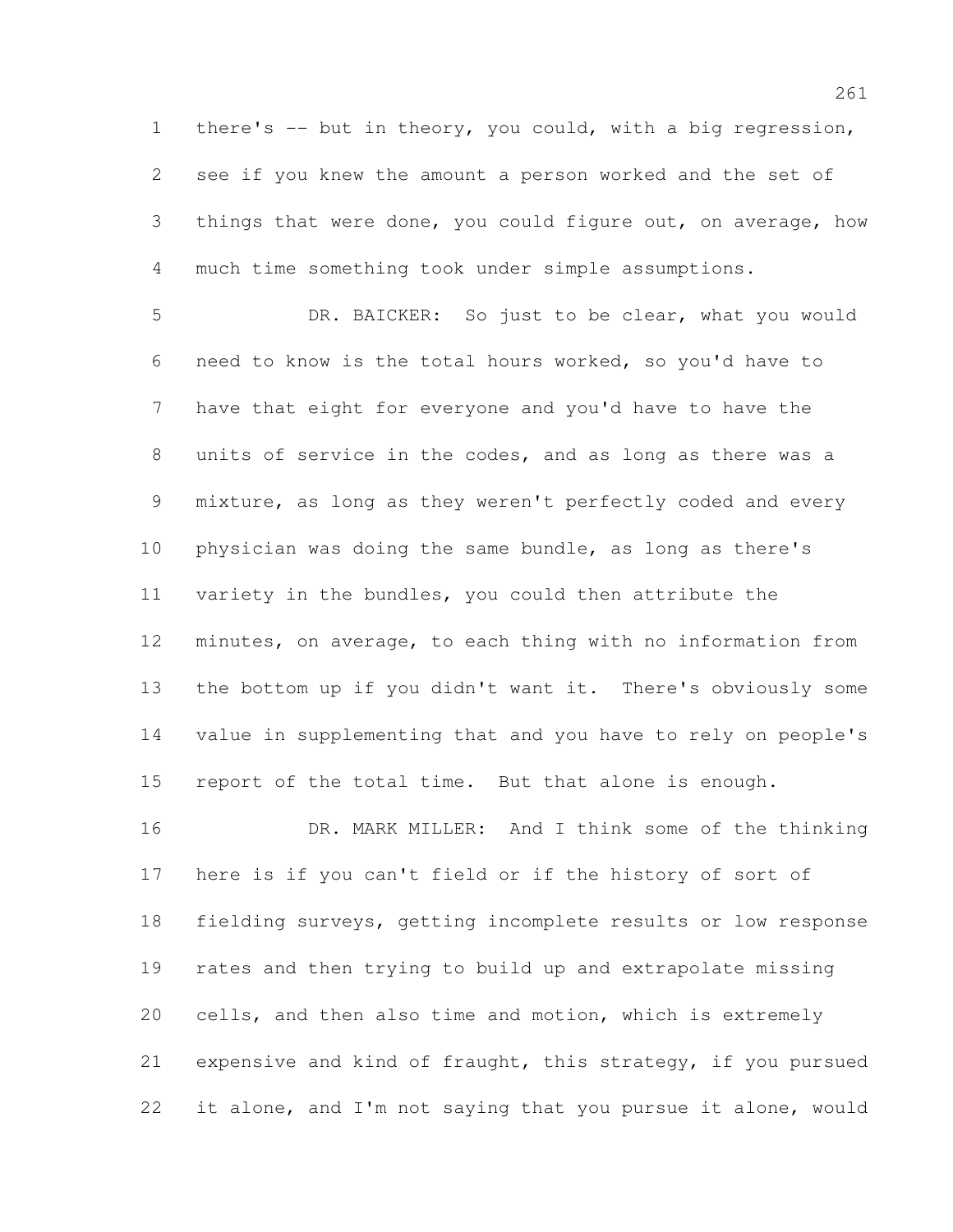force a structure on the existing CMS RUC process where you come along, let's say you run this, and say, These are highly suspicious codes that consistently result in more time than the person seems to be working.

 And then you could do one of two things, Please look at these, or, If you don't look at these, then the system is going to assume that they are over-priced and begin to move on them. And so, it's sort of a way to have a little bit more of a streamlined data collection process to kind of force the decision-making.

 MR. HACKBARTH: But in that model, you've implicitly still left the RUC survey method as the gold standard for determining the final value.

14 DR. MARK MILLER: And the only thing I would say 15 about that, in the description that I just went through, I said that because I would think that the appetite of the Commission to date has been to say, There is a role for the RUC. But arguably, depending on how robust and how much of this you collected and estimated and how comfortable you felt with the statistical results, you could have some fairly sharp indicators of where your problems are. DR. BAICKER: So just along those lines, it seems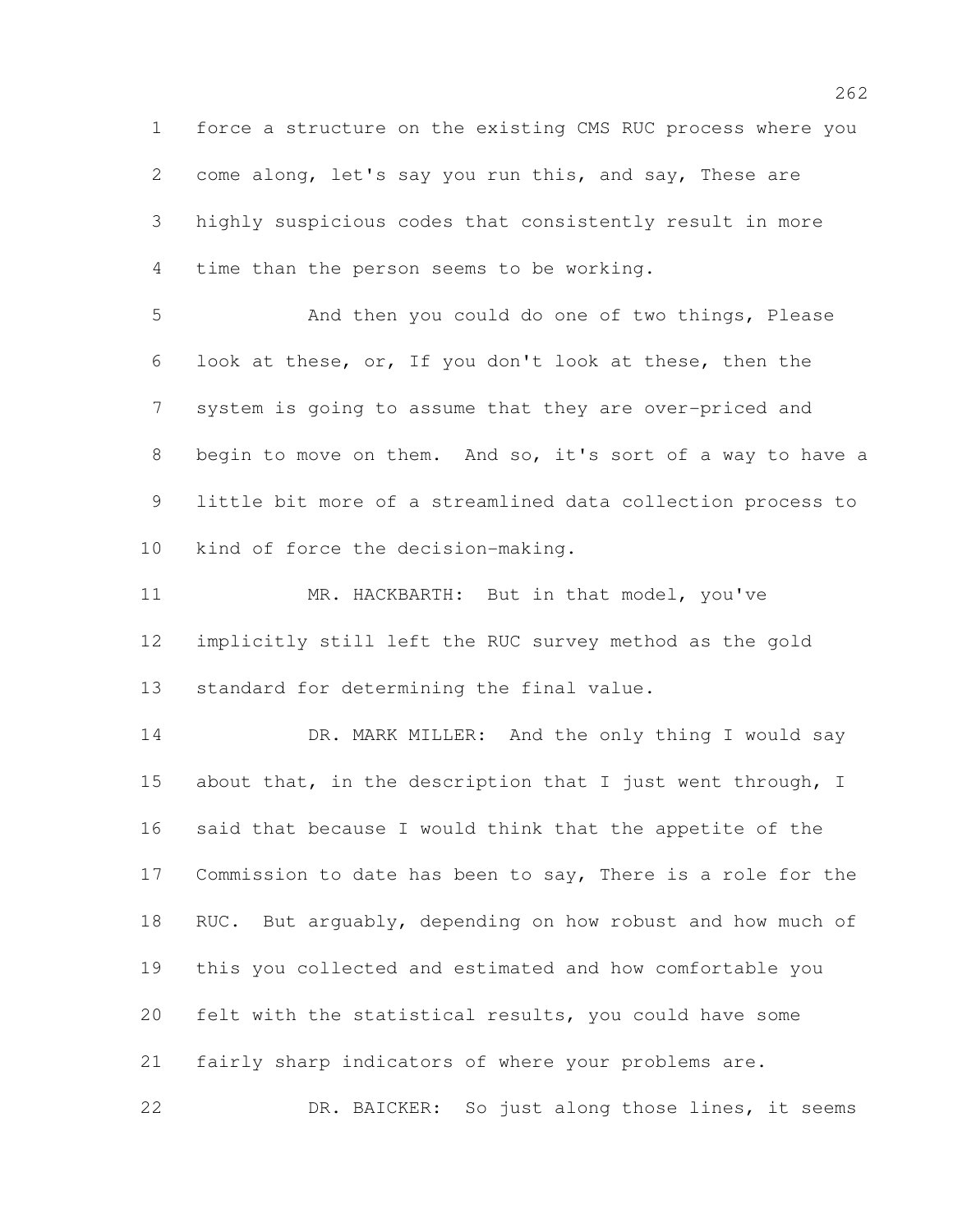like we're interested in improving the accuracy and we're interested in having that be moving over time as we think that the time devoted to different things moves over time. So I wonder from a data intensity perspective which do you think is more costly, repeated measures of the things you'd need for this, the eight hours and the units of service if you had to do that every three or four years, versus the bottom-up approach every three or four years?

 We might say that one dominates on point in time accuracy and another dominates on ability to update overtime or maybe one is best on both. But in thinking about the top-down versus the bottom-up, I want to know both of those. Which do you think is more accurate at a point in time and which do you think is more easily updated over time? 15 DR. HAYES: I would say that this is more easily updated over time. If we recall the Commission's recommendation of establishing a cohort of practices that are feeding data into a process here, you've got kind of a pretty well-established, one would hope, data collection process in place, uniform definitions. I mean, this is pretty straight-forward. It's unit of service by HCPCS codes and it's hours worked.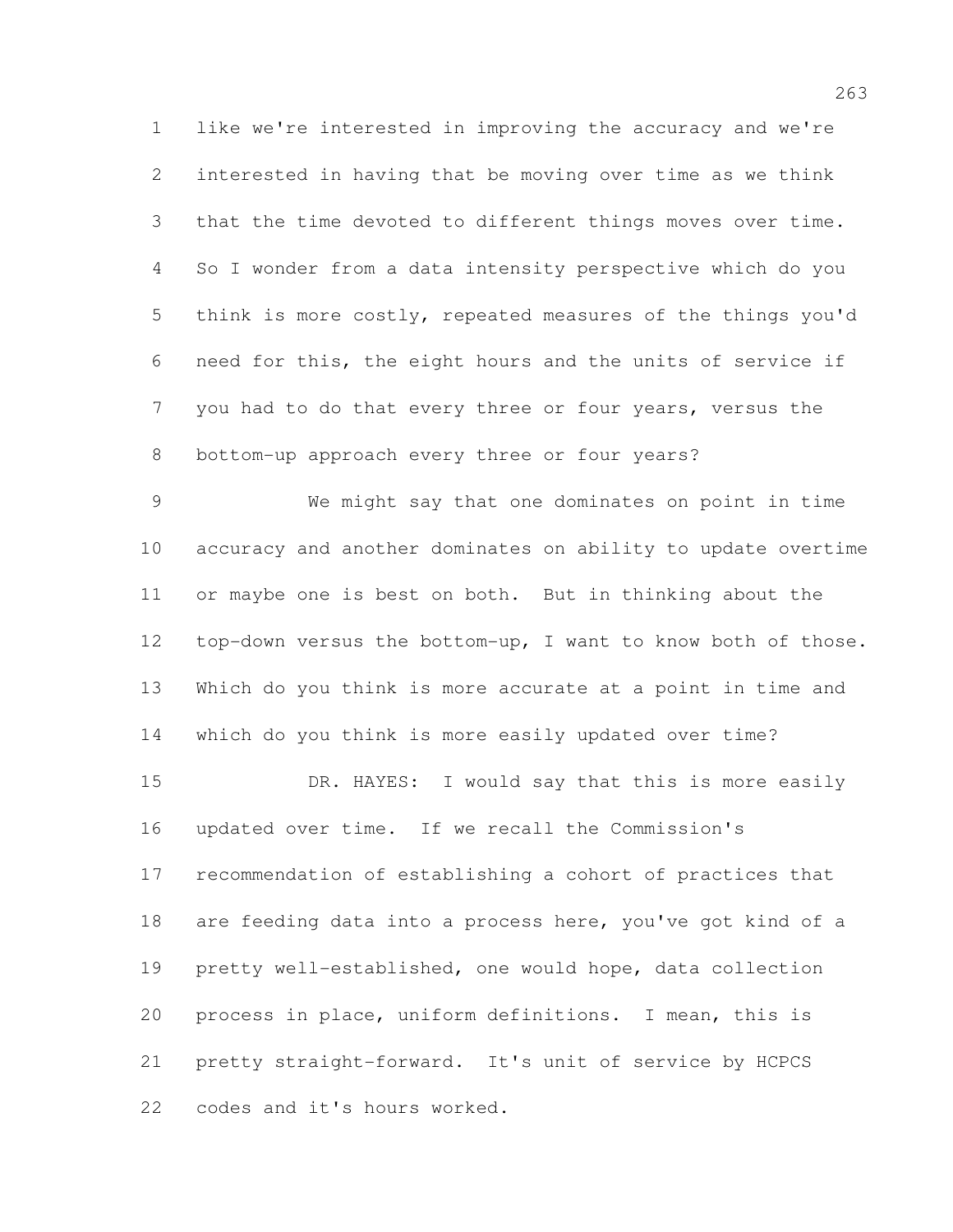Whereas with a bottom-up approach, it is, of course, going to be code by code and there are 7,000 of those things. That's one thing. The other is that with each service, the specification of what you want varies. I mean, within the time estimates, there are three segments of time. There is what's known as pre-service, which is what happens before the doctor sees the patient. There's the intraservice part which is, what, you know. And then there's the post, the documentation and all that comes afterward. 11 So you've got to -- for each code then you've got to pretty well specify, Okay, this is what I want, you know, for each of those three segments and you've got to do it 14 7,000 -- so I -- that's -- right. DR. MARK MILLER: Although I think Bob would say that if you did bottom-up for a smaller set and could extrapolate, you wouldn't be doing 7,00 18 DR. BERENSON: That's what I was going to say in Round 2. DR. MARK MILLER: Sorry, Bob 21 DR. BERENSON: That's okay. DR. CHERNEW: I just wanted to also ask about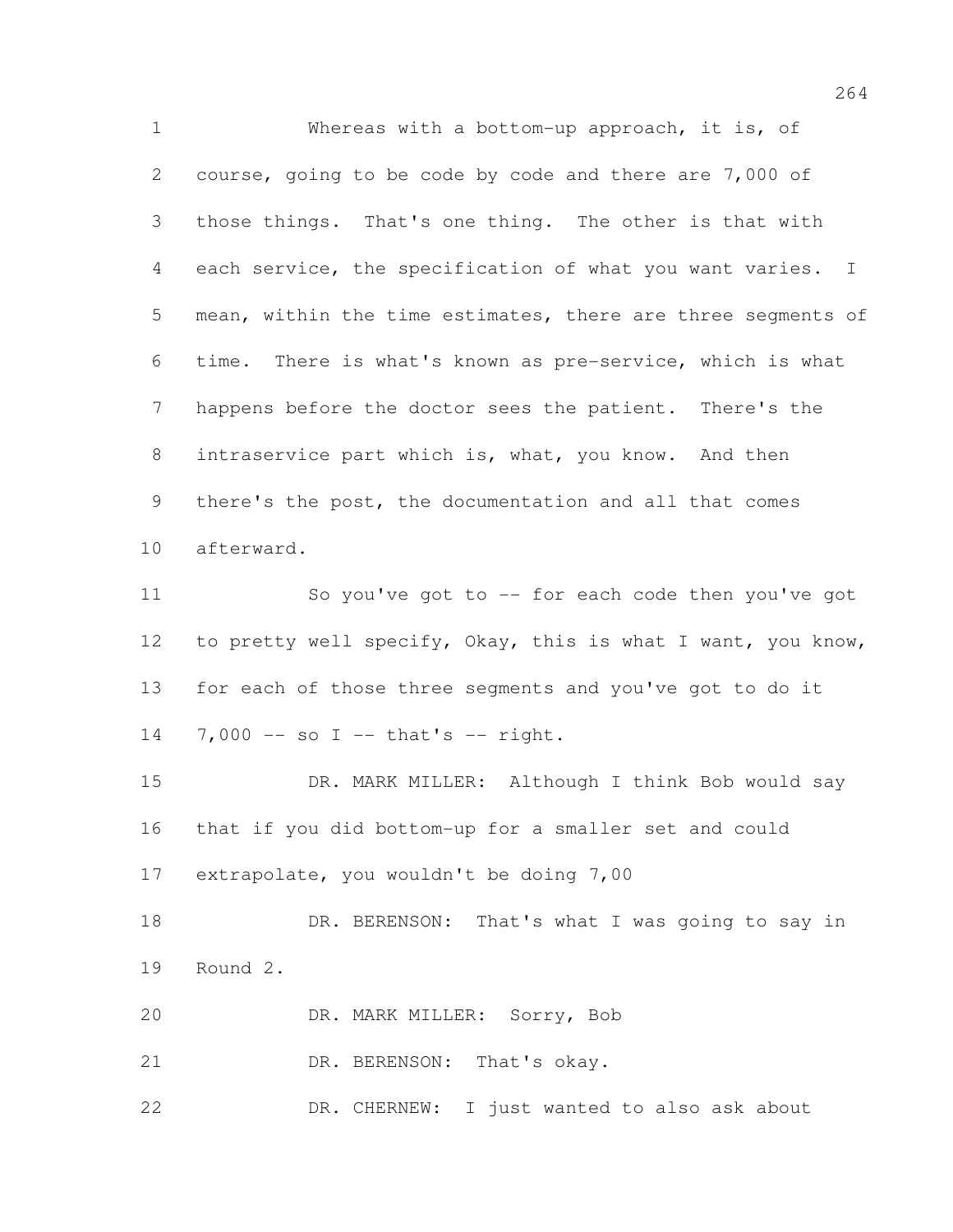this. So I think actually you'd need a lot more data than this and I want to ask, in part, because, for example, you might need to know -- what if you had, for example, other staff doing some of the paperwork. Right? Would you want to take away from the -- you know, you want to include that, it's not clear if you just want the physician hours. Do you care? For individual physicians, if they're doing multiple things or not multiple things? I mean, I'm just trying to figure out if this is all of the data.

 DR. HAYES: Yes. Well, you'd want to be sensitive to a few things. One would be whether the physician, we'll 12 say, is working with another professional, and essentially, you know, to use fee schedule terminology, whether this other professional is working incident to, is billing incident to the physician. And so, because that has -- potentially has the effect of kind of multiplying the amount 17 of work, the number of units of service that the physician can produce in a given period of time.

 The way that we are handling that kind of an issue with the field test is we're saying, Well, in those instances, we just are not going to include physicians who have, you know, with them working, you know, another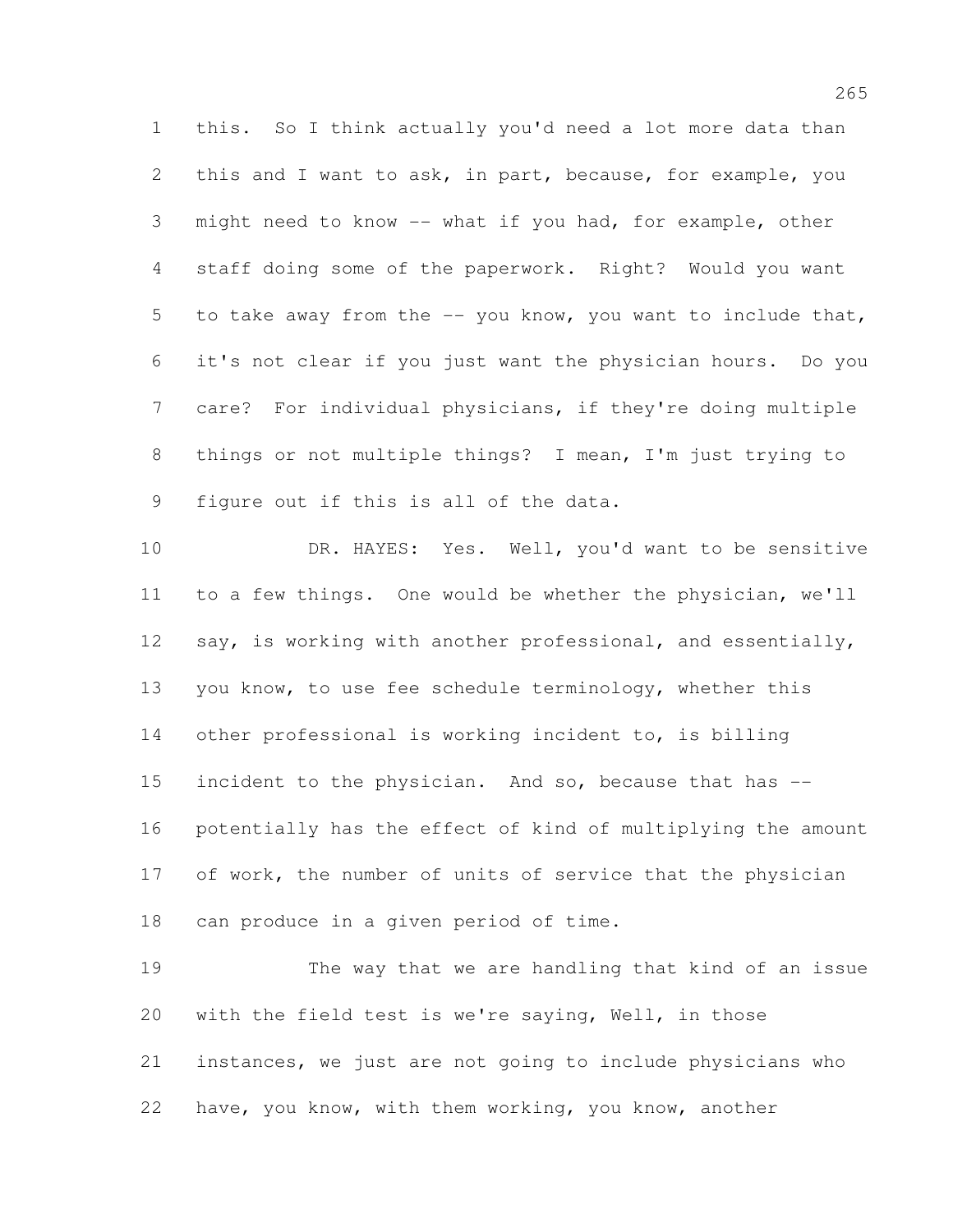professional. However, you could imagine a situation where you would want to know that and you would want to allow that data into the process and to then make an appropriate adjustment and see what the effect is of having, you know -- right. And so, that's -- so yes, there is -- to answer your question, yes, there is a potential for additional data, but I would -- additional information to be used, but I wouldn't see that as necessarily, you know, kind of complicating the process necessarily.

 DR. CHERNEW: And I guess the other question I had clarifying is, how were you selecting the respondents to the initial -- is it groups of volunteers, is it large

practices, small practices?

14 DR. HAYES: You know, there's some thought that 15 would need to be given to that. When we discussed it, and I'm not sure whether it was here or in the office about this in connection with the recommendation in the SGR letter, the point was that, you know -- hold on a second. I'm kind of losing the thought here. Now, I had it, but it's got to come back. It will.

21 [Laughter.]

DR. HAYES: There you go. Ask the question again.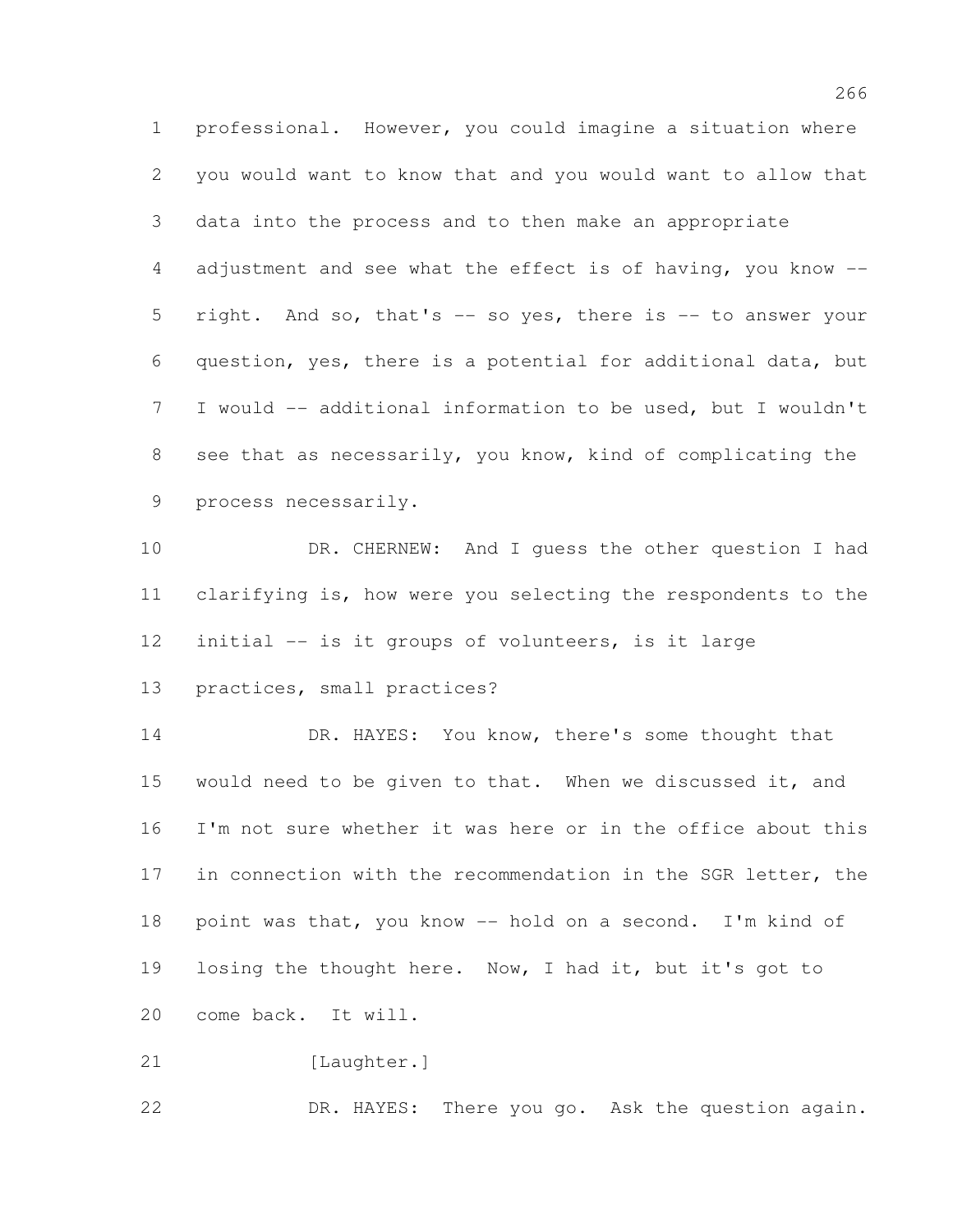1 DR. MARK MILLER: Actually, Kevin, maybe this will help jog your --

 DR. HAYES: Yes. DR. MARK MILLER: Remember where the Commission started on this. Meanwhile, you be thinking. Okay? DR. HAYES: Yeah, I'm going to pull out all the -- I'm trying. DR. MARK MILLER: Remember where the Commission went on this. It said, No, this isn't about trying to average and collect a representative sample. It was targeted to -- DR. HAYES: Ah. 13 DR. MARK MILLER: There you go. DR. HAYES: So how would you -- 15 DR. MARK MILLER: [Off microphone] -- do this everyday. DR. HAYES: You've got the ESP working is what that is. So anyway, it's a matter of one idea would -- the key thing here is how do you define what is an efficient practice, because that's the kind of practice that the Commission talked about in its recommendation. And so, you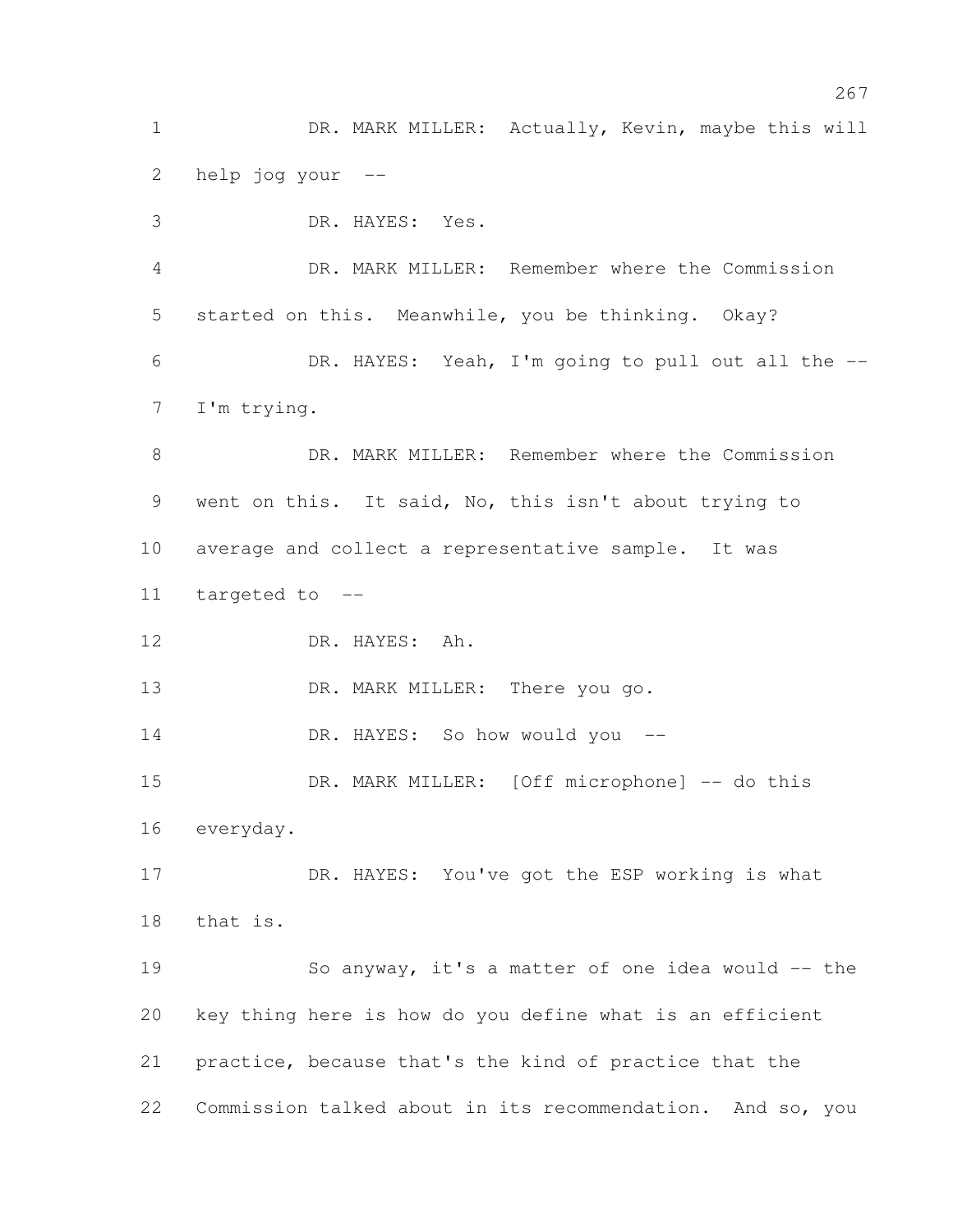know, there's been some research, not a lot, but some 2 research on what constitutes, you know, efficient practices. There's some work on things like economies of scale and, you know, the extent to which a non-physician professionals are working in kind of a team kind of environment and all of that.

 So there's going to need to be some thought given on the front end to what that cohort of practice is going to look like and how would you want to define what an efficient practice would be for that purpose.

 DR. BORMAN: And I'm trying to do the mind-meld thing here. Okay? I'm actually very intrigued by this, and in a very naive way, I think I understand sort of how the statistics, in fact, play out and allow you to potentially come to this.

 One of my questions and to clarify how you would come at this is, I can understand this for a discrete service that plays out from beginning to end in a day, or the intraservice part of it does. But for a service that extends over multiple days and on each day something different is delivered, that is for the major global surgical package, for example, I'd have to hear a lot more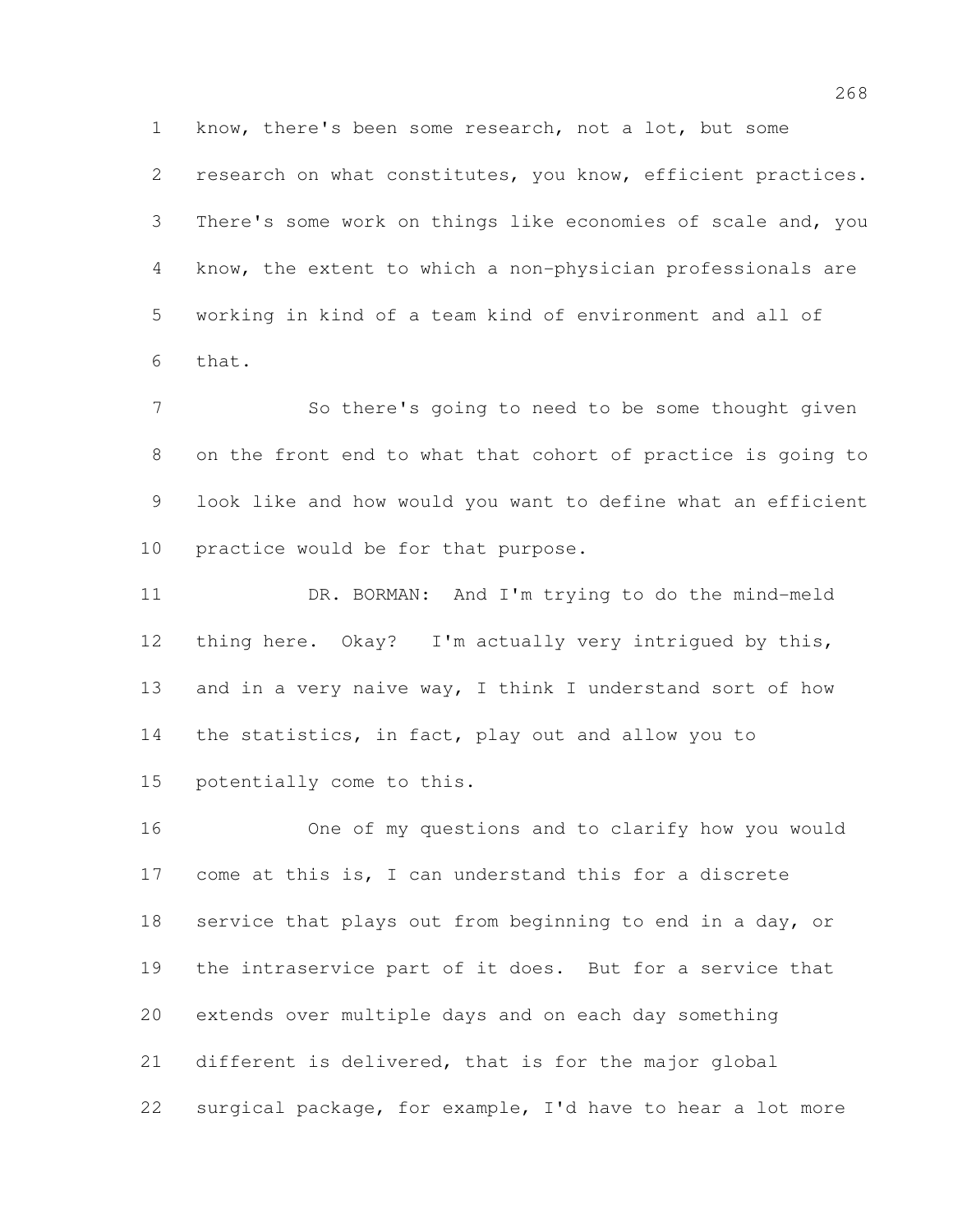about how you attribute those activities.

2 So I think that as you are going down this road, I think not -- I can understand going to the efficient practices, but I think you also have to select some very discrete services. And presumably, the power of this will also lie in the number of services -- in the volume of data that you have to bear. And so it would seem to me that the highest volume codes, as we all know, are the evaluation of management codes and that because of the way that health care has evolved, at least on the Medicare side, you have -- you know, because we're going to leave pediatrics and some of that out of it because we're interested in the Medicare part, we clearly have any number of physicians who are, in fact, hospitalists and we have any number of physicians who do, in fact, no longer go to the hospital.

16 So that, one, there should be a fairly substantial number of data points one could collect across the outpatient visit codes and there would be a substantial number of data points that one could collect from hospitalists that would be relatively clean in terms of, they'd only be this series of five or ten or 15 codes, but you could get a lot of it and potentially maximize the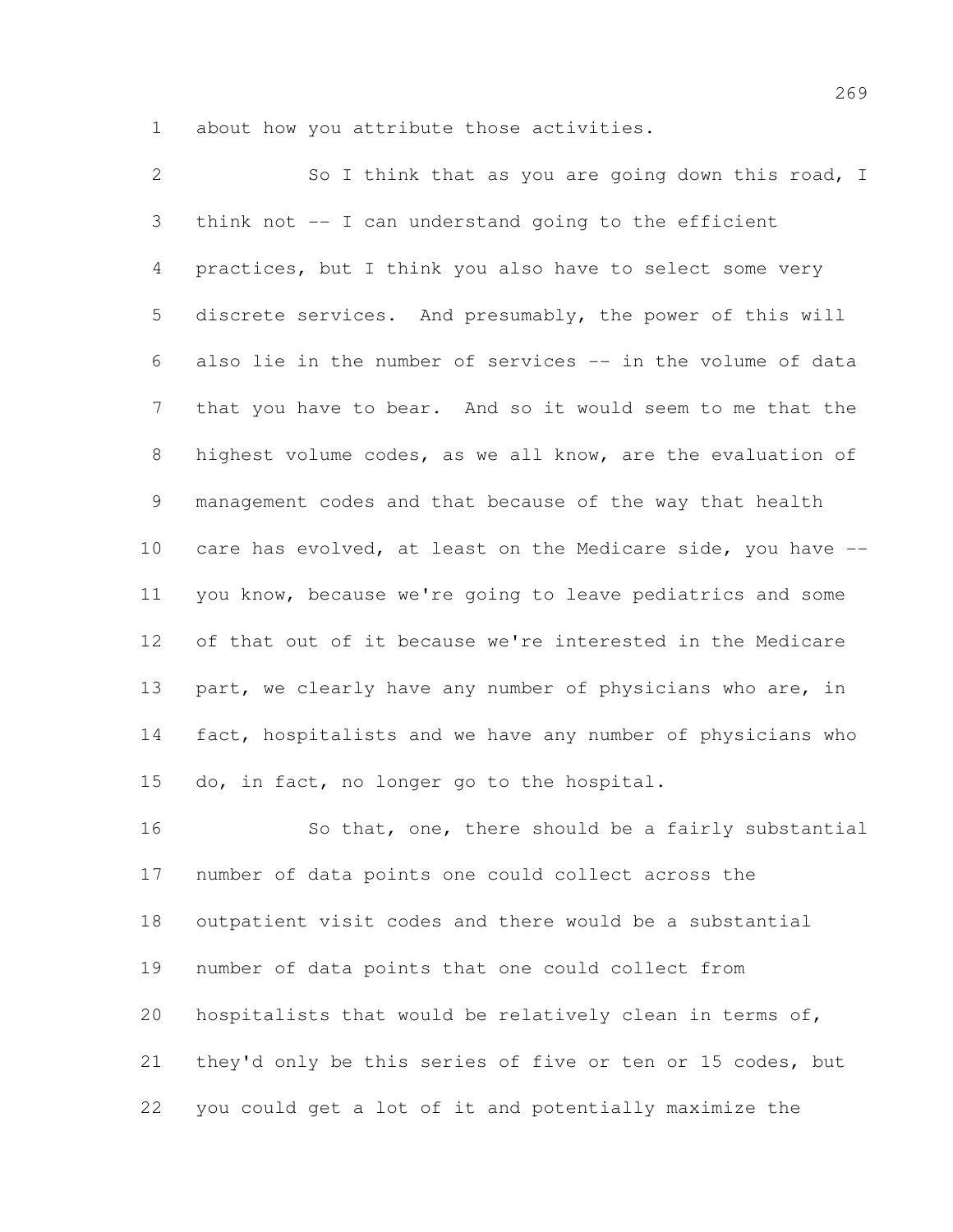potential of this approach to it.

| $\overline{2}$ | So it would seem to me that's where you've got to            |
|----------------|--------------------------------------------------------------|
| 3              | start because there's going to be a huge issue with rolling  |
| 4              | out the global part unless there's something that you didn't |
| 5              | have the ability to include in the chapter, that you can     |
| 6              | help me understand how you attribute per day the global      |
| 7              | piece.                                                       |
| 8              | DR. HAYES: And so, just to -- so we're all kind              |
| 9              | of together on this, when Karen speaks of global services    |
| 10             | global surgical services, recall that what she's speaking of |
| 11             | there would be services, say that bundle -- the payment is a |
| 12             | bundled payment for, say, the surgical procedure itself and  |
| 13             | any pre-op or post-op visits that occur within a 90-day      |
| 14             | window.                                                      |
| 15             | And so, the question then would be, Okay, so                 |

 you're collecting data for one day, for one surgeon, let's 17 say. What about -- so on that particular day, the doctor was doing surgical procedures and wasn't in the office at 19 all. And then the next day they were -- you know. So we're dealing -- we have a surgical practice in the field test, and this is front and center, you know, the kind of issue that we want to deal with there.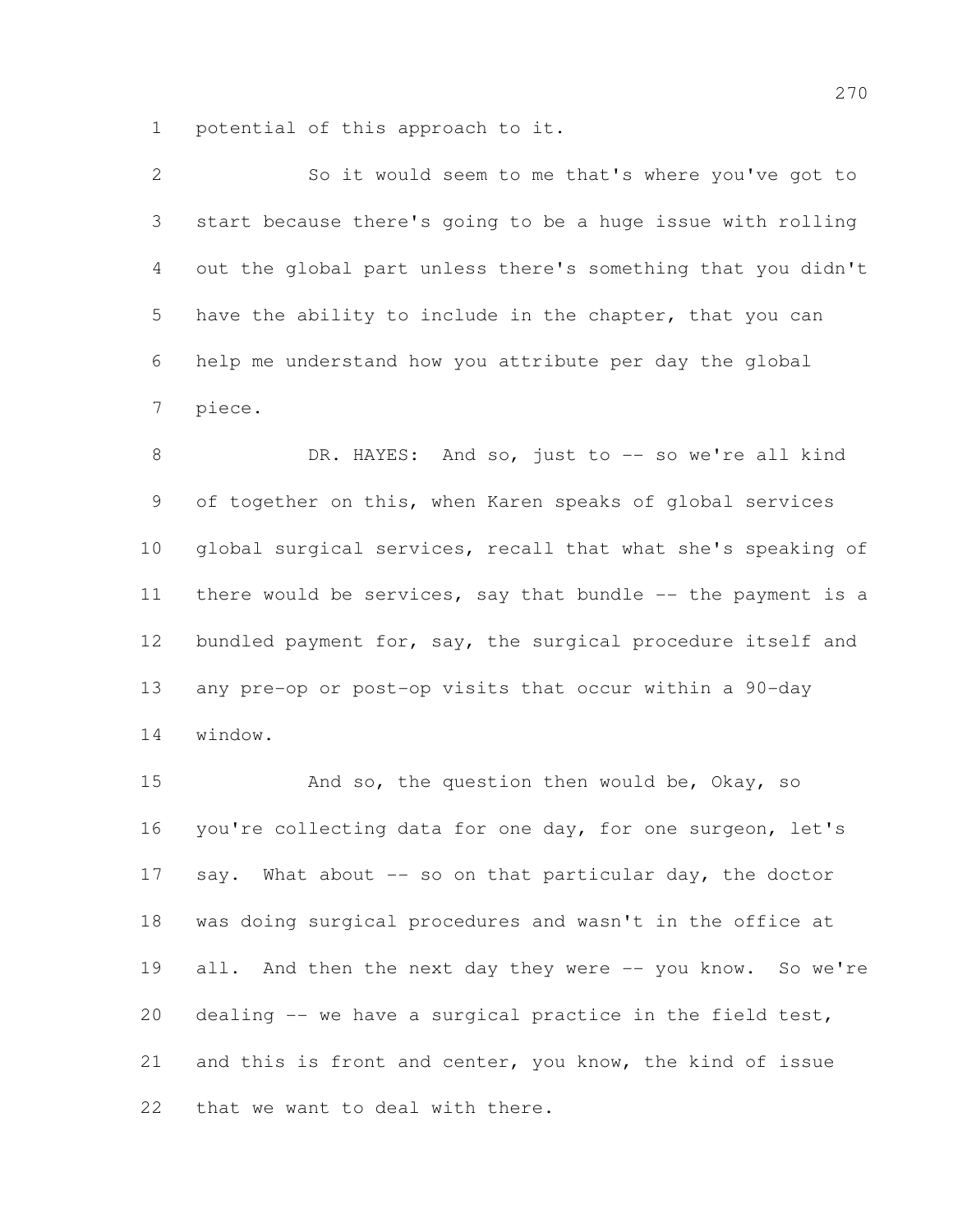The only way that I see to fully capture all that kind of activity is to run out the amount of time for which you're collecting the data. So you're not doing this for a day, for a week, but maybe it's for a month or it's a few months or something like that, to fully -- the other thing to do would be for whatever span of time you're looking at for which you do have data, you want to do a kind of a comparison to say, Well, okay, you know, we captured this kind of cross-section of the services that that particular surgeon furnished. How does that compare to everything for 11 the whole year, you know, in terms of service mix. So did we capture the right mix and a

 representative mix of the surgeon. So that's the kind of -- so the global services clearly are going to present, you know, the biggest challenge here in this kind of thing. I don't think it's totally unsolvable, but we're going to have to be sensitive to that if one were to use this kind of data.

 DR. BORMAN: Because I can envision getting into a very complicated thing where, for example, just on the inpatient stay side, let's say I do a splenectomy, take out 22 the spleen. So on this day, I've delivered the operative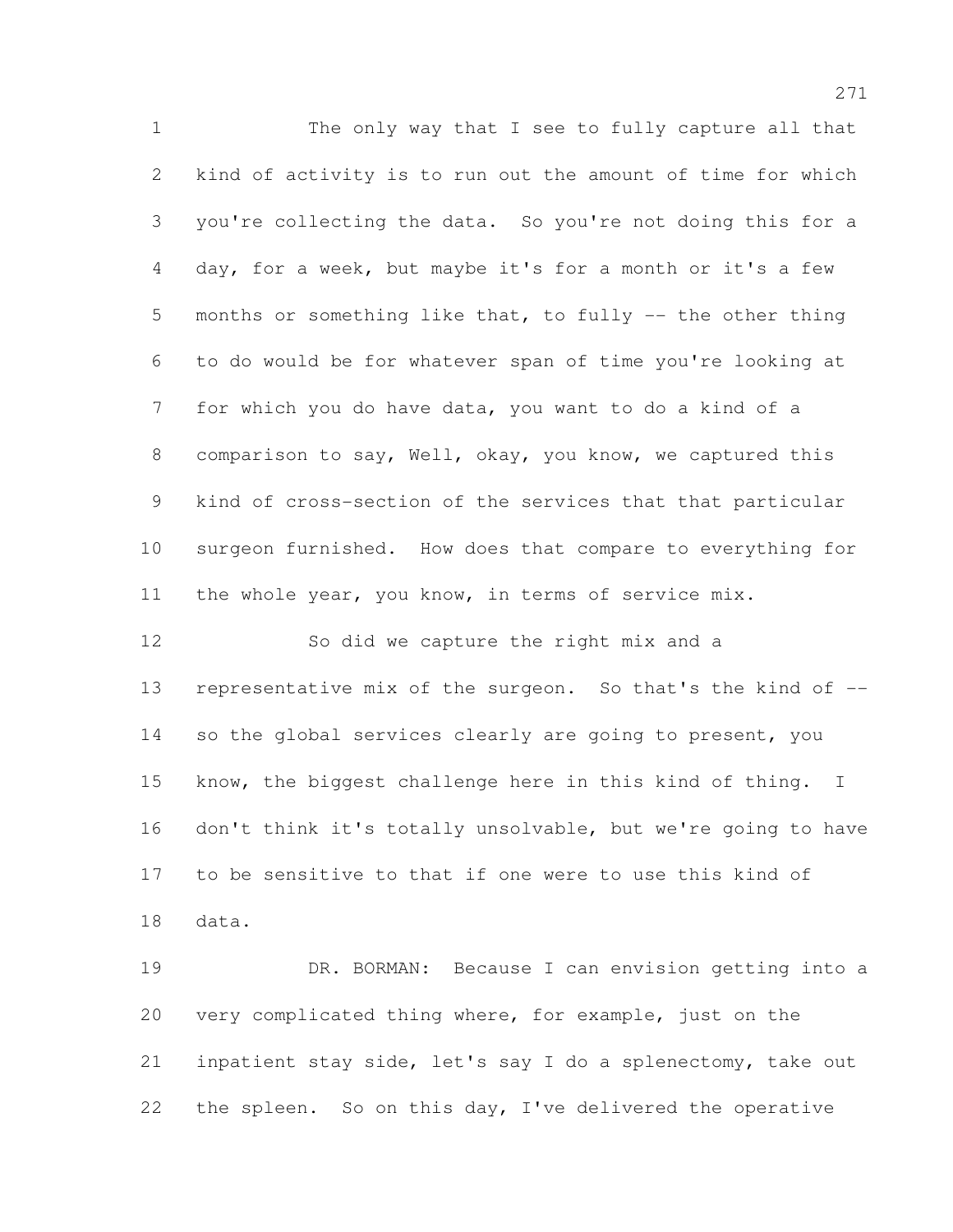service which is associated with pre- and post-time, and intra-time. Now, on post-op day one, in there underneath there is the equivalent of a 99X visit.

 Do you break the global apart and attribute to me each day, which would seem to potentially be the fairest thing? There's a whole bunch of things. I just raise the point that I think that starting this analysis with things that are very discrete services over a day would help me to have a lot more confidence in its output of this kind of analysis as opposed to jumping into a rather complicated bundle to start with. But I understand you need to explore the feasibility of that.

13 The other clarifying question I would ask is, this is a contractor to the Commission. This is not a contractor to CMS. Is that right? So the University of Minnesota is doing this as a contractor to the Commission. And is there a point in that contractual process that will be sort of a sniff test on the preliminary data with some clinicians and not only my valued colleague economists and statisticians and actuaries, of course, so that just as an attempt to say, This kind of feels right, or understanding more about the methodology to just be able to bring something to bear at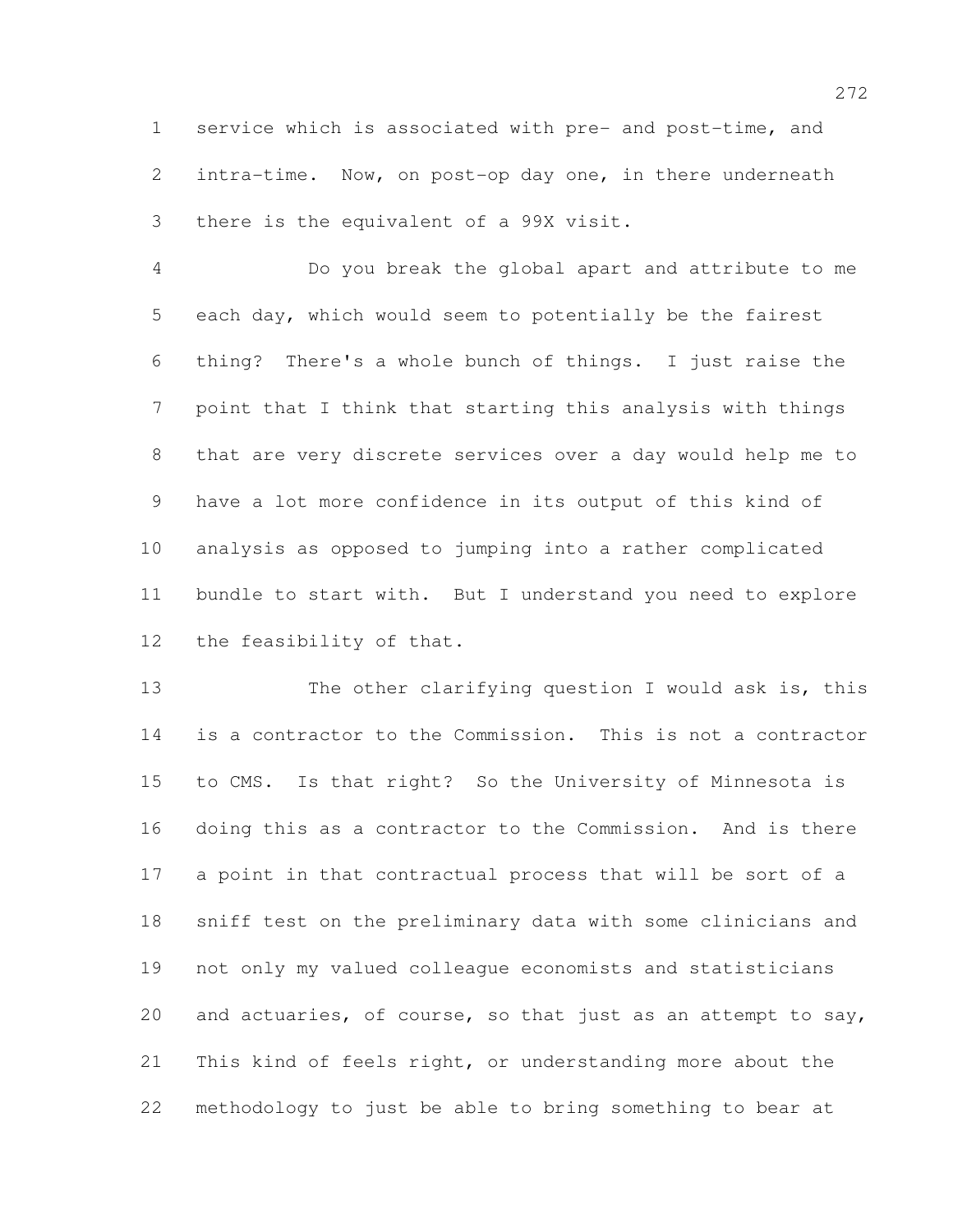some relatively early point in the process.

 MR. HACKBARTH: Okay. Round 2. DR. STUART: I just want to add to a point that Mike raised about how do you select these practices and how do you know whether it's efficient or not. And simply to note that if you had enough data, from a theoretic 7 standpoint, you could use information about the practices, including the number and type of other ancillary providers who are there, the square footage. I mean, there are all kinds of things that if you knew enough about the practice and you had enough variation across the practices, then all of that information goes into the same large equation and you still get the right numbers, plus you may learn something about what actually is driving the efficiency. Now, I want to emphasize that that's true in theory. When you're actually applying this in practice, you're going to have to make some pretty important restrictions in terms of your expectations here. But it still is something that I think is worth kind of laying out the theoretical basis for it because at some point, you may decide that this other kind of information is even more important than the time information that you're looking at.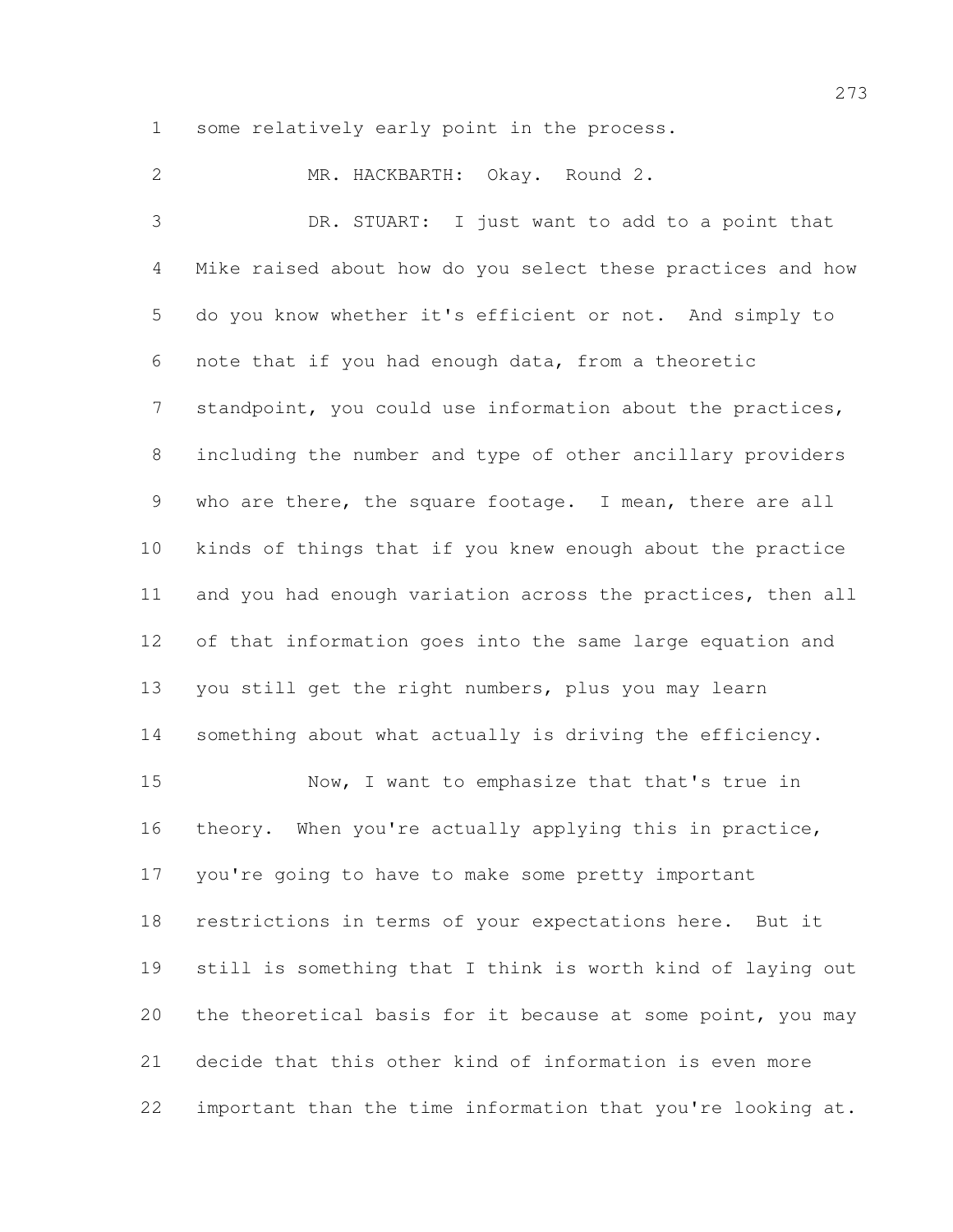1 DR. NAYLOR: So I think you've made a great case for how important this work is, and if I had to make a 3 recommendation to CMS, I would say -- wait, I'm not sure I would put a ton of money into a time -- refining a system when we're -- a system is evolving. And so, I think about what are ACOs going to look like or whatever the future 7 evolving -- or with bundled payments.

 And the value of the work that's going on at 9 Minnesota may be this template. But if I were to -- I would hope that we're thinking about templates that aren't looking at care delivery and the unit of analysis in the same way in 12 the future as it is today, that maybe the patient becomes the unit of analysis or the work of a team becomes a unit of analysis.

 So I'm just not sure that I would make recommendations that you would spend a huge amount of money today except to think about what could an assessment of efficient practices in terms of payment to whoever delivers that service -- what could it look like? What can you learn from the four sites that have ongoing that could inform and anticipate a changed care system. So that is mine.

DR. CASTELLANOS: I have several points. One is,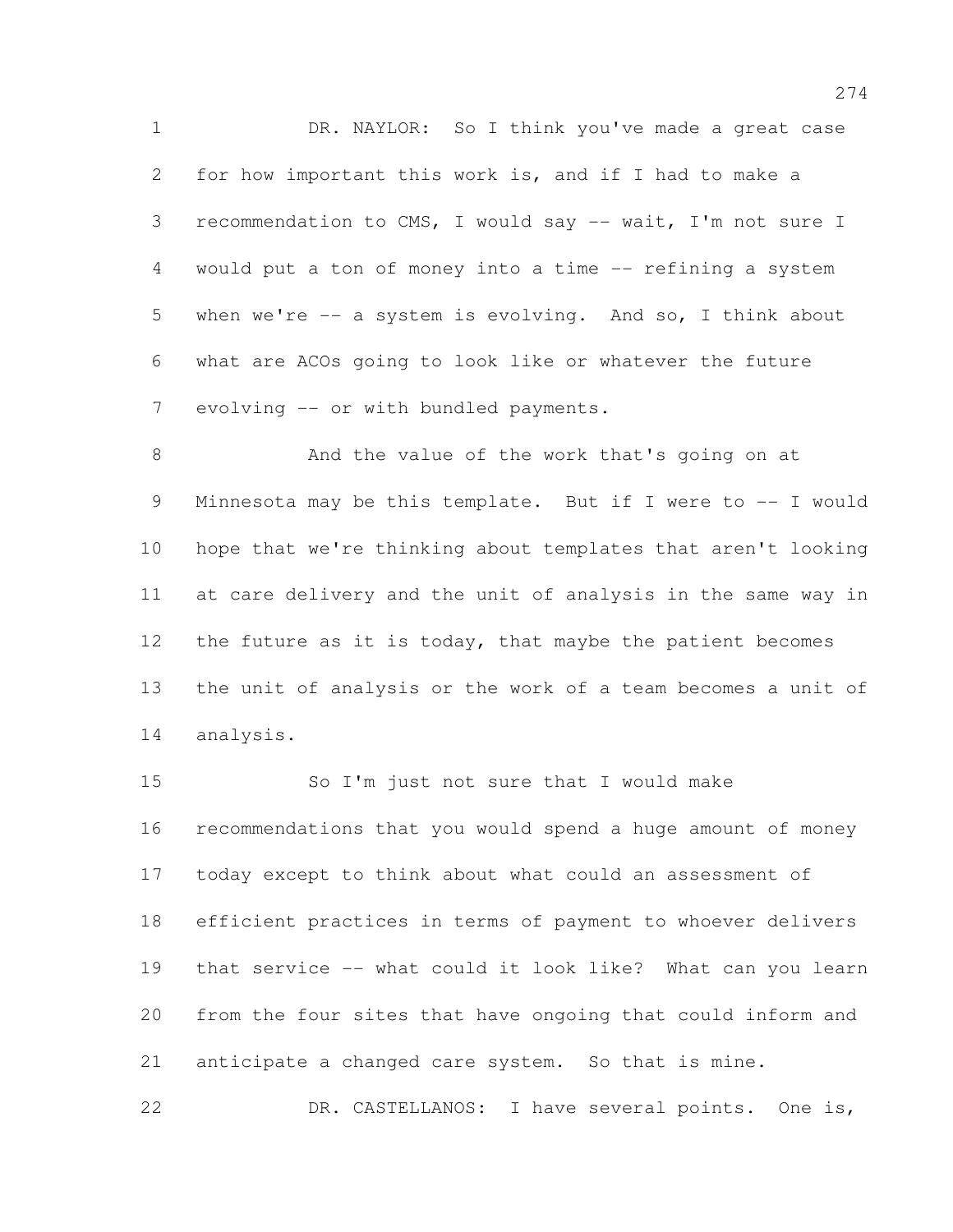just a continuation of a point that Karen brought up last -- in the past and, Kevin, you acknowledge that she's done it. And when you look at practice expense, there's a direct and there's an indirect cost. And as we found out in the material that was sent out to us, the indirect costs account for two-thirds of the volume of the money.

 We're focusing predominantly now into the direct costs. I don't want you to lose sight of that, that there's another source that we really need to look into. I think there's a lot of things that or some of the things that MedPAC can do to recommend some maybe administrative simplicity just to help with the administrative side.

 One of them is, we've already recommended in the past just having a single insurance form. That would save millions and billions of dollars. I know that that's been discussed, but I think on the administrative side, let's not forget it because that's a bigger picture.

18 From Bob's viewpoint, you know, Bob, what you're saying is really you want an independent source. That's all you're asking for. And I think that's a good reason. What intrigues me is what Mike and Kate just said, that this may be available just by the hours that a physician works. That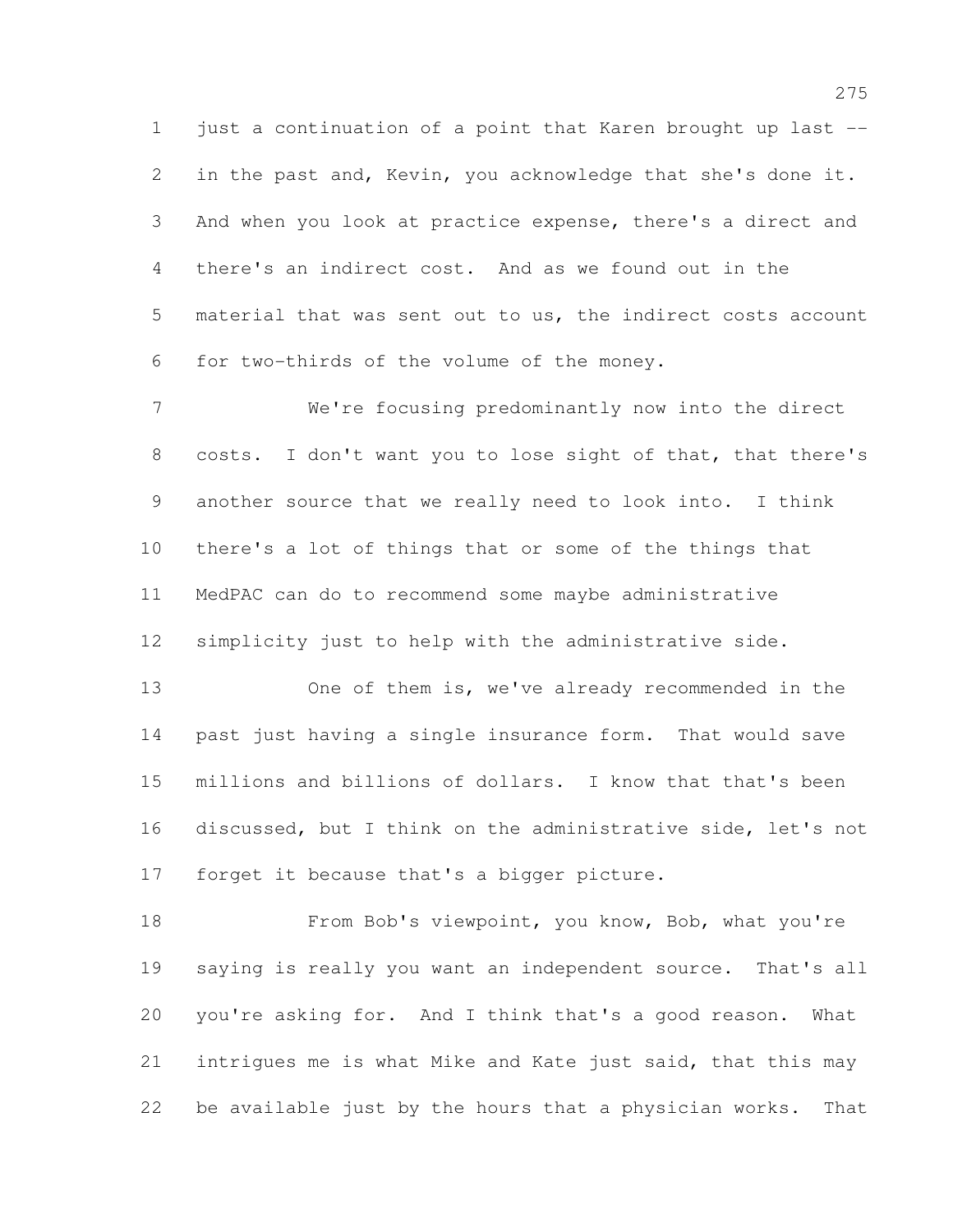intrigues me. I don't know anything about that model. I only can say that in my practice, there's no such thing as a normal day, and I don't think anybody sitting around here has a normal day.

 You're kind of putting out fires, multiple interruptions, telephone calls, and not to include the work that you take home. So it's really intriguing, if we could look at that model, also. I think that would be something that we may want to consider. And maybe a middle of the road approach would be yes, the gold standard or what we use now as maybe the RUC data, but, you know, it really isn't.

12 It's probably the only standard we have, but 13 perhaps the data we collect, whether it be by direct, by what you said, the up or down, perhaps we can use that data, 15 or in the RUC process, for the time, also. You know, try to get a middle of the road thing. The RUC has, in my opinion, done a good job. It's totally volunteer. They don't get paid. There's no cost to that.

19 And for the most part, I think they do a fairly good job. There probably is some self-serving, as Bob suggested, but perhaps we can massage that process and make it work.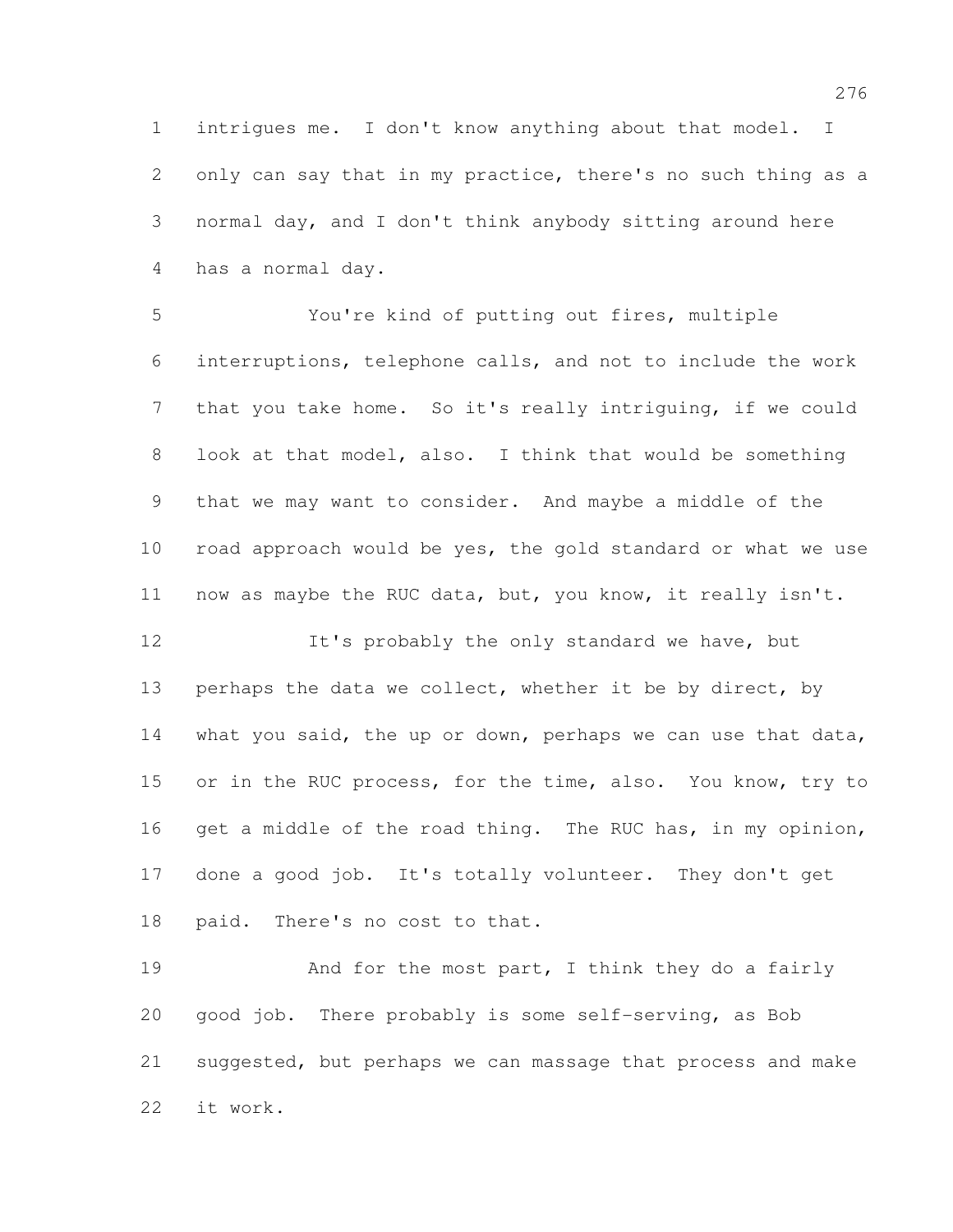MS. BEHROOZI: I'm just thinking back, Kevin, to when you disabused me of the notion that a lot of the way the rates were set was sort of empirical and scientific and that, you know, a lot of it is very sort of subjective judgment. So I like the idea of introducing a little bit more empiricism to the task and recognizing that it's difficult to get, you know, very detailed empirical data without burdening people a lot.

 So clearly it seems a lot better to get some empirical evidence without imposing such a burden that people would resist it. And if at least you can find the low-hanging fruit by using the top-down method for the places where a correction is most needed, that seems like a great advance.

15 MR. KUHN: When I got the agenda for this particular meeting, I went on CMS's website and went on the Medicare learning network and pulled down their brief on just the Medicare outpatient therapy billing. That's because obviously we talked about outpatient therapy last meeting. And I went through this thing and I won't bore people with details, but just going through the time codes, 22 all the different issues here, I can just only imagine how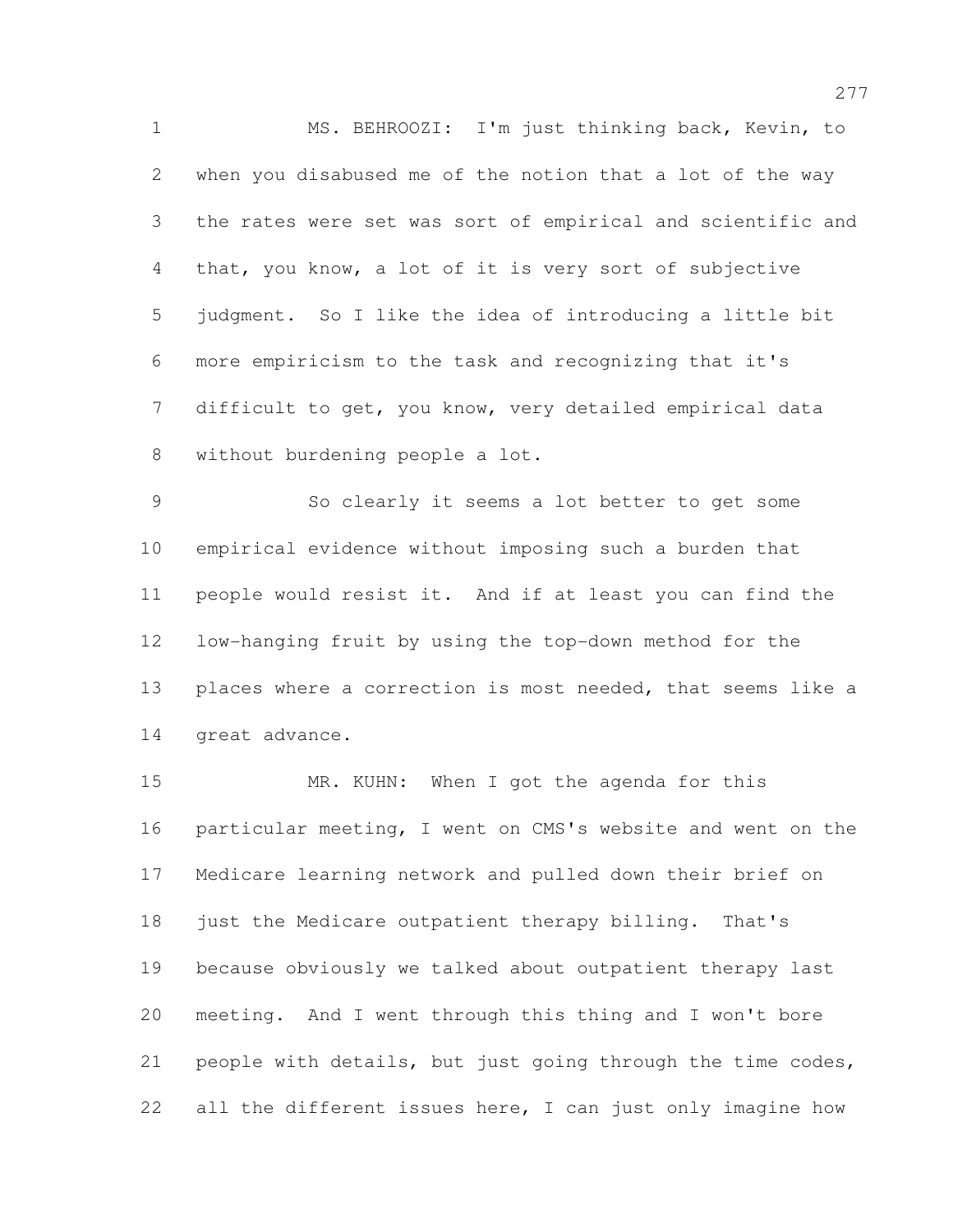difficult and arduous the bottom-up, the service by service is, and I agree with all that you said, Kevin. I think just this one brief got me to that conclusion very fast that that's just not practical.

 So when I looked at the top-down approach, I think that really is this whole conversation, but I think this one in particular is a good reality check for high volume procedures and services for us to get a better look at it. But it's kind of, I think, both Mary and Mike have kind of reflected on it a little bit. You know, what are we going to measure as we think about this?

 And I don't really want us to be in a position where we're measuring current practices, I don't think, as we go forward. As I think a little bit about this, is that the policy objective is either current practices or something else, and the something else, I think, is all the various flavors of care coordination that we hope the program will go to and where we need to be in the future. Because I don't think if we think about something else, then I think, in my opinion, and I could be wrong here, but that the primary care RVUs will continue to be held back if we discontinue to focus on current practices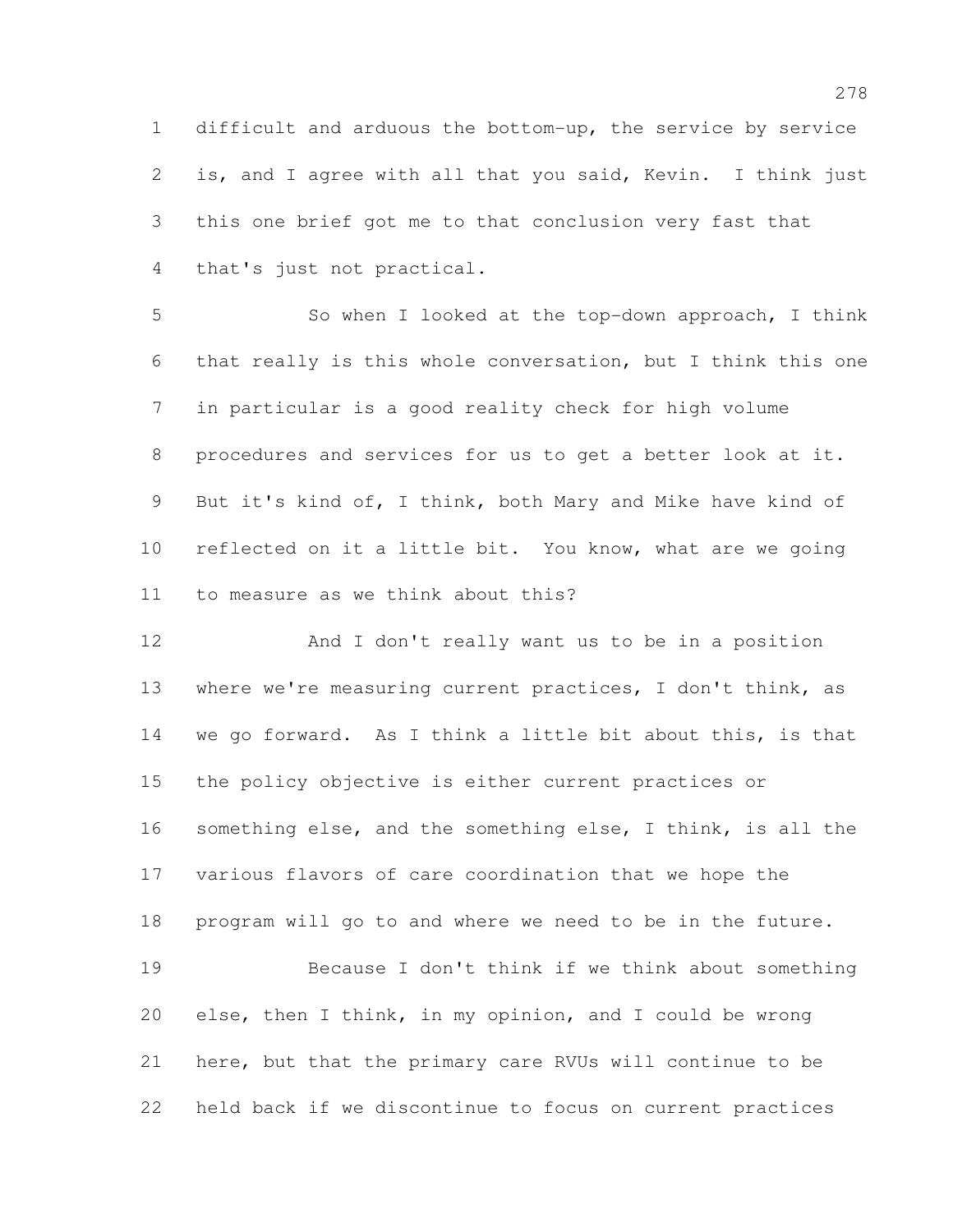out there. I don't think we'll see the real value of what's in the primary care area and I don't think we're going to see the opportunity to update them to their full potential of where we want them to be in the future and that's what worries me about this.

 So I think this whole notion of defining an efficient practice and for us to be consistent in moving in that direction to encourage more efficiency and where we think the program ought to be, I think, is well-suited for some policy work for us as we go forward.

 MR. HACKBARTH: So I think that's an important point. So are we defining the efficient practice as one that can churn out the maximum number of widgets, or are we defining efficient practice as one that produces the best total value, high quality, at the lowest total cost? And that's a very important definitional issue. Bo

17 DR. BERENSON: I'll try to be efficient here. First, I just have to disagree with Mary that this isn't something we should be asking CMS to get into in a big way, for all the reasons that Kevin put up on Slide 5. All the new payment models are based on these estimates, time being the key one. The only one that probably isn't is pure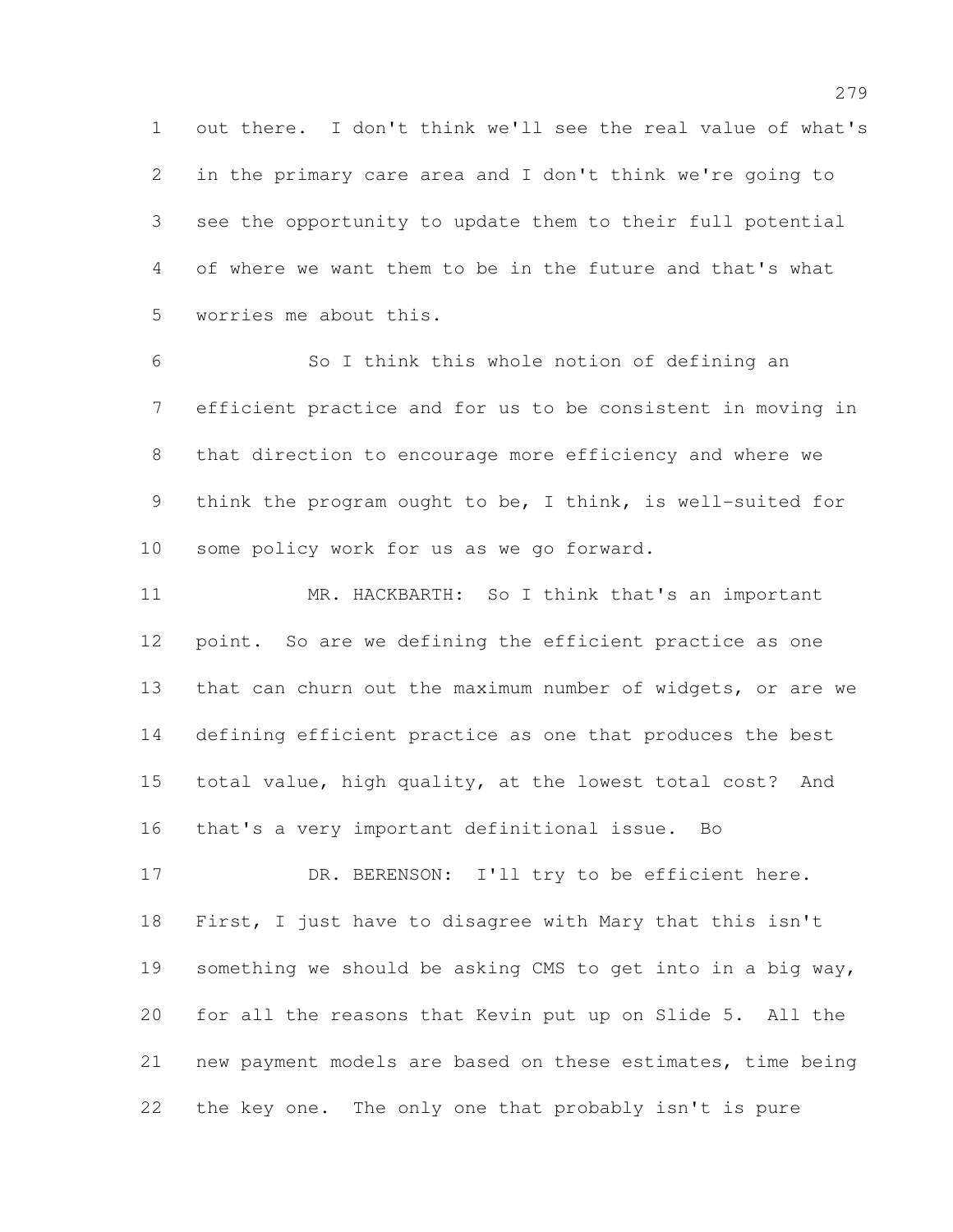capitation. But nobody's -- I mean, we're now talking about shared savings models that essentially continue fee-for-service spending.

 So I just think -- and one other argument I would make here, in addition to what Kevin had listed, was that we are currently spending something like \$65 billion, or something like that, on physician fee schedule and we're still basing those payments on, ultimately, what 30 specialists tell us is the time.

 The RUC doesn't just accept that. I understand that. The RUC attempts to come up with something more reasonable when the times are wildly inflated, but they have no basis for knowing whether they should reduce the time by 5 percent or 25 percent or what I believe in some cases should be 99 percent.

16 And one of my concerns, and I agree with Ron that the RUC does a pretty good job, but I've seen some recent valuations and estimates of time and work which are just wrong. I mean, these are services I've performed. These are services I've had done as a patient or I've known people about. A lot of it has to do with recent automation of tests, the relatively recent introduction of PACs to the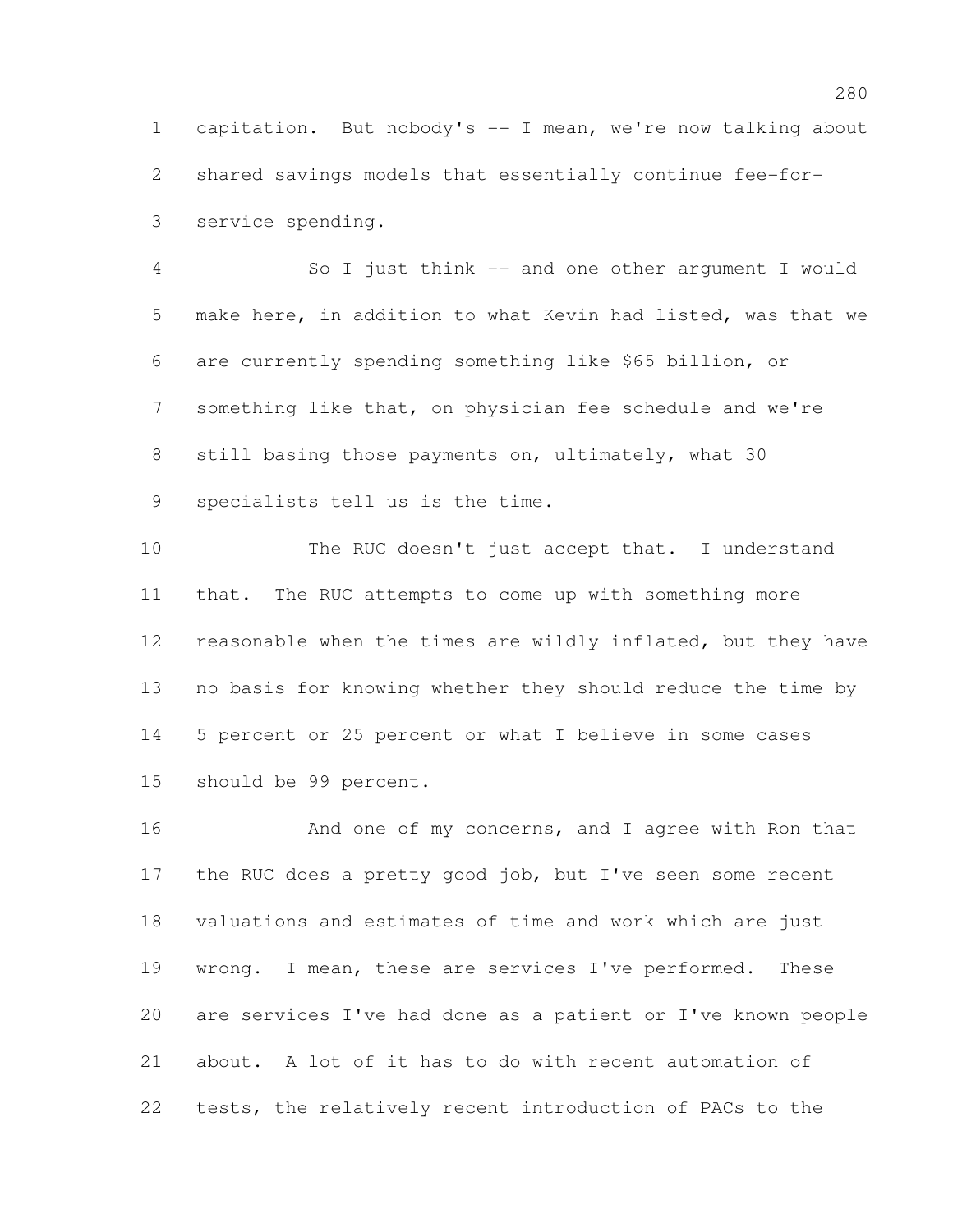reading of imaging, and those times are still just wrong.

 And so, I think we need to be doing this. I'm very encouraged by what you've done. I hadn't understood the top-down, that you could use multi-variant regression to actually do that. I think there are certain kinds of services in which that is -- lends itself very good to top-down.

8 I can think of interpretations of imaging where that's largely what the radiologist is doing. They're not doing multiple things. They're doing a series of codes and they're doing a series of interpretations and I think it would be perfect. Or a cardiologist reading

echocardiograms.

14 I guess what I want to preserve about the bottom- up is that there are some kinds of services where we actually have objective data. For OR services, we at least have intraservice work. I agree with Karen that dealing with post-service work is much more challenging, but we have intraservice work, pretty objective information from OR logs.

 We've got appointment books that can tell us that a colonoscopy is scheduled every 30 minutes and doesn't take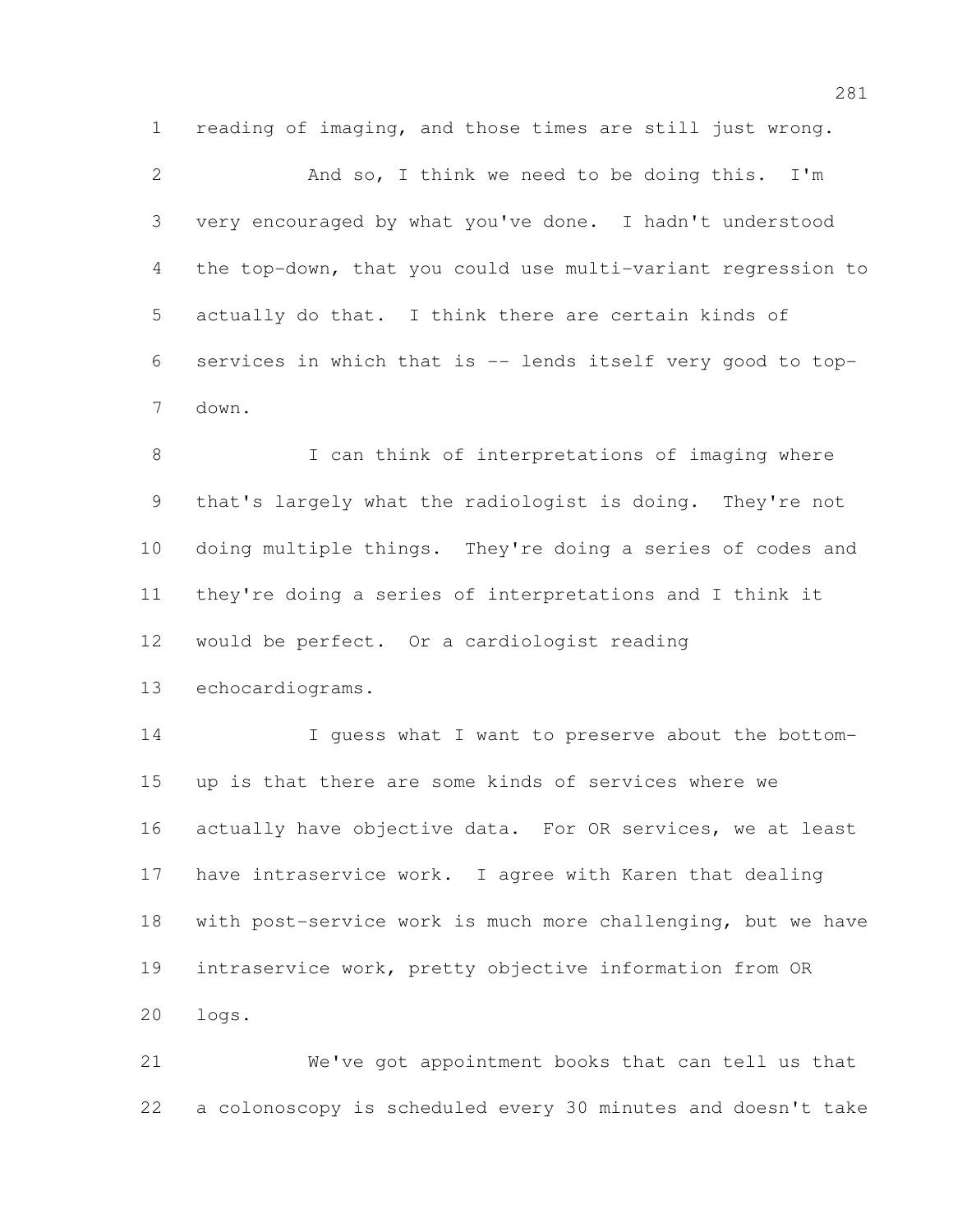115 minutes, which is the current estimate for a colonoscopy with polyp removal. And so -- and then one other that we didn't talk about, time stamps, which have become pretty standard now in EHRs.

 I don't think they work well for, say, an office visit where the doctor is taking phone calls, seeing three patients at once, et cetera, but again, I've been asking everybody I know when they go in for a colonoscopy to find out how long it took, and now everybody's getting put to sleep so they can't do it. So the last person --

11 [Laughter.]

12 DR. BERENSON: The last person I asked to go sort of, Tell me how long it took, she said, Well, I went to 14 sleep, but then they handed me my discharge paper and there was a time stamp that had beginning of procedure, end of procedure, it was 13 minutes. It's just what the New England Journal study sort of documented.

 Now, that doesn't have all the pre- and the post- and so it's not perfect, but it does seem like there's an opportunity to merge top and bottom. And the point I would make, which Mark said in the first round, is, I don't think anybody, through the bottom-up, would venture to do 7,000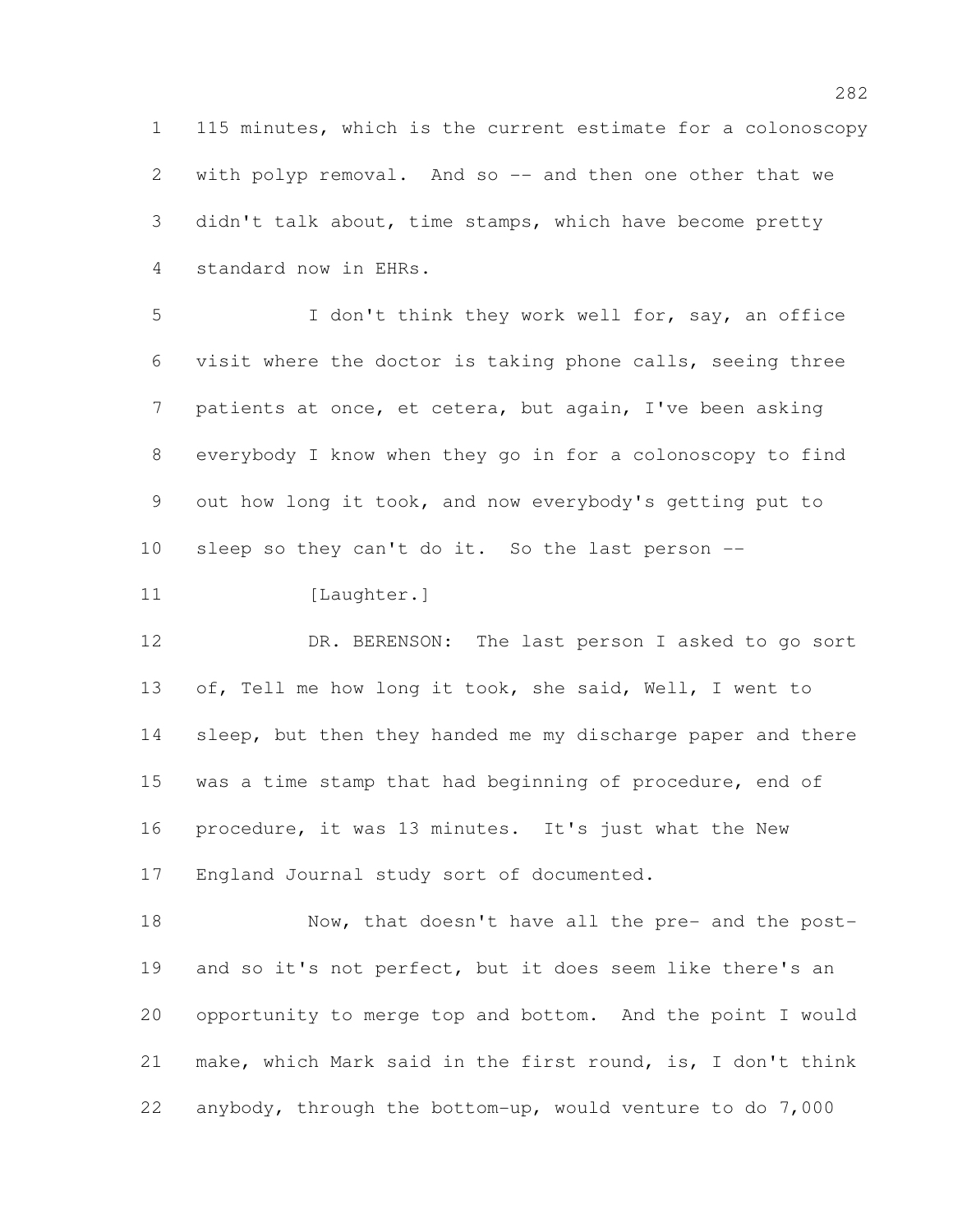services. I think if you do 100 or 200 in families, you can then use extrapolation techniques.

 I do actually think if you combine that with a top-down statistical approach, but anchor some of the services in, we can call it a time-motion study, I don't think it's all that complicated to observe. I'm a little skeptical of the Hawthorne effect, but we'd want to find out. I actually think we could -- I don't think the bottom- up should be given quite the negative view. I love the idea that this top-down through statistical techniques could take us a long way.

12 And in the end, I guess the final point I would make, is in the end, especially if we were sort of using different approaches to coming up with initial estimates of objective time, we would need a clinical panel to refine what those -- what we were getting to deal with rank order anomalies, to fill in for very infrequently performed services, et cetera, et cetera.

19 So it's not simple. I don't, in any way, want to say it's simple, but I just think it's worth taking on, as difficult as it is, for all the reasons, including the \$65 billion just for pure program integrity. I think we owe it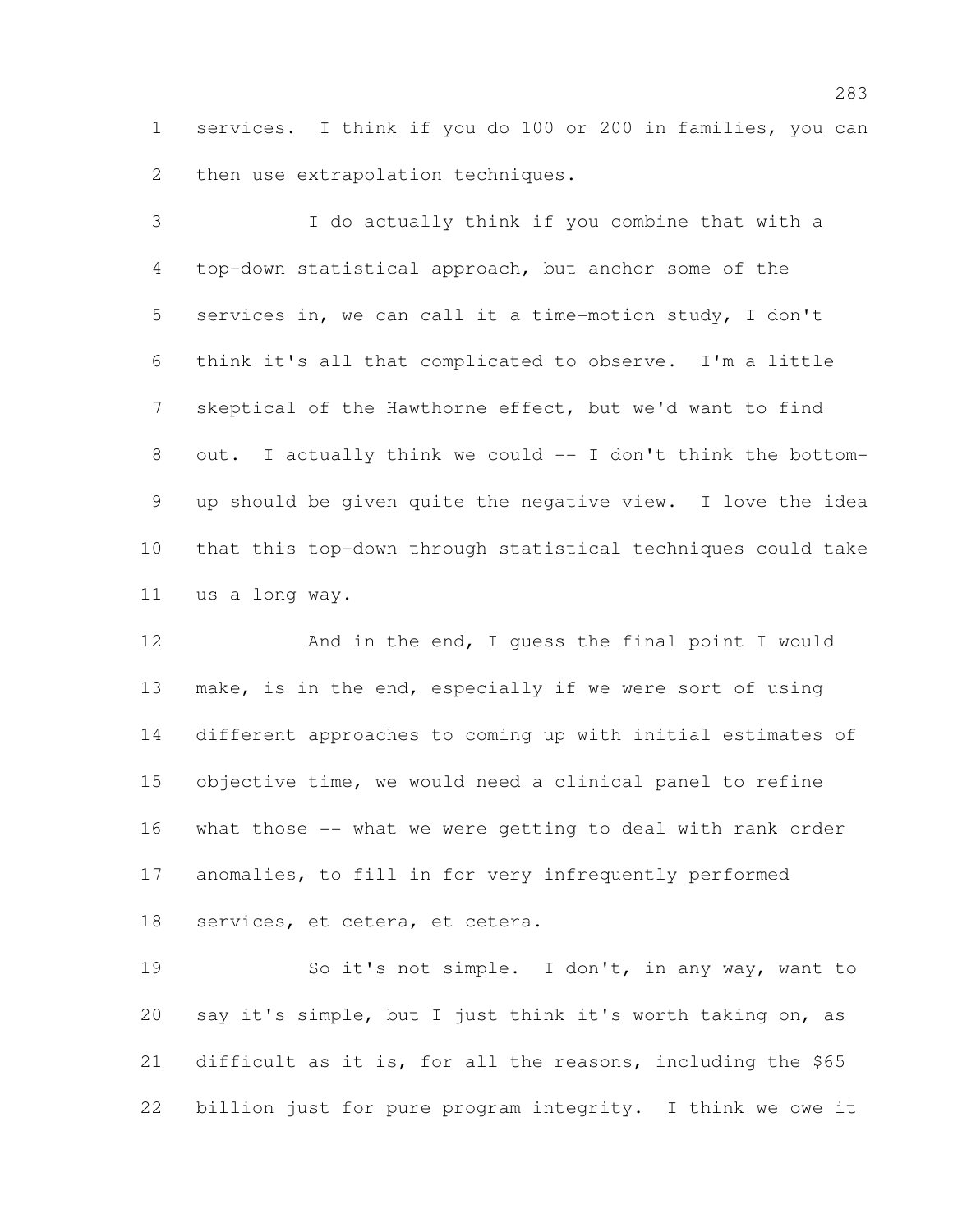to taxpayers to do a better job of these estimates. Good work.

 MR. BUTLER: So directionally, I agree with Bob, but I would, starting with the importance, if we make the SGR recommendation that we've made, I don't know how we cannot provide some pretty -- this is a pretty important deal. It moves, potentially, a lot of money around in the right kind of way.

 But I'd apply four criteria maybe a little bit more rigidly in my own mind. Cost, precision of the answer, the political sale-ability when the results come out, and the time required. So if look at the cost, I'd say, Well, it may cost a lot to do bottom-up, but how much in the big picture of all of the dollars at stake? I don't think that's really an issue.

 Precision. I'm not sure. I assume bottom-up might be a more precise answer, but I don't know. I would think you would make that argument. The political sale- ability, I don't know. I think maybe the bottom-up might be better and more sellable. And then finally the timing, now there's one where it probably takes longer. And so, it's a question of how soon do you want the answer.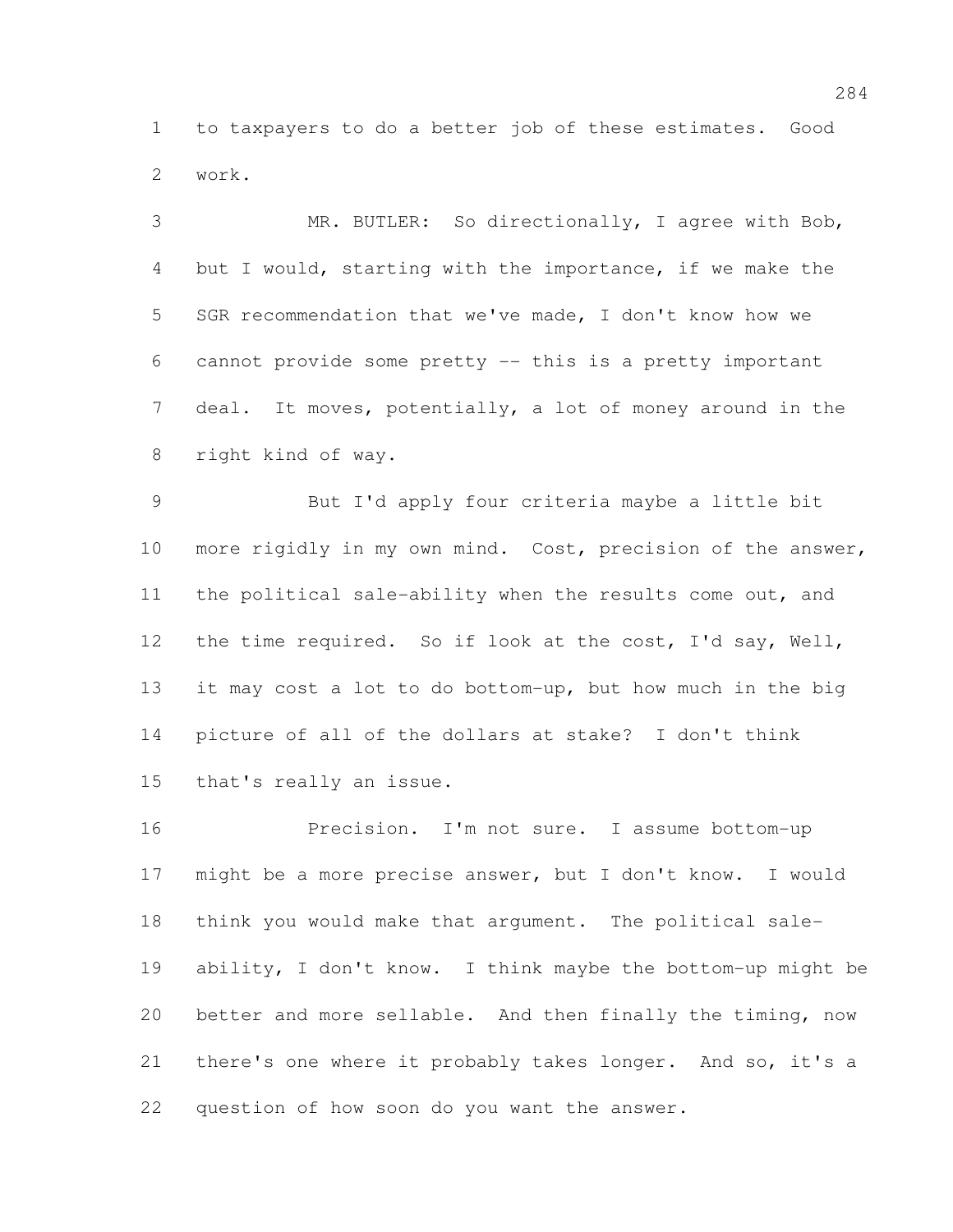1 I'm not sure I made the right judgment on those criteria, but having the criteria against which we're evaluating the feasibility of going one way or another, I think, should be a little more explicitly in front of us so that we reach a conclusion on a little bit more careful thought than, maybe a little of this, maybe a little of that.

 DR. MARK MILLER: The only thing I would say about the cost is that I think we think about cost. Well, in the scheme of things, in the \$65 billion scheme, is it all that different? Whereas, the agency thinks about it as, is my budget going up or down? And that's -- I think your criteria is correct, which metric is [off microphone]. 14 DR. BAICKER: Sticking with those criteria, which 15 seem very reasonable based on what we've learned thus far, it seems to me that the top-down seems likely to be more accurate in that you can measure across more conditions and it's not subject to the same kind of -- gaming is too strong a word -- endogenous determination, perhaps, of the time associated given the problems in measuring those things objectively.

That said, people have raised a lot of caveats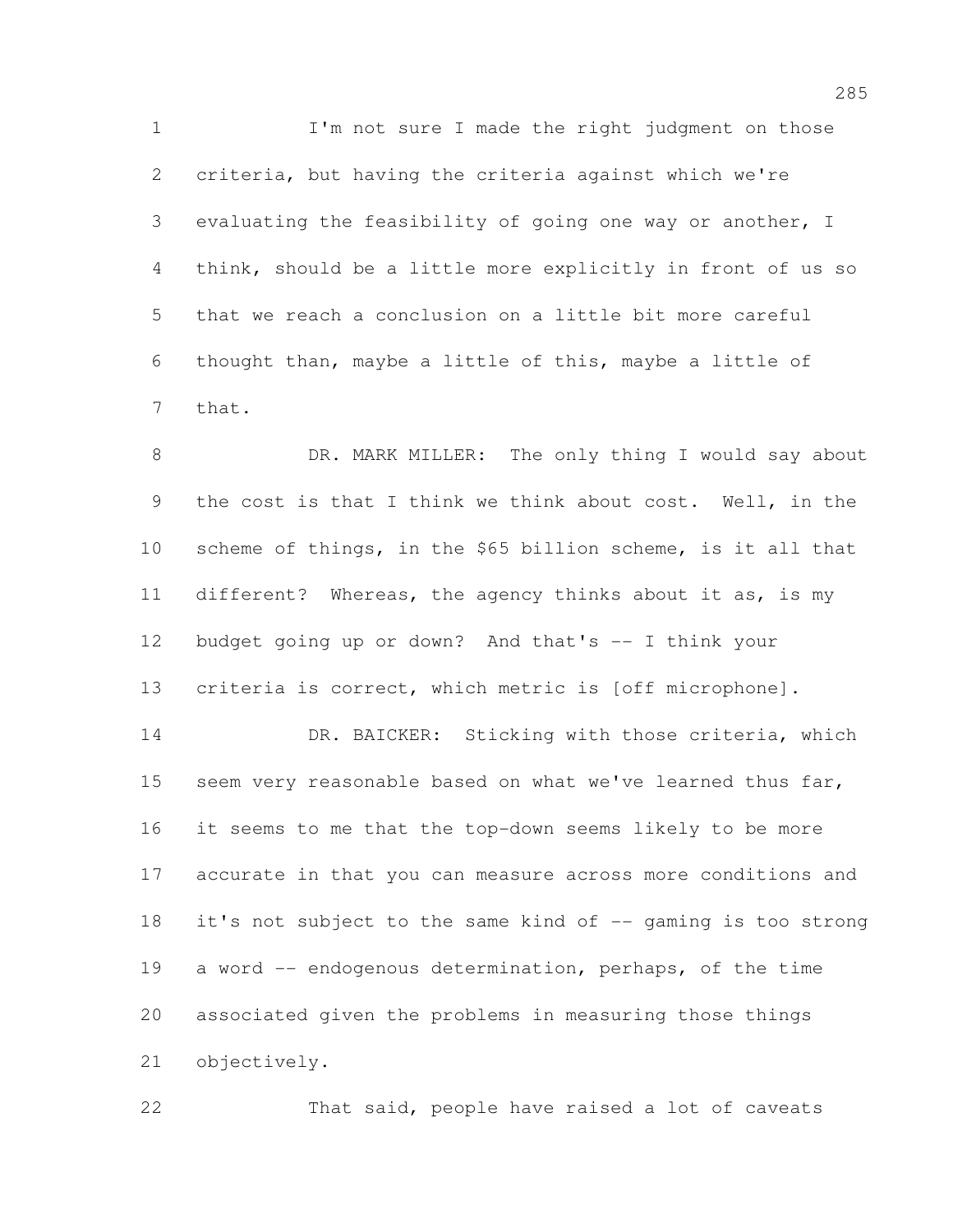that I think are important inputs into how you do that measuring well. You would want to measure not just the physician, but other staff around. You'd want to measure over a reasonable time period. You'd want to think carefully about the selection of the sample which you are measuring because, of course, it's going to be a sample and you want to think about whether it should be representative or whether it should be representative of the efficient providers and how you're going to figure that out.

10 So all those seem like complications, but from my very limited knowledge on this point, it seems like those are more easy to overcome in terms of logistics than the complications involved in the bottom-up. Which doesn't mean that the bottom-up is not useful as a supplement, but everything I've heard so far makes the top-down seem like the better baseline with the bottom-up being a supplement 17 rather than the other way around.

 DR. HALL: I was very much informed by seeing the value of time estimates. That came as a big surprise to me, I guess. But I guess one thing that hasn't really been said here and is rarely said in public is that there's a great deal of tension within the care provider community about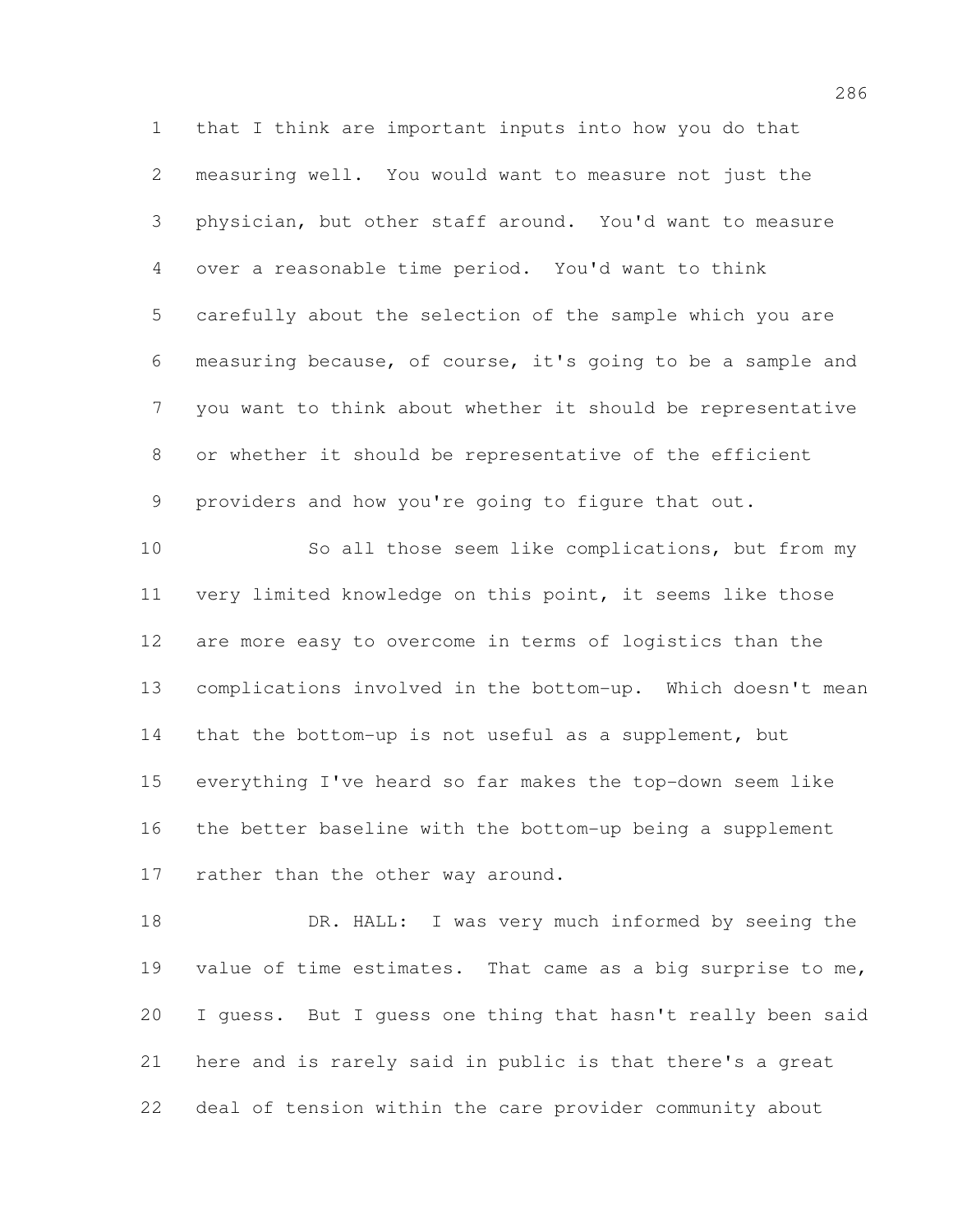this whole thing of RVUs.

| $\overline{2}$ | Sometimes -- and mostly it's silent, but sometimes          |
|----------------|-------------------------------------------------------------|
| 3              | it's fairly vocal. Proceduralists think they're worth more  |
| 4              | per minute than evaluation of management doctors.           |
| 5              | Evaluation of management doctors, primary care doctors feel |
| 6              | that they're disadvantaged. There are practitioners who     |
| $\overline{7}$ | feel that they are disadvantaged by the system.             |
| 8              | So this tension works its way out in funny ways,            |
| 9              | but one not so funny way is that there's no consensus here. |
| 10             | And I think we are fooling ourselves if we think that we're |
| 11             | going to somehow be able to all sit around and sing Kum Ba  |
| 12             | Yah over this kind of issue. It's not going to happen. The  |
| 13             | best we can do, it seems to me, and that doesn't mean we    |
| 14             | should give up, is that is to sort of parse this problem    |
| 15             | out.                                                        |
| 16             | For example, procedures are probably a lot easier           |
| 17             | to do, to look at, and you have some sort of concept.<br>I  |
|                |                                                             |

 think you mentioned a number of them, Bob, where a 13-minute colonoscopy shouldn't be billed as an hour-and-a-half of time or two or three hours of time. There are many, many, many procedures like that.

The payment for surgical procedures which assumes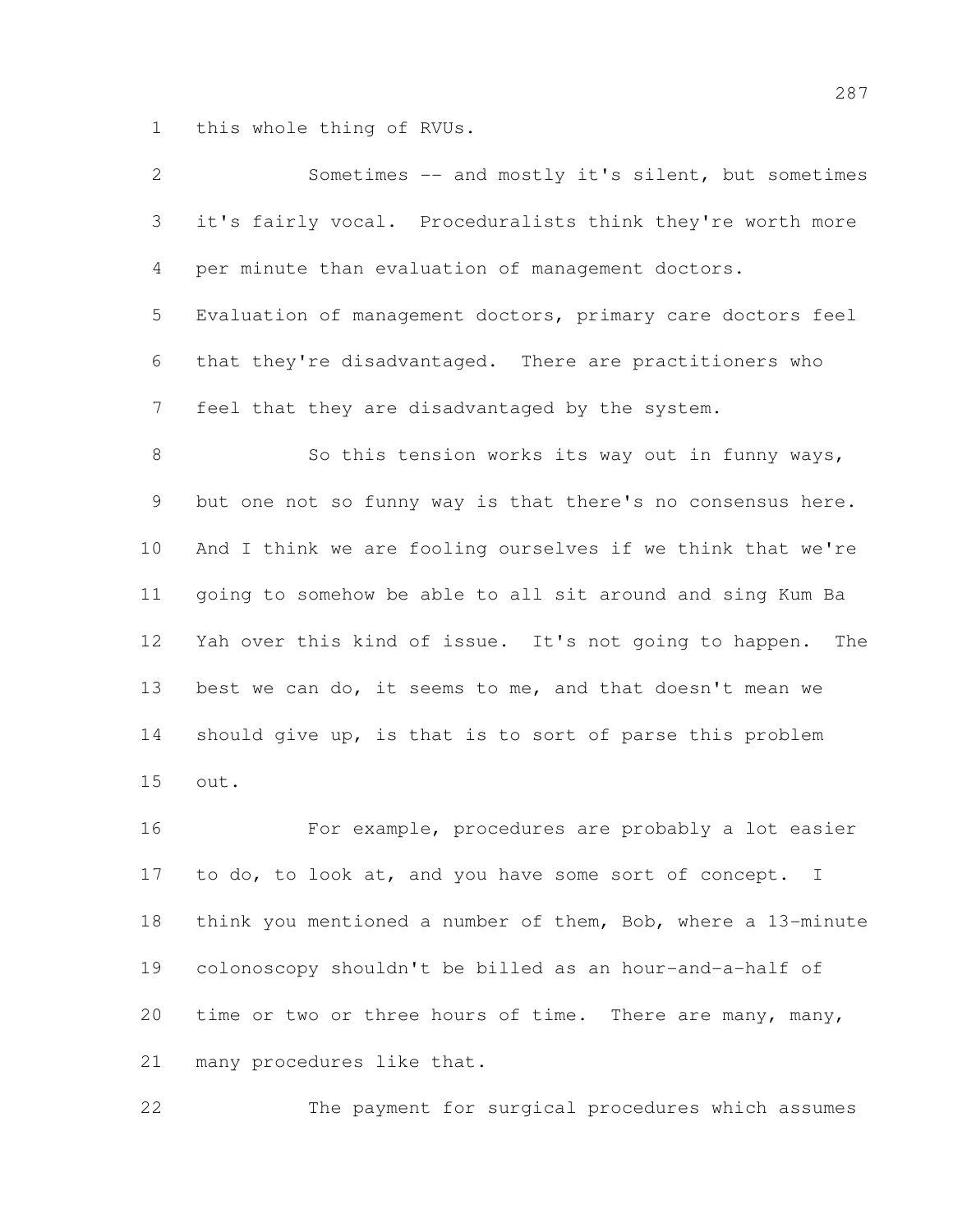a follow-up on a daily basis for some period of time, you can't identify that. But then if we're going to use time and look at it, I wouldn't just do it for the medical community in general, but I think go back to this theme that there are practices that do seem to be exemplars of best practices and that's where I would really try and add to the database, I think.

8 And as Mary said, you know, this will probably go away some day, but the problem is, it's not going to go away for a while yet and we're going to have to solve it. And people, I guess, are asking us to come up with some ideas. But the idea of saying that the paradigm is the physician 13 sees the patient, does certain things that everybody knows they do, and then it's all over, that died somewhere around 1965, I think. We have to recognize some of these realities.

17 DR. CHERNEW: I'm going to agree with Mary, but really strongly agree with Mary. In fact, I think she was too nice about the entire thing. That's not to say that I disagree with Bob's basic comments, but let me sort of explain why. So first of all, I believe that we have some horribly mis-priced things and I believe we can do a lot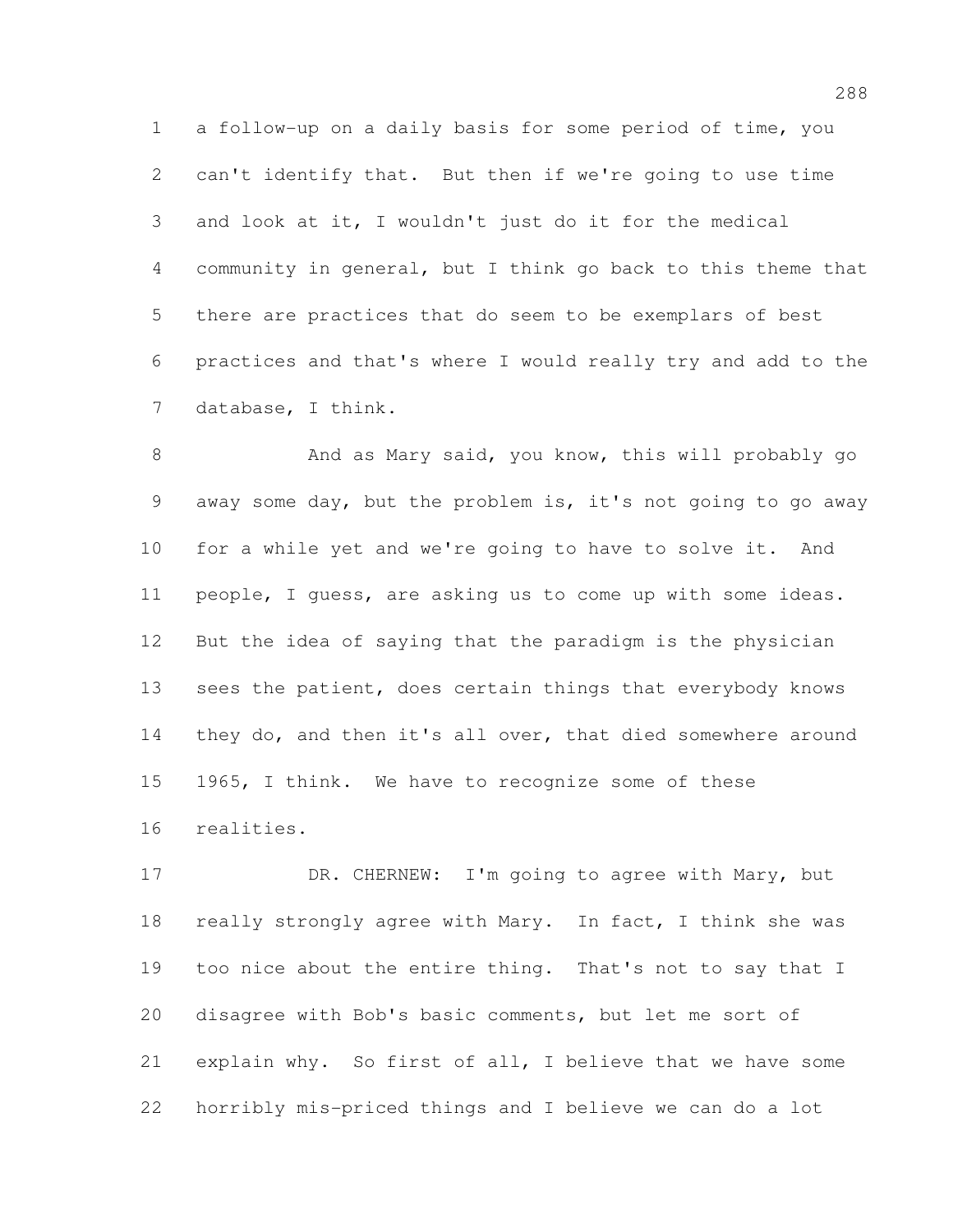better and I believe it's really important that we do a lot better.

 That said, if you do the top-down approach, it's going to be prone to huge amounts of air, and I'm incredibly skeptical that it's worth the effort. If you look at this across 7,000 things and do any econometrics, you're right on average, but you have a multiple comparison problem. So you're going to find some particular CPTs that just by chance say you should pay three times what you know the right thing is, and others are going to be, if you try to do a similar thing for allocating spending to disease, you find that certain diseases actually save you money.

 They should pay you to have them. And it's just because of the way the statistics work because you're never going to get the specification right with anything, let alone specific things, and you have to measure all of them because you need all of the time. Otherwise you have variable problems and you're not going to measure all of them.

 So you're going to end up -- and then the group that turned out the econometrics say you should pay five times what they are now, they're going to be standing at the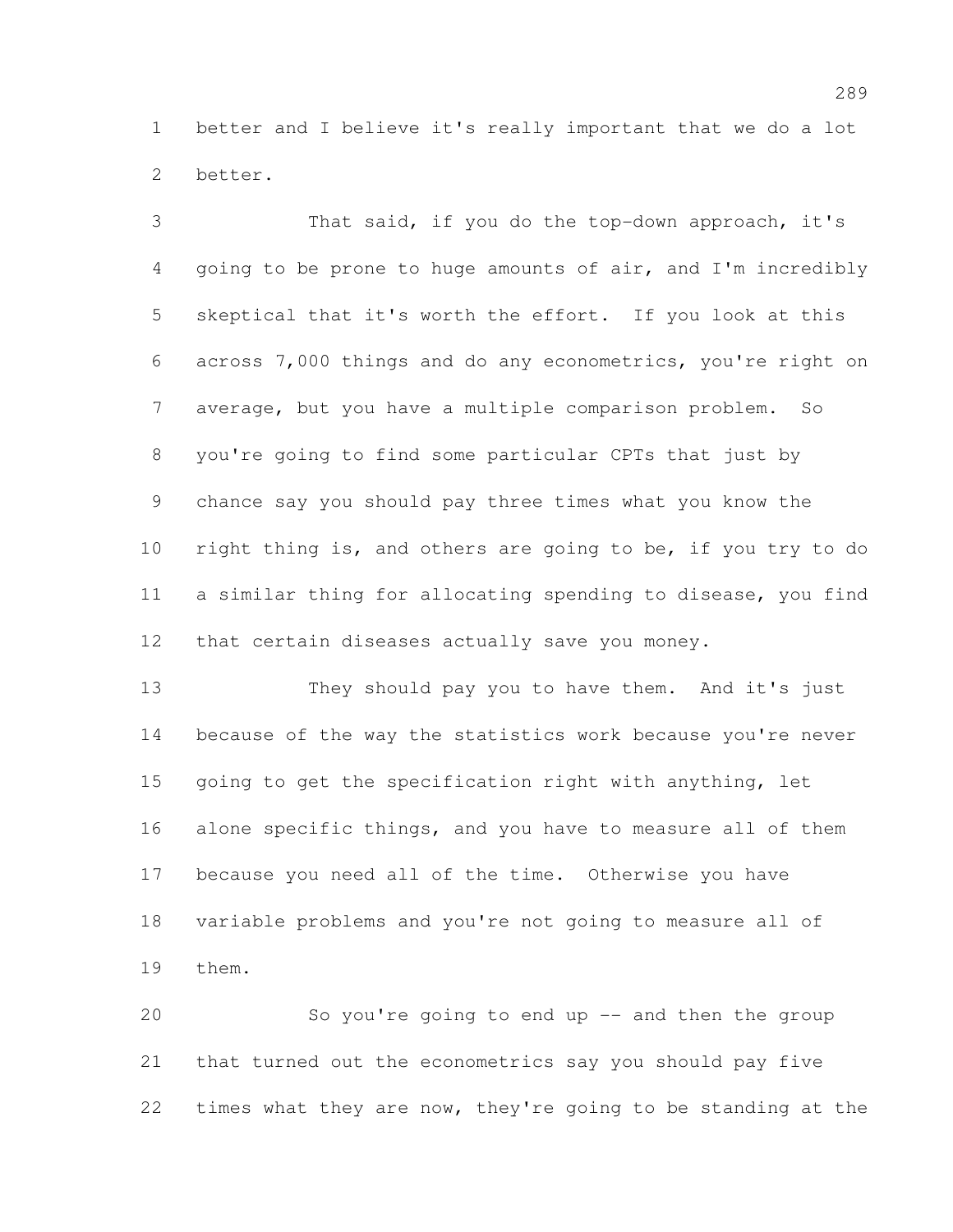mic and you're going to be having a little button on stop and they're going to be telling you why the econometrics tell you that they need an extra three amounts of time, you know. And it's just going to delay any type of reform, in mine opinion, apart from all the effort of doing it.

 You will not, and sometimes I rant, but I say this with great confidence. You will not get this right and you will -- because you have to get every one of the things right, it will almost surely be worse, in my opinion, for this thing. And if you try and put in all the other traits, which I agree was a good idea, then you're going to get people that have those traits. Oh, I look like this? I should get paid more because I have this trait in my regression.

 And if you don't put them in, you're allocating all of that other time to the specific services. So recognizing the time of day, I will stop there, but we could have an entire seminar, and I think what will make this, the top-down approach a huge pitfall. So that said, so I agree with -- Herb said that the top-up -- the bottom-up approach is really impractical and I think that's right.

The odd thing about this is I think the situation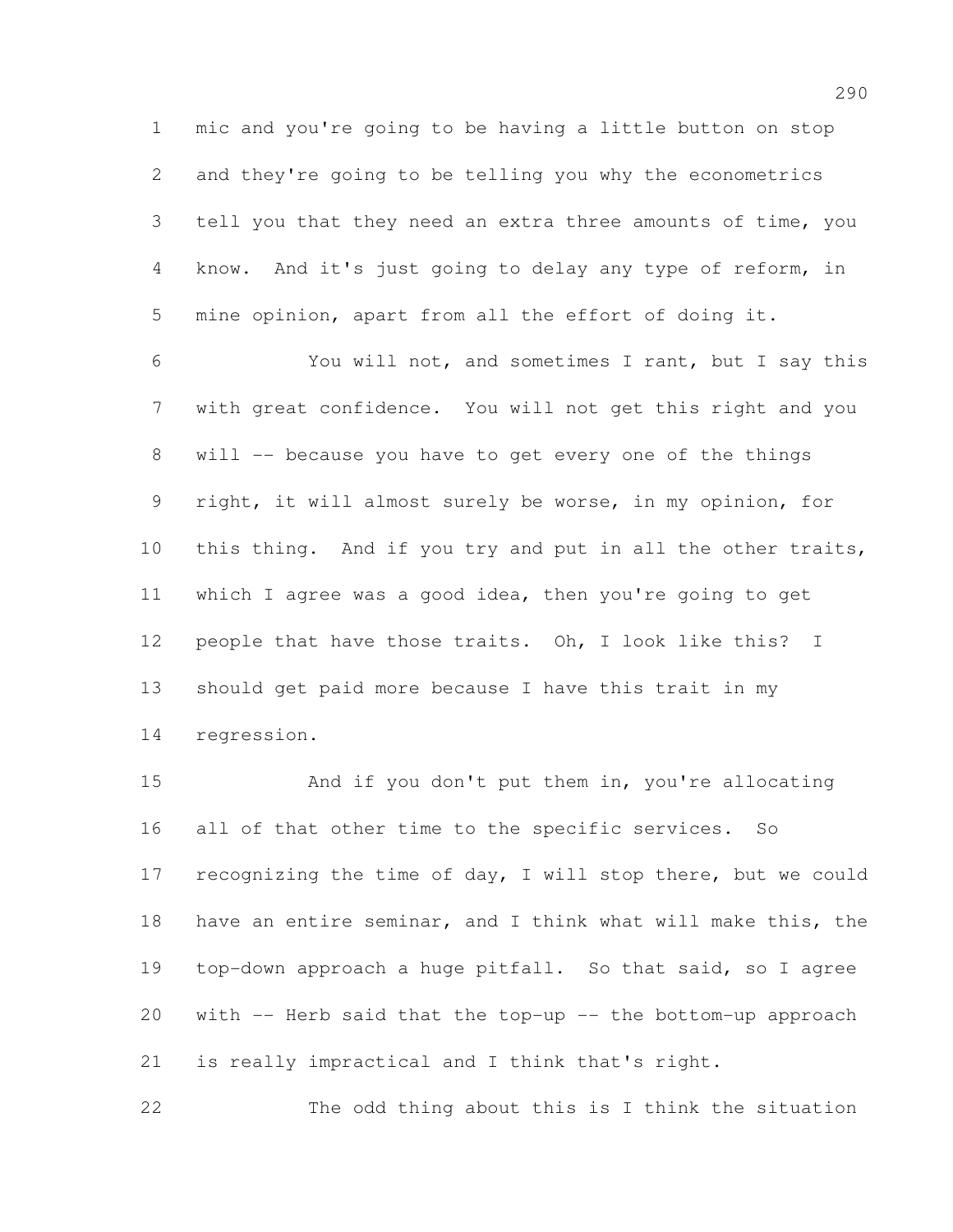we find ourselves in is we know there's problems and we know -- the approach I would prefer, which is really cheap, would be an -- ask Bob. Bob knows that there are some that are wrong and the problem that we face is, we somehow seem unable to say we know this is wrong, let's fix it. We have to develop a systematic approach that we can apply to every of the 7,000 crazy services to then get it right because we're not willing to say that we know a colonoscopy, or whatever example you gave, Bob, is three times as highly priced.

11 For some reason, the system won't let us pick the ones where we know there's big problems or the five areas where there's problems. And so, I think it is folly to try and build a system that will get this right because you just won't. And it's entirely possible that not only will you spend a lot of money, you will end up with something that is simply worse.

18 For the top-down approach, which I think makes great sense in theory, I can almost guarantee you will not solve the problem. It might be informative in some areas, but then you'd have to have another committee to look at the results and decide what to do because the original results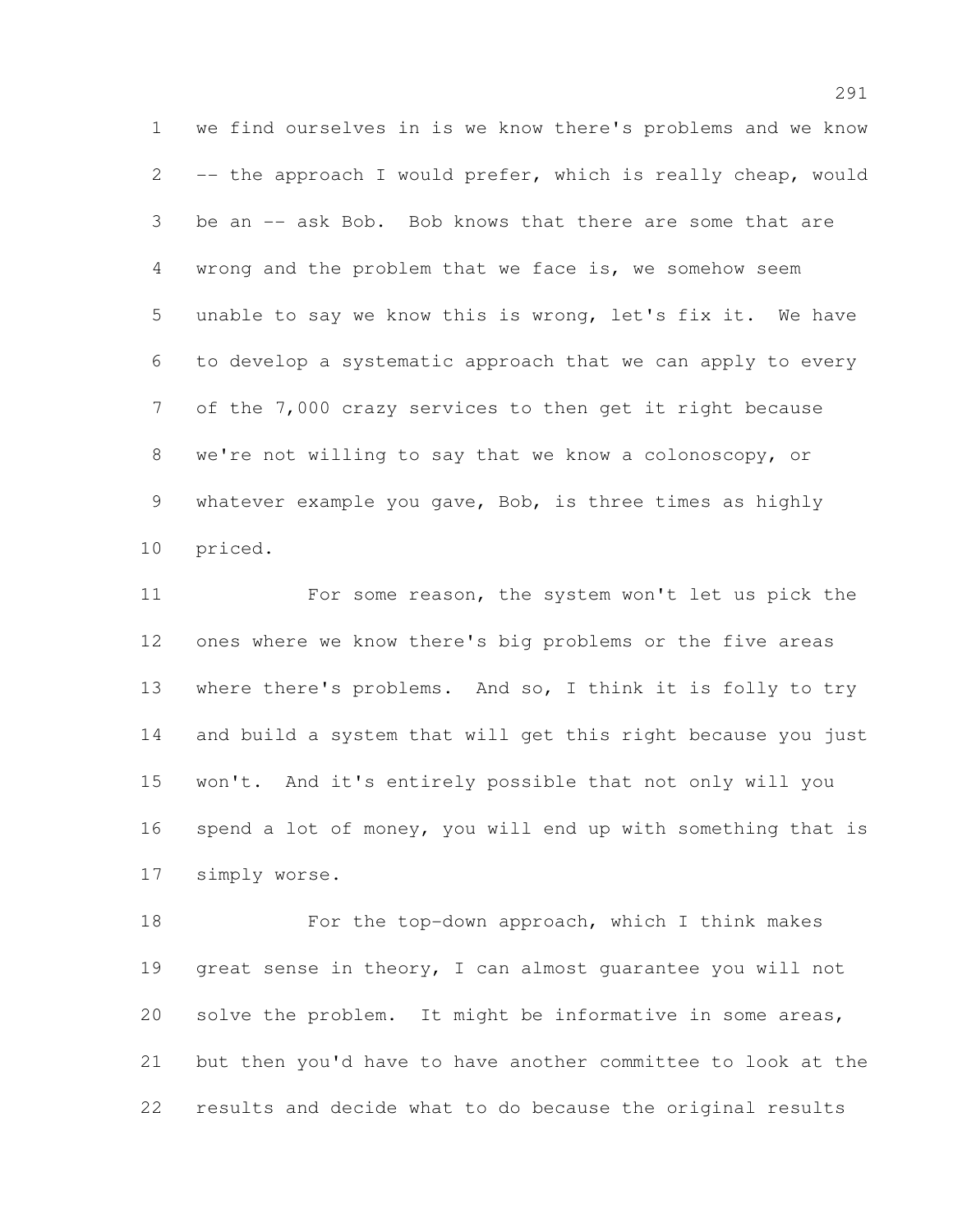won't have the right interactions and the bottom-up approach will have a bunch of people running around and arguing all the differences that we're going to have around the table. DR. MARK MILLER: [Off microphone]. 5 DR. CHERNEW: Thank you. [Laughter.] 7 DR. CHERNEW: So I think the right -- if I had to pick the recommendation, I would echo everything that Bob said, although I do think we can move away from this as a basis, and then try and build through the RUC and some selected targeted areas. I'm not the one that knows. I actually was not joking when I said ask Bob. There are areas where you know there are problems 14 and there should be selected, targeted studies for those things where we can explain that this area is overpriced, and have a system to do a better job of getting the ones that I think a lot of people understand are overpaid, correctly paid, instead of spending our time trying to develop a comprehensive system that will allow us to now get every of the 7,000-plus ones right.

 Because I just think we won't, which is why a system like the RUC, which I think has all the problems that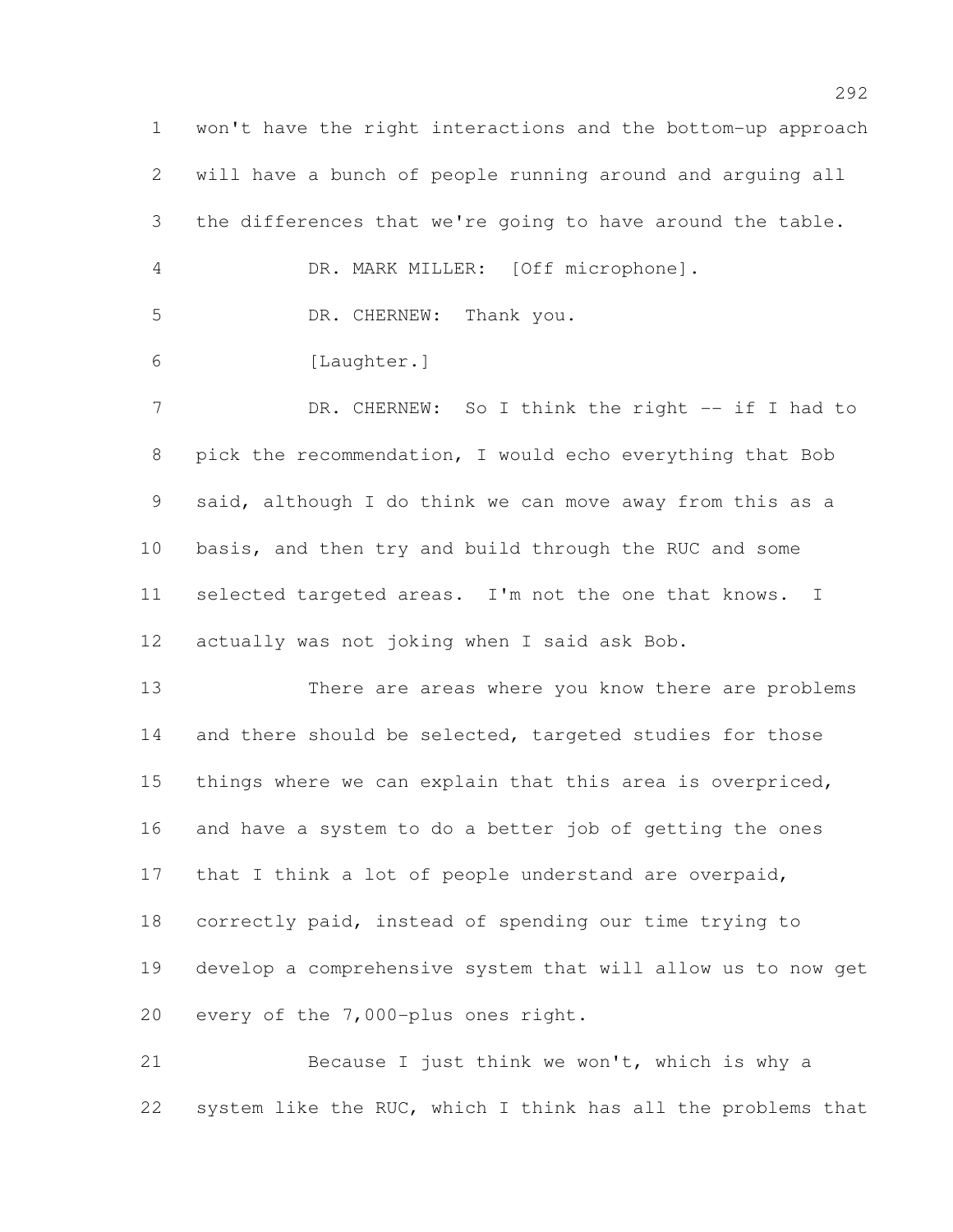people have talked about, basically is able to handle just a vastly more complicated process than we're going to be able to do in either a top-up or bottom-down approach, and so targeting it to find the most egregious things, I do think is very important and I would spend time really trying to do that correctly, but not try and build a whole apparatus. MR. ARMSTRONG: So remarkably, that made a lot of

sense to me.

 DR. CHERNEW: I hate it when I read the transcripts. I think Cori never believes the transcripts. But thank you.

12 [Laughter.]

 MR. ARMSTRONG: I think we recognize that we're mispaying for a lot of these services. I think it's crazy to think that we can get the right answer through this process, but I feel resigned to do better than we're doing, particularly given our belief that there needs to be a real distribution in our payment. In the end, this is just symptomatic of trying to figure out how you pay on a fee- for-service basis the right amount, and what we want is we want to pay for those things that we get the best return on, but that's not where the system is at right now. So we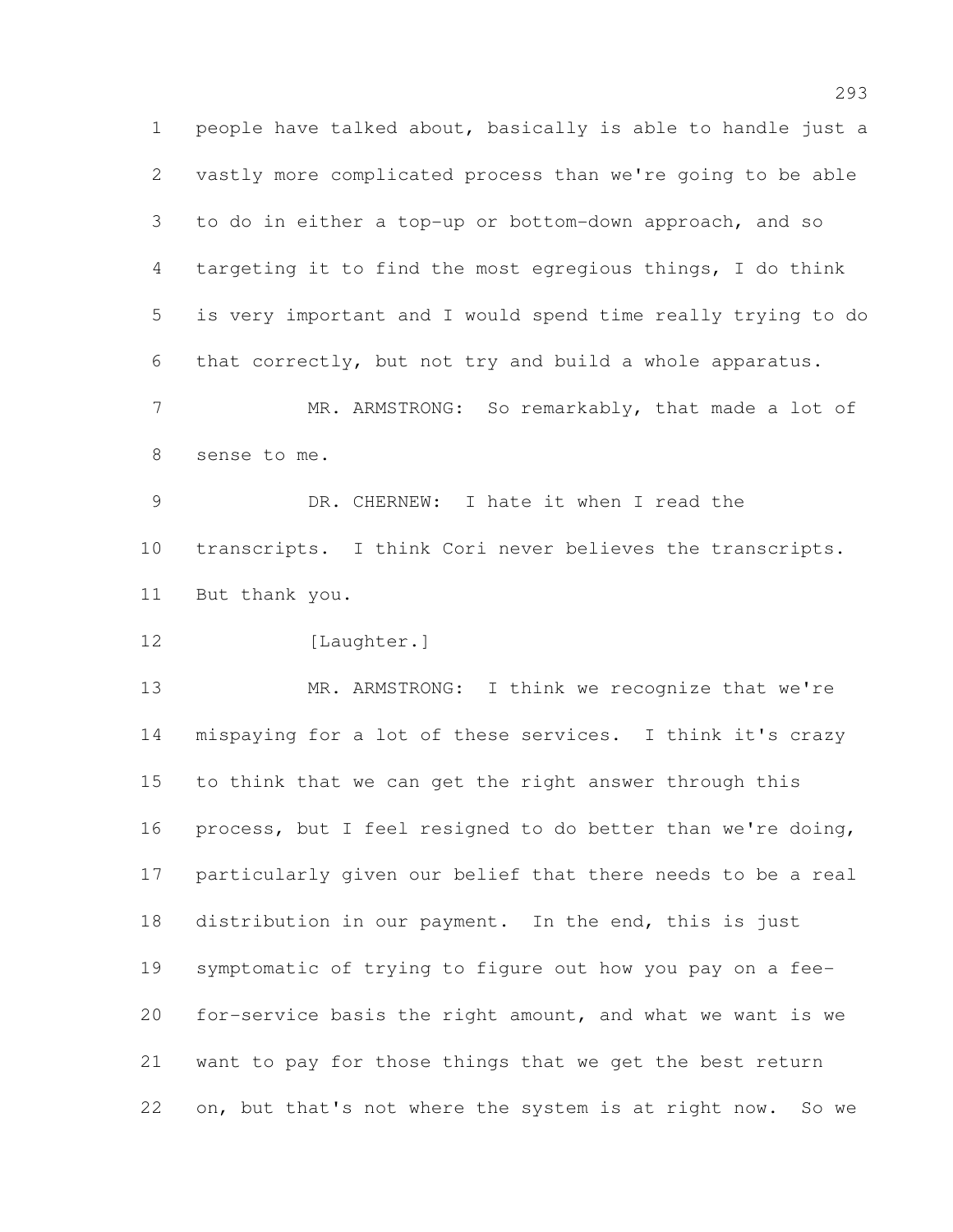have to do this.

| 2               | In terms of commenting on the advantages of the              |
|-----------------|--------------------------------------------------------------|
| 3               | bottom-up or top-down, I also like Mike's conclusion. Let's  |
| 4               | just do what Bob says and I'll go with that                  |
| 5               | DR. BERENSON: Can I comment for a second?                    |
| 6               | DR. CHERNEW: [Off microphone].                               |
| $7\phantom{.0}$ | DR. BERENSON: Point of personal privilege? I                 |
| 8               | mean, I know some things, but my knowledge of 7,000 codes is |
| 9               | limited. And so if I know a couple of smoking guns, who      |
| 10              | else -- I mean, there are others, is my point, and we can't  |
| 11              | -- I mean, I would be nice to just do outliers. We need      |
| 12 <sup>°</sup> | somebody then who are the whistle blowers and maybe we could |
| 13              | be thinking about a system of having -- of rewarding people  |
| 14              | to come forward with the wrong times or something like that. |
| 15              | DR. CHERNEW: I agree                                         |
| 16              | DR. BERENSON: Okay. Maybe that's what has to                 |
| 17              | happen.                                                      |
| 18              | DR. BORMAN: I'm just going to try and hit a                  |
| 19              | couple of things. First off, I would say that I have some    |
| 20              | concern that just like the RUC process has to have some      |
| 21              | assumptions and some rules, that this will be very sensitive |
| 22              | to that as well in terms of how we define an efficient       |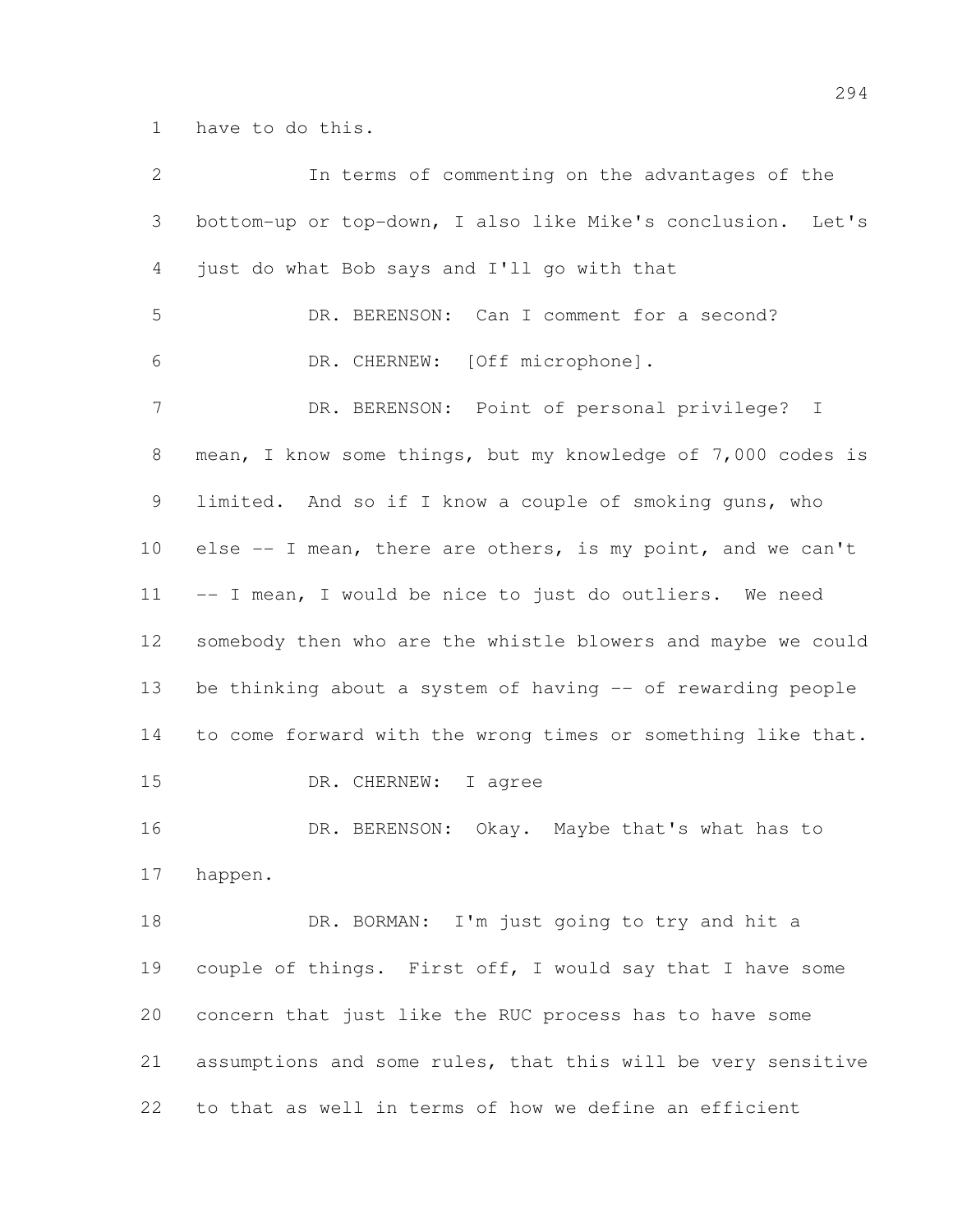practice. The demographics that that practice treats could be very influential in determining the outcome if we happen to get to -- if there's an implied selection process in there that we don't entirely understand.

 So just, there will be, I think -- I don't know that there will be as many, but there would need to be some 7 careful analysis of what were the implied -- what were the assumptions that were made or what were the criteria in terms of getting the efficient practice. For example, the RUC valuation process is meant to describe the typical patient defined as 51 percent of the time. Okay?

12 So that -- and it also, the vignette for the process is not restricted to the Medicare age group. So 14 that, in fact, there may be some things about the Medicare age group that do make the time higher than the vignette that was written for the service. The most frequent patient, for example, for cholecystectomy, is in their 30s 18 probably, 30s, 40s, in there. And yet -- and that's what we're writing and giving to people to say, Tell me how long 20 it takes you to take care of this patient, as opposed to, if we're really trying to talk about the Medicare patient, that, in fact, could be different.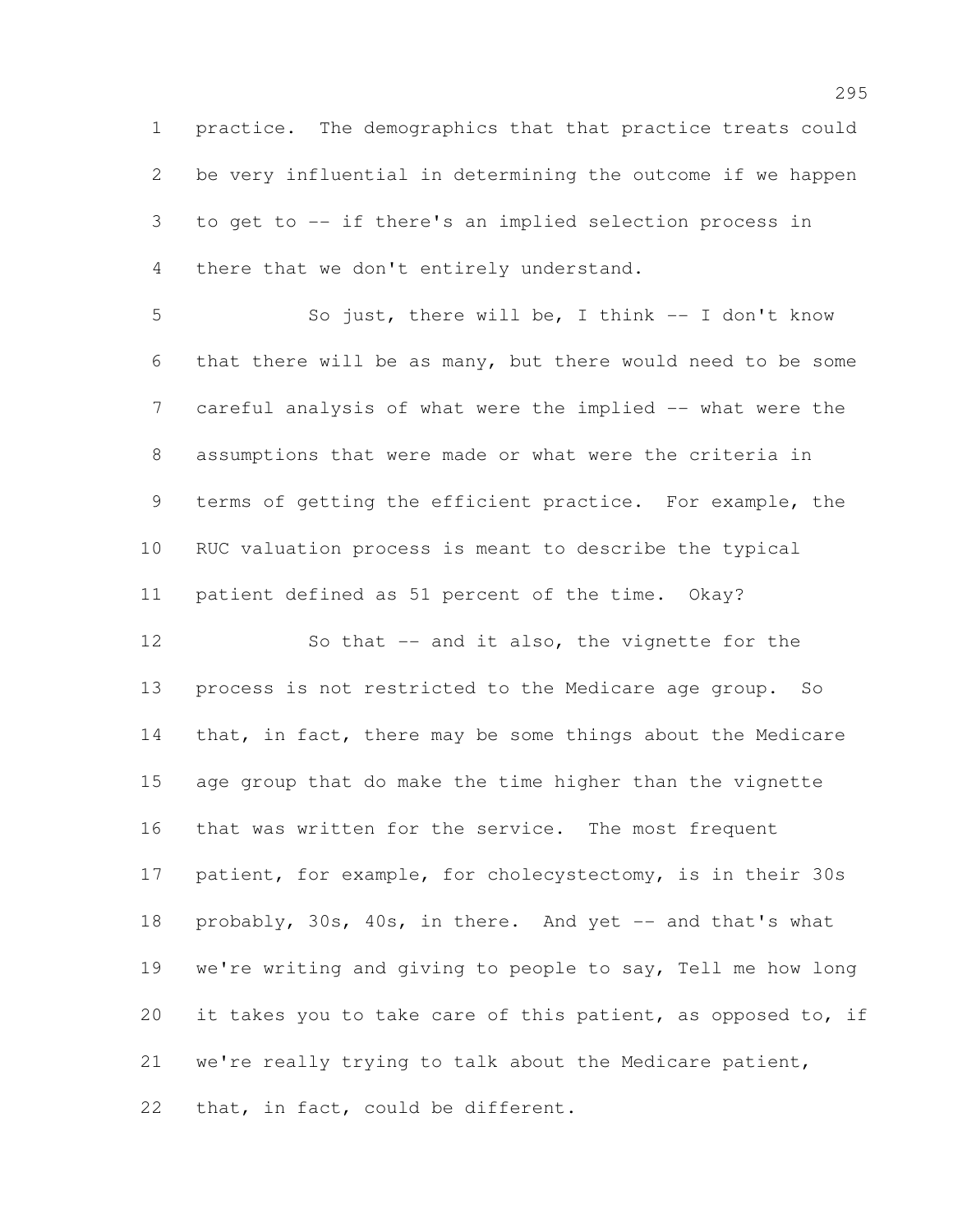So there is some flexibility and I would encourage flexible but not limp out there. There is fudge, if you will, in those estimates, some of which is probably legitimate in terms of the RUC is often giving best case scenarios as opposed to necessarily a spectrum of ages and diseases.

7 On the other hand, I would agree with Bob, probably that there is some systematic over-estimation just by virtue of the way the process is set up, and I would agree with Bob that there will be a need for some relative valuation going forward for quite some period of time. So I 12 would support that this does, in fact -- is worthy of some attention, balancing it in the Commission agenda going forward.

15 I think, again, sensitive to the assumptions that 16 are underneath it, I think that we need to acknowledge that there is some pressure when something is brought forward to 18 the RUC, that it's a zero sum pie and that there is some pressure back in terms of sniff test and credibility -- you're saying what? And if every specialty gives each other a rise in minutes, that just kind of -- it doesn't really change any relativity, so I do think that there is -- there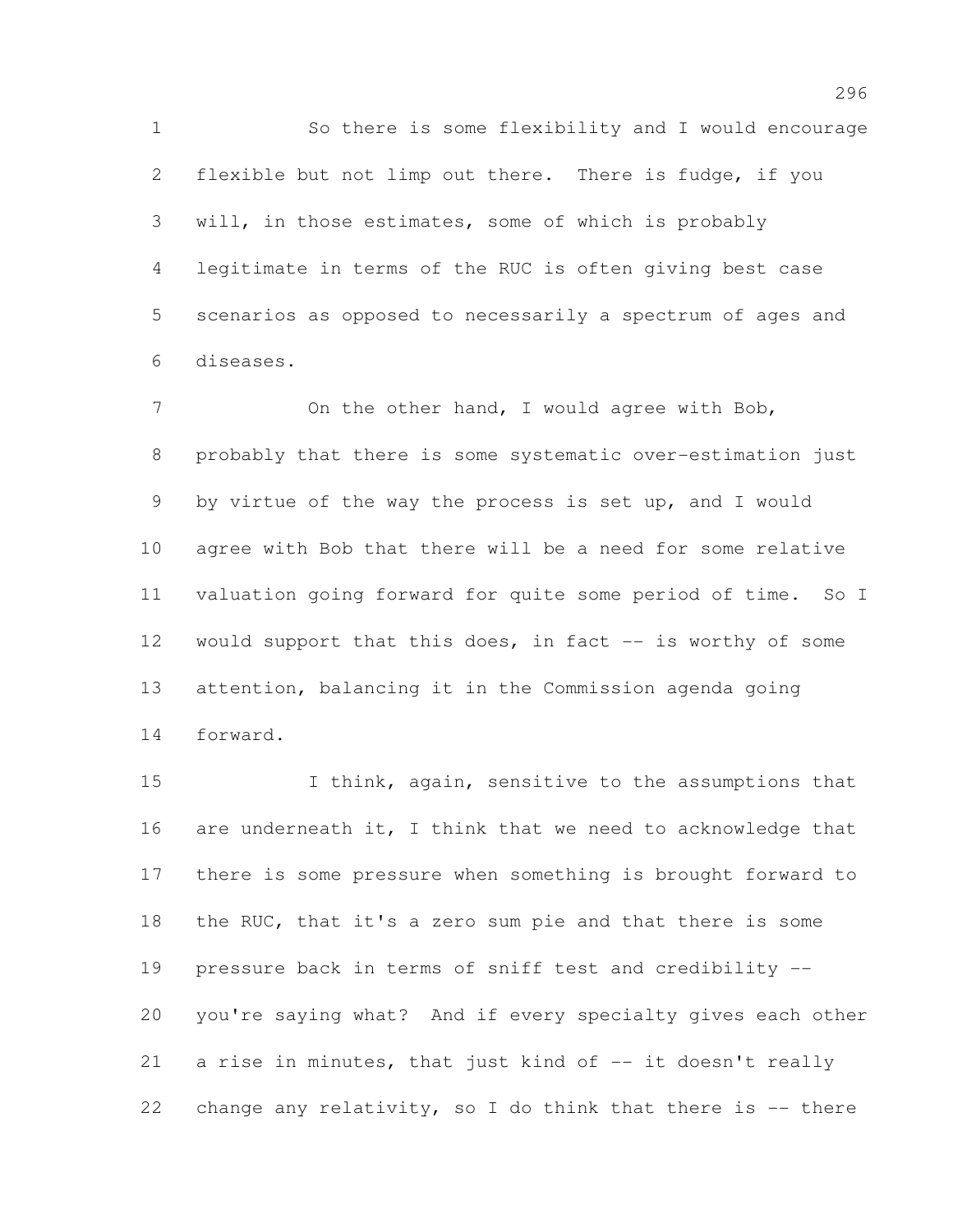is something of a break there, perhaps not enough of one. I would agree with Bob that there probably are some key areas that in private could be identified as potential places to investigate or that bears study first. And I think, frankly, if you look at high volume services, that will lead you to many of them. If you look at high volume and high cost, getting back to sort of the Nick principle, I think that at the RUC, you're doing things like you often have a dichotomous thing. So, for example, in my own practice, cholecystectomy is done open. That is not laproscopically. There are a number of patients that are already have an open abdominal operation for something else that legitimately should have their gall bladder out. Okay? So there's that. 15 But then a good bit more common, certainly equally as common if not more common, is somebody who started out have a laproscopic cholecystectomy and because of technical issues or difficulty just the stage of disease or other 19 prior operations, whatever, gets converted to an open operation. That's a way different group captured under one code.

So I just think that there's -- I guess my short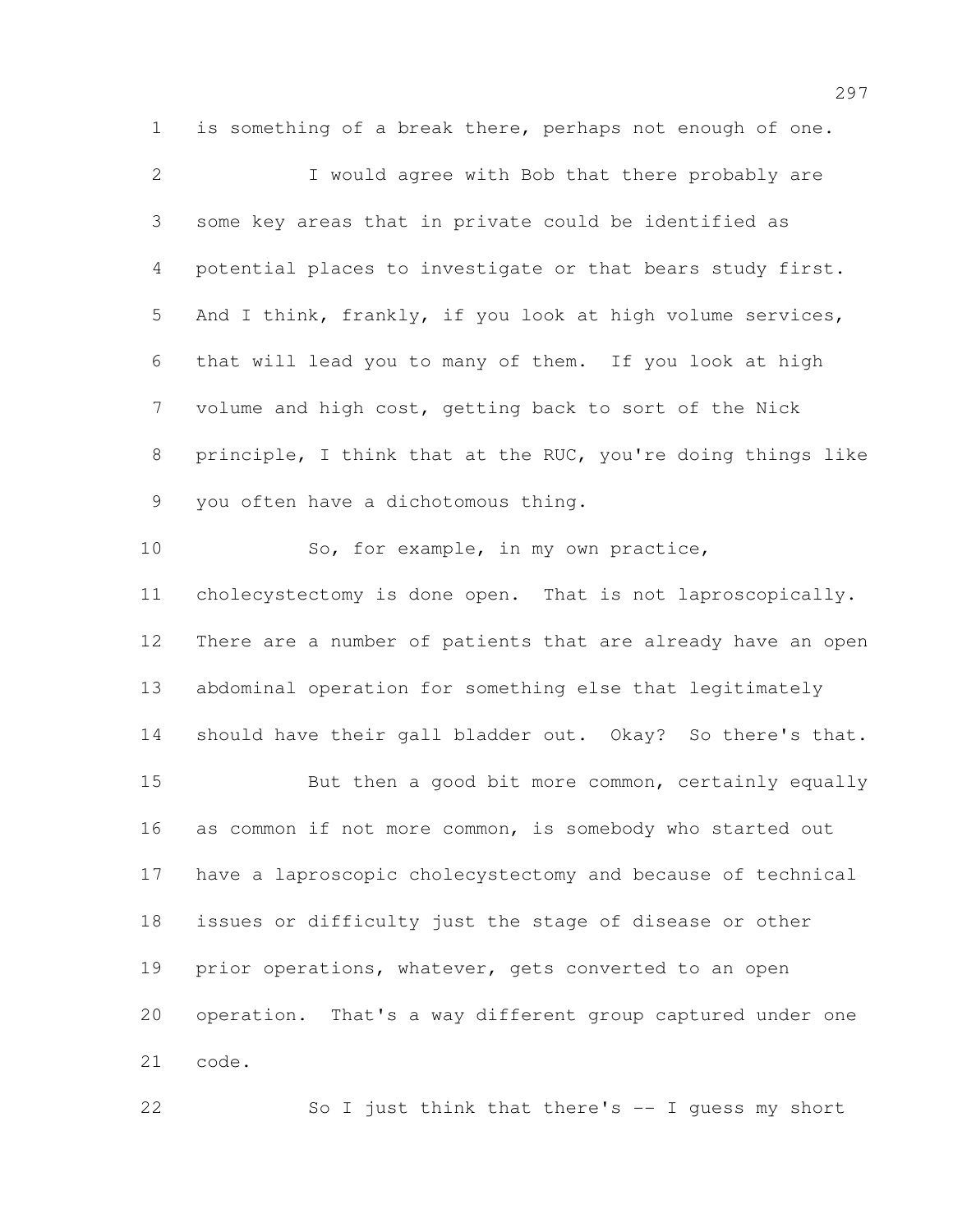answer is, I think there is probably some value. I find this intriguing. I think careful examination of the assumptions that we're making, that the researchers are using underlying it, the criteria for the selections of practices need to be very transparent and we'll need some post-hoc review when the results are available and that those need to be examined by a group of people that understand maybe both methodologies or some of both, and that it should focus on discrete services. And there are some minor procedural services that are certainly discrete within the day that would lend themselves. But in addition, there are many E&M services that would lend themselves to starting with this analysis. 14 And then finally, sort of an editorial comment. Many of you believe that the biggest inappropriate valuations relate to the valuation management codes related to all procedural codes. If you want to view this as you think this is another way to maneuver that process, I would say to you I'm not sure that that's what it's going to be and you may want to spend more time on doing this through some other method that you define some of these other services that you find of value or other -- you proceed with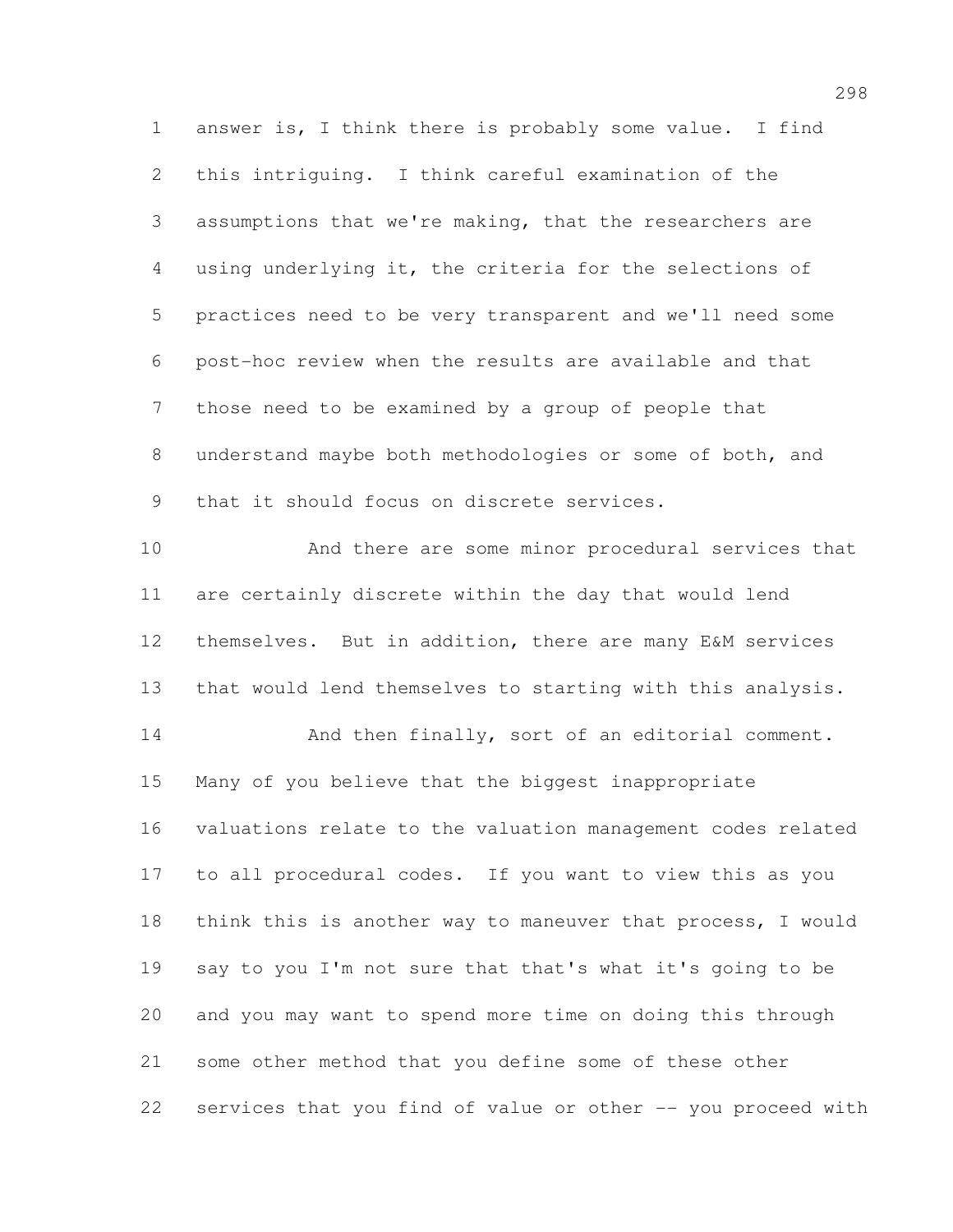other care coordination models or things.

 This will, I don't think, be the way that says that E&M services, by time, are hugely mistreated compared to non-E&M services. Just an editorial comment backed by no data other than some experience in working through the process. 7 DR. BERENSON: Just real quickly. My assumption, frankly, is that the major area that needs attention are in test interpretations where automation has really changed it, not in procedures. I think we know about a little bit about inflation of major procedures, but that, to me, isn't where I would expect redistribution to come from. 13 One basic thing we would have to demonstrate, I think, I know this is a view CMS has and I think some at the 15 RUC have, is yes, there's probably time and place, but if it's across the board, then in a relative value scale it doesn't matter. I think it's not equal across the board, but I don't have the evidence to demonstrate that. I think the real problem is not having kept up with automation related to what's involved with interpretations of things. And so, if I were picking an area to focus on, that's where I would be picking.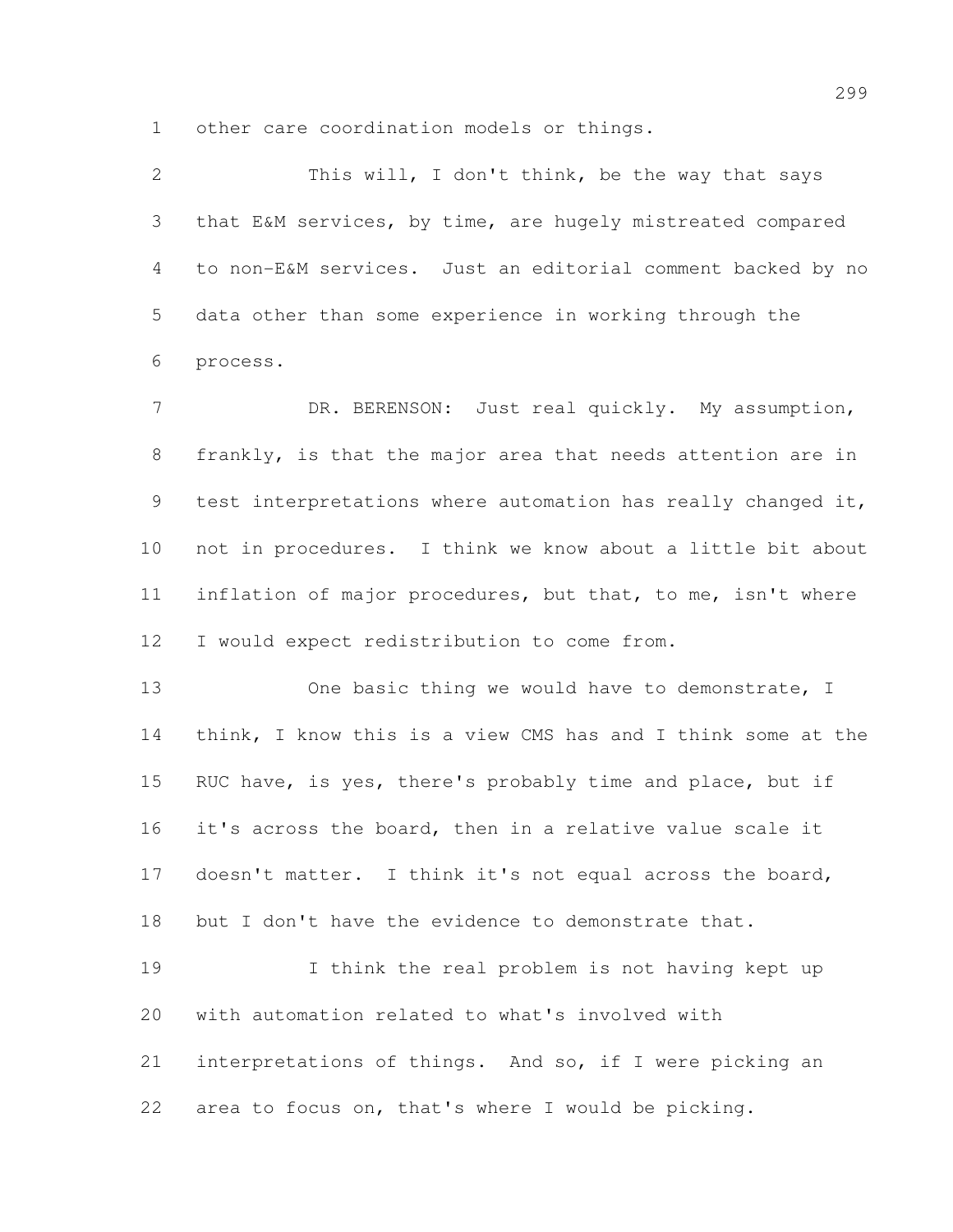MR. HACKBARTH: Okay, thank you, Kevin. We will now have our public comment session.

 MS. MCILRATH: It will be short, you don't have to hit the button.

 I just wanted to say that one other piece that you could think about is that one of the ways that the RUC has sort of taken some of the -- put more objectivity into the time processes that they have packages. So that you have -- if you've done a particular surgical procedure, there is a standard package of what your gowning and all of that stuff is going to take.

12 And there are areas that you could think of doing that, maybe with automated tests -- there are areas where you could think of trying to get some kind of more objective time data that people could use as part of those packages. MR. HACKBARTH: Okay, we are adjourned until 9:00 a.m. tomorrow. 18 [Whereupon, at 5:29 p.m., the meeting was recessed, to reconvene at 9:00 a.m. on Friday, April 6, 2012.]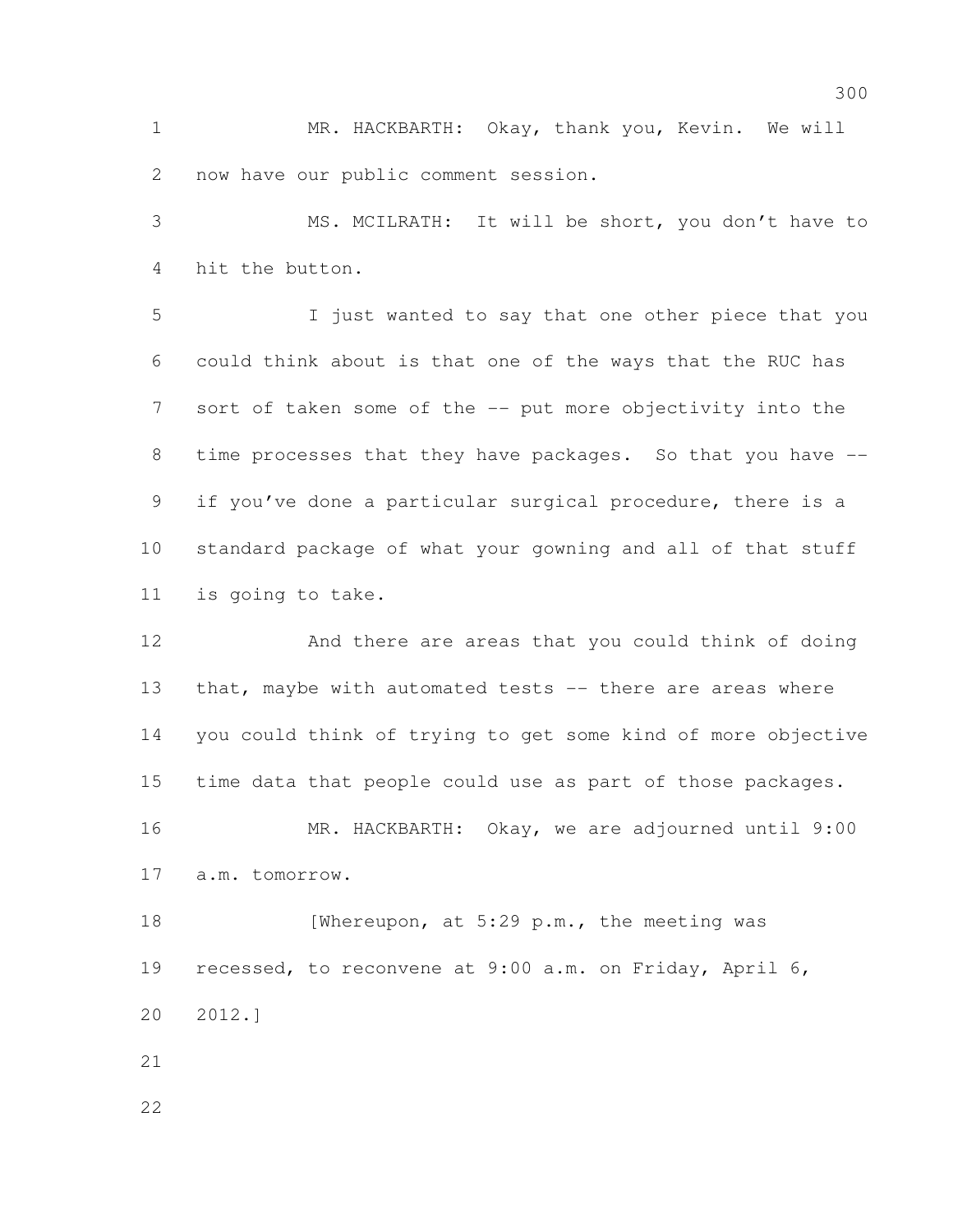## MEDICARE PAYMENT ADVISORY COMMISSION

PUBLIC MEETING

The Horizon Ballroom Ronald Reagan Building International Trade Center 1300 Pennsylvania Avenue, N.W. Washington, D.C.

> Friday, April 6, 2012 9:01 a.m.

COMMISSIONERS PRESENT: GLENN M. HACKBARTH, JD, Chair ROBERT BERENSON, MD, FACP, Vice Chair SCOTT ARMSTRONG, MBA KATHERINE BAICKER, PhD MITRA BEHROOZI, JD KAREN R. BORMAN, MD PETER W. BUTLER, MHSA RONALD D. CASTELLANOS, MD MICHAEL CHERNEW, PhD THOMAS M. DEAN, MD WILLIS D. GRADISON, MBA WILLIAM J. HALL, MD HERB B. KUHN GEORGE N. MILLER, JR., MHSA MARY NAYLOR, PhD, RN, FAAN BRUCE STUART, PhD CORI UCCELLO, FSA, MAAA, MPP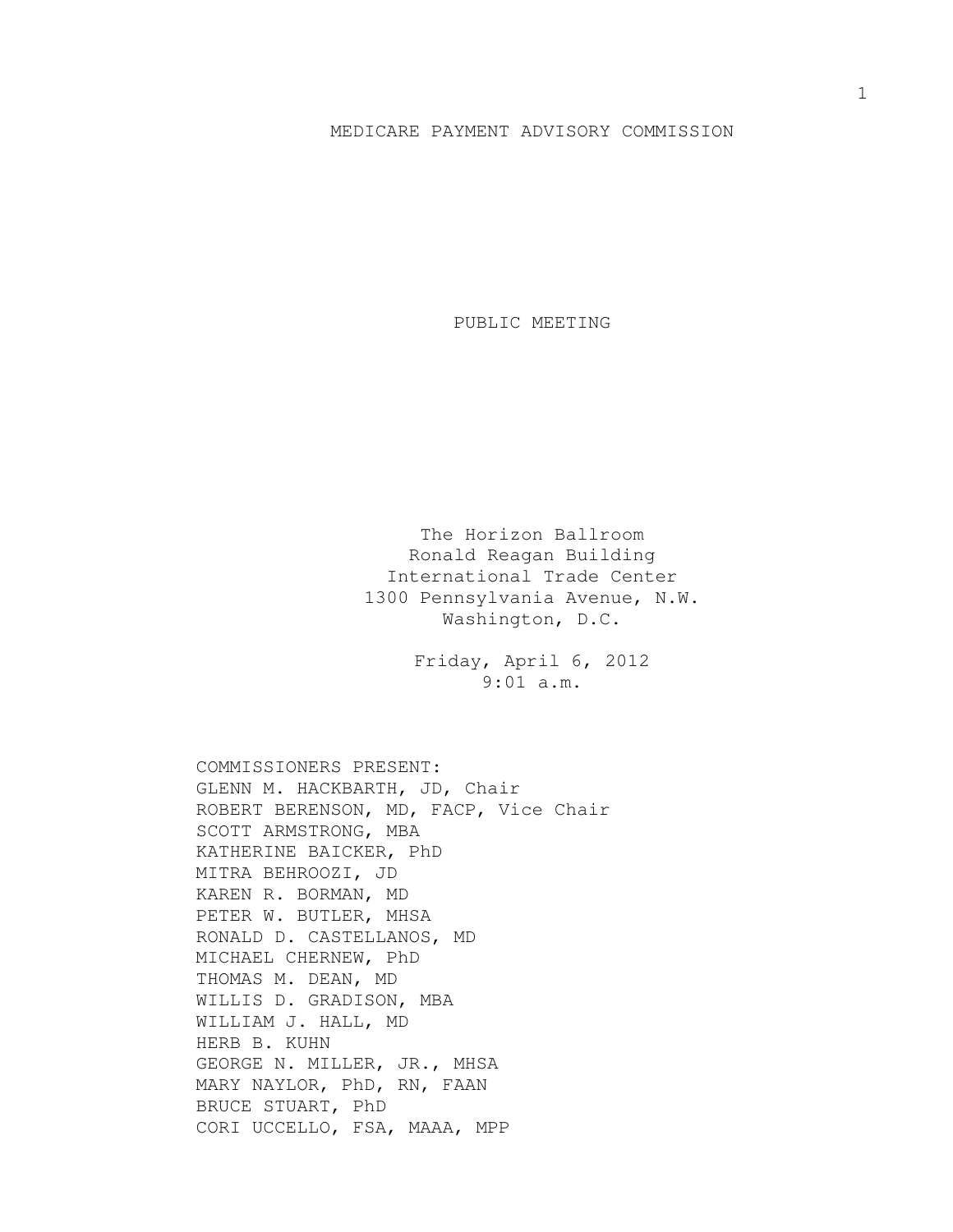| AGENDA                                                                         | PAGE. |
|--------------------------------------------------------------------------------|-------|
| Variation in private-sector payment rates<br>- Carlos Zarabozo, Julie Lee      | २     |
| Care coordination in fee-for-service Medicare<br>- Kate Bloniarz, Kelly Miller | 43    |
| Public comment                                                                 |       |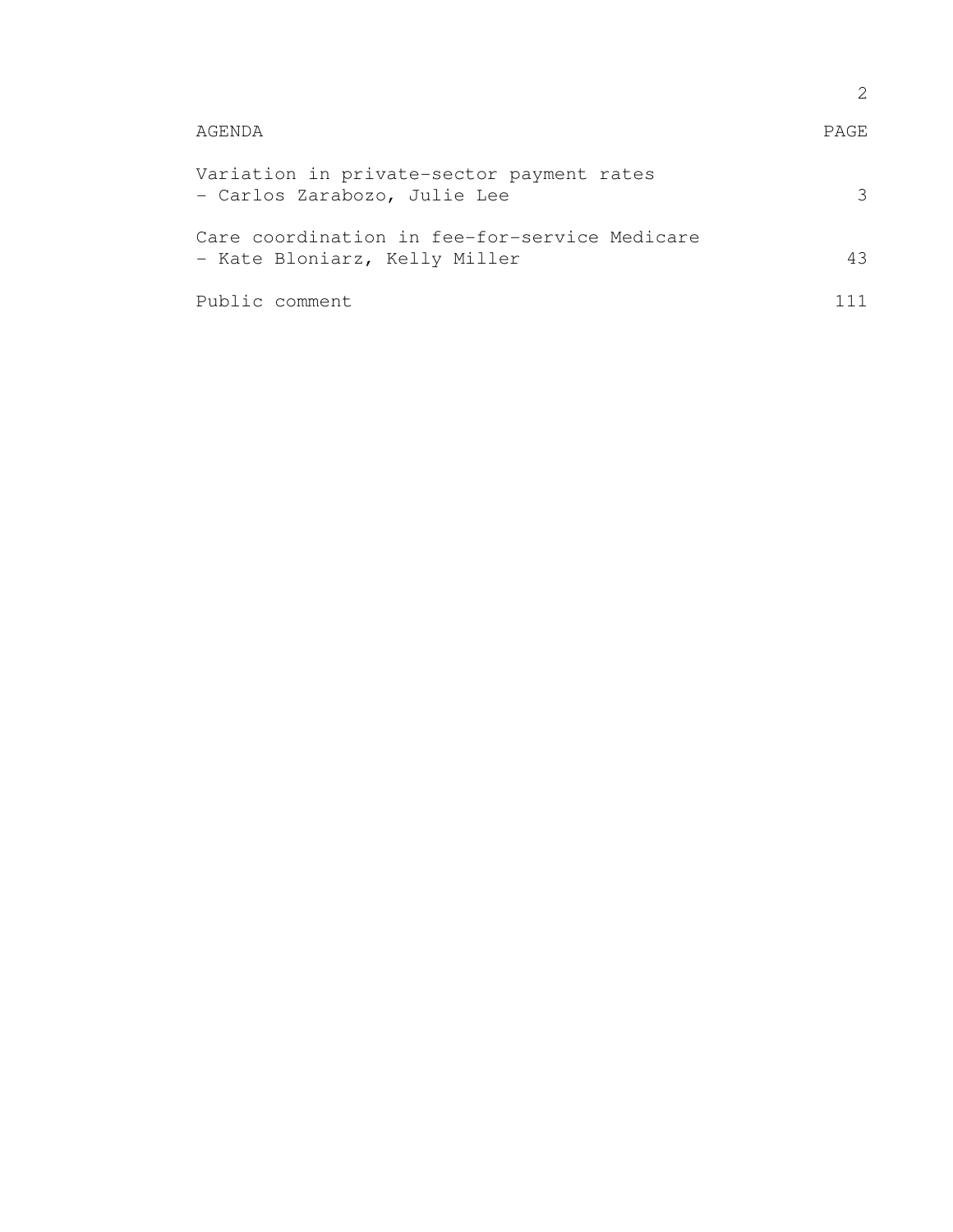| $\mathbf 1$  | PROCEEDINGS [9:01 a.m.]                                      |
|--------------|--------------------------------------------------------------|
| $\mathbf{2}$ | MR. HACKBARTH: Okay. Good morning. We have two               |
| 3            | sessions this morning, the first on variation in private     |
| 4            | sector payment rates and then one on care coordination.      |
| 5            | Carlos, are you leading on private sector payment?           |
| 6            | MR. ZARABOZO: Good morning. Julie and I are here             |
| 7            | to discuss some preliminary findings from an analysis in     |
| 8            | which we compared variation in private sector payment rates  |
| 9            | and Medicare Advantage bid data across geographic areas. We  |
| 10           | would like to thank Matlin Gilman and Jeff Stensland for     |
| 11           | their continuing assistance on this project.                 |
| 12           | MedPAC examines private sector payment rates and             |
| 13           | market conditions for a number of reasons. For example, we   |
| 14           | compare physician payment rates in the private sector to     |
| 15           | Medicare rates as part of our payment adequacy work in       |
| 16           | looking at access to physician care. We have also noted the  |
| 17           | connection between financial pressure in the private sector  |
| 18           | and the financial performance of hospitals. We have found    |
| 19           | that hospitals facing financial pressure from private payers |
| 20           | have better Medicare margins. From the Medicare Advantage    |
| 21           | point of view, MA plans are private entities that enter into |
| 22           | negotiations with physicians and hospitals to determine      |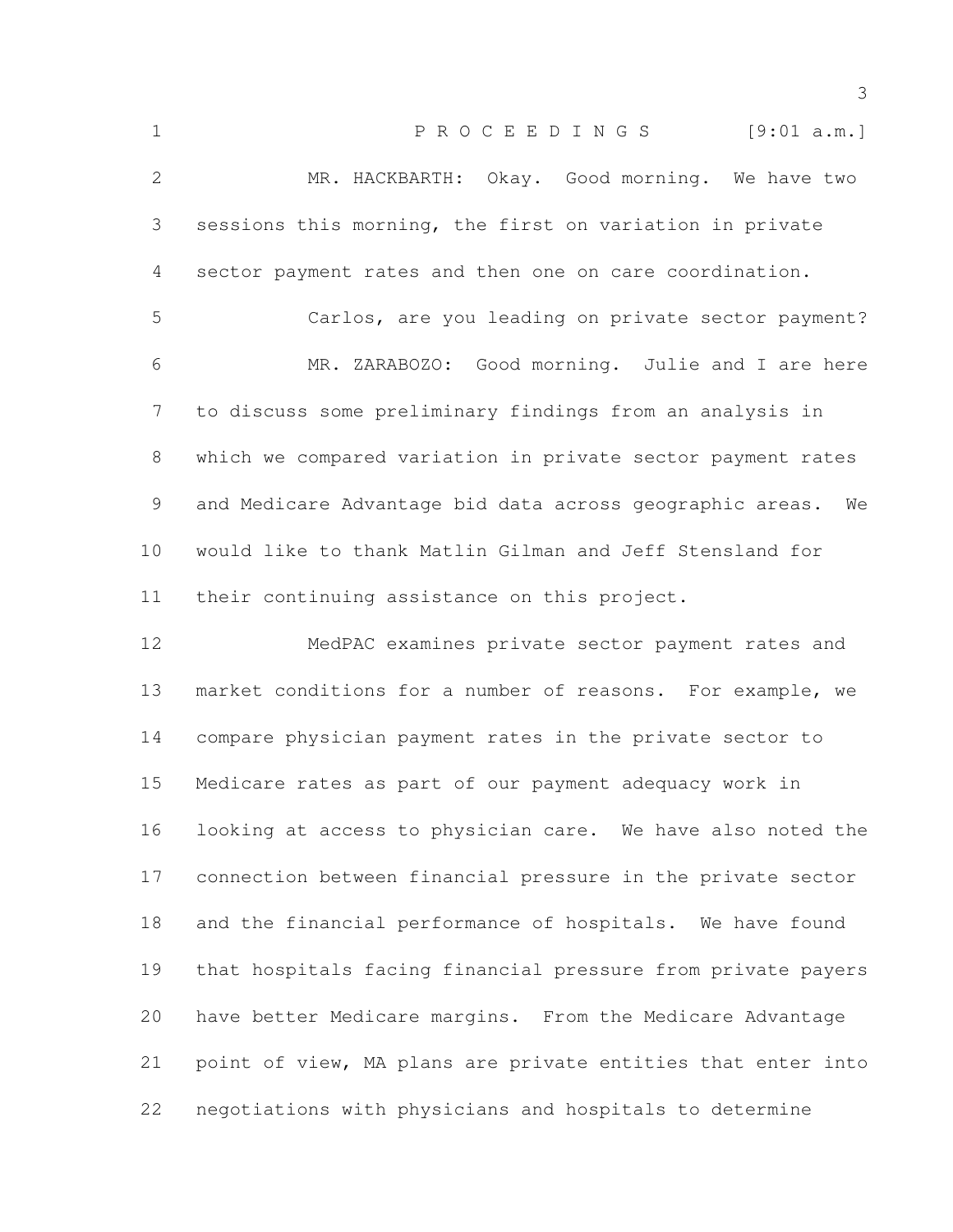payment rates. Those negotiated payment rates are not required to be the same as Medicare fee-for-service payment rates.

 Last year we looked specifically at private sector prices and how they varied across geographic areas. We found extensive geographic variation across metropolitan areas, more so in prices paid for inpatient hospital services as compared to physician services. Looking at average per-stay payments for hospital services, we found almost a twofold difference across metropolitan areas when we compared the 90th percentile across areas to the 10th percentile of metropolitan payment rates. There was a narrower difference in the prices paid on average for physician services. For physician services, we found a ratio of 1.5 when comparing the 90th and 10th percentile of average payments.

17 In looking at physician services, there was variation in prices by type of service within a market and across markets. For example, with imaging we found that across markets there was a threefold level of variation, whereas for office visits for an established patient the ratio of the 90th to 10th percentile of average payments was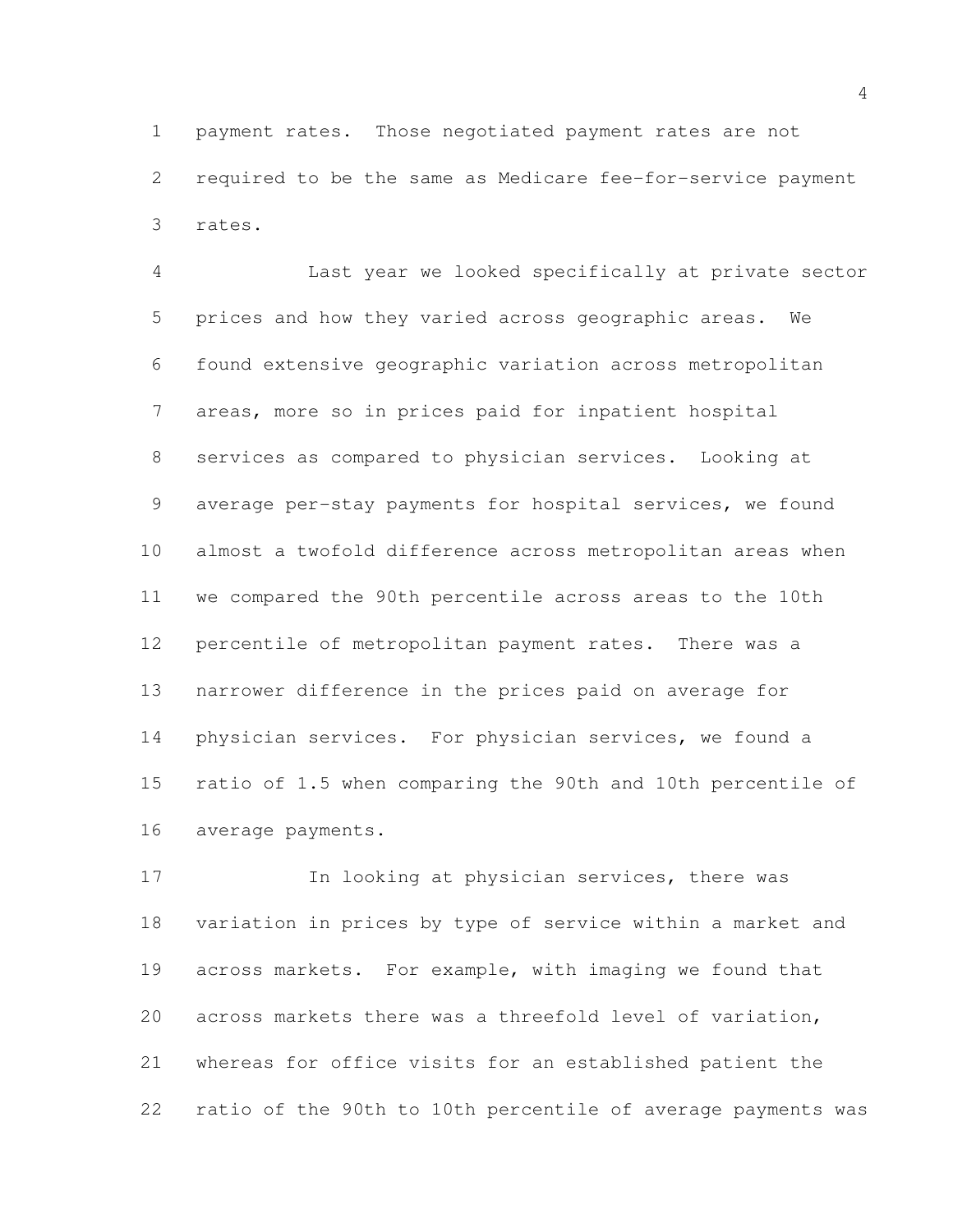1.5.

| 2              | We did not find a strong correlation between the             |
|----------------|--------------------------------------------------------------|
| 3              | level of prices for physician services in a given area and   |
| $\overline{4}$ | the prices for inpatient hospital services in the same area. |
| 5              | Finally, consistent with the literature on the               |
| 6              | topic, we found higher prices in specific markets with high  |
| $\overline{7}$ | levels of provider consolidation.                            |
| $\,8\,$        | One of the points that we raised in our earlier              |
| $\mathsf 9$    | work was the question of how much MA plans might be affected |
| 10             | by the level of private payer prices when MA plans are       |
| 11             | negotiating with their providers. Within MA, the plans are   |
| 12             | free to negotiate rates with providers. As we've mentioned,  |
| 13             | in such negotiations neither the MA plan nor the providers   |
| 14             | are bound by Medicare fee schedules and other payment rates. |
| 15             | In such circumstances, we hypothesize that private prices    |
| 16             | do, in fact, affect MA prices. We undertook the analysis we  |
| 17             | are reviewing today to examine whether this is true or the   |
| 18             | extent to which it is true. We look at relative prices in    |
| 19             | MA using MA bid data. However, using MA bid levels is an     |
| 20             | indirect way of determining how much influence private       |
| 21             | sector prices may have on MA. We use the bid data because    |
| 22             | we do not know information about the middle box in this      |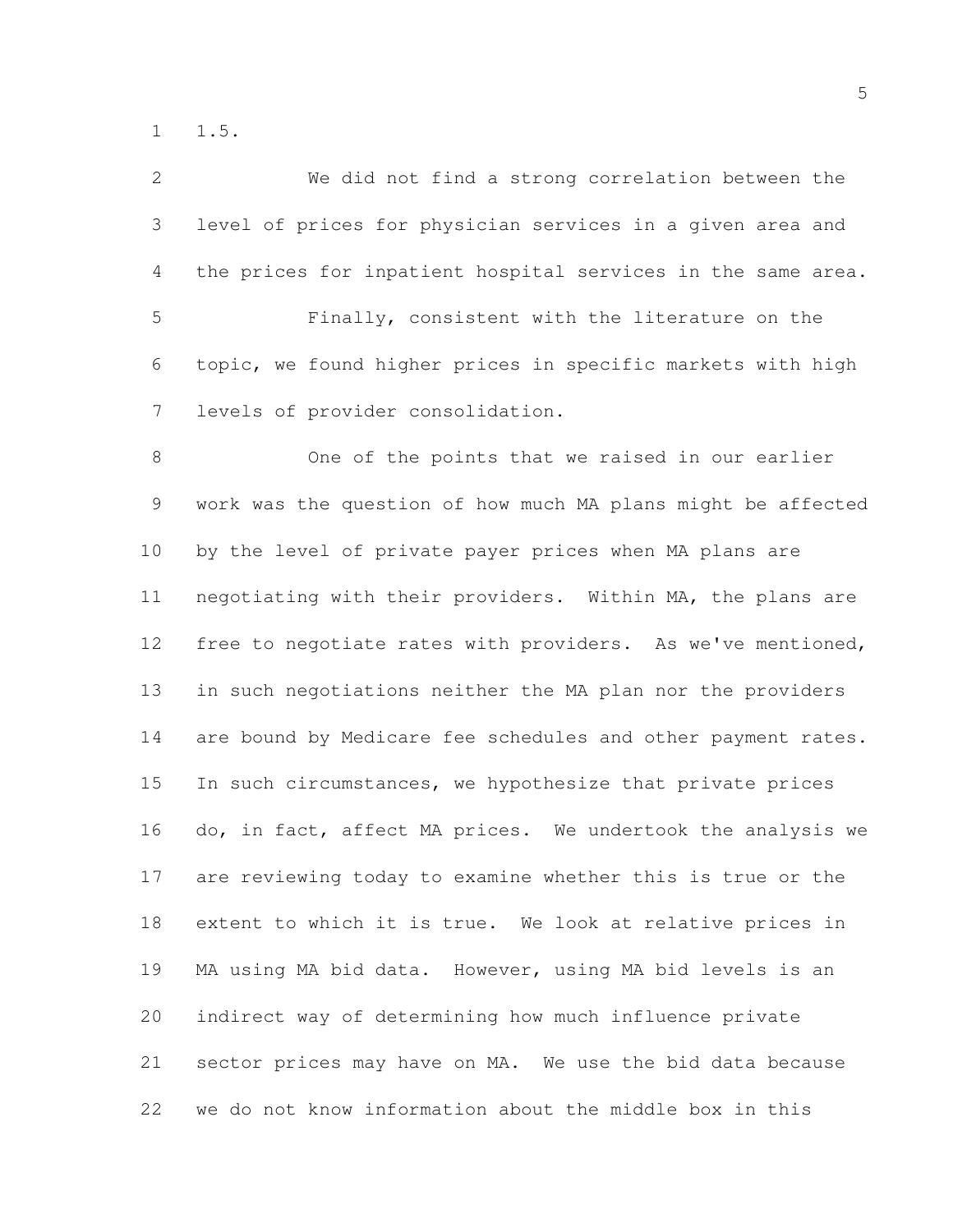1 slide, which is the level of MA prices -- that is, how much 2 MA plans pay their providers.

 Although we hypothesize that private sector prices in an area affect MA bids, we also know that in the Medicare Advantage market there are other factors that are important determinants of plan bid levels.

 One reason that we say that the MA bid is only an indirect measures of MA prices is that the MA bid is a bid for the total cost of care that a plan incurs for providing the Medicare Part A and Part B benefit package. The component parts are, therefore, the prices paid and the quantity and type of services provided. We hypothesize that other factors that also affect MA bid levels are the service use in an area and the MA benchmarks. Miami, for example, has very high service use in fee-for-service Medicare, giving MA plans the opportunity to reduce service use and have lower bids for providing the Medicare benefit. Another factor is the MA benchmark level for each county. The benchmarks are the maximum amount that Medicare pays an MA plan. If a county benchmark is well above fee-for-service Medicare expenditure levels, an MA plan can have a bid that is high relative to fee-for-service costs in an area while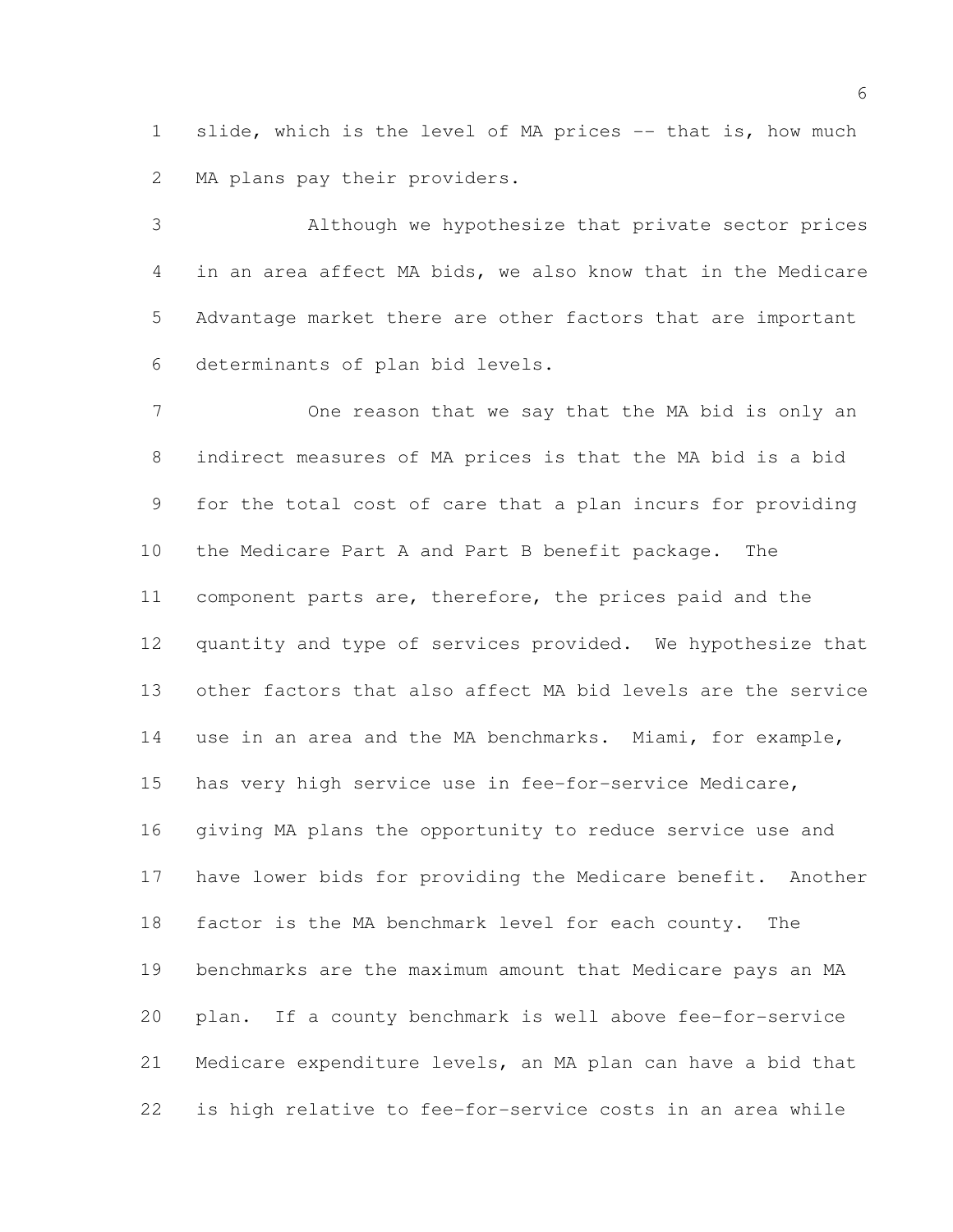still being able to use Medicare dollars to offer extra benefits and attract enrollment.

 Now I'll discuss the data that we used for our analysis and our methodology.

 Our analysis is based on the bids plans submitted in June of 2009 for the 2010 MA contract year. The comparison to fee-for-service expenditures, therefore, uses the 2010 fee-for-service rates. The service use data we are using is from the MedPAC analysis of geographic variation in service use, which averages three years of data, from 2006 to 2008; and, finally, we used private payer information from claims for the year 2008. The time frames are consistent with each other to a great extent in that the 2009 bids would have been based on plan claims experience in 2008, and the plans were preparing bids for the 2010 contract year and projecting enrollment for the 2010 contract year.

 To determine an area-level bid for a metropolitan area, we looked at local PPO and HMO plans but excluded employer group plans, which can have very wide service areas, and special needs plans because of issues there with cost sharing in such plans. We excluded plans from Puerto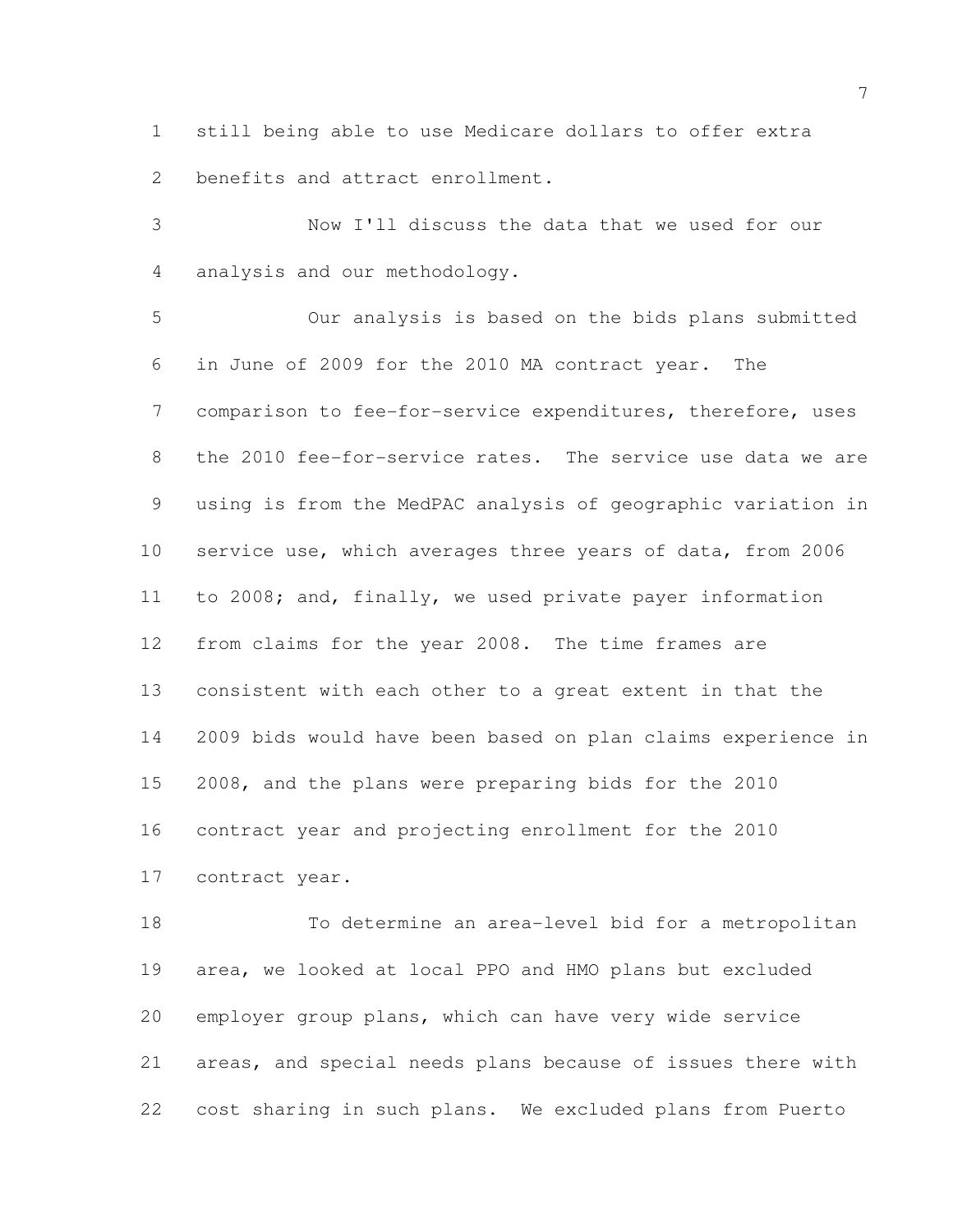Rico, where benchmarks are well above fee-for-service rates, and we excluded Maryland because hospital rates there are all-payer rates. The term "local," as used by CMS, distinguishes HMO and local PPO plans from regional PPO plans, which we also excluded because they bid on a statewide or multi-state basis.

 We then developed a metropolitan area weighted average bid for all the remaining participating plans. The weighting is by plan enrollment within each metropolitan area, but using only the enrollment in counties that are within the authorized service area of the plan. In order to develop an area-wide average bid for a metropolitan area, we made the assumption that the bid ratio for a particular multi-county plan as presented in the aggregate bid data was the ratio that could be applied to each county in the plan's service area. The reason we need to make an assumption about how to apply a plan-wide ratio across different counties is that the fee-for-service expenditure data that we are using are the county-level data that CMS publishes, which we combine with the actual county-level enrollment by plan that is also published by CMS. In the bid data, the ratio of the bid to fee-for-service is the ratio of the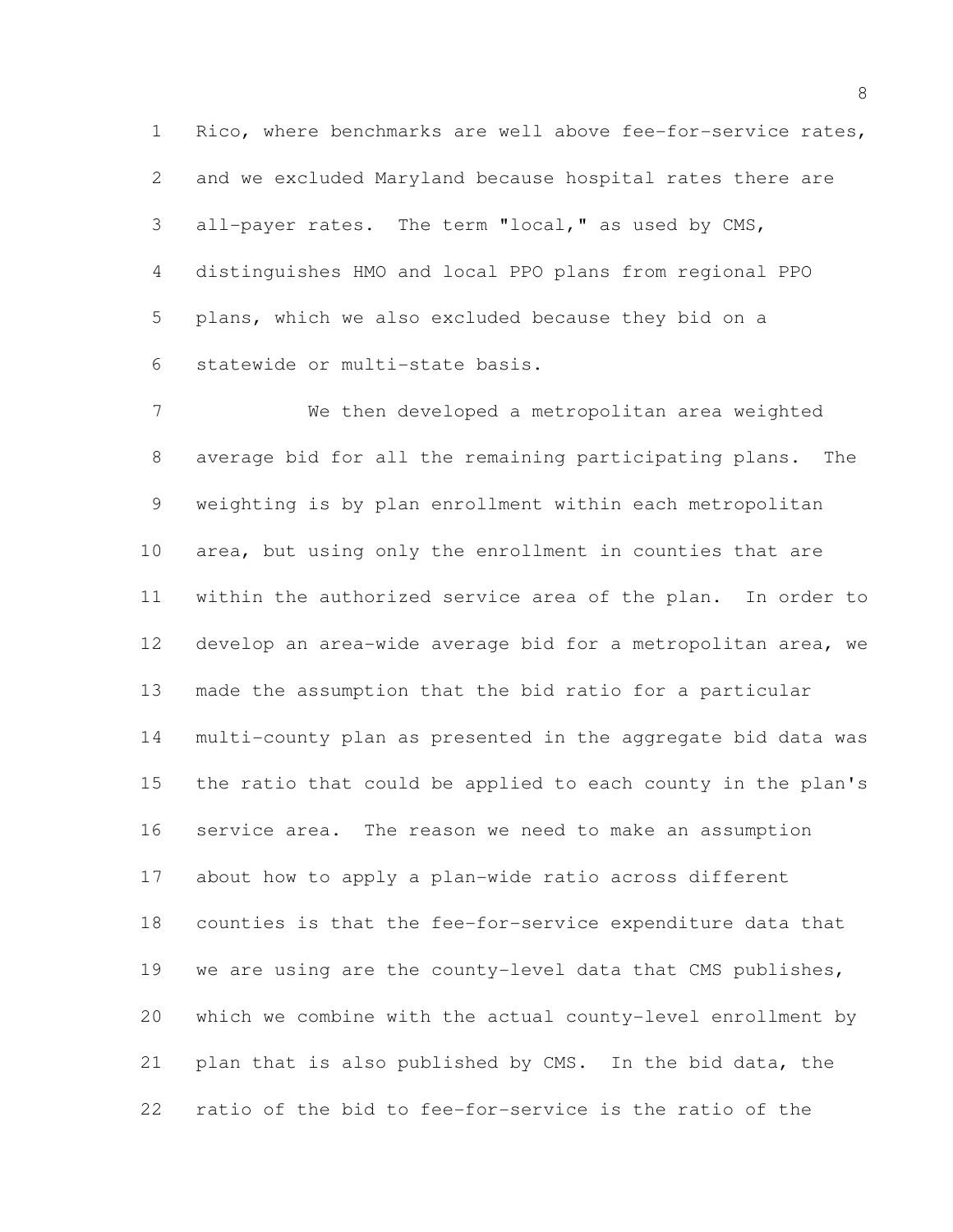total dollars the plan receives based on its single bid for its entire service area divided by the total fee-for-service dollars computed on a county-by-county basis. Because a plan's costs can vary from county to county, and plan fee- for-service rates vary from county to county, the bid ratio that we construct is our way of approximating an area-wide ratio that enables us to compare metropolitan areas across the country. It is not necessarily the case that the ratio that we construct is the actual ratio for a particular plan in a particular county.

11 11 In other words, we are making an important assumption, which is that for a given plan with a given benefit package in a particular multi-county service area, the plan bid is treated as uniform for all counties in terms of the ratio between county fee-for-service expenditures and the plan bid.

 Here is an example to explain how we build the metropolitan-wide bid ratio for a multi-plan area where each plan is assumed to have an equal level of enrollment across the metropolitan area. And before I proceed, I should mention that, as a rule, examples are intended to clarify, illuminate, and simplify things, but as you can see from the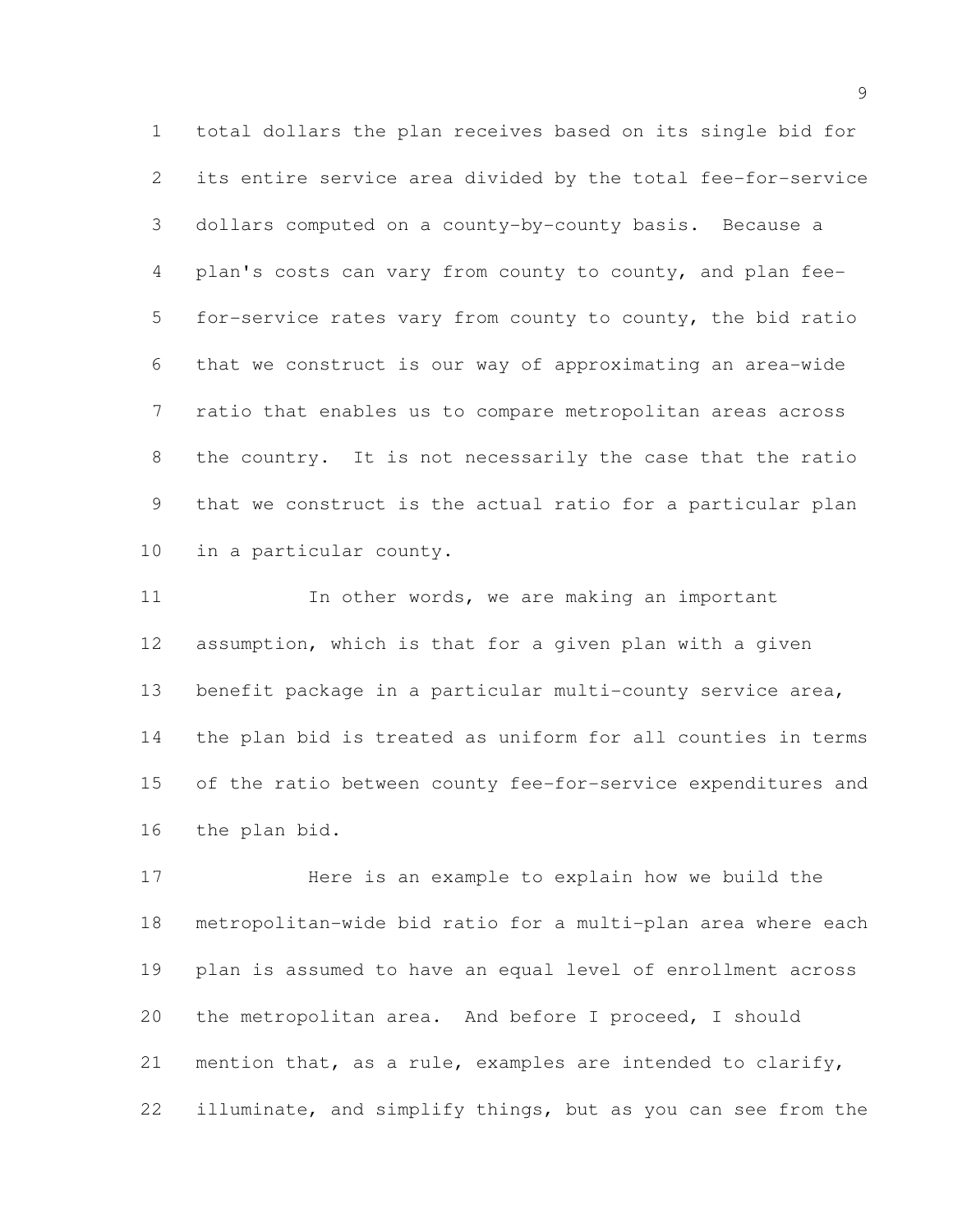amount of text that goes with this example, this may be an exception to the rule.

 In this example, we're dealing with a metropolitan area that consists of three counties, Counties X, Y and Z, which are served partly or fully by Plans A, B, and C. The second column, Column A, is what the bid data tell us about the relationship of the plans' bids to fee-for-service expenditures, which, again, is the total bid-based payment the plan receives for providing Medicare A and B services divided by our computed fee-for-service expenditures across one or more counties, using per capita fee-for-service expenditures for a county multiplied by the number of plan enrollees coming from that county.

14 In the example, Plan A covers only one county in the metropolitan area, County Z. Plan A's bid ratio shows that its bid is at 1.05 times the fee-for-service expenditure for all of its enrollees in the metropolitan area, which, again, come from only one county. If Plan A were the only plan covering this metropolitan area, we would say that the bid ratio for this area is 1.05, even though only one county is covered. Plan B, on the other hand, covers two counties in this three-county metropolitan area.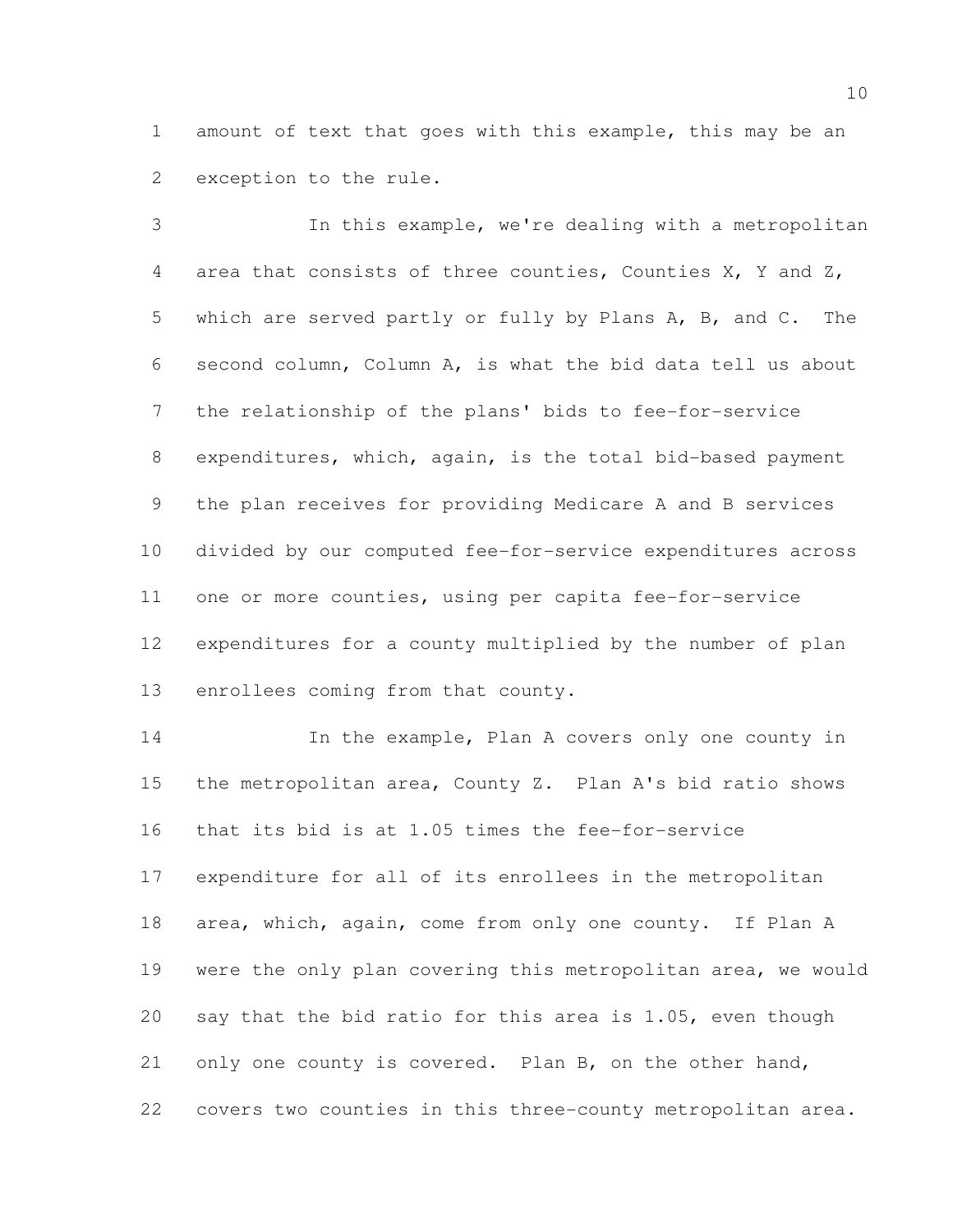Its total bid ratio is 0.95, which is the total bid payment for Medicare covered services divided by the total fee-for- service expenditures for all its enrollees coming from two counties.

 If Plan B were the only plan in this metro area, we would say the area bid ratio is 0.95, even though only 7 two counties are covered, and even though, if we could disaggregate the plan's overall bid to come up with a county-specific bid, we would see that the ratio at the county level is different in each of the two counties. Because Plan B has an equal number of enrollees in each of the two counties, its area-level bid ratio is 0.95, which is equal to the sum of the two county-level ratios, County Y's 1.0 and County Z's 0.90, divided by two.

 Plan C covers all three counties in the metro area, and here we again illustrate what we assume about the overall bid ratio. For our analysis, we determined Plan C's metro area bid ratio to be 1.0, but it could represent a combination of bid ratios that are different from 1.0 if we could disaggregate the overall bid to a county-by-county bid.

The final step shown in this example in the bottom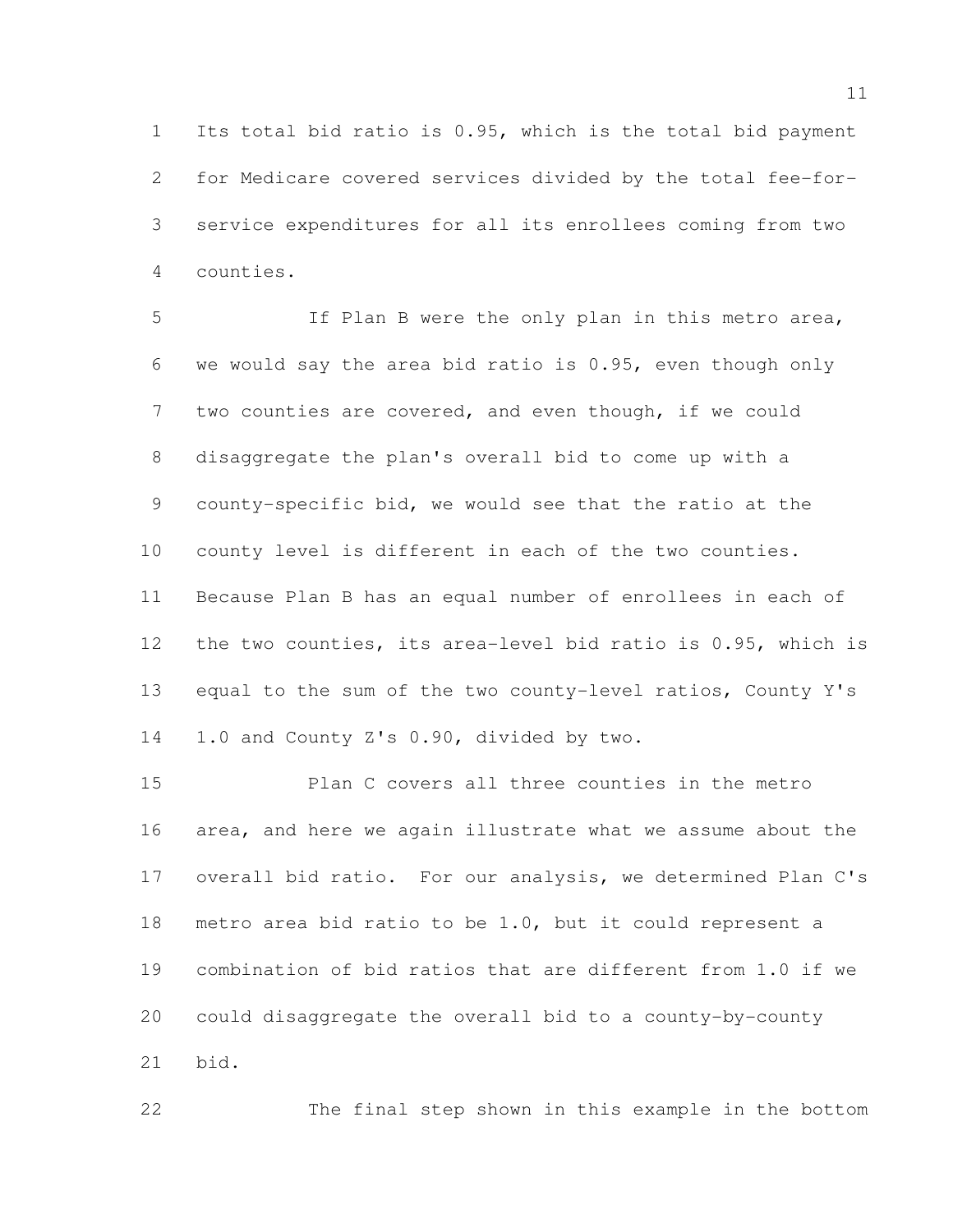row shows how we computed the all-plan, area-wide

|   | 2 enrollment-weighted average bid ratio. In this case, all   |
|---|--------------------------------------------------------------|
| 3 | three plans are assumed to have equal enrollment in the      |
| 4 | metro area; therefore, the area-wide bid ratio is the sum of |
| 5 | the three plan-wide bid ratios shown in Column A $-$ 1.05,   |
|   | 6 0.95, and 1.0, divided by three, which ends up as $1.0$ .  |
| 7 | And now we'll have a brief intermission.                     |
| 8 | [Laughter.]                                                  |
|   |                                                              |

 MR. ZARABOZO: Turning now to our findings, for our initial analysis we examined the correlation between area bids as a percent of fee-for-service costs and the factors that we hypothesized as having an influence on the level of MA bids. With regard to private rates, we found only a weak correlation with MA bids. The more important factors were the Medicare-specific factors of service use and the MA benchmark levels.

 This slide shows the correlation coefficients of the factors we looked at, indicating the extent to which they are correlated with the level of MA bids in a given metropolitan area. The closer the correlation coefficient is to 1 or -1, the higher the level of correlation. These numbers show that for both HMOs and local PPOs, the most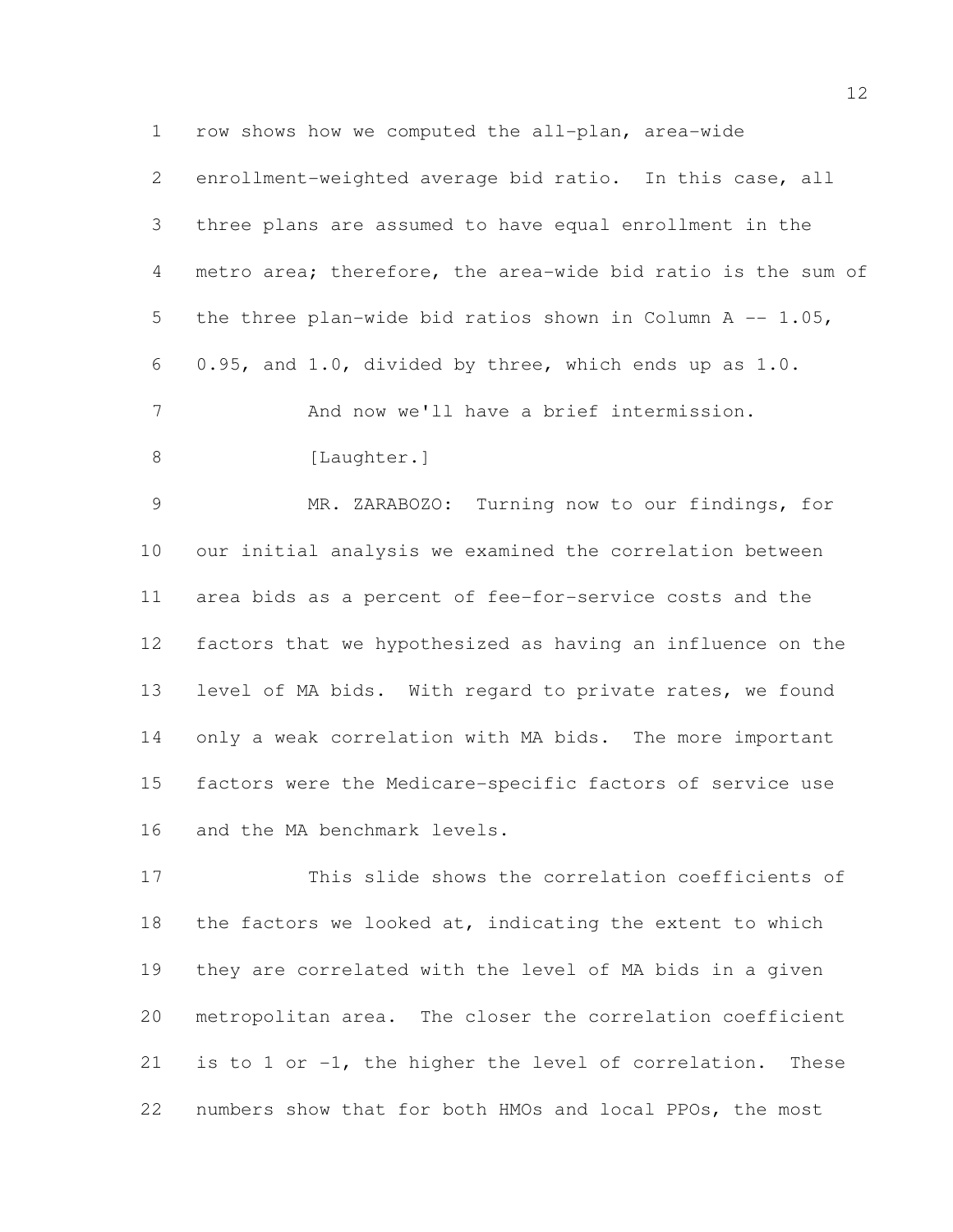important factors were Medicare fee-for-service use levels and the MA benchmark levels. Lower bids were associated with high service use, and higher bids were associated with higher benchmarks. There is a weak positive relationship between private sector payment rates and MA bids, with higher private sector prices associated with higher bids. We are having an intermission. 8 [Laughter.] DR. MARK MILLER: Are we up to the last slide [off microphone]? MR. ZARABOZO: We're up to the last slide. I'll just proceed with the last slide, which is our discussion slide.

 Our findings are not surprising, but we did not fully answer the question of the extent to which private sector prices influence MA bids. We can continue to pursue our examination of bids and attempt to disaggregate price and utilization in MA plans. We also would probably want to 19 consider other factors that may affect bid levels, such as the level of MA competition in a given market, and the absence in some markets of HMOs and PPOs. Because MA plans are able to segment markets and have different bids for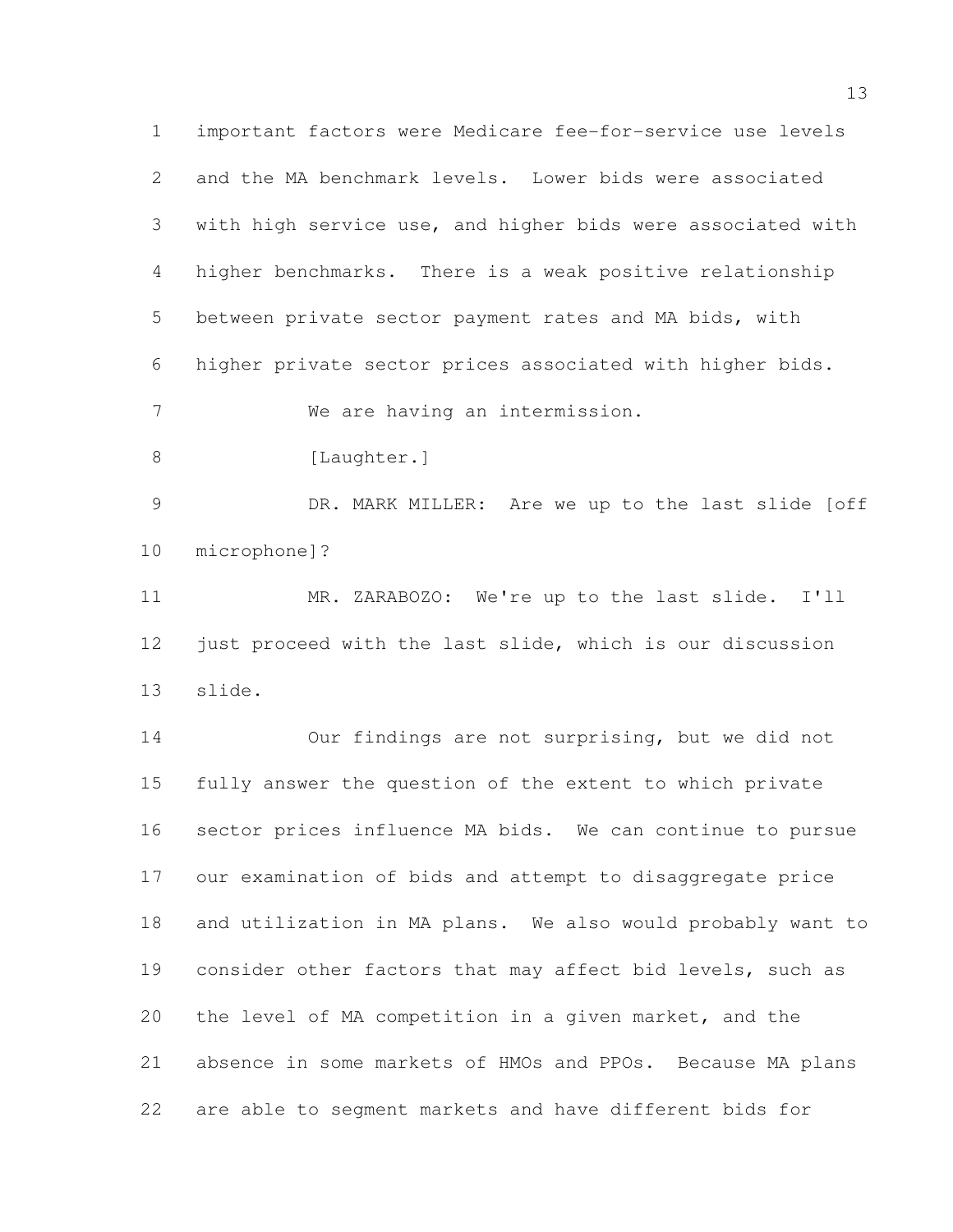different parts of a metropolitan area, we also may be able to examine possible intra-market variation. Finally, we may wish to learn more about the actual negotiations that occur between MA plans and their contracted providers. Thank you, and we're happy to take questions. MR. HACKBARTH: Okay. Thank you, Carlos. 7 Mike, do you want to lead off? 8 DR. CHERNEW: I have just one clarifying question. So you were doing this for just the A-B parts of this. How was Part D treated? So they're bidding and they're getting money back from the Part D stuff, too, and there's benchmarks one way or another? So do you have the Part D bids and how that's playing -- because an MAPD plan is jointly doing both. MR. ZARABOZO: Right 16 DR. CHERNEW: So is that assuming that the Part D program isn't really existing essentially for the purposes of this? MR. ZARABOZO: Yeah, we did not look at Part D for this purpose. But as you point out -- we were just looking at the A and B bid in relation to fee-for-service. DR. CHERNEW: Right, exactly. But my question is: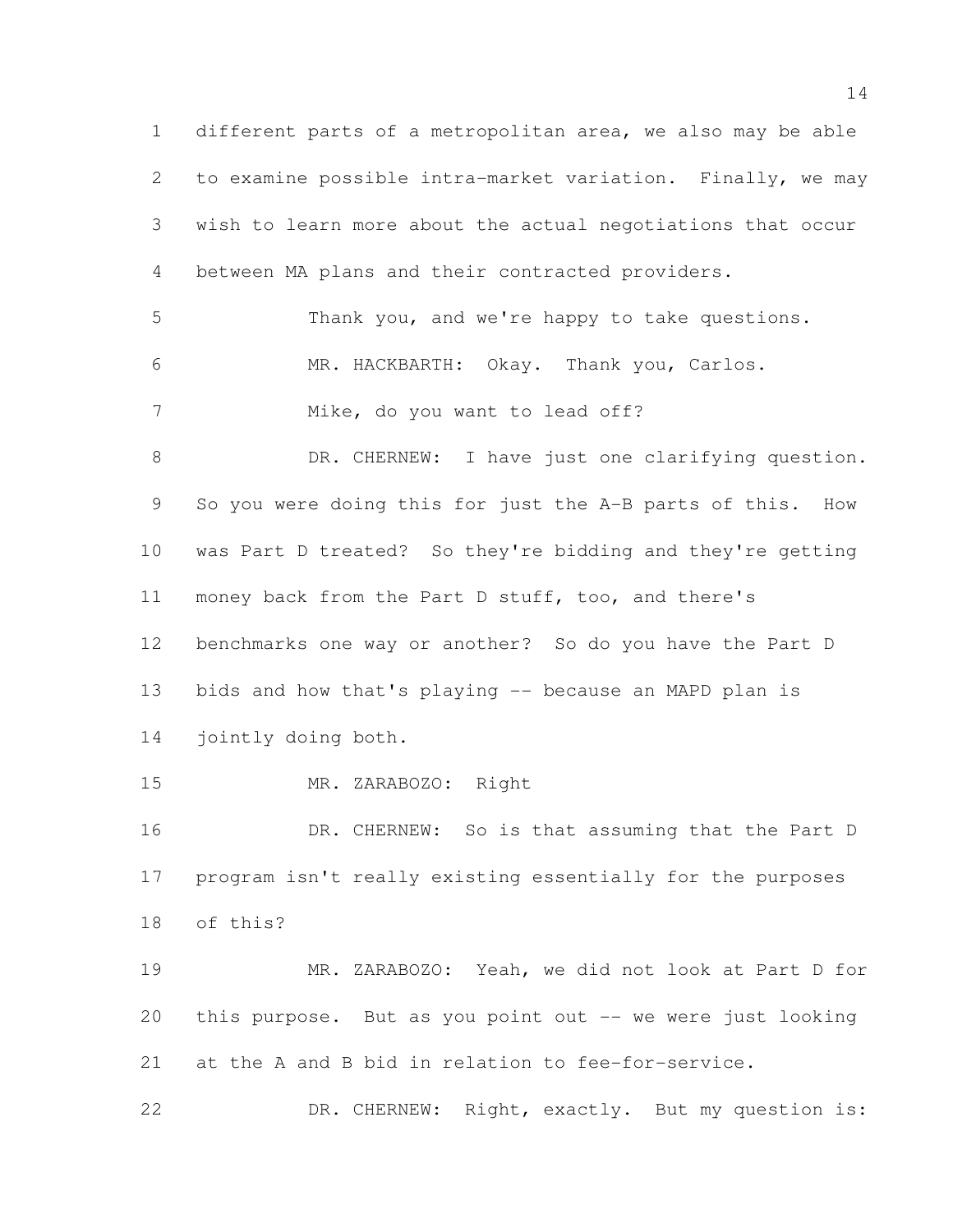Do you think there's some strategy between the A-B bid and the D bid when the plans -- MR. ZARABOZO: Potentially, because, of course, it's a combined premium that you're looking at. DR. CHERNEW: Exactly. That's what I'm trying to

figure out.

7 MR. ZARABOZO: There is potentially an issue there, yeah.

 MS. UCCELLO: So I want to continue on on this question about A-B. Were the extra benefits not included -- so that  $-$ 

12 MR. ZARABOZO: That's right. Just the A-B package.

14 MS. UCCELLO: Okay.

 MR. GRADISON: Perhaps this was covered, but I just want to make sure. Have you looked at the relationship to the extent of HMO market penetration in the private sector in these counties?

 MR. ZARABOZO: We have not, and that's one of the things that we mentioned in the mailing material, that this is a slightly different market in terms of HMO predominates in Medicare Advantage; it does not in the private sector.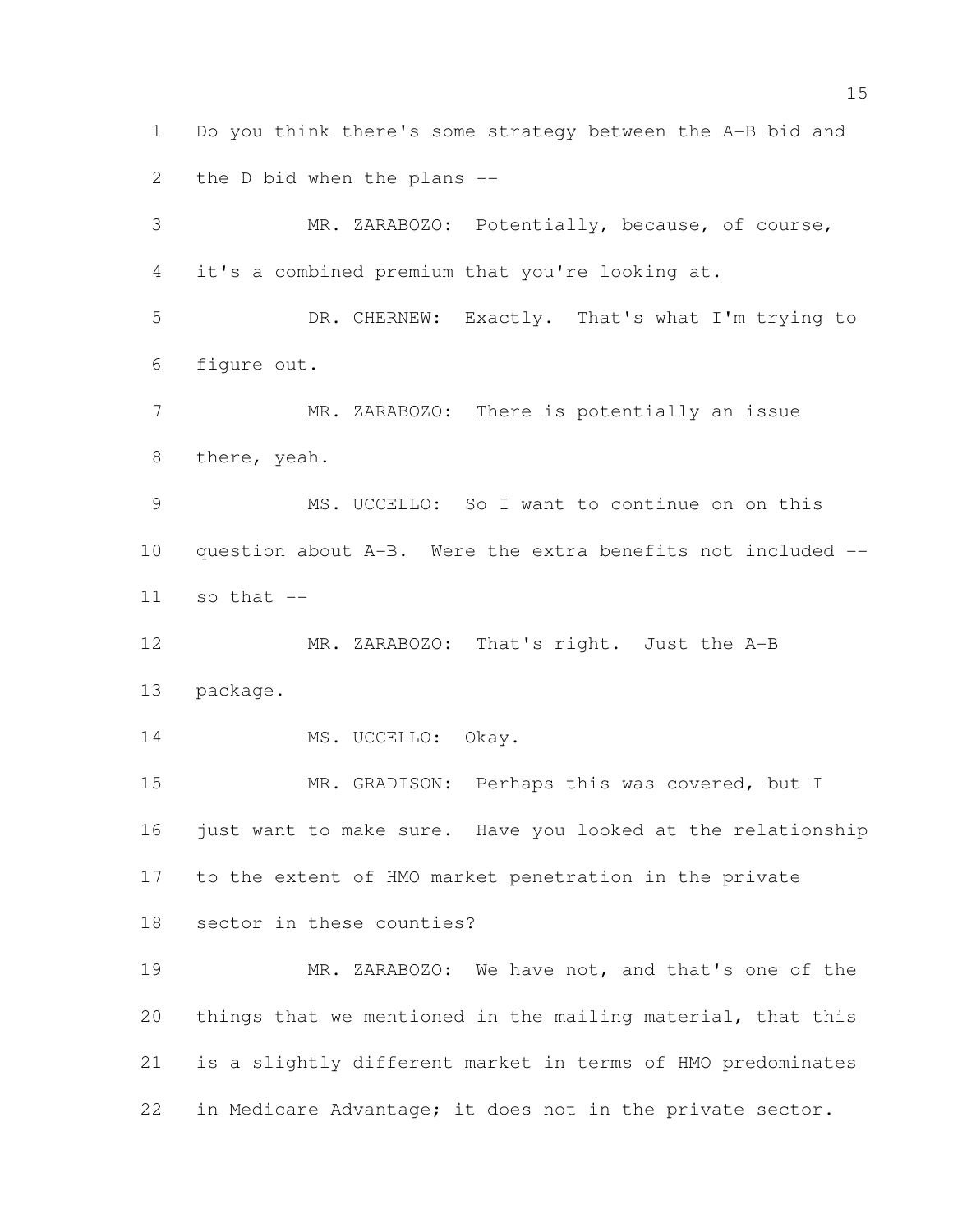But in particular markets, HMOs may be highly penetrated, including in the private sector.

 MR. GRADISON: The reason I was wondering, in terms of people aging into the program, what impact that might have on pricing. Okay. Thanks. MR. ZARABOZO: Yeah. DR. STUART: We had a discussion yesterday about using indirect methods for trying to determine important 9 policy answers that you want to get, and this is another one of those cases where, if you really did have access to this final point of what the negotiations were between the private plans and the -- between the MA plans and the private providers, then you really wouldn't have to go to this extreme. And so I'm wondering where you are in that process and where one might be able to get access to that data while protecting the proprietary nature of the information itself.

18 MR. ZARABOZO: I think that we would probably approach it as talking to people as to what happens in these negotiations. I don't know that we would get data necessarily, but, you know, what is it in relation -- for example, do you pay Medicare rates? Do you pay X percent of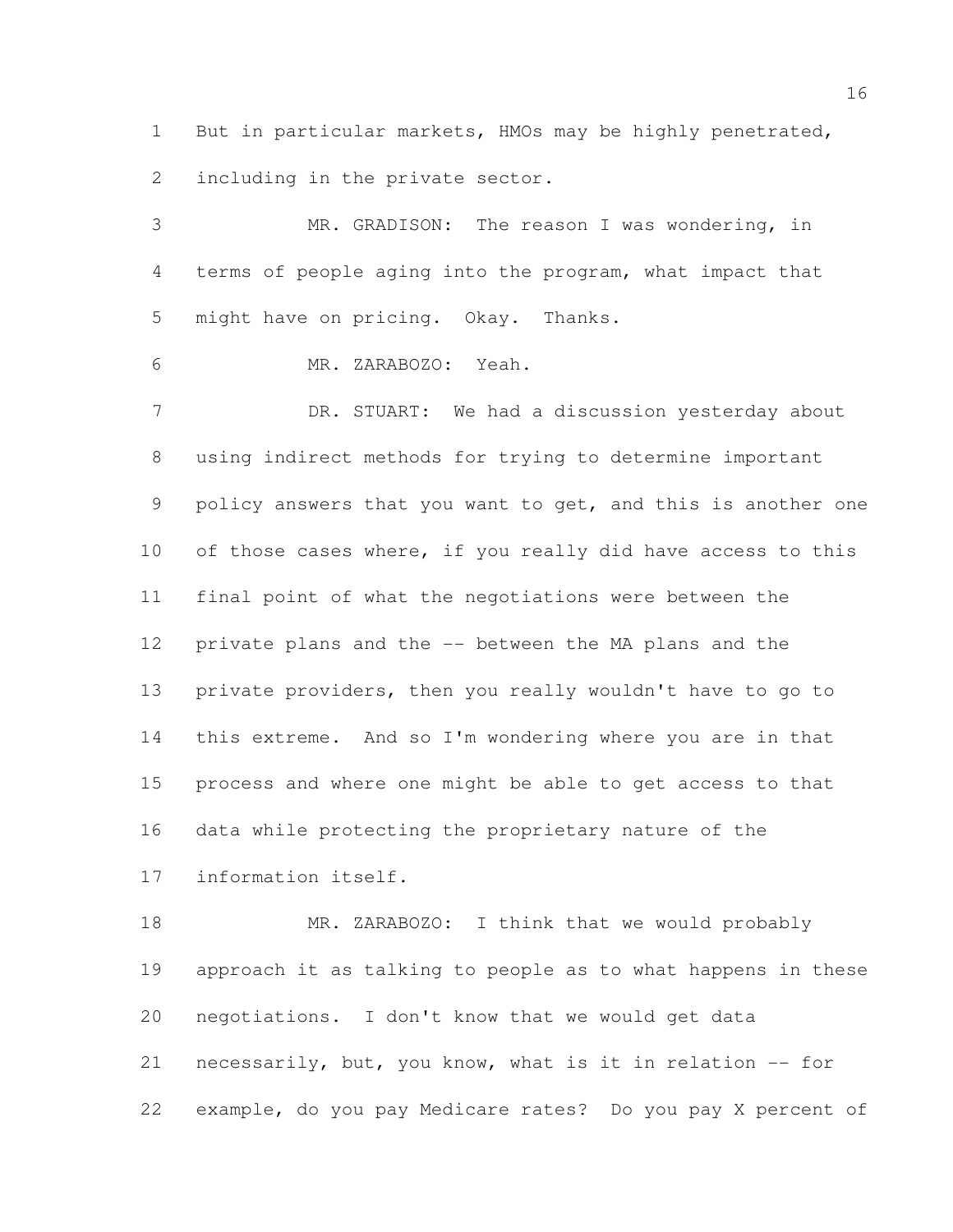Medicare rates? Is it related to the private rates? Those kinds of things.

 DR. STUART: I was just wondering, there's a group called the HMO Research Network that includes a number of the largest MA plans in the country as well, and they have experience -- and Scott can tell you about this. They have experience in terms of combining data across plans in ways that protect not just individual confidentiality but potentially plan confidentiality. And I'm wondering whether that might be a potential source of information for this. MR. ZARABOZO: Also, I'm not sure if you're aware, but encounter data may help in this. 13 [Laughter.] MR. HACKBARTH: Clarifying questions? 15 MR. KUHN: One quick question, Carlos. As you lay out here, the really high level of correlation with a high 17 benchmark is a higher than -- as you said, higher bid as a percent of fee-for-service. As we know, CMS is running this quality program for MA plans which is boosting the benchmark even further. Would that also impact this? Would that add to that correlation, do you think, as well? MR. ZARABOZO: Yes, because, you know, the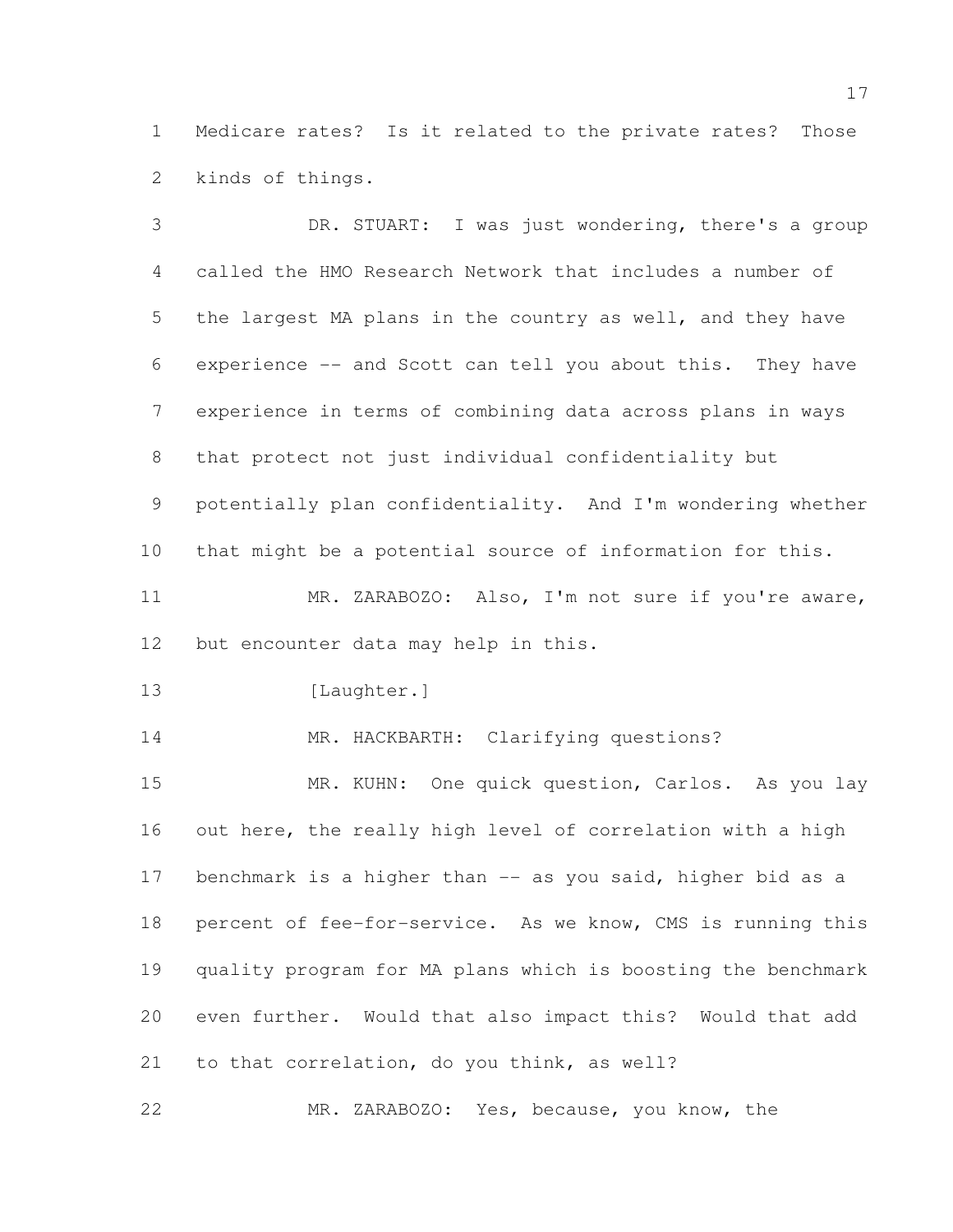benchmark increases if it's a higher-quality plan, the number of stars that the plan has. So, presumably, because it would be a higher benchmark, you would see plans more likely to be entering particular markets, for example. DR. BERENSON: Yeah, I have a question, but first I wanted to just put out some information around Bruce's 7 question. As I think most of you know -- in fact, Paul Ginsburg did present here a couple of years ago -- the Center for Studying Health System Change over many years has been exploring the dynamics of negotiating leverage between providers and health plans. And this last round of site visits, we asked a whole series of questions, again, to explore this, and specifically asked in the 12 communities this very question of does this leverage apply to commercial products or do they apply to Medicare Advantage, and the specifically question was something like, Do you peg your Medicare Advantage prices off of Medicare or off of your commercial rates and get into a discussion? And it was pretty remarkably consistent that Medicare was the basis for the negotiation with hospitals? I'm not talking about docs at this moment. And we will be publishing that information in an article in the May Health Affairs, but it was pretty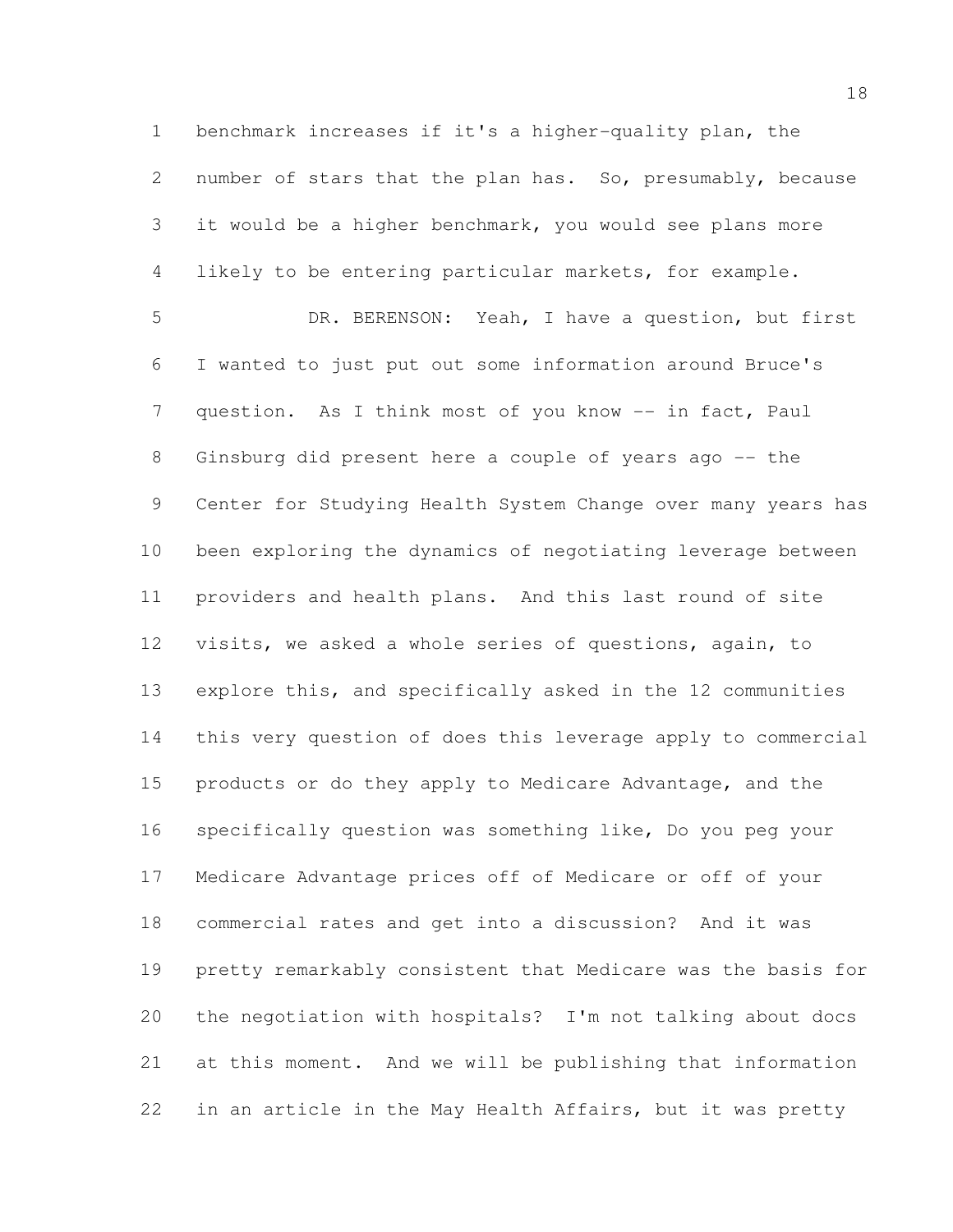consistent that -- you know, whether there's some variation based on Medicare Advantage penetration or commercial HMO penetration or whatever, it was pretty consistent that the - - it was either Medicare or more commonly Medicare plus a little. But that was sort of the basis.

 My question has to do with the enrollment across counties and the methodology. You say you used actual enrollment files and not the projections from the plan's bids. How reliable are the projections from the plan bids? Do we know how that correlates with their actual enrollment? MR. ZARABOZO: It's very close, usually, and looking at the overall numbers, what plans projected and what enrollment ended up being is very close.

14 DR. BERENSON: Okay. Is there an incentive for plans to suggest or to project that they're going to have more enrollment in high-benchmark counties and then --

 MR. ZARABOZO: Well, the only difference would be 18 in the rebate computation, and given that they are so close, I don't -- I mean, I would not perceive there to be an incentive.

 DR. BERENSON: Okay. Good. Thank you. MR. BUTLER: So my question was related to Bob's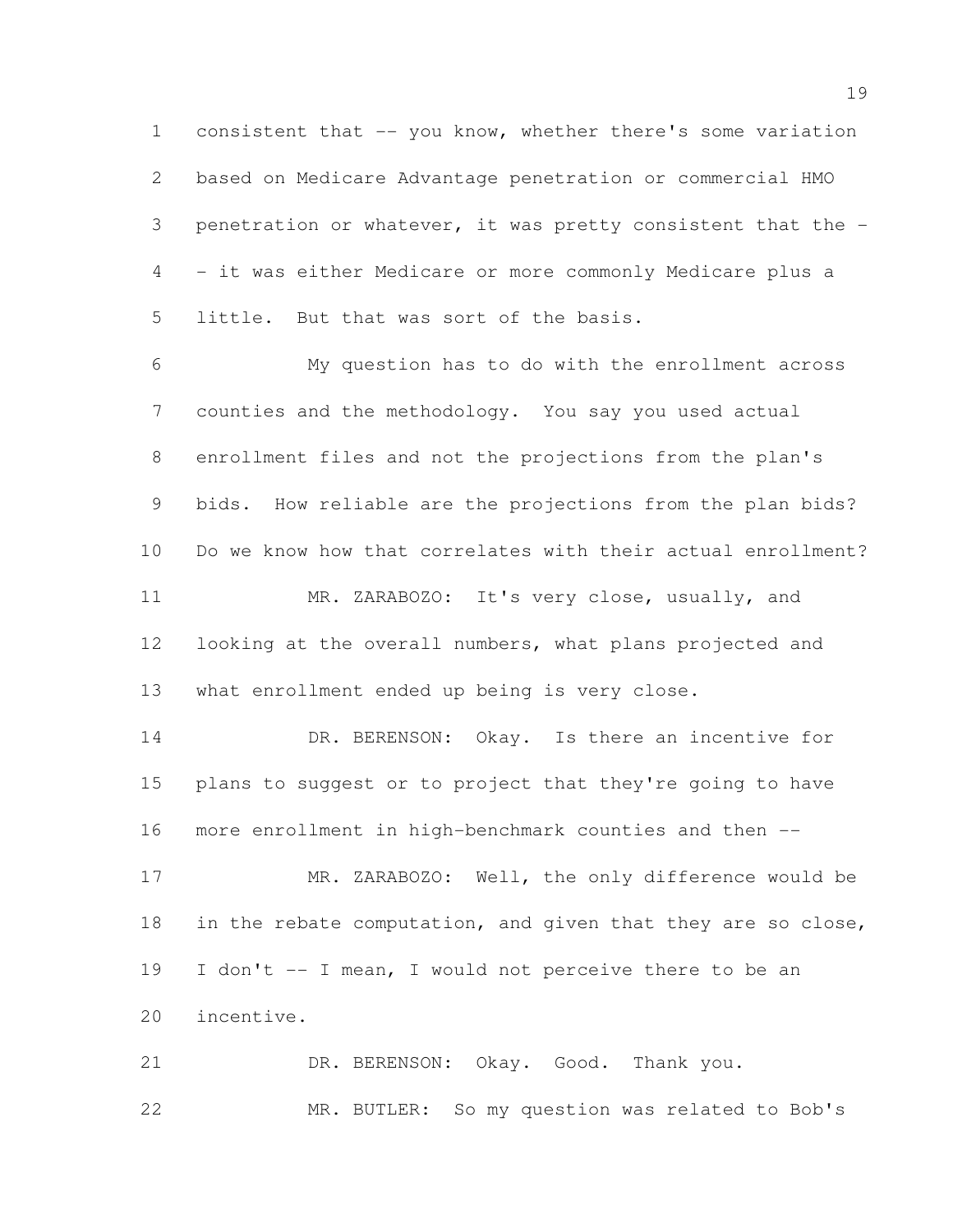comment, and that is, I mean, you looked at the correlation between the private -- between the rates and the bid levels. Why didn't you look at the correlation between the private rates versus -- I mean the rates themselves versus Medicare rates? Because isn't that what we're really trying to test, what is the market going to do by itself in a Medicare Advantage plan for these kinds of prices versus what happens otherwise? MR. ZARABOZO: We actually -- is your question

 should we not have looked at the individual payment rates of Medicare versus the payment rates in the plans? Is that your question?

13 MR. BUTLER: Yeah, the comparison is what they would have gotten from Medicare versus what they're getting from the MA plan. Which one is higher?

 MR. ZARABOZO: Yeah, see, that's what we don't know. We don't know what the MA plans are actually paying - - the prices, in other words.

 DR. MARK MILLER: So the bid is P and Q. You're asking why not just look at P to P, and we're saying we don't have the price. And so we're using it as a proxy, and 22 we know it's contaminated by whatever the influence of  $Q$  is.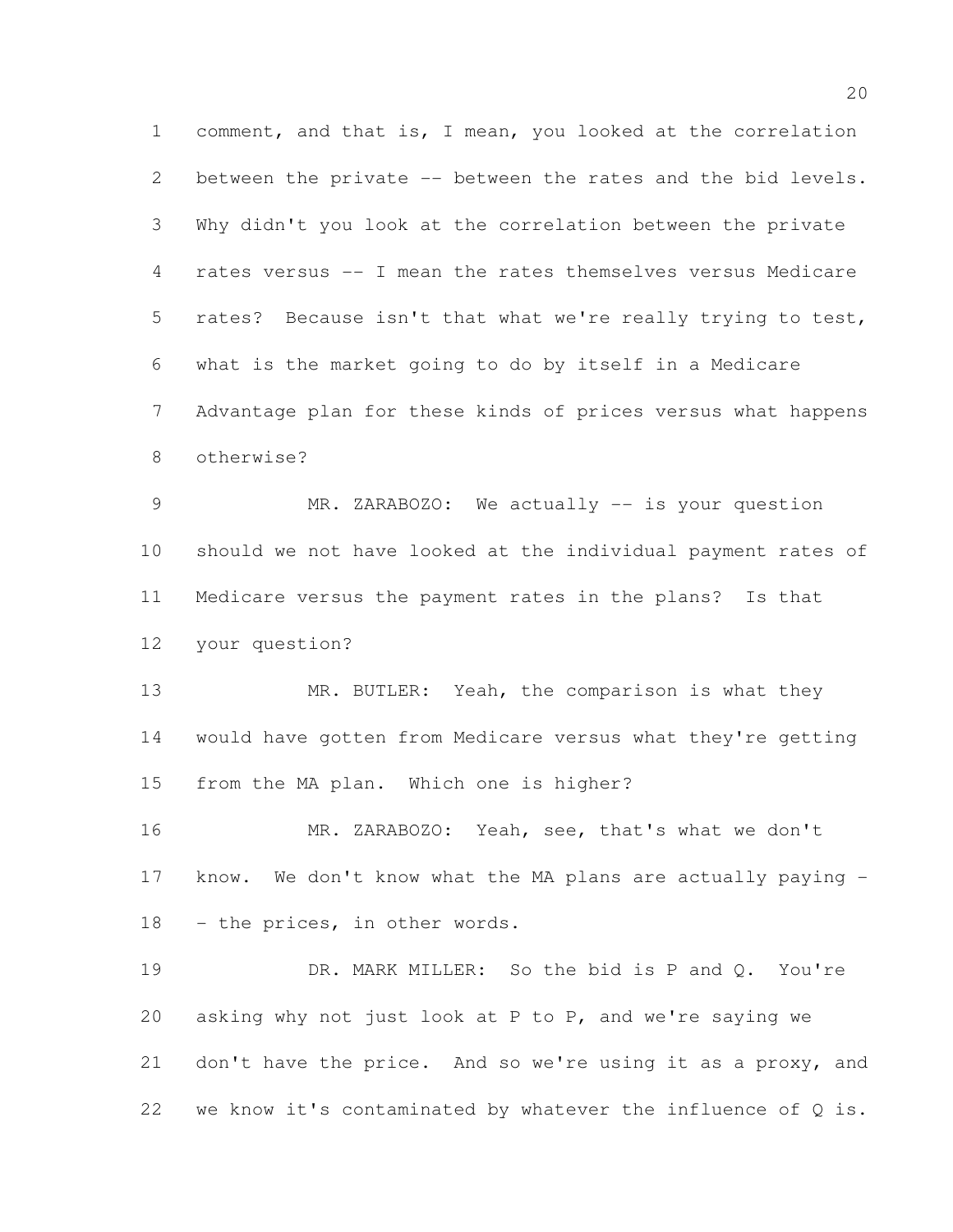1 DR. CHERNEW: When they say "mic," I get confused. 2 [Laughter.]

 DR. CHERNEW: You're using this off of -- some of the stuff off the MedSTAT data, the Thomson Reuters data? Do you have the over-65 Thomson Reuters data? Because we do, and we've been looking -- you can look at the prices that the Medicare Advantage plans paid in the over-65 Thomson Reuters data. MR. ZARABOZO: Yeah, we have not done that. DR. MARK MILLER: Do we have that [off microphone]? 12 MR. ZARABOZO: I think we got the -- is that part of the normal MedSTAT -- 14 DR. CHERNEW: They sell them in separate files -- MR. ZARABOZO: Yeah, I think we just got the private. We did not get the Medicare. We have that. We should talk. 18 DR. CHERNEW: Okay. 19 DR. MARK MILLER: We should talk [off microphone]. 20 [Off-microphone discussion.] DR. BAICKER: I'd hate to get in the middle of that, but should I be surprised at the strong negative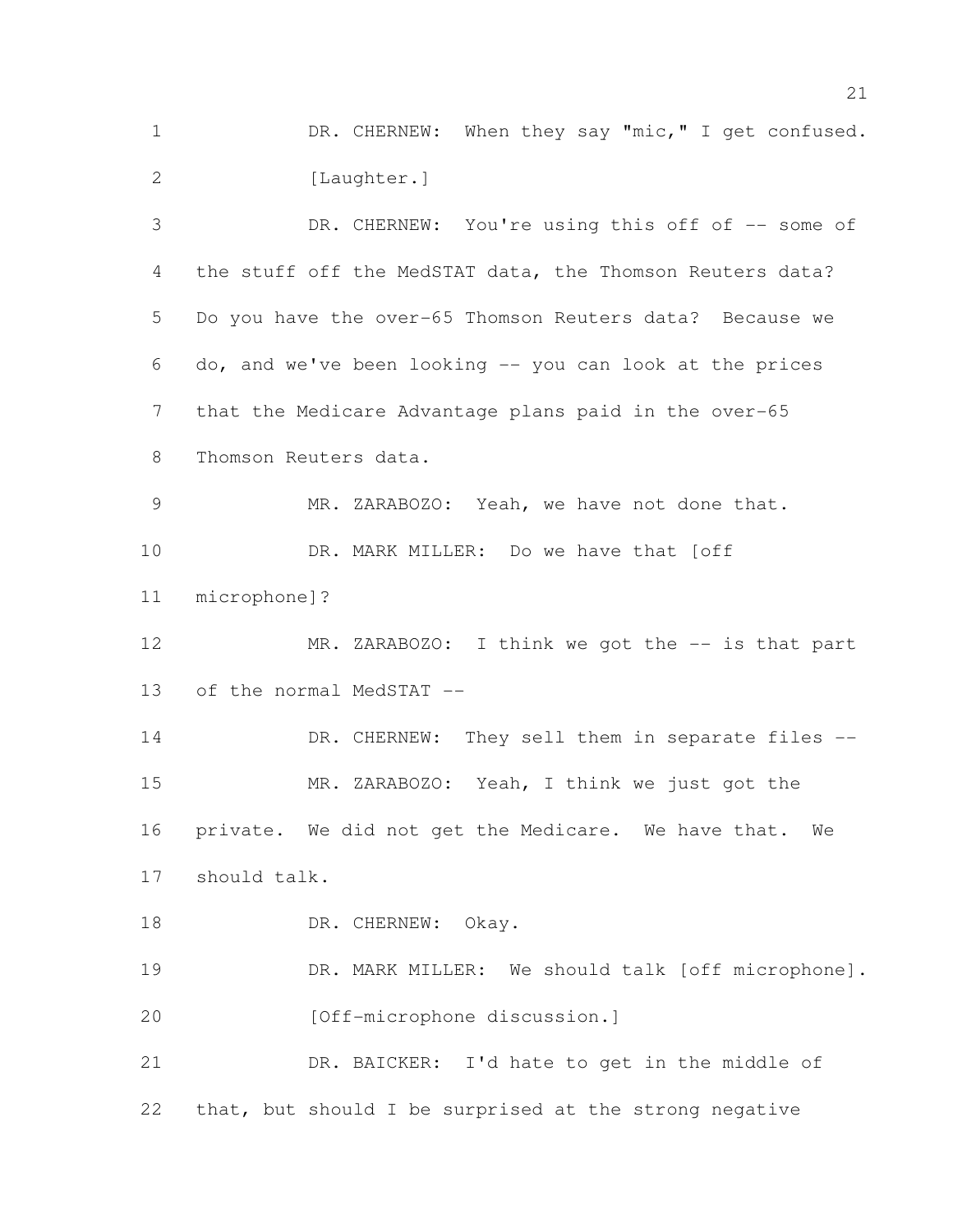correlation between the fee-for-service use index and the bids? I am surprised, and what do you think the driving factors are in that strong negative relationship? And a corollary question is: What is the role of the number of plans and sort of competition between the plans within an area of play in driving these responses?

7 DR. LEE: So in terms just the correlation, we have not quite unpacked, but there are many different correlations that are going on. So what we are looking at is the fee-for-service -- so it's the ratio of the bid to fee-for-service. And the fee-for-service, per capita fee- for-service, is also highly correlated with the service use. 13 So since it's the denominator, the service use is positively correlated with per capita fee-for-service, so it shows up as a negative correlation.

 DR. BAICKER: So this is the ratio. This isn't the absolute bid, this is the ratio.

- 18 DR. LEE: Yes.
- DR. BAICKER: Okay.

 DR. LEE: So that's another -- that's one aspect of it, and now I lost track of what the second --

DR. BAICKER: Competition among plans.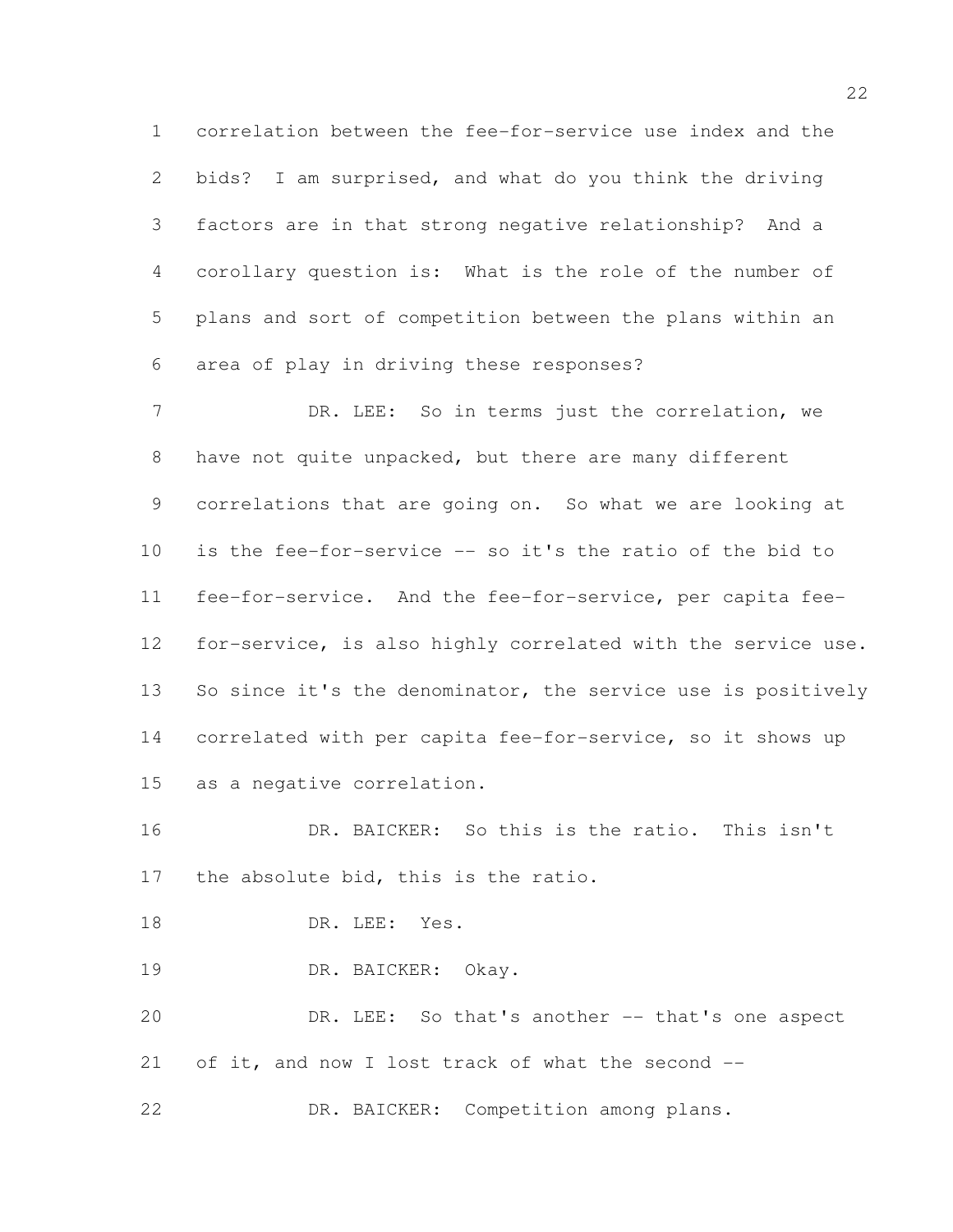DR. LEE: That would have been reflected only indirectly because, you know, to the extent that bids are going to reflect market characteristics. We have not looked at any other market characteristics in this set of variables that we were just looking for correlations in.

 DR. MARK MILLER: Can I ask something of the two of you? Is it too simplistic to say that as utilization rates rise very high, the ability to bid under that increases?

10 DR. LEE: I think one could say that there is more potential for controlling utilization, so if in presumably a low utilization area, you know, even if you are very efficient and managing utilization, what's the room that you can maneuver in?

15 DR. MARK MILLER: Given that it was a ratio, I wasn't as surprised.

 DR. BAICKER: Yeah, I would expect the levels to track together.

19 DR. MARK MILLER: Exactly.

 DR. BAICKER: But I'm not as surprised that the wedge grows as --

DR. MARK MILLER: That's what I'm trying to say.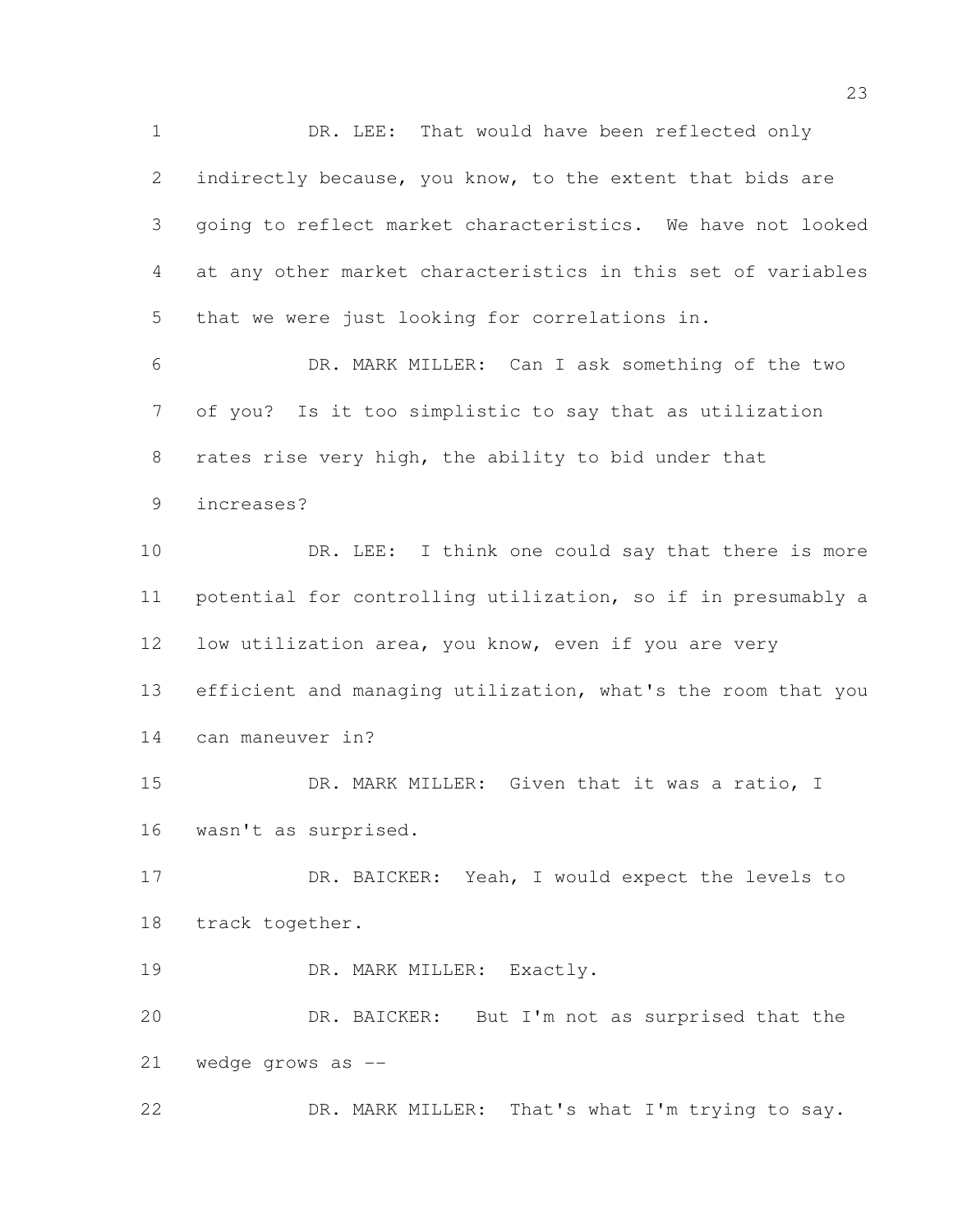DR. BAICKER: I'm with you on that. But it would be interesting to see the extent to which competition of number of plans in the area affects the ability or the strength of the bidding it down process. DR. HALL: Just two clarifying questions. The bid

 process is an annual event, right? So how sure are we that taking a one-snapshot year tells us the real story? That is to say, among all the other variations, is there any evidence, even reason to think that there might be variations according to year?

 MR. ZARABOZO: One thing that we could do is compare one year to another. So we could and we were thinking of doing that. Is there any change in the market 14 circumstances, for example, that we might see.

15 DR. HALL: Okay. Then I quess the other question is, is there any evidence that any of the commercial 17 underwriters, when they enter an MA market, might enter -- how shall we say this -- at a very competitive low bid only to disengage their consumers the next year and suggest they move to another MA plan that they have?

 MR. ZARABOZO: Meaning that they would be the sole entrant initially and have a low --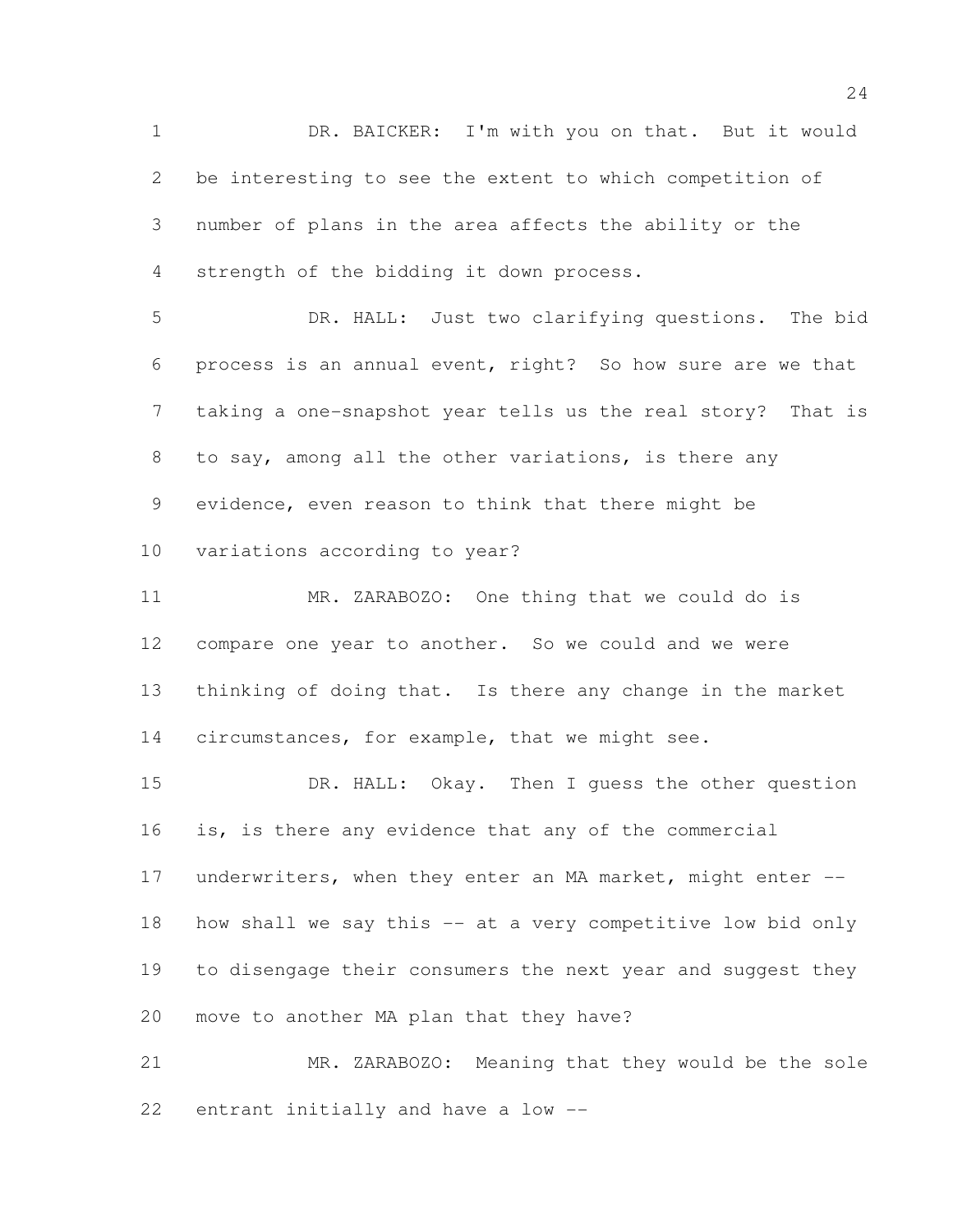DR. HALL: They would be the most competitive. MR. ZARABOZO: Among many plans? DR. HALL: Um-hmm. MR. ZARABOZO: Well, how long you can do that for? I mean, you may do that as an entry thing, but whether you can sustain that level of premium is another thing. DR. HALL: Okay. MR. HACKBARTH: So could I just go back to the point that Bob raised about the weak correlation between private sector prices and MA bids? So Bob described findings from the health system change field work. Is there any way to look at whether the relationship between private sector prices and MA bids changes with MA penetration in the market? MR. ZARABOZO: We could look at that, yes. And that is also -- I mean, especially if we're doing a multi- year thing. We could look specifically at that. MR. HACKBARTH: My hypothesis would be that the way that a hospital executive thinks about the negotiation may change if it's a small piece of the hospital's business versus a really substantial growing share. They may be less

willing to use Medicare rates as the benchmark, the bigger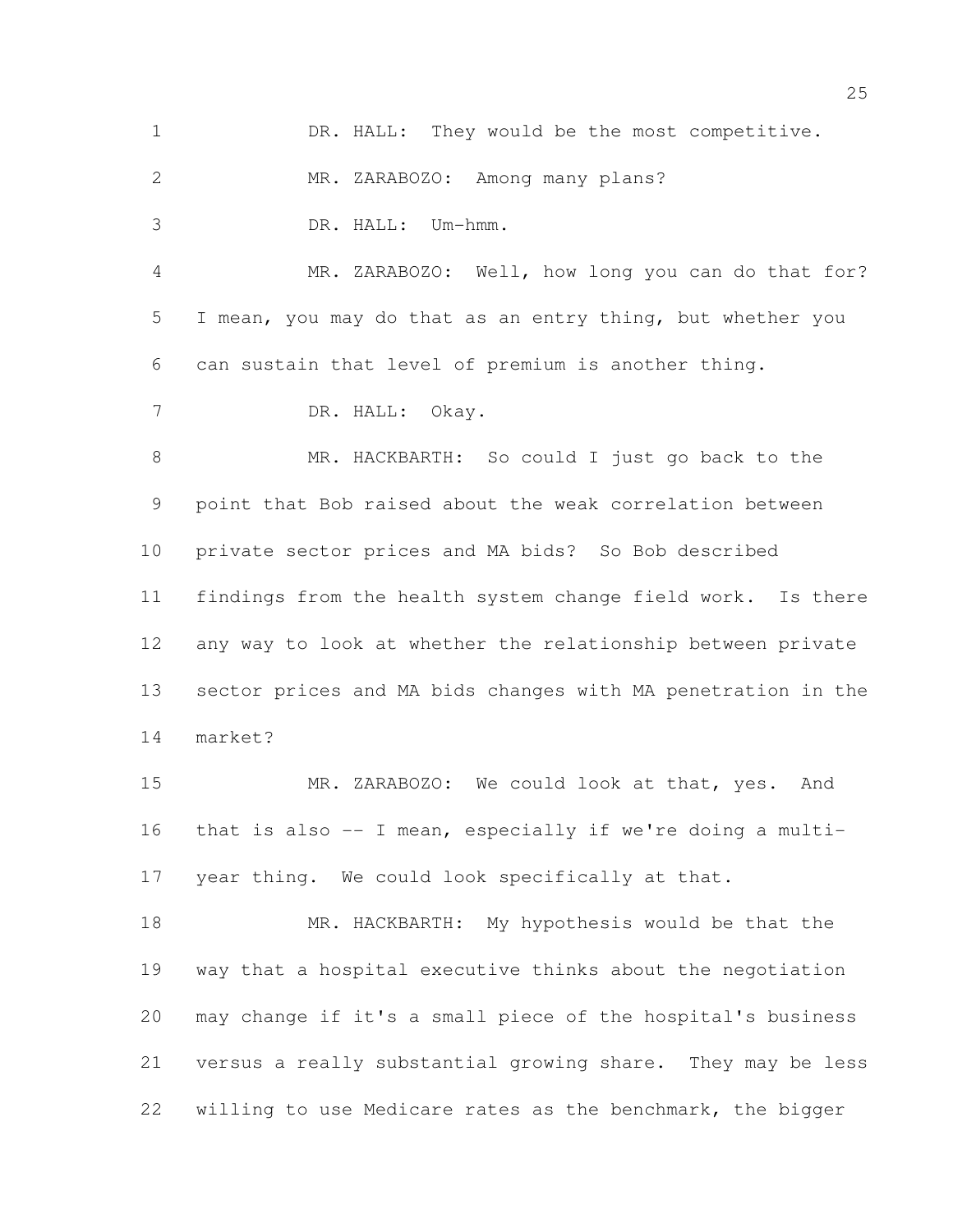the business involved.

| $\overline{2}$  | MR. ZARABOZO: And we're also thinking that even                |
|-----------------|----------------------------------------------------------------|
| 3               | in high penetration markets where maybe there's 50 percent     |
| 4               | MA enrollment, certain hospitals may not be contracting.       |
| 5               | MR. HACKBARTH:<br>True.                                        |
| 6               | MR. ZARABOZO: And to increase the penetration to,              |
| 7               | let's say, 70 percent, the plans may have to yield more in     |
| 8               | the way of money.                                              |
| 9               | MR. HACKBARTH: Yeah, true. Mike, Round 2.                      |
| 10              | DR. CHERNEW: So first of all, we have a lot of                 |
| 11              | work going on in this area and we should talk about just       |
| 12 <sup>°</sup> | generally what we found, because many of the questions that    |
| 13              | have come up we've been investigating in different ways.<br>In |
| 14              | response to Bill's point, in the Part D program, there's       |
| 15              | evidence that for a variety of reasons, plans will enter,      |
| 16              | get enrollees, but enrollees tend not to switch. So that       |
| 17              | over time, they can raise their prices.                        |
| 18              | And then the problem, of course, is you don't                  |
| 19              | track new enrollees so then you have to have -- you can        |
| 20              | enter a new plan. So the dynamics of this market is very       |
| 21              | complicated because as you point out in the draft, what you    |
| 22              | mean by a plan isn't what is commonly considered a plan,       |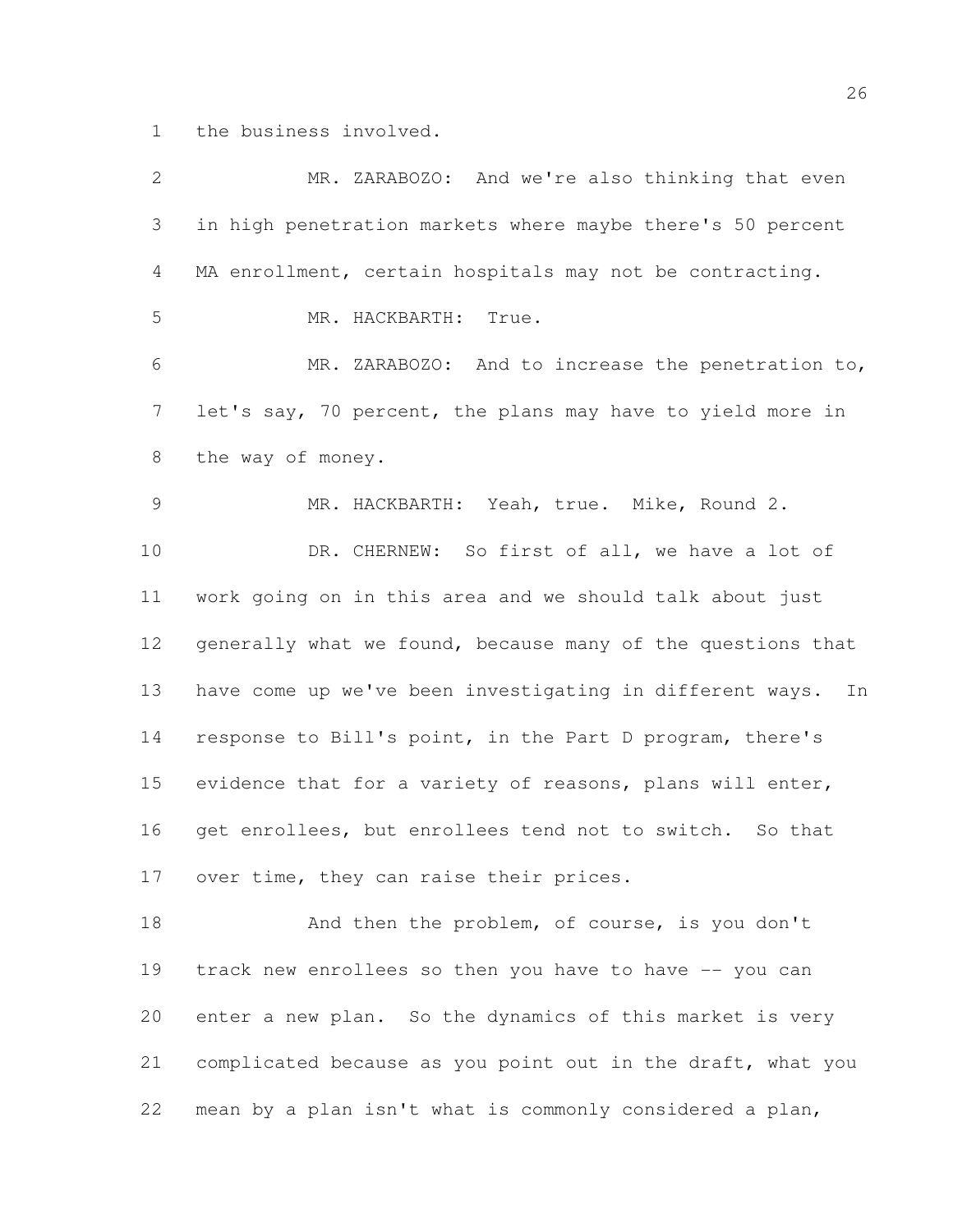which say an insurer. It's really a benefit package. So insurers have multiple plans.

 And the dynamics across those is important and they're coming and going in ways over time. They're difficult to explain. So there's a lot here. And I think you correctly point out that the connection between the MA market and the traditional Medicare market and between the MA market and the under-65 private market is really important to understand.

 My comment is it's very hard in the analysis to understand what's causal, and so it's easy to think that Medicare is the first mover and then everybody responds to that. And there's no doubt that that direction of causality exists and that it's potentially strong. There's also, as we've done in other work, the other connection.

 So we've had margin discussions, for example, when we've had margin debates which argue that the private plans 18 are very strict. It affects how the providers respond and that affects what ends up happening to Medicare margin and stuff. So you could tell stories, I think, all of which are right to go in different directions and the challenge is going to be to figure out how to take the correlations you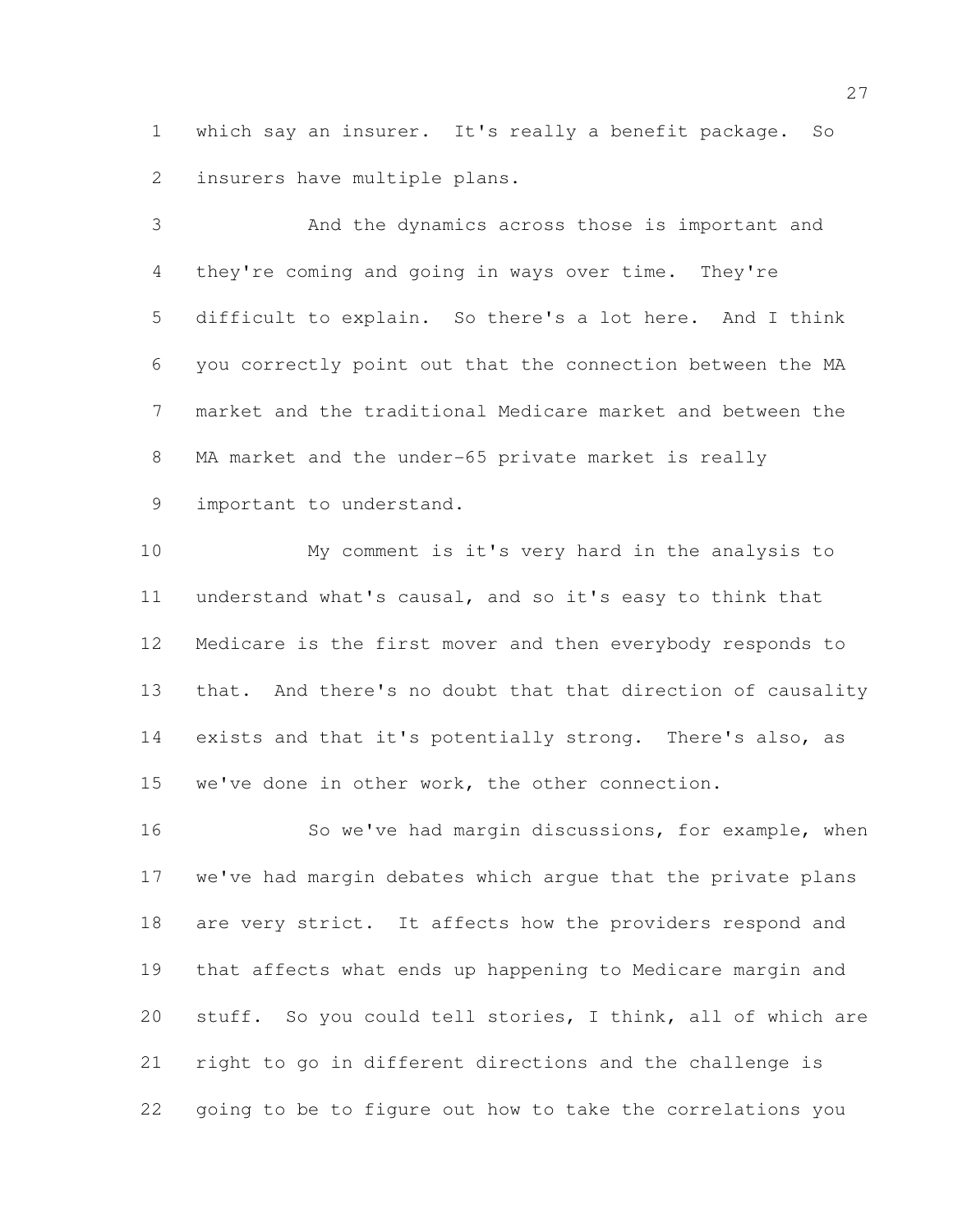find, whatever they are, and then translate them to some policy or causal conclusion.

 And I think that's just going to take more work, but I think that doesn't mean that it's not a useful thing to do, because everyone is going to argue for a bunch of policies that we do that these connections, whatever we do in this market, is going to affect all these others. And 8 the more we can know about those connections, the better able we'll be to respond to those types of comments.

 MR. ARMSTRONG: So I would just say that even though I actually live in this world, I don't understand it nearly as well as Mike does. And to be frank, on this analysis, part of what I'm having a little bit of trouble understanding is, what are the policy implications of the work that we're doing? So what is the hypothesis we're testing or trying to disprove? I'm not really sure.

 Is it the consolidation of providers is driving up Medicare costs? Is it an issue around limited access driving up costs? And so, I feel like, as we take this forward, it would be valuable to me for us just to be a little bit clearer, and maybe it's clear and I just don't 22 get it, but a little bit clearer about, so what is it that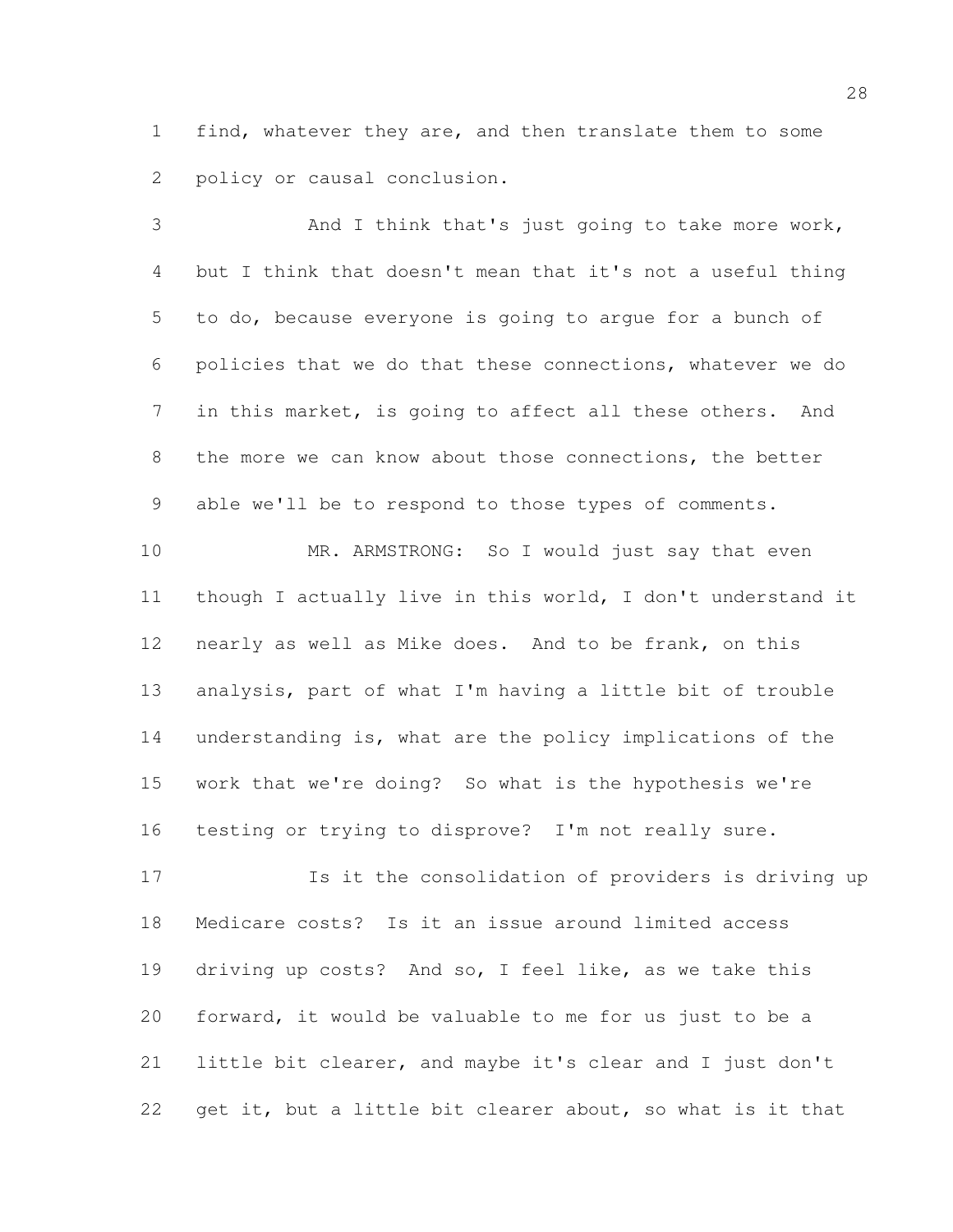we really are trying to understand here?

| 2               | The one other comment I would make would be,                 |
|-----------------|--------------------------------------------------------------|
| 3               | another variable -- and you were just starting to get at     |
| 4               | that. From our own experiences, which may or may not         |
| 5               | already be considered here, is that we actually, in order to |
| 6               | influence the MA rates we pay to hospitals, consolidate our  |
| $7\phantom{.0}$ | business to one hospital in different markets.               |
| 8               | And our sense has been that that's far more                  |
| 9               | influential than our overall volume or the competition in    |
| 10              | the market. But there again, I'm not really sure what the    |
| 11              | policy implication would be for us here at MedPAC.           |
| 12              | DR. MARK MILLER: And I think that if it's not                |
| 13              | clear, I'm responsible for that. I think some of our         |
| 14              | thinking is -- and it's actually your first point. We've     |
| 15              | been looking a bit at what goes on in the private sector and |
| 16              | how these two sectors influence one another.                 |
| 17              | A couple of years back, there was a long                     |
| 18              | discussion that resulted in some work and some change in     |
| 19              | thinking about, there was the very simple cost-shifting      |
| 20              | argument. Medicare doesn't pay enough, the private sector    |
| 21              | has to pay more, and we looked at that much more             |
| 22              | aggressively and came to a different conclusion. And it's    |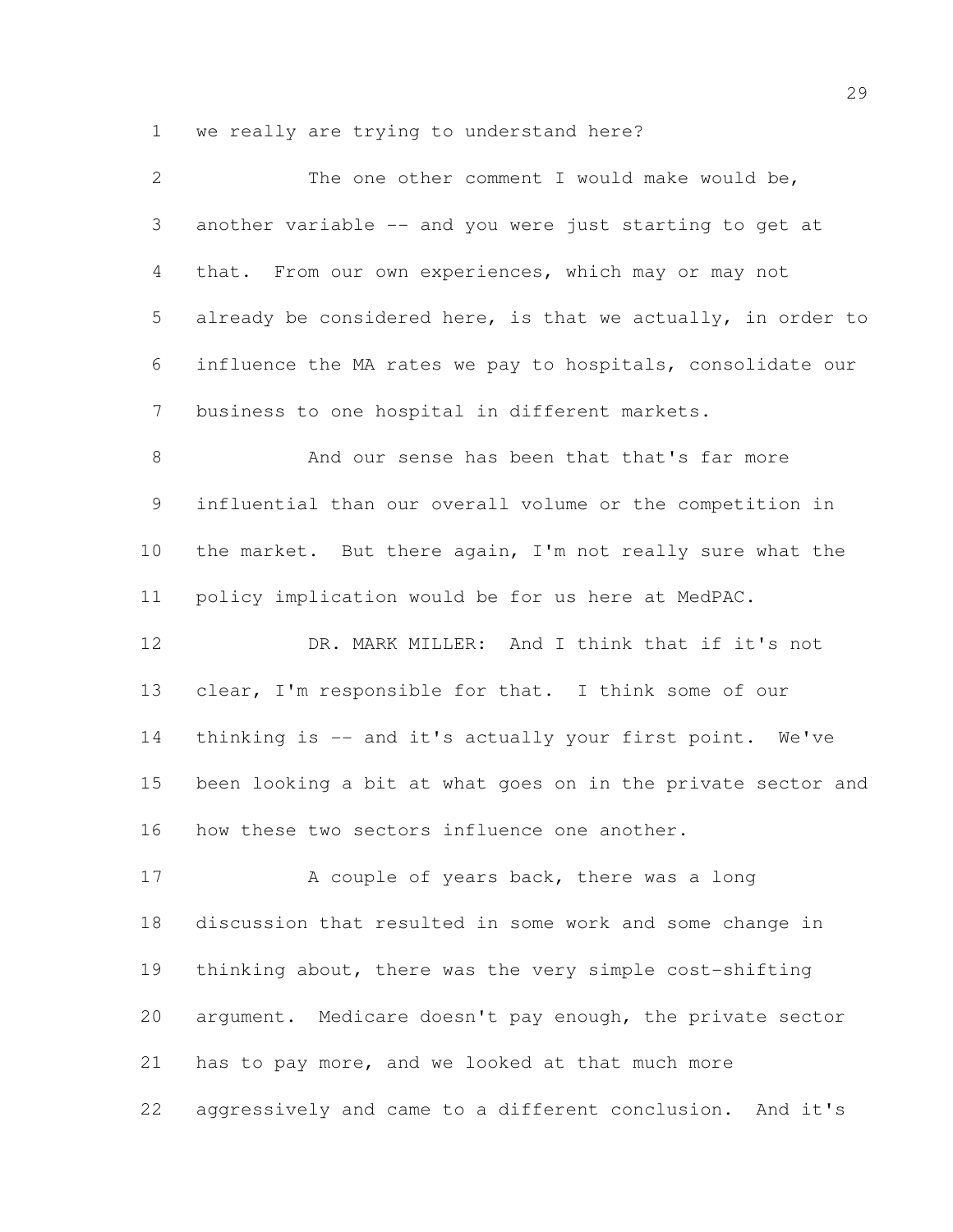sort of carrying that thought into this world and saying, How does that apply here? And that was the motivating question.

 But it could also inform work down the road more generally as you think about managed care broadly and other ways of approaching, like how people are going to pay for plans over time. So that's kind of the way I see it anyway. MR. HACKBARTH: Some of these questions could be very relevant if you're talking about a premium support model and what would be the dynamics under such a system. 11 MR. ARMSTRONG: But what you're saying is, in fact, there's not a specific problem we're trying to understand better or address right now? This is just a part of the overall Medicare program that we ought to be paying attention to because it could be relevant to issues we'll confront going forward, or it could become a problem? DR. MARK MILLER: First of all, I hope it's absolutely clear that we are not trying to be very direct here. That's why we had Carlos go through that slide, so nobody understood what was happening here. And so, it was a very calculated attempt to be unclear.

[Laughter.]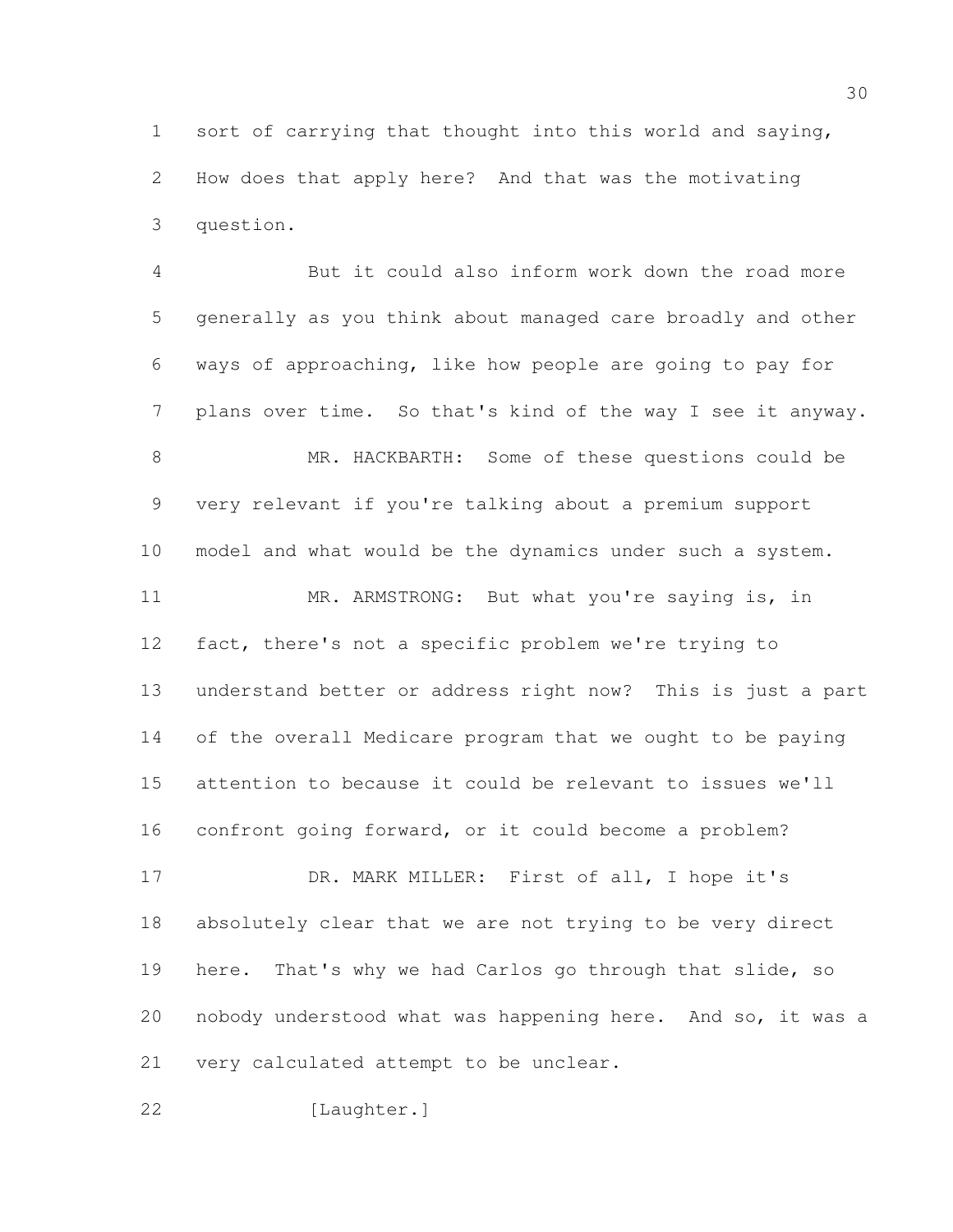DR. MARK MILLER: There are two things. In the 2 short run, I think you're right. In the short run, there's not a lot. It may be this question of what influences the bids, and we've already gotten other ideas. What about penetration? What about this? So perhaps there's some application in the short run and understanding what's happening in MA.

8 But probably over the long run, this tension between the public and private sectors, both fee-for-service and in this world, is something that I think is going to rise repeatedly in our work and we're trying to understand the dynamics. So I think you're right. It's more down the road.

14 MS. UCCELLO: So I'm the third person and my 15 points that I wrote down have already been made. So it's clearly a new day today. But I'm going to make them anyway. I just want to echo -- I'm going to keep trying. I think it is important to kind of explore the issue of whether these rates vary by MA penetration rates, and I think looking at that, as well as the level of competition in an area, are important because as Mark said, if down the road we do look at premium support, or Ron said this, at premium support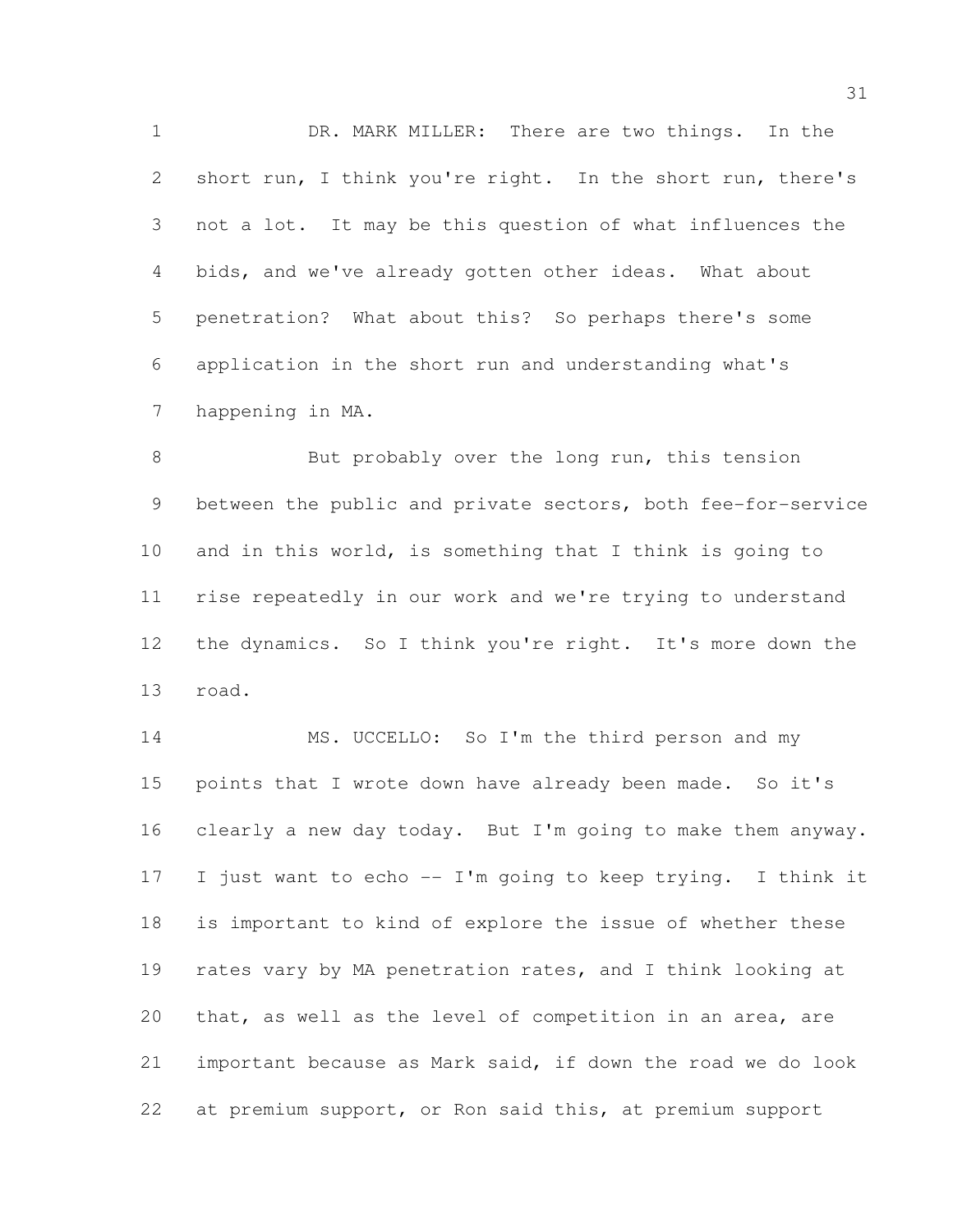options, kind of the issue of whether fee-for-service

 Medicare is one of those options or not, I think these kinds of questions can answer what the implications of those approaches would be.

 MR. GRADISON: Not really. I'm looking forward to your next step in this. I start with sort of a presumption, rebuttable, of course, that there may not be useful generalizations here that may be, as you say, in one market area, you see in one market area. I'm not sure of that at all, but I'm looking forward to what light you can shed on that possible explanation.

 DR. STUART: Let me build on a point that Mike made about market skin. There is a database that's called the Medicare Supplementation and Coordination of Care database, and I'm not sure this is the one that you're referring to, but if it is, what it is, is that it strips all of the Medicare beneficiaries from the employer claims that you're using in your database and it puts it together in a separate file, and it's a big file. It includes a couple of million Medicare beneficiaries.

 But they're all in retiree plans. And my understanding in discussions with Thomson Reuters is that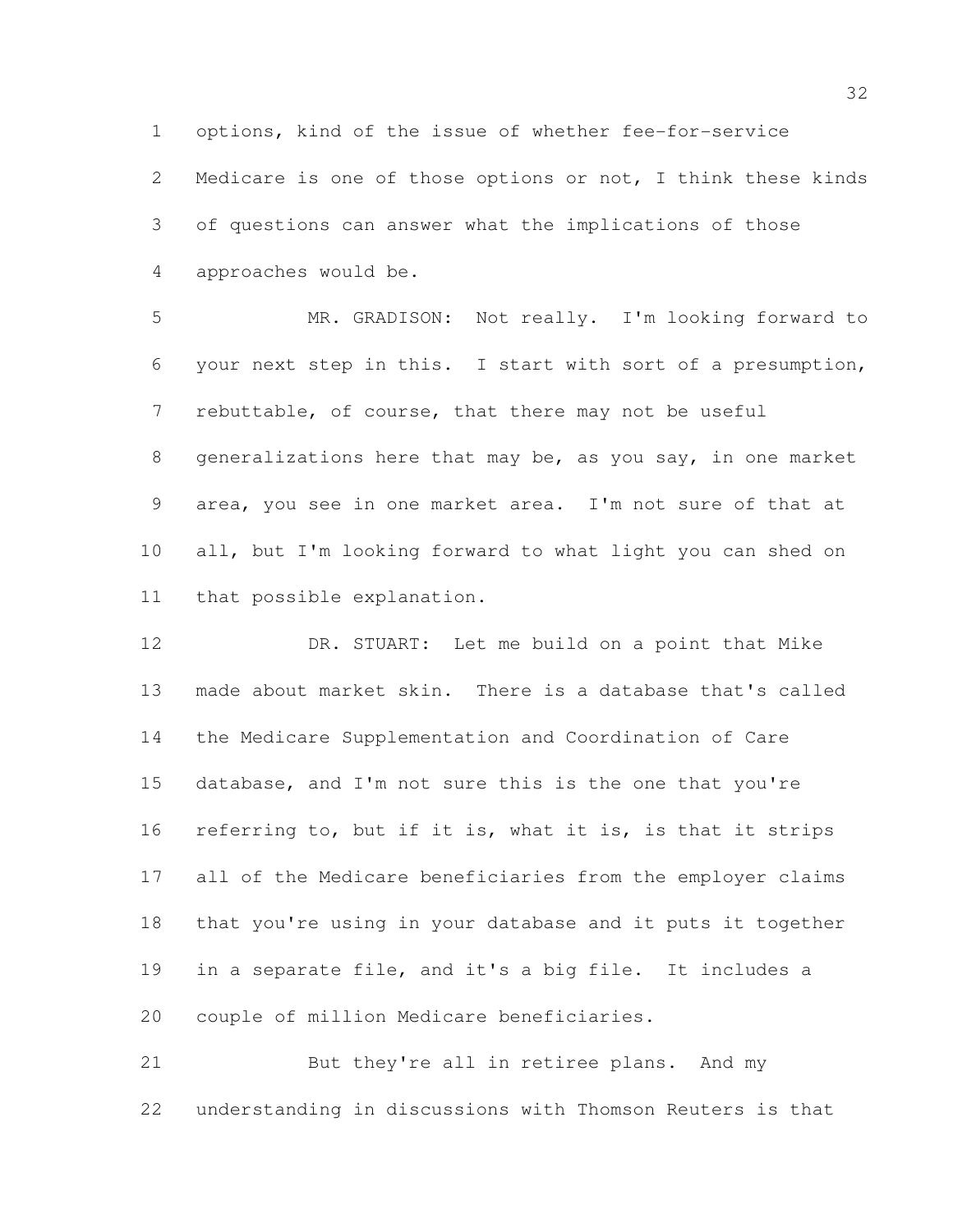this reflects the secondary payer amount, and so it's not going to be particularly helpful, I think, in the MA market. MR. ZARABOZO: That's very helpful. Thank you. DR. CHERNEW: It does have the secondary payer amount, but like a lot of these, it has the total amount that they're paying a part of. So there are issues in the database because the biggest problem in the commercial stuff, you have to deal with this and I didn't ask it 9 because I didn't understand the strategy in the first place, being unclear.

 But the private payers don't always pay using the 12 same fee schedule structure. They often do, but sometimes they don't. So just getting comparable prices, there's a 14 lot of things you have to do, and in an MA market, it's more complicated because there's capitated claims, and just the concept of price is a little bit different.

17 But for a subset in there, they do have what they would claim would be the total amount paid per the claim that they're getting because the employer is paying the uncovered part.

 MR. ZARABOZO: But can you identify payments by MA plans? Meaning it's not a Medicare payment. That is,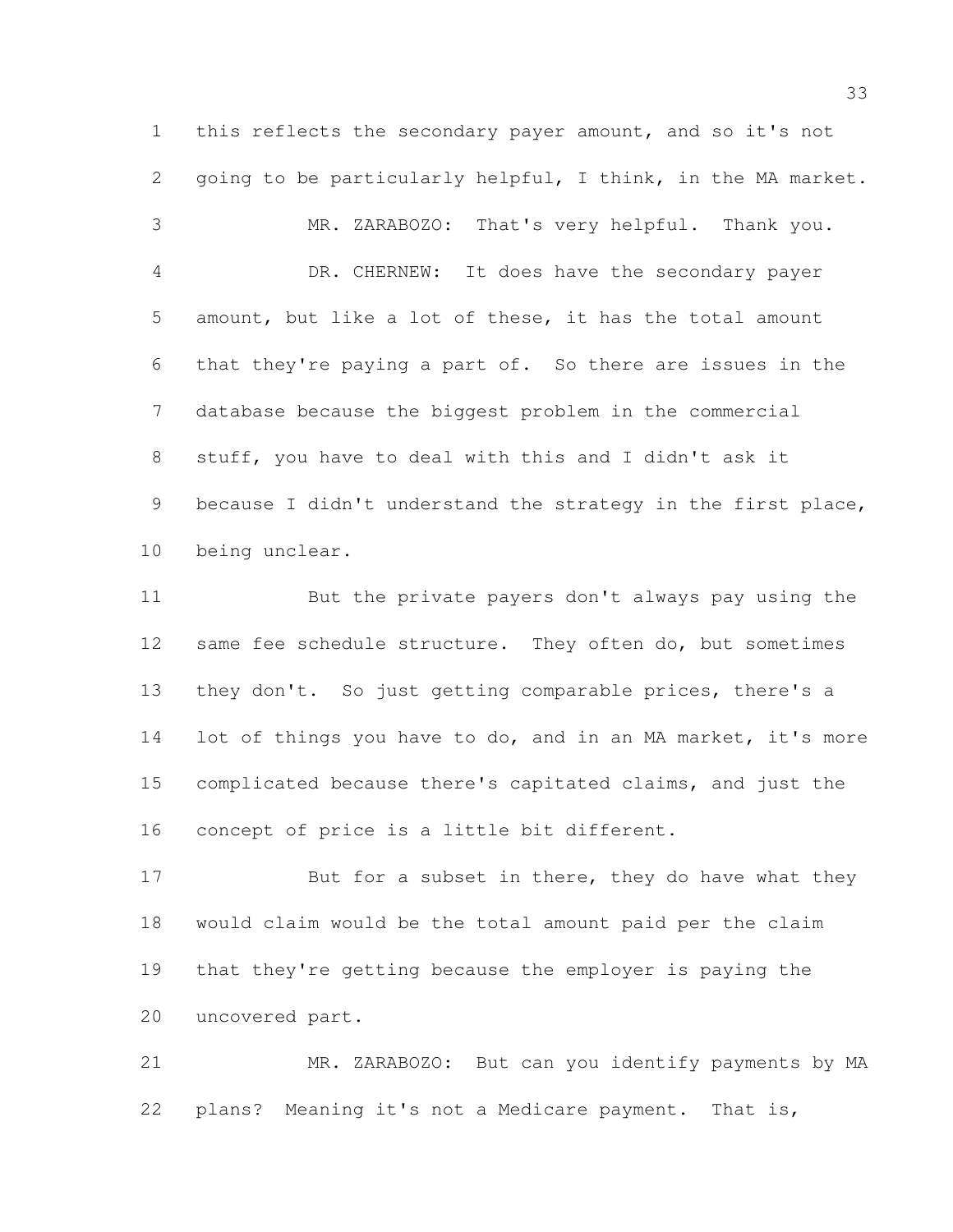they're not wrapping around the Medicare amount.

 DR. CHERNEW: Yeah. So you would have that they're in an HMO, for example. So that would make it an MA plan. MR. ZARABOZO: Well, not always. You can be a cost to MA. But anyway. 7 DR. CHERNEW: We could have a discussion of that. 8 MR. HACKBARTH: Okay. MS. BEHROOZI: Just briefly, given Scott's comments and things that other people have said, it seems like with all due respect to all of the quantitative people, it seems like there is an opportunity for some qualitative, not exactly focus grouping, but, you know, talking to different MA plans that operate in different markets or have high penetration in one market or, you know, operate in rural areas or urban areas, not just to get the data and the information, but to understand more about the right questions to ask and the right things to look for. 19 And I will also just take this opportunity, since I won't be here, if you ever talk about premium support to say that I find it very scary and, you know, it kind of goes

in the opposite direction of what we were doing yesterday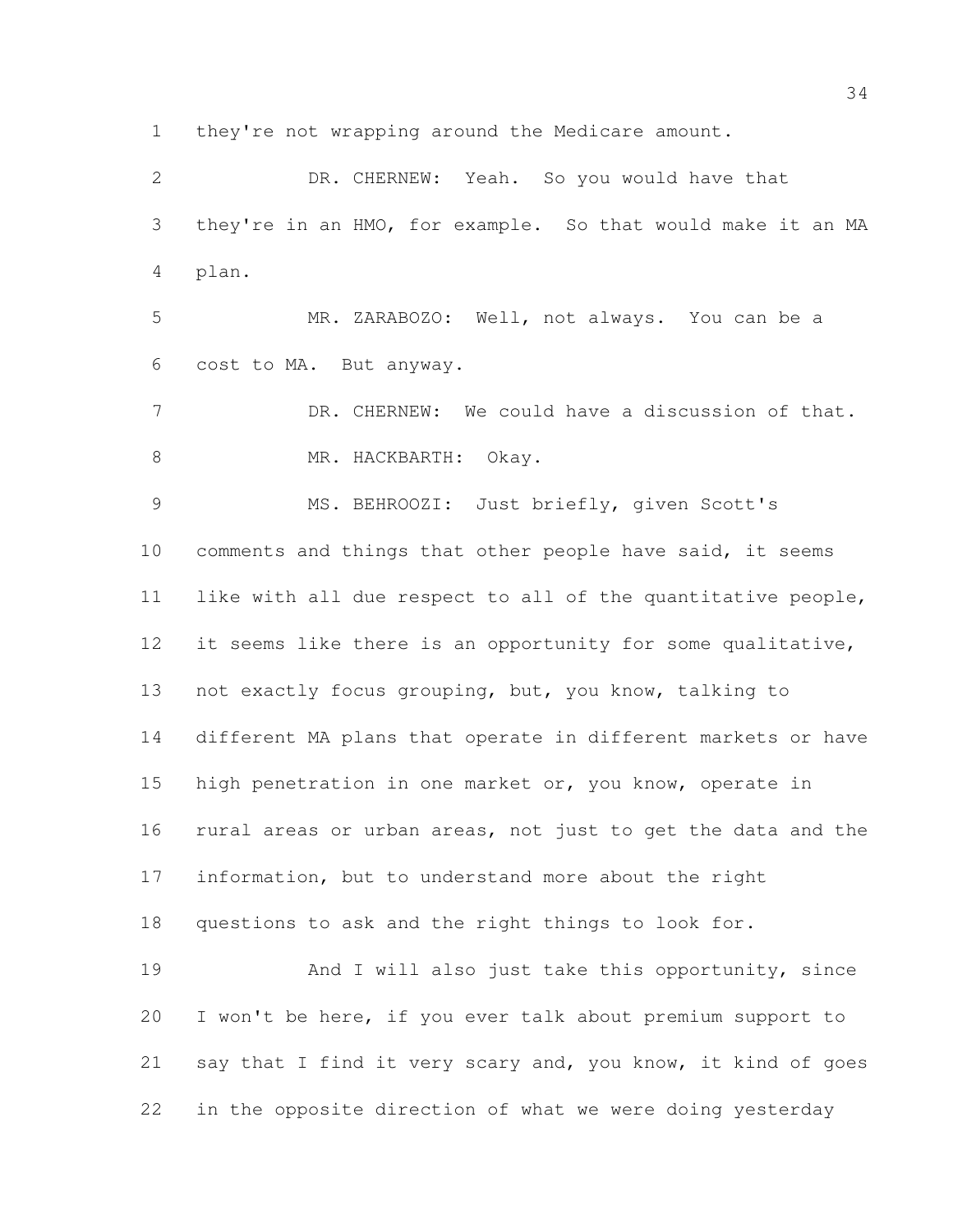with talking about the Secretary having more authority to design a good benefit plan. So that's my advance comment. Thank you

 DR. BERENSON: I just would jump into the question that Scott asked. If we really understood more about the pricing of Medicare Advantage, we'd have a better understanding of the performance of Medicare Advantage in comparison to traditional Medicare in terms of its ability - 9 - and if you're walking around with it, I've been walking 10 around with this notion that, well, the plans have this major price disadvantage so they must be doing something pretty special on volume controls, and if it turns out they don't have a major price disadvantage, it changes that.

 I also think there's implications for how to structure competition. If it turns out that this isn't just because it's a niche product that disappears as you get a higher volume of Medicare Advantage business, I've heard some people suggest that a reason for this difference has to do with the fact that it's individual choice of plans, that the beneficiaries are more price sensitive, there's more of an ability of the MA plans to offer products that exclude certain providers so there's a little more leverage.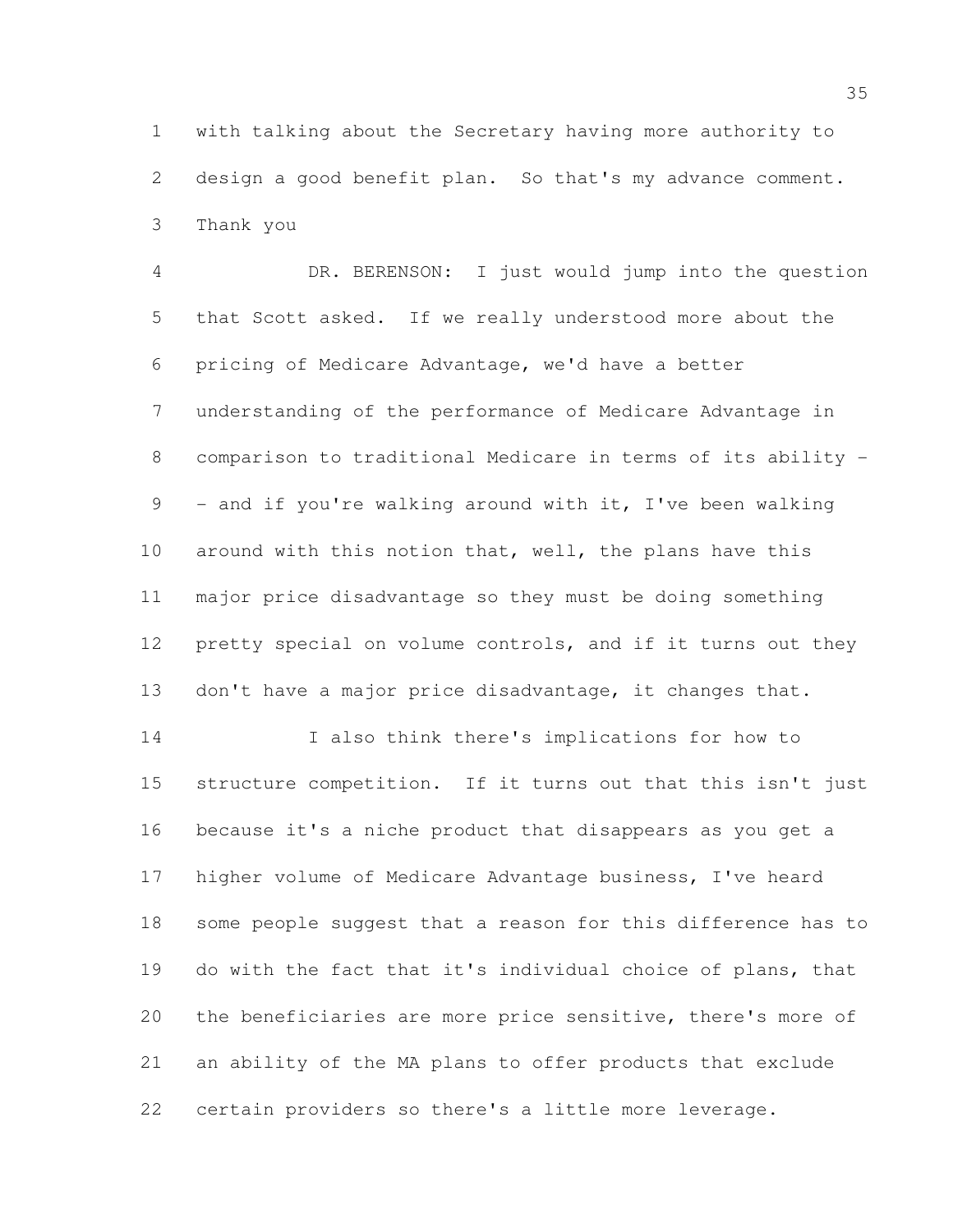I think we could understand more about some of 2 those dynamics that result in this kind -- if, in fact, it is correct that the plans are basically paying prices off of Medicare with their larger sample. What does that tell us about structuring market competition? So I think there's some potential of values, in addition to what Mark talked about, in this area.

8 MR. BUTLER: So I actually think, Scott, there is a very specific policy question and we keep stating it. It's do MA plans extract a lower or a higher price than the Medicare fee-for-service fee schedule? And if they extract 12 something much higher or lower, it has big implications if the percentage of enrollees increases in Medical Advantage plans -- Medicare Advantage plans over time. It's like half the equation. And so, we need to know how that behaves and 16 we ought to be able to, I think, understand that better.

 Now, from more of the qualitative side or how these things might end up, this is just my own observation being in the health system, is that when you go to negotiate with a plan, you're usually negotiating with all of their products at once, not one of their products. And you look at that portfolio and you look at the kind of yield, if you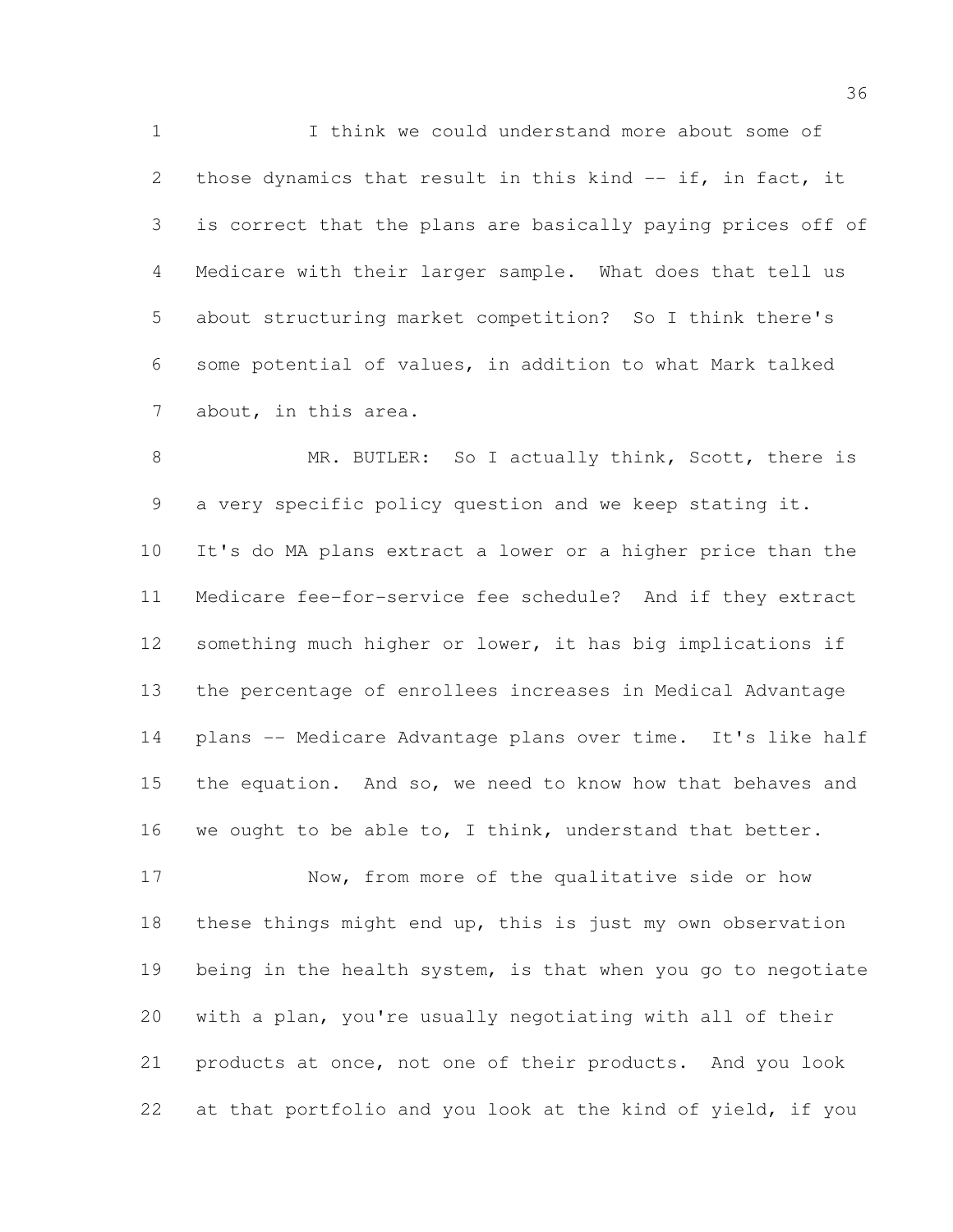will, off of the collective business. And sometimes you might even say, Well, I'll give a break on this one if you'll give me a little higher price on the other one. You look at the collective impact of the business. And that could be one reason why you're willing to give lower rates to Medicare versus higher -- you know, in exchange for higher rates from the private business.

8 But I think it's probably -- and again, this is just one man's opinion. It's probably -- you tend to get an all or nothing on a Medicare Advantage. They say, Well, thank you very -- because I think there's some understanding they need the kind of Medicare-like rates to be competitive, 13 and I think some systems would say, Well, okay, no thanks, 14 I'll take the rest of the business, but I'm really just not interested in Medicare Advantage.

 So what's interesting about Medicare Advantage 17 compared to even a lot of employer plans is that, in fact, 18 there are networks that have not everybody in the market. And there aren't that many insurance products that are kind of still -- most insurance products have most players in the market. So what makes this one an interesting thing to look 22 at is that, in fact, I think there are quite a few markets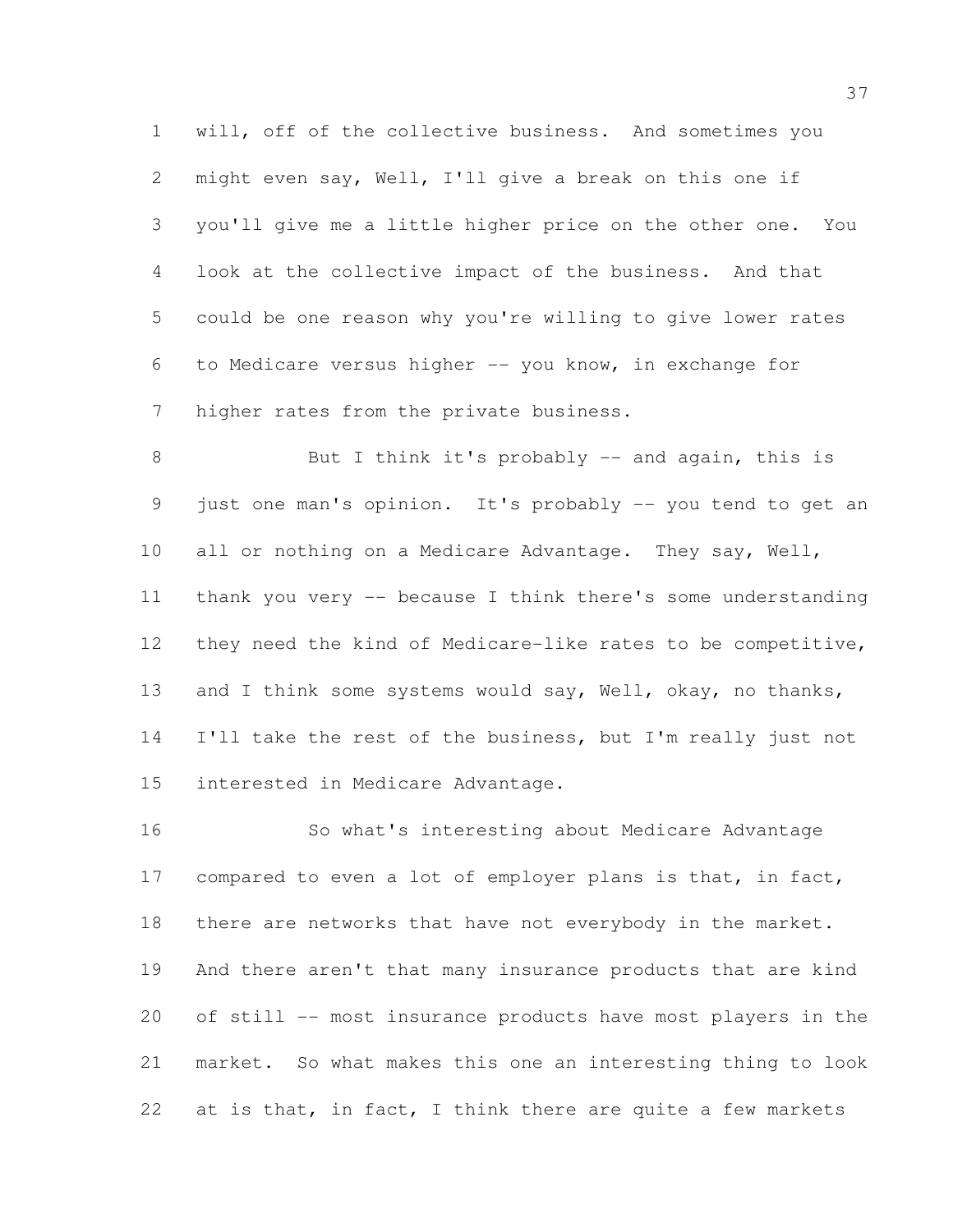where there are a lot of hospitals that are not in the given plan, which should begin to help us understand other dynamics.

 And, Glenn, you made the comment, if you had a lot of -- I don't think it's just penetration of the plan in the market. It's how much of the business -- it really is institution-specific. So if you have a lot of that business now in your hospital for Medicare Advantage, in fact, they 9 may be able to extract a higher -- or even better rate, rather than -- I think you suggested the hospital may be able to extract a higher rate.

12 I think it might work the other way around because if there's some evidence in the market that they're willing to exclude hospitals from a network, then there's leverage for the plan to say, Sorry, well, we'll just go somewhere else. So these are interesting dynamics to study and I think it is a little bit different than, as I said, other insurance products which still try to be all-inclusive when 19 they provide their network to a market.

 MR. HACKBARTH: Just to be clear, Peter, being a lawyer, I can argue either side without blinking.

[Laughter.]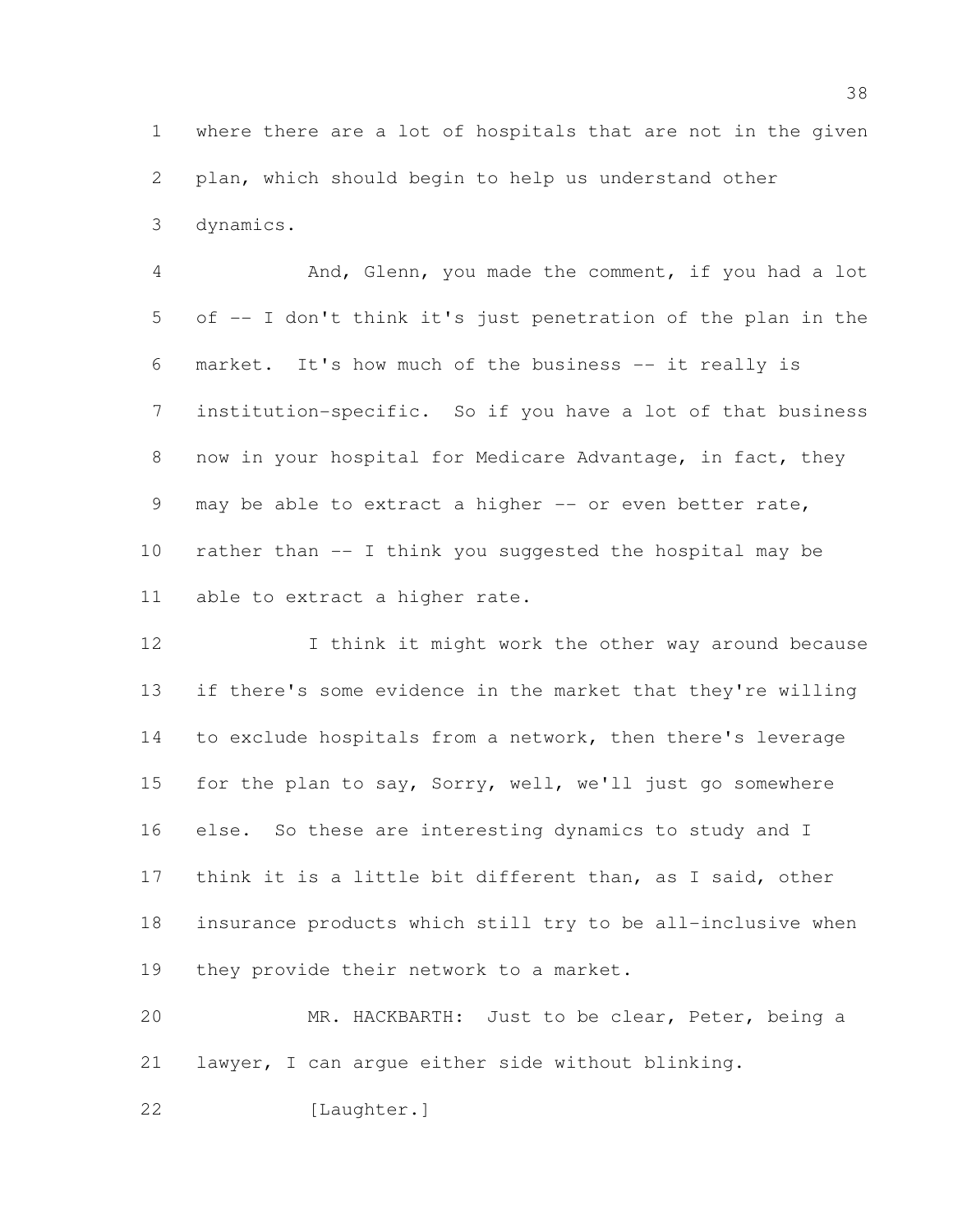DR. BAICKER: So this seems useful for all of these reasons to understand better the possibility for Medicare Advantage to drive higher quality care, more effective care and all that, but also then to provide more information about what we're doing in the main fee-for- service using -- we were always talking about trying to use mythical encounter data or other information from what's going on, on the private side, to gain information about how good a job we're doing on pricing, et cetera, on the fee-for-service side.

 So I'd add that as yet another set of reasons that it's important to understand what's going on inside this black box.

14 DR. HALL: Well, let me just add briefly to answering Scott's question, you know, I think that we need to really know a lot more about the dynamics of MA nationally and regionally, and I think the discussion this morning shows that there are a lot of things we don't know. That is a bit of a black box. We can't even get provider rates.

 And a very brief experience I've had in terms of surveillance of these plans is kind of a consumer watch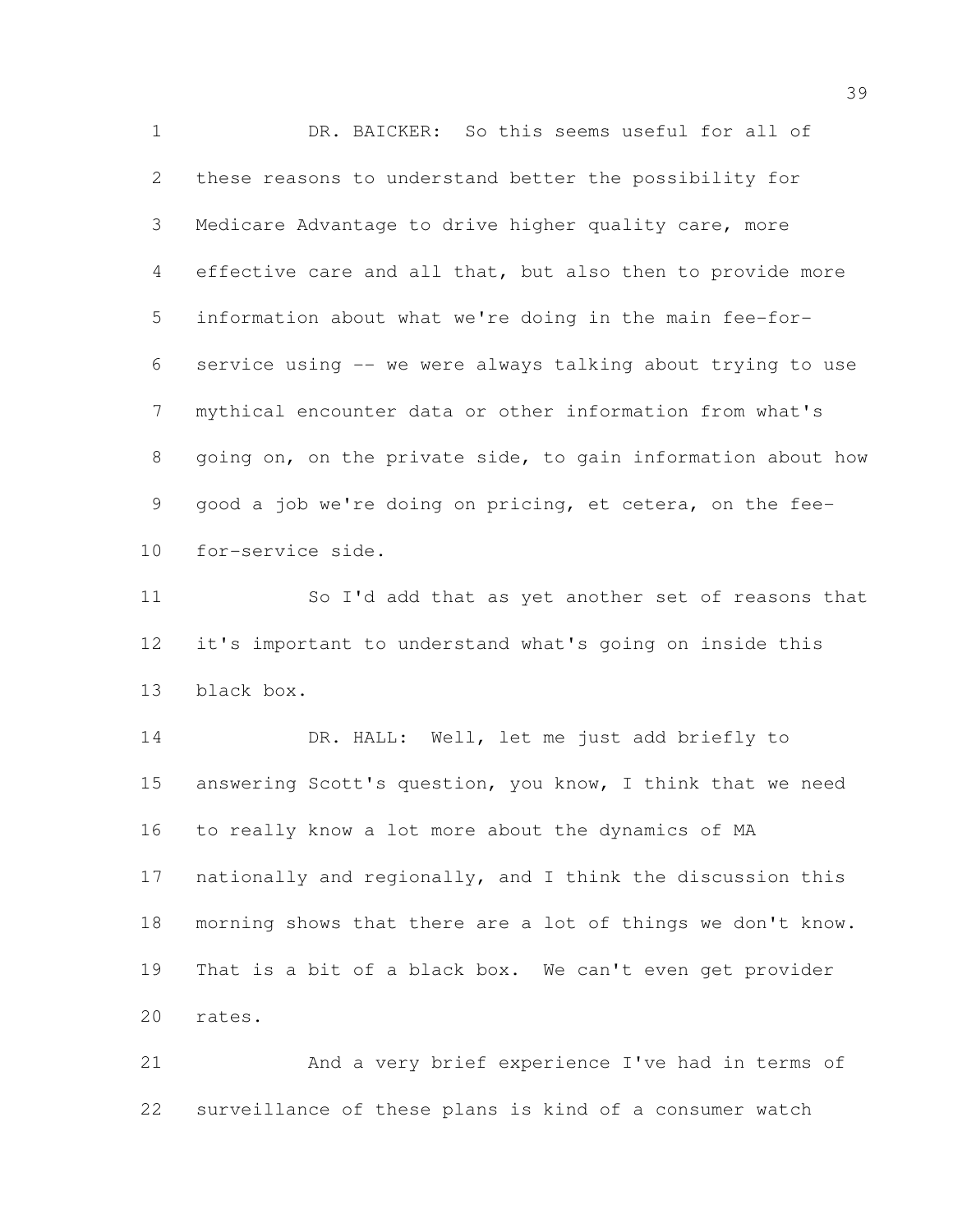group. This information is very private because after all, a bid process, by definition, can't really be publicized. So you really -- until the bids are into the government agency, you really can't have any traction in terms of trying to understand them.

 In our discussions over the last couple of days, one of the things we talked about and voted on was that med supplementation plans should probably have some form of payment by the consumer, first-dollar coverage or supplemental payment. So I guess all that says to me is that what we're going to see is a lot more interest in MA plans as time goes along.

13 We really do have to try to understand, explain 14 some of this variability. As sort of an anecdote, the community in which I live has recently had the largest, in fact, the only large employer go belly-up after 100 years of being the major employer in this community. And one of their claims to fame was that they had an extraordinary retirement medical plan for their -- it was the best med supplementation plan you couldn't buy because it was sponsored by the company with -- it outdid Plan D. And what has happened now with about 60,000 people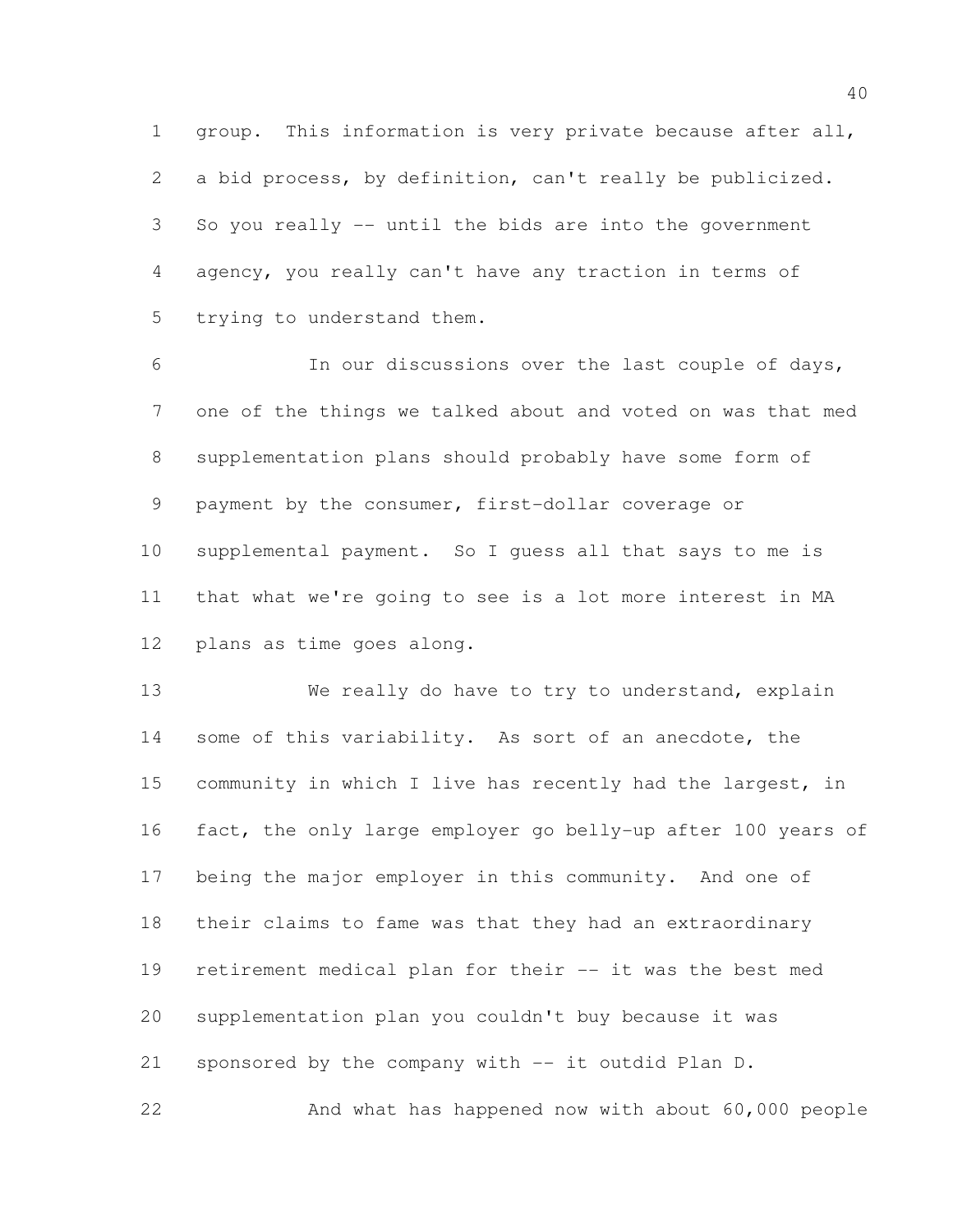feeling, probably rightly, that they're going to lose their coverage, there's really only one major MA plan in the community and the papers are just absolutely full of information, in some cases, and misinformation in others that somehow the notion got out that they're all going to lose Medicare.

 And now there are these elaborate explanations of why MA is the right choice and what can go on. And I can just see this being repeated. This is just a really microcosm in a relatively small area. So any time there's this kind of variability, I think we really have to keep track of it.

13 MR. ARMSTRONG: I just would add, if it's appropriate, and if there's a way that I can help bring -- I am in a relationship with a network of regional not-for- profit MA plans through the Alliance of Community Health Plans, and I'm sure I could -- to help on the qualitative side of this analysis, bring together several of them just 19 to talk about how, in different markets around the country, these people engage in this kind of work. And so, if you and the staff want me to work with you on trying to do that, I'd be happy to try.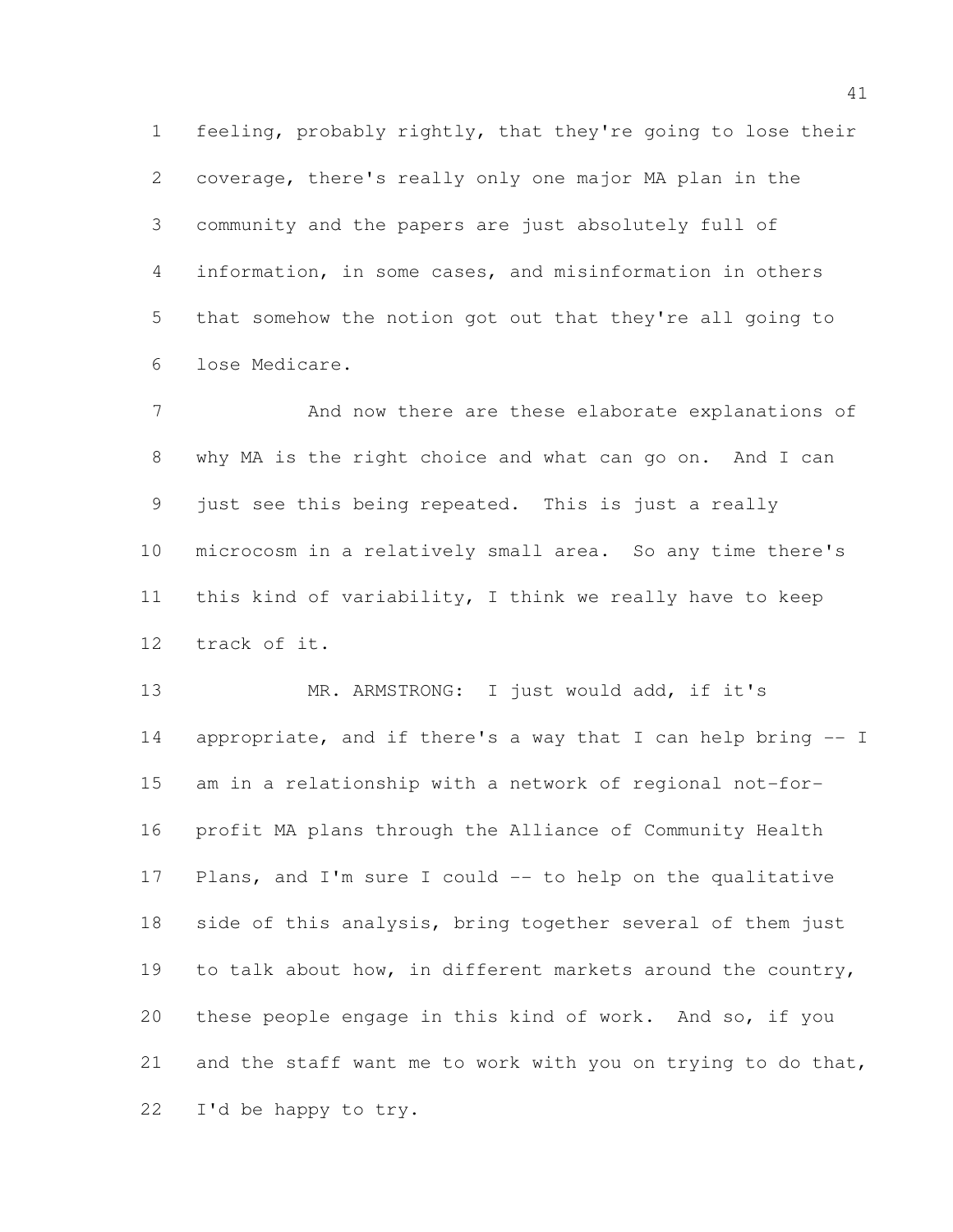DR. MARK MILLER: Funny you say that because Glenn and I were writing a note back and forth, and I won't ask you unless you want to, and it could also be part of this larger thing. I wanted you to go back to the dynamic that you described at the outset because I thought there was kind of an interesting angle in there. But we could also take it offline and sort of talk with you and a network of plans, because I thought you had some particular insight here that I wanted to get at. So one way or the other, I'd like to pursue this.

 MR. ARMSTRONG: Yeah. I think the point I was just trying to make was that I know very well one MA plan 13 and how we negotiate and that our strategy is one thing, but that just exemplifies the fact there could be a lot of different variables that are in the minds of these leaders trying to make MA plans work and that it just might be nice to bring a group together to get a little bit more of an inventory of those different things.

 Now, it's a subset of MA plans and it will only be useful to the degree you're getting not-for-profit regional plans together, but I would be happy to help with that. MR. HACKBARTH: Okay. Thank you very much, Carlos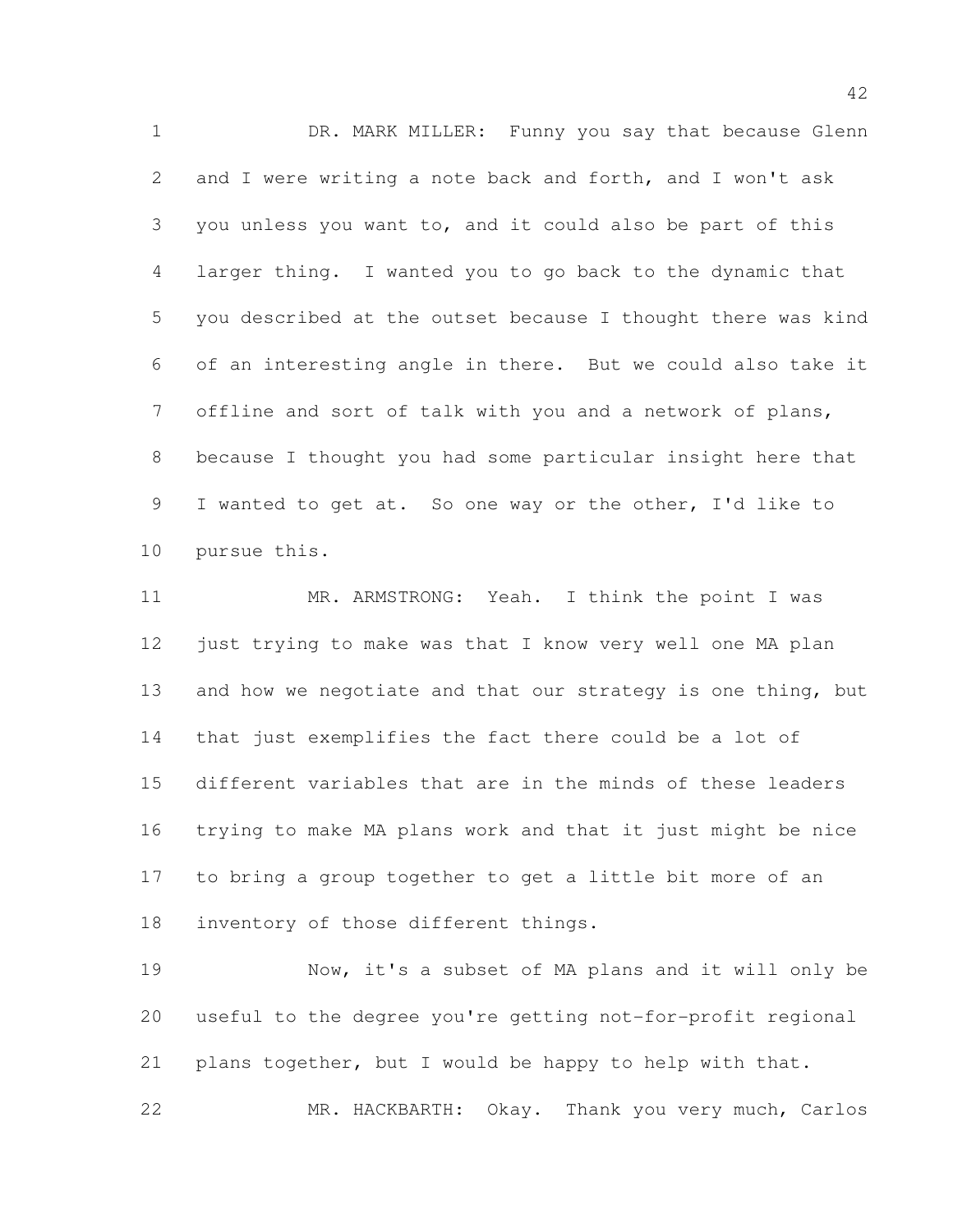and Julie.

 We'll now move on to care coordination. 3 [Pause.] MS. BLONIARZ: Hello. Last month, we talked about care coordination in the Medicare fee-for-service system, including Medicare's experience with demonstrating a few different models of care coordination and disease management. So this month's discussion will follow up on a couple of points that you asked us to tease out after last month's presentation. In your briefing materials, you have a full list of changes to the draft chapter, but we will focus on four today. First, we'll review a definition of care coordination. Then we've looked more in depth at the Medicare demonstration programs that appear to reduce hospitalizations and summarize some messages from these case studies. And then we'll discuss communication frameworks to facilitate coordinated care and turn to quality measures. We'll conclude by asking for your questions, thoughts on the 21 draft chapter, and next steps. Last month, Karen and Mary had both made the point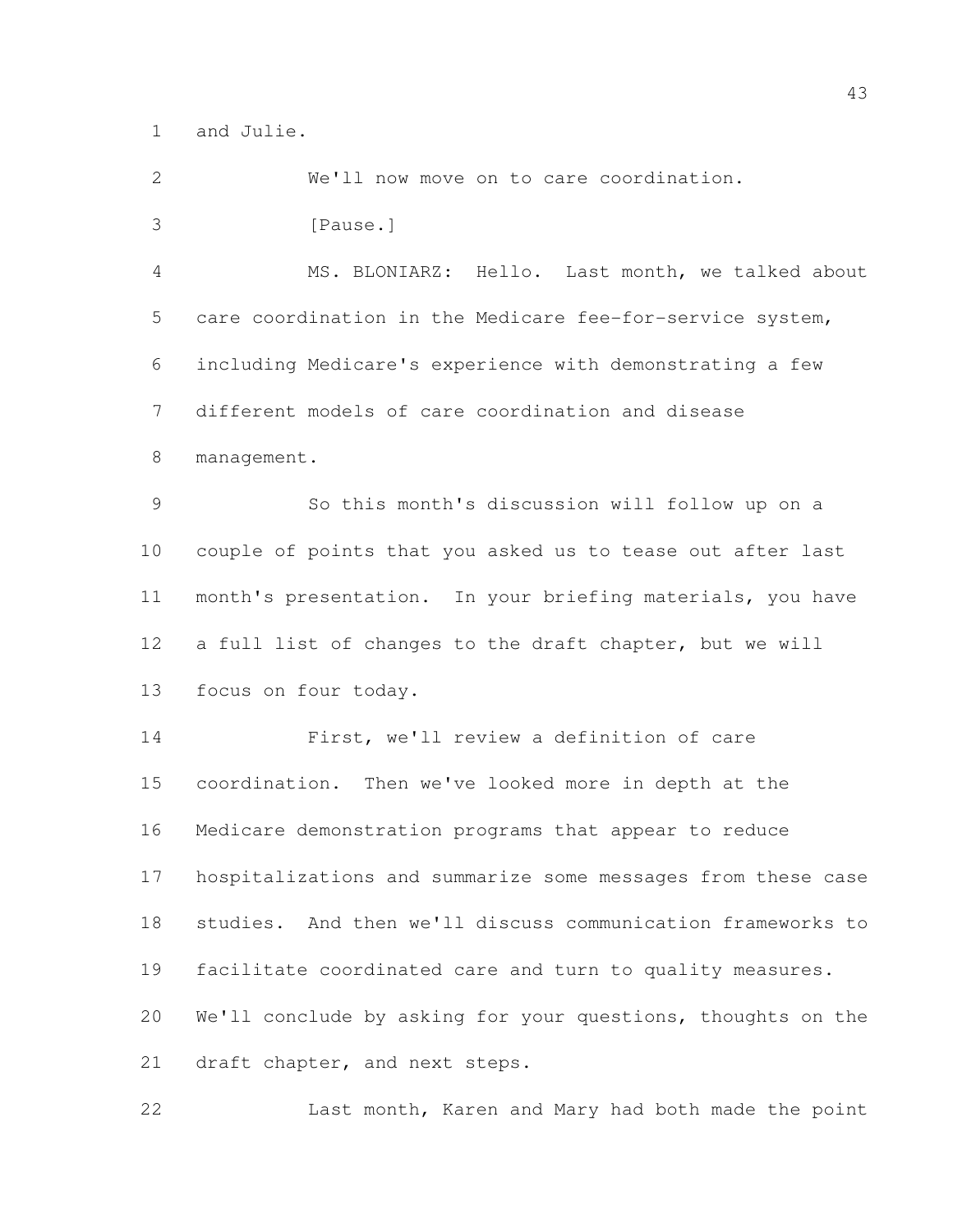that there are a number of different ideas included under the care coordination umbrella. So today I'll spend some time talking about that.

 One starting point could be the AHRQ definition on this slide. It emphasizes the multiple entities involved in caring for a patient. And one could add in two additional ideas. The first is that care should beneficiary-centered and holistic, or not treating the beneficiary as a 9 collection of illnesses. And, second, that it would focus on people with significant encounters with the health system -- because that's where the need for coordination is most acute. This description also implicates other concepts, 13 such as primary care or team-based care.

 The draft chapter describes different models that could fit under this description, and the slide lists some common models and their generally agreed upon definitions. Overall, we've tried not to be too prescriptive with the care coordination definition because a lot of

 interventions include one or many of these elements, there's a lot of overlap, and the definitions evolve over time.

 So moving to the Medicare demonstrations, Bob, you had referenced some work done by Randy Brown that teased out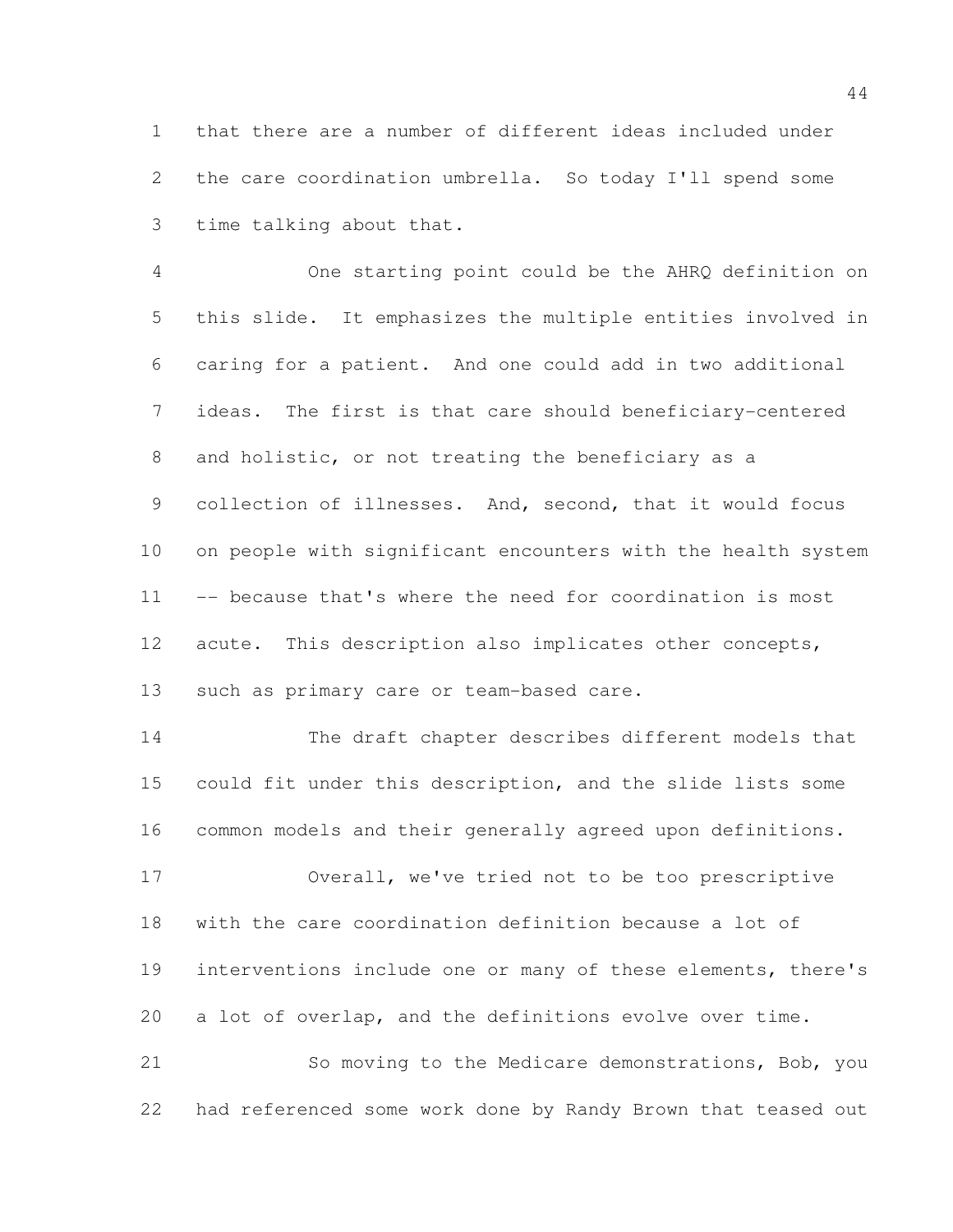some interesting findings from the care coordination

 demonstrations. And, Bill Hall, you had asked that we look more in depth at the demos because of the importance of this topic.

 Using the data released to date, we looked at those programs that appeared to potentially reduce admissions, using a very generous significance threshold, because the demonstrations did not have a lot of statistical power to detect modest results.

 Looking at the programs that achieved this level gives a couple of interesting case studies.

 First, ensuring that the programs are sustainable is a concern. One promising program run by Georgetown University was unable to recruit enough participants, even though it showed early success in reducing hospitalizations. Furthermore, in Medicare Health Support, five out of eight programs dropped out early because they didn't foresee being financially viable.

 Second, some interventions reduced hospitalizations, but this didn't mean that it reduced overall Medicare spending -- either with or without the care management fee. For example, the Care Level Management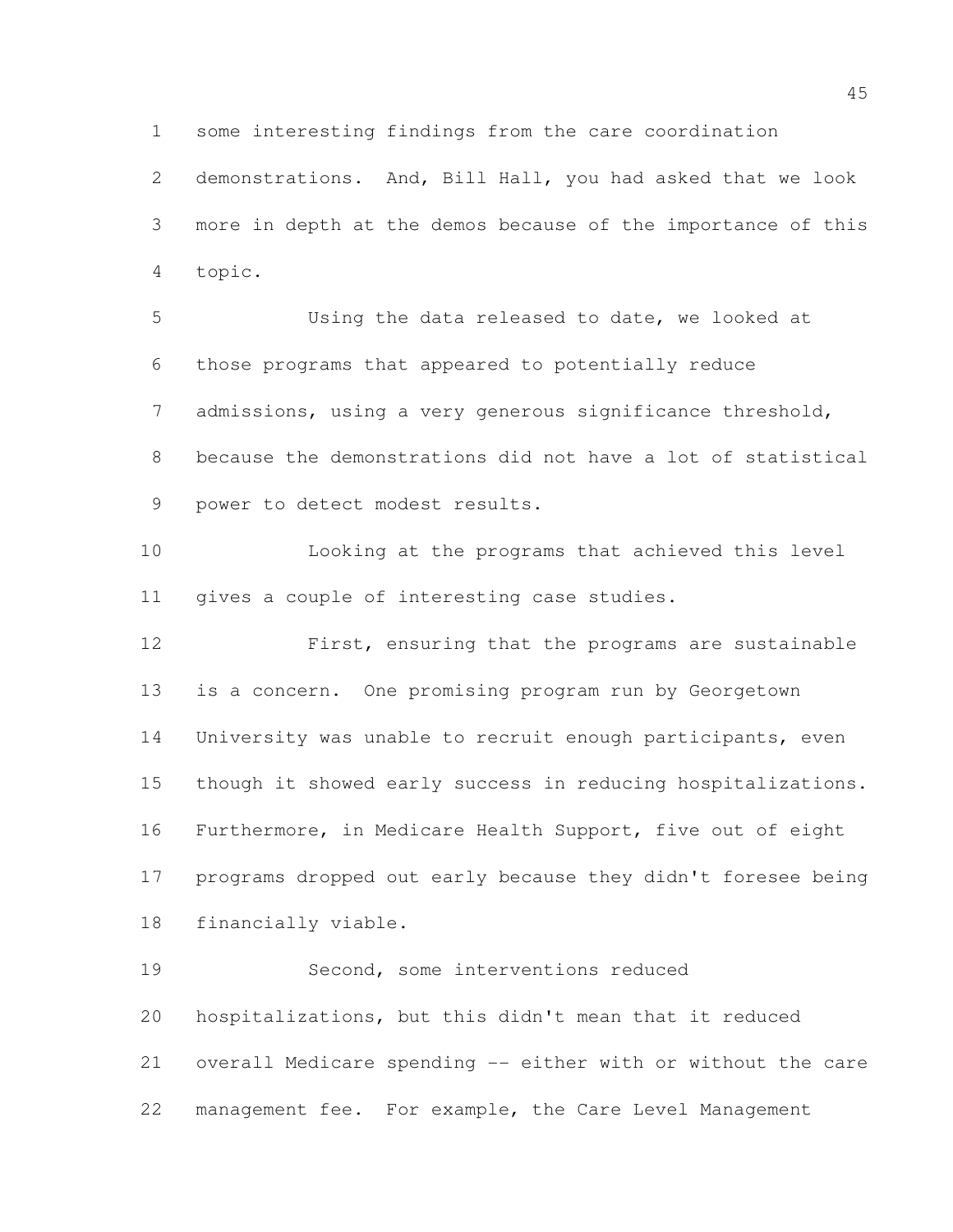program reduced hospitalizations but didn't reduce spending -- either because the enrollees used more ambulatory care or because the hospitalizations they did have were more costly. And that was before fees were included, which meant that overall it definitely cost the Medicare program.

 Third, demonstrations findings can help shape future work. For example, Aetna used its experience in Medicare Health Support to implement their case management program for Medicare Advantage, where they train and embed care managers in medical practices.

11 And, fourth, some of the programs -- even the most effective one, which I'll talk about next -- changed the level of intensity of their intervention or design or changed their target population.

 The most successful demonstration results to date have come from the Massachusetts General Hospital- Massachusetts General Physician's Organization program, which I'll refer to as Mass General for short. The intervention was able to reduce hospitalizations, improve mortality, and reduce Medicare spending when fees were included, and there are four points I'd make.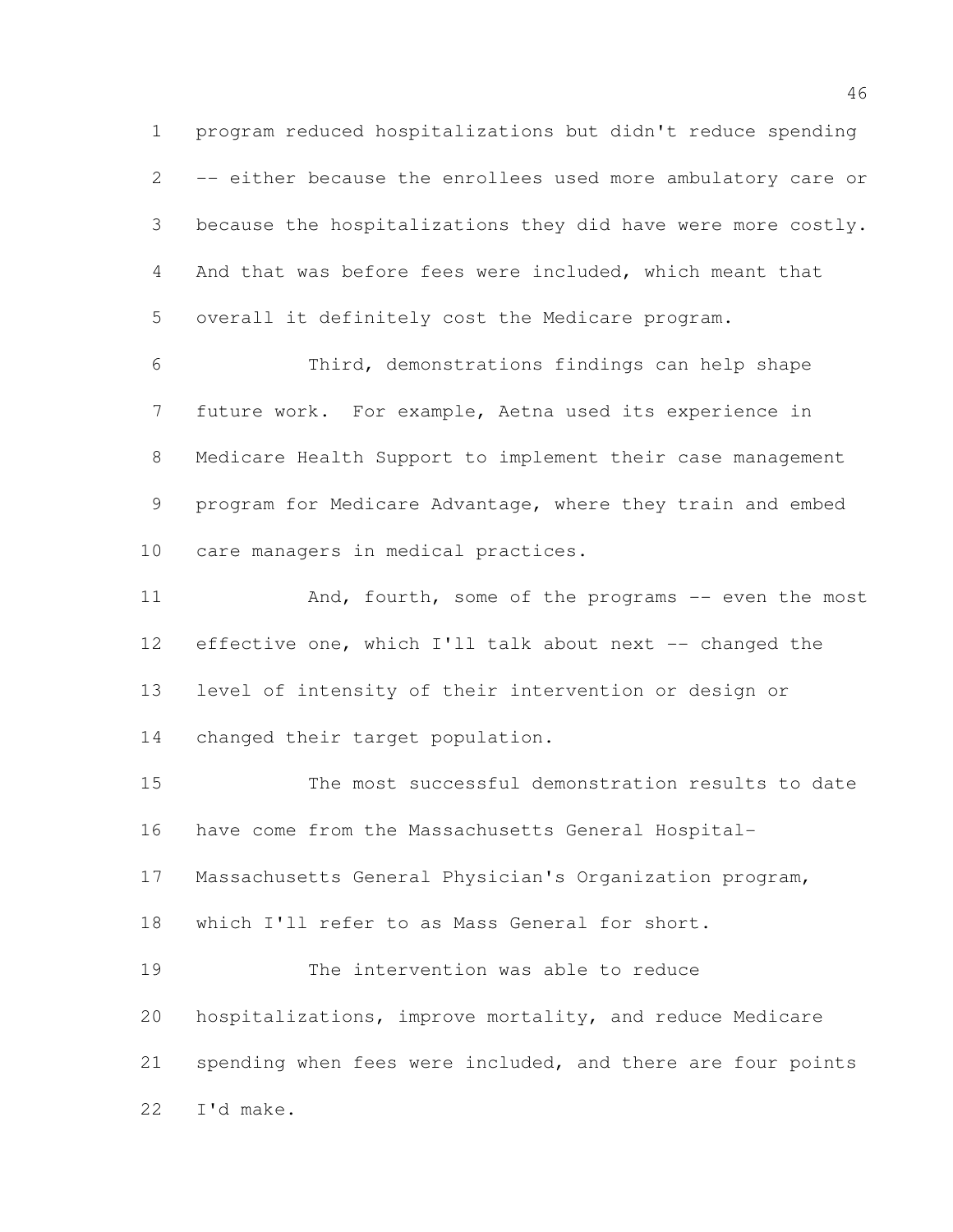First, the group ran a pilot project ahead of time to identify challenges and figure out the best ways to integrate the care managers into the medical practice. Second, the beneficiaries enrolled in the program had to be regular users of the Massachusetts General Physicians Organization in the past. 7 Third, the care managers were paired with one physician's patients to facilitate that relationship. In addition to the care manager fee, the physicians were also paid for their time -- \$150 per year for each enrollee. Fourth, there was a strong linkage between the 12 care manager, the hospital, and the medical practices. They all using an interoperable IT platform, which facilitated real-time updates when their patients were hospitalized. The care managers also had access to other supports in the hospital, such as mental health and pharmacy services. Overall, the evaluation of the Mass General program attributed their success to deep institutional support for the program. So there's a couple of points that I would draw out from the evaluations of the demonstrations. First, program designs often seem quite similar;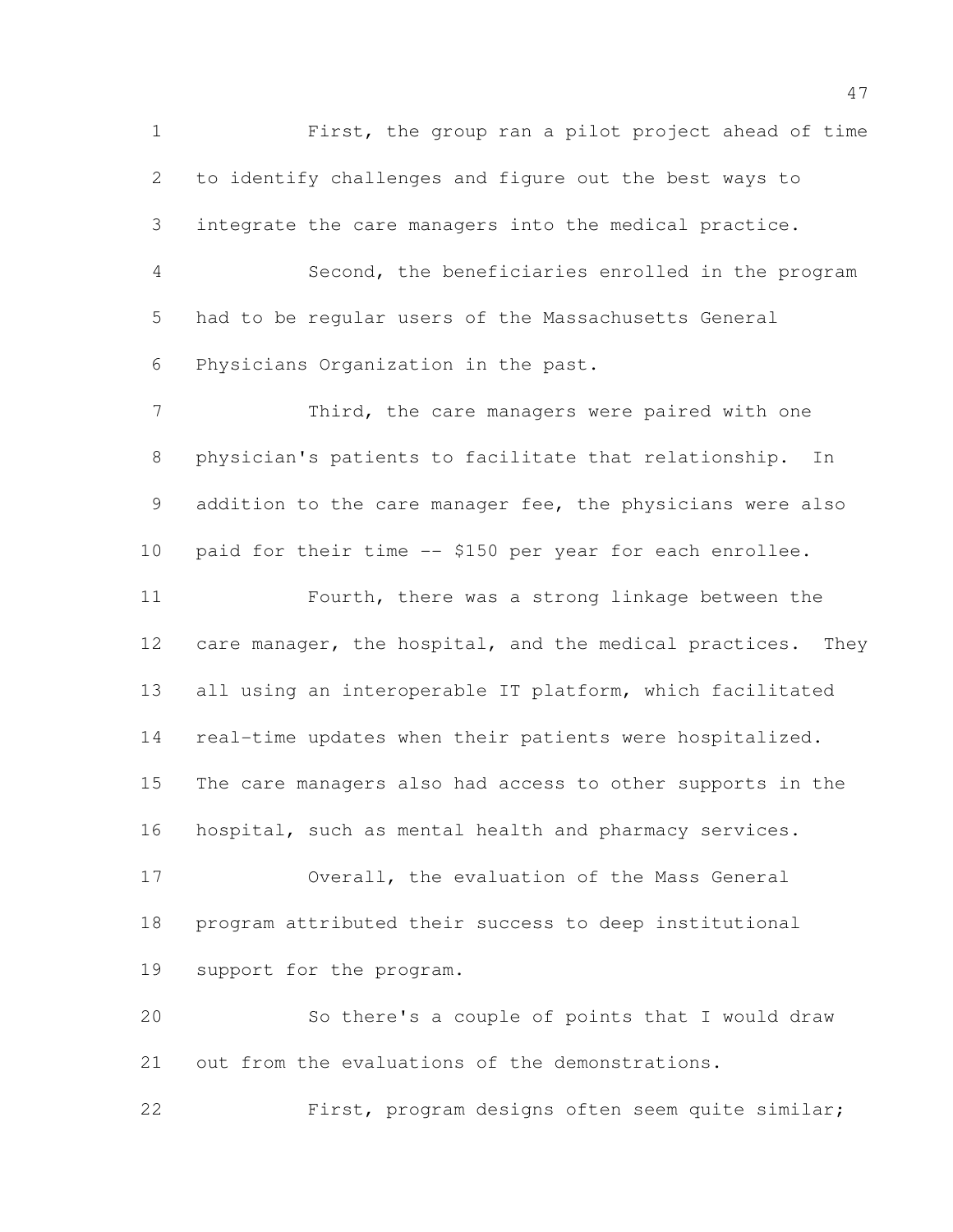for example, they emphasize patient education or

transitions. But it's really the quality of these

 components that can make the difference between a successful intervention and an unsuccessful one. For example, a lot of programs sounded very similar to Mass General but were not able to achieve that level of success.

7 Second, the evidence base on which components are important, what environments they work in, and populations that they work for is still incomplete. The Randy Brown article pointed out that patient education, care coordination, and transitions models are promising, but there has not yet been a Medicare demonstration combining all three features.

14 And, third, demonstration programs where the system was not redesigned to accommodate the care coordination activities are unlikely to work well. This might also explain some of the cognitive dissonance between well-functioning systems that use telephone-based disease management with great success and the poor results from Medicare Health Support.

 Also in last month's session, there was a discussion of the role of communication. In particular,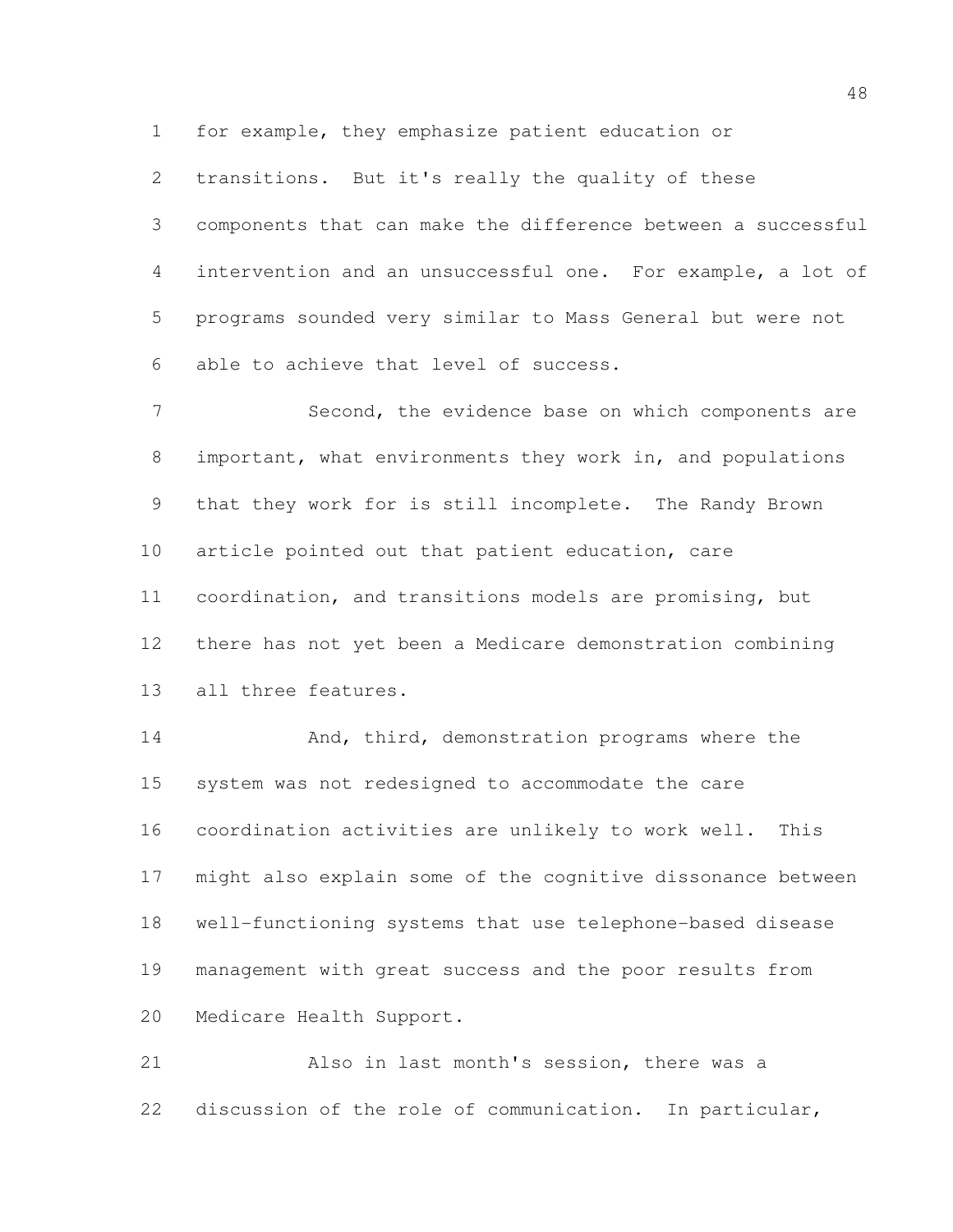Bruce and Tom, you had pointed out that IT on its own is unlikely to improve communication.

 There is widespread evidence in the literature that even when there's a formal communication mechanism, such as a discharge summary, these tools aren't well used or are incomplete.

 Two situations in particular illustrate that not just information exchange but process changes to encourage the use of that information may be necessary.

 First, when many providers are involved, there first needs to be a mechanical way of communicating important information across settings. This could entail using an information system with common elements or that are interoperable at some basic level.

 Then, process changes need to occur so that the information the providers exchange actually shapes the beneficiary's care, and each provider is working in concert 18 with each other. For example, if providers adopted a team approach to coordinating care, this would relieve the burden that currently falls on the beneficiary to aggregate all the different pieces of medical information.

The second situation is when a beneficiary starts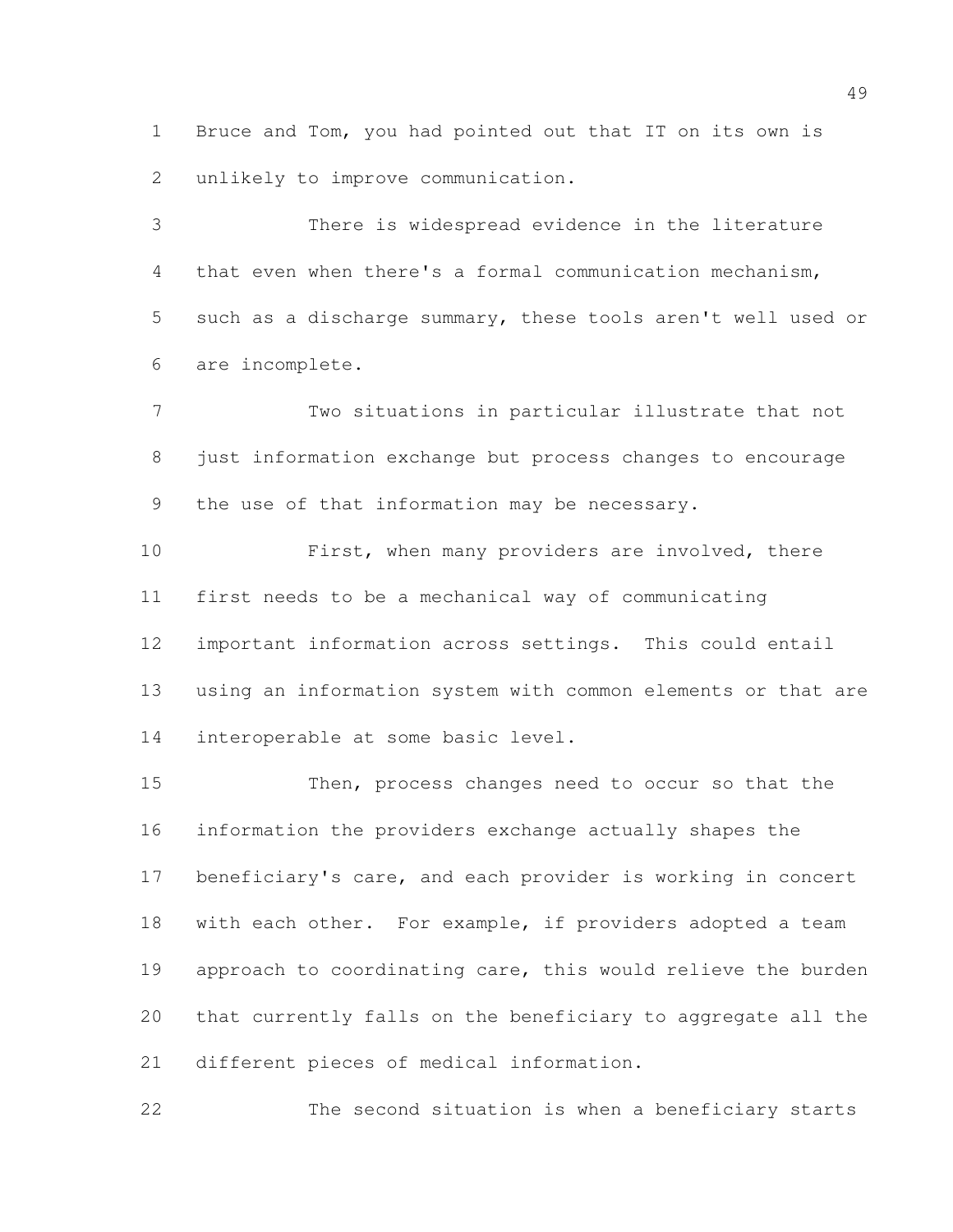to feel worse and is considering whether to go to the hospital. One strategy is to have the beneficiary call the care manager to alert them that they are feeling unwell. But this also relies on systems changes so that the beneficiary can quickly schedule a doctor or clinic visit. If this doesn't happen and the beneficiary does go to the hospital, then the care manager should be alerted. And one strategy is to assume that the care managers establish relationships with the hospital. But there may be other ways for the Medicare program to help alert the care manager that their beneficiary was hospitalized. In this way, a number of safeguards would be in place so that any one of them could fail, without having the communications process between the 15 beneficiary, their care manager, and the health care delivery system breakdown. So I'm going to turn it over to Kelly to talk about quality measures. MS. KELLY MILLER: Scott, last month you pointed out that care coordination is a characteristic of a well-

 functioning system, so we looked at how to measure whether systems are effectively coordinating care. The Commission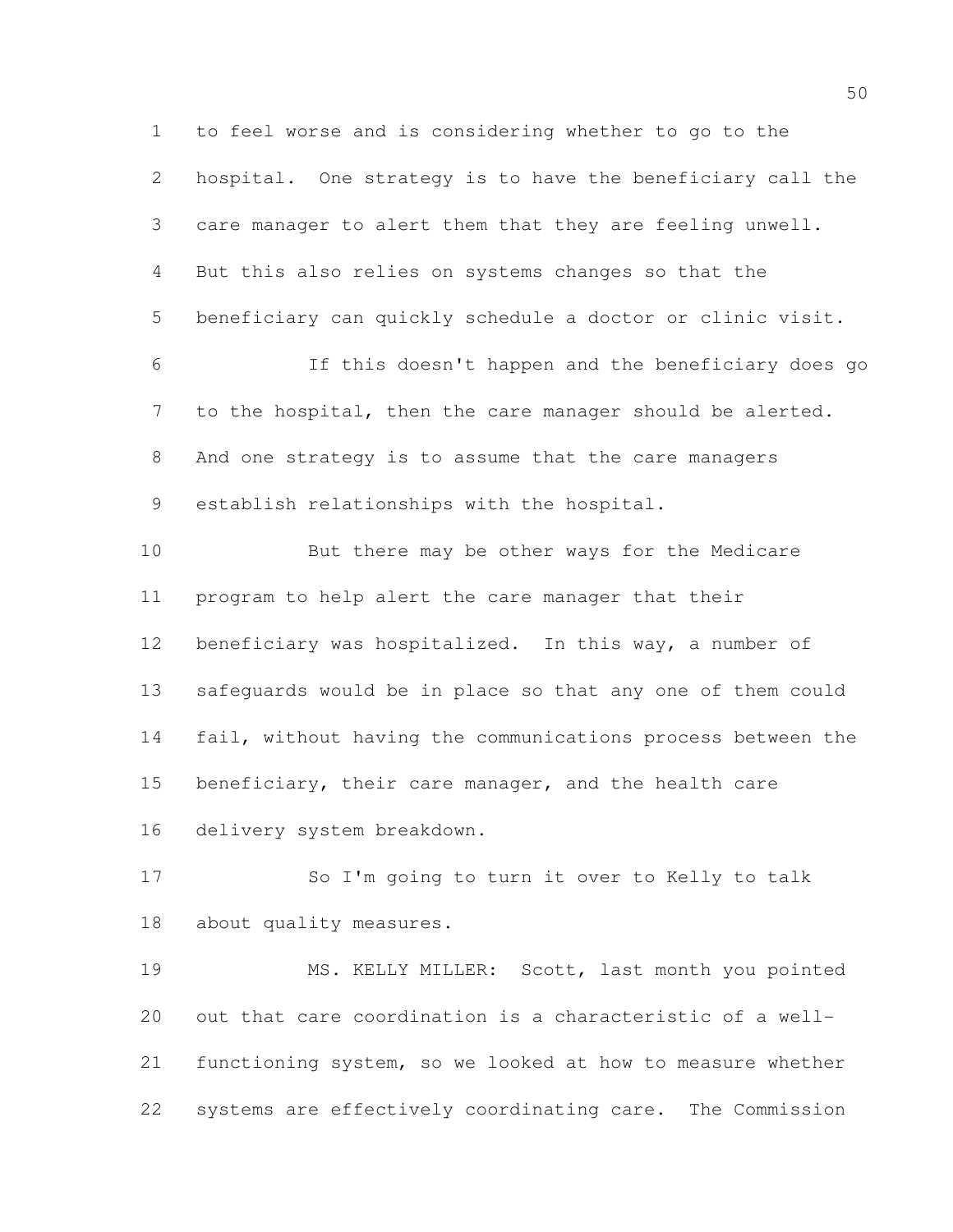has historically focused on outcome measures; emergency department visits, preventable admissions, and readmissions are especially relevant for tracking care coordination.

 Several measures have been developed specifically to evaluate whether a beneficiary's care is being coordinated. Two are survey based. The Hassles scale attempts to identify the difficulties patients encounter as they navigate the medical system, while the Care Transitions Measure evaluates whether a patient's preferences were taken into account during the transition from the hospital and whether they understood their care plan and how to safely take their medications.

 Survey based measures could be incorporated into the Medicare Consumer Assessment of Healthcare Providers and Systems, or CAHPS, survey.

 Other measures are based on information that can be culled from claims or medical records. The National Quality Forum, NQF, created a care coordination quality measures consensus report in 2010. NQF endorsed the care transitions measure, along with nine others that measure appropriate referrals and follow-ups, and evidence of medication reconciliation and discharge plans shared with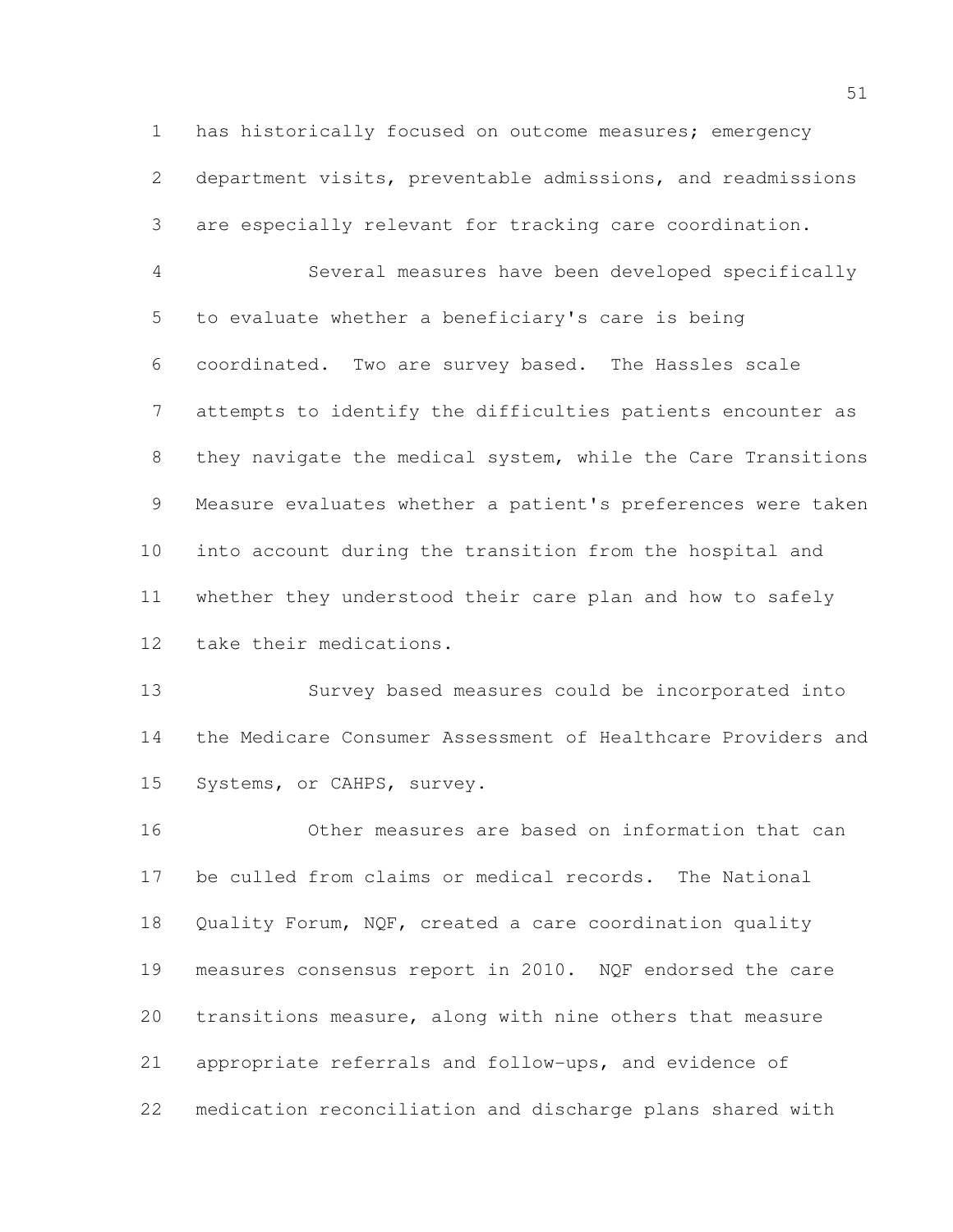all appropriate parties.

| $\mathbf{2}$ | The continuity of care index measures the number            |
|--------------|-------------------------------------------------------------|
| 3            | of providers a patients sees to gage the share of           |
| 4            | appointments with different types of providers.             |
| 5            | MS. BLONIARZ: So, to conclude, we fleshed out a             |
| 6            | few of the items that you'd asked about and added them to   |
| 7            | the draft chapter. Are there further questions that you     |
| 8            | have or avenues you'd like us to pursue?                    |
| 9            | On next steps, we'd ask you to consider what                |
| 10           | direction we should take with this work in the next cycle.  |
| 11           | To date, the evidence from the Medicare care                |
| 12           | coordination models has been at best uneven, showing modest |
| 13           | improvements in quality and not a significant reduction in  |
| 14           | cost. One of the dilemmas is that there are some promising  |
| 15           | models, but it's unclear whether they can work widely in    |
| 16           | fee-for-service Medicare and whether the Medicare program   |
| 17           | can replicate these results in other areas.                 |
| 18           | So the next steps to pursue here are unclear, and           |
| 19           | there is ongoing work at the Innovation Center into some    |
| 20           | care coordination models, so maybe one path is to monitor   |
| 21           | that activity and express our views on the direction that   |
| 22           | work could take.                                            |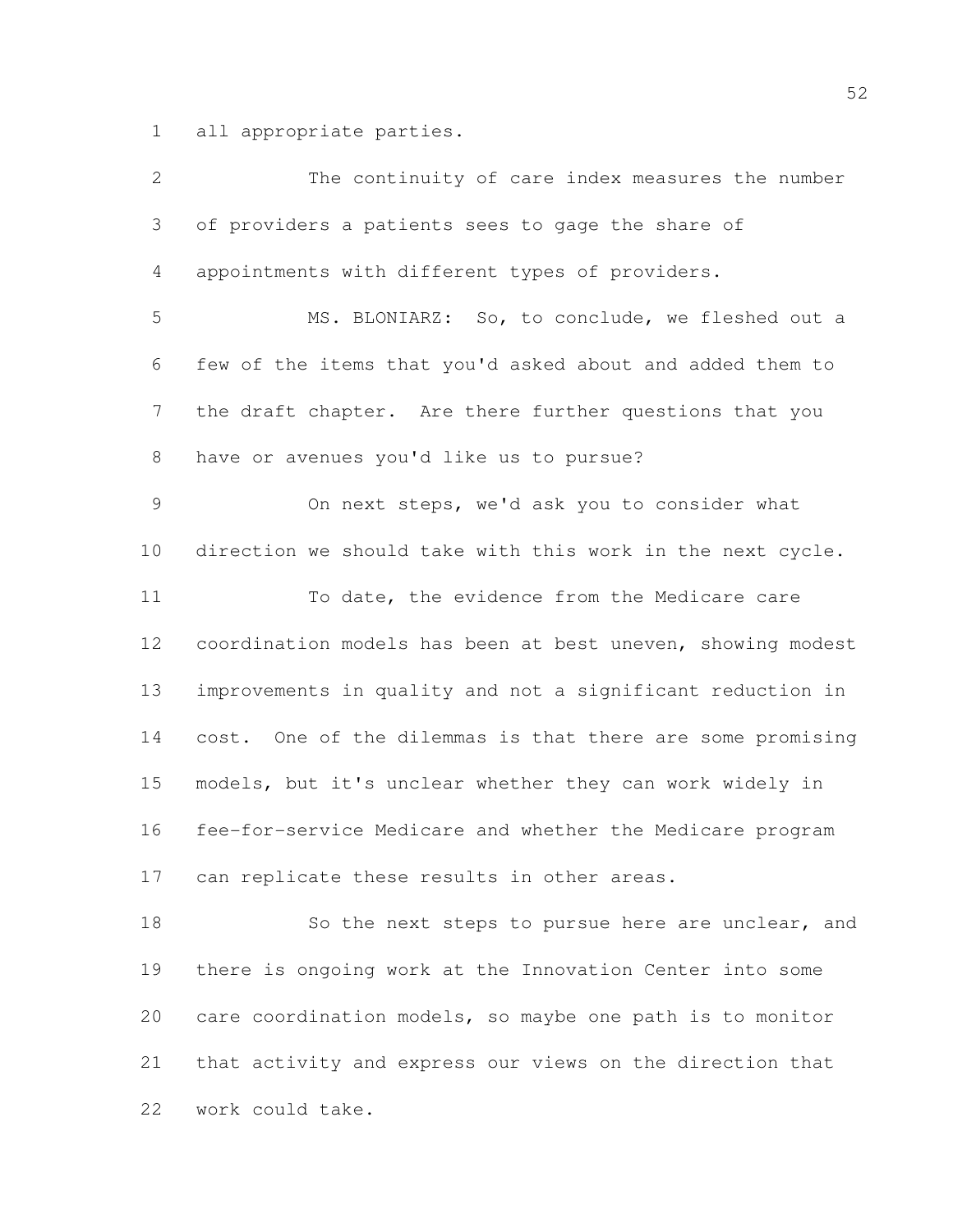Overall, we welcome any thoughts you have on that. Thanks.

 MR. HACKBARTH: Thanks, Kate and Kelly. Mary, do you want to lead off round one clarifying questions?

 DR. NAYLOR: Honestly, I don't have any questions. I thought you really, really were unbelievably responsive to all the issues and questions, and I will have comments, but I really don't have any questions.

 MR. HACKBARTH: Okay. Clarifying questions? DR. STUART: I agree and am frustrated by the lack of clarity in terms of clarity in terms of the results of these experiments because the reason you conduct experiments is that you'd like to learn from them, and not being able to generalize from them is a real frustration.

16 MR. GRADISON: There are a lot of apps out there marketed commercially to try to help individuals with wellness and care, and you commented briefly upon some instances in which the use of electronic connections with the beneficiary doesn't have apparently much of an influence on -- what? On outcomes, on costs, on hospitalization? I want to make sure I understand, and I may want to follow up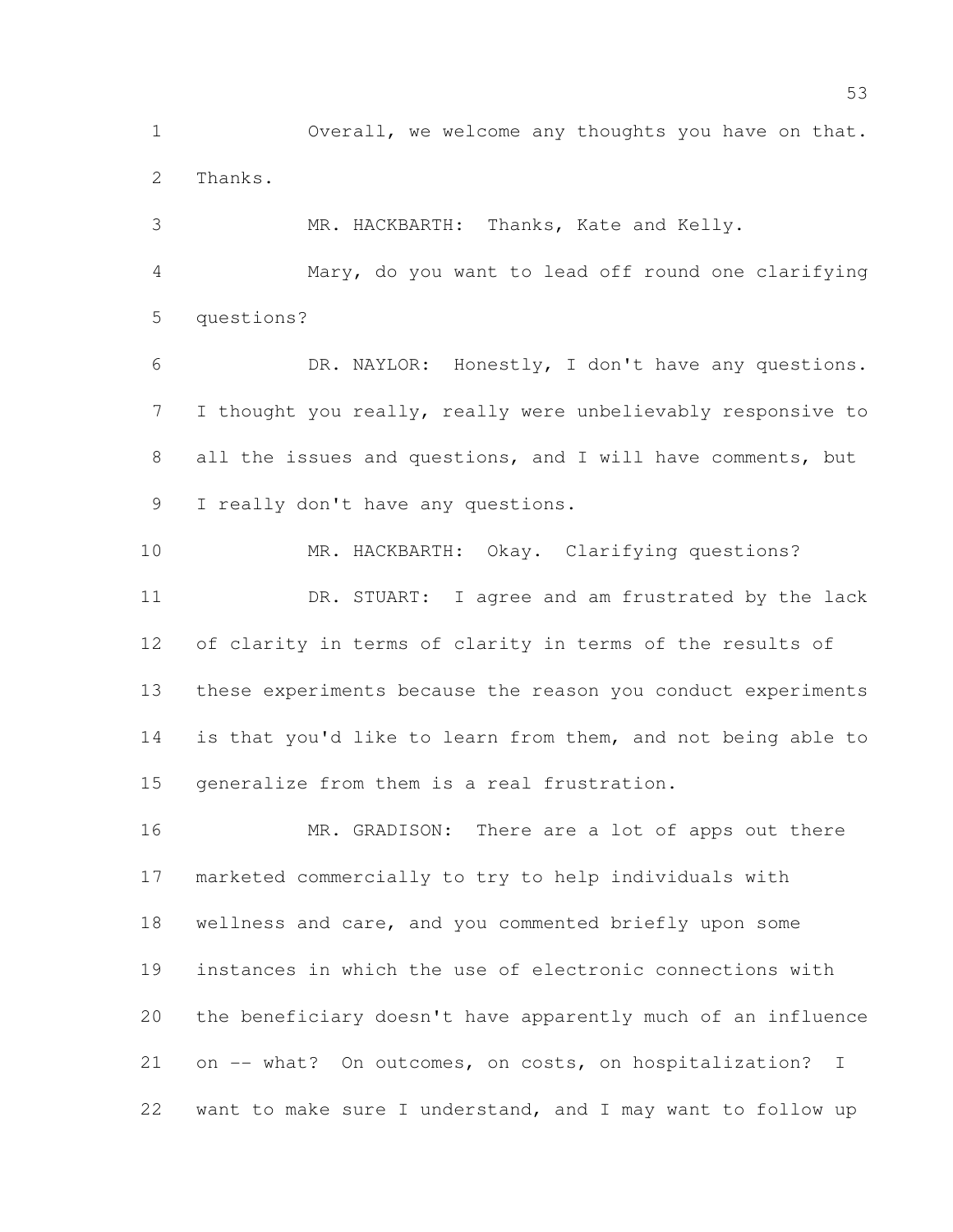with you later to better understand exactly what that indicated to you.

 MS. BLONIARZ: So we could look at some of the interventions used kind of real-time data feeds, you know, maybe it had a device at the beneficiary's house and the nurse or the care manager would check in with the beneficiary that morning and say, you know, "How are you feeling today?" Or sometimes they can even hook up and check pulse or blood pressure, things like that. I think one of the challenges that the evaluations of these demos found is that even when there was an indication that the person was not feeling well, you know, the care manager may reach out to the physician's office and say, you know, this person's not feeling well, we should get them in, but the physician's office couldn't always pivot 16 and get them into an appointment right away. And so, you know, overall the person may have continued to get worse and go to the hospital anyways. And so while the information 19 flow was good between the beneficiary and the care manager, getting them into the health system quickly didn't always happen.

MR. GRADISON: Thank you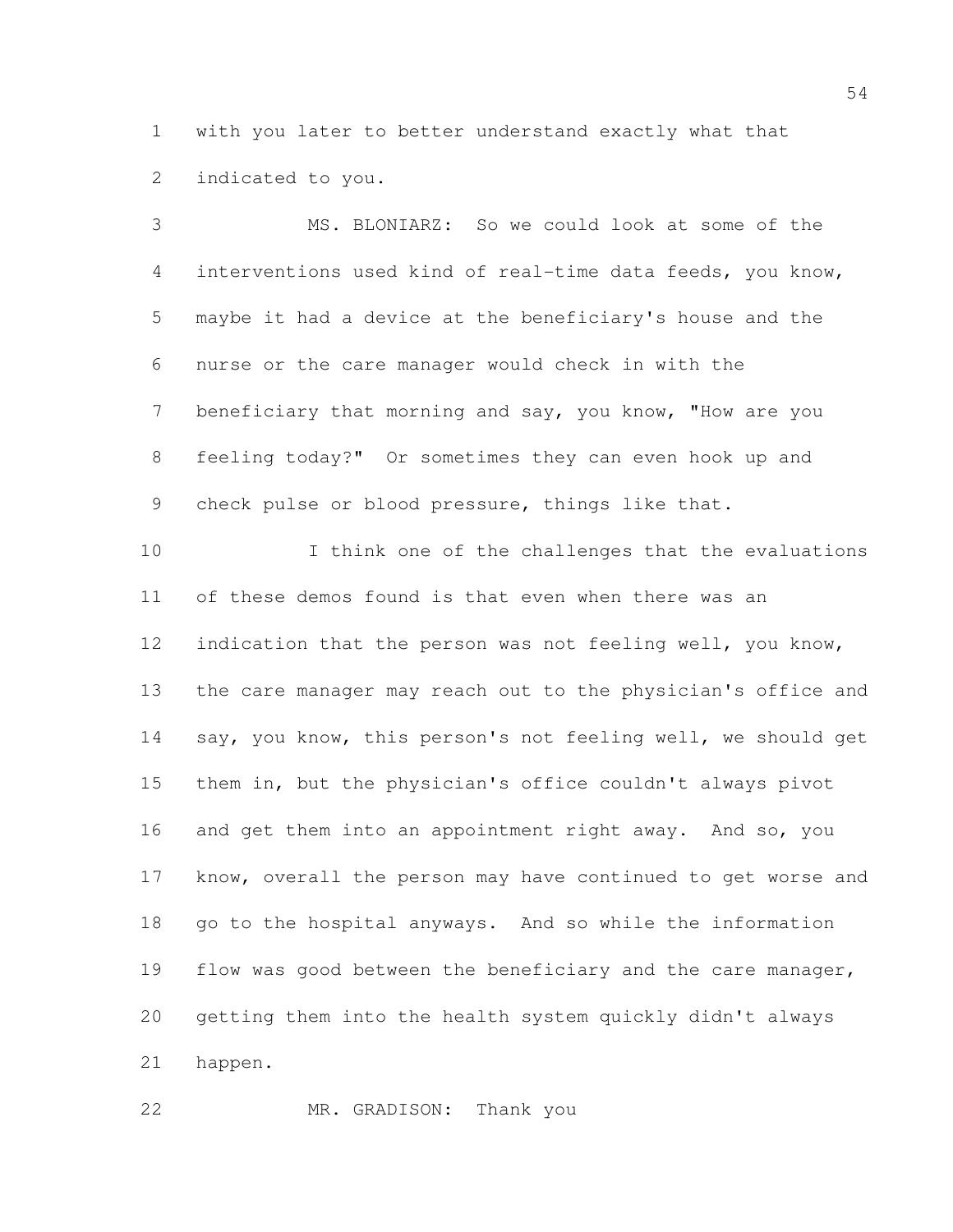MR. GEORGE MILLER: Yes, please. First of all, Kate and Kelly, thank you. I really enjoyed reading the chapter, and I want to thank you particularly highlighting the disparity part in the chapter. I'll talk more about that in the second round, but this question: The Mass General demonstration that you talked about, do you know if they recognized any issues about disparity in any way and how they addressed that? I didn't hear anything mentioned about that in their experiment. Was that an issue that they should have addressed? Did they mention it at all? And although they had some success, did they have impact on the disparity issue at all, or was that even recognized so that they couldn't draw a conclusion? MS. BLONIARZ: You know, I'd have to look into that. I'd have to look into that. 16 MR. GEORGE MILLER: Okay. I'll have some on round two. 18 DR. BORMAN: I just wanted to say I really appreciate you addressing the definitional piece, and I really thought that all the new material, like others have said, has really added great value to the chapter, and I appreciate you all doing that.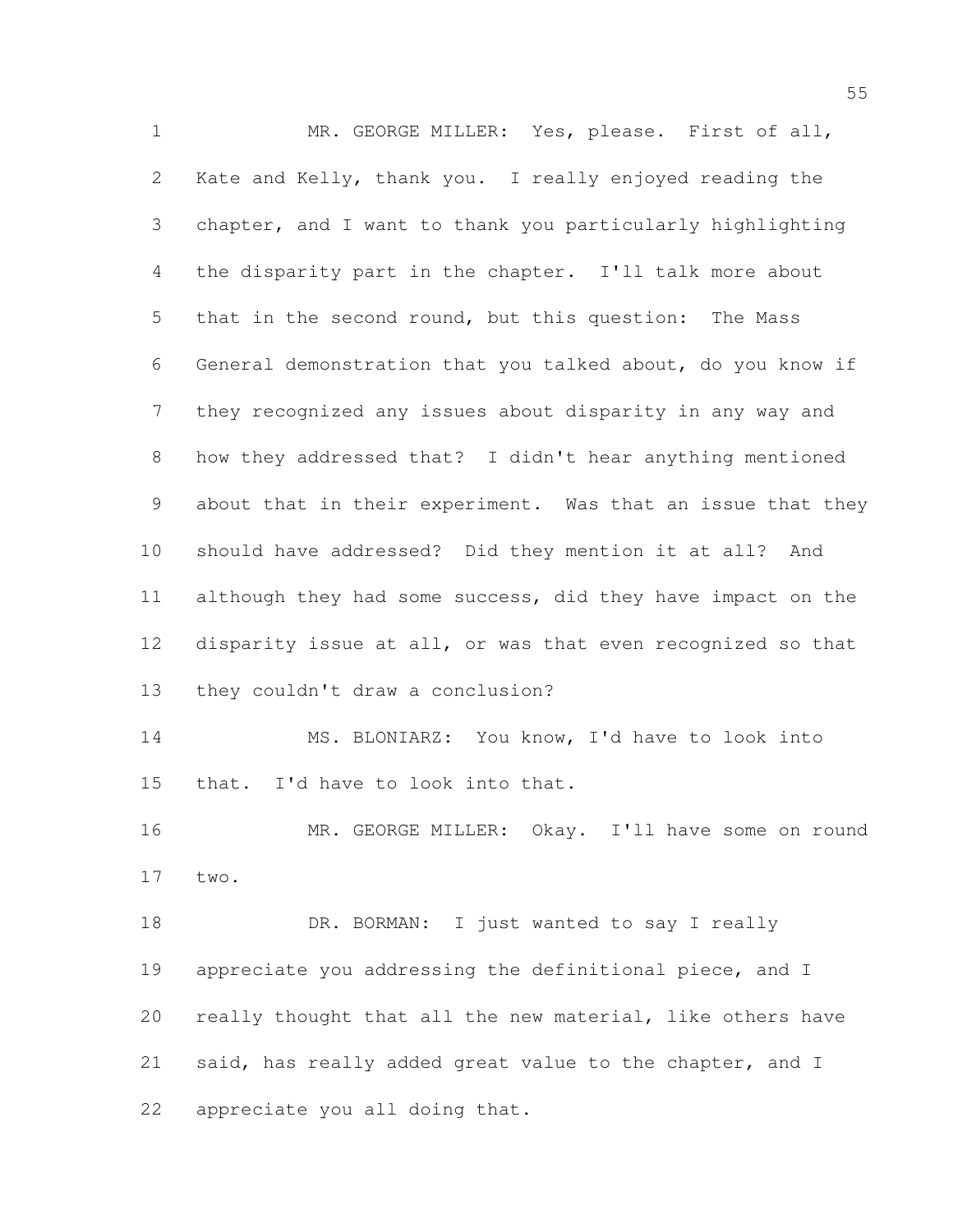MS. UCCELLO: Do we have any more information on why the Georgetown program had such difficulty enrolling patients? The patients they did enroll seemed to be appropriate candidates because they saved money, so were they targeting too narrowly or were they approaching people that didn't want to participate? I mean, it seems like an important issue.

 MS. BLONIARZ: It's a really good question. I've got to look into it. I think they did have a pretty narrow band of people they were targeting, but I'll flesh that out. MS. UCCELLO: I guess then the question is, if there -- again, the people that they were targeting seemed quite appropriate for them to be including because they were, you know, getting a lot of gains from their efforts here. So my question would be, for other programs that maybe didn't target as narrowly, is this an issue of just 17 the cost? You know, even though they were saving money, were there just other resource problems with this that made this a barrier to them continuing?

 DR. CHERNEW: You mentioned that many of the programs looked similar but the results don't all seem to be similar, and I think explicitly that was with regards to the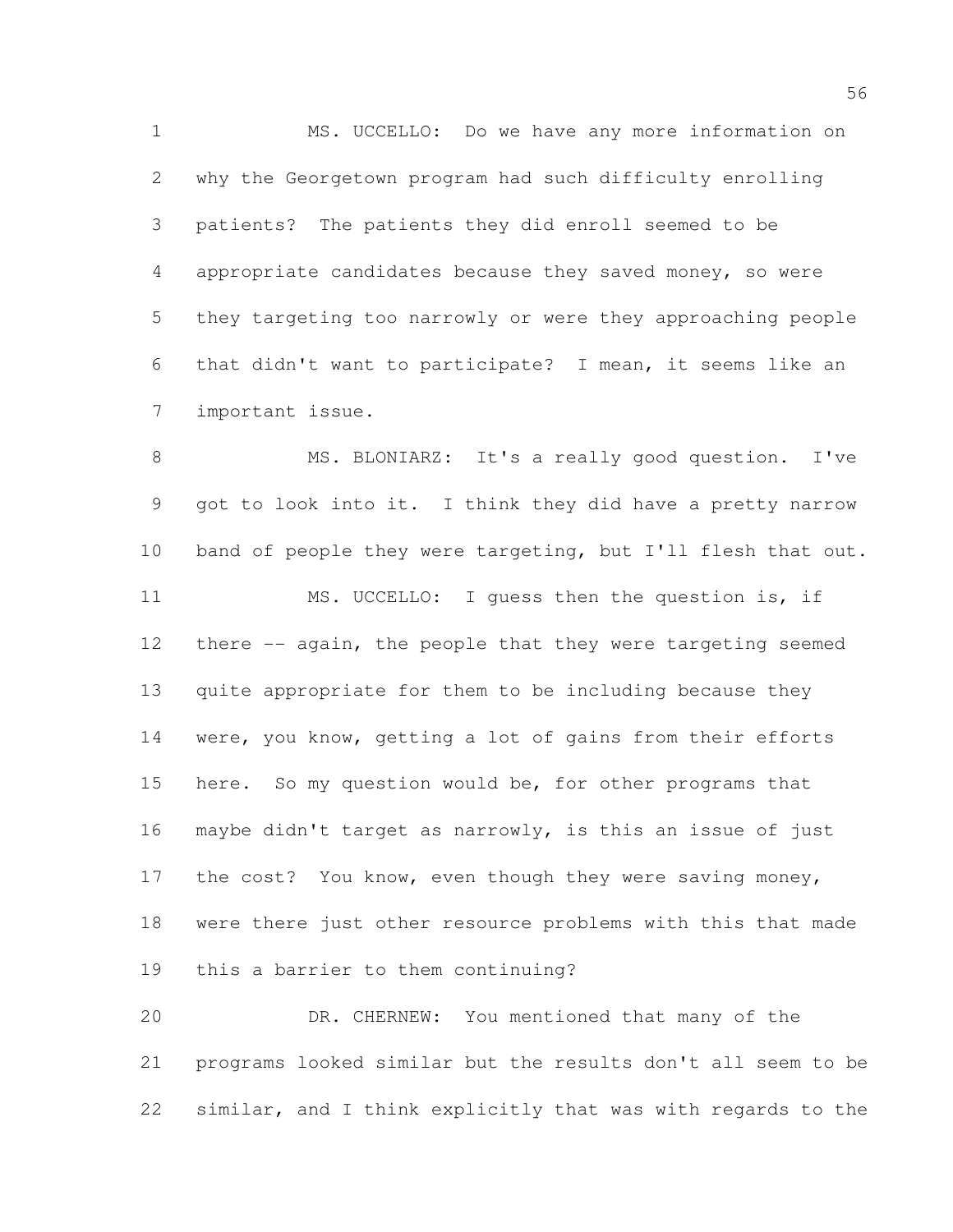Mass General program. These other programs that if you wouldn't have known the results and you just would have seen them on paper, you might have thought they were similar, but it appears not to have been the case. So do you have any sense as to what is different amongst them? Or do you think that there's some sort of really remarkably idiosyncratic, environmental, managerial things that account for that, or even randomness in just the way the world works?

 MS. BLONIARZ: So the reason we started trying to 10 categorize programs by, you know, what elements they had was we thought okay, well, then, maybe we would know which elements seemed to work, and that's where we ran into this problem that things sound very similar and they get very different results.

 I think one thing about the Mass General model that I was struck by is just how much groundwork they had laid within the institution to develop the project. They had a lot of buy-in from the institution itself, and they kind of reorganized a lot of other external systems to wrap around the care manager function, making sure that the hospital knew to page the care managers, you know, right when one of their people walked through the door.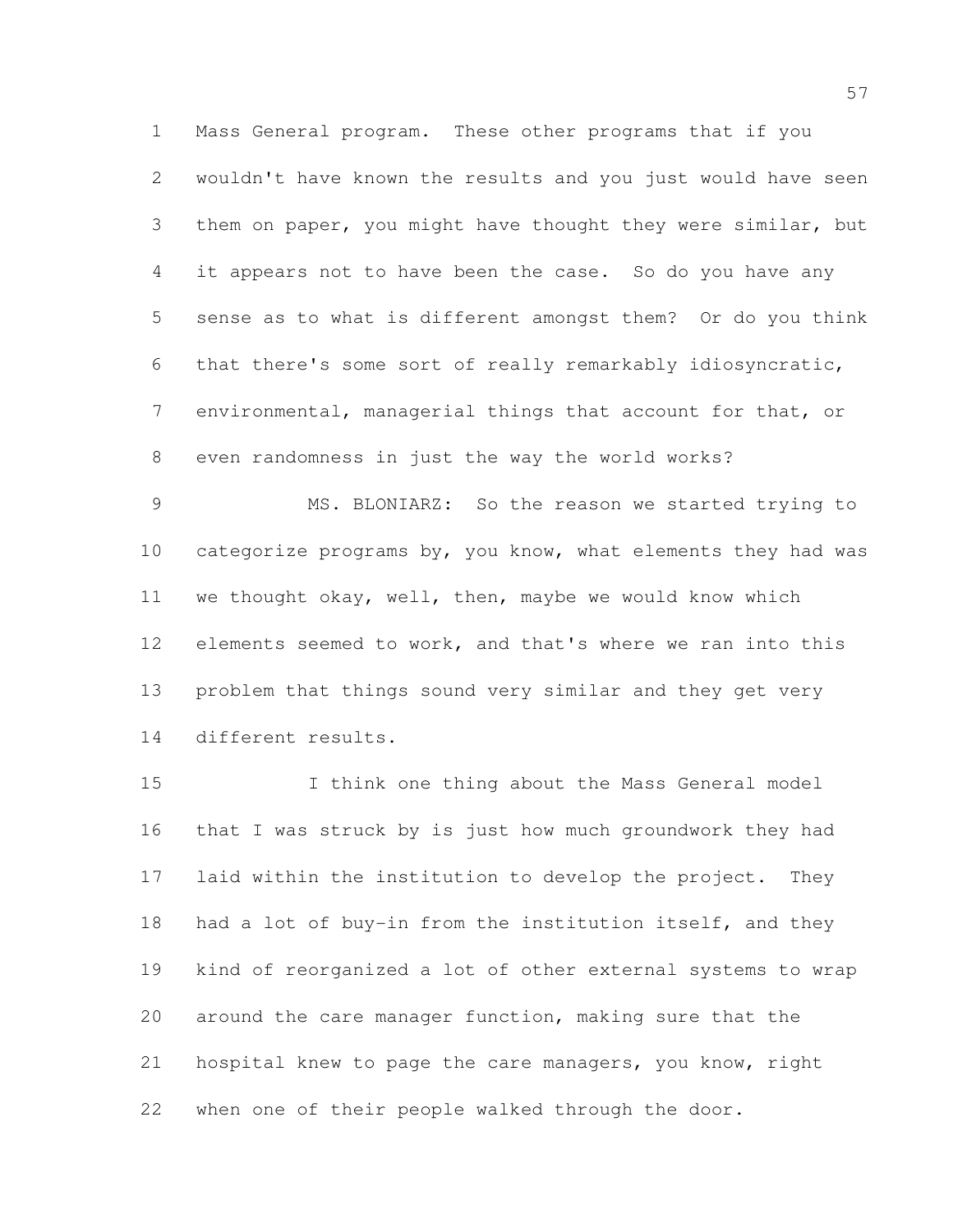But, yeah, it does seem a little idiosyncratic or maybe operator-dependent in a lot of cases.

 MR. HACKBARTH: So here's my hypothesis, and I think the Mass General experience may be consistent with it based on my limited knowledge about what they did. The Mass General project, the setting, you know, just looked at it from a distance, would not lead you to be very optimistic given the history and culture of the organization. This is a place that spends a lot of money and has a very intense style of care, and they've made a worldwide reputation on that. Yet they were successful in this intervention, and what I've heard about it in the presentations and discussions with them is exactly what Kate describes. They were meticulously careful in how not just dropping this intervention into a system but making important system connections and having some really high-level leadership, you know, all the way up to the top of the organization to make a cultural shift. And so it was a really surprising result from my perspective.

 My hypothesis is that this whole approach to testing these innovations is based on a flawed premise, that you have these interventions that are like modules that you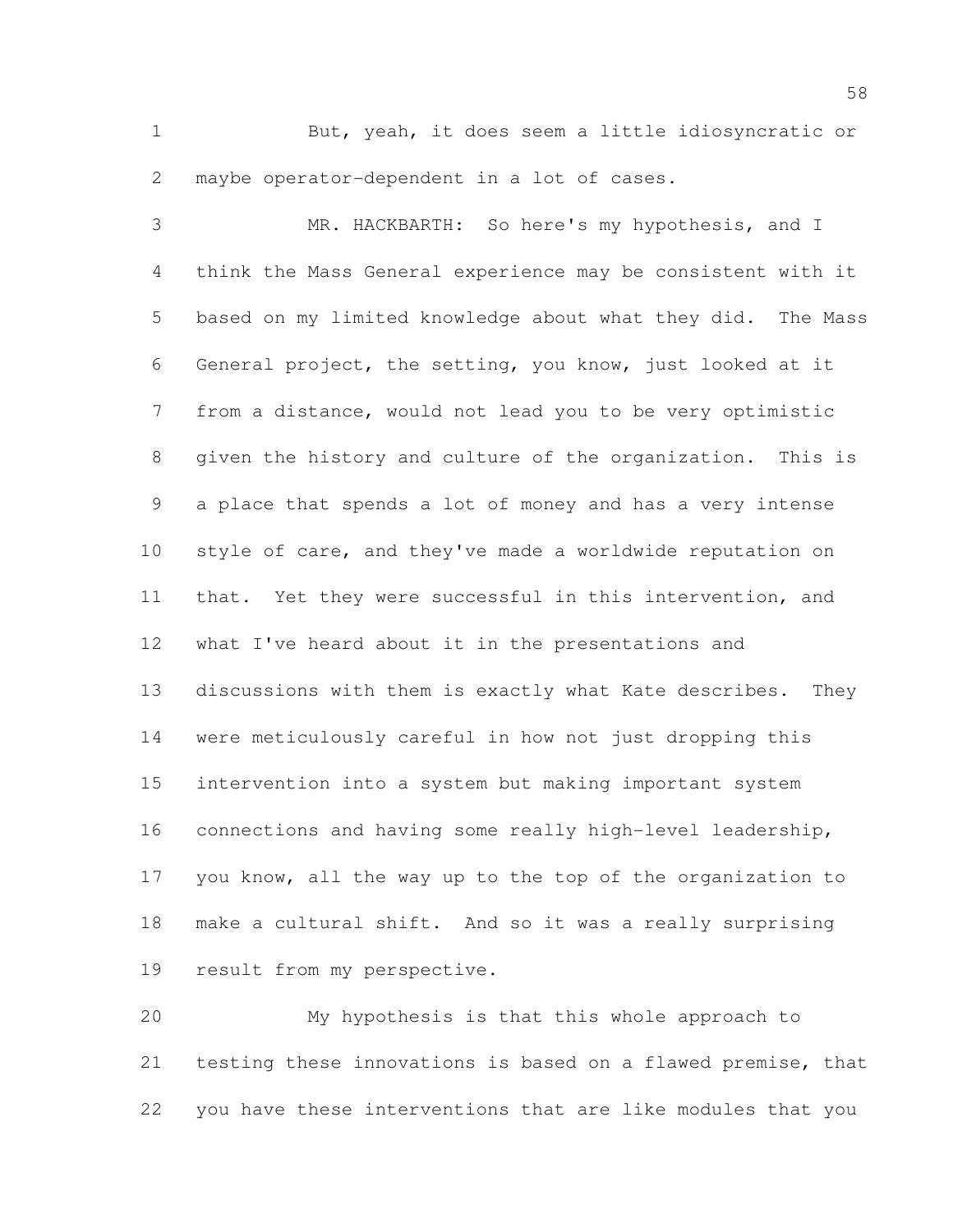can plug into a complex cultural and delivery system

 environment and you will get certain results. I don't think they're plug-in modules, and we can test until the cows come home, and we're not going to find things that work that way. Context is everything, and leadership and cultural variables.

7 So I'm never surprised when I hear that these interventions are so variable in the results and often fail. 9 I think the basic model of testing is wrong. That's my hypothesis. I'll stop there.

 DR. HALL: This is a terrific chapter. It really is. And I just was wondering: What are your primary data sources where you put this together? Where do you find out what's going on?

 MS. BLONIARZ: So all of the evaluations that -- 16 all of the demonstrations that CMS did, they had a formal external evaluator. It was either RTI or Mathmatica, and they've done very comprehensive evaluations. And then there's been a number of other synthesis reports about the demonstration findings. Those are the primary sources. DR. HALL: So if we get into this in even further

depth, it might be useful to kind of categorize the data as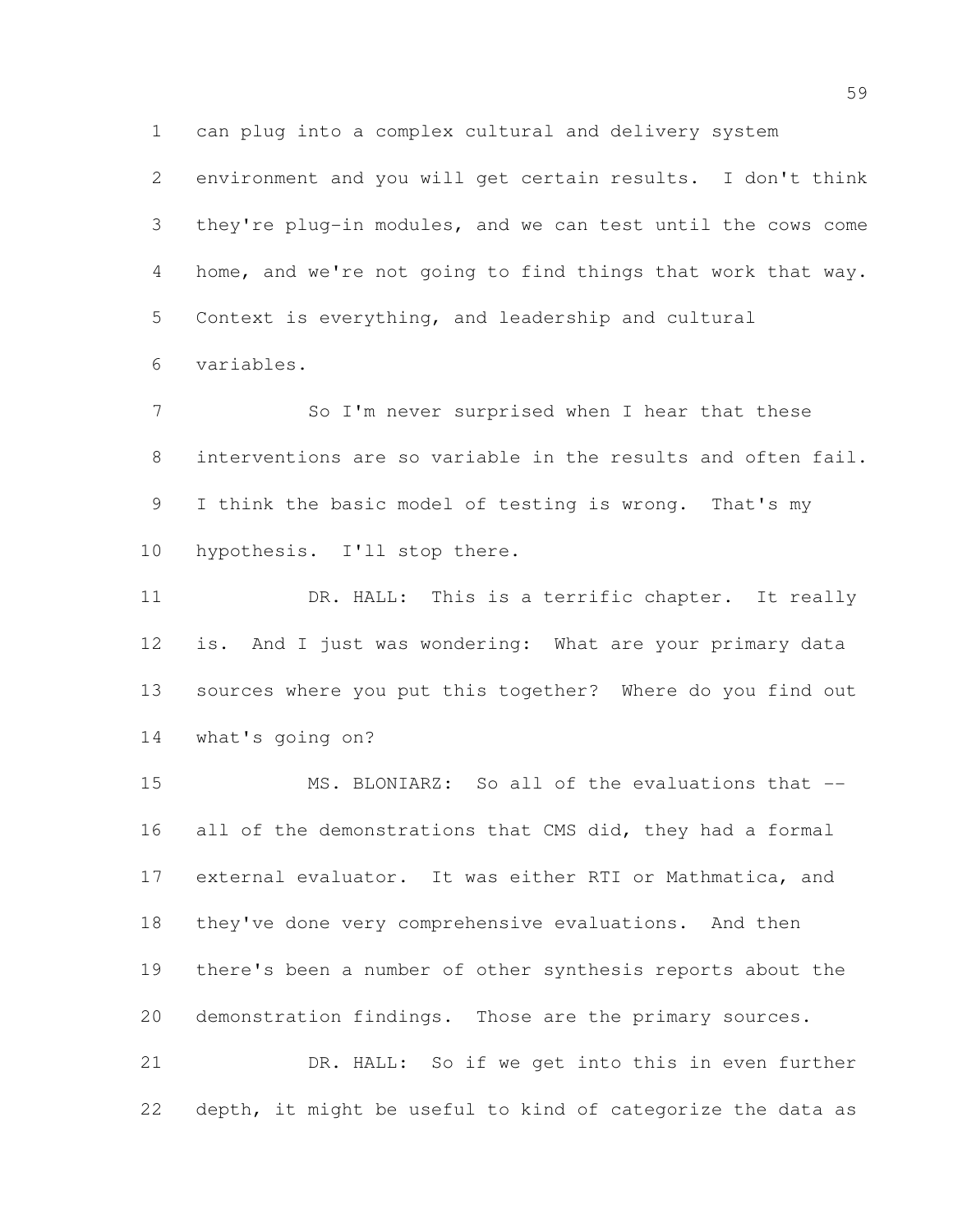it comes forward. Bob probably is the expert on this. That is to say, are these plug-in interventions truly just demonstrations and no data to suggest what happens when the money runs out for the demonstration? I think that's going to be important, because even with, you know, the publication bias that negative results are probably not going to be published as often as positive, there is a lot of negative data that has come out of this.

 I think it's also very hard to catch what might be called local successes, institutions that are not banner institutions like Mass General, where I think we're probably going to really learn about this process because these are systems that are much more tractable if you really want to change them and they're less Titanic in nature. So I think that would be a useful next step. Maybe I should have saved that for round two. Sorry.

 MR. BUTLER: So on Slide 7 you highlighted improving communications between providers and beneficiaries. But you said very little about communications among providers and particularly non- physicians, and I would think that that would be a real critical success factor in making these work. But I didn't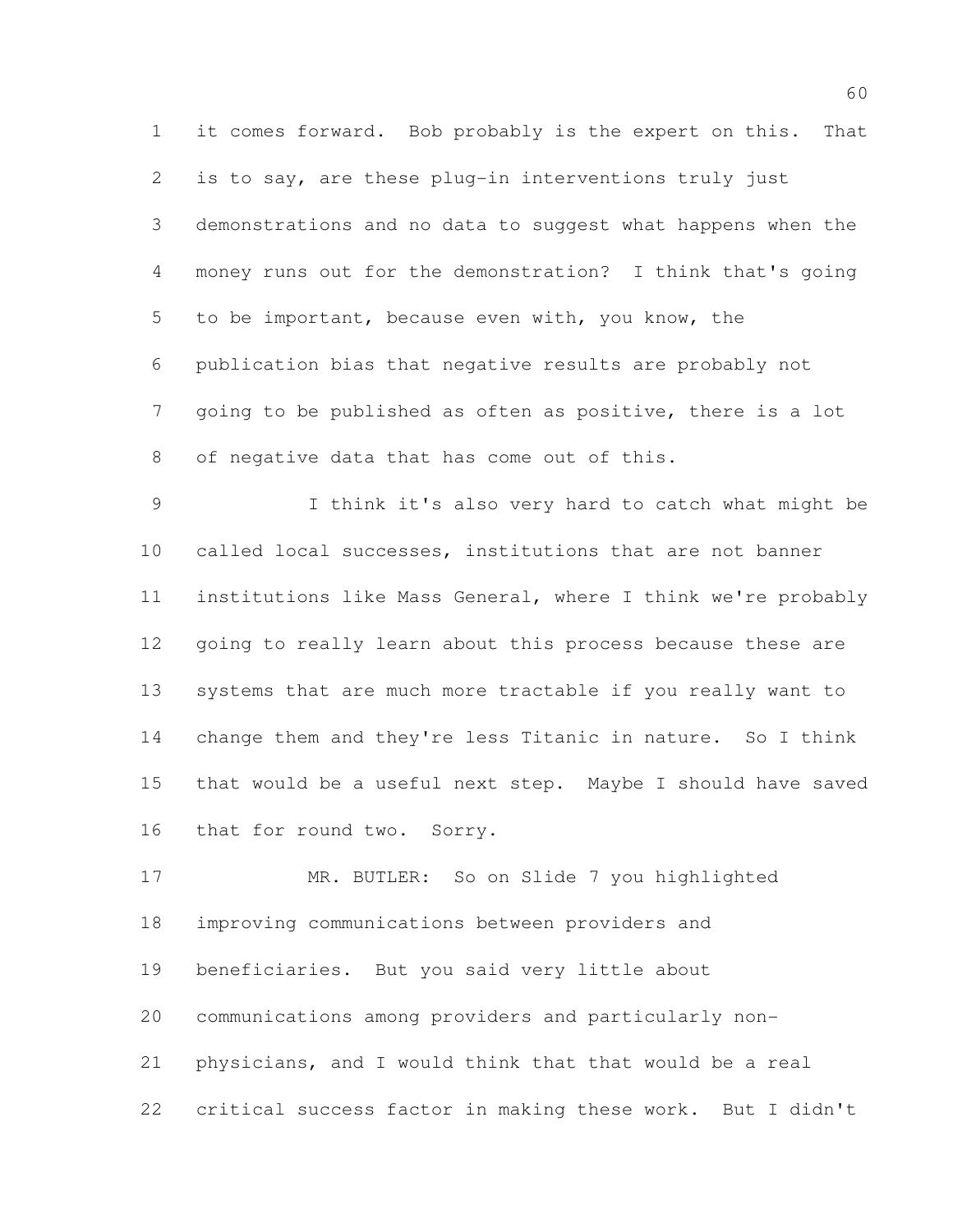see as much evidence of that.

| 2              | MS. BLONIARZ: Yeah, I'll flesh that out. We were             |
|----------------|--------------------------------------------------------------|
| 3              | trying to kind of get at -- you know, when a lot of          |
| $\overline{4}$ | providers are involved in one person's care, they kind of -- |
| 5              | one way to think about it is they might have to adopt a team |
| 6              | approach and think of each other as kind of their fellow     |
| $\overline{7}$ | team members, you know, and how do they communicate with     |
| 8              | each other, how does that information shape how they treat   |
| 9              | the beneficiary. There's a lot of evidence that that         |
| 10             | process doesn't work very well where people get repetitive   |
| 11             | tasks because a task may have been done in one setting and   |
| 12             | it's not communicated or the results aren't trusted between  |
| 13             | providers. So we'll flesh that out in the paper.             |
| 14             | DR. BERENSON: Just a couple. The Mass General                |
| 15             | one, which is -- I would have thought they started from a    |
| 16             | very high base, and so I guess my question is: Do we know    |
| 17             | if their performance was a relative success to where they    |
| 18             | began? Or how does it stack up on a normative scale?         |
| 19             | MS. BLONIARZ: Yeah, that's a really important                |
| 20             | point. It was relative to other medical practices within     |
| 21             | the Mass General Network, so, yeah, that's an extremely      |
| 22             | important point. The practice transformation models, which   |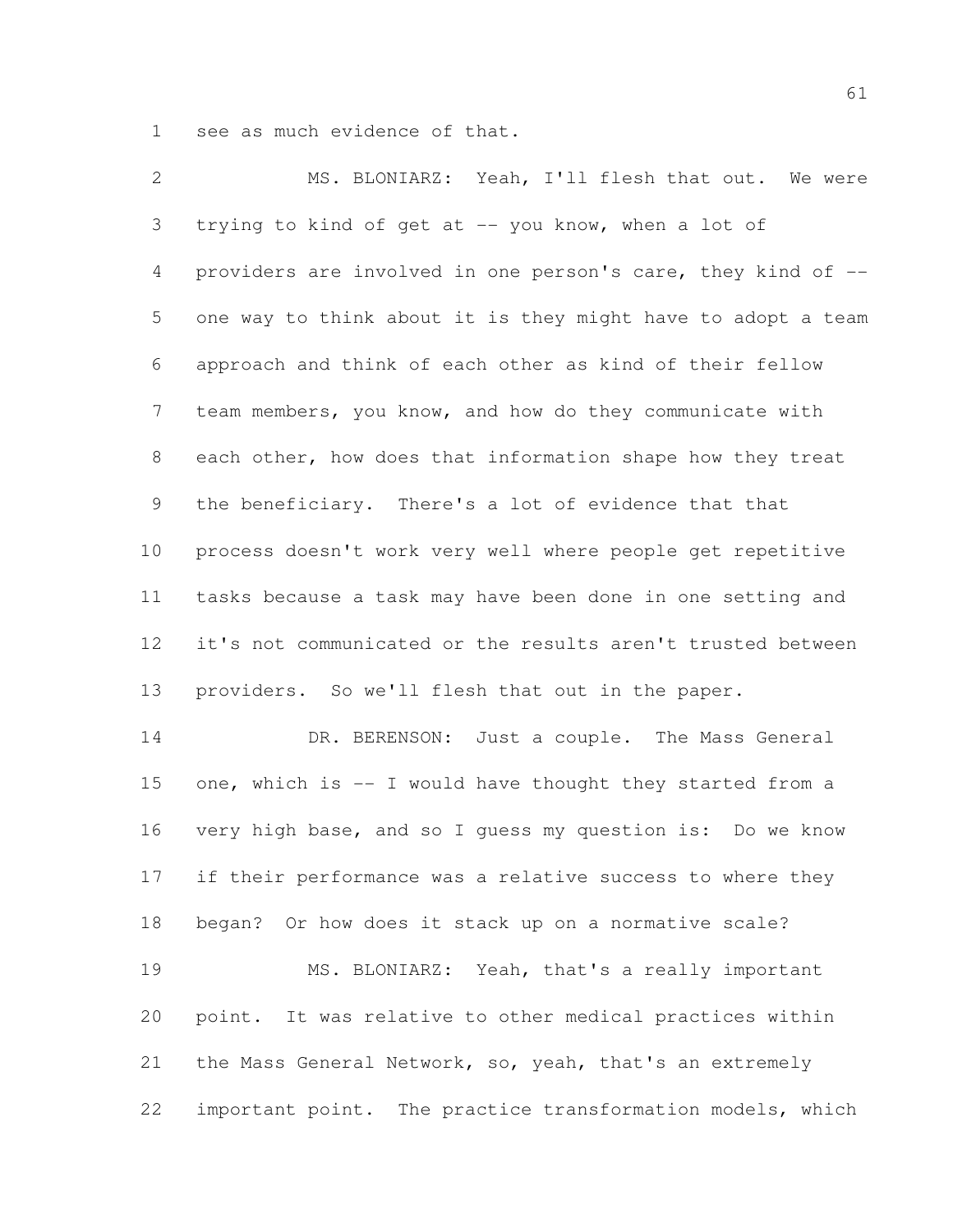this is one of, had to use kind of that matched comparison group instead of using like a randomized controlled trial, which a lot of the other demonstrations used. DR. BERENSON: Is it being sustained now that the demo period is over, do you know? MS. BLONIARZ: You know, I think it's actually still -- I think the demonstration is still ongoing. I think they received an extension. DR. BERENSON: Oh, I see. The other question I 10 had, I thought you said something -- and I may have heard it wrong, but I want to just clarify this -- that the Medicare Health Support demo wasn't successful, but that the model that had been used in other settings, like the private 14 sector, was successful. It was trying to translate it into Medicare where the problem -- did I hear that right? MS. BLONIARZ: So Medicare Health Support generally was commercial disease management companies coming in and applying their model to the Medicare program. I did have something in the draft chapter about how Aetna had run 20 one of the Medicare Health Support programs, and, you know, they were basically doing telephone-based disease management. And in that process of going through the pilot,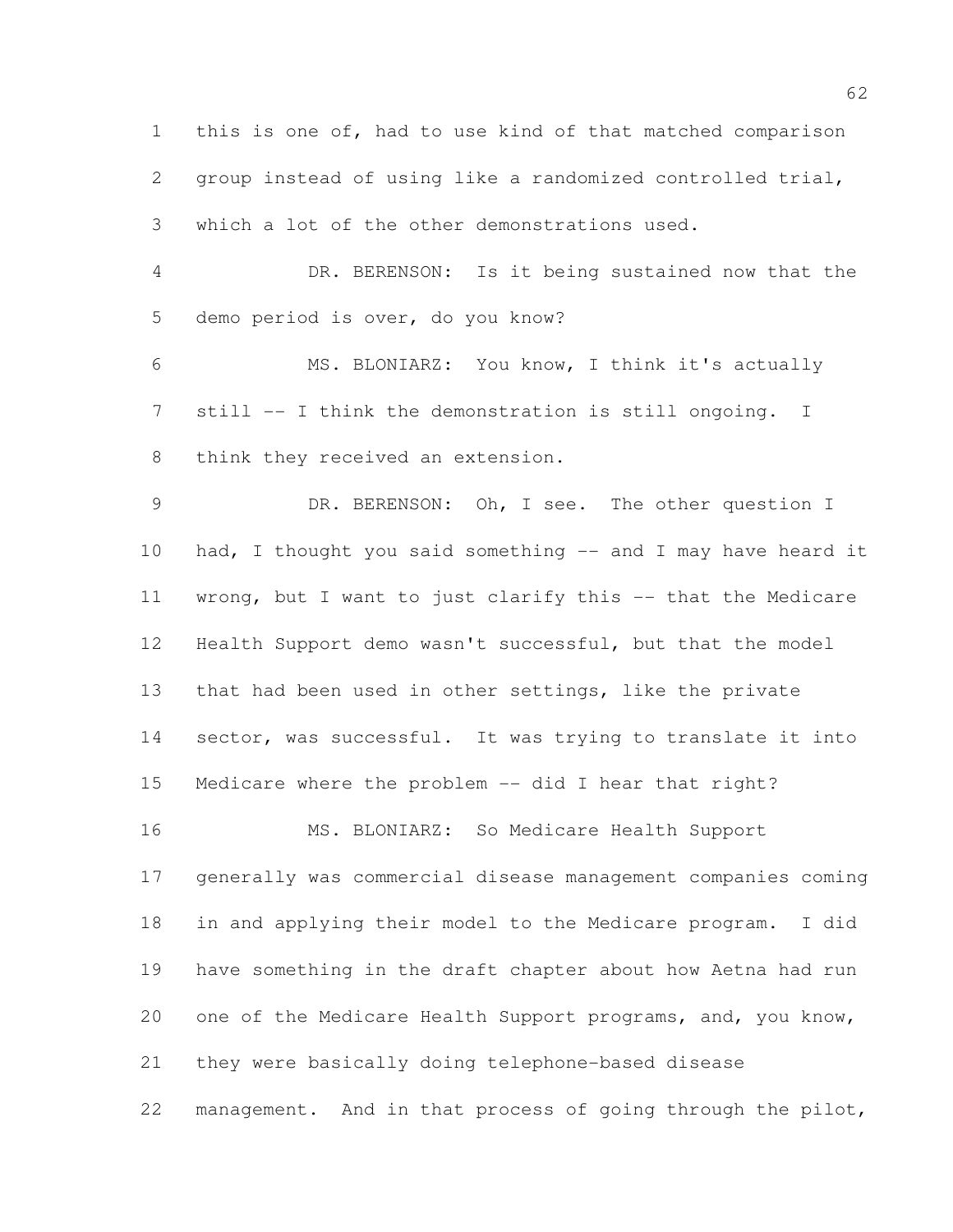they realized that they had to talk to the -- they had to go in and talk to the medical practices, and that's the only way they were getting any traction. And so they used kind of their experience with that for their case management program that they use for high-cost Medicare Advantage enrollees.

7 DR. BERENSON: Okay, because I think a number -- prior to Medicare Health Support, CBO and others had tried to do literature reviews of the success of disease management, and there really was no literature.

11 MS. BLONIARZ: That's right.

 DR. BERENSON: So we don't really know what the experience was or wasn't. I mean, some in the Medicare Health Support -- I was actually on an advisory committee to one in Mississippi that was trying to do that, and it didn't 16 work very well, and some point figures at Medicare, at CMS, to some extent, but it was probably the first actual trial 18 of the approach. So that served some purpose, although, you know, was it the right demo I guess would still be a question.

 MR. KUHN: First of all, Kate and Kelly, really nice work here, and I thought all the additions to the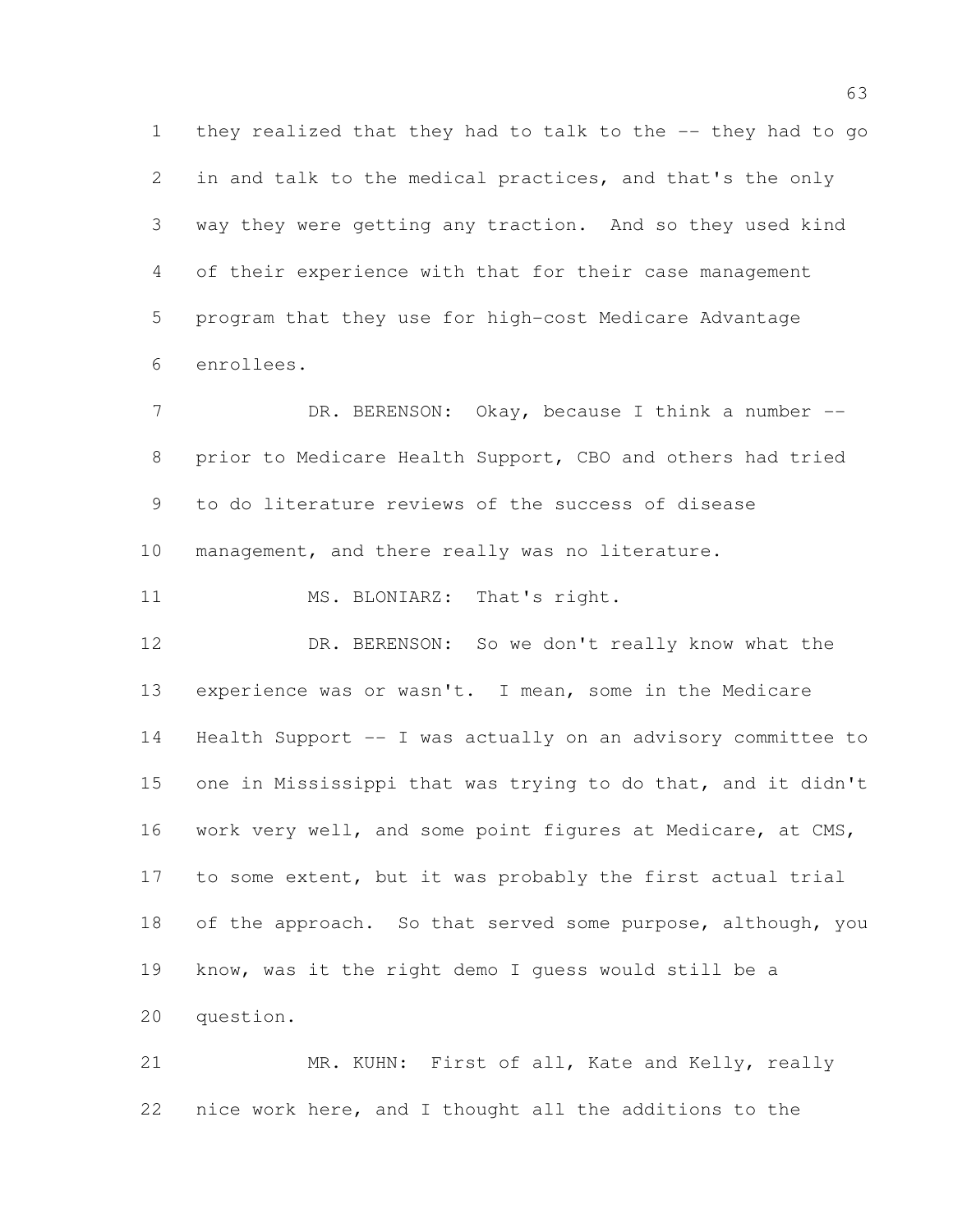chapter were terrific, particularly the case study examples really enhance the -- I think everybody's reading what we have here.

 Just a couple quick questions. You talked before about the refresh populations in the Medicare Health Support and perhaps some of the others and the change in those populations. You know, maybe it was a 50-50 diabetes-CHF 8 and then the refresh was then all CHF. Did they see any material difference? I mean, is there a particular set of 10 population that the opportunity is greater, like CHF versus diabetes versus COPD? I mean, was there any kind of learnings out of that process in the refresh that we could see?

 MS. BLONIARZ: You know what, let me check. I think there was a little bit of directional evidence out of some of them, but let me check that.

17 MR. KUHN: And I know also in running the demonstrations there was some real concern about Part D information, because, obviously, drug utilization is so key for managing this population, and the inability of Part D plans to get the information to those that are in these demonstrations. Has there been progress made in terms of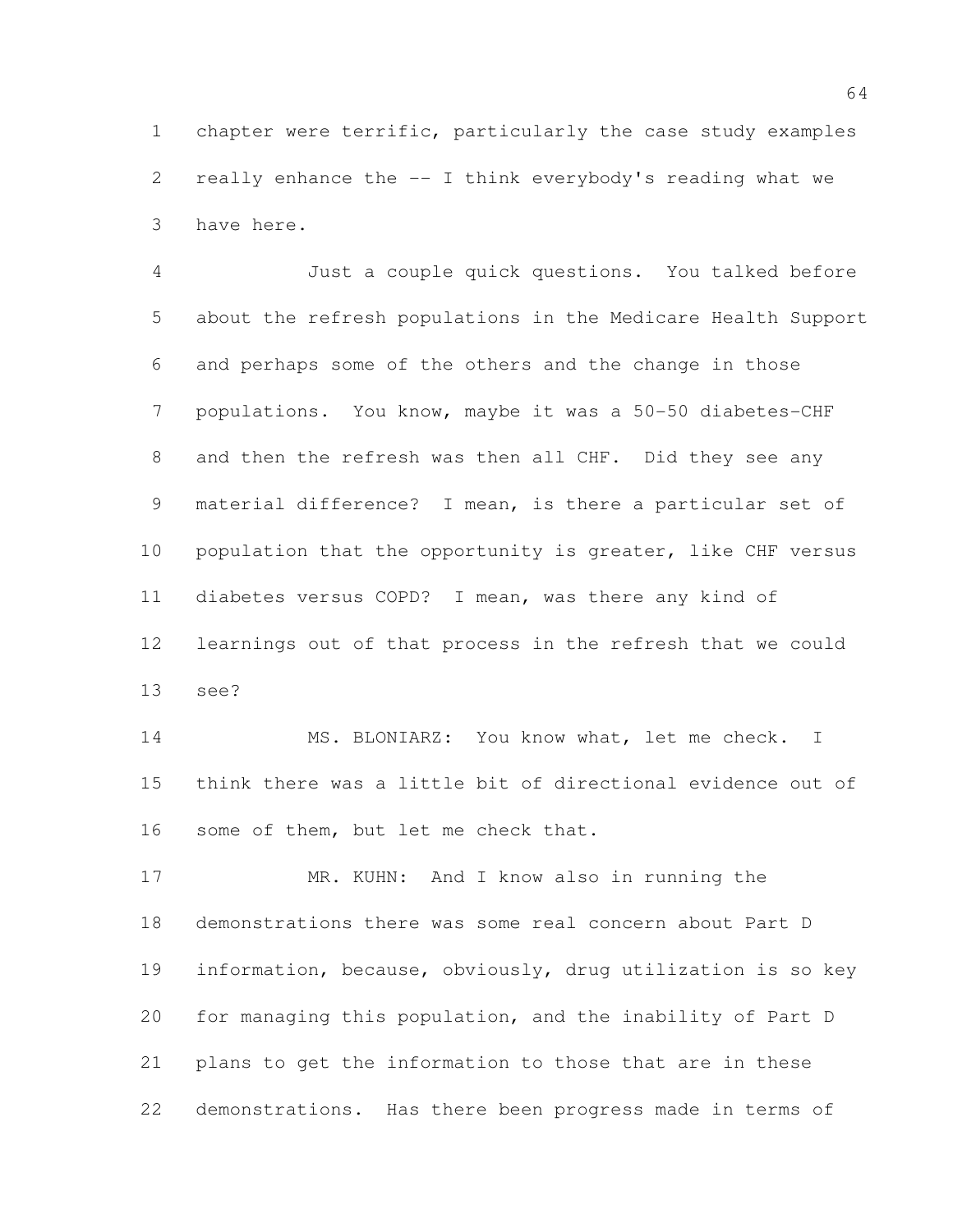data feeds that, in the future, that this is going to be a better way to connect that information, because that is such a critical part on a go-forward basis.

 MS. BLONIARZ: This is actually something I was thinking about this morning that I should have looked into. But I will check and see whether CMMI is planning on using Part D either for the evaluation or feeding it back to the projects.

 MR. KUHN: And on that Part D information, I don't know if there's any kind of privacy thresholds that they're going to have to go over. I mean, one, there's a mechanical issue of kind of moving the information, but also if we could just check to see if there's any privacy issues that 14 could create some barriers there, too. Thanks.

MS. BLONIARZ: Yes.

16 DR. MARK MILLER: I don't want to put too much weight on these things, but in discussions with various participants and with CMS following out of some of these things, there are at least a couple of things that I remember taking away. And so this is not so much evaluations as much as discussions with people after the fact who were involved.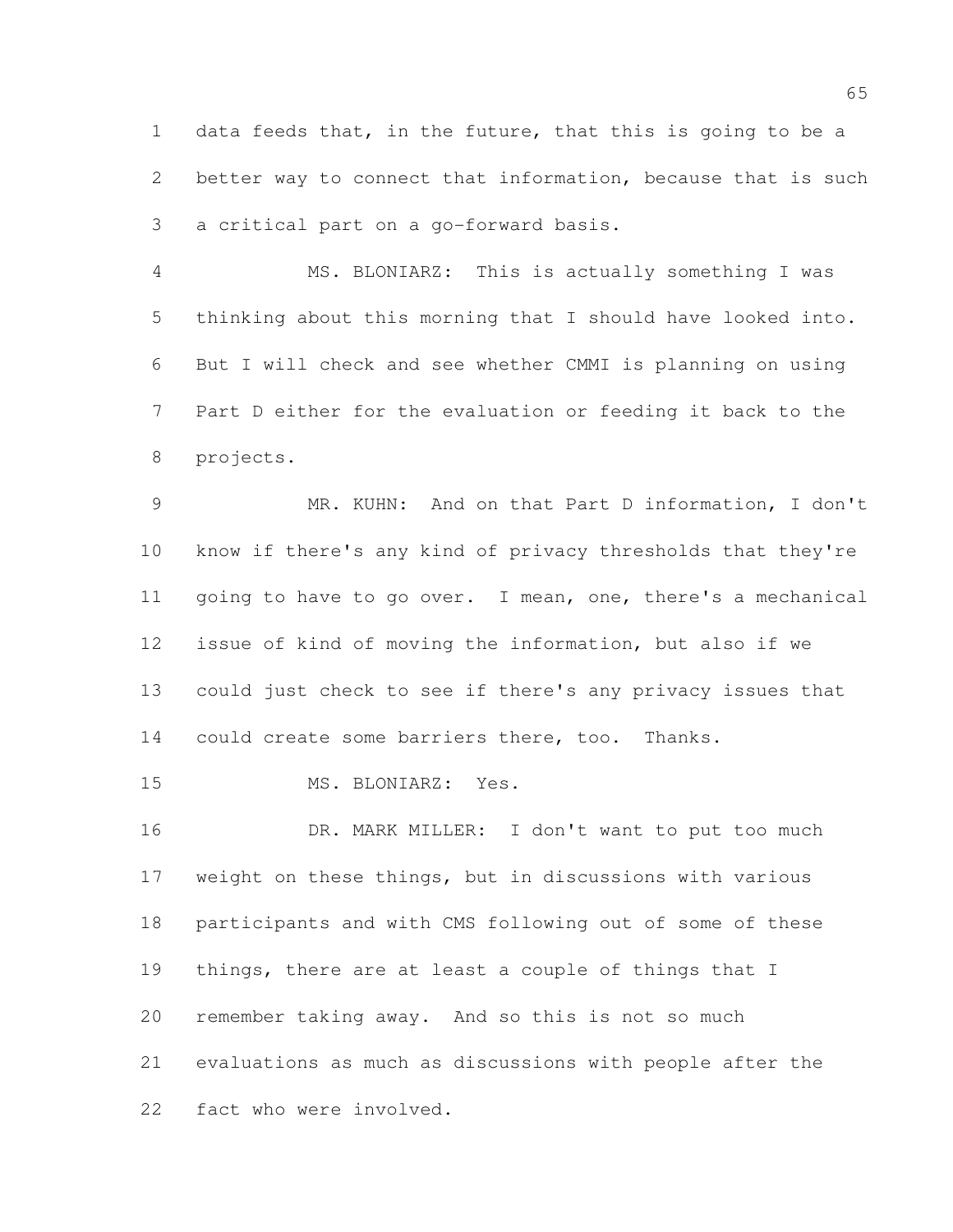One is this on the data feed, and I know you were asking a very Part D question, but just to hold that aside, a sense in designing these demonstrations, being more clear with the organizations that they have some ability to track information on the patient themselves coming into it, so that even from the claims stream, no matter how fast you can deliver it, there will always be a lag. If somebody goes 8 into a hospital -- and I know that's not what you were just 9 asking now -- when you get the claim, they've already been in the hospital. Do the actors have systems to know if somebody's hitting the hospital in their own right? And I know CMS has put some emphasis on actors in saying, well, how do you -- what kinds of systems separately from claims do you have to keep track of the patients?

 And then I really don't want to put a lot of weight on this, but in the discussions that I was involved 17 in, there was some sense that there were differences by disease categories and they seemed to get more traction on the CHF side of things and less on the diabetes in some ways for, you know, surprise, which was something of a surprise to a lot of people.

22 But again, I want to make sure that everybody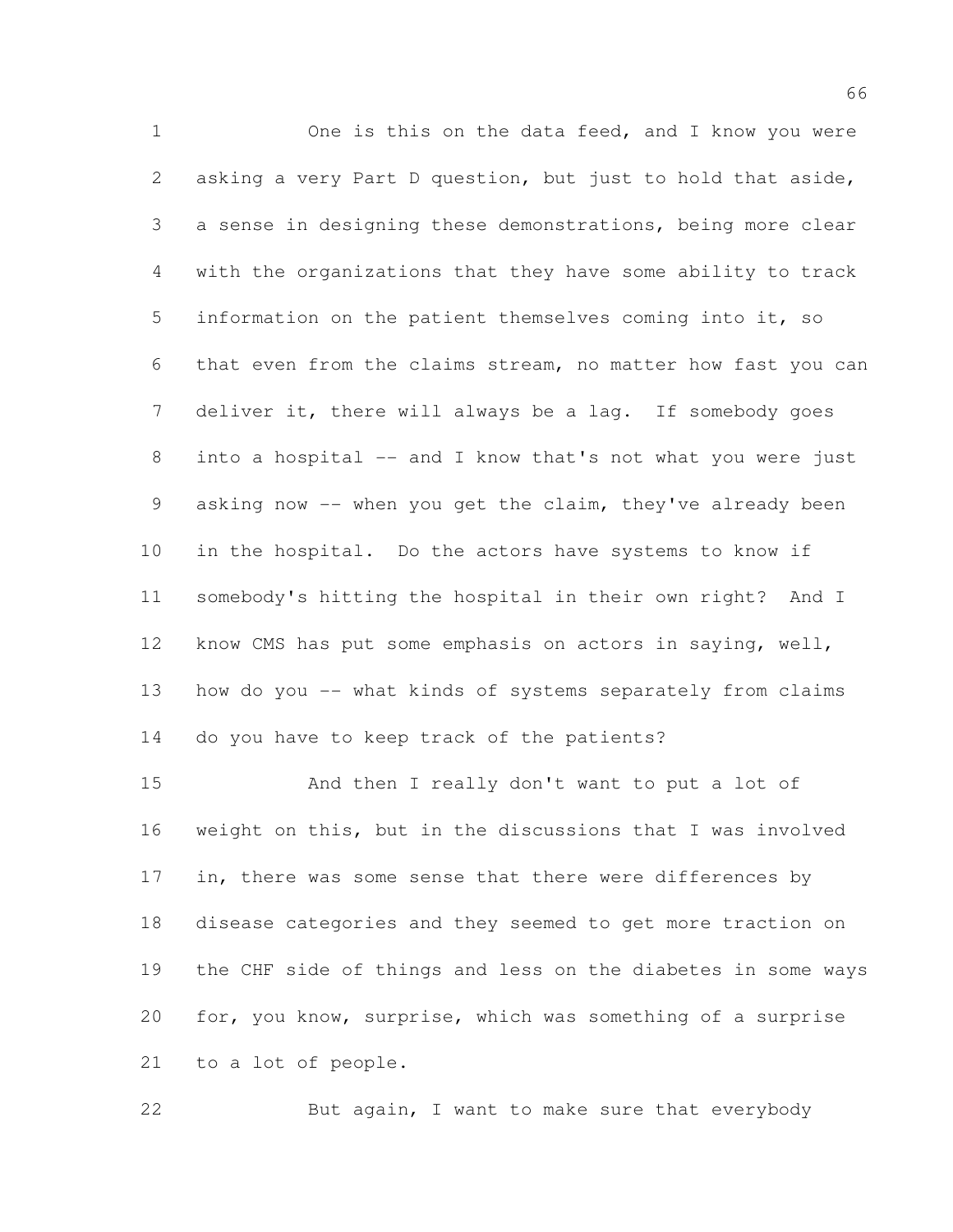understands that this is people sitting around talking as opposed to like a science.

 MR. KUHN: Yes, and the data in Part D, I thought, was such a powerful data set that was so important in terms of predictive of what was going on. But you're right. There were other data feeds that made it very difficult for the Medicare Health Support and other demo folks for if someone's hospitalized. They could get a data feed, I think, eight weeks later from the Medicare administrative contractors, but that was eight weeks later, and if someone was in the hospital or hit the ED, it would be nice to know 12 within 24 hours. And I just don't know whether -- and much 13 of that is contingent upon the provider filing the claim, 14 which might not come for several days. So, again, it just goes back to the IT technology of really kind of managing -- you know, having the instantaneous information here is going to be real critical.

 MS. BEHROOZI: This was so juicy. There was so much stuff in here. There's a lot, and I hesitate to ask you any more questions, but it makes me curious about some of the details.

One of the details is about the payments, the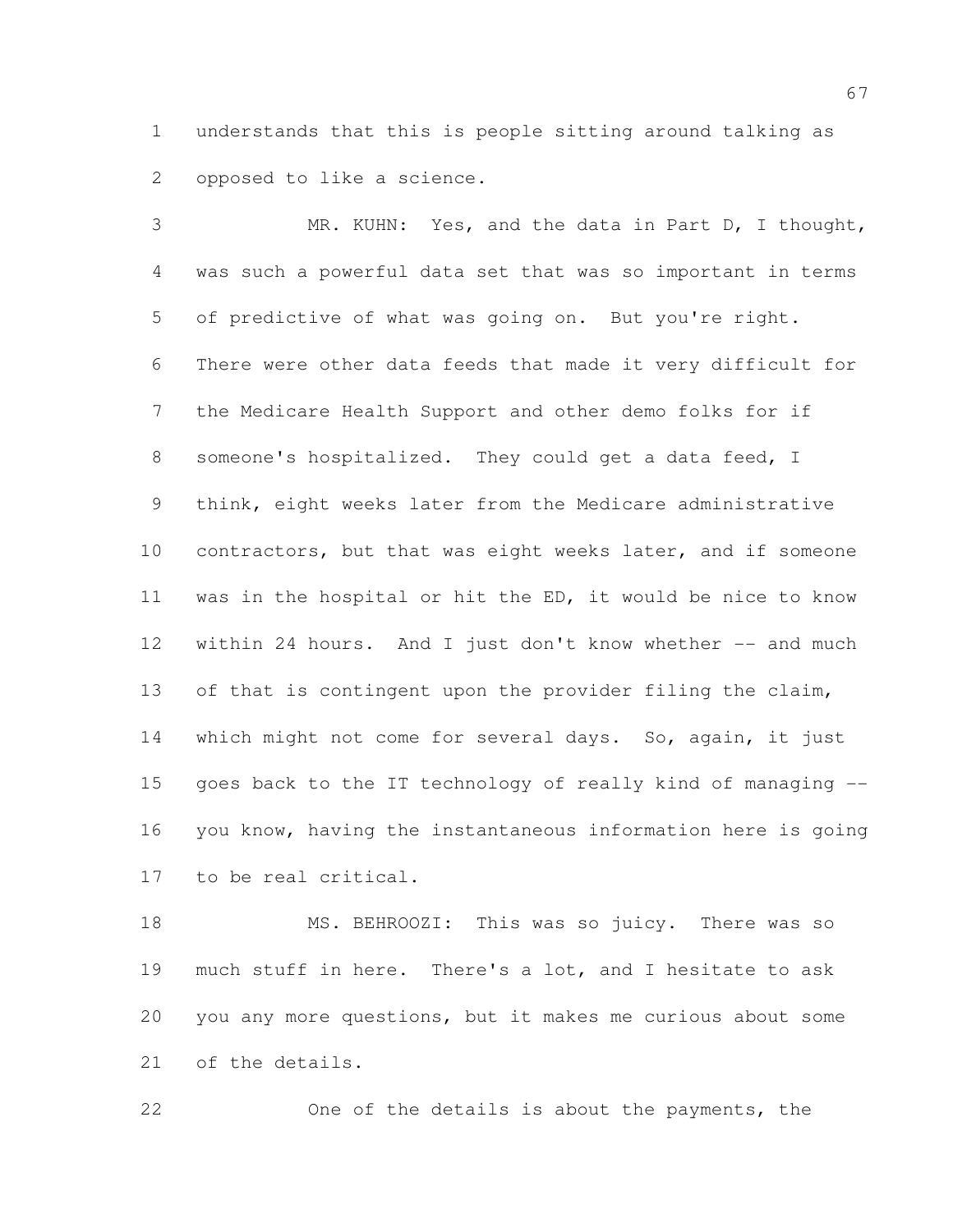demonstration payment for the Mass General demonstration.

 It says a risk-based administrative fee per beneficiary. Do you know any more about that, like how -- you know, was it an annual thing or per month, and what was the risk factor? MS. BLONIARZ: So they were targeting -- I think Mass General actually targeted a very high-risk population, like an HCC score of three or above, I believe, and I think 8 that -- they got a per member per month -- or they paid a 9 per member -- Medicare paid a per member per month for that, and then in addition, Mass General also paid a per member per year amount to the participating physician offices, as well, to facilitate that. But I'll look into how exactly it was risk 14 adjusted. I don't remember how the payment varied by severity, so -- MS. BEHROOZI: Maybe that would be too much detail. I was just a little curious about that one. 18 And then the other question that I had was on the – you talk a lot about people establishing relationships with their care managers, and that's one of the more successful features. Did you learn anything about how they dealt with 24/7 availability or Friday discharges? As I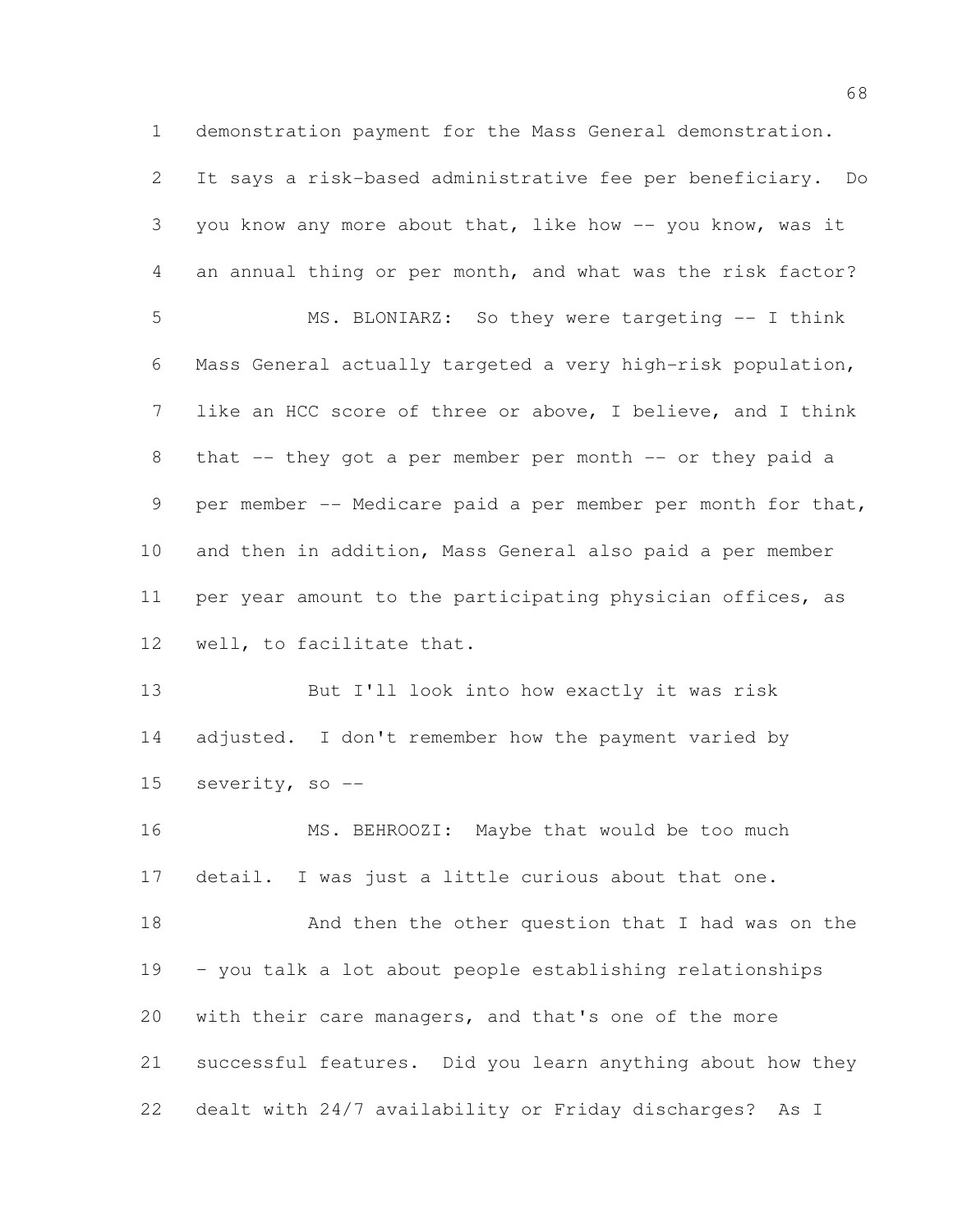told Mary, as a recent experience with my Medicare

 beneficiary mother, not much coordination started happening until the new week started.

 MS. BLONIARZ: I'm not thinking of anything off the top of my head, but I'll look at that. I'll look at that.

 DR. DEAN: Yes. I would just echo what people have said. This is, at least in my view, really important stuff, and it's frustrating that we haven't made as much progress as we think we should.

11 But one of the questions, and I probably should know this because it's probably in the chapter somewhere, 13 but  $I$  -- now, the time frame of these demos, because my perception is that so much of the success or failure of these kind of interventions depends on the relationship development, both the providers with the patient but also the providers with each other. And that doesn't happen overnight. It's like Glenn said. You can't just plug this in. This has to be -- this whole approach, at least in my view, in order -- if it is going to have any success, it's got to be really an integral part of the way the whole thing works, and that won't happen overnight. My recollection is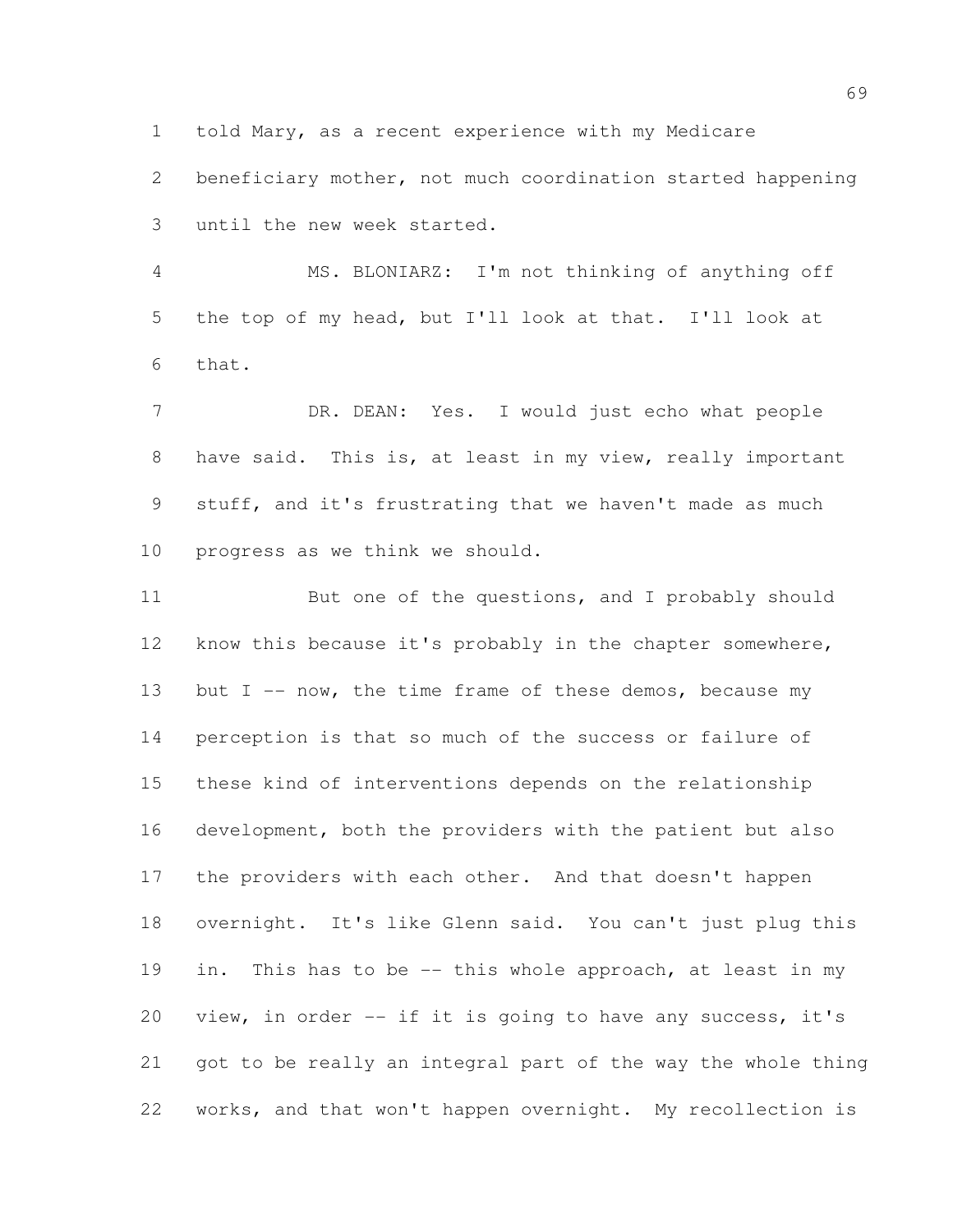most of these went on maybe a couple of years or --

| $\mathbf{2}$   | MS. BLONIARZ: Yes, on average. Yes.                          |
|----------------|--------------------------------------------------------------|
| 3              | MR. HACKBARTH: Could I just go back to Bob's                 |
| $\overline{4}$ | important question about the comparison group for the Mass   |
| 5              | General project. So they had a comparison group that was     |
| 6              | within their system and probably --                          |
| 7              | MS. BLONIARZ: Yes.                                           |
| $\,8\,$        | MR. HACKBARTH: -- let's just say for the sake of             |
| 9              | argument, higher cost than the broader community. Is that    |
| 10             | typical of the comparison groups for these studies? Are      |
| 11             | there norms about how you establish an appropriate           |
| 12             | comparison group?                                            |
| 13             | MS. BLONIARZ: So most of the programs used, like,            |
| 14             | a randomized trial model, and the reason they could do that  |
| 15             | is because the interventions did not -- were not practice    |
| 16             | transformation models. So, like, an outside entity was       |
| 17             | coming in and delivering care management services to a group |
| 18             | of beneficiaries, and under that model you can do            |
| 19             | randomization. You can say, okay, every other beneficiary    |
| 20             | will get enrolled to receive these services and the others   |
| 21             | will not.                                                    |

The problem with a care coordination model that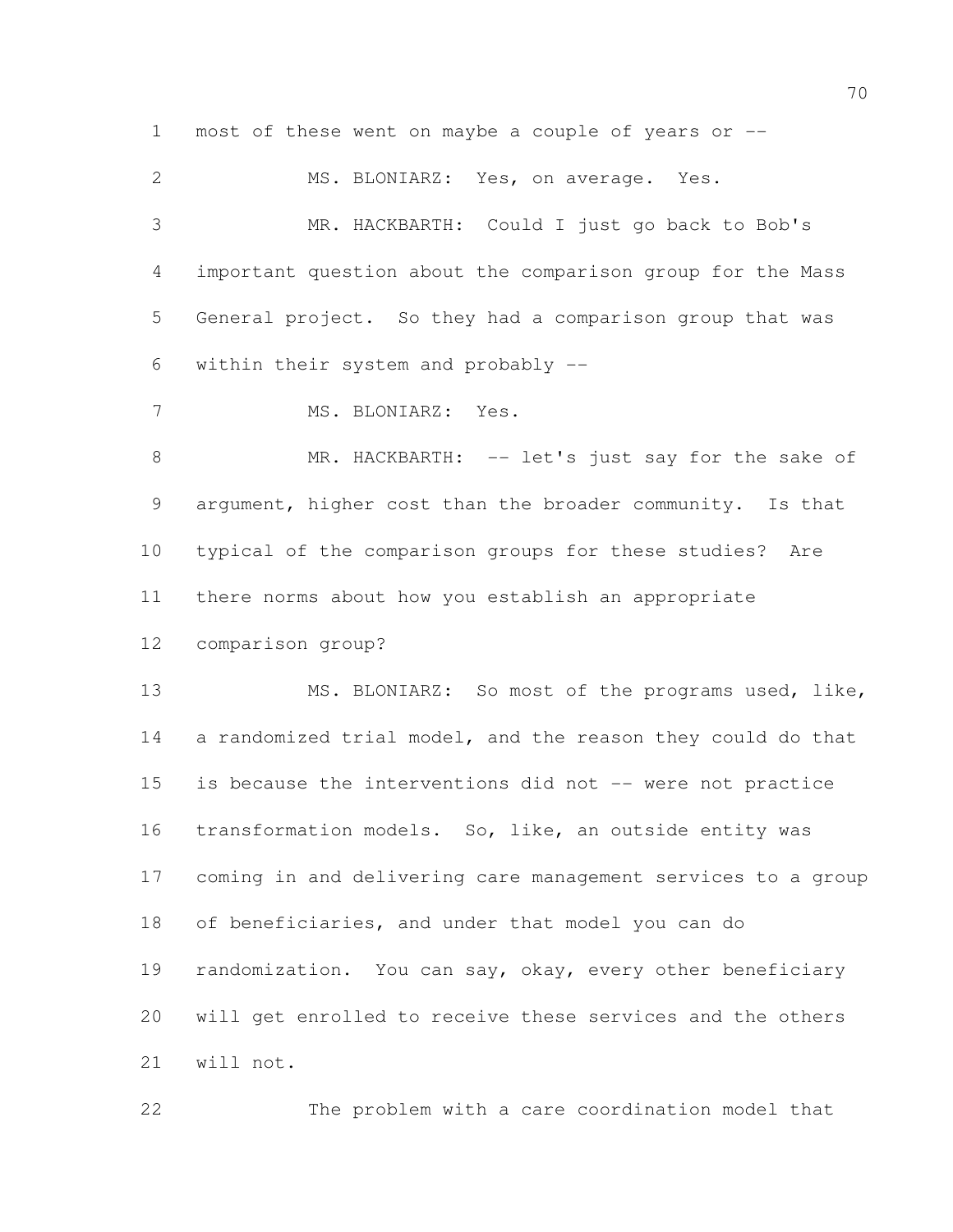depends on a physician's office kind of changing the way they do their business practices is it's hard to randomize in that setting for, like, to select a group of people to receive the intervention and a group of people to not receive the intervention. So the way that they talk about it, those evaluations are randomized at the physician group level. They're not randomized at the individual beneficiary level. And there's only -- I believe there's four out of the 29 projects that we've talked about that use that matched comparison group. The rest of them are kind of classic randomized control trials.

13 DR. NAYLOR: So, again, a fantastic chapter. But I would walk away with a better sense -- a better optimism 15 about where we are, and I would think that this is really based on the fact that many of these projects have spanned multiple years and have actually very much influenced the kind of state of the knowledge today related to care coordination as you have defined it.

MR. HACKBARTH: [Off microphone.] Thanks.

 I think we know about the importance of being able to target the right risk population, about how to match a set of services that evolve and change over time as people's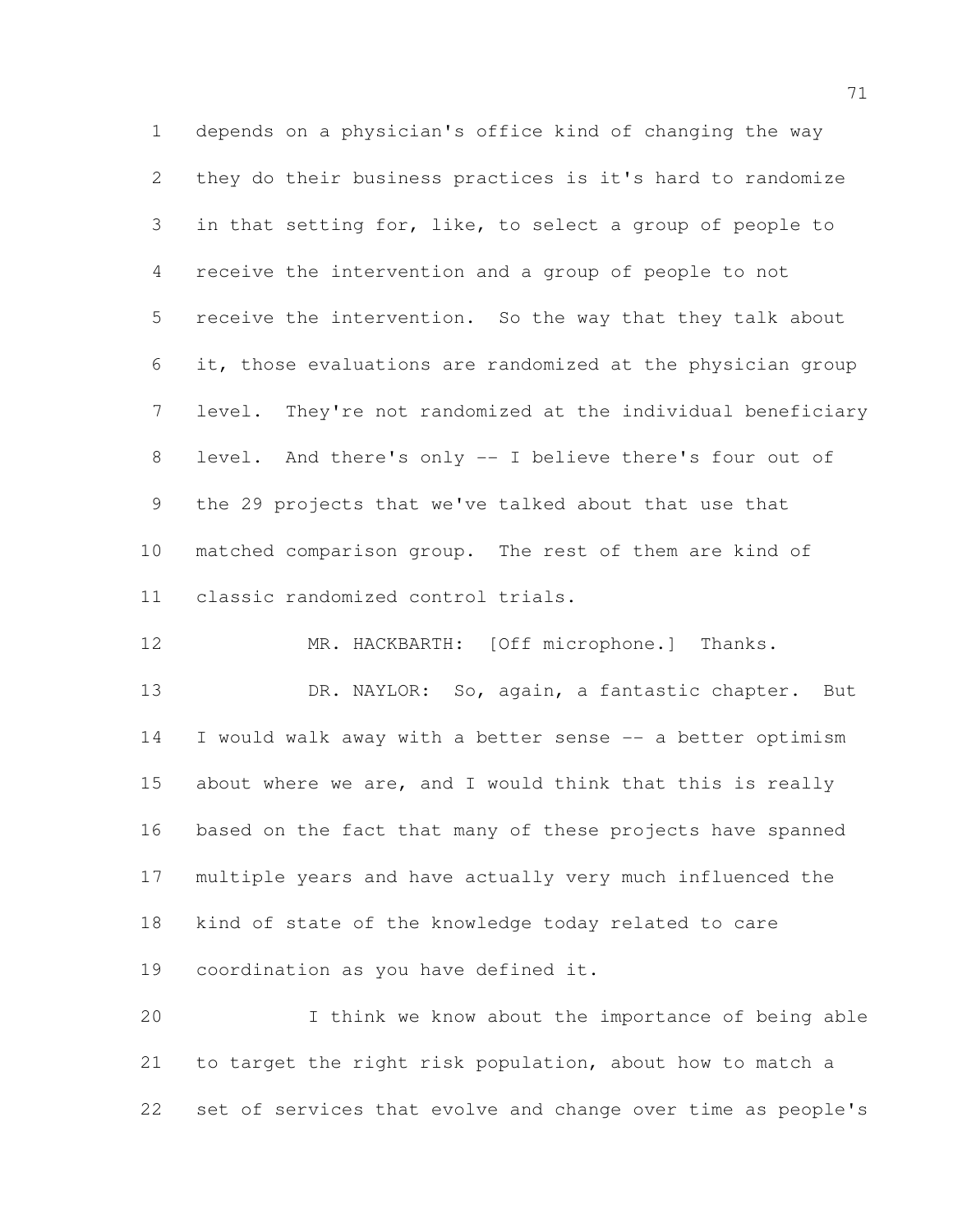1 needs change over time about the importance of -- and you've listed, actually, many of these -- patient and family caregiver engagement and attention to their goals and preferences as part of a model of care delivery, about managing symptoms and managing the complexity of the health and social issues.

 We actually know about high-risk people's needs 24 hours after discharge and we know that they're at a functional deficit ten days after discharge. So I think the science has evolved a great deal, and today is different than even these demo projects because we've learned so much from them.

 So we've been involved in a lot of systematic reviews, and one dimension of this work showed nine out of 21 RCTs were able to demonstrate -- and these were patient randomizations -- improvements in some measure of rehospitalization as well as some improvement in quality. That said, I think the core issue is what is it that's going to -- and I do believe you can't plug in, but I do also believe you can make evidence available to organizations upon which they build something that matches their culture and values, and we've actually been involved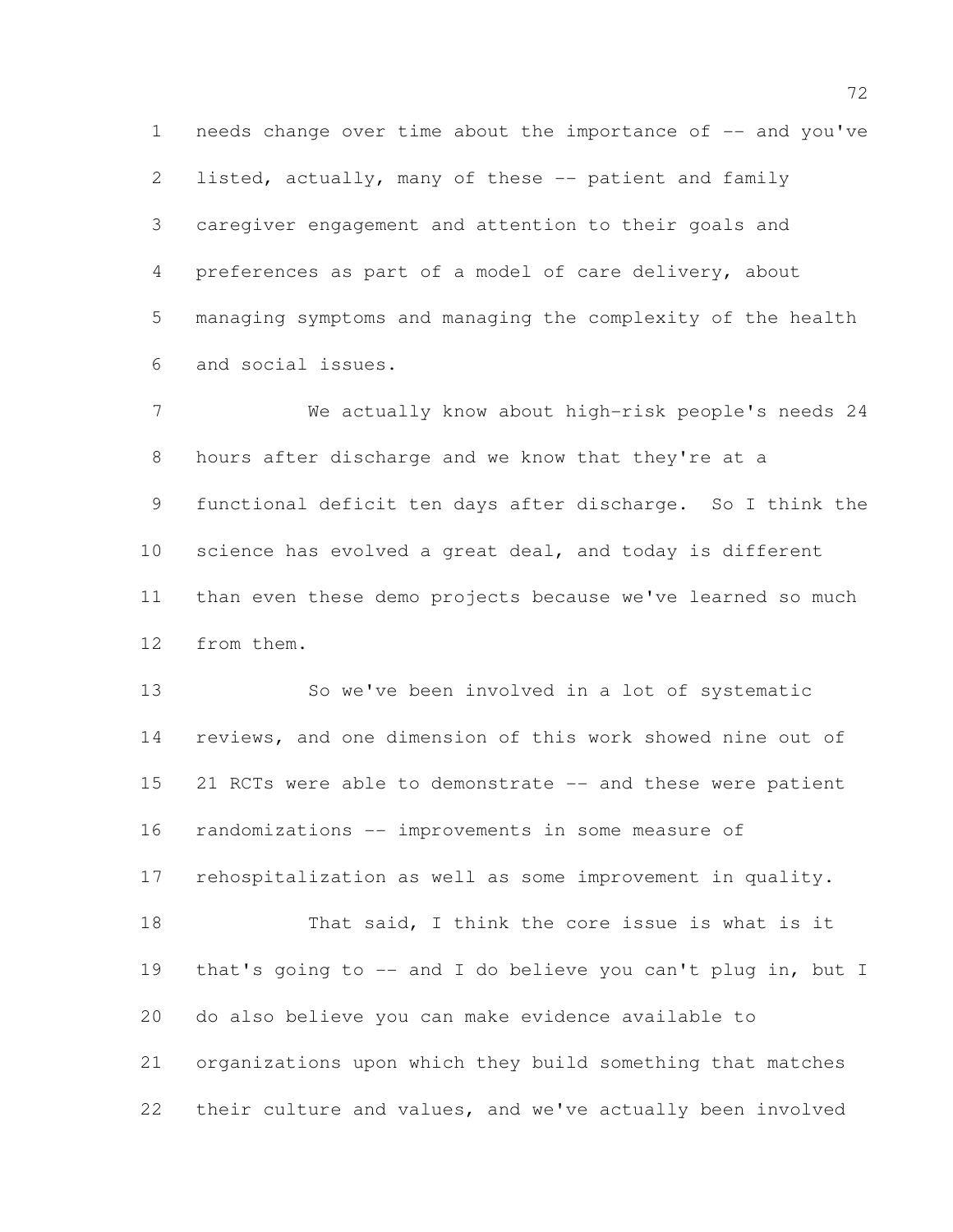in a lot of these. We know that this is not cookbook stuff. This is multi-dimensional. This is -- someone said yesterday, you have to be both nimble and flexible in adapting to people's needs over time, et cetera, because this is managing complexity in complex systems that often people don't talk to each other within the system, let alone between one provider and the next.

8 So I think the core issue is, where are the care delivery incentives and/or payment incentives? What are the best combination of incentives or disincentives to get to the outcomes that people care about? And that, I think, is 12 where we -- you know, CMMI, when they have launched these innovations, the Community-Based Care Transitions Innovation, for example, 3026, said it has to be targeting high-risk. It has to be an evidence-based approach, et cetera.

17 So how do we do the kind of evaluations that say, this is where we need to go? Is it by promoting the kind of care processes, like coding, or promoting Accountable Care Organizations that can garner these, or is it by the payment reforms, like bundled payments or whatever, or is it a combination of these transformative incentives and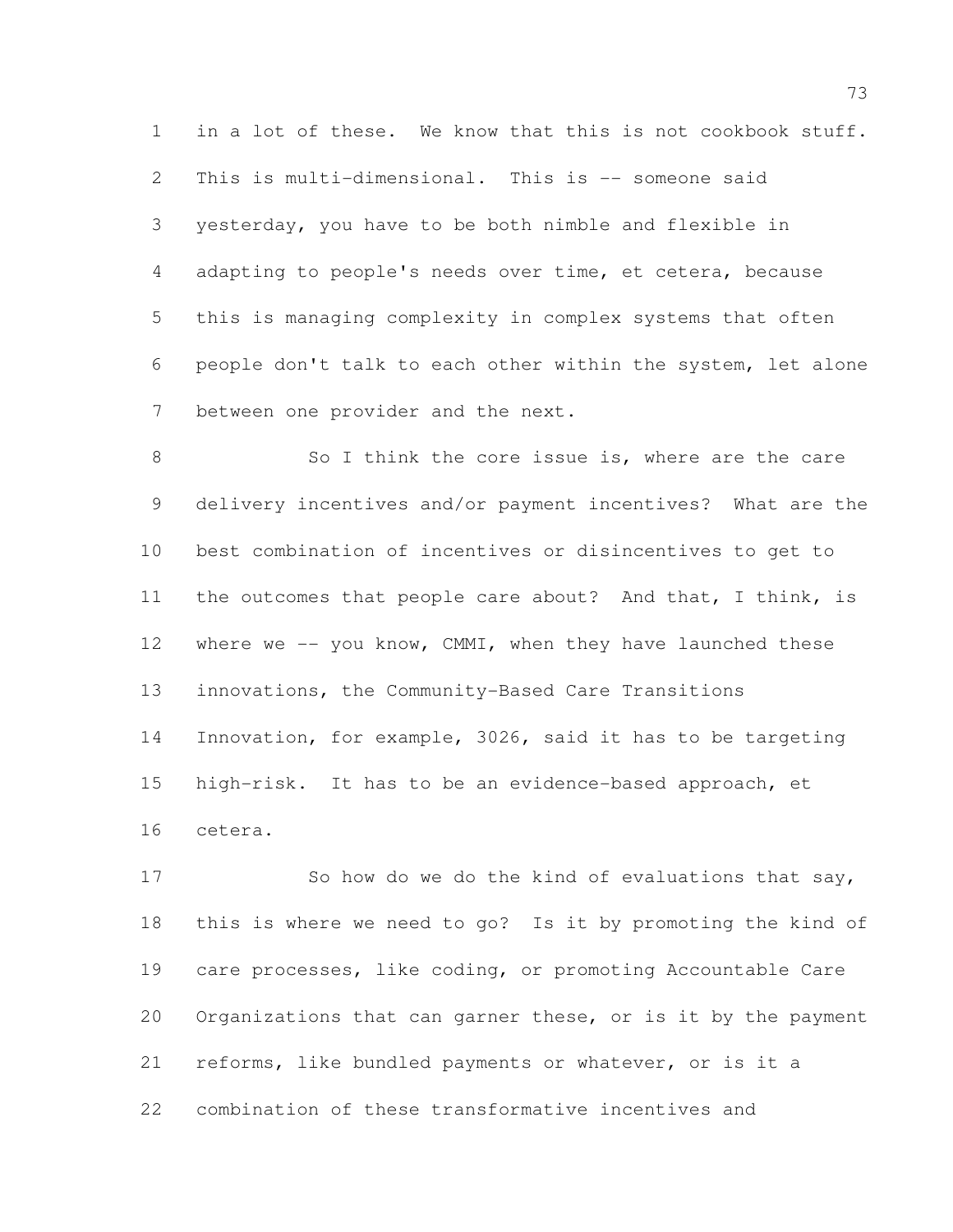disincentives? And I think that's really where we should hang our -- I mean, that's the end of your chapter and that's where we should hang all of our energy, on thinking about in these innovations going forward, what combination or what set of incentives seem to be getting the best outcomes for people and the things that they care about, their function and their quality of life and all of those things.

 So I don't think we have that answer yet. I think we have -- and I think allowing a lot of flexibility in ways organizations use evidence to meet and respond to their specific mission and culture is great, but how do we create the incentives to allow that to happen?

 MR. HACKBARTH: Thanks, Mary. That's a really important comment. So looking at the world as I often do through the prism of payment policy, I think about these innovations in very different ways. If we're talking about 18 a capitated system, global payment, where the organization is at risk for the total expenditures and hopefully also for 20 the quality of care, then the way I would think about these innovations is much the way you describe. You know, let's test things, or lessons to be learned. Lessons always have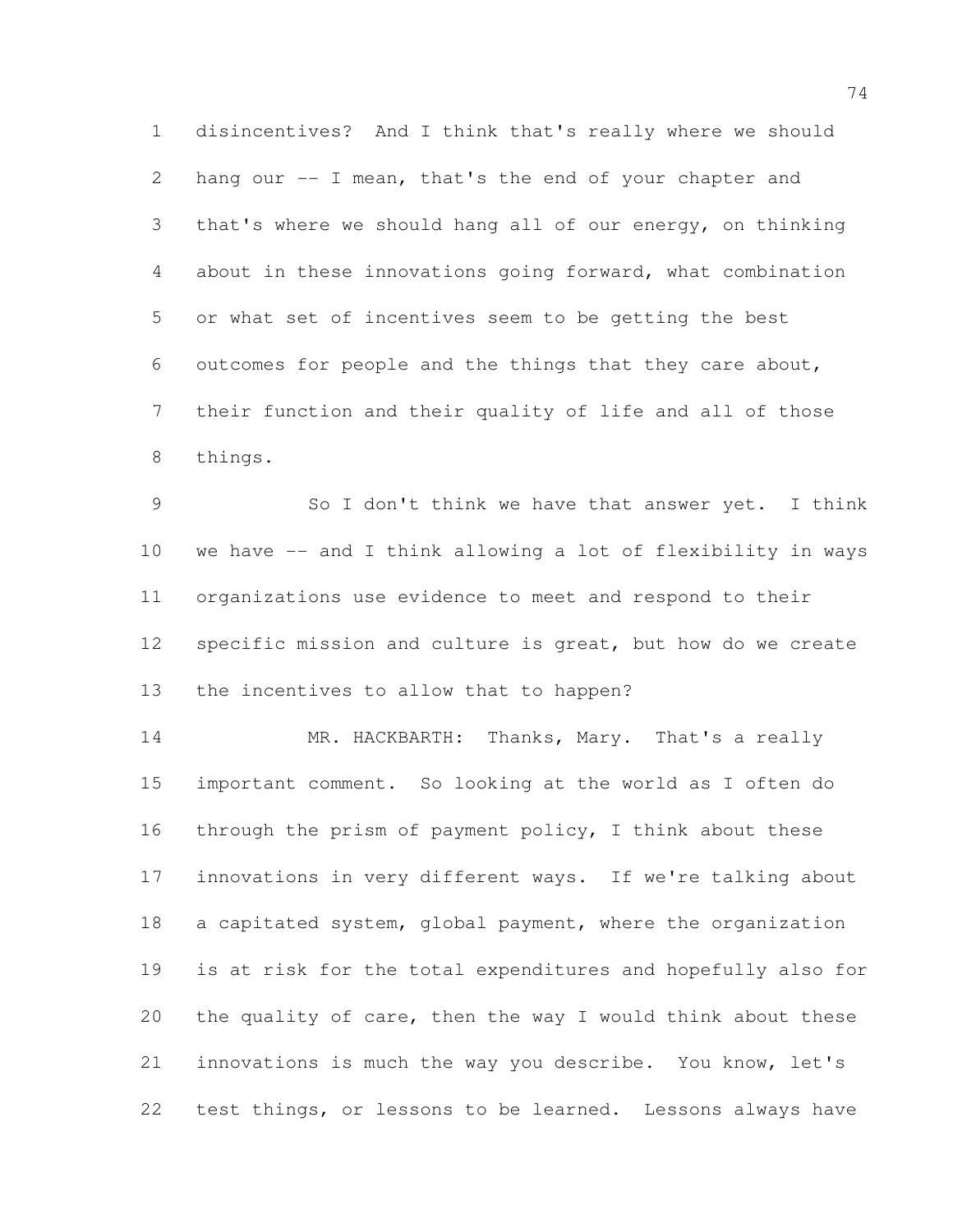to be adapted to the unique characteristics and culture of the organization, but they have all the right incentives to study the tests we do and draw the results and they're accountable for performance. So organizations like Scott's, I think that works very well.

 If, on the other hand, we're talking about these things in the fee-for-service context and often where there's an additional payment involved, then you get into a very different mindset. Oh, it has to be proven that this additional payment is going to pay off for the Medicare program and its beneficiaries, and you're a lot less flexible about, well, let's let organizations adapt and learn over time. You know, there's this relentless fiscal pressure to see immediate payoffs.

 I think much of our demonstration activity is geared to the second area. Oh, it's going to all be done in a fee-for-service context and so we need proven 18 interventions. And I think, often, that search for proven interventions is going to be a futile one. DR. NAYLOR: I think that there are proven care delivery models, but in a system, it's not as if everyone in

22 that system needs it. The system has to be able to say, how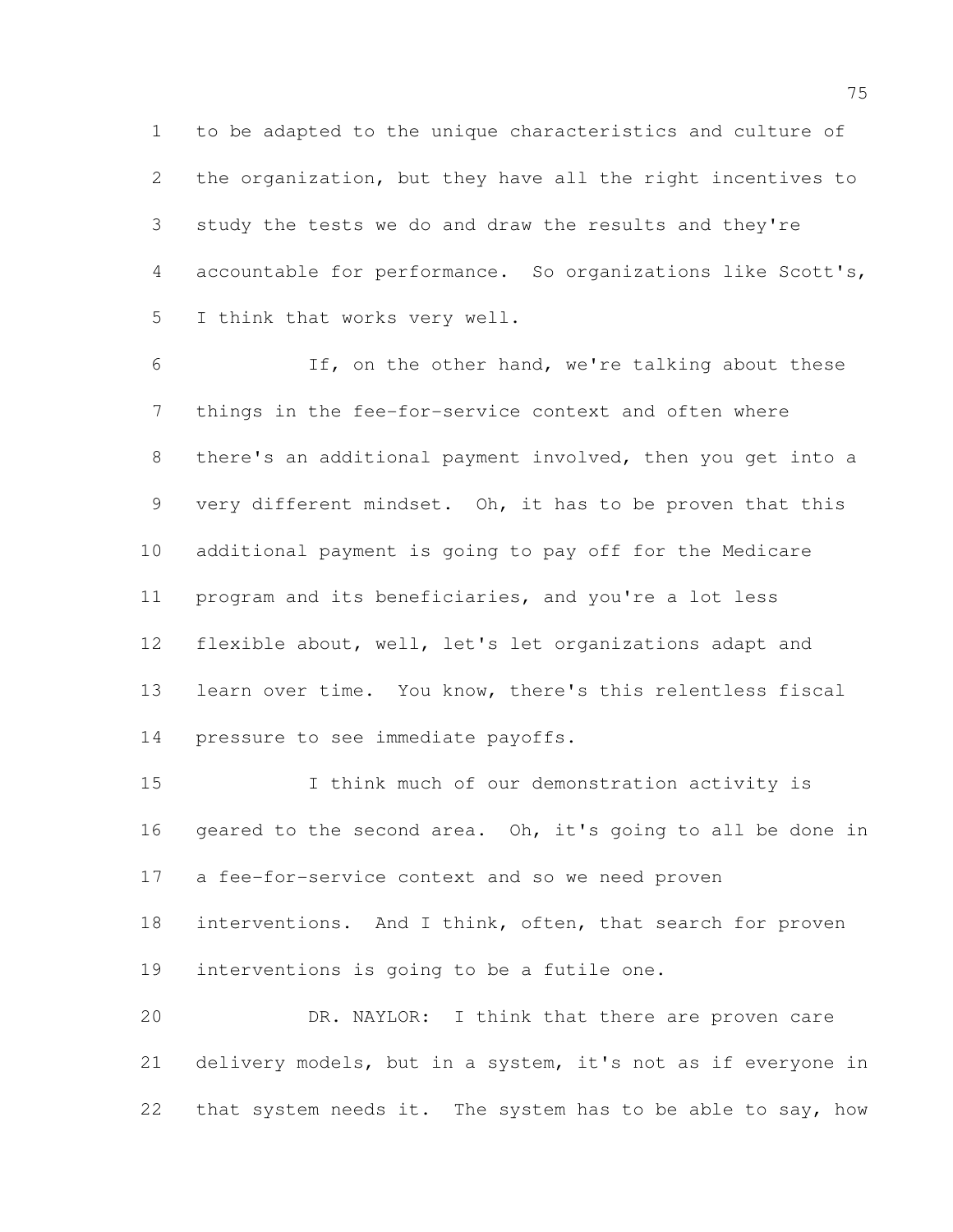do I stratify whom I serve and adapt this best approach. So 2 it's not as if there's a single solution to, you know, what a system offers. So what you need to do is an incentive that enables them to be able to apply multiple approaches, 5 not one. So there are proven approaches. The challenge is, people need different things at different times and the best system is the one that's able to know, how do I apply to this high-risk population or this high-risk person today something that they may not need tomorrow because they've done that well today.

 So I don't think the answer is we don't have the approaches. I think what we have are systems that need the flexibility and adaptability to make them work for a whole population.

 DR. STUART: Yes. Let me add to that, because I think there are really two kind of overlapping issues here. One issue is do we have models that work, and then the second issue is how long does it take for us to figure out whether, in fact, they do work or don't. And one of the real frustrations with these demonstrations is that they went on for a long time and there were indications, process indications that maybe they weren't working very well, but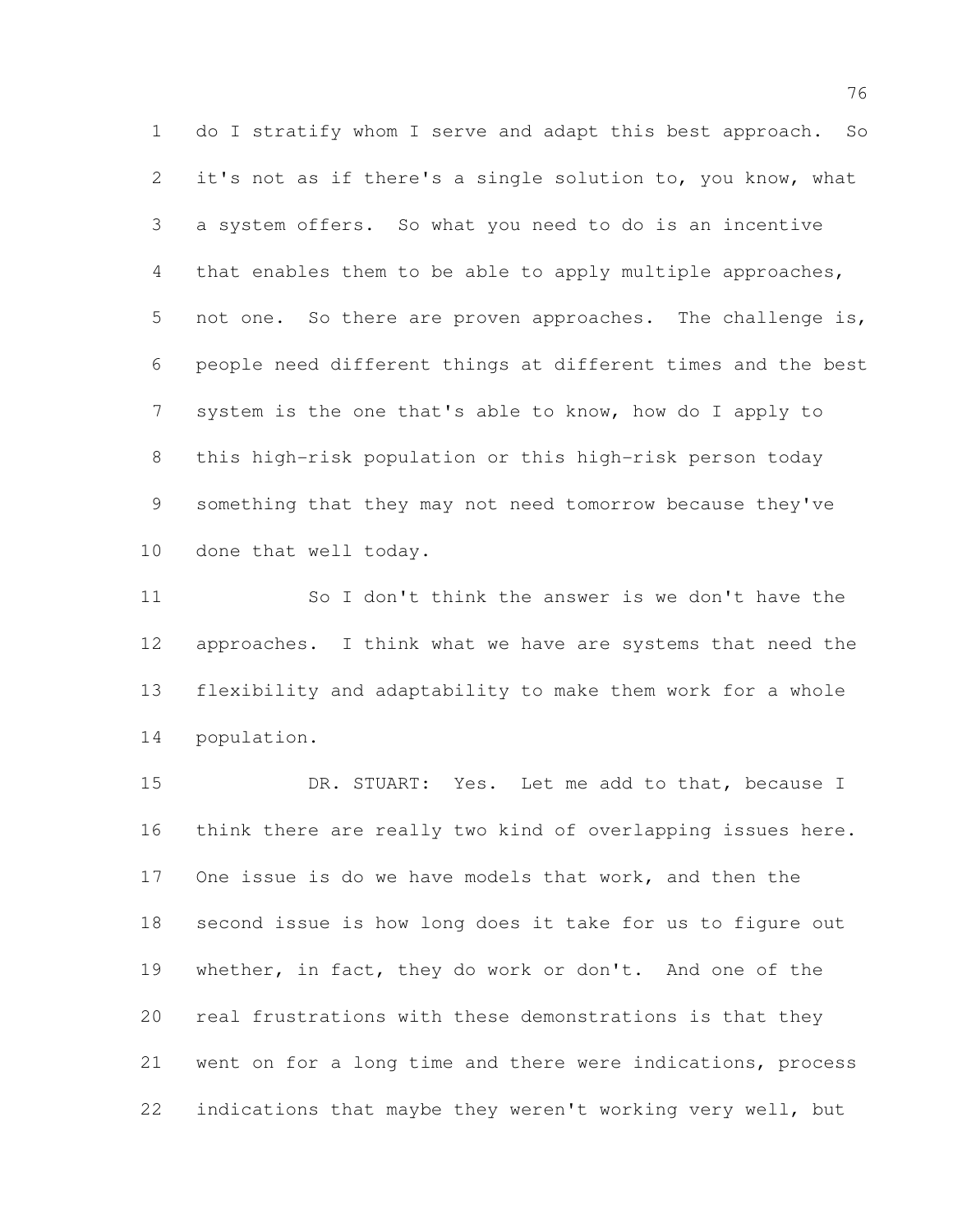it just took forever for us to get any solid evidence.

| 2              | My understanding is that the Innovation Center has           |
|----------------|--------------------------------------------------------------|
| 3              | taken that on as one of its major goals, is to try to reform |
| 4              | the way in which it identifies both pilots and demos for     |
| 5              | testing so that the information about whether it's working   |
| 6              | gets back to the program faster. And so I think that's       |
| 7              | something that might be usefully explored a little more      |
| 8              | here.                                                        |
| $\overline{9}$ | And then the one other thing that I haven't heard            |
| 10             | anything about is PCORI and comparative effectiveness        |
| 11             | analysis. You know, we used to think of comparative          |
| 12             | effectiveness analysis as, well, does drug A work better     |
| 13             | than drug B in population C. But if you look at the agenda   |
| 14             | that PCORI has established, right at the top is              |
| 15             | organizational differences and which organization works best |
| 16             | for, you know, which kind of treatment.                      |
| 17             | And so this is not something that I'm familiar               |
| 18             | with, so I really can't give you a lot of advice about this, |
| 19             | but certainly it strikes me that it's something that if you  |
|                |                                                              |

 DR. HALL: Yesterday, we were talking a little bit about some subjects for the retreat and I was particularly

haven't looked at it, you'd want to take a look at that.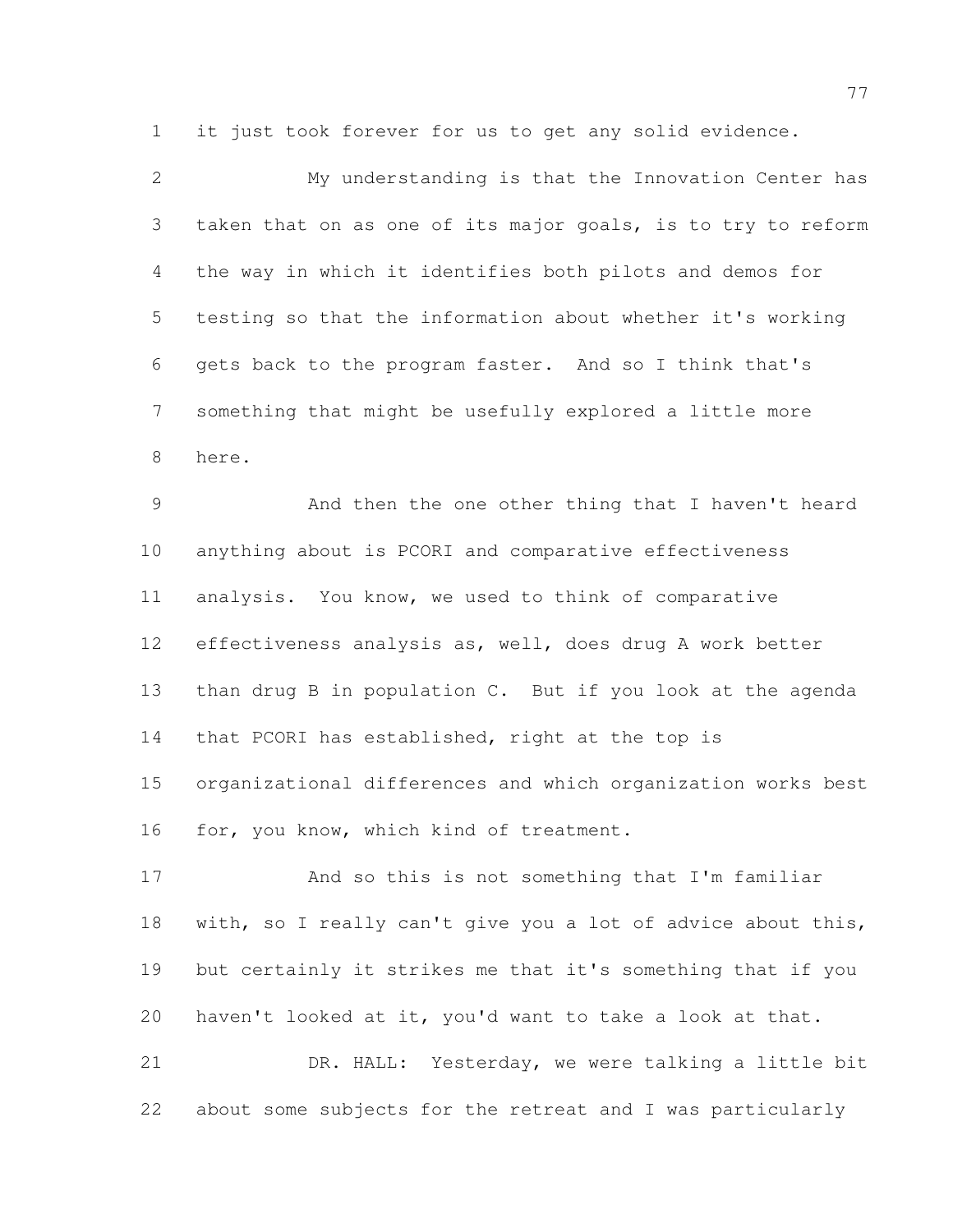trying to focus on beneficiary attitudes. And I'm kind of intrigued with the comment about Georgetown, but more generally about the question as to why might patients be reluctant to participant in the trials, because I think more generally, that raises, in my mind, at least, a question, is there arguably -- might there be a reluctance to participate as a patient in coordinated care? How does it change the relationship of the patient to the health care system, to their traditional provider? Are there barriers of culture or incentives, disincentives that might influence the actual 11 -- not only the participation, but the behavior once somebody is in the program.

13 I think you've done an outstanding job. My only 14 point is that I understand, for very good reasons, the emphasis here is on kind of the systems and the providers once somebody is in, and I'm wondering about the people -- two parts, those who for one reason or another aren't coming in, and then anything that might be learned about perhaps why the system is more successful in working with some patients who are in the group and some who are not -- and some -- as compared with others that are in the group and didn't come out as well, even though based upon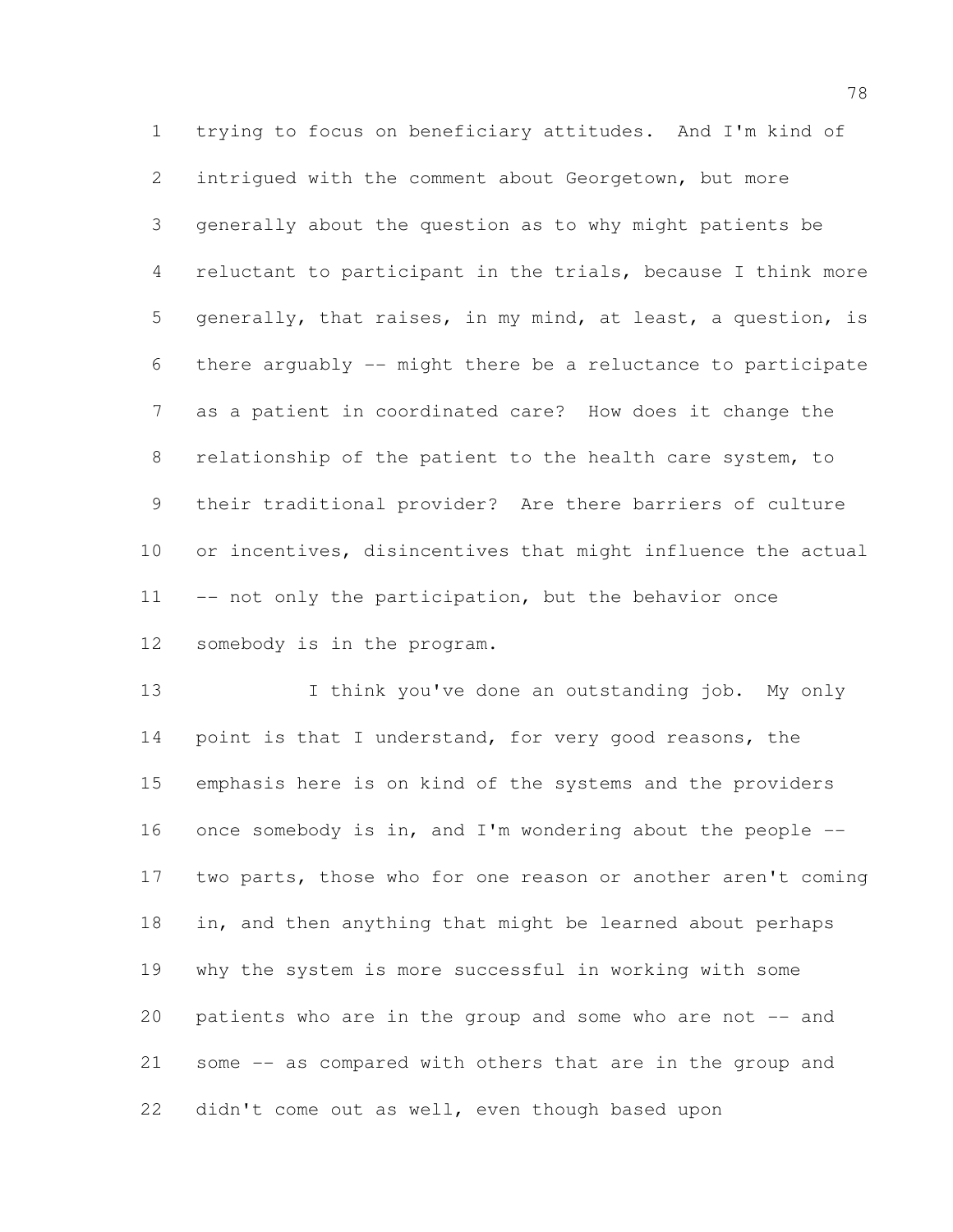comorbidities and the organizational structure, it seems like if it works for A, it ought to work for B.

 So I just want to mention that. I'm not sure that's a focus here. But I do sometimes get the impression, understandably, that the emphasis is on payment and on the full range of providers and so forth. But I suspect that there are some factors having to do with, frankly, with attitudes of patients. Maybe that's a gross 9 oversimplification, but that may have some bearing -- significant bearing -- on outcomes. Thank you. 11 MR. GEORGE MILLER: Yes. Thank you. It is, again, a very written chapter, very rich discussion this morning, and so a follow-up on the path that Mary started on in talking about the overall care coordination. As I read this chapter, I thought this would be a perfect place to deal with the disparities issue, and again, I want to thank you for the issues you brought up.

 One of the parts of the chapter talked about the consequences of poor coordination and dealing with the poor, lower-income, minorities, race, ethnic, and it would seem to me that one of the things, and we may want to consider going forward and taking with the lens that, Glenn, you just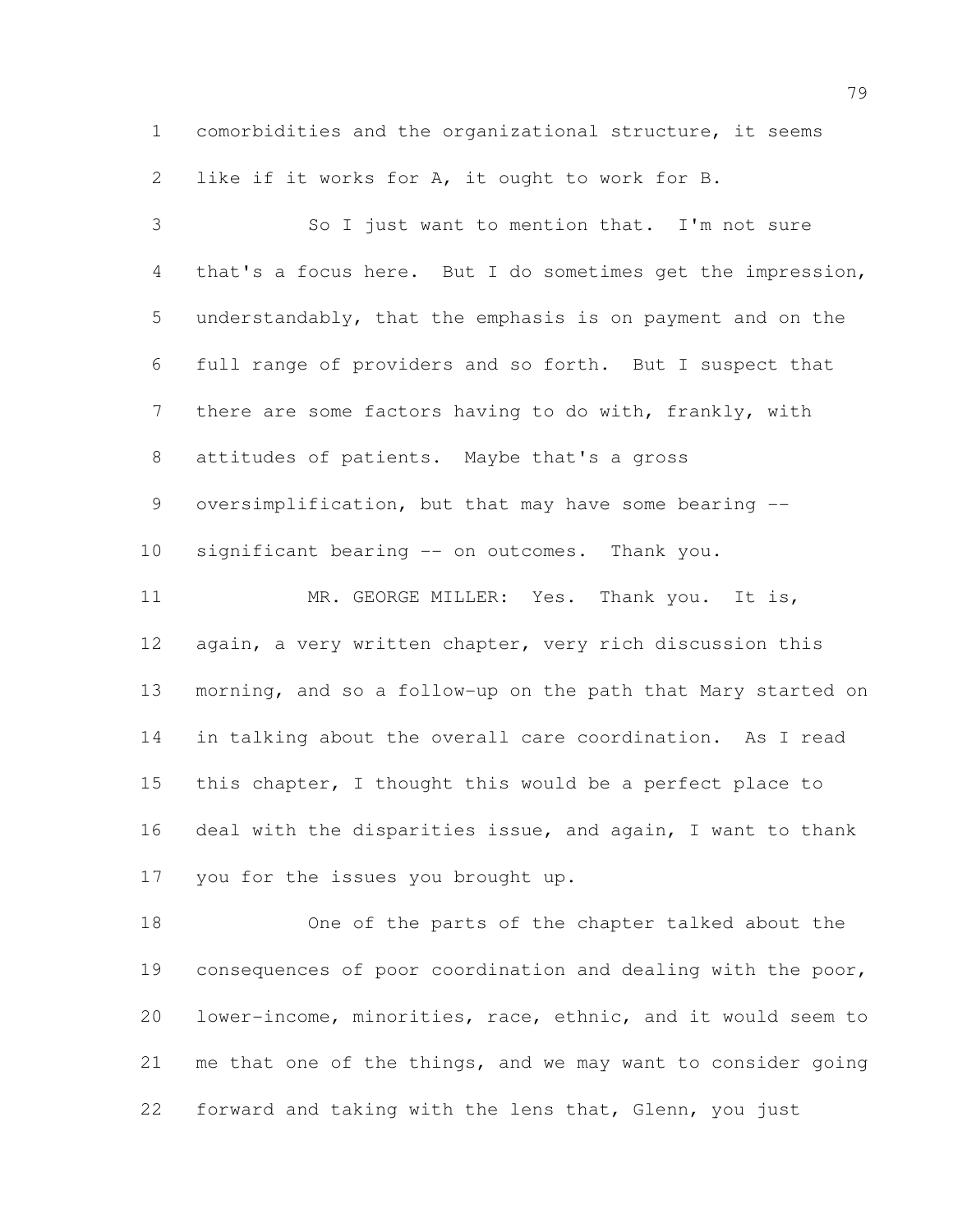talked about as far as the payment consideration, is for that small group -- or that group, I shouldn't say they're necessarily small -- but that group that we still see disparities even with the same type of insurance.

 As we develop this chapter, we could, using the term "innovations" that Mary talked about, outline some of the parameters that should be dealt with when dealing with disparities to address the issue, not prescribe the solution, but to raise the consciousness level to deal with the question about communications and about education, so all the right questions are raised and asked in dealing with this vulnerable population, whether it's poor white Appalachians or minority groups or whatever the issue is, that we frame the questions so that when demonstration -- 15 not only demonstration projects, but when care coordinators 16 are dealing with this issue, those questions are raised and the fundamentals are put in the framework that would improve the outcomes going forward, still allow for innovations and for the community. They deal with the issue and talk with those communities that may be adversely affected to ask for their solutions and make sure they are addressed.

But in my mind, in care coordination, there should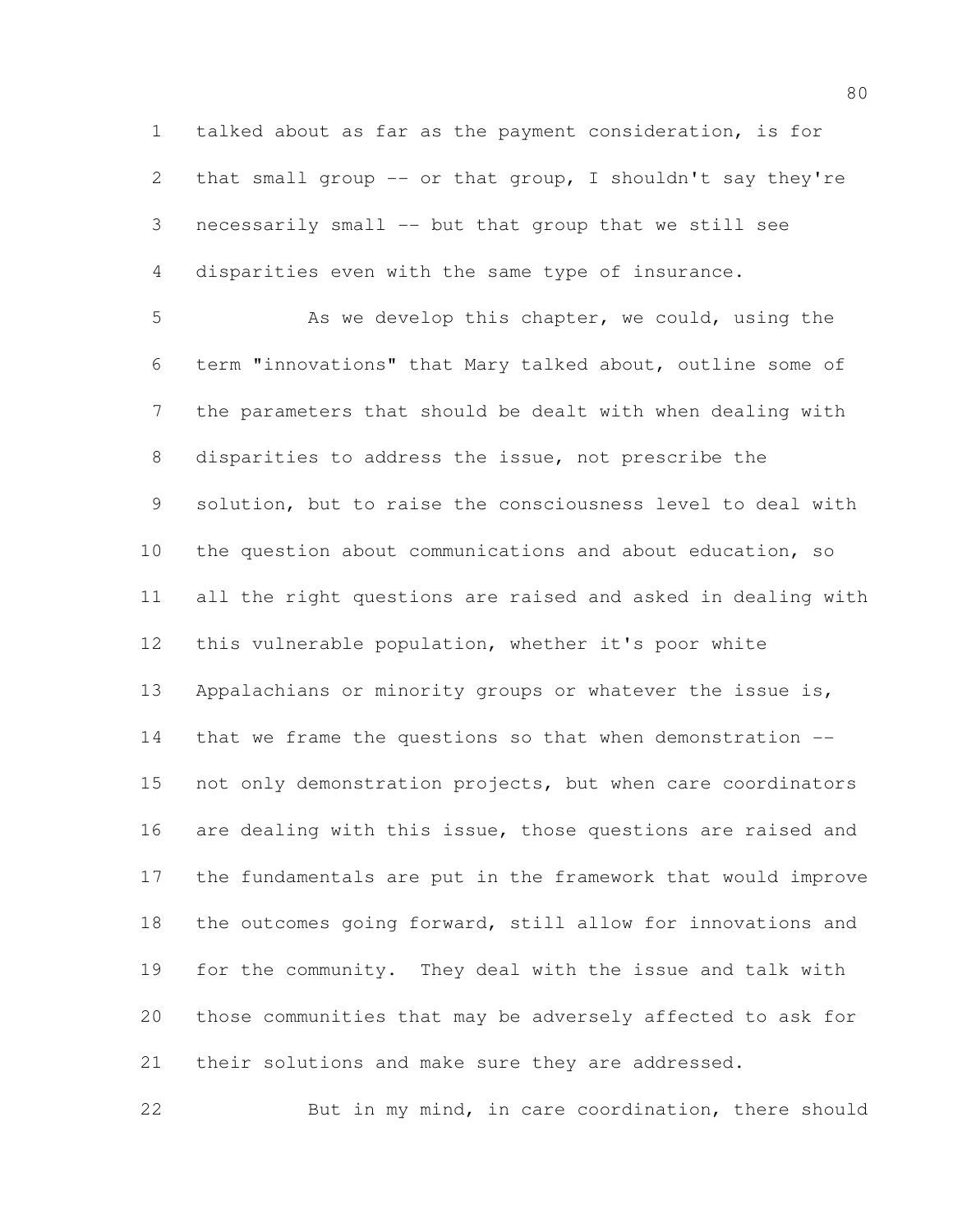be a set of principles and questions that are asked and raised to deal with that issue so we can turn that tide. Now, how to measure it, I'm not sure how to frame that question, but I think we should address it. And again, Mary teed that up correctly.

 And then, finally, my comment on a payment, and we always look for quality, but part of that is making sure we get the right care. There's a lot of care going on and folks get a lot of care. That does not necessarily mean it is the right care. And, hopefully, care coordination will 11 lead to the right care, the most appropriate care, instead 12 of  $-$  the ER is an example. A lot of money is spent in the ER. That is not necessarily the right care or most appropriate care.

15 MR. HACKBARTH: So on George's first point, has Medicare designed any demonstrations specifically targeted at reducing disparities? I would think that if you want to 18 address that issue, you'd have to design the project very carefully in order to get the right population, comparison groups, and all that. Has that ever been the focal point of a Medicare project?

MS. BLONIARZ: I don't -- not that I can speak of.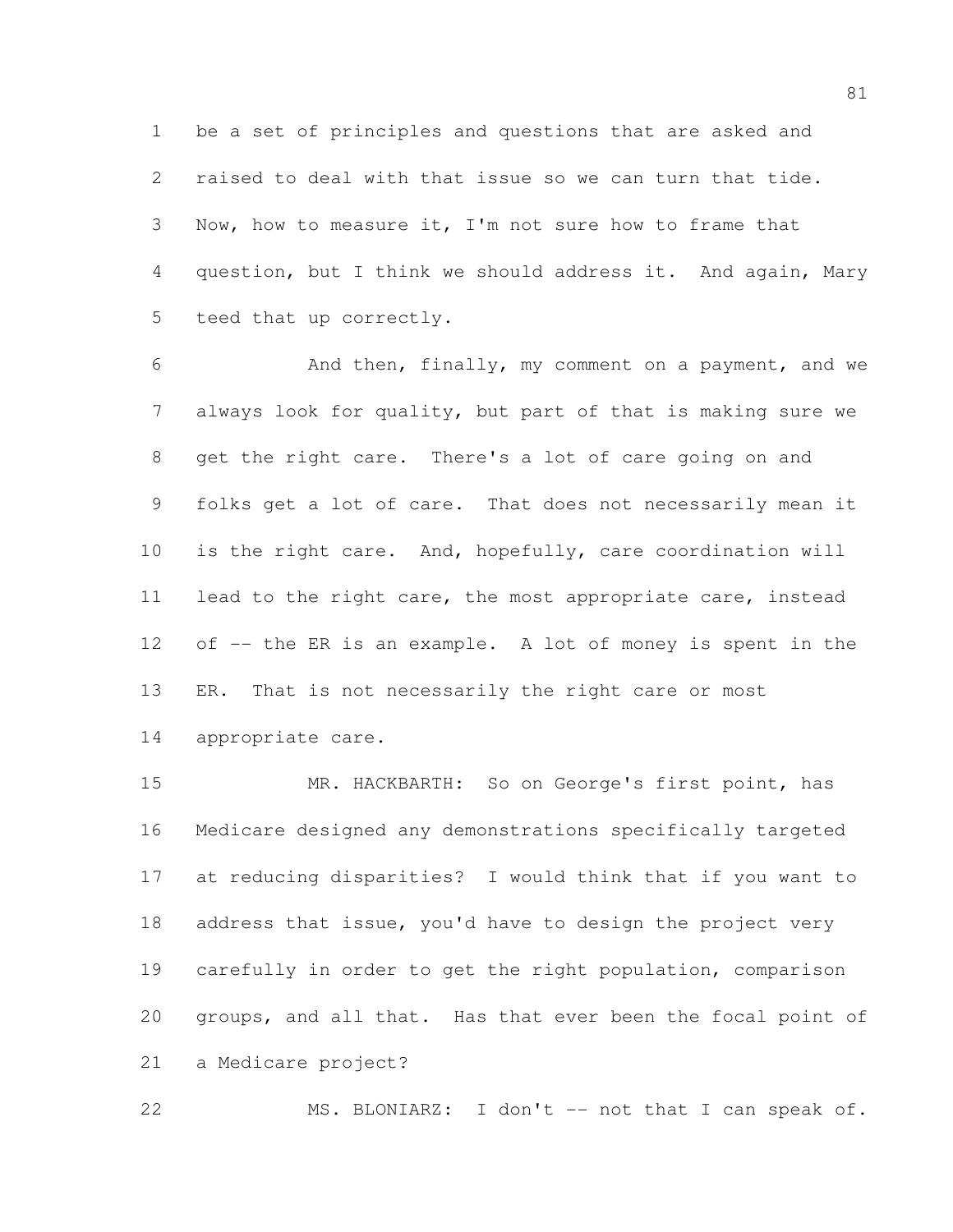I mean, there may have been demos that emphasized evaluating disparities and how the intervention affects differences in outcomes, but I don't know.

 MR. KUHN: I don't know if there has -- I can't say there's been any specifically driven towards the minority population specifically, but there were some that dealt with, for example, chronic kidney disease to make sure they didn't go into full renal failure, to kind of manage that population. Obviously, that's a group that's more African American that have that problem. So there was kind of some that were focused on that area were probably the closest I can think of.

 MR. GEORGE MILLER: I know after we met with Don Berwick last year, I talked with someone in CMS that was trying to design some things, and we talked a couple of times. I'm not sure where that fell out. And it was more than just end-stage renal disease. It was about the whole 18 spectrum of health care, certainly around several cancer, cardiac, diabetes, hypertension, and obesity. They described those efforts being put in place, but I don't know where it has gone from there.

DR. MARK MILLER: My own experience is that it's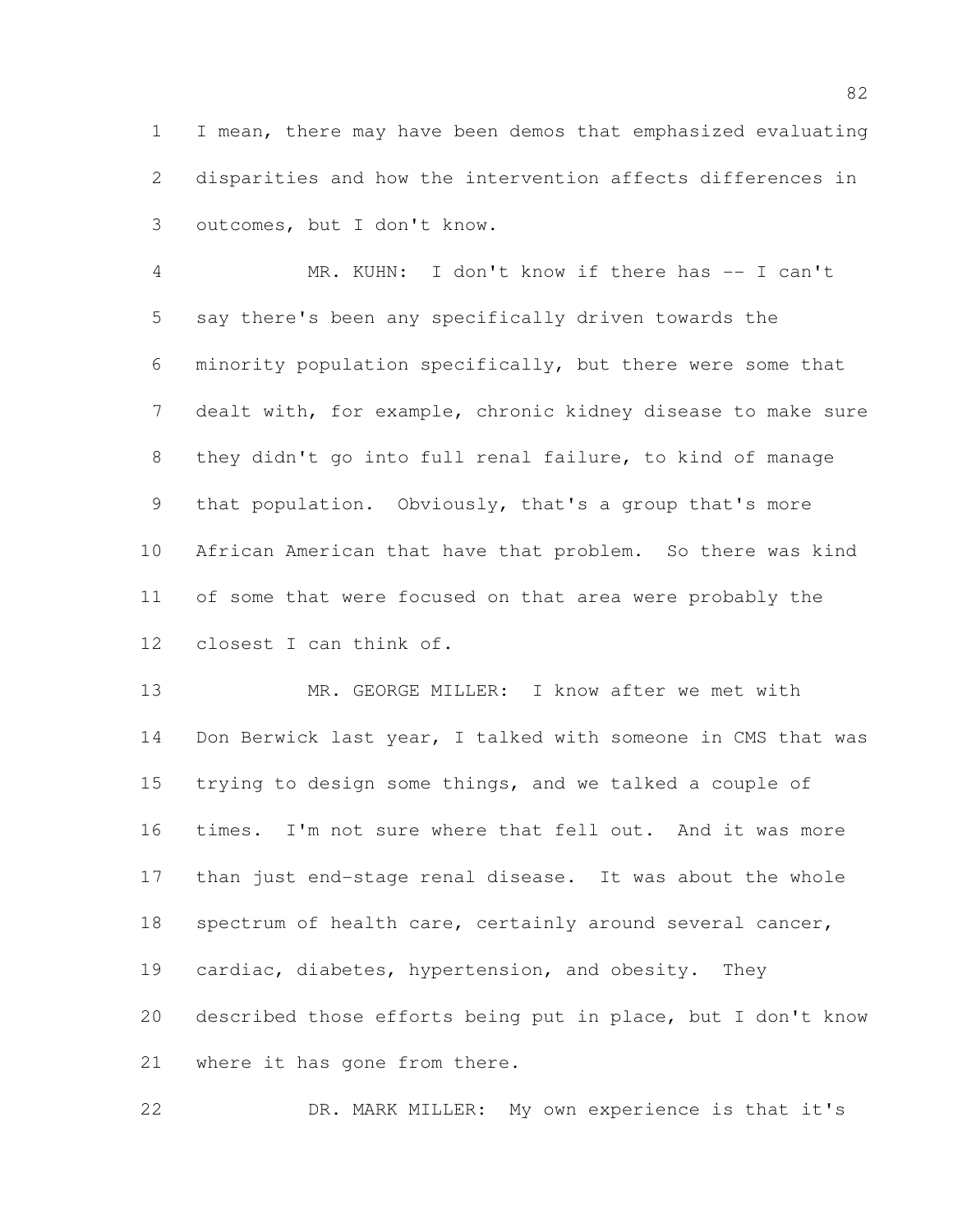more aimed at larger interventions, and then in the evaluation they would examine how the impact occurred across different populations. But we can look into what -- CMMI's agenda and see if there is something more specific on that. DR. BORMAN: As I try to think about this, and this, again, is a really well done chapter, it appears to me we have a number of services with something of a theme about what we're trying to accomplish for beneficiaries, particularly some of our most complex and vulnerable at times. Yet the package that is needed is different, 11 essentially in the end, for virtually every one of them, despite the commonalities. And I think what we see in the demonstrations and pilots and so forth is a little bit that there's not a one-size-fits-all here. And it sort of begs the issue of while we certainly are affirming the value of 16 the concept, that neither we nor anybody else has clearly come up with the magic bullet that really will do it all. 18 And I wonder if perhaps what, in the end, needs to

 happen is where can we consider introducing flexibility into the system to allow this to get done in the right way and whether that's at the State level through -- because there's 50 laboratories there, if you will -- or if this is perhaps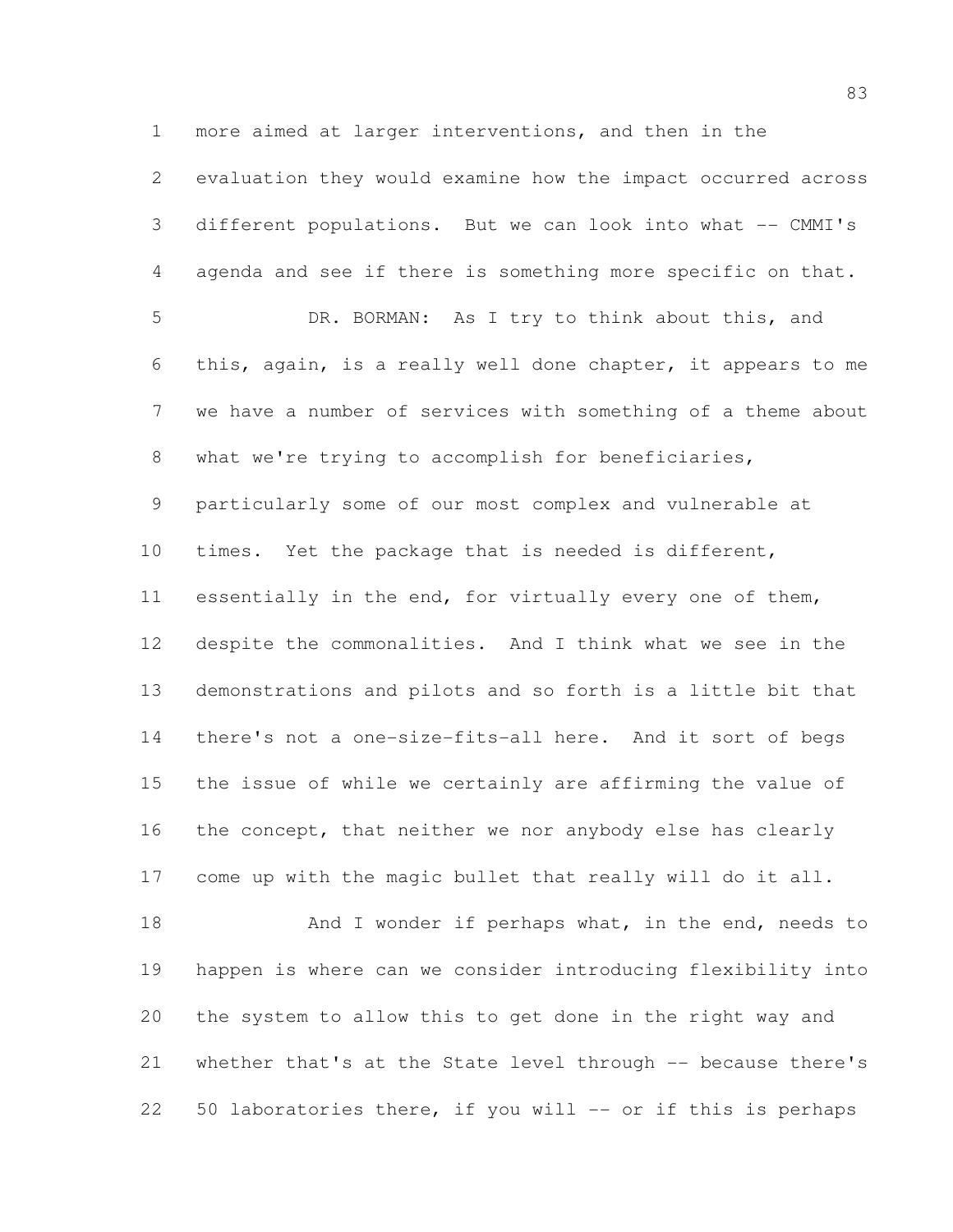a piece of what we looked at yesterday in terms of encouraging flexibility for the Secretary, or perhaps at other levels in the system, at well, that maybe there's a way to set aside something per beneficiary, per county, whatever it may be, that the Secretary can allow in some sort of discretionary way to be applied toward care coordination services that seem to serve a better defined population.

 I really despair of such precise descriptions that make them sort of abuse-proof and yet have meaning in the clinical application, and so I just wonder if we need to maybe move our thinking to something more like how can we do this in a targeted and discretionary way.

 MS. UCCELLO: Well, I think Mary was very eloquent in talking about from like the 5 to 10,000 feet level, what the key kind of takaways and directions moving forward we should take on these issues. I'm going to take it up even higher to like 30,000 feet, but just think about, you know, 19 in general, why do things not work? Well, there are really two reasons.

 One is that we don't know what to do. And the other is, well, we know what to do, but we're not very good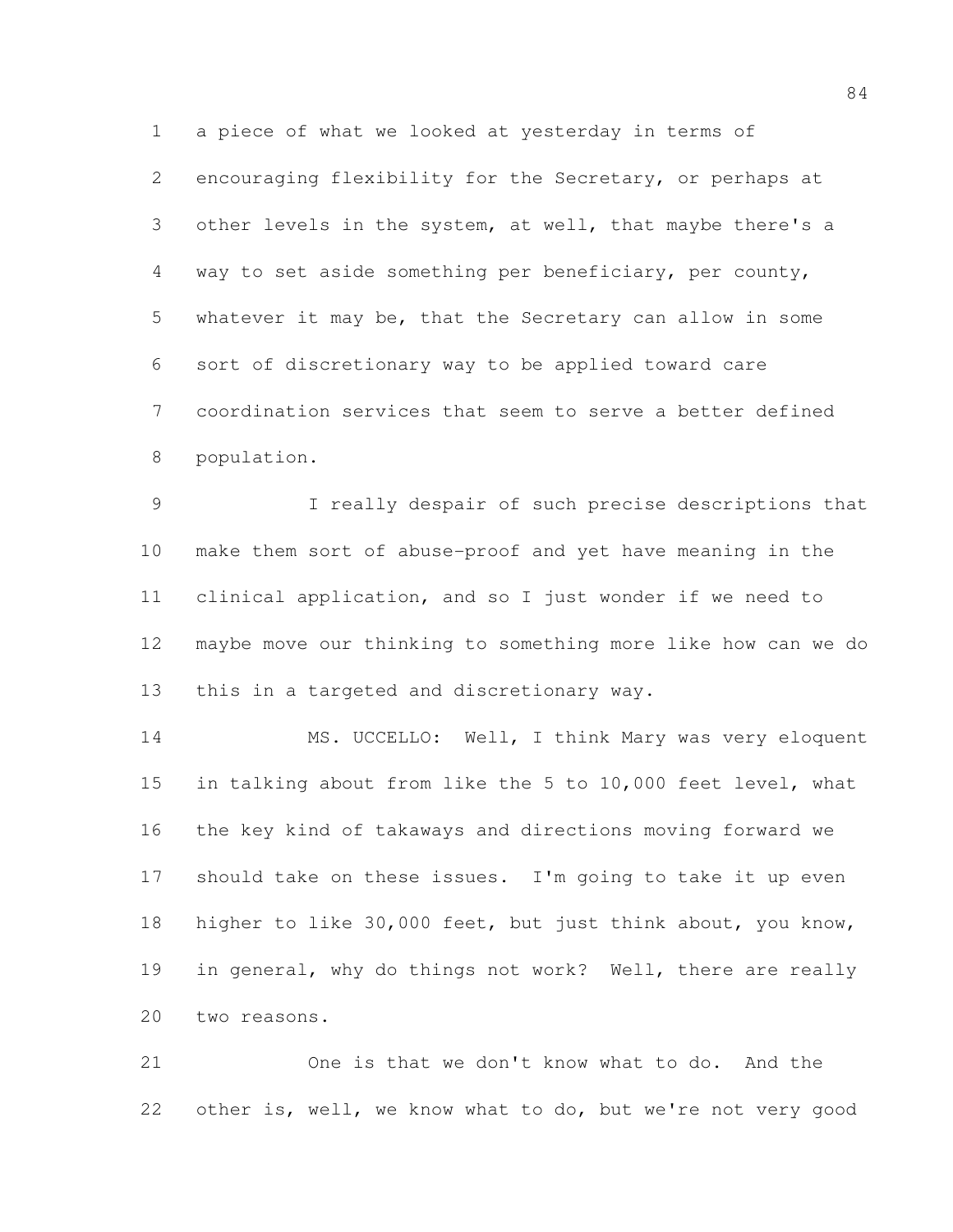at implementing it. So I suggest, as we move forward and monitor what's going on and think about all these things, that we explore a little more kind of what these barriers to successful implementation are. We've talked about cultural issues.

 We've talked about not just having the IT systems, but having the processes that capitalize on these kinds of systems, but those kinds of things so we make sure that we're not discounting something just because it's not working, but it's not working because we're not doing it right, not because we don't know what works.

 MR. ARMSTRONG: So I think you're correct with those comments because I want to build on that as well as the dialogue that Glenn and Mary were having, too. I think this chapter is really well done and goes as far as we can in the context of this chapter. But for our retreat this July and as we think about our agenda going forward, I think this is getting us into some topics that we really should be pushing much further.

 To me, care coordination is not really something 21 that you do  $-$ - I mean, this kind of module you'll plug in  $-$ -but rather, it's a symptom of a system that is designed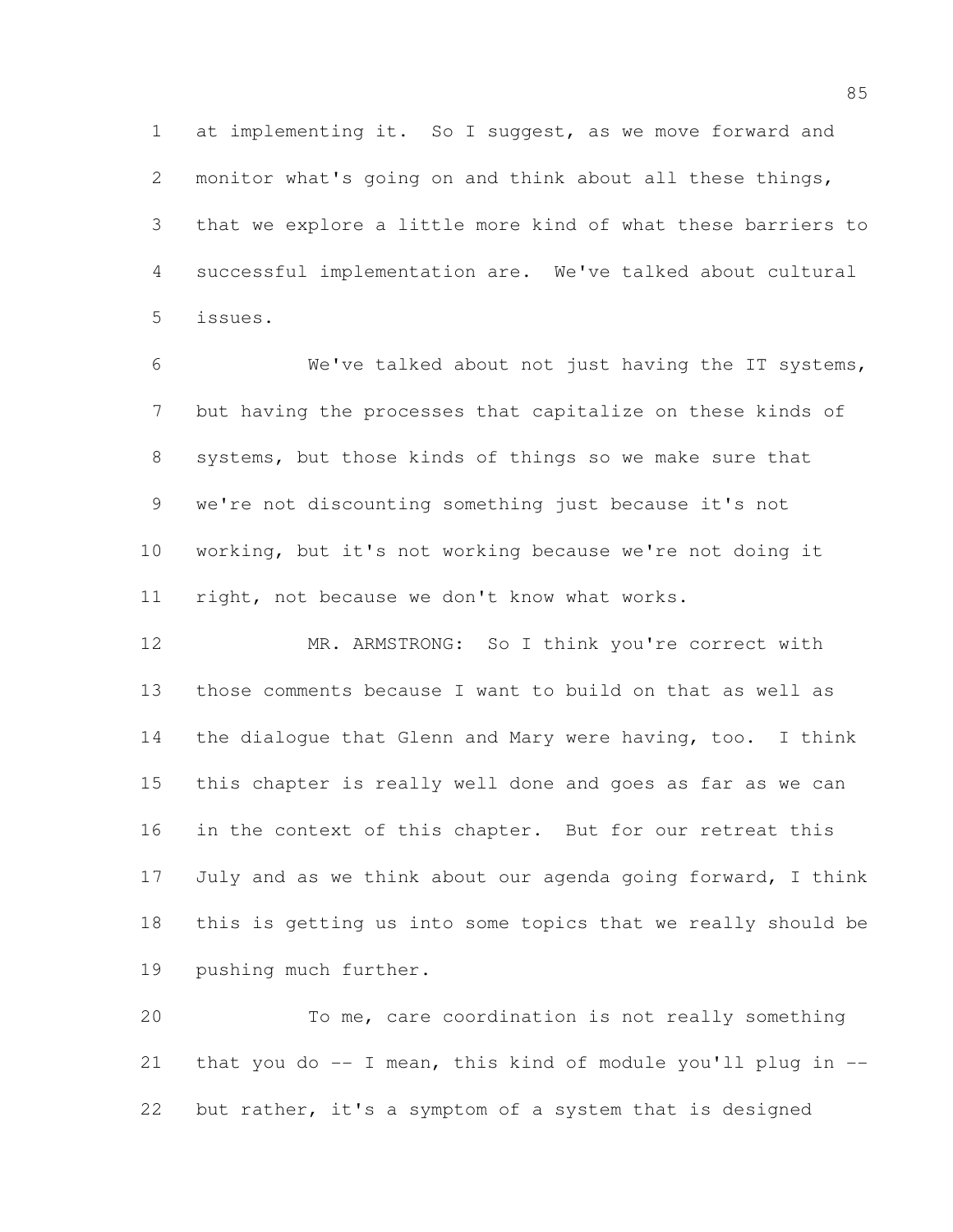properly and that care coordination and the system itself gets designed around some of the things, Cori, you were just talking about, at least in my mind, of payment for outcomes, whether it's population outcomes or bundles, engaging patients and how we do that in a really constructive way.

 That's a feature of a system that drives outcomes like good care coordination, information technology. And then, Mary, you were talking about system features have to include a culture and a care delivery process where providers are communicating with one another and engaging nimbly and quickly in adjustments to accommodate the specific requirements of the population of patients there.

13 So to me, that's just a beginning set of topics that we should have a conversation about. Through MedPAC, how do we try to advance and promote all those system features that in the end produce care coordination? And to me, the frustration is, we still, Glenn, as you were saying, we're still trying to plug in specific care coordination ideas, but all these other features of the system are keeping them from really getting the results I think that they're capable of achieving.

Then, of course, the real frustration is, we do it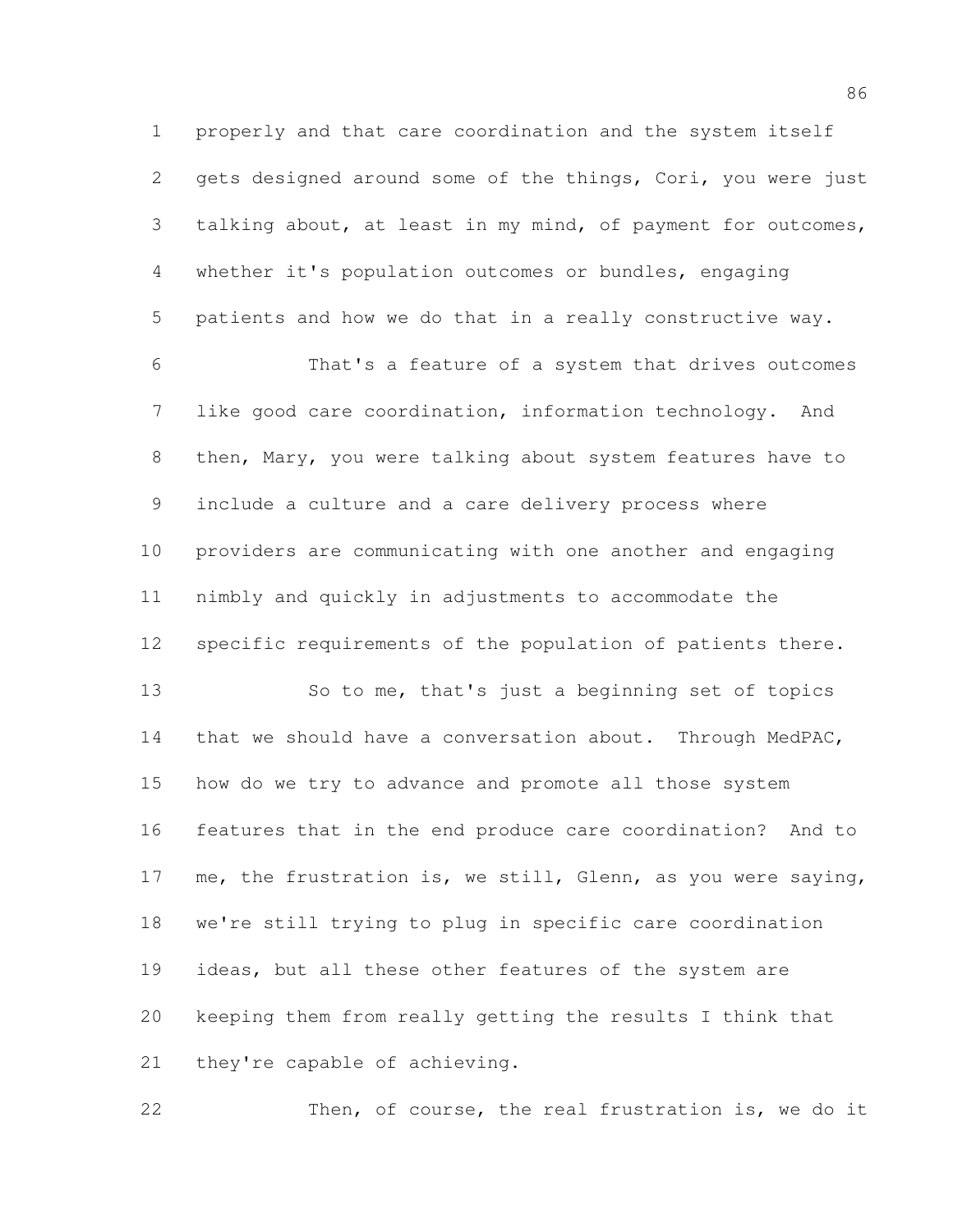in the context of a payment structure, fee-for-service, that itself is a real impediment to getting a lot of this stuff done.

 The last point I would make is that sometimes in the context of what I just said, I do think that demonstration projects or initiatives like how do you just reduce readmission rates, you know, into hospitals? Could be a way of blunt, but rather, how do we do these things that we think are good coordination, rather than, how do we achieve this outcome, might be a better approach to some of these demonstrations.

 For example, how do we reduce the unnecessary use of emergency rooms? I mean, if we could cut that by 50 14 percent, we would create enormous value to our system. And so, then to work backward, well, what kind of coordination would be required to reduce the emergency room --

 unnecessary emergency room utilization? Anyway, those are the kind of topics I really hope we can spend some time in July on.

 DR. CHERNEW: So I really enjoyed this as well, both the reading and the presentation, and what I took from 22 it all was that the management, the environment, a lot of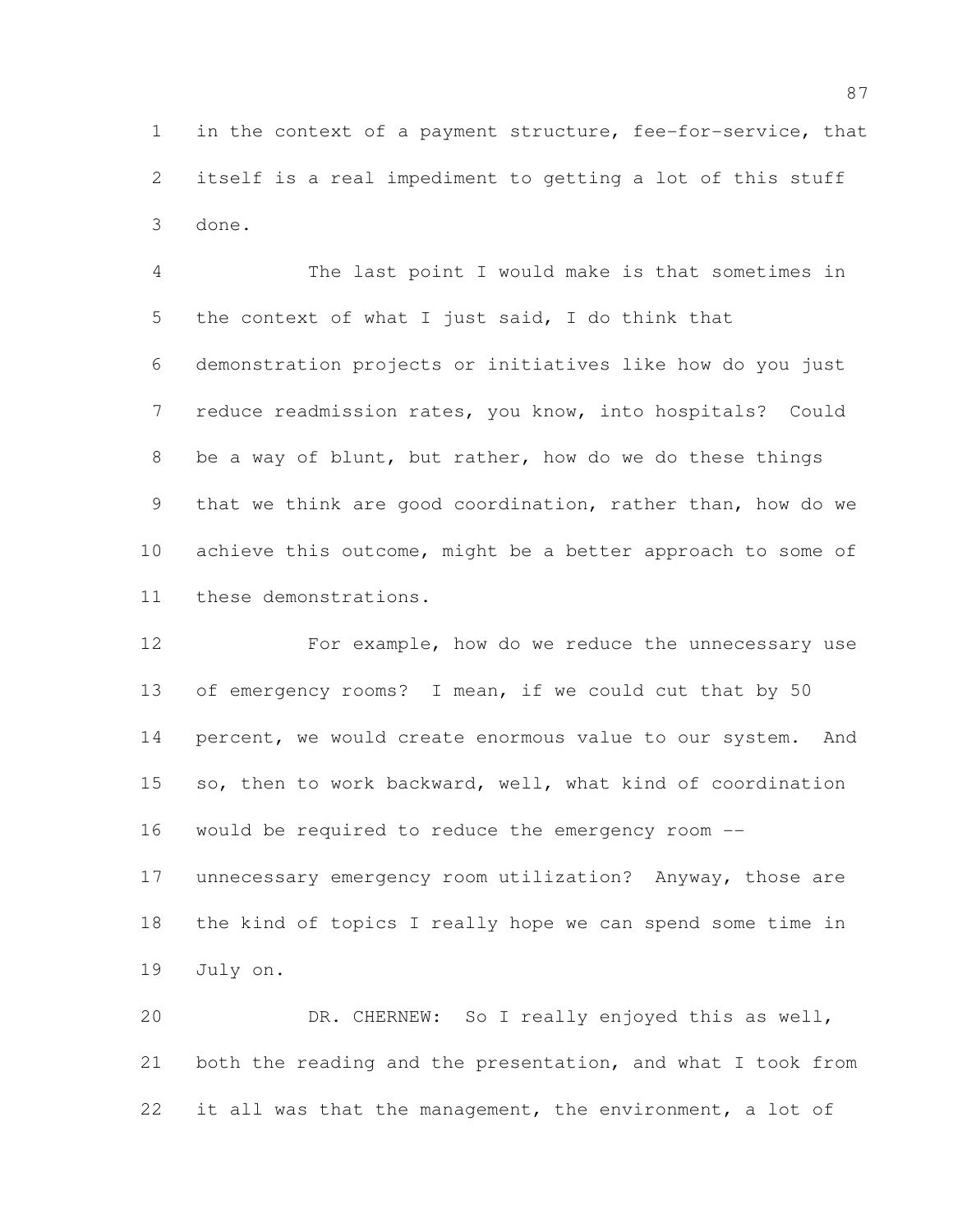idiosyncratic things are key and it's very hard to pick out, you need to do it this way or that way. And even if you did know that this place worked because they did it this way or that way, it's not clear that those exact things would go somewhere else, either because they don't fit that environment or, frankly, the people just don't do it as well. It's very hard.

8 And so, what that means and what I take from that is, it's very tempting to try and have a paradigm where we figure out what we think works and then and put in a bunch of managerial regulations or incentives or systems to make everybody kind of look that way.

 And I really think what this told me was just the 14 caution against that. For one, I don't think there actually is an answer to this is the best way and everyone should look this way because I know not everyone will look like Mass. General.

18 And two is that even if there was an answer, I'm not sure we would have the information and the ability to regulate to get everyone to be exactly there and we would get more and more micro. You need IT, but it has to be -- the meaningful -- if you tie this to the meaningful use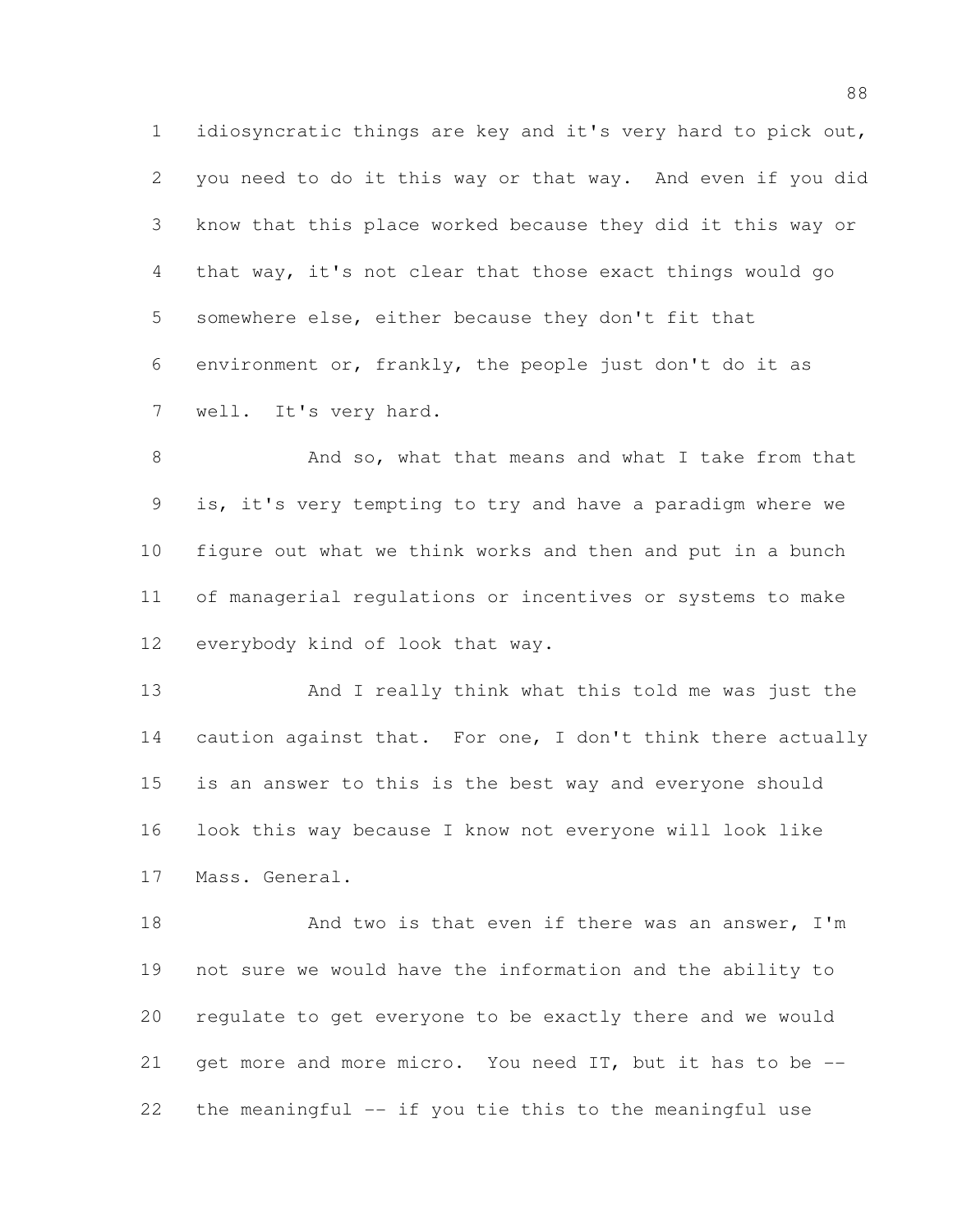stuff and the article, we could say, Oh, we want it, IT will save us money in ten years.

 But there's a little bit of hope there and I share that hope, but it's very easy to think that, Oh, this must work, it will work, we're going to make people do it this way, and then it turns out it doesn't and you haven't regulated it right and then you don't have the right, you know, measures to know exactly what they're doing. They have to get you a whole bunch of other data.

 And then you have to segment the populations so you can figure out that they're doing it for these people 12 but not those people, and you end up going down this huge, you know, morass that I think of as like a tar baby. You punch it once and you get stuck so you punch it again and you get stuck again. Then you kick it and then all of a sudden you're just stuck in muck and you haven't really made 17 the system any better. Don't put that on the transcript.

18 [Laughter.]

 MR. HACKBARTH: You should write a book, Mike. DR. CHERNEW: But anyway, I worry that we're just going to -- we haven't started down that path and so I guess when I took this -- when I read this, I had this concern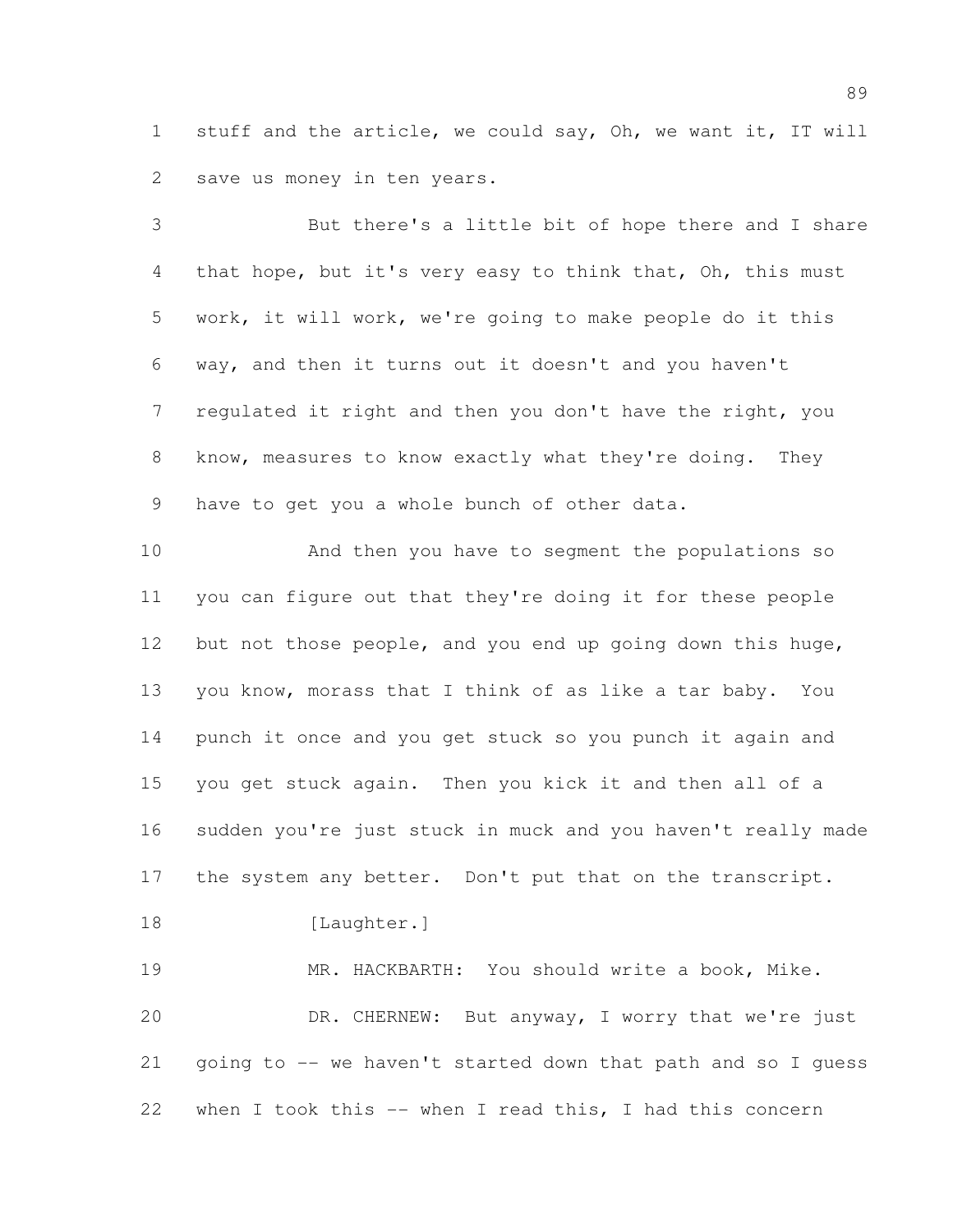that we might go down this path as we try and find all these things. So I want to be clear.

 I do really fundamentally believe there's a problem. I really fundamentally believe that some places can do it better than other places. I do fundamentally believe that there are certain aspects of doing it well that involve IT and case managers and stuff, a bunch of things. 8 But I think given the set of -- our task is not to figure out how to do this right.

 Our task is to figure out how to set up the incentives and systems to encourage other people to do it right in their setting with their skills and their environment. And so, I think we really need to think how to 14 be able to create the system to do it right, as opposed to figuring out how it should be done and then making sure that everyone's kind of managing it that way.

17 And I think that's hard to do, but I think we can get there. I think part of that is going to be focusing more of our effort on knowing what measures we want to demand, the outcomes we want, as opposed to trying to worry about the processes by which those things are generated, because I think a lot of different places will generate good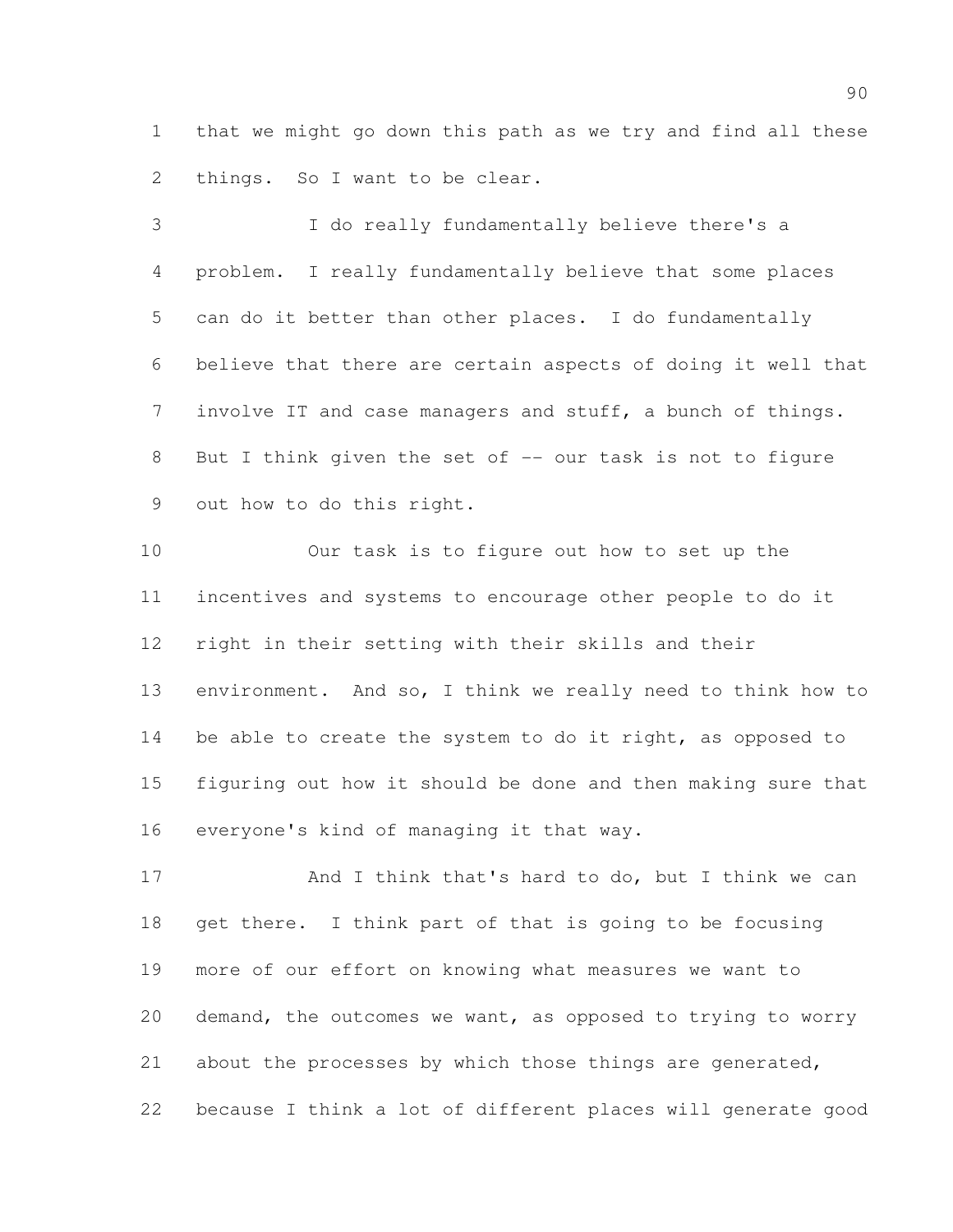outcomes using a lot of different things based on their settings, what they can do, and a whole bunch of other things.

 DR. HALL: Well, not to repeat what's already been said, I think I agree with Mike that it's not our job to design the system, obviously. But I would emphasize, I think we can learn a great deal from negative studies that do get published and are critically reviewed. Maybe we can 9 learn more from those than we can from the positive studies. 10 I wouldn't neglect them.

**I'll bet you that a lot of the -- well, just one**  more point. There's not going to be one solution for every institution in the United States. There are going to be multiple solutions, but I think there are some principles that will emerge and one of them is probably going to be the leadership structure.

 In a lot of parts of America in medicine, the power equation isn't very well-defined. There's the administrator, there's the doctor, and there's lots of other people, and silo structures even occur in very small places. But I think through looking at negative studies, we can see how people have overcome some of these barriers.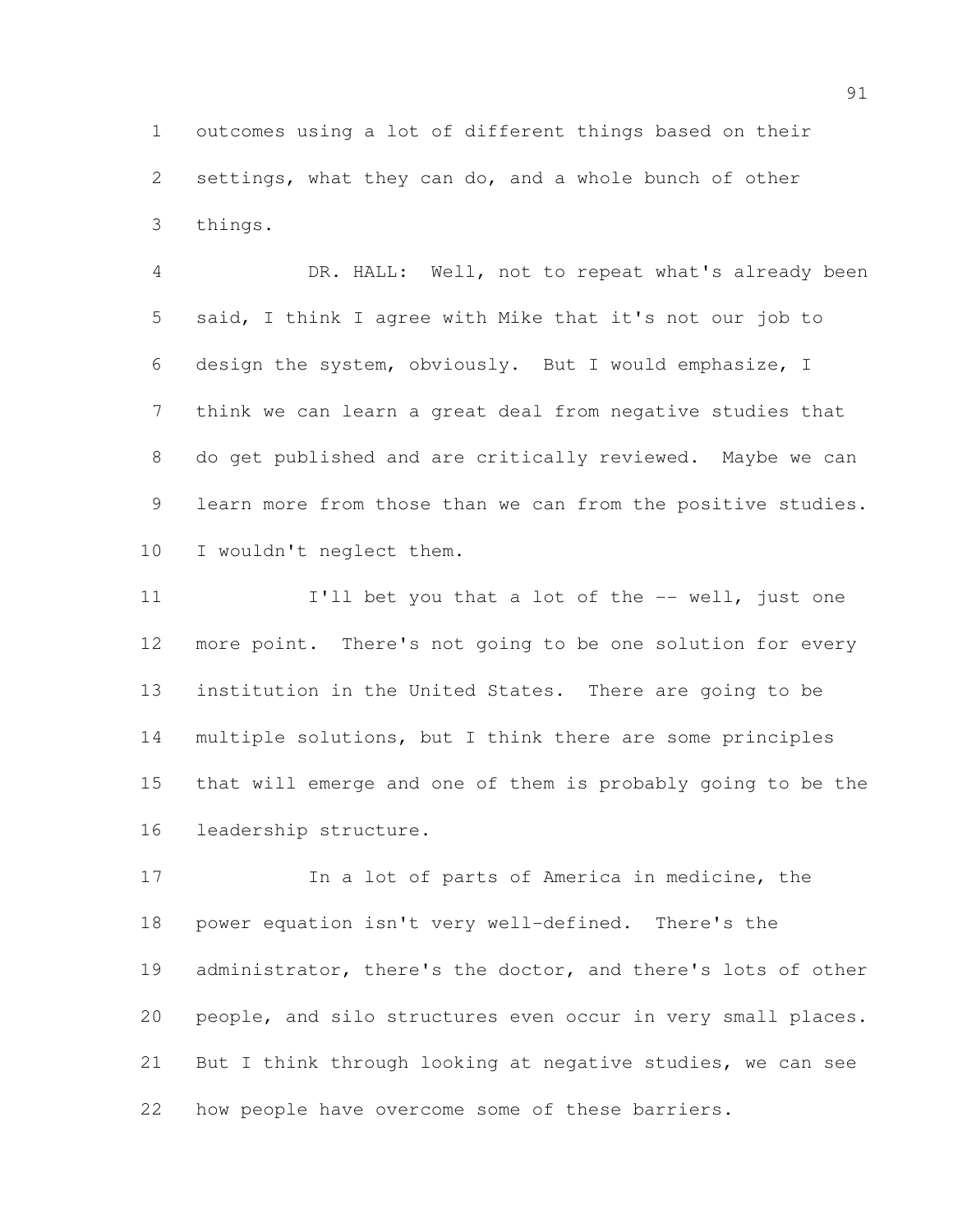DR. BAICKER: I agree this was very informative about the potential for this kind of coordination to improve outcomes and our lack of knowledge about exactly which elements are doing the lifting, and especially our inability to predict that ahead of time. But hopefully we can predict one step back what program features we design that can enable the creative coordination that might manifest in many different ways, but we've set up an infrastructure that promotes that kind of coordination and rewards it, coming back to the payment system, without being prescriptive about what the particular manifestation might look like in different contexts.

 MR. BUTLER: So I'm optimistic. I think the models are better than we think. I think the institutional leadership and culture on one hand and the payment systems still lag behind the models. And I think if those two 17 things were present, you would see an acceleration.

18 I see a lot of my colleagues participating in many of the innovative solutions out there and it's subtle, but I see talent shifting to those kinds of organizations that are innovating. So I look at my own colleagues, I look at physician leaderships, and they're looking at what's going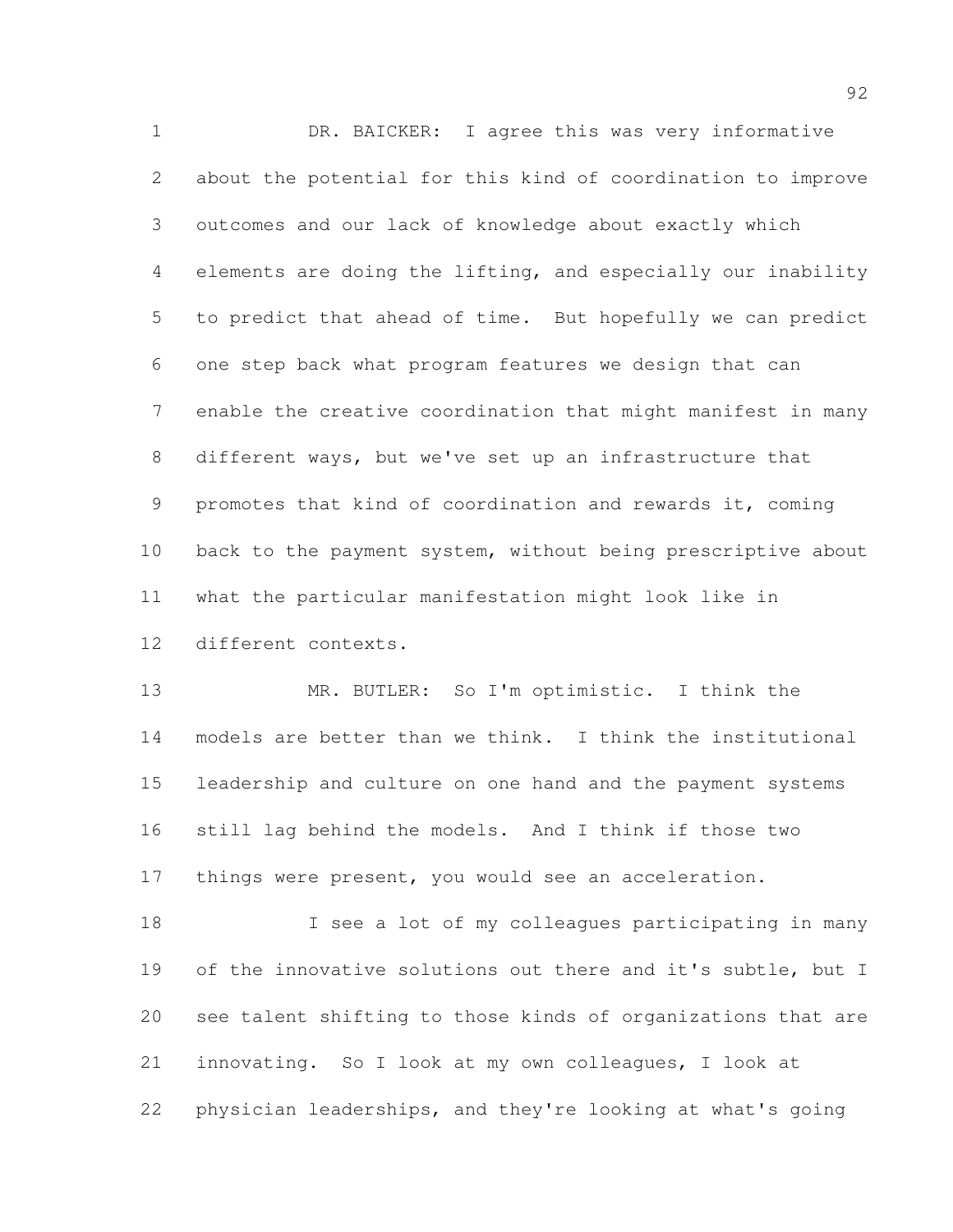on in the market and they're starting to say, I'm going to go with the ones that are kind of working on this stuff versus not.

 I think you will subtly have an aggregation of the talent in the places that are thinking ahead and doing these kinds of things. That's a subtle thing, but I think it will reinforce itself with time and accelerate the adoption of the models.

 Now, I get a little discouraged in the sense that 10 -- not discouraged, but when we evaluate these, it's always what did it do to readmission rates, what did it do to overall spending. It's all about utilization and expenditures and it's less on maybe some subtle but important things like how about the satisfaction or the hassle factors in a physician's life or a case worker's life, or most importantly, the beneficiary.

 What is the thing that makes the model feel like it's an easier thing and a better thing for all of those people, as opposed to simply looking at the outcome that's generated, because you have a lot of people that touch the process along the way, and it's almost like, what is the satisfaction level of all of those, including the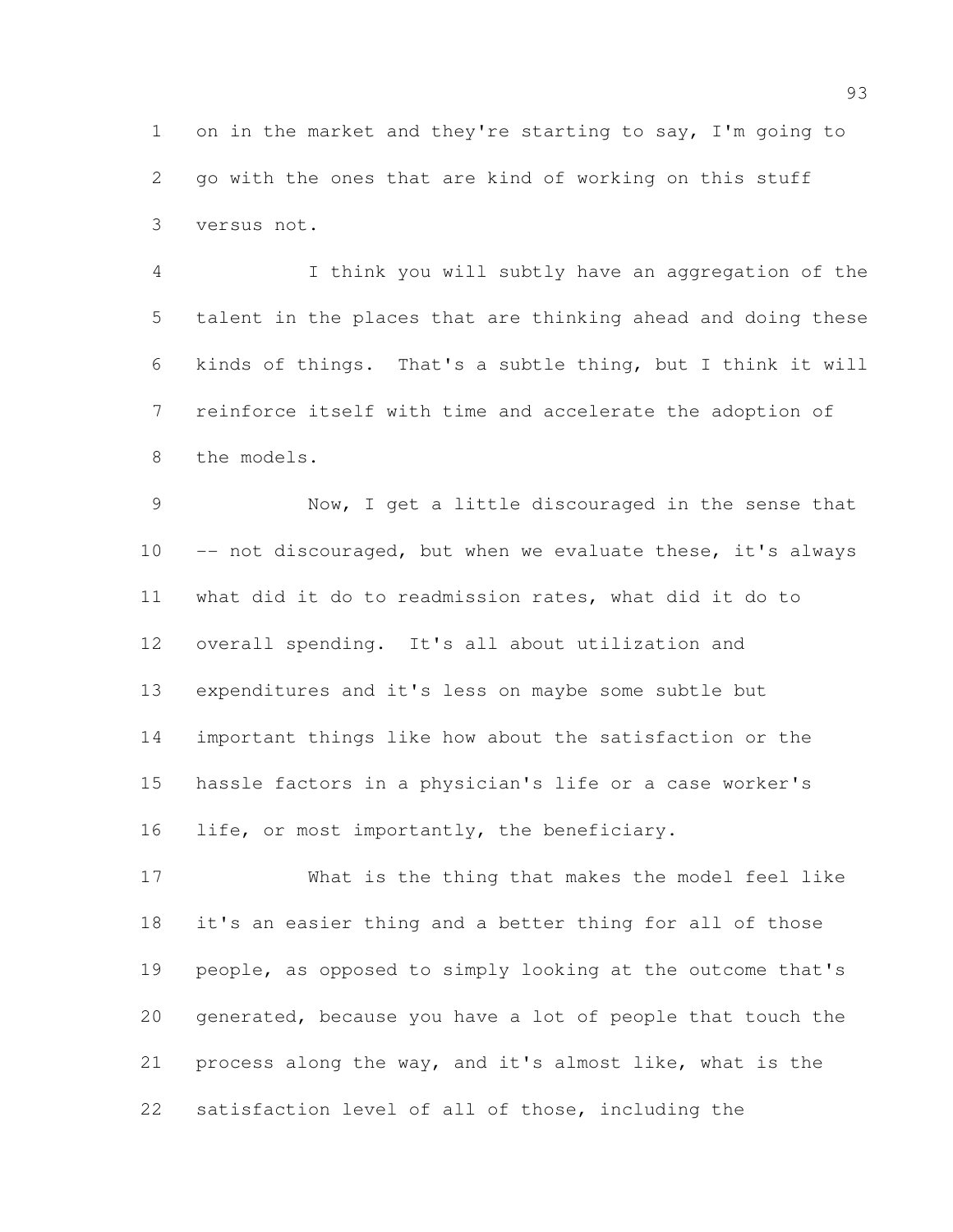beneficiary in this process, would be part of what would make this successful and generate, in return, the outcomes that we're all looking for, because we know if it's coordinated better, we know it's going to be cheap DR. BERENSON: First just a micro-point to pick up on Mitra's question earlier about the 24/7 access. My 7 understanding, and this may not be correct, that Mass. General really spent a lot of attention on the physician on- call responsibilities, in particular, and communicating with the ED. It's an area that gets very little attention in Medical Home discussions or other things.

12 I think it's crucial and, you know, trying to find the balance between high quality on-call and a physician's natural desire to have a nice lifestyle and not be up all night, and trying to figure out how to do that. I think they may have some insights into that in that they did spend some attention.

18 But at the bigger picture, I won't go very far. I agree basically with a number of the comments that if you have a basic conflict between care coordination and the sort of fundamental engine of the business model of American medicine, what you've got, I think, in many situations are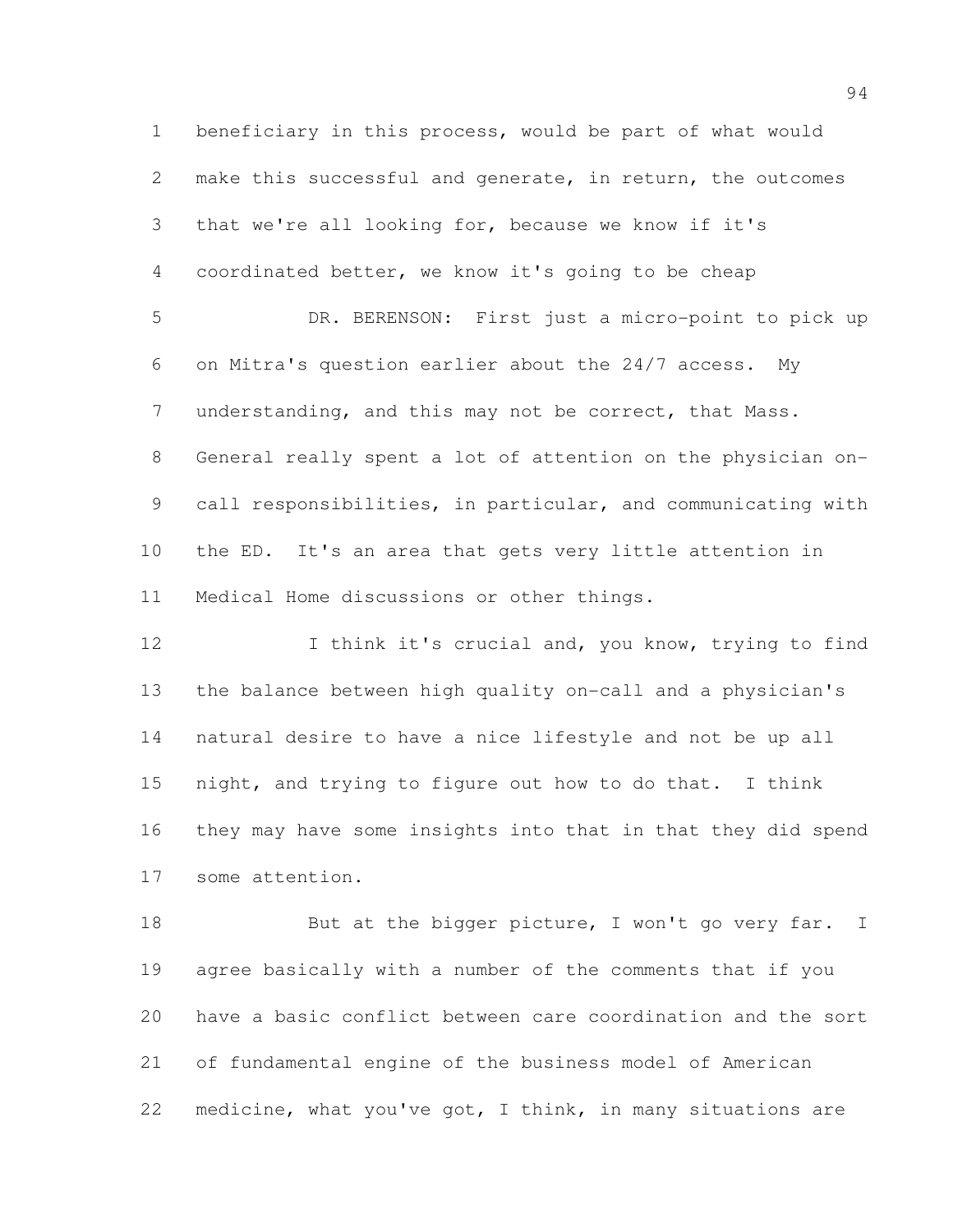some local champions who are trying to achieve something in care coordination which is sort of over there in the annex, while the whole sort of operation is moving over here. They're swimming uphill, or whatever that means. MR. HACKBARTH: It sounds hard though DR. BERENSON: It sounds hard. 7 [Laughter.] 8 DR. BERENSON: So I basically agree. That's why I'm more optimistic about ACOs, if we can support a population-based payment model with organizations who will organically then figure out how to do what's obviously a real important area, which is to do care coordination and care management well. But having said that, I'm trying to be consistent

 with my yesterday's advocacy of Rube Goldberg approaches to getting time right. It would be hard for me to now argue that we shouldn't be trying to do what we can in the fee- for-service system to do some things. I'd be looking at, you know, I guess I wouldn't be expecting as comprehensive an approach in sort of the fee-for-service system. I'd be looking for real opportunities for making a difference like 22 in transition care where we now know what works pretty well,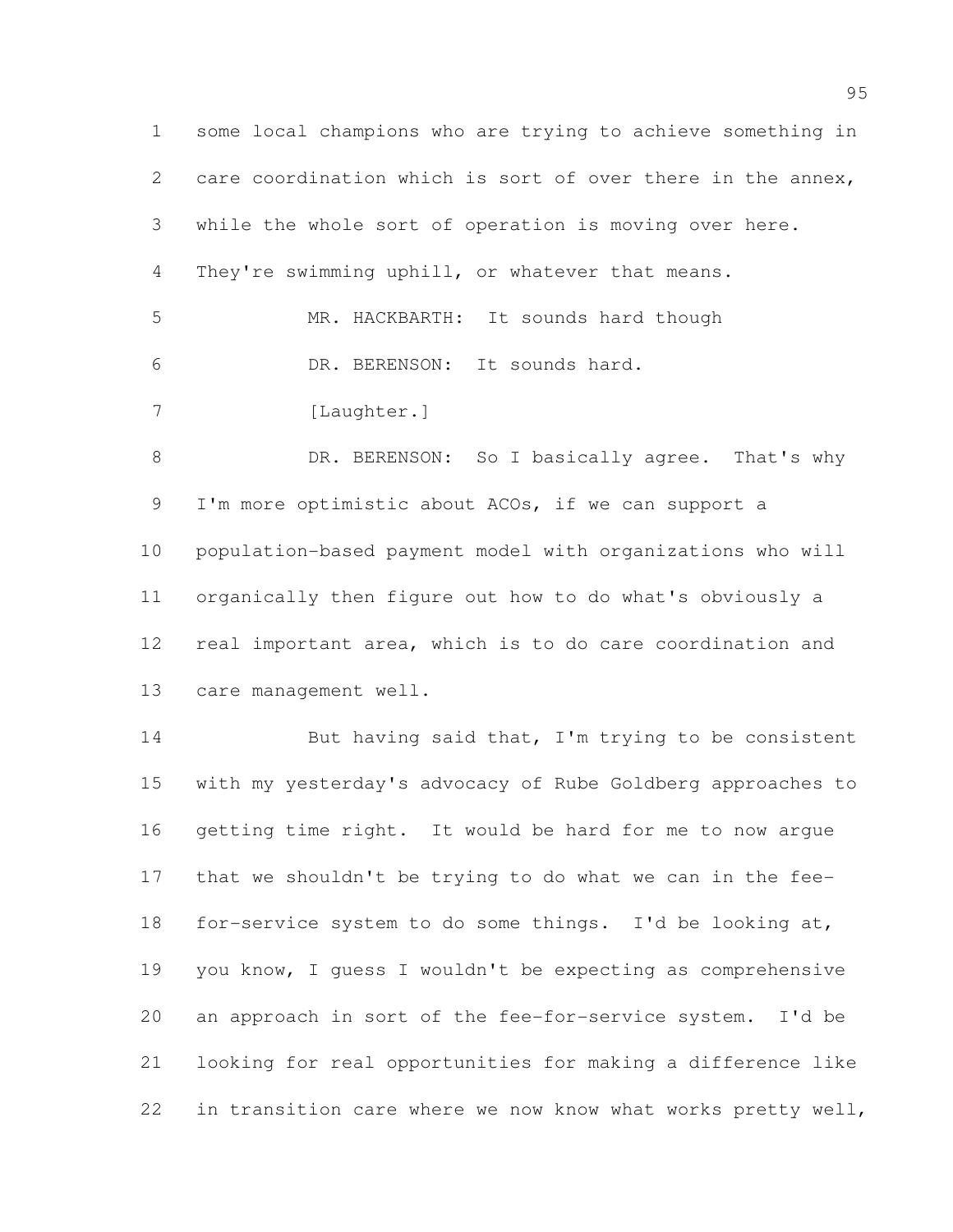and some other specific areas, and would be giving it still a lot of attention.

 I agree with -- I mean, I'm actually happy to hear from Mary that a lot of what we now know is based on these demonstrations, and even though they've sort of failed in some ways, there's a lot of learnings that have come out of them. So I think we need to try to change the business model for institutions and then the accompanying culture that would change, but at the same time continue, as frustrating as it is, in this area.

11 MR. KUHN: I was at CMS when most of these demonstrations were either started, run, or completed as part of the process, and while some of them had started 14 before I began my work at CMS, a lot of them were spawned as a result of the Medicare Modernization Act, particularly the Medicare Health Support program as part of that process.

 And I well remember the national meeting we had at CMS in the auditorium there in Baltimore where we brought all the interested parties together to begin explaining to them the Medicare Health Support program and what it was all about. And I well remember the hallway conversations during the meeting and then afterwards, days afterwards, not only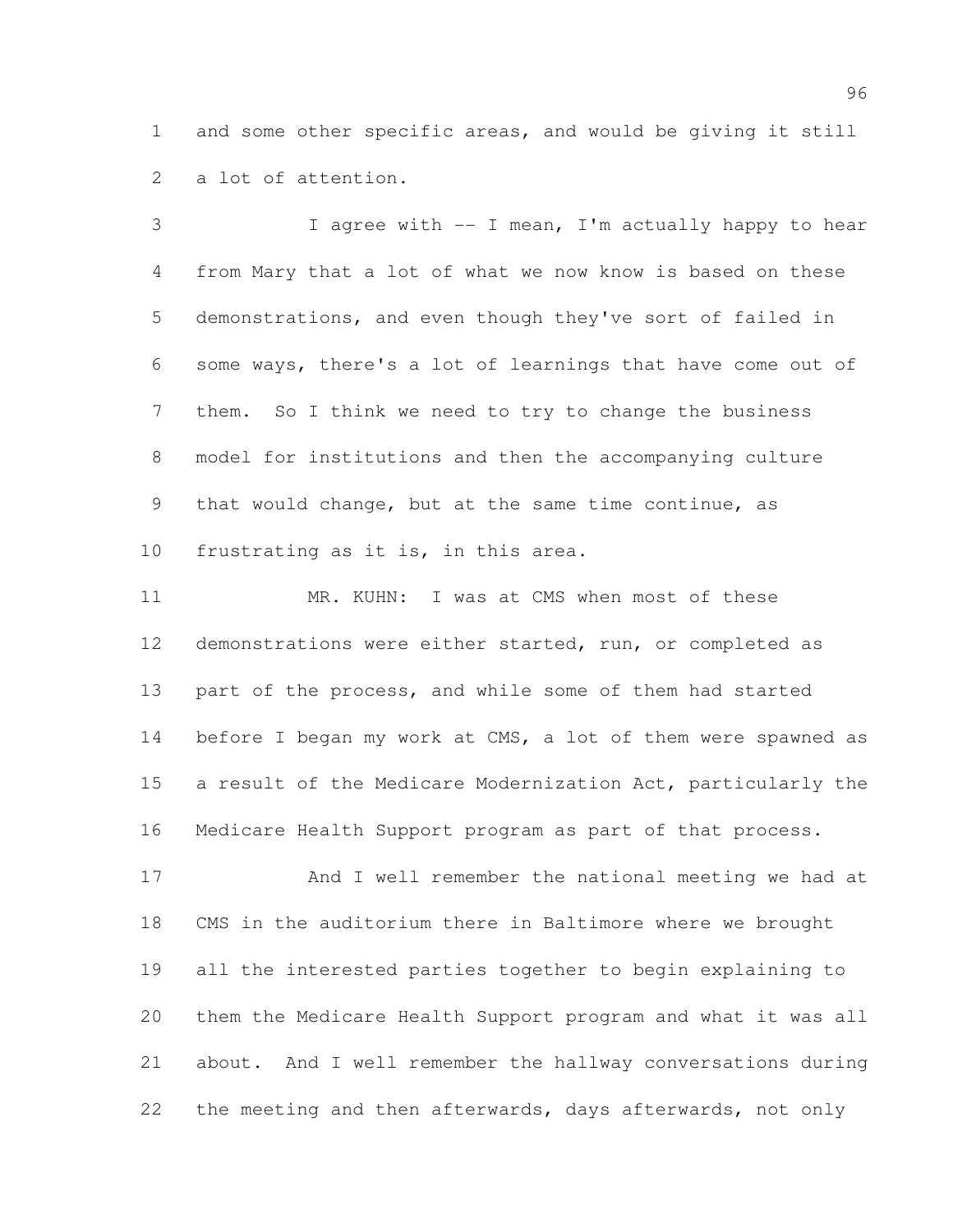the sense of enthusiasm by all the organizations that came that wanted to participate in the program, but also the sense of bravado by a lot of the organizations out there.

 Initially in that program, CMS set the savings threshold to 5 percent, and a lot of folks said, you know, You guys are being too namby pamby here. 5 percent? We can do 10 percent, we can do 15 percent. So to a degree, I think initially, there was a lot of very high expectations that care management was going to achieve enormous savings 10 out there, and I think a lot of people set the bar way, way too high in terms of expectations going into that.

**Having said that, I agree with Peter, that the**  enthusiasm -- while the bravado, I think, has abated somewhat, the enthusiasm is still there and I see a lot of talent, like he does, of people moving, continued to migrate into this space to try new methods to manage these difficult populations on a go forward basis.

 But a couple learnings that I think as we think about this on a go forward basis worth looking at, first of all, we're always going to continue to suffer under the notion that the Medicare program is a national program and CMS has to have a set of business rules to run it as a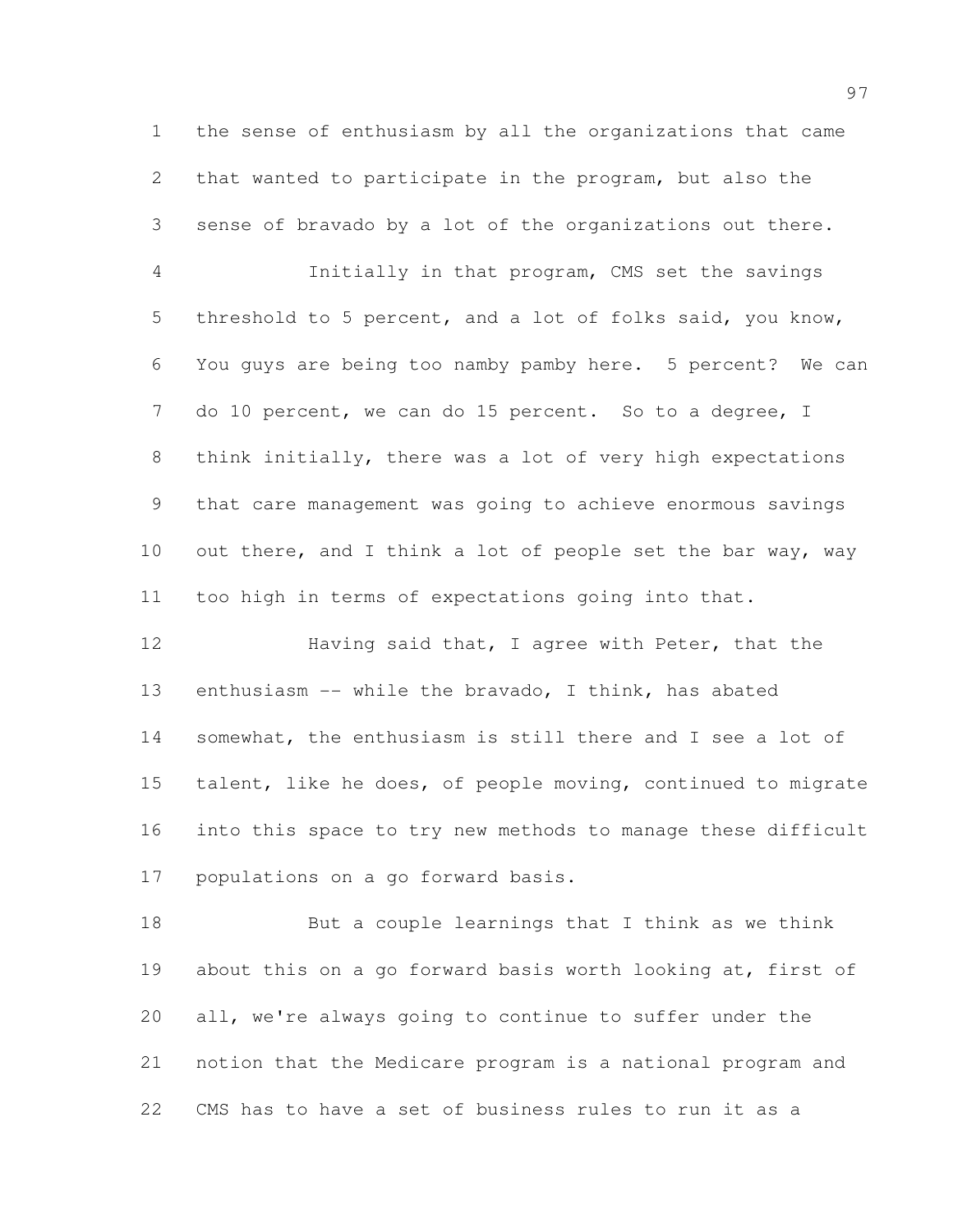national program, and the ability to modulate the program in very small ways is very difficult.

 So as we continue our work here continuing to look at payment incentives that permit that and that really focus on outcomes is going to be critical on a go forward basis. The second thing is, I think as Glenn and I think others have shared this, is the notion of dropping in the 8 silos of these programs. Again, Medicare -- and we've seen it in post-acute care and all the other work that we've done around here -- continues to be very silo-based, and these programs are no exception to that, and how we get better integration alone and payment systems to permit that on a go forward basis is going to be key.

 The third takeaway I would just think a little bit about it something that Bill Gradison mentioned in his comments. But it always kind of troubled me a little bit 17 about the beneficiary engagement on these programs. A couple of thoughts on that. First of all, if you're a 19 beneficiary, you get a letter from Medicare and it says, Congratulations, you've been selected for this program. You're going to be hearing from this organization. And maybe a week later, you get a letter from some organization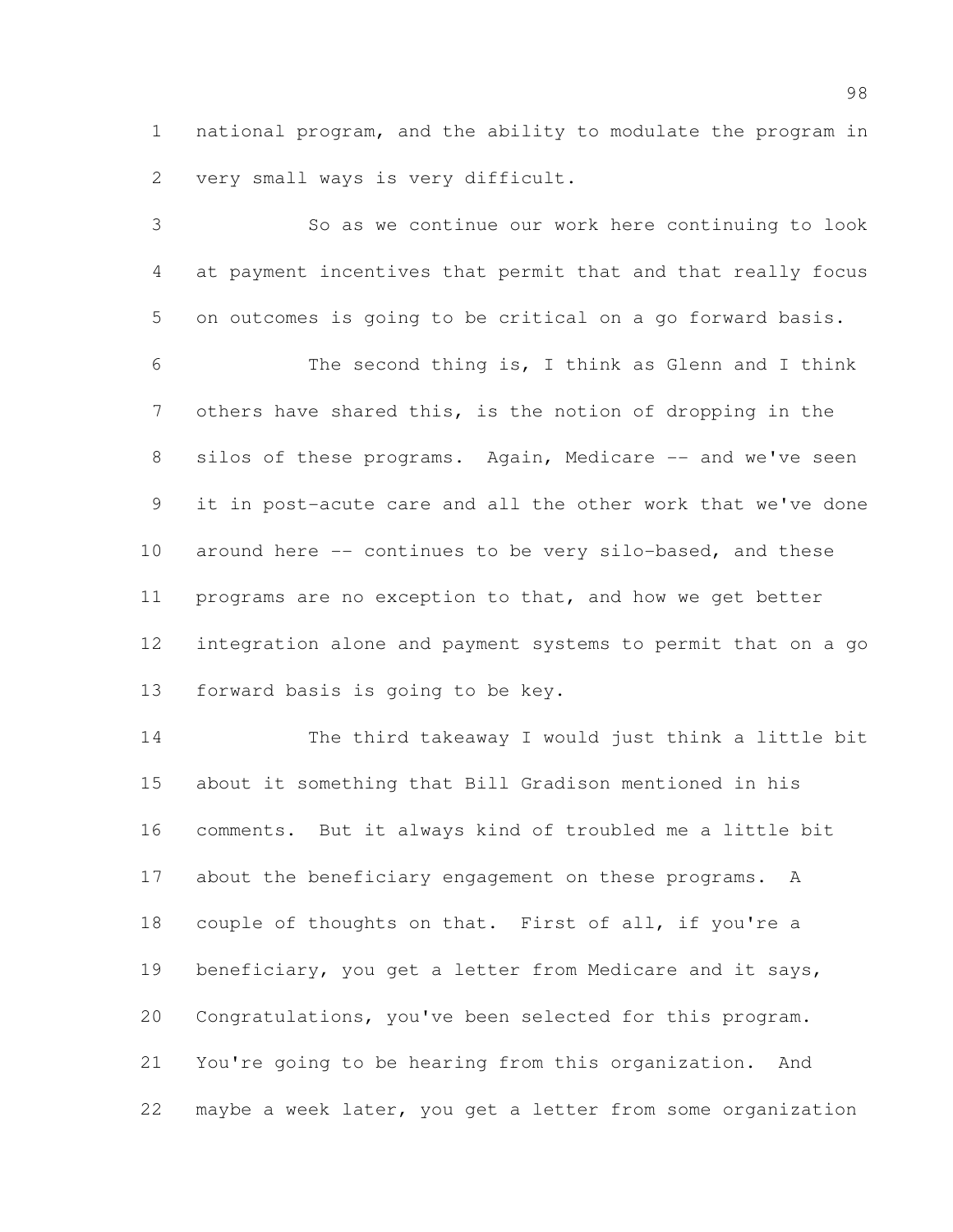that you have no idea who it is and they say, Boy, we've got this great deal for you, you know, time to sign up and get in this program.

 It creates a lot of confusion for beneficiaries out there, and just think about some of the conversations we've had around this table in the past about the acute care episode or the ACE demo where beneficiaries are really kind of directed to those kind of high-performing organizations that are getting the bundle for cardiac or orthopedic services.

11 And in exchange for that, they get some remuneration. They get a check back for picking a low-cost provider. And they're even confused by that. They don't understand kind of what's going on out there. So I think in the future, this might be an area for us to look at, is beneficiary engagement in this area and better ways that we can do that, because I saw it then and I continue to see it now, that I think it's very confusing.

 And also on the beneficiary side and something that Peter said that I think is so important is to really understand the socioeconomic factors in the evaluation and as CMS develops the evaluation contractors. It was quite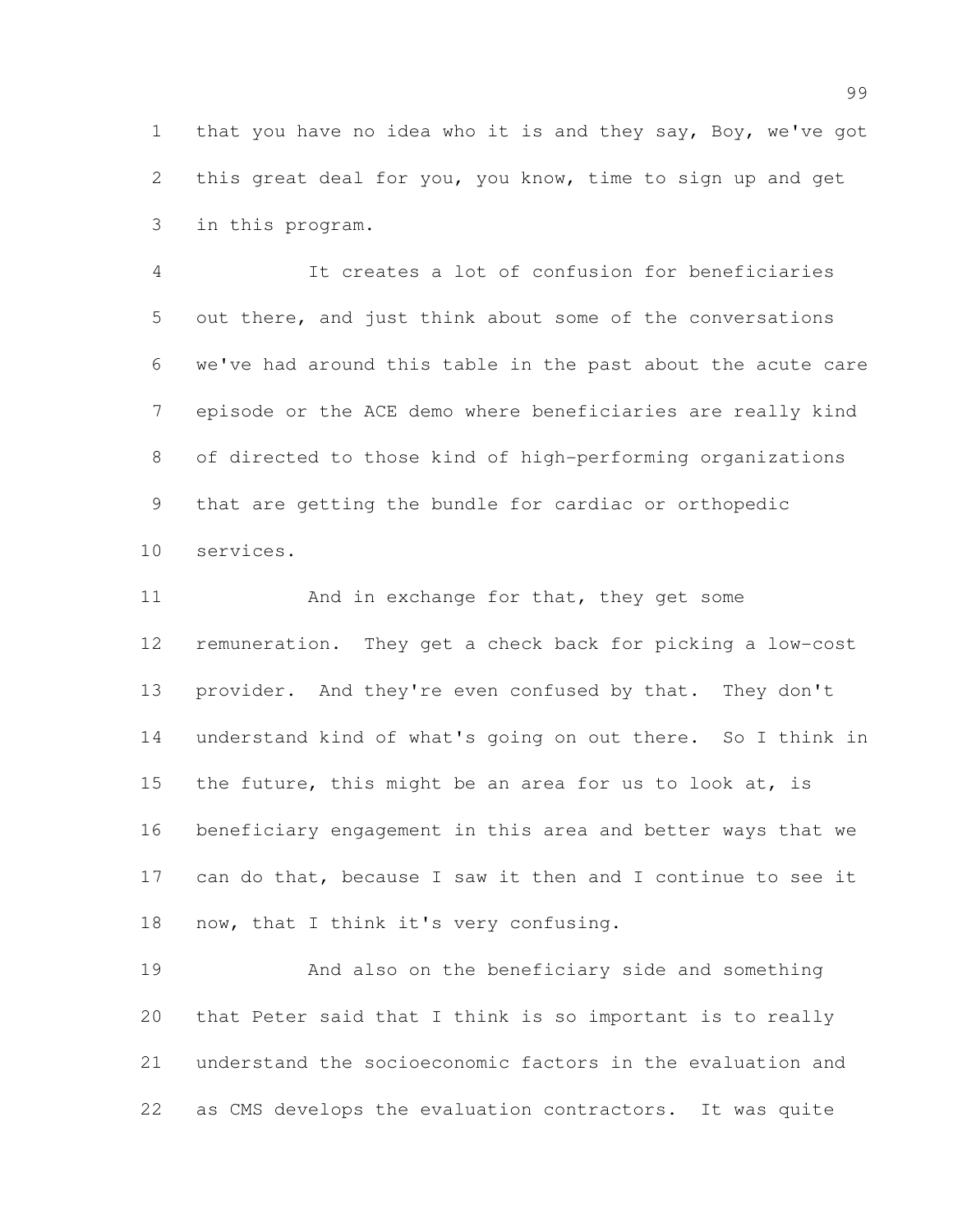moving at CMS to hear some of the anecdotal stories you would hear back in terms of these organizations, particularly the ones in the Medicare that all support the telephonic engagement with beneficiaries and what a difference it was making in some of these people's lives. It wasn't saving a lot of money, but it was really helping them get through day-to-day on some really critical things that they were facing, and you just can't discount that. That's pretty powerful stuff and it was always good to see. In fact, some people almost described it, some of those beneficiaries, that like an angel appeared, you know, to help them in these areas. This is how powerful it was to some of those folks that were really in distress and in need at the time. It would be nice to be able to cashier that in the future somehow.

16 But finally, I would wrap up kind of where Mary 17 took us and many people have commented about that, is that how do we take this kind of basic set of demonstrations, 30- some demonstrations that all kind of look the same and take that kind of into the Phase 2 to get us -- what are the learnings from that, what are the refinements? How do we take all that to kind of move it in a direction that's going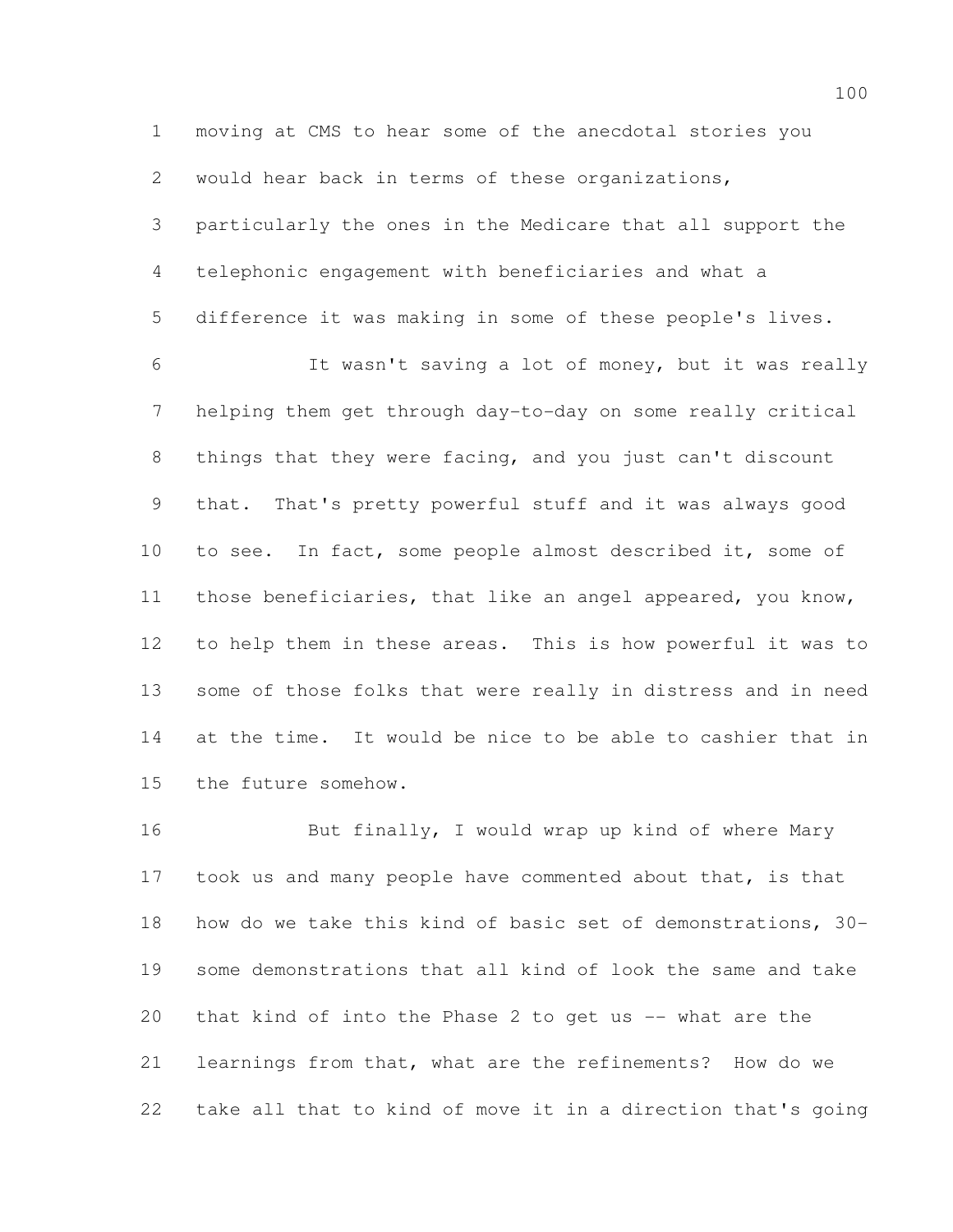to be very powerful that we can learn more and get better at this and keep the enthusiasm going, dampen down the bravado a little bit, but hopefully make some progress.

 MS. BEHROOZI: So as much as I love this chapter, before I listened to Mary, I was really disappointed that I didn't get the answer that as a payer I need, because people keep saying to me, So what are the funds doing about care coordination and care management and what do you do? And my answer has been, We're just the payer, we're not the provider.

 So we're trying to figure out what the best way to do that and hopefully I'll get the answer really soon from Kate and Kelly. No, I don't say that to them. So I was a little disappointed. I think there was only one and it was a hospital that our members don't go to because we're in New York and not in Boston.

 But Mary cheered me up and I think that it's true that there is a lot of information in here about what works, but also as a payer it is that much clearer to me that there's not a lot that we can do that is specific, that drives toward the plug-in. I love that imagery, Glenn, that we can't buy something that, you know, inserts into all our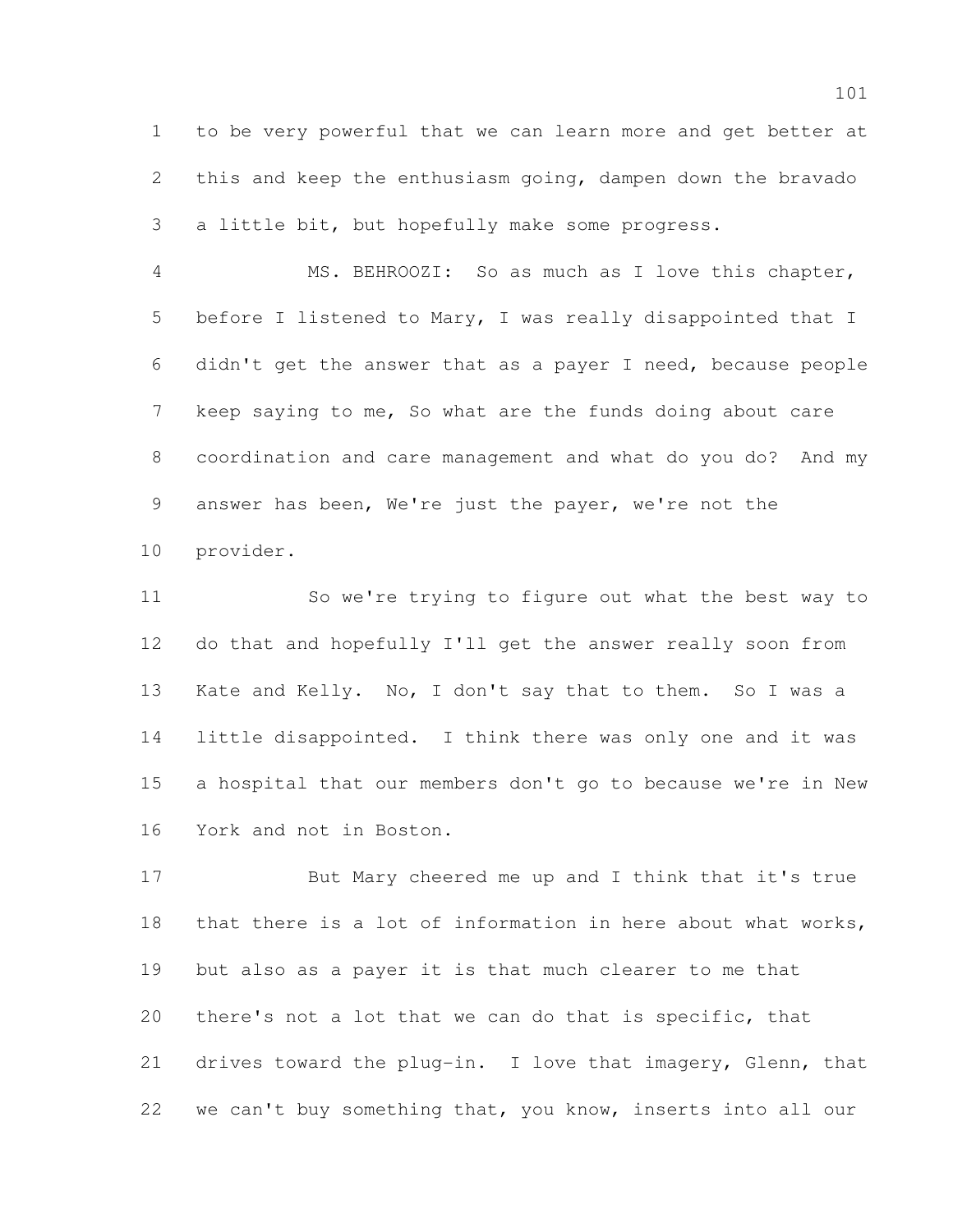providers across the board and that makes our program now -- I mean, our health care coverage now a coordinated care health care coverage product.

 I mean, that's not what you get out of this. What you get out of this, and as Mary said, is trying to figure out how to pay that gives the most flexibility for providers to do the right thing, which, you know, kind of naturally drives towards ACOs and bundling and, you know, risk 9 arrangements with providers.

 Of course then the problem is how do you set the 11 price in the bundle and all of that, but that's, you know, that's a different presentation. I'm not going to ask you to explain all of that.

 So as a payer, it does seem to me that the two main issues -- and this is in my world and there are some analogies for Medicare is how we pay, but the other thing is also who and how do we steer patients or beneficiaries toward these interventions? And Herb just spent some time talking about that. Bill had raised it.

 You know, you see in the descriptions that it's not only high-cost beneficiaries, and I think, Mark, you were talking about this, that certain conditions are more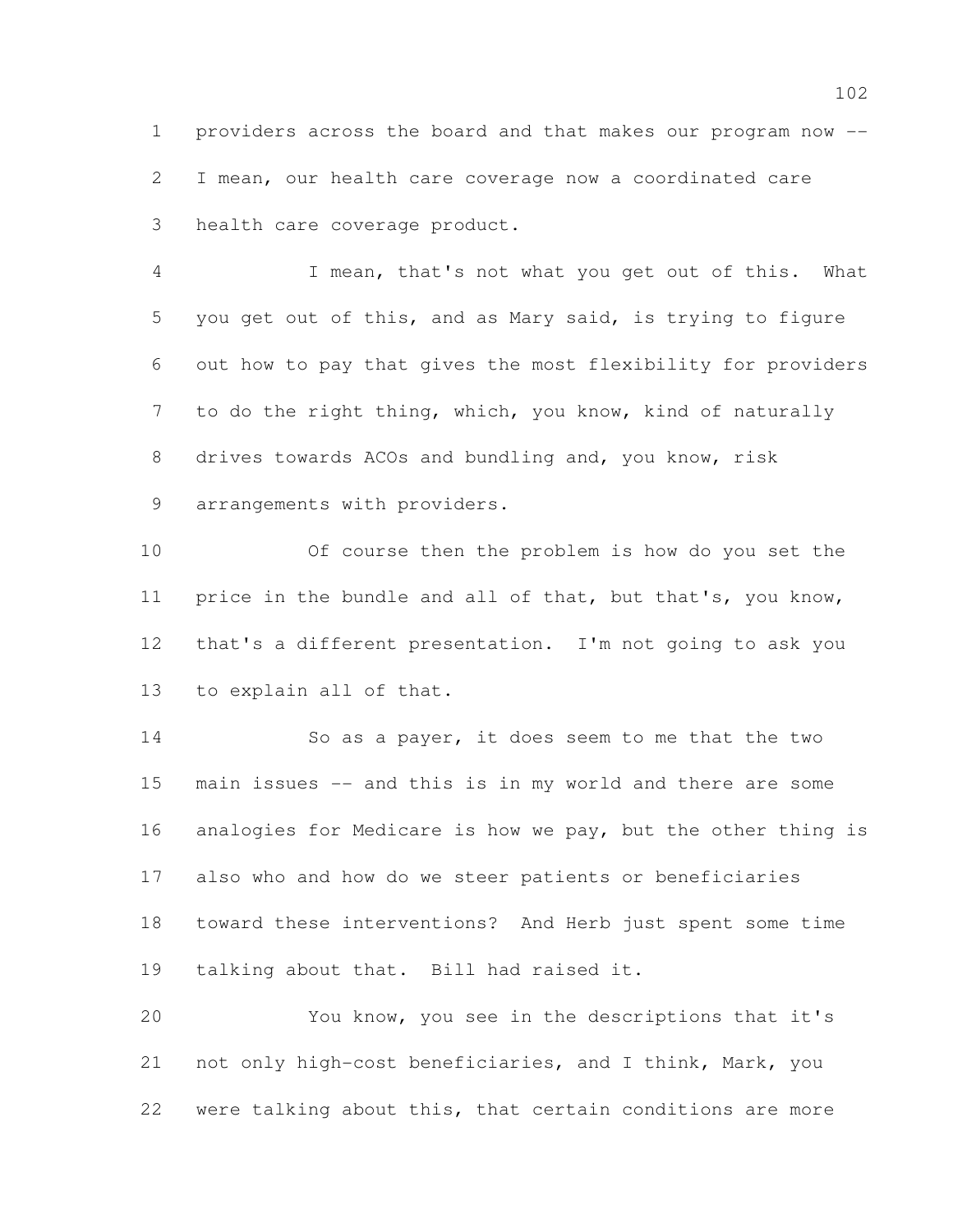amenable to certain kinds of interventions and certain results. And I think also, again going to points that Bill and Herb talked about, you described in the chapter that -- you say, one key difference about the Mass. General program was what they called a loyalty component, that the beneficiaries had to be regular users of that physician group in the past.

8 And that's really hard to replicate. And, you know, when you're starting out with beneficiaries who can go to any willing provider, who have gone to whomever they wanted to in the past, whether they were getting good care 12 or not, they believed that their choice was more important than their outcomes, it's hard to make that transition.

 So how do you get people to transition over? You can try to use economic incentives. I mean, that's about all you can do. Or you can use rules that say you can't get care unless you get it this way. I don't think the Medicare program can get there any time quick. I don't know exactly how we would.

 So, Kate, I think I told you at the retreat last year about this little experiment that we're doing not very scientifically, but kind of out of necessity. Our home care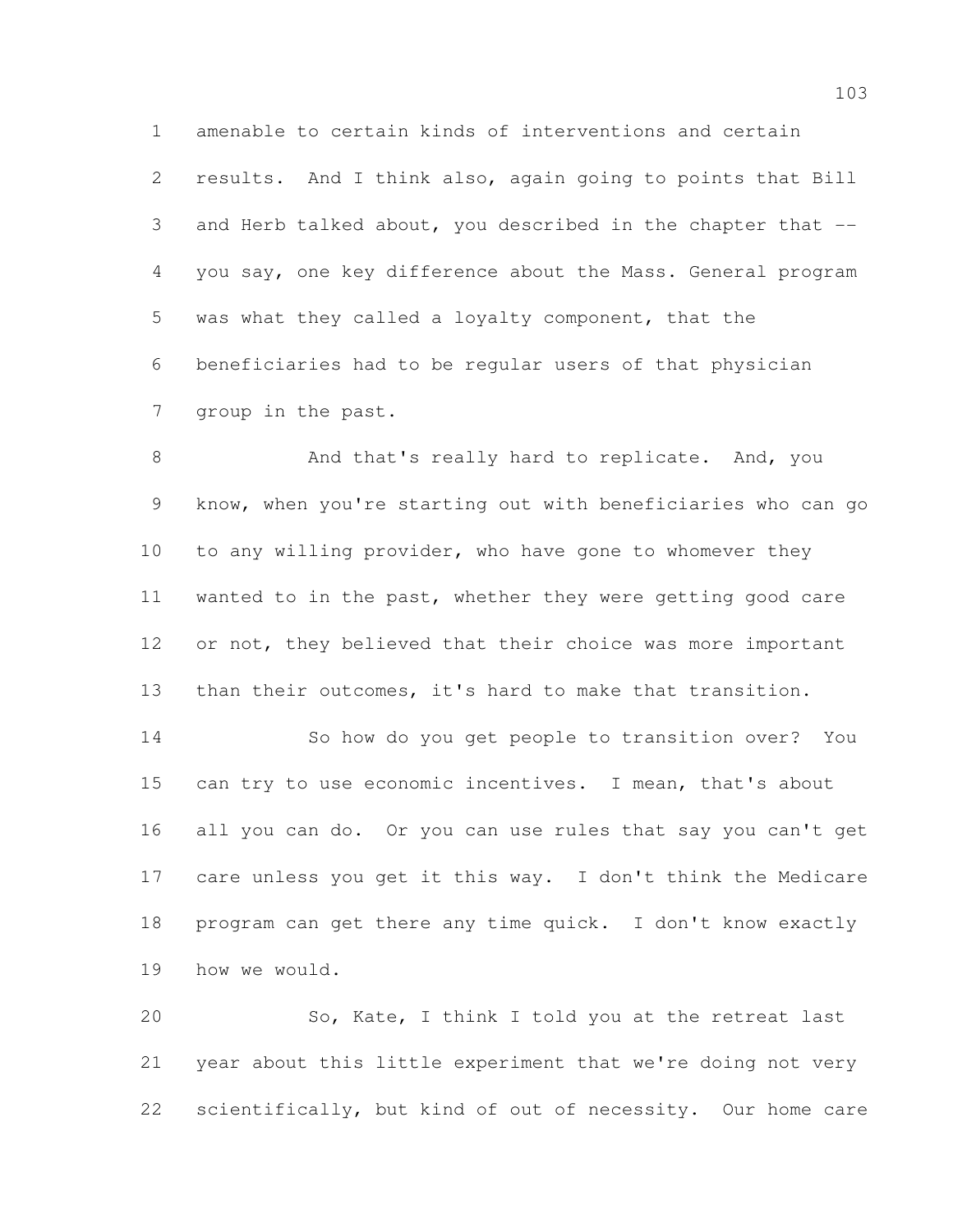workers were in a joint public/private partnership thing for a couple of years. Didn't work very well. And now they're back under self-insurance and self-administration and we've offered them a choice of Plan A or Plan B.

 Plan B is comprised of -- all the primary care services must be obtained at a network comprised of all the FQHCs and PCMH Level 3s in our service area. We didn't like go to each one and make our own judgments about them. We figured if the NCQA and CMS had given them those designations, they had to meet standards, you know, of care coordination and, you know, EHR and all of that.

12 And then they don't have to pay any co-payments, those members. But if they would like to stay in our broad 14 provider network, any willing provider, they have to continue to pay the co-payments that they were paying under the public program, which are fairly small and maybe some providers don't collect them, but they do have like three and six-dollar payments for drugs and things like that.

 Surprisingly, only 25 percent of those low-income members chose Plan A, about 7,000, I guess, out of the 28,000. More surprisingly, and this really goes to Bill's point, we are seeing a couple of hundred switch over out of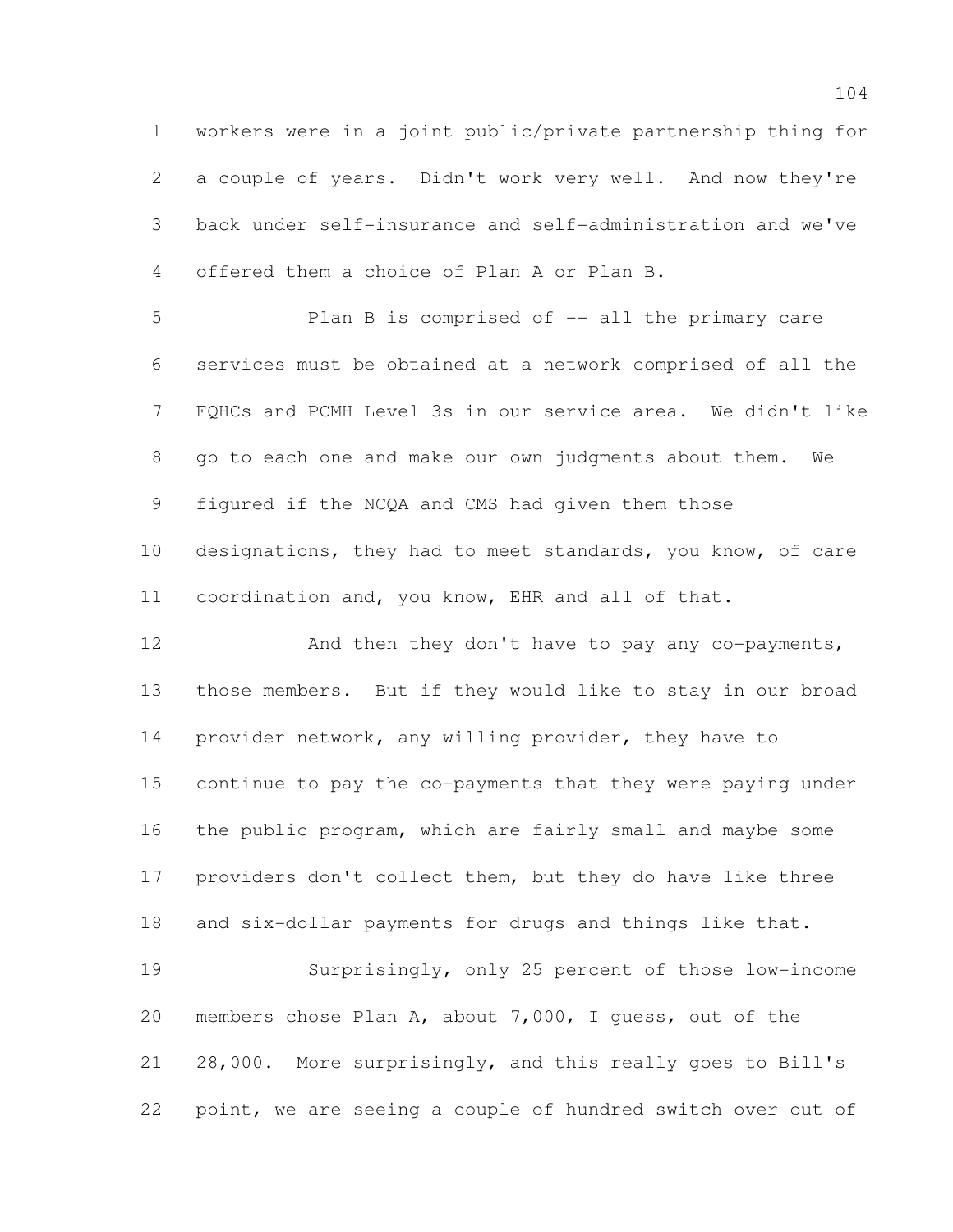Plan A, out of the free, narrower network into the open network. We're seeing a couple of hundred per month switching out, which really surprises us.

 So we are going to be surveying them and we'd be happy to share that survey data. And we're very disappointed because the very early, very, very early results are -- you know, we don't have a whole lot in the 8 way of claims data yet, but just drug data -- shows about an 80 percent or something ratio for the people in Plan A. They're costing about 80 percent what the people in the open network are costing for drugs.

 And you'd be surprised about the high utilization of drugs. It's not because they're so much sicker, apparently, in Plan B and they wanted to stay with their providers. It's like osteoporosis drugs. So whatever we learn from that we're happy to share.

17 DR. DEAN: Yeah, maybe a couple of smaller points to begin with. Herb mentioned that there was a difference 19 in the conditions of this one program; they shifted more towards heart failure than diabetes. I think that's understandable, especially if we're looking at a short-term analysis, because heart failure is inherently more unstable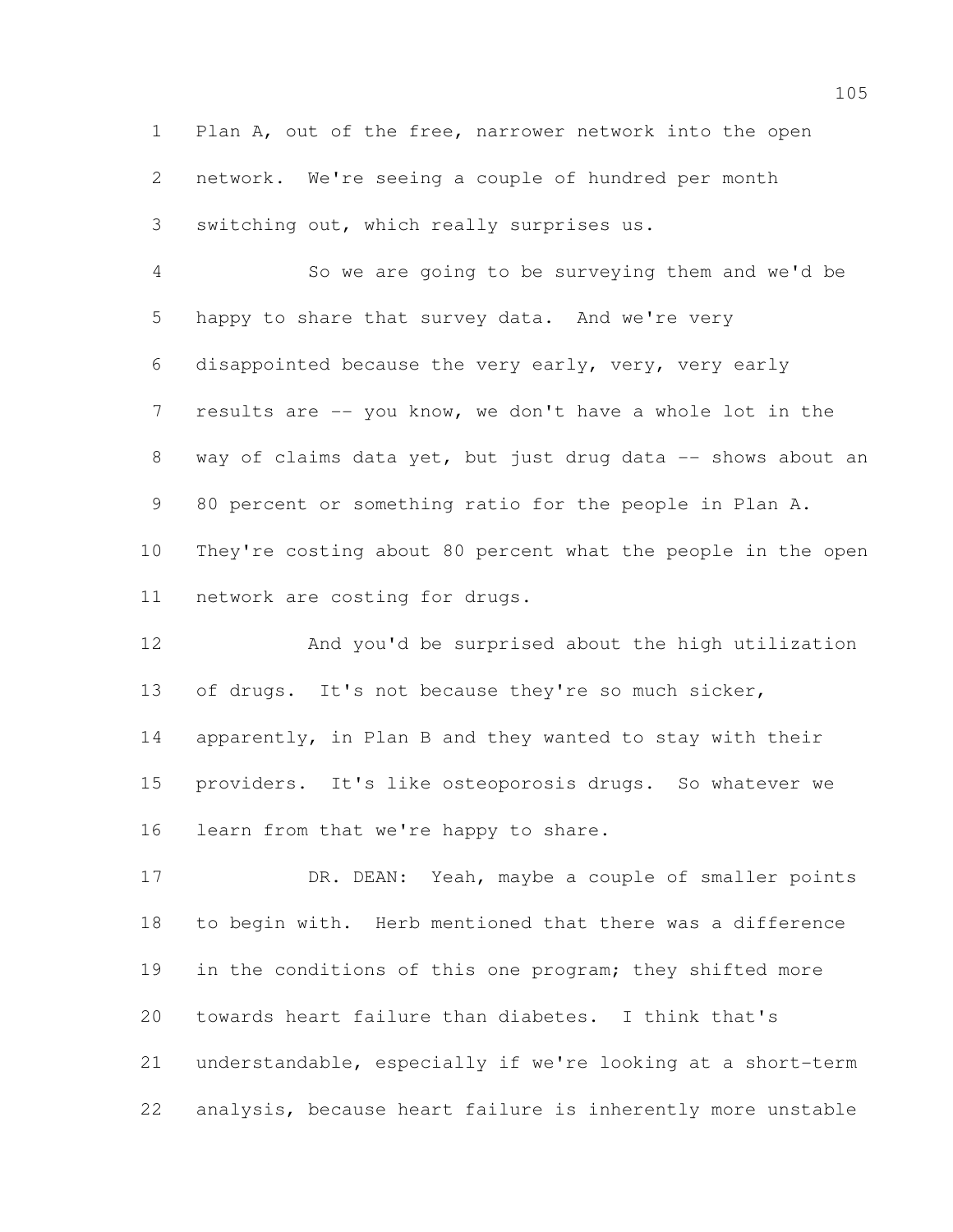than diabetes. If you're going to get benefits from good management of diabetes, you're looking at a time frame of years. Oftentimes with heart failure, it's a period of weeks to months, so I think that makes sense. It's unfortunate because over the long run I think that the proper management of diabetes has major payoffs, but, unfortunately, they're down the road a ways. And we tend to have too short a time frame as we look at these things. I think also some of this discussion relates back to some of the stuff we talked about with EHRs yesterday and brings up the dilemma that some of us face, and I was lamenting our particular situation with multiple systems that don't relate to each other and how hard it is for the information we need to move between the various places it needs to be. But even when it does move, Bill and I were complaining about how much information at least we find 17 valuable that never appears in the EHR. I mean, they record blood pressure and they record the list of drugs and they record the heart sounds and they record those sorts of things. But very often it says nothing about what that patient's values are, what their idiosyncrasies are, what things have angered them in the past, and these are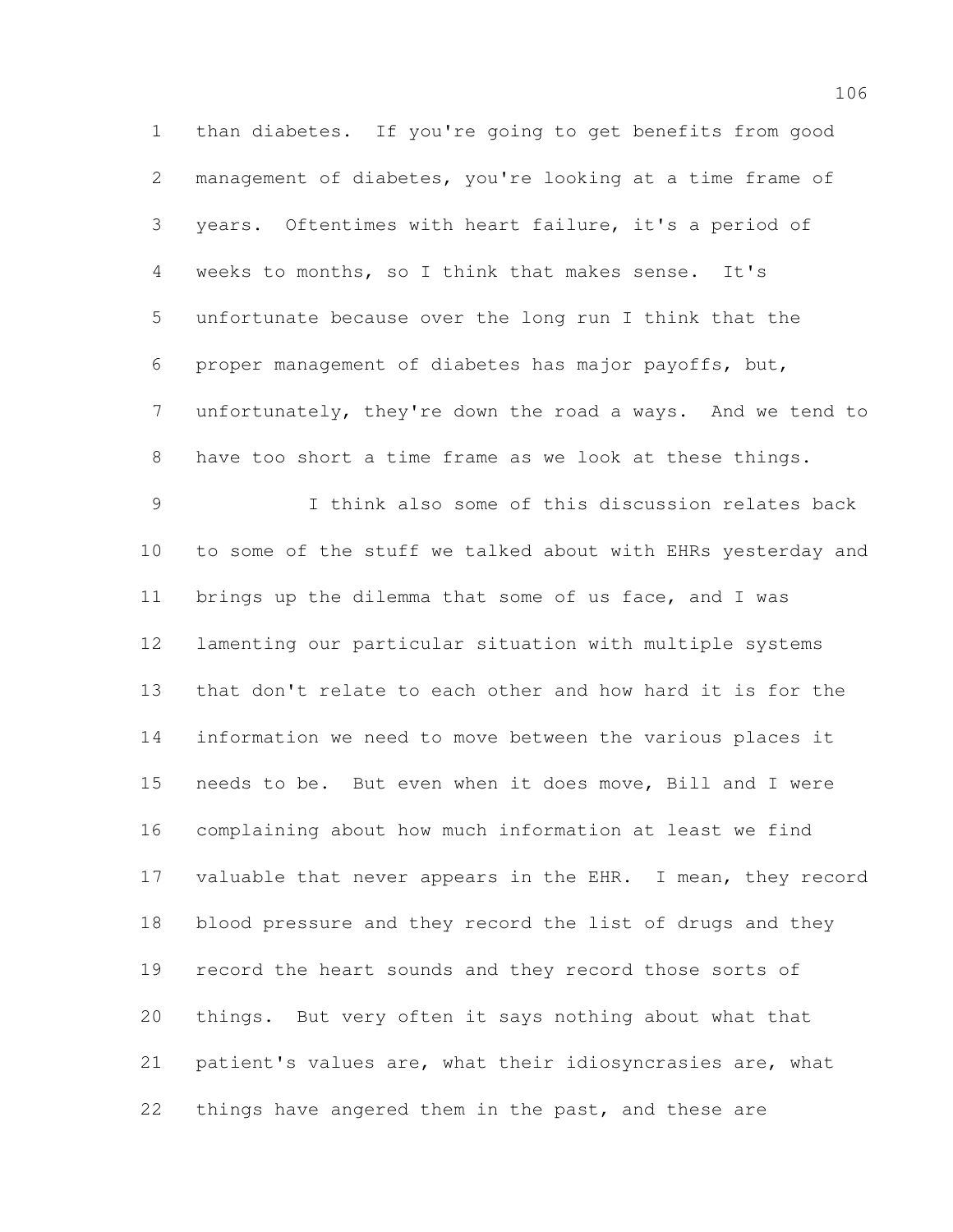fundamental things in terms of our ability to make a care plan that's going to be useful and going to be effective.

 And so, again, it's a frustration. I don't have an answer, but I think it speaks to the fact that we have a ways to go in terms of developing these systems in ways that really communicate the information that at least I believe will make a difference over the long run.

8 Finally, I think that -- and probably this reiterates what Glenn just said. I think we just can't look at care coordination as a separate entity. It has got to be integrated. And I guess if you want the most stimulating testament to that that I've seen, it's actually the analysis of Group Health experience with their medical home over the first two years, which, if you haven't read it, you certainly should. It was in Health Affairs May of '10 -- or '09? '11? I can't remember.

PARTICIPANT: Two years ago.

18 DR. DEAN: Two years ago, which goes through in great detail the many steps along the way that the Group Health folks have integrated this into the care that they give and the payoff that it produces. And so it's just -- I think it's not surprising that these programs have not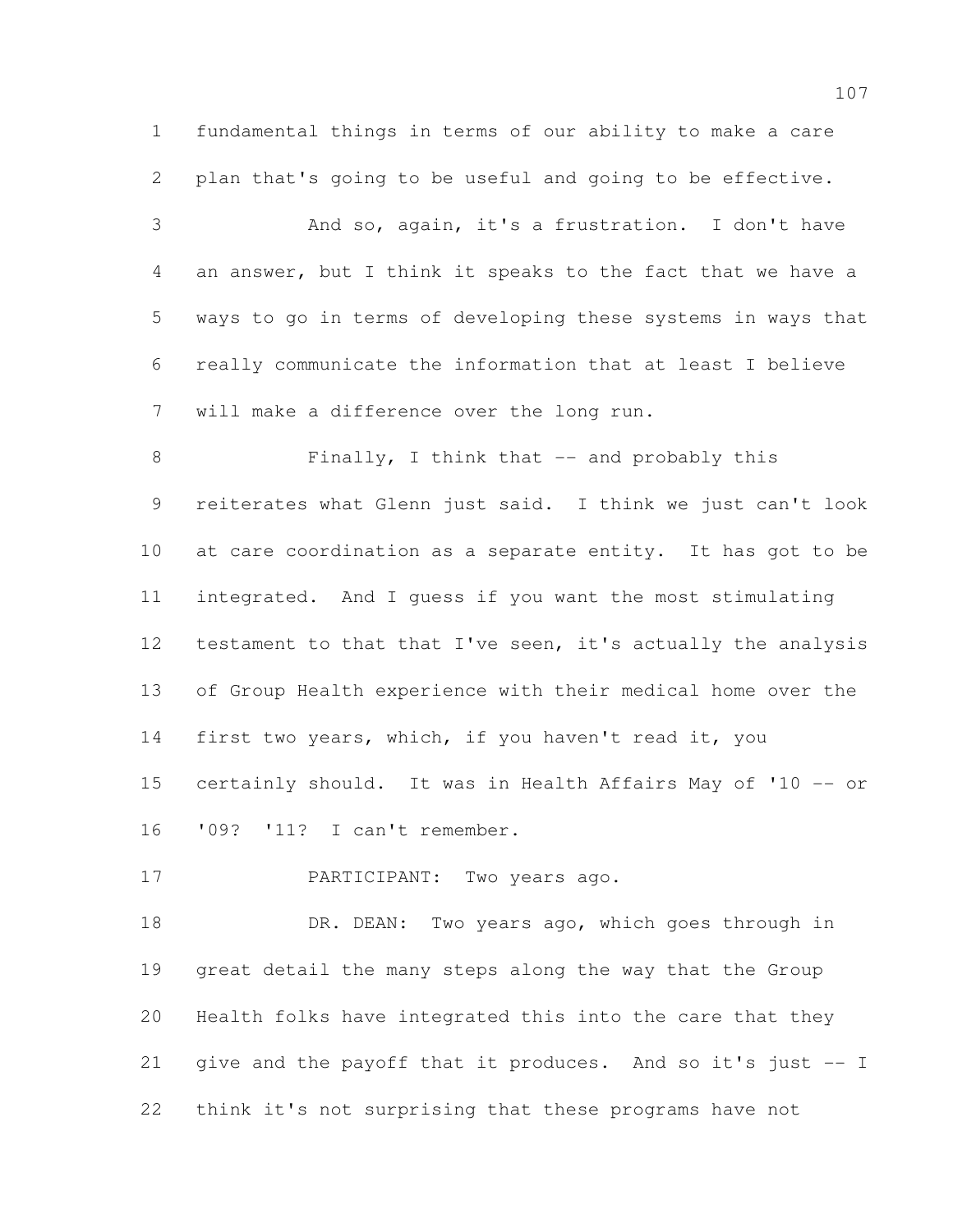delivered what we had hoped because to really do it

 properly, it has to be -- it's not a separate service. It just has to be completely integrated into every step of the care.

 DR. CASTELLANOS: This is the first time I've been last, but this is fine. I really appreciate -- what I really appreciate is listening to all of your comments because you all come from different points of view, and you're all right. Kate and Kelly, you did a great job, you know, stimulating us, working together, and you really see the benefit of what the MedPAC Commission is.

 My points are going to be very simple. Mary, I think you're right, and Cori. But you guys are looking at 14 it from 10,000 feet and, Cori, you from 30,000 feet. Urologists live right where they're down in the nitty-

gritty, okay?

17 [Laughter.]

 DR. CASTELLANOS: So I'm going to get down to the nitty-gritty, okay? I think the science is here. I really think we know what we need to do, and all of us, we know there are programs that look great on paper. What's the difference? Well, you know, I was asking myself that. We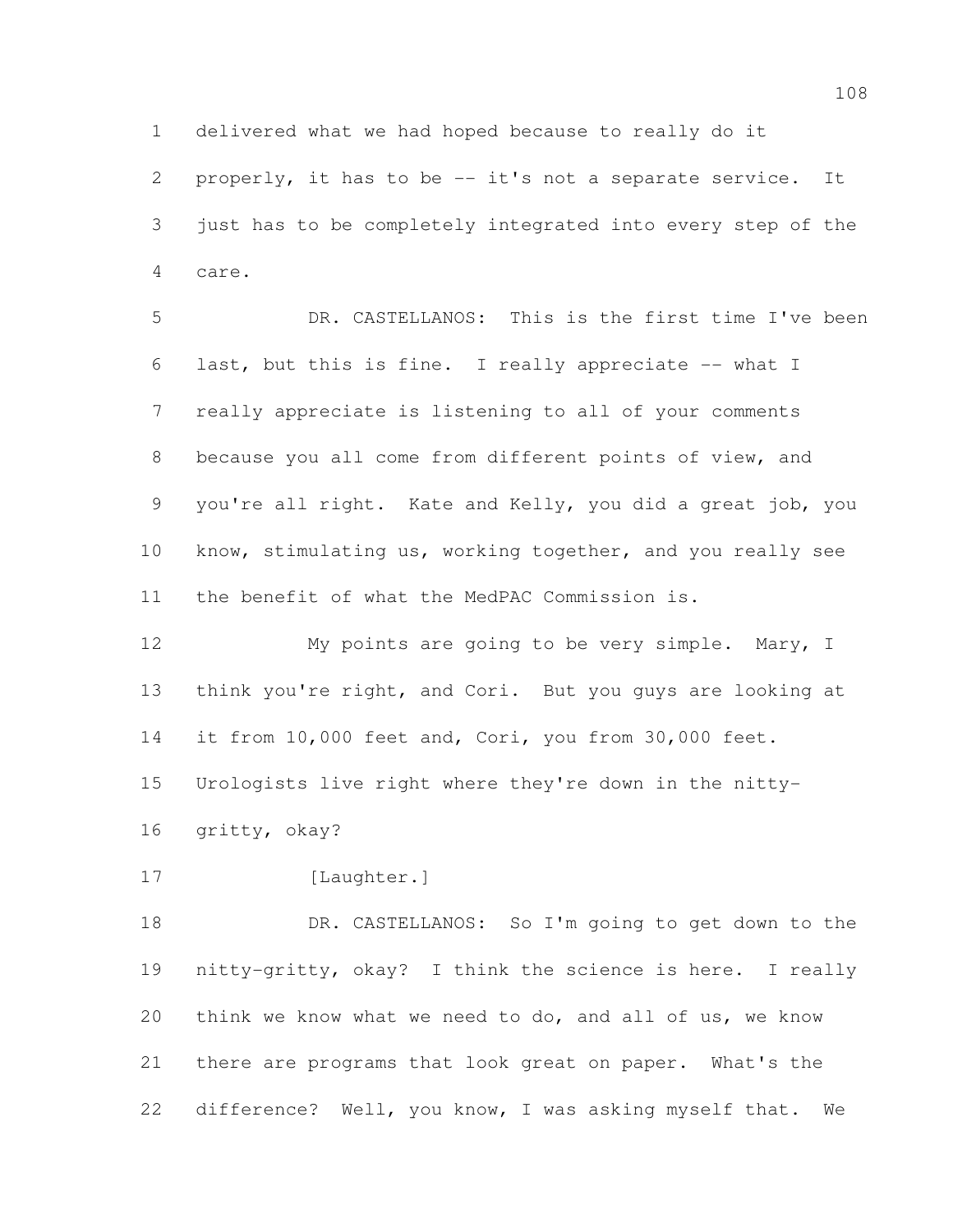do this in our office, and I have a strong feeling that it's really the person, the individual, the care, who's providing it, sort of what Glenn said. You just can't plug it in, or what Tom said. It's a developmental process. It's a relationship.

 I have one partner who's an excellent surgeon, an excellent guy, but he's arrogant and nobody wants to talk to him and he doesn't want to talk to anybody. I don't know 9 how to change that, but --

```
10 [Laughter.]
```
 DR. CASTELLANOS: Anybody have suggestions? Don't 12 say, "Throw money at him." Whatever you do, don't say that. 13 But, you know, really the point is that I think we're really dealing with a very vital part of the practice 15 of medicine, and I appreciate all of your efforts and your ideas, but I think a lot of it is going to come down where the tire hits the road, the individual relationships that are important, not just the physician and care providers but the beneficiary.

Thank you.

 MR. HACKBARTH: This has been therapeutic for me. I actually --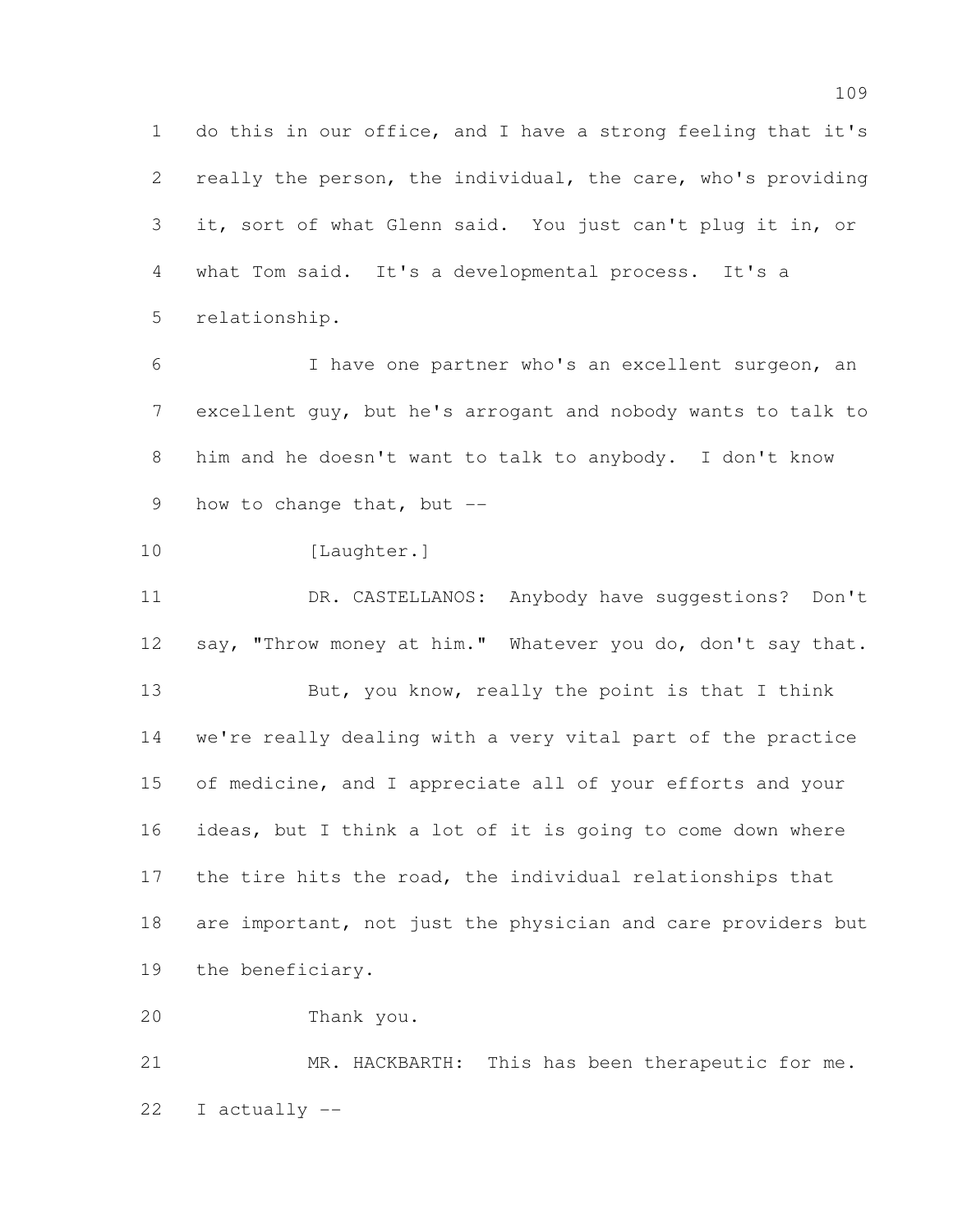1 [Laughter.]

 MR. HACKBARTH: I actually feel better at the end than I thought I would when we started. This is a topic that always frustrates me because we have this seemingly poor track record of success in these interventions. I hadn't been able to articulate what Mary and Peter and some other people did for me. There is reason to be if not optimistic, not be entirely pessimistic about what's going on. Even though we're not producing a certain type of positive results, I think we are learning things. And these issues are becoming more prominent in health care delivery. More people are focused on them. As Peter says, more talent is moving in these directions, and I think that is encouraging.

 You know, for reasons I've already said, I don't think that we're likely to get where we want to go looking at how we can in a fee-for-service context do plug-in modules for X, Y, Z activities. I think that's going to continue to be a fruitless search. But that is not the same as being pessimistic that, oh, we're not learning anything and we're not figuring out how we can do better than we have in the past.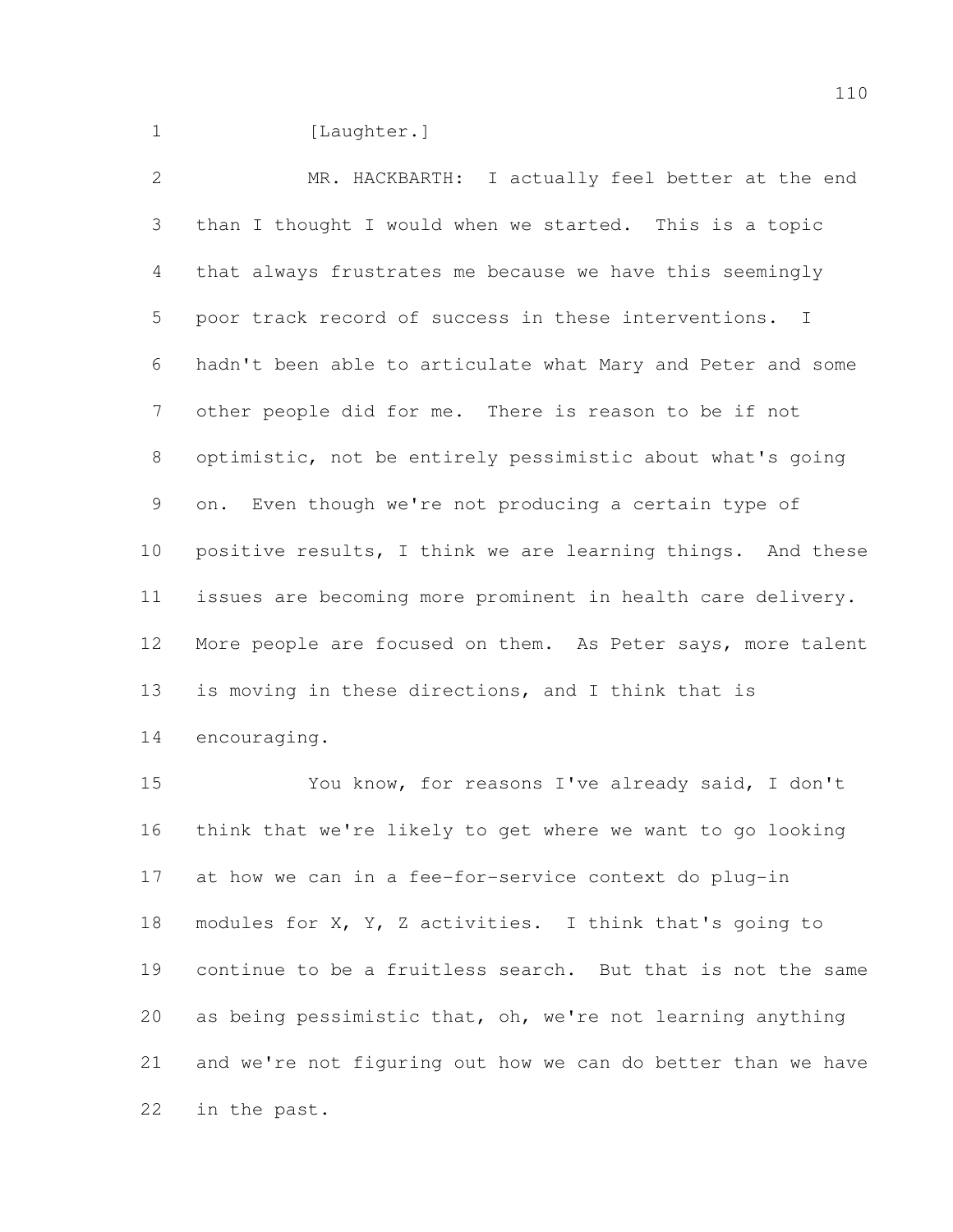1 1 I think the key thing for MedPAC, given our focus on payment policy, is how can we use payment policy to best support, facilitate, permit the innovation that will improve 4 care for patients. And, generally speaking -- you know, this is a regular theme for us, and generally speaking, I think there's broad agreement here that more flexible payments systems, moving away from fee-for-service, broader bundles not only create better incentives, but they also give providers the flexibility to allocate resources and be 10 accountable for the use of those resources. And, you know, 11 to me that's the key message, and if we have that payment context, we've got a lot of really smart people in health 13 care, and they will figure it out. And as Mary says, there's information here that we're learning. So I feel good. Thank you, Kate and Kelly. Nice work on this chapter. We'll now have our public comment period. Seeing 19 -- oh, Sharon's on the way. [Laughter.] MS. MCILRATH: I just wanted to pick up on what Dr. Berenson said. Before you sort of totally rule out